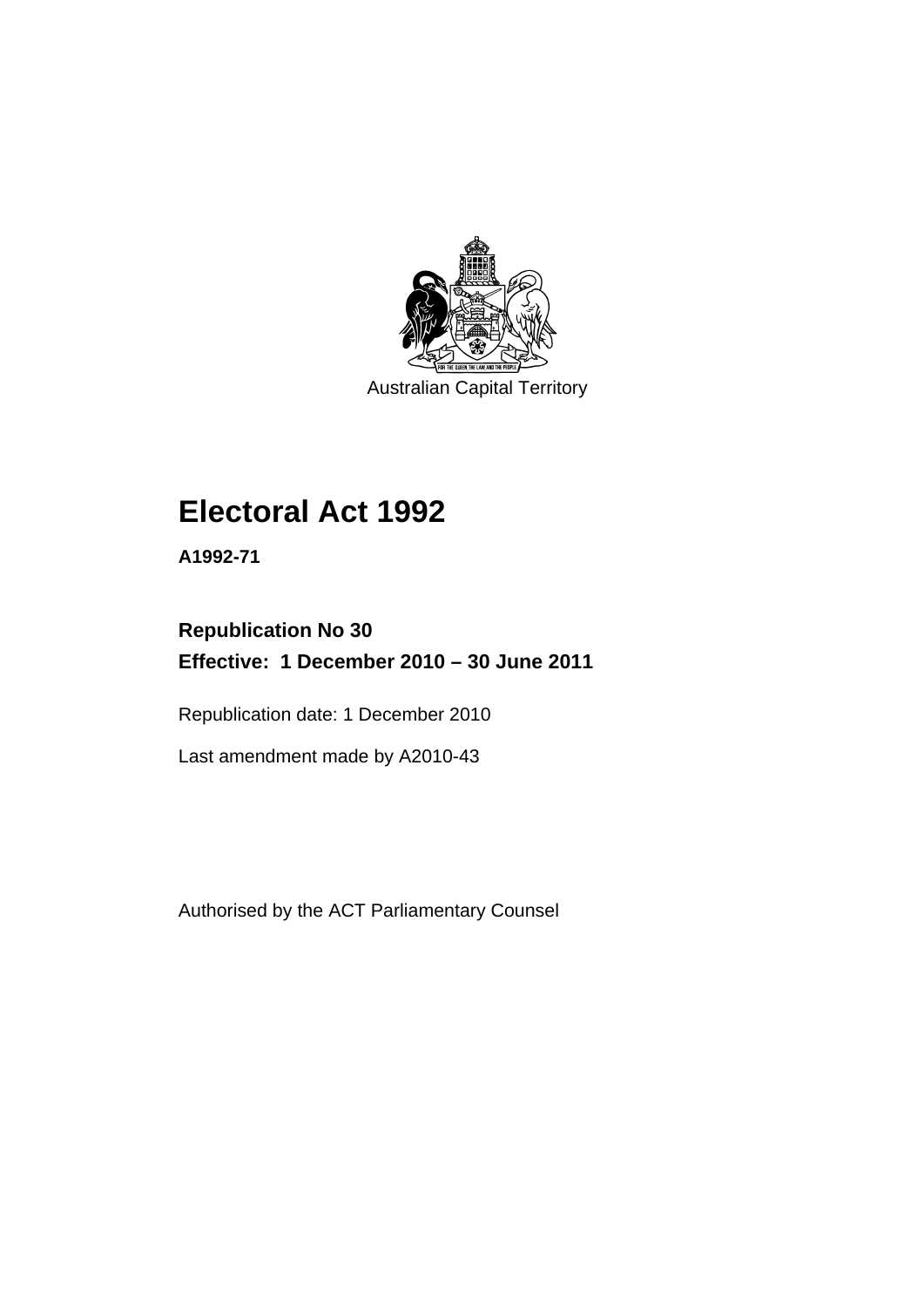#### **About this republication**

#### **The republished law**

This is a republication of the *Electoral Act 1992* (including any amendment made under the *Legislation Act 2001*, part 11.3 (Editorial changes)) as in force on 1 December 2010*.* It also includes any amendment, repeal or expiry affecting the republished law to 1 December 2010.

The legislation history and amendment history of the republished law are set out in endnotes 3 and 4.

#### **Kinds of republications**

The Parliamentary Counsel's Office prepares 2 kinds of republications of ACT laws (see the ACT legislation register at www.legislation.act.gov.au):

- authorised republications to which the *Legislation Act 2001* applies
- unauthorised republications.

The status of this republication appears on the bottom of each page.

#### **Editorial changes**

The *Legislation Act 2001*, part 11.3 authorises the Parliamentary Counsel to make editorial amendments and other changes of a formal nature when preparing a law for republication. Editorial changes do not change the effect of the law, but have effect as if they had been made by an Act commencing on the republication date (see *Legislation Act 2001*, s 115 and s 117). The changes are made if the Parliamentary Counsel considers they are desirable to bring the law into line, or more closely into line, with current legislative drafting practice.

This republication does not include amendments made under part 11.3 (see endnote 1).

#### **Uncommenced provisions and amendments**

If a provision of the republished law has not commenced or is affected by an uncommenced amendment, the symbol  $\mathbf{U}$  appears immediately before the provision heading. The text of the uncommenced provision or amendment appears only in the last endnote.

#### **Modifications**

If a provision of the republished law is affected by a current modification, the symbol  $\mathbf{M}$ appears immediately before the provision heading. The text of the modifying provision appears in the endnotes. For the legal status of modifications, see *Legislation Act 2001*, section 95.

#### **Penalties**

At the republication date, the value of a penalty unit for an offence against this law is \$110 for an individual and \$550 for a corporation (see *Legislation Act 2001*, s 133).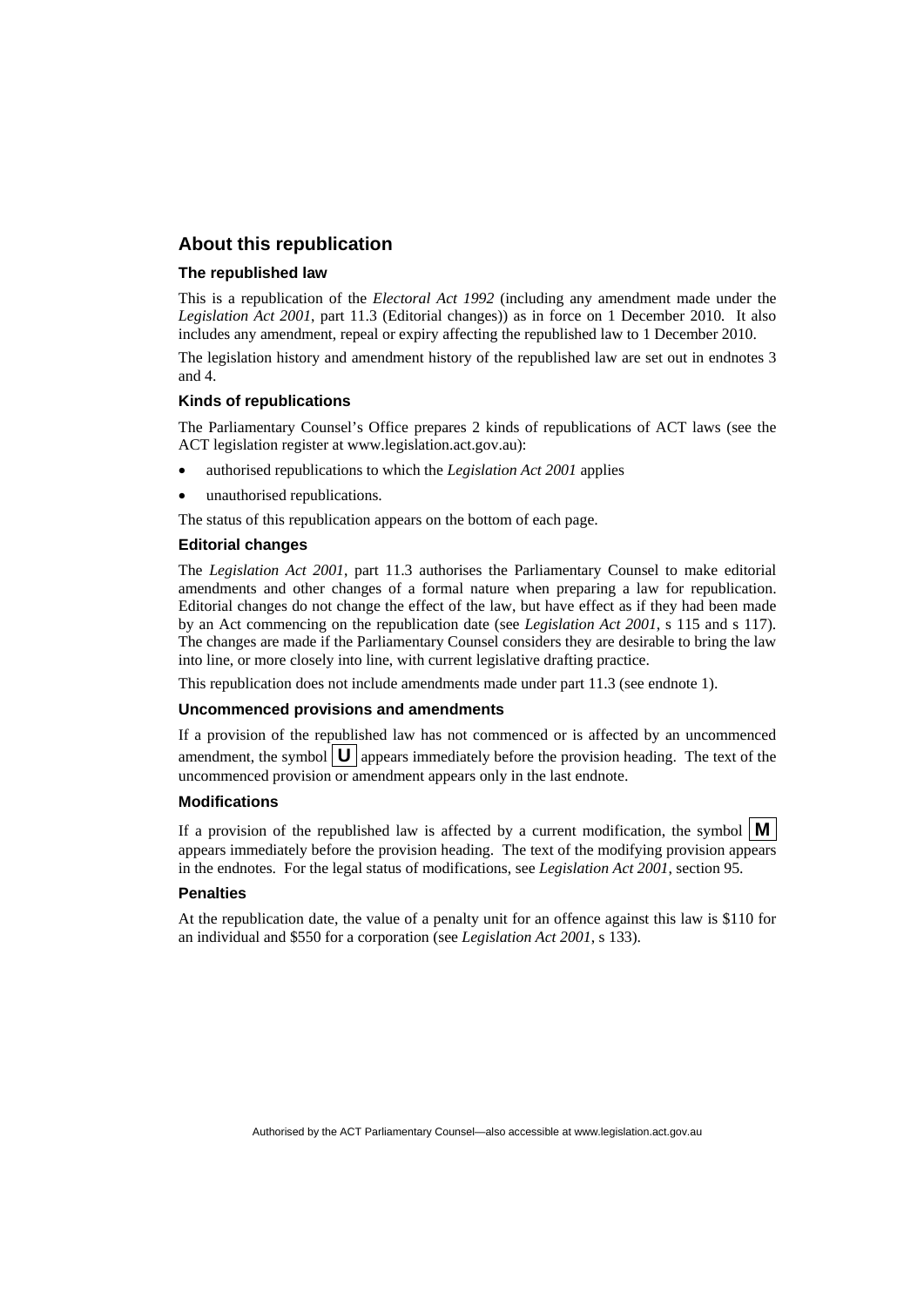

# **Electoral Act 1992**

# **Contents**

| Preamble       |                                                       |   |
|----------------|-------------------------------------------------------|---|
| Part 1         | <b>Preliminary</b>                                    |   |
|                | Name of Act                                           | 3 |
| 3              | Dictionary                                            | 3 |
| 3A             | Offences against Act-application of Criminal Code etc | 4 |
| $\overline{4}$ | Meaning of electoral matter                           | 4 |
| 4A             | Meaning of available for public inspection            | 5 |

contents 1

Page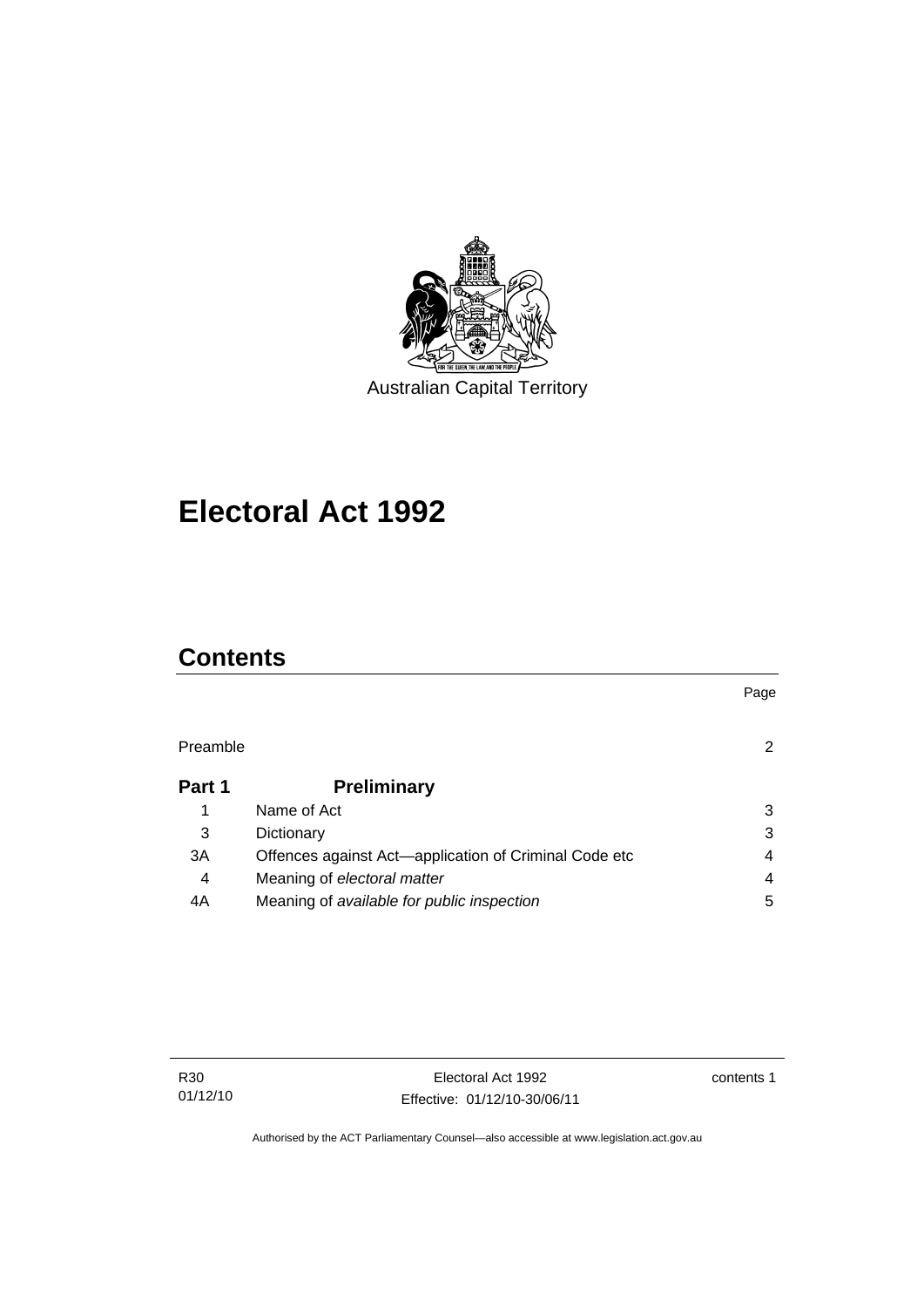| Part 2              | <b>Australian Capital Territory Electoral</b><br><b>Commission</b> | Page |
|---------------------|--------------------------------------------------------------------|------|
| <b>Division 2.1</b> | Establishment, functions and powers of electoral<br>commission     |      |
| 5                   | Establishment                                                      | 6    |
| 6                   | Constitution of commission                                         | 6    |
| 7                   | Functions of electoral commission                                  | 6    |
| 8                   | Determination of fees                                              | 7    |
| 10                  | Electoral commission's annual report                               | 8    |
| 10A                 | Special reports by electoral commission                            | 8    |
| <b>Division 2.2</b> | <b>Members of electoral commission</b>                             |      |
| 11                  | Meaning of <i>member</i> for div 2.2                               | 8    |
| 12                  | Appointment of members                                             | 8    |
| 12A                 | Eligibility for appointment as member                              | 9    |
| 12B                 | Eligibility for appointment as chairperson                         | 9    |
| 13                  | Term of appointment of members                                     | 11   |
| 14                  | Conditions of appointment of members generally                     | 11   |
| 15                  | Leave of absence                                                   | 11   |
| 17                  | Suspension or ending of appointment of members                     | 11   |
| <b>Division 2.3</b> | <b>Meetings</b>                                                    |      |
| 19                  | Procedure                                                          | 12   |
| 20                  | Delegation by electoral commission                                 | 13   |
| 21                  | Disclosure of interests                                            | 13   |
| Part 3              | Electoral commissioner and staff of electoral<br>commission        |      |
| <b>Division 3.1</b> | <b>Electoral commissioner</b>                                      |      |
| 22                  | Appointment                                                        | 15   |
| 23                  | Functions of commissioner etc                                      | 15   |
| 24                  | Delegation by commissioner                                         | 16   |
| 25                  | Term of appointment of commissioner                                | 16   |
| 26                  | Conditions of appointment of commissioner generally                | 16   |
| 27                  | Leave of absence                                                   | 16   |
| contents 2          | Electoral Act 1992                                                 | R30  |

Effective: 01/12/10-30/06/11

R30 01/12/10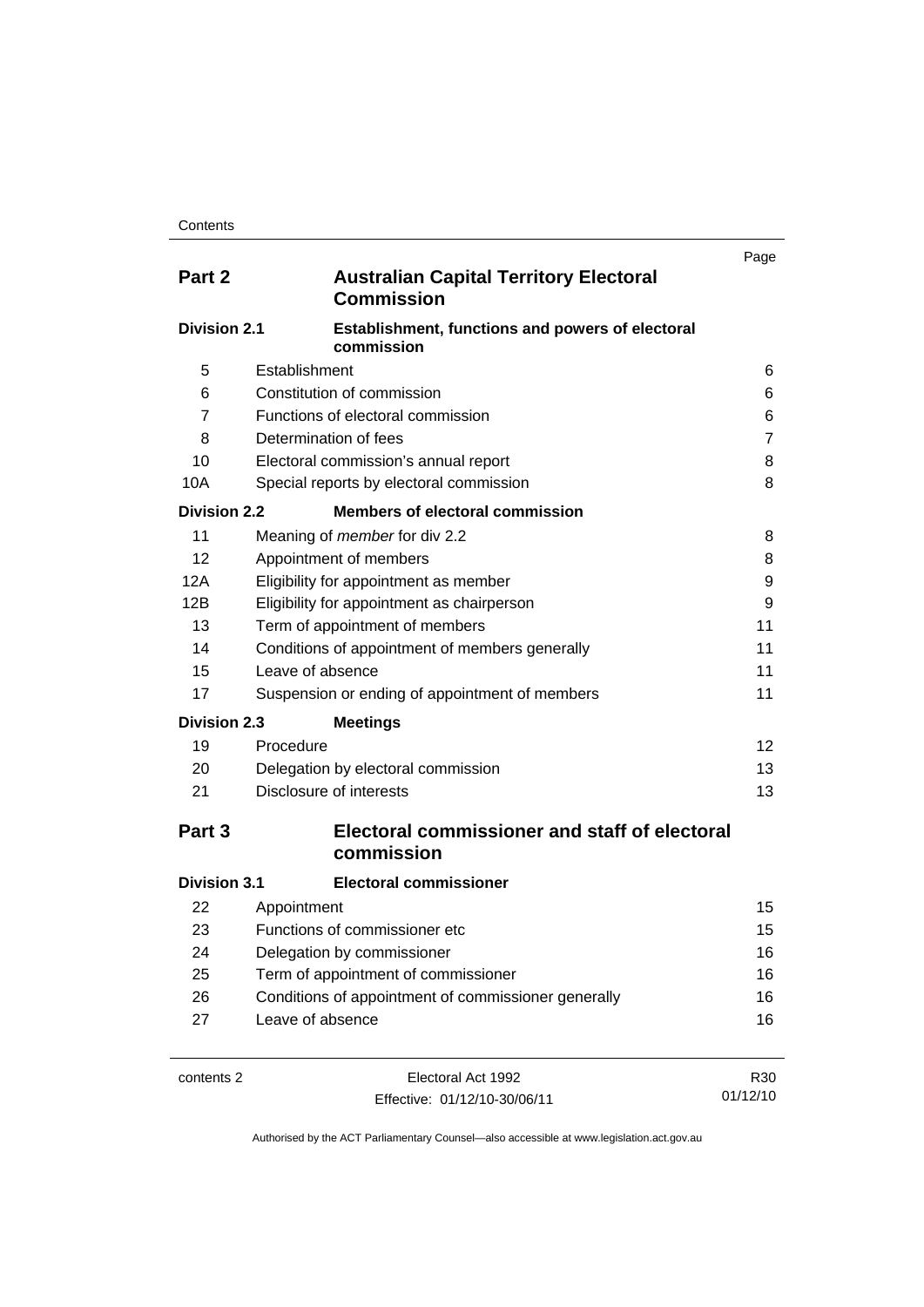|                     |                                                                  | Contents |            |
|---------------------|------------------------------------------------------------------|----------|------------|
| 29                  | Suspension or ending of appointment of commissioner              |          | Page<br>17 |
| <b>Division 3.2</b> | Staff of electoral commission                                    |          |            |
| 31                  | Staff                                                            |          | 18         |
| 32                  | Temporary staff and consultants                                  |          | 18         |
| 33                  | <b>Officers</b>                                                  |          | 19         |
| Part 4              | <b>Electorates</b>                                               |          |            |
| 34                  | Multimember electorates                                          |          | 20         |
| 35                  | Redistribution of electorates                                    |          | 20         |
| 36                  | Factors relevant to redistribution                               |          | 20         |
| 37                  | Timing of redistributions                                        |          | 21         |
| 38                  | Suspension of redistribution process-extraordinary elections     |          | 22         |
| 39                  | <b>Redistribution committees</b>                                 |          | 22         |
| 40                  | Meetings of redistribution committee                             |          | 23         |
| 41                  | Suggestions and comments about redistribution                    |          | 24         |
| 42                  | Outline of proposal                                              |          | 25         |
| 43                  | Proposed redistribution                                          |          | 25         |
| 44                  | Notification and publication of proposal                         |          | 25         |
| 45                  | Dissolution of redistribution committee                          |          | 26         |
| 46                  | Objections                                                       |          | 26         |
| 47                  | Augmented electoral commission                                   |          | 27         |
| 48                  | Meetings of augmented electoral commission                       |          | 27         |
| 49                  | Investigation of objections                                      |          | 28         |
| 50                  | Redistribution-proposal by augmented electoral commission        |          | 30         |
| 51                  | Publication of augmented electoral commission's proposal         |          | 30         |
| 52                  | Objections to augmented electoral commission's proposal          |          | 31         |
| 53                  | Report by augmented electoral commission and public announcement |          | 31         |
| 54                  | Report to Legislative Assembly                                   |          | 33         |
| 55                  | Decisions are final                                              |          | 33         |
| 56                  | Validity not affected                                            |          | 33         |
| Part 5              | <b>Electoral rolls</b>                                           |          |            |
| 57                  | <b>Electorate and Territory rolls</b>                            |          | 34         |
| 58                  | Contents of roll                                                 |          | 34         |

| R30      | Electoral Act 1992           | contents 3 |
|----------|------------------------------|------------|
| 01/12/10 | Effective: 01/12/10-30/06/11 |            |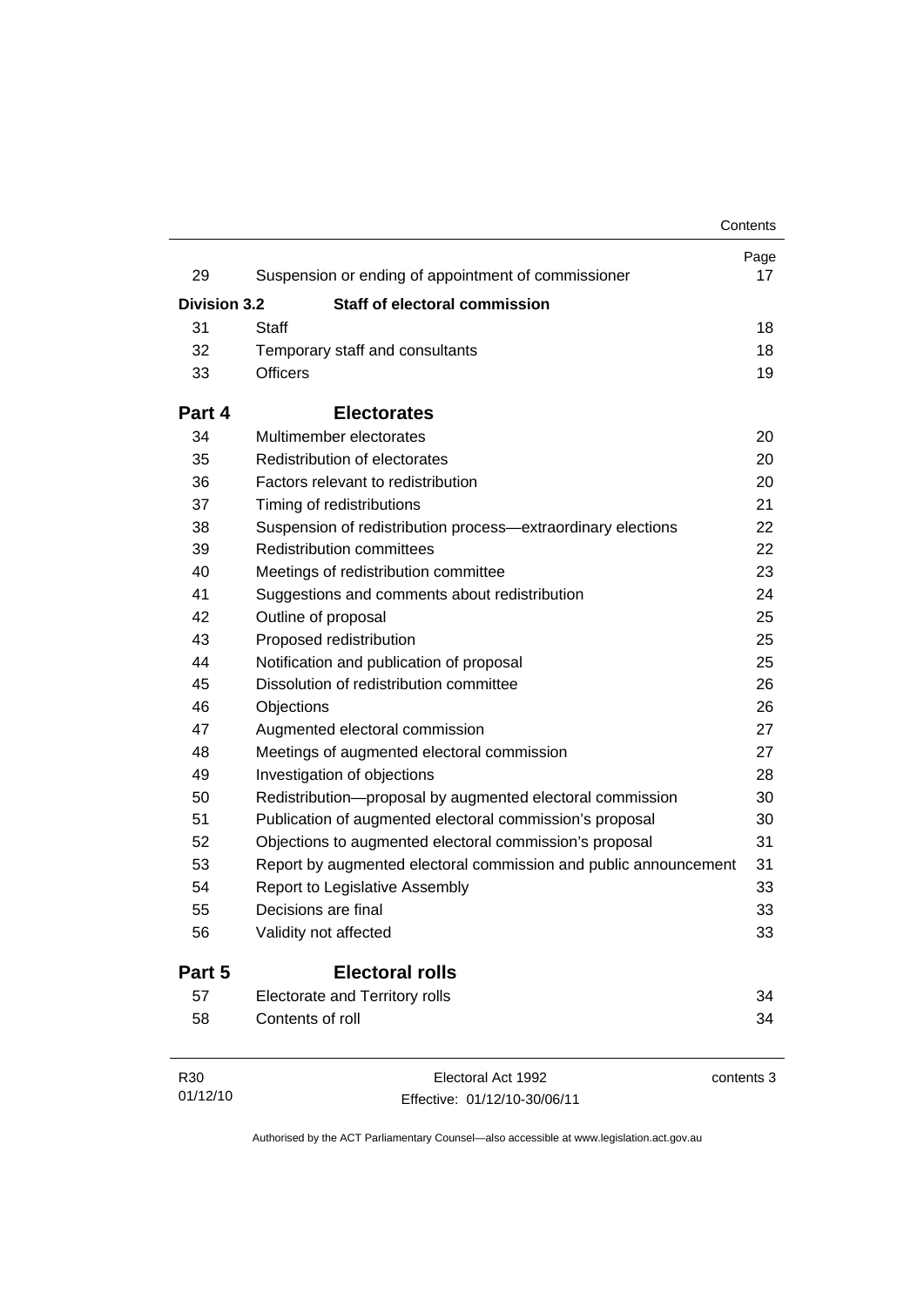| Contents |
|----------|
|----------|

|            |                                                         | Page     |
|------------|---------------------------------------------------------|----------|
| 59         | Meaning of extract from roll                            | 35       |
| 60         | Inspection of printed roll extracts                     | 35       |
| 61         | Supply of printed roll extracts to MLAs etc             | 36       |
| 62         | Supply of roll extracts in electronic form to MLAs etc  | 36       |
| 63         | Use of roll extracts                                    | 36       |
| 65         | Provision of roll information to prescribed authorities | 37       |
| 66         | Maintenance of rolls                                    | 38       |
| 67         | Power to require information                            | 39       |
| 68         | Notice of registered deaths                             | 39       |
| 69         | Disclosure of roll information                          | 40       |
| 70         | Joint roll arrangements with Commonwealth               | 40       |
| Part 6     | <b>Enrolment</b>                                        |          |
| 71         | Persons taken not to be enrolled on Commonwealth roll   | 42       |
| <b>71A</b> | Address of person serving sentence of imprisonment      | 42       |
| 72         | Entitlement                                             | 43       |
| 73         | Compulsory enrolment etc-residents                      | 43       |
| 74         | Eligible overseas electors                              | 44       |
| 75         | Age 17 enrolment                                        | 45       |
| 76         | Enrolment etc                                           | 46       |
| 77         | Suppression of elector's address                        | 47       |
| 78         | Inclusion of particulars on roll following suppression  | 48       |
| 79         | Suppression of elector's address pending review         | 48       |
| 80         | Closed rolls                                            | 49       |
| 81         | Objections to enrolment                                 | 51       |
| 82         | Record of claims for enrolment                          | 53       |
| 83         | Processing enrolment claims                             | 53       |
| 84         | Transmission of enrolment claims                        | 54       |
| 85         | Production of claims for enrolment before a court       | 54       |
| 86         | Claims for enrolment not subject to warrants            | 54       |
| Part 7     | <b>Registration of political parties</b>                |          |
| 87         | Definitions-pt 7                                        | 55       |
| 88         | Register of political parties                           | 55       |
| 89         | Application for registration of political party         | 56       |
| contents 4 | Electoral Act 1992                                      | R30      |
|            | Effective: 01/12/10-30/06/11                            | 01/12/10 |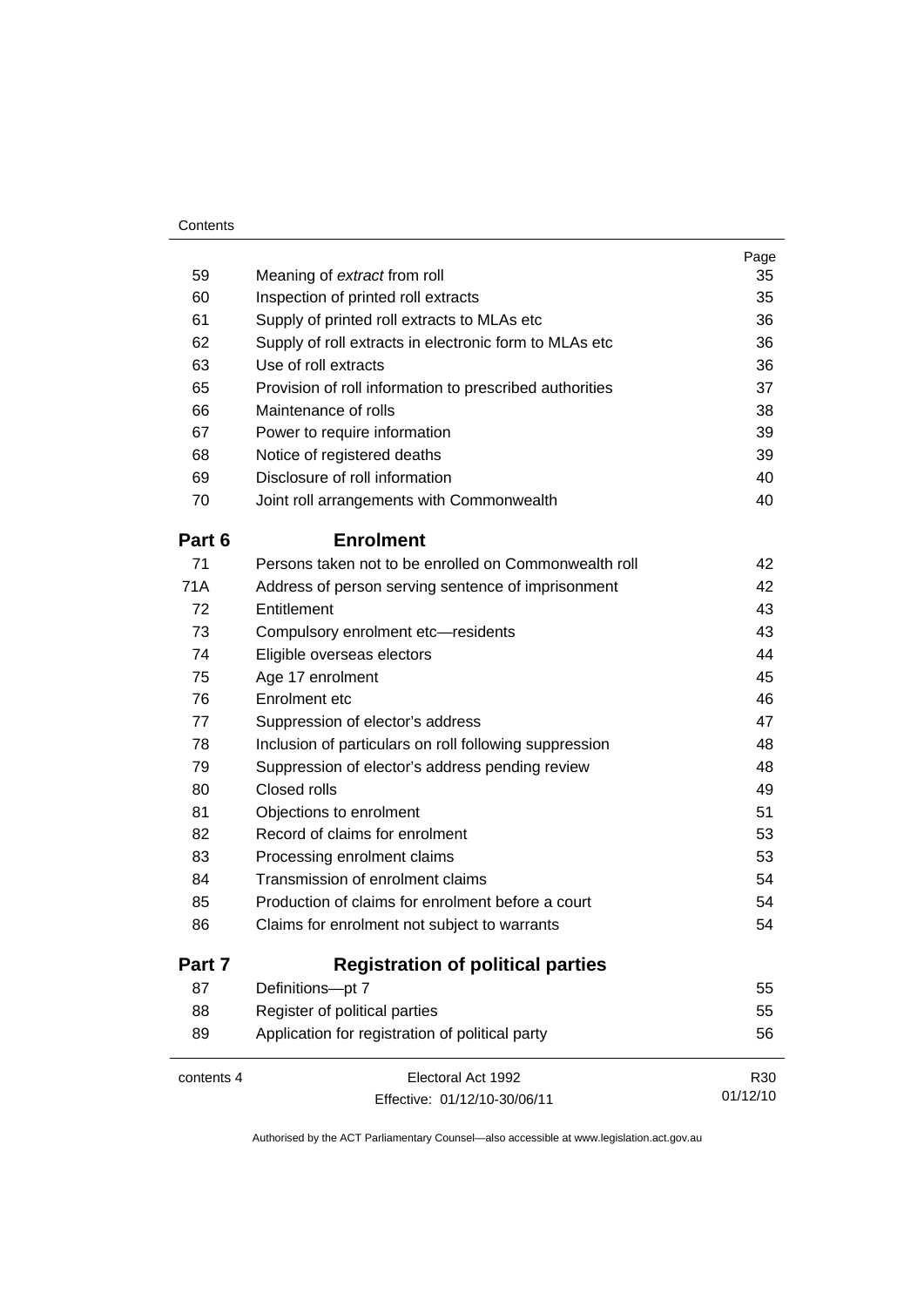|                            |                                                                        | Contents                         |
|----------------------------|------------------------------------------------------------------------|----------------------------------|
|                            |                                                                        | Page                             |
| 90                         | Further information about application for political party registration | 57                               |
| 91                         | Notification and publication of applications                           | 57                               |
| 91A                        | Objections to applications and responses                               | 59                               |
| 92                         | Registration of political parties                                      | 60                               |
| 93                         | Refusal of applications for registration                               | 60                               |
| 94                         | Amendment of applications for registration                             | 62                               |
| 95                         | Changes to particulars in register                                     | 63                               |
| 95A                        | Objection to continued use of name                                     | 64                               |
| 95B                        | When certain action cannot be taken                                    | 65                               |
| 96                         | No action under pt 7 during pre-election period                        | 65                               |
| 96A                        | Who can be a registered officer                                        | 65                               |
| 97                         | Deputy registered officer                                              | 65                               |
| 97A                        | Information about political parties                                    | 66                               |
| 98                         | Cancellation of registration of political parties                      | 67                               |
| 99                         | Use of party name after cancellation                                   | 69                               |
| 99A                        | General requirements about constitutions of registered parties         | 69                               |
| Part 8                     | <b>Timing of elections</b>                                             |                                  |
| 100                        | Ordinary elections                                                     | 70                               |
| 101                        | <b>Extraordinary elections</b>                                         | 70                               |
| 102                        | Polling day                                                            | 71                               |
| Part 9                     | <b>Arrangements for elections</b>                                      |                                  |
|                            |                                                                        |                                  |
|                            | <b>Nominations</b>                                                     |                                  |
| 103                        | Eligibility-MLAs                                                       |                                  |
| 104                        | Qualifications for nomination                                          |                                  |
| 105                        | Candidates to be nominated                                             |                                  |
| 106                        | Multiple nominations invalid                                           |                                  |
| 107                        | Withdrawal etc of consent to nomination                                |                                  |
| 108                        | Place and hour of nomination                                           | 72<br>73<br>74<br>76<br>76<br>76 |
| 109                        | Declaration of candidates                                              |                                  |
| 110                        | Rejection of nominations                                               | 77<br>78                         |
| <b>Division 9.1</b><br>111 | Need for a poll                                                        | 78                               |

| R30      | Electoral Act 1992           | contents 5 |
|----------|------------------------------|------------|
| 01/12/10 | Effective: 01/12/10-30/06/11 |            |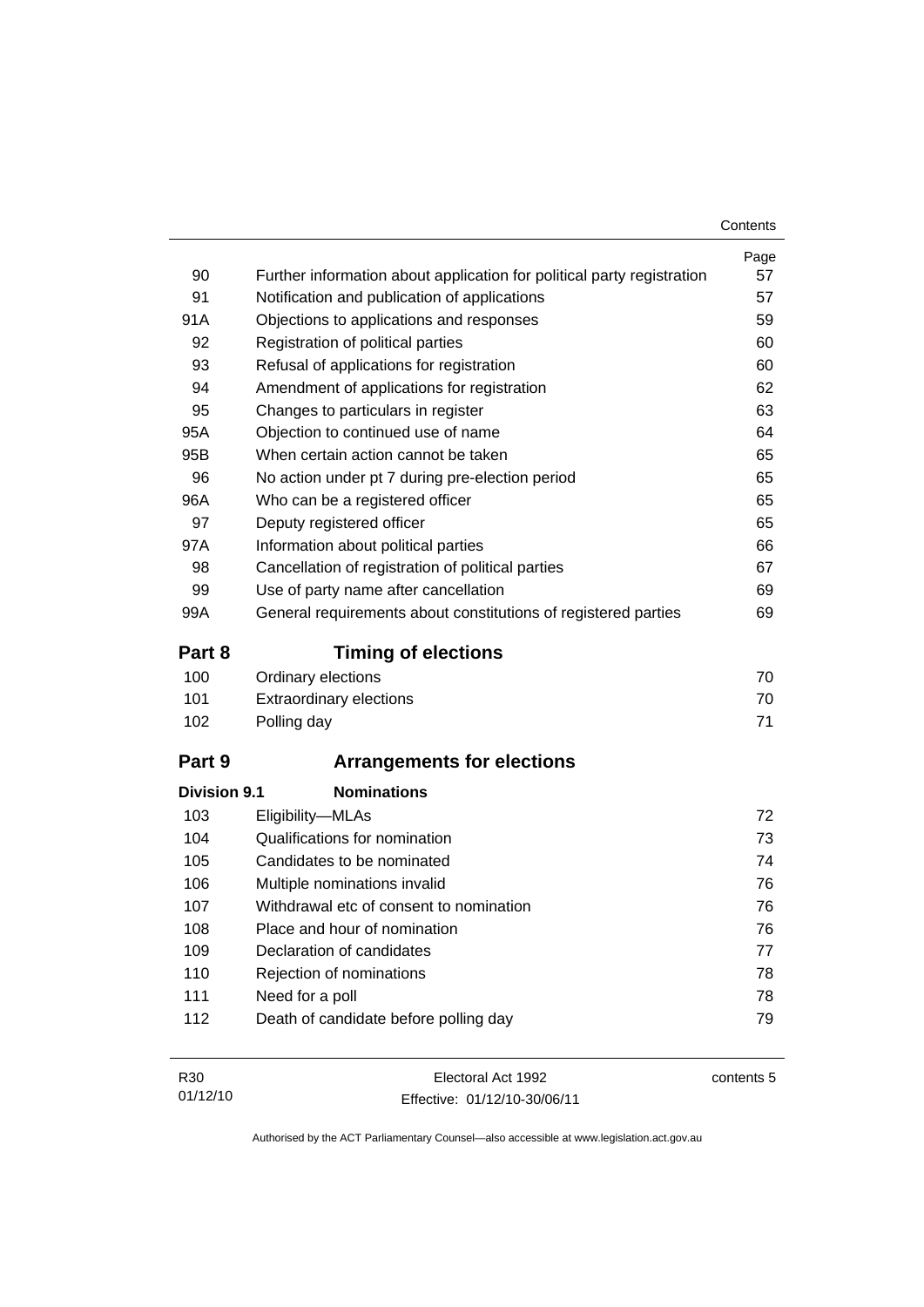#### **Contents**

| 113                 | Deposit-return or forfeiture                                         | Page<br>79 |
|---------------------|----------------------------------------------------------------------|------------|
|                     |                                                                      |            |
| <b>Division 9.2</b> | <b>Ballot papers</b>                                                 |            |
| 114                 | <b>Ballot papers</b>                                                 | 80         |
| 115                 | Grouping of candidates' names                                        | 81         |
| 116                 | Printing of ballot papers                                            | 81         |
| 117                 | Names on ballot papers                                               | 83         |
| 118                 | Draw for positions on ballot papers                                  | 84         |
| Division 9.3        | Electronic voting devices and vote counting programs                 |            |
| 118A                | Approval of computer program for electronic voting and vote counting | 84         |
| 118B                | Security of electronic voting devices and related material           | 85         |
| <b>Division 9.4</b> | <b>Miscellaneous</b>                                                 |            |
| 119                 | Polling places and scrutiny centres                                  | 86         |
| 120                 | Administrative arrangements                                          | 86         |
| 121                 | Certified lists of electors                                          | 87         |
| 121A                | Use of information from certified lists                              | 87         |
| 122                 | Scrutineers-appointment                                              | 88         |
| 123                 | Scrutineers-conduct                                                  | 89         |
| 124                 | Participation by candidates in conduct of election                   | 90         |
| 125                 | Determining matters by lot                                           | 90         |
| 126                 | Supplementary elections                                              | 90         |
| Part 10             | Voting                                                               |            |
| Division 10.1       | General                                                              |            |
| 127                 | Meaning of authorised witness                                        | 91         |
| 128                 | Entitlement to vote                                                  | 91         |
| 129                 | Compulsory voting                                                    | 92         |
| 130                 | Multiple votes prohibited                                            | 92         |
| 131                 | Procedures for voting                                                | 93         |
| 132                 | Manner of recording vote                                             | 93         |
| Division 10.2       | Ordinary voting at a polling place                                   |            |
| 133                 | Claims to vote                                                       | 94         |
| 134                 | Voting in private                                                    | 94         |

contents 6 Electoral Act 1992 Effective: 01/12/10-30/06/11

R30 01/12/10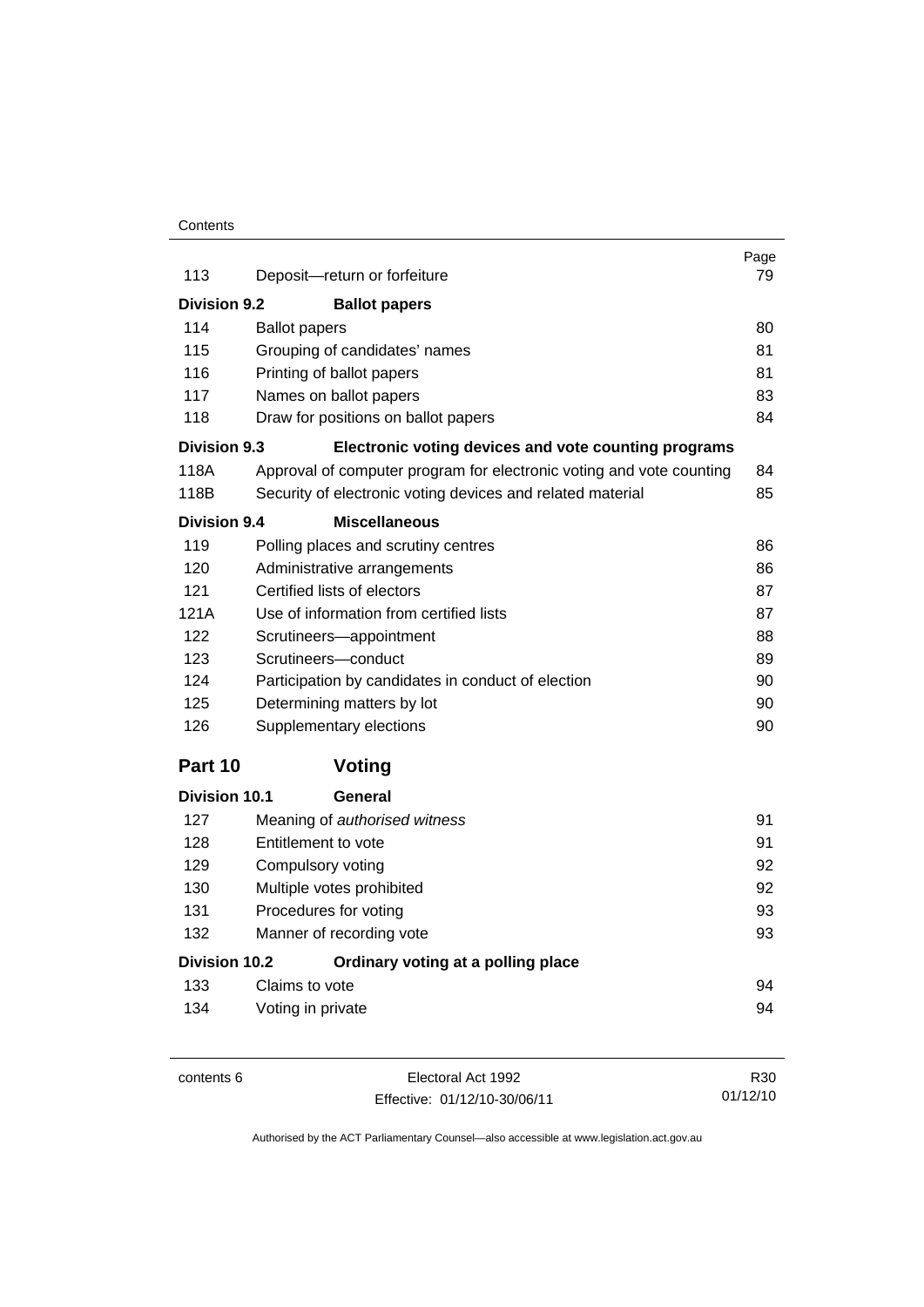|                      |                                                           | Contents   |
|----------------------|-----------------------------------------------------------|------------|
|                      |                                                           | Page       |
| <b>Division 10.3</b> | Declaration voting at a polling place                     |            |
| 135                  | Declaration voting at polling places                      | 95         |
| <b>Division 10.4</b> | Voting otherwise than at a polling place                  |            |
| 136                  | Definitions for div 10.4                                  | 96         |
| 136A                 | Applications for postal voting papers                     | 97         |
| 136B                 | Ordinary or declaration voting in ACT before polling day  | 99         |
| 136C                 | Declaration voting outside ACT on or before polling day   | 102        |
| 137                  | Record of issue of declaration voting papers              | 103        |
| 138                  | Inspection of records                                     | 103        |
| 139                  | Receipt of declaration voting papers                      | 104        |
| 140                  | Registered declaration voters                             | 104        |
| 141                  | Issue of voting papers to registered declaration voters   | 105        |
| 142                  | Correcting formal errors                                  | 105        |
| 143                  | Soliciting applications for postal declaration votes      | 105        |
| 144                  | Transmission of applications for postal declaration votes | 106        |
| 144A                 | Requirements for casting postal votes                     | 106        |
| 145                  | Interference with declaration voting                      | 107        |
| 146                  | Soliciting completed declaration votes                    | 108        |
| 147                  | Transmission of completed declaration votes               | 108        |
| 148                  | Opening envelopes containing declaration votes            | 108        |
| <b>Division 10.5</b> | <b>Mobile polling</b>                                     |            |
| 149                  | Definitions for div 10.5                                  | 108        |
| 149A                 | Declaration of special hospitals                          | 109        |
| 150                  | Mobile polling-institutions                               | 109        |
| 151                  | Functions of visiting officers                            | 109        |
| 152                  | Failure to visit institution                              | 110        |
| 153                  | Custody of ballot boxes and electoral papers              | 110        |
| Division 10.6        | <b>Miscellaneous</b>                                      |            |
| 154                  | Arrangements at polling places                            | 111        |
| 155                  | Particulars on ballot papers before issue                 | 111        |
| 156                  | Assistance to voters                                      | 111        |
| 156A                 | Assistance to voters unable to enter polling place        | 112        |
| 157                  | Spoilt ballot papers                                      | 113        |
| R30                  | Electoral Act 1992                                        | contents 7 |

Effective: 01/12/10-30/06/11

01/12/10

contents 7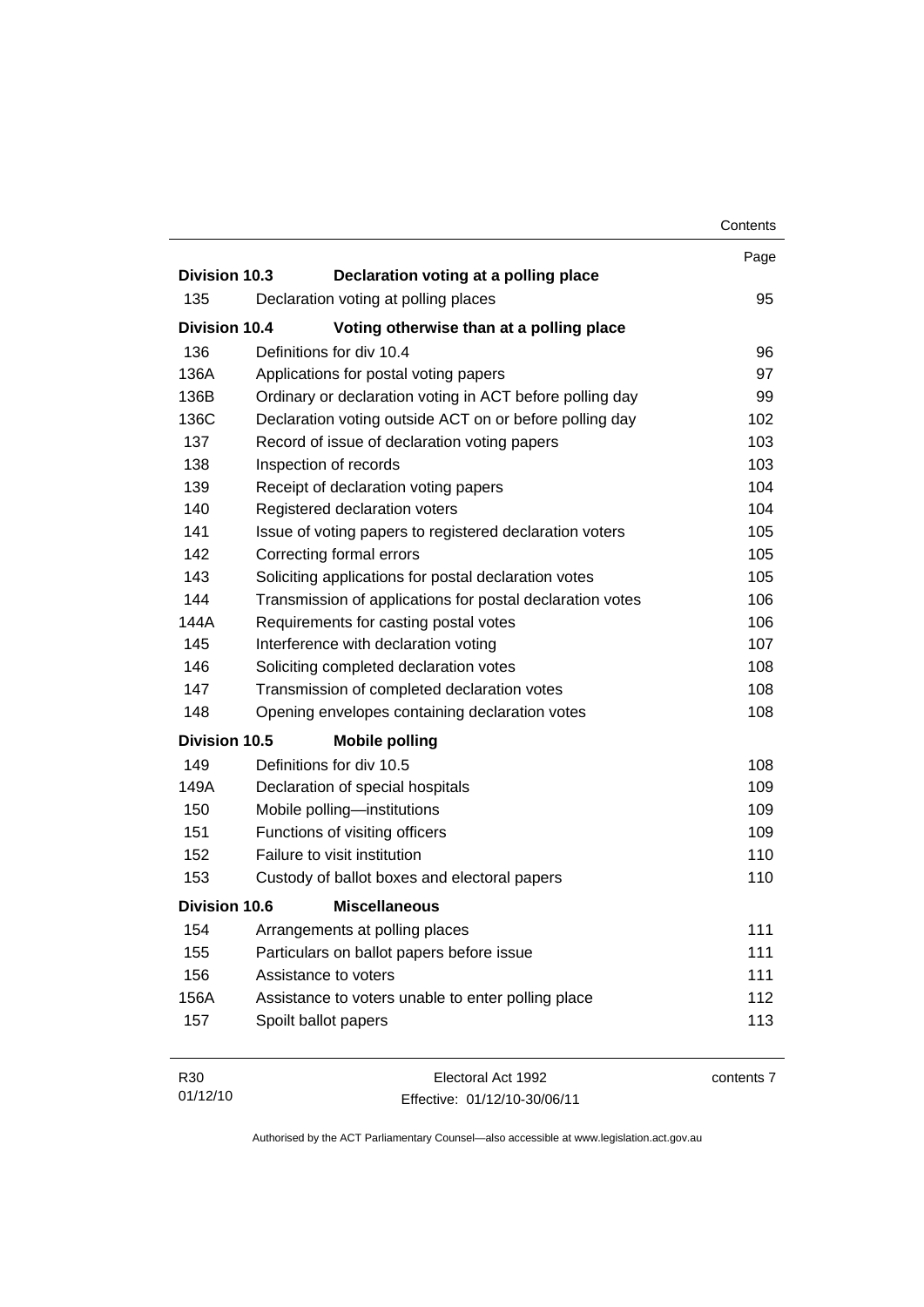#### **Contents**

|               |                                                          | Page |
|---------------|----------------------------------------------------------|------|
| 158           | Custody of ballot boxes and electoral papers             | 114  |
| 159           | Extension of time for conducting elections               | 115  |
| 160           | Suspension and adjournment of polling                    | 115  |
| Division 10.7 | <b>Failure to vote</b>                                   |      |
| 161           | Default notice                                           | 116  |
| 162           | First notice                                             | 116  |
| 163           | Second notice                                            | 117  |
| 164           | Final notice                                             | 117  |
| 165           | Discharge of liability                                   | 118  |
| 166           | Response on behalf of elector                            | 118  |
| Part 11       | <b>Polling in Antarctica</b>                             |      |
| 167           | Definitions for pt 11                                    | 119  |
| 167A          | Declaration of ship as a station                         | 120  |
| 167B          | Approval of ways of transmission                         | 120  |
| 168           | Returning officers and assistants for Antarctic stations | 120  |
| 170           | Application of Act to polling in Antarctica              | 120  |
| 171           | Antarctic electors                                       | 121  |
| 172           | Arrangements for the polling in Antarctica               | 121  |
| 173           | Conduct of the polling                                   | 122  |
| 174           | Claims to vote                                           | 122  |
| 175           | Proceedings at close of poll                             | 123  |
| 176           | Result of polling in Antarctica                          | 123  |
| 177           | Preservation of documents                                | 124  |
| Part 12       | The scrutiny                                             |      |
| 178           | Scrutiny                                                 | 125  |
| 179           | Preliminary scrutiny of declaration voting papers etc    | 126  |
| 180           | Formality of ballot papers                               | 127  |
| 181           | Death of candidate                                       | 128  |
| 182           | First count-ordinary ballot papers                       | 128  |
| 183           | First count-declaration ballot papers                    | 130  |
| 183A          | First count-electronic ballot papers                     | 130  |
| 184           | Second count-first preferences                           | 130  |
|               |                                                          |      |

| contents 8 |  |
|------------|--|
|------------|--|

Electoral Act 1992 Effective: 01/12/10-30/06/11

R30 01/12/10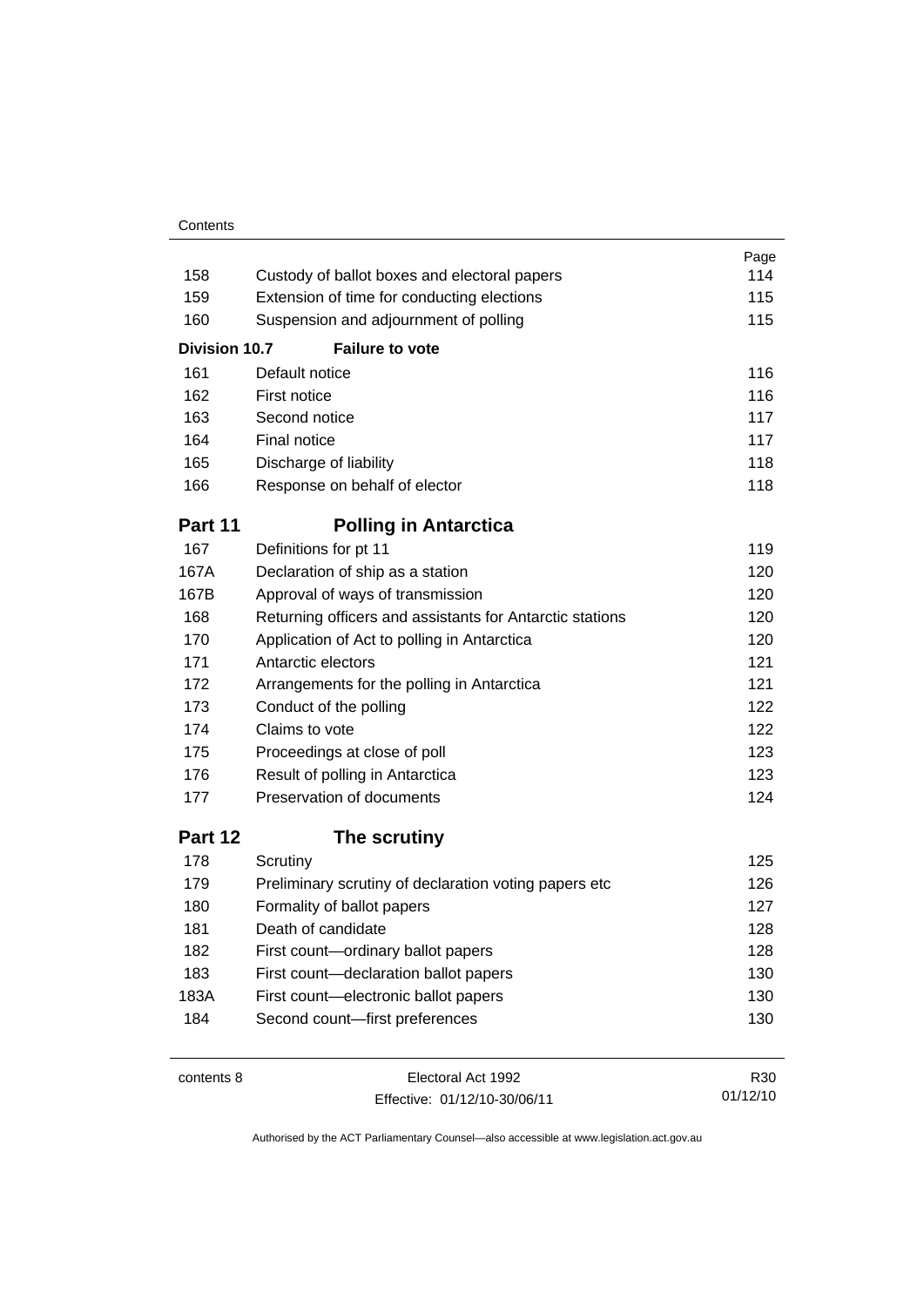|                      |                                                                     | Contents   |
|----------------------|---------------------------------------------------------------------|------------|
|                      |                                                                     | Page       |
| 185                  | Ascertaining result of poll                                         | 131        |
| 186                  | Objections by scrutineers                                           | 132        |
| 187                  | Recount of ballot papers                                            | 132        |
| 187A                 | Application for recount of ballot papers etc                        | 132        |
| 187B                 | Review of decision of commissioner to refuse to arrange for recount | 133        |
| 187C                 | Recount of electronic scrutiny of ballot papers                     | 134        |
| 188                  | Reservation of disputed ballot papers                               | 135        |
| 189                  | Declaration of result of election                                   | 135        |
| Part 13              | <b>Casual vacancies</b>                                             |            |
| 190                  | Definitions for pt 13                                               | 136        |
| 191                  | Notice of casual vacancy                                            | 136        |
| 192                  | Candidates for casual vacancy                                       | 137        |
| 193                  | Publication of candidates' details                                  | 138        |
| 194                  | Determination of candidate to fill vacancy                          | 139        |
| 195                  | Assembly nominees                                                   | 139        |
| 196                  | Term of office of MLA declared elected under pt 13                  | 140        |
| 197                  | Dissolution or pre-election period                                  | 141        |
| Part 14              | <b>Election funding and financial disclosure</b>                    |            |
| <b>Division 14.1</b> | Preliminary                                                         |            |
| 198                  | Definitions for pt 14                                               | 142        |
| 198A                 | Reference to things done by party etc                               | 144        |
| 198B                 | Candidate remains candidate after election                          | 144        |
| 199                  | Related bodies corporate                                            | 145        |
| 200                  | Activities of campaign committees                                   | 145        |
| 201                  | Disclosure periods                                                  | 145        |
| 202                  | Gifts-determination of amounts                                      | 146        |
| <b>Division 14.2</b> | <b>Reporting agents</b>                                             |            |
| 203                  | Appointed agents                                                    | 146        |
| 204                  | Non-appointed agents                                                | 147        |
| 205                  | Registers of reporting agents                                       | 148        |
| <b>Division 14.3</b> | <b>Election funding</b>                                             |            |
| 206                  | Who eligible votes are cast for                                     | 149        |
| R <sub>30</sub>      | Electoral Act 1992                                                  | contents 9 |
| 01/12/10             | Effective: 01/12/10-30/06/11                                        |            |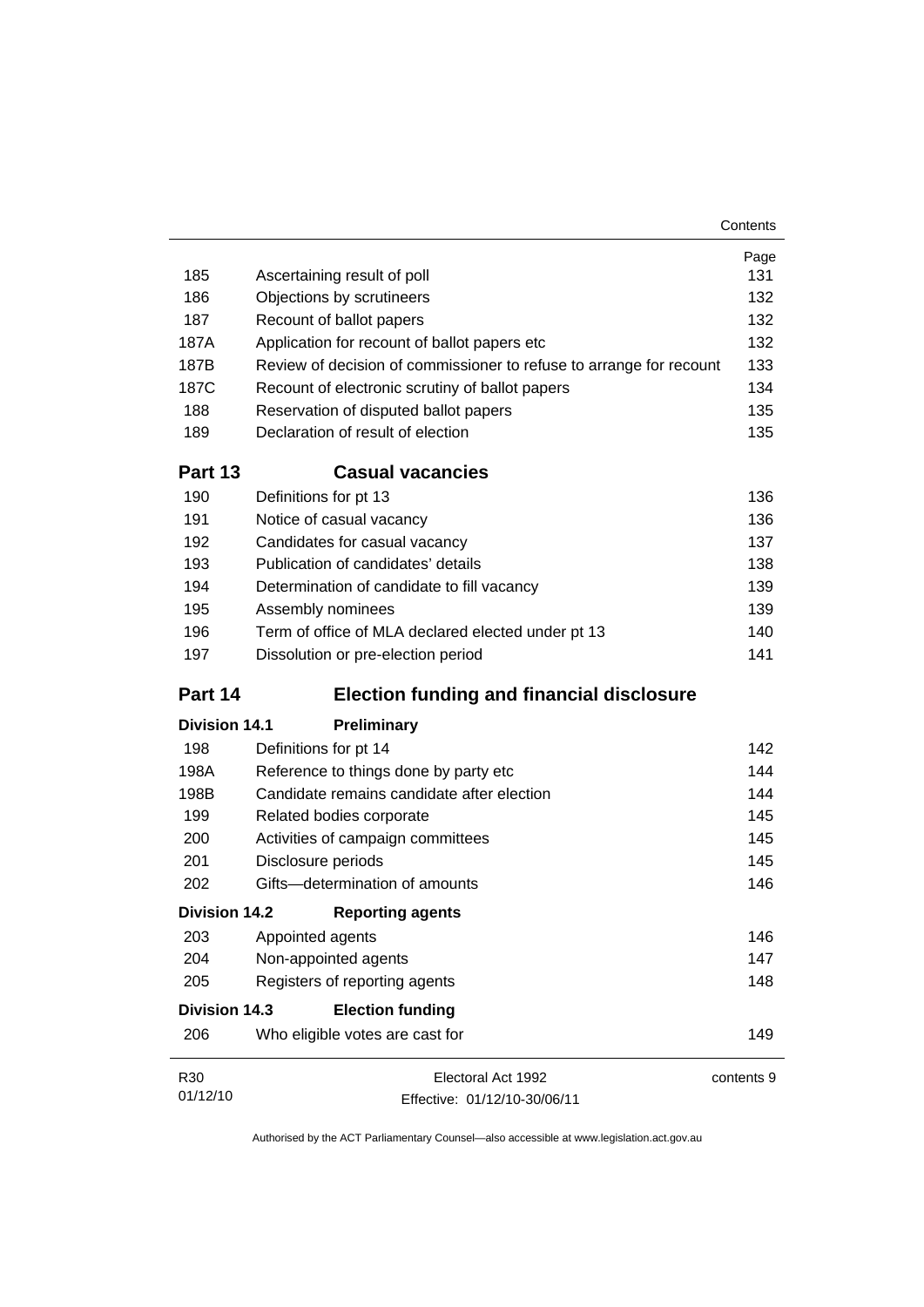| Contents |
|----------|
|----------|

|                      |                                                                | Page            |
|----------------------|----------------------------------------------------------------|-----------------|
| 207                  | Entitlement to funds                                           | 149             |
| 208                  | Threshold                                                      | 151             |
| 212                  | Making of payments                                             | 151             |
| 214                  | Death of candidate                                             | 151             |
| 215                  | Application voluntary                                          | 152             |
| <b>Division 14.4</b> | <b>Disclosure of donations</b>                                 |                 |
| 216                  | Meaning of defined details for div 14.4                        | 152             |
| 217                  | Disclosure of gifts                                            | 152             |
| 218A                 | Certain loans not to be received                               | 153             |
| 219                  | Nil returns                                                    | 155             |
| 220                  | Disclosure of gifts by persons incurring political expenditure | 156             |
| 221                  | Disclosure of gifts made to candidates                         | 157             |
| 221A                 | Annual returns of donations                                    | 158             |
| 221B                 | Advice about obligations to make returns                       | 160             |
| 222                  | Anonymous gifts                                                | 160             |
| Division 14.5        | Disclosure of electoral expenditure                            |                 |
| 223                  | Definitions for div 14.5                                       | 162             |
| 224                  | Returns of electoral expenditure                               | 164             |
| 225                  | Nil returns                                                    | 164             |
| 226                  | Returns by broadcasters and publishers                         | 165             |
| 227                  | Multiple elections on same day                                 | 167             |
| <b>Division 14.6</b> | <b>Annual returns</b>                                          |                 |
| 228                  | Meaning of defined particulars for div 14.6                    | 167             |
| 230                  | Annual returns by parties and MLAs                             | 168             |
| 231                  | Periods of less than financial year                            | 170             |
| 231B                 | Annual returns by associated entities                          | 170             |
| 232                  | Amounts received                                               | 171             |
| 234                  | Outstanding amounts                                            | 173             |
| 234A                 | Regulations                                                    | 173             |
| <b>Division 14.7</b> | <b>Compliance</b>                                              |                 |
| 235                  | Definitions for div 14.7                                       | 173             |
| 236                  | <b>Offences</b>                                                | 174             |
| 237                  | Investigation notices generally                                | 175             |
| contents 10          | Electoral Act 1992                                             | R <sub>30</sub> |
|                      | Effective: 01/12/10-30/06/11                                   | 01/12/10        |

Effective: 01/12/10-30/06/11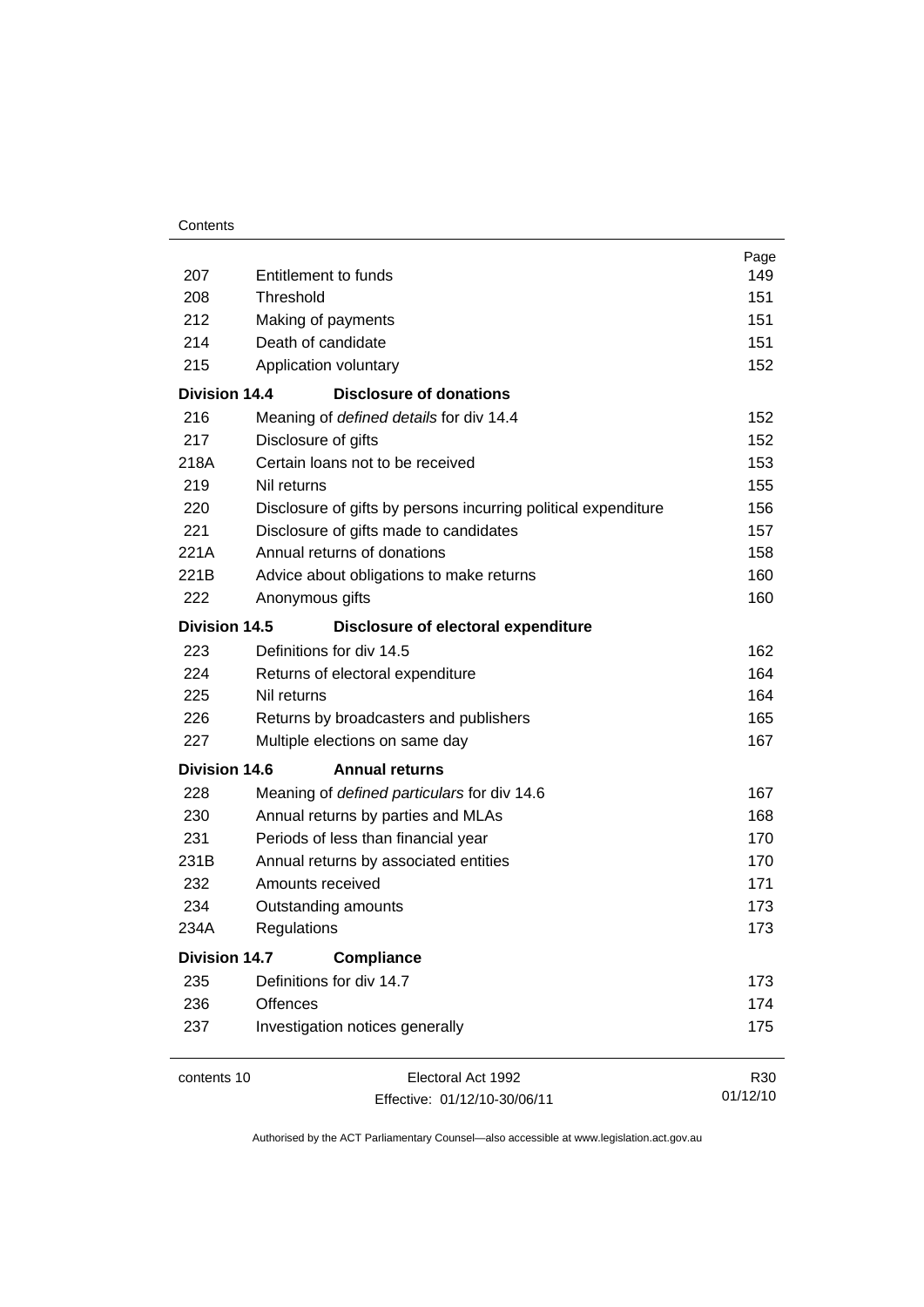|                      |                                                         | Contents    |
|----------------------|---------------------------------------------------------|-------------|
|                      |                                                         | Page        |
| 237A                 | Investigation notices about associated entities         | 177         |
| 237B                 | Investigation notice offences                           | 178         |
| 238                  | Investigation-search warrants                           | 179         |
| 239                  | Records                                                 | 181         |
| <b>Division 14.8</b> | <b>Miscellaneous</b>                                    |             |
| 240                  | Inability to complete returns                           | 181         |
| 241                  | Noncompliance with pt 14                                | 183         |
| 242                  | Amendment of returns                                    | 184         |
| 243                  | Copies of returns to be available for public inspection | 185         |
| Part 15              | Notification and review of decisions                    |             |
| 244                  | Definition for Act-pt 15                                | 186         |
| 245                  | Definitions-pt 15                                       | 186         |
| 246                  | Internal review notices                                 | 186         |
| 247                  | Applications for internal review                        | 187         |
| 248                  | Stay of reviewable decisions                            | 188         |
| 249                  | Review by electoral commission                          | 188         |
| 249A                 | Reviewable decision notices                             | 189         |
| 249B                 | Applications for review                                 | 189         |
| Part 16              | Disputed elections, eligibility and vacancies           |             |
| <b>Division 16.1</b> | <b>Preliminary</b>                                      |             |
| 250                  | Definitions for pt 16                                   | 190         |
| 251                  | Meaning of Speaker for pt 16                            | 191         |
| <b>Division 16.2</b> | <b>Jurisdiction and powers of Supreme Court</b>         |             |
| 252                  | <b>Court of Disputed Elections</b>                      | 191         |
| 253                  | Powers of the court                                     | 192         |
| 255                  | Decisions are final                                     | 192         |
| <b>Division 16.3</b> | <b>Disputed elections</b>                               |             |
| 256                  | Validity may be disputed after election                 | 192         |
| 257                  | Persons entitled to dispute elections                   | 193         |
| 258                  | Form of application                                     | 193         |
| 259                  | Time for filing application                             | 194         |
| R30                  | Electoral Act 1992                                      | contents 11 |
| 01/12/10             | Fffective: 01/12/10-30/06/11                            |             |

Effective: 01/12/10-30/06/11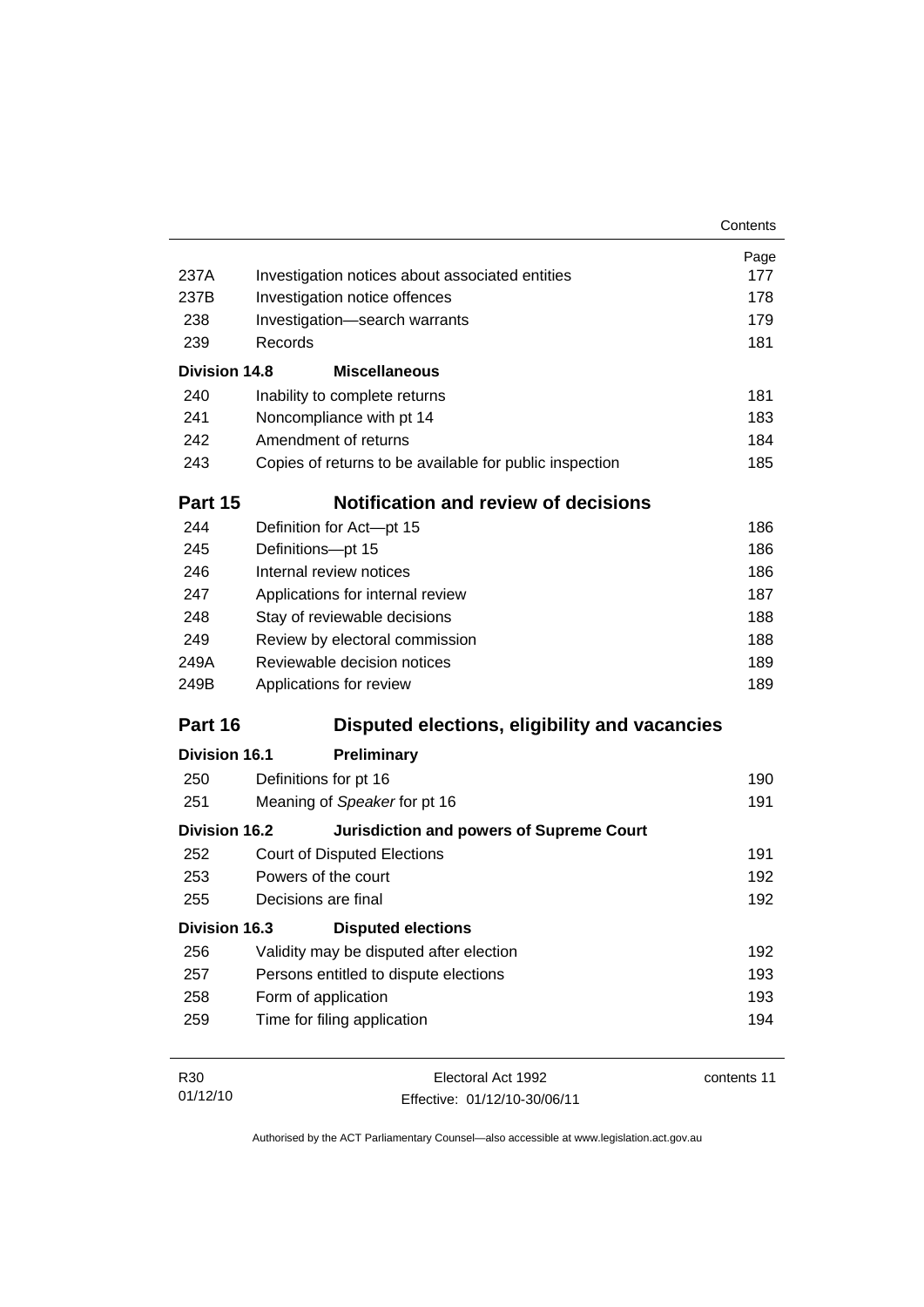#### **Contents**

|                      |                                                              | Page |
|----------------------|--------------------------------------------------------------|------|
| 260                  | Deposit as security for costs                                | 194  |
| 261                  | Registrar to serve copies of application on certain persons  | 194  |
| 262                  | Parties to application under div 16.3                        | 194  |
| 263                  | Withdrawal and abatement of application                      | 195  |
| 264                  | Hearing of applications                                      | 197  |
| 265                  | Declarations and orders                                      | 197  |
| 266                  | Illegal practices                                            | 198  |
| 267                  | Bribery or undue influence by person elected                 | 199  |
| 268                  | Immaterial delays and errors                                 | 199  |
| 269                  | Inquiries by court                                           | 200  |
| 270                  | Rejected ballot papers                                       | 200  |
| 271                  | Evidence that persons were not permitted to vote             | 200  |
| 272                  | Inspection of electoral papers                               | 201  |
| 273                  | Commissioner not prevented from accessing documents          | 201  |
| 274                  | Registrar to serve copies of declarations on certain persons | 201  |
| 275                  | <b>Effect of declarations</b>                                | 202  |
| <b>Division 16.4</b> | <b>Eligibility and vacancies</b>                             |      |
| 276                  | Speaker to state case                                        | 202  |
| 277                  | Parties to a referral                                        | 203  |
| 278                  | Declarations and orders                                      | 203  |
| 279                  | Registrar to serve copy of declarations on Speaker           | 203  |
| 280                  | <b>Effect of declarations</b>                                | 203  |
| <b>Division 16.5</b> | <b>Proceedings</b>                                           |      |
| 281                  | Procedure                                                    | 204  |
| 282                  | Legal representation limited                                 | 204  |
| 283                  | Admissibility of evidence                                    | 204  |
| 284                  | Costs may be ordered against Territory                       | 205  |
| Part 17              | <b>Electoral offences</b>                                    |      |
| <b>Division 17.1</b> | <b>Bribery and improper influence</b>                        |      |
| 285                  | <b>Bribery</b>                                               | 206  |
| 286                  | Influencing of votes by officers                             | 207  |
| 287                  | Influencing votes of hospital and nursing home patients      | 207  |
|                      |                                                              |      |

contents 12 Electoral Act 1992 Effective: 01/12/10-30/06/11

R30 01/12/10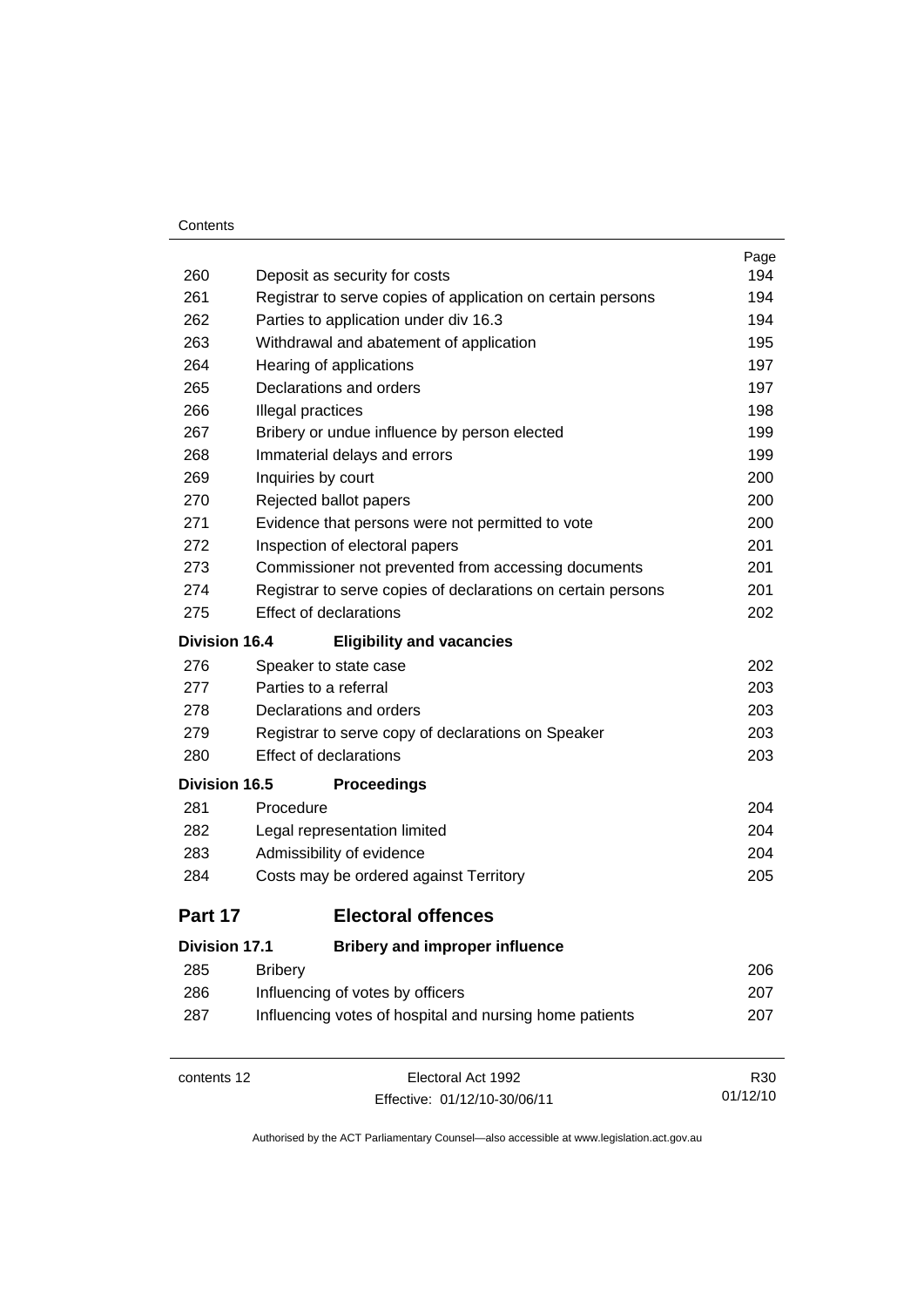|                      |                                                                   | Contents    |
|----------------------|-------------------------------------------------------------------|-------------|
|                      |                                                                   | Page        |
| <b>Division 17.2</b> | <b>Protection of rights</b>                                       |             |
| 288                  | Violence and intimidation                                         | 207         |
| 289                  | Discrimination on grounds of political donations                  | 207         |
| 290                  | Employees' right to leave of absence for voting                   | 208         |
| Division 17.3        | <b>Campaigning offences</b>                                       |             |
| 291                  | Definitions for div 17.3                                          | 209         |
| 292                  | Dissemination of unauthorised electoral matter                    | 209         |
| 293                  | Exceptions for news publications                                  | 210         |
| 294                  | Exceptions for dissemination of electoral matter on certain items | 211         |
| 295                  | Exception for certain Commonwealth licence holders                | 212         |
| 296                  | Advertorials                                                      | 212         |
| 297                  | Misleading or deceptive electoral matter                          | 213         |
| 298                  | Inducement to illegal voting-representations of ballot papers     | 213         |
| 299                  | Graffiti                                                          | 213         |
| 300                  | Defamation of candidates                                          | 214         |
| 301                  | Publication of statements about candidates                        | 214         |
| 302                  | Disruption of election meetings                                   | 215         |
| 303                  | Canvassing within 100m of polling places                          | 216         |
| 304                  | Badges and emblems in polling places                              | 218         |
| 305                  | How-to-vote material in polling places                            | 218         |
| 306                  | Evidence of authorisation of electoral matter                     | 218         |
| Division 17.4        | <b>Electronic voting offences</b>                                 |             |
| 306A                 | Interfering with electronic voting devices etc                    | 219         |
| 306B                 | Interfering with electronic counting devices etc                  | 219         |
| <b>Division 17.5</b> | <b>Voting fraud</b>                                               |             |
| 307                  | Voting fraud                                                      | 219         |
| <b>Division 17.6</b> | <b>Electoral papers</b>                                           |             |
| 310                  | Electoral papers-forfeiture                                       | 220         |
| 311                  | Electoral papers-unauthorised possession                          | 220         |
| 313                  | Electoral papers-defacement etc                                   | 221         |
| 314                  | Electoral papers-signatures                                       | 221         |
| 315                  | Electoral papers-witnesses                                        | 221         |
| 315A                 | Ballot papers-photographs                                         | 222         |
| R30                  | Electoral Act 1992                                                | contents 13 |
| 01/12/10             | Effective: 01/12/10-30/06/11                                      |             |

Effective: 01/12/10-30/06/11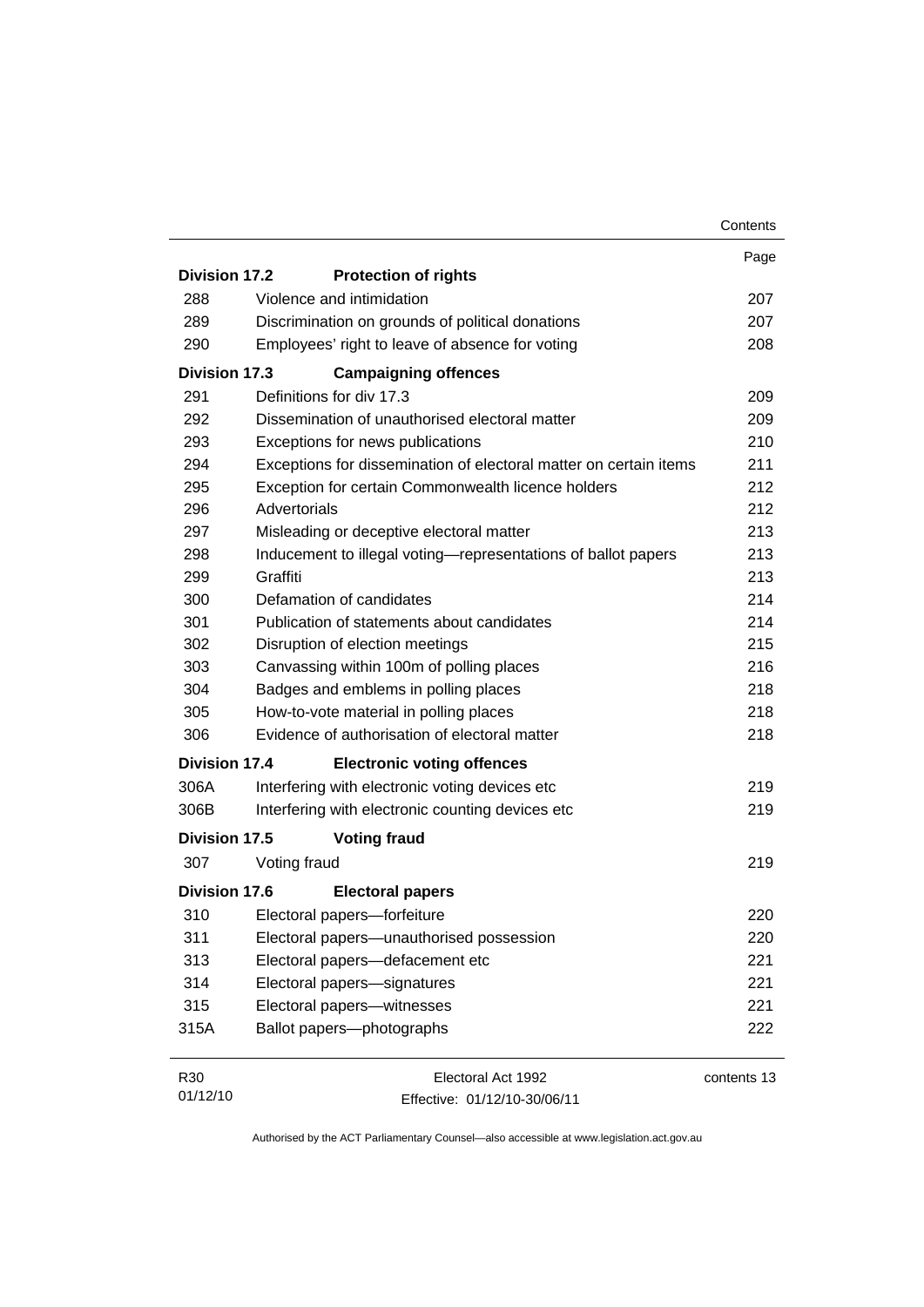#### **Contents**

|                      |                                                                   | Page |
|----------------------|-------------------------------------------------------------------|------|
| <b>Division 17.7</b> | <b>Official functions</b>                                         |      |
| 316                  | Improper influence—members of electoral commission etc            | 223  |
| 317                  | Unauthorised actions by officers                                  | 223  |
| 318                  | Identification of voters and votes                                | 224  |
| 319                  | Responses to official questions                                   | 224  |
| 320                  | Control of behaviour at voting centres                            | 225  |
| Part 18              | <b>Enforcement proceedings</b>                                    |      |
| <b>Division 18.1</b> | <b>Injunctions</b>                                                |      |
| 321                  | Restraining conduct                                               | 227  |
| 322                  | Requiring things to be done                                       | 228  |
| 323                  | Commissioner not required to give undertakings as to damages      | 228  |
| 324                  | Powers of the court                                               | 228  |
| <b>Division 18.2</b> | <b>Prosecutions</b>                                               |      |
| 325                  | Investigation of complaints                                       | 229  |
| 326                  | Commissioner may prosecute enrolment and voting offences          | 229  |
| 327                  | Service of certain process by mail                                | 229  |
| Part 19              | <b>Miscellaneous</b>                                              |      |
| 328                  | Extension of time for acts by officers                            | 230  |
| 329                  | Restrictions on sending completed ballot and voting papers by fax | 230  |
| 330                  | Forms-provision and assistance                                    | 230  |
| 332                  | Correcting delays, errors and omissions                           | 231  |
| 333                  | Voting statistics to be published                                 | 231  |
| 334                  | Collecting further statistical information                        | 231  |
| 335                  | Storage and destruction of electoral papers                       | 232  |
| 336                  | Administrative arrangements with Commonwealth and States          | 232  |
| 337                  | Evidentiary certificates                                          | 233  |
| 338                  | Acts and omissions of representatives                             | 234  |
| 340                  | Chief executive to provide assistance etc                         | 235  |
| 340A                 | Approved forms                                                    | 235  |
| 341                  | Regulation-making power                                           | 235  |
|                      |                                                                   |      |

contents 14 Electoral Act 1992 Effective: 01/12/10-30/06/11

R30 01/12/10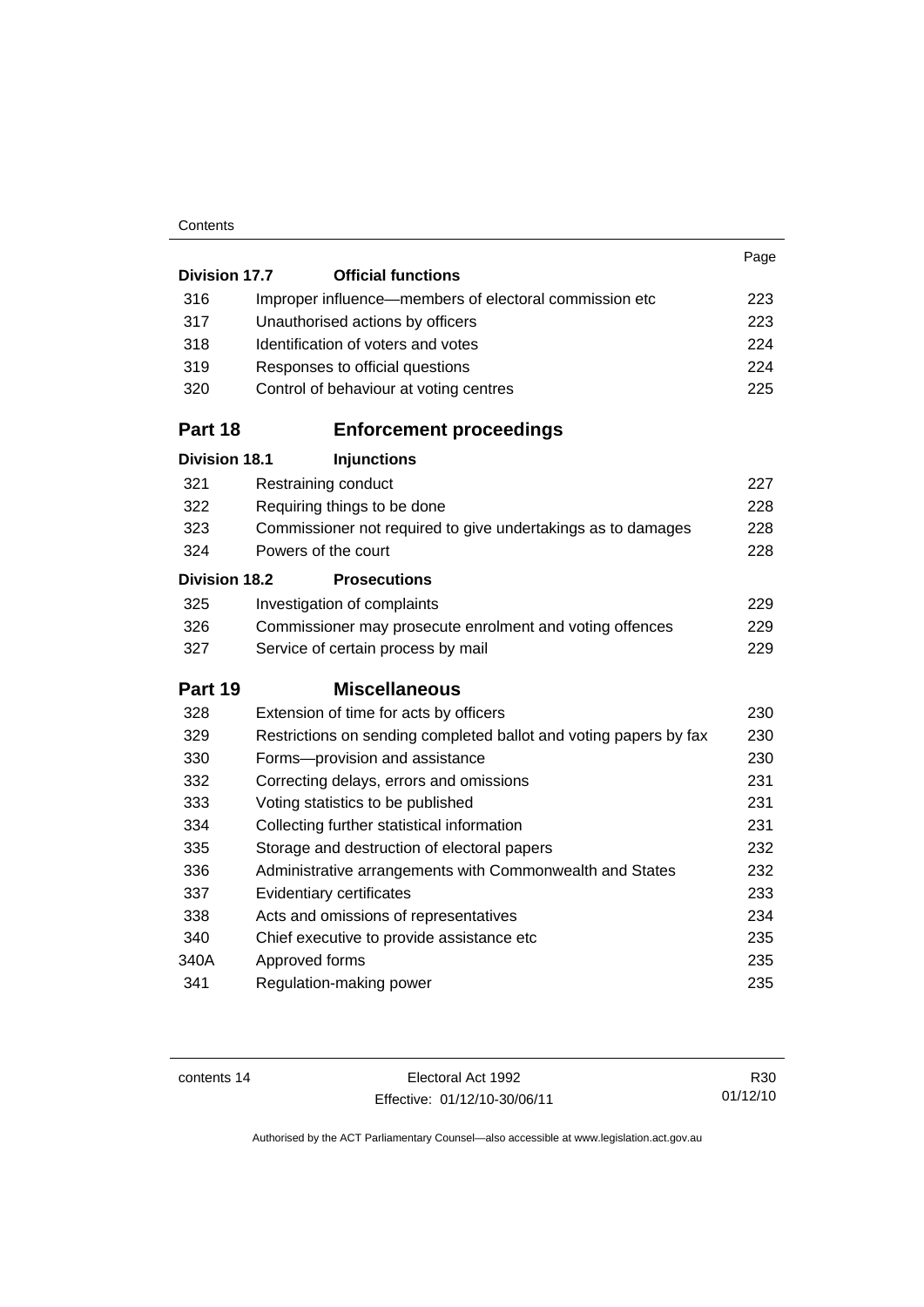|                   |                                                             | Contents    |
|-------------------|-------------------------------------------------------------|-------------|
| <b>Schedule 1</b> | Form of ballot paper                                        | Page<br>236 |
| <b>Schedule 2</b> | <b>Ballot papers-printing of names and</b><br>collation     | 237         |
| <b>Schedule 3</b> | <b>Preliminary scrutiny of declaration voting</b><br>papers | 251         |
| <b>Schedule 4</b> | Ascertaining result of poll                                 | 254         |
| <b>Part 4.1</b>   | Preliminary                                                 | 254         |
| 1                 | Interpretation for sch 4                                    | 254         |
| 1A                | Meaning of count votes-sch 4                                | 255         |
| 1B                | Meaning of quota-sch 4                                      | 255         |
| 1C                | Meaning of transfer value-sch 4                             | 256         |
| 2                 | Disregarding preferences                                    | 257         |
| <b>Part 4.2</b>   | General                                                     | 258         |
| 3                 | First preferences                                           | 258         |
| 4                 | Scrutiny to cease                                           | 258         |
| 5                 | Scrutiny to continue                                        | 259         |
| 6                 | Surplus votes                                               | 259         |
| 7                 | More than 1 surplus                                         | 260         |
| 8                 | <b>Exclusion of candidates</b>                              | 261         |
| 9                 | Votes of excluded candidates                                | 262         |
| 10                | Setting aside ballot papers                                 | 262         |
| <b>Part 4.3</b>   | <b>Casual vacancies</b>                                     | 263         |
| 11                | Application                                                 | 263         |
| 12                | Quota                                                       | 263         |
|                   |                                                             | 263         |
| 13                | Transfer value                                              |             |
| 14<br>15          | Recount-first count<br>Recount-continuation                 | 265<br>265  |

| R30      | Electoral Act 1992           | contents 15 |
|----------|------------------------------|-------------|
| 01/12/10 | Effective: 01/12/10-30/06/11 |             |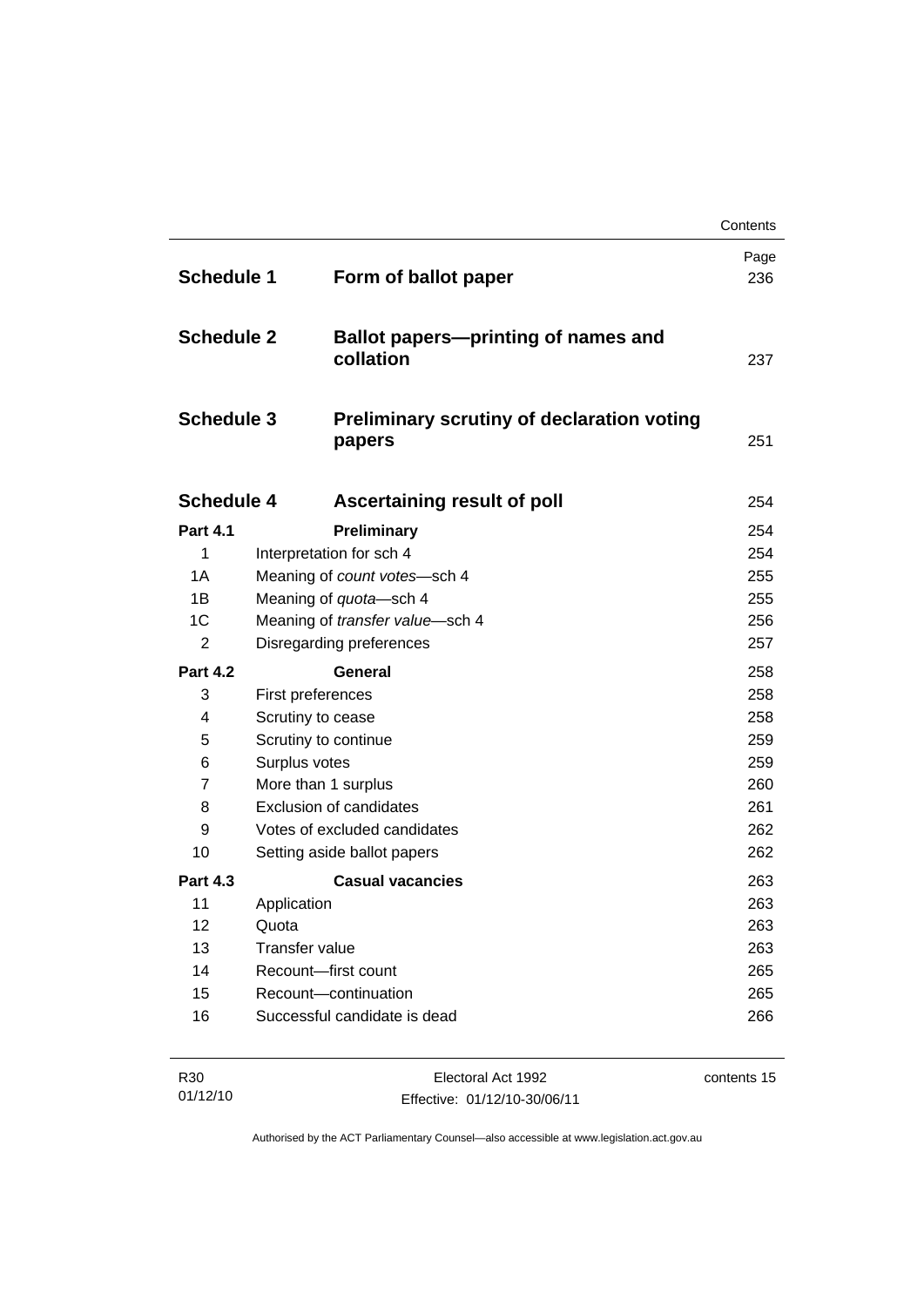| Contents |
|----------|
|----------|

| 17                | Multiple vacancies                              | Page<br>266 |
|-------------------|-------------------------------------------------|-------------|
| <b>Part 4.4</b>   | Deceased successful candidates                  | 267         |
| 18                | Application-pt 4.4                              | 267         |
| 19                | Ballot papers for deceased successful candidate | 267         |
| <b>Schedule 5</b> | Internally reviewable decisions                 | 268         |
| <b>Dictionary</b> |                                                 | 270         |
| <b>Endnotes</b>   |                                                 |             |
| 1                 | About the endnotes                              | 283         |
| 2                 | Abbreviation key                                | 283         |
| 3                 | Legislation history                             | 284         |
| 4                 | Amendment history                               | 290         |
| 5                 | Earlier republications                          | 341         |
| 6                 | Renumbered provisions                           | 342         |
|                   |                                                 |             |

contents 16 Electoral Act 1992 Effective: 01/12/10-30/06/11

R30 01/12/10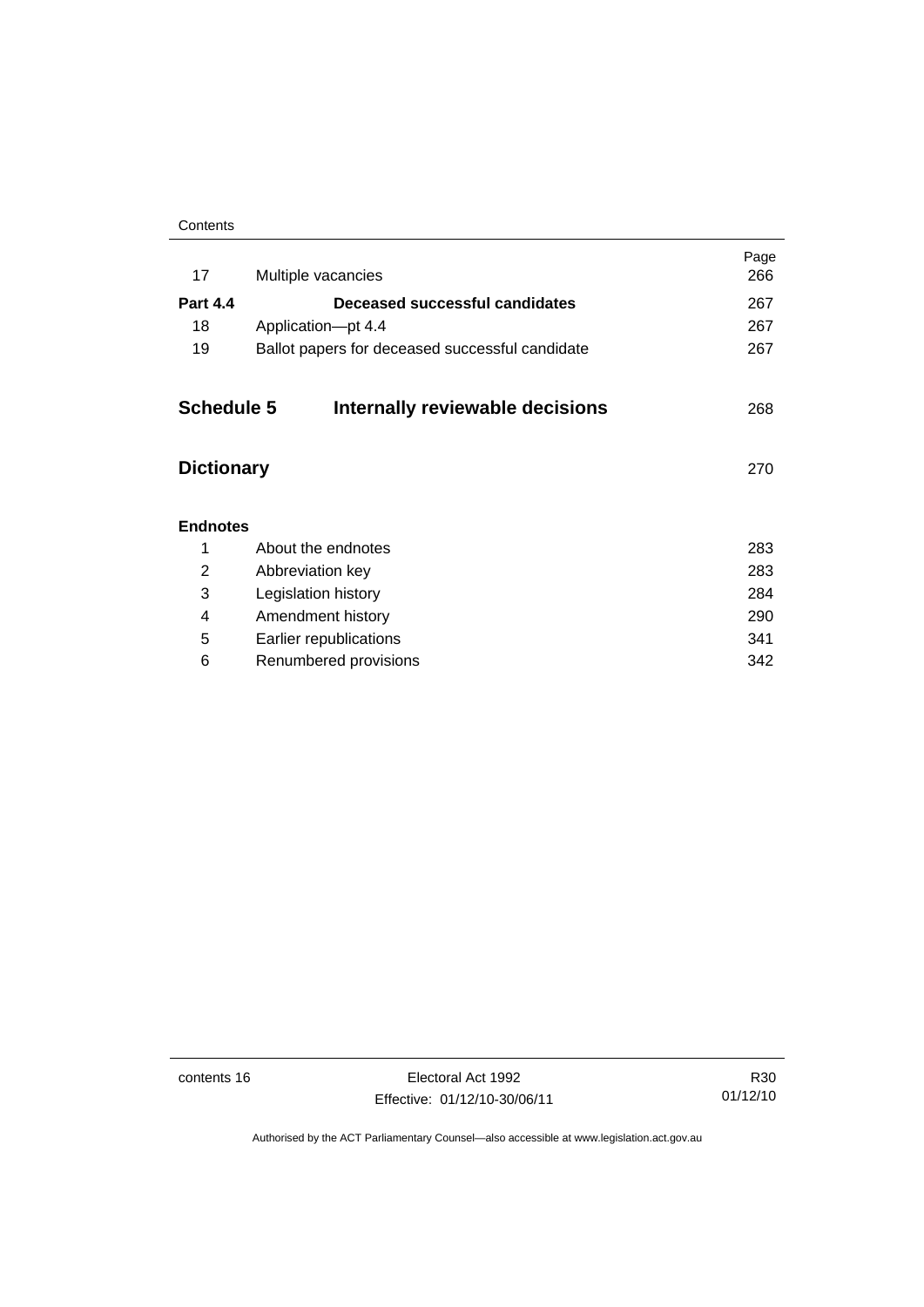

# **Electoral Act 1992**

An Act to provide for elections of members of the Legislative Assembly and related matters

R30 01/12/10

I

Electoral Act 1992 Effective: 01/12/10-30/06/11 page 1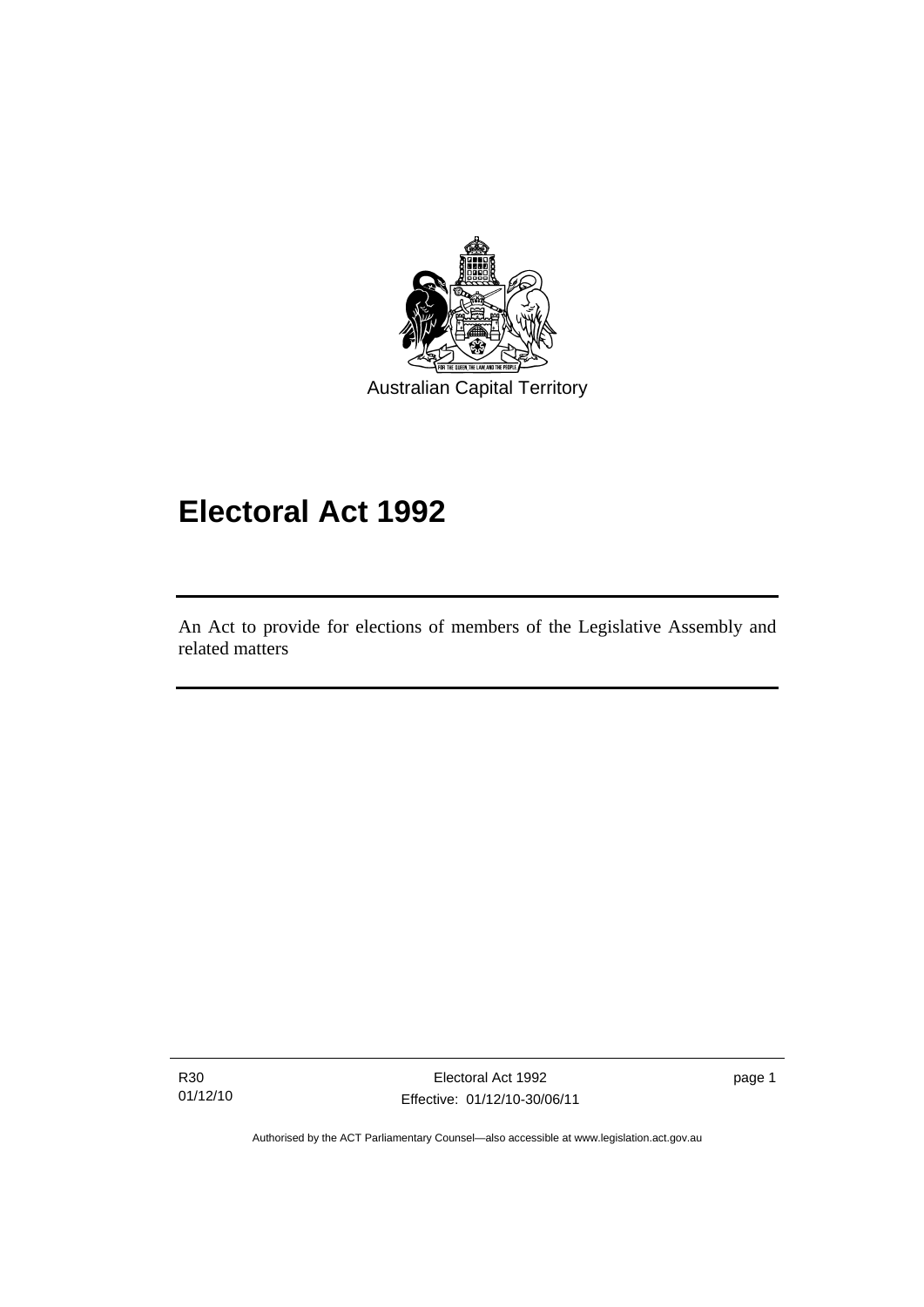#### **Preamble**

- 1 On 15 February 1992 a referendum was held to enable the electors of the Territory to choose which of 2 voting systems is to be used at future elections for the Legislative Assembly.
- 2 The electors chose the proportional representation (Hare-Clark) system as outlined in the Referendum Options Description Sheet set out in the *Australian Capital Territory (Electoral) Act 1988* (Cwlth), schedule 3.
- 3 The electoral system chosen by the electors includes the system of rotation of the positions of candidates' names on ballot papers known as the Robson Rotation.
- 4 The Legislative Assembly wishes to enact legislation to implement the electoral system chosen by the electors as soon as it is convenient to do so.

The Legislative Assembly for the Australian Capital Territory therefore enacts as follows: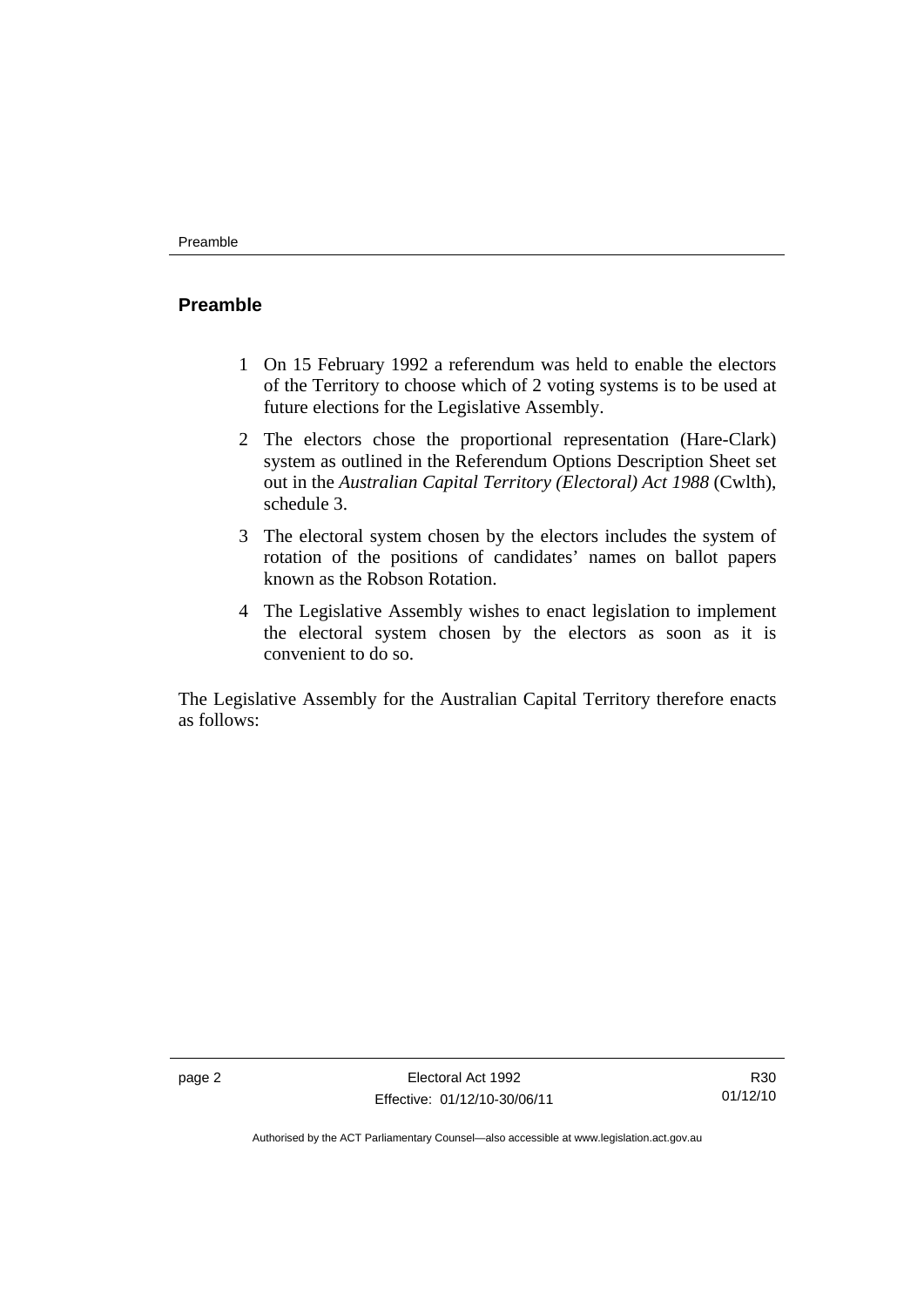# **Part 1** Preliminary

### **1 Name of Act**

This Act is the *Electoral Act 1992*.

### **3 Dictionary**

The dictionary at the end of this Act is part of this Act.

*Note 1* The dictionary at the end of this Act defines certain words and expressions used in this Act, and includes references (*signpost definitions*) to other words and expressions defined elsewhere in this Act or in other legislation.

> For example, the signpost definition '*electoral matter*—see section 4 (Meaning of *electoral matter*).' means that the expression 'electoral matter' is defined in that section and the definition applies to the entire Act.

*Note 2* A definition in the dictionary (including a signpost definition) applies to the entire Act unless the definition, or another provision of the Act, provides otherwise or the contrary intention otherwise appears (see *Legislation Act 2001*, s 155 and s 156 (1)).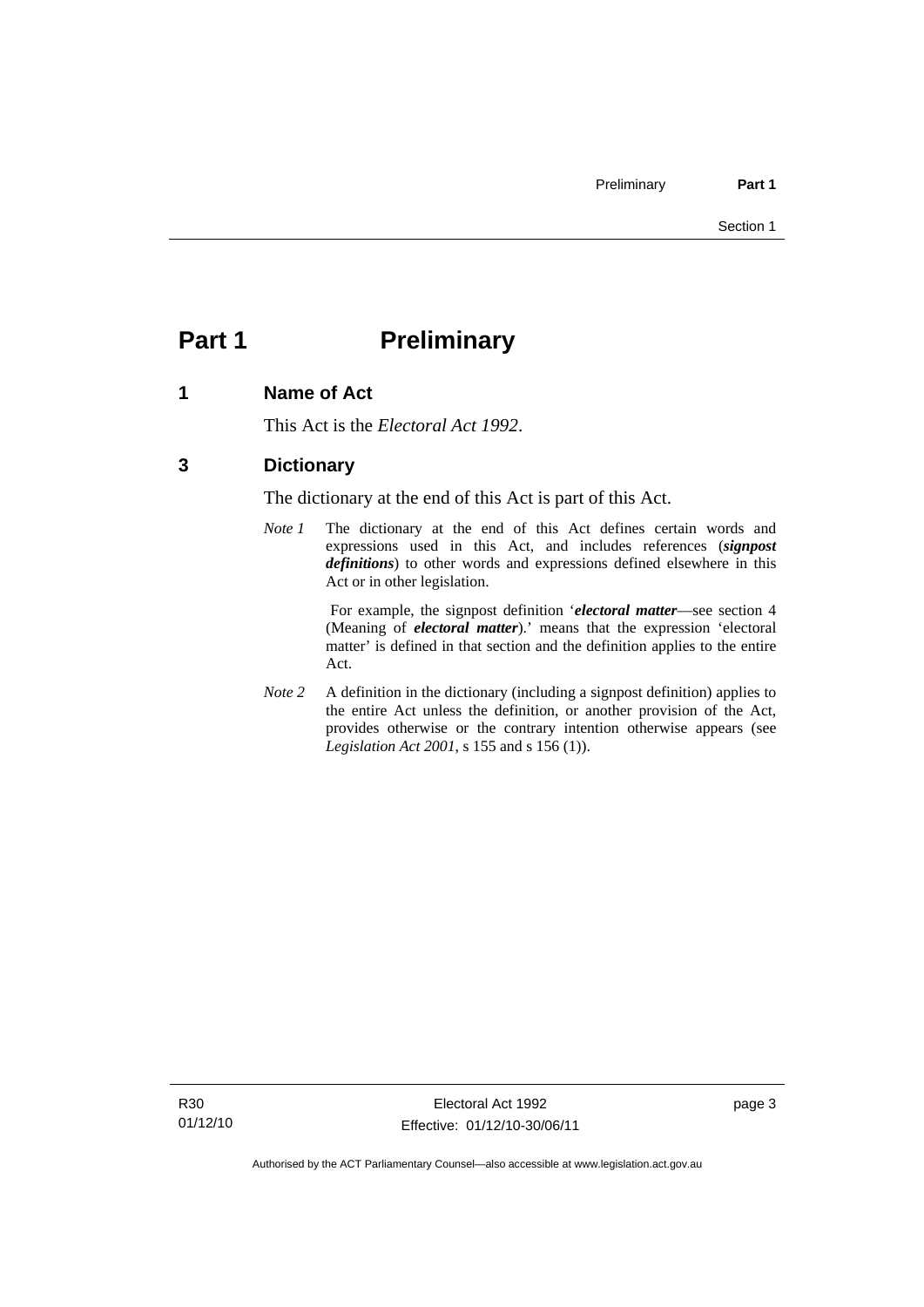#### Part 1 **Preliminary**

Section 3A

#### **3A Offences against Act—application of Criminal Code etc**

Other legislation applies in relation to offences against this Act.

*Note 1 Criminal Code*

The Criminal Code, ch 2 applies to the following offences against this Act (see Code, pt 2.1):

- section 143
- s 292 (Dissemination of unauthorised electoral matter)
- s 296 (Advertorials)
- s 315A (Ballot papers—photographs)

The chapter sets out the general principles of criminal responsibility (including burdens of proof and general defences), and defines terms used for offences to which the Code applies (eg *conduct*, *intention*, *recklessness* and *strict liability*).

*Note 2 Penalty units* 

The Legislation Act, s 133 deals with the meaning of offence penalties that are expressed in penalty units.

#### **4 Meaning of** *electoral matter*

- (1) In this Act, *electoral matter* is matter, in printed or electronic form, that is intended or likely to affect voting at an election.
- (2) Without limiting subsection (1), matter is taken to be intended or likely to affect voting at an election if it contains an express or implicit reference to, or comment on—
	- (a) the election; or
	- (b) the performance of the Government or Opposition, or a previous Government or Opposition; or
	- (c) the performance of an MLA or former MLA; or
	- (d) the performance of a political party, candidate or group of candidates in the election; or

R30 01/12/10

Authorised by the ACT Parliamentary Counsel—also accessible at www.legislation.act.gov.au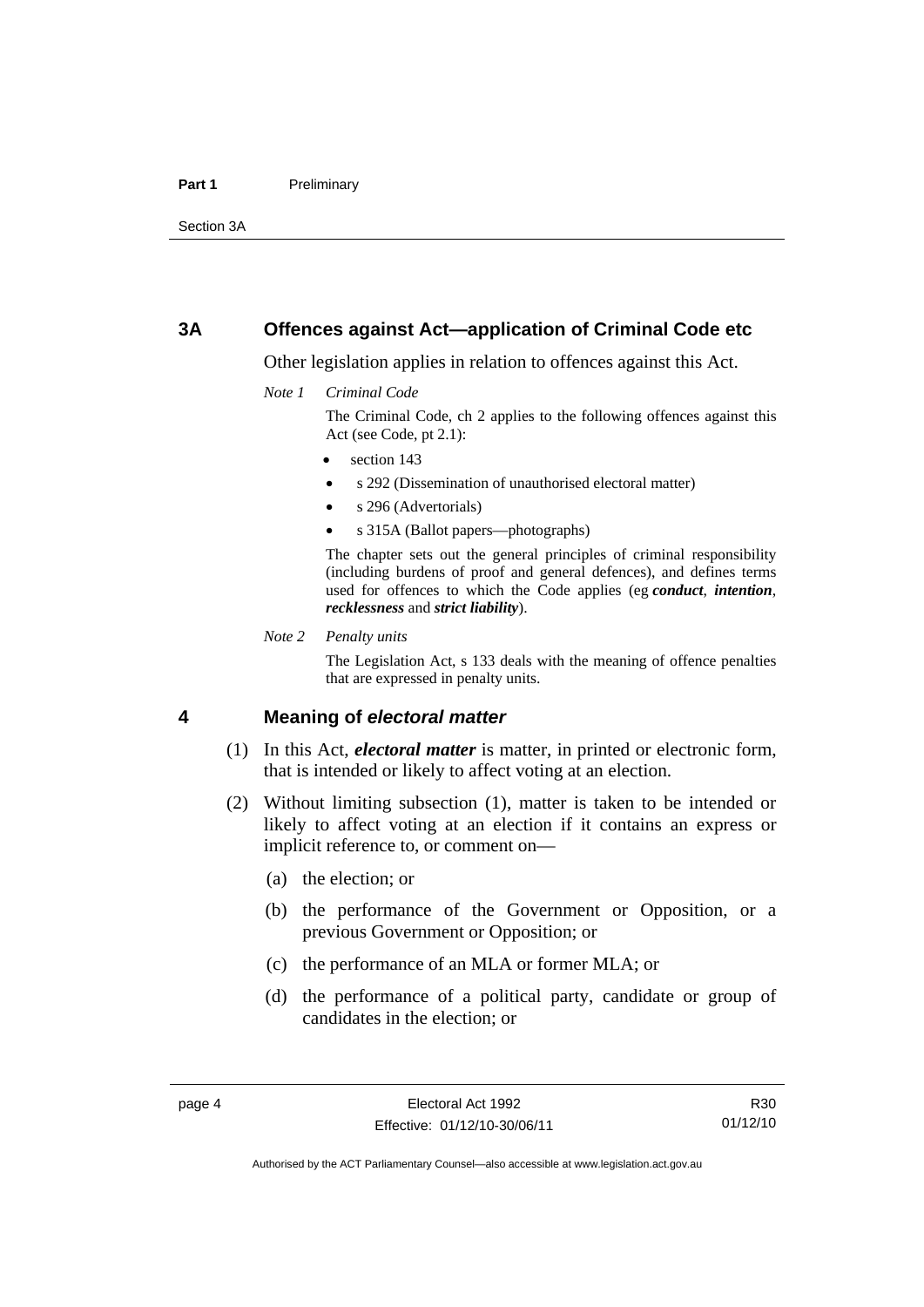- (e) an issue submitted to, or otherwise before, the electors in relation to the election.
- (3) However, a publication of the Assembly (including a committee of the Assembly) is not *electoral matter*.

#### **4A Meaning of** *available for public inspection*

If a provision of this Act requires the commissioner to make a document, a copy of a document or a register available for public inspection, the commissioner must make the document, a copy or register available for inspection by members of the public at the commissioner's office during ordinary business hours.

page 5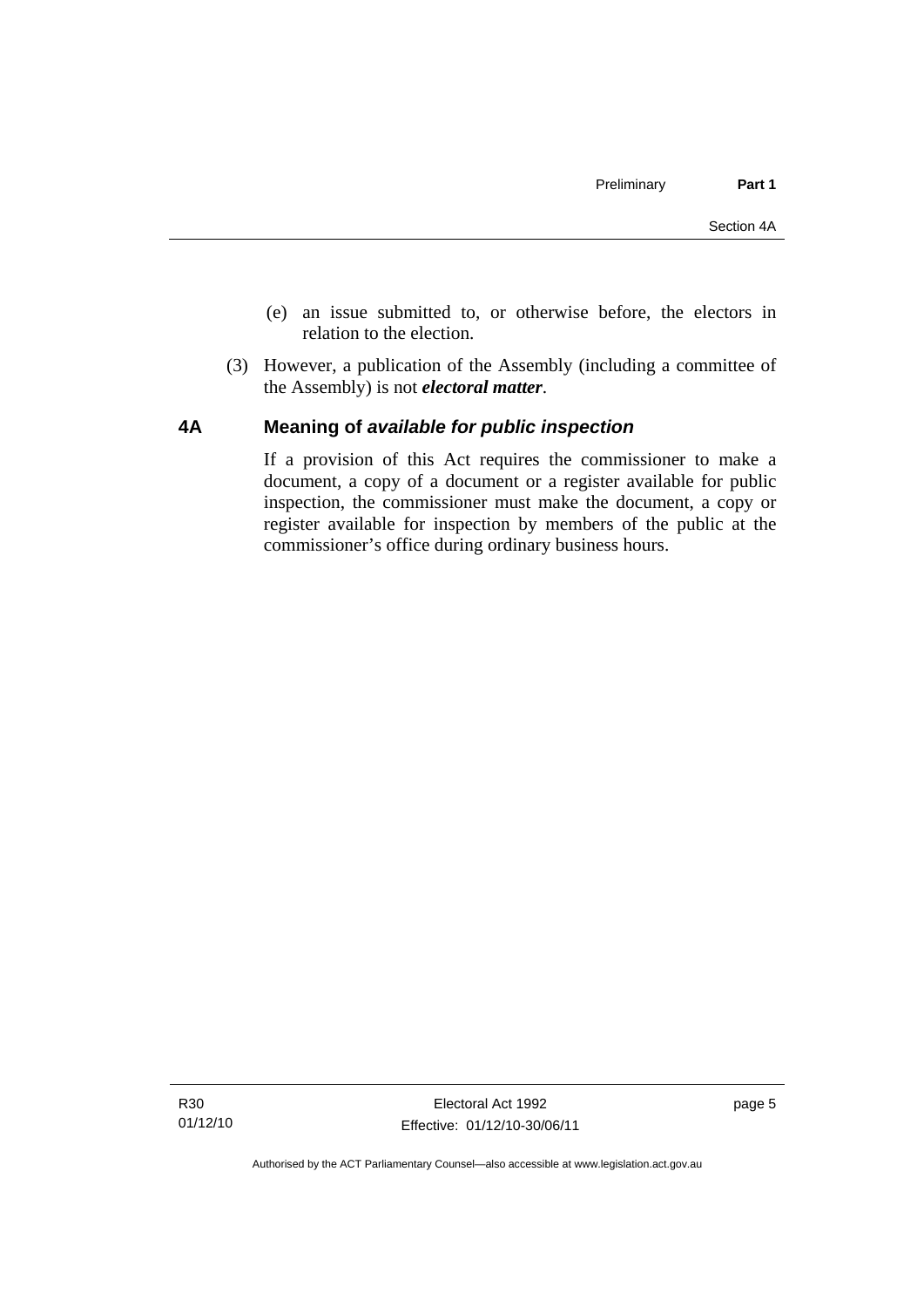# **Part 2 Australian Capital Territory Electoral Commission**

# **Division 2.1 Establishment, functions and powers of electoral commission**

### **5 Establishment**

The Australian Capital Territory Electoral Commission is established.

### **6 Constitution of commission**

The electoral commission consists of—

- (a) the chairperson; and
- (b) the commissioner; and
- (c) 1 other member.

## **7 Functions of electoral commission**

- (1) The electoral commission has the following functions:
	- (a) to advise the Minister on matters relating to elections;
	- (b) to consider, and report to the Minister on, matters relating to elections referred to it by the Minister;
	- (c) to promote public awareness of matters relating to elections and the Assembly by conducting education and information programs and by any other means it chooses;
	- (d) to provide information and advice on matters relating to elections to the Assembly, the Executive, the head of any administrative unit of the public service, Territory authorities, political parties, MLAs and candidates at elections;

Authorised by the ACT Parliamentary Counsel—also accessible at www.legislation.act.gov.au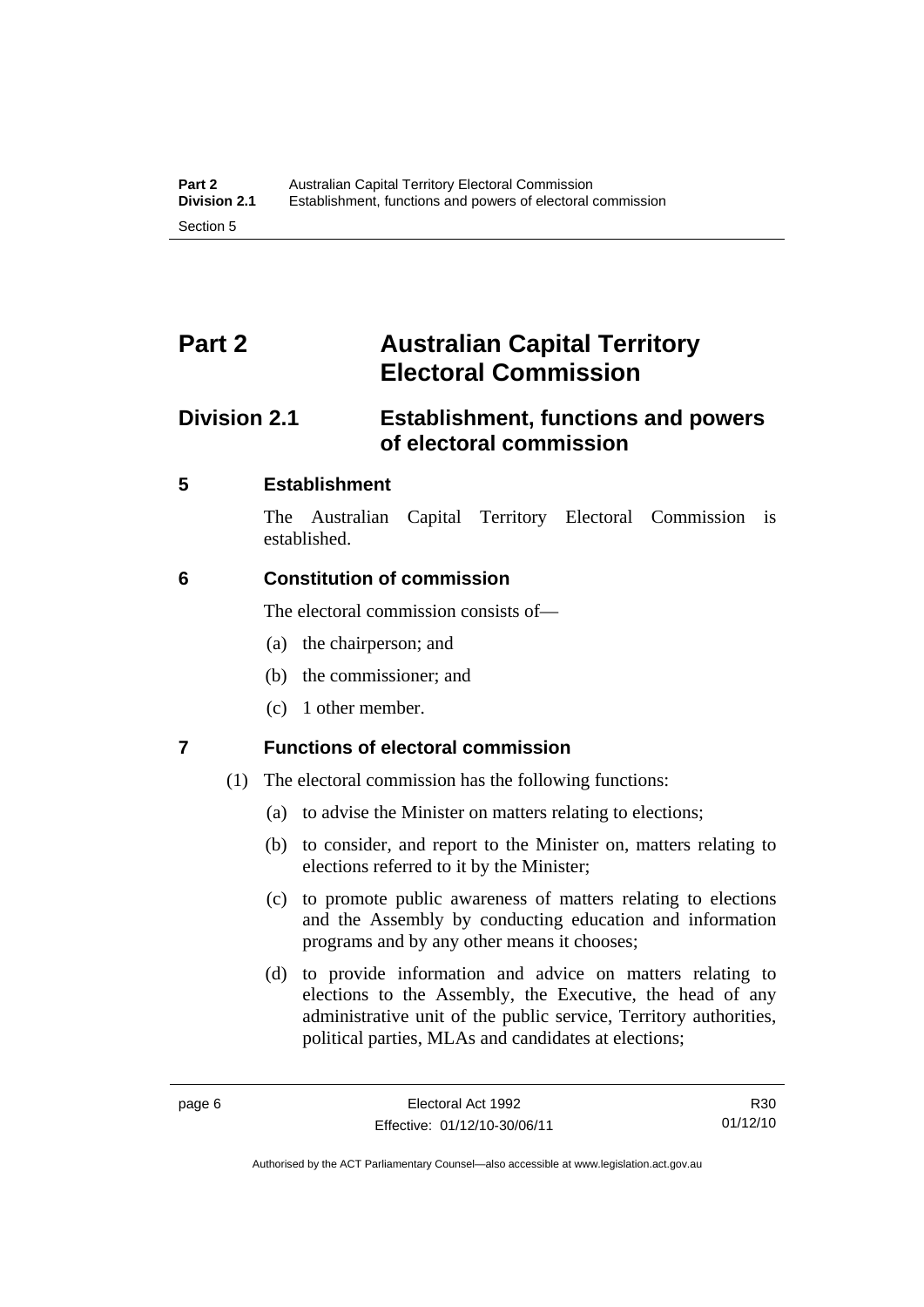- (e) to conduct and promote research into matters relating to elections or other matters relating to its functions;
- (f) to publish material on matters relating to its functions;
- (g) to provide, on payment of the determined fee (if any), goods and services to persons or organisations, to the extent that it is able to do so by using information or material in its possession or expertise acquired in the exercise of its functions;
- (h) to conduct ballots for prescribed persons and organisations;
- (i) to exercise any other function given to it under this Act or another Territory law.
- *Note* A provision of a law that gives an entity (including a person) a function also gives the entity powers necessary and convenient to exercise the function (see *Legislation Act 2001*, s 196 and dict, pt 1, def of *entity*).
- (2) The commission may exercise any of its functions under subsection (1) (a) to (f) in conjunction with the Australian Electoral Commission.
- (3) In this section:

*election* includes a referendum and any other ballot.

#### **8 Determination of fees**

- (1) The electoral commission may, in writing, determine fees for this Act.
	- *Note* The *Legislation Act 2001* contains provisions about the making of determinations and regulations relating to fees (see pt 6.3).
- (2) A determination is a disallowable instrument.
	- *Note* A disallowable instrument must be notified, and presented to the Legislative Assembly, under the *Legislation Act 2001*.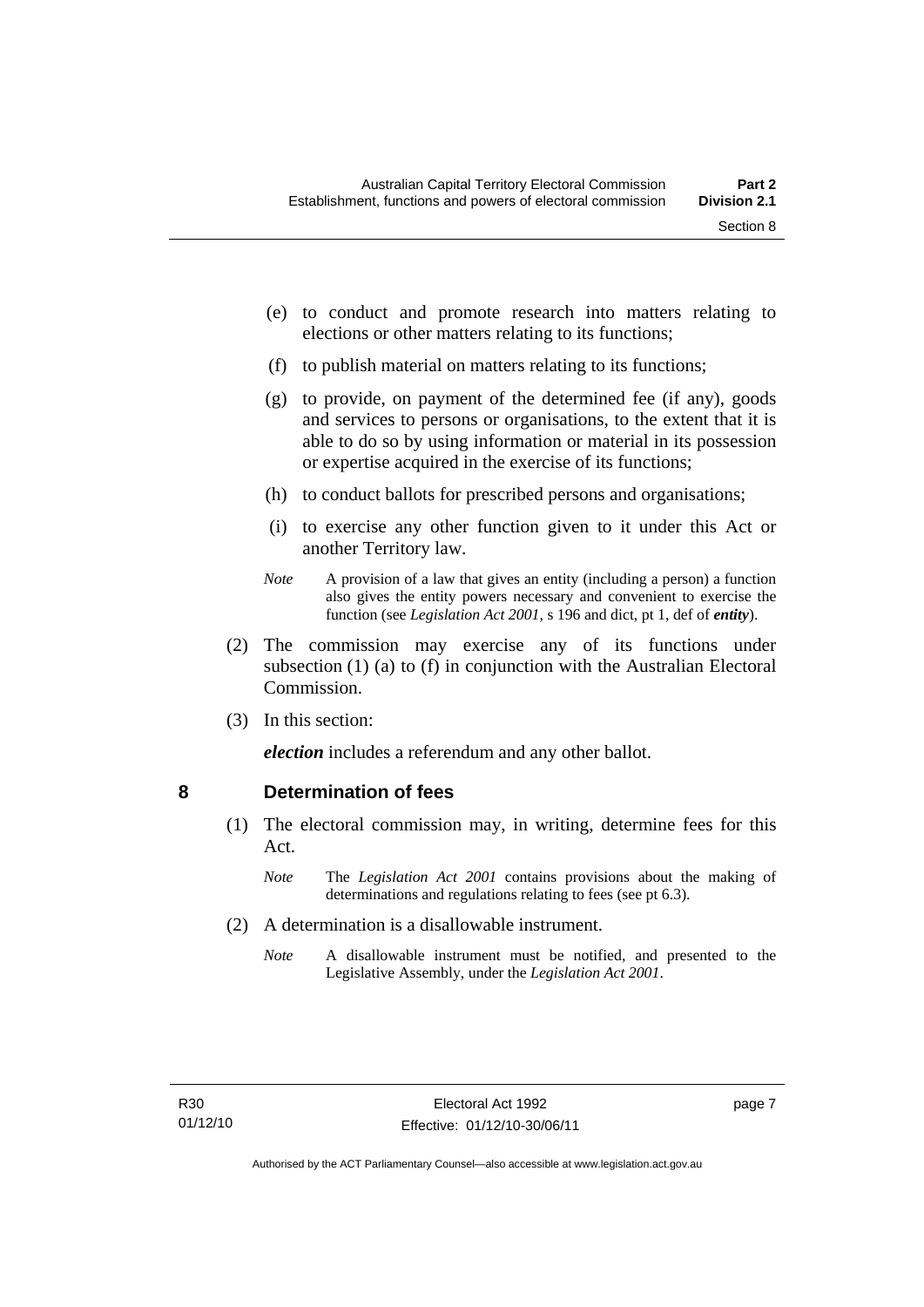#### **10 Electoral commission's annual report**

The electoral commission is a public authority for the *Annual Reports (Government Agencies) Act 2004*.

#### **10A Special reports by electoral commission**

- (1) The electoral commission may give to the Minister a report on anything relating to elections, referendums or other ballots.
- (2) If the Minister receives a report that is expressed to be given to the Minister under subsection (1), the Minister must present a copy of the report to the Legislative Assembly within 6 sitting days after the day the Minister receives it.

## **Division 2.2 Members of electoral commission**

#### **11 Meaning of** *member* **for div 2.2**

In this division:

*member* means a member of the electoral commission, other than the commissioner.

#### **12 Appointment of members**

- (1) The Executive may appoint the members.
	- *Note* For the making of appointments (including acting appointments), see the Legislation Act, pt 19.3.
- (2) An appointment is a disallowable instrument.
	- *Note* A disallowable instrument must be notified, and presented to the Legislative Assembly, under the Legislation Act.
- (3) Before a person is appointed as a member, the Minister must consult the following people about the proposed appointment:
	- (a) the leader of each political party represented in the Legislative Assembly;

R30 01/12/10

Authorised by the ACT Parliamentary Counsel—also accessible at www.legislation.act.gov.au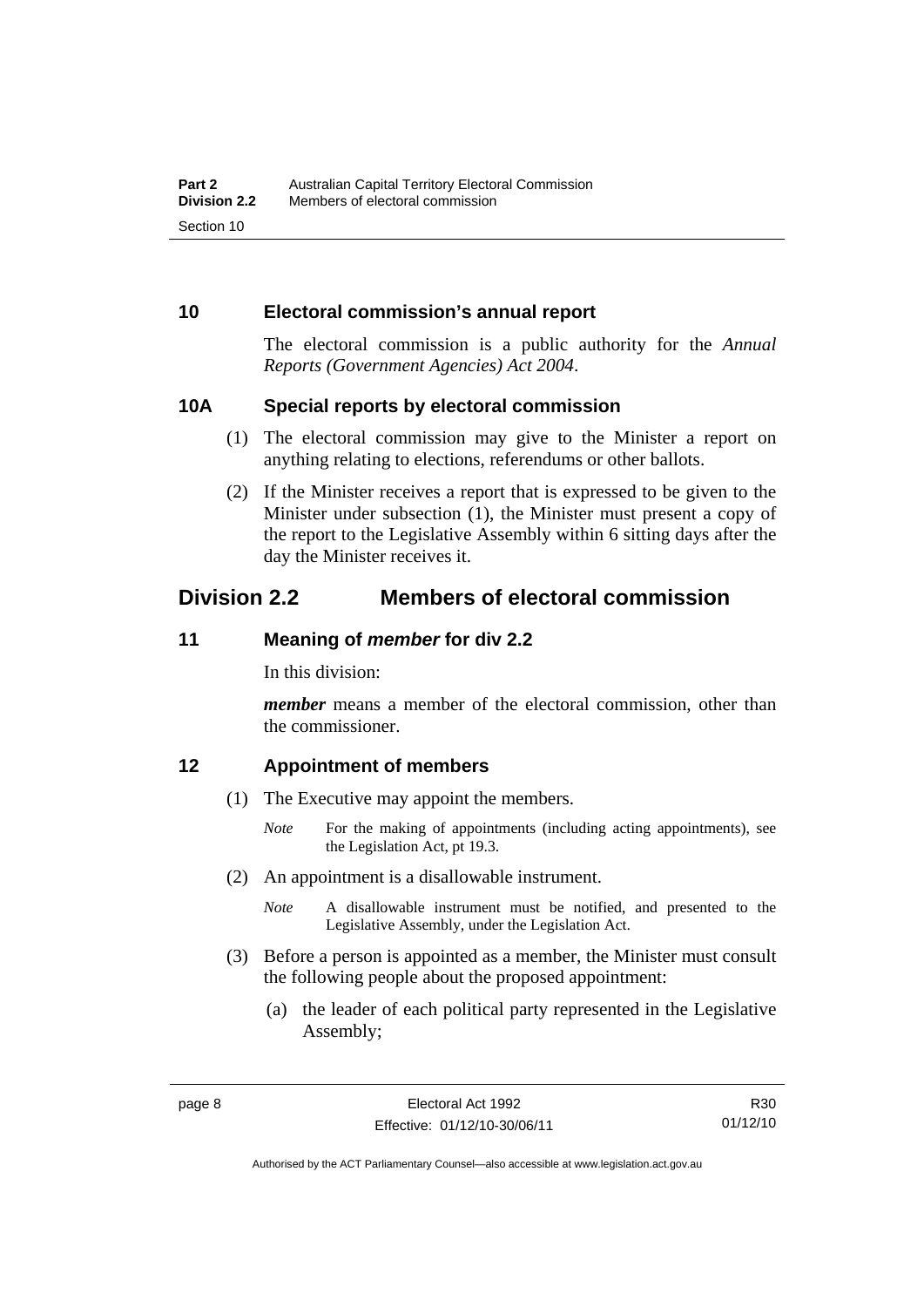- 
- (b) each member of the Legislative Assembly who is not a member of a political party represented in the Legislative Assembly.

#### **12A Eligibility for appointment as member**

The Executive must not appoint a person as a member if the person—

- (a) is or has, in the 10 years immediately before the day of the proposed appointment, been a member of—
	- (i) the Legislative Assembly; or
	- (ii) the Parliament of the Commonwealth; or
	- (iii) the legislature of a State or another Territory; or
- (b) is or has, in the 5 years immediately before the day of the proposed appointment, been a member of—
	- (i) a registered party; or
	- (ii) a political party registered under a law of the Commonwealth, a State or another Territory; or
	- (iii) a political party.

### **12B Eligibility for appointment as chairperson**

- (1) The Executive may appoint a person as the chairperson of the electoral commission only if the person—
	- (a) is or has been a judge; or
	- (b) has been a justice of the High Court; or
	- (c) has been a chief executive of an administrative unit; or
	- (d) has been a chief executive officer (however described) of a territory instrumentality; or
	- (e) has been a statutory office-holder; or

page 9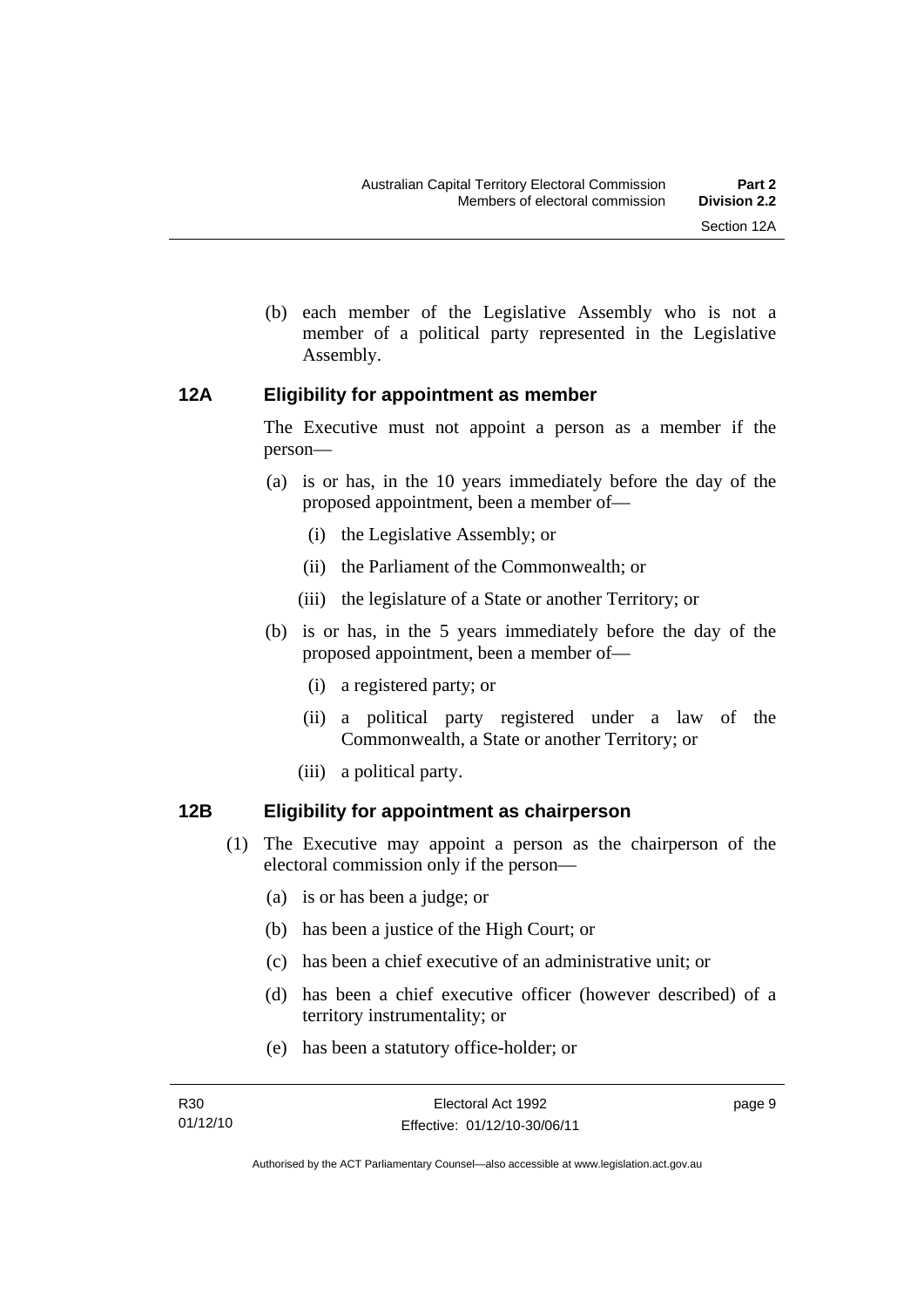- (f) has been a Commonwealth agency head; or
- (g) has been a member of—
	- (i) the electoral commission; or
	- (ii) an authority of the Commonwealth, a State or another Territory that the Executive is satisfied corresponds to the electoral commission; or
- (h) is a person who—
	- (i) is a lawyer; and
	- (ii) has been a lawyer for at least 5 years; and
	- (iii) the Executive is satisfied has held a senior position in the legal profession; or
- (i) is a person who the Executive is satisfied—
	- (i) has held, for at least 5 years, a senior position—
		- (A) as an academic; or
		- (B) in business; or
		- (C) in a profession; and
	- (ii) has the knowledge and experience to exercise the functions of chairperson.
- (2) In this section:

*Commonwealth agency head* means an agency head under the *Public Service Act 1999* (Cwlth), section 7 (Interpretation).

*Note* The *Public Service Act 1999* (Cwlth), s 7, defines *agency head* as—

- (a) the secretary of a department; or
- (b) the head of an executive agency; or
- (c) the head of a statutory agency.

R30 01/12/10

Authorised by the ACT Parliamentary Counsel—also accessible at www.legislation.act.gov.au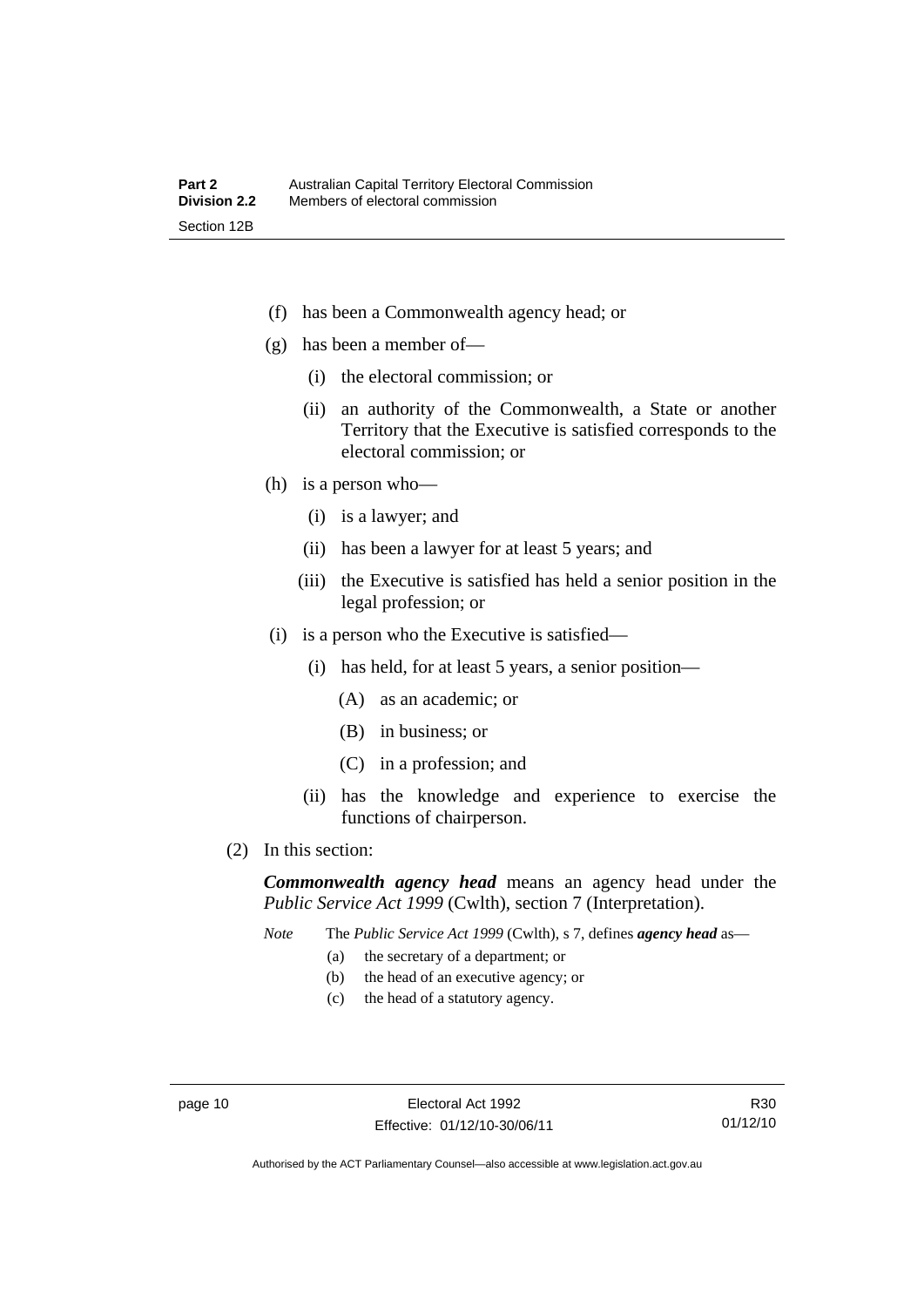### **13 Term of appointment of members**

A member must be appointed for a term of not longer than 5 years.

*Note* A person may be reappointed to a position if the person is eligible to be appointed to the position (see *Legislation Act 2001*, s 208 and dict, pt 1, def of *appoint*).

#### **14 Conditions of appointment of members generally**

A member holds the position on the conditions not provided by this Act or another Territory law that are decided by the Minister.

#### **15 Leave of absence**

The Minister may grant a member leave of absence on the terms and conditions about remuneration and otherwise that the Minister determines.

### **17 Suspension or ending of appointment of members**

- (1) The Executive may suspend a member from duty for misbehaviour or physical or mental incapacity.
- (2) On the first sitting day after the day when a member is suspended, the Minister shall present a statement of the reasons for the suspension to the Legislative Assembly.
- (3) If, within 7 sitting days after a statement is presented in accordance with subsection (2), the Legislative Assembly passes a resolution requiring the Executive to end the appointment of the member to whom the statement relates, the Executive shall end the appointment of that member.
- $(4)$  If—
	- (a) the Minister does not present a statement in accordance with subsection (2); or

page 11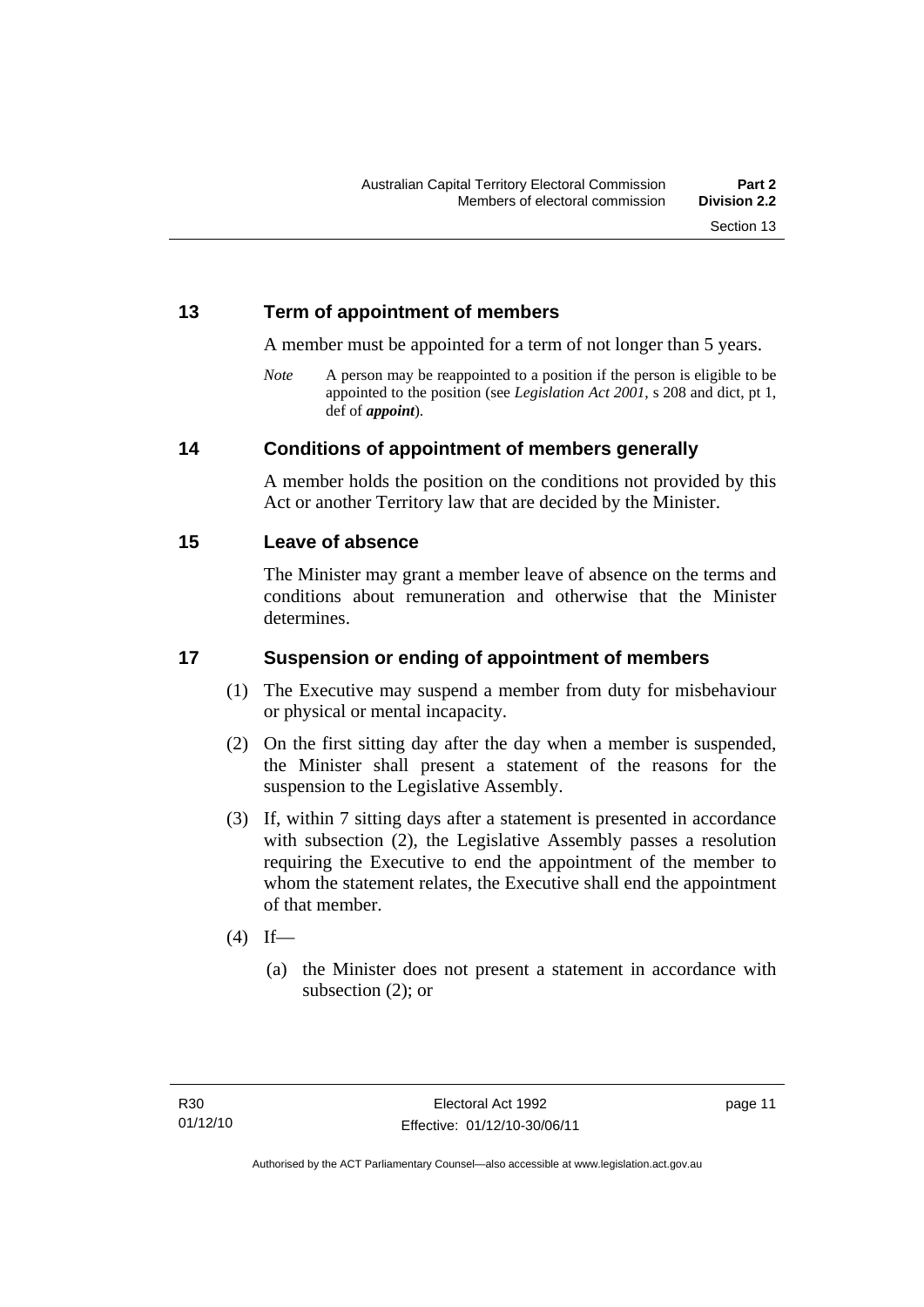(b) the Legislative Assembly does not pass a resolution in accordance with subsection (3);

the member who is suspended shall resume his or her duties.

- (5) A member who is suspended from duty is entitled to be paid remuneration and allowances as a member during the suspension.
- (6) The Executive shall end the appointment of a member if the member—
	- (a) is absent without leave granted under section 15 from 3 consecutive meetings of the electoral commission; or
	- (b) contravenes section 21 without reasonable excuse; or
	- (c) is convicted of an offence in Australia or elsewhere punishable by imprisonment for 12 months or longer.
	- *Note* A member's appointment also ends if the member resigns (see *Legislation Act 2001*, s 210).

### **Division 2.3 Meetings**

#### **19 Procedure**

- (1) The chairperson may call a meeting of the electoral commission.
- (2) The chairperson shall call the meetings of the electoral commission necessary for the efficient conduct of its functions.
- (3) At a meeting, 2 members constitute a quorum.
- (4) The chairperson shall preside at all meetings at which he or she is present.
- (5) If the chairperson is not present at a meeting, the commissioner shall preside.
- (6) Questions arising at a meeting shall be determined by a majority of the votes of the members present and voting.

R30 01/12/10

Authorised by the ACT Parliamentary Counsel—also accessible at www.legislation.act.gov.au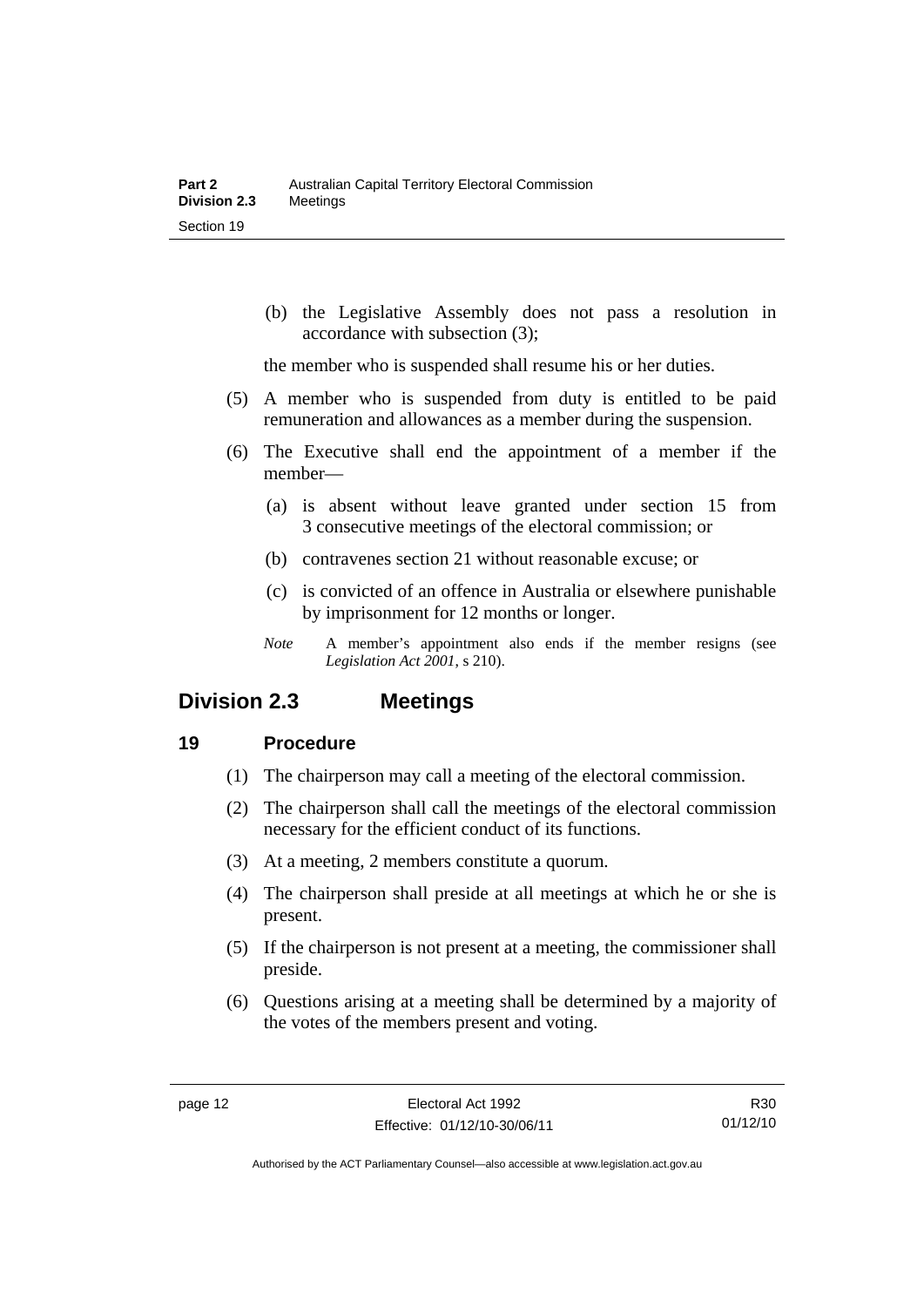- (7) The member presiding at a meeting has a deliberative vote, and in the event of an equality of votes, has a casting vote.
- $(8)$  If—
	- (a) only 2 members are present at a meeting; and
	- (b) those members differ in opinion on a matter, other than a matter because of which the third member is absent because of section 21;

the determination of the matter shall be postponed until the next meeting.

- (9) The electoral commission may regulate the conduct of proceedings at its meetings as it considers appropriate.
- (10) The electoral commission may inform itself on any matter in the way it considers appropriate.

### **20 Delegation by electoral commission**

- (1) The electoral commission may delegate the commission's functions under this Act or another Territory law to—
	- (a) the commissioner; or
	- (b) an officer or a member of the commission's staff.
- (2) However, the electoral commission must not delegate its functions under part 4 (Electorates) or part 15 (Review of decisions).
	- *Note* For the making of delegations and the exercise of delegated functions, see *Legislation Act 2001*, pt 19.4.

## **21 Disclosure of interests**

 (1) A member who has a direct or indirect pecuniary interest in a matter being considered or about to be considered by the electoral commission shall, as soon as possible after the relevant facts have come to the member's knowledge, disclose the nature of the interest at a meeting of the electoral commission.

page 13

Authorised by the ACT Parliamentary Counsel—also accessible at www.legislation.act.gov.au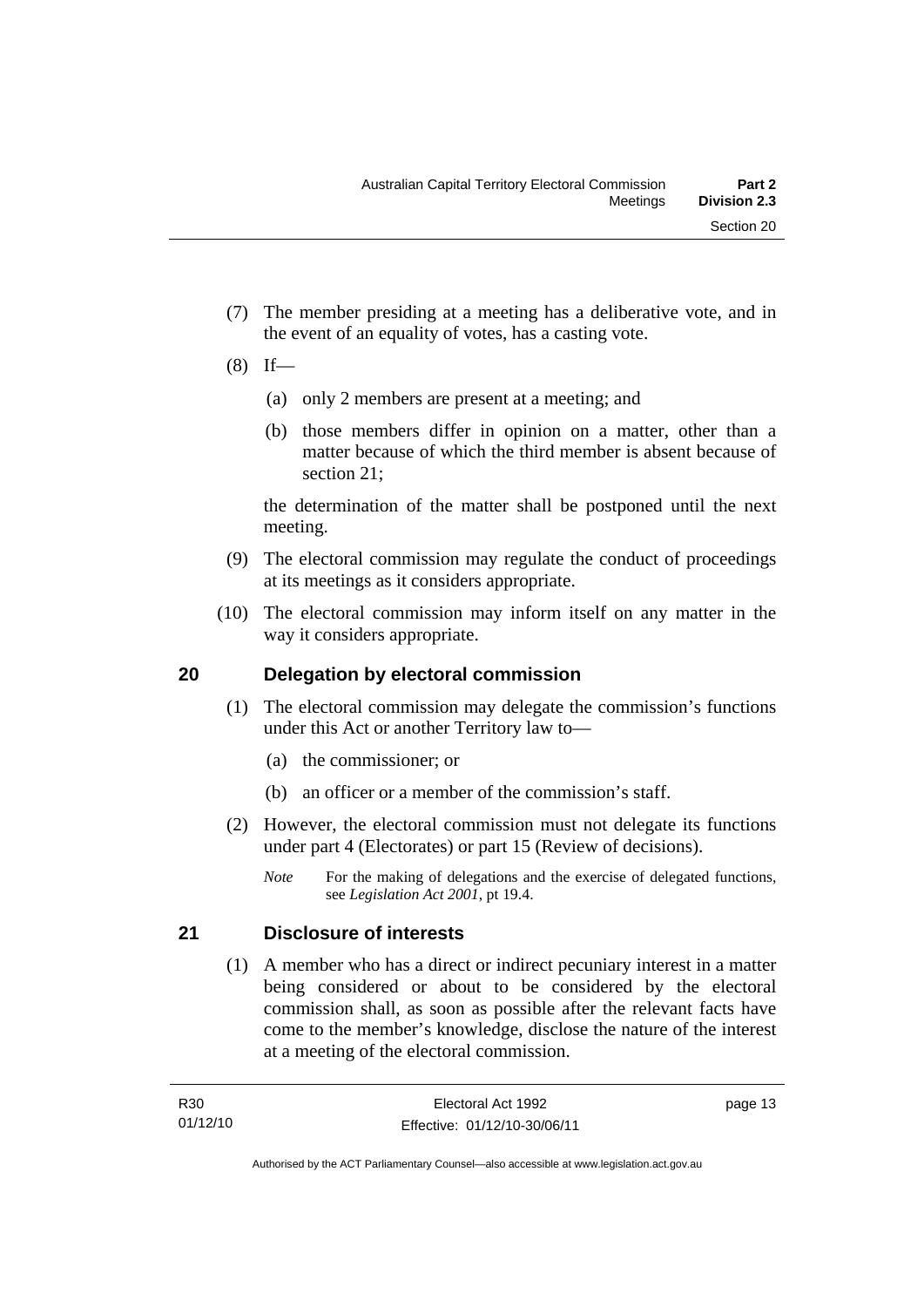- (2) The disclosure shall be recorded in the minutes of the meeting and, unless the electoral commission determines otherwise, the member shall not—
	- (a) be present during any deliberation of the electoral commission in relation to the matter; or
	- (b) take part in any decision of the electoral commission in relation to the matter.
- (3) The member shall not—
	- (a) be present during any deliberation of the electoral commission for the purpose of considering whether to make a determination under subsection (2) in relation to that member; or
	- (b) take part in the making by the electoral commission of such a determination.
- (4) A member is not to be taken to have an interest in a matter only because the member is entitled to vote in a general election of members of the Legislative Assembly.

Authorised by the ACT Parliamentary Counsel—also accessible at www.legislation.act.gov.au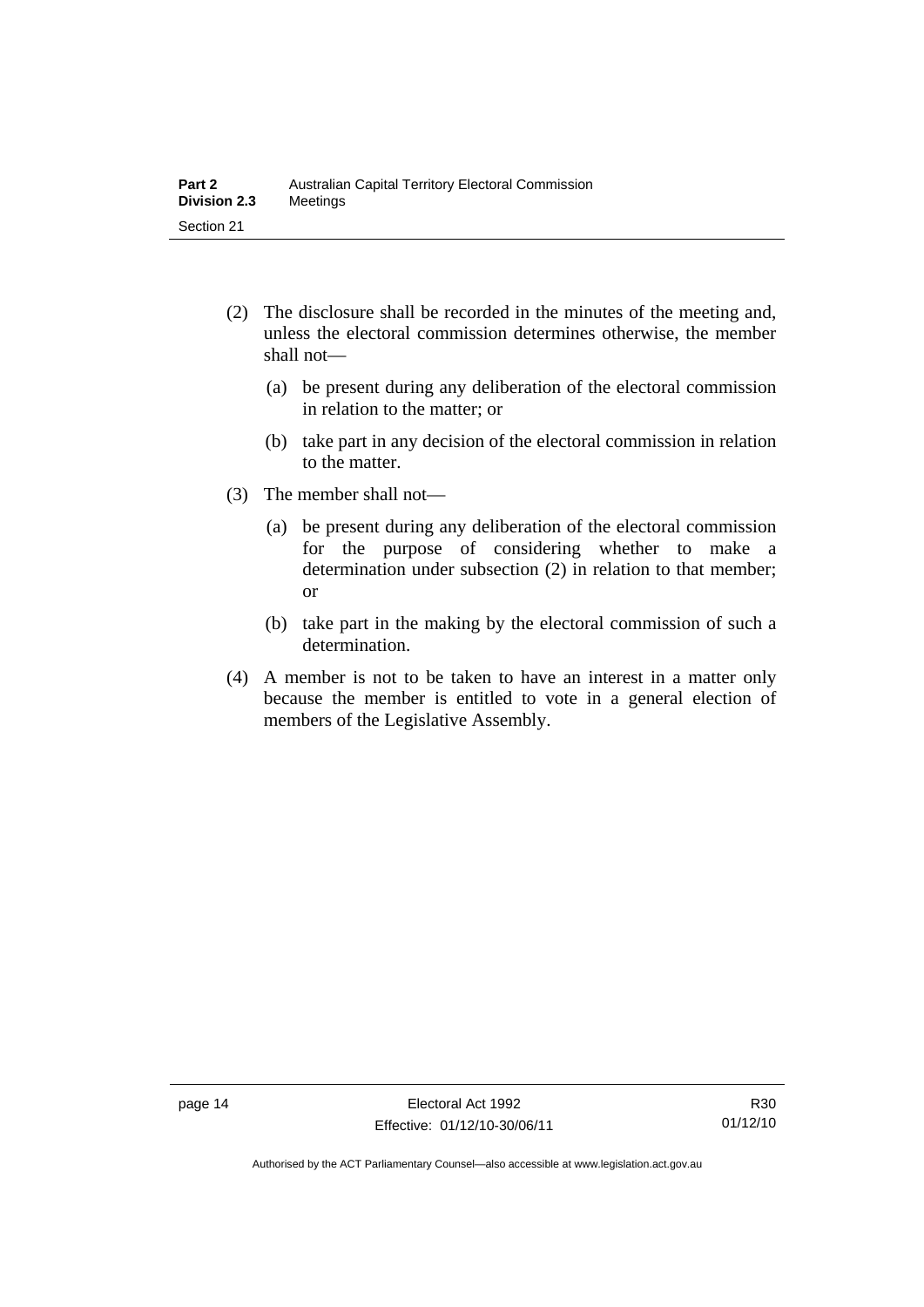# **Part 3 Electoral commissioner and staff of electoral commission**

## **Division 3.1 Electoral commissioner**

### **22 Appointment**

- (1) The Executive may appoint a person to be the Electoral Commissioner.
	- *Note* For the making of appointments (including acting appointments), see *Legislation Act 2001*, pt 19.3.
- (2) Before a person is appointed as the commissioner, the Minister shall consult—
	- (a) the leader of each political party represented in the Legislative Assembly; and
	- (b) all members of the Legislative Assembly who are not also members of such a party;

about the proposed appointment.

- (3) An appointment under subsection (1) is a disallowable instrument.
	- *Note* A disallowable instrument must be notified, and presented to the Legislative Assembly, under the *Legislation Act 2001*.

#### **23 Functions of commissioner etc**

- (1) The commissioner is the chief executive officer of the electoral commission.
- (2) The commissioner has the functions given to the commissioner under this Act or another Territory law.
	- *Note* A provision of a law that gives an entity (including a person) a function also gives the entity powers necessary and convenient to exercise the function (see *Legislation Act 2001*, s 196 and dict, pt 1, def of *entity*).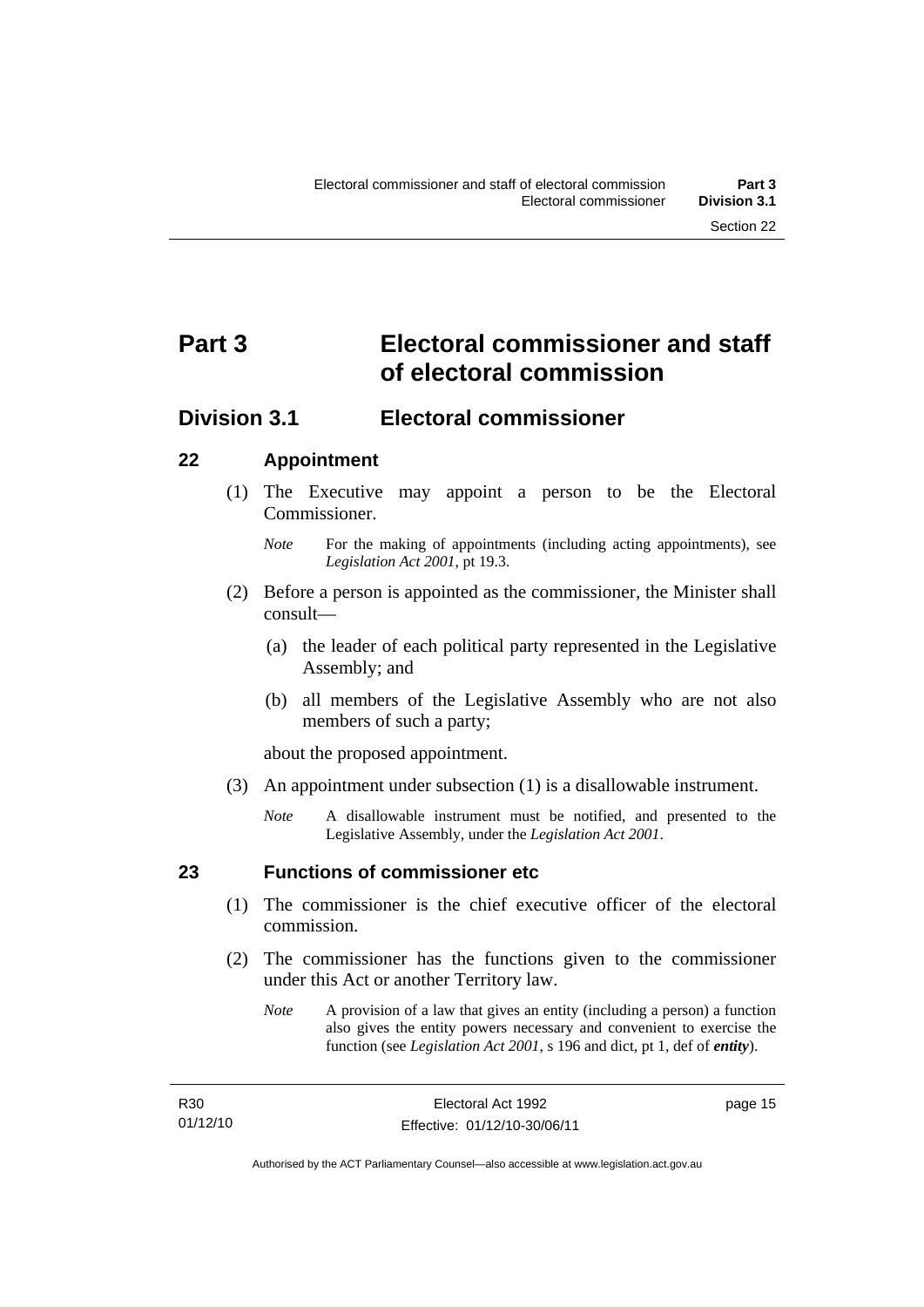(3) The commissioner may give written directions to officers and members of the staff of the electoral commission in relation to the exercise of their functions under this Act or another Territory law.

#### **24 Delegation by commissioner**

- (1) The commissioner may delegate the commissioner's functions under this Act or another Territory law to an officer or a member of the staff of the electoral commission.
	- *Note* For the making of delegations and the exercise of delegated functions, see *Legislation Act 2001*, pt 19.4.
- (2) However, the commissioner must not delegate the commissioner's functions under part 4 (Electorates).

#### **25 Term of appointment of commissioner**

The commissioner must be appointed for a term of not longer than 5 years.

*Note* A person may be reappointed to a position if the person is eligible to be appointed to the position (see *Legislation Act 2001*, s 208 and dict, pt 1, def of *appoint*).

#### **26 Conditions of appointment of commissioner generally**

- (1) The commissioner holds the position on the conditions not provided by this Act or another Territory law that are decided by the Minister.
- (2) The commissioner may hold any other position that is compatible with the exercise of his or her functions as commissioner.

#### **27 Leave of absence**

The Minister may grant the commissioner leave of absence on the terms and conditions about remuneration and otherwise that the Minister determines.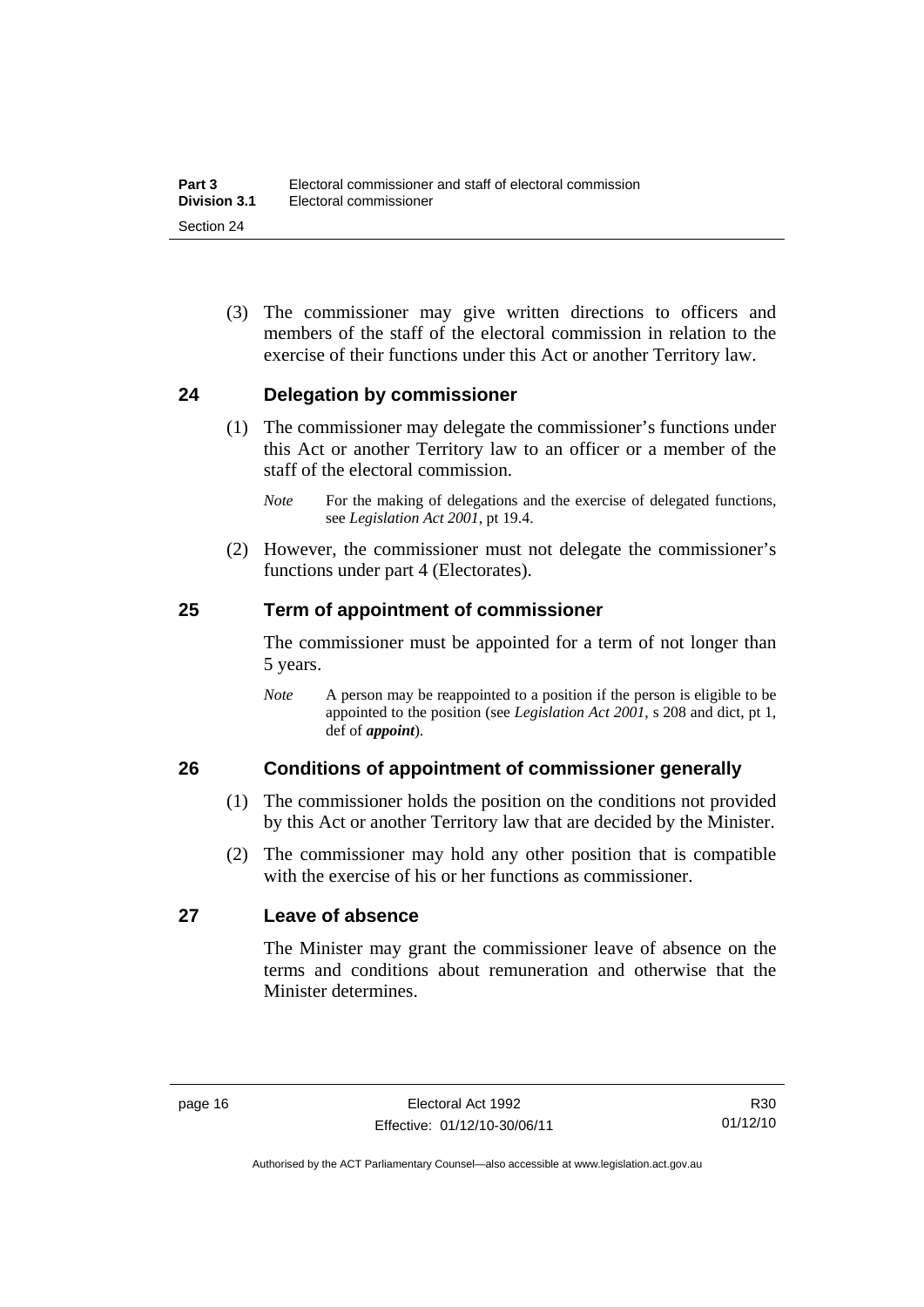#### **29 Suspension or ending of appointment of commissioner**

- (1) The Executive may suspend the commissioner from duty for misbehaviour or physical or mental incapacity.
- (2) On the first sitting day after the day when the commissioner is suspended, the Minister shall present a statement of the reasons for the suspension to the Legislative Assembly.
- (3) If, within 7 sitting days after a statement is presented in accordance with subsection (2), the Legislative Assembly passes a resolution requiring the Executive to end the appointment of the commissioner, the Executive shall end the appointment of the commissioner.
- $(4)$  If—
	- (a) the Minister does not present a statement in accordance with subsection (2); or
	- (b) the Legislative Assembly does not pass a resolution in accordance with subsection (3);

the commissioner shall resume his or her duties.

- (5) The commissioner is entitled to be paid remuneration and allowances during any suspension.
- (6) The Executive shall end the appointment of the commissioner if he or she—
	- (a) is absent without leave granted under section 27 from 3 consecutive meetings of the commission; or
	- (b) contravenes section 21 without reasonable excuse; or
	- (c) is convicted of an offence in Australia or elsewhere punishable by imprisonment for 12 months or longer.
	- *Note* A person's appointment also ends if the person resigns (see *Legislation Act 2001*, s 210).

page 17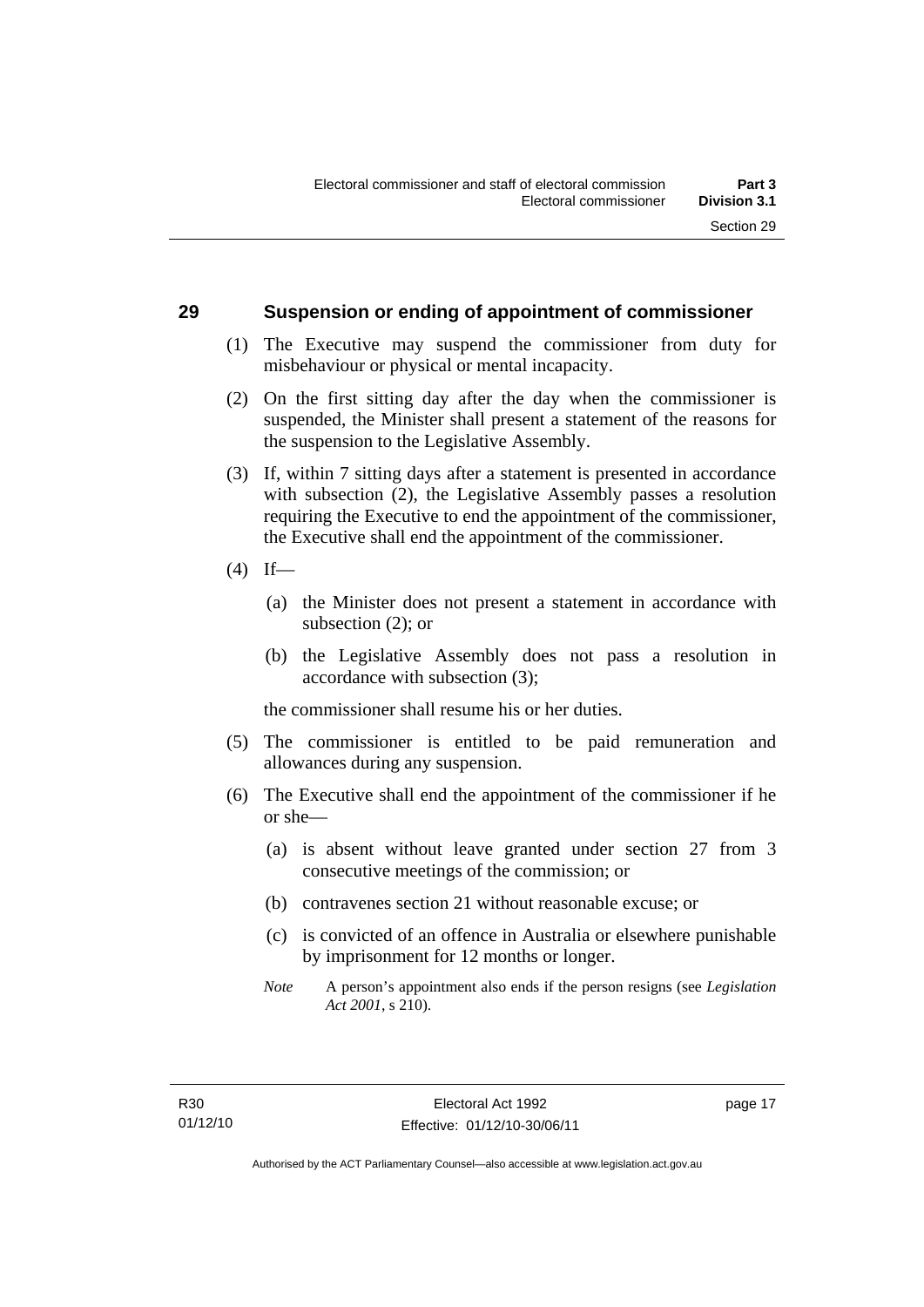# **Division 3.2 Staff of electoral commission**

#### **31 Staff**

- (1) The staff assisting the commissioner shall be employed under the *Public Sector Management Act 1994*.
- (2) The *Public Sector Management Act 1994* applies in relation to the management of the staff assisting the commissioner.

#### **32 Temporary staff and consultants**

- (1) The commissioner may, on behalf of the Territory—
	- (a) employ temporary staff; or
	- (b) engage consultants;

for this Act.

- (2) Temporary staff shall be employed on terms and conditions determined from time to time by the electoral commission after consultation with the Executive.
- (3) Consultants shall be engaged on terms and conditions determined from time to time by the electoral commission.
- (4) Nothing in this section in relation to the engagement of consultants is to be taken to give the commissioner or the commission a power to enter into a contract of employment.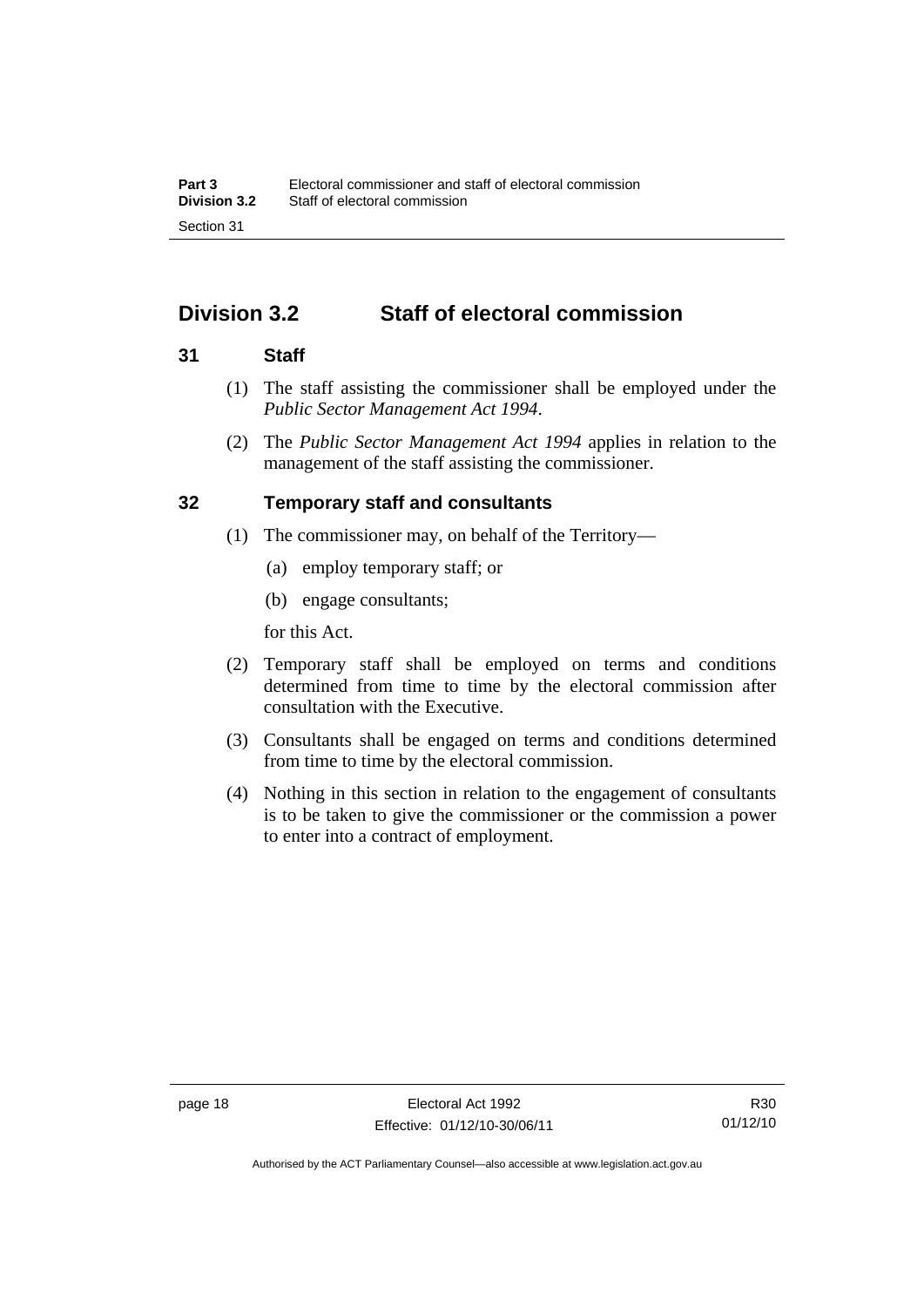#### **33 Officers**

- (1) The commissioner may appoint an adult to be an officer for this Act, or any other Act under which the commissioner exercises a function.
	- *Note 1* For the making of appointments (including acting appointments), see *Legislation Act 2001*, pt 19.3.
	- *Note 2* In particular, a person may be appointed for a particular provision of a law (see *Legislation Act* 2001, s 7 (3)) and an appointment may be made by naming a person or nominating the occupant of a position (see s 207).
- (2) The officers so appointed include, but are not limited to, the following officers:
	- (a) the officer in charge of a polling place;
	- (b) the officer in charge of a scrutiny centre;
	- (c) an officer for the purposes of a poll or the scrutiny at an election.
- (3) A candidate is not entitled to be appointed as an officer, and an officer vacates office if he or she becomes a candidate.
- (4) The commissioner has all the powers of an officer and, in the exercise of such a power, is subject to the same obligations as an officer and, for this Act, shall be taken to be an officer.
- (5) Subject to the directions of the OIC, an officer at a polling place or scrutiny centre may exercise any of the powers of the OIC and in so doing shall, for this Act, be taken to be the OIC.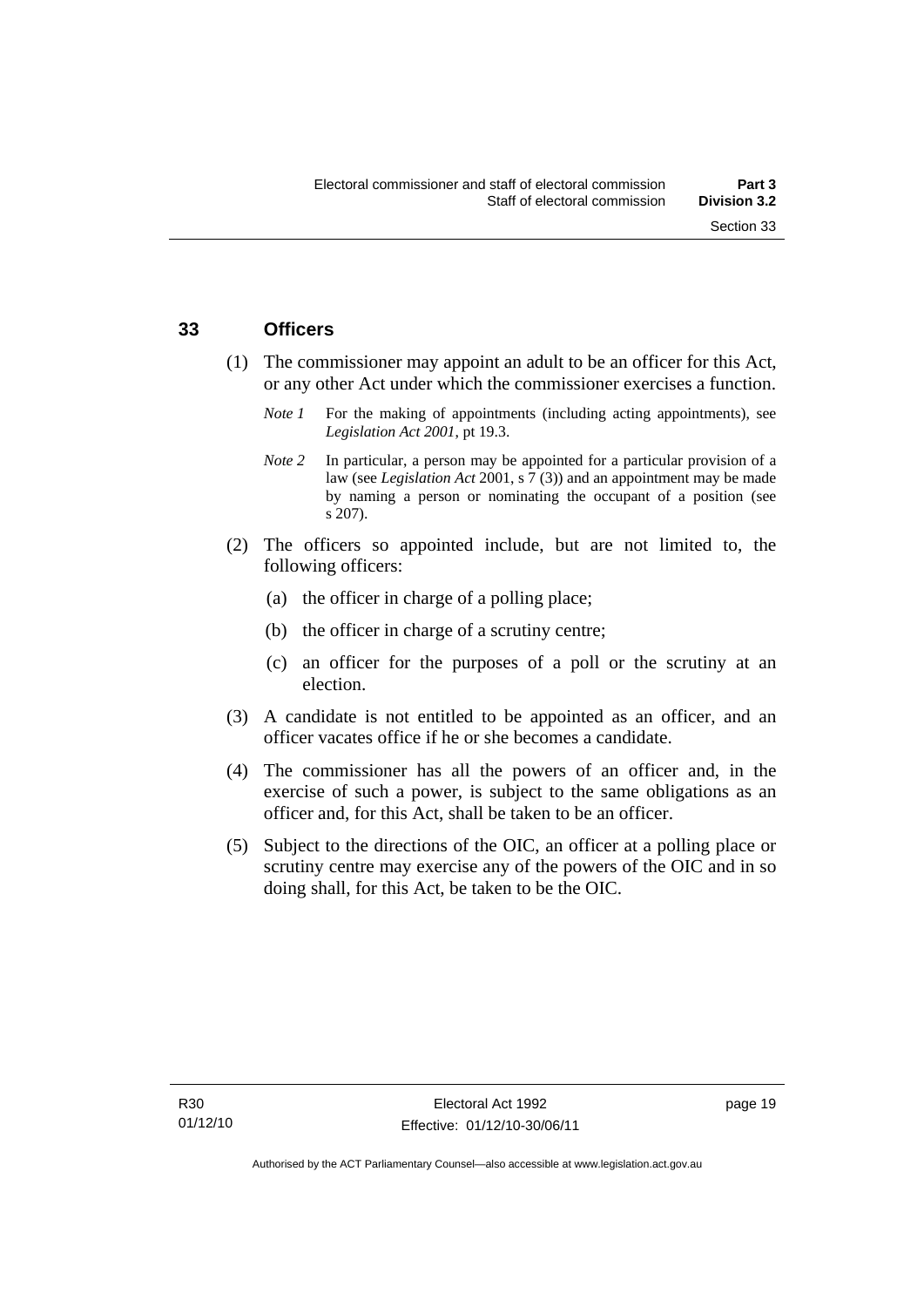#### **Part 4** Electorates

Section 34

# **Part 4 Electorates**

#### **34 Multimember electorates**

- (1) The ACT shall be divided into 3 separate electorates.
- (2) Seven members of the Legislative Assembly shall be elected from 1 electorate.
- (3) Five members of the Legislative Assembly shall be elected from each of the other 2 electorates.

#### **35 Redistribution of electorates**

- (1) Subject to this part, the augmented commission shall redistribute electorates by determining—
	- (a) the name and boundaries of each electorate; and
	- (b) the number of members of the Legislative Assembly to be elected from each electorate.
- (2) A determination—
	- (a) must be in writing; and
	- (b) may be made only after any investigation under section 52 (Objections to augmented electoral commission's proposal) is finished.
- (3) A determination is a notifiable instrument.

*Note* A notifiable instrument must be notified under the *Legislation Act 2001*.

#### **36 Factors relevant to redistribution**

In making a redistribution of electorates, the augmented commission shall—

R30 01/12/10

Authorised by the ACT Parliamentary Counsel—also accessible at www.legislation.act.gov.au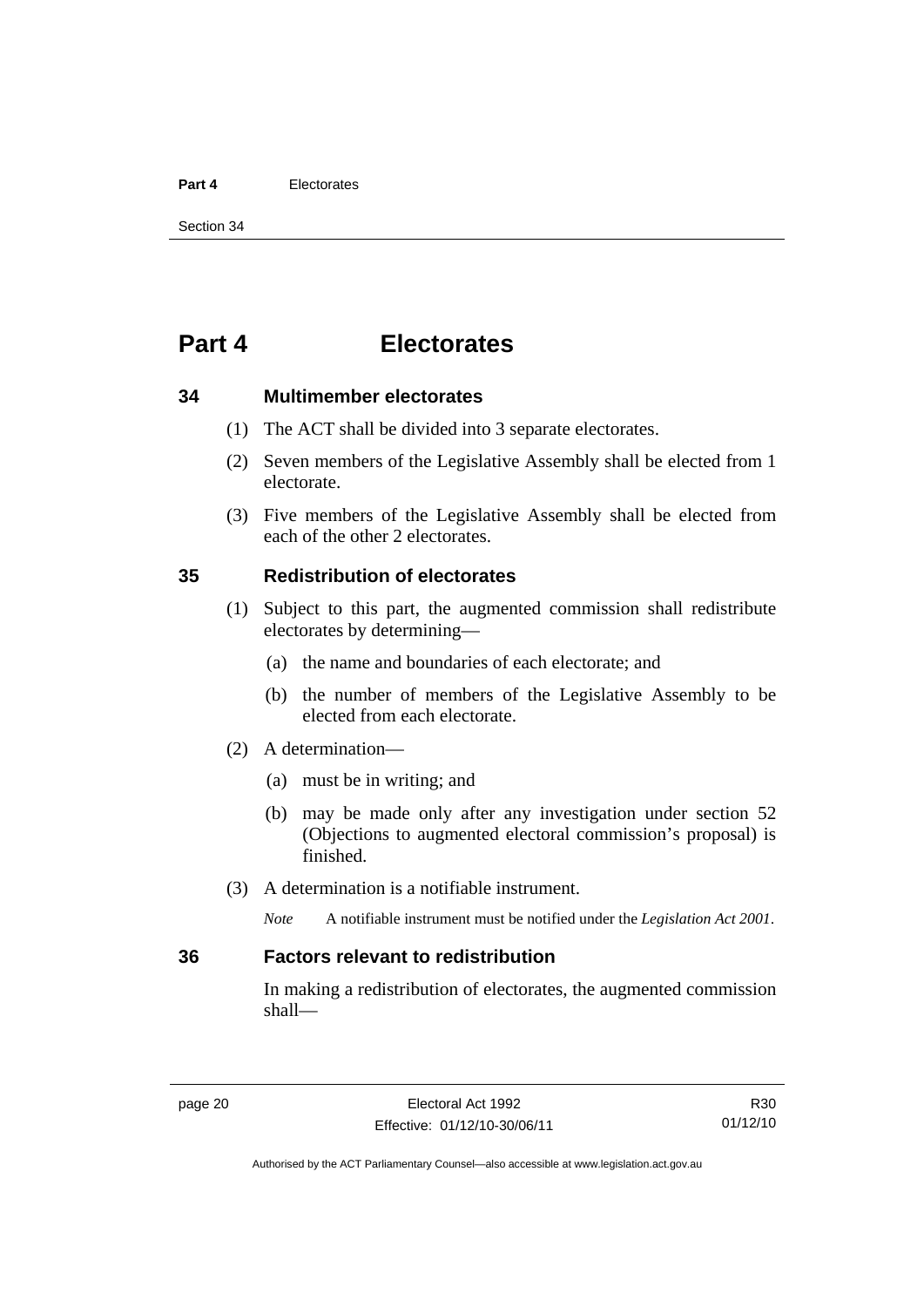- (a) ensure that the number of electors in an electorate immediately after the redistribution is within the range permitted by the *Australian Capital Territory (Self-Government) Act 1988*  (Cwlth), section 67D (2); and
- (b) endeavour to ensure, as far as practicable, that the number of electors in an electorate at the time of the next general election of members of the Legislative Assembly will not be greater than 105%, or less than 95%, of the expected quota for the electorate at that time ascertained in accordance with the formula set out in the *Australian Capital Territory (Self-Government) Act 1988* (Cwlth), section 67D (1); and
- (c) duly consider—
	- (i) the community of interests within each proposed electorate, including economic, social and regional interests; and
	- (ii) the means of communication and travel within each proposed electorate; and
	- (iii) the physical features and area of each proposed electorate; and
	- (iv) the boundaries of existing electorates; and
	- (v) the boundaries of divisions and sections fixed under the *Districts Act 2002*.

# **37 Timing of redistributions**

- (1) After each ordinary election, a redistribution process shall, subject to section 38—
	- (a) begin as soon as practicable after the beginning of the period of 2 years ending on the end of the 3rd Saturday in October in the year when the next ordinary election is due to be held; and
	- (b) be completed as soon as practicable.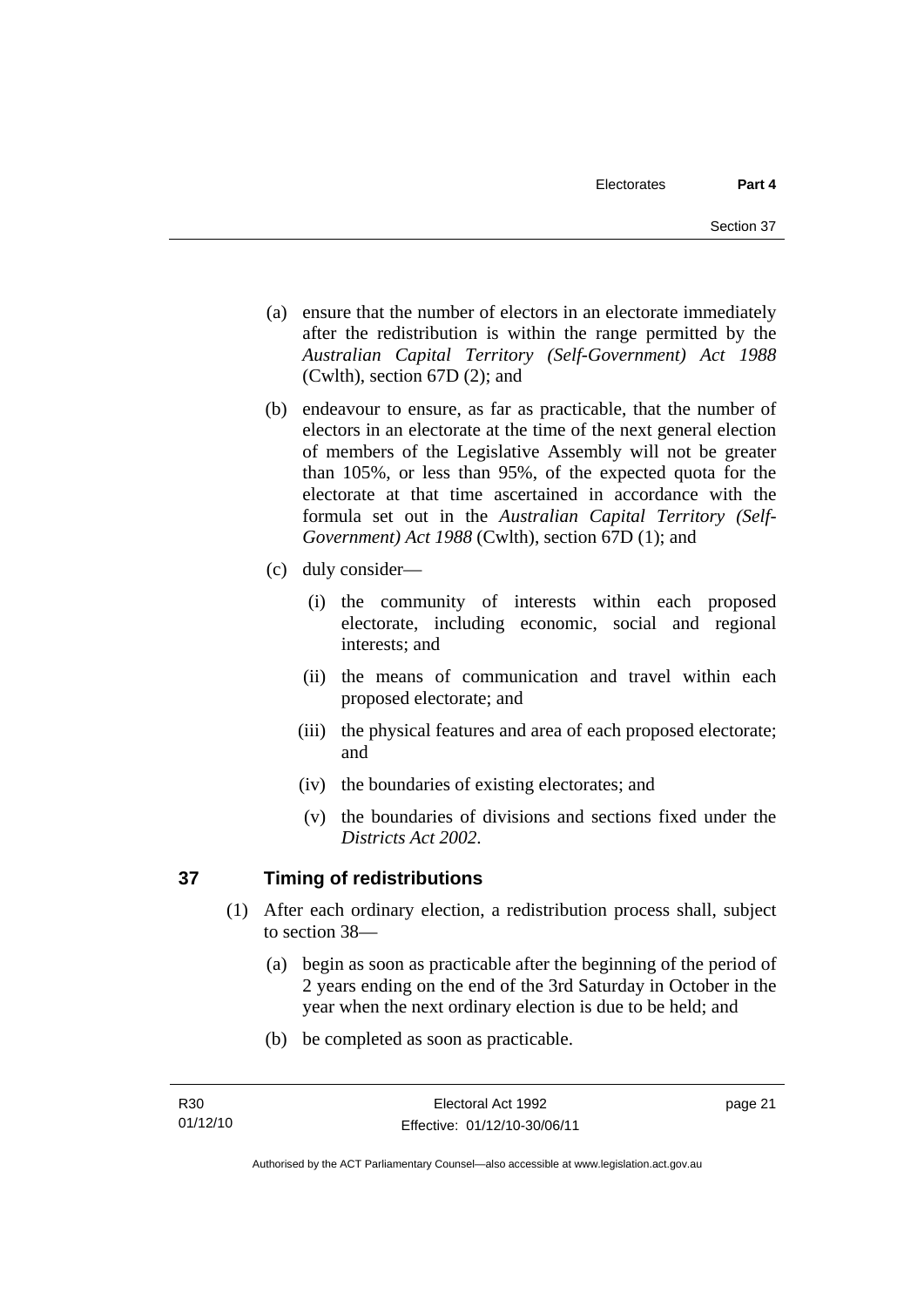- (2) For subsection (1), a redistribution process—
	- (a) begins when a redistribution committee is formed for the purposes of a redistribution; and
	- (b) ends when the redistribution of electorates is determined under section 35.

#### **38 Suspension of redistribution process—extraordinary elections**

(1) In this section:

#### *redistribution process*—see section 37.

- (2) If the election period for an extraordinary election begins during a redistribution process, no further action shall be taken under this Act in relation to the redistribution until after the election period.
- (3) If, in relation to a proposed redistribution, a notice under this part invited a response (however described) to be made within a particular period and that period had not ended when the election period for an extraordinary election begins—
	- (a) a further such notice shall be given as soon as practicable after the election period; and
	- (b) this Act applies in relation to any response made in accordance with the firstmentioned notice as if it had been made in accordance with the further notice.

#### **39 Redistribution committees**

- (1) The electoral commission must, in writing, establish redistribution committees for this part.
- (2) The establishment of a redistribution committee is a notifiable instrument.

*Note* A notifiable instrument must be notified under the *Legislation Act 2001*.

(3) A redistribution committee shall consist of—

R30 01/12/10

Authorised by the ACT Parliamentary Counsel—also accessible at www.legislation.act.gov.au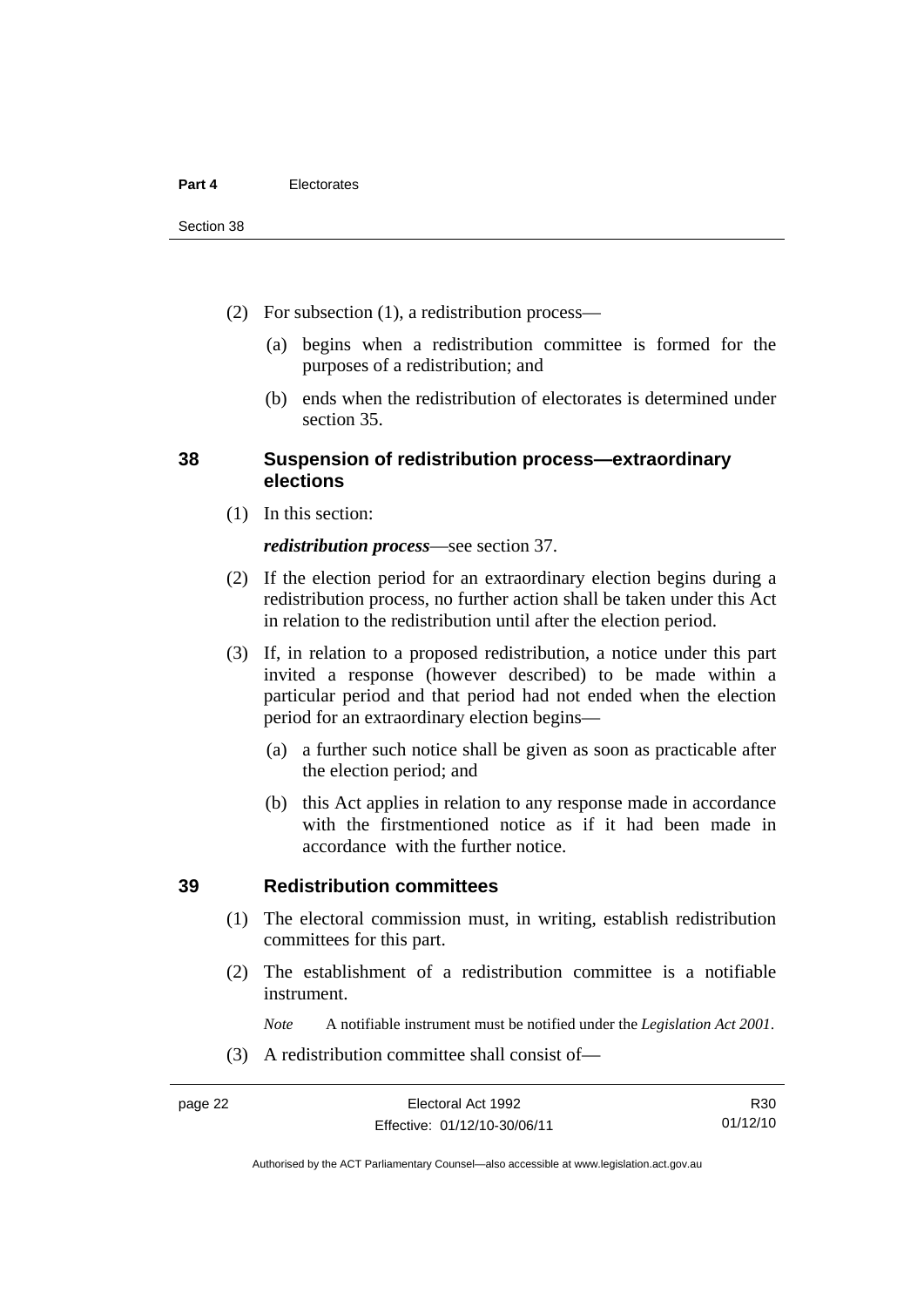- (a) the commissioner; and
- (b) the planning and land authority; and
- (c) the surveyor-general; and
- (d) a person appointed by the electoral commission whose qualifications or experience would, in the opinion of the electoral commission, enable the person to assist the committee, particularly in relation to the factors set out in section 36.

*Note* For the making of appointments, see *Legislation Act 2001, pt 19.3.* 

- (4) The member mentioned in subsection (3) (d) holds the position on the conditions that are decided by the electoral commission in consultation with the Minister and stated in the member's appointment.
- (5) The surveyor-general is not subject to direction from anyone (other than the electoral commissioner, for the efficient functioning of the redistribution committee) in the exercise of the surveyor-general's functions as a member of the committee.

#### **40 Meetings of redistribution committee**

- (1) The commissioner may call a meeting of a redistribution committee.
- (2) The commissioner shall preside at all meetings at which he or she is present.
- (3) If the commissioner is absent from a meeting, the members present shall elect 1 of their number to preside.
- (4) At a meeting, 3 members constitute a quorum.
- (5) Questions shall be determined by a majority of the votes of the members present and voting.
- (6) The member presiding at a meeting has a deliberative vote and, in the event of an equality of votes, has a casting vote.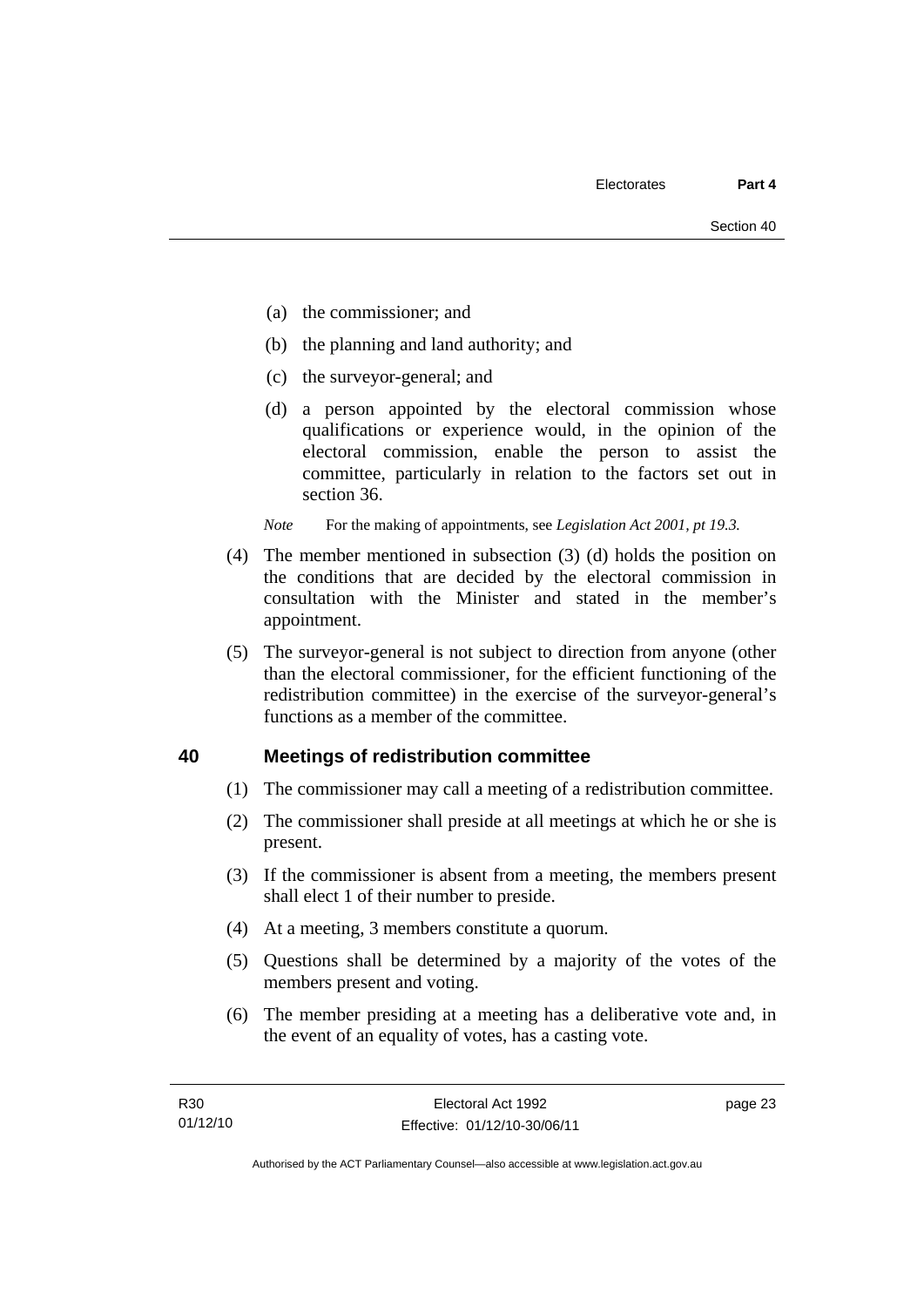- (7) A redistribution committee may regulate the conduct of proceedings at its meetings as it considers appropriate.
- (8) A redistribution committee may inform itself in the way it considers appropriate, including the opening of its meetings to members of the public.
- (9) The electoral commission shall, on request by a redistribution committee, give the committee the information and assistance it requires for this part.

#### **41 Suggestions and comments about redistribution**

- (1) A redistribution committee must prepare a written notice stating—
	- (a) that written suggestions about the redistribution of electorates may be given to it within 28 days after the day the notice is notified under the *Legislation Act 2001*; and
	- (b) that written comments about the suggestions may be given to it within 14 days after the last day suggestions may be given to it; and
	- (c) each place where suggestions may be inspected by members of the public.
- (2) The notice is a notifiable instrument.

*Note* A notifiable instrument must be notified under the *Legislation Act 2001*.

- (3) The redistribution committee must also publish the notice in a newspaper.
- (4) The redistribution committee must ensure that copies of any suggestions given to it in accordance with the notice are available for inspection by members of the public in accordance with the notice.

Authorised by the ACT Parliamentary Counsel—also accessible at www.legislation.act.gov.au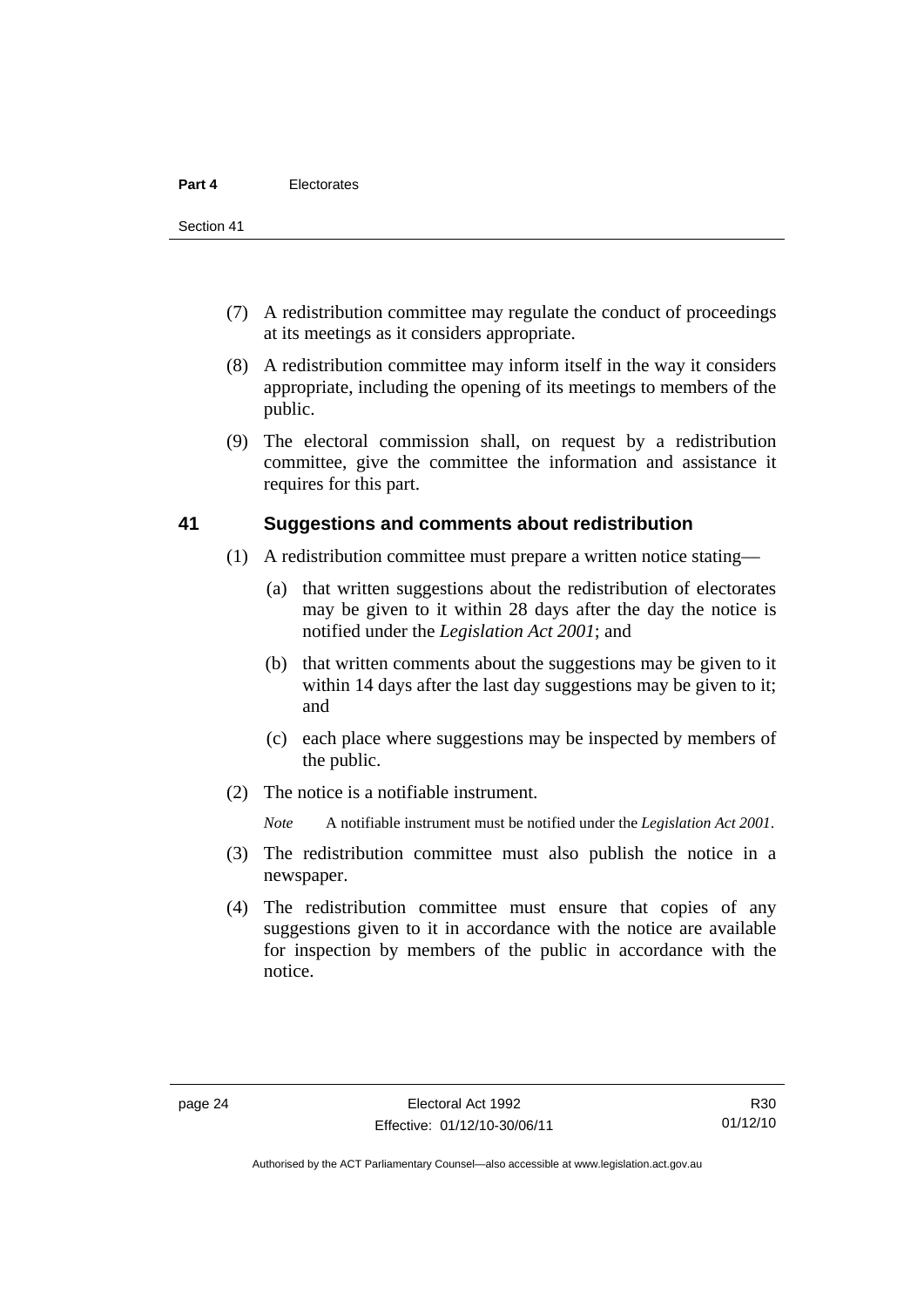#### **42 Outline of proposal**

Before making a proposed redistribution of electorates, a redistribution committee may cause an outline of its proposal to be made available to members of the public.

#### **43 Proposed redistribution**

- (1) A redistribution committee must make a proposed redistribution of electorates after considering the suggestions and comments (if any) given to it in accordance with the notice under section 41 (Suggestions and comments about redistribution).
- (2) Section 36 applies in relation to the making of the proposed redistribution as if it were a redistribution by the augmented commission.
- (3) The committee shall state the reasons for its proposal in writing.
- (4) A member of the committee who disagrees with its proposal may state the reasons for the disagreement in writing.

#### **44 Notification and publication of proposal**

- (1) A redistribution committee must—
	- (a) exhibit a map or maps showing the name and boundaries of each proposed electorate at the electoral commission's office; and
	- (b) make a copy of the following available for public inspection:
		- (i) the suggestions and comments given to the committee in accordance with the notice under section 41 (Suggestions and comments about redistribution); and
		- (ii) a description (whether by reference to a map or plan or otherwise) of the boundaries of each proposed electorate; and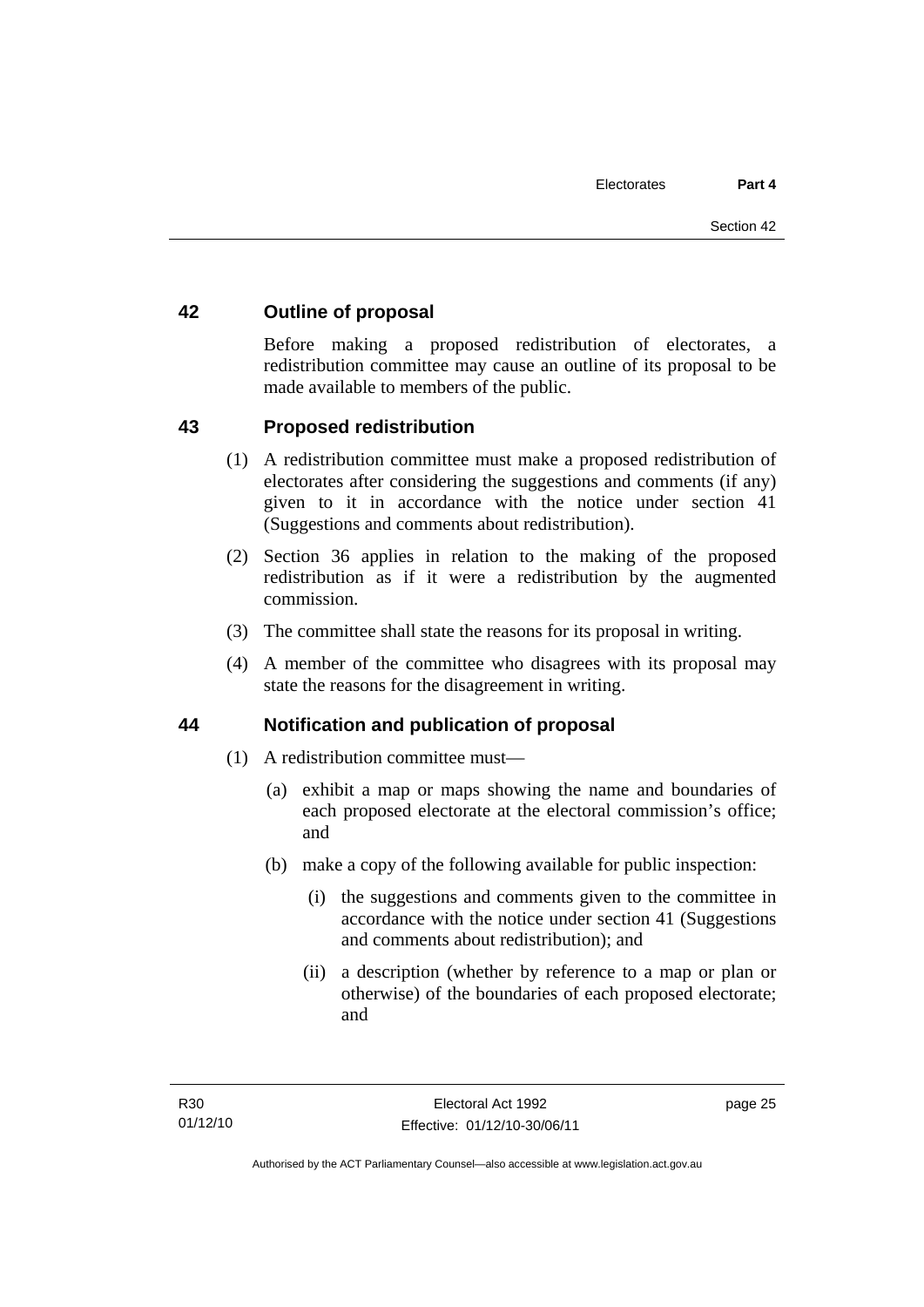- (iii) a statement of the number of members of the Legislative Assembly that it proposes should be elected from each proposed electorate; and
- (iv) its statement of reasons for the proposed redistribution; and
- (v) if a member of the committee has provided a written statement or reasons for any disagreement with the proposal—that statement; and
- (c) prepare a written notice—
	- (i) telling the public about the exhibition mentioned in paragraph (a) and the availability for public inspection at the electoral commission's office of the copies of the documents mentioned in paragraph (b); and
	- (ii) stating that written objections against the proposal may be given to the electoral commission within 28 days after the day the notice is notified under the *Legislation Act 2001*.
- (2) The notice is a notifiable instrument.

*Note* A notifiable instrument must be notified under the *Legislation Act 2001*.

 (3) The redistribution committee must also publish the notice, and the map or maps of each proposed electorate, in a newspaper.

#### **45 Dissolution of redistribution committee**

A redistribution committee is dissolved immediately after the notice and maps mentioned in section 44 (1) (Notification and publication of proposal) have been notified and published under section 44 in relation to the committee's proposal.

#### **46 Objections**

(1) An objection against a proposal by a redistribution committee must be—

R30 01/12/10

Authorised by the ACT Parliamentary Counsel—also accessible at www.legislation.act.gov.au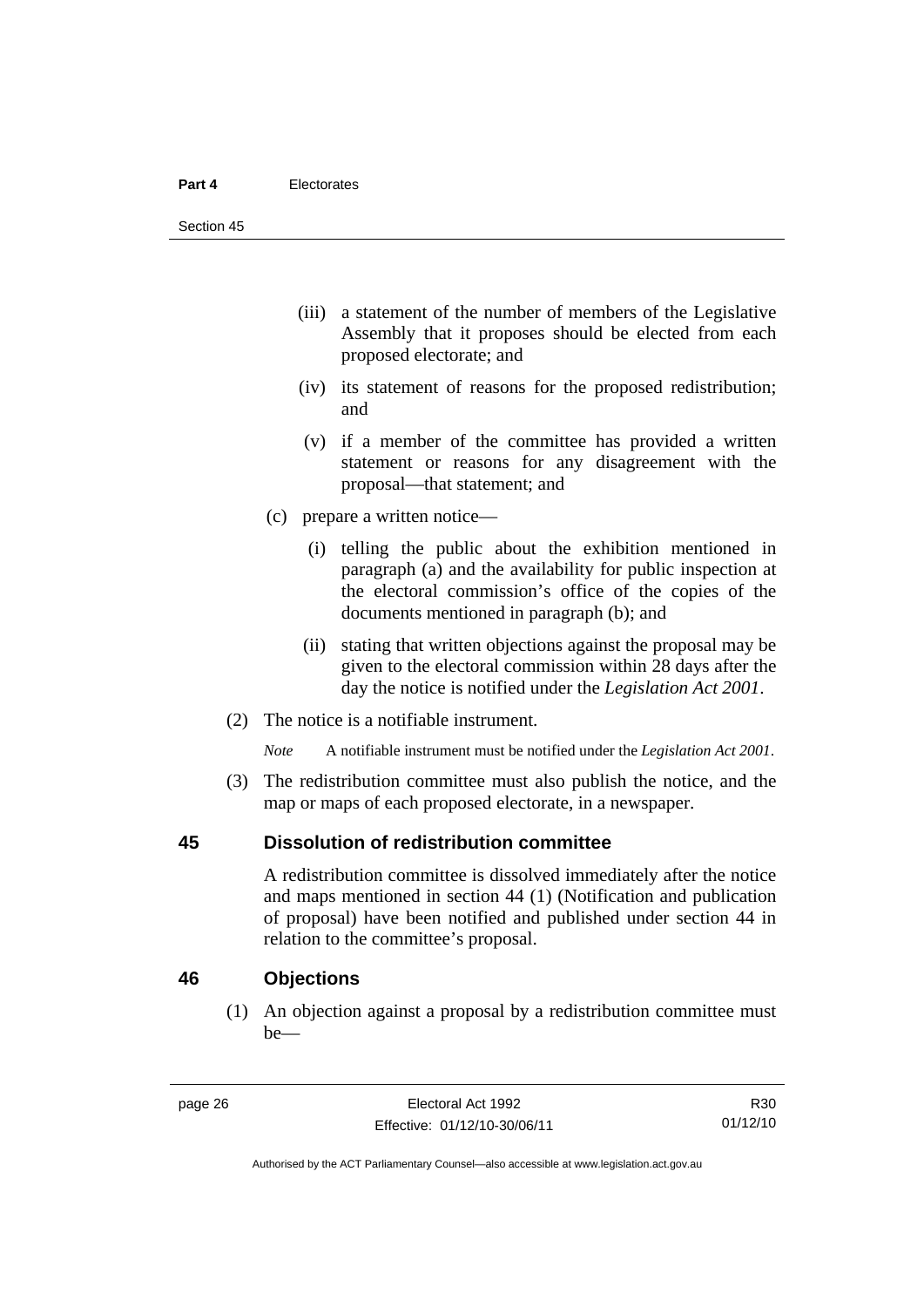- (a) in writing; and
- (b) given to the electoral commission within 28 days after the day the notice mentioned in section 44 (1) (Notification and publication of proposal) is notified under the *Legislation Act 2001* in relation to the committee's proposal.
- (2) The commissioner must make a copy of each objection made under this section available for public inspection.

#### **47 Augmented electoral commission**

- (1) For the purposes of each redistribution, an augmented electoral commission is established.
- (2) An augmented commission shall consist of—
	- (a) the members of the electoral commission; and
	- (b) the members (other than the commissioner) of the redistribution committee formed for the purposes of the redistribution.
- (3) The surveyor-general is not subject to direction from anyone (other than the electoral commissioner, for the efficient functioning of the augmented commission) in the exercise of the surveyor-general's functions as a member of the augmented commission.

#### **48 Meetings of augmented electoral commission**

- (1) The chairperson of the electoral commission may call a meeting of an augmented commission.
- (2) The chairperson of the electoral commission shall preside at all meetings of an augmented commission at which he or she is present.
- (3) If the chairperson of the electoral commission is absent from a meeting of an augmented commission—
	- (a) the commissioner shall preside; or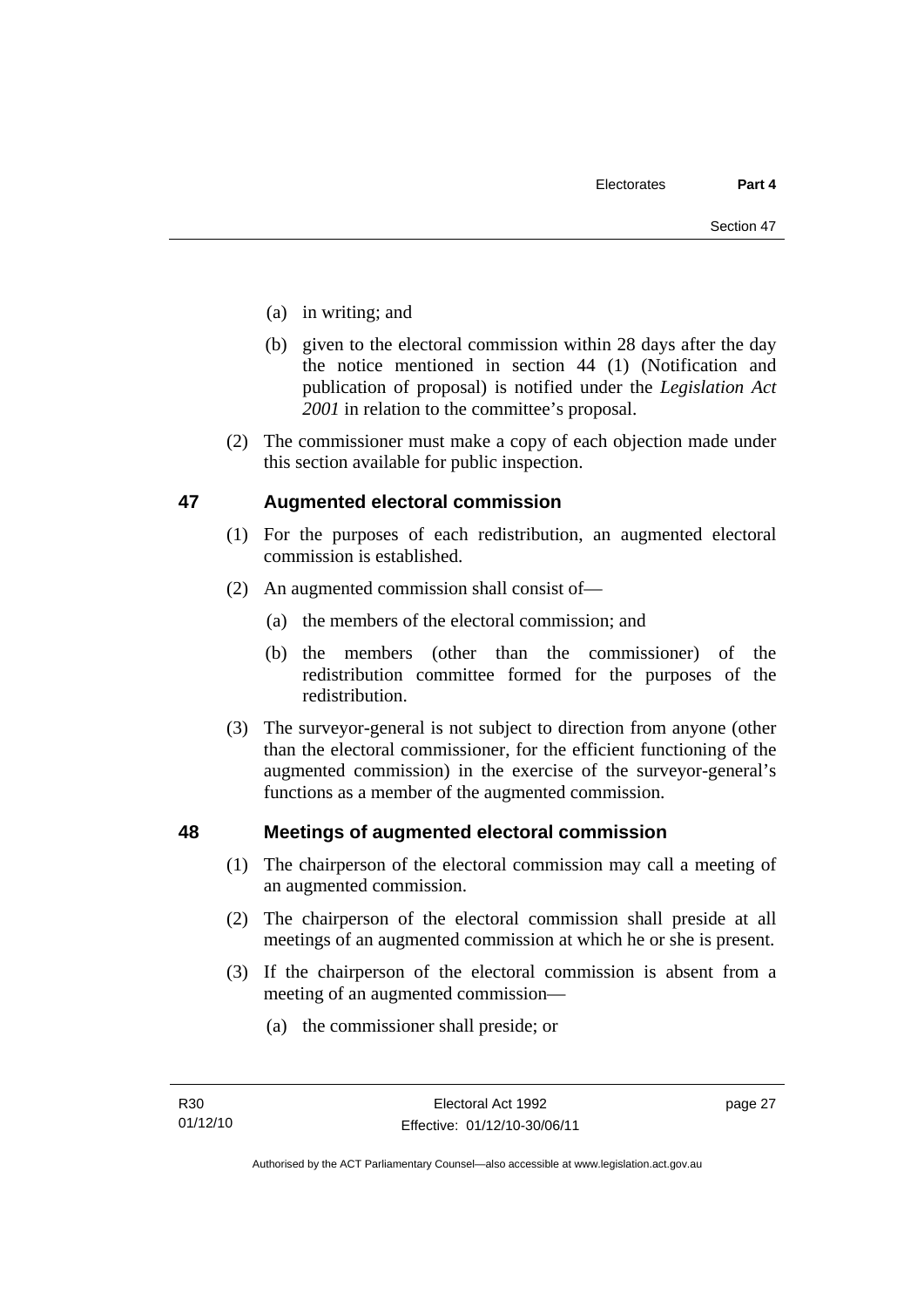- (b) if the commissioner is absent from the meeting—the members present shall appoint 1 of their number to preside.
- (4) At a meeting, 4 members constitute a quorum.
- (5) Subject to subsection (6), questions shall be determined by a majority of the votes of the members present and voting.
- (6) An augmented commission shall not redistribute electorates under section 35 unless not less than 4 members of the augmented commission, of whom not less than 2 are members of the electoral commission, vote in favour of the redistribution.
- (7) Subject to subsection (8), the member presiding at a meeting has a deliberative vote and, in the event of an equality of votes, has a casting vote.
- (8) The casting vote of the member presiding at a meeting shall not be used to vote in favour of the making of a redistribution under section 35.
- (9) An augmented commission may regulate the conduct of proceedings at its meetings as it considers appropriate.
- (10) Subject to section 49, an augmented commission may inform itself in any way it considers appropriate.
- (11) The electoral commission shall, on request by an augmented commission, give the augmented commission the information and assistance it requires for this part.

#### **49 Investigation of objections**

- (1) The augmented commission shall investigate each objection made in accordance with section 46.
- (2) For the purpose of investigating an objection, the augmented commission shall hold a public hearing, unless it is of the opinion that—

R30 01/12/10

Authorised by the ACT Parliamentary Counsel—also accessible at www.legislation.act.gov.au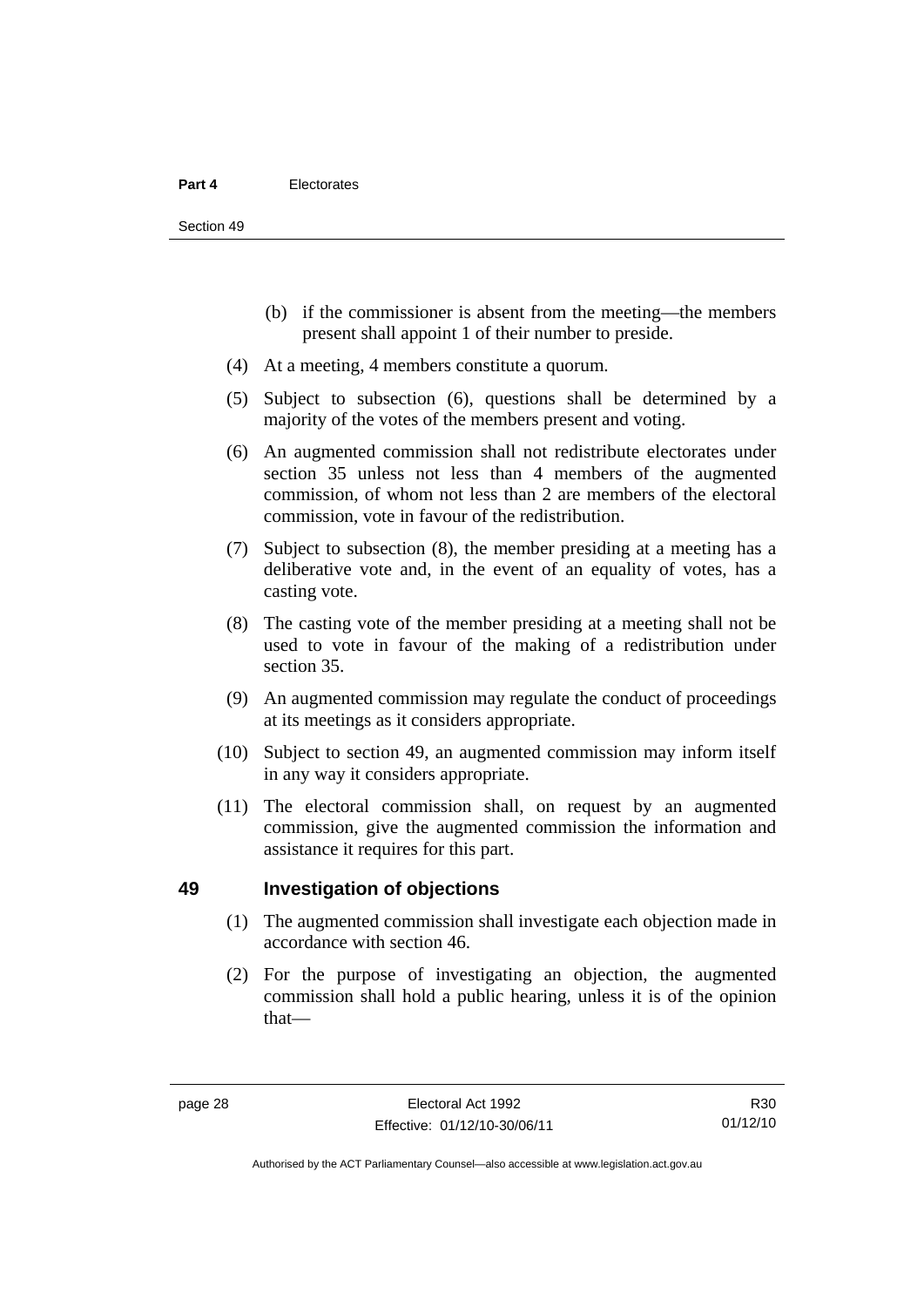- (a) the matters raised in the objection (or substantially the same matters) were raised in suggestions or comments given to the redistribution committee in accordance with the notice under section 41 (1) (Suggestions and comments about redistribution); or
- (b) the objection is frivolous or vexatious.
- (3) The augmented commission may hold 1 public hearing in relation to several objections.
- (4) At a public hearing, submissions to the augmented commission may only be made—
	- (a) by or on behalf of a person who made—
		- (i) an objection in accordance with section 46; or
		- (ii) a suggestion or comment about the proposed redistribution given to the redistribution committee in accordance with the notice under section 41 (1); or
	- (b) by a person making a submission in relation to an objection.
- (5) The augmented commission shall consider all such submissions.
- (6) At a public hearing, the augmented commission is not bound by the rules of evidence and, subject to this section, may regulate the conduct of proceedings as it considers appropriate.
- (7) Without limiting subsection (6), the following matters are within the discretion of the augmented commission:
	- (a) the manner in which, and the time within which, submissions may be made;
	- (b) the extent to which the augmented commission may be addressed, and the persons by whom it may be addressed.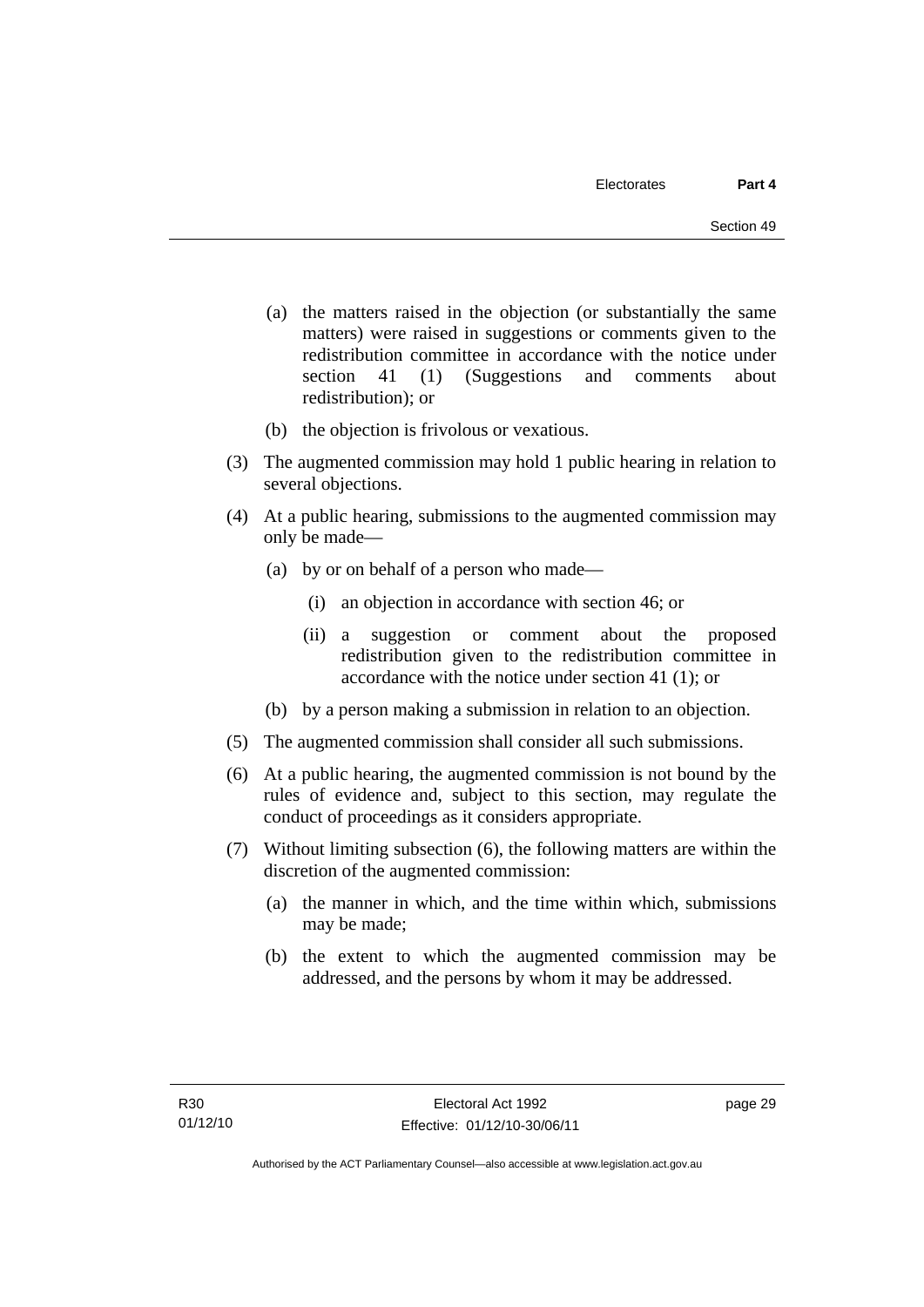#### **Part 4** Electorates

Section 50

#### **50 Redistribution—proposal by augmented electoral commission**

The augmented commission shall make a proposed redistribution of electorates after completing any investigation required by section 49.

#### **51 Publication of augmented electoral commission's proposal**

- (1) After making a proposed redistribution of electorates, the augmented commission shall cause a public announcement to be made concerning the proposal.
- (2) The public announcement shall include a statement—
	- (a) setting out the substance of the augmented commission's findings or conclusions about the redistribution committee's proposal and any objection to it; and
	- (b) setting out particulars of the augmented commission's proposal; and
	- (c) whether, in the augmented commission's opinion, its proposal is significantly different from the redistribution committee's proposal and, if so, a further statement to the effect that written objections against the proposal may be given to the electoral commission in accordance with the notice prepared under subsection  $(3)$ .
- (3) If the augmented commission is of the opinion that its proposal is significantly different from the redistribution committee's proposal, the augmented commission must prepare a written notice stating that written objections against the proposal may be given to the electoral commission within 28 days after the day the notice is notified under the *Legislation Act 2001*.
- (4) The notice is a notifiable instrument.

*Note* A notifiable instrument must be notified under the *Legislation Act 2001*.

Authorised by the ACT Parliamentary Counsel—also accessible at www.legislation.act.gov.au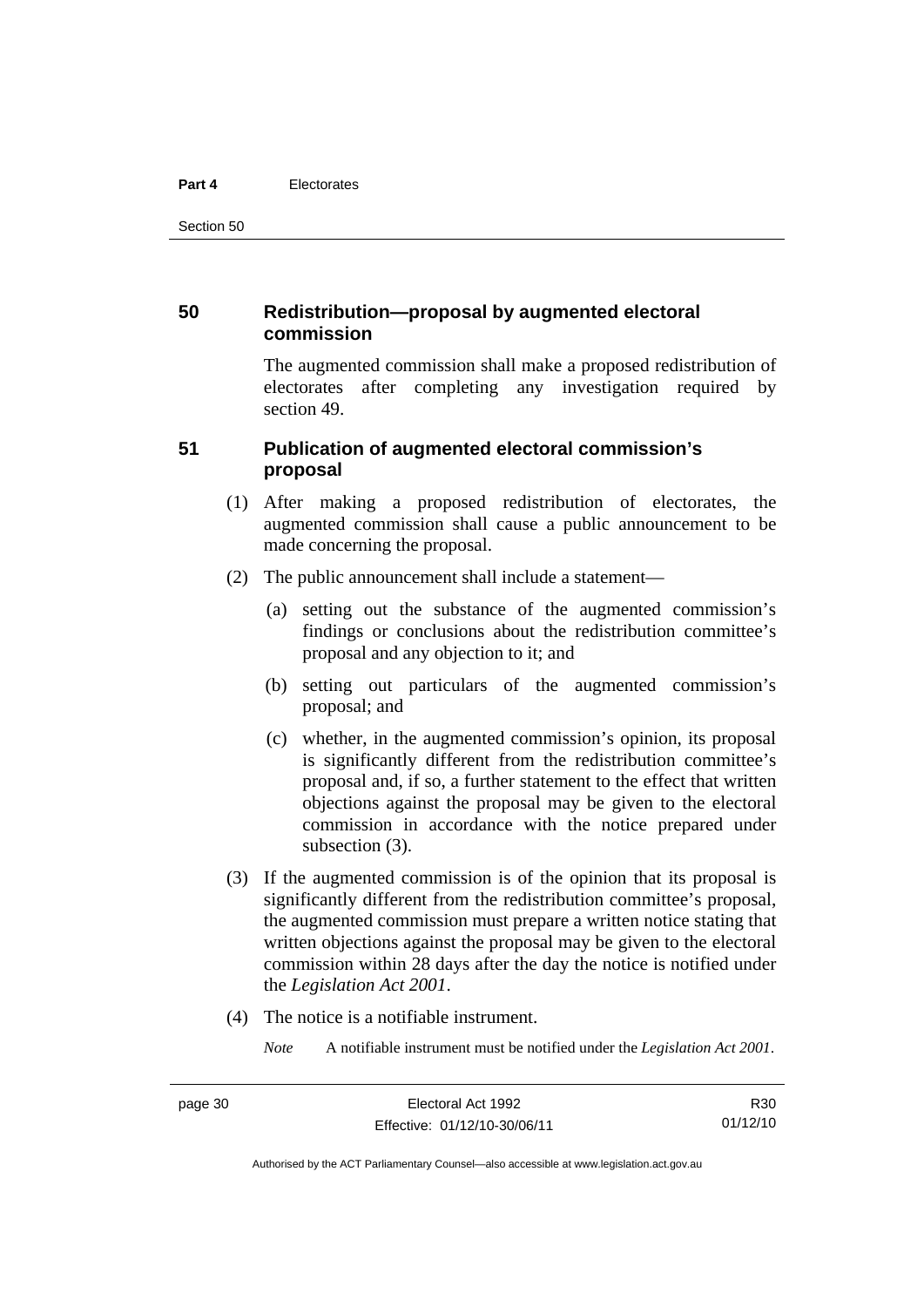# **52 Objections to augmented electoral commission's proposal**

- (1) An objection against a redistribution proposed by the augmented commission must be—
	- (a) in writing; and
	- (b) given to the electoral commission within 28 days after the day the notice under section 51 (3) (Publication of augmented electoral commission's proposal) is notified under the *Legislation Act 2001*.
	- *Note* For how documents may be given, see *Legislation Act 2001*, pt 19.5.
- (2) If an objection is given to the electoral commission in accordance with subsection (1)—
	- (a) the augmented commission must investigate the objection; and
	- (b) section 49 (Investigation of objections) applies as if the investigation were an objection under that section.
- (3) The commissioner must make a copy of each objection made under this section available for public inspection.

# **53 Report by augmented electoral commission and public announcement**

- (1) After redistributing electorates under section 35, the augmented commission shall cause—
	- (a) a report about the redistribution to be submitted to the Minister; and
	- (b) copies of the report to be made available for perusal by members of the public at the office of the electoral commission; and
	- (c) a public announcement to be made to the effect that the redistribution has been made and that copies of the report are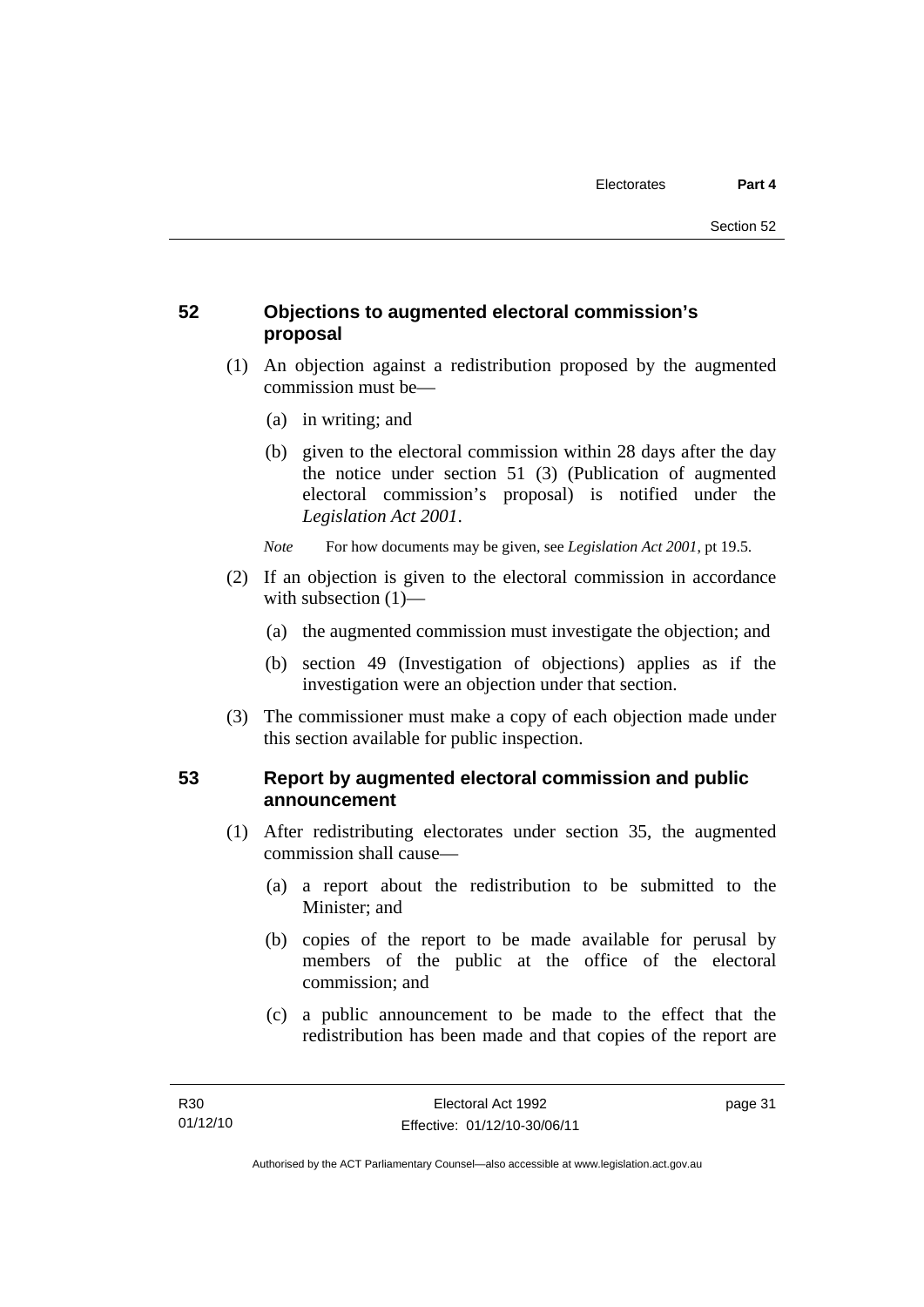available for perusal by members of the public at the office of the electoral commission.

- (2) The report shall contain particulars of—
	- (a) any suggestions or comments lodged with the redistribution committee; and
	- (b) the redistribution proposed by the redistribution committee and its reasons for the proposal; and
	- (c) if a member of the redistribution committee has provided a written statement of reasons for any disagreement with the committee's proposal—that statement; and
	- (d) any objections lodged with the electoral commission against the redistribution committee's proposal; and
	- (e) the result of the investigation of any objections against the redistribution committee's proposal (including particulars of the proceedings at any public hearings in the course of an investigation); and
	- (f) the redistribution proposed by the augmented commission and its reasons for the proposal; and
	- (g) any objections lodged with the electoral commission against the augmented commission's proposal; and
	- (h) the result of the investigation of any objections against the augmented commission's proposal (including particulars of the proceedings at any public hearings in the course of an investigation); and
	- (i) the redistribution made by the augmented commission and its reasons for the redistribution; and
	- (j) if a member of the augmented commission has provided a written statement of reasons for any disagreement with the augmented commission's proposal—that statement.

R30 01/12/10

Authorised by the ACT Parliamentary Counsel—also accessible at www.legislation.act.gov.au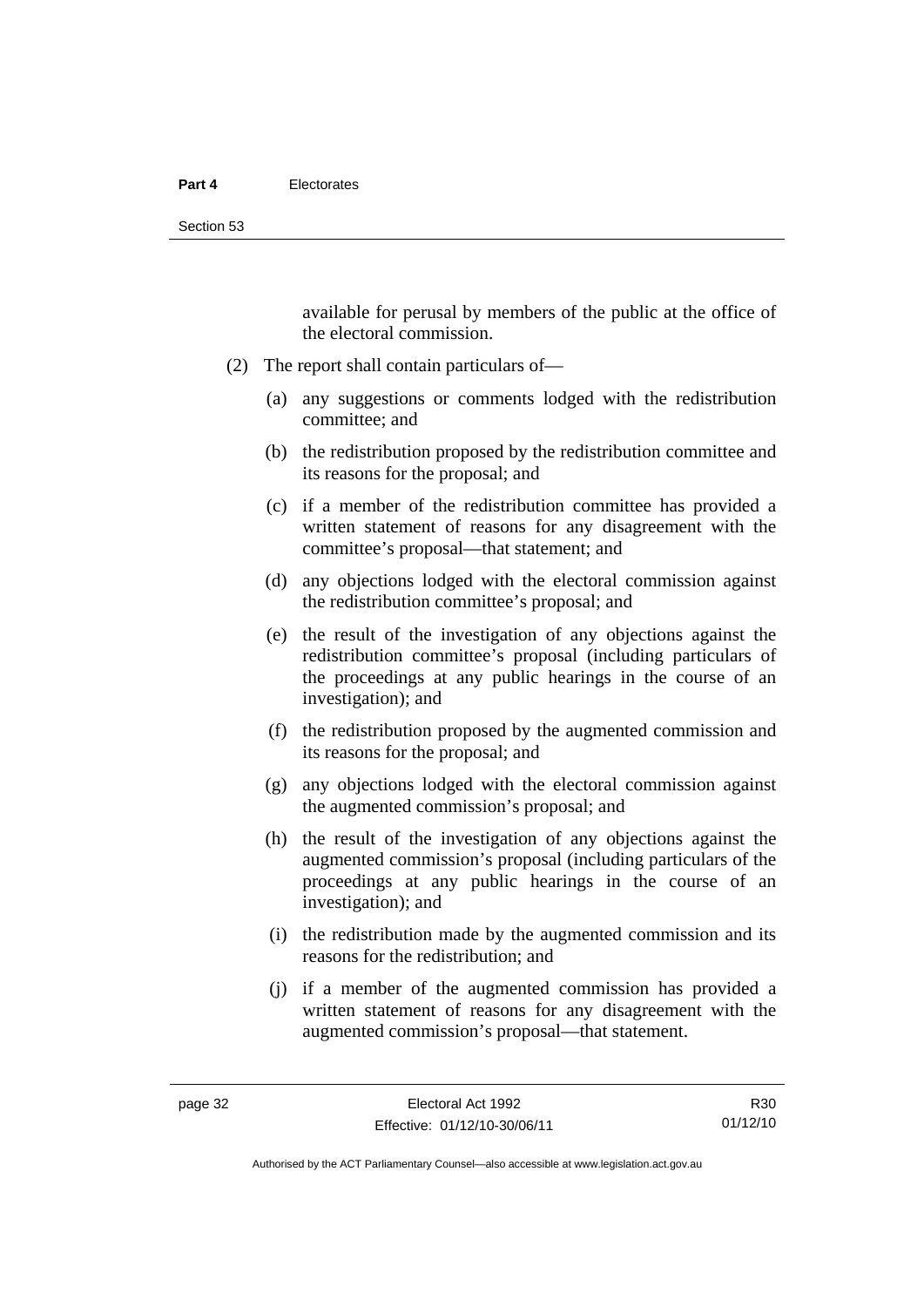# **54 Report to Legislative Assembly**

The Minister shall present a copy of the augmented commission's report to the Legislative Assembly on the first sitting day after the day when the Minister receives the report from the augmented commission.

# **55 Decisions are final**

- (1) A decision of an augmented commission or a redistribution committee made, or purporting to be made, under this part—
	- (a) is final and conclusive; and
	- (b) shall not be challenged, appealed against, reviewed, quashed, set aside or called into question in any court or tribunal on any ground; and
	- (c) is not subject to any proceeding for a prerogative order, injunction, declaration or other order in any court on any ground.
- (2) In this section:

*decision* includes a failure to make a decision.

#### **56 Validity not affected**

A failure to comply with the provisions of this part (except section 34, 35 or 36) is not to be taken to affect the validity of a decision of an augmented commission or a redistribution committee.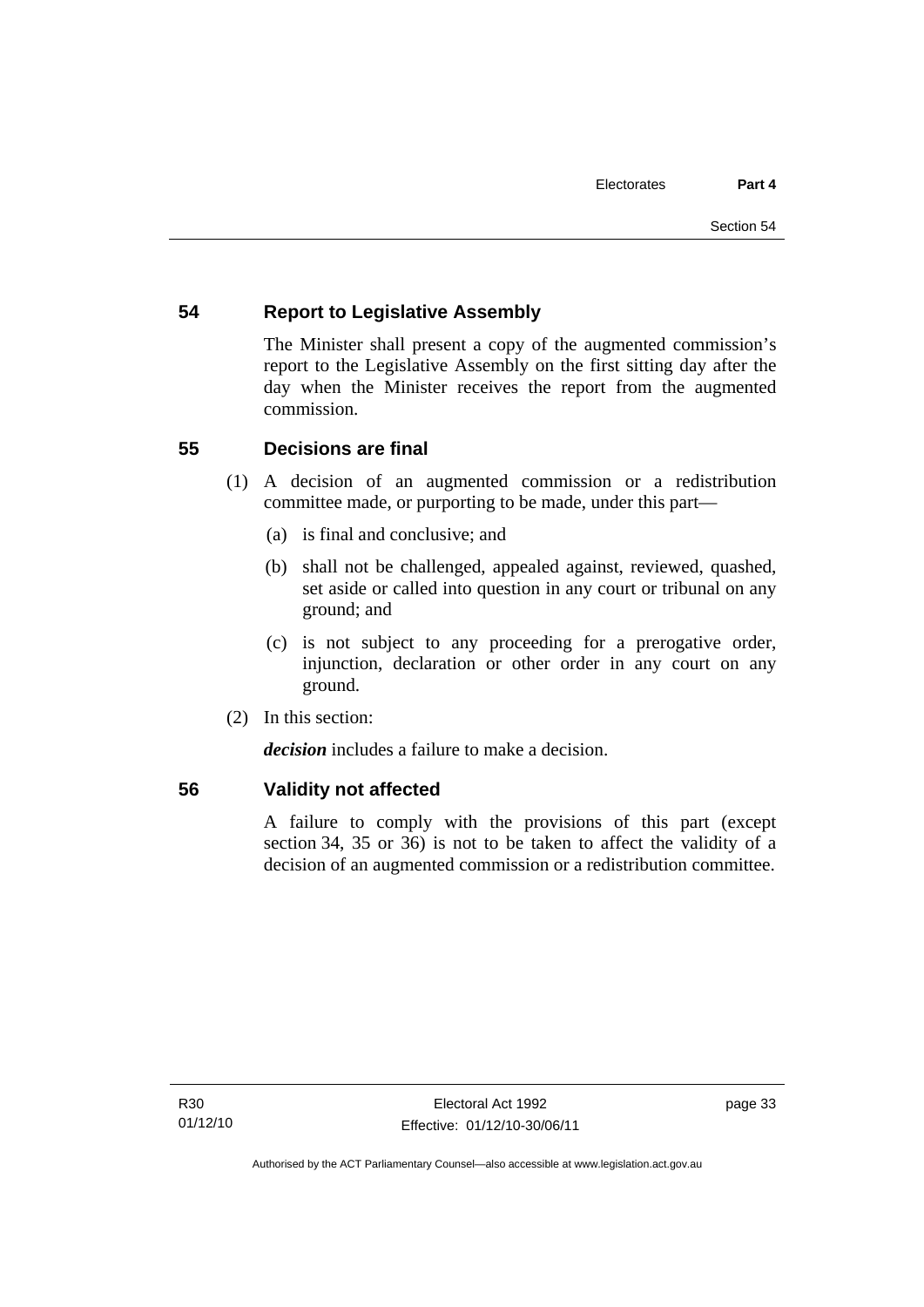#### **Part 5** Electoral rolls

Section 57

# **Part 5 Electoral rolls**

**57 Electorate and Territory rolls** 

- (1) The commissioner shall keep a roll of the electors of the ACT consisting of separate rolls of the electors of each electorate.
- (2) A roll may be kept electronically.

#### **58 Contents of roll**

- (1) A roll shall contain the following particulars in relation to each elector:
	- (a) surname or family name;
	- (b) each given name;
	- (c) address;
	- (d) sex;
	- (e) date of birth.
- (2) A roll may contain the following particulars in relation to each elector:
	- (a) occupation;
	- (b) any former surname;
	- (c) any previous address;
	- (d) postal address, if not the same as the address of the principal place of residence;
	- (e) the further particulars (if any) prescribed under the regulations.

R30 01/12/10

Authorised by the ACT Parliamentary Counsel—also accessible at www.legislation.act.gov.au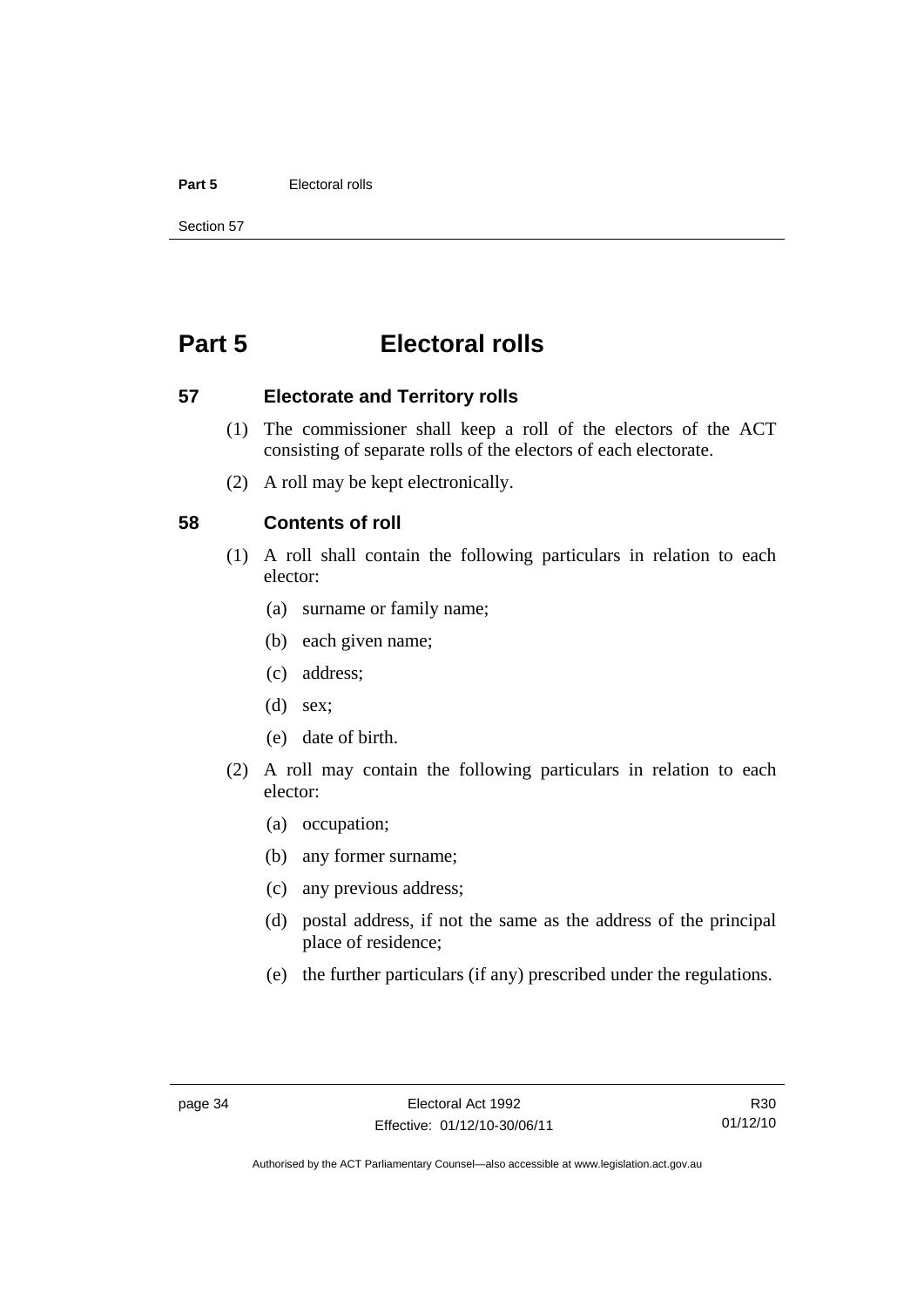#### **59 Meaning of** *extract* **from roll**

In this Act:

*extract* from a roll means the part of the roll that contains, for each elector enrolled at the time the extract is prepared—

- (a) the elector's surname or family name; and
- (b) each given name of the elector; and
- (c) the elector's address, unless the elector is—
	- (i) an elector whose address is suppressed; or
	- (ii) an eligible overseas elector; or
	- (iii) an Antarctic elector; or
	- (iv) an elector who is enrolled because of the elector's enrolment on the Commonwealth roll as an itinerant elector.
- *Note* A roll extract in electronic form is a disk, tape or other device from which the information in the extract may be reproduced by mechanical, electronic or other means (see dict, def of *electronic form*).

#### **60 Inspection of printed roll extracts**

- (1) The commissioner—
	- (a) shall, at the office of the commissioner; and
	- (b) may, at any other places the commissioner determines;

make a printed extract from each roll available for public inspection during ordinary office hours.

- (2) A right of inspection under subsection (1) shall not be taken to give any right to copy, take an extract from, or scan electronically, an extract from a roll.
- (3) For subsection (1), the commissioner shall prepare an extract of each roll at least once each calendar year.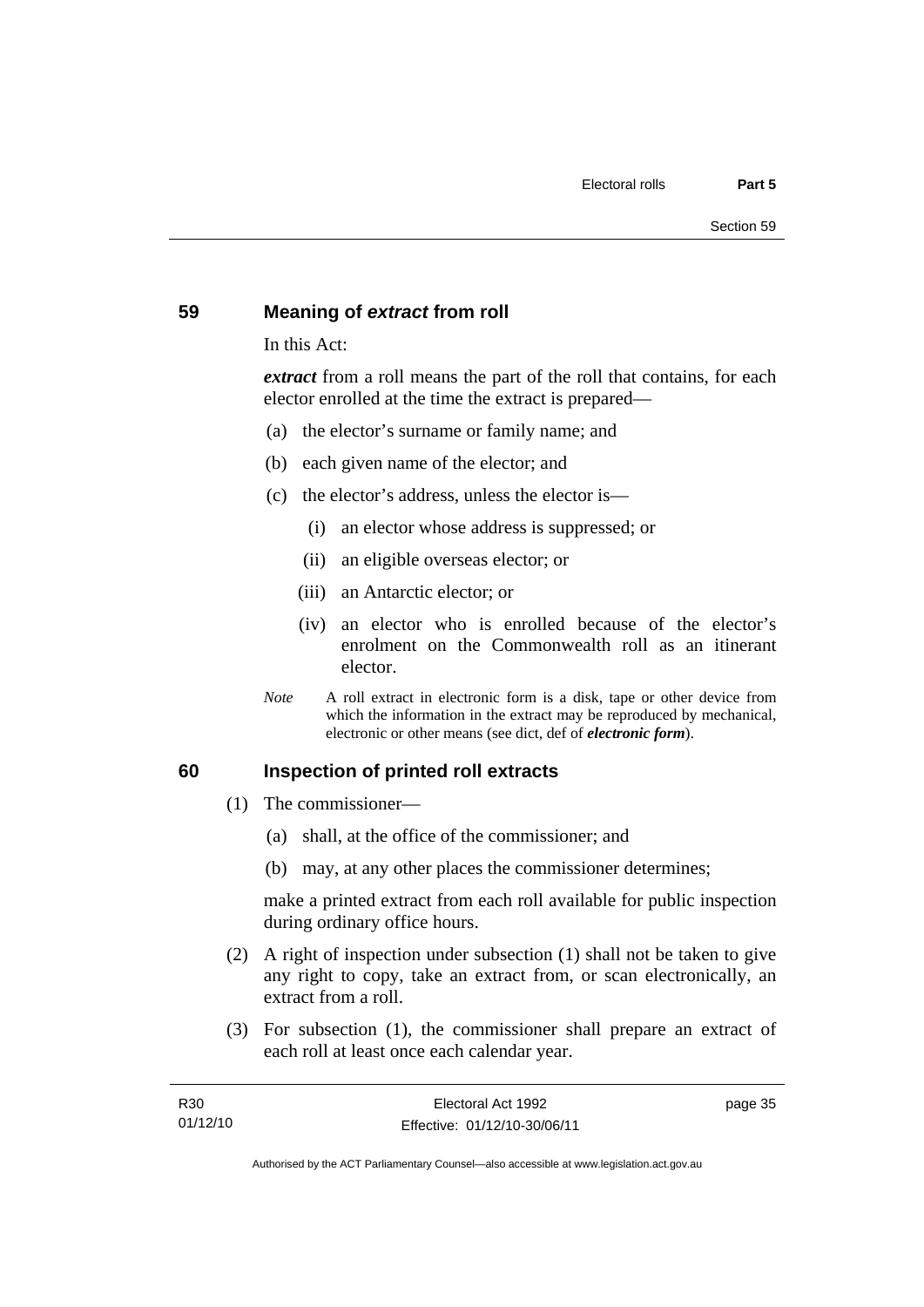#### **61 Supply of printed roll extracts to MLAs etc**

- (1) At least once each calendar year, the commissioner shall, on request—
	- (a) give 2 printed extracts from the roll for an electorate to each MLA for the electorate; and
	- (b) give 2 printed extracts from the roll for each electorate to the registered officer of each registered party.
- (2) The commissioner shall, on request, supply a printed extract from a roll to a person who the commissioner is satisfied requires the extract for an approved purpose within the meaning of section 63.
	- *Note* A fee may determined under s 8 (Determination of fees) for a request under subsection (2).

#### **62 Supply of roll extracts in electronic form to MLAs etc**

- (1) The commissioner shall, on request, so far as practicable, give a roll extract in electronic form to—
	- (a) an MLA; or
	- (b) the registered officer of a registered party.
- (2) The commissioner shall, on request, supply a roll extract in electronic form, or on microfiche, to a person who the commissioner is satisfied requires the extract for an approved purpose within the meaning of section 63.
	- *Note* A fee may determined under s 8 (Determination of fees) for a request under subsection (2).

#### **63 Use of roll extracts**

(1) In this section:

*approved purpose* means any of the following:

(a) for an MLA—the exercise of his or her functions;

R30 01/12/10

Authorised by the ACT Parliamentary Counsel—also accessible at www.legislation.act.gov.au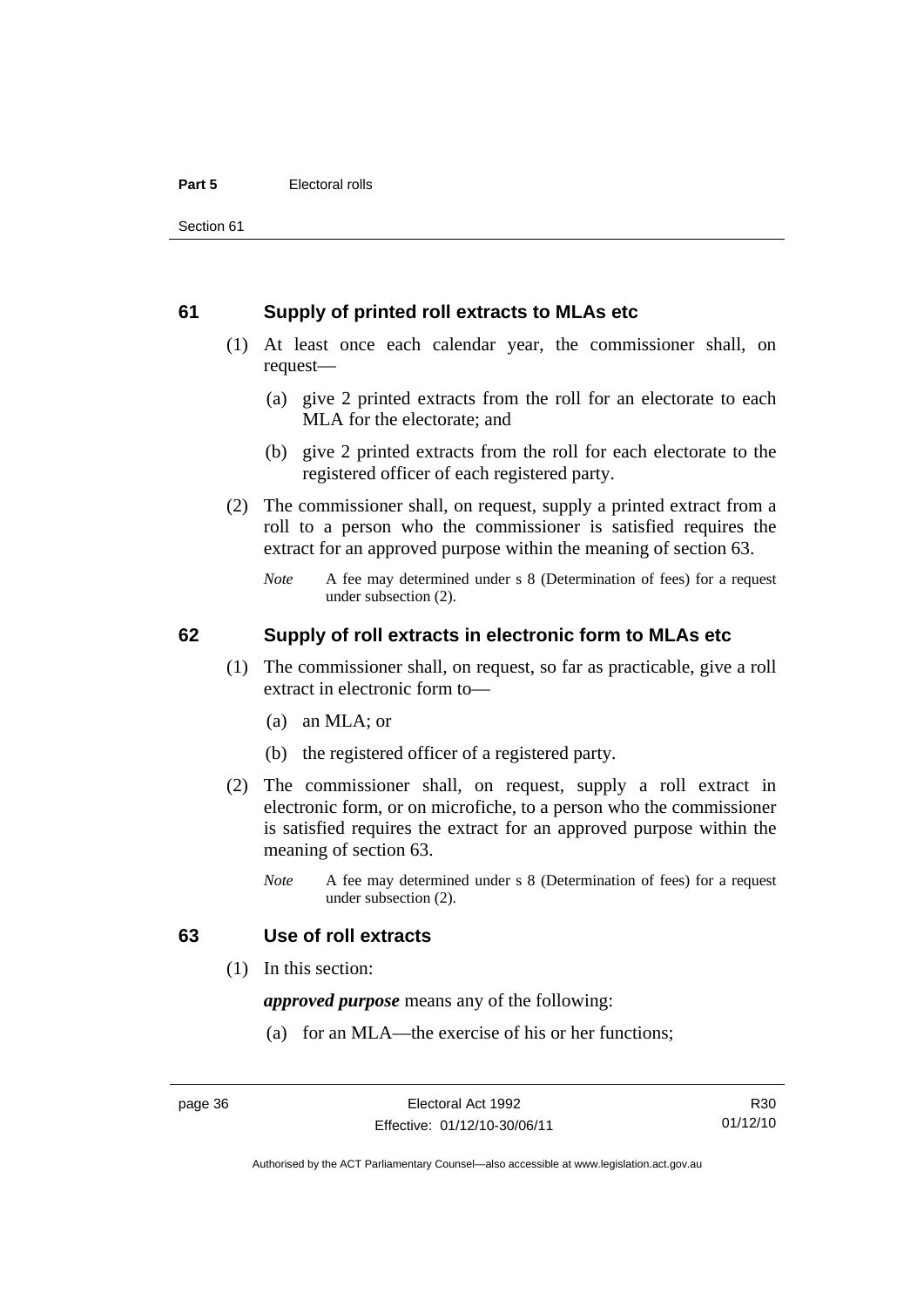- (b) for the registered officer of a registered party—the exercise by an MLA who is a member of the party of his or her functions;
- (c) for an MLA or the registered officer of a registered party—
	- (i) a purpose connected with an election; or
	- (ii) monitoring the accuracy of information in the roll;
- (d) for anyone—a purpose prescribed under the regulations.

*protected information*, in relation to a person, means information that the person knows, or has reasonable grounds for believing, was obtained from a roll extract given to the person or someone else under section 61 (Supply of printed roll extracts to MLAs etc) or section 62 (Supply of roll extracts in electronic form to MLAs etc).

- (2) A person must not, without reasonable excuse, use protected information for—
	- (a) a commercial purpose; or
	- (b) any other purpose, other than an approved purpose.

Maximum penalty: 50 penalty units, imprisonment for 6 months or both.

 (3) A person must not, without reasonable excuse, directly or indirectly divulge or communicate protected information to someone else for a purpose other than an approved purpose.

Maximum penalty: 50 penalty units, imprisonment for 6 months or both.

# **65 Provision of roll information to prescribed authorities**

(1) The commissioner may give a copy of a roll or information contained on a roll to a prescribed authority if the commissioner is satisfied that the authority requires the copy or information for a prescribed purpose.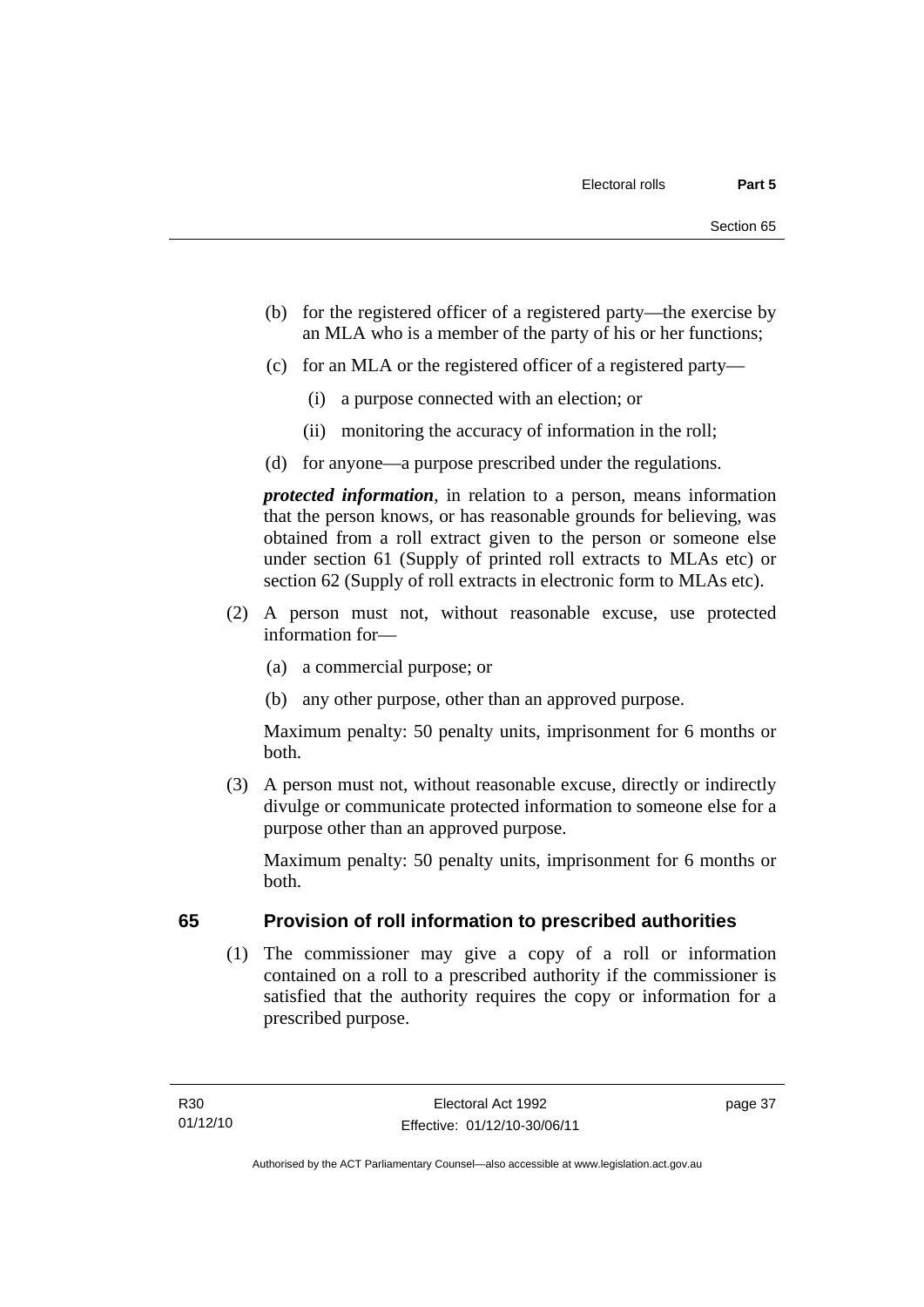Section 66

 (2) A person shall not use information obtained under subsection (1) except in accordance with the regulations.

Maximum penalty: 50 penalty units, imprisonment for 6 months or both.

- (3) For the *Juries Act 1967*, the commissioner shall, on request by the sheriff, give the sheriff a copy of the roll of electors of the ACT.
- (4) A copy of a roll, or information, may be given to a person under subsection (1) or (3) in printed or electronic form or on microfiche.
- (5) A copy of a roll, or information, provided under subsection (1) or (3) shall not include—
	- (a) in relation to a person whose address is a suppressed address any particulars other than the name of the person; or
	- (b) the address of an eligible overseas elector; or
	- (c) the address of an Antarctic elector.
- (6) The regulations may provide for how a prescribed authority may deal with information, or information obtained from a copy of a roll, provided under subsection (1).

#### **66 Maintenance of rolls**

- (1) The commissioner shall, so far as practicable, keep the rolls up to date.
- (2) The commissioner may alter a roll at any time as follows:
	- (a) to register any change of name;
	- (b) to bring up to date any particulars appearing on the roll;
	- (c) to correct any mistake or omission;
	- (d) to remove the name of a deceased elector;

Authorised by the ACT Parliamentary Counsel—also accessible at www.legislation.act.gov.au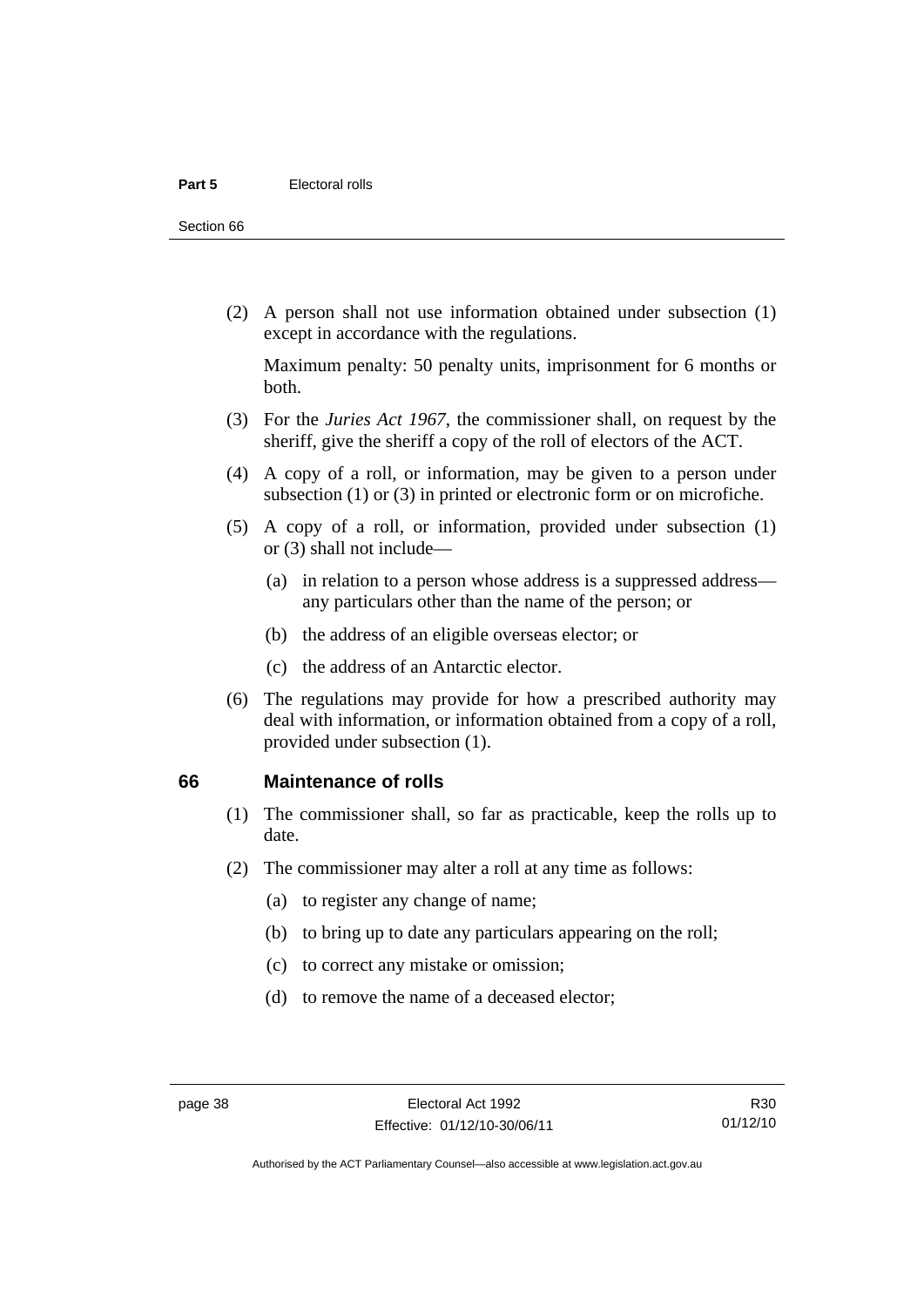(e) in relation to a person who is enrolled on the Commonwealth roll—to reflect any alteration under the Commonwealth Electoral Act, section 105 in relation to that enrolment.

#### **67 Power to require information**

- (1) The commissioner may, by written notice, require—
	- (a) the administrative head of a unit of the public service; or
	- (b) the chief executive officer (however described) of a Territory authority or of an entity prescribed under the regulations; or
	- (c) the occupier of any residence;

to give to the commissioner or a specified officer specified information required in connection with the preparation, maintenance or revision of a roll.

*Note* For how documents may be given, see *Legislation Act 2001*, pt 19.5.

- (2) A notice shall specify the time within which the information is to be so given.
- (3) A person who, without reasonable excuse, contravenes such a requirement commits an offence.

Maximum penalty: 5 penalty units.

 (4) Subsection (3) does not apply if compliance with the requirement would involve the disclosure of information in contravention of any other law.

# **68 Notice of registered deaths**

The registrar-general shall give to the commissioner, on request, particulars entered in the register of deaths during the period to which the request relates in relation to the death of each person aged 17 years or older.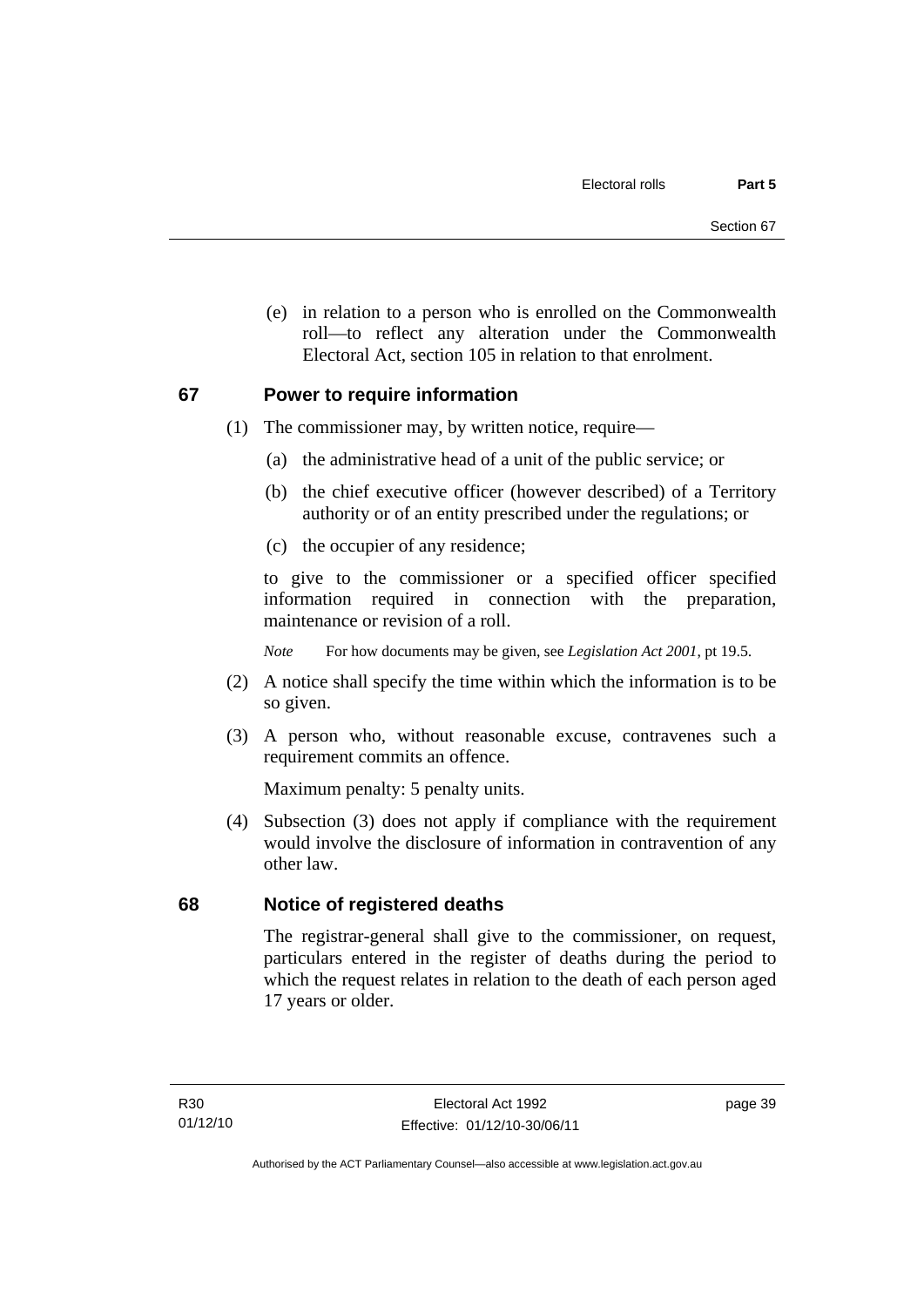#### **Part 5** Electoral rolls

Section 69

#### **69 Disclosure of roll information**

 (1) A person to whom this section applies shall not, without reasonable excuse, give a copy of a roll, an extract from a roll, or information contained on a roll, to another person except for this Act.

Maximum penalty: 50 penalty units, imprisonment for 6 months or both.

- (2) This section applies to a person who is, or has been—
	- (a) the commissioner; or
	- (b) an officer; or
	- (c) a member of the staff of the electoral commission.

#### **70 Joint roll arrangements with Commonwealth**

- (1) The Chief Minister may arrange with the Governor-General for—
	- (a) the preparation, alteration or revision of the rolls; or
	- (b) the carrying out of any procedure relating to the preparation, alteration or revision of the rolls;

jointly by the Commonwealth and the Territory.

- (2) If such an arrangement is in force, a roll may contain—
	- (a) the names and particulars of persons who are enrolled as electors of the Commonwealth but not as electors of the ACT, provided that it is clearly indicated that they are not enrolled as electors of the ACT; and
	- (b) distinguishing marks against the names of persons enrolled as electors of the ACT but not as electors of the Commonwealth, to show that they are not electors of the Commonwealth; and
	- (c) other particulars in addition to those required by or under this Act to be included in the roll;

R30 01/12/10

Authorised by the ACT Parliamentary Counsel—also accessible at www.legislation.act.gov.au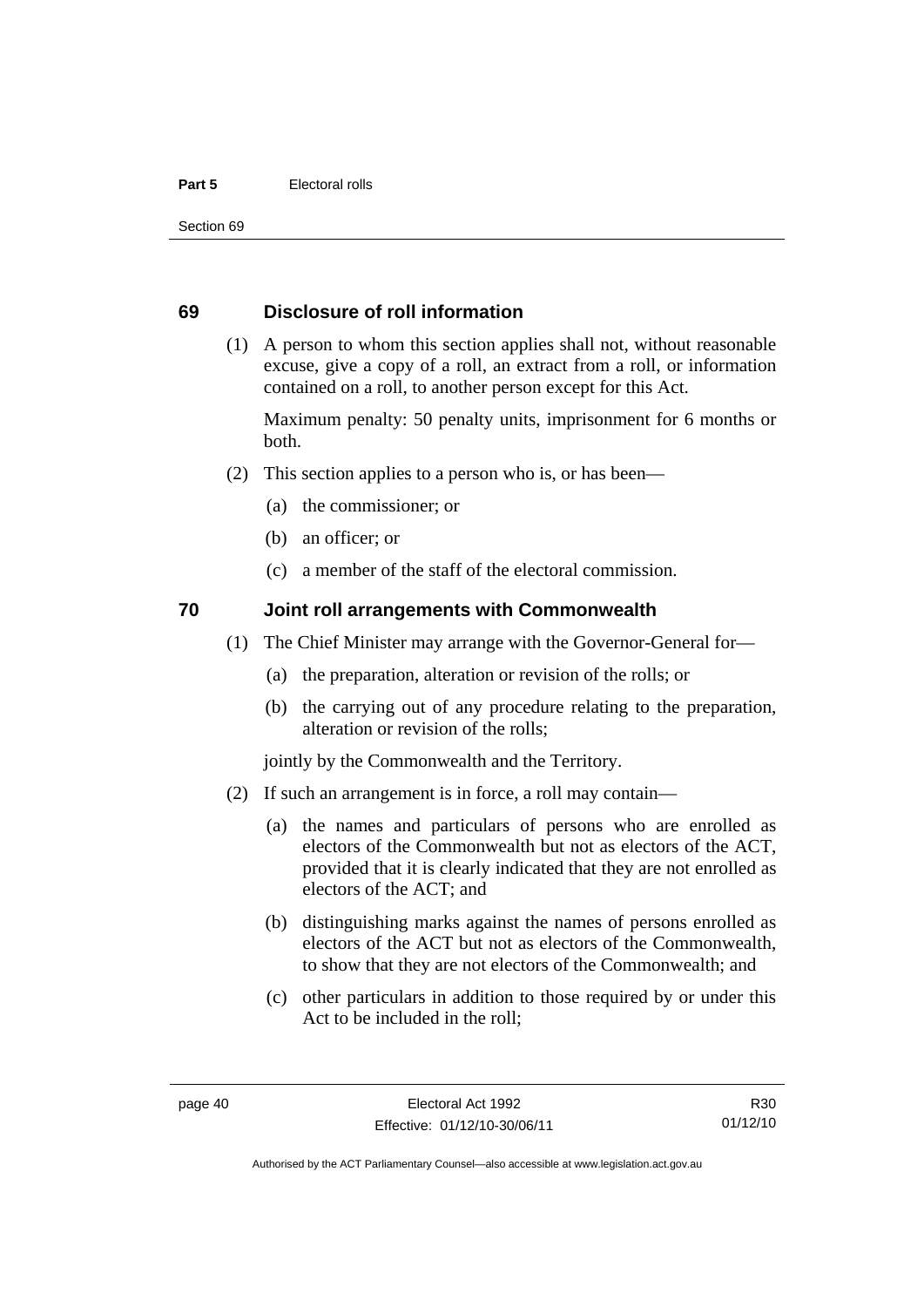and, for this Act, the names of electors of the Commonwealth who are not enrolled as electors of the ACT and those marks and particulars shall not be taken to be part of the roll.

page 41

Authorised by the ACT Parliamentary Counsel—also accessible at www.legislation.act.gov.au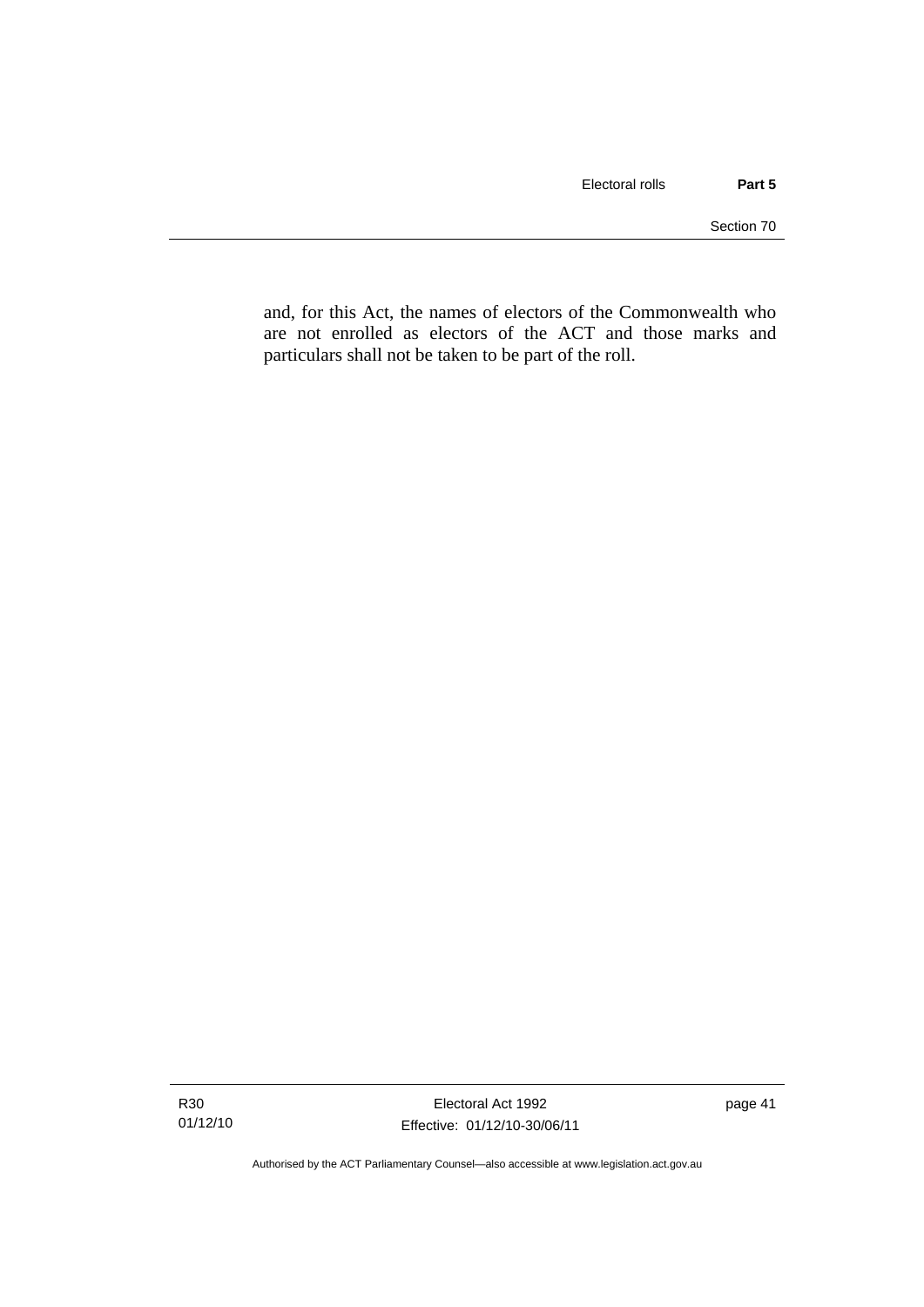#### **Part 6** Enrolment

Section 71

# **Part 6 Enrolment**

#### **71 Persons taken not to be enrolled on Commonwealth roll**

For this part, the following persons enrolled on the Commonwealth roll shall be taken not to be so enrolled:

- (a) a person whose address recorded on that roll is not in the ACT;
- (b) a person who is an eligible overseas elector for the Commonwealth Electoral Act but not an eligible overseas elector for this Act.

#### **71A Address of person serving sentence of imprisonment**

- (1) For this part, the address of a person who is serving a sentence of imprisonment is—
	- (a) if the person is enrolled on the Commonwealth roll—the address recorded on that roll in relation to the person; or
	- (b) if paragraph (a) does not apply—
		- (i) the person's address immediately before the person began serving the sentence; or
		- (ii) if the person did not have an address immediately before beginning to serve the sentence—the address of the place where the person is serving the sentence.
- (2) In this section:

*sentence of imprisonment* does not include a periodic detention period of the sentence set by a court under the *Crimes (Sentencing) Act 2005*, section 11 (Periodic detention).

R30 01/12/10

Authorised by the ACT Parliamentary Counsel—also accessible at www.legislation.act.gov.au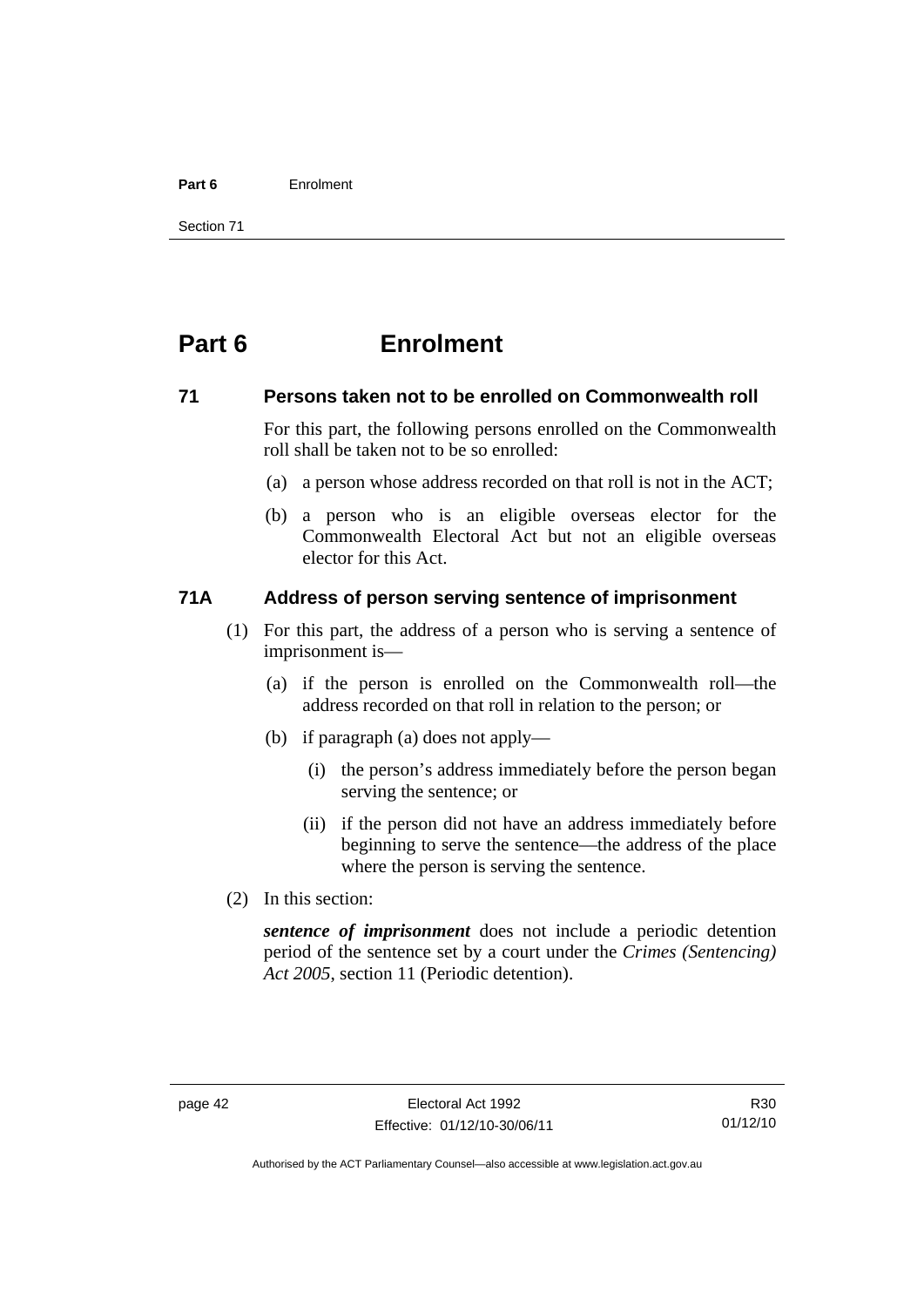# **72 Entitlement**

- (1) A person is entitled to be enrolled for an electorate if—
	- (a) the person is entitled to be enrolled on the Commonwealth roll otherwise than under the Commonwealth Electoral Act, section 100; and
	- (b) the person's address is in the electorate.
- (2) A person is also entitled to be enrolled for an electorate if—
	- (a) the person is not entitled to be enrolled on the Commonwealth roll only because the person is serving a sentence of imprisonment; and
	- (b) the person's address is in the electorate.
- (3) A person is not entitled to be enrolled for more than 1 electorate.

# **73 Compulsory enrolment etc—residents**

- (1) A person who—
	- (a) is entitled to be enrolled for an electorate; and
	- (b) is not enrolled on any roll;

shall, subject to subsection (5), make a claim for enrolment within 21 days after the day the person became so entitled.

- (2) An elector who—
	- (a) is enrolled for an electorate; and
	- (b) is entitled, following a change of address, to be enrolled for another electorate;

shall, subject to subsections (4) and (5), make a claim for a transfer of enrolment within 52 days after the date of the change of address.

 (3) An elector who changes address within an electorate shall, subject to subsections (4) and (5), give the commissioner written notice setting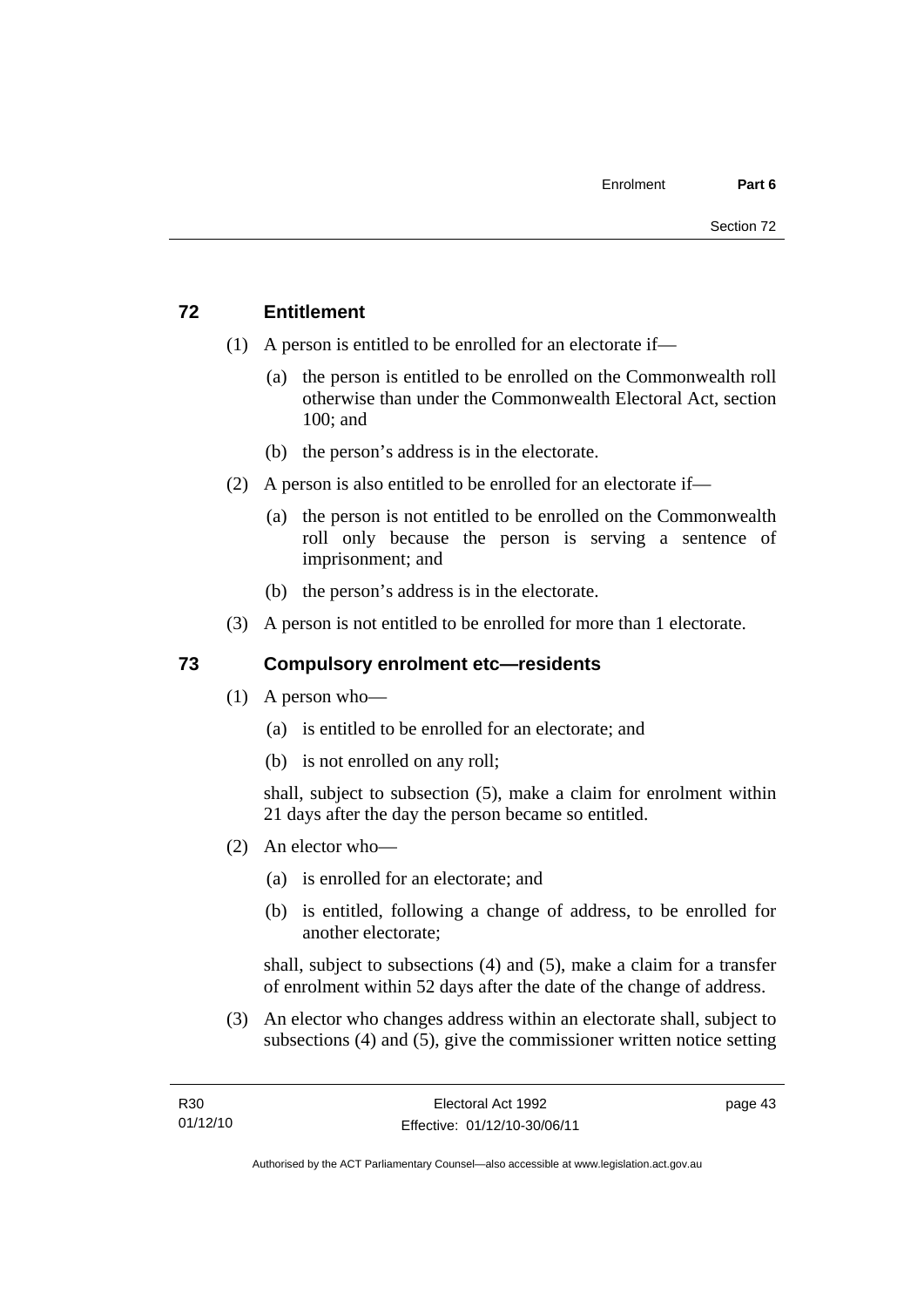out the particulars of the new address within 52 days after the date of the change of address.

*Note* For how documents may be given, see *Legislation Act 2001*, pt 19.5.

- (4) Subsections (2) and (3) do not apply to an eligible overseas elector, an Antarctic elector or a person who is not at least 18 years old.
- (5) If a person is enrolled on the Commonwealth roll otherwise than under the Commonwealth Electoral Act, section 100 and the address recorded on that roll in relation to the person is an address in an electorate—
	- (a) the person shall be taken—
		- (i) to have made a claim under subsection  $(1)$  or  $(2)$ , or given notice under subsection (3), whichever is appropriate; and
		- (ii) to be enrolled for the electorate; and
	- (b) the particulars recorded on the Commonwealth roll in relation to the person shall, so far as practicable, be taken to be the particulars recorded on the roll for the electorate.
- (6) A person who, without reasonable excuse, contravenes subsection  $(1)$ ,  $(2)$  or  $(3)$  commits an offence.

Maximum penalty: 0.5 penalty units.

#### **74 Eligible overseas electors**

- (1) An elector—
	- (a) who is, for the Commonwealth Electoral Act, an eligible overseas elector; and
	- (b) whose address, recorded on the Commonwealth roll when the elector became a person referred to in paragraph (a), was an address in an electorate; and

Authorised by the ACT Parliamentary Counsel—also accessible at www.legislation.act.gov.au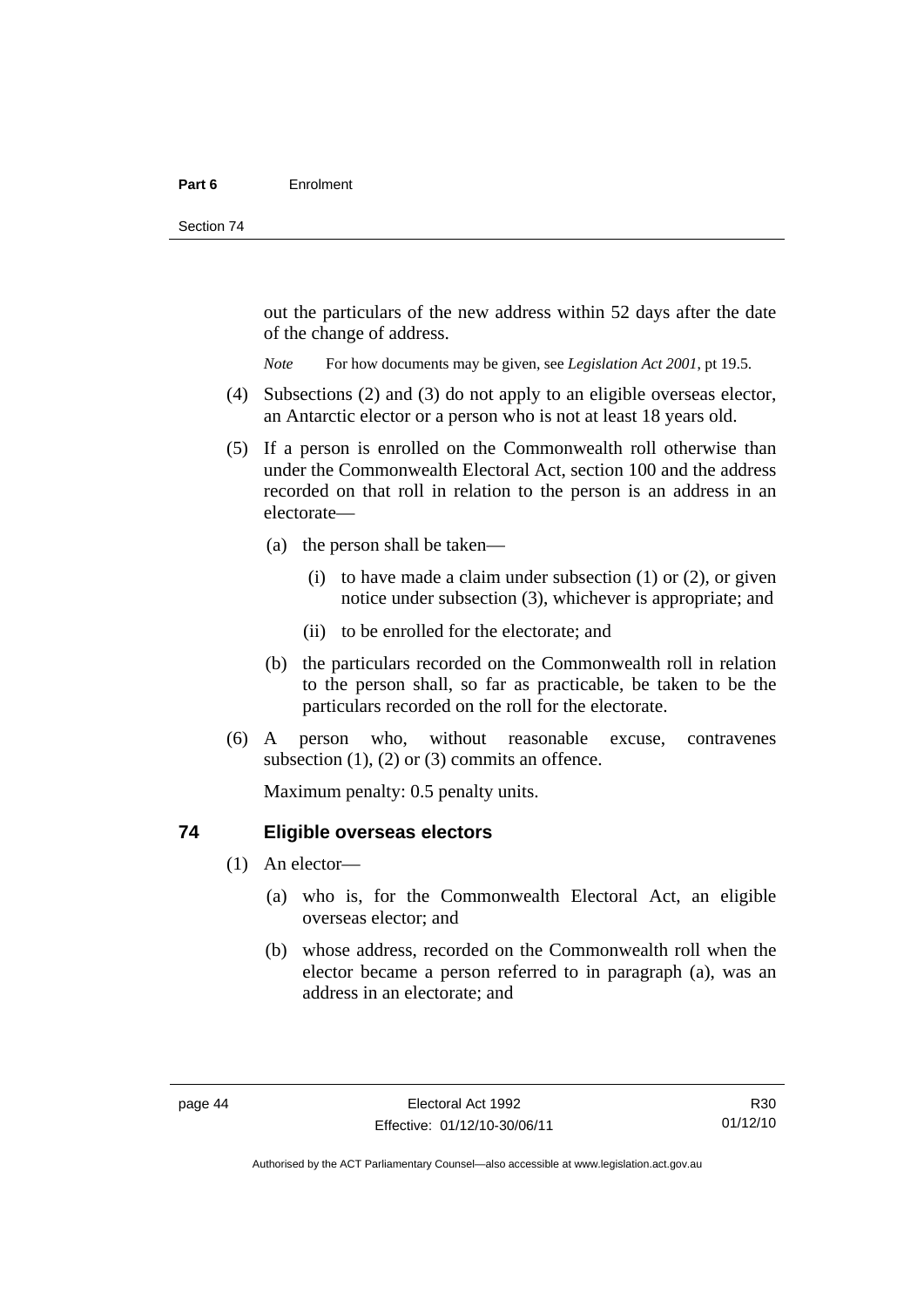(c) who has, for this Act, indicated an intention to reside, or resume residing, in the ACT after ceasing to be a person referred to in paragraph (a);

is, subject to subsection (4), an eligible overseas elector for this Act in relation to the electorate in which that address is located.

- (2) The commissioner shall annotate the roll for an electorate so as to indicate the name of each person who is an eligible overseas elector in relation to the electorate.
- (3) The commissioner shall cancel an annotation in relation to a person if—
	- (a) the person ceases to be an eligible overseas elector for the Commonwealth Electoral Act; or
	- (b) the person notifies the commissioner that he or she does not intend to reside, or to resume residing, in the ACT after ceasing to be an eligible overseas elector for the Commonwealth Electoral Act.
- (4) A person ceases to be an eligible overseas elector for this Act on the day the annotation in relation to the person is cancelled.

# **75 Age 17 enrolment**

- (1) The commissioner shall enrol a person on the roll for an electorate if the person—
	- (a) is at least 17 years old; and
	- (b) would, had the person attained the age of 18 years, be entitled to be enrolled for the electorate; and
	- (c) makes a claim for enrolment.
- (2) If a person is enrolled on the Commonwealth roll under the Commonwealth Electoral Act, section 100 and the address recorded on that roll is an address in an electorate—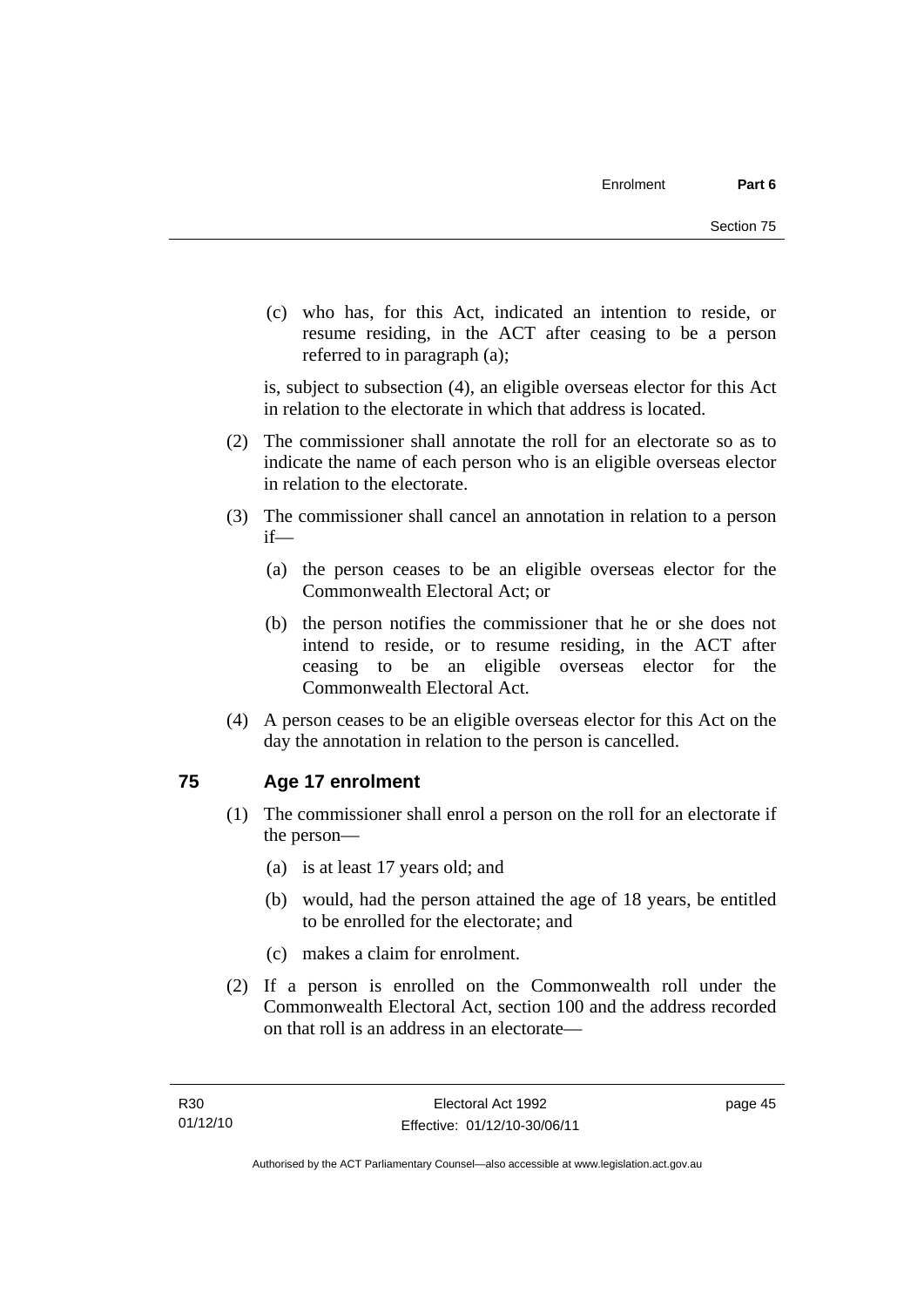- (a) the person shall be taken—
	- (i) to have made a claim for enrolment under this section; and
	- (ii) to be enrolled under this section on the roll for the electorate; and
- (b) the particulars recorded on the Commonwealth roll in relation to the person shall, so far as practicable, be taken to be the particulars recorded on the roll for the electorate.

#### **76 Enrolment etc**

(1) In this section:

*claim* means a claim for enrolment or transfer of enrolment.

- (2) Except as otherwise provided by this Act, the name of a person shall not be added to a roll except under a claim.
- (3) A claim must be—
	- (a) signed as required for an enrolment claim under the Commonwealth Electoral Act; and
	- (b) given to the commissioner.

*Note 1* If a form is approved under s 340A for a claim, the form must be used.

- *Note* 2 For how documents may be given, see the Legislation Act, pt 19.5.
- (4) The identity of the claimant must be verified in the same way as the identity of a claimant for an enrolment under the Commonwealth Electoral Act must be verified.
- (5) On a claim under subsection (2), the commissioner shall, subject to section 80—
	- (a) enrol the claimant, if satisfied that he or she is entitled to be enrolled under the claim; or
	- (b) reject the claim.

Authorised by the ACT Parliamentary Counsel—also accessible at www.legislation.act.gov.au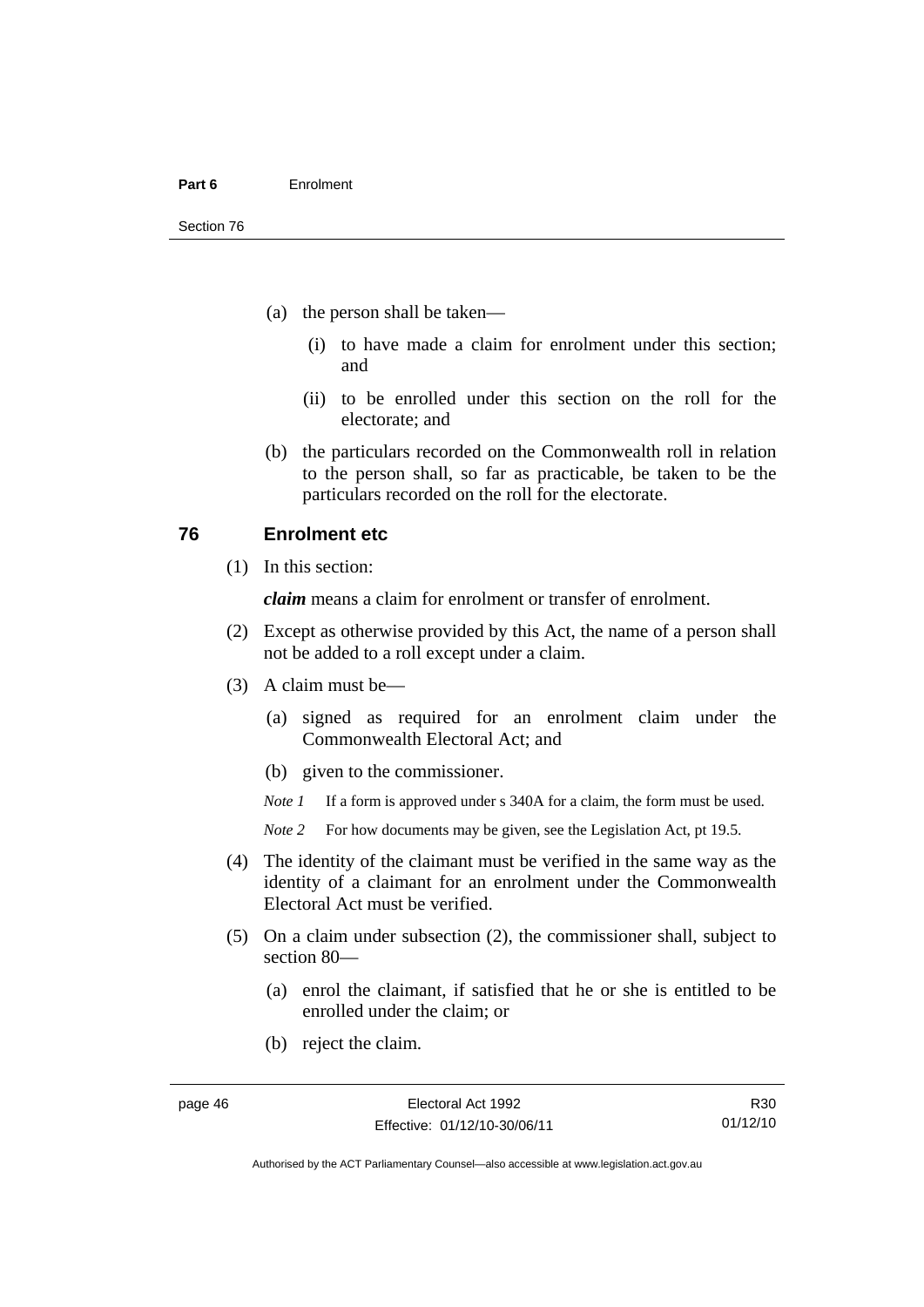- (6) After making a decision about a claim under subsection (2), the commissioner shall give the claimant—
	- (a) if the claim is accepted—written notice of the decision specifying the electorate in which the claimant is enrolled; or
	- (b) if the claim is rejected—an internal review notice about the decision.

#### **77 Suppression of elector's address**

- $(1)$  If—
	- (a) an elector is enrolled on the Commonwealth roll; and
	- (b) under the Commonwealth Electoral Act, section 104 the particulars of the elector's address have not been included on, or have been deleted from, the Commonwealth roll;

the commissioner shall suppress the particulars of the elector's address from any extract from the roll on which the elector is enrolled under this Act.

- (2) If an elector is not enrolled on the Commonwealth roll, on the elector's request for the suppression of particulars of his or her address from an extract from any roll, the commissioner shall—
	- (a) grant the request; or
	- (b) refuse the request.
- (3) A request shall—
	- (a) set out the reasons for the request; and
	- (b) be verified by statutory declaration.
	- *Note* If a form is approved under s 340A (Approved forms) for a request, the form must be used.
- (4) The commissioner shall grant a request under subsection (2) if he or she is satisfied on reasonable grounds that the inclusion of the particulars of the elector's address on an extract from the roll would

| R30      | Electoral Act 1992           | page 47 |
|----------|------------------------------|---------|
| 01/12/10 | Effective: 01/12/10-30/06/11 |         |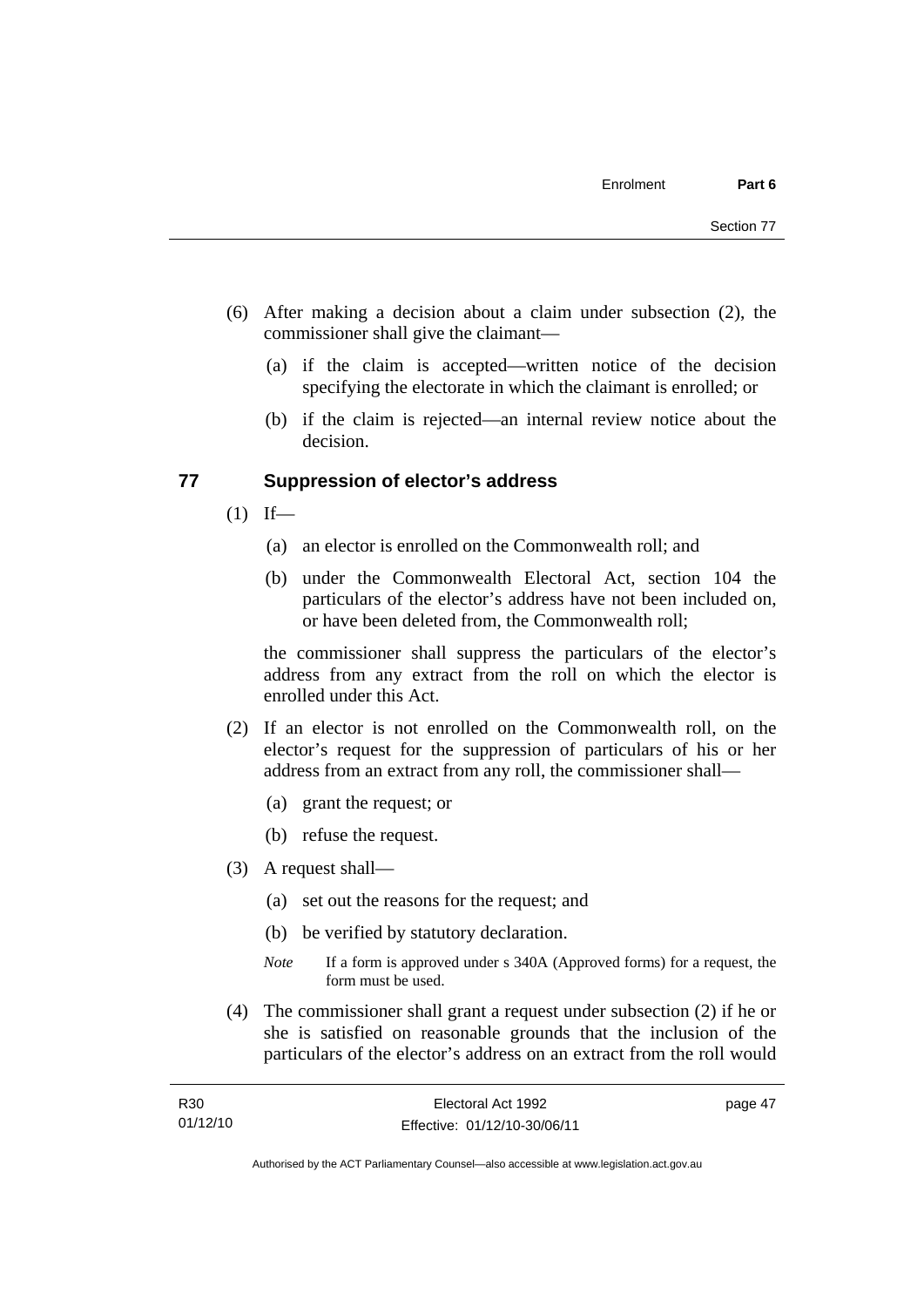#### **Part 6** Enrolment

place at risk the personal safety of the elector or any member of the elector's family.

- (5) After making a decision about a request under subsection (2), the commissioner shall give the person who made the request—
	- (a) if the request is granted—written notice of the decision; or
	- (b) if the request is refused—an internal review notice about the decision.

#### **78 Inclusion of particulars on roll following suppression**

- (1) This section applies if the address of an elector has been suppressed under section 77 (2).
- (2) The commissioner shall include the particulars of the elector's address on an extract from the roll if the commissioner is satisfied on reasonable grounds that the inclusion of the particulars would not place at risk the personal safety of the elector or any member of the elector's family.
- (3) After making a decision under subsection (2), the commissioner shall give the elector an internal review notice about the decision.

#### **79 Suppression of elector's address pending review**

- (1) This section applies if the commissioner makes either of the following decisions:
	- (a) a decision under section 77 (2) (b) to refuse to suppress an elector's address from an extract from a roll;
	- (b) a decision under section 78 (2) to include particulars of an elector's address on an extract from a roll.
- (2) The commissioner must suppress the particulars of the elector's address from an extract from a roll from the defined date until—
	- (a) if no application for review of the decision is made to the electoral commission within 28 days after the day the elector is

R30 01/12/10

Authorised by the ACT Parliamentary Counsel—also accessible at www.legislation.act.gov.au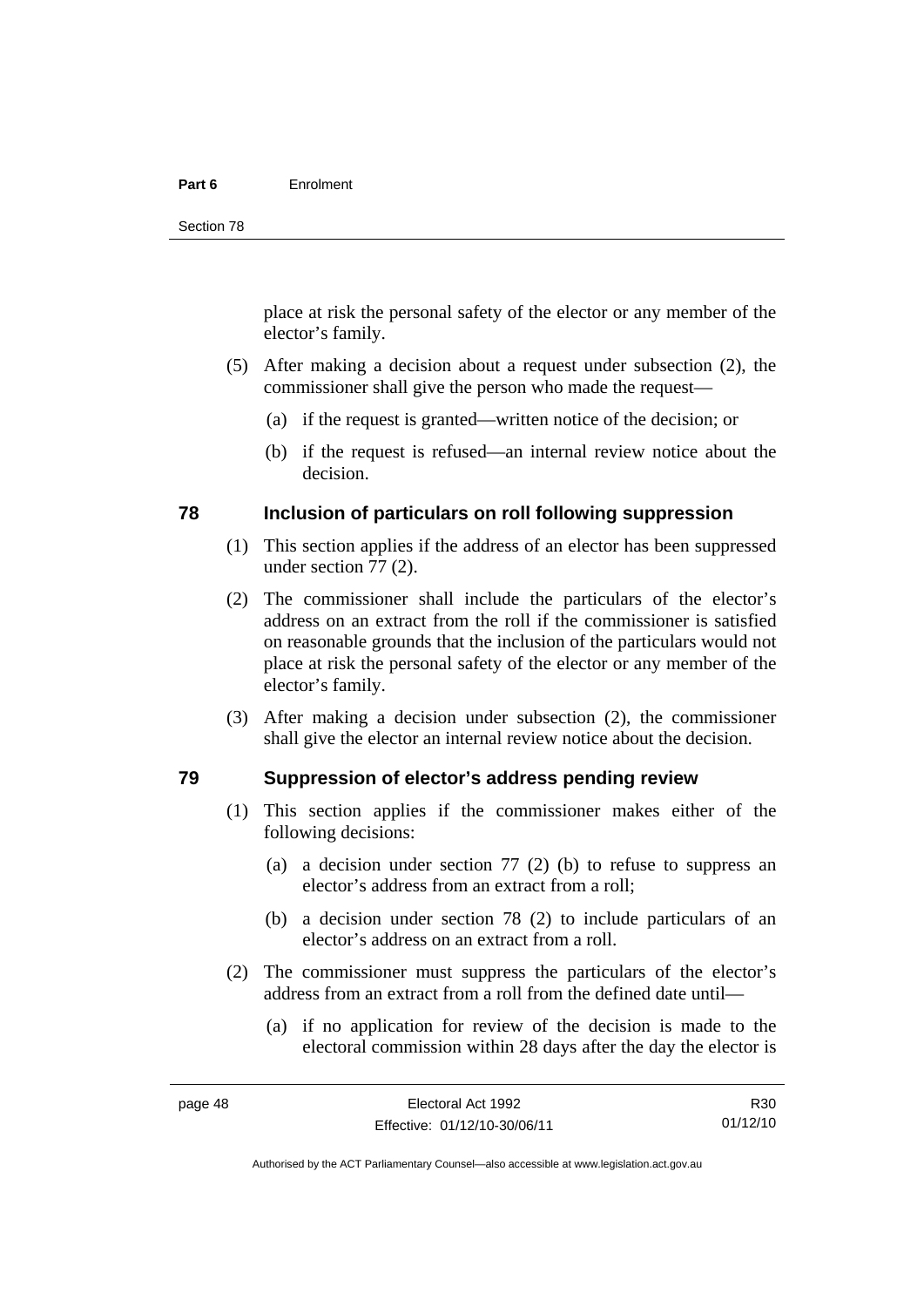given an internal review notice in relation to the decision—the end of the 28-day period; or

- (b) if on review the electoral commission affirms the decision, and no application for review of the commission's decision is made to the ACAT—the end of 28 days after the day the elector is given an internal review notice; or
- (c) if on review the ACAT affirms the decision of the electoral commission, and no appeal from the ACAT's decision is made to the Supreme Court is made—the end of 28 days after the day the elector is given notice of the ACAT's decision; or
- (d) if an appeal from the ACAT's decision is made to the Supreme Court—a proceeding on the appeal is completed.
- (3) Subsection (2) has effect subject to—
	- (a) an order of the electoral commission under section 248 (Stay of reviewable decision); and
	- (b) an order of the ACAT; and
	- (c) an order of the Supreme Court.
- (4) In this section:

*defined date* means—

- (a) in relation to a decision under section 77 (2) (b) to refuse to suppress an elector's address from an extract from a roll—the date of the request for suppression; or
- (b) in relation to a decision under section 78 (2) to include particulars of an elector's address on an extract from a roll the date of the decision.

#### **80 Closed rolls**

(1) For this Act, the roll for an electorate shall be taken to be closed during the period—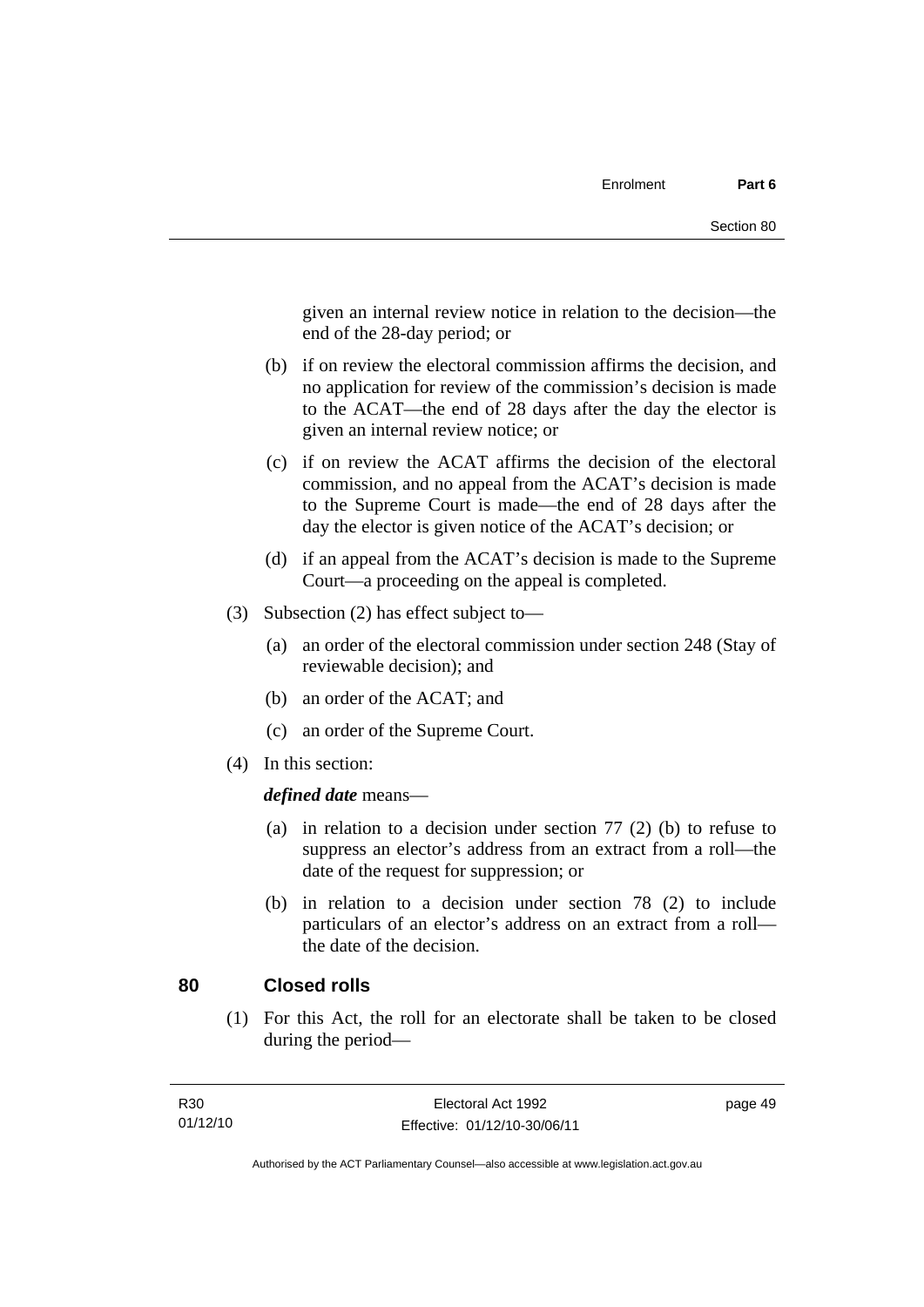- (a) beginning at 8 pm on the 29th day before polling day for an election in the electorate; and
- (b) ending at the close of polling at the election.
- (2) While a roll is closed, subject to subsections (3), (4) and (5) and section 66—
	- (a) a person shall not be enrolled; and
	- (b) a person shall not be taken to be enrolled under section 73 (5) or 75 (2) if the person's enrolment on the Commonwealth roll is effected during the closure; and
	- (c) a name shall not be removed; and
	- (d) an annotation in relation to the roll shall not be made or cancelled under section 74; and
	- (e) a change of address shall not be recorded.
- (3) Subsection (2) (c) shall not be taken to prevent the removal, while a roll is closed, of the name of a person who the commissioner believes on reasonable grounds made a statement in a claim for enrolment or transfer of enrolment that was false or misleading in a material particular.
- (4) If the Australian Postal Corporation notifies the commissioner in writing that the delivery of a posted claim for enrolment or transfer of enrolment has been delayed by an industrial dispute and, apart from the dispute, would have been delivered to the commissioner before the close of the roll for an election—
	- (a) subsection (2) (a) and (c) shall not be taken to prevent the enrolment of an elector or the removal of an elector's name from another roll as a consequence of such an enrolment; and
	- (b) if the claimant is enrolled in accordance with the claim—the enrolment shall be taken, in relation to any vote cast by the claimant in the election, to have been effected before the roll closed.

Authorised by the ACT Parliamentary Counsel—also accessible at www.legislation.act.gov.au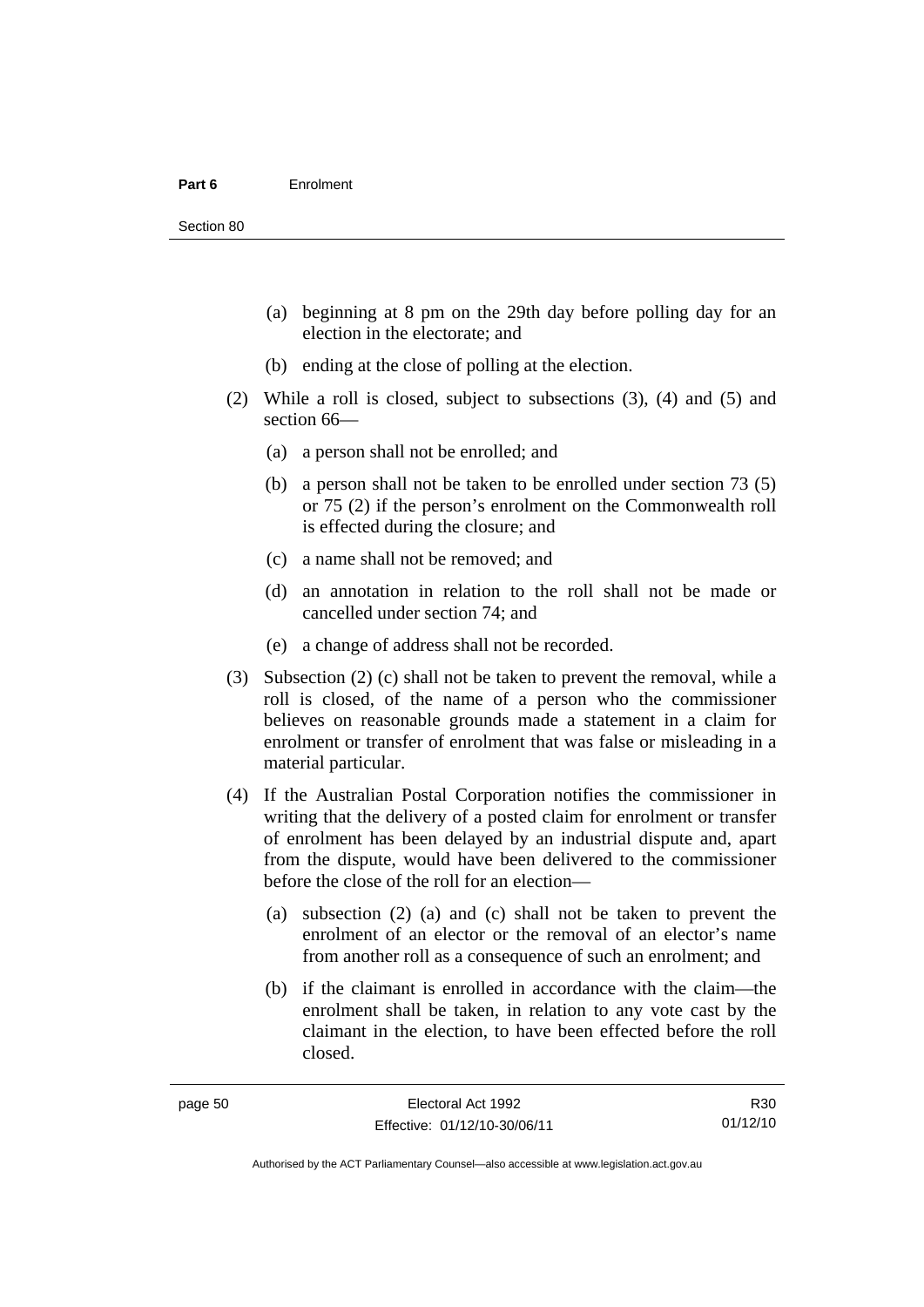- (5) This section does not prevent the enrolment of an elector, during a period when a roll is closed, if the elector's claim for enrolment or transfer of enrolment was received before the beginning of that period by—
	- (a) an officer appointed under section 33 (Officers); or
	- (b) a member of the commission's staff; or
	- (c) a person authorised by the commissioner for this section; or
	- (d) an employee of the Australian Electoral Commission.
- (6) In this section:

*enrolment* includes the enrolment of a person who is taken to have been enrolled under this part.

*particulars*—a reference (express or implied) to *particulars* relating to a person includes a reference to particulars taken to be recorded on the roll under this part.

#### **81 Objections to enrolment**

- (1) This section applies in relation to the enrolment of a person who is enrolled under this Act but is not enrolled under the Commonwealth Act.
- (2) An elector may object to the enrolment of a person on the ground that the person is not entitled to enrolment under section 72.
- (3) An objection shall—
	- (a) set out the grounds on which it is made; and
	- (b) subject to subsection (4), be accompanied by a deposit of \$2 or any higher amount prescribed by the regulations.
	- *Note* If a form is approved under s 340A (Approved forms) for an objection, the form must be used.
- (4) The deposit is not payable by an elector who objects to the enrolment of a person with a mental disability.

| R30      | Electoral Act 1992           | page 51 |
|----------|------------------------------|---------|
| 01/12/10 | Effective: 01/12/10-30/06/11 |         |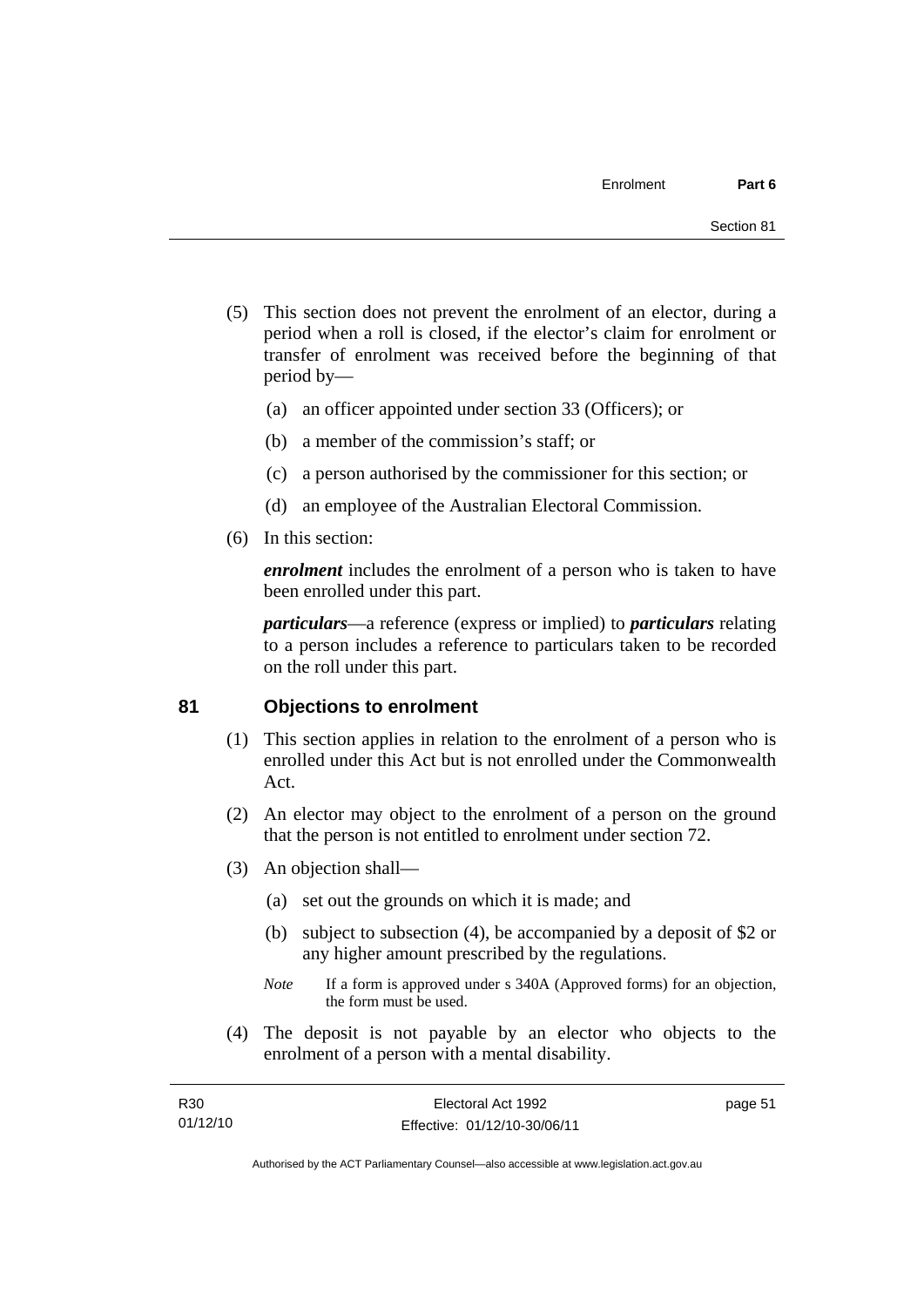Section 81

- (5) The commissioner shall reject an objection without notifying the person whose enrolment it concerns if—
	- (a) the objection is made because the enrolled person is a person with a mental disability and is not accompanied by a supporting medical certificate; or
	- (b) the commissioner believes on reasonable grounds that the objection is frivolous or vexatious.
- (6) After the commissioner rejects an objection under subsection (4), he or she shall—
	- (a) if subsection (5) (a) applies—give the objector written notice of the rejection; and
	- (b) if subsection (5) (b) applies—give the objector an internal review notice about the decision to reject the objection.
	- *Note* For how documents may be given, see *Legislation Act 2001*, pt 19.5.
- $(7)$  If—
	- (a) an objection is made to the enrolment of a person; or
	- (b) the commissioner believes on reasonable grounds that an enrolled person is not entitled to be enrolled (other than the ground that the person is a person with a mental disability);

the commissioner shall, subject to subsection (5), give the person written notice of the objection or belief inviting the person to respond within 21 days after the date of the notice.

- (8) After considering any such response, the commissioner shall determine the person's entitlement to enrolment and—
	- (a) confirm the enrolment; or
	- (b) remove the person's name from the roll.
- (9) After making a decision under subsection (8) about the enrolment of a person, the commissioner shall—

R30 01/12/10

Authorised by the ACT Parliamentary Counsel—also accessible at www.legislation.act.gov.au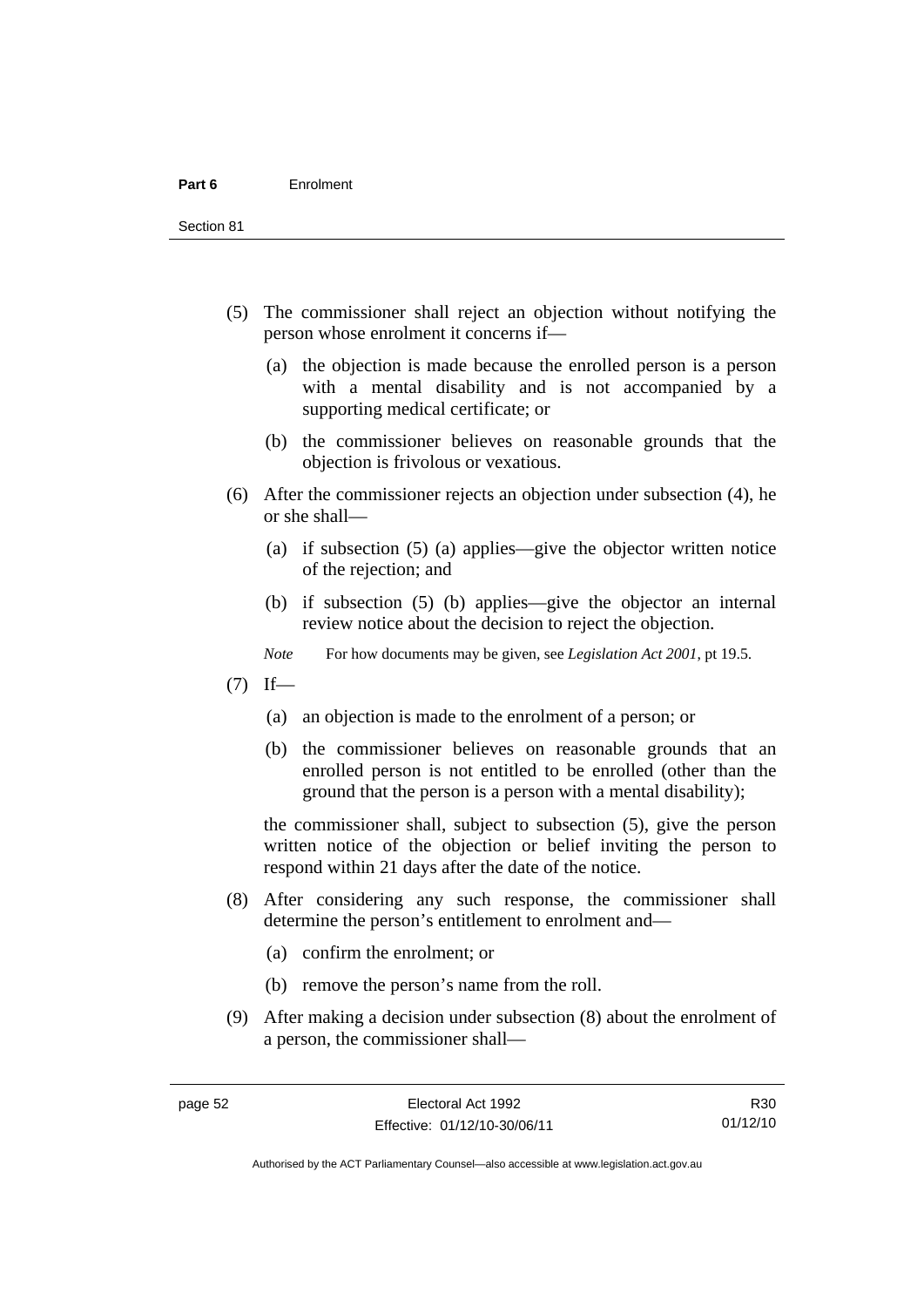- (a) for a decision to confirm the enrolment—give the person, and any objector, written notice of the decision; or
- (b) for a decision to remove the person's name from the roll—
	- (i) give the person an internal review notice about the decision; and
	- (ii) if an objection has been duly made to the enrolment give the objector written notice of the decision.
- (10) If a person's name is removed from a roll as a result of an objection, the commissioner shall return the deposit lodged with the objection to the objector.
- (11) In this section:

*person with a mental disability* means a person who is incapable of understanding the nature and significance of enrolment and voting, and includes such a person even if a guardian or manager has not been appointed for the person under the *Guardianship and Management of Property Act 1991*.

#### **82 Record of claims for enrolment**

- (1) If the commissioner is satisfied that a record of the particulars of a claim for enrolment or transfer of enrolment is kept on microfiche, microfilm or in any other appropriate permanent form, the claim may be destroyed.
- (2) A record of particulars of a claim that is kept in accordance with subsection (1) is evidence of the particulars of that claim.

#### **83 Processing enrolment claims**

An officer who receives a claim for enrolment or transfer of enrolment shall do everything practicable to process the claim.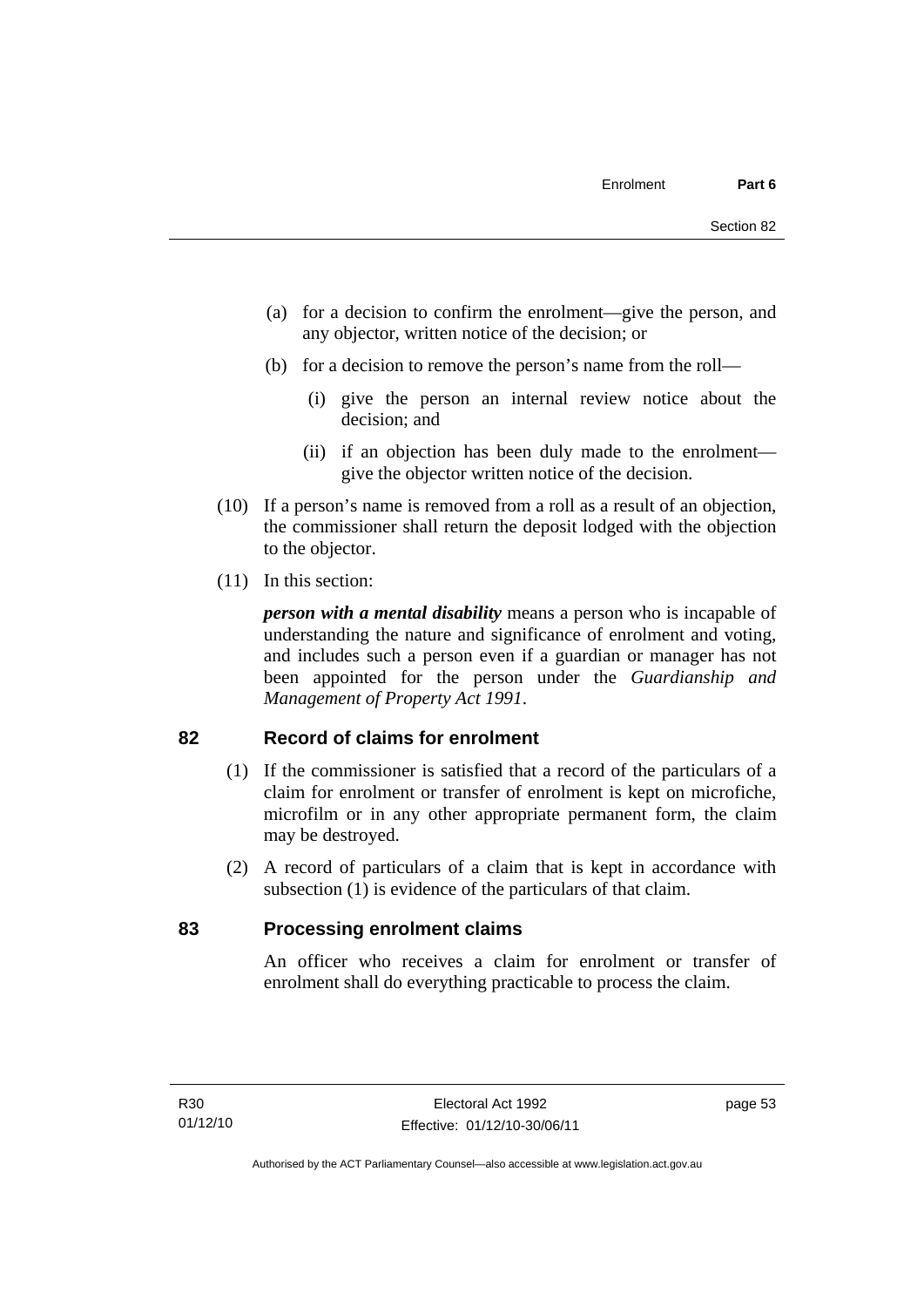#### **Part 6** Enrolment

#### **84 Transmission of enrolment claims**

A person who accepts for transmission to the commissioner a claim for enrolment or transfer of enrolment shall transmit the claim to the commissioner as soon as is practicable.

Maximum penalty: 10 penalty units.

#### **85 Production of claims for enrolment before a court**

- (1) This section applies to a person who is, or has been—
	- (a) a member of the electoral commission; or
	- (b) the commissioner; or
	- (c) an officer; or
	- (d) a member of the staff of the electoral commission.
- (2) A person to whom this section applies shall not, except for this Act, be required-
	- (a) to produce in a court a claim for enrolment; or
	- (b) to divulge or communicate to a court any matter or thing in relation to a claim for enrolment that has come to the person's notice in the exercise of functions under this Act.
- (3) In this section:

*court* includes any tribunal, authority or person having power to require the production of documents or the answering of questions.

#### **86 Claims for enrolment not subject to warrants**

A warrant issued under a Territory law authorising the seizure of a document related to an offence does not authorise the seizure of a claim for enrolment or transfer of enrolment.

R30 01/12/10

Authorised by the ACT Parliamentary Counsel—also accessible at www.legislation.act.gov.au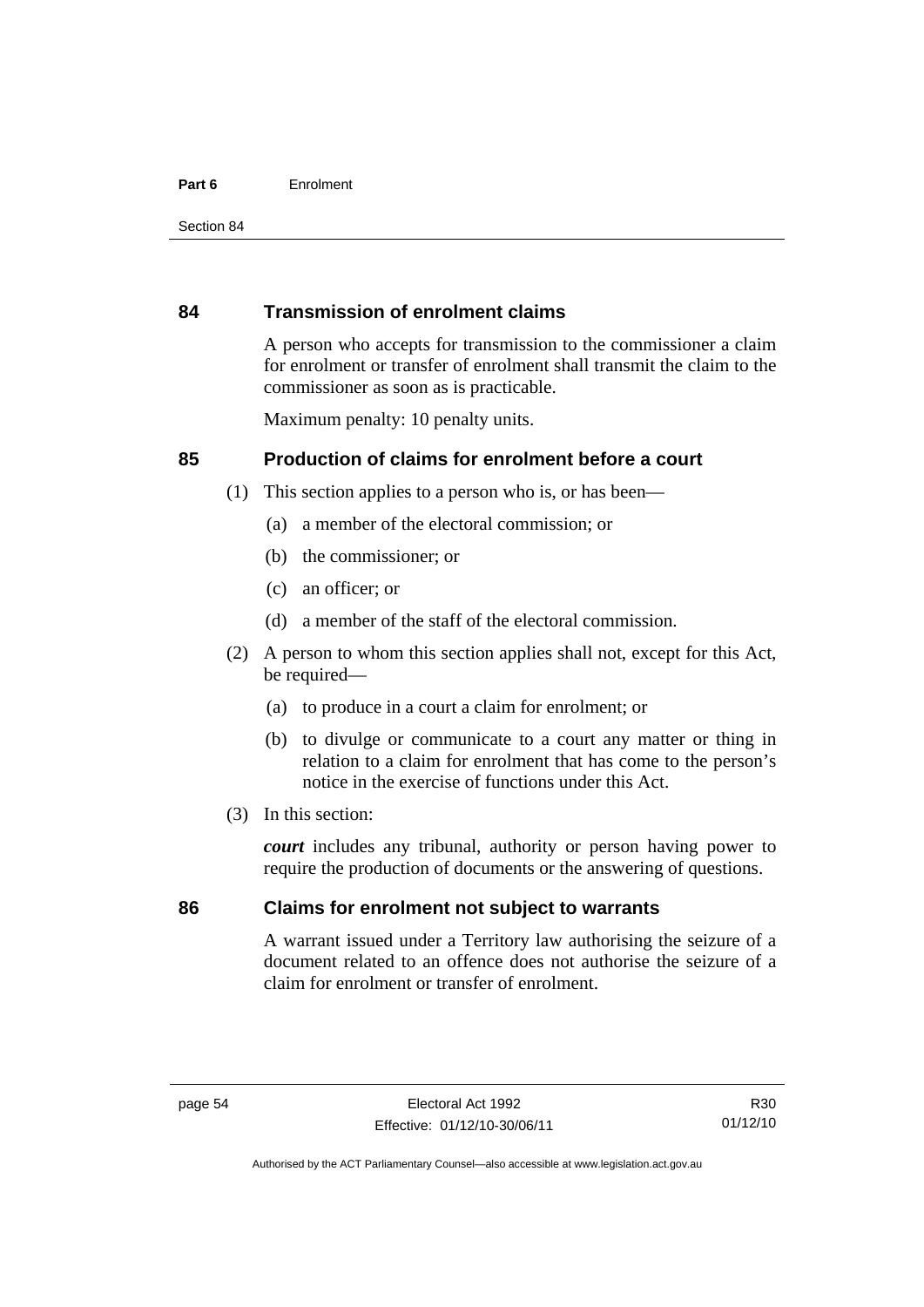# **Part 7 Registration of political parties**

### **87 Definitions—pt 7**

In this part:

*address* of a person who is, or is nominated to be, the registered officer of a political party means—

- (a) the person's home address; or
- (b) the person's business address (other than a post office box); or
- (c) an address of the party (other than a post office box).

*related*—2 political parties are taken to be *related* if—

- (a) one is a part of the other; or
- (b) both are parts of the same political party.

### **88 Register of political parties**

- (1) The commissioner must keep a register of political parties.
- (2) The register must contain the following particulars for each registered party:
	- (a) the name of the party;
	- (b) any abbreviation of the name of the party;
	- (c) the name and address of the registered officer of the party.
- (3) The commissioner must make the register available for public inspection.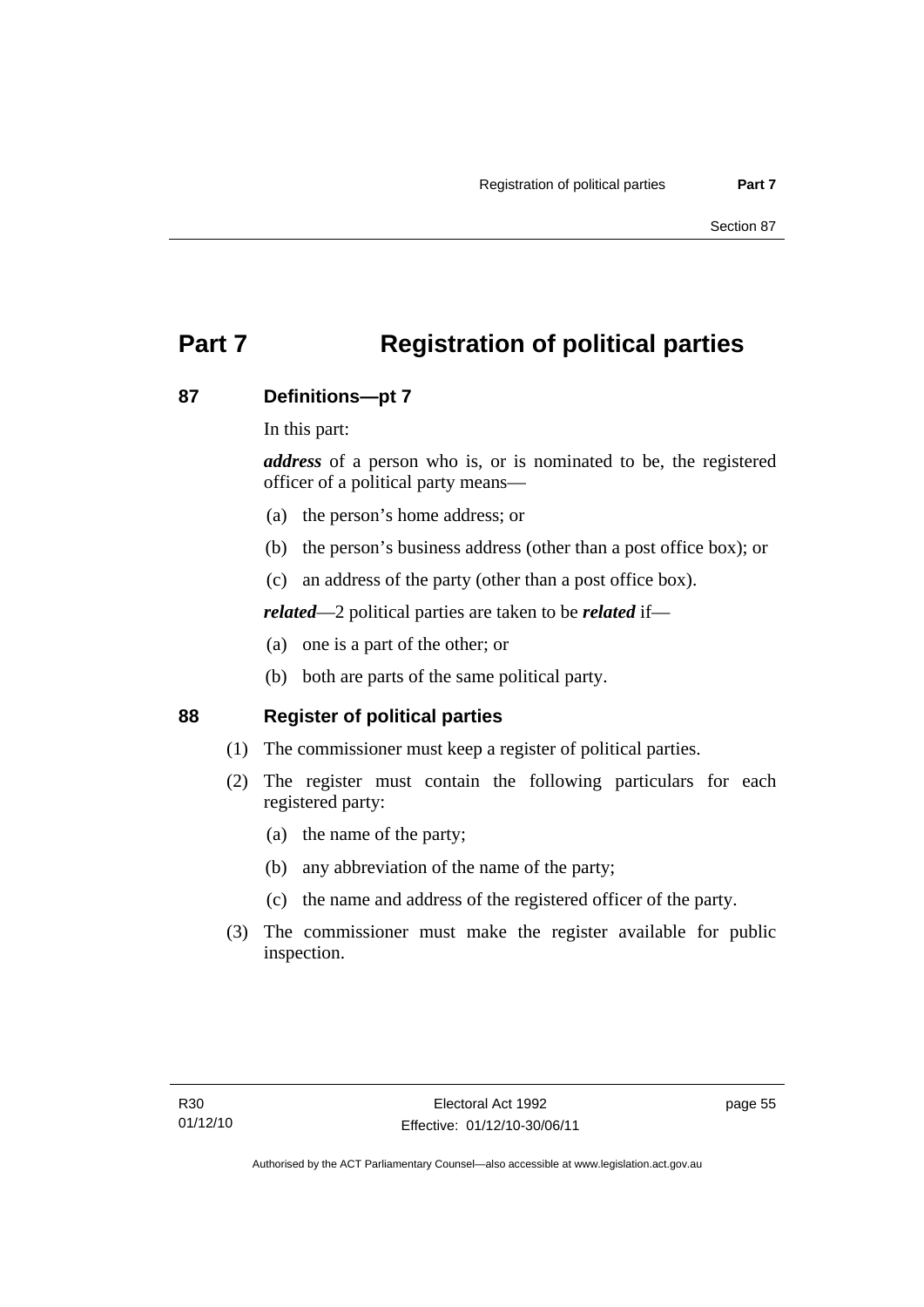Section 89

#### **89 Application for registration of political party**

- (1) An application for registration of a political party must—
	- (a) be signed by the secretary of the party; and
	- (b) state the party's name; and
	- (c) state any abbreviation of the party's name that the party intends to use for this Act; and
	- (d) state the name and address, and contain a specimen signature, of the person nominated to be the registered officer of the party; and
	- (e) be accompanied by a copy of the party's constitution; and
	- (f) be accompanied by a list of the names and addresses of at least 100 members of the party who are electors; and
	- (g) if the party's name, or any abbreviation of the party's name that the party intends to use for this Act, includes the name of a particular living person—be accompanied by a written notice, signed by the person, that—
		- (i) states an address for the person or indicates that the person's address is suppressed; and
		- (ii) states that the person consents to the use of the person's name in the party's name or abbreviation.
	- *Note* If a form is approved under s 340A (Approved forms) for an application, the form must be used.

R30 01/12/10

Authorised by the ACT Parliamentary Counsel—also accessible at www.legislation.act.gov.au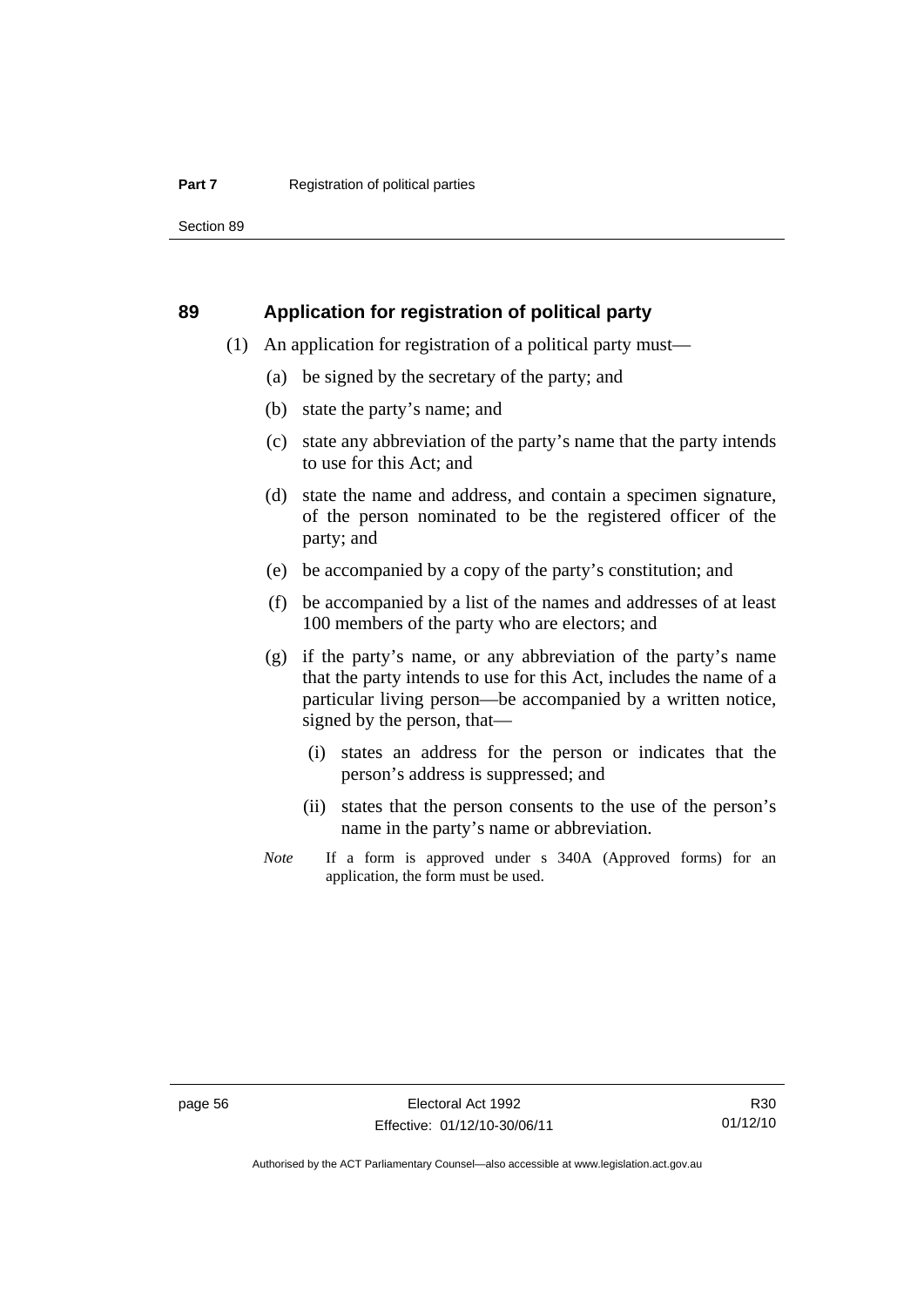(2) However, a notice is not required under subsection  $(1)$   $(g)$  if the use of the person's name in the party's name or abbreviation does not suggest that there is a connection between the party and the person.

#### **Example**

a name that suggests the party is opposed to the named person

- *Note* An example is part of the Act, is not exhaustive and may extend, but does not limit, the meaning of the provision in which it appears (see Legislation Act, s 126 and s 132).
- (3) The commissioner may use information obtained under subsection (1) (f) only to find out whether the party has at least 100 members who are electors.

## **90 Further information about application for political party registration**

 (1) For this part, the commissioner may, by written notice given to an applicant for registration of a political party, require the applicant to give to the commissioner within a stated period stated information, or a stated document, relating to the application.

*Note* For how documents may be given, see *Legislation Act 2001*, pt 19.5.

- (2) If the applicant fails to comply with a notice under subsection (1), the commissioner may refuse the application.
- (3) If the commissioner refuses the application under subsection (2), the commissioner must give the applicant an internal review notice about the commissioner's decision.

#### **91 Notification and publication of applications**

(1) If the commissioner receives an application for the registration of a political party, the commissioner must prepare written notice of the application.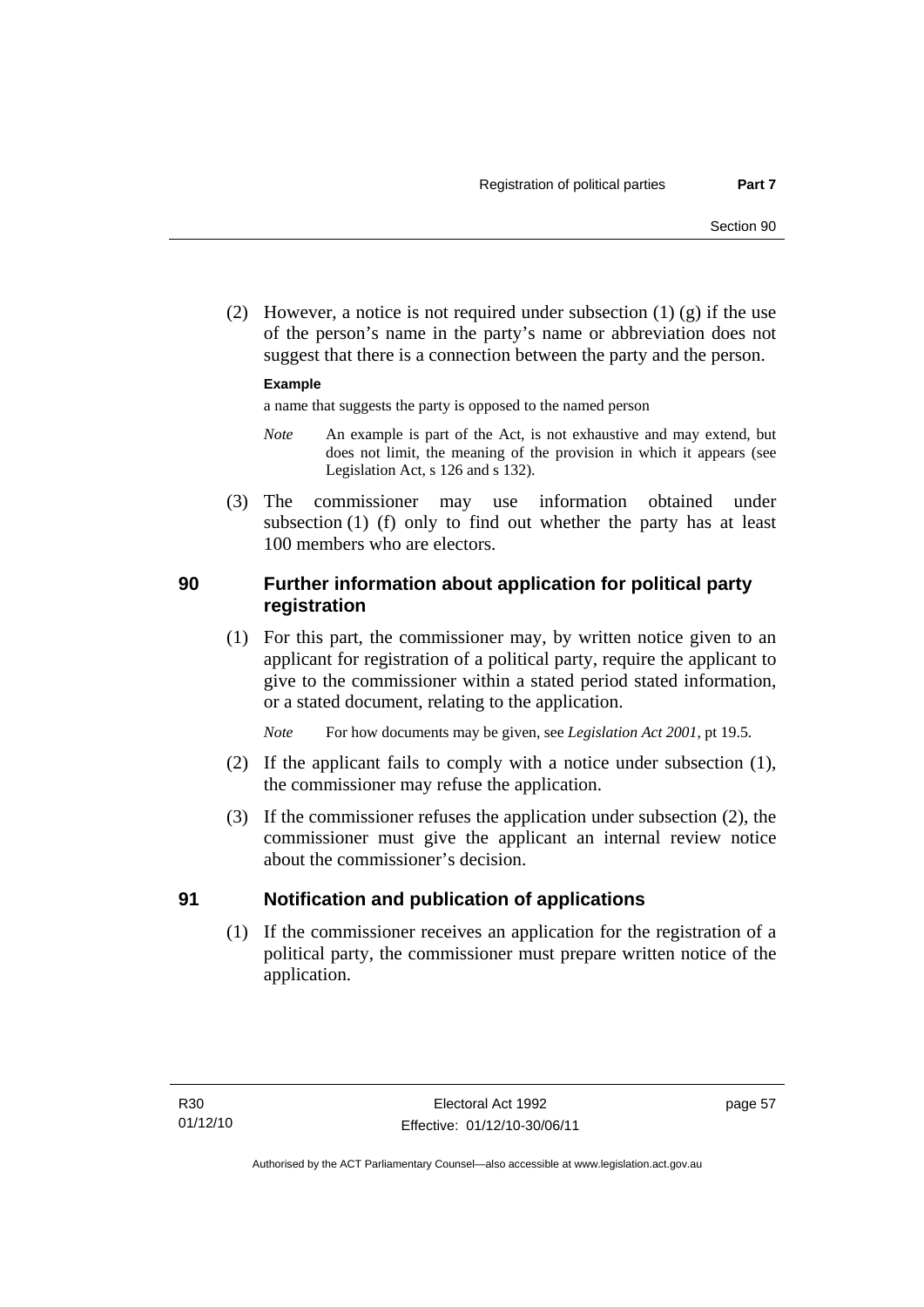Section 91

- (2) The notice must—
	- (a) state the following particulars:
		- (i) the name of the political party; and
		- (ii) any abbreviation of the name of the party that the party intends to use for this Act; and
		- (iii) the name and address of the person nominated to be the registered officer of the party; and
	- (b) state that a copy of each of the following is available for public inspection at the commissioner's office:
		- (i) the application;
		- (ii) the party's constitution;
		- (iii) if the application was accompanied by a notice under section 89 (1) (g)—the notice; and
	- (c) state that written objections to the application may be given to the commissioner within 14 days after the day the notice is notified under the *Legislation Act 2001*.
- (3) The notice is a notifiable instrument.

*Note* A notifiable instrument must be notified under the *Legislation Act 2001*.

- (4) The commissioner must also publish the notice in a newspaper.
- (5) The commissioner must make a copy of each of the following available for public inspection at the commissioner's office:
	- (a) the application;
	- (b) the party's constitution;
	- (c) if the application was accompanied by a notice under section 89 $(1)$  $(g)$ —the notice.

R30 01/12/10

Authorised by the ACT Parliamentary Counsel—also accessible at www.legislation.act.gov.au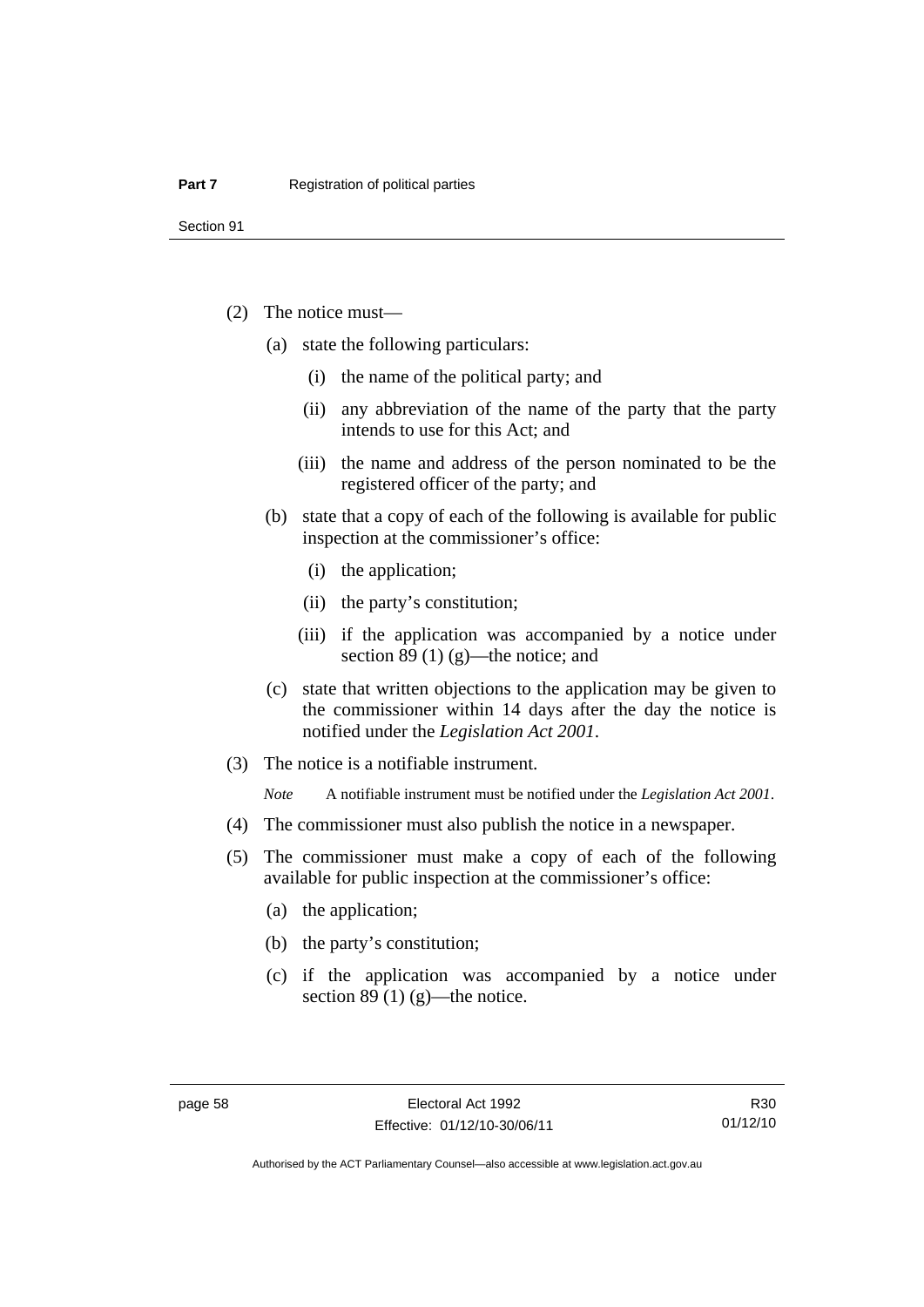# **91A Objections to applications and responses**

- (1) An objection to an application for registration of a political party must—
	- (a) be in writing; and
	- (b) set out the grounds of the objection; and
	- (c) state the objector's name and address; and
	- (d) be signed by the objector; and
	- (e) be given to the commissioner in accordance with the notice under section 91 (Notification and publication of applications) for the application.
- (2) The commissioner must give to the person nominated to be the registered officer of the political party—
	- (a) a copy of each objection given to the commissioner in accordance with subsection (1); and
	- (b) a written notice inviting the person to give any response to the objection to the commissioner, in writing, within 14 days after the day the notice is given to the person.
- (3) The commissioner must make a copy of the following available for public inspection:
	- (a) each objection given to the commissioner in accordance with subsection (1);
	- (b) each response given to the commissioner in accordance with the notice under subsection (2).
- (4) In deciding whether to register the political party, the commissioner must consider each objection and response given to the commissioner in accordance with this section.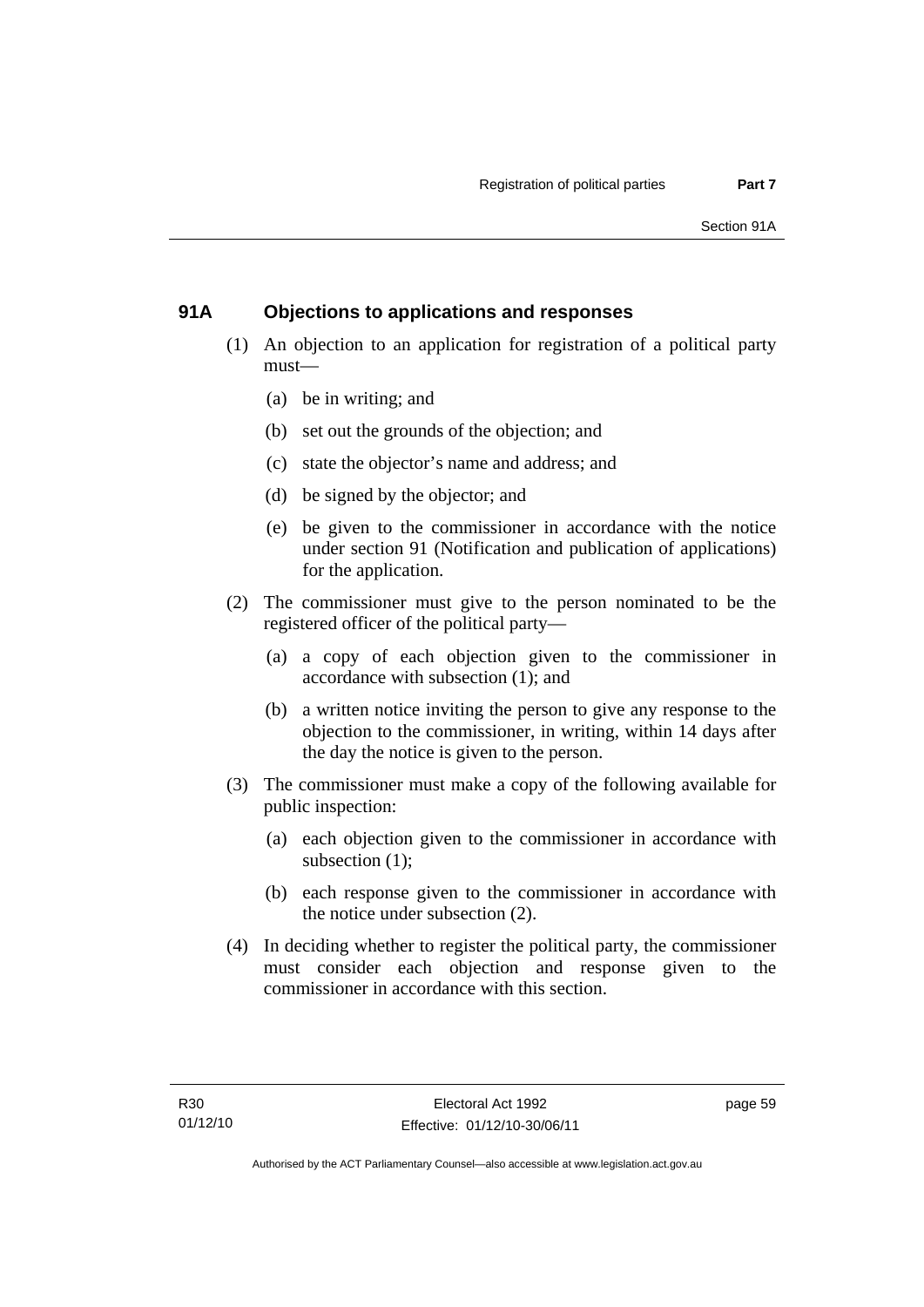Section 92

#### **92 Registration of political parties**

- (1) If an application for registration of a political party is made under this part, the commissioner must register the party unless the commissioner refuses the application under section 90 (2) (Further information about application for political party registration) or section 93 (Refusal of applications for registration).
- (2) If the commissioner registers a political party, the commissioner must prepare written notice of the registration.
- (3) The notice is a notifiable instrument.

*Note* A notifiable instrument must be notified under the *Legislation Act 2001*.

- (4) The commissioner must also give notice of the registration to the secretary of the political party.
- (5) In addition, if an objection was made under section 91A (Objections to applications and responses) to the application, the commissioner must give the objector an internal review notice about the decision to register the political party.

#### **93 Refusal of applications for registration**

- (1) The commissioner must refuse an application for the registration of a political party if—
	- (a) for an application for registration of a political party—the commissioner believes on reasonable grounds that, when it made the application, the party did not have at least 100 members who were electors; or
	- (b) the person nominated in the application to be the registered officer of the party is not qualified to be an elector or is the registered officer of a registered party; or
	- (c) the party is ineligible for registration because of section 99 (Use of party name after cancellation); or

R30 01/12/10

Authorised by the ACT Parliamentary Counsel—also accessible at www.legislation.act.gov.au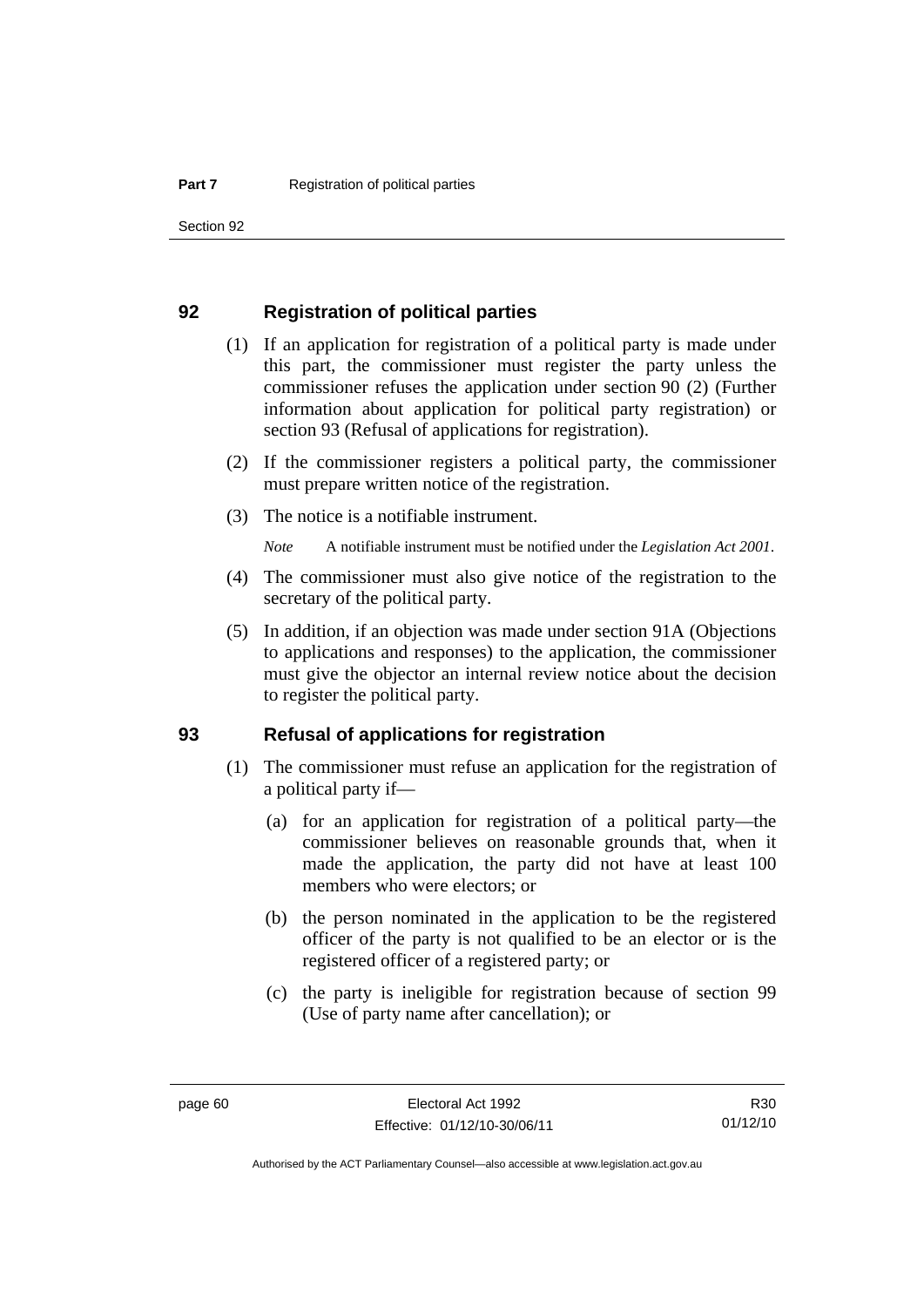- (d) the party's name, or any abbreviation of the party's name that the party intends to use for this Act, includes the name of a particular living person and the application is not accompanied by the notice (if required) under section 89 (1) (g).
- (2) The commissioner must also refuse an application if the commissioner believes on reasonable grounds that the name of the political party, or any abbreviation of that name that the application states that the party intends to use for this Act—
	- (a) consists of more than 6 words; or
	- (b) is obscene; or
	- (c) is the name, or an acronym of the name, of another political party; or
	- (d) so nearly resembles the name, or an acronym of the name, of another political party that it is likely to be confused with or mistaken for that name or acronym; or
	- (e) consists of the word 'independent'; or
	- (f) consists of the words 'independent party'; or
	- (g) consists of or includes the word 'independent' and—
		- (i) the name, or an acronym of the name, of another political party; or
		- (ii) matter that so nearly resembles the name, or an acronym of the name, of another political party that the matter is likely to be confused with or mistaken for that name or acronym.
- (3) If the commissioner refuses an application for the registration of a political party, the commissioner must—
	- (a) give the secretary of the party an internal review notice about the decision to refuse the application; and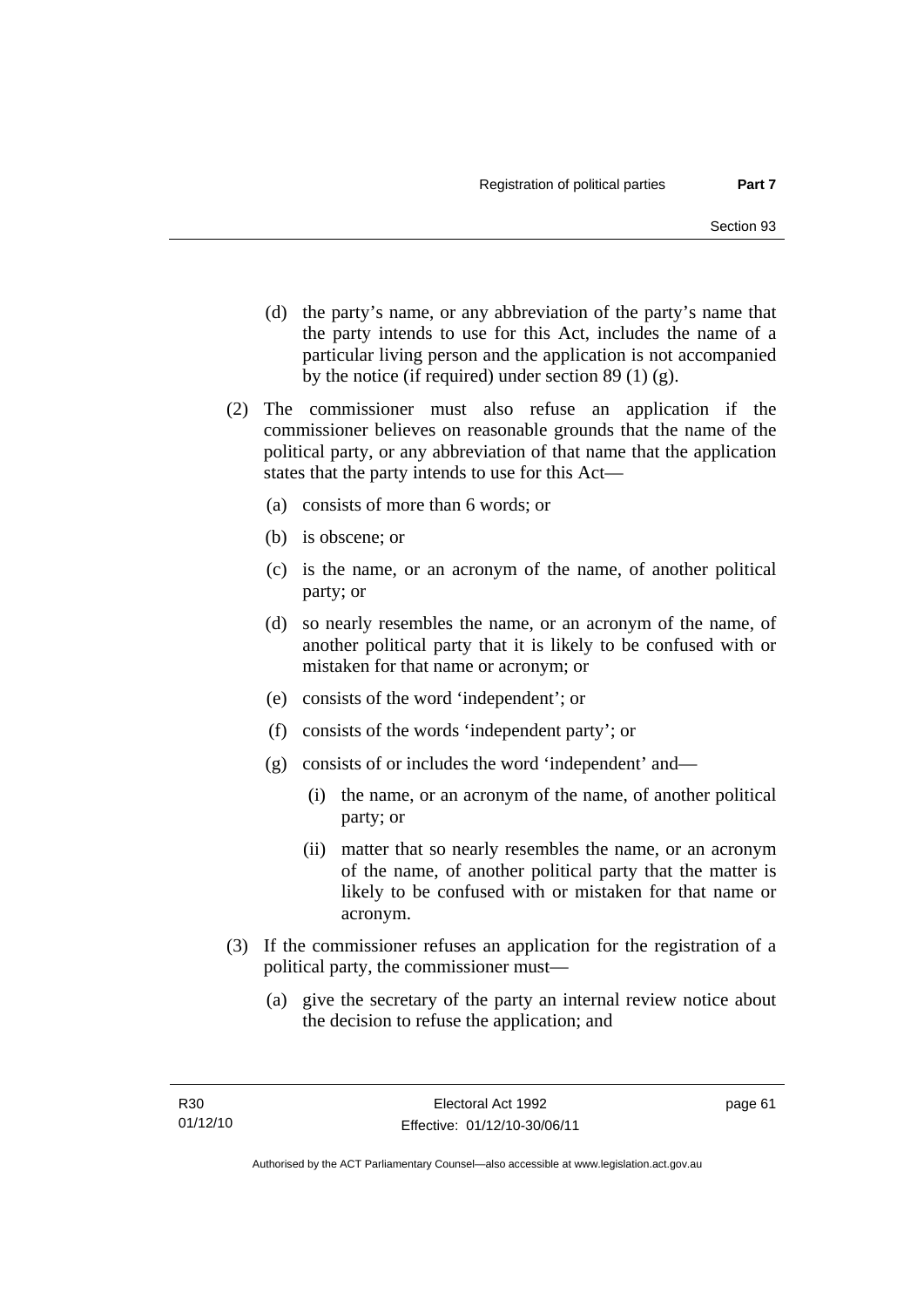Section 94

- (b) if an objection was made under section 91A (Objections to applications and responses) to the application—give the objector written notice of the refusal.
- (4) In this section, *another political party*, in relation to a political party, is—
	- (a) a registered party; or
	- (b) a political party at least 1 member of which is a member of—
		- (i) the Legislative Assembly; or
		- (ii) the Commonwealth Parliament; or
		- (iii) a State legislature; or
	- (c) a political party registered or recognised for the law of the Commonwealth or a State that relates to the election of members of the Commonwealth Parliament or the State legislature.
- (5) However, *another political party*, in relation to a political party, does not include a political party that is related to it.
- (6) In this section:

*name* includes an abbreviation of the name.

#### **94 Amendment of applications for registration**

- (1) If the commissioner is of the opinion that an application for the registration of a political party must be refused under section 93 (Refusal of applications for registration), but that the application might be amended to prevent the refusal, the commissioner must give the applicant written notice to that effect.
- (2) The notice must—
	- (a) set out the reasons for the commissioner's opinion; and
	- (b) describe the effect of subsections (3) to (5).

R30 01/12/10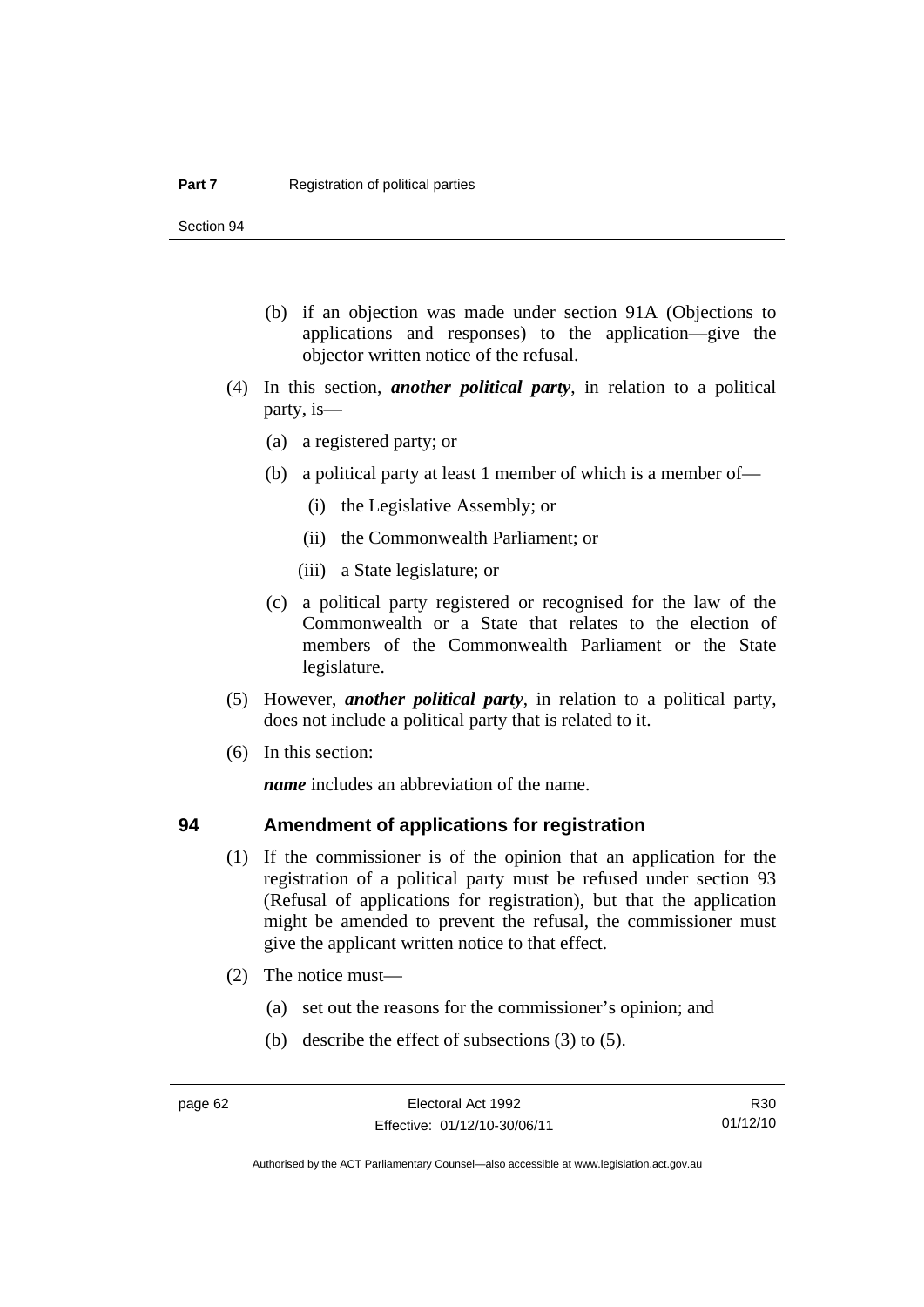- (3) If the commissioner gives the notice to the applicant, the commissioner is not required to further consider the application unless a request is made under subsection (4).
- (4) Within 28 days after receiving the notice, the applicant may give the commissioner a written request, signed by the applicant, for the commissioner—
	- (a) to amend the application in a stated way; or
	- (b) to consider the application in the form in which it was made.
- (5) The commissioner must comply with the request.
- (6) If the applicant requests the commissioner to amend the application in a stated way, the application as amended in accordance with the request is taken to be a new application for the registration of a political party.

# **95 Changes to particulars in register**

- (1) The secretary of a registered party may apply to the commissioner to change particulars included in the register of political parties in relation to the party.
- (2) This part (other than section 94 and this section) applies, with all necessary changes, to an application under subsection (1), as if it were an application for registration of the political party and any objection to the application were an objection to the registration.
- (3) Section 91 (Notification and publication of applications) and section 91A (Objections to applications and responses) do not apply to an application to change the address of the registered officer of a registered party.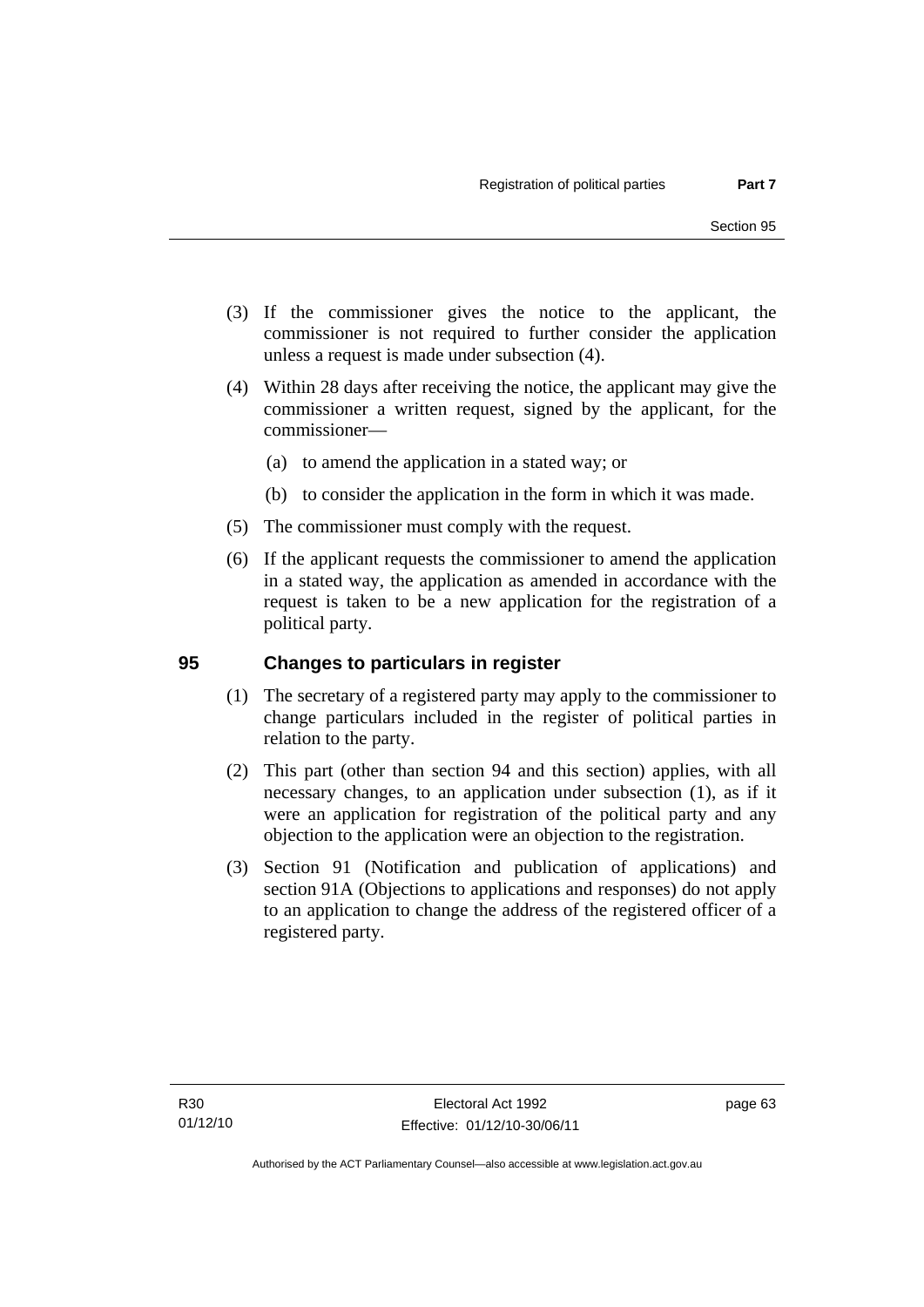#### **95A Objection to continued use of name**

- (1) This section applies if—
	- (a) the commissioner is satisfied that the name of a registered party (the *first party*) is relevantly similar to the name of another registered party (the *second party*) that was registered under this part later than the first party; and
	- (b) when it was registered the second party was related to the first party; and
	- (c) the registered officer of the first party objects in writing to the continued use of the name by the second party; and
	- (d) the commissioner is satisfied that the parties are not related at the time of the objection.
- (2) The commissioner must—
	- (a) uphold the objection; and
	- (b) by written notice, tell the registered officer of the second party that the second party will be deregistered under section 98 (Cancellation of registration of political parties) if—
		- (i) it does not make an application under section 95 (Changes to particulars in register) for a change of name within 28 days after the registered officer receives the notice; or
		- (ii) it makes the application, but the application is refused.
- (3) The name of a registered party is *relevantly similar* to the name of another registered party if the commissioner is satisfied on reasonable grounds that the name so nearly resembles the name of the other party that it is likely to be confused with or mistaken for that name.

R30 01/12/10

Authorised by the ACT Parliamentary Counsel—also accessible at www.legislation.act.gov.au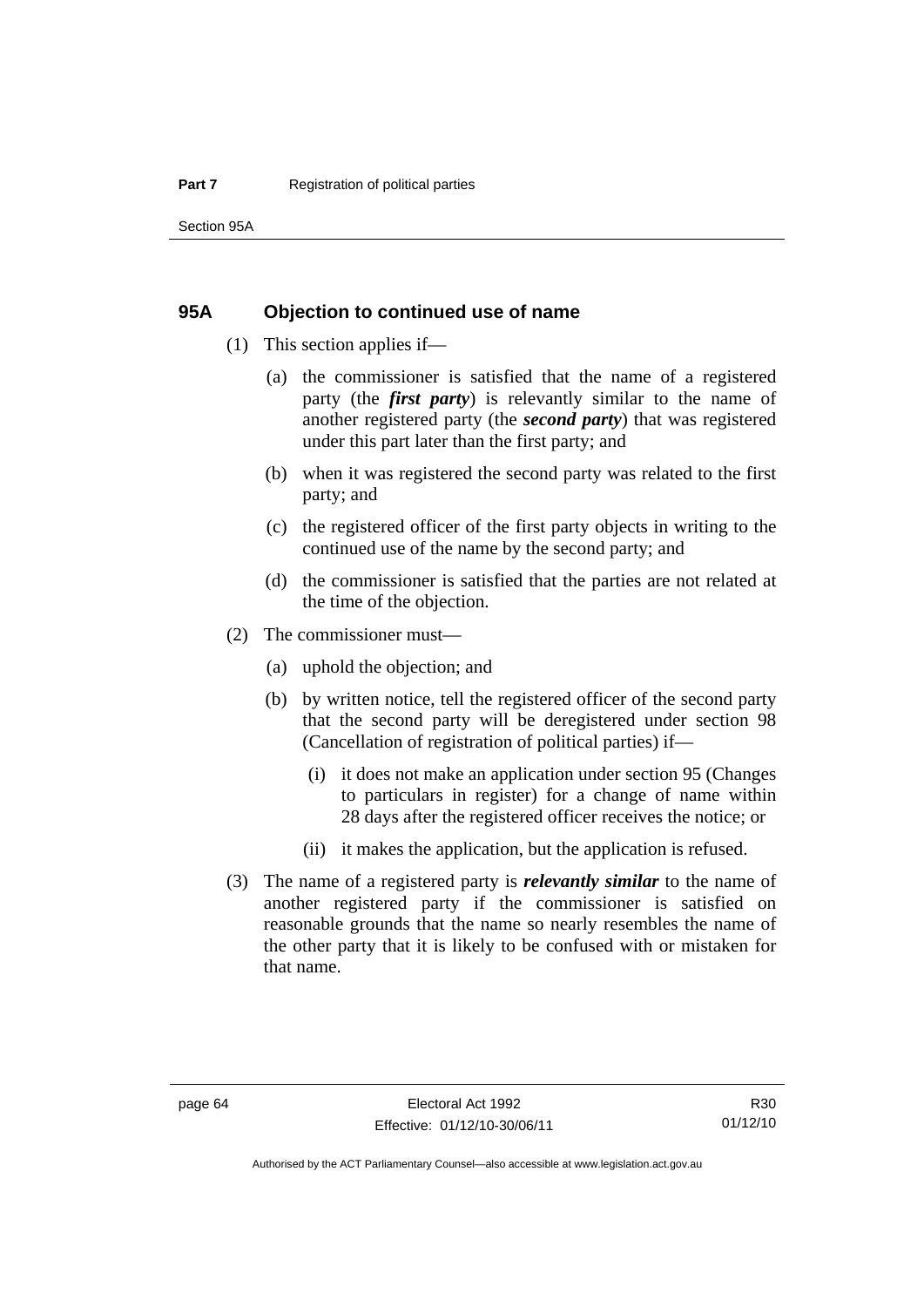(4) In this section:

*name*, for a registered party, means—

- (a) the name of the party entered in the register of political parties; or
- (b) a registered abbreviation of the name of the party.

# **95B When certain action cannot be taken**

- (1) This section applies if, in the period beginning 1 July in a year when an ordinary election must be held and ending when the pre-election period for the election begins, the commissioner receives an application—
	- (a) to register a political party; or
	- (b) to change the name or abbreviation of a political party.
- (2) The commissioner must not take any action under this part in that period in relation to the application.

# **96 No action under pt 7 during pre-election period**

During a pre-election period, no action may be taken under this part in relation to the registration of a political party.

# **96A Who can be a registered officer**

A person is entitled to be the registered officer of a registered party only if the person is qualified to be an elector.

**97 Deputy registered officer** 

- (1) For part 9 (Arrangements for elections) and part 10 (Voting), a deputy registered officer of a registered party may be appointed—
	- (a) by the registered officer of the party; or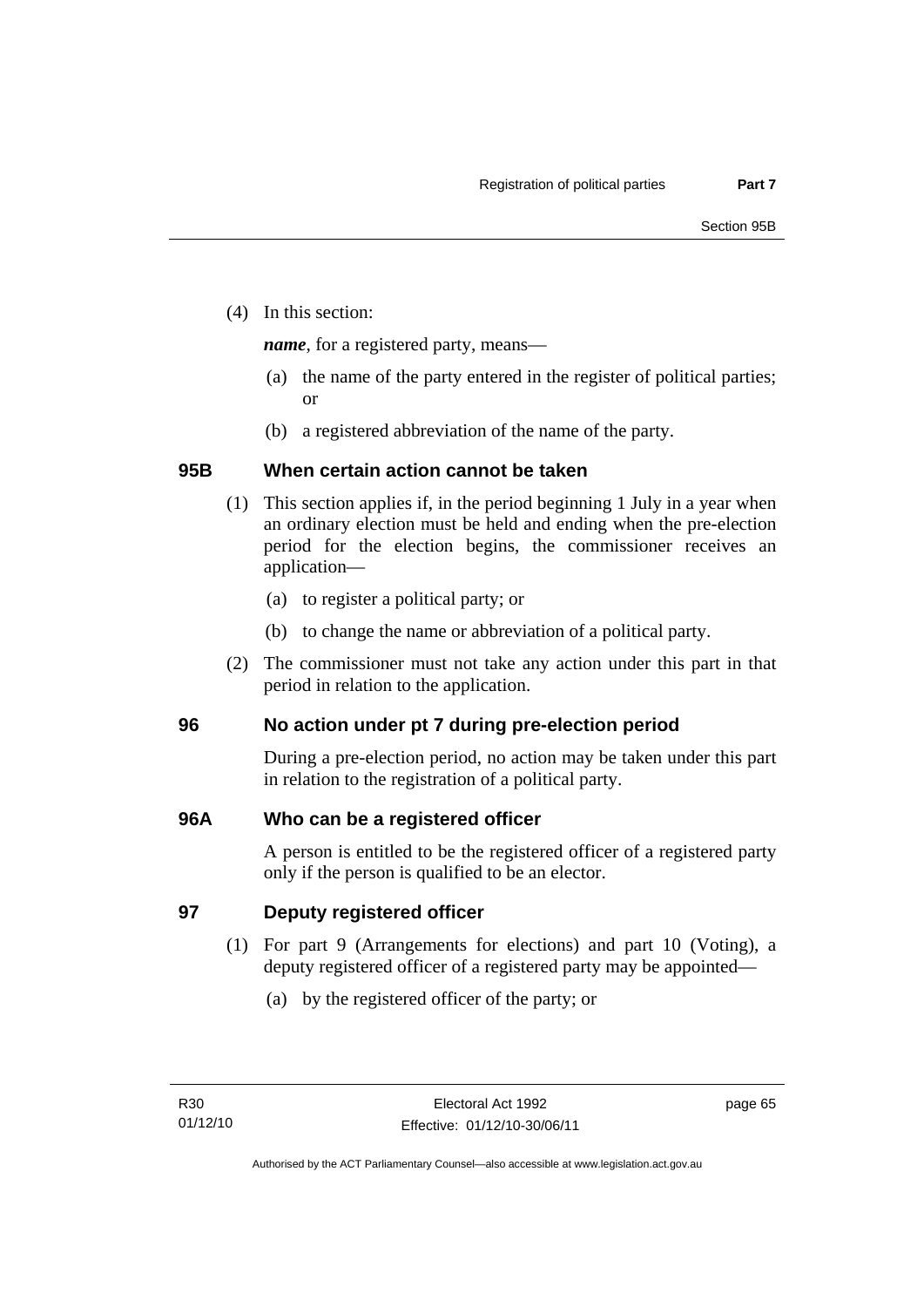Section 97A

- (b) if the office of registered officer of the party is vacant, or the registered officer cannot for any reason exercise the officer's functions—by the secretary of the party.
- (2) The appointment does not have effect until the commissioner is given written notice of the appointment.
- (3) The notice must—
	- (a) be signed by the person making the appointment and the person appointed deputy registered officer; and
	- (b) state the name and address of the deputy registered officer.
- (4) A person is entitled to be a deputy registered officer of a registered party only if the person is qualified to be an elector.
- (5) A reference in part 9 or 10 to the registered officer of a registered party includes a reference to a deputy registered officer of the party.

#### **97A Information about political parties**

- (1) The commissioner may, by written notice given to the registered officer of a registered party, require the officer to give the commissioner information stated in the notice that is reasonably necessary for the commissioner to find out whether the party is entitled to be registered.
- (2) Without limiting subsection (1), the commissioner may, under that subsection, require the registered officer to give the commissioner a list, as at a stated date, of the names and addresses of at least 100 members of the party who are electors.
- (3) The commissioner may use the information obtained under subsection (2) only to find out whether the party is entitled to be registered.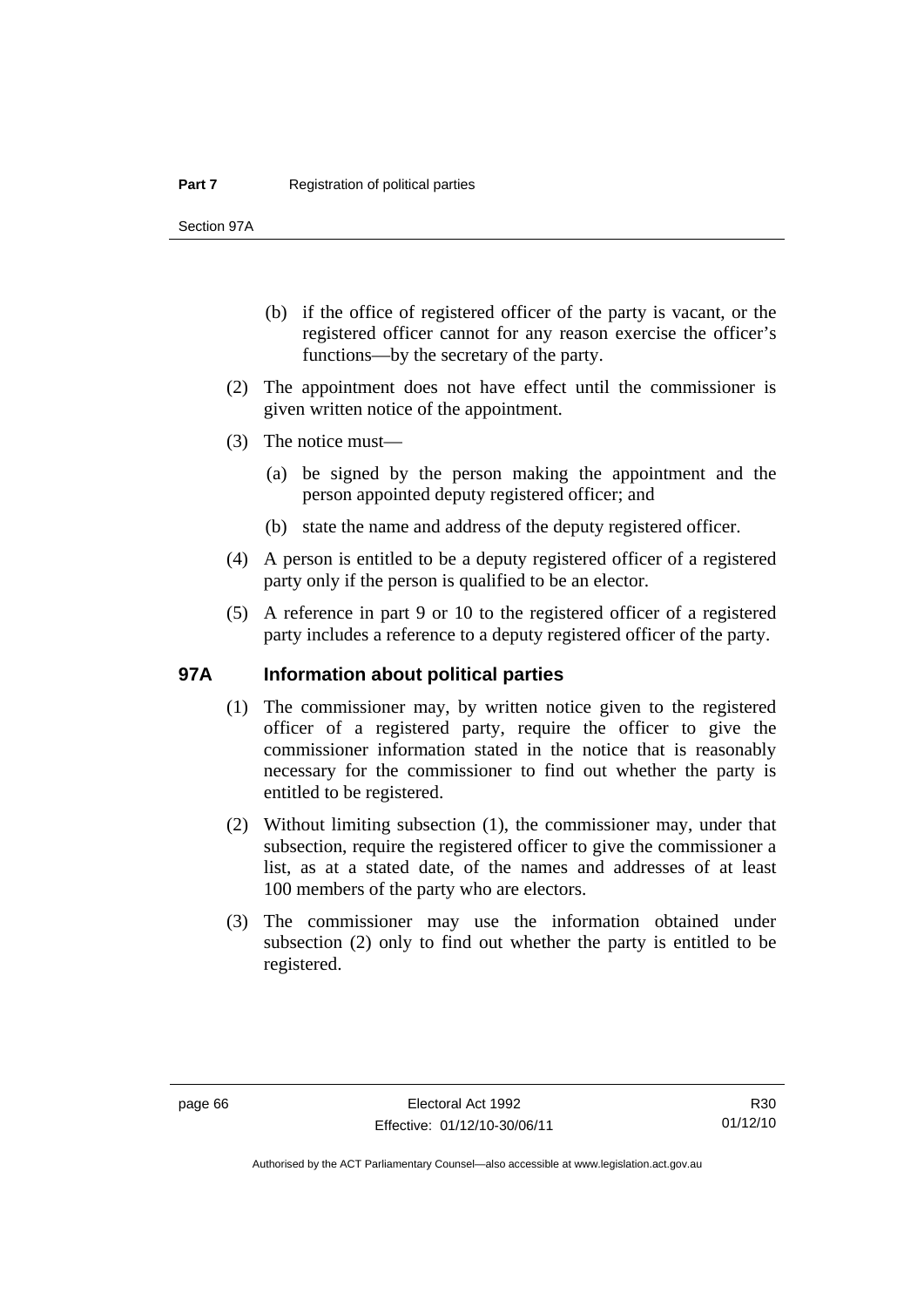### **98 Cancellation of registration of political parties**

- (1) The commissioner must cancel the registration of a registered party if the secretary of the party asks the commissioner to cancel the registration.
- (2) A request under subsection (1) must—
	- (a) be in writing; and
	- (b) be signed by the applicant; and
	- (c) state the applicant's name and address.
- (3) The commissioner must cancel the registration of a registered party if it has not endorsed a candidate at the last 2 general elections.
- (4) However, subsection (3) applies to a registered party only if it was a registered party at the time of each of the general elections.
- (5) The commissioner must cancel the registration of a registered party if the commissioner believes on reasonable grounds that—
	- (a) for a registered party—
		- (i) the party has ceased to exist (whether by amalgamation with another political party or otherwise); or
		- (ii) the party does not have at least 100 members who are electors; or
		- (iii) the party does not have a constitution; or
	- (b) the registration of the party was obtained by fraud or misrepresentation.
- (6) The commissioner may cancel the registration of a registered party under subsection (5) only if the commissioner has—
	- (a) given the relevant person a written notice—
		- (i) stating that the commissioner proposes to cancel the registration of the party; and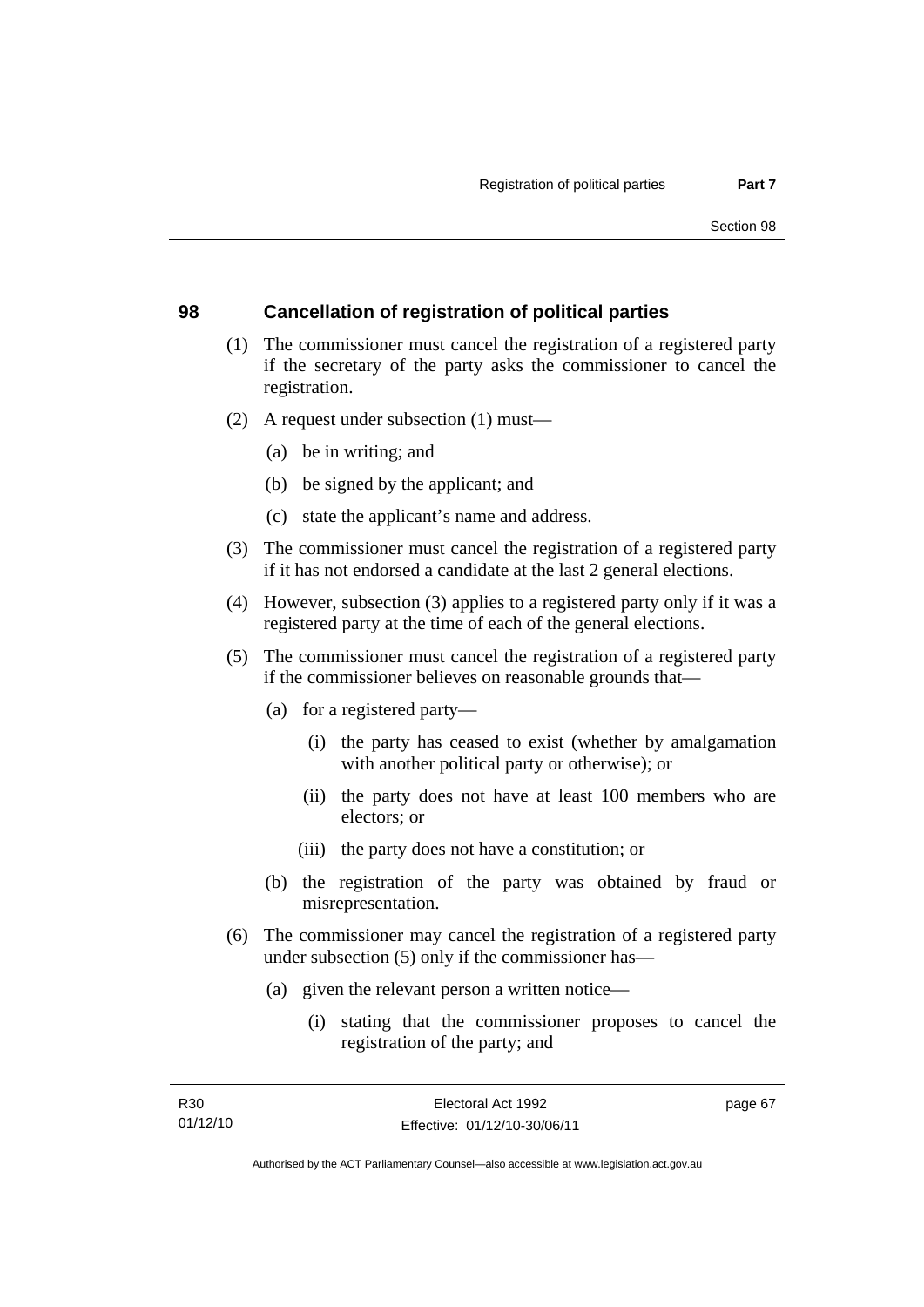- (ii) setting out the reasons for the proposed cancellation; and
- (iii) stating that written objections to the proposed cancellation may be given to the commissioner within the 14 days mentioned in paragraph (b); and
- (b) prepared, and notified under the *Legislation Act 2001*, a written notice stating—
	- (i) that the commissioner proposes to cancel the registration of the party; and
	- (ii) that written objections to the proposed cancellation may be given to the commissioner within 14 days after the day the notice is notified under the *Legislation Act 2001*; and
- (c) considered each objection given to the commissioner in accordance with the notice under paragraph (a) or (b).
- (7) For subsection (6) (a), the *relevant person* is the secretary, or last secretary, of the registered party.
- (8) The notice under subsection (6) (b) is a notifiable instrument.

*Note* A notifiable instrument must be notified under the *Legislation Act 2001*.

- (9) If the commissioner cancels the registration of a registered party under this section, the commissioner must prepare written notice of the cancellation.
- (10) The notice under subsection (9) is a notifiable instrument.

*Note* A notifiable instrument must be notified under the *Legislation Act 2001*.

- (11) If the commissioner cancels the registration of a registered party under subsection (3), the commissioner must also give written notice of the cancellation to the registered officer of the party.
- (12) If the commissioner cancels the registration of a registered party under subsection (5), the commissioner must give an internal review notice about the decision to cancel the registration to the registered officer, or last registered officer, of the party.

R30 01/12/10

Authorised by the ACT Parliamentary Counsel—also accessible at www.legislation.act.gov.au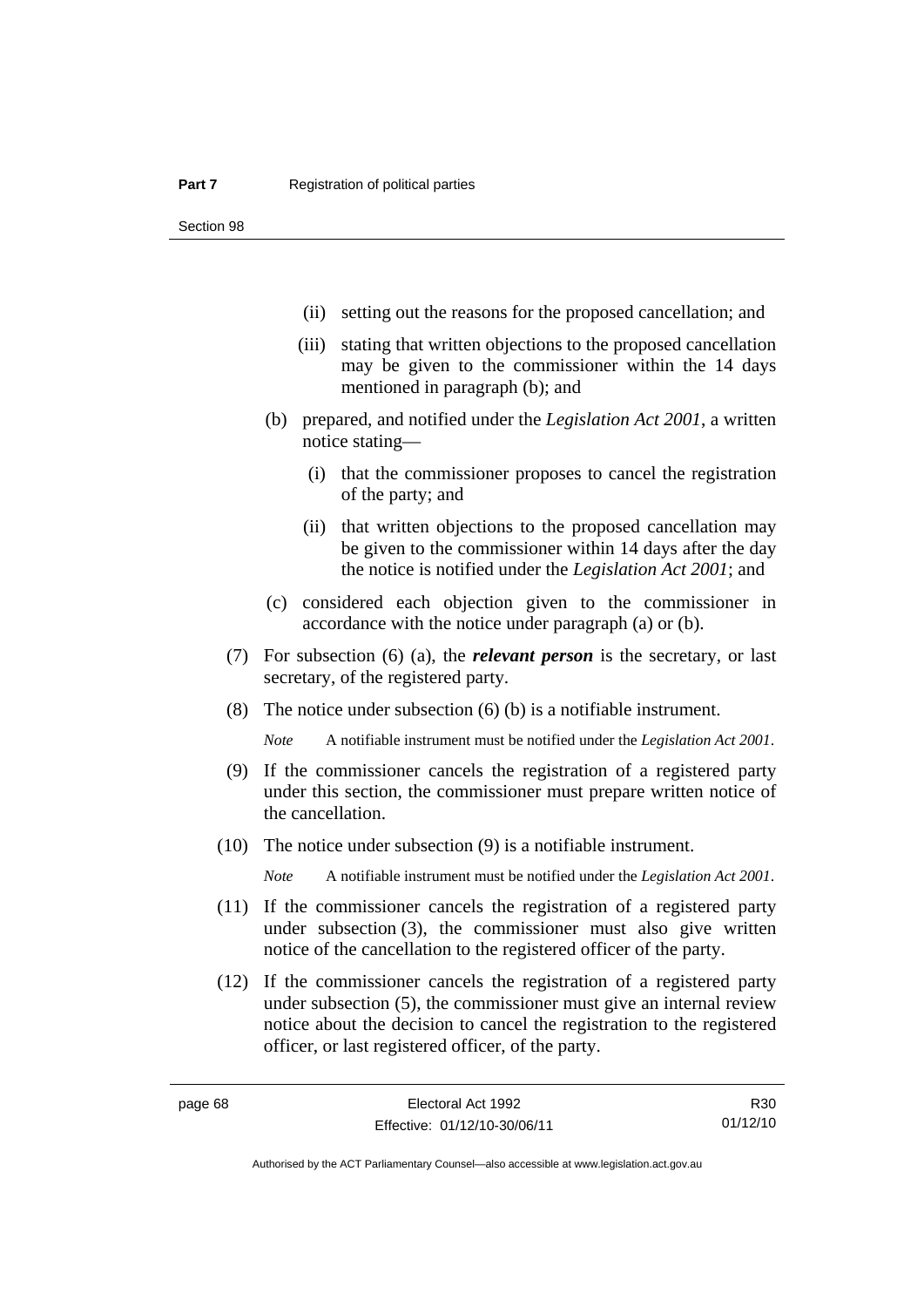- (13) If, after an objection has been made under this section to the proposed cancellation of the registration of a registered party, the commissioner decides not to cancel the registration, the commissioner must give written notice of the decision to—
	- (a) the registered officer of the party; and
	- (b) if the objection was not made by or on behalf of the party or sponsoring MLA—the objector.

### **99 Use of party name after cancellation**

- (1) If the registration of a registered party (the *cancelled party*) is cancelled—
	- (a) the cancelled party; or
	- (b) another political party that has a name that so nearly resembles the name of the cancelled party that it is likely to be confused with or mistaken for the cancelled party;

is ineligible for registration until after the next general election after the cancellation.

(2) In this section:

*name* includes an abbreviation of the name.

### **99A General requirements about constitutions of registered parties**

(1) If a registered party changes its constitution, the registered officer of the party must give the commissioner a copy of the changed constitution within 30 days after the change.

Maximum penalty: 10 penalty units

 (2) The commissioner must make a copy of the constitution available for public inspection.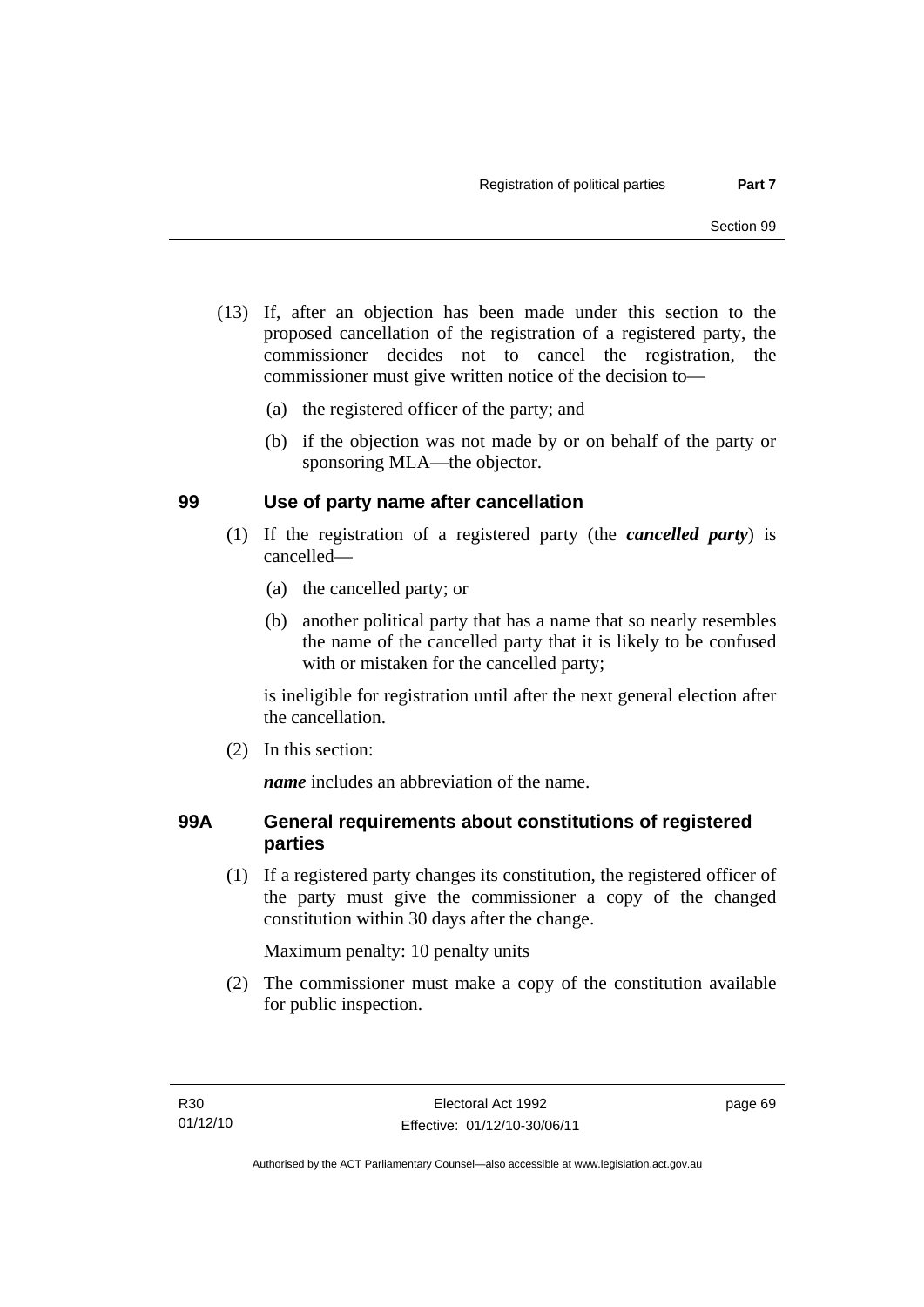#### **Part 8 Timing of elections**

Section 100

# **Part 8 Timing of elections**

#### **100 Ordinary elections**

- (1) A general election under this Act must be held on the 3rd Saturday in October in the 4th year after the year when the last ordinary election was held.
- (2) If, apart from this subsection, an election in accordance with subsection (1) would be held on the day an election of Senators, or a general election of members of the House of Representatives, would be held, the election shall be held on the 1st Saturday in December in the year when it would, apart from this subsection, be held.
- (3) If an extraordinary general election has been held in the 6 months before the day when an election in accordance with subsection (1) or (2) would, apart from this subsection, have been held—
	- (a) the election shall not be held; and
	- (b) this section applies in relation to subsequent ordinary elections as if the election had been held.

#### **101 Extraordinary elections**

- (1) For this Act, an *extraordinary election* is—
	- (a) a general election required by the Self-Government Act, section 16; or
	- (b) a general election required by the Self-Government Act, section 48; or
	- (c) an election of an MLA or MLAs required by section 126; or
	- (d) an election of an MLA or MLAs required by section 275.
- (2) If an extraordinary election under section 126 (Supplementary elections) is required, the Executive must, in writing, determine a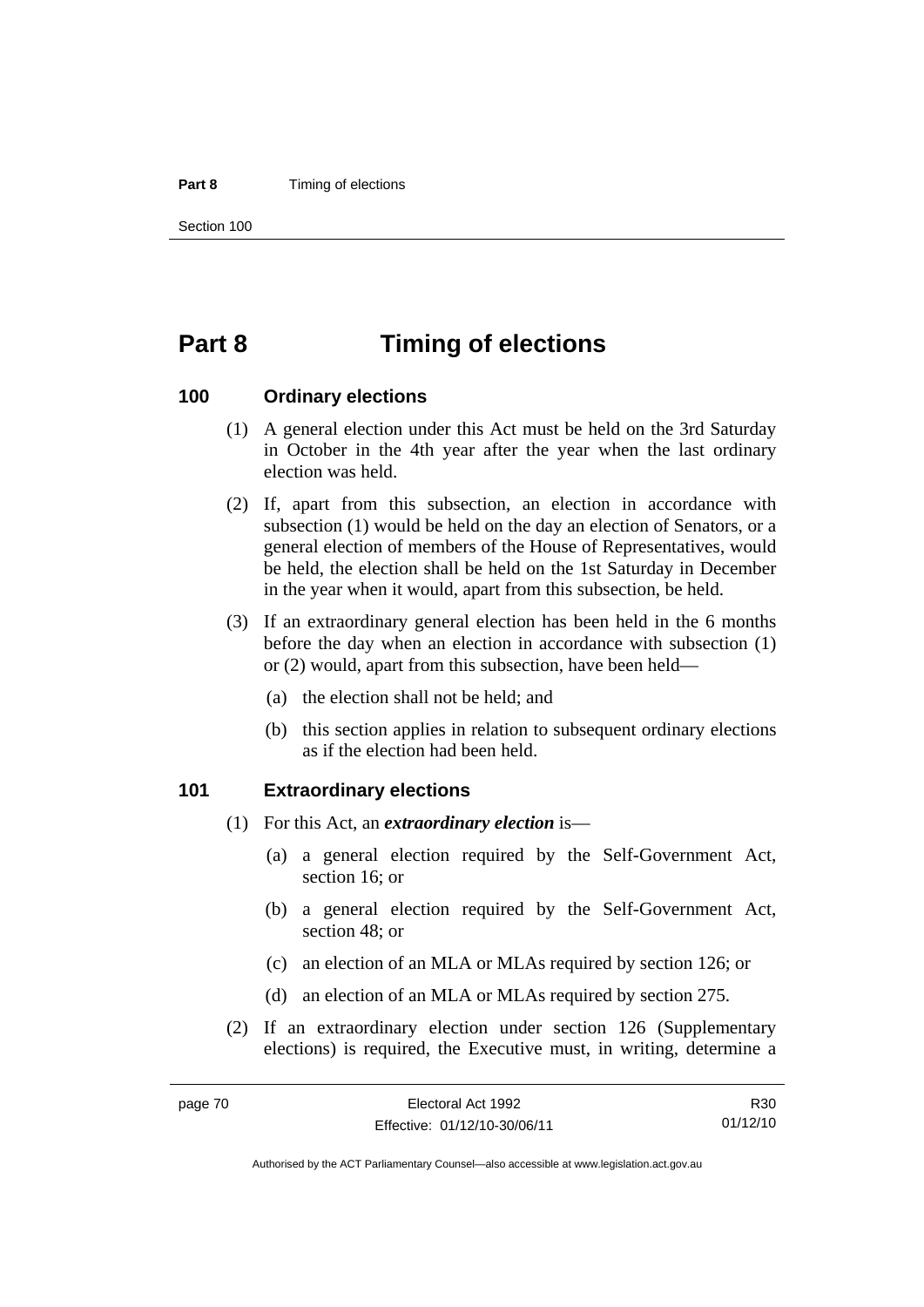Saturday for holding the election that is not earlier than 36 days, or later than 90 days, after the day when the election failed.

- (3) If the Court of Disputed Returns declares an election void, the Executive must, in writing, determine a Saturday for holding the extraordinary election required under section 275 (Effect of declarations) that is not earlier than 36 days, or later than 90 days, after the day when the declaration is made.
- (4) The Executive must not determine under this section a day that is the polling day for an election of senators or a general election of the House of Representatives.
- (5) A determination under this section is a notifiable instrument.

*Note* A notifiable instrument must be notified under the *Legislation Act 2001*.

### **102 Polling day**

- (1) A poll must be held for an election on the day when the election is required to be held under this part.
- (2) This section is subject to section 111 (Need for a poll).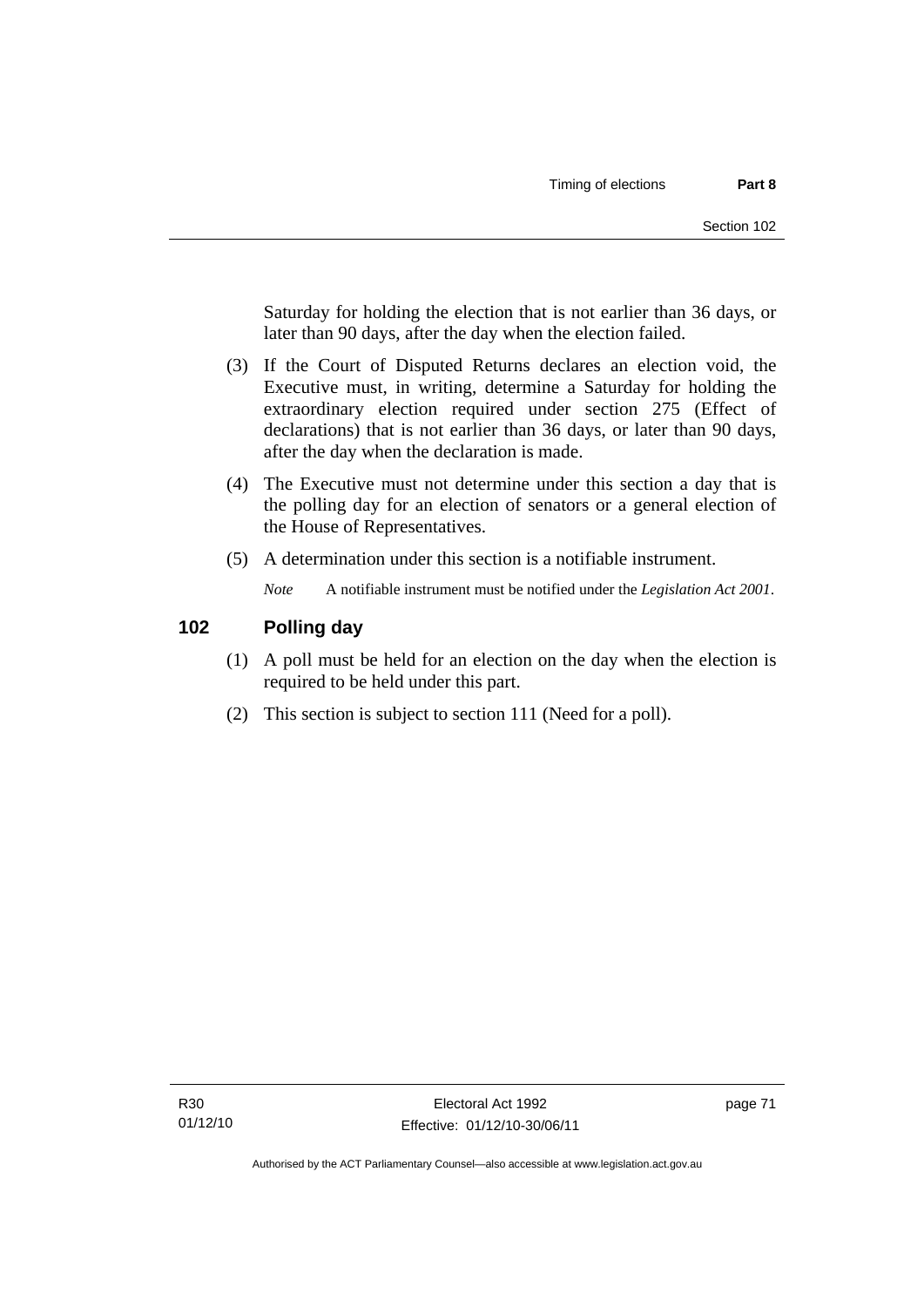**Part 9 Arrangements for elections**<br>**Division 9.1 Nominations Division 9.1** Nominations Section 103

# **Part 9 Arrangements for elections**

# **Division 9.1 Nominations**

#### **103 Eligibility—MLAs**

- (1) Subject to this section, a person who is—
	- (a) an Australian citizen; and
	- (b) at least 18 years old; and
	- (c) an elector or entitled to be an elector;

is eligible to be an MLA.

- (2) A person is not eligible to be an MLA if—
	- (a) the person is a member of—
		- (i) the Parliament of the Commonwealth; or
		- (ii) the legislature of a State or another Territory; or
	- (b) the person—
		- (i) holds an office or appointment (other than a prescribed office) under a law of the Territory, the Commonwealth, a State or another Territory; or
		- (ii) is employed by the Territory, the Commonwealth, a State or another Territory, or by a Territory authority or a body (whether corporate or not) established by a law of the Commonwealth, a State or another Territory;

and is entitled to any remuneration or allowance (other than reimbursement of expenses reasonably incurred) in relation to the office, appointment or employment.

R30 01/12/10

Authorised by the ACT Parliamentary Counsel—also accessible at www.legislation.act.gov.au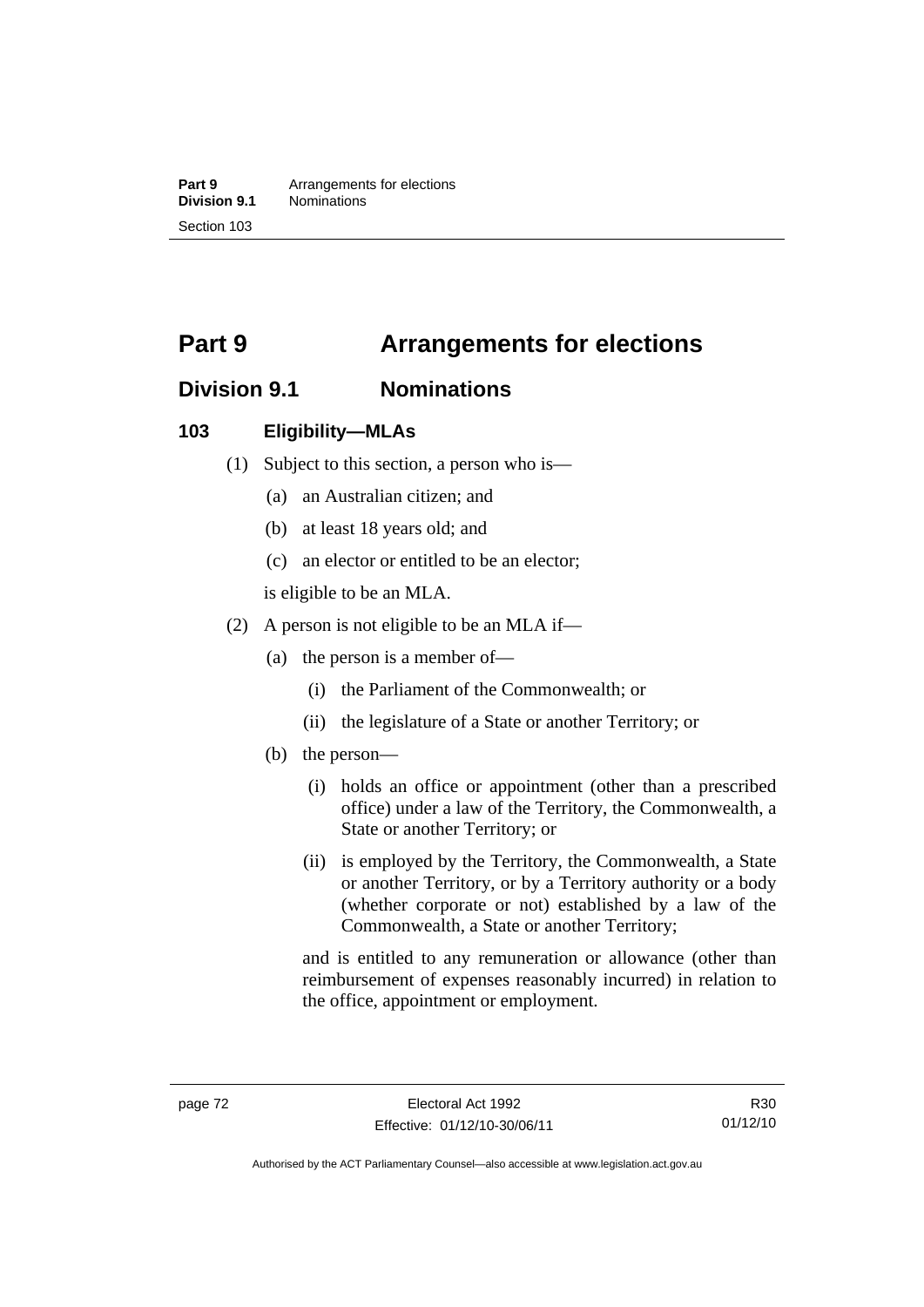(3) In subsection  $(2)$  (b) (i):

*prescribed office* means an office of Speaker, Deputy Speaker, Chief Minister, Deputy Chief Minister, Minister or MLA.

 (4) A person is not eligible to be an MLA if the person is under a sentence of imprisonment for 1 year or longer for a conviction of an indictable offence.

- (5) A person is not eligible to be an MLA for the disqualification period if—
	- (a) the person is convicted of an offence against—
		- (i) section 285 (Bribery) or section 288 (Violence and intimidation); or
		- (ii) the *Crimes Act 1914* (Cwlth), section 28 (Interfering with political liberty); or
		- (iii) the *Criminal Code* (Cwlth), part 2.4 relating to an offence mentioned in subparagraph (ii); or
	- (b) the person is found by the Court of Disputed Elections to have contravened (within the meaning of part 16) a section mentioned in paragraph (a) (i).
	- *Note Contravention* is defined for pt 16 (Disputed elections, eligibility and vacancies) in s 250.
- (6) For subsection (5), the *disqualification period* is 2 years after the conviction or finding.

# **104 Qualifications for nomination**

A person is not eligible to be nominated for election as an MLA unless, at the hour of nomination—

(a) the person is eligible to be an MLA; or

*Note* For the meaning of *indictable offence*, see the Legislation Act, s 190 (Indictable and summary offences).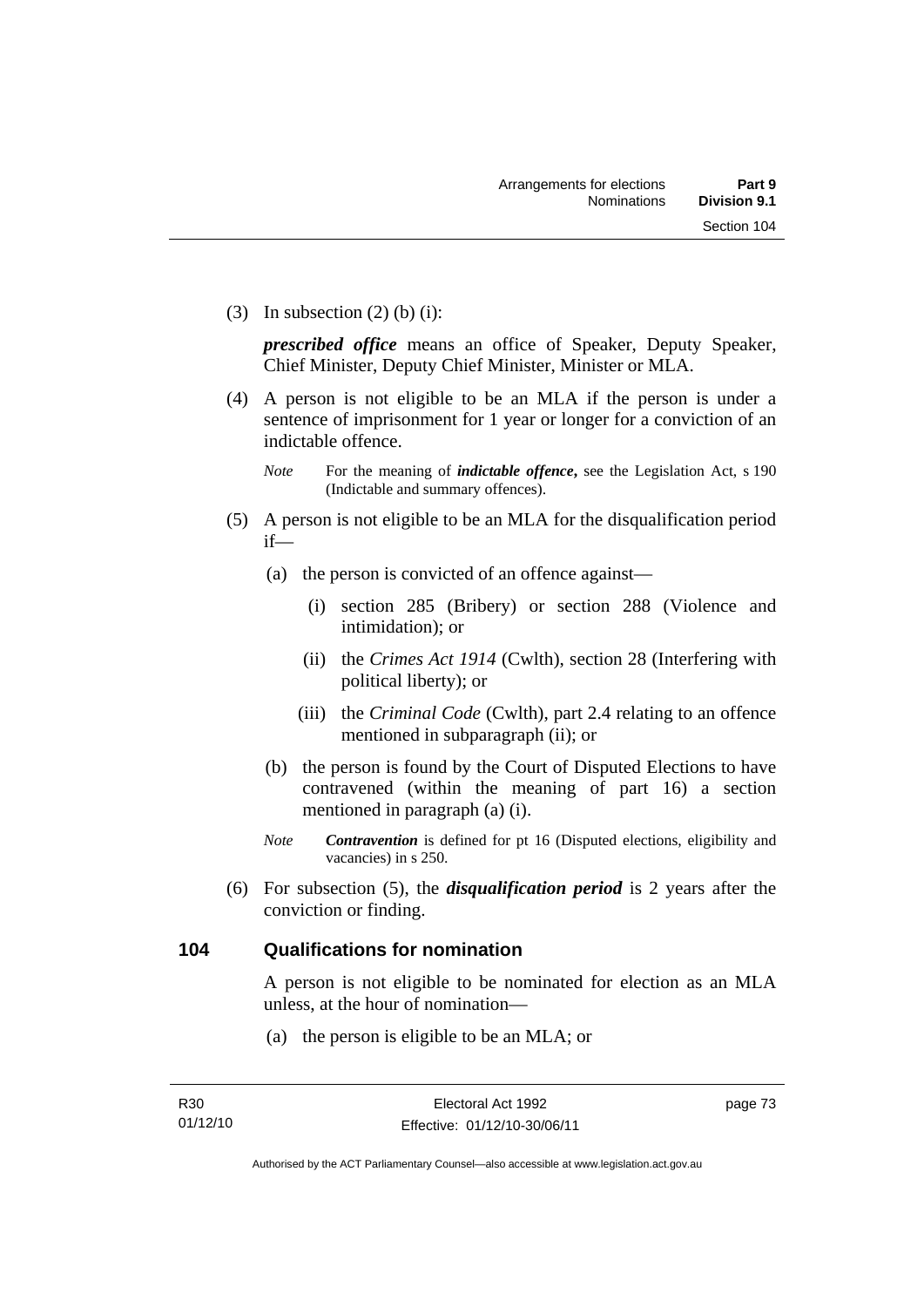(b) for a person referred to in section 103 (2) (b)—the person would, apart from that paragraph, be eligible to be an MLA.

#### **105 Candidates to be nominated**

- (1) A person is not eligible for election as an MLA unless the person is nominated in accordance with this section.
- (2) A person may be nominated to be a candidate for election only by—
	- (a) the registered officer of a registered party that endorses the person as a party candidate in the election for the electorate for which the candidate is being nominated; or
	- (b) 20 electors entitled to vote at the election.
- (3) A nomination shall be made by giving to the commissioner, during the pre-election period but not later than 24 hours before the hour of nomination—
	- (a) a duly completed nomination form; and
	- (b) a deposit of the prescribed amount in legal tender or a banker's cheque.
- (4) A nomination form shall—
	- (a) be in the form approved under section 340A (Approved forms); and
	- (b) subject to subsection (7), set out the particulars of the name, address and occupation of the nominee; and
	- (c) contain a statement, signed by the nominee, to the effect that he or she consents to the nomination, and to be an MLA if elected; and
	- (d) contain a declaration, signed by the nominee, to the effect that he or she is eligible to be nominated; and
	- (e) specify the form in which the nominee's name is to be printed on the ballot papers for the election; and

R30 01/12/10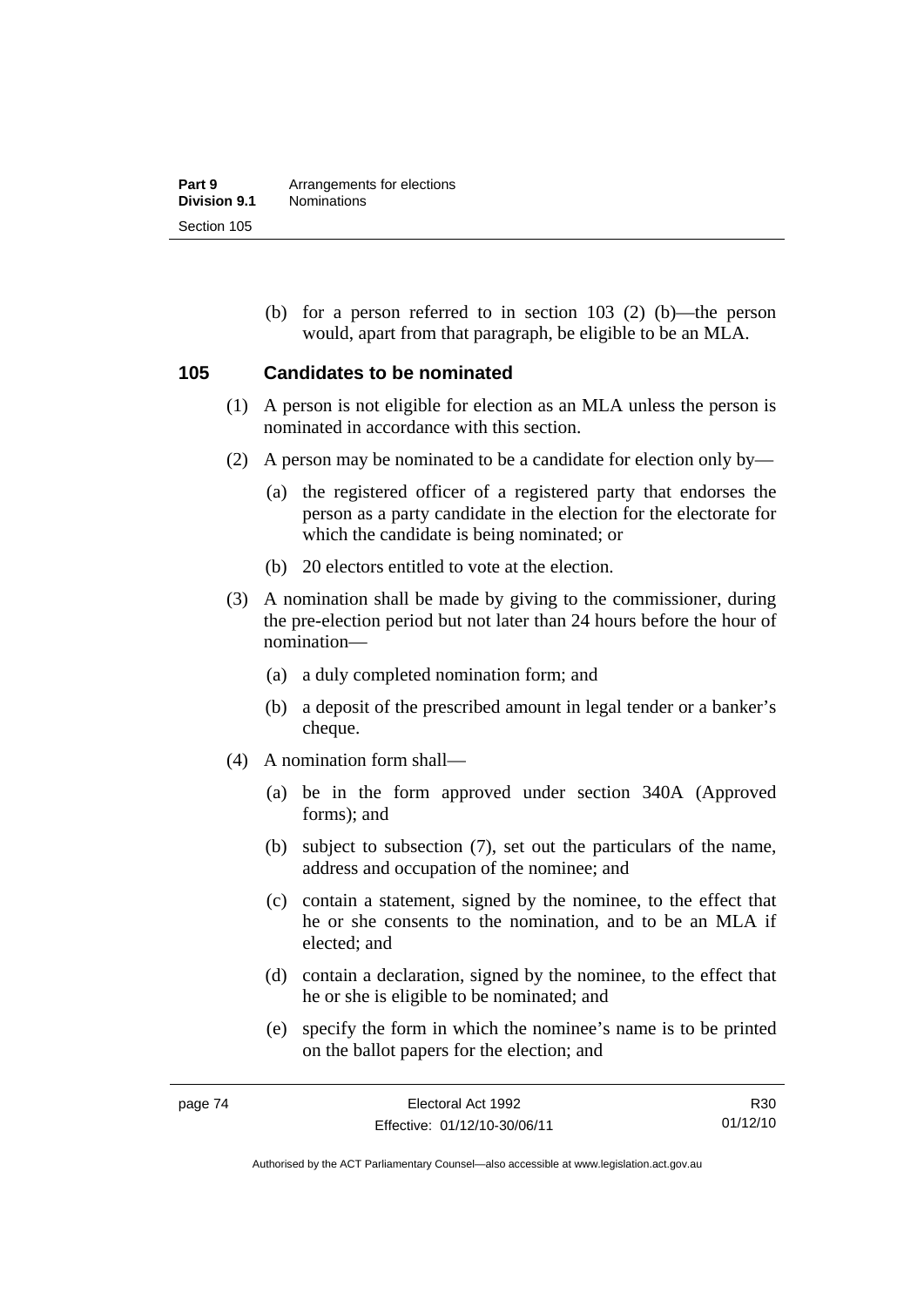- (f) if the nomination is made by the registered officer of a registered party—state any registered abbreviation of the name of the party that is to be printed on the ballot paper for the election; and
- (g) if the nomination is made by 20 electors entitled to vote at the election—specify whether the word 'Independent' is to be printed on the ballot paper adjacent to the candidate square for the nominee; and
- (h) be signed by the nominator or each nominator.
- (5) A nomination form shall name a nominee only by specifying—
	- (a) the surname or family name, and the given name under which the nominee is enrolled; or
	- (b) if the nominee is not an elector—the surname or family name, and the given name under which the nominee is entitled to be enrolled.
- (6) A given name shall be taken to be specified for subsection (5), if the nomination form specifies—
	- (a) a commonly accepted variation of that name (including an abbreviation or truncation of that name or an alternative form of that name); or
	- (b) an initial standing for that name.
- (7) If the address of a nominee is a suppressed address, the nomination form need not specify the address but, in that case, the nominee shall notify the commissioner in writing of his or her address for correspondence.
- (8) A nomination is not invalid only because of a formal defect or error if this section has been substantially complied with.
- (9) If the time by which a nomination under subsection (3) is to be made falls on a public holiday, the nomination must be made no later than that time on the public holiday.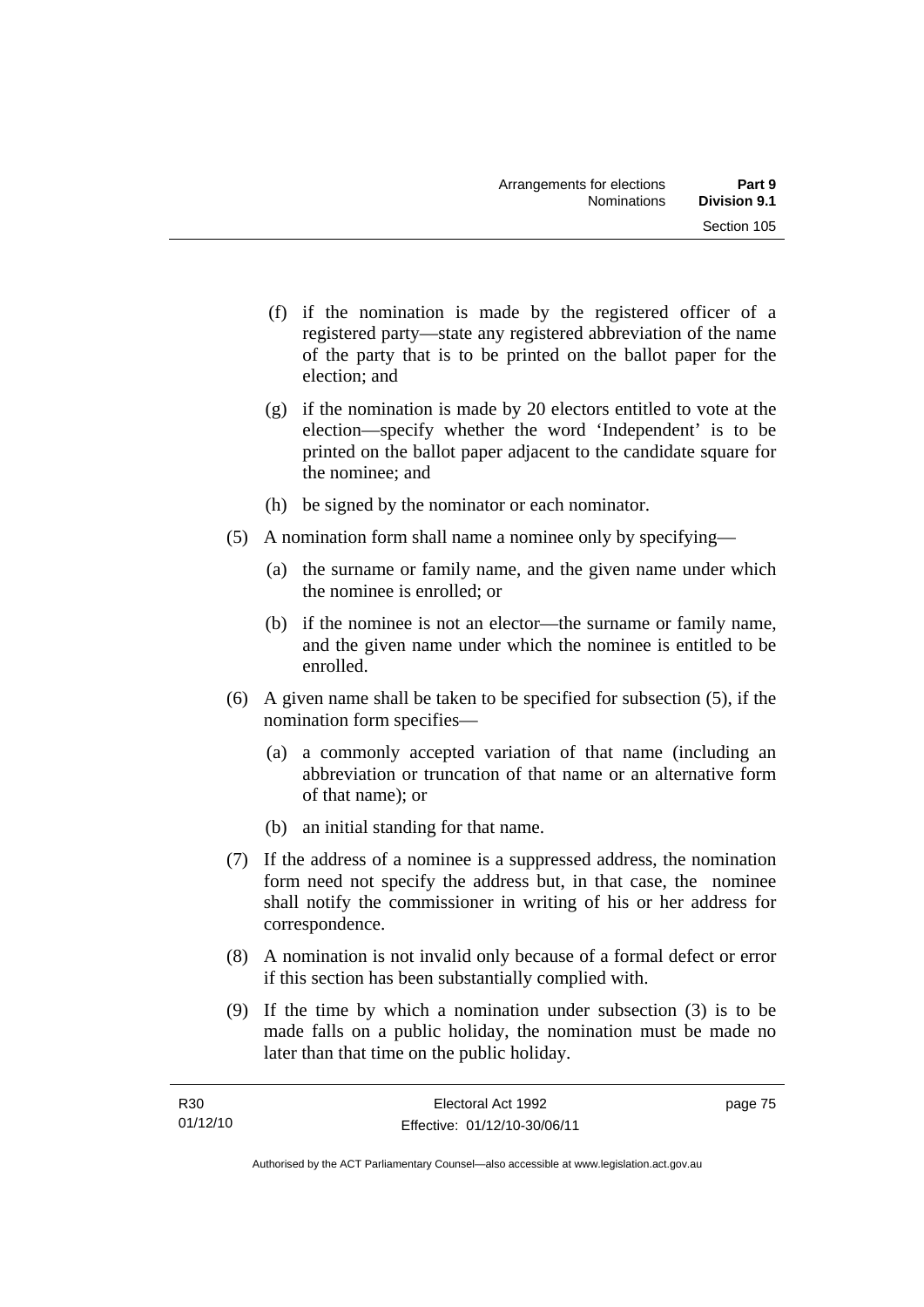- (10) Subsection (9) has effect despite the *Legislation Act 2001*, section 151 (4) (Reckoning of time).
- $(11)$  In subsection  $(3)$  (b):

*prescribed amount* means \$250 or any other amount prescribed by the regulations.

#### **106 Multiple nominations invalid**

If, at the hour of nomination in relation to an election—

- (a) a person is nominated more than once to be a candidate for election in a particular electorate; or
- (b) a person is nominated to be a candidate for election in more than 1 electorate;

each such nomination is invalid.

### **107 Withdrawal etc of consent to nomination**

- (1) A person nominated to be a candidate may withdraw his or her consent to the nomination by giving the commissioner a written notice of withdrawal not later than 24 hours before the hour of nomination.
- (2) The registered officer may cancel a nomination made by the officer by giving the commissioner a written notice of cancellation not later than 24 hours before the hour of nomination.
- (3) On receipt of a notice referred to in subsection (1) or (2), the commissioner shall cancel the nomination and pay the amount of the deposit lodged to the nominee.

#### **108 Place and hour of nomination**

- (1) The *place of nomination* in relation to an election is—
	- (a) the office of the commissioner; or

R30 01/12/10

Authorised by the ACT Parliamentary Counsel—also accessible at www.legislation.act.gov.au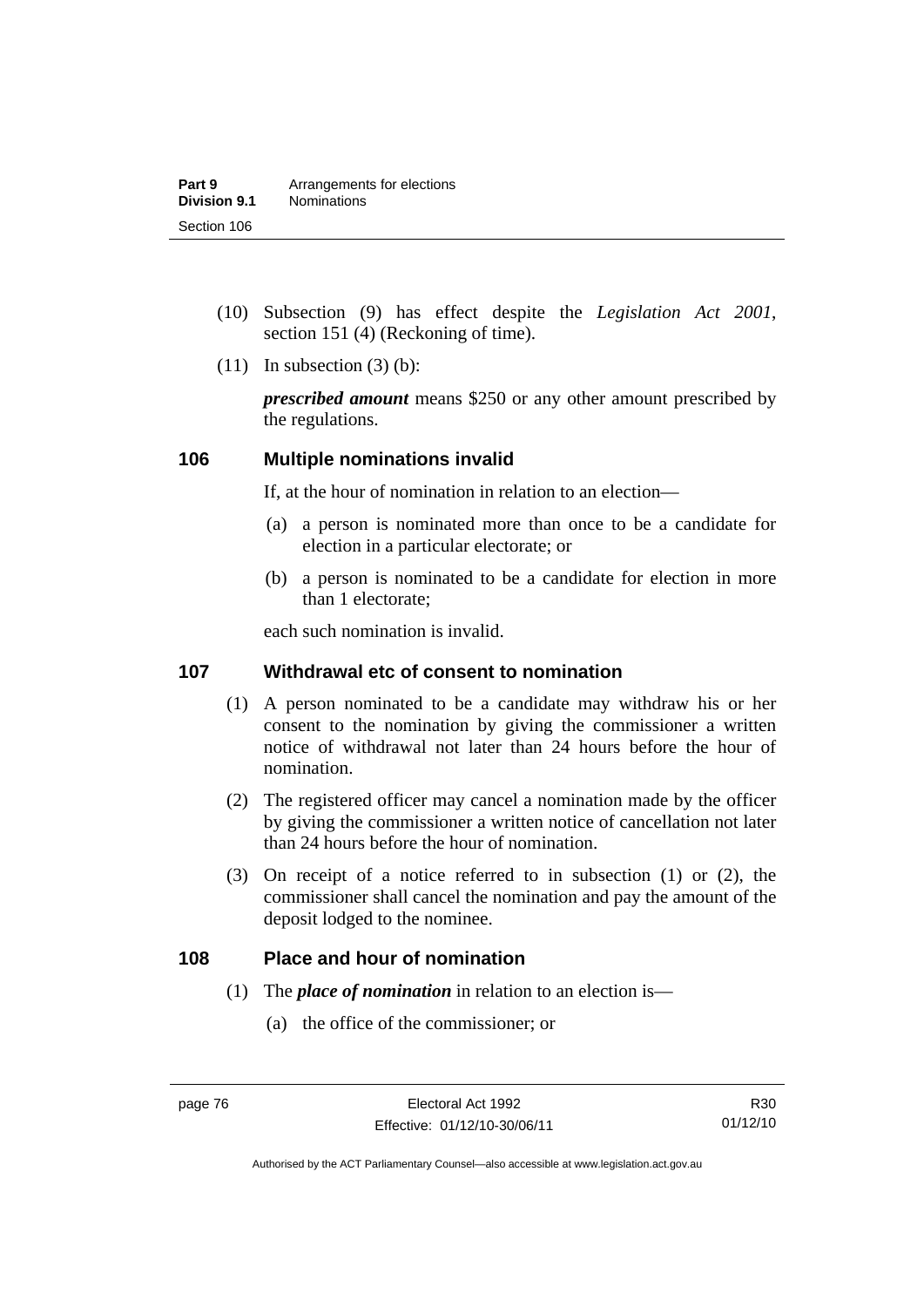- (b) any other place approved, in writing, by the commissioner as a place of nomination.
- (2) An approval is a notifiable instrument.

*Note* A notifiable instrument must be notified under the *Legislation Act 2001*.

- (3) The *hour of nomination* in relation to an election is 12 o'clock noon on the 23rd day before polling day for the election.
- (4) If the hour mentioned in subsection (3) falls on a public holiday, anything that under this Act is to be done by the hour of nomination must be done by that time on the public holiday.
- (5) Subsection (4) has effect despite the *Legislation Act 2001*, section 151 (4) (Reckoning of time).

# **109 Declaration of candidates**

- (1) As soon as practicable after the hour of nomination, the commissioner shall, at the place of nomination, publicly produce all nomination forms and declare each person duly nominated to be a candidate.
- (2) A declaration in relation to a candidate shall specify—
	- (a) the name of the candidate; and
	- (b) the name of any registered party by which the candidate is endorsed.
- (3) As soon as practicable after the declaration, the commissioner—
	- (a) shall, at the office of the commissioner; and
	- (b) may, at any other places the commissioner determines;

arrange for a notice containing particulars relating to each candidate to be displayed.

 (4) A notice shall not specify the address of a candidate if it is a suppressed address.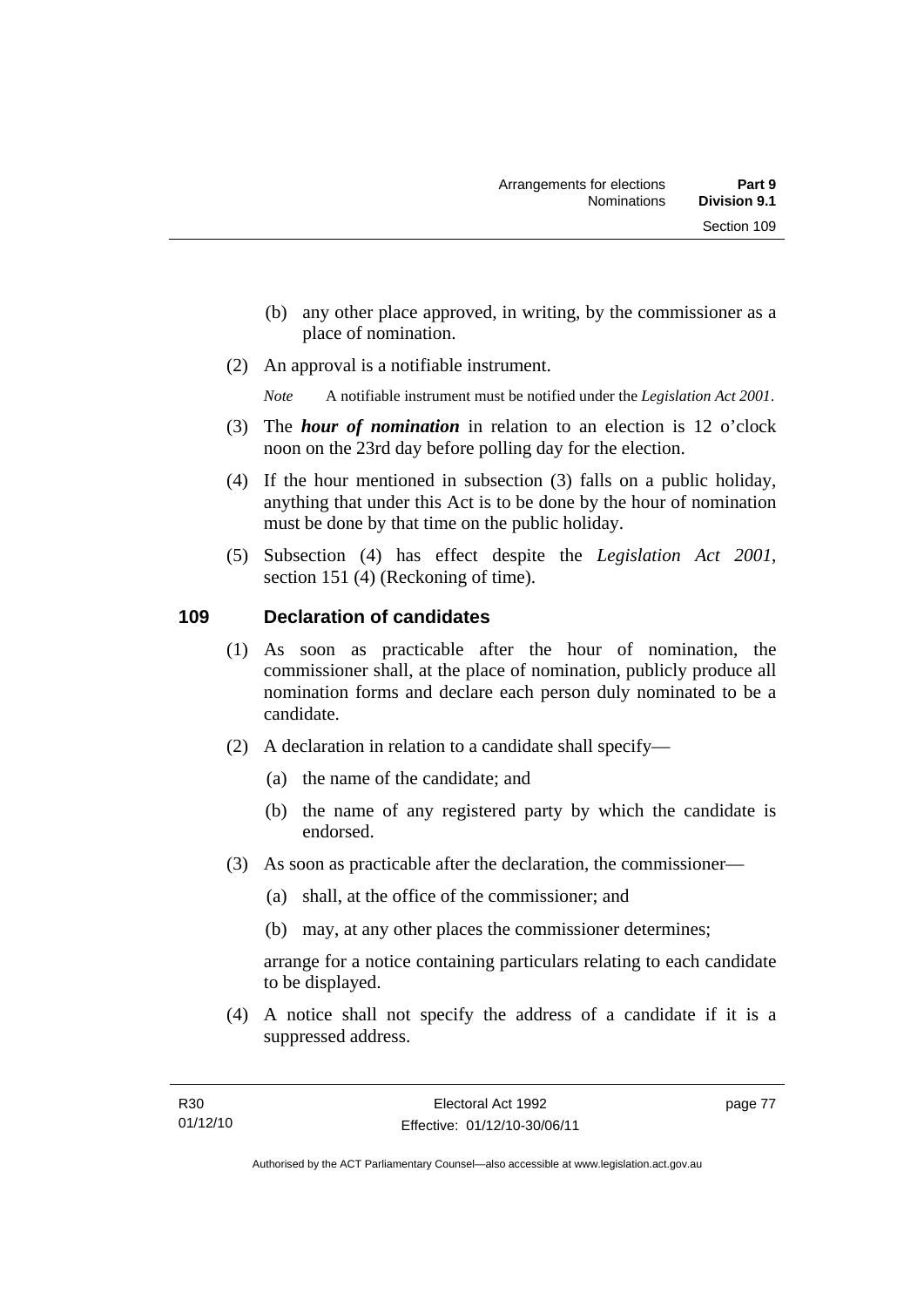## **110 Rejection of nominations**

- (1) The commissioner must reject the nomination of a person if the nomination form for the person is not substantially in accordance with section 105 (Candidates to be nominated).
- (2) The commissioner must also reject the nomination of a person if satisfied on reasonable grounds that the name under which the person is nominated—
	- (a) is obscene; or
	- (b) is frivolous; or
	- (c) has been assumed for a political purpose.

#### **Examples for par (c)**

- 1 A name that includes, completely or partly, the name, or an abbreviation of the name, of a political party.
- 2 A name that includes a political message.
- *Note* An example is part of the Act, is not exhaustive and may extend, but does not limit, the meaning of the provision in which it appears (see *Legislation Act 2001*, s 126 and s 132).
- (3) The commissioner must give a person whose nomination is rejected under subsection (1) or (2) written notice of the rejection.

*Note* For how documents may be given, see *Legislation Act 2001*, pt 19.5.

- (4) The notice must set out the reasons for the rejection.
- (5) The commissioner may reject the nomination of a person only under subsection  $(1)$  or  $(2)$ .

#### **111 Need for a poll**

(1) If the number of candidates for an election is not greater than the number required to be elected, the commissioner shall, in accordance with section 189, declare the candidate or candidates elected.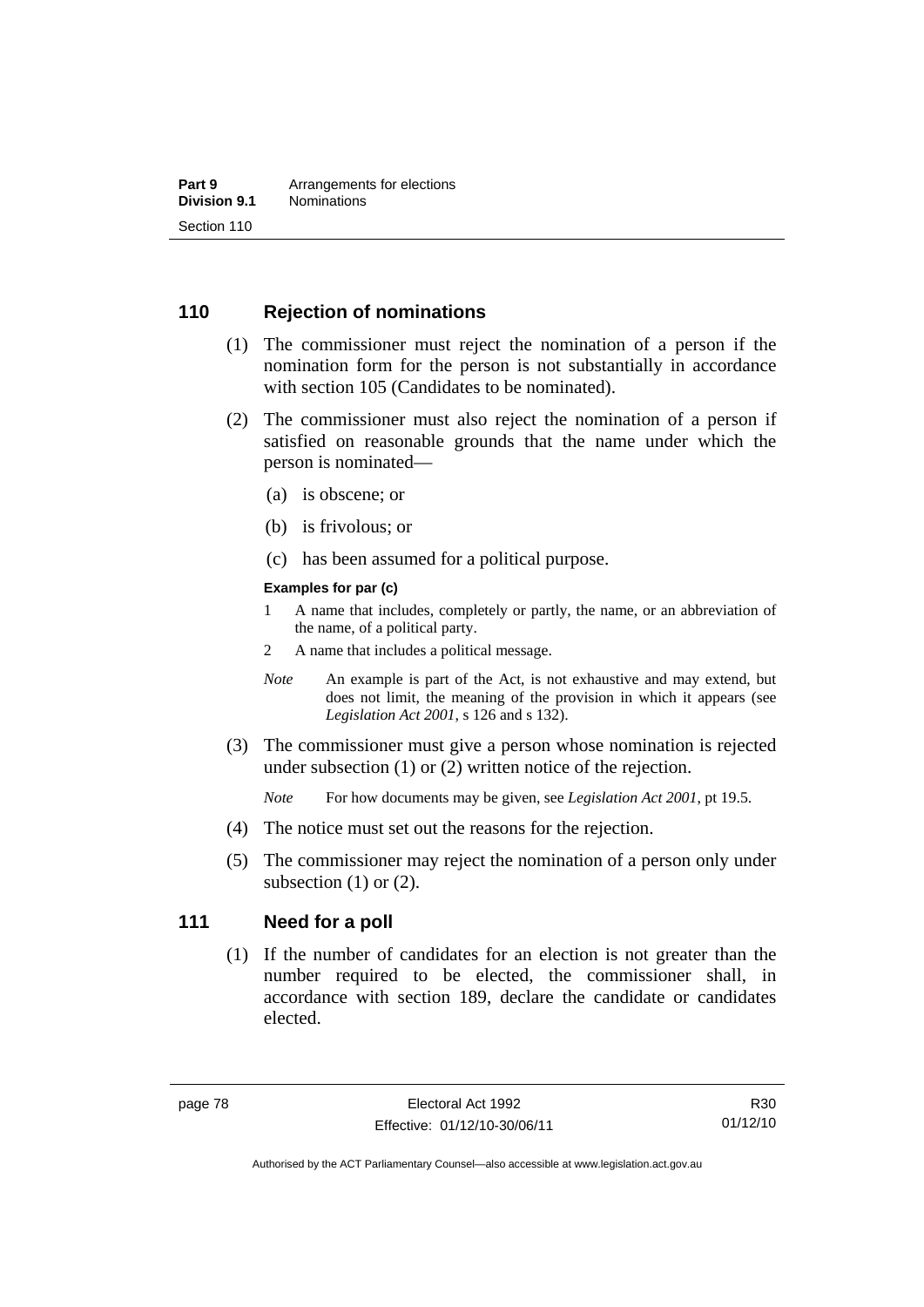(2) If the number of candidates for election is greater than the number required to be elected, a poll shall be held in accordance with this Act.

# **112 Death of candidate before polling day**

If a candidate dies before polling day and the number of candidates remaining is not greater than the number required to be elected, the commissioner shall, in accordance with section 189, declare the remaining candidates elected.

# **113 Deposit—return or forfeiture**

- (1) A deposit paid in relation to the nomination of a candidate shall be returned to the candidate, after the result of an election is declared, if—
	- (a) the candidate is elected; or
	- (b) at the time when the candidate is excluded from a poll under a scrutiny in accordance with schedule 4, his or her total votes equal or exceed 20% of the quota for the election; or
	- (c) the candidate is neither elected nor excluded and his or her total votes, at any stage of the counting, equal or exceed 20% of the quota for the election.
- $(2)$  If—
	- (a) a nominee dies before the candidates are declared for an election; or
	- (b) a candidate dies before polling day;

the commissioner shall pay the amount of the deposit lodged to the deceased's personal representative.

 (3) Subject to subsections (1) and (2), a deposit made in relation to the nomination of a candidate shall be forfeited to the Territory when the result of an election is declared.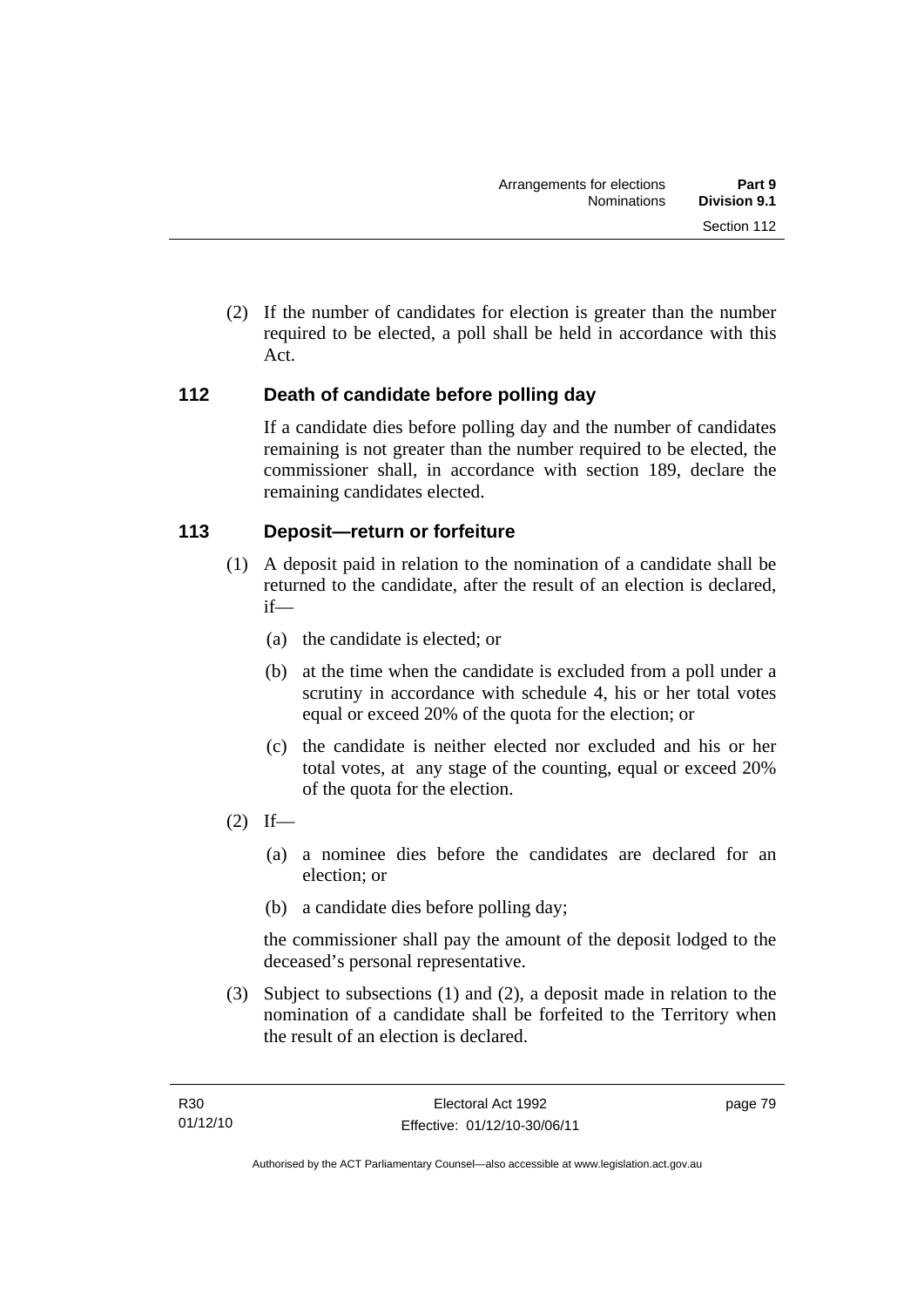**Part 9 Arrangements for elections**<br>**Division 9.2 Ballot papers Ballot papers** Section 114

# **Division 9.2 Ballot papers**

#### **114 Ballot papers**

- (1) Subject to this division, the ballot papers to be used in an election shall be in accordance with the form in schedule 1.
- (2) The commissioner may determine the colour of the paper on which ballot papers for each electorate are to be printed.
- (3) A ballot paper must bear an official mark in the form approved under section 340A (Approved forms).
- (4) The ballot paper may be in electronic form.
- (5) The commissioner may approve changes to the electronic form of the ballot paper that are necessary to facilitate the display of the electronic form.

#### **Example**

The electronic form of a ballot paper may display columns of candidates using 2 rows.

- *Note* An example is part of the Act, is not exhaustive and may extend, but does not limit, the meaning of the provision in which it appears (see *Legislation Act 2001*, s 126 and s 132).
- (6) An approval under subsection (3) is a notifiable instrument.

*Note* A notifiable instrument must be notified under the *Legislation Act 2001*.

- (7) The regulations may—
	- (a) specify the headings or directions to be contained on ballot papers to be used for declaration voting; and
	- (b) provide for—
		- (i) the form of a ballot paper to be altered as specified in the regulations; or
		- (ii) a form set out in the regulations to be used in place of the form of a ballot paper.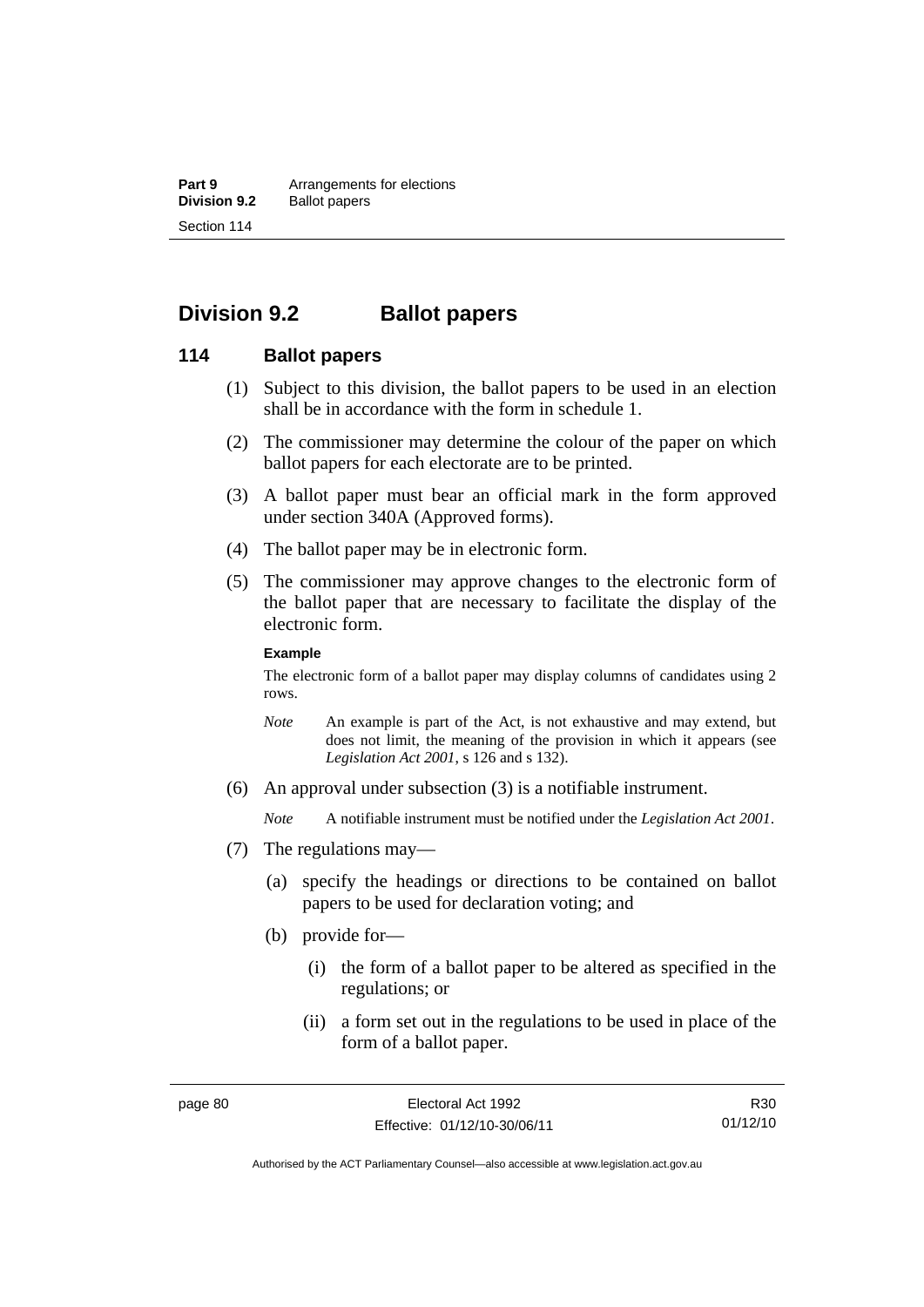# **115 Grouping of candidates' names**

If the registered officer of a registered party nominates 2 or more candidates for an election, their names shall be grouped in a separate column on the ballot papers for the relevant electorate.

### **116 Printing of ballot papers**

- (1) Subject to subsections (2) to (7), on each ballot paper for an election—
	- (a) the names of the candidates in a group of candidates shall be printed in a single column; and
	- (b) if there are 2 or more groups of candidates—separate columns of the names of the candidates in each group shall be printed from left to right in an order determined by the commissioner by lot; and
	- (c) a distinguishing letter shall be printed above the column of names of the candidates in a particular group, the letter being—
		- (i) if there is only 1 group— 'A'; or
		- (ii) if there are 2 or more groups—the appropriate letter in a consecutive, alphabetical order beginning with 'A' corresponding to the order in which the columns of names in each group are printed from left to right on the ballot paper; and
	- (d) if there are grouped and ungrouped candidates—the names of all ungrouped candidates shall, subject to subsection (6), be printed in a single column to the right of the last column of names of grouped candidates; and
	- (e) if there are no groups of candidates—the names of all candidates shall be printed in a single column; and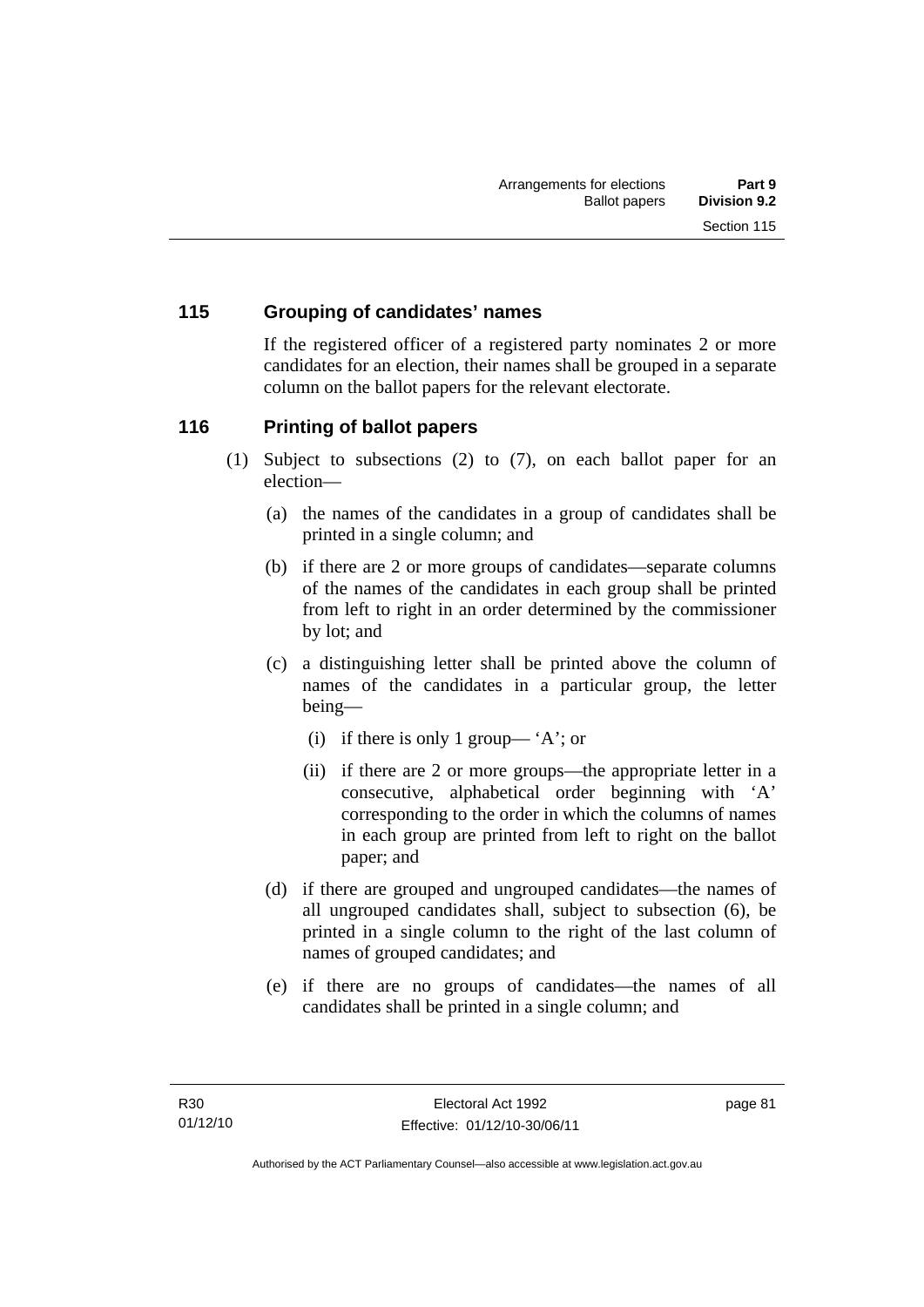- (f) the names of candidates in the columns shall be printed in an order determined in accordance with schedule 2; and
- (g) the name of each candidate shall be printed once only; and
- (h) a square (a *candidate square*) shall be printed adjacent to the name of each candidate.
- *Note Group*, in relation to candidates in an election, is defined in the dictionary.
- (2) A ballot paper must not contain more than the relevant number of candidate's names in a column.
- (3) If there are more than the relevant number of candidates in a group—
	- (a) their names shall, so far as practicable, be printed in 2 or more adjacent columns of equal length; and
	- (b) the names to be printed in each column shall be determined by the commissioner by lot.
- (4) If the names of the candidates in a particular group are printed in 2 or more adjacent columns, the distinguishing letter referred to in subsection (1) (c) shall be printed once only above those columns.
- (5) If there are no grouped candidates and there are more than the relevant number of ungrouped candidates—
	- (a) their names shall, so far as practicable, be printed in 2 or more adjacent columns of equal length; and
	- (b) the names to be printed in each column shall be determined by the commissioner by lot.
- (6) If a single column of the names of ungrouped candidates would be longer than the longest column of names of grouped candidates—
	- (a) the names of the ungrouped candidates shall be printed in 2 or more columns none of which is longer than the longest column of names of grouped candidates; and

R30 01/12/10

Authorised by the ACT Parliamentary Counsel—also accessible at www.legislation.act.gov.au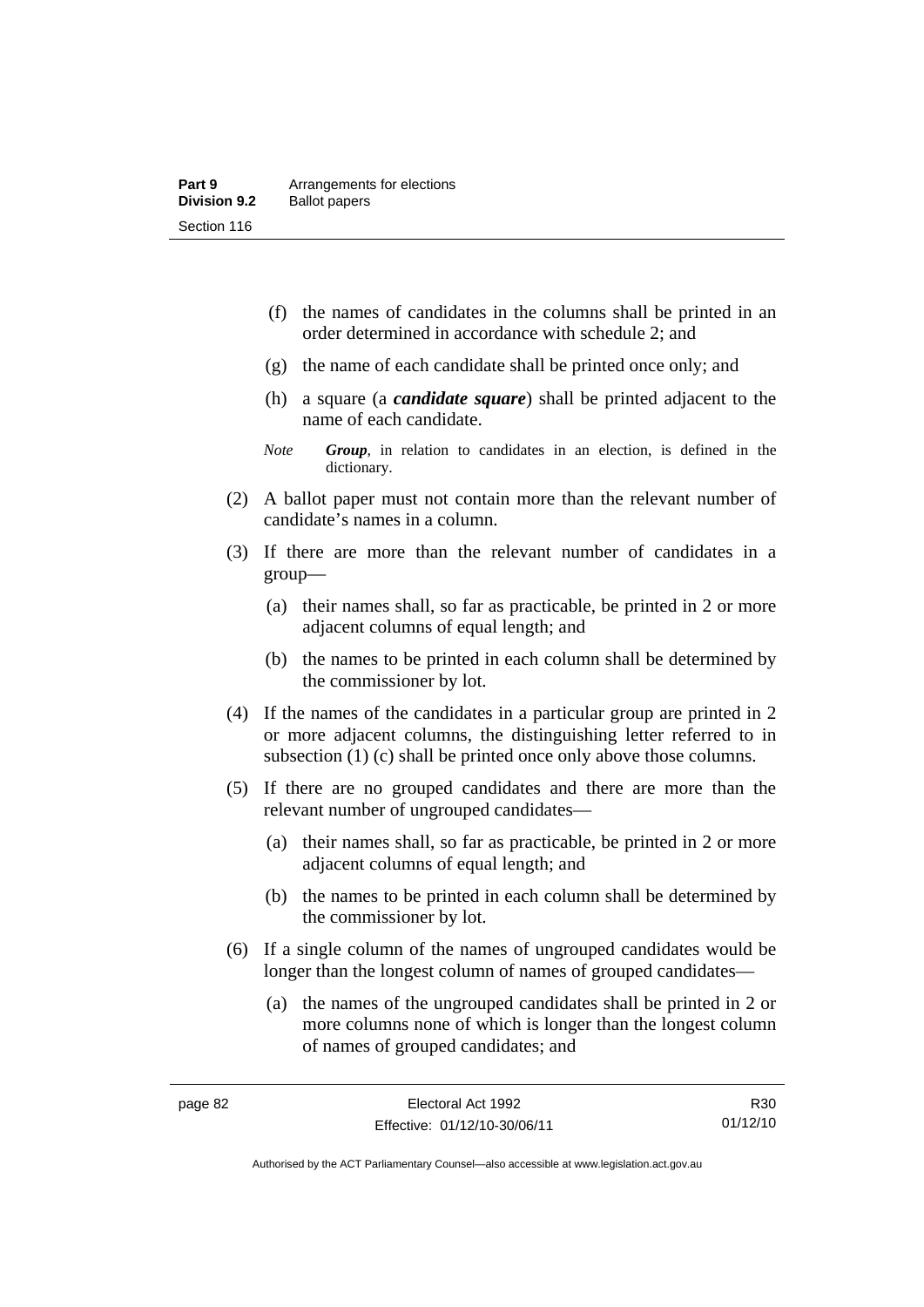- (b) the names of the ungrouped candidates to be included in each column shall be determined by the commissioner by lot.
- (7) If similarity in the names of 2 or more candidates is likely to cause confusion, their names may be arranged on the ballot papers with such description or addition as will distinguish each from the other.
- (8) In this section:

### *relevant number* means—

- (a) for a 5 member electorate—5; or
- (b) for a 7 member electorate—7.

# **117 Names on ballot papers**

(1) In this section:

*party name*, for a registered party, means—

- (a) the name under which the party is registered; or
- (b) if a registered abbreviation of the name of the party is stated in the nomination form of each party candidate—that abbreviation.
- (2) On the ballot papers for an election—
	- (a) the party name of the registered party by which a group of party candidates is endorsed must be printed at the top of the column of their names; and
	- (b) the party name of the registered party by which an ungrouped party candidate is endorsed must be printed next to the candidate square for the candidate; and
	- (c) the word 'independent' must be printed next to the candidate square for a candidate (other than a party candidate) if the nomination form so specified.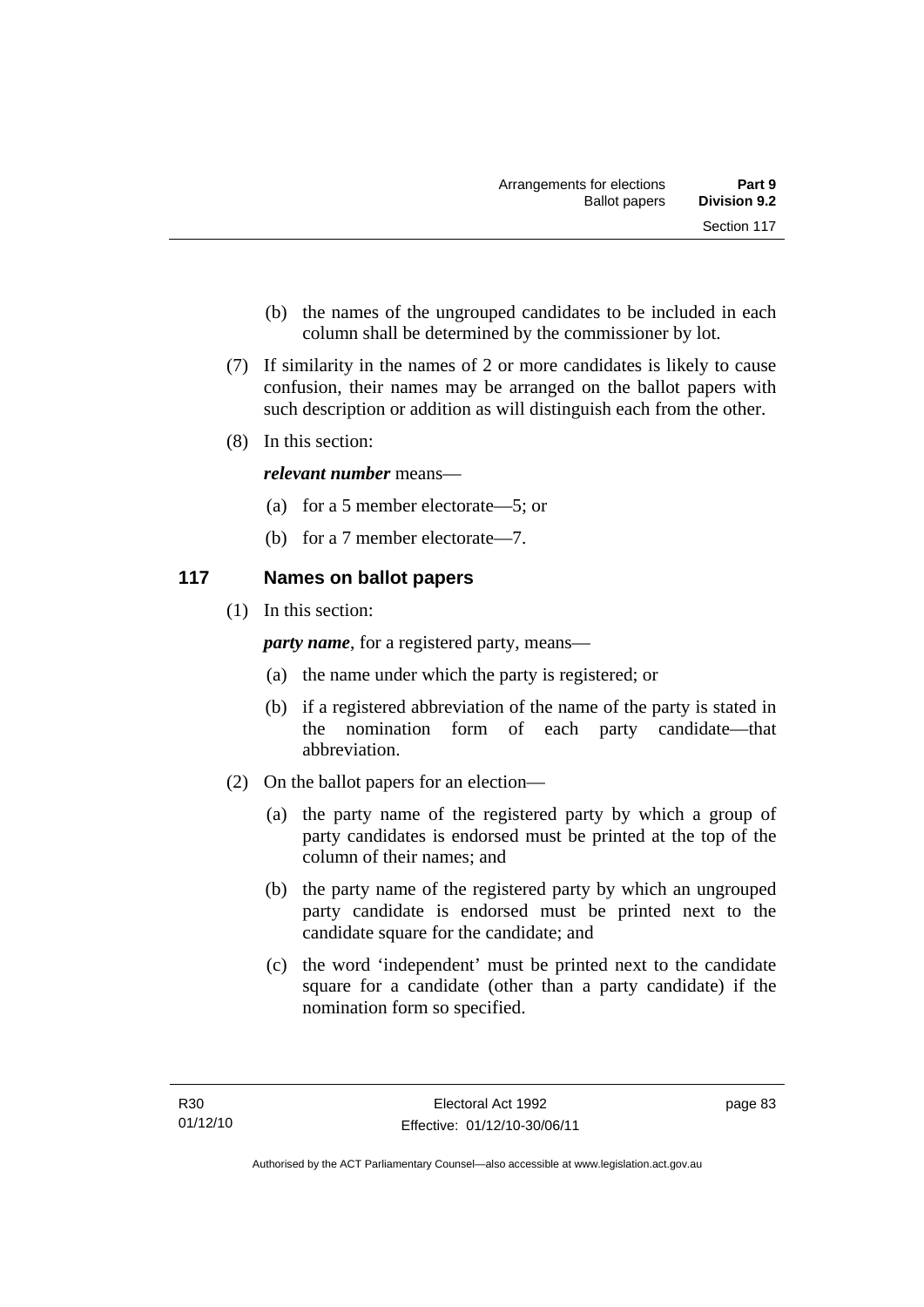## **118 Draw for positions on ballot papers**

The commissioner shall make the determinations required by section 116 in public at the place of nomination, as soon as practicable after the candidates have been declared.

# **Division 9.3 Electronic voting devices and vote counting programs**

### **118A Approval of computer program for electronic voting and vote counting**

- (1) The commissioner may approve 1 or more computer programs for any of the following:
	- (a) to allow electronic voting in an election;
	- (b) to perform steps in the scrutiny of votes in an election.
- (2) The commissioner may approve a program under subsection (1) (a) only if the program will—
	- (a) allow an elector to show consecutive preferences starting at '1'; and
	- (b) give an elector an opportunity to correct any mistakes before processing the elector's vote; and
	- (c) allow an elector to make an informal vote showing no preference for any candidate; and
	- (d) not allow a person to find out how a particular elector cast his or her vote.
- (3) The commissioner may approve a program under subsection (1) (b) only if—
	- (a) the proper use of the program would give the same result in the scrutiny of votes in an election as would be obtained if the scrutiny were conducted without using the program; and

R30 01/12/10

Authorised by the ACT Parliamentary Counsel—also accessible at www.legislation.act.gov.au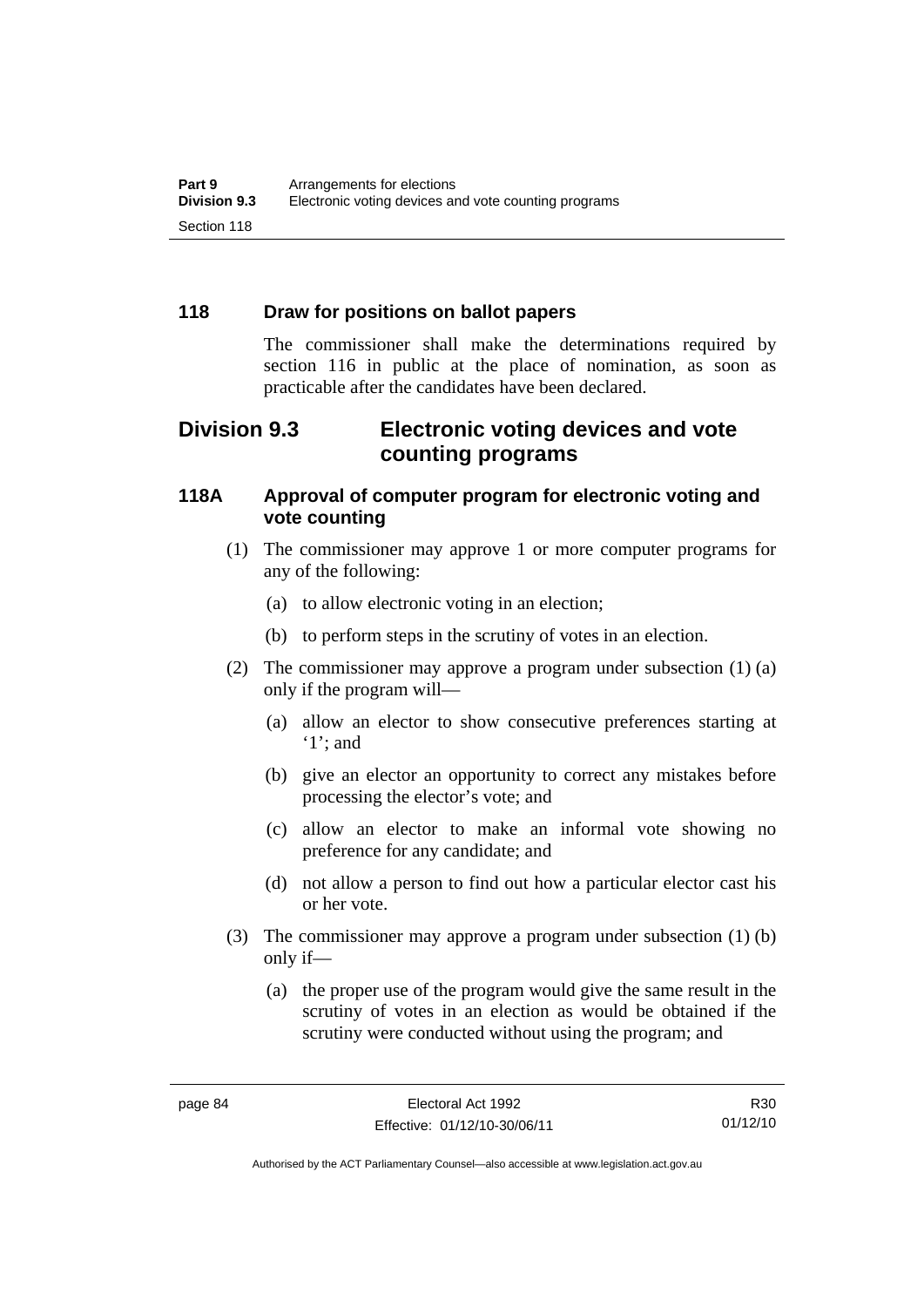- (b) the program—
	- (i) will not allow a person to find out how a particular elector cast his or her vote; and
	- (ii) is designed to pause while the commissioner makes a determination by lot required by schedule 4; and
	- (iii) can produce indicative distributions of preferences at any time after the close of the poll and before the declaration of the poll.
- (4) An approval under subsection (1) is a notifiable instrument.

*Note* A notifiable instrument must be notified under the *Legislation Act 2001*.

- (5) The commissioner must determine processes that must be followed in relation to the use of an approved computer program in the scrutiny of votes in an election.
- (6) Without limiting subsection (5), the commissioner may approve a process—
	- (a) for entering preferences shown on paper ballots into the approved computer program; and
	- (b) for counting preferences using the program to work out—
		- (i) the number of unrejected ballot papers on which a first preference is recorded for each candidate; and
		- (ii) the number of informal ballot papers for each electorate.

# **118B Security of electronic voting devices and related material**

 (1) The commissioner must take steps to ensure that electronic devices and computer programs used or intended to be used for or in connection with electronic voting are kept secure from interference at all times.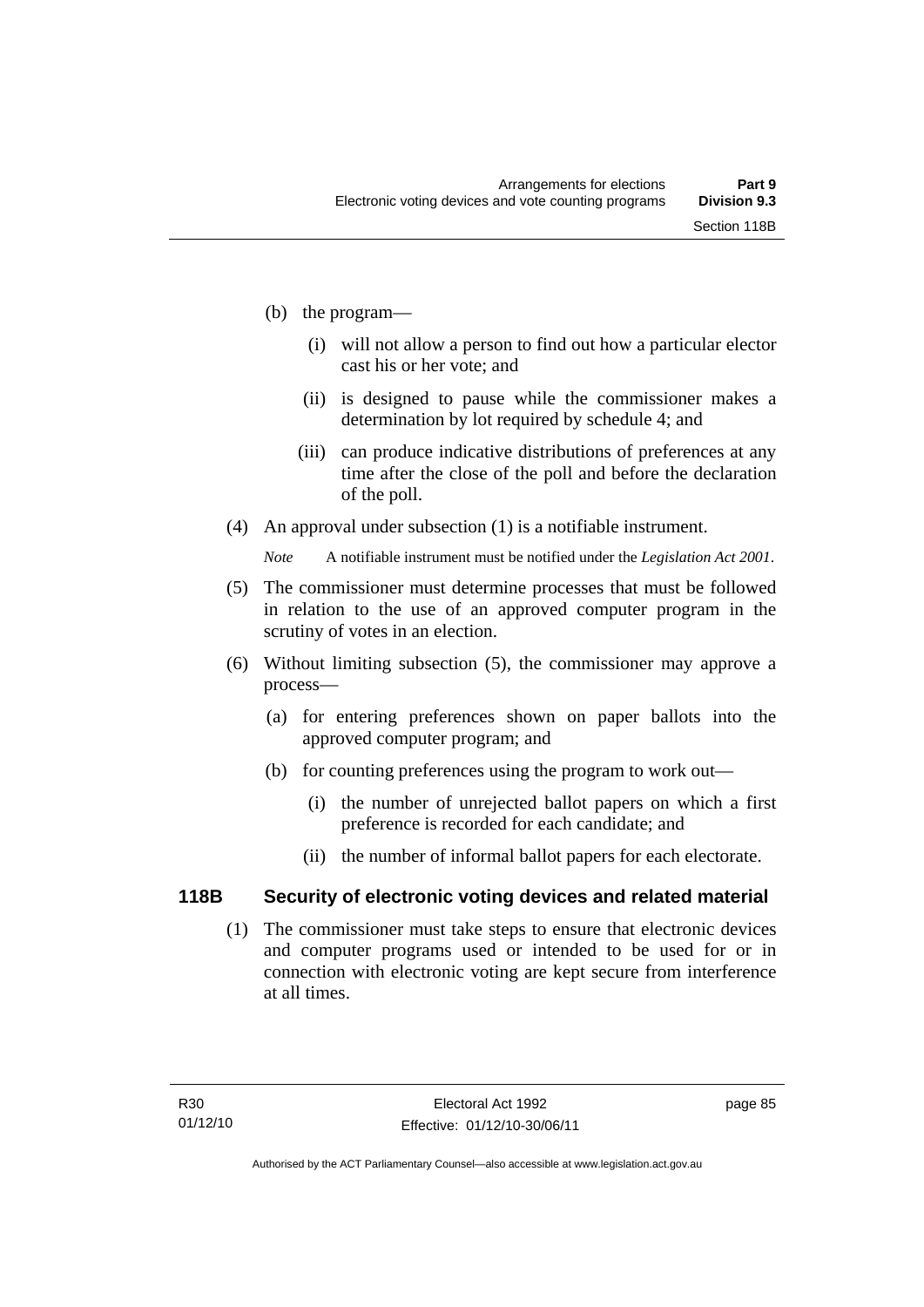- (2) The commissioner must keep backup copies of electronic data produced at a polling place or scrutiny centre until whichever of the following happens last:
	- (a) the beginning of the pre-election period for the next election;
	- (b) the documents are no longer required by the commissioner, another member of the electoral commission or a member of the staff of the commission for exercising a function under this Act.

# **Division 9.4 Miscellaneous**

# **119 Polling places and scrutiny centres**

- (1) The commissioner may, in writing—
	- (a) appoint a specified place to be a polling place on polling day for an election; and
	- (b) appoint a specified place to be a scrutiny centre during the election period for the purpose of the scrutiny at an election.
- (2) An appointment is a notifiable instrument.

*Note* A notifiable instrument must be notified under the *Legislation Act 2001*.

- (3) During a pre-election period, the commissioner—
	- (a) must publish in a newspaper; and
	- (b) may publish by any other means the commissioner determines;

a notice setting out particulars of each polling place for the election.

# **120 Administrative arrangements**

(1) The commissioner shall make appropriate administrative arrangements for the conduct of each election and, in particular, shall ensure that each polling place is properly equipped with—

R30 01/12/10

Authorised by the ACT Parliamentary Counsel—also accessible at www.legislation.act.gov.au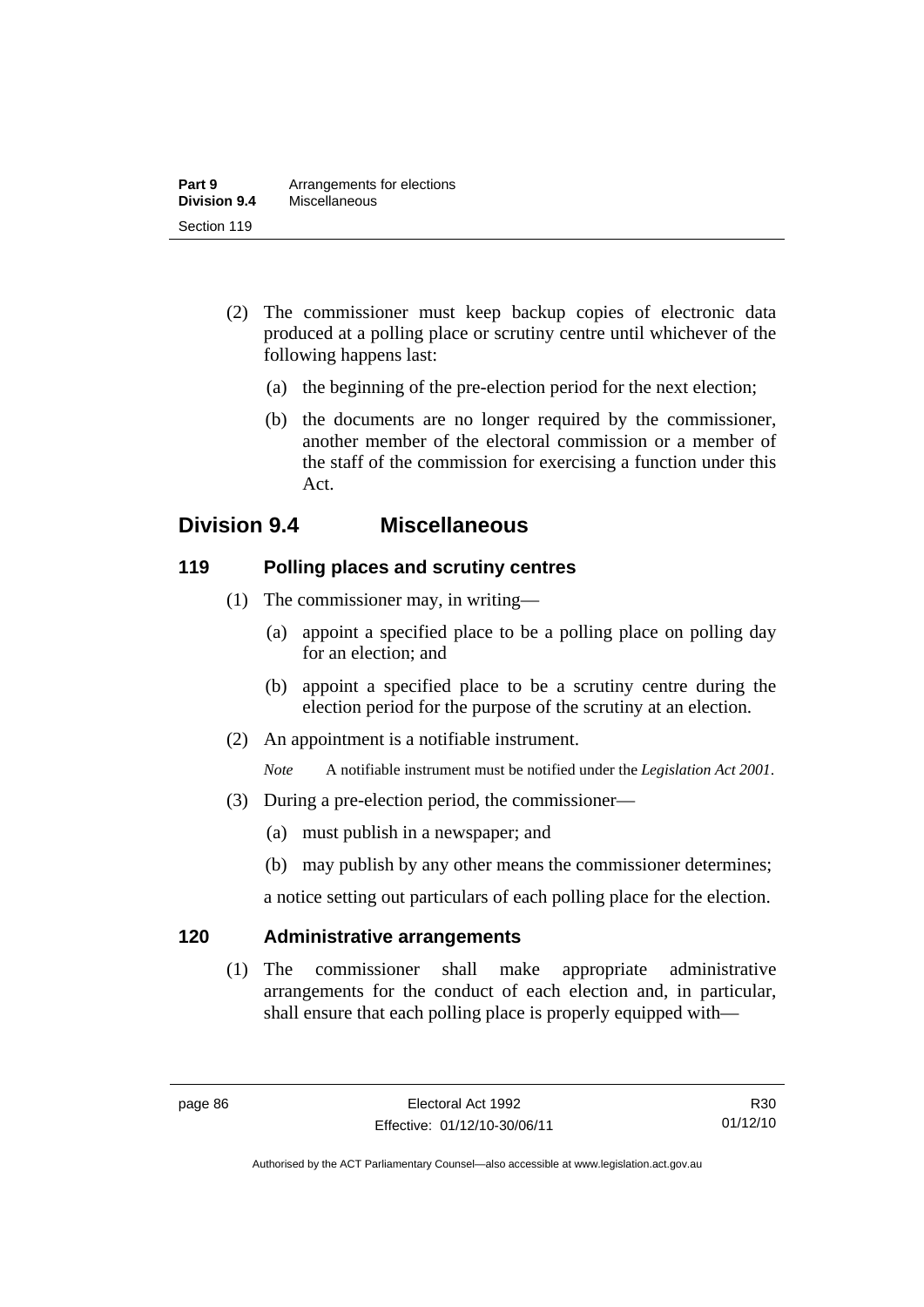- (a) separate voting compartments constructed so as to screen voters from observation while marking ballot papers; and
- (b) ballot boxes capable of being securely fastened; and
- (c) ballot papers and other documents and stationery.
- (2) The commissioner may make arrangements at a polling place for electors to vote using an electronic ballot paper (*electronic voting*).
- (3) For subsection (2), the commissioner may approve electronic devices for use by electors for electronic voting at a polling place.
- (4) An approval under subsection (3) is a notifiable instrument.

*Note* A notifiable instrument must be notified under the *Legislation Act 2001*.

### **121 Certified lists of electors**

- (1) As soon as practicable after the roll for an electorate closes, the commissioner shall—
	- (a) prepare a certified list of the electors; and
	- (b) give a copy to the OIC for each polling place; and
	- (c) on request by a candidate for the electorate—give a copy to the candidate.
- (2) For this Act, the certified list of electors, in relation to an election in an electorate, is an extract from the roll for the electorate, certified by the commissioner, in relation to each person enrolled who will be at least 18 years of age on polling day.

# **121A Use of information from certified lists**

(1) In this section:

#### *approved purpose* means—

- (a) a purpose connected with an election; or
- (b) monitoring the accuracy of information on the roll.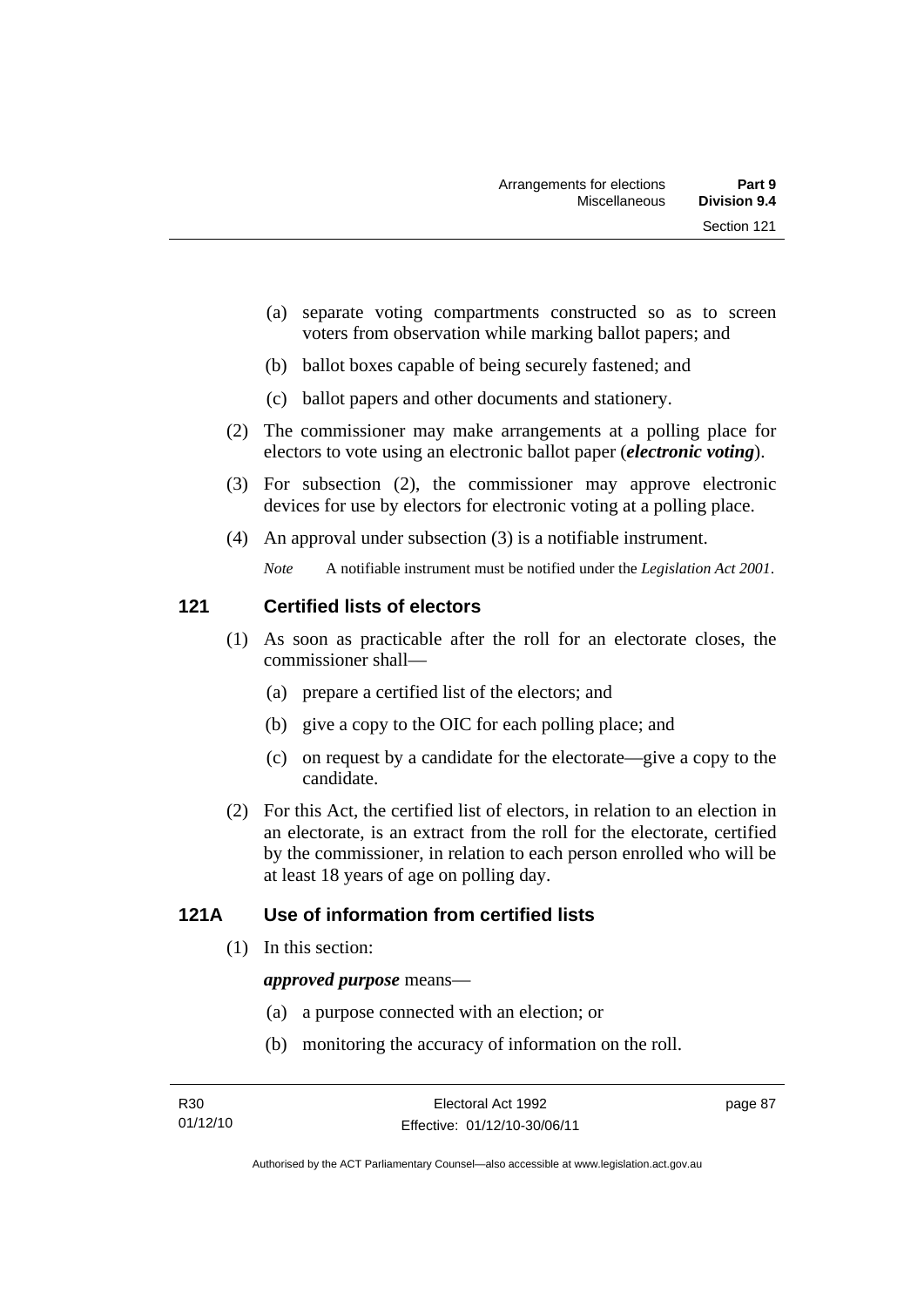| Part 9       | Arrangements for elections |
|--------------|----------------------------|
| Division 9.4 | Miscellaneous              |
| Section 122  |                            |

*protected information*, in relation to a person, means information that the person knows, or has reasonable grounds for believing, was obtained from a copy of a certified list of electors given to the person or someone else under section 121 (1) (Certified list of electors).

- (2) A person must not, without reasonable excuse, use protected information for—
	- (a) a commercial purpose; or
	- (b) any other purpose, other than an approved purpose.

Maximum penalty: 50 penalty units, imprisonment for 6 months or both.

 (3) A person must not, without reasonable excuse, directly or indirectly divulge or communicate protected information to someone else for a purpose other than an approved purpose.

Maximum penalty: 50 penalty units, imprisonment for 6 months or both.

#### **122 Scrutineers—appointment**

- (1) A candidate for election may appoint a scrutineer to represent the candidate during the polling for the election, or during the scrutiny for an election, or both.
- (2) An appointment shall be made by giving to the commissioner—
	- (a) written notice, signed by the candidate, specifying the name and address of the scrutineer; and
	- (b) an undertaking signed by the scrutineer.
	- *Note* If a form is approved under s 340A (Approved forms) for an undertaking, the form must be used.

Authorised by the ACT Parliamentary Counsel—also accessible at www.legislation.act.gov.au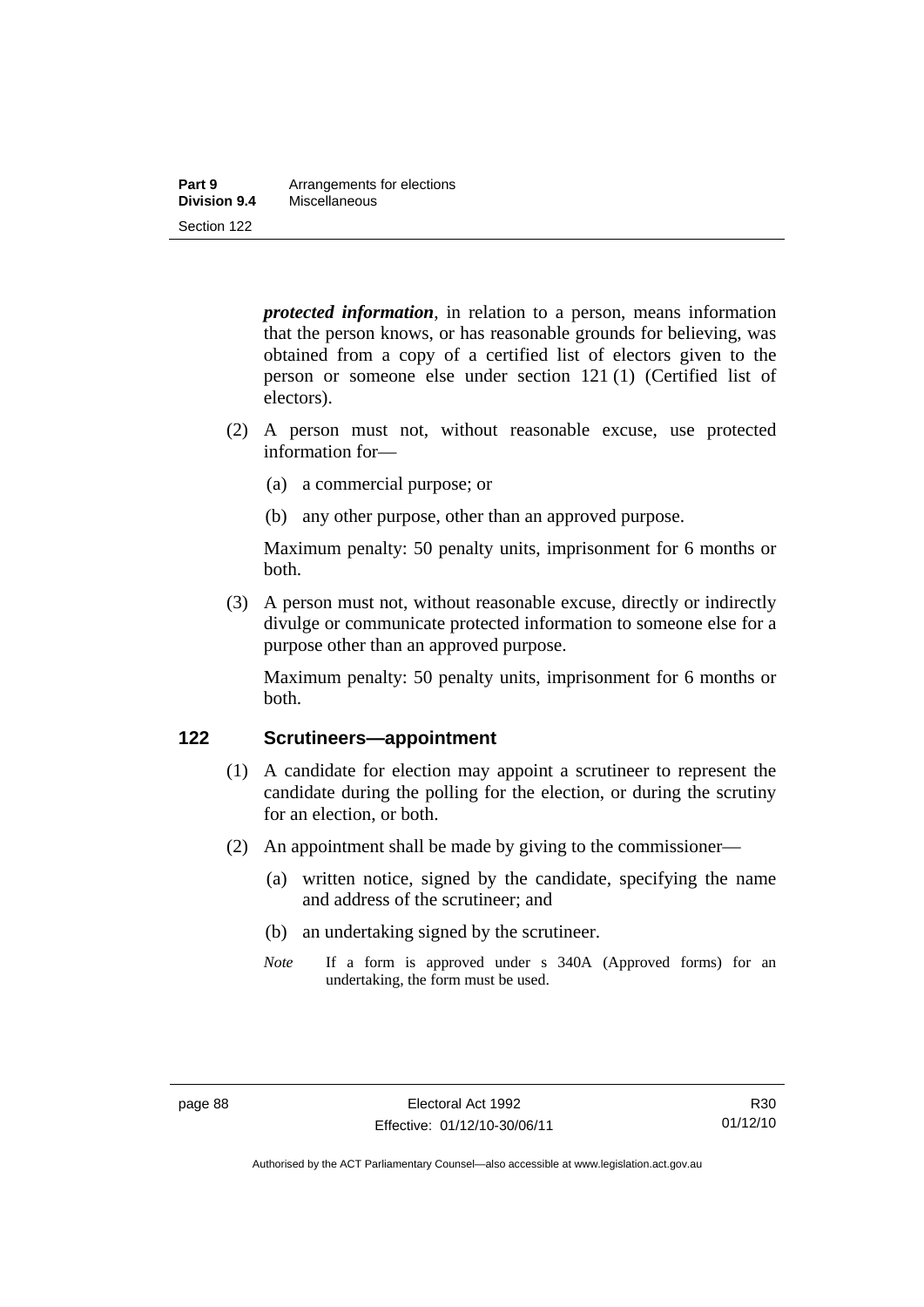## **123 Scrutineers—conduct**

- (1) Subject to subsection (2), a scrutineer representing a candidate during the polling for an election is entitled to be present in a polling place, and to enter or leave a polling place, when voters are allowed to vote at that place.
- (2) At any time while voters are allowed to vote at a particular polling place, the number of scrutineers representing a particular candidate who are present at that place shall not exceed the number of officers responsible for issuing ballot papers at that place.
- (3) Subject to subsection (4), a scrutineer representing a candidate during the scrutiny for an election is entitled to be present in a scrutiny centre, and to enter or leave a scrutiny centre, during the conduct of the scrutiny at the centre.
- (4) At any time during the conduct of the scrutiny at a particular scrutiny centre, the number of scrutineers representing a particular candidate who are present at the centre shall not exceed the number of officers at the centre.
- (5) A scrutineer at a polling place or scrutiny centre shall wear a badge, supplied by the commissioner, that identifies the person as a scrutineer.
- (6) A scrutineer shall not, without reasonable excuse, communicate with any person in a polling place except so far as is necessary in the exercise of the scrutineer's functions.

Maximum penalty: 10 penalty units.

 (7) A scrutineer shall not, without reasonable excuse, interfere with or attempt to influence an elector at a polling place.

Maximum penalty: 50 penalty units.

 (8) For section 320 (4) (b), a scrutineer who contravenes this section is no longer entitled to be on the premises.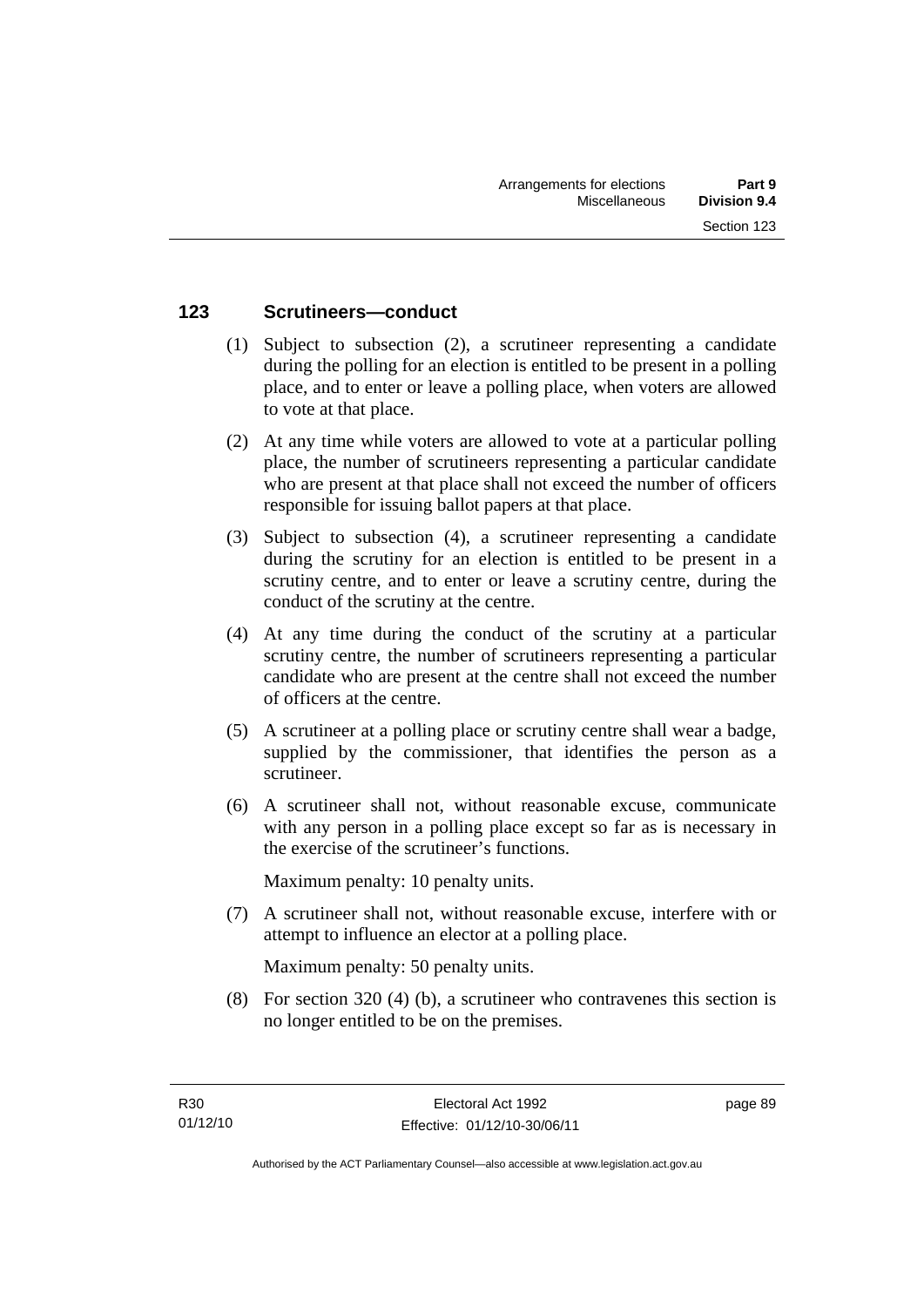## **124 Participation by candidates in conduct of election**

A candidate shall not take any part in the conduct of an election.

#### **125 Determining matters by lot**

- (1) If the commissioner is required by this Act to determine a matter by lot, the matter shall be so determined in a way approved by the electoral commission in writing.
- (2) An approval is a disallowable instrument.
	- *Note* A disallowable instrument must be notified, and presented to the Legislative Assembly, under the *Legislation Act 2001*.

#### **126 Supplementary elections**

If, in relation to an election—

- (a) there are no candidates; or
- (b) the number of candidates declared elected under section 111 or 112 is less than the number of vacancies;

a supplementary election shall be held, as necessary, in accordance with section 101.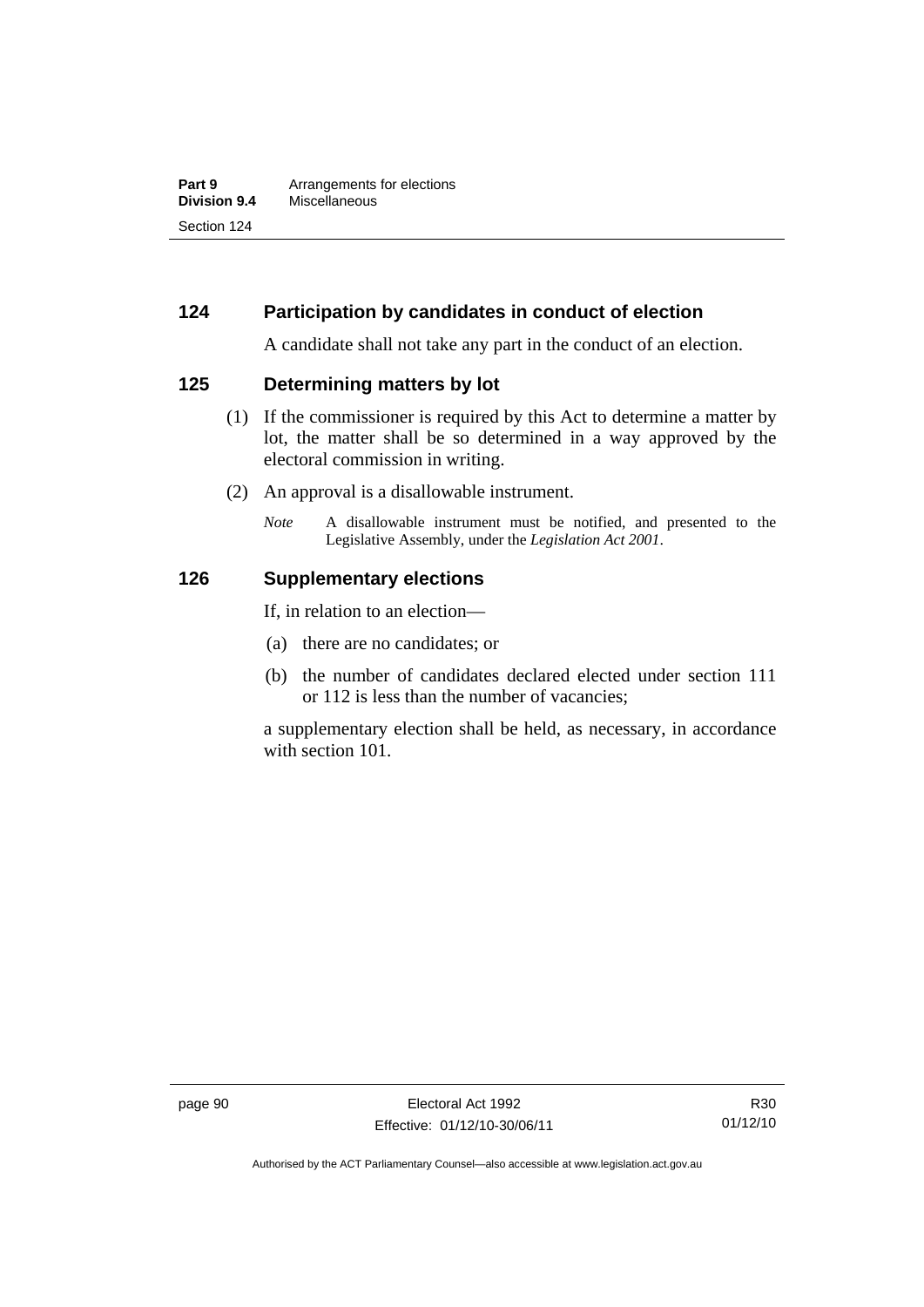| Voting  | Part 10       |
|---------|---------------|
| General | Division 10.1 |

# **Part 10 Voting**

# **Division 10.1 General**

### **127 Meaning of** *authorised witness*

In this part:

*authorised witness* means—

- (a) in Australia or an external Territory—an officer, an elector or a person who is enrolled on any roll kept under the Commonwealth Electoral Act; or
- (b) in any other place—a person who is at least 18 years old;

but does not include a candidate at an election.

### **128 Entitlement to vote**

- (1) Subject to subsection (2), an elector enrolled for an electorate is entitled to vote at an election for the electorate.
- (2) A person who is enrolled is not entitled to vote at an election unless he or she will be at least 18 years old on the day the poll for the election is required to be held.
- (3) The inclusion of the name of a person on a certified list of electors for an election is conclusive evidence of the person's right to vote at the election.
- (4) The omission of the name of a person from a roll because of official error does not disqualify the person from voting.
- (5) In a roll or a certified list of electors, an omission of a given name, or an error in a name, does not disqualify an elector from voting.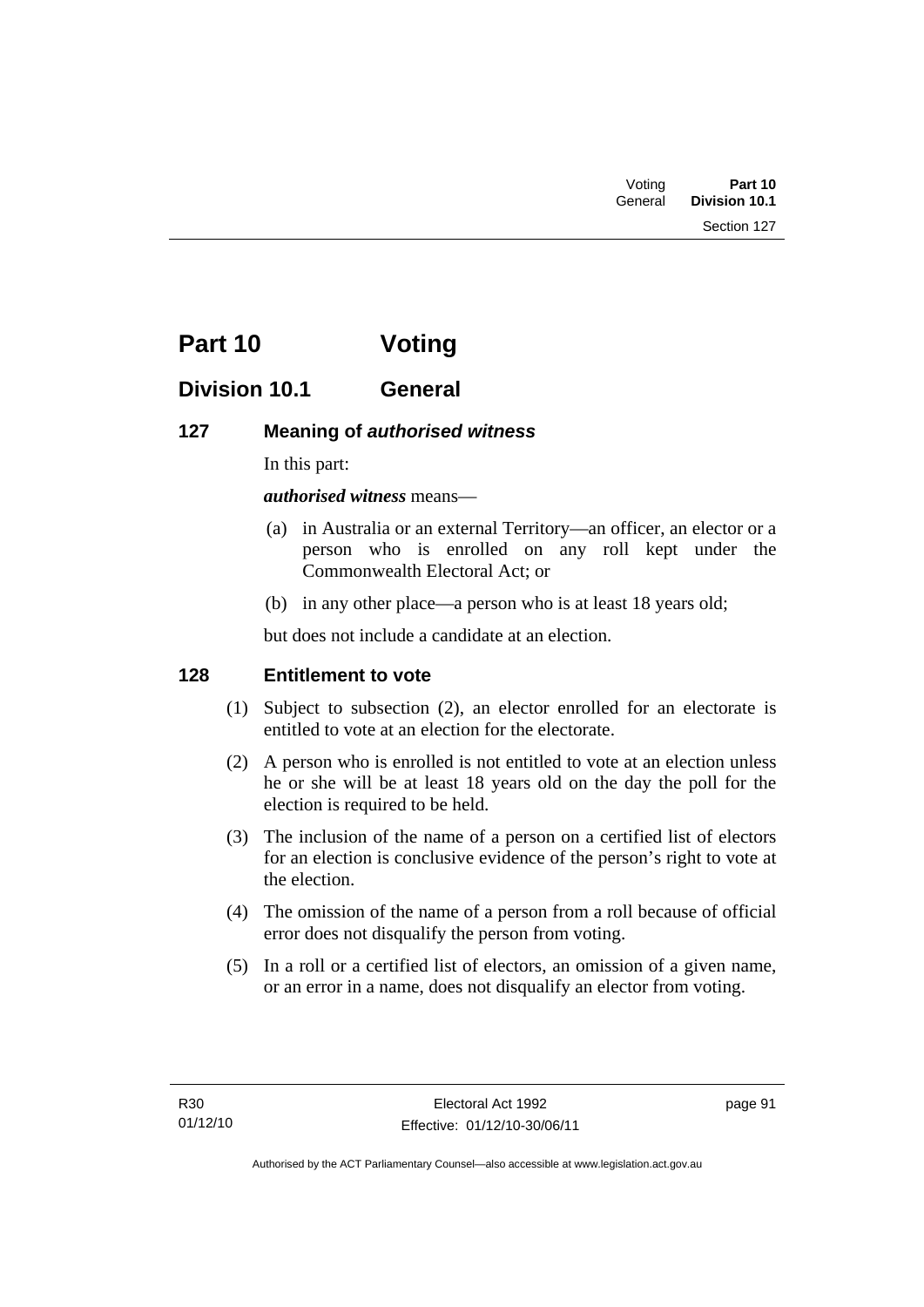(6) An elector whose surname has changed is not disqualified from voting under a former name entered for the person on a roll or certified list of electors.

### **129 Compulsory voting**

(1) An elector who is entitled to vote at an election shall not, without a valid and sufficient reason, fail to vote at the election.

Maximum penalty: 0.5 penalty units.

- (2) Subsection (1) does not apply to—
	- (a) an eligible overseas elector; or
	- (b) an Antarctic elector; or
	- (c) an elector who is serving a sentence of imprisonment outside the ACT; or
	- (d) an elector who is enrolled because of his or her enrolment on the Commonwealth roll as an itinerant elector.
- (3) Without limiting subsection (1), an elector shall be taken to have a valid and sufficient reason for failing to vote at an election if the elector believes it to be part of his or her religious duty to abstain from voting.

### **130 Multiple votes prohibited**

An elector shall not vote—

(a) more than once at the same election for an electorate; or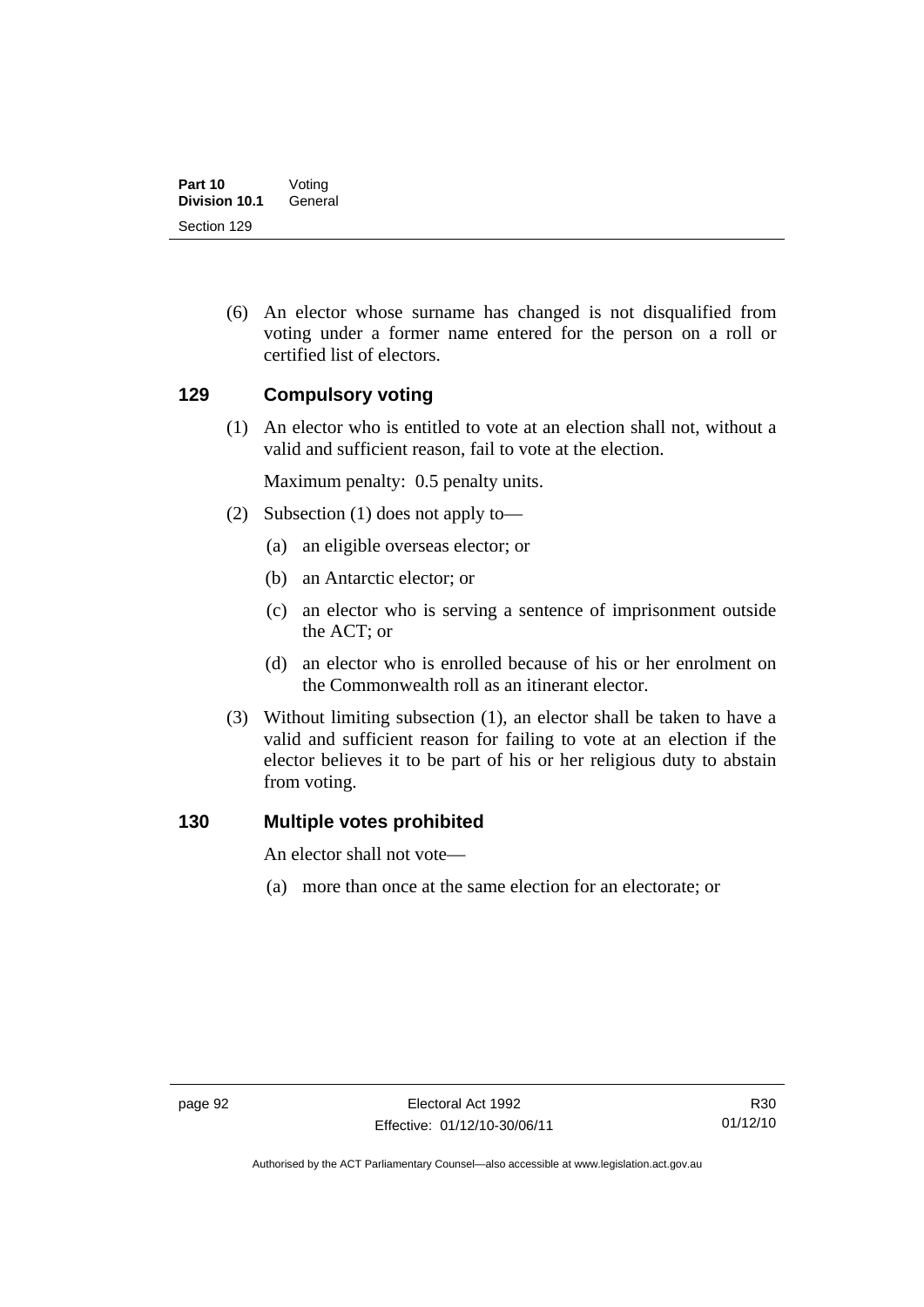| Voting  | Part 10       |
|---------|---------------|
| General | Division 10.1 |
|         | Section 131   |

 (b) at 2 or more elections for electorates the polls for which are required to be held on the same day.

Maximum penalty: 50 penalty units, imprisonment for 6 months or both.

### **131 Procedures for voting**

- (1) At an election, an elector may—
	- (a) cast a vote in accordance with division 10.2, 10.3 or 10.4; or
	- (b) if the elector is a patient in a hospital or special hospital, or detained at a correctional centre—cast an ordinary vote or a declaration vote in accordance with division 10.5.
- (2) An elector who is entitled to vote at an election may cast a vote on polling day at any polling place in the ACT, whether or not the polling place is in the electorate for which the elector is enrolled.
- (3) If there is electronic voting at a polling place, an elector may vote using a paper ballot paper or electronic voting.
- (4) To remove any doubt, subsection (2) does not give an elector detained in lawful custody any right to leave, or be released from, the place of custody to cast a vote.

### **132 Manner of recording vote**

- (1) An elector shall record his or her vote on a ballot paper by marking the ballot paper in accordance with subsection (2).
- (2) The elector—
	- (a) shall place consecutive whole numbers starting at '1' in the number of candidate squares equal to the number of candidates to be elected so as to indicate preferences; and
	- (b) may place further consecutive whole numbers in additional candidate squares so as to indicate additional preferences.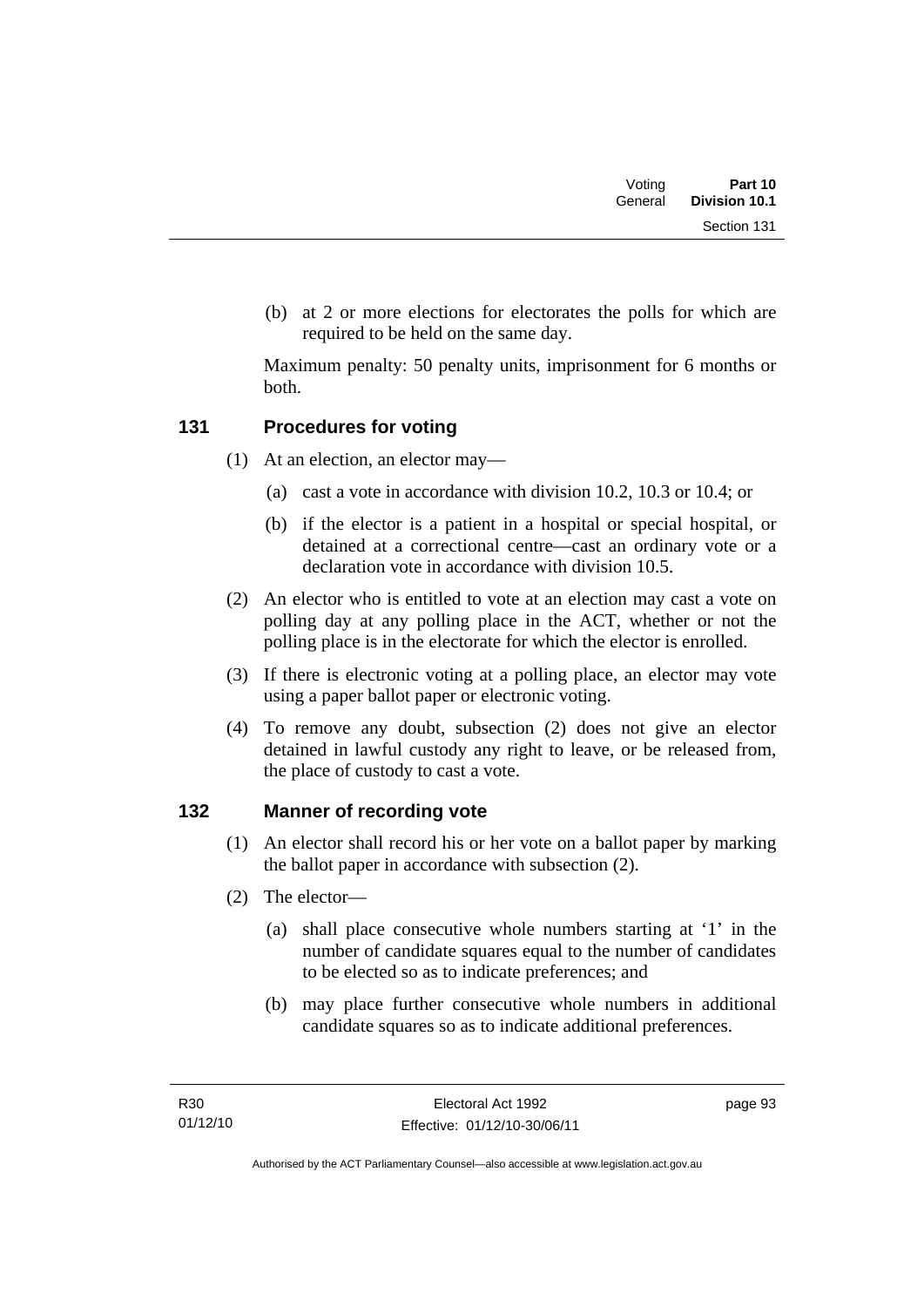# **Division 10.2 Ordinary voting at a polling place**

### **133 Claims to vote**

- (1) If a person attends before an officer at a polling place on polling day and claims to vote at an election, the officer shall issue a ballot paper to the claimant for the relevant electorate if satisfied that the certified list of electors for the electorate—
	- (a) specifies the claimant's name; and
	- (b) specifies an address for the claimant or indicates that the claimant's address is suppressed; and
	- (c) has not been marked so as to indicate that a ballot paper has already been issued to the claimant.
- (2) Despite subsection (1), an officer shall not issue a ballot paper to a person who indicates that he or she has already voted at the election.
- (3) Immediately after issuing a ballot paper to a claimant, the officer shall record the issue on the certified list of electors.

### **134 Voting in private**

Subject to section 156, a person shall, on receipt of a ballot paper under section 133, without delay—

- (a) go to an unoccupied voting compartment at the polling place; and
- (b) there, in private, mark his or her vote on the ballot paper in accordance with section 132; and
- (c) if the person has voted using a paper ballot paper—fold the ballot paper so as to conceal the vote and put it in a ballot box at the polling place; and
- (d) leave the polling place.

Authorised by the ACT Parliamentary Counsel—also accessible at www.legislation.act.gov.au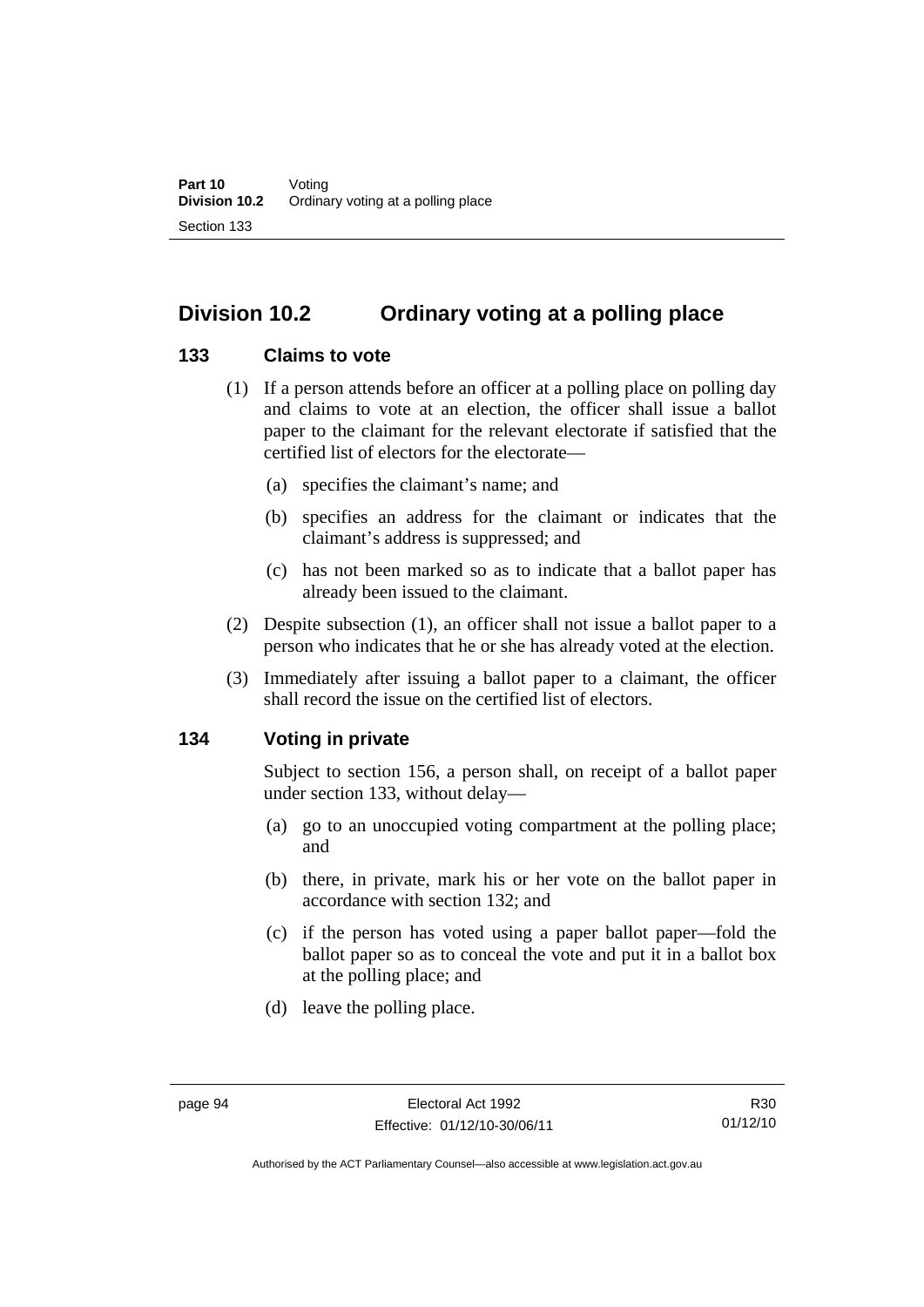# **Division 10.3 Declaration voting at a polling place**

### **135 Declaration voting at polling places**

- (1) If a person attends before an officer at a polling place on polling day and claims to vote at an election, the officer shall issue declaration voting papers to the person for the relevant electorate if satisfied that—
	- (a) the certified list of electors for the electorate does not specify the person's name; or
	- (b) the certified list of electors for the electorate has been marked so as to indicate that a ballot paper has already been issued to the person but the person claims not to have voted already at the election.
- (2) Despite subsection (1), an officer shall not issue declaration voting papers to a person who indicates that he or she has already voted at the election.
- (3) The officer shall—
	- (a) give the claimant a written statement indicating the consequences of casting a declaration vote under this section; and
	- (b) record the name of the claimant.
	- *Note* If a form is approved under s 340A (Approved forms) for a statement, the form must be used.
- (4) Subject to section 156, the following requirements apply to the casting of a declaration vote under this section:
	- (a) the person shall complete and sign the declaration in the presence of the officer;
	- (b) the officer shall complete and sign the certificate as witness;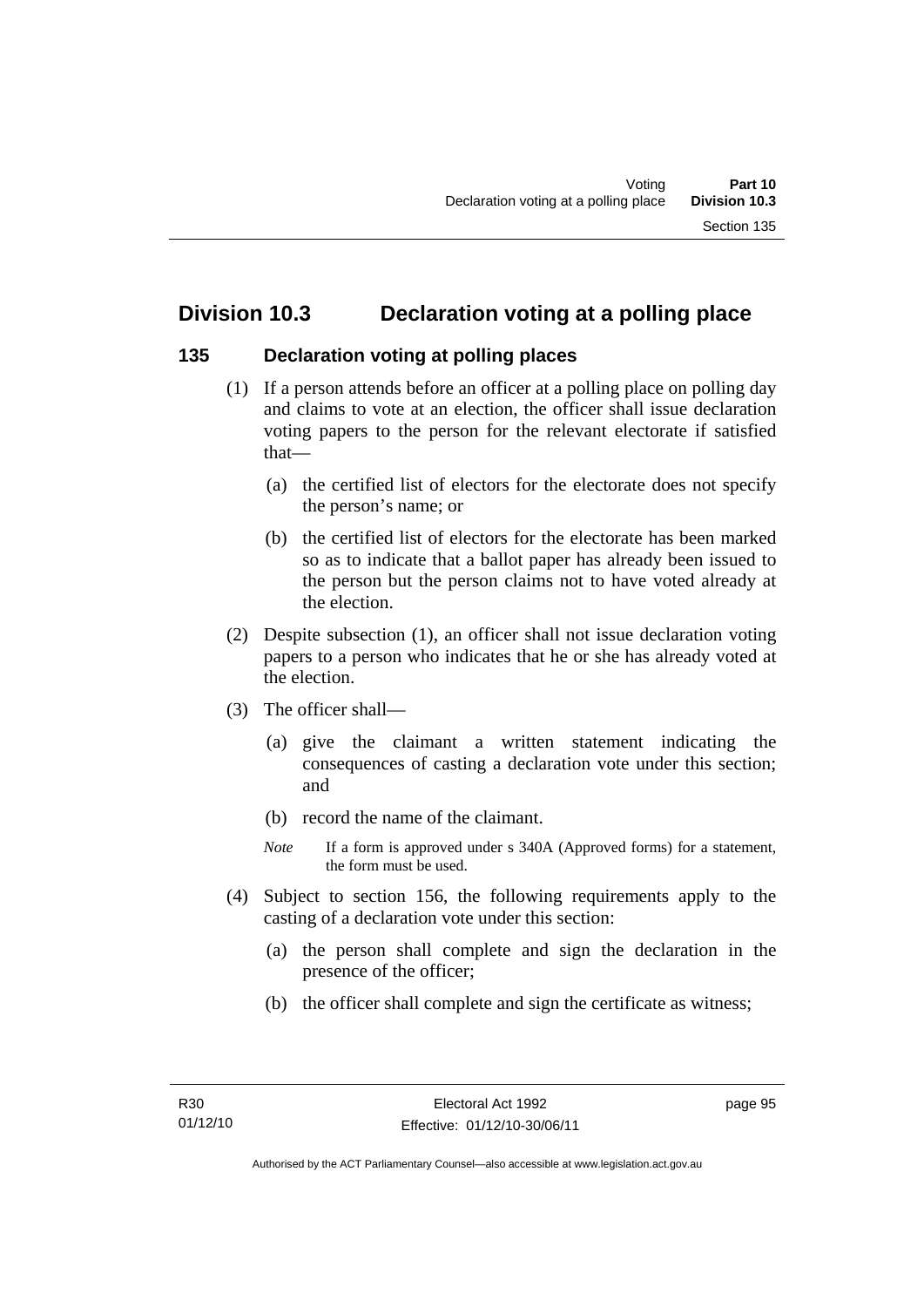- (c) the person shall go to an unoccupied voting compartment at the polling place and there, in private—
	- (i) mark his or her vote on the ballot paper in accordance with section 132; and
	- (ii) fold the ballot paper so as to conceal the vote;
- (d) the person shall return the folded ballot paper to the officer;
- (e) the officer shall, in the presence of the person, without unfolding the ballot paper, place it in the envelope on which the declaration referred to in paragraph (a) appears, fasten the envelope and place it in a ballot box at the polling place;
- (f) the person shall then leave the polling place.

## **Division 10.4 Voting otherwise than at a polling place**

### **136 Definitions for div 10.4**

(1) In this division:

#### *authorised delivery service* means—

- (a) Australia Post; or
- (b) if, under subsection (2), the commissioner decides that a delivery service be used instead of Australia Post—that delivery service; or
- (c) if, under subsection (2), the commissioner decides that a delivery service be used in addition to Australia Post— Australia Post or that delivery service.

*post* means send using an authorised delivery service.

 (2) For subsection (1), definition of *post*, the commissioner may, in writing, decide that a delivery service be used instead of or in addition to Australia Post.

R30 01/12/10

Authorised by the ACT Parliamentary Counsel—also accessible at www.legislation.act.gov.au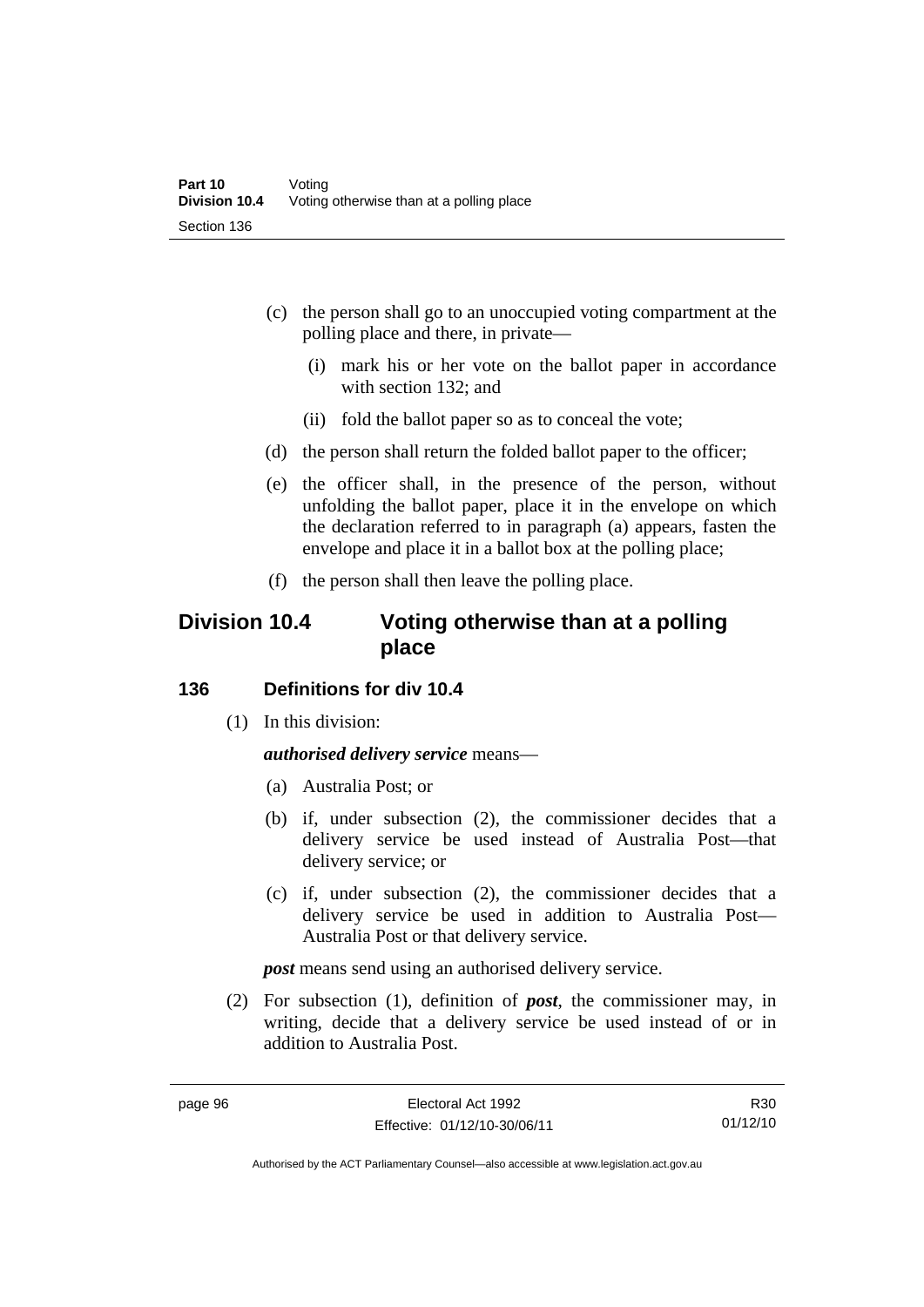### **136A Applications for postal voting papers**

(1) In this section:

*eligible elector*, for an election, means an elector who is entitled to vote at the election and—

- (a) who expects to be unable to attend—
	- (i) at a polling place on polling day; or
	- (ii) at a place where a vote may be made before an officer under section 136B before polling day; or
- (b) whose address is a suppressed address.
- (2) An eligible elector for an election (or a person authorised by the eligible elector) may apply to an authorised officer for declaration voting papers for postal voting (*postal voting papers*) for the election.
- (3) The application may be made orally or in writing.
- (4) The application must include a declaration that the applicant is an eligible elector for the election.
- (5) The application must be received by an authorised officer before 8 pm on the day before polling day.
	- *Note* If a form is approved under s 340A (Approved forms) for an application, the form must be used.
- (6) If an authorised officer receives an application under this section from, or on behalf of, a person claiming to be an eligible elector for an election (the *applicant*), the officer must—
	- (a) if satisfied that the applicant's name is on the certified list of electors for an electorate—post postal voting papers for the electorate to the applicant; or
	- (b) if not so satisfied—post postal voting papers for the electorate in which in the applicant claims to be enrolled to the applicant.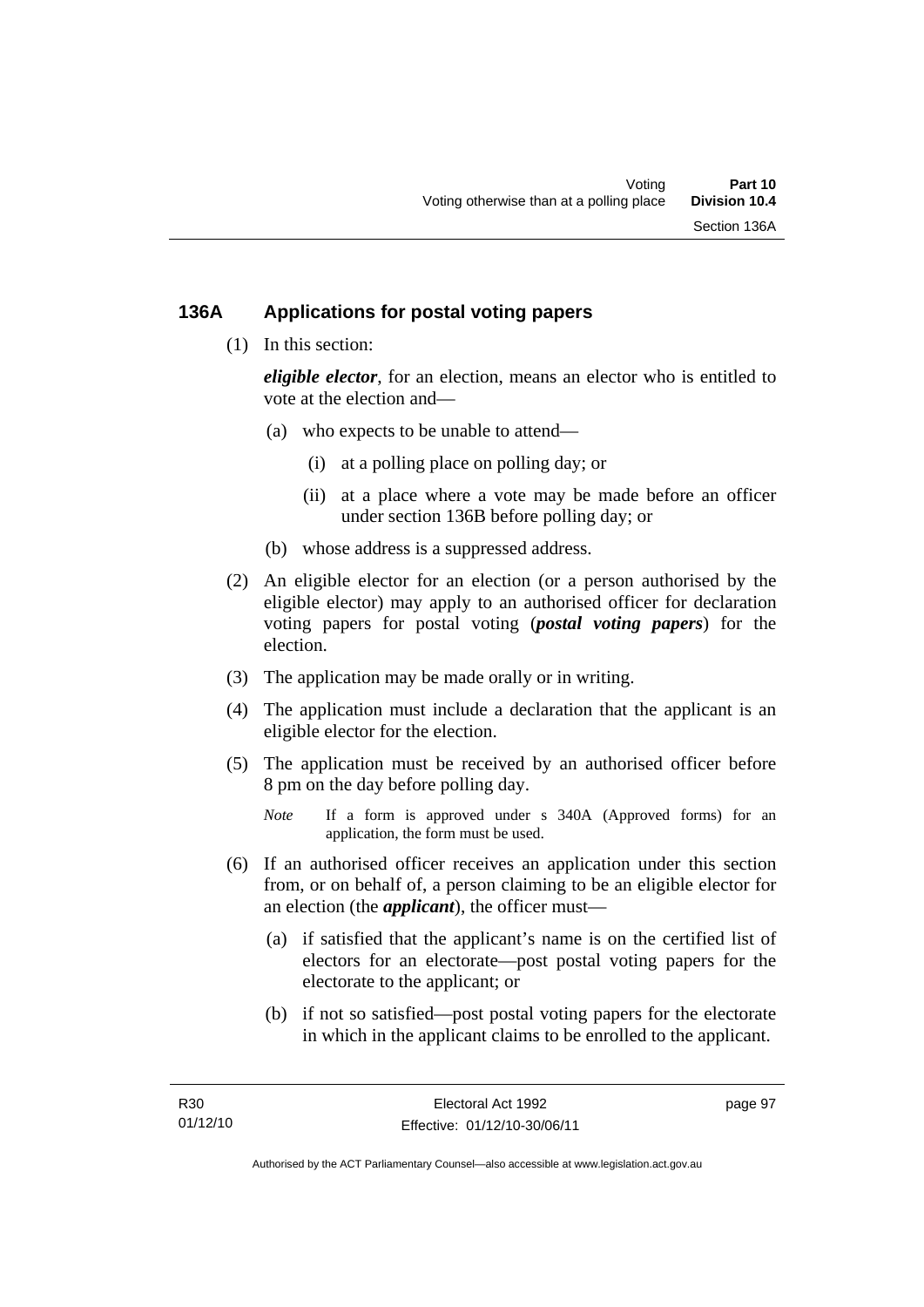- (7) However, the authorised officer must not post postal voting papers to the applicant—
	- (a) if the applicant has nominated a postal address outside Australia—if the application is received by the officer after 5 pm on the Friday 8 days before polling day; or
	- (b) in any other case—if the application is received by the officer after the last mail clearance, at the post office nominated by the commissioner in the postal voting papers, on the last Thursday before polling day; or
	- (c) in any case—if the officer has reason to believe that the applicant is at a place where the normal transmission of mail has been significantly disrupted or curtailed or is otherwise unreliable.
- (8) Despite subsections (6) and (7), the authorised officer may give the postal voting papers to the applicant using a courier or other agent (other than an authorised delivery service), if the officer believes on reasonable grounds that—
	- (a) the applicant is a person to whom subsection (7) applies; and
	- (b) the papers are likely to reach the applicant in sufficient time for the applicant's ballot paper to be completed and posted or given in accordance with section 144A (Requirements for casting postal votes) if the papers are sent to the applicant using the agent.
- (9) Despite subsections (6) and (8), the authorised officer must not post or give postal voting papers to the applicant earlier than the  $19<sup>th</sup>$  day before polling day.
- (10) If postal voting papers are sent or given to the applicant in accordance with this section, neither the authorised officer nor the commissioner is responsible for ensuring that the papers reach the applicant.

*Note* Section 144A deals with how to cast a postal vote.

Authorised by the ACT Parliamentary Counsel—also accessible at www.legislation.act.gov.au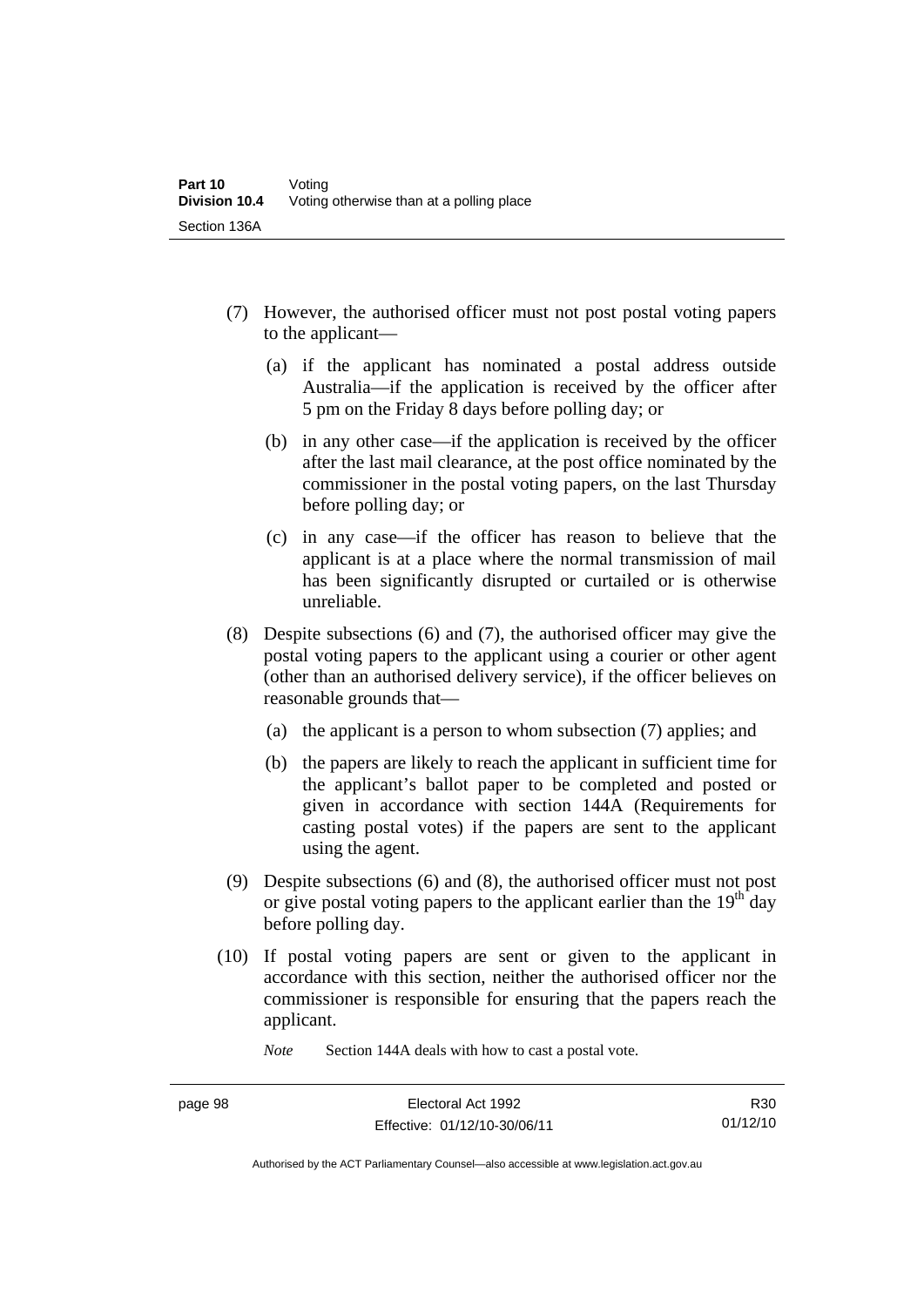### **136B Ordinary or declaration voting in ACT before polling day**

(1) In this section:

*eligible elector*, for an election, means an elector who is entitled to vote at the election and—

- (a) who expects to be unable to attend at a polling place on polling day; or
- (b) whose address is a suppressed address.

*relevant period* means the period—

- (a) beginning on the 3rd Monday before polling day or, if that Monday is a public holiday in the ACT, the next business day; and
- (b) ending at 8 pm on the day before polling day.
- (2) The commissioner may, in writing, determine the days and times during the relevant period for voting under this section.
- (3) This section applies if a person attends before an authorised officer, on a day and at a time determined under subsection (2), and makes a declaration to the effect that the person is an eligible elector.
- (4) A determination under subsection (2) is a notifiable instrument.

*Note* A notifiable instrument must be notified under the *Legislation Act 2001*.

- (5) If this section applies, the officer must issue a ballot paper for the relevant electorate to the person if satisfied that the certified list of electors for the electorate—
	- (a) states the person's name; and
	- (b) states an address for the person or indicates that the person's address is suppressed; and
	- (c) has not been marked so as to indicate that a ballot paper has already been issued to the person.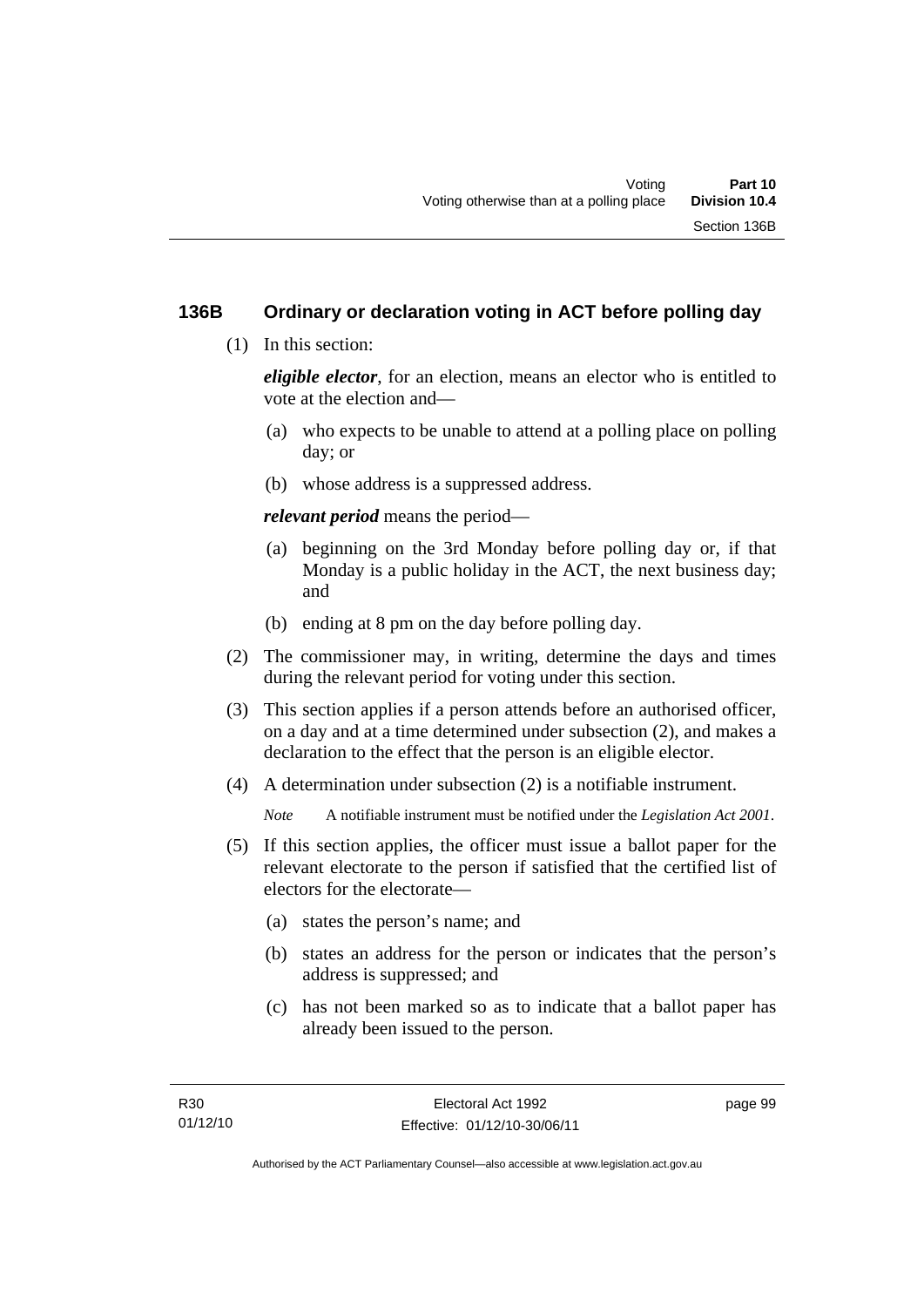- (6) Despite subsection (5), an officer shall not issue a ballot paper to a person who indicates that he or she has already voted at the election.
- (7) Immediately after issuing a ballot paper to the person, the officer shall record the issue on the certified list of electors.
- (8) Section 134 applies to the casting of an ordinary vote under this section as if—
	- (a) it were a vote under section 133; and
	- (b) the reference in section 134 to an *unoccupied voting compartment* were a reference to an unoccupied part of the place where the person attends before the officer concerned.
- (9) Sections 120 to 123 apply in relation to polling under this section as if the place where that polling is conducted were a polling place.
- (10) Before any vote is taken under this section the OIC shall exhibit each ballot box empty and shall then securely fasten its cover.
- (11) At the conclusion of each day's polling under this section and in the presence of any scrutineers the ballot boxes shall be closed and sealed.
- (12) At the beginning of the second and each subsequent day's polling under this section and in the presence of any scrutineers the seals on the ballot boxes shall be examined and opened.
- (13) At the close of polling under this section, the OIC shall, in the presence of any scrutineers—
	- (a) close and seal the ballot boxes containing ballot papers for ordinary voting or declaration voting; and
	- (b) parcel and enclose in sealed wrapping all unused ballot papers; and
	- (c) parcel and enclose in sealed wrapping all other electoral papers used at the polling place.

R30 01/12/10

Authorised by the ACT Parliamentary Counsel—also accessible at www.legislation.act.gov.au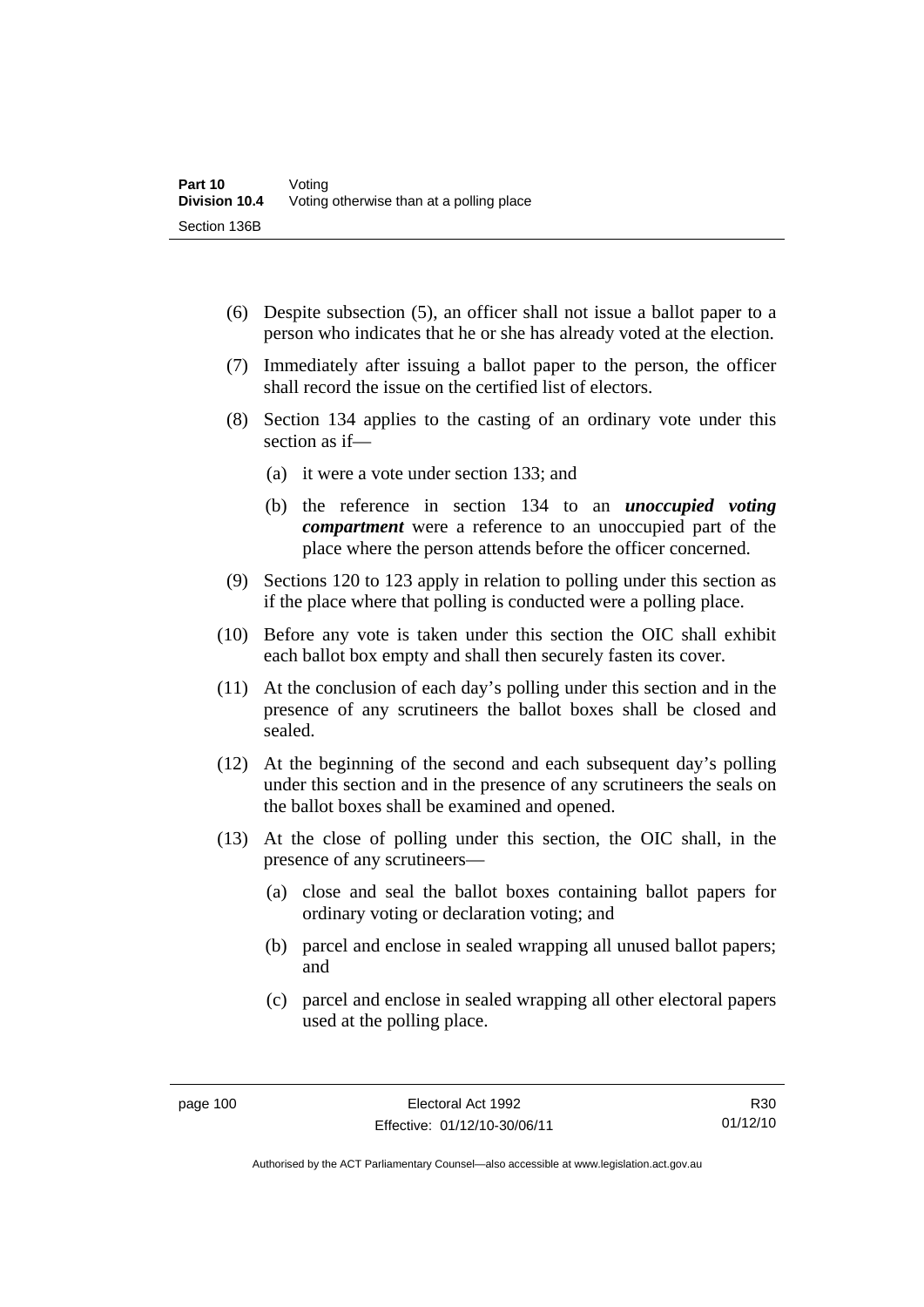- (14) The OIC shall give the articles referred to in subsection (13) to the commissioner.
- (15) The commissioner shall keep the articles referred to in subsection (13) in safe custody for the purposes of scrutiny under part 12.
- (16) Ballot papers cast as ordinary votes under this section may only be removed from ballot boxes and counted after the close of polling on polling day.
- (17) If this section applies and the authorised officer is satisfied that—
	- (a) the certified list of electors for the electorate does not specify the person's name; or
	- (b) the certified list of electors for the electorate has been marked so as to indicate that a ballot paper has already been issued to the person but the person claims not to have voted already at the election;

the authorised officer shall issue declaration voting papers to the person.

- (18) Despite subsection (17), an officer shall not issue declaration voting papers to a person who indicates that he or she has already voted at the election.
- (19) If an authorised officer issues declaration voting papers to the person, the officer must—
	- (a) give the person a written statement indicating the consequences of casting a declaration vote under this section; and
	- (b) record the person's name.
	- *Note* If a form is approved under s 340A for a statement, the form must be used.
- (20) Section 135 (4) applies to the casting of a declaration vote under this section as if—
	- (a) it were a declaration vote under section 135; and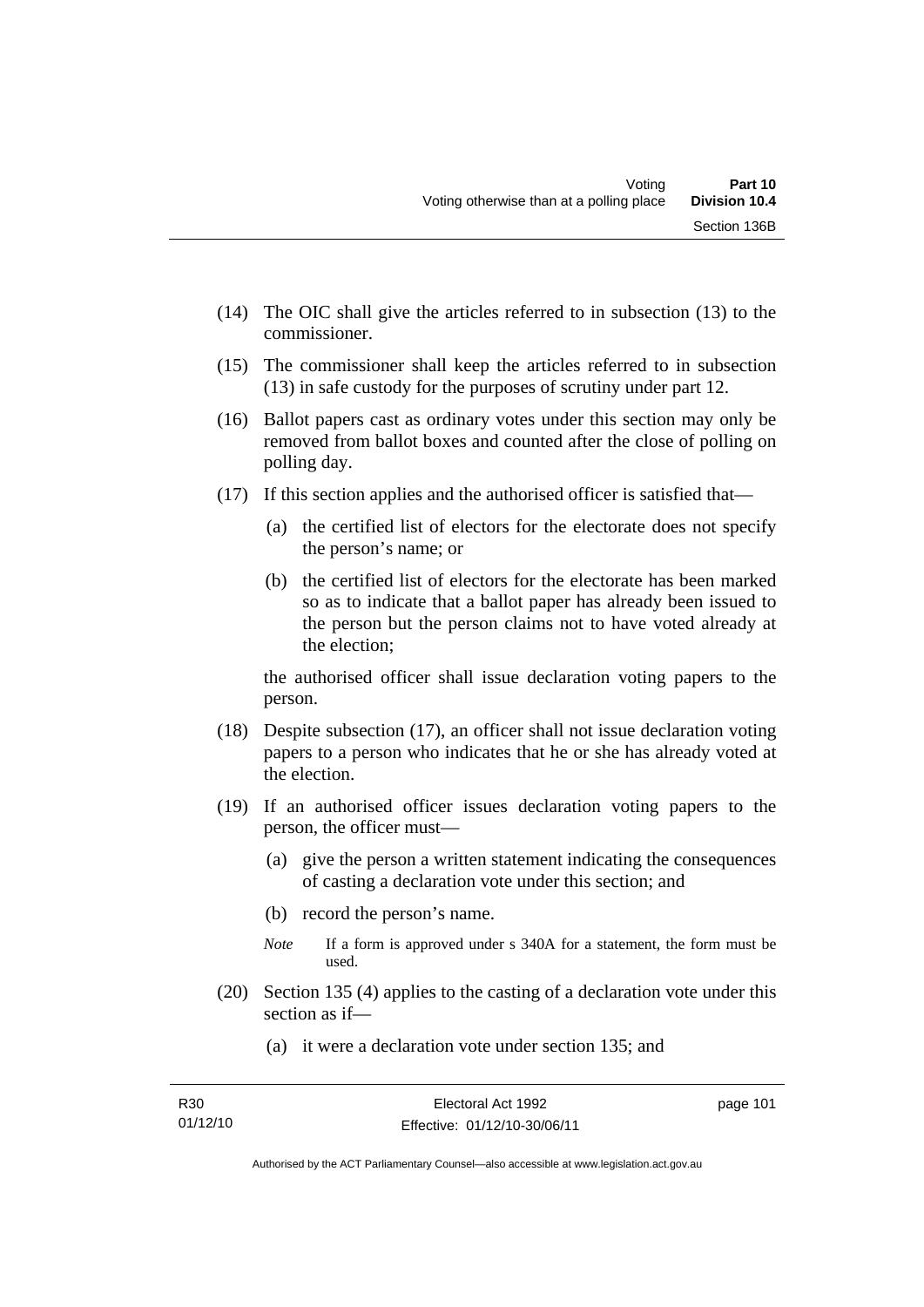(b) the reference in section 135 (4) to an *unoccupied voting compartment* were a reference to an unoccupied part of the place where the person attends before the officer concerned.

#### **136C Declaration voting outside ACT on or before polling day**

(1) In this section:

*eligible elector*, for an election, means an elector who is entitled to vote at the election and—

- (a) who expects to be unable to attend at a polling place on polling day; or
- (b) whose address is a suppressed address.

*relevant period* means the period—

- (a) beginning on the 3rd Monday before polling day or, if that Monday is a public holiday in the ACT, the next business day; and
- (b) ending at 6 pm in the ACT on polling day.
- (2) The commissioner may, in writing, determine the days and times during the relevant period for voting under this section.
- (3) This section applies if a person attends before an authorised officer outside the ACT, on a day and at a time determined under subsection (2), and makes a declaration to the effect that the person is an eligible elector.
- (4) A determination under subsection (2) is a notifiable instrument.

*Note* A notifiable instrument must be notified under the *Legislation Act 2001*.

- (5) If this section applies, the authorised officer shall issue declaration voting papers to the person.
- (6) Despite subsection (5), an officer shall not issue declaration voting papers to a person who indicates that he or she has already voted at the election.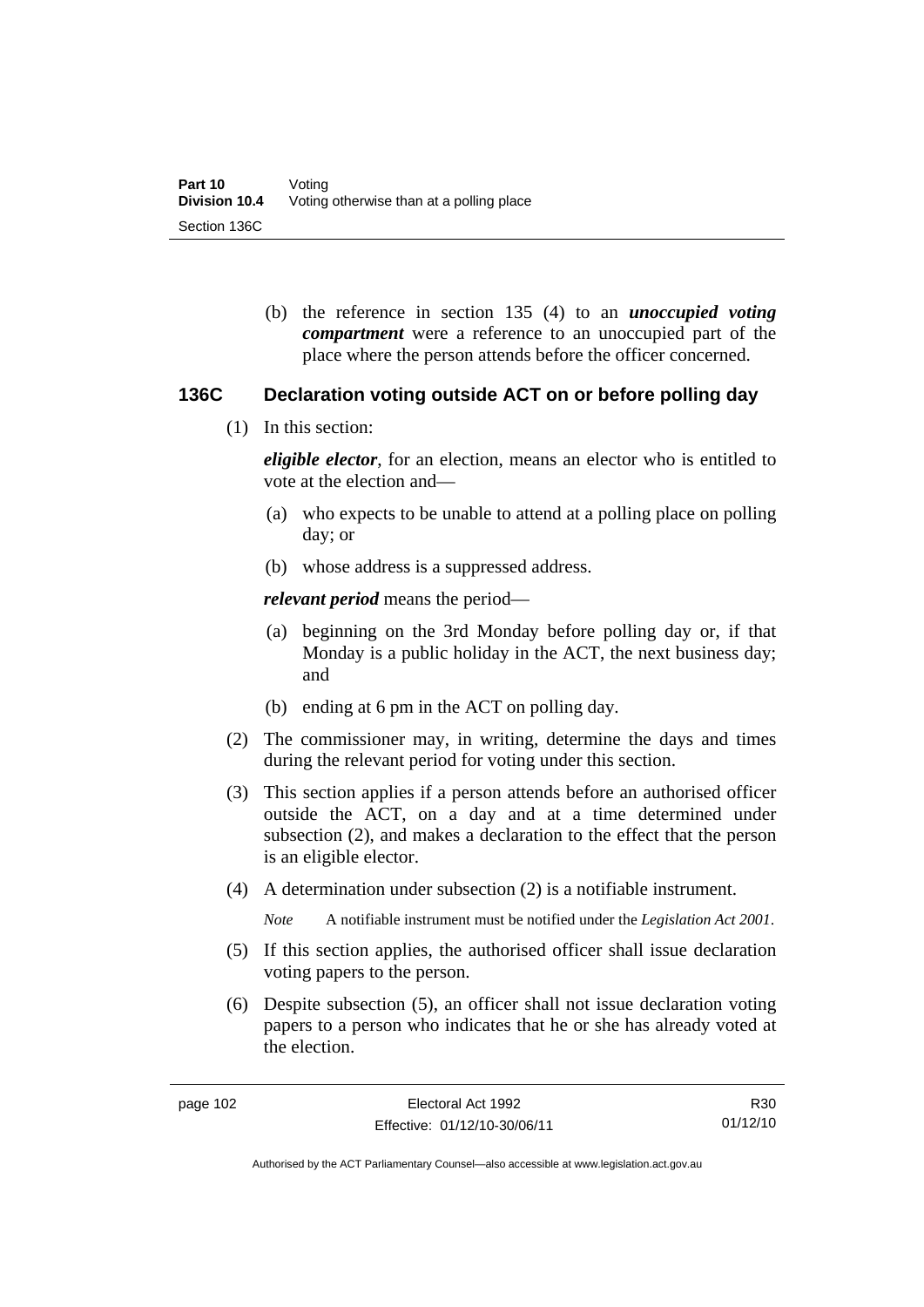- (7) If an authorised officer issues declaration voting papers to the person the officer shall—
	- (a) give the person a written statement indicating the consequences of casting a declaration vote under this section; and
	- (b) record the name of the person.
	- *Note* If a form is approved under s 340A (Approved forms) for a statement, the form must be used.
- (8) Section 135 (4) applies to the casting of a declaration vote under this section as if—
	- (a) it were a declaration vote under section 135; and
	- (b) the reference in section 135 (4) to an *unoccupied voting compartment* were a reference to an unoccupied part of the place where the person attends before the officer concerned.

### **137 Record of issue of declaration voting papers**

- (1) An officer who issues voting papers under section 136A, 136B (17) or 136C shall—
	- (a) make a record of the time and date of issue; and
	- (b) if the officer is not the commissioner—give the record to the commissioner.
- (2) If an application is made for a postal vote, the record shall be endorsed on the application.

### **138 Inspection of records**

(1) Subject to subsection (2), the commissioner shall make each record referred to in section 137, or a copy, available for public inspection at the office of the commissioner within ordinary office hours during the period of 40 days beginning on the 3rd day after polling day.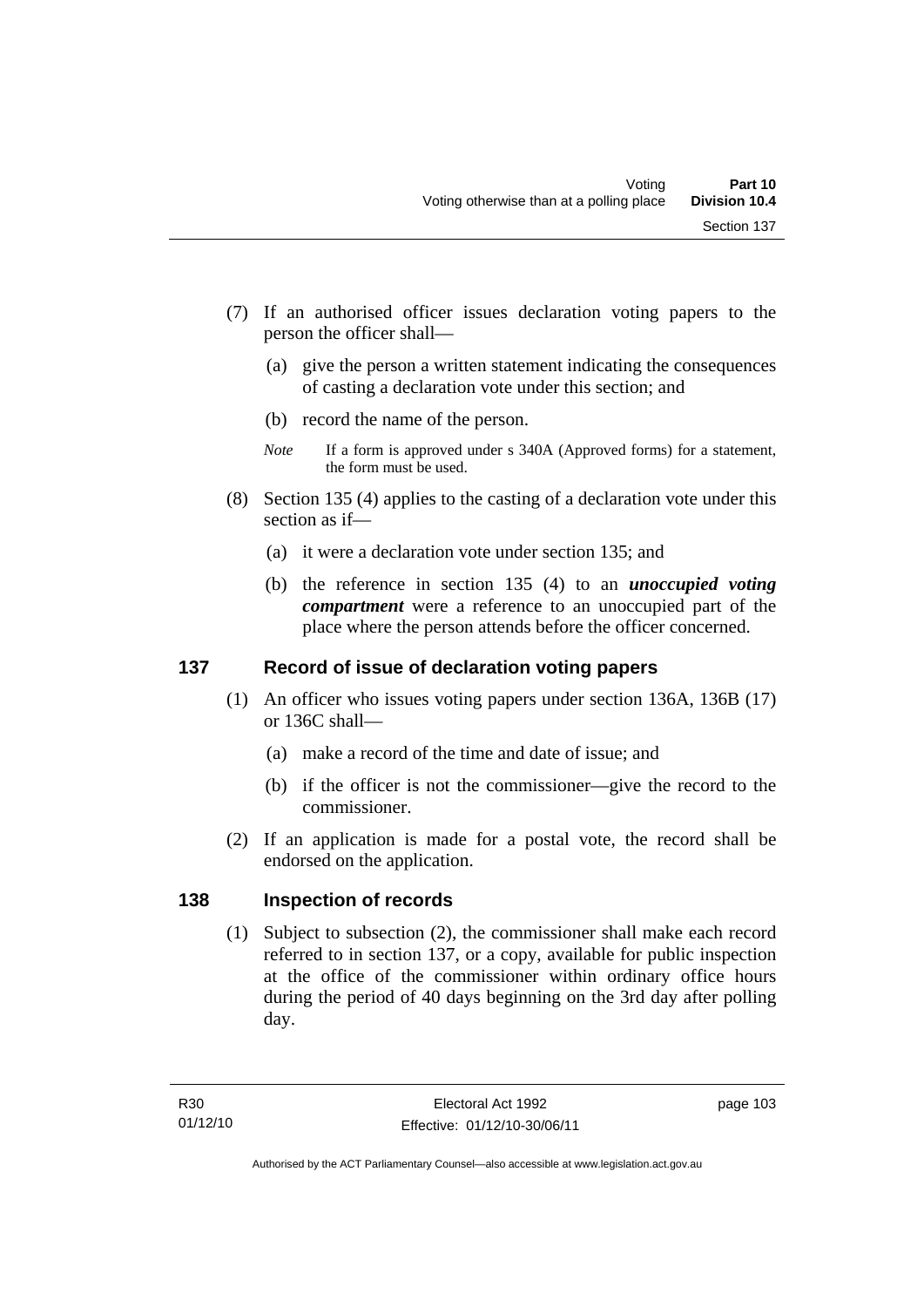(2) A document referred to in subsection (1) that is made available for public inspection shall not specify a suppressed address.

### **139 Receipt of declaration voting papers**

- (1) An officer who receives completed voting papers in relation to a vote cast under section 136A shall—
	- (a) endorse the time and date of receipt on the envelope; and
	- (b) if the officer is not the commissioner—give the papers to the commissioner or an authorised officer.
	- *Note* For restrictions on sending completed ballot and voting papers by fax, see s 329.
- (2) The commissioner shall keep the papers in safe custody for the purposes of scrutiny under part 12.

#### **140 Registered declaration voters**

- (1) The commissioner shall keep a register, called the register of declaration voters.
- (2) The register may be kept electronically.
- (3) If an elector is registered as a general postal voter under the Commonwealth Electoral Act—
	- (a) the elector shall be taken to be a registered declaration voter for this Act; and
	- (b) the particulars so registered under the Commonwealth Electoral Act in relation to the elector shall, so far as practicable, be taken to be entered on the register kept under this Act.
- (4) The register shall contain the following particulars in relation to each elector to whom subsection (3) applies:
	- (a) surname or family name;

Authorised by the ACT Parliamentary Counsel—also accessible at www.legislation.act.gov.au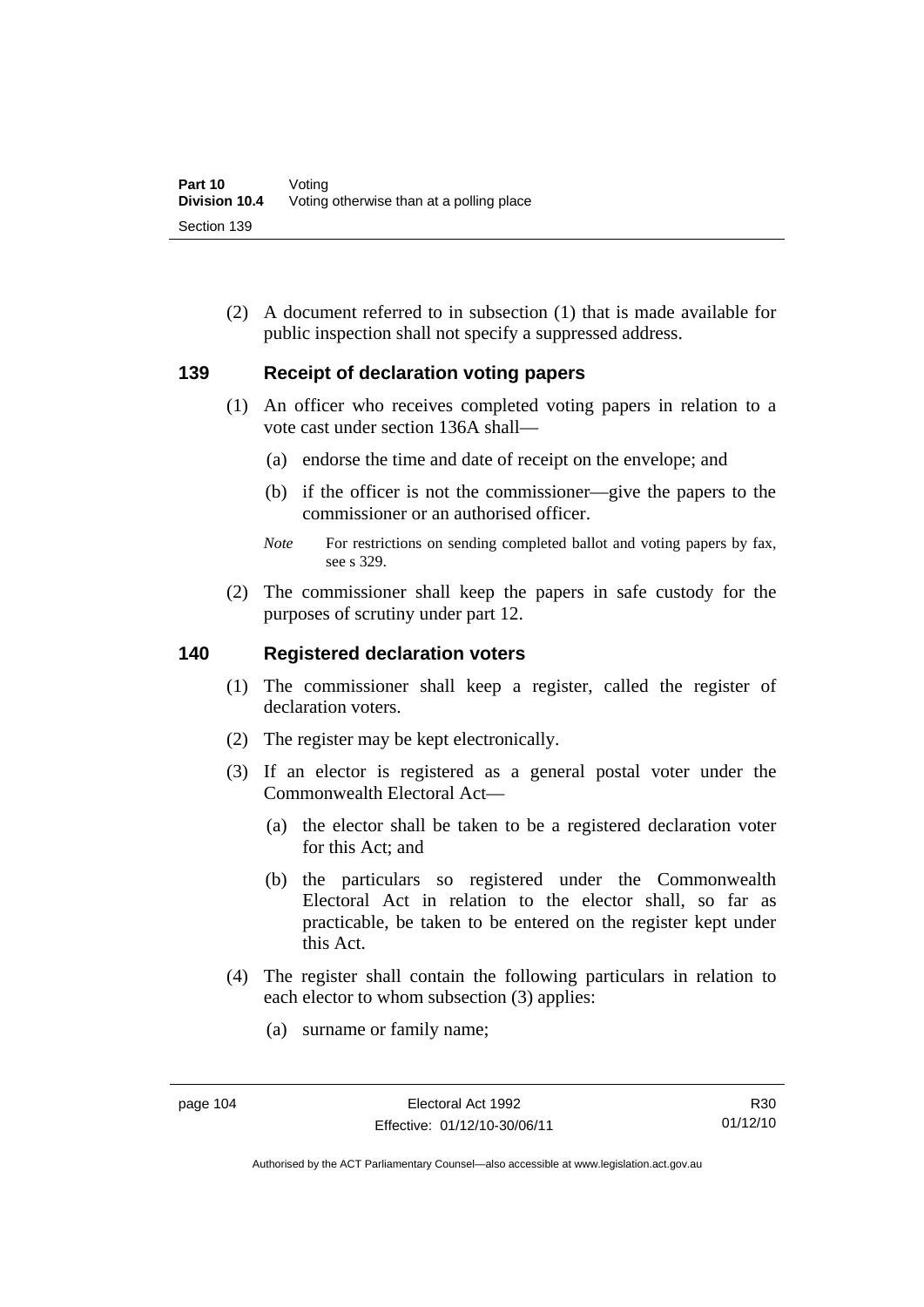- (b) each given name;
- (c) address, other than—
	- (i) that of an eligible overseas elector; or
	- (ii) a suppressed address.

### **141 Issue of voting papers to registered declaration voters**

As soon as practicable after the beginning of the pre-election period for an election, the commissioner shall post to each elector enrolled for the electorate in which the election is to be held who is a registered declaration voter declaration voting papers for the election.

*Note* Section 144A deals with how to cast a postal vote.

### **142 Correcting formal errors**

If an officer is satisfied that—

- (a) an application for declaration voting papers for postal voting; or
- (b) the declaration or certificate in completed declaration voting papers;

contains a formal error, the officer may amend the application, declaration or certificate to correct the error.

### **143 Soliciting applications for postal declaration votes**

- (1) A person commits an offence if the person—
	- (a) applies for declaration voting papers for postal voting for an election for someone else; and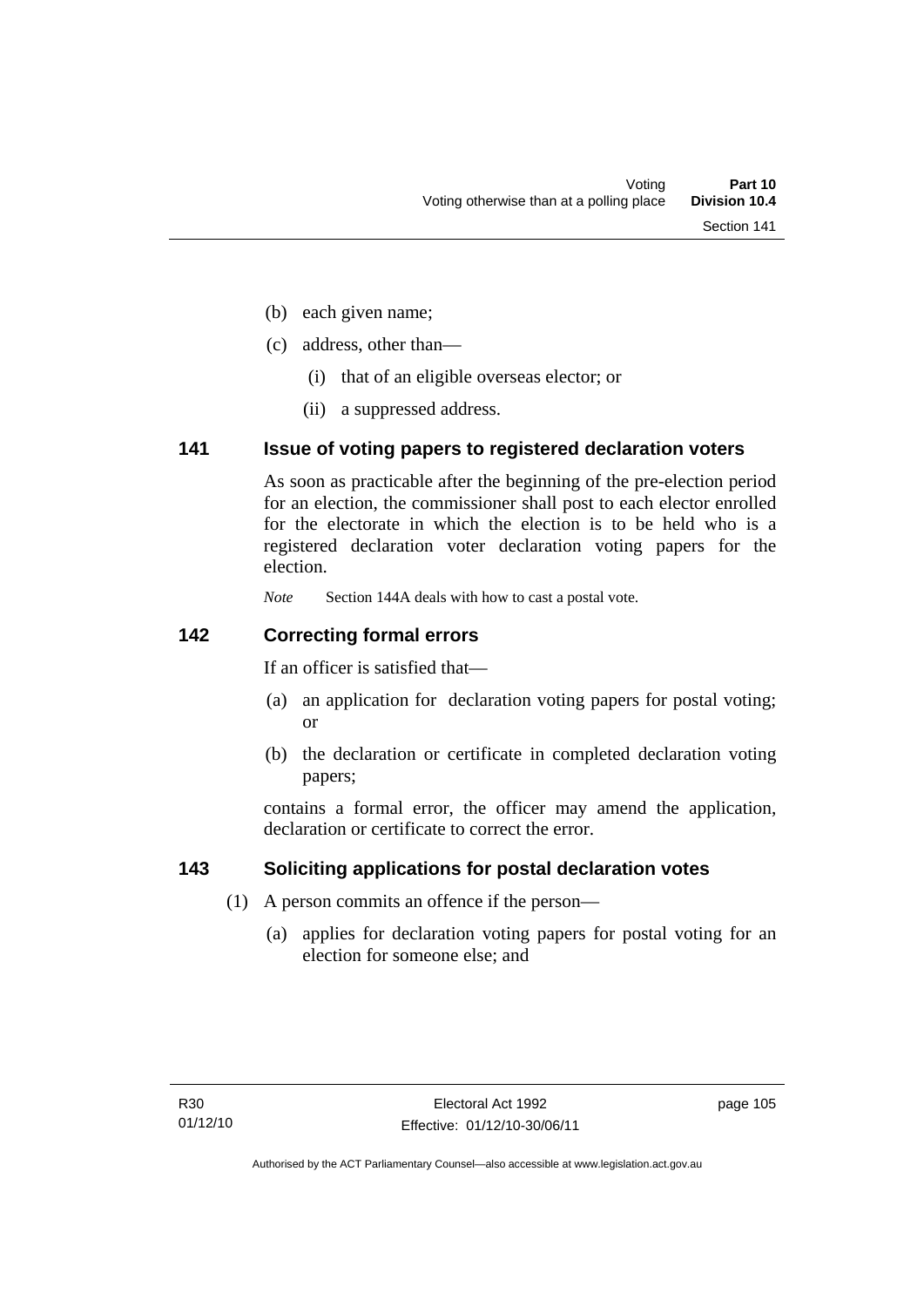(b) does not have the other person's consent to make the application.

Maximum penalty: 30 penalty units.

- (2) A person commits an offence if the person does anything to induce someone else—
	- (a) to complete an application form for declaration voting papers for postal voting; and
	- (b) to return the completed form to an address that is not an address authorised by the commissioner.

Maximum penalty: 30 penalty units.

 (3) A person commits an offence if the person does anything to induce someone else to complete an application form for declaration voting papers for postal voting that is not the form approved under section 340A for the application form.

Maximum penalty: 30 penalty units.

### **144 Transmission of applications for postal declaration votes**

A person who accepts for transmission to the commissioner a completed application for declaration voting papers for postal voting shall transmit the application to the commissioner as soon as practicable.

Maximum penalty: 10 penalty units.

### **144A Requirements for casting postal votes**

(1) This section applies to a person if the person has received declaration voting papers for an election under section 136A (Applications for postal voting papers) or section 141 (Issue of voting papers to registered declaration voters).

R30 01/12/10

Authorised by the ACT Parliamentary Counsel—also accessible at www.legislation.act.gov.au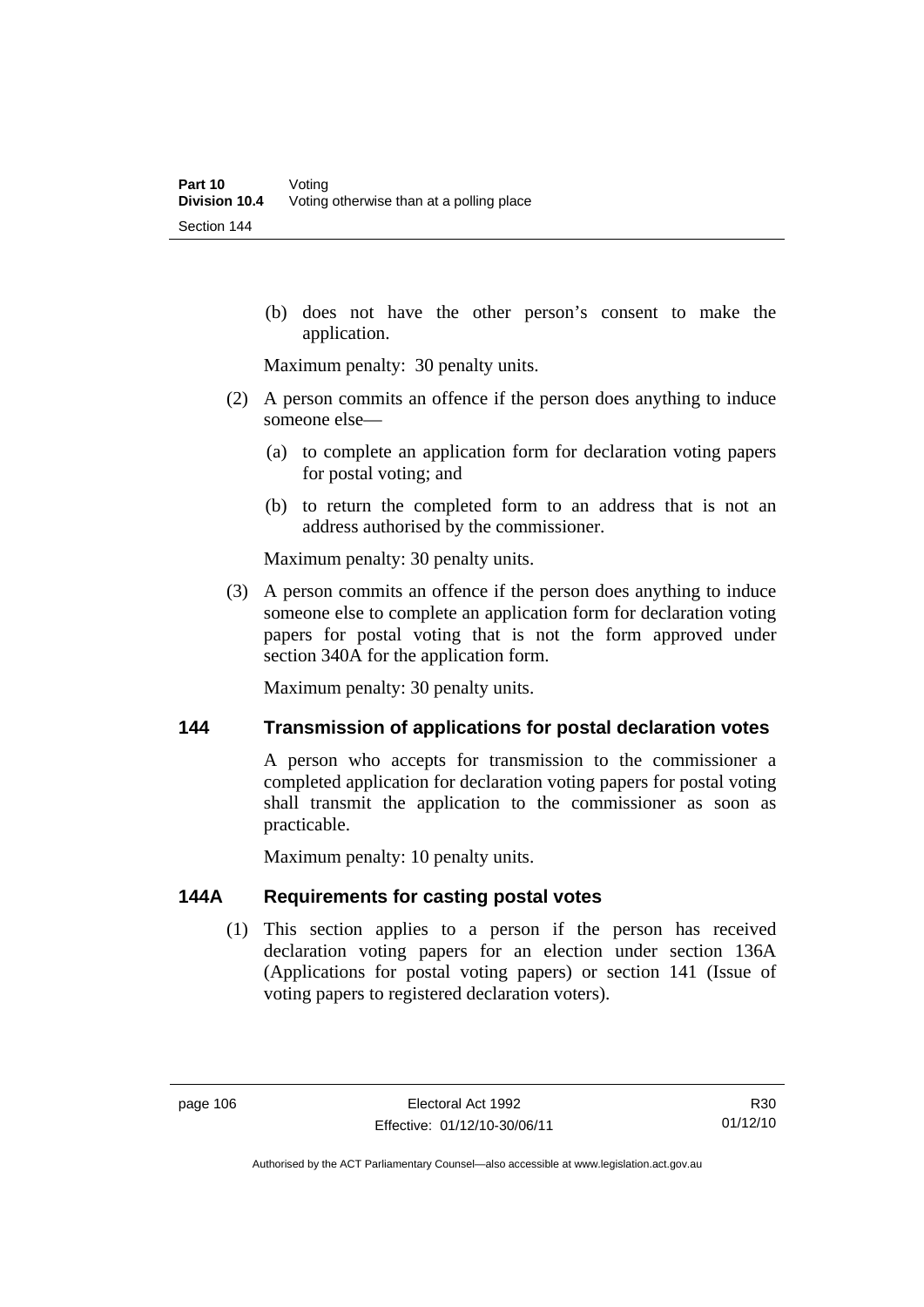- (2) To cast a postal vote—
	- (a) the person must show the unsigned declaration and certificate, and the unmarked ballot paper to an authorised witness; and
	- (b) the person must complete and sign the declaration in the presence of the witness; and
	- (c) the witness must complete and sign the certificate as witness; and
	- (d) the person must, in the presence of the witness but so that the witness cannot see the vote, mark his or her vote on the ballot paper, fold the ballot paper, place it in the envelope addressed to the commissioner and fasten the envelope; and
	- (e) the person must—
		- (i) post the envelope and contents to the commissioner before polling day; or
		- (ii) give the envelope and contents to the commissioner or another officer on or before polling day.
	- *Note* For restrictions on sending completed ballot and voting papers by fax, see s 329.
- (3) This section is subject to section 156 (Assistance to voters).

### **145 Interference with declaration voting**

Except for section 156, or at the request of the elector, a person shall not, without reasonable excuse—

- (a) communicate with an elector while he or she is casting a declaration vote; or
- (b) interfere with an elector's casting of a declaration vote; or
- (c) do anything to find out how an elector voted by declaration vote; or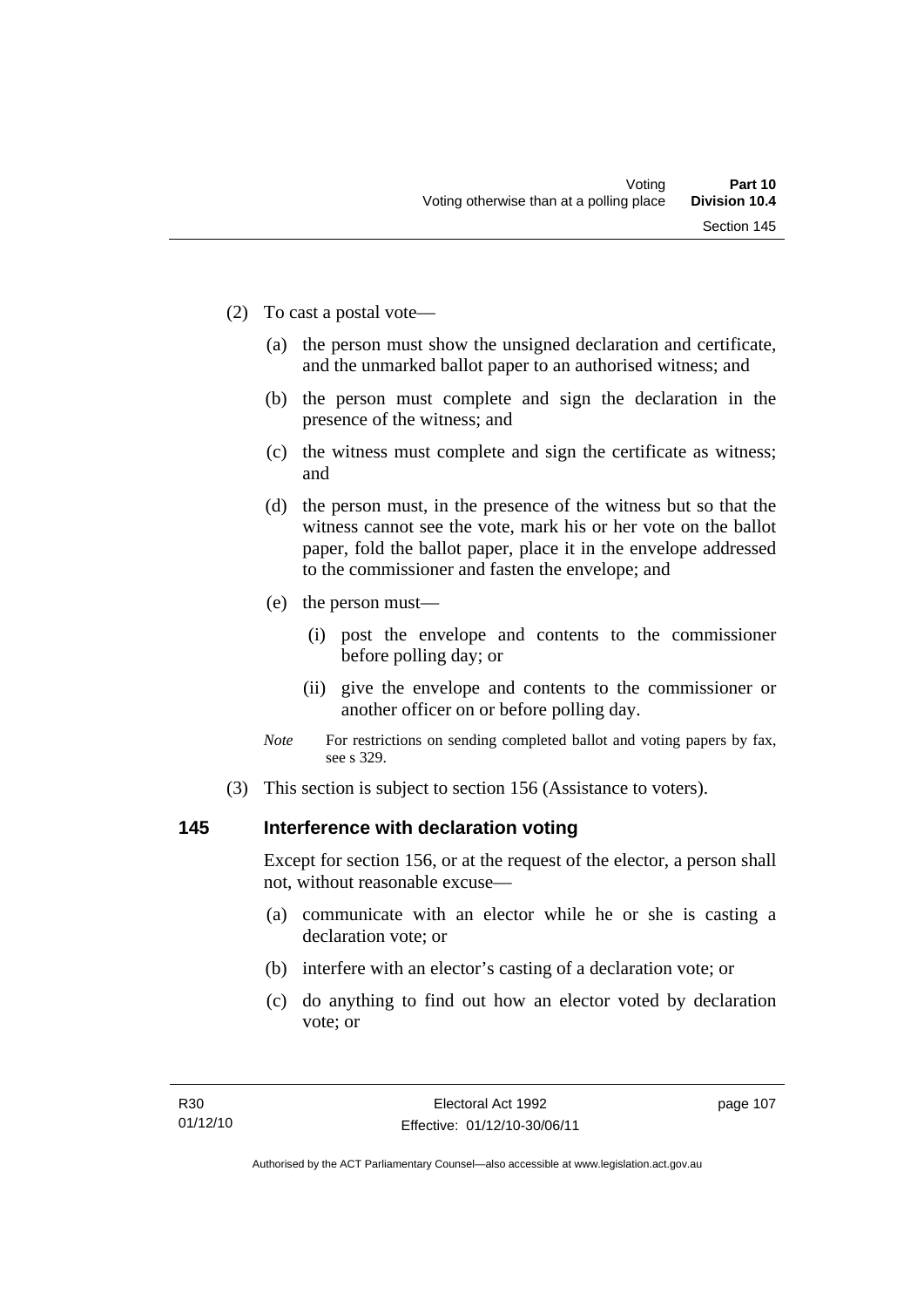(d) enable any other person to find out how an elector voted by declaration vote.

Maximum penalty: 30 penalty units.

### **146 Soliciting completed declaration votes**

A person shall not, without reasonable excuse, do anything for the purpose of inducing an elector to give to the person completed declaration voting papers.

Maximum penalty: 30 penalty units.

### **147 Transmission of completed declaration votes**

A person who accepts for transmission to the commissioner completed declaration voting papers shall transmit them to the commissioner as soon as practicable.

Maximum penalty: 10 penalty units.

### **148 Opening envelopes containing declaration votes**

Unless authorised by or under this Act, a person shall not, without reasonable excuse, open an envelope that appears to contain a completed declaration vote.

Maximum penalty: 5 penalty units.

# **Division 10.5 Mobile polling**

### **149 Definitions for div 10.5**

In this division:

*special hospital* means a hospital declared under section 149A.

*visiting officer* means an officer who makes a visit referred to in section 150 (1), (2) or (3).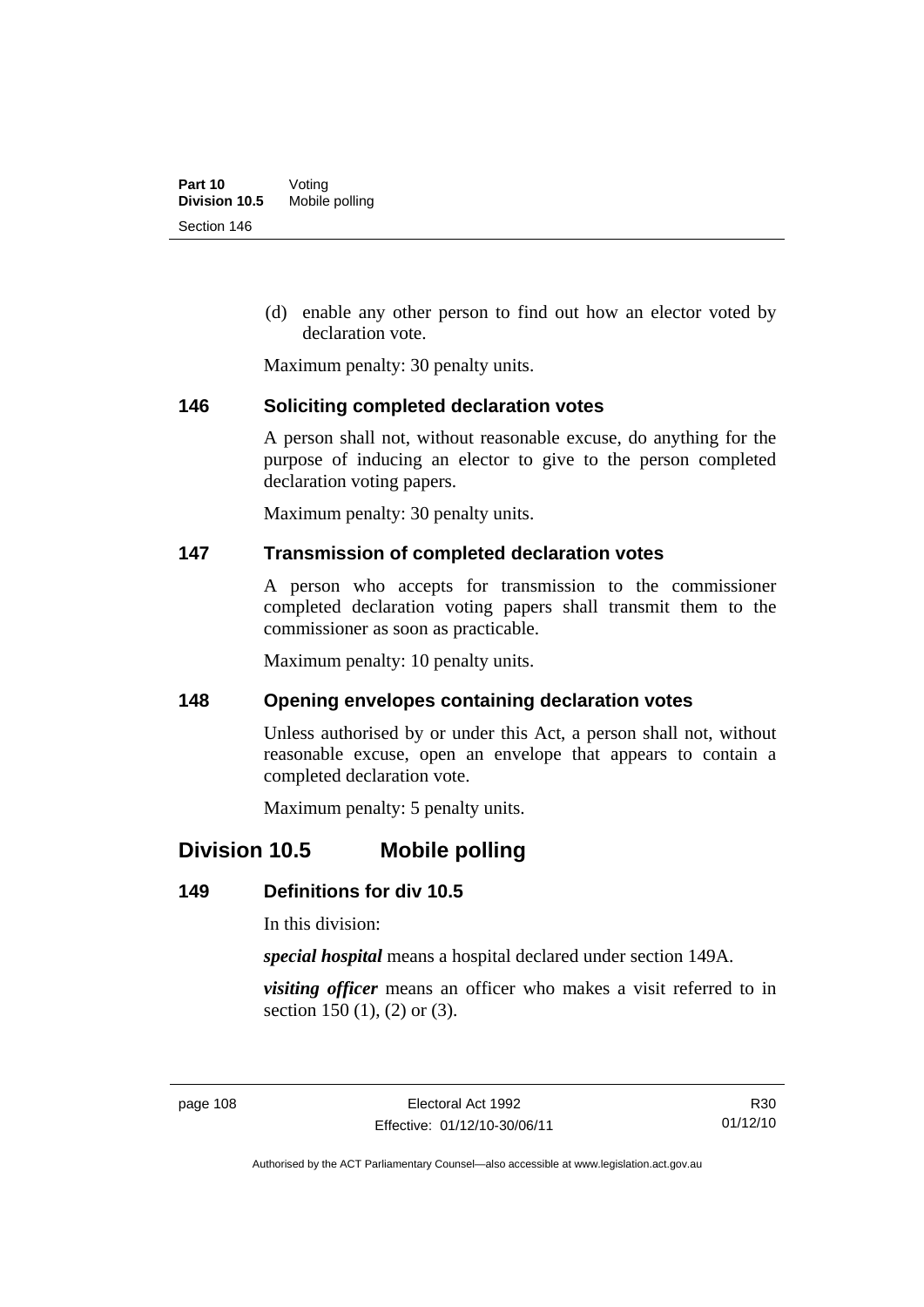### **149A Declaration of special hospitals**

- (1) The commissioner may, in writing, declare a hospital that is not a polling place to be a special hospital for this division.
- (2) A declaration is a notifiable instrument.

*Note* A notifiable instrument must be notified under the *Legislation Act 2001*.

### **150 Mobile polling—institutions**

- (1) The OIC of a polling place that is a hospital shall arrange for an officer to visit patients at the hospital (other than outpatients) between 8 am and 6 pm on polling day for the purpose of taking their votes.
- (2) The commissioner shall arrange for an officer to visit patients at a special hospital (other than outpatients) between 8 am and 6 pm—
	- (a) on a day that is not more than 5 days before polling day; or
	- (b) on polling day;

for the purpose of taking their votes.

- (3) The commissioner may arrange for an officer to visit electors detained at a correctional centre to take their votes.
- (4) A visit mentioned in subsection (3) must be made at a time, and in accordance with any conditions, arranged between the commissioner and the person in charge of the correctional centre.

### **151 Functions of visiting officers**

- (1) When visiting under section 150, the visiting officer—
	- (a) shall take a ballot box, ballot papers, the certified list of electors and anything else necessary to enable a person to vote; and
	- (b) shall be accompanied by at least 1 other officer and any scrutineer who wishes to attend.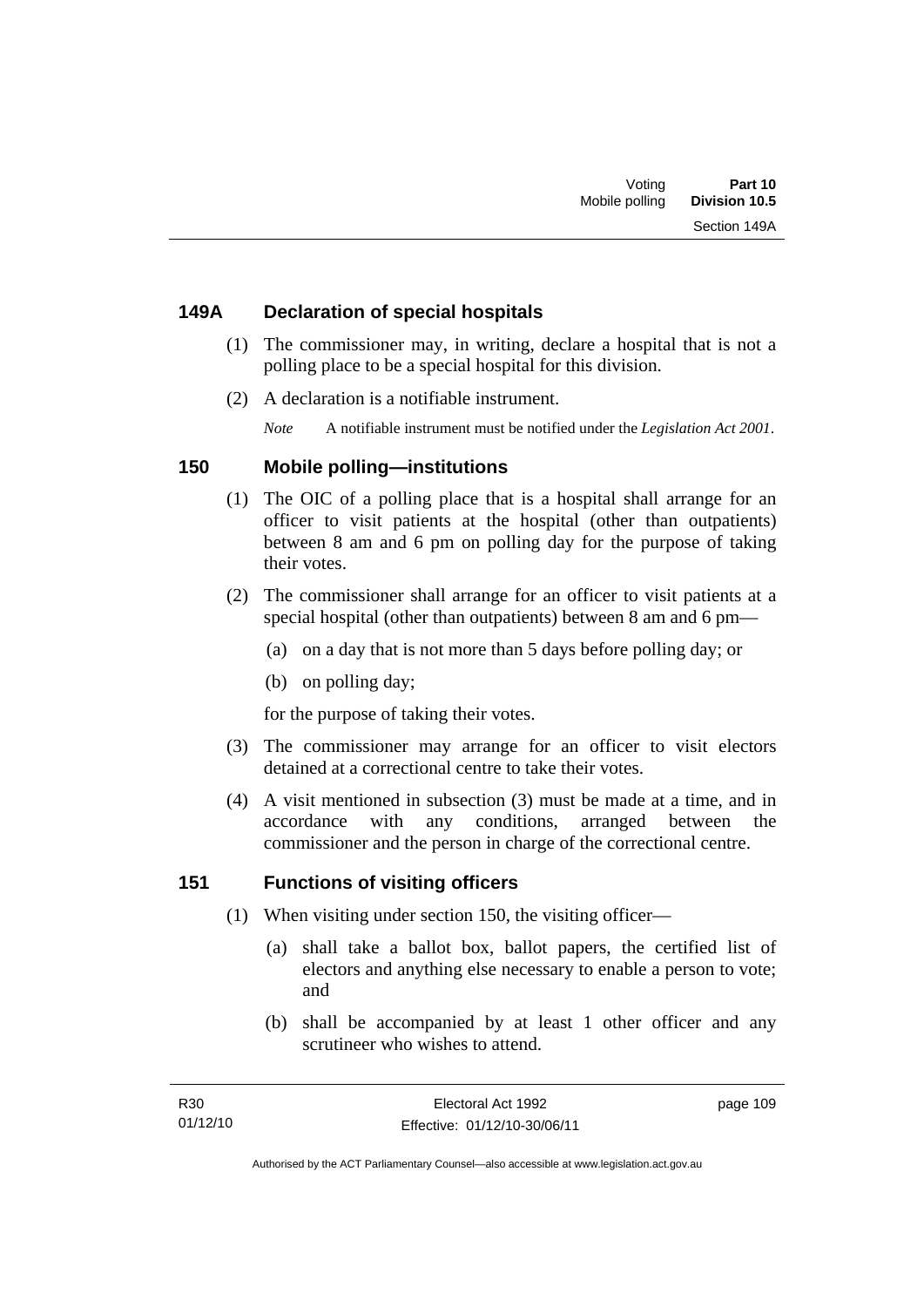- (2) The number of scrutineers for a particular candidate who are present at a hospital, special hospital or correctional centre with the visiting officer must not be more than the number of officers at the hospital, special hospital or correctional centre.
- (3) While a visiting officer is with a person in a room or other place for the purpose of taking the person's vote, this Act has effect, so far as practicable, as if—
	- (a) the room or place were a polling place; and
	- (b) the visiting officer were the OIC of the polling place.
- (4) A visit under section 150 to a patient in a hospital or special hospital shall not be made if the visiting officer is informed by a doctor, or a member of the staff at the hospital, that the visit is forbidden on medical grounds.
- (5) A visit under section 150 to a person detained at a correctional centre must not be made if the person in charge of the centre tells the visiting officer that the visit is prohibited on security grounds.

### **152 Failure to visit institution**

A failure to make a visit under section 150 or to take votes in accordance with section 151, does not invalidate the result of an election.

### **153 Custody of ballot boxes and electoral papers**

- (1) After a visiting officer has completed all his or her visits under section 150, the officer shall, in the presence of any scrutineers—
	- (a) close and seal the ballot boxes containing ballot papers for ordinary voting or declaration voting; and
	- (b) parcel and enclose in sealed wrapping all unused ballot papers; and

R30 01/12/10

Authorised by the ACT Parliamentary Counsel—also accessible at www.legislation.act.gov.au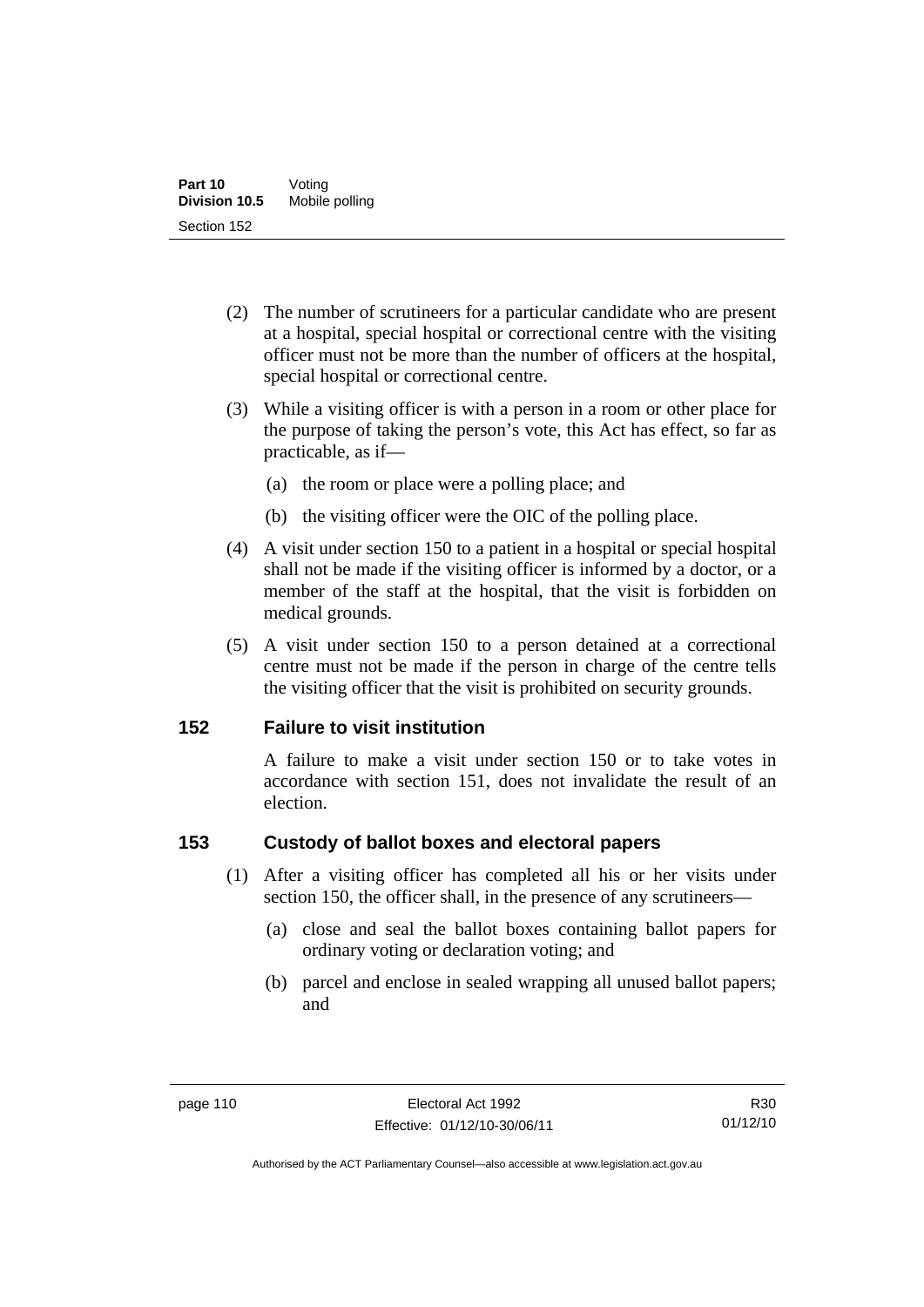- (c) parcel and enclose in sealed wrapping all other electoral papers used for the purposes of the visits.
- (2) The visiting officer shall give the articles referred to in subsection (1) to the commissioner.
- (3) The commissioner shall keep the articles referred to in subsection (1) in safe custody for the purposes of scrutiny under part 12.

# **Division 10.6 Miscellaneous**

### **154 Arrangements at polling places**

At each polling place the polling shall be conducted as follows:

- (a) before any vote is taken the OIC shall exhibit each ballot box empty, and shall then securely fasten its cover;
- (b) the poll shall open at 8 am and shall not close until all electors present in the polling place at 6 pm and desiring to vote, have voted;
- (c) the polling place shall be closed at 6 pm and no person shall be admitted after that hour for the purpose of voting.

### **155 Particulars on ballot papers before issue**

An officer shall not issue a ballot paper for the purposes of an election unless the particulars required by division 9.2 are printed or endorsed on the ballot paper.

### **156 Assistance to voters**

- (1) An elector who is unable to vote may be assisted in voting if the elector would otherwise be unable to vote.
- (2) An assistant shall be—
	- (a) if the elector is a postal voter—a nominee of the elector or, if there is no such nominee, an authorised witness; or

| R30      | Electoral Act 1992           | page 111 |
|----------|------------------------------|----------|
| 01/12/10 | Effective: 01/12/10-30/06/11 |          |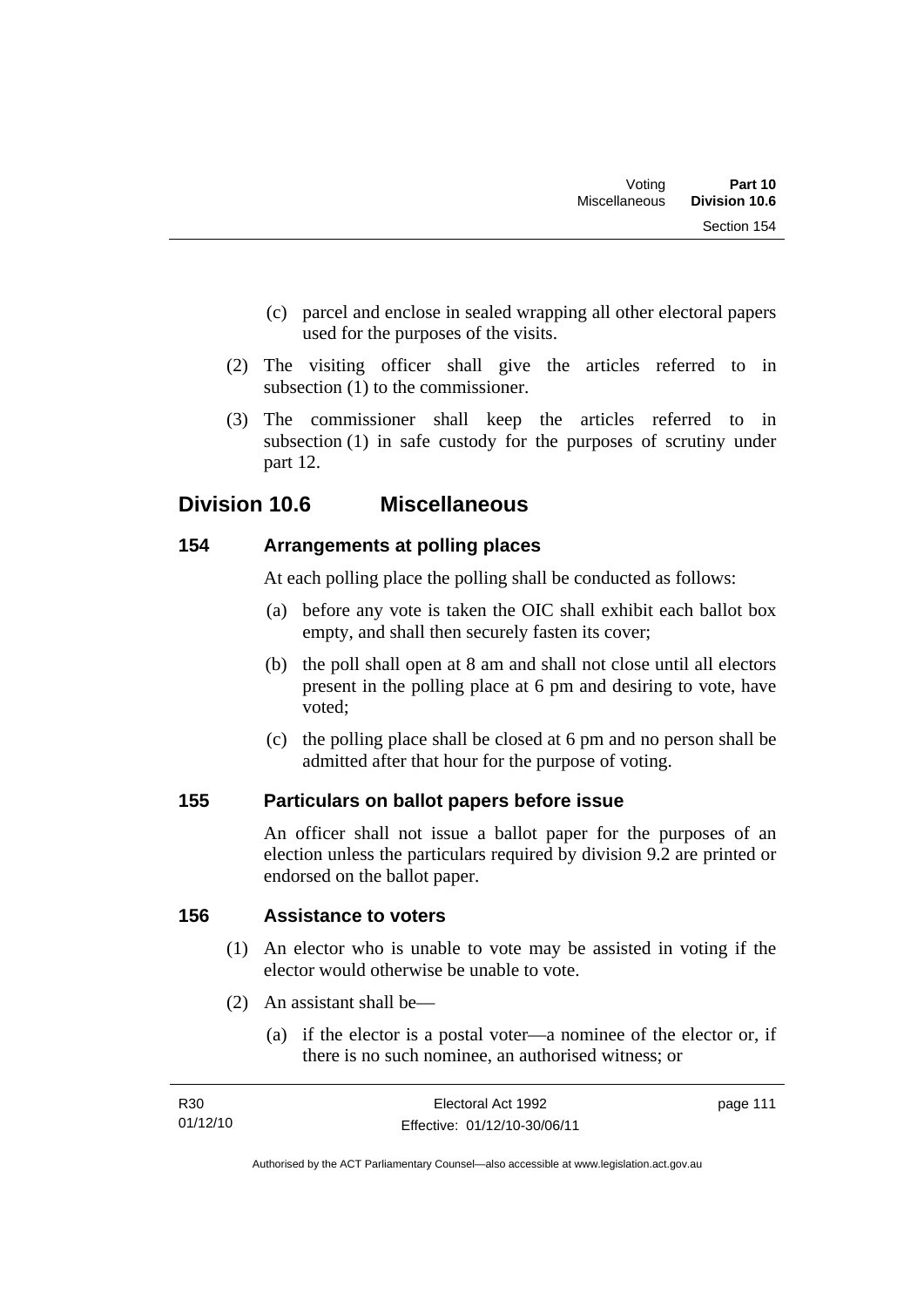- (b) in any other case—a nominee of the elector or, if there is no such nominee, an officer.
- (3) An assistant may enter a voting compartment for the purpose of assisting an elector to vote, but an officer shall not do so except in the presence of—
	- (a) a scrutineer; or
	- (b) if no scrutineer is present—another officer.
- (4) Subject to subsection (3), an assistant may assist an elector in any of the following ways:
	- (a) by acting as an interpreter;
	- (b) for a declaration vote—by completing, or assisting the elector to complete, the declaration;
	- (c) by explaining the ballot paper and the requirements of this Act relating to its marking;
	- (d) by marking, or assisting the elector to mark, the ballot paper at the elector's direction;
	- (e) by folding the ballot paper and depositing it in a ballot box or declaration envelope, or with an officer, as required by this Act.

### **156A Assistance to voters unable to enter polling place**

- (1) This section applies if the OIC of a polling place is satisfied that a voter cannot enter the polling place because of a physical disability, illness, advanced pregnancy or another condition.
- (2) The voter may vote outside the polling place, but close to the polling place, and may be assisted in voting.
- (3) Before allowing the voter to vote outside the polling place, the OIC must—

R30 01/12/10

Authorised by the ACT Parliamentary Counsel—also accessible at www.legislation.act.gov.au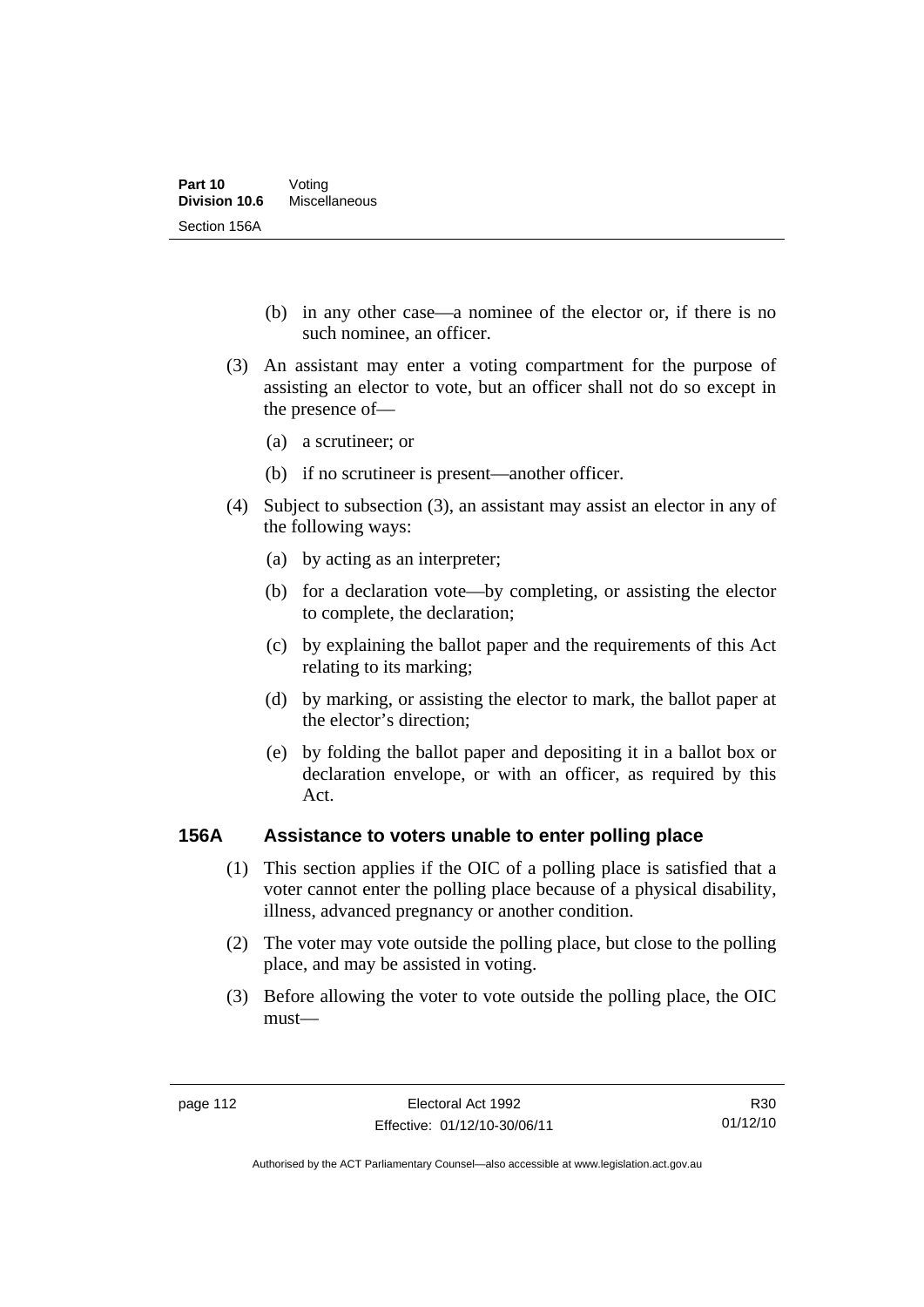- (a) tell any scrutineers at the polling place that the voter is to vote outside the polling place; and
- (b) allow, from the scrutineers present, 1 scrutineer for each candidate to be present when the voter votes.
- (4) The voter must—
	- (a) mark the voter's vote on the ballot paper in the OIC's presence; and
	- (b) fold the ballot paper to conceal the names of the candidates; and
	- (c) give the ballot paper to the OIC.
- (5) If the voter is casting an ordinary vote, the OIC must ensure that the folded ballot paper is immediately returned to the polling place and put in the ballot box in the presence of the scrutineers (if any) who were present when the voter voted.
- (6) If the voter is casting a declaration vote, the OIC must—
	- (a) in the presence of the voter, without unfolding the ballot paper, place the ballot paper in the envelope on which the voter has completed and signed the declaration and seal the envelope; and
	- (b) place the envelope in a ballot box at the polling place.
- (7) This section is subject to section 156 (Assistance to voters).

## **157 Spoilt ballot papers**

- (1) An officer shall issue another unused ballot paper to an elector who—
	- (a) satisfies the officer that a ballot paper previously issued to the elector has been inadvertently spoiled; and
	- (b) gives the spoilt ballot paper to the officer.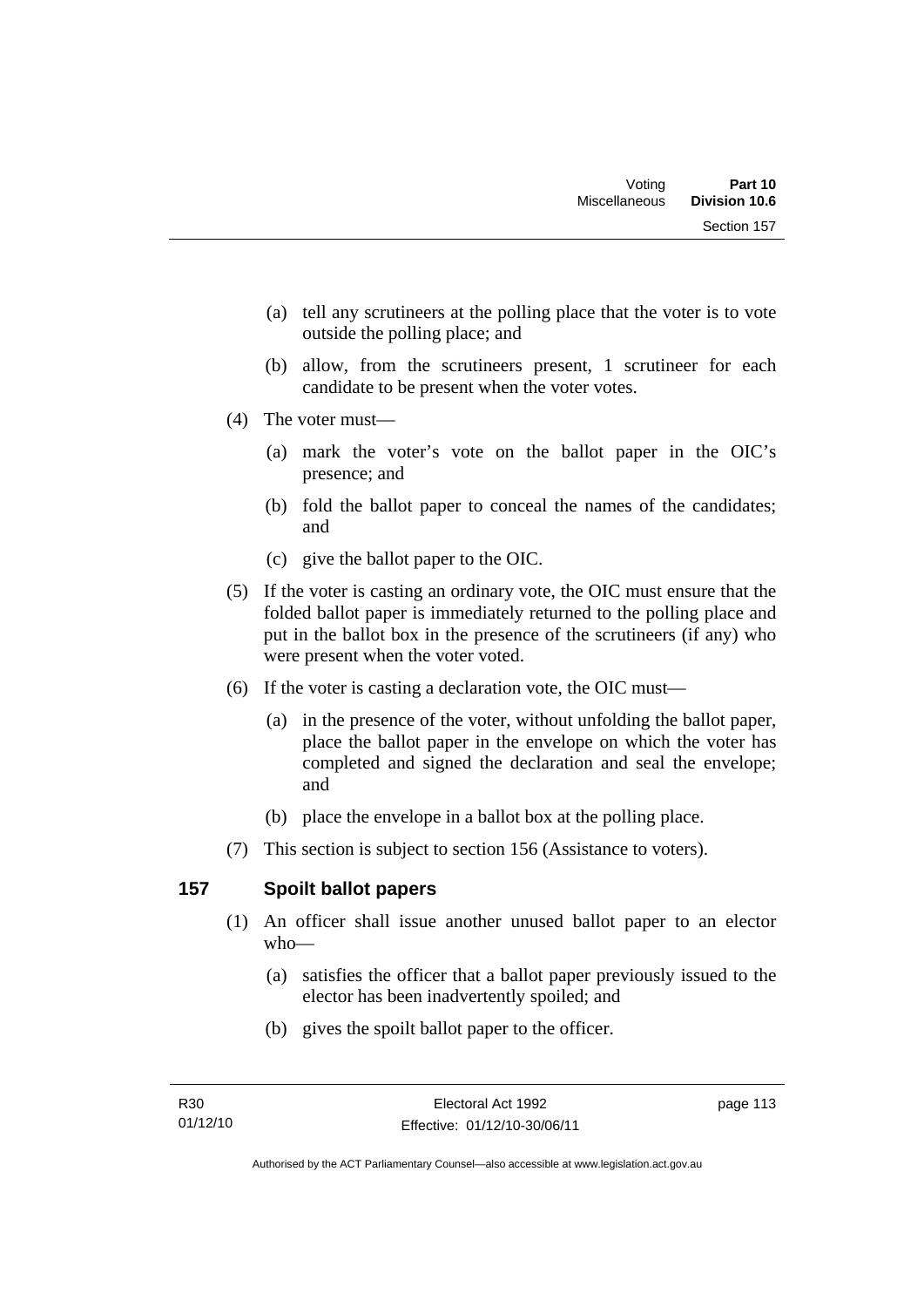- (2) An officer who receives a spoilt ballot paper shall—
	- (a) write 'spoilt' on the back of it; and
	- (b) place it in an envelope, seal the envelope and endorse it so as to indicate the type of spoilt ballot paper enclosed; and
	- (c) sign the endorsement.
- (3) At the close of polling, the OIC shall enclose the envelope in a sealed parcel and give it to the commissioner.
- (4) This section does not apply in relation to an elector who votes electronically.

### **158 Custody of ballot boxes and electoral papers**

- (1) At the close of polling, the OIC of a polling place shall, in the presence of any scrutineers—
	- (a) close and seal the ballot boxes containing ballot papers for ordinary voting or declaration voting; and
	- (b) parcel and enclose in sealed wrapping all unused ballot papers; and
	- (c) parcel and enclose in sealed wrapping all other electoral papers used at the polling place.
- (2) The commissioner shall keep the articles referred to in subsection (1) in safe custody for the purposes of scrutiny under part 12.
- (3) Subsection (1) (a) does not apply to ballot boxes containing ballot papers for ordinary voting if the polling place is also a scrutiny centre and the procedures set out in section 182 are to be carried out in relation to those ballot boxes and ballot papers at that centre.

Authorised by the ACT Parliamentary Counsel—also accessible at www.legislation.act.gov.au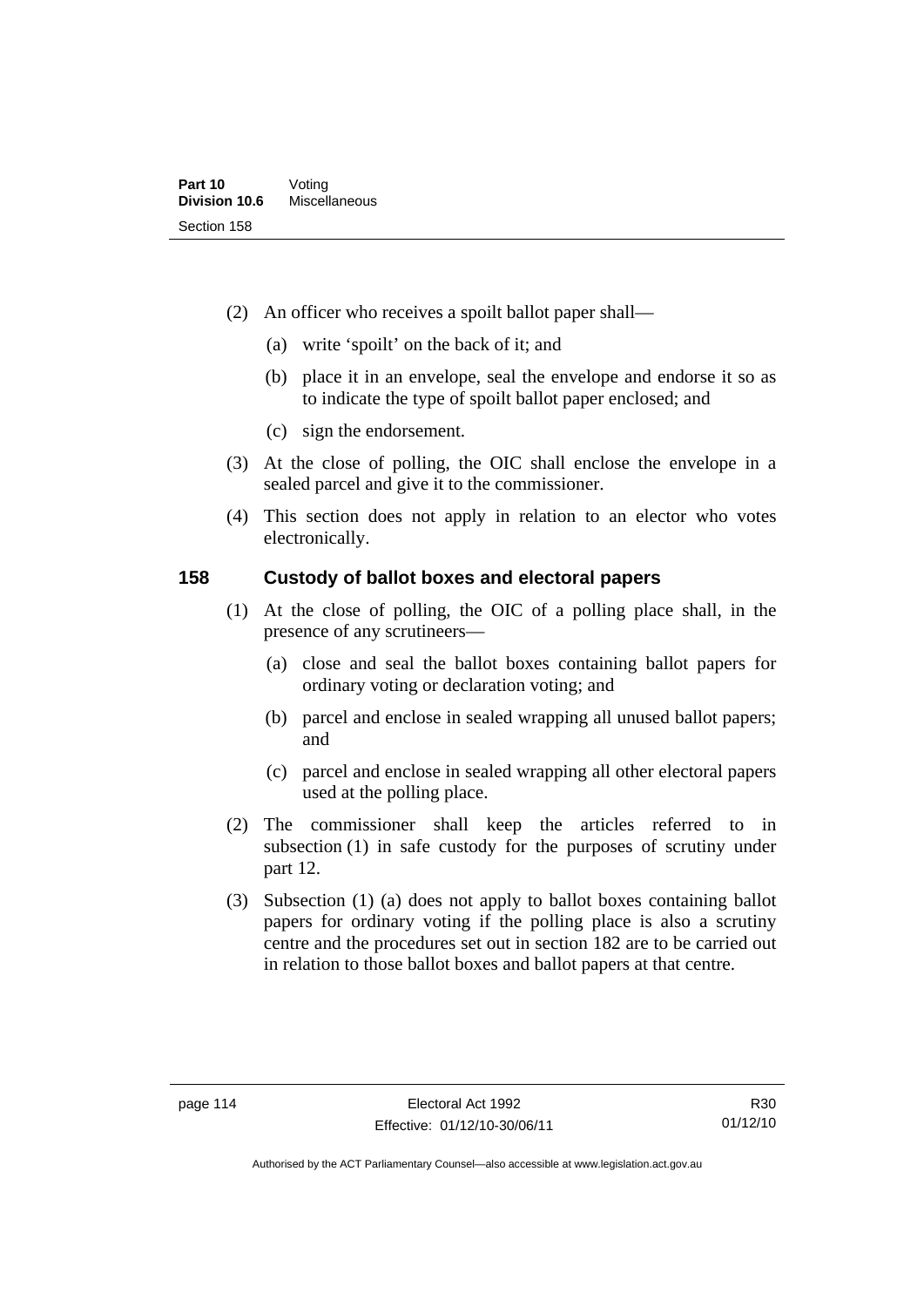### **159 Extension of time for conducting elections**

- (1) Despite any other provision of this Act, before or after the day when an election is required to be held, the Executive may, by written notice, make provision for—
	- (a) extending the time for holding the election; or
	- (b) meeting any difficulty that might otherwise interfere with the due conduct of the election; or

and any provision so made shall be valid and sufficient for that purpose.

(2) A notice under subsection (1) is a notifiable instrument.

*Note* A notifiable instrument must be notified under the *Legislation Act 2001*.

 (3) On notification under the *Legislation Act 2001* of a notice under subsection (1), the commissioner must publish a copy of the notice in a newspaper.

### **160 Suspension and adjournment of polling**

- (1) The commissioner may suspend the polling at a polling place on polling day if for any reason it is not practicable to proceed with it.
- $(2)$  If—
	- (a) the polling is suspended; and
	- (b) the commissioner believes on reasonable grounds that it is not reasonably practicable for an elector affected by the suspension to cast a vote at another polling place;

the commissioner must, in writing, determine a day (that is as soon as practicable, but no later than 21 days, after the suspension) as the day when polling is to resume.

 (3) If it is impracticable to resume the polling at the same polling place, the determination must state the polling place where polling may be resumed.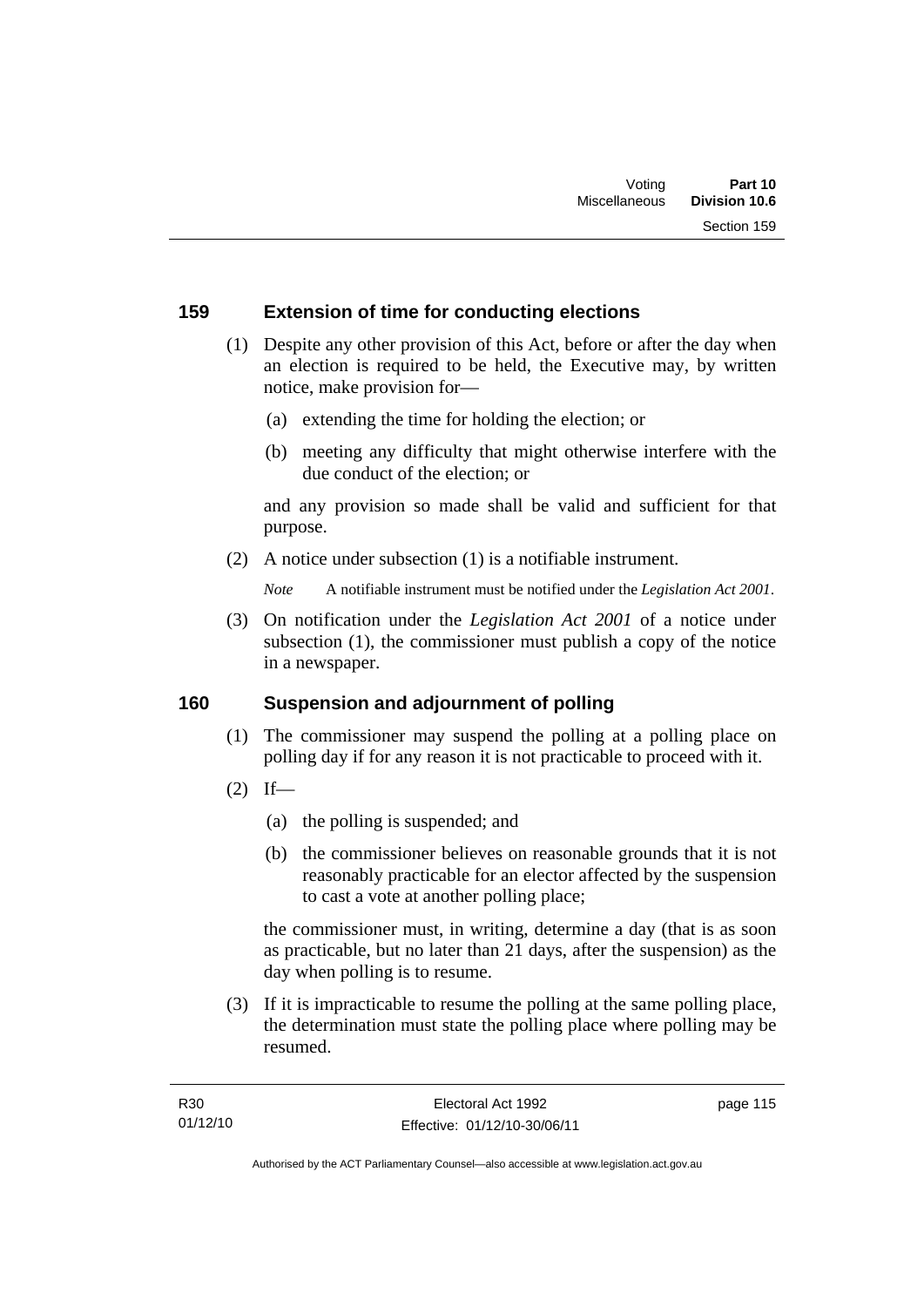(4) A determination under subsection (2) is a notifiable instrument.

*Note* A notifiable instrument must be notified under the *Legislation Act 2001*.

 (5) On the resumption of polling, only an elector who was entitled to vote on the day when the poll for the election was required to be held and who has not already voted is entitled to vote.

## **Division 10.7 Failure to vote**

### **161 Default notice**

- (1) For this division, a default notice, in relation to an elector, is a notice containing a statement to the effect that—
	- (a) it is an offence to fail to vote at an election without a valid and sufficient reason; and
	- (b) the elector appears to have failed to vote at an election; and
	- (c) if the elector does not wish to have the matter dealt with by a court, the elector may, within the time specified in the notice—
		- (i) if the elector voted at the election—give the commissioner particulars in writing of the voting; or
		- (ii) if the elector failed to vote at the election—give the commissioner particulars in writing of any valid and sufficient reason for the failure, or pay the amount of the prescribed penalty.
	- *Note* If a form is approved under s 340A (Approved forms) for a default notice, the form must be used.
- (2) For subsection (1) (c) (ii), the prescribed penalty is \$20 or any higher penalty prescribed by the regulations.

### **162 First notice**

(1) As soon as practicable after polling day for an election, the commissioner shall send a default notice to each elector who was

R30 01/12/10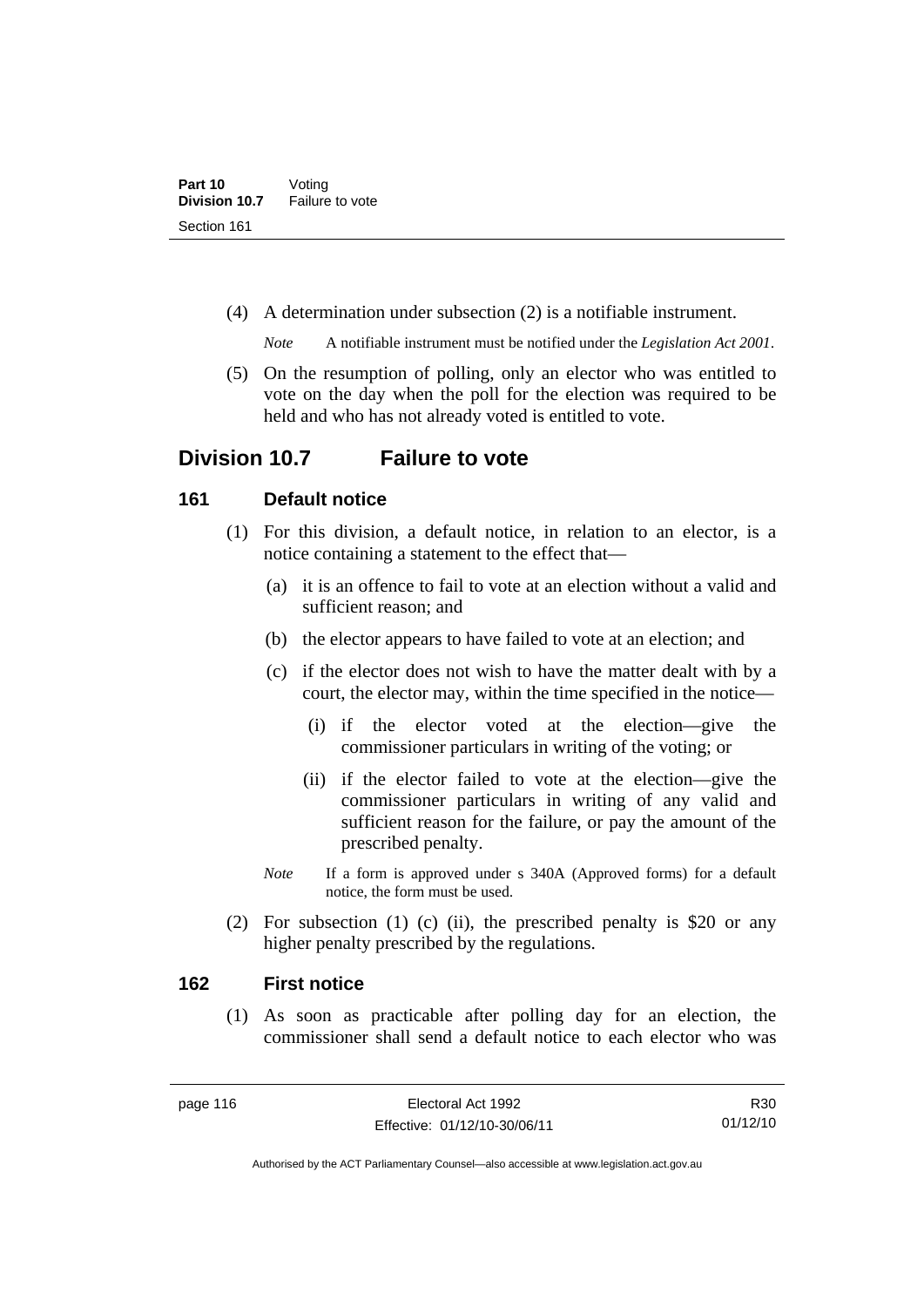required to vote at the election and appears to the commissioner to have failed to do so.

- (2) Subsection (1) does not apply to an elector who the commissioner is satisfied—
	- (a) is dead; or
	- (b) had a valid and sufficient reason for failing to vote at the election.

### **163 Second notice**

If an elector to whom a default notice has been sent under section 162 fails to respond to the notice within the time specified, the commissioner shall send a second default notice to the elector, endorsed to the effect that the elector has failed to respond to the first notice.

### **164 Final notice**

- (1) The commissioner shall send a final default notice to an elector if—
	- (a) a default notice under section 162 or 163 has been sent to the elector; and
	- (b) the time for responding to the notice has ended; and
	- (c) the elector has not paid the prescribed penalty; and
	- (d) the commissioner is not satisfied that the elector—
		- (i) voted at the election; or
		- (ii) had a valid and sufficient reason for failing to vote at the election.
- (2) A final default notice shall contain a statement to the effect that—
	- (a) the commissioner is not so satisfied; and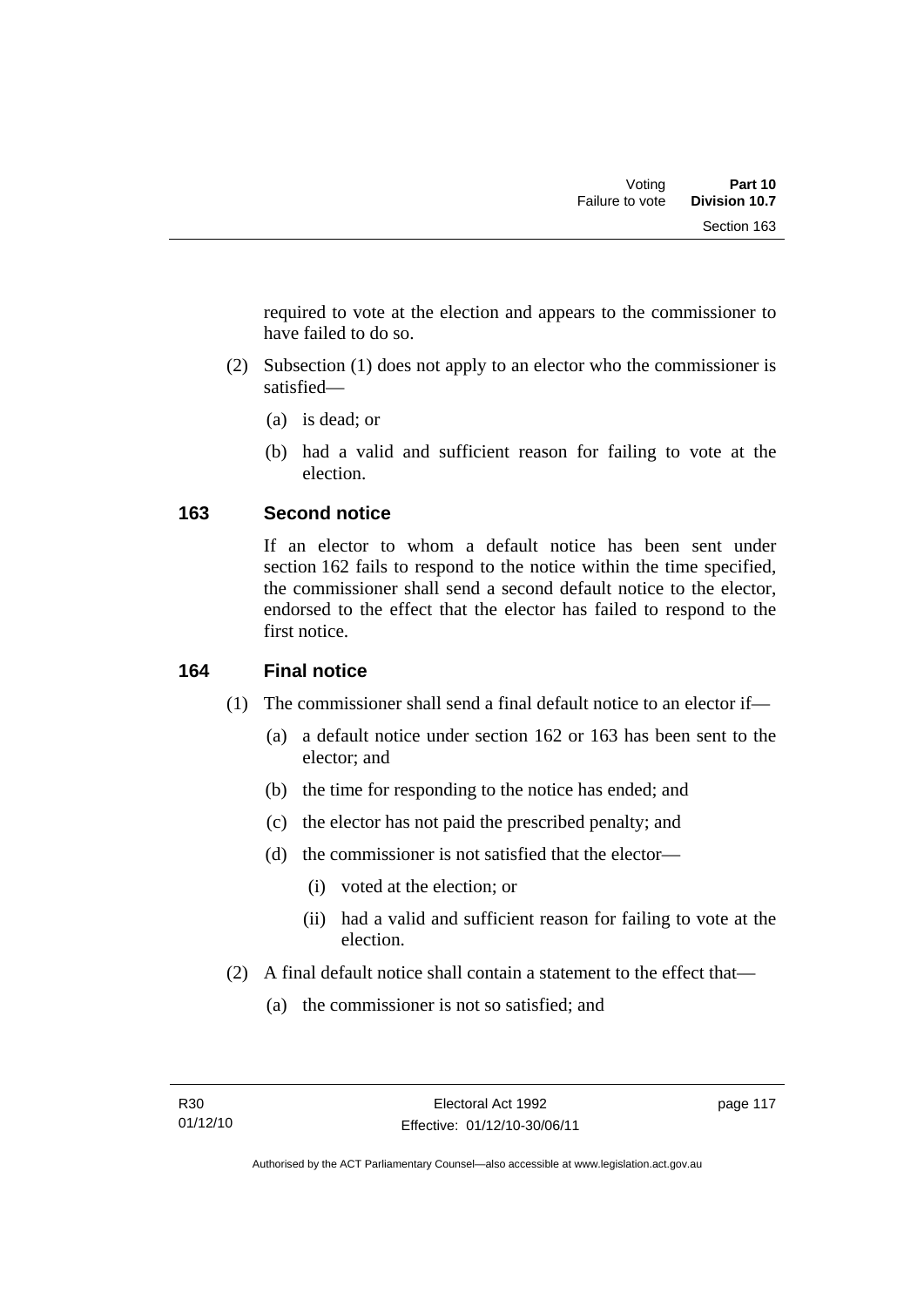(b) if the elector does not wish to have the matter dealt with by a court—the elector may, within the time specified in the notice, pay the amount of the prescribed penalty.

### **165 Discharge of liability**

If an elector who failed to vote at an election pays the amount of the prescribed penalty in accordance with a default notice—

- (a) any liability of the elector under section 129 in relation to the failure is discharged; and
- (b) proceedings for an offence against that section shall not be instituted against the elector in relation to the failure.

### **166 Response on behalf of elector**

If a person responds to a default notice on behalf of an elector who is unable to do so, the response shall be taken to be that of the elector.

Authorised by the ACT Parliamentary Counsel—also accessible at www.legislation.act.gov.au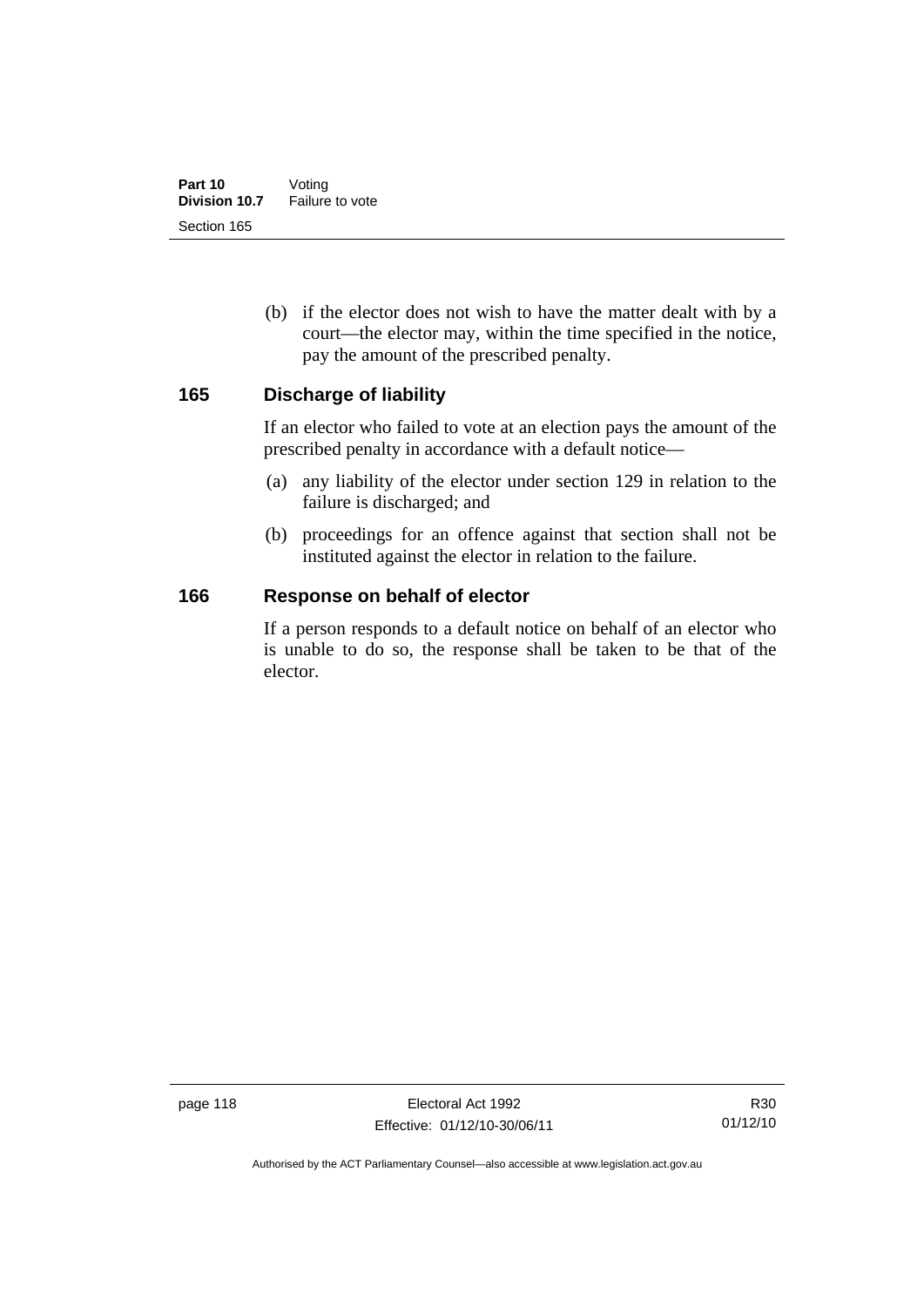# **Part 11 Polling in Antarctica**

### **167 Definitions for pt 11**

In this part:

*Antarctica* means—

- (a) the Australian Antarctic Territory; or
- (b) the Territory of Heard Island and McDonald Islands; or
- (c) Macquarie Island.

*assistant returning officer*, in relation to a station, means the assistant returning officer appointed under section 168 in relation to the station.

*research personnel* means personnel who are to be, or have been, engaged in work at a station.

*returning officer*, in relation to a station, means the returning officer appointed under section 168 in relation to the station.

*station* means—

- (a) a research station in Antarctica that is operated by the Commonwealth and is declared by the commissioner, in writing, to be a permanent research station; or
- (b) in relation to a particular election, a ship that is declared by the commissioner, in writing, to be a station for this part in relation to the election.

*transmit* means transmit by fax, telex or in another way approved under section 167B.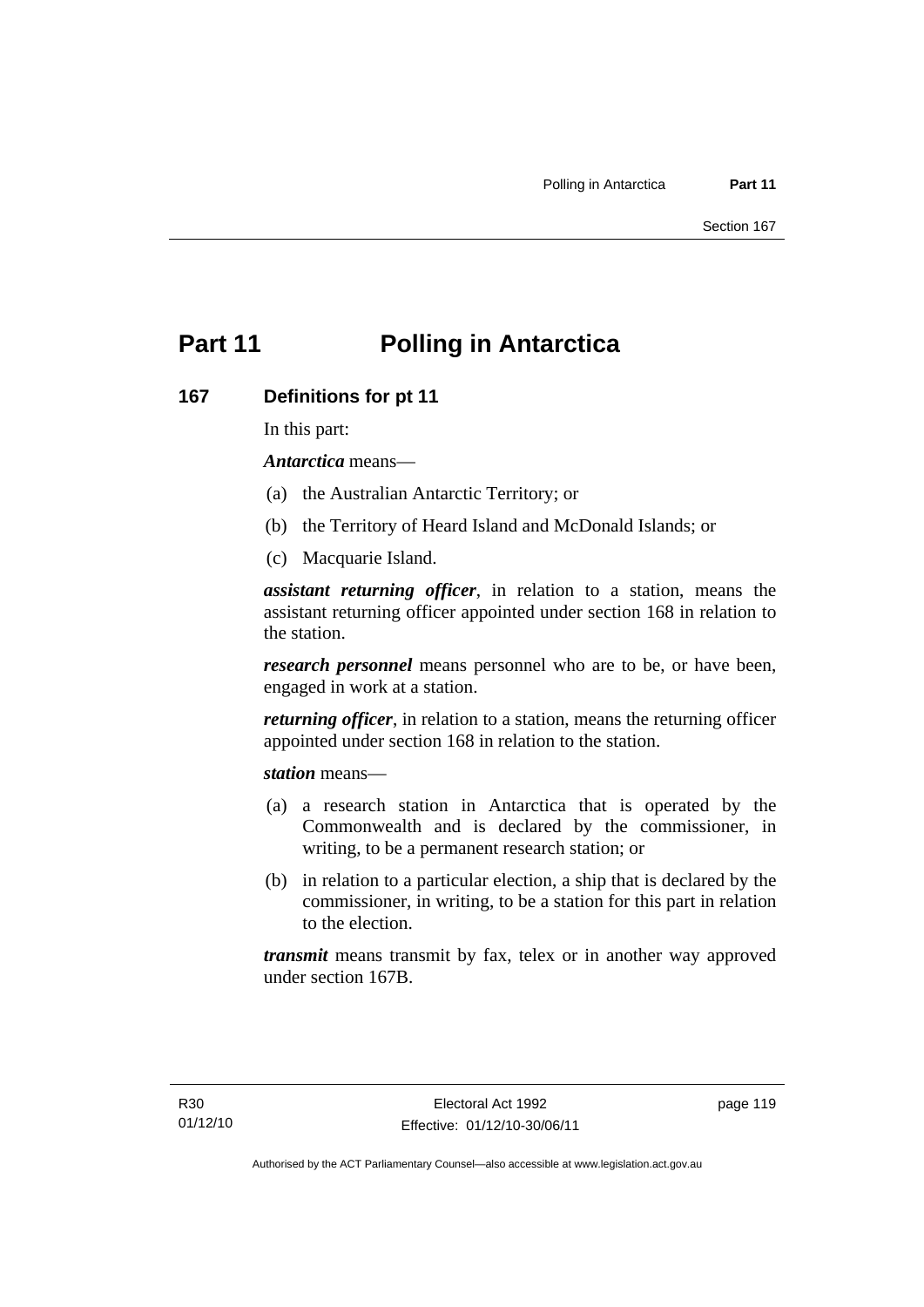#### **Part 11** Polling in Antarctica

Section 167A

### **167A Declaration of ship as a station**

The commissioner may declare a ship as a station only if the commissioner is satisfied that, on polling day for an election, the ship is likely to be at sea transporting research personnel to or from Antarctica.

#### **167B Approval of ways of transmission**

- (1) The commissioner may, in writing, approve a way of transmission for this part.
- (2) The approval is a notifiable instrument.

*Note* A notifiable instrument must be notified under the *Legislation Act 2001*.

#### **168 Returning officers and assistants for Antarctic stations**

- (1) The commissioner must appoint a returning officer, and an assistant returning officer, for each station.
	- *Note 1* For the making of appointments (including acting appointments), see *Legislation Act 2001*, pt 19.3.
	- *Note 2* In particular, a person may be appointed for a particular provision of a law (see *Legislation Act* 2001, s 7 (3)) and an appointment may be made by naming a person or nominating the occupant of a position (see s 207).
- (2) The commissioner or the person in charge of a station may appoint an acting returning officer, or acting assistant returning officer, for a station.
- (3) However, the person in charge of a station must not be appointed to be the returning officer, or assistant returning officer, for the station.

#### **170 Application of Act to polling in Antarctica**

Subject to this part, this Act applies, so far as practicable, to the taking of a poll in Antarctica as if—

Authorised by the ACT Parliamentary Counsel—also accessible at www.legislation.act.gov.au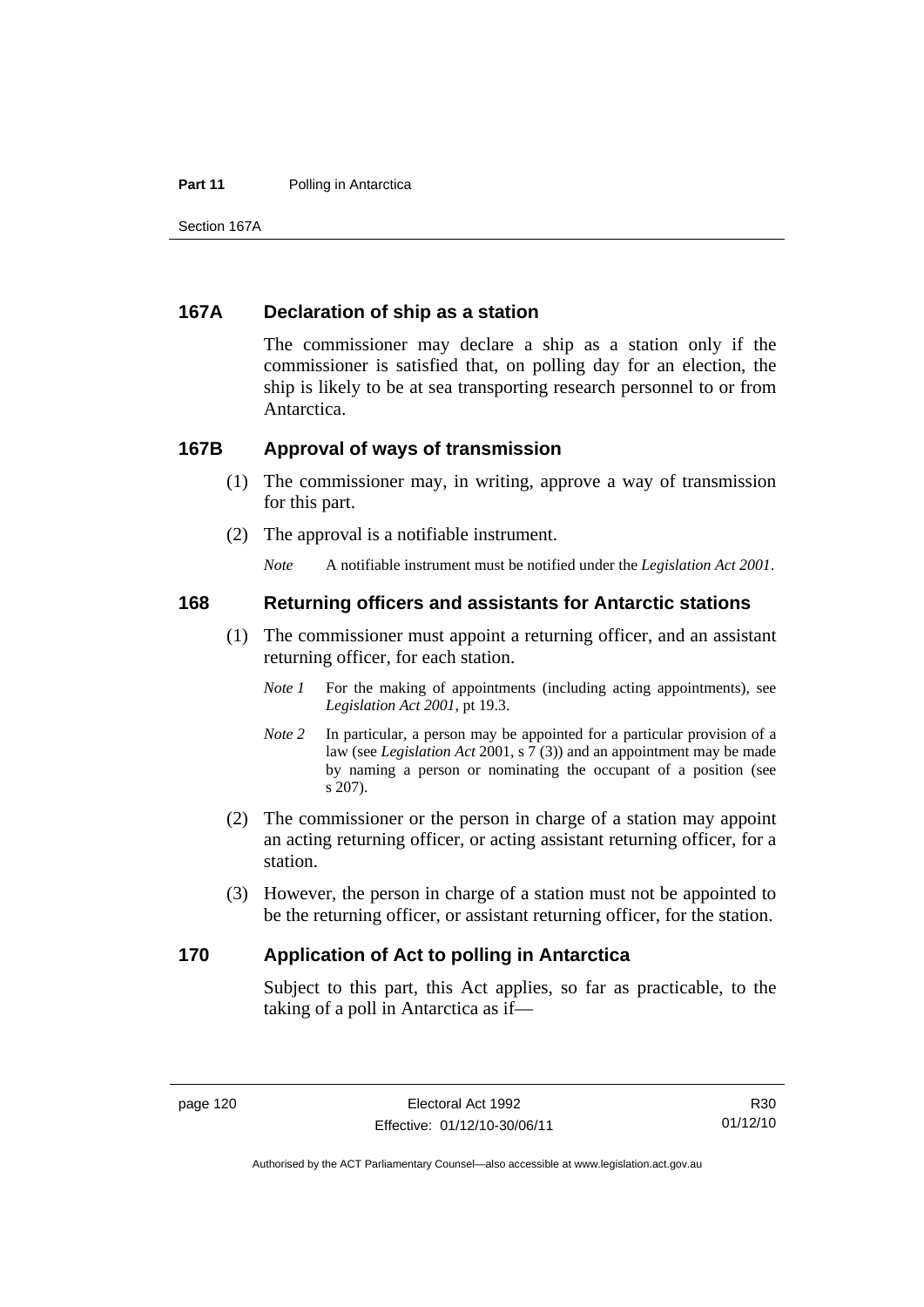- (a) a reference in the Act to a polling place were a reference to the relevant station; and
- (b) a reference in the Act to the OIC of a polling place were a reference to the returning officer; and
- (c) a reference in the Act to an officer were a reference to the assistant returning officer.

### **171 Antarctic electors**

- (1) Subject to subsection (2), an elector—
	- (a) who is, for the Commonwealth Electoral Act, an Antarctic elector; and
	- (b) whose address, recorded on the Commonwealth roll when the elector became a person referred to in paragraph (a), was an address in an electorate;

is an Antarctic elector for this Act in relation to the electorate where that address is located.

 (2) A person does not become an Antarctic elector for the purposes of an election under this Act if the person became an Antarctic elector for the Commonwealth Electoral Act after the hour of nomination for the election.

### **172 Arrangements for the polling in Antarctica**

- (1) As soon as practicable after the close of nominations for an election in relation to an electorate for which an Antarctic elector is enrolled—
	- (a) the commissioner shall transmit to the returning officer at whose station the elector is based—
		- (i) an extract from the certified list of electors for the electorate containing the particulars relating to the elector; and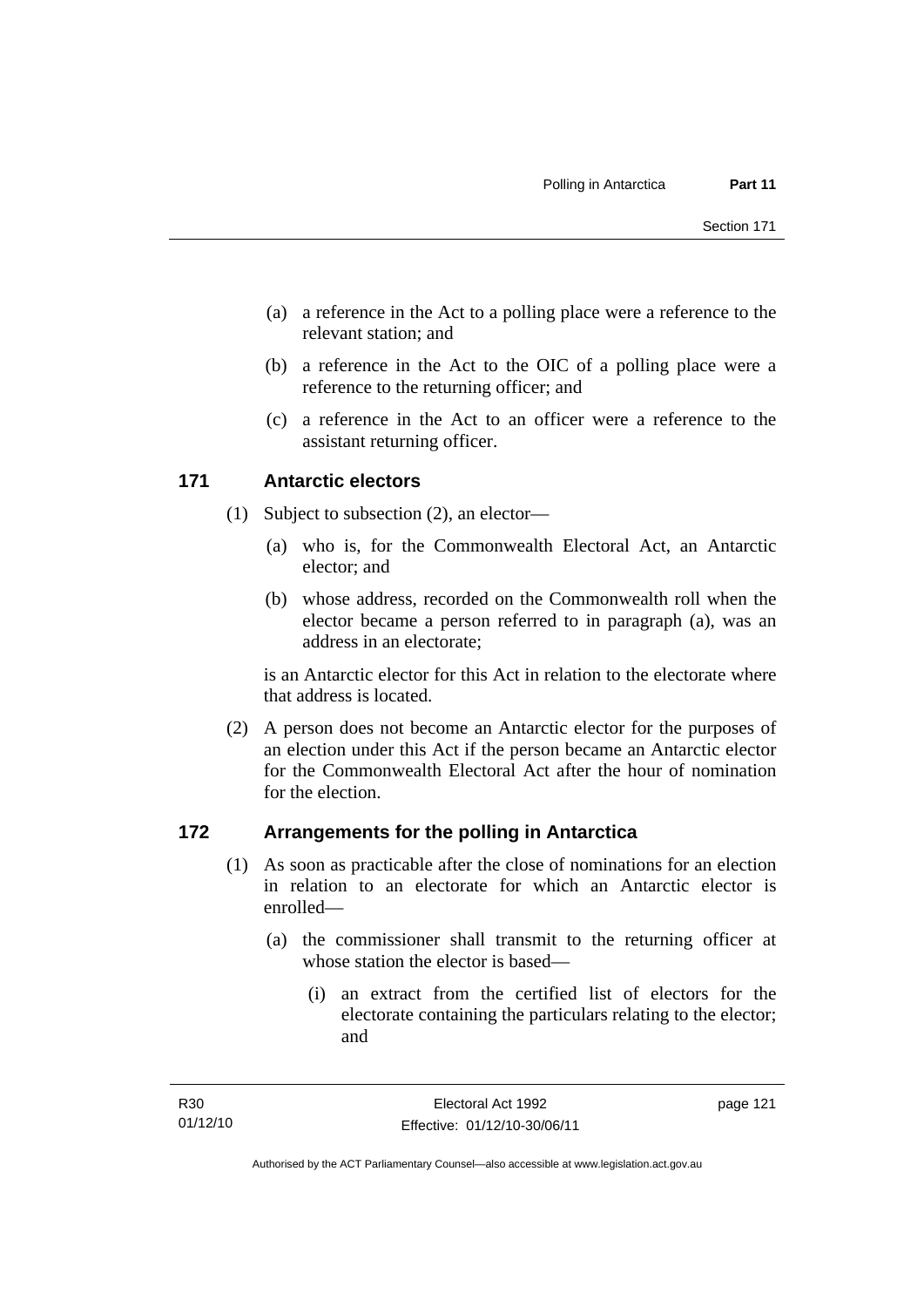Section 173

- (ii) directions for the preparation by the officer of ballot papers for the election; and
- (b) the returning officer shall prepare ballot papers in accordance with the directions.
- (2) The directions shall ensure, so far as practicable, that the ballot papers are the same as ballot papers prepared under division 9.2 for the election.

#### **173 Conduct of the polling**

- (1) The polling at a station shall be conducted as follows:
	- (a) before any vote is taken, the returning officer shall exhibit a ballot box empty, and shall then securely fasten its cover;
	- (b) subject to subsection (2), the poll shall be conducted during the hours on the days the returning officer directs;
	- (c) the returning officer or the assistant returning officer shall, at all times when the poll is open, be present in that part of the station where the polling is taking place.
- (2) The polling at a station shall not continue beyond the time that is 6 pm in the ACT on polling day for the election.

#### **174 Claims to vote**

The returning officer or assistant returning officer for a station shall—

- (a) hand a ballot paper to each Antarctic elector who attends before the officer during the hours of polling and claims to vote at the election; and
- (b) record the issue of the ballot paper to the elector.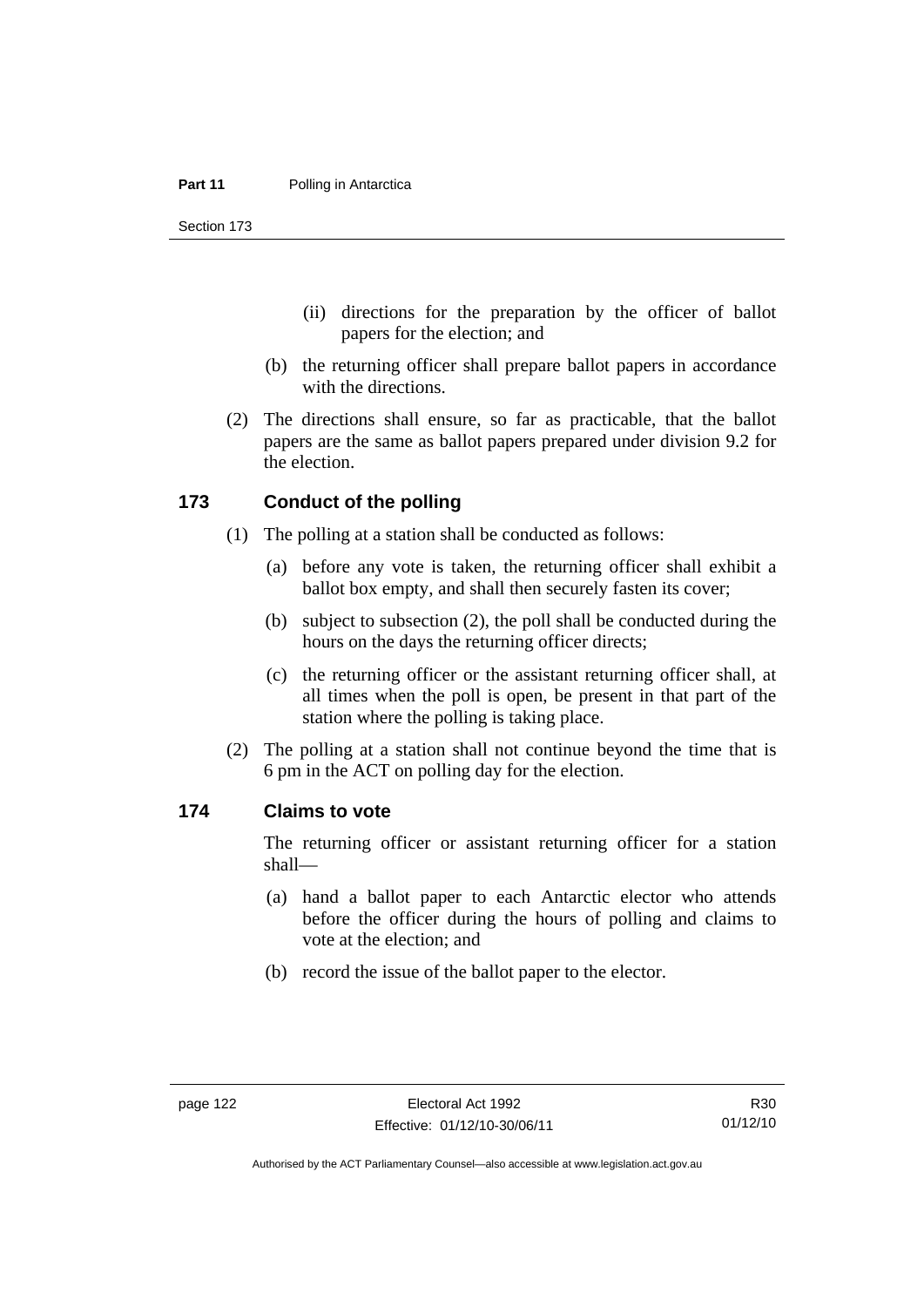### **175 Proceedings at close of poll**

At the close of the poll, the returning officer shall, in the presence of the assistant returning officer—

- (a) open the ballot box; and
- (b) transmit to the authorised officer—
	- (i) particulars of each elector who has voted at the station in the election; and
	- (ii) unless subparagraph (iii) applies, particulars of the marking of each ballot paper; and
	- (iii) if the returning officer is unable to read or understand clearly the particulars referred to in subparagraph (ii)—a statement to explain that inability; and
- (c) prepare a written statement of the information transmitted.
- *Note* A ballot paper completed by an Antarctic elector may be faxed to the commissioner, see s 329.

### **176 Result of polling in Antarctica**

- (1) On receipt of the transmission under section 175, the authorised officer shall—
	- (a) in relation to each ballot paper marked by an Antarctic elector—transcribe the particulars of the elector's marks onto a ballot paper for the relevant electorate; and
	- (b) seal in an envelope the ballot paper onto which the particulars are transcribed; and
	- (c) sign the envelope and endorse it to the effect that it contains a ballot paper recording a vote by an Antarctic elector that is to be admitted to the scrutiny for the election; and
	- (d) send the envelope to the commissioner.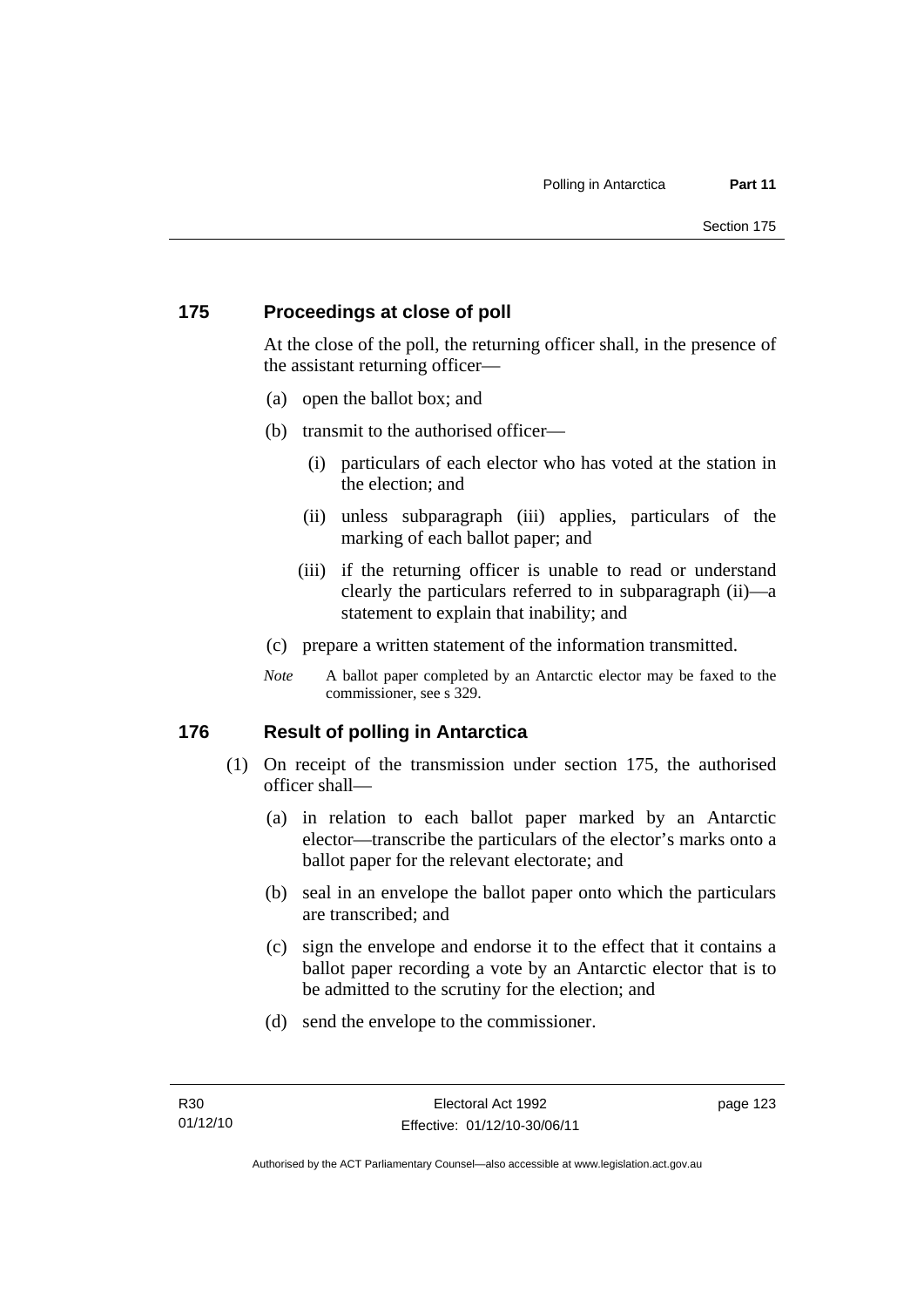#### **Part 11** Polling in Antarctica

Section 177

 (2) An authorised officer shall not mark a ballot paper under this section in a way that is likely to enable it to be identified as representing the vote of an Antarctic elector.

#### **177 Preservation of documents**

- (1) As soon as practicable after the close of the poll for an election, the returning officer for each station shall forward to the commissioner—
	- (a) a copy of the record of the issue of each ballot paper; and
	- (b) a copy of the statement referred to in section 175 (c); and
	- (c) the ballot papers used for voting at the station.
- (2) The commissioner shall keep the documents referred to in subsection (1) in safe custody for the purposes of scrutiny under part 12.

page 124 Electoral Act 1992 Effective: 01/12/10-30/06/11

Authorised by the ACT Parliamentary Counsel—also accessible at www.legislation.act.gov.au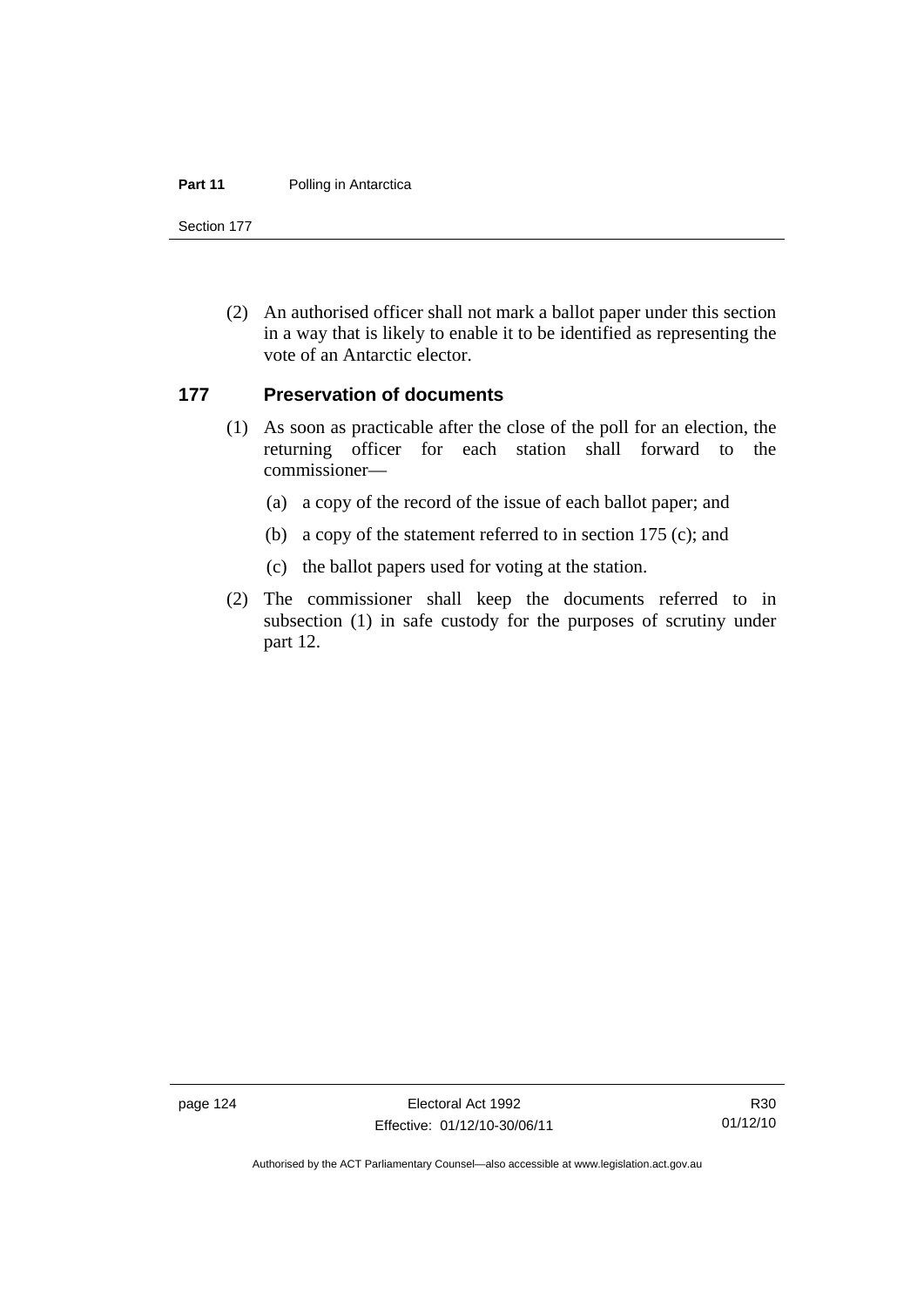# **Part 12 The scrutiny**

### **178 Scrutiny**

- (1) The result of the polling at an election shall be ascertained by scrutiny in accordance with this part.
- (2) All the proceedings at the scrutiny shall be open to the inspection of the scrutineers.
- (3) The commissioner shall arrange for the following articles, documents and data to be dealt with at scrutiny centres for this part:
	- (a) applications for postal votes in the election;
	- (b) records of issued declaration voting papers;
	- (c) completed declaration voting papers received by the commissioner, the OIC of a polling place or another officer;
	- (d) ballot boxes containing ballot papers for ordinary voting or declaration voting;
	- (e) electronic ballot papers;
	- (f) envelopes containing ballot papers recording votes by Antarctic electors.
- (4) The OIC for a scrutiny centre may adjourn the scrutiny at the centre from time to time.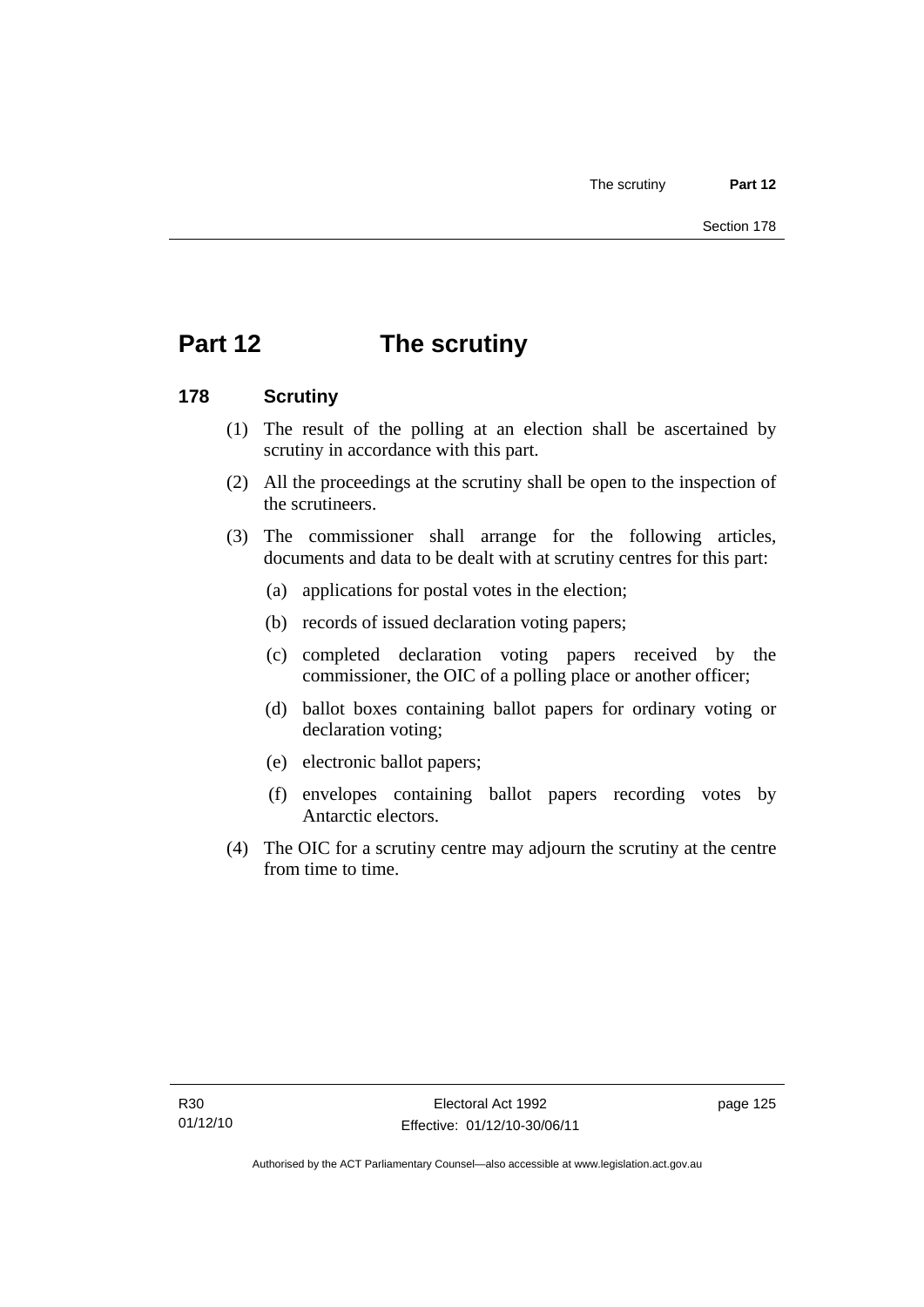#### **Part 12** The scrutiny

Section 179

#### **179 Preliminary scrutiny of declaration voting papers etc**

- (1) The commissioner shall arrange for the conduct of the preliminary scrutinies necessary in relation to a poll until the following documents have been dealt with in accordance with this section:
	- (a) all completed declaration voting papers (including those used for postal voting) received by the commissioner or another officer on or before polling day;
	- (b) all completed declaration voting papers used for postal voting received by the commissioner before the end of the 6th day after the close of the poll;
	- (c) any envelope referred to in section 176 (1) (d) containing a ballot paper recording the vote of an Antarctic elector.
- (2) A preliminary scrutiny shall not be conducted earlier than the 5th day before polling day.
- (3) The commissioner shall display a notice in a prominent place at the office of the commissioner specifying the date and time when, and the place where, a preliminary scrutiny is to begin.
- (4) The notice shall be so displayed no later than 4 pm on the day before the beginning of the preliminary scrutiny.
- (5) A preliminary scrutiny shall be conducted in accordance with schedule 3.
- (6) Schedule 3 applies, so far as practicable, in relation to a vote cast by an Antarctic elector as if—
	- (a) the vote were a declaration vote other than a postal vote; and
	- (b) a declaration signed by the elector specifying the electorate in relation to which the elector is an Antarctic elector appeared on the envelope referred to in section 176 (1) (d); and
	- (c) a reference in that schedule to a set of declaration voting papers were a reference to that envelope.

R30 01/12/10

Authorised by the ACT Parliamentary Counsel—also accessible at www.legislation.act.gov.au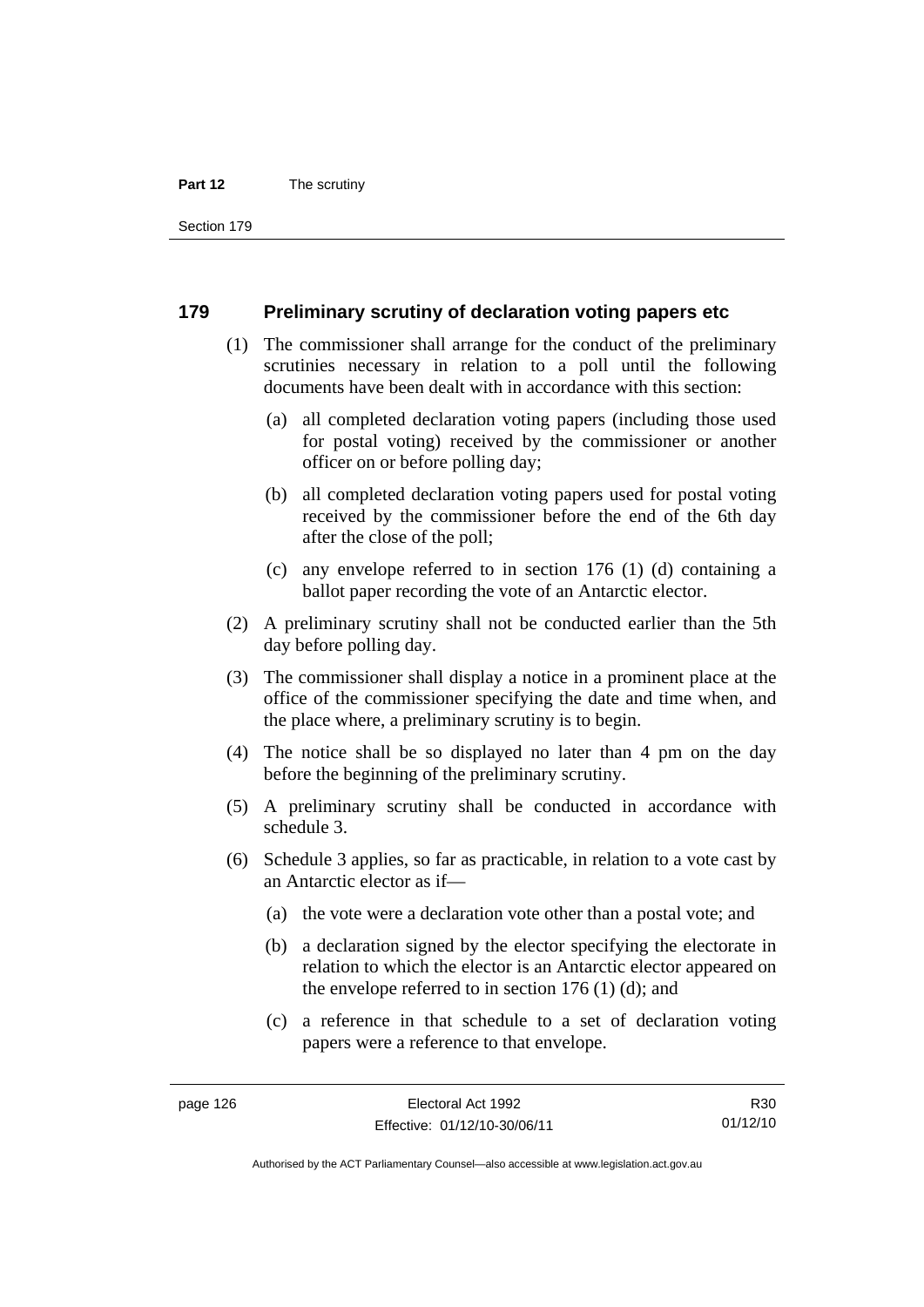- (7) At a preliminary scrutiny, declaration voting papers shall not be rejected for further scrutiny because of a formal error.
- (8) A preliminary scrutiny shall be taken to be part of the scrutiny in relation to an election.

# **180 Formality of ballot papers**

- (1) Except as provided by this section, a ballot paper is formal and effect shall be given to the elector's intention as far as that intention is clear.
- (2) A ballot paper is informal if—
	- (a) in the opinion of the OIC of a scrutiny centre—
		- (i) it is not authentic; or
		- (ii) it has writing on it by which the elector can be identified; or
	- (b) no first preference is marked in a candidate square; or
	- (c) a first preference is marked in 2 or more candidate squares; or
	- (d) for a completed declaration vote ballot paper that has not been dealt with at a preliminary scrutiny under section 179—it is not enclosed in the appropriate envelope on which appears a declaration made by an elector.
- (3) In determining whether a ballot paper is formal—
	- (a) a preference marked outside a candidate square shall be taken to be marked in the square if the voter's intention to indicate that preference for that candidate is clear; and
	- (b) subject to subsection (2) (a), any other writing outside a candidate square shall be disregarded.
- (4) A ballot paper on which the particulars are endorsed by an officer under section 155 is not informal—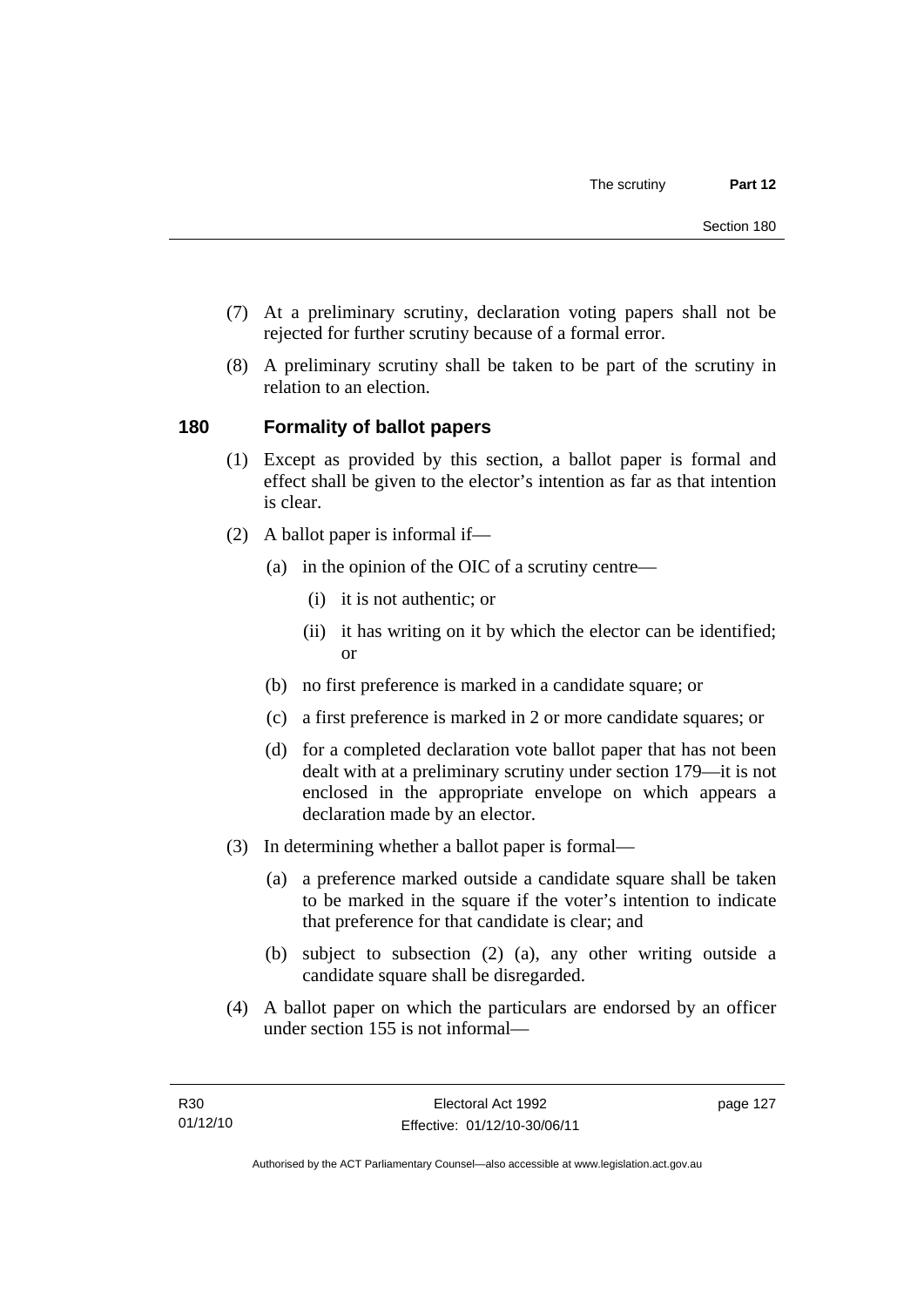- (a) if no other candidate has the same surname—only because the surname of a candidate has been written on the ballot paper; or
- (b) only because of a spelling mistake in the particulars endorsed on the ballot paper.
- (5) If it is necessary for this part, the commissioner may determine the formality of a ballot paper and, for that purpose, may reverse any decision made by another officer.

#### **181 Death of candidate**

If a candidate dies before the end of polling day, and the number of candidates remaining is greater than the number of candidates to be elected, a ballot paper is not informal only because of—

- (a) the inclusion on the ballot paper of the name of the deceased candidate; or
- (b) the marking of any consecutive number in a candidate square adjacent to that name; or
- (c) the omission to place any number in a candidate square adjacent to that name, or any resultant failure to indicate in consecutive order the elector's preferences.

#### **182 First count—ordinary ballot papers**

- (1) This section applies only to paper ballot papers.
- (2) As soon as practicable after the close of the poll for an election, the OIC for a scrutiny centre shall arrange for the procedures set out in this section to be carried out.
- (3) First, the OIC shall—
	- (a) exhibit for inspection by any scrutineer each ballot box containing ballot papers recording ordinary votes; and
	- (b) record the condition of the ballot box before opening it.

R30 01/12/10

Authorised by the ACT Parliamentary Counsel—also accessible at www.legislation.act.gov.au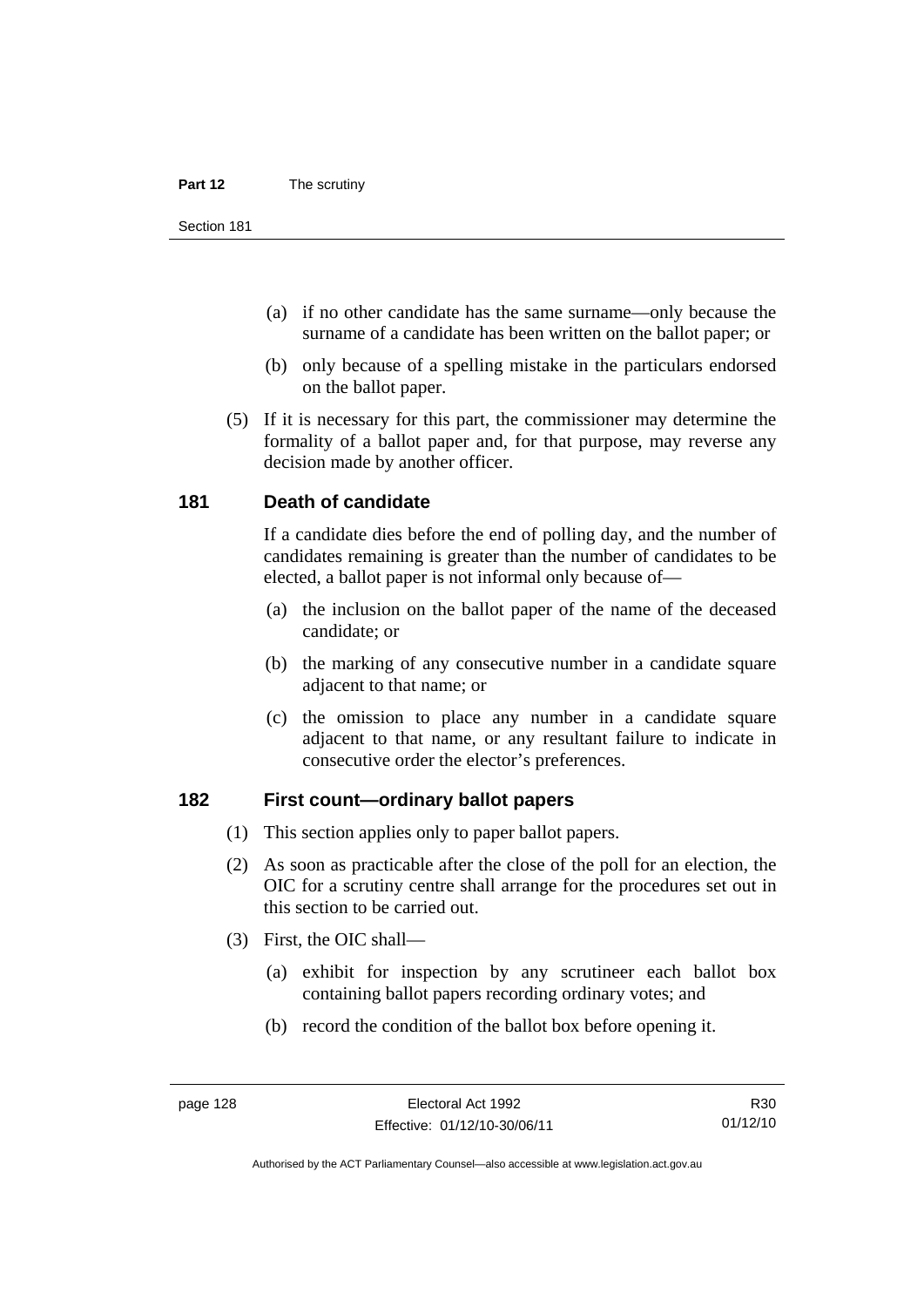- (4) Second, the OIC shall arrange for an officer to—
	- (a) open each ballot box; and
	- (b) sort the ballot papers from each ballot box into separate parcels for each electorate; and
	- (c) in relation to the ballot papers for each electorate—
		- (i) count all informal ballot papers, reject them from further scrutiny under this section, and place them in a separate parcel; and
		- (ii) sort the unrejected ballot papers into separate parcels according to the first preferences marked on them and count the ballot papers in each parcel.
- (5) Third, the OIC shall, in relation to the ballot papers for each electorate—
	- (a) make out and sign a statement (countersigned by an officer and each scrutineer who wishes to do so) setting out—
		- (i) the number of unrejected ballot papers on which a first preference is recorded for each candidate; and
		- (ii) the number of informal ballot papers; and
	- (b) transmit particulars of the numbers so recorded to the commissioner, by telephone or other expeditious way; and
	- (c) seal up the parcels, endorse on each a description of the contents and permit each scrutineer who wishes to do so to countersign the endorsement; and
	- (d) send the parcels to the commissioner without delay, together with the statement referred to in paragraph (a).
- (6) Despite subsection (4) (b), the total number of ballot papers for a particular electorate that are to be dealt with at a particular scrutiny under this section shall not be fewer than 20.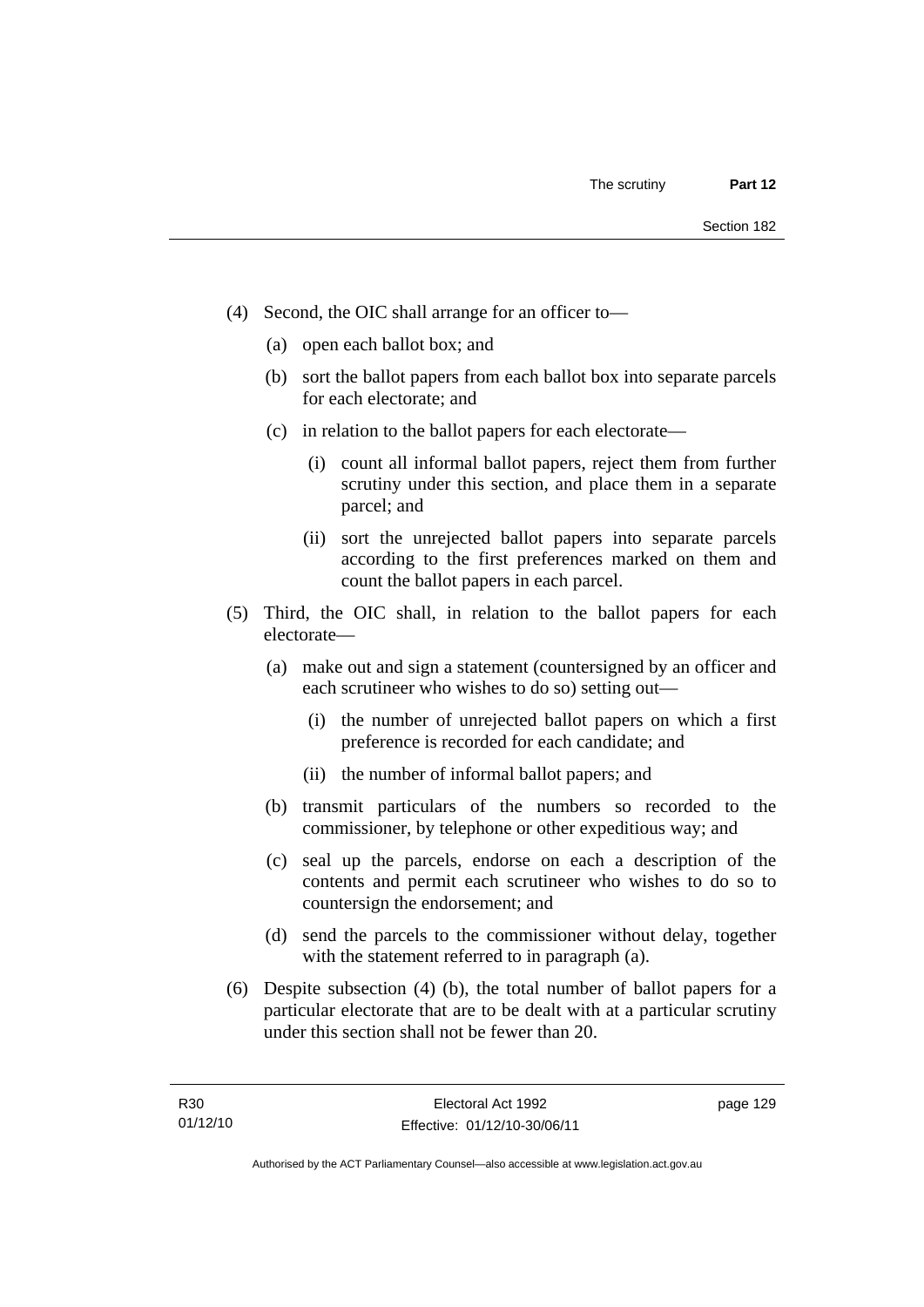- (7) If subsection (6) applies, the OIC shall—
	- (a) count the number of those ballot papers; and
	- (b) seal them in a separate parcel; and
	- (c) endorse the parcel with a description of the contents (including the number of ballot papers); and
	- (d) send the parcel to another scrutiny centre, as directed by the commissioner, for this part.
- (8) The OIC may arrange for preferences marked on paper ballot papers to be entered into the approved computer program.

#### **183 First count—declaration ballot papers**

As soon as practicable after declaration vote ballot papers have been admitted to a scrutiny under this section because of schedule 3 but not before the close of the poll for the election, the OIC for the relevant scrutiny centre shall arrange for the ballot papers to be dealt with in accordance with section 182 as if they were ordinary vote ballot papers.

#### **183A First count—electronic ballot papers**

As soon as practicable after the close of the poll for an election, the OIC for a scrutiny centre must arrange for preferences from electronic voting to be entered into the approved computer program and for the electronic counting of the votes using the program.

#### **184 Second count—first preferences**

- (1) If preferences marked on paper ballot papers have not been entered on the approved computer program under section 182 (8), the commissioner shall—
	- (a) arrange for an officer at a scrutiny centre to open the parcels referred to in section 182 (5) (d) (including those to which that paragraph applies under section 183) and, so far as practicable,

Authorised by the ACT Parliamentary Counsel—also accessible at www.legislation.act.gov.au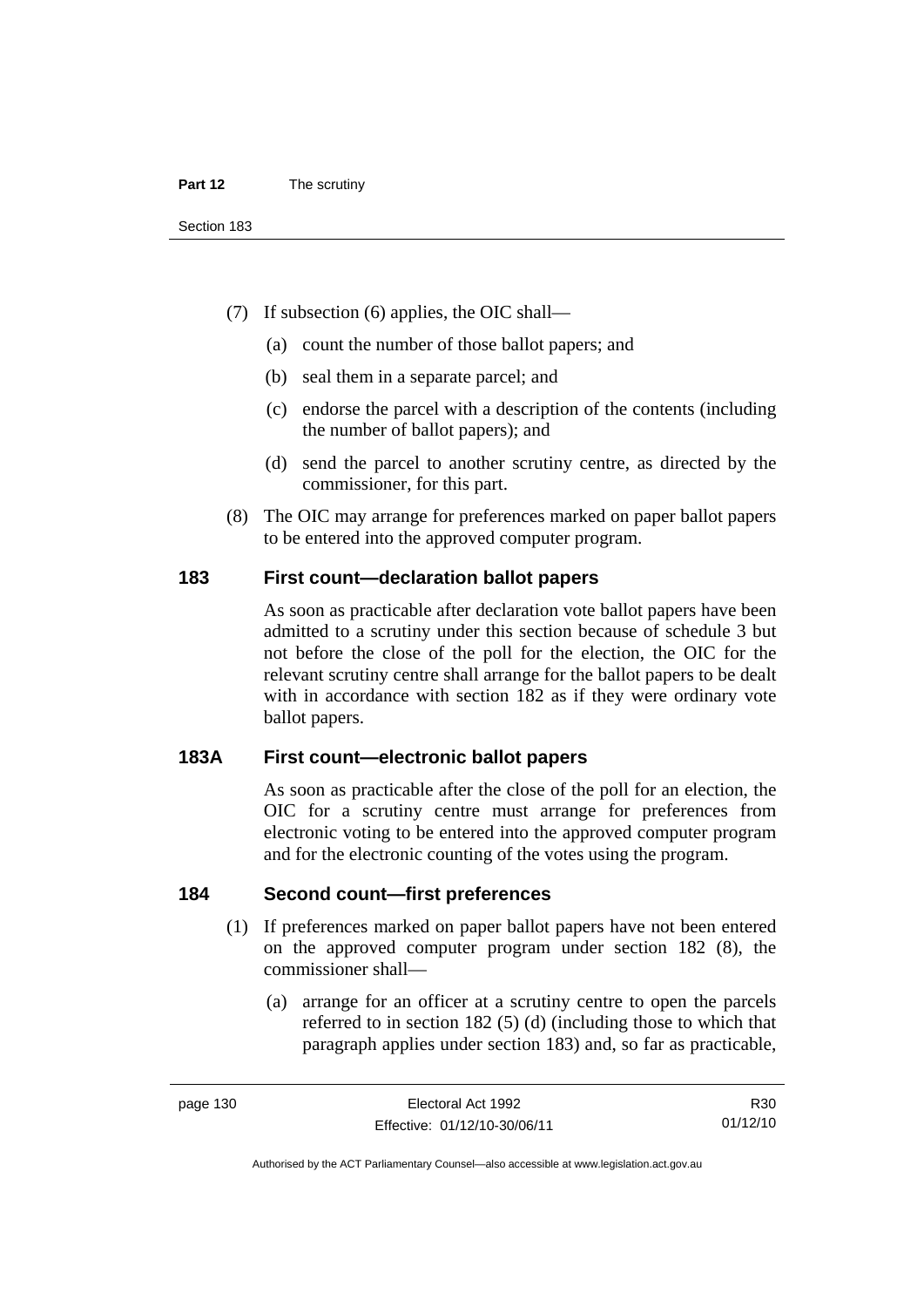conduct a second scrutiny of the ballot papers in accordance with section  $182(4)$  and  $(5)$ ; and

- (b) from the result of the second scrutiny, ascertain—
	- (i) the number of unrejected ballot papers on which a first preference is recorded for each candidate; and
	- (ii) the number of informal ballot papers for each electorate.
- (2) The commissioner must, using the approved computer program, ascertain from the result of the first scrutiny of electronic ballot papers and any paper ballot papers from which preferences have been entered on the computer program under section 182 (8)—
	- (a) the number of unrejected ballot papers on which a first preference is recorded for each candidate; and
	- (b) the number of informal ballot papers for each electorate.
- (3) For subsection (1), the officer conducting the second scrutiny may reverse a decision made at the scrutiny under section 182.

#### **185 Ascertaining result of poll**

- (1) The commissioner shall arrange for—
	- (a) the further scrutiny of the ballot papers referred to in section 184 (1) (b) (i) and (2) (a); and
	- (b) the ascertainment of the successful candidates;

in accordance with schedule 4.

- (2) If it is necessary to do so for schedule 4, the commissioner shall—
	- (a) determine the numbers of ballot papers or votes; or
	- (b) calculate a quota or transfer value; or
	- (c) identify a candidate.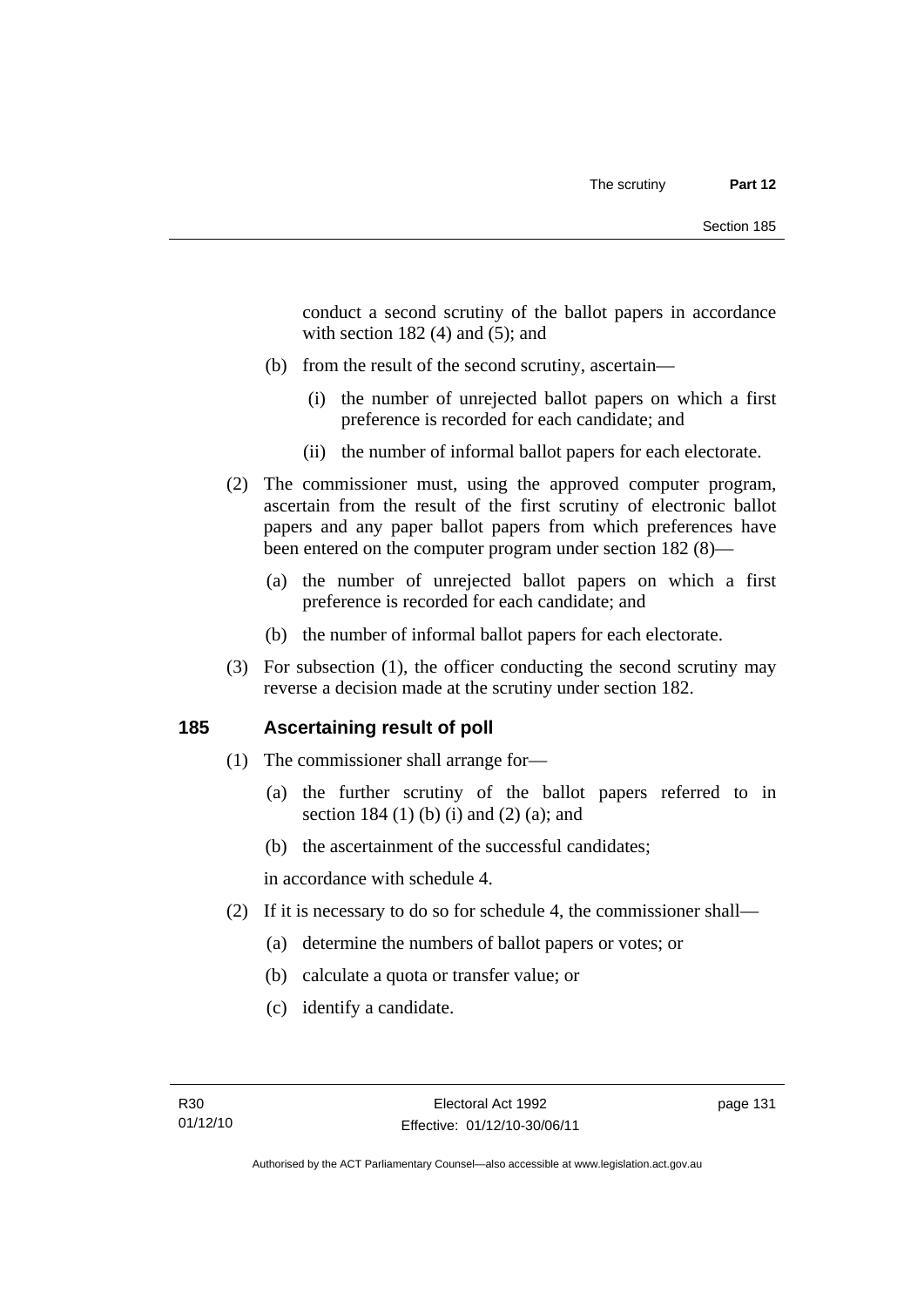#### **Part 12** The scrutiny

#### **186 Objections by scrutineers**

- (1) If a scrutineer objects to a ballot paper as being informal, the officer conducting the scrutiny shall mark the ballot paper 'admitted' or 'rejected' according to the officer's decision to admit or reject the ballot paper.
- (2) Subsection (1) shall not be taken to prevent the officer from rejecting a ballot paper as being informal if there is no objection by a scrutineer.

#### **187 Recount of ballot papers**

- (1) The commissioner may, at any time before the declaration of the result of an election, arrange for a recount of some or all of the ballot papers for the election—
	- (a) on the commissioner's own initiative; or
	- (b) on application under section 187A by a candidate for the election.
- (2) The commissioner must, if directed by the electoral commission under section 187B (Review of decision of commissioner to refuse to arrange for recount), arrange for a recount of some or all of the ballot papers for the election.
- (3) In recounting ballot papers, the commissioner—
	- (a) may reverse a decision made earlier in the scrutiny; but
	- (b) must deal with the ballot papers in a way that is consistent with this part.
- (4) Before a recount is conducted, the commissioner must tell each candidate, in writing, the date, time and place fixed for the recount.

#### **187A Application for recount of ballot papers etc**

(1) A candidate for an election may apply to the commissioner for a recount of some or all of the ballot papers for the election.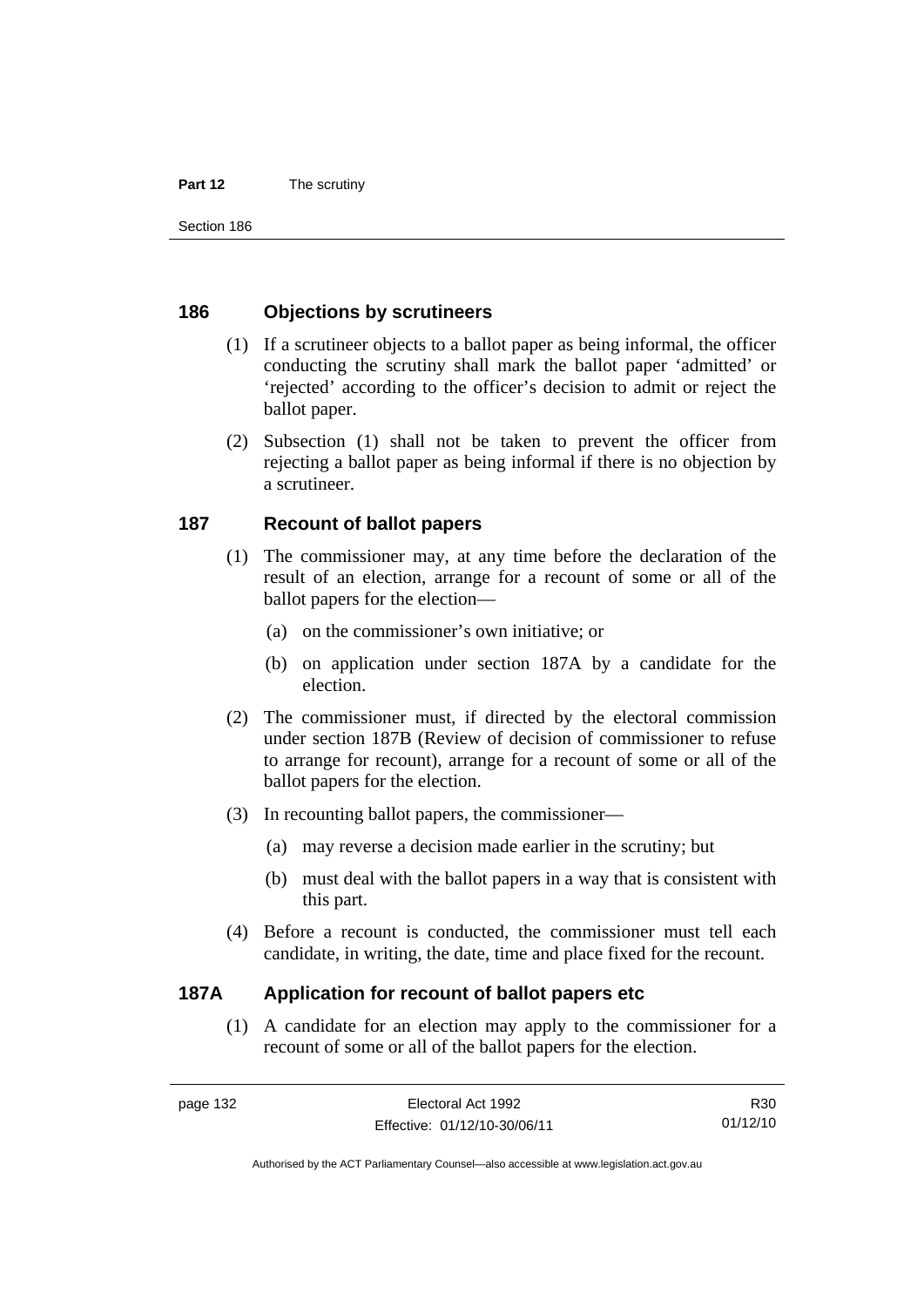- (2) The application must—
	- (a) be in writing; and
	- (b) set out the reasons for the requested recount.
- (3) The commissioner must—
	- (a) arrange for the requested recount; or
	- (b) refuse to arrange for the requested recount.

#### **187B Review of decision of commissioner to refuse to arrange for recount**

- (1) This section applies if—
	- (a) a candidate for an election applies to the commissioner under section 187A for a recount of some or all of the ballot papers for an election (the *requested recount*); and
	- (b) the commissioner refuses to arrange for the requested recount.
- (2) The candidate may apply to the electoral commission for review of the commissioner's decision.
- (3) The application to the electoral commission must—
	- (a) be in writing; and
	- (b) set out the applicant's reasons for making the application.
- (4) On review of the decision, the electoral commission may—
	- (a) confirm the commissioner's decision; or
	- (b) set the decision aside and direct the commissioner to arrange for—
		- (i) the requested recount; or
		- (ii) another recount of some or all of the ballot papers.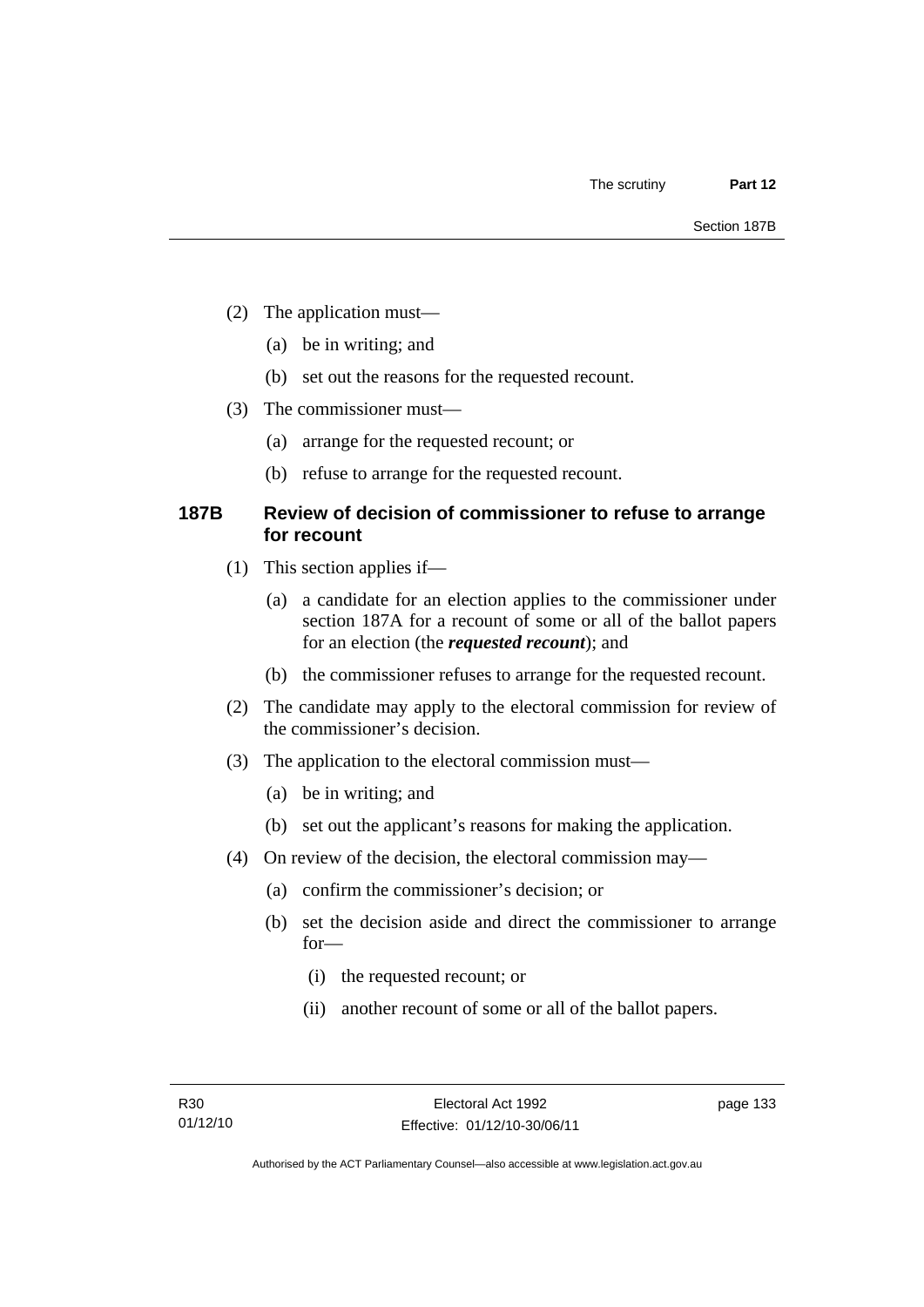#### **Part 12** The scrutiny

Section 187C

- (5) In considering the application, the electoral commission may have regard to the commissioner's reasons for refusing to arrange for the requested recount.
- (6) Unless the decision to refuse to arrange for the requested recount was made by a delegate of the commissioner, the commissioner must not—
	- (a) be present during any deliberation of the electoral commission in relation to the application; or
	- (b) take part in any decision of the electoral commission in relation to the application.

#### **187C Recount of electronic scrutiny of ballot papers**

- (1) This section sets out the alternative ways in which a recount of the electronic scrutiny of ballot papers may be conducted.
- (2) The recount may be conducted by recounting data from electronic ballot papers kept on a backup copy of electronic data produced at a polling place or scrutiny centre.
- (3) If an approved computer program is used to find out the result of a scrutiny, the recount may be conducted—
	- (a) by rerunning the program; or
	- (b) by reloading the data into a different copy of the program and running the program.
- (4) If practicable, the recount may be conducted—
	- (a) by re-examining the accuracy of any preference data entered into the computer program from paper ballot papers; or
	- (b) by conducting—
		- (i) a partial or full manual scrutiny of paper ballot papers from which preference data has been entered into the computer program; or

R30 01/12/10

Authorised by the ACT Parliamentary Counsel—also accessible at www.legislation.act.gov.au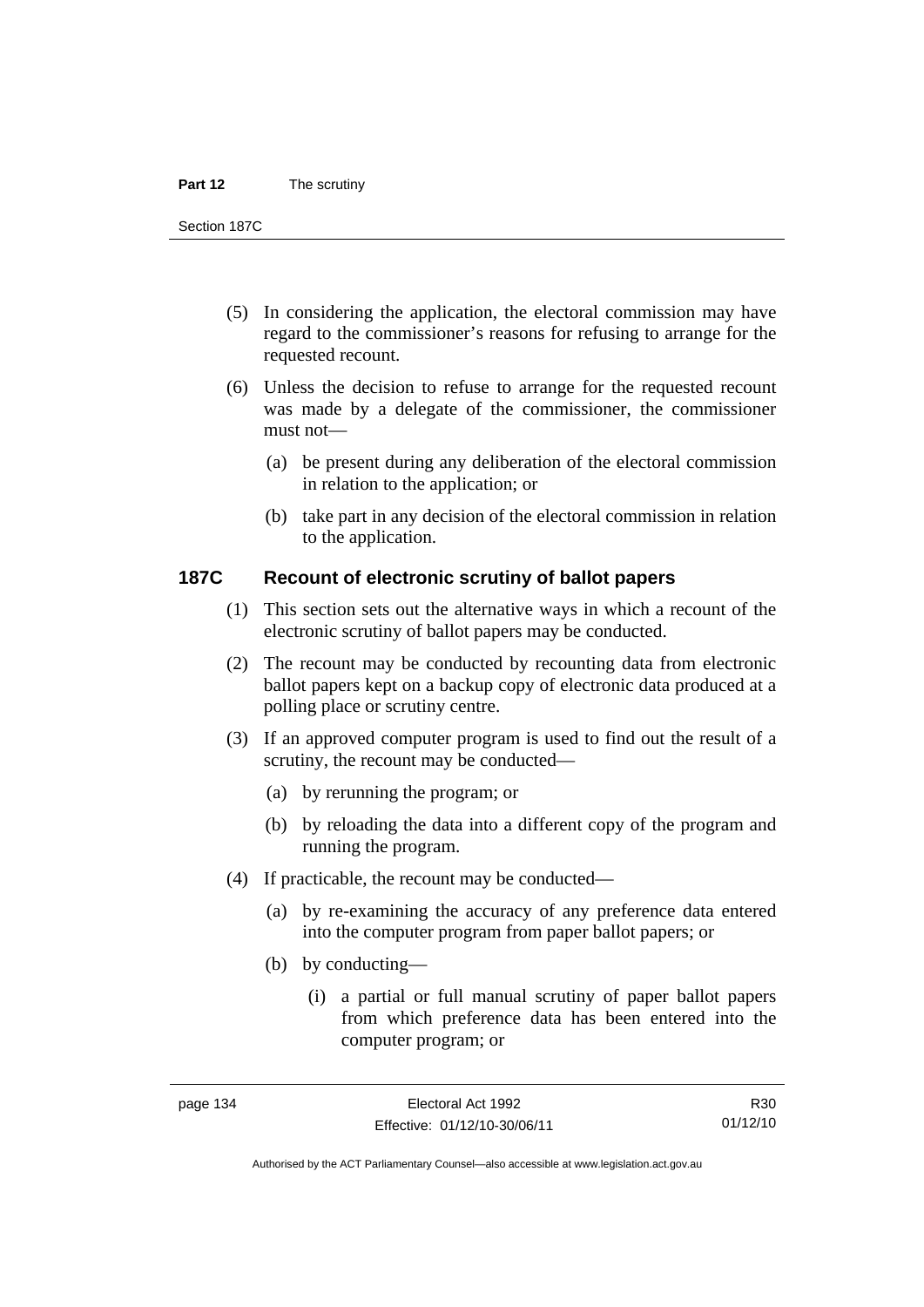(ii) a combination of manual scrutiny of those paper ballot papers and a computerised scrutiny of electronic ballot papers.

#### **188 Reservation of disputed ballot papers**

- (1) The officer conducting a recount—
	- (a) may, if the officer considers appropriate; and
	- (b) shall, at the request of any scrutineer;

reserve any ballot paper for the decision of the commissioner.

 (2) The commissioner shall decide whether any ballot paper so reserved is to be admitted or rejected.

# **189 Declaration of result of election**

- (1) As soon as practicable after the result of the poll in an election has been ascertained, the commissioner shall—
	- (a) declare elected each successful candidate ascertained in accordance with schedule 4;
	- (b) declare the result of the election; and
	- (c) notify the clerk of the Assembly of the names of the candidates elected.
- (2) The declaration shall be made in public at the place of nomination during ordinary office hours.
- (3) If a day is polling day for 2 or more elections, the results of all the elections shall be declared, so far as practicable, on the same day.
- (4) If a poll is not required for an election, a declaration under section 111 (1) or 112 shall not be made before the day that would have been polling day for the election.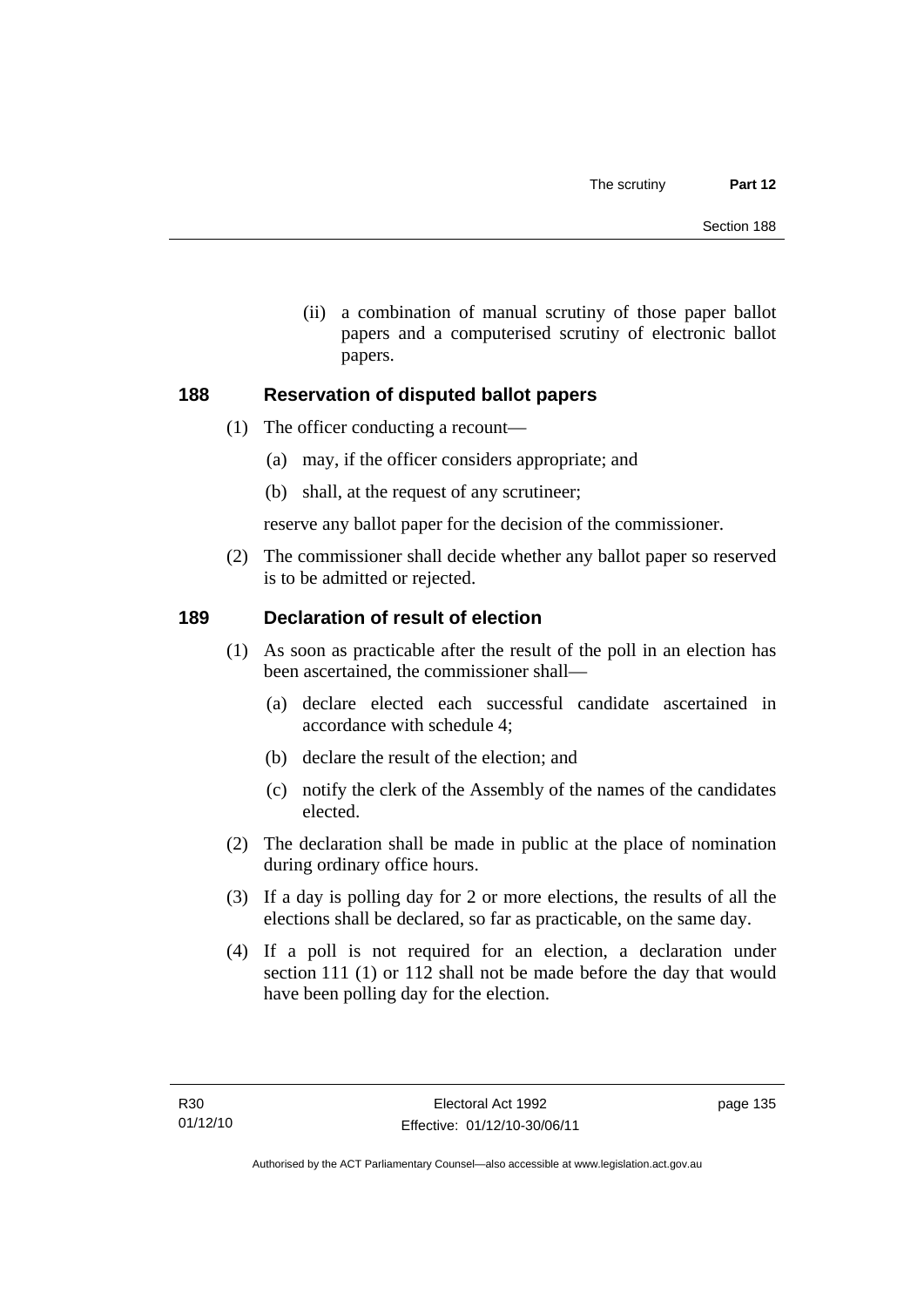#### **Part 13** Casual vacancies

Section 190

# **Part 13 Casual vacancies**

#### **190 Definitions for pt 13**

In this part:

*former MLA*, in relation to a casual vacancy, means the person who was elected to the seat in which the vacancy has occurred at the last election before the vacancy occurred.

*Speaker* includes—

- (a) if there is a vacancy in the office of Speaker—the Deputy Speaker; and
- (b) if there is a vacancy in the offices of Speaker and Deputy Speaker—the clerk of the Legislative Assembly.

#### **191 Notice of casual vacancy**

- $(1)$  If—
	- (a) the Speaker notifies the commissioner in writing that the seat of an MLA has become vacant otherwise than because of—
		- (i) the dissolution of the Assembly; or
		- (ii) the expiry of the term for which MLAs were elected at an election; or
		- (iii) the failure or partial failure of an election; and
	- (b) the commissioner is satisfied that it is practicable to fill the vacancy in accordance with section 194;

the commissioner shall publish a notice in a newspaper.

 (2) A notice published by the commissioner under subsection (1) shall—

R30 01/12/10

Authorised by the ACT Parliamentary Counsel—also accessible at www.legislation.act.gov.au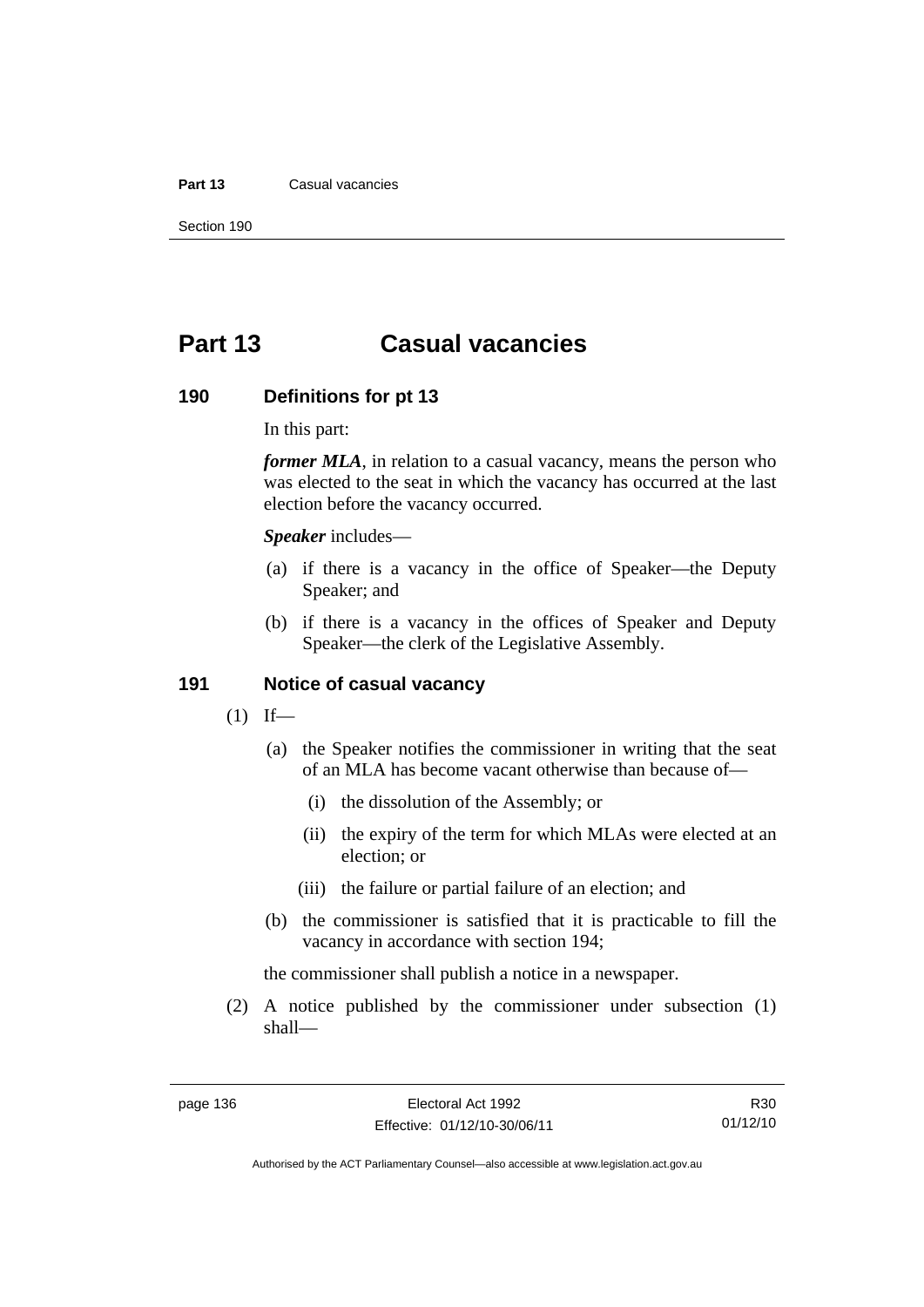- (a) contain a statement to the effect that—
	- (i) there is a casual vacancy in the Assembly; and
	- (ii) a person may apply to be a candidate in accordance with section 192; and
- (b) specify when, in accordance with section 192, applications close; and
- (c) state the time and place for a recount, if required under section 194, of the ballot papers counted for the former MLA at the last election at which he or she was elected.
- (3) The commissioner shall, so far as practicable, give a copy of the notice to any person who, in the opinion of the commissioner, may be entitled to make an application under section 192 in relation to the vacancy.
- (4) If the commissioner is not satisfied that it is practicable to fill the vacancy in accordance with section 194, he or she shall inform the Speaker accordingly.

#### **192 Candidates for casual vacancy**

- (1) A person may apply to be a candidate for a seat in relation to which a casual vacancy has occurred if—
	- (a) the person was a candidate in the last election for the electorate in which the vacancy has occurred; and
	- (b) the person was not elected; and
	- (c) he or she is an eligible person.
- (2) An application under subsection (1) shall—
	- (a) contain—
		- (i) a statement by the applicant that he or she consents to be an MLA if elected; and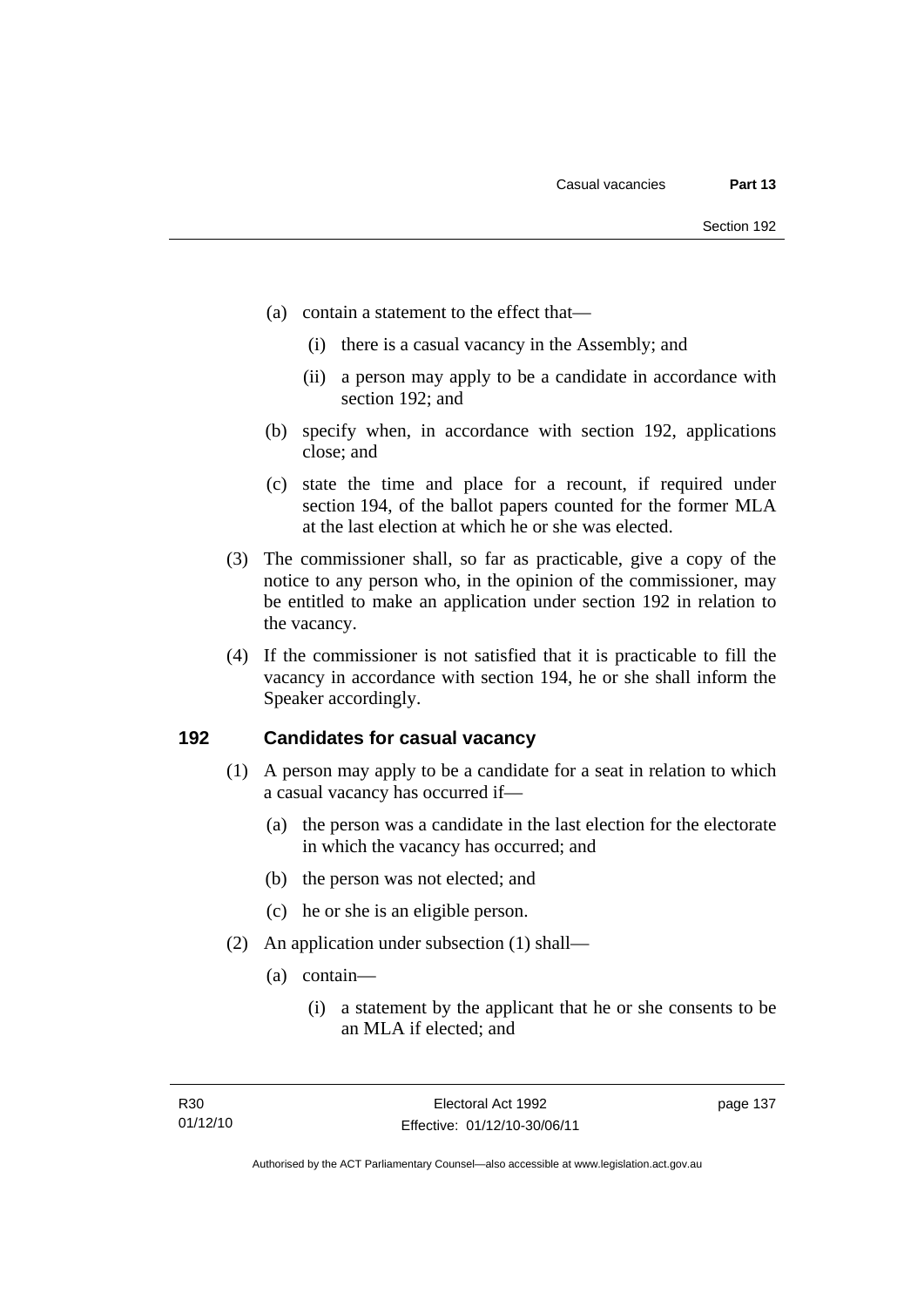Section 193

- (ii) a declaration by the applicant, made in the presence of an elector, that he or she is an eligible person; and
- (iii) the signature of the applicant and of the elector who witnessed the applicant's declaration; and
- (b) reach the commissioner before noon on the 10th day after the day on which notice of the vacancy was published in a newspaper in accordance with section 191 (1).
- *Note* If a form is approved under s 340A (Approved forms) for an application, the form must be used.
- (3) An applicant may withdraw his or her application by giving the commissioner written notice of withdrawal before applications close.
- (4) The commissioner shall reject a purported application that is not substantially in accordance with subsection (2) and give the person in relation to whom it was made written notice setting out the reasons for the rejection.
- (5) In this section:

*eligible person* means a person who—

- (a) is eligible to be an MLA; or
- (b) would, apart from section 103 (2) (b), be eligible to be an MLA.

#### **193 Publication of candidates' details**

- (1) If 1 or more persons have applied to be a candidate in accordance with section 192, the commissioner shall, as soon as practicable after the close of applications—
	- (a) publicly produce all the applications and declare each person who has duly applied to be a candidate; and

R30 01/12/10

Authorised by the ACT Parliamentary Counsel—also accessible at www.legislation.act.gov.au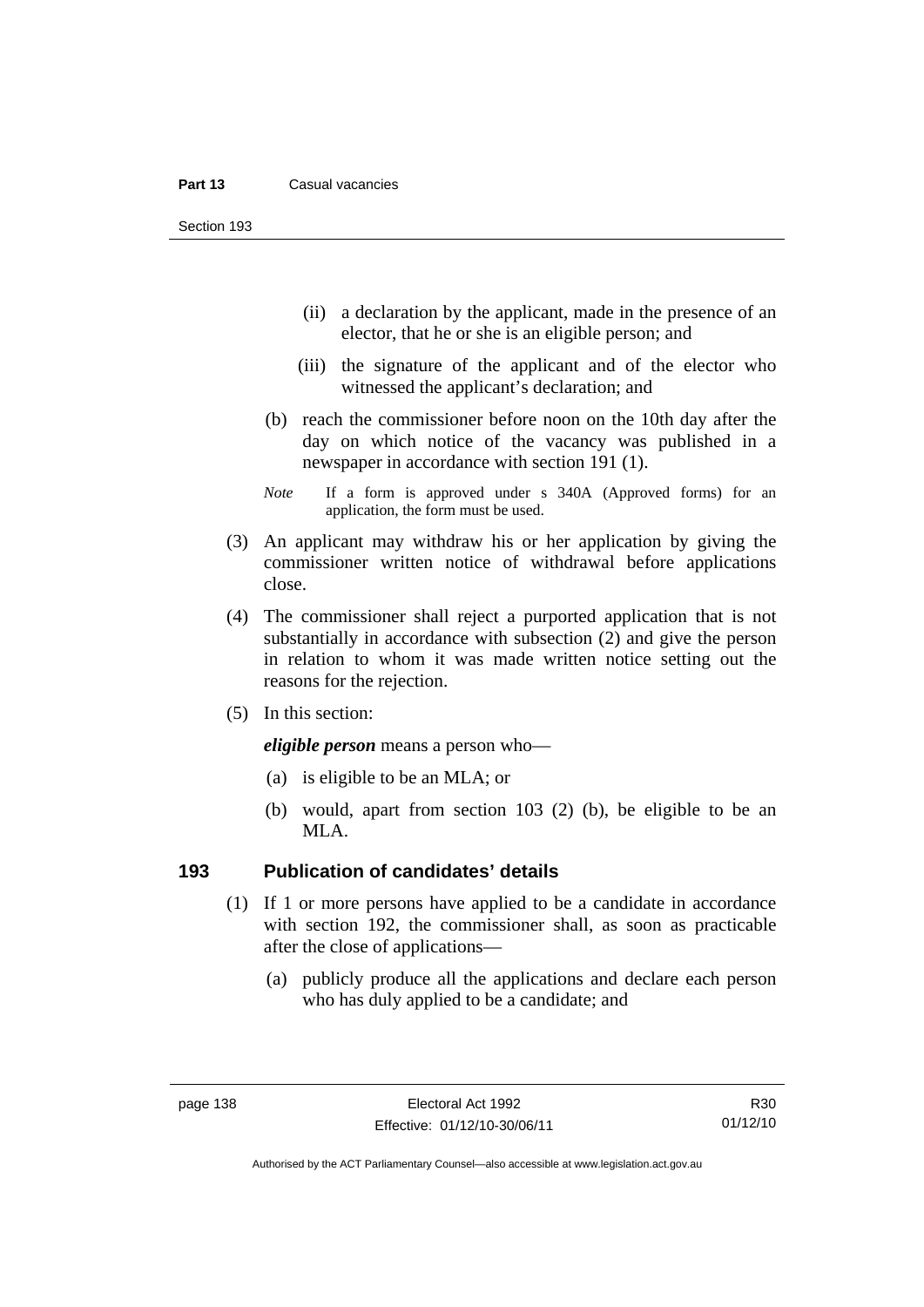- (b) arrange for a notice containing particulars relating to each candidate (other than any suppressed address) to be displayed at the office of the commissioner.
- (2) If there are no candidates in relation to a casual vacancy, the commissioner shall declare that there are no candidates and inform the Speaker accordingly.

# **194 Determination of candidate to fill vacancy**

- (1) If there is only 1 candidate in relation to a casual vacancy, the commissioner shall declare the candidate elected.
- (2) If there is more than 1 candidate in relation to a casual vacancy, the commissioner must, after making a declaration under section 193 (1) (a), conduct the recount in accordance with schedule 4, part 4.3.
- (3) The recount must be conducted, as far as practicable, at the time and place stated for the recount in the notice under section 191 (2).
- (4) The commissioner shall declare elected the successful candidate ascertained in accordance with schedule 4, part 4.3.
- (5) This Act applies, so far as practicable, to a recount under subsection (2) as if it were a scrutiny under part 12.

# **195 Assembly nominees**

- $(1)$  If—
	- (a) the commissioner informs the Speaker that a casual vacancy has not been filled for a reason specified in section 191 (4) or 193 (2); and
	- (b) the Speaker notifies the commissioner that the Assembly has chosen a person to hold the vacant office as an MLA for the rest of the term of the former MLA;

the commissioner shall declare elected the person chosen.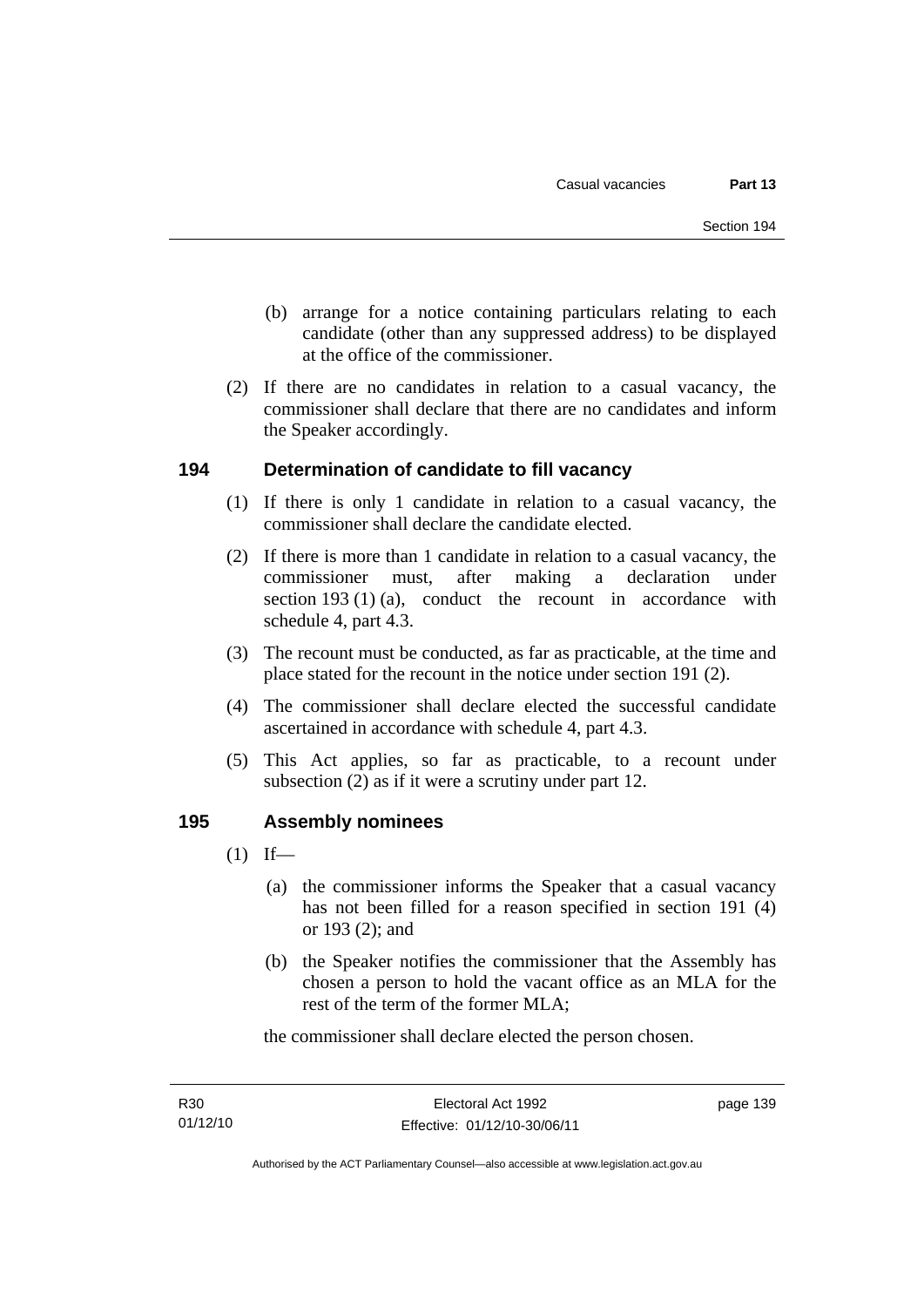#### **Part 13** Casual vacancies

Section 196

- (2) If the name of the former MLA appeared on the ballot paper for the last election as a party candidate, the person chosen to hold the vacant office shall be a member of the party who is nominated by the party.
- (3) If a person chosen in accordance with subsection (2) ceases to be a member of the party before the Assembly next meets after the declaration under subsection (1), the person shall be taken not to have been chosen.
- $(4)$  If—
	- (a) the name of the former MLA appeared on the ballot paper for the last election as a candidate other than a party candidate; or
	- (b) if subsection (2) would otherwise apply—there is no member of the relevant party available to be chosen;

the person chosen shall be a person who has not been a member of a registered party at any time during 12 months immediately before the time when the choice is made.

- (5) If a person chosen in accordance with subsection (4) becomes a member of a registered party before the Assembly next meets after the declaration under subsection (1), the person shall be taken not to have been chosen.
- (6) For subsection (3), a person shall not be taken to have ceased to be a member of a registered party merely because the party has ceased to exist or has been removed from the register of political parties.

#### **196 Term of office of MLA declared elected under pt 13**

The term of office of an MLA declared elected under—

- (a) section 194 (1) or (4); or
- (b) section 195 (1);

begins at the end of the day when the election of the MLA is declared and, unless sooner ended by resignation or disqualification,

R30 01/12/10

Authorised by the ACT Parliamentary Counsel—also accessible at www.legislation.act.gov.au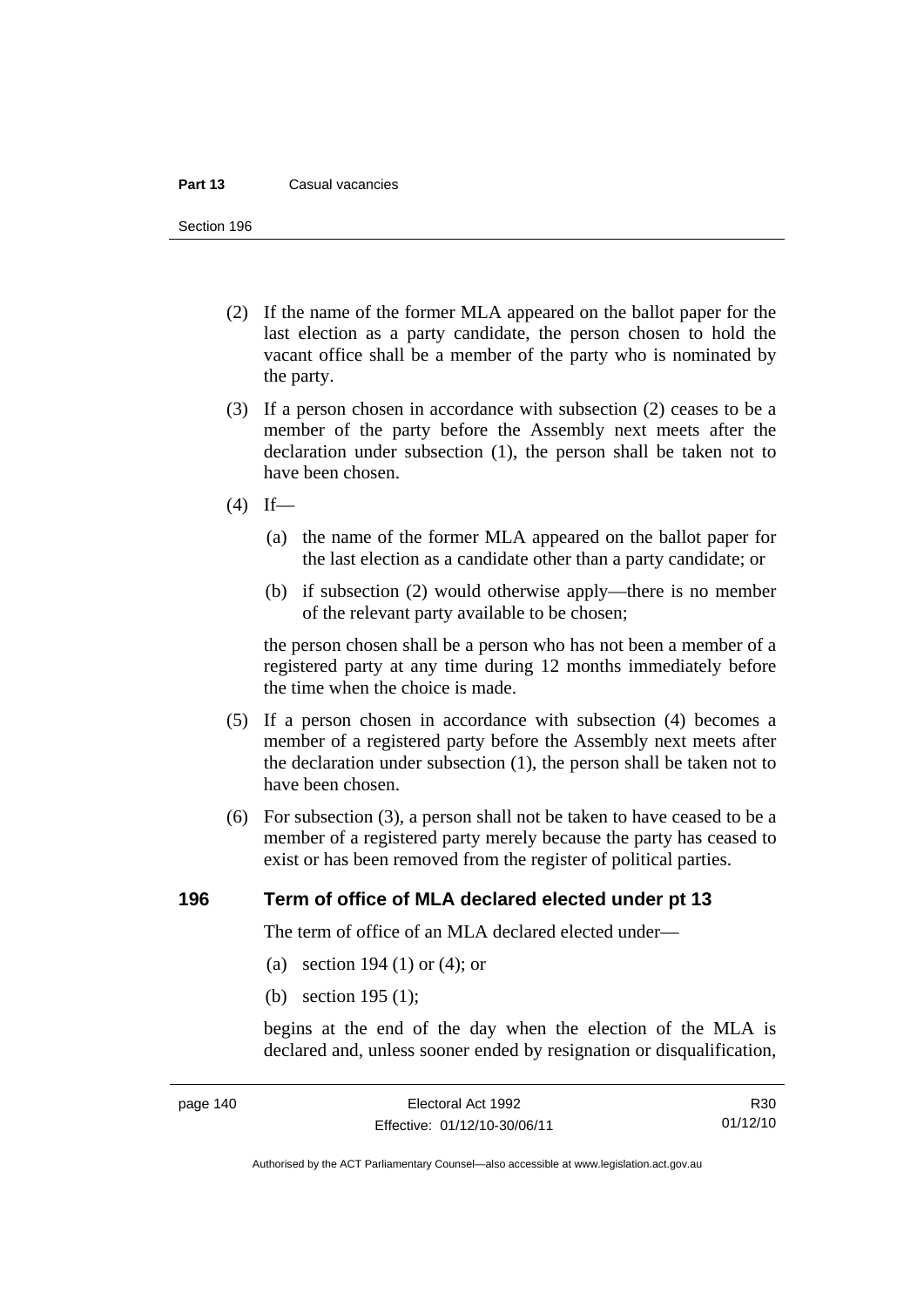or by dissolution of the Assembly, ends on the polling day for the next election.

# **197 Dissolution or pre-election period**

The commissioner shall not take any action, or any further action, under this part in relation to a casual vacancy after the Assembly is dissolved or a pre-election period begins in relation to the electorate in which the casual vacancy has occurred.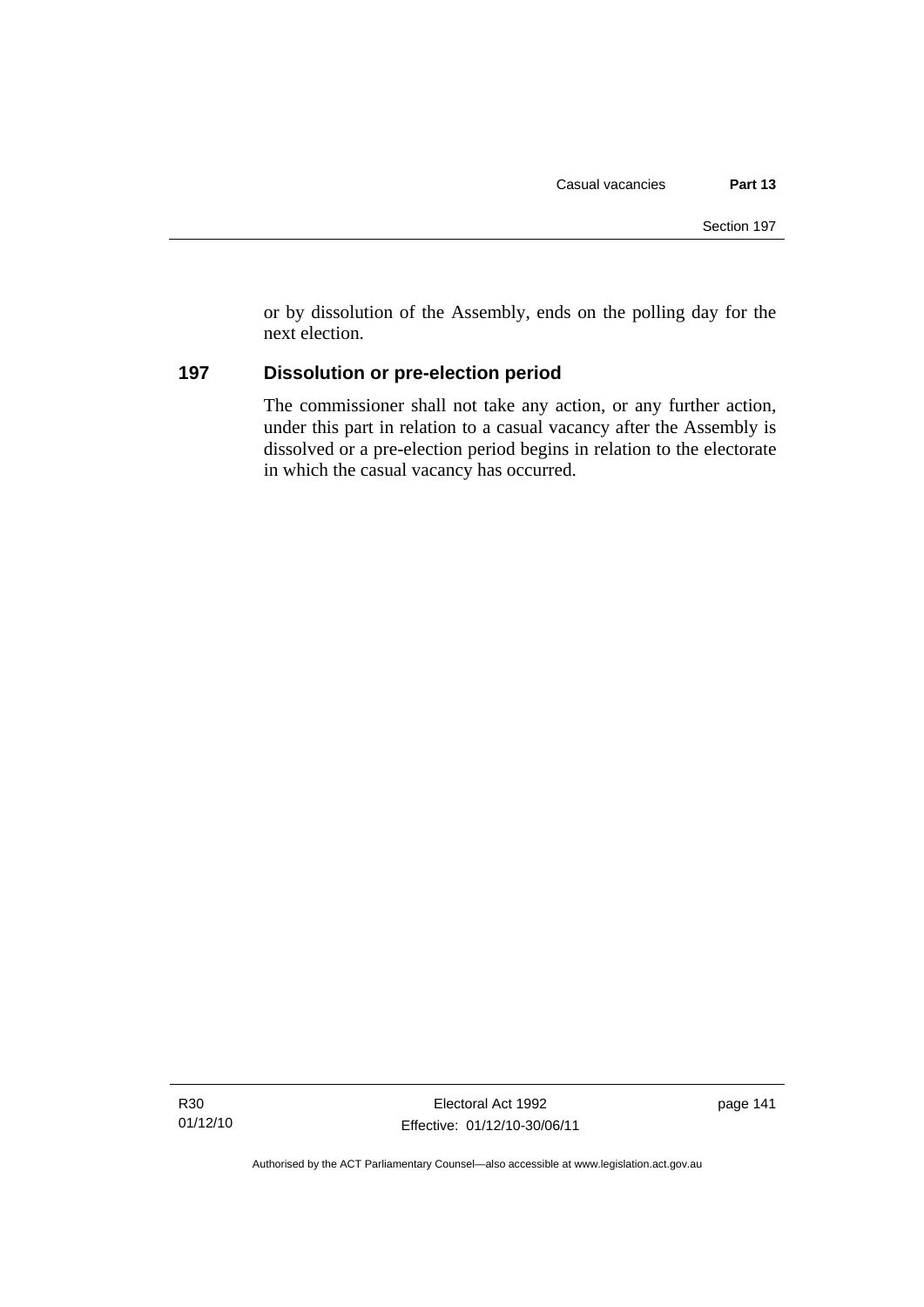# **Part 14 Election funding and financial disclosure**

# **Division 14.1 Preliminary**

#### **198 Definitions for pt 14**

In this part:

*amount* includes value.

*associated entity* means an entity that—

- (a) is controlled by 1 or more parties or MLAs; or
- (b) operates, completely or to a significant extent, for the benefit of 1 or more registered parties or MLAs.

*disclosure period*—see section 201.

*disposition of property* means any conveyance, transfer, assignment, settlement, delivery, payment or other alienation of property, and includes—

- (a) the allotment of shares in a company; and
- (b) the creation of a trust in property; and
- (c) the grant or creation of any lease, mortgage, charge, servitude, licence, power, partnership or interest in property; and
- (d) the release, discharge, surrender, forfeiture or abandonment (at law or in equity) of any debt, contract or thing in action or of any interest in property; and
- (e) the exercise by a person of a general power of appointment of property in favour of any other person; and

R30 01/12/10

Authorised by the ACT Parliamentary Counsel—also accessible at www.legislation.act.gov.au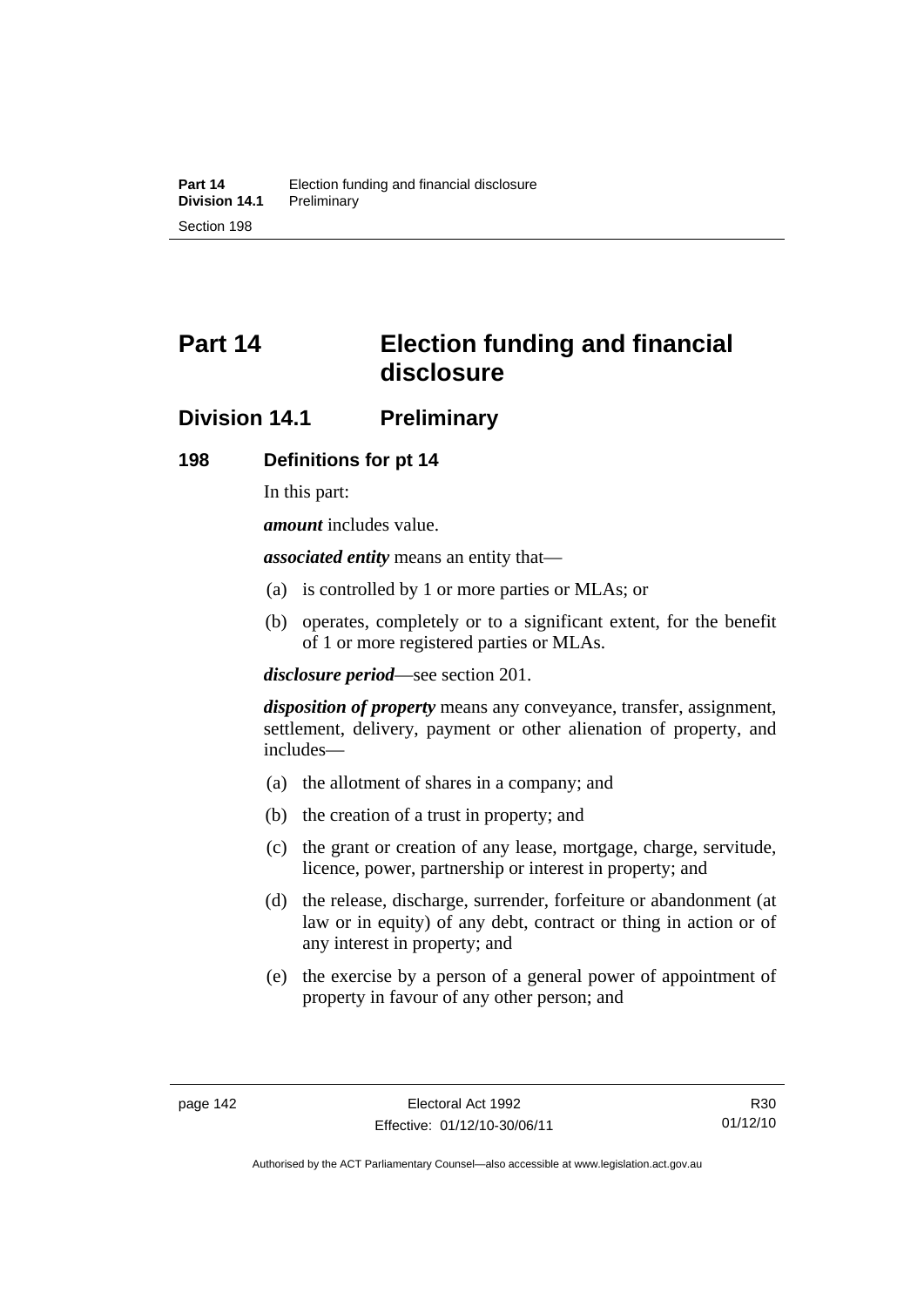(f) a transaction entered into by a person with intent to diminish (directly or indirectly) the value of the person's own property and to increase the value of the property of any other person.

*eligible vote*, in relation to an election, means a first preference recorded on a formal ballot paper in the election.

*entity* means—

- (a) an incorporated or unincorporated body; or
- (b) a trustee of a trust.

*financial controller*, in relation to an associated entity, means—

- (a) if the entity is a company—the secretary of the company; or
- (b) if the entity is the trustee of a trust—the trustee; or
- (c) in any other case—the person responsible for maintaining the financial records of the entity.

*gift* means a disposition of property made by a person to another person, being a disposition made without consideration in money or money's worth or with inadequate consideration, and includes the provision of a service (other than volunteer labour) for no consideration or for inadequate consideration, but does not include—

- (a) a disposition of property under a will; or
- (b) a payment under division 14.3; or
- (c) an annual subscription paid to a party by a person in relation to the person's membership of the party; or
- (d) for division 14.4 (Disclosure of donations) and in relation to a candidate—a gift made to or received by the candidate for the benefit of a party of which the candidate is a member.

*party* means a registered party.

*property* includes money.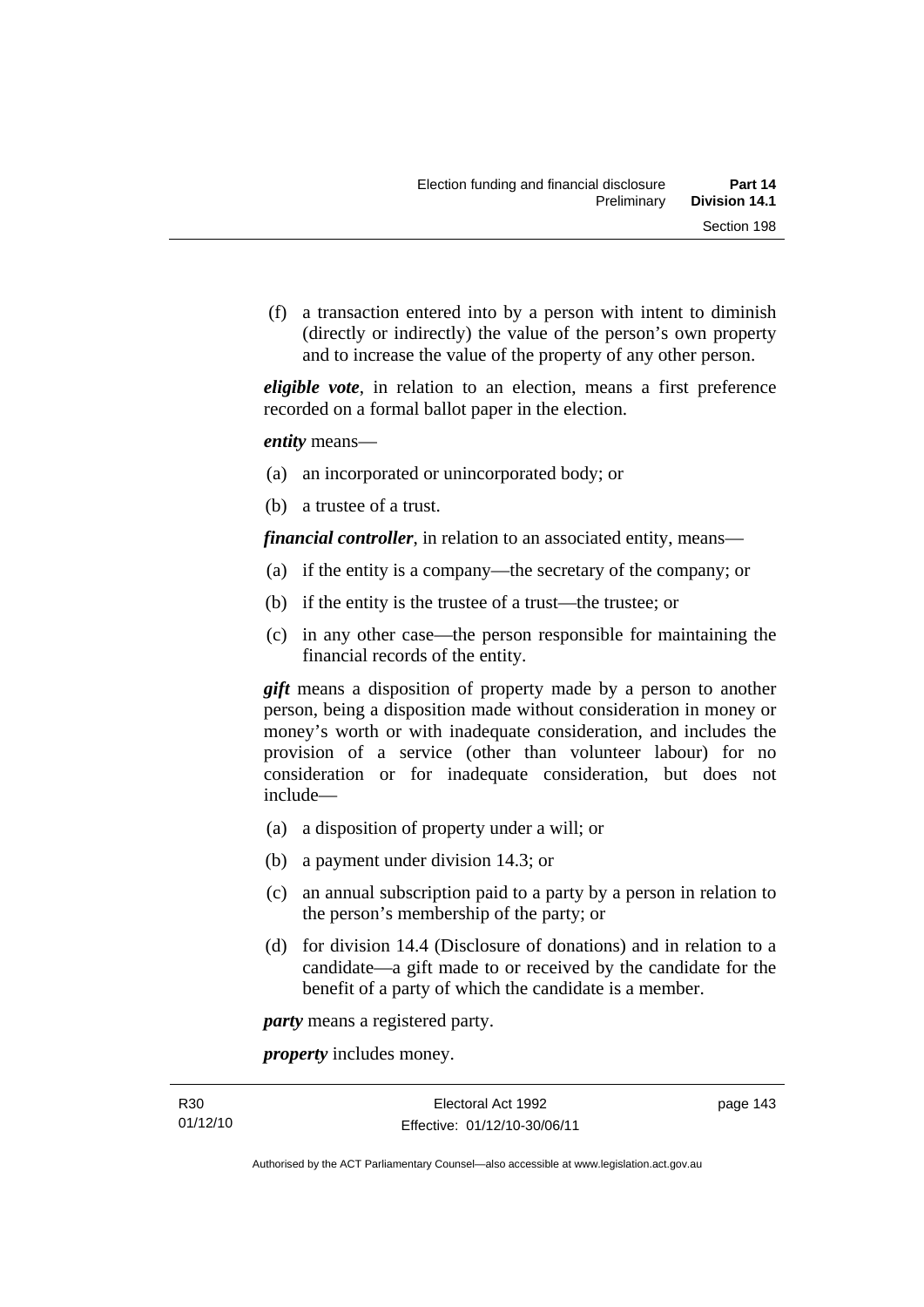*register* means—

- (a) in relation to a reporting agent appointed by a party or MLA the register of party and MLA reporting agents kept under section 205 (1); or
- (b) in relation to a reporting agent appointed by a candidate—the register of candidate reporting agents kept under section 205 (2).

*registered industrial organisation* means an organisation registered under the *Workplace Relations Act 1996* (Cwlth) or under a law of a State or another Territory providing for the registration of industrial organisations.

*reporting agent*, for a party, MLA or candidate, means—

- (a) a person appointed by the party, MLA or candidate under section 203 (Appointed agents) and whose registration under section 205 (Registers of reporting agents) has not been cancelled; or
- (b) the person taken to be the reporting agent for the party, MLA or candidate under section 204 (Non-appointed agents).

#### **198A Reference to things done by party etc**

In this part, a reference to something done by or with the authority of a party is, if the party is not a corporation, a reference to things being done by or with the authority of members of the party on behalf of the party.

#### **198B Candidate remains candidate after election**

For this part, a candidate is taken to remain a candidate for 30 days after the election in which the person was a candidate.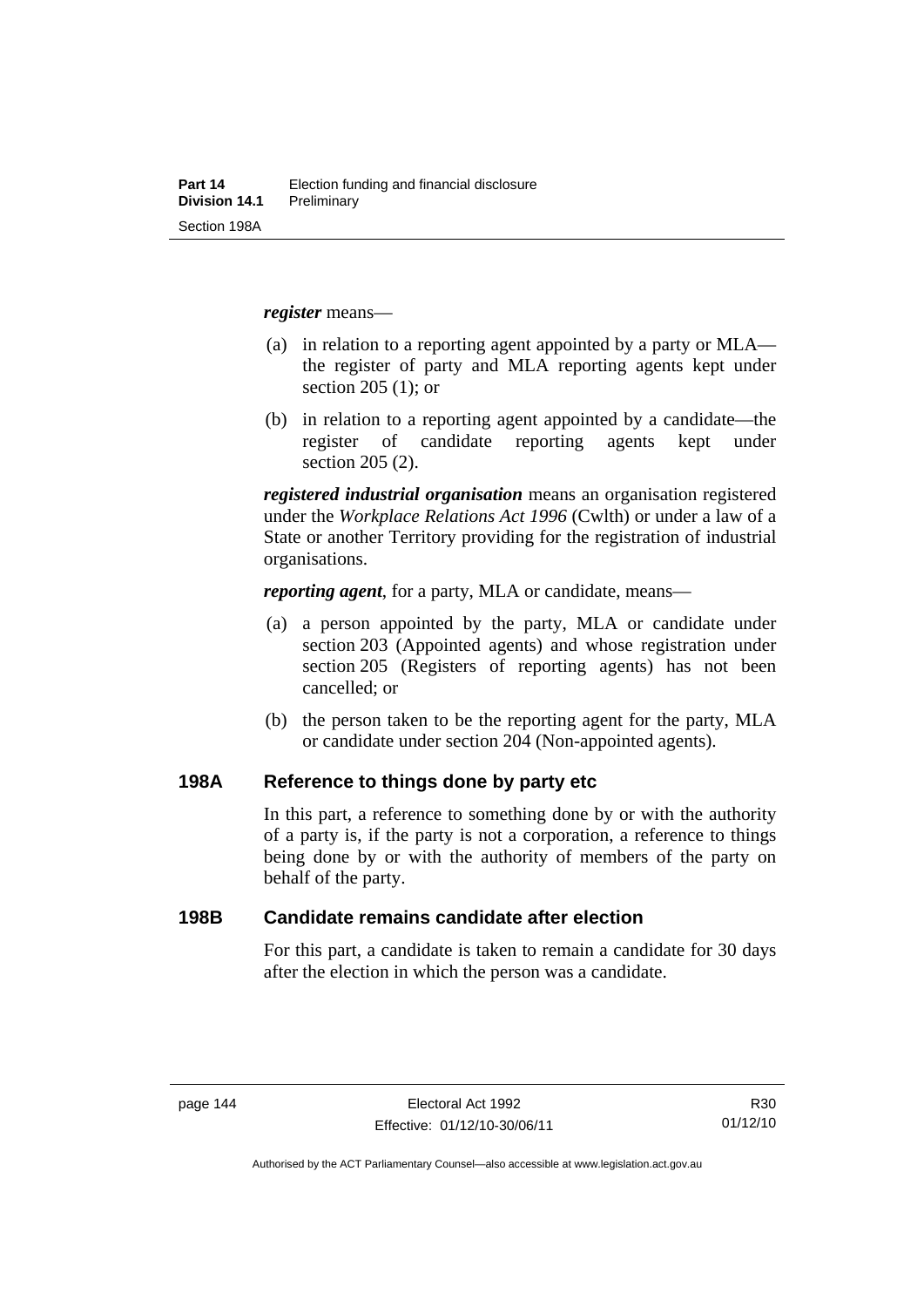#### **199 Related bodies corporate**

- (1) For this part, bodies corporate that are related shall be taken to be the same person.
- (2) In subsection (1):

*related*, in relation to 2 bodies corporate, means that one body corporate is—

- (a) a holding company; or
- (b) a subsidiary; or
- (c) a subsidiary of a holding company;

of the other body corporate.

### **200 Activities of campaign committees**

- (1) For division 14.4 (Disclosure of donations), division 14.5 (Disclosure of electoral expenditure) and division 14.6 (Annual returns), gifts received, expenditure incurred, and amounts received, paid or owed, by or on behalf of the campaign committee of a party candidate are taken to be incurred, paid or owed by the party.
- (2) In subsection (1):

*campaign committee* means a body of persons appointed, or engaged, to form a committee to assist the campaign of a candidate.

#### **201 Disclosure periods**

(1) For this part, the *disclosure period* in relation to an election is the period beginning on the disclosure day and ending at the end of the 30th day after polling day.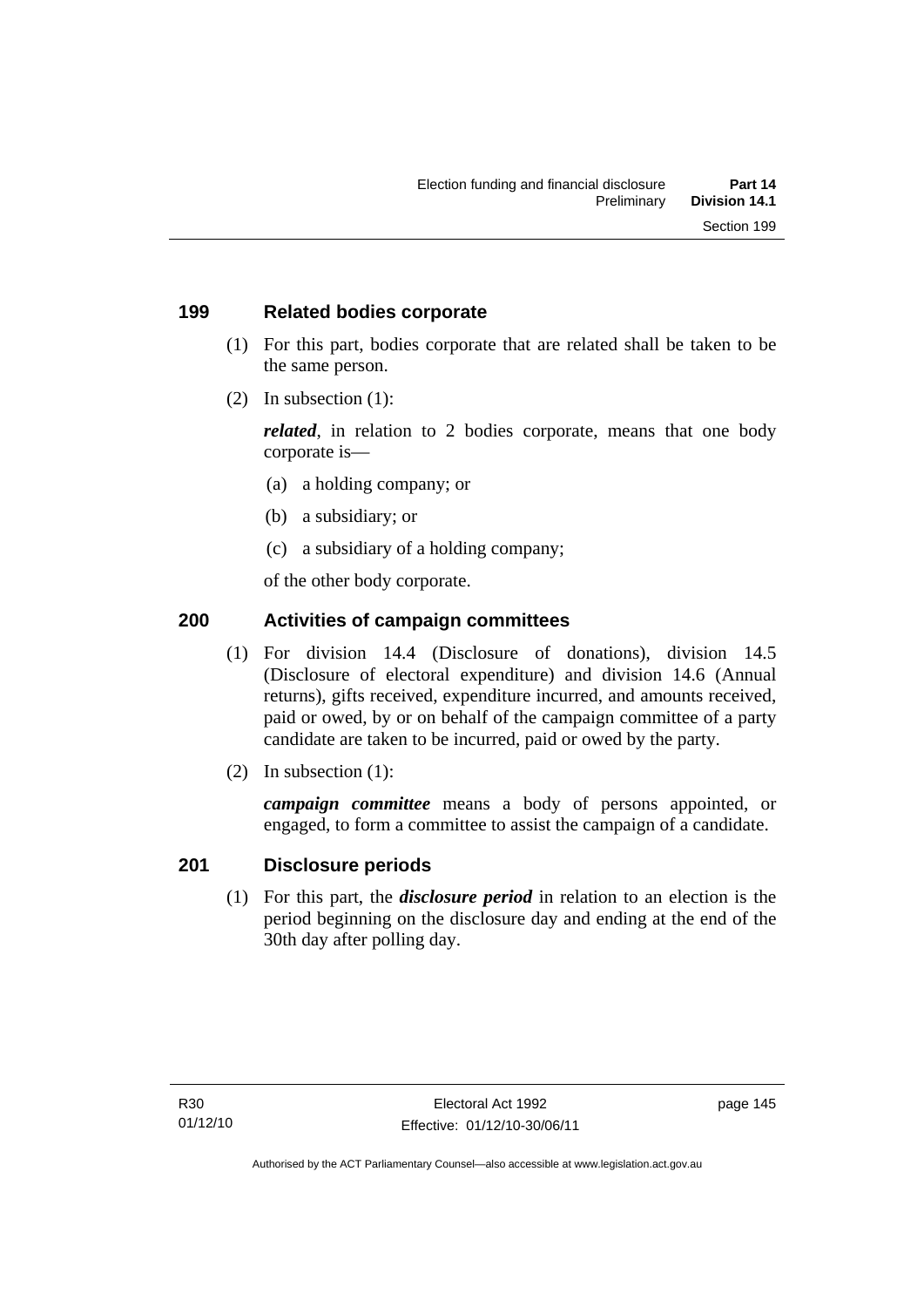(2) In subsection (1):

*disclosure day*, in relation to an election, means—

- (a) for a candidate who was a candidate in an election the polling day for which was within 5 years before polling day for the firstmentioned election—the 31st day after polling day for the last election before the firstmentioned election; or
- (b) for a candidate to whom paragraph (a) does not apply—
	- (i) if the candidate won party preselection, or endorsement, for the election—the day when preselection, or endorsement, was won; or
	- (ii) in any other case—the earlier of the following days:
		- (A) the day when the person publicly announced that he or she would be a candidate in the election; or
		- (B) the day when the person was nominated in accordance with section 105; or
- (c) for a person to whom, or body to which, section 220 or 221 applies—the 31st day after polling day for the last previous election.

#### **202 Gifts—determination of amounts**

For this part, the regulations may prescribe principles for determining the amount of a gift that consists of, or includes, a disposition of property other than money.

# **Division 14.2 Reporting agents**

#### **203 Appointed agents**

(1) A party, MLA or candidate may appoint a reporting agent.

Authorised by the ACT Parliamentary Counsel—also accessible at www.legislation.act.gov.au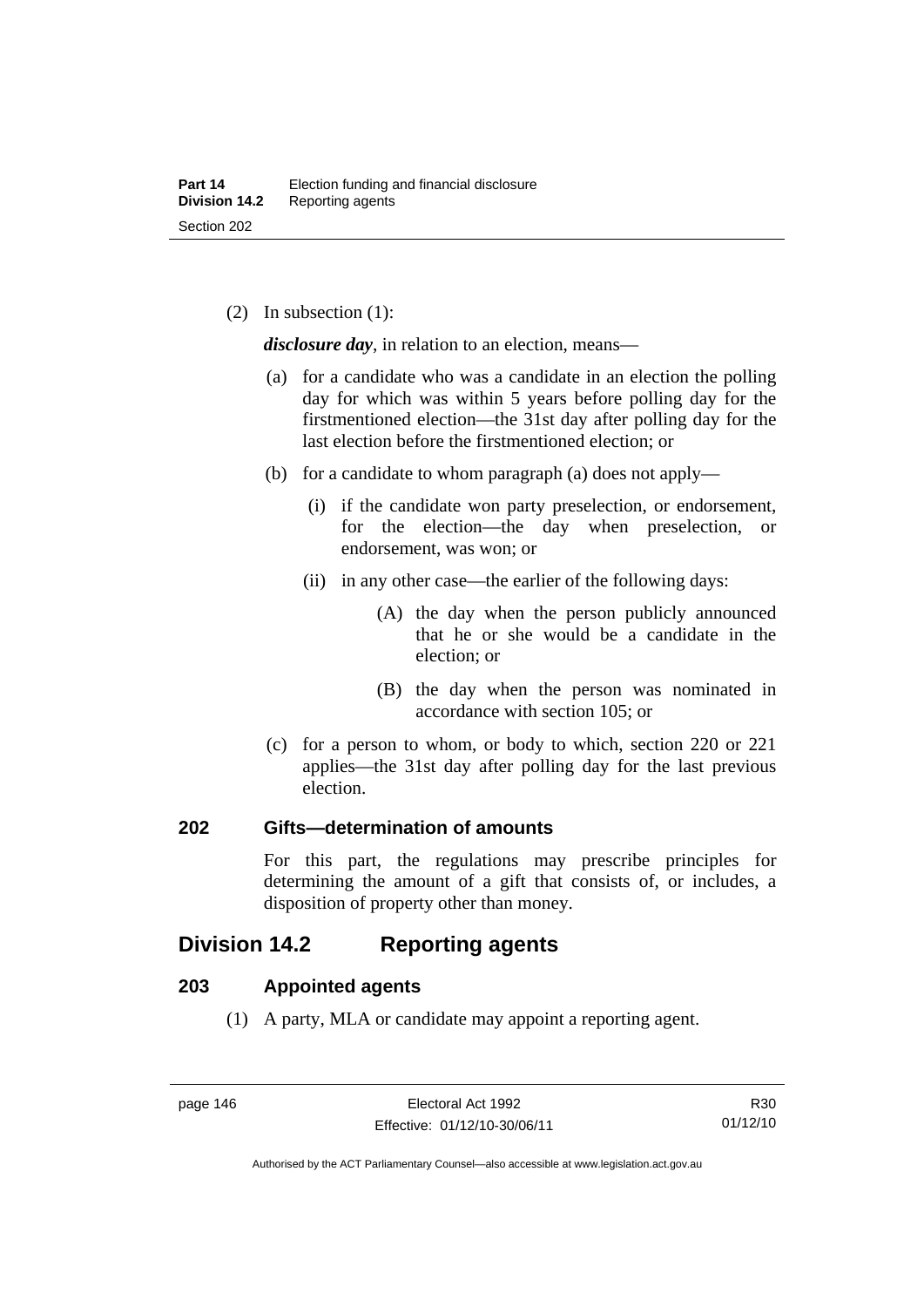- (a) the person appointed is an adult; and
- (b) written notice of the appointment is given to the commissioner—
	- (i) if the appointment is made by a party—by the secretary of the party; or
	- (ii) in any other case—by the MLA or candidate making the appointment; and
- (c) the name, address and date of birth of the person appointed are set out in the notice; and
- (d) the person appointed has consented in writing to the appointment.
- *Note* For how documents may be given, see *Legislation Act 2001*, pt 19.5.
- (3) If a party ceases to be registered under part 7 (Registration of political parties) and, immediately before it ceased to be registered, a person was its reporting agent under subsection (1), the person is taken to continue to be its reporting agent as if it had continued to be registered.
- (4) A person taken to be a reporting agent in accordance with subsection (3) or section 204 (2) is taken to continue in the position until the person resigns from the position with the commissioner's consent.

# **204 Non-appointed agents**

- (1) If there is no appointment in force under section 203 (Appointed agents) in relation to a party, the registered officer of the party is taken to be its reporting agent.
- (2) If a party ceases to be registered under part 7 (Registration of political parties) and no-one is taken under section 203 (3) to be its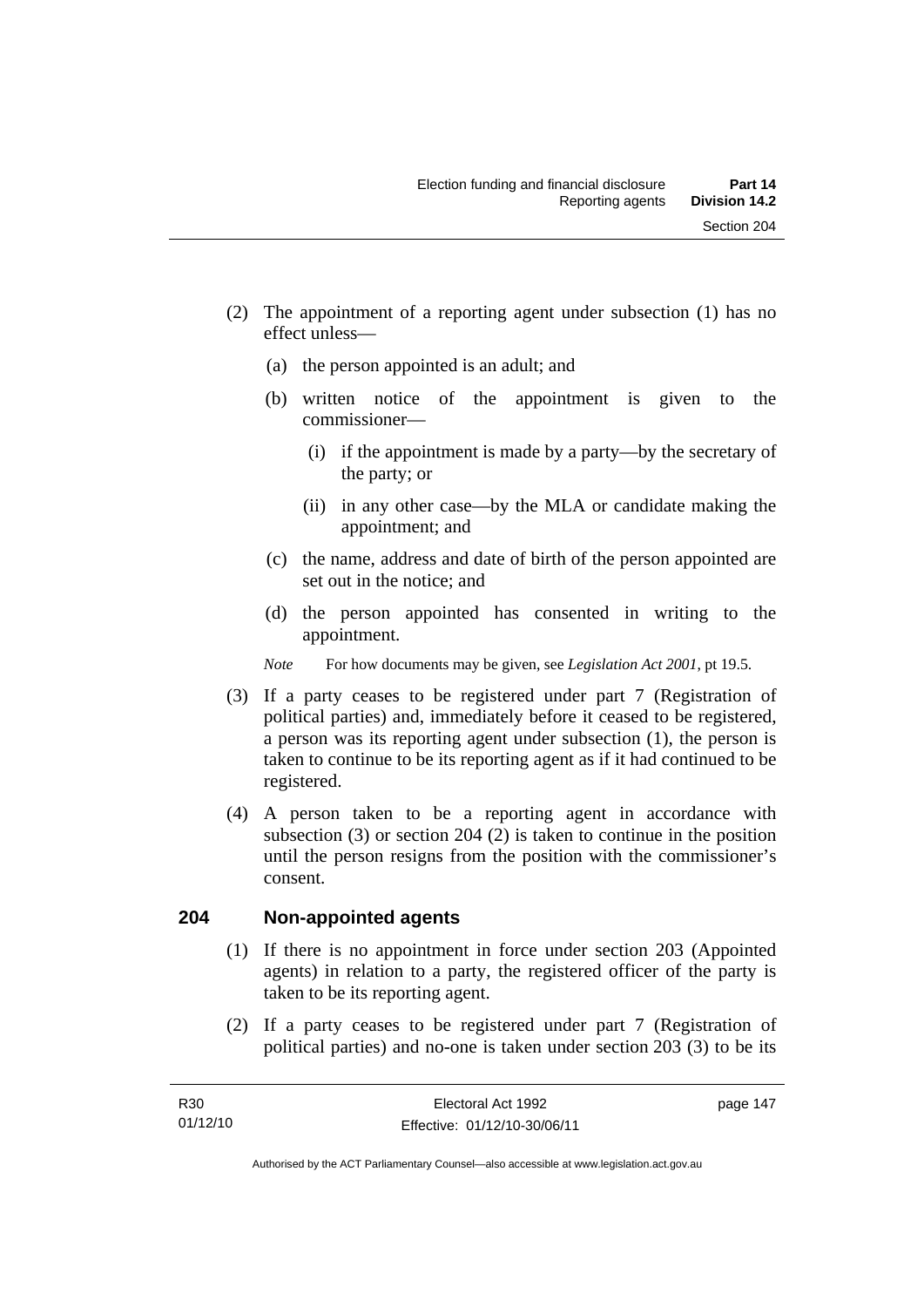reporting agent, the person who was its registered officer immediately before it ceased to be registered is taken to be its reporting agent as if it had continued to be registered.

- (3) If there is no appointment under section 203 in force in relation to an MLA, the MLA shall be taken to be his or her own reporting agent.
- (4) If there is no appointment under section 203 in force in relation to a candidate, the candidate shall be taken to be his or her own reporting agent.

#### **205 Registers of reporting agents**

- (1) The commissioner must keep a register called the register of party and MLA reporting agents.
- (2) The commissioner shall keep a register called the register of candidate reporting agents.
- (3) The commissioner shall register the name and address of each reporting agent appointed in accordance with section 203 in the appropriate register.
- (4) The commissioner shall cancel the registration of a reporting agent if—
	- (a) the person gives the commissioner written notice that he or she has resigned the appointment; or
	- (b) the MLA, candidate or secretary of the party that appointed the person gives the commissioner written notice that the person has ceased to be the reporting agent; or
	- (c) it comes to the commissioner's notice that the person can no longer exercise the functions of a reporting agent.
- (5) If a registered reporting agent dies, the MLA, candidate or secretary of the party, that appointed the agent must give the commissioner written notice within 28 days after the day of the death.

R30 01/12/10

Authorised by the ACT Parliamentary Counsel—also accessible at www.legislation.act.gov.au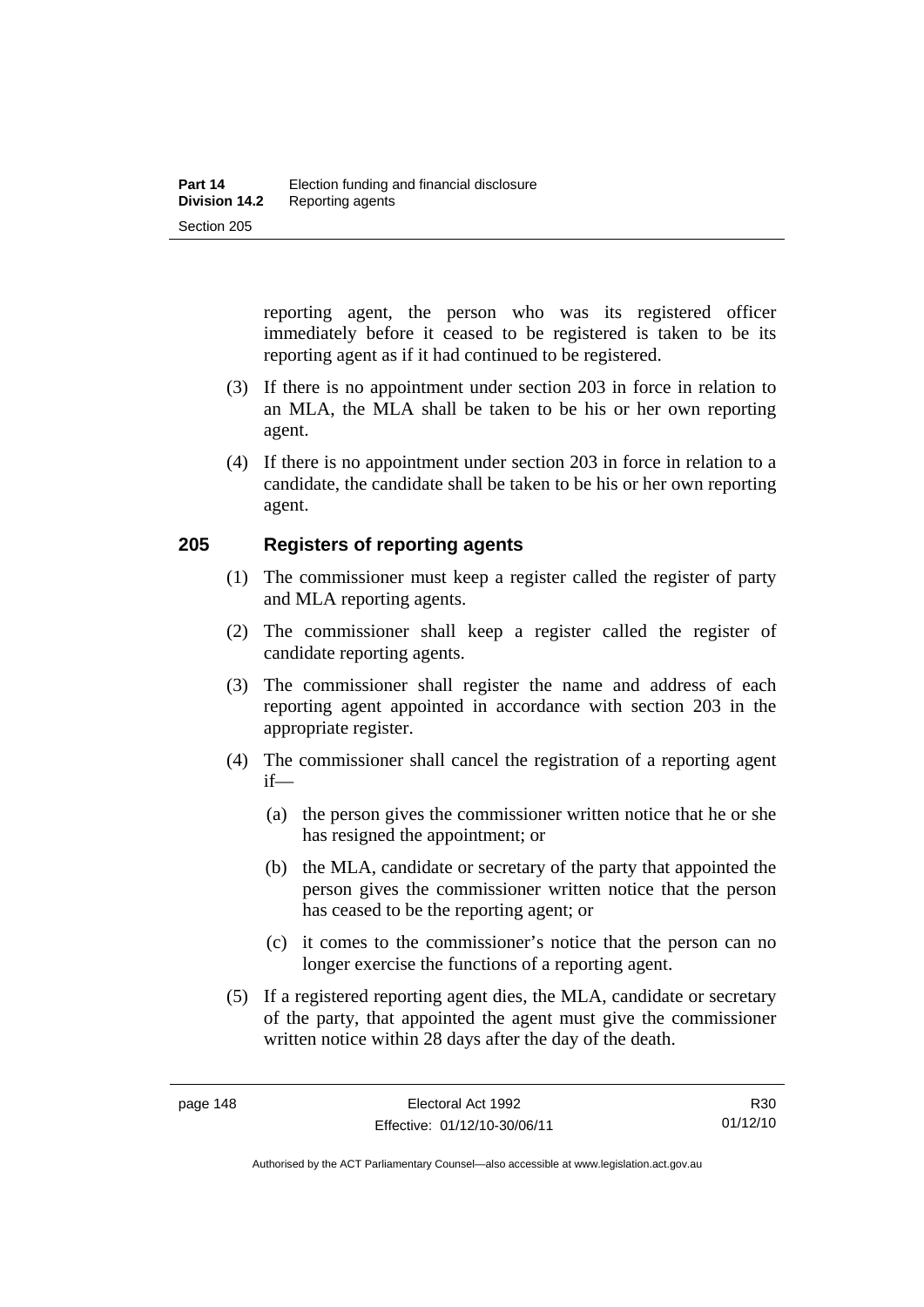# **Division 14.3 Election funding**

#### **206 Who eligible votes are cast for**

For this division, an eligible vote cast for a party candidate is taken to be cast for the party and not for the candidate.

#### **207 Entitlement to funds**

(1) In this section:

*index number*, in relation to a quarter, means the all groups consumer price index number, being the weighted average of the 8 capital cities, published by the Australian statistician in relation to that quarter.

*relevant period* means the period of 6 months beginning on 1 January 1994 and each subsequent period of 6 months.

- (2) The prescribed amount is payable for each eligible vote cast for a party or candidate in an election.
- (3) The prescribed amount is—
	- (a) if polling day occurred during the relevant period beginning 1 January 1994—100 cents;
	- (b) if polling day occurred during a subsequent relevant period beginning on 1 January—an amount calculated as follows:

$$
\frac{INS}{INM} \times P
$$

where:

*INS* means the index number for the last previous September quarter.

*INM* means the index number for the last previous March quarter.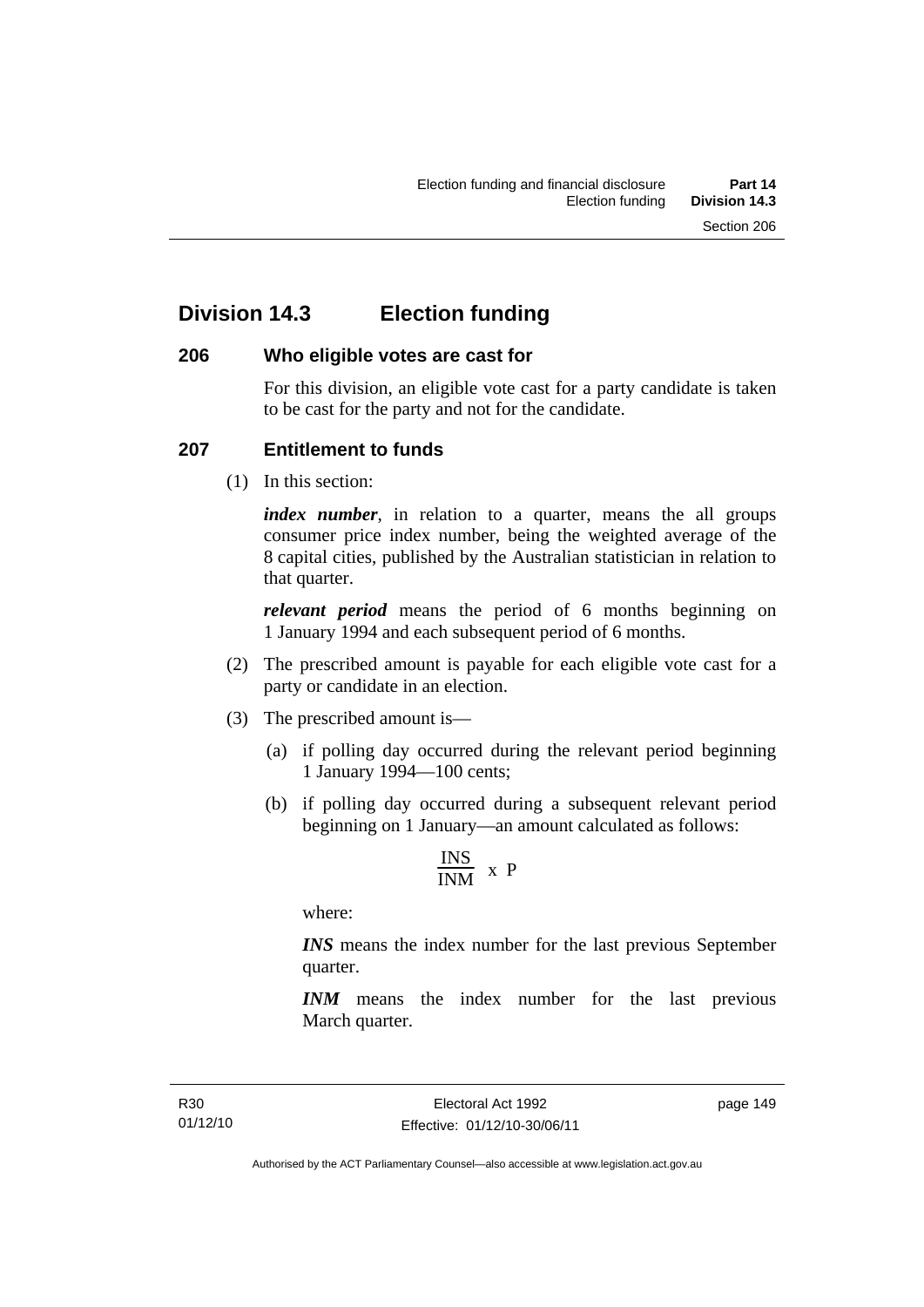*P* means the prescribed amount in relation to the last previous relevant period; or

 (c) in relation to a subsequent relevant period beginning on 1 July—an amount calculated as follows:

$$
\frac{INM}{INS} \times P
$$

where:

*INM* means the index number for the last previous March quarter.

*INS* means the index number for the last previous September quarter.

*P* means the prescribed amount in relation to the last previous relevant period.

- (4) An amount prescribed, or fraction used to calculate the amount, under subsection  $(3)$  (b) or  $(c)$ —
	- (a) if the amount or fraction, if calculated to 4 decimal points, would end with a number greater than 4—shall be calculated to 3 decimal places and increased by 0.001; or
	- (b) in any other case—shall be calculated to 3 decimal places.
- (5) Subject to subsection (6), if the Australian statistician publishes an index number in relation to a quarter in substitution for an index number previously published in relation to that quarter, the publication of the later index number shall be disregarded for this section.
- (6) If the Australian statistician changes the reference base for the consumer price index, then, in applying this section after the change, regard shall be had only to index numbers published in terms of the new reference base.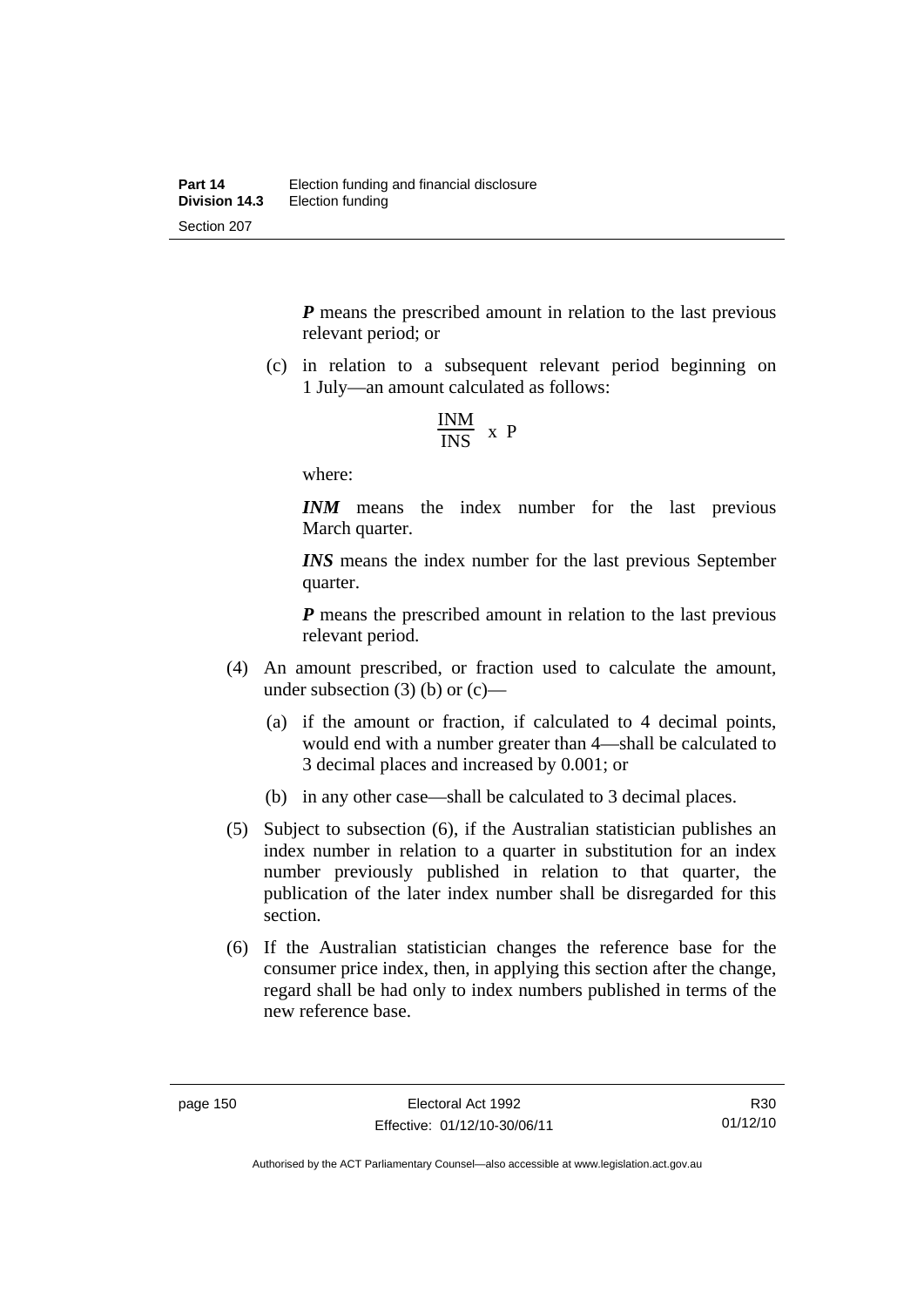### **208 Threshold**

- (1) A payment under this division may only be made for the votes cast for a candidate in an election if the number of eligible votes cast in the candidate's favour is at least 4% of the number of eligible votes cast in the election by the electors of the electorate for which the candidate was nominated.
- (2) A payment under this division may only be made for the votes cast for a party in an election by the electors of an electorate if the number of eligible votes cast in the party's favour is at least 4% of the number of eligible votes cast by those electors in that election.

# **212 Making of payments**

- (1) If an amount is payable under this division for votes cast in an election for 1 or more candidates endorsed by a party, the commissioner must make the payment to the registered officer of the party.
- (2) If an amount is payable under this division for votes cast in an election for a candidate who was not endorsed by a party for the election, the commissioner must make the payment to the candidate.
- (3) If a payment is made under this section and the recipient is not entitled to receive the whole or a part of the amount paid, the amount or the part of the amount may be recovered by the Territory as a debt due.

#### **214 Death of candidate**

- (1) If a candidate for whom eligible votes were cast in an election dies, a payment under this division in relation to the eligible votes cast for the candidate may be made despite the death of the candidate.
- (2) If a candidate mentioned in subsection (1) was not endorsed by a party for the election, the payment may be made to the legal personal representative of the candidate.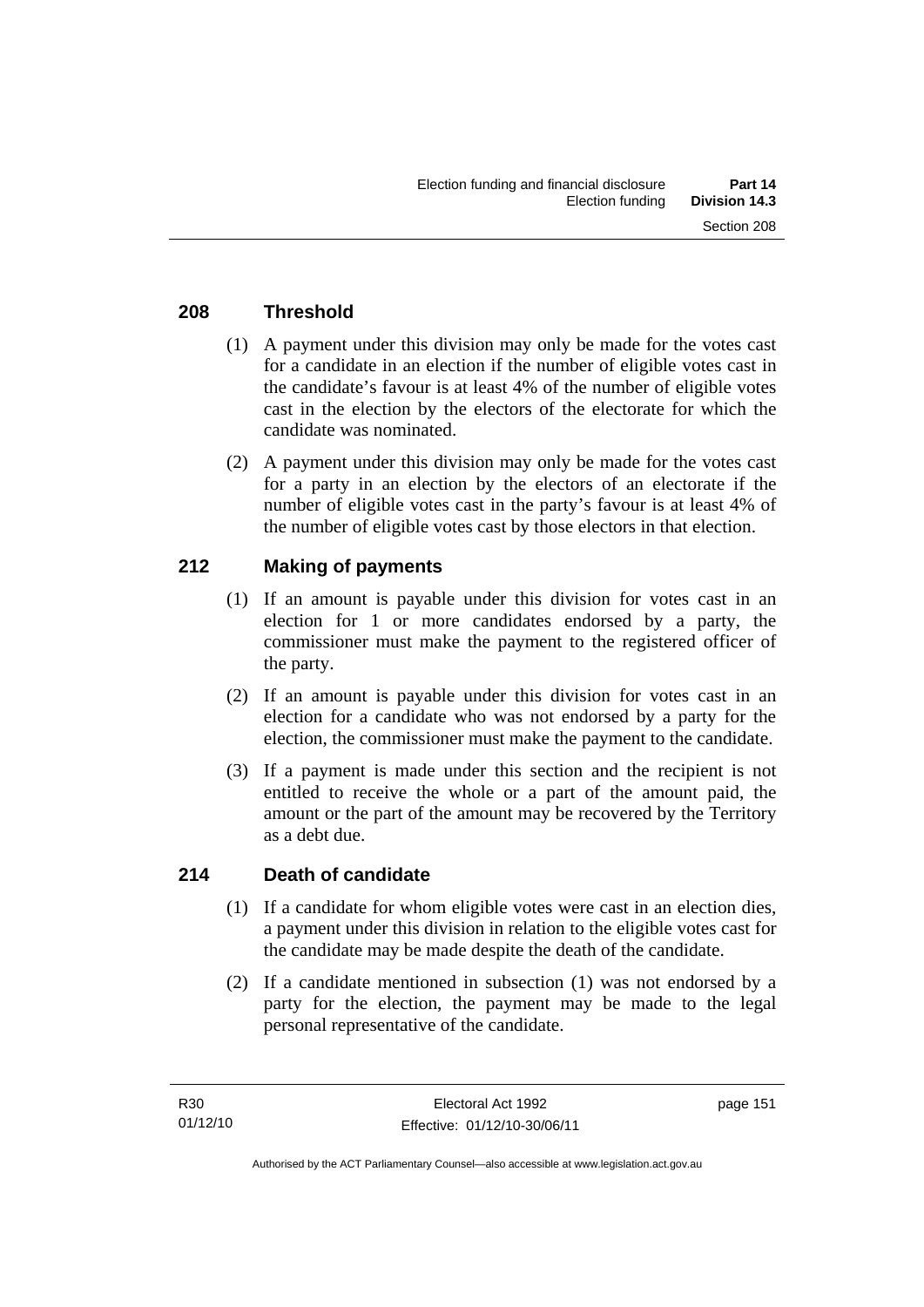### **215 Application voluntary**

Nothing in this division shall be taken to require a person to accept payment of an amount payable under section 207.

# **Division 14.4 Disclosure of donations**

#### **216 Meaning of** *defined details* **for div 14.4**

In this division:

*defined details*, in relation to a gift, means—

- (a) for a gift made on behalf of the members of an unincorporated association, other than a registered industrial organisation—
	- (i) the name of the association; and
	- (ii) the names and addresses of the members of the executive committee (however described) of the association;
- (b) for a gift from a trust fund or the funds of a foundation—
	- (i) the names and addresses of the trustees of the fund or foundation; and
	- (ii) the name, title or description of the trust fund or foundation; or
- (c) in any other case—the name and address of the person or organisation that made the gift.

#### **217 Disclosure of gifts**

- (1) The reporting agent of a candidate shall, within 15 weeks after the polling day in the election, give the commissioner a return.
	- *Note 1* If a form is approved under s 340A (Approved forms) for a return, the form must be used.
	- *Note 2* For how a return may be given, see *Legislation Act 2001*, pt 19.5.

Authorised by the ACT Parliamentary Counsel—also accessible at www.legislation.act.gov.au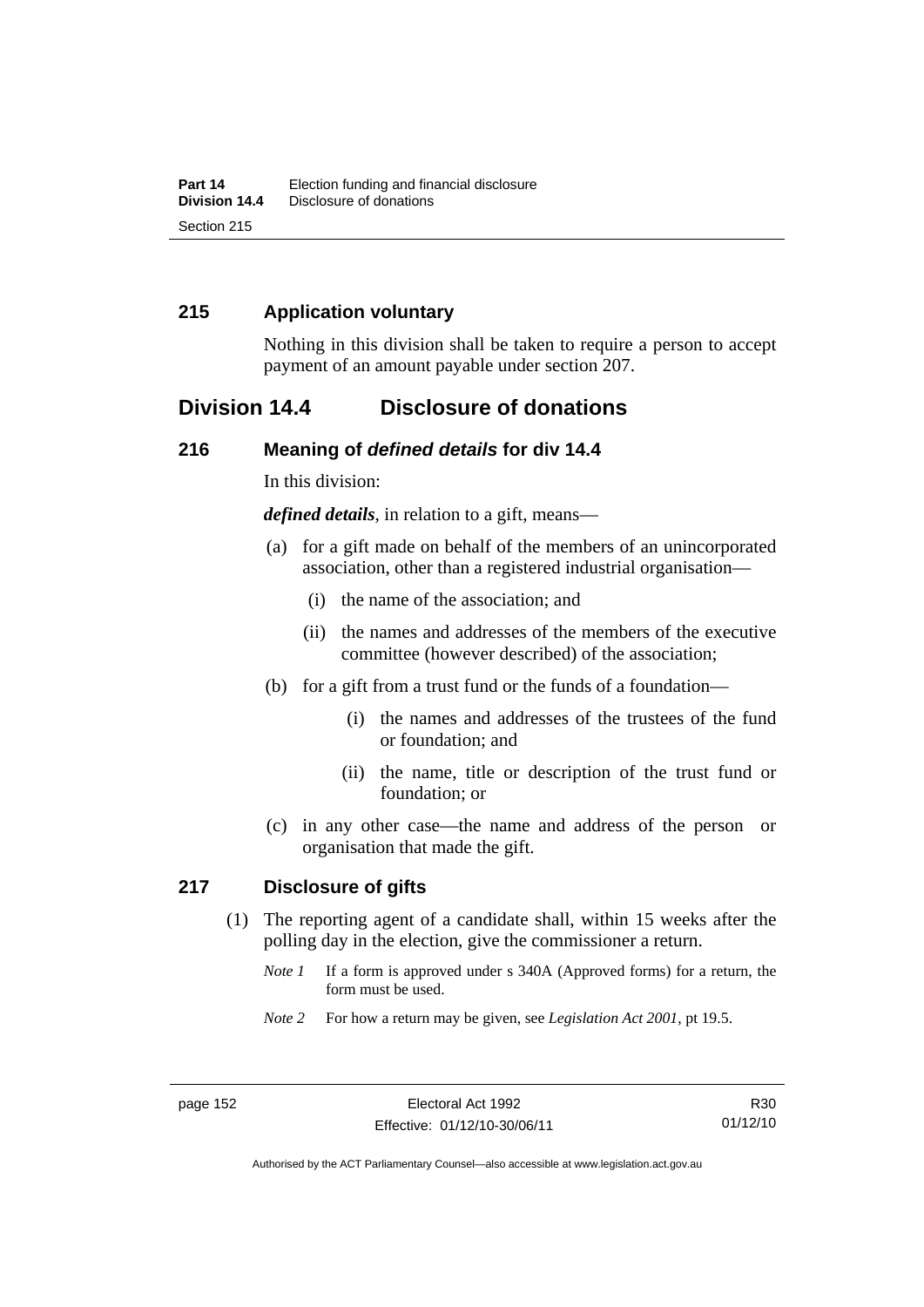- (2) A return shall specify the following matters in relation to the disclosure period for the election:
	- (a) the total amount of any gifts received by the candidate;
	- (b) the number of persons who made gifts to the candidate;
	- (c) the date each gift was received;
	- (d) the amount of each gift received;
	- (e) the defined details of each gift received.
- (3) However, the reporting agent is not required to state the matters mentioned in subsection (2) (c) to (e) for a gift by a person if the amount of the gift and the total of all other gifts made to the candidate by the person is less than \$1 000.
- (4) A reference in this section to a gift is a reference to a gift other than a gift made in a private capacity to a candidate for his or her personal use that the candidate has not used, and will not use, solely or substantially for a purpose related to an election.

# **218A Certain loans not to be received**

- (1) A party, MLA, candidate or associated entity (the *receiver*) must not receive a loan of \$1 000 or more from a person or entity (the *giver*) that is not a financial institution, unless the receiver complies with this section.
- (2) The receiver of the loan must immediately make a record of the following:
	- (a) the terms of the loan;
	- (b) if the giver is a registered industrial organisation—
		- (i) the name of the organisation; and
		- (ii) the names and addresses of the members of the executive committee (however described) of the organisation;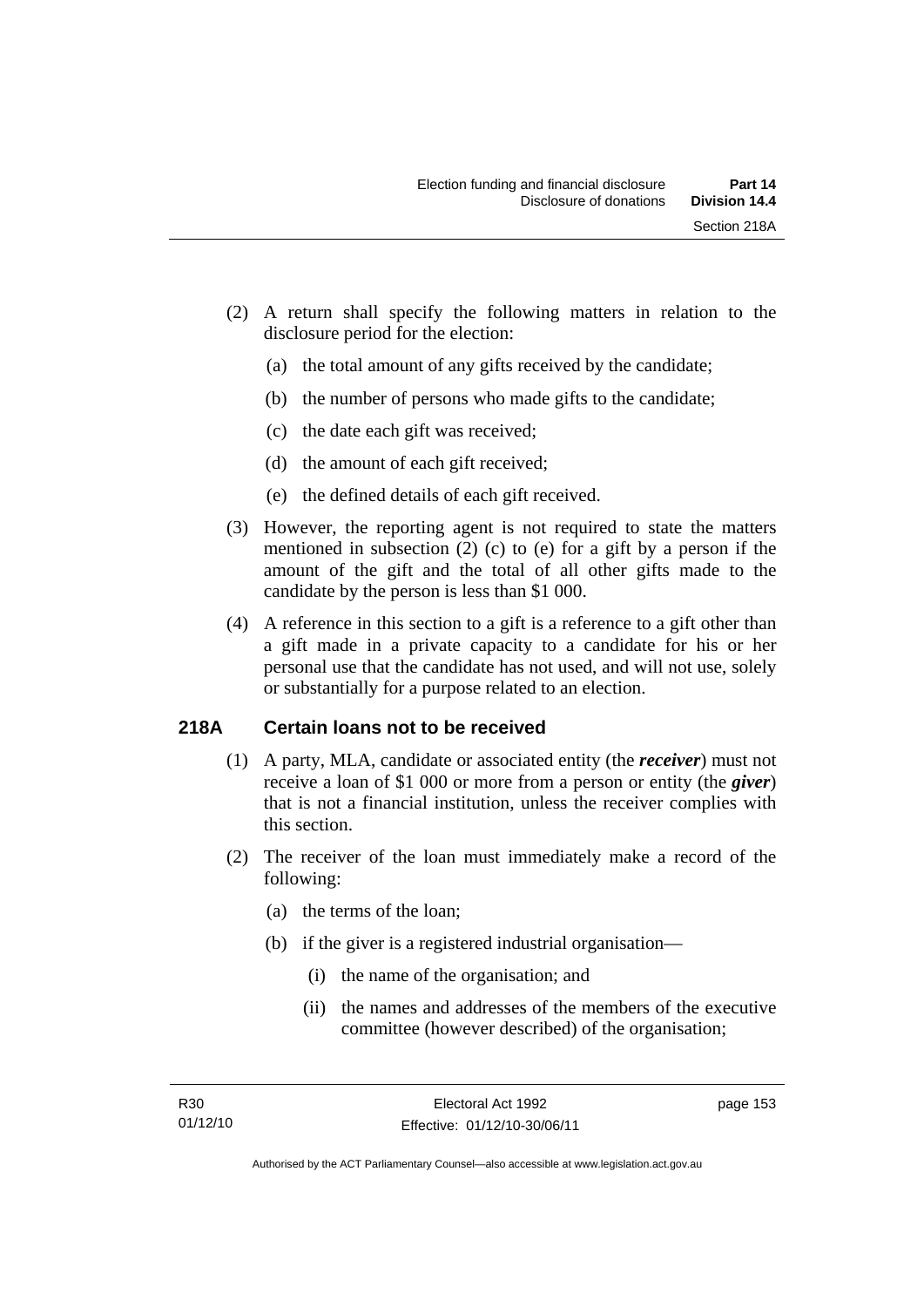- (c) if the giver is an unincorporated body—
	- (i) the name of the body; and
	- (ii) the names and addresses of the members of the executive committee (however described) of the body;
- (d) if the loan was paid out of a trust fund or the funds of a foundation—
	- (i) the names and addresses of the trustees of the fund or foundation; and
	- (ii) the title or other description of the trust fund, or the name of the foundation;
- (e) in any other case—the name and address of the giver.
- (3) If the receiver receives a loan to which subsection (1) applies but does not comply with subsection (2), the relevant person must pay to the Territory an amount equal to the amount of the loan.
- (4) The amount payable under subsection (3) is a debt payable to the Territory by the relevant person and may be recovered by proceedings in a court of competent jurisdiction.
- (5) For this section, if credit is given on a credit card for card transactions, each transaction is taken to be a separate loan.
- (6) In this section:

*credit card* includes a debit card.

#### *financial institution* means—

- (a) a bank; or
- (b) a credit union; or
- (c) a building society; or
- (d) an entity prescribed under the regulations.

Authorised by the ACT Parliamentary Counsel—also accessible at www.legislation.act.gov.au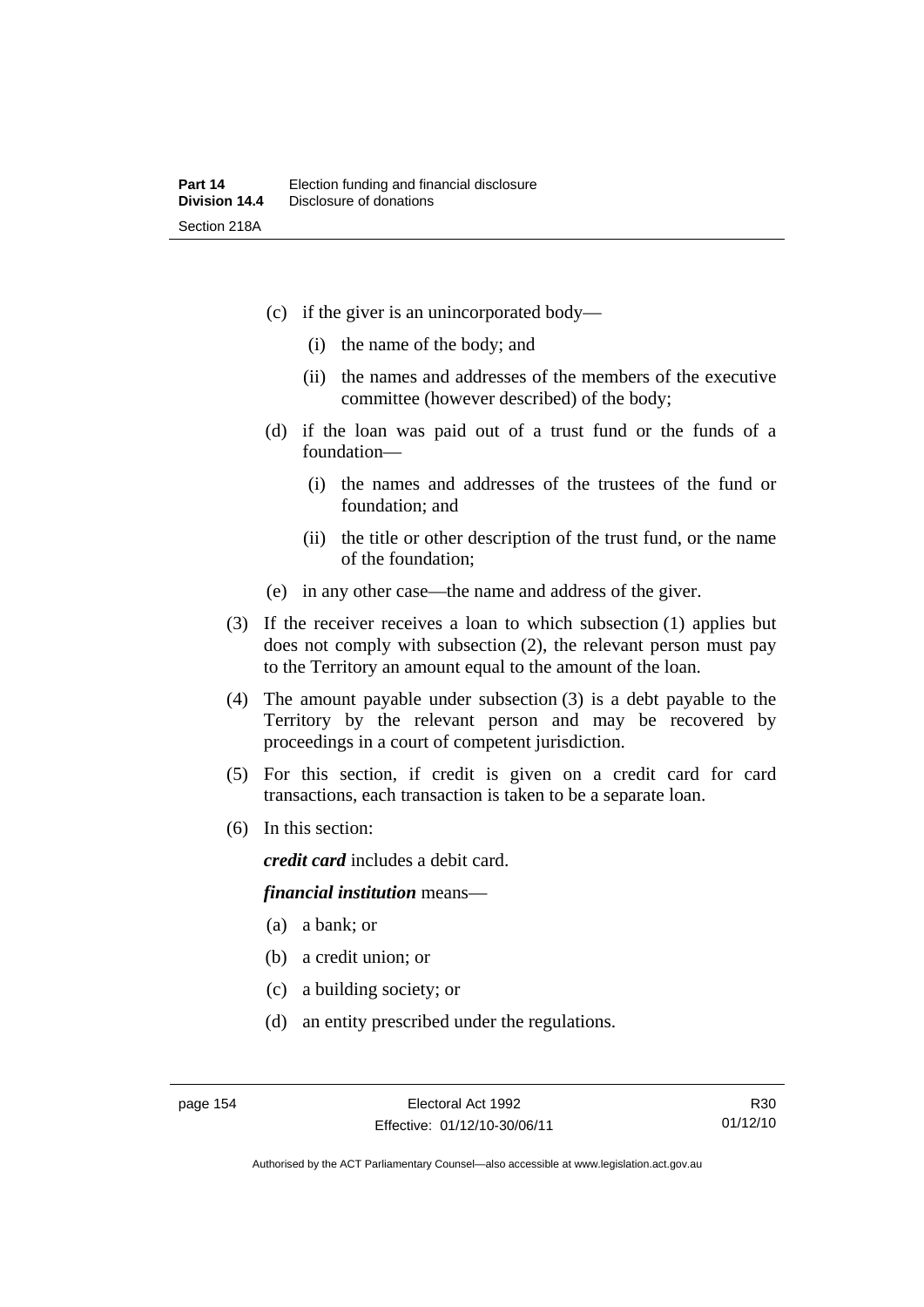*loan* means any of the following:

- (a) an advance of money;
- (b) a provision of credit or any other form of financial accommodation;
- (c) a payment of an amount for, on account of, on behalf of or at the request of the receiver, if there is an express or implied obligation to repay the amount;
- (d) a transaction (whatever its terms or form) that is, in substance, a loan of money.

#### *relevant person* means—

- (a) for a loan for the benefit of a party—
	- (i) if the party is a corporation—the party; or
	- (ii) in any other case—the reporting agent of the party; or
- (b) for a loan to or for the benefit of an MLA—the MLA; or
- (c) for a loan to or for the benefit of a candidate—the candidate; or
- (d) for a loan to or for the benefit of an associated entity—
	- (i) if the entity is a corporation—the entity; or
	- (ii) in any other case—the financial controller of the entity.

#### **219 Nil returns**

If no details are required to be included in a return under section 217, the return shall be given to the commissioner and shall include a statement to the effect that no gifts of a kind required to be disclosed were received.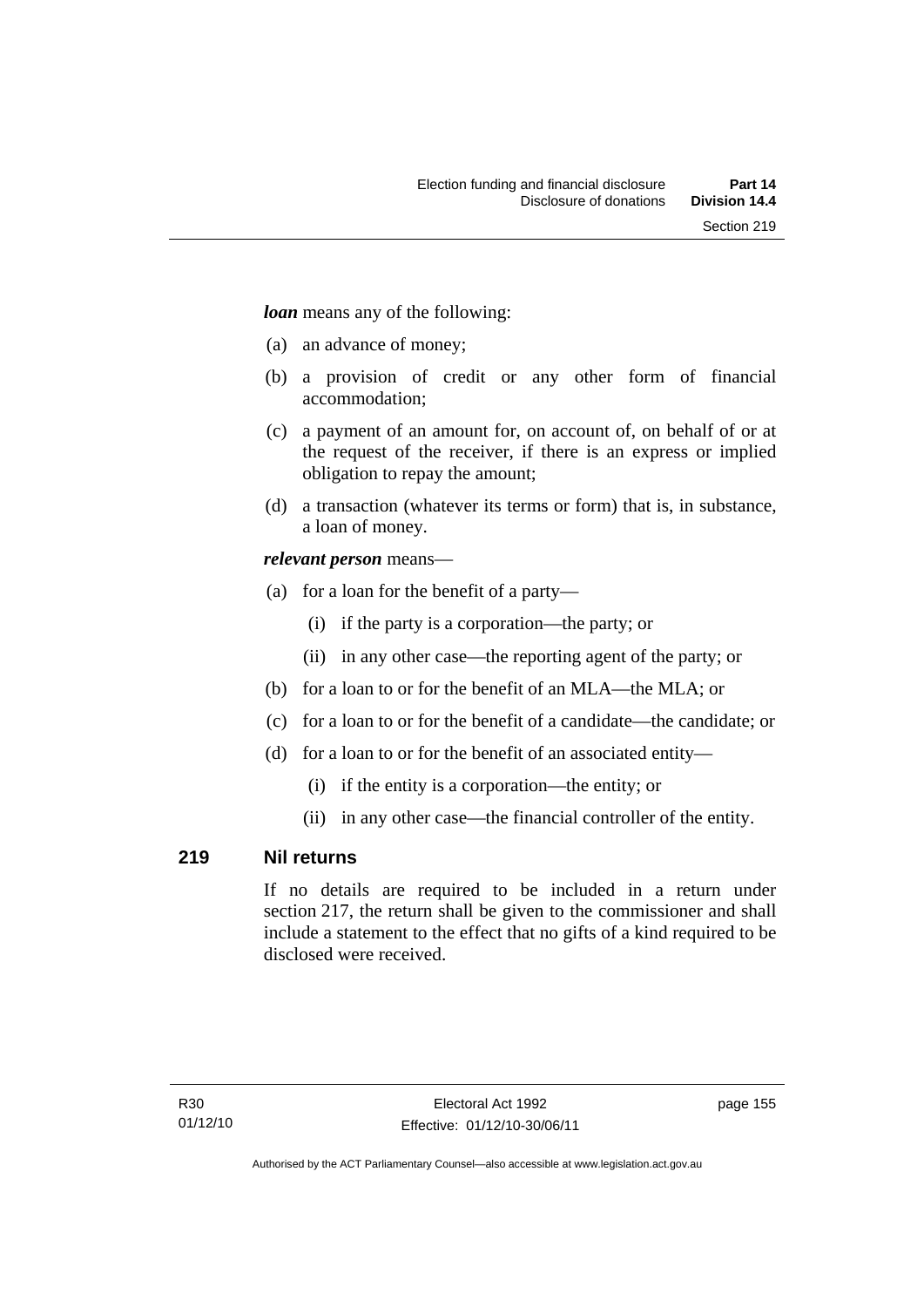### **220 Disclosure of gifts by persons incurring political expenditure**

- (1) This section applies if a person (other than a party, candidate or associated entity) (the *first person*)—
	- (a) incurs expenditure for a political purpose during the disclosure period for an election; and
	- (b) receives from someone else 1 or more gifts—
		- (i) all or a part of each of which was used by the first person to enable the person to incur expenditure during the disclosure period for a political purpose or to reimburse the person for incurring expenditure during the disclosure period for a political purpose; and
		- (ii) the total amount of which is \$1 000 or more.
- (2) Within 15 weeks after polling day in the election, the first person must give the commissioner a return for the gift or gifts.
	- *Note 1* If a form is approved under s 340A (Approved forms) for a return, the form must be used.
	- *Note 2* For how a return may be given, see *Legislation Act 2001*, pt 19.5.
- (3) A return shall, in relation to each gift referred to in subsection (1), specify—
	- (a) the amount of the gift; and
	- (b) the date it was received; and
	- (c) the defined details.
- (4) Subsection (1) does not apply to a person if the amount of expenditure incurred by the person for political purposes during the disclosure period is less than \$1 000.
- (5) For this section, a person shall be taken to have incurred expenditure for a political purpose if, during the disclosure period in relation to

R30 01/12/10

Authorised by the ACT Parliamentary Counsel—also accessible at www.legislation.act.gov.au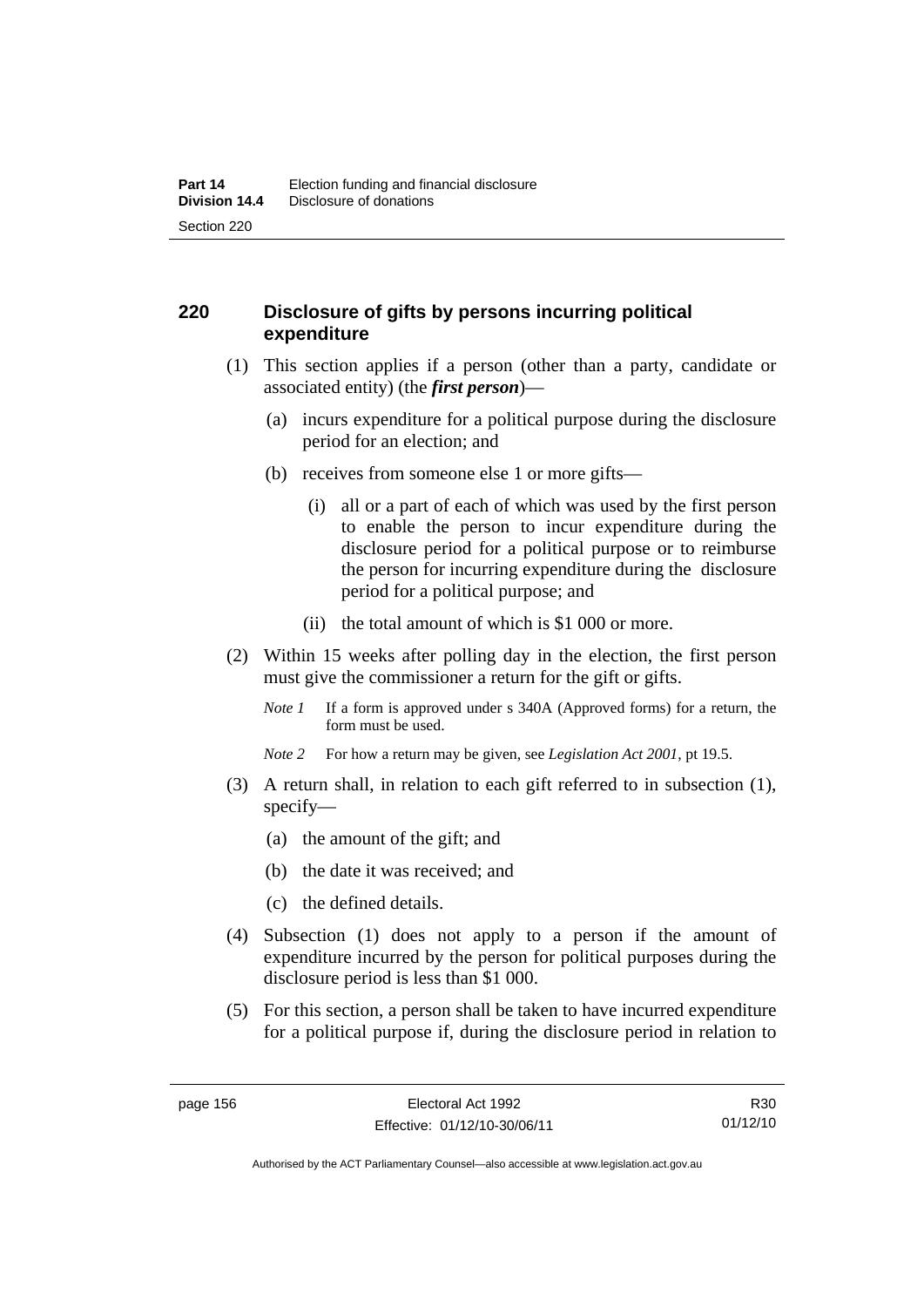an election, the person incurs expenditure in relation to that or any other election.

- (6) In this section, a reference to incurring of expenditure for a political purpose is a reference to incurring of expenditure in relation to—
	- (a) publishing electoral matter (including publishing by radio or television); or
	- (b) otherwise publishing a view on an issue in an election; or
	- (c) making a gift to a party; or
	- (d) making a gift to a candidate; or
	- (e) making a gift to a person on the understanding that the person or another person will apply, either directly or indirectly, the whole or a part of the gift in a way referred to in paragraph  $(a)$ ,  $(b)$ ,  $(c)$  or  $(d)$ .
- (7) For subsection (3), 2 or more gifts made by the same person to or for the benefit of a person to whom subsection (1) applies shall be taken to be a single gift.

#### **221 Disclosure of gifts made to candidates**

- (1) If, during the disclosure period for an election, a person (other than a party, a candidate or an associated entity) makes gifts totalling \$1 000 or more to the same candidate in the election or the same specified body, the person must give the commissioner a return within 15 weeks after the polling day for the election.
	- *Note 1* If a form is approved under s 340A (Approved forms) for a return, the form must be used.
	- *Note* 2 For how a return may be given, see Legislation Act, pt 19.5.
- (2) A return shall specify in relation to each gift referred to in subsection (1) made by the person during the disclosure period—
	- (a) the amount of the gift; and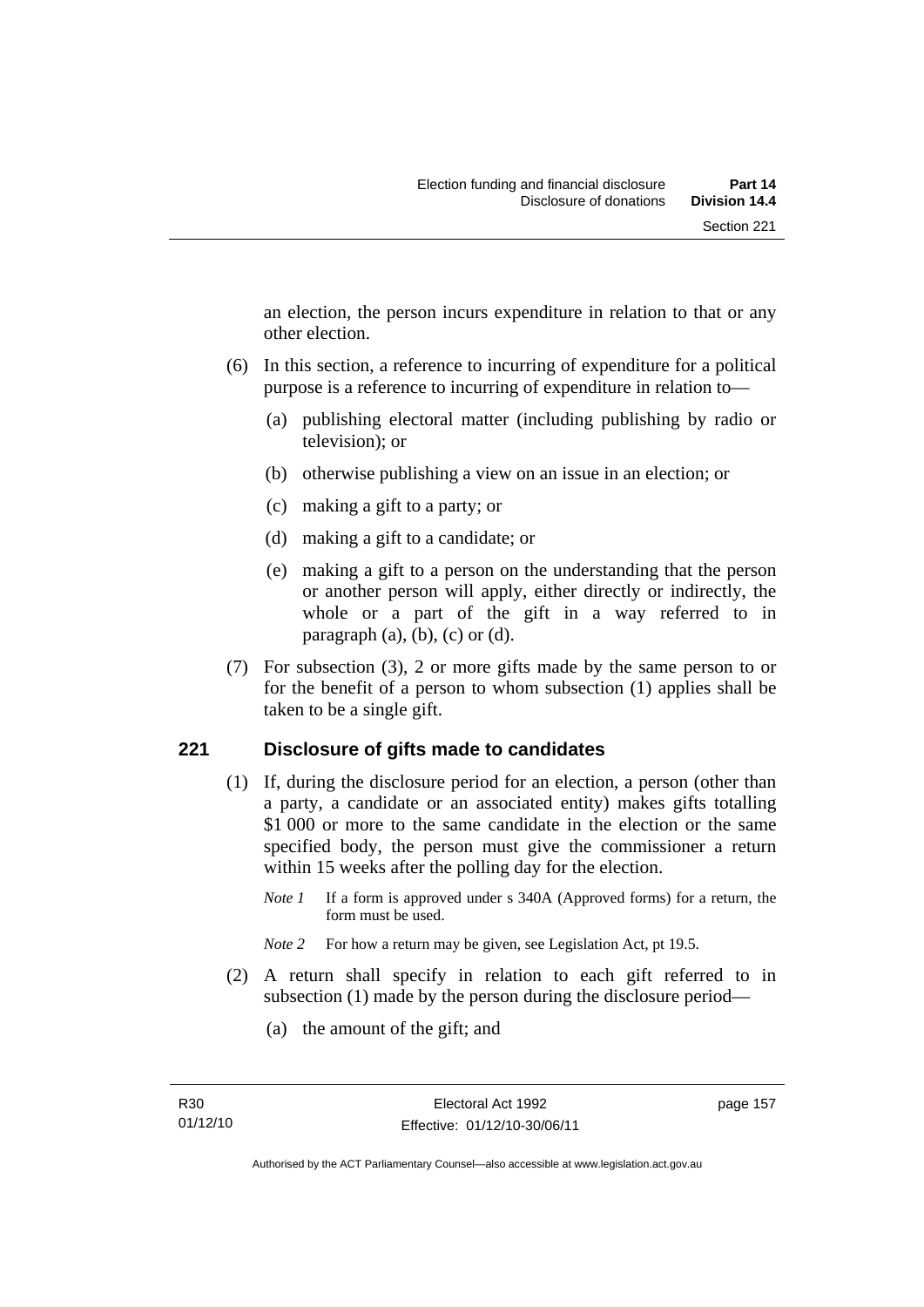- (b) the date it was made; and
- (c) the defined details.
- (3) A reference in this section to a *gift* is a reference to a gift other than a gift made in a private capacity to a candidate or a specified body that is an individual, for his or her personal use, being a gift that the receiver has not used, and will not use, solely or substantially for a purpose related to an election.
- (4) The commissioner may, in writing, specify a person or body (whether incorporated or not) for this section if the commissioner believes on reasonable grounds, that it is a function of the person or body to incur electoral expenditure or to give gifts (directly or indirectly) to candidates.
- (5) The specification of a person or body is a notifiable instrument.

*Note* A notifiable instrument must be notified under the *Legislation Act 2001*.

(6) In this section:

*specified body* means a person or body specified in accordance with subsection (4).

#### **221A Annual returns of donations**

- (1) If, in a financial year, a person makes a gift of \$1 000 or more, or gifts totalling \$1 000 or more, to the same party, MLA or associated entity, the person must, within the relevant period after the end of the financial year, give the commissioner a return covering all the gifts that the person made to the party, MLA or associated entity during the financial year.
	- *Note 1* If a form is approved under s 340A (Approved forms) for a return, the form must be used.
	- *Note 2* For how a return may be given, see *Legislation Act 2001*, pt 19.5.

Authorised by the ACT Parliamentary Counsel—also accessible at www.legislation.act.gov.au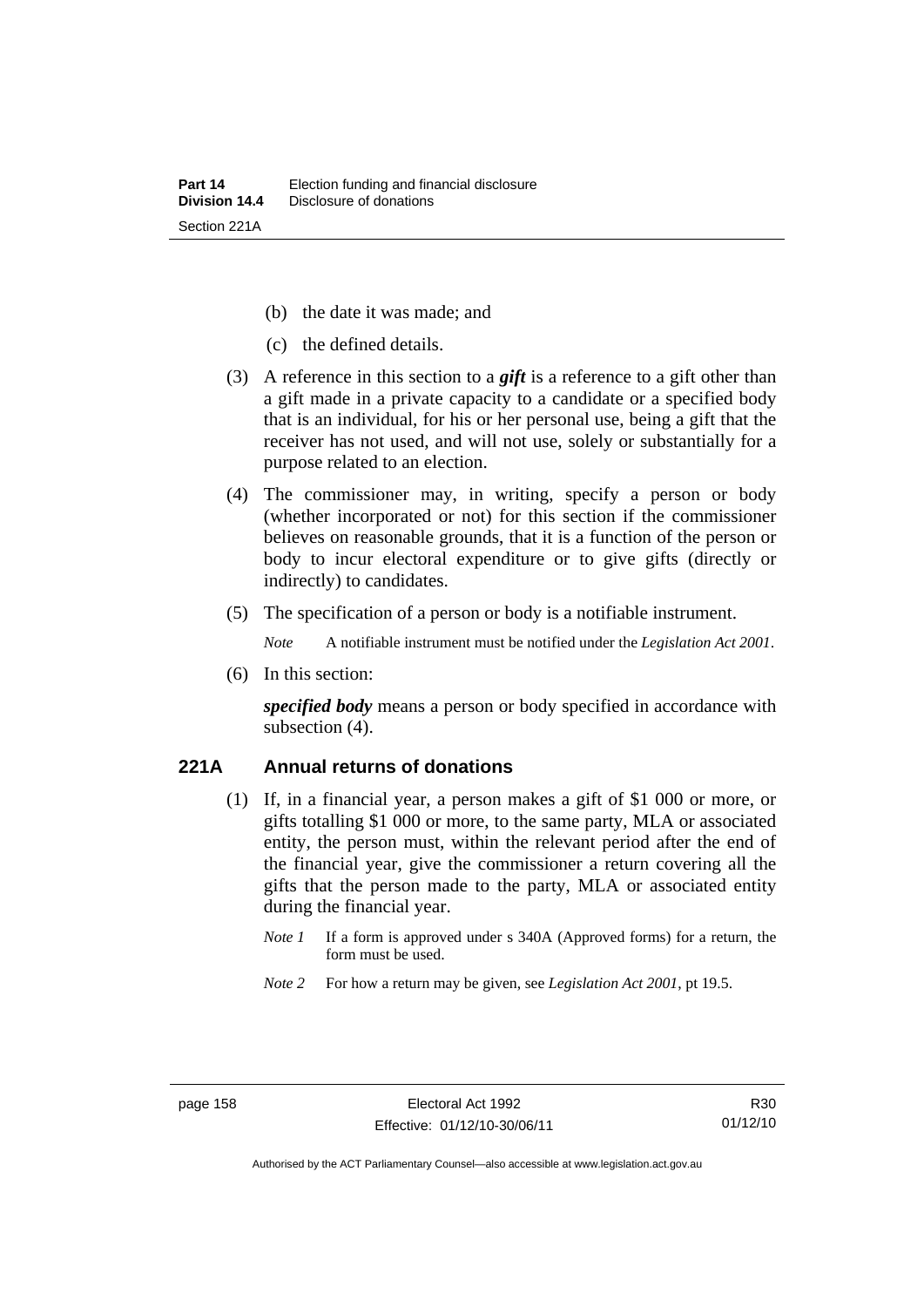- (2) If, in a financial year—
	- (a) a person receives a gift of \$1 000 or more, or gifts totalling \$1 000 or more; and
	- (b) the person uses all or part of the gift or gifts to make a gift of \$1 000 or more, or gifts totalling \$1 000 or more, to a party, MLA or associated entity;

the person must, within the relevant period after the end of the financial year, give the commissioner a return covering all the gifts mentioned in paragraph (a).

- (3) For each gift mentioned in subsection (1) or (2) (a), the return must state—
	- (a) the amount of the gift; and
	- (b) the date when it was made; and
	- (c) for a gift mentioned in subsection (1)—the name of the party, MLA or associated entity to which the gift was made; and
	- (d) for a gift mentioned in subsection (2) (a)—the defined details.
- (4) Subsection (2) does not apply to a gift mentioned in subsection (2) (a) that has been included in a previous return under this section.
- (5) If a person makes a gift to any person or body with the intention of benefiting a party, MLA or associated entity, the person is taken, for this section, to have made the gift to the party, MLA or associated entity.
- (6) In this section:

*gift* does not include—

 (a) a gift made to an MLA in a private capacity for the MLA's personal use if the MLA does not use the gift solely or substantially for a purpose related to an election; or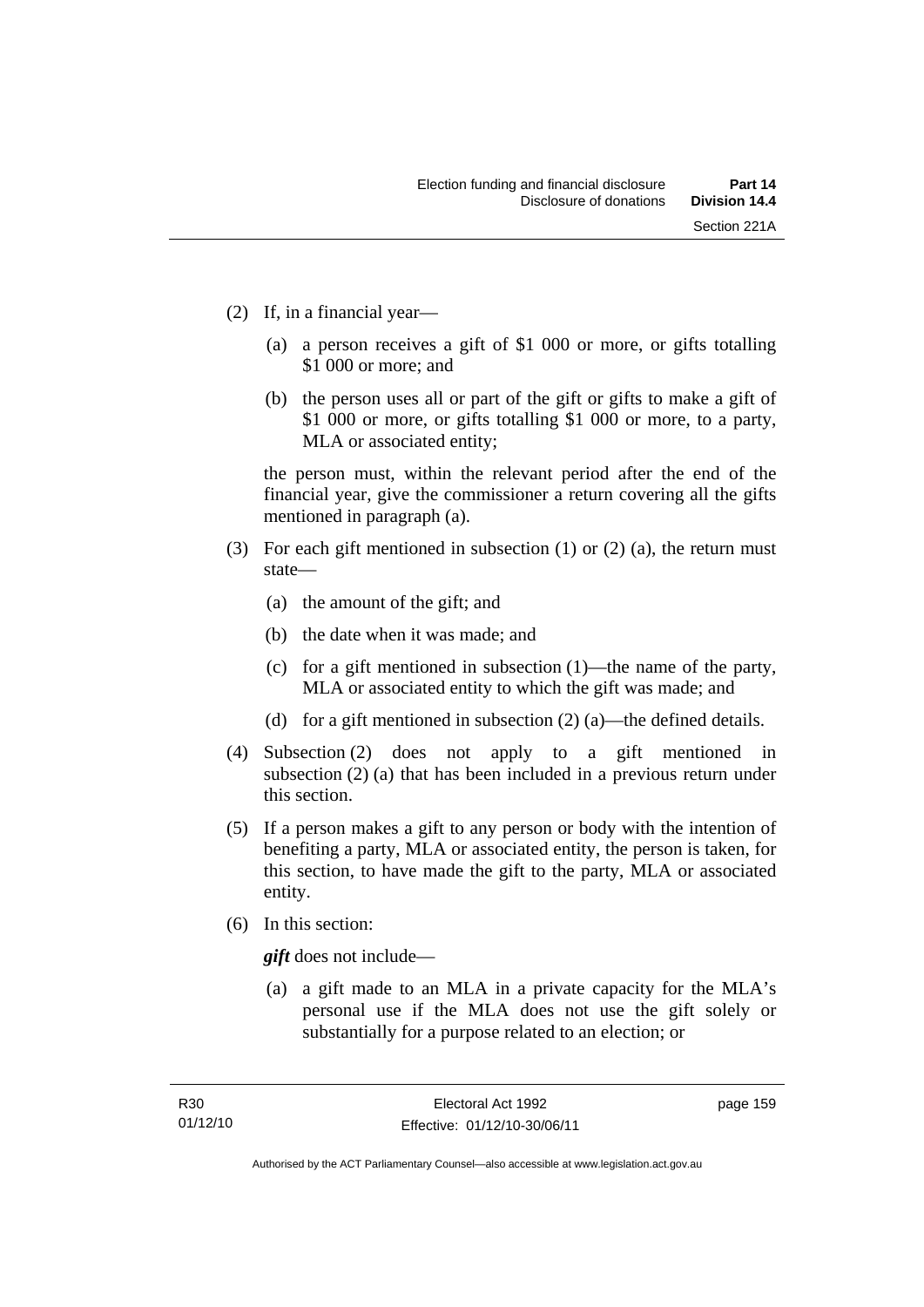(b) a gift made by a party, MLA, candidate or associated entity.

#### *relevant period* means—

- (a) for a financial year ending in a year when a general election is held—24 weeks; and
- (b) in any other case—20 weeks.

#### **221B Advice about obligations to make returns**

(1) If, in a financial year, a party, MLA or associated entity (the *receiver*) receives a gift of \$1 000 or more, or gifts totalling \$1 000 or more, from the same person (the *giver*), the receiver must, before 1 August after the end of the financial year, by written notice to the giver, tell the giver about the requirements of section 221A (Annual returns of donations).

Maximum penalty: 50 penalty units.

(2) In this section:

*gift*—see section 221A (6).

#### **222 Anonymous gifts**

- (1) A party, MLA, candidate or associated entity (the *receiver*) must not accept a gift of the prescribed amount or more made by someone else (the *giver*) to or for the benefit of the receiver unless—
	- (a) the receiver knows the defined details of the gift; or
	- (b) both the following subparagraphs apply:
		- (i) the giver tells the receiver the defined details of the gift before the gift is made;
		- (ii) when the gift is made, the receiver has no grounds for believing that the defined details given by the giver are not true.

R30 01/12/10

Authorised by the ACT Parliamentary Counsel—also accessible at www.legislation.act.gov.au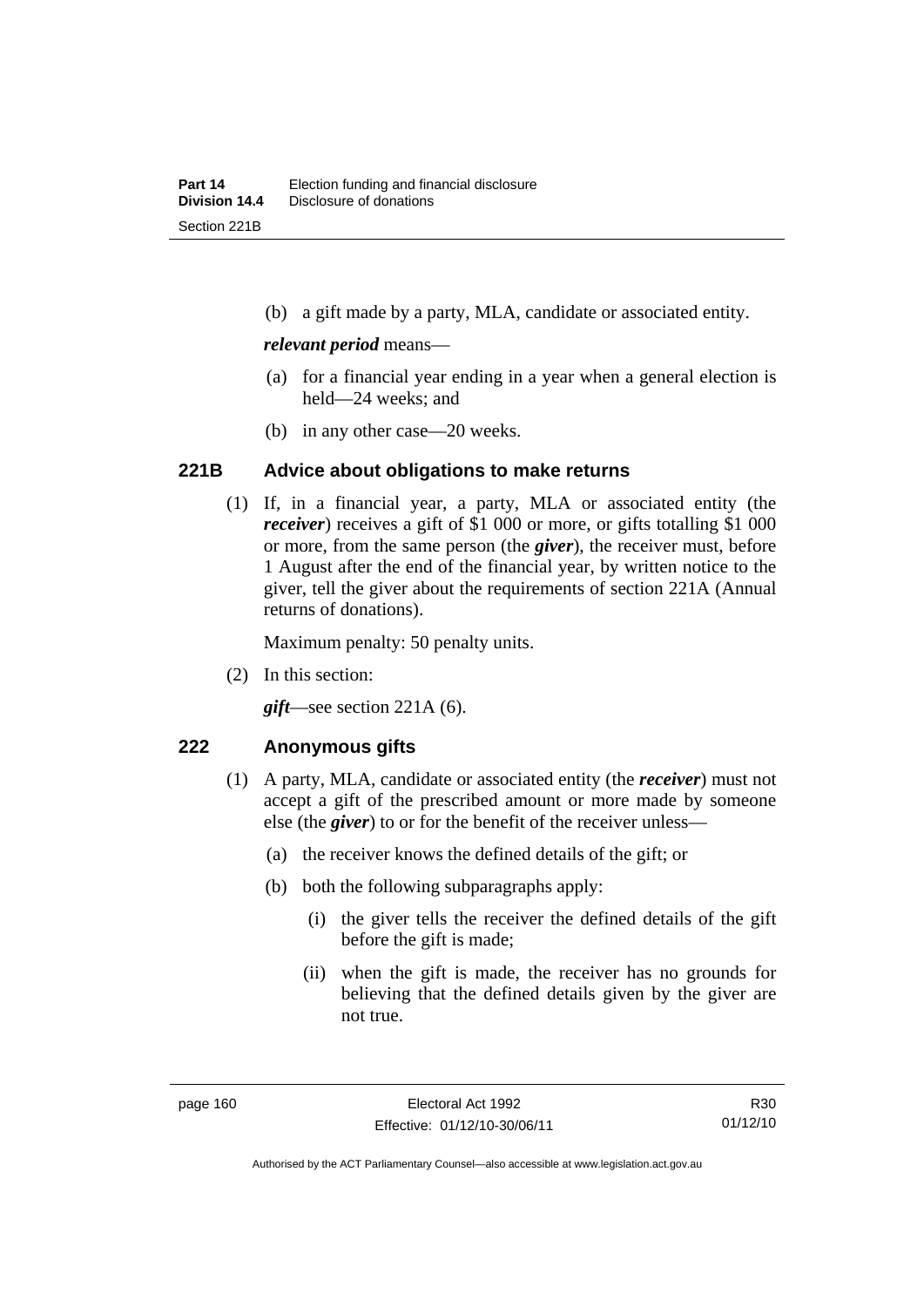- (2) Subsection (1) applies—
	- (a) for a party, MLA or associated entity—to gifts received at any time; or
	- (b) for a candidate—to gifts received during the disclosure period.
- (3) For this section, 2 or more gifts made by the same person to or for the benefit of a party, MLA, candidate or associated entity are taken to be a single gift.
- (4) If the receiver contravenes subsection (1), the relevant person must pay to the Territory an amount equal to the amount of the gift.
- (5) The amount payable under subsection (4) is a debt payable to the Territory by the relevant person and may be recovered by proceedings in a court of competent jurisdiction.
- (6) In this section:

*gift* includes a gift made on behalf of the members of an unincorporated association.

*prescribed amount*, for a gift made to or for the benefit of a party, MLA, associated entity or candidate, means \$1 000.

#### *relevant person* means

- (a) for a gift to or for the benefit of a party—
	- (i) if the party is a corporation—the party; or
	- (ii) in any other case—the reporting agent of the party; or
- (b) for a gift to or for the benefit of an MLA—the MLA; or
- (c) for a gift to or for the benefit of a candidate—the candidate; or
- (d) for a gift to or for the benefit of an associated entity—
	- (i) if the entity is a corporation—the entity; or
	- (ii) in any other case—the financial controller of the entity.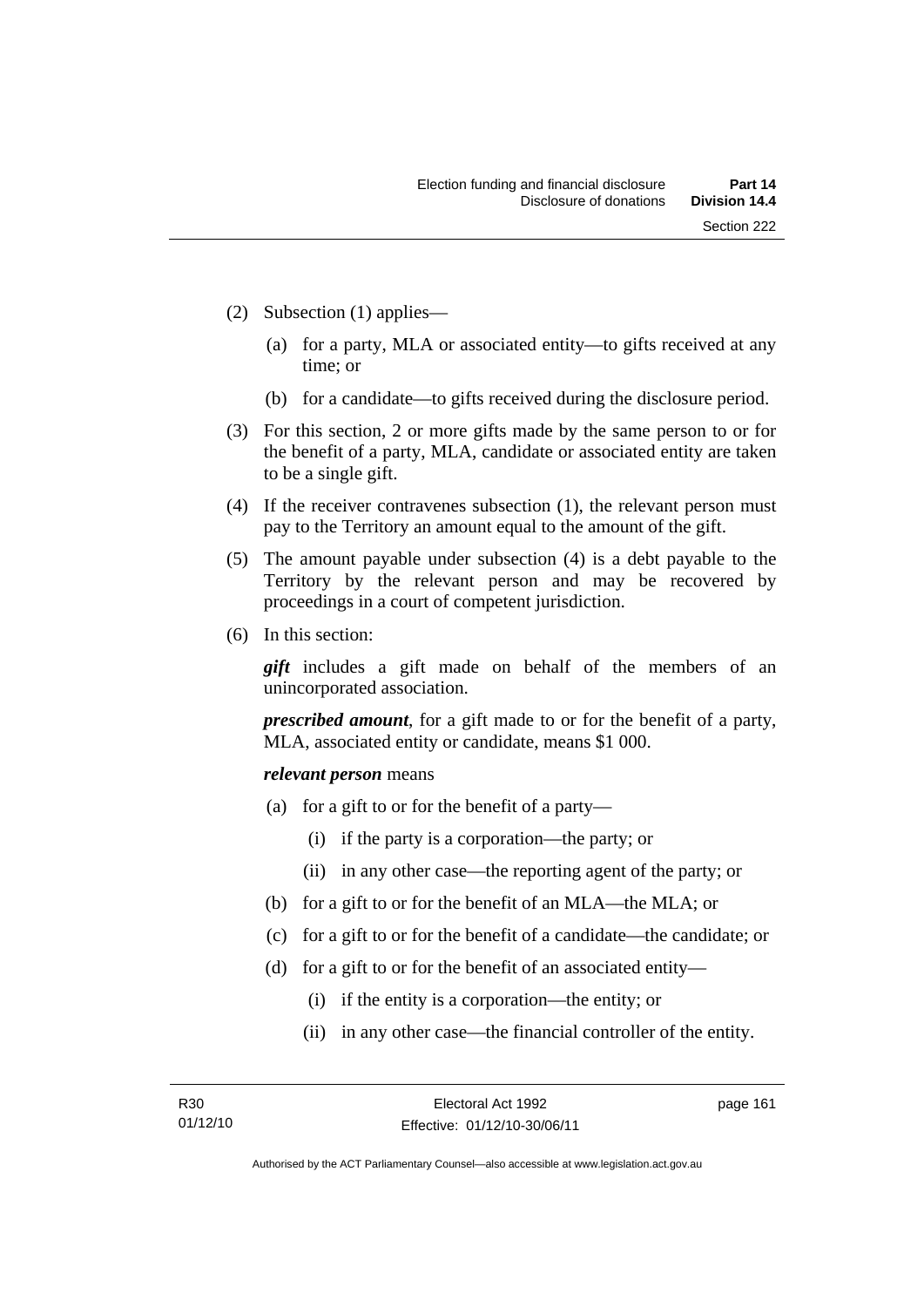# **Division 14.5 Disclosure of electoral expenditure**

#### **223 Definitions for div 14.5**

In this division:

*broadcaster* means—

- (a) the Australian Broadcasting Corporation continued in existence under the *Australian Broadcasting Corporation Act 1983* (Cwlth), section 5; or
- (b) the Special Broadcasting Service Corporation continued in existence under the *Special Broadcasting Service Act 1991*  (Cwlth), section 5; or
- (c) the holder of a licence under the *Broadcasting Services Act 1992* (Cwlth); or
- (d) the provider of a broadcasting service under a class licence under that Act.

*electoral advertisement* means an advertisement containing electoral matter, whether or not consideration was given for its publication or broadcast.

*electoral expenditure*, in relation to an election, means expenditure incurred (whether or not incurred during the pre-election period)  $on$ —

- (a) broadcasting an electoral advertisement during the pre-election period; or
- (b) publishing an electoral advertisement in a news publication during the pre-election period; or
- (c) displaying an electoral advertisement at a theatre or other place of entertainment during the pre-election period; or
- (d) producing an electoral advertisement referred to in paragraph  $(a)$ ,  $(b)$  or  $(c)$ ; or

R30 01/12/10

Authorised by the ACT Parliamentary Counsel—also accessible at www.legislation.act.gov.au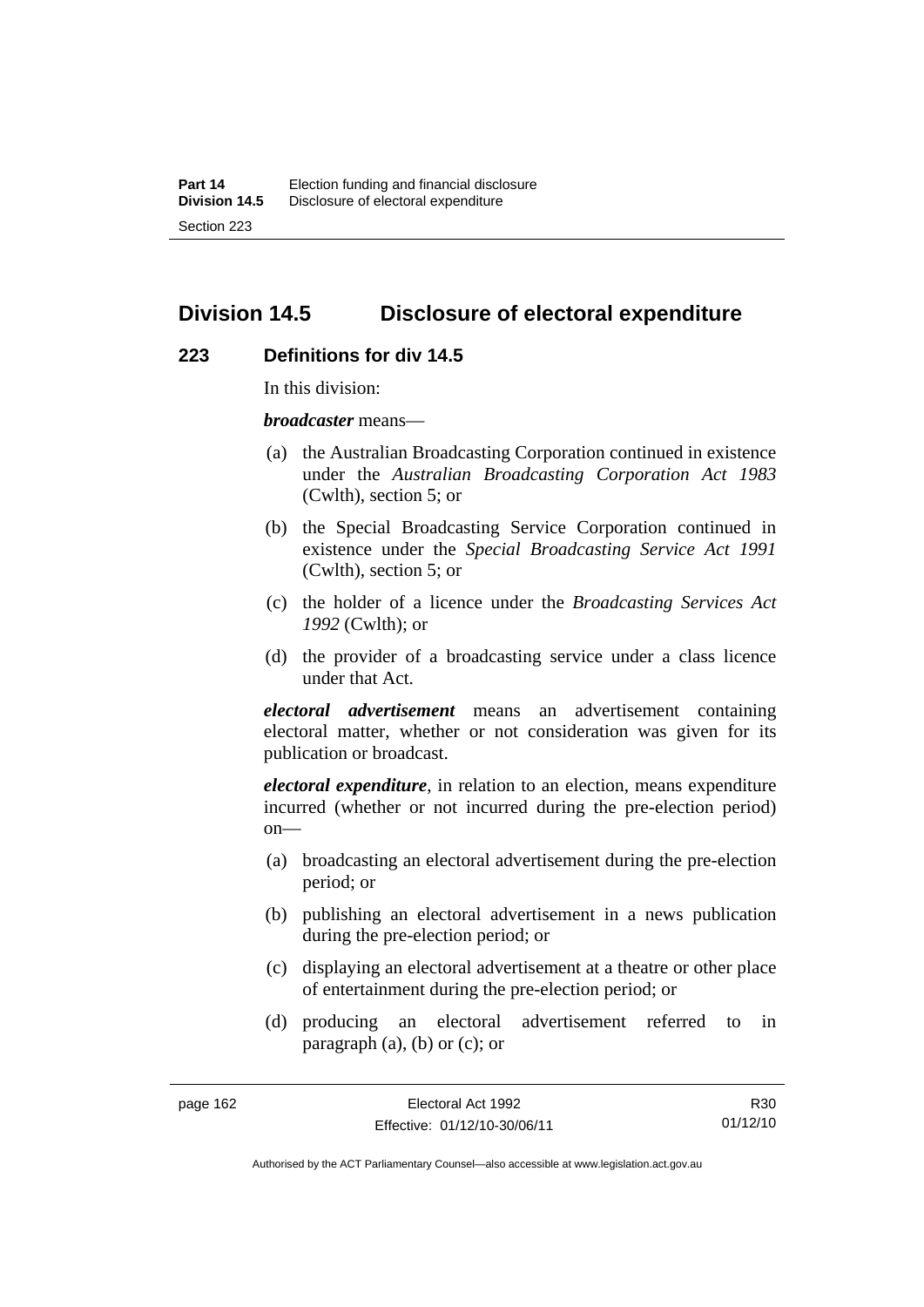- (e) producing any electoral matter to which section 292 applies (other than material referred to in paragraph (a), (b) or (c)) that is published during the pre-election period; or
- (f) producing and distributing electoral matter that is addressed to particular persons or organisations and is distributed during the pre-election period; or
- (g) consultant's or advertising agent's fees in respect of—
	- (i) services provided during the pre-election period, being services relating to the election; or
	- (ii) material relating to the election that is used during the pre-election period; or
- (h) carrying out an opinion poll or other research about the election during the pre-election period.

*participant* in an election means—

- (a) a party or candidate; or
- (b) a person (other than a party or candidate) by whom, or with the authority of whom, electoral expenditure in relation to an election is incurred.

*relates*—an advertisement *relates* to an election if it contains electoral matter, whether or not consideration is given for publication or broadcasting of the advertisement.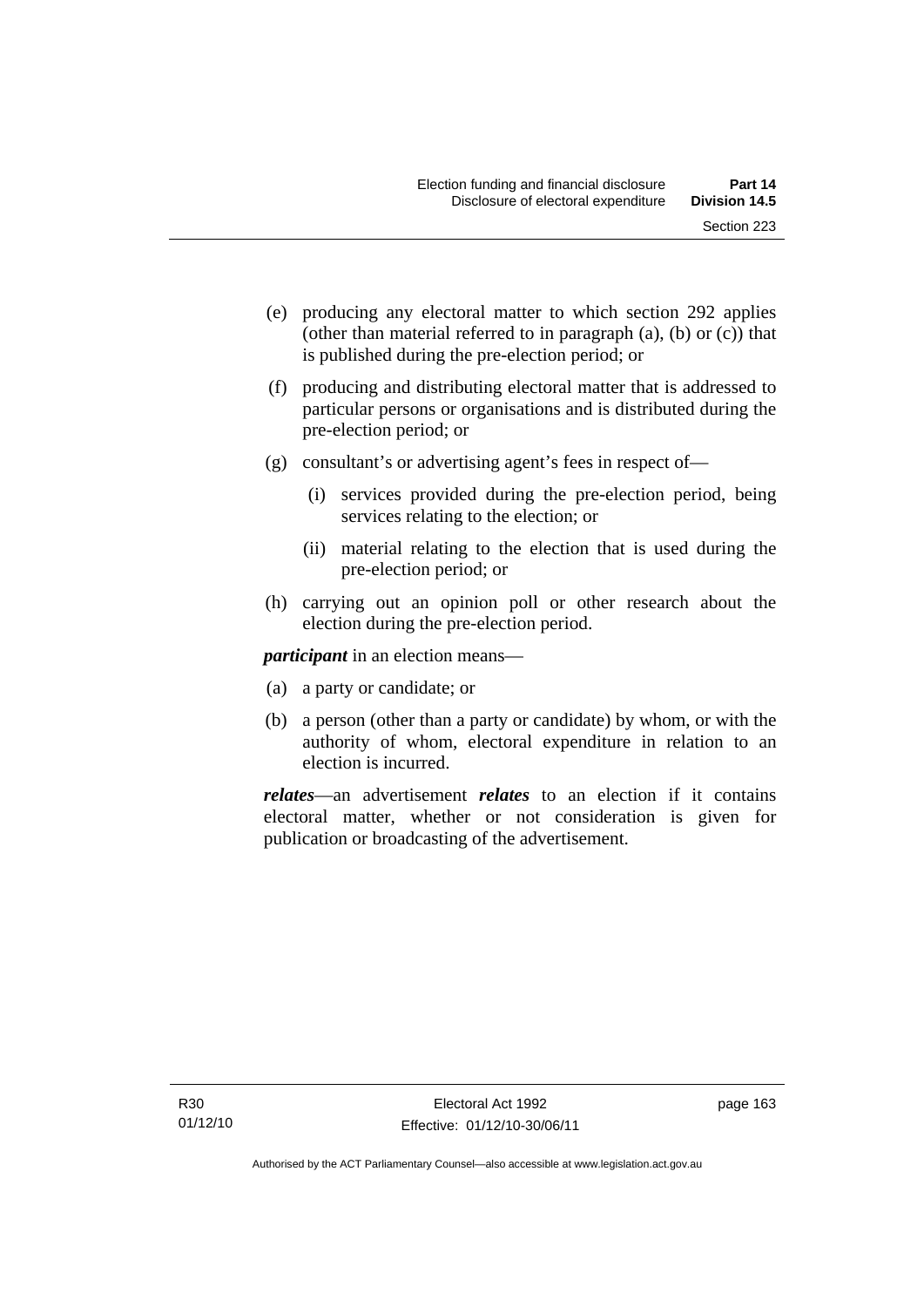#### **224 Returns of electoral expenditure**

 (1) The reporting agent of each person who was a candidate in an election shall, before the end of 15 weeks after polling day for the election, give the commissioner a return specifying details of the electoral expenditure in relation to the election incurred by or with the authority of the candidate.

- *Note 2* For how a return may be given, see *Legislation Act 2001*, pt 19.5.
- (2) If electoral expenditure in relation to an election is incurred by or with the authority of a party, the reporting agent of the party shall, before the end of 15 weeks after polling day for the election, give the commissioner a return setting out details of the expenditure.
- (3) If electoral expenditure in relation to an election was incurred by or with the authority of a person and the expenditure was not incurred with the written authority of a party, candidate or associated entity in the election the person shall, before the end of 15 weeks after polling day for the election, give the commissioner a return specifying details of the electoral expenditure.
- (4) A person is not required to give the commissioner a return under subsection (3) in relation to an election if the amount of the electoral expenditure incurred in relation to the election by or with the person's authority is less than \$1 000.

#### **225 Nil returns**

(1) If no electoral expenditure in relation to an election is incurred by or with the authority of a candidate in the election, a return under section 224 in relation to the candidate shall be given to the commissioner and shall include a statement to the effect that no expenditure of a kind required to be disclosed has been incurred by or with the authority of the candidate.

Authorised by the ACT Parliamentary Counsel—also accessible at www.legislation.act.gov.au

*Note 1* If a form is approved under s 340A (Approved forms) for a return, the form must be used.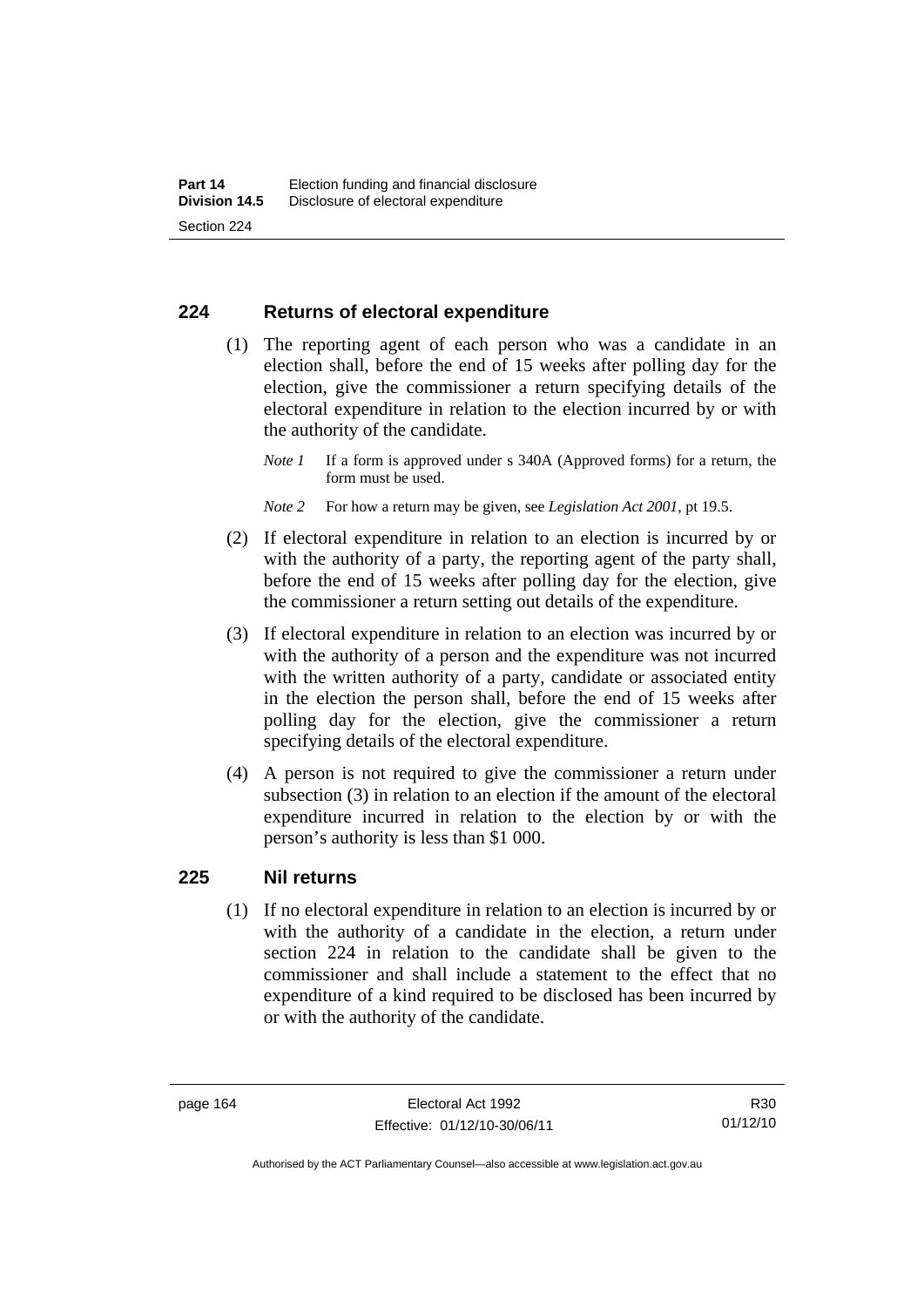(2) If no electoral expenditure in relation to an election is incurred by or with the authority of a party that endorsed a candidate in the election, a return under section 224 in relation to the party shall be given to the commissioner and shall include a statement to the effect that no expenditure of a kind required to be disclosed has been incurred by or with the authority of the party.

#### **226 Returns by broadcasters and publishers**

- (1) If an election has taken place—
	- (a) each broadcaster who broadcast an electoral advertisement during the pre-election period with the authority of a participant in the election; and
	- (b) each publisher who published an electoral advertisement in a news publication during the pre-election period with the authority of a participant in the election;

shall give the commissioner a return before the end of 8 weeks after polling day in the election.

*Note 1* If a form is approved under s 340A (Approved forms) for a return, the form must be used.

*Note 2* For how a return may be given, see *Legislation Act 2001*, pt 19.5.

- (2) A return shall specify the following particulars in relation to the advertisement:
	- (a) the broadcasting service as part of which the advertisement was broadcast or the news publication in which the advertisement was published;
	- (b) the name and address of the person at whose request the advertisement was broadcast or published;
	- (c) the name and address of the participant in the election with whose authority the advertisement was broadcast or published;

page 165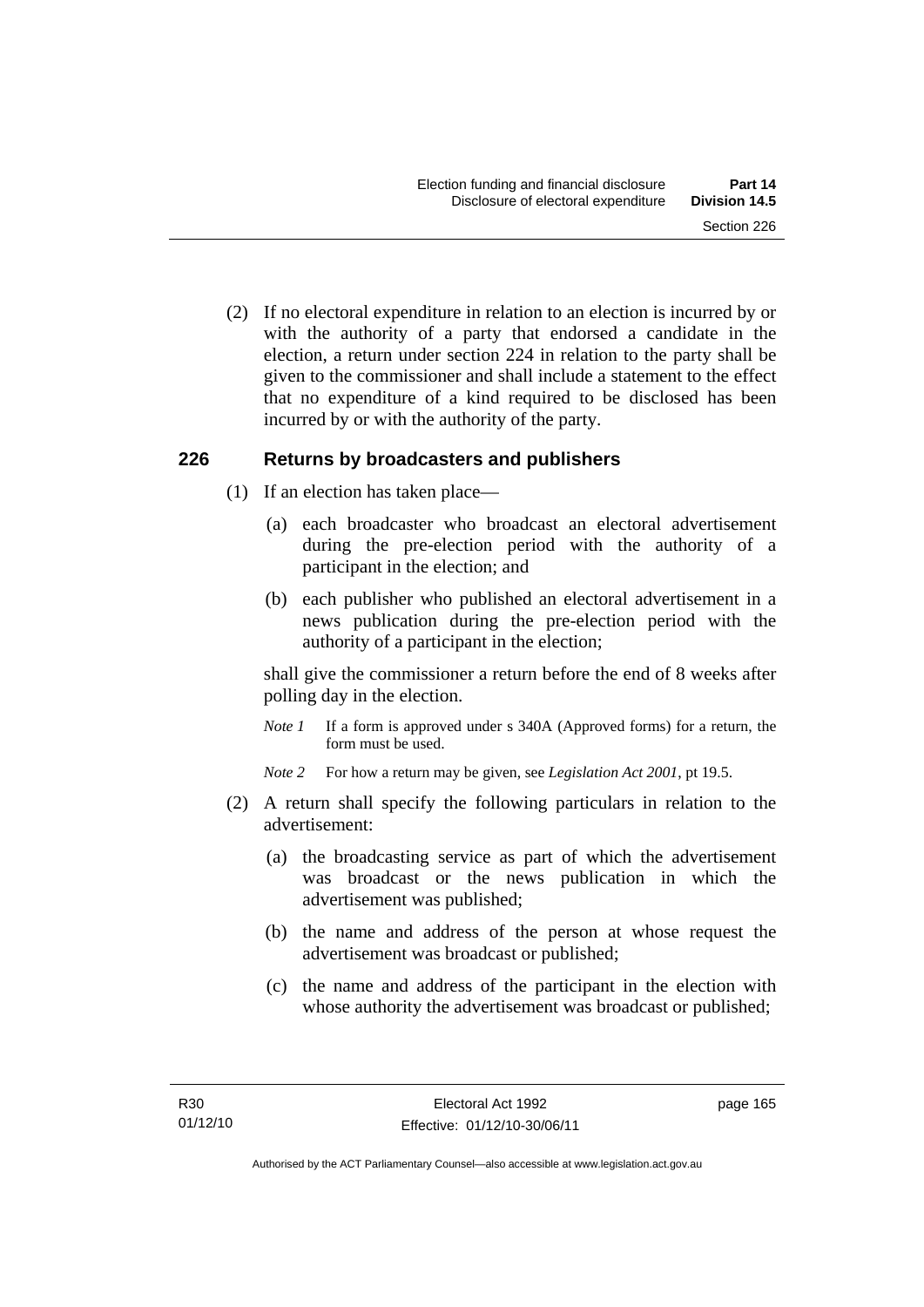- (d) the date or dates when, and, for an advertisement that was broadcast, the times between which, the advertisement was broadcast or published;
- (e) for a published advertisement—the page on which the advertisement was published and the space occupied by it;
- (f) whether or not, on each occasion when the advertisement was broadcast or published, a charge was made by the broadcaster or publisher for the broadcasting or publication of the advertisement;
- (g) if a charge referred to in paragraph (f) was made—the amount of the charge.
- (3) If a broadcaster or publisher specifies in a return the amount of a charge in accordance with subsection (2) (g), the broadcaster or publisher shall state in the return whether or not the charge is at less than normal commercial rates having regard to—
	- (a) for a broadcast advertisement—the length of the advertisement and the day or days when, and the times between which, it was broadcast; or
	- (b) for a published advertisement—the space occupied by the advertisement and the nature of the news publication.
- (4) A publisher is not required to give the commissioner a return under subsection (1) in relation to an election if the amount of the charges made by the publisher in relation to the publication of any advertisements to which that subsection applies, in relation to that election and any other election that took place on the same day as the firstmentioned election, does not exceed \$1 000.
- (5) A return under subsection (1) may refer to more than 1 advertisement.

Authorised by the ACT Parliamentary Counsel—also accessible at www.legislation.act.gov.au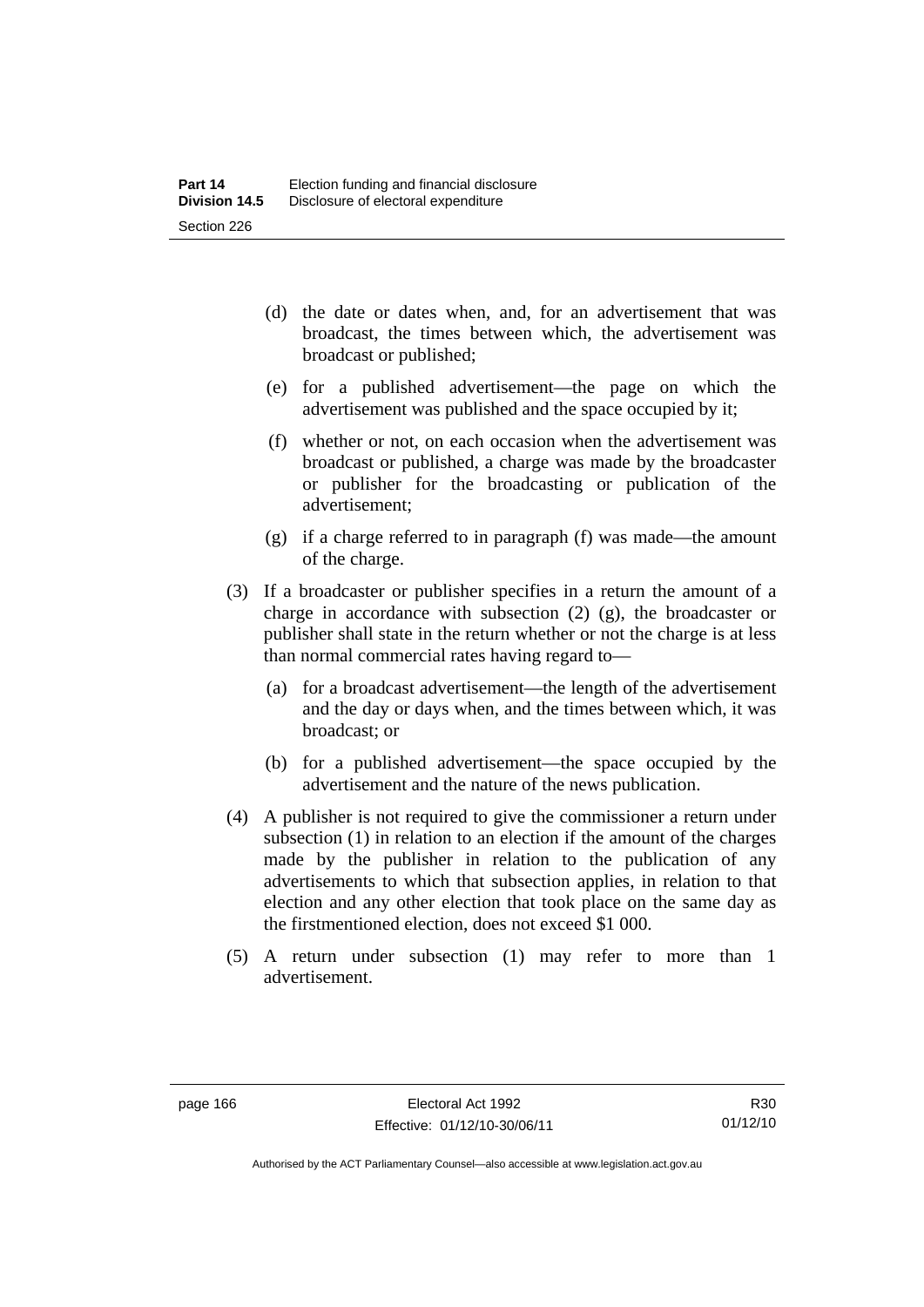## **227 Multiple elections on same day**

- $(1)$  If—
	- (a) the voting at 2 or more elections took place on the same day; and
	- (b) a person would, apart from this subsection, be required to give the commissioner 2 or more returns under this division relating to those elections;

the person may give the commissioner a single return, in a form approved under section 340A (Approved forms), setting out the particulars that the person would have been required to set out in those separate returns.

 (2) It is sufficient compliance with this division if the return sets out details of the expenditure without showing the extent to which it relates to any election.

# **Division 14.6 Annual returns**

# **228 Meaning of** *defined particulars* **for div 14.6**

In this division:

*defined particulars*, in relation to a sum or amount, means—

- (a) if the sum or amount was received from, paid to or owed to, an unincorporated association, other than a registered industrial organisation—
	- (i) the name of the association; and
	- (ii) the names and addresses of the members of the executive committee (however described) of the association; and
- (b) if the sum or amount was paid out of or into, or incurred as a debt to, a trust fund or the funds of a foundation—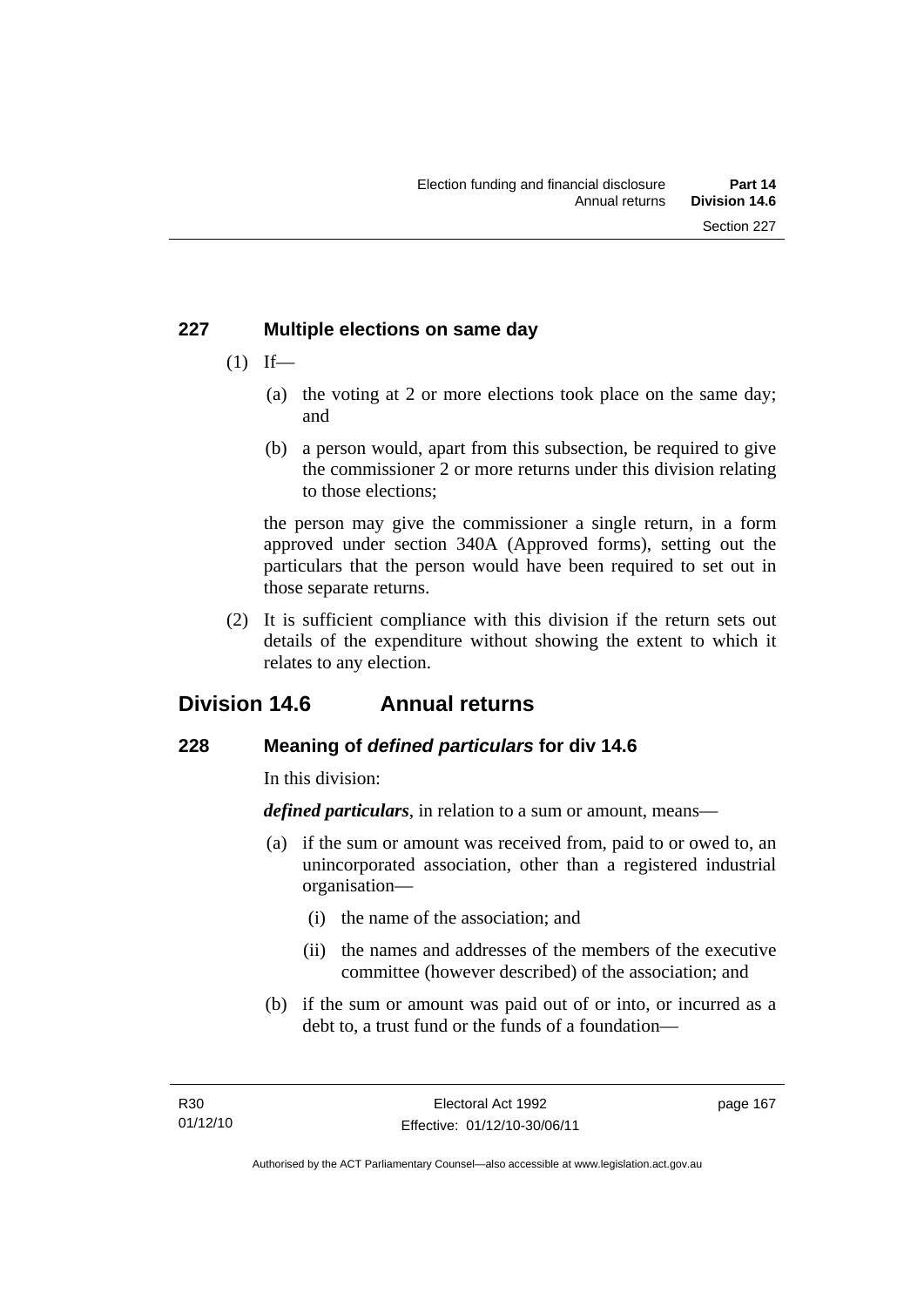- (i) the names and addresses of the trustees of the fund or foundation; and
- (ii) the name, title or description of the trust fund or foundation; and
- (c) the name and address of the person or organisation that paid, received or is owed the sum or amount; and
- (d) such other particulars as are prescribed.

#### **230 Annual returns by parties and MLAs**

- (1) The reporting agent of a party or MLA must, within 16 weeks after the end of each financial year, give the commissioner a return.
	- *Note 1* If a form is approved under s 340A (Approved forms) for a return, the form must be used.
	- *Note 2* For how a return may be given, see *Legislation Act 2001*, pt 19.5.
- (2) However, the return may be the audited annual accounts of the party or MLA in a form approved, in writing, by the commissioner.
- (3) The approval is a notifiable instrument.
	- *Note* A notifiable instrument must be notified under the *Legislation Act 2001*.
- (4) The return must state—
	- (a) the amount received by, or on behalf of, the party or MLA during the financial year, together with the particulars required by section 232 (1) (Amounts received); and
	- (b) the amount paid by, or on behalf of, the party or MLA during the financial year; and
	- (c) the outstanding amount, at the end of the financial year, of debts incurred by, or on behalf of, the party or MLA, together with the particulars required by section 234 (1) (Outstanding amounts).

R30 01/12/10

Authorised by the ACT Parliamentary Counsel—also accessible at www.legislation.act.gov.au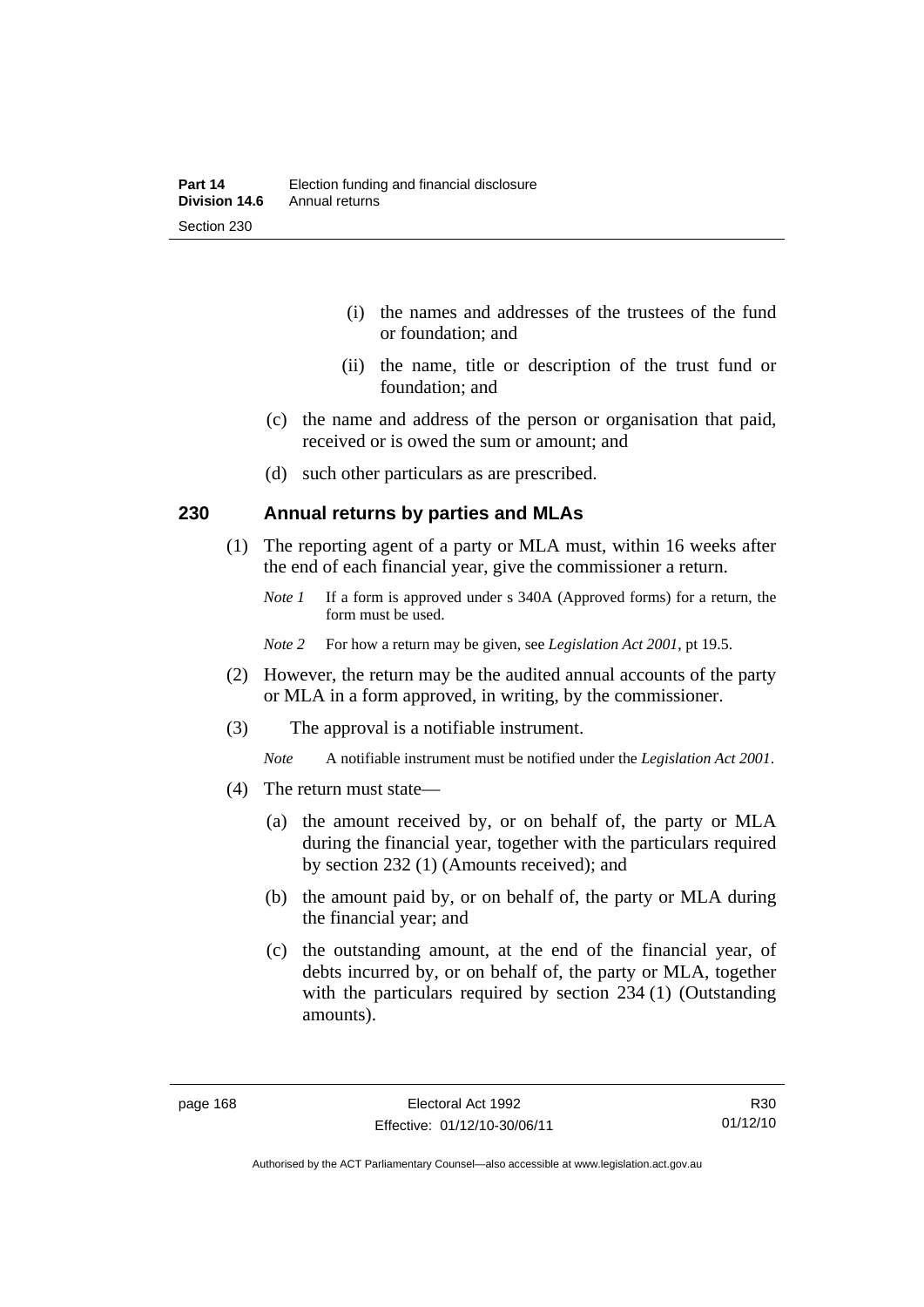(5) For subsection (4) (a), an amount is received by, or on behalf of, an MLA only if the amount is a gift received by the MLA in his or her capacity as an MLA.

#### **Examples of amounts not required to be stated in a return**

- 1 Income derived in a private capacity eg interest on bank accounts and dividends on shares.
- 2 Salary, allowances and other benefits (including superannuation benefits) as an MLA.
- 3 A gift given to the MLA in a private capacity for his or her personal use eg a birthday gift from a family member.
- *Note* An example is part of the Act, is not exhaustive and may extend, but does not limit, the meaning of the provision in which it appears (see *Legislation Act 2001*, s 126 and s 132).
- (6) For subsection (4) (b) or (c), an amount paid, or an outstanding amount of debts incurred, by or on behalf of an MLA includes an amount paid, or an outstanding amount of debts incurred, by or on behalf of the MLA for a purpose that relates solely or substantially to his or her position as MLA on any of the following:
	- (a) broadcasting an advertisement;
	- (b) publishing an advertisement in a news publication;
	- (c) displaying an advertisement at a theatre or another place of entertainment;
	- (d) producing an advertisement mentioned in paragraphs (a) to (c);
	- (e) producing any electoral matter to which section 292 (Dissemination of unauthorised electoral matter) applies;
	- (f) producing and distributing electoral matter that is addressed to particular people or organisations;
	- (g) consultant's or advertising agent's fees for services provided;
	- (h) carrying out an opinion poll or other research.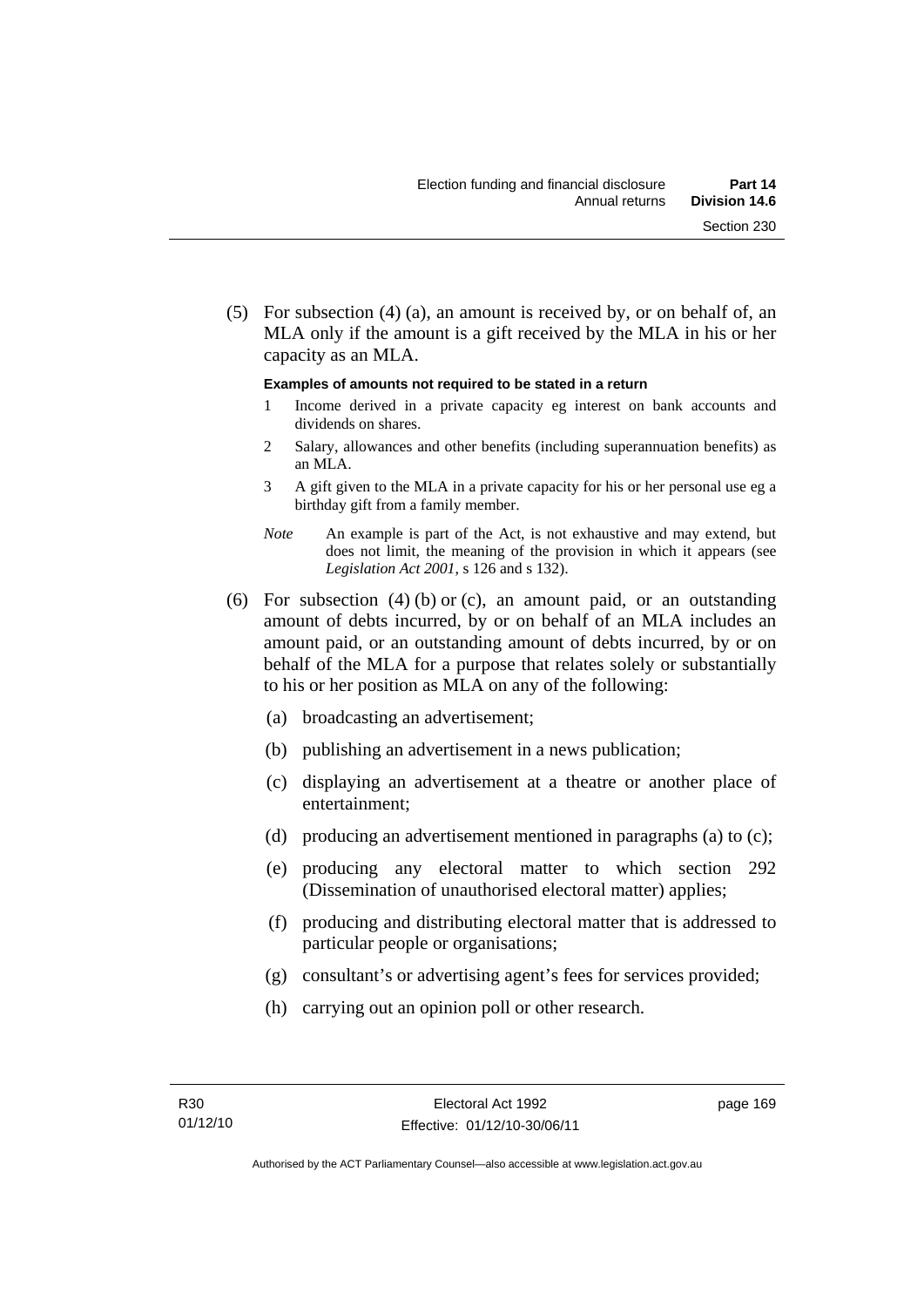- (7) However, subsection (4) (b) or (c) does not require disclosure of any amount paid, or to be paid, by or on behalf of an MLA using funds provided by the Legislative Assembly to assist the MLA in exercising his or her functions as an MLA.
- (8) A return under this section must not include a list of the members of a party.
- (9) If the registration of a party is cancelled during a financial year, this section applies to the party in relation to the year as if a reference to the reporting agent of the party were a reference to the person who was the reporting agent of the party immediately before the cancellation.
- (10) If a person ceases to be an MLA during a financial year, this section applies to the person in relation to the year as if the person were the reporting agent.

#### **231 Periods of less than financial year**

- (1) This section applies if, during a financial year—
	- (a) a political party becomes, or ceases to be, a registered party; or
	- (b) a person becomes, or ceases to be, an MLA.
- (2) A return under section 230 (Annual returns by parties and MLAs) for the political party or person for the financial year need only include particulars for the part of the year when the party was registered or the person was an MLA.

#### **231B Annual returns by associated entities**

- (1) If an entity is an associated entity at any time during a financial year, the entity's financial controller must give the commissioner a return within 16 weeks after the end of the financial year.
	- *Note 1* If a form is approved under s 340A (Approved forms) for a return, the form must be used.
	- *Note 2* For how a return may be given, see *Legislation Act 2001*, pt 19.5.

Authorised by the ACT Parliamentary Counsel—also accessible at www.legislation.act.gov.au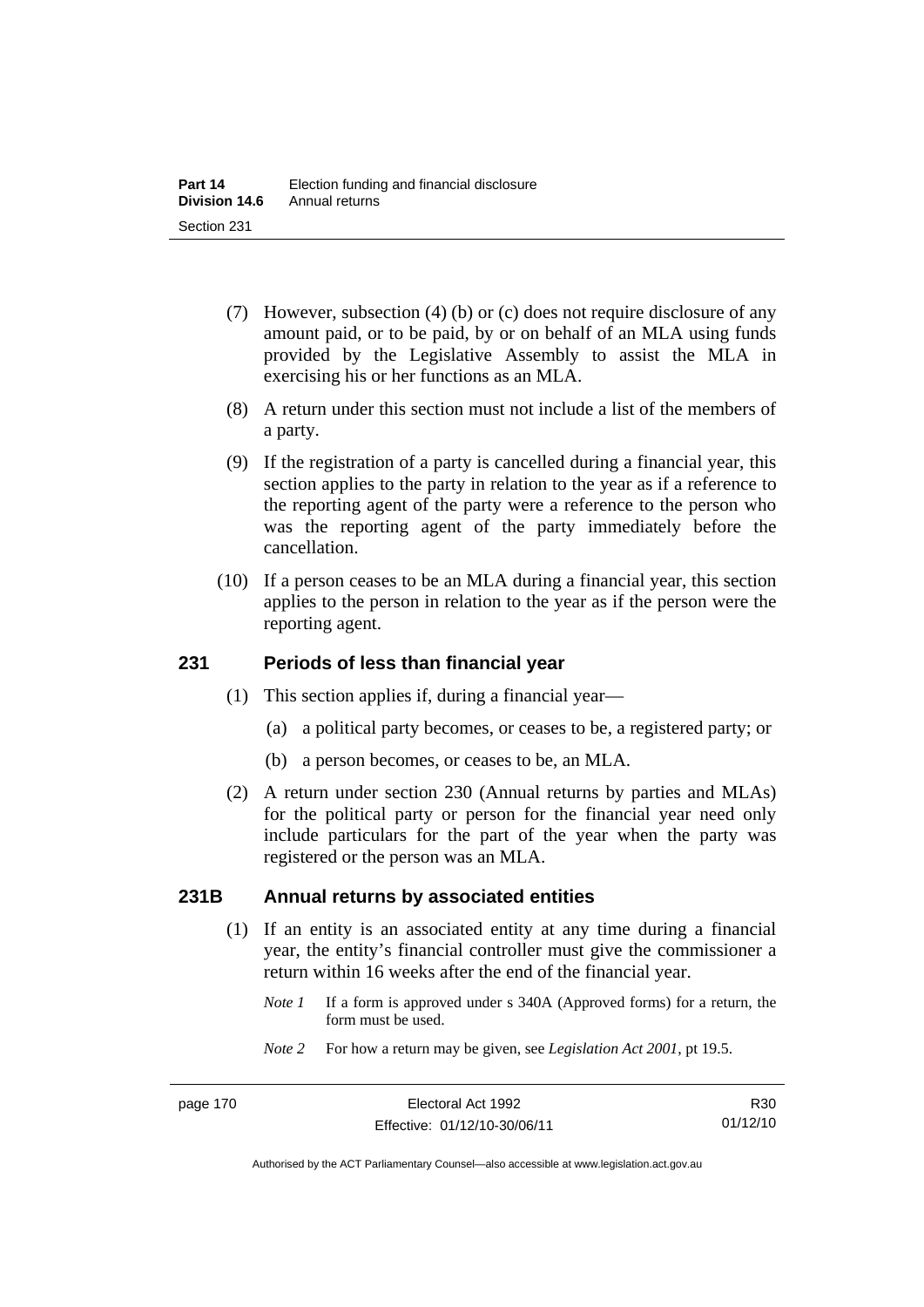- (2) The return must state—
	- (a) the amount received by, or on behalf of, the entity during the financial year, together with the particulars required by section 232 (3) (Amounts received); and
	- (b) the amount paid by, or on behalf of, the entity during the financial year; and
	- (c) if the entity is an associated entity at the end of the financial year—the outstanding amount, at the end of the year, of debts incurred by, or on behalf of, the entity, together with the particulars required by section 234 (2) (Outstanding amounts).
- (3) An amount received when the entity was not an associated entity is not to be counted for subsection (2) (a) and (b).
- (4) If an amount required to be stated under subsection (2) (b) was—
	- (a) paid to or for the benefit of 1 or more parties or MLAs; and
	- (b) paid out of funds generated from capital of the entity;

the return must set out the required details of each person who contributed to that capital on or after 29 November 1996.

- (5) For subsection (4), the required details of a person are—
	- (a) the person's name and address; and
	- (b) the total of the person's contributions to the capital of the associated entity mentioned in that subsection up to the end of the financial year.
- (6) Subsection (5) does not apply to contributions that have been included in a previous return under this section.

### **232 Amounts received**

(1) If the sum of all amounts received by, or on behalf of, a party or MLA from a particular person or organisation during a financial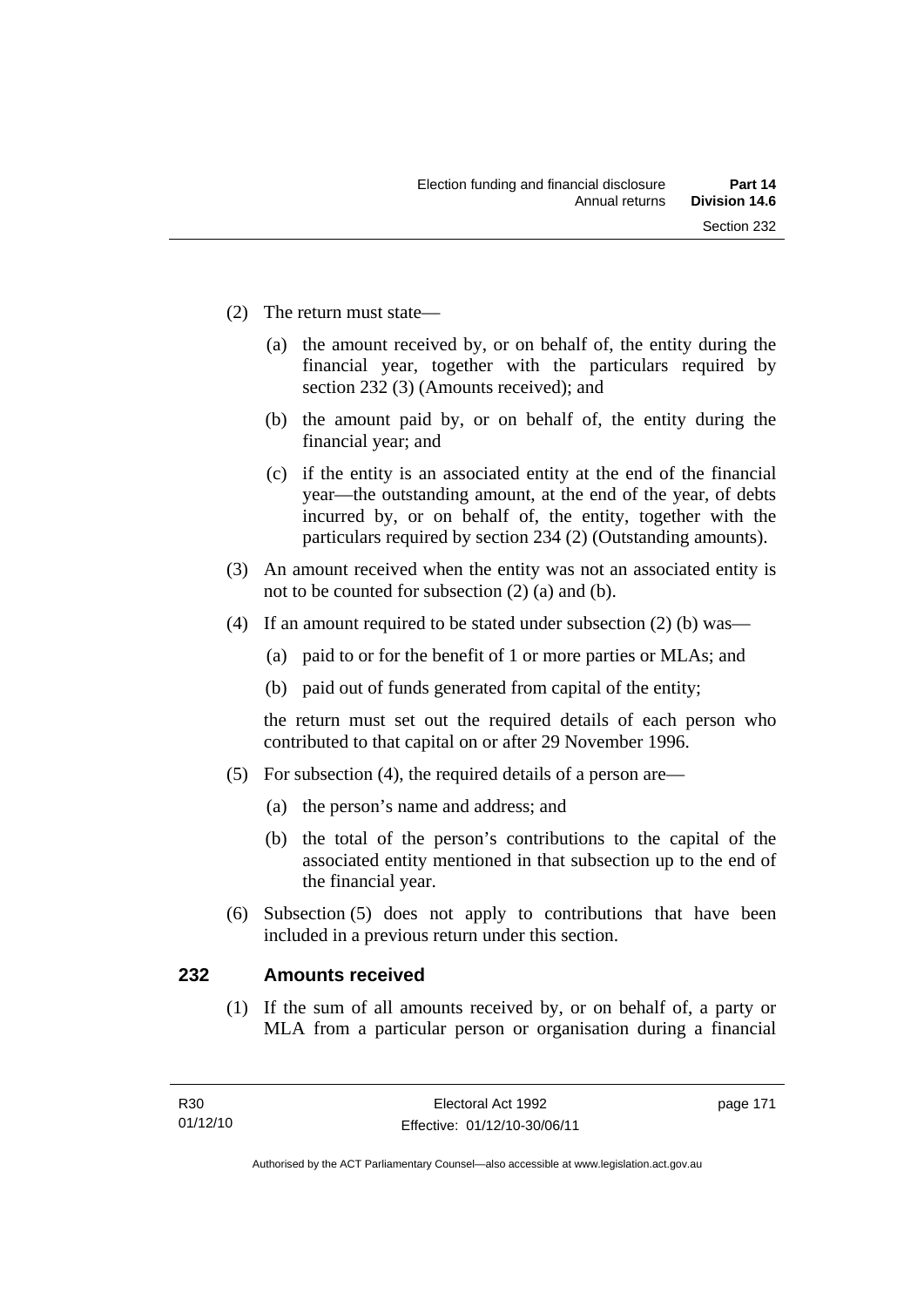year is \$1 000 or more, the return by the party or MLA under section 230 (Annual returns by parties and MLAs) must state—

- (a) the amount of the sum; and
- (b) the defined particulars.
- (2) In working out the sum for subsection (1), an amount received of less than \$1 000 need not be counted.
- (3) If an associated entity receives 1 or more amounts from a particular person or organisation during a financial year, the return by the entity under section 231B (Annual returns by associated entities) must state—
	- (a) the sum of the amounts; and
	- (b) the defined particulars.
- (4) Subsection (3) does not apply to any of the following amounts:
	- (a) for an associated entity licensed under the *Liquor Act 2010* an amount received that—
		- (i) is for the supply of liquor or food in accordance with the licence; and
		- (ii) is not more than reasonable consideration for the supply;
	- (b) for an associated entity licensed under the *Gaming Machine Act 2004*—an amount received for the playing of gaming machines in accordance with the licence;
	- (c) an amount prescribed by regulation.
- (5) For subsections (1) and (3), if the sum or amount was received as a loan, the return must state the information required by section 218A (2) (Certain loans not to be received).

Authorised by the ACT Parliamentary Counsel—also accessible at www.legislation.act.gov.au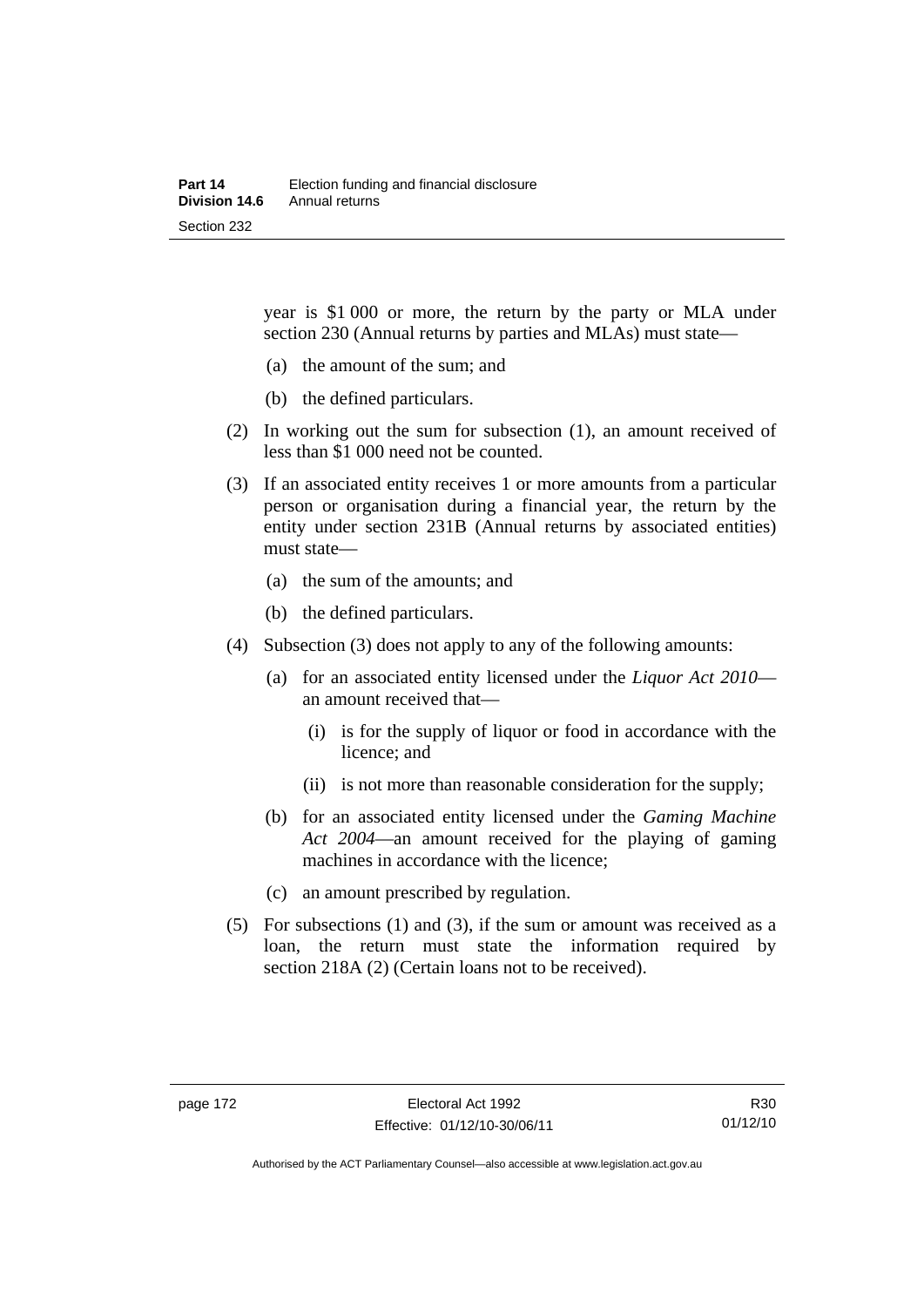#### **234 Outstanding amounts**

- (1) If, at the end of a financial year, the sum of all debts within the meaning of section 230 (4) (c) that are owed by a party or MLA to a particular person or organisation is \$1 000 or more, the return by the party or MLA under section 230 shall specify the sum and include the defined particulars.
- (2) If an entity is an associated entity at the end of a financial year and, at the end of that year, the sum of all debts within the meaning of section 231B (2) (c) that are owed by the entity to a particular person or organisation is \$1 000 or more, the return by the entity under section 231B in relation to the financial year shall set out the sum and include the defined particulars.

## **234A Regulations**

- (1) The regulations may require greater detail to be provided in returns under section 230 or 231B than is required by this division.
- (2) Without limiting subsection (1), the regulations may require that the total amounts referred to in section 230 (4) or 231B (2) be broken down in the way specified in the regulations.
- (3) The regulations may reduce the amount of information to be provided in returns under section 231B.

# **Division 14.7 Compliance**

#### **235 Definitions for div 14.7**

In this division:

*investigation notice* means a notice under section 237 (3) (Investigation notices generally) or section 237A (2) (Investigation notices about associated entities).

*return* includes a notice under section 240 (1) (c) or (4) (Inability to complete returns).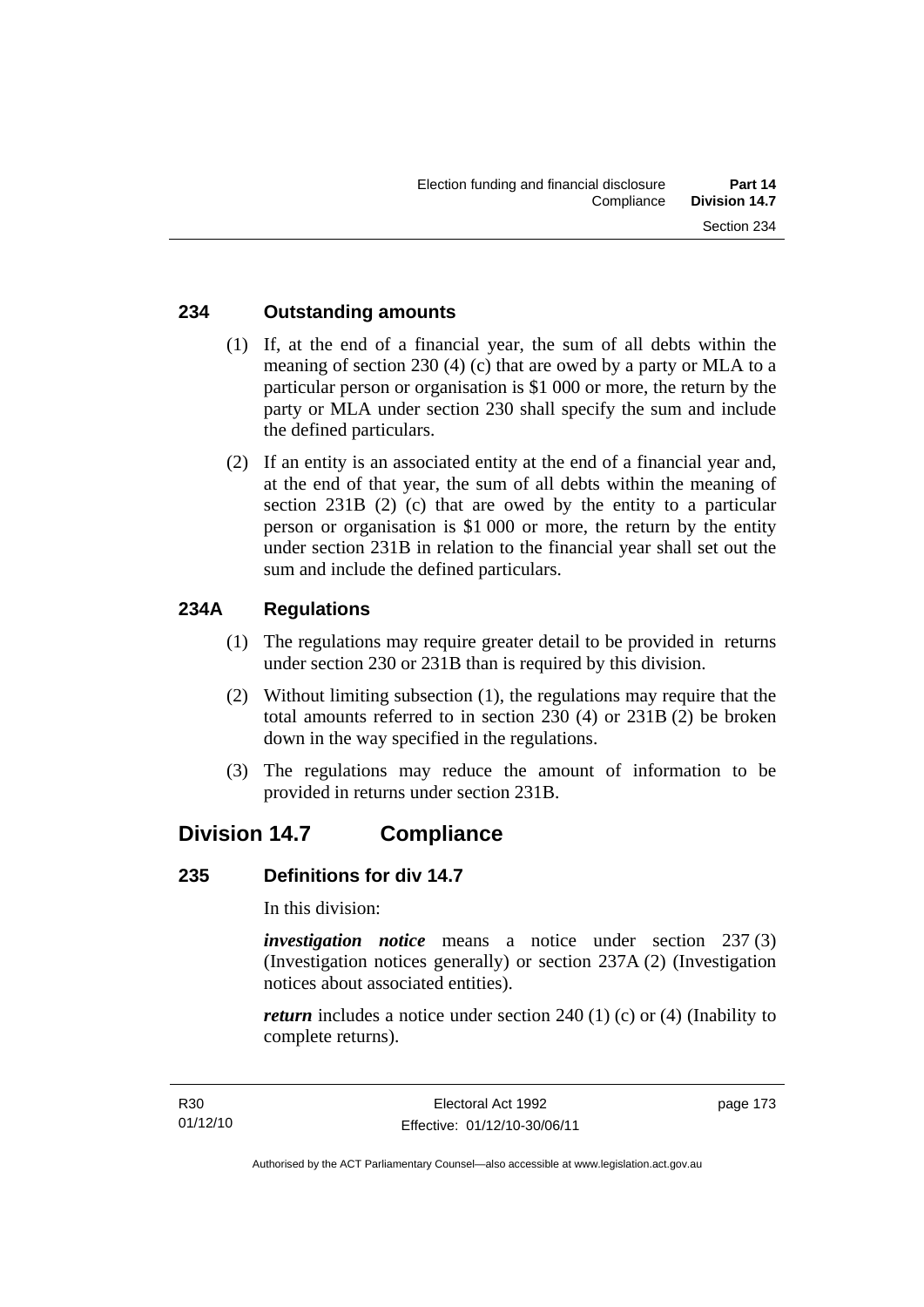#### **236 Offences**

 (1) A person shall not, without reasonable excuse, fail to give the commissioner a return under this part within the time required.

Maximum penalty:

- (a) for a return required to be given by the reporting agent of a party—50 penalty units; and
- (b) for any other return—20 penalty units.
- (2) A person shall not, without reasonable excuse—
	- (a) give the commissioner an incomplete return under division 14.4, 14.5 or 14.6; or
	- (b) fail to retain records in accordance with section 239.

Maximum penalty: 20 penalty units.

 (3) A person shall not give a return under division 14.4, 14.5 or 14.6, containing particulars that are, to the knowledge of the person, false or misleading in a material particular.

Maximum penalty: 50 penalty units, imprisonment for 6 months or both.

 (4) A person shall not give to another person who is required to give a return under division 14.4, 14.5 or 14.6 information relevant to the return that is, to the knowledge of the firstmentioned person, false or misleading in a material particular.

Maximum penalty: 50 penalty units, imprisonment for 6 months or both.

 (5) A prosecution in relation to an offence against this section may be begun at any time within 4 years after the offence was committed.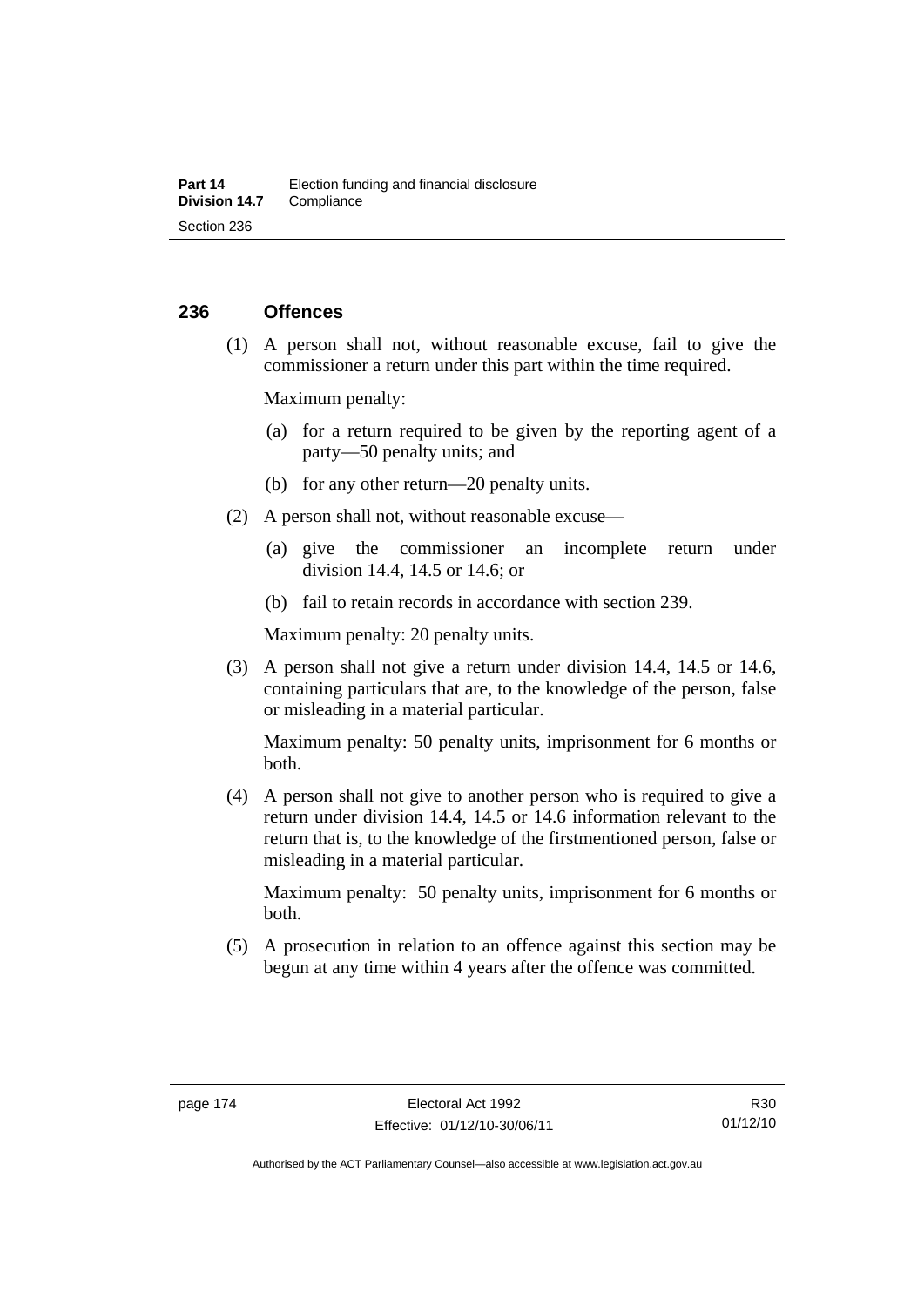#### **237 Investigation notices generally**

(1) In this section:

*prescribed person* means a person who, in the commissioner's opinion, is or may be required to give the commissioner a return under this part in relation to an election.

- (2) The commissioner may conduct an investigation into compliance with this part.
- (3) For an investigation, the commissioner may give a notice (an *investigation notice*) in relation to a reporting agent or prescribed person to—
	- (a) the agent or prescribed person; or
	- (b) for the reporting agent of a party—any officer, employee or representative of the party; or
	- (c) for a prescribed person that is a corporation—any of its officers or employees; or
	- (d) anyone else the commissioner has reasonable grounds for believing can produce a document or anything else, or give evidence, about anyone's compliance with this part.
	- *Note* For how documents may be given, see *Legislation Act 2001*, pt 19.5.
- (4) The investigation notice must require the person to whom it is given—
	- (a) to produce to the commissioner, within the time and in the way stated in the notice, a document, or something else, stated in the notice; or
	- (b) to appear, at a time and place stated in the notice, before the commissioner to give evidence, orally or in writing, and to produce a document, or something else, stated in the notice.
- (5) The time stated in the notice must be not earlier than 28 days after the notice is given to the person.

page 175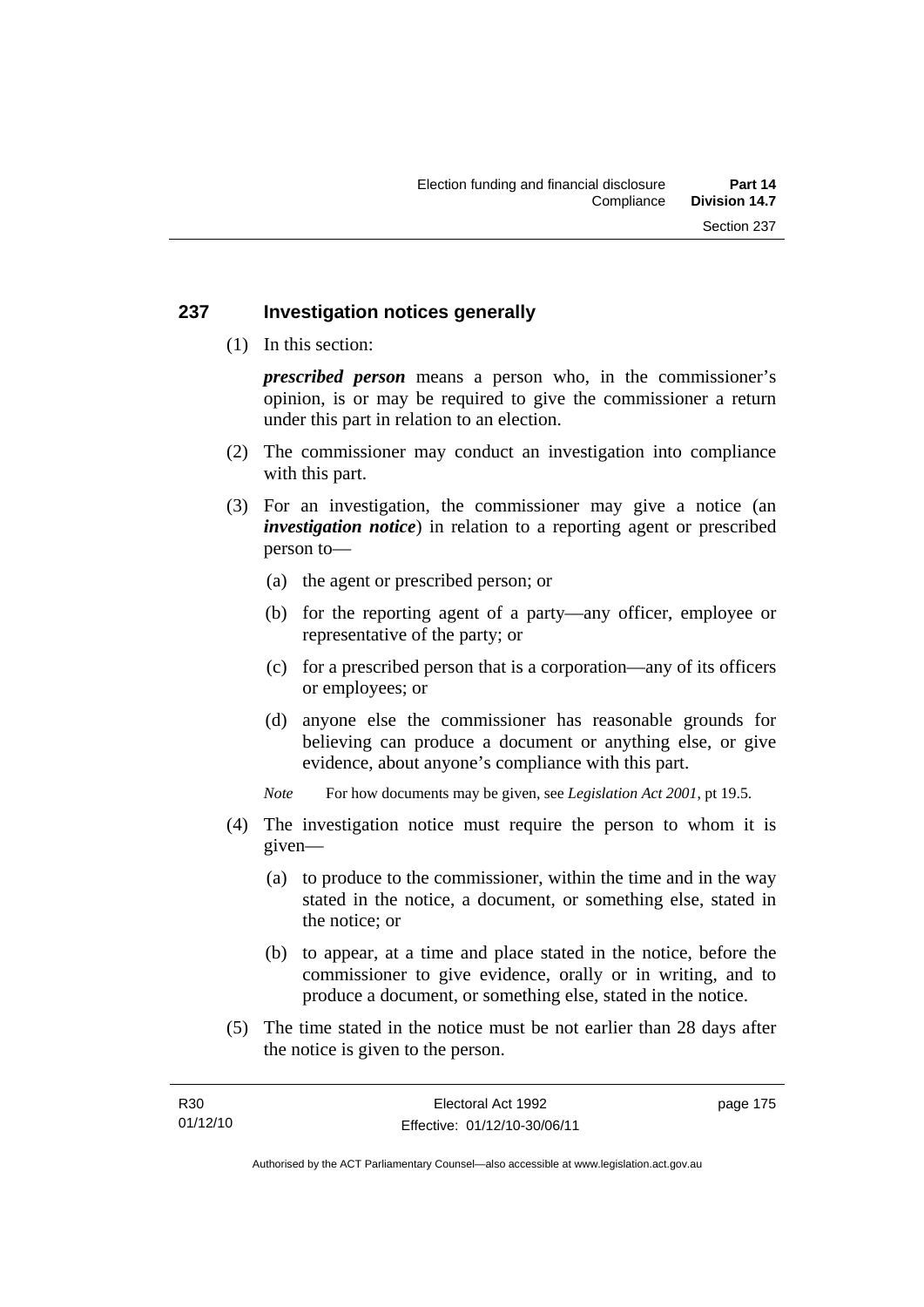- (6) If the investigation notice requires an officer, employee or representative of a party other than its reporting agent to appear before the commissioner, the reporting agent of the party is entitled—
	- (a) to attend the investigation; or
	- (b) to nominate someone else to attend on the reporting agent's behalf.
- (7) If the investigation notice requires someone other than the financial controller of an associated entity to appear before the commissioner in relation to an investigation into the entity, the financial controller is entitled—
	- (a) to attend the investigation; or
	- (b) to nominate someone else to attend on the financial controller's behalf.
- $(8)$  If—
	- (a) an investigation notice relates to an investigation into—
		- (i) a return given to the commissioner under this part by the reporting agent of an MLA; or
		- (ii) a failure of a reporting agent of an MLA to give the commissioner a return under this part within the time required; and
	- (b) the notice requires someone other than the reporting agent of the MLA to appear before the commissioner;

the reporting agent is entitled—

- (c) to attend the investigation; or
- (d) to nominate someone else to attend on the reporting agent's behalf.

Authorised by the ACT Parliamentary Counsel—also accessible at www.legislation.act.gov.au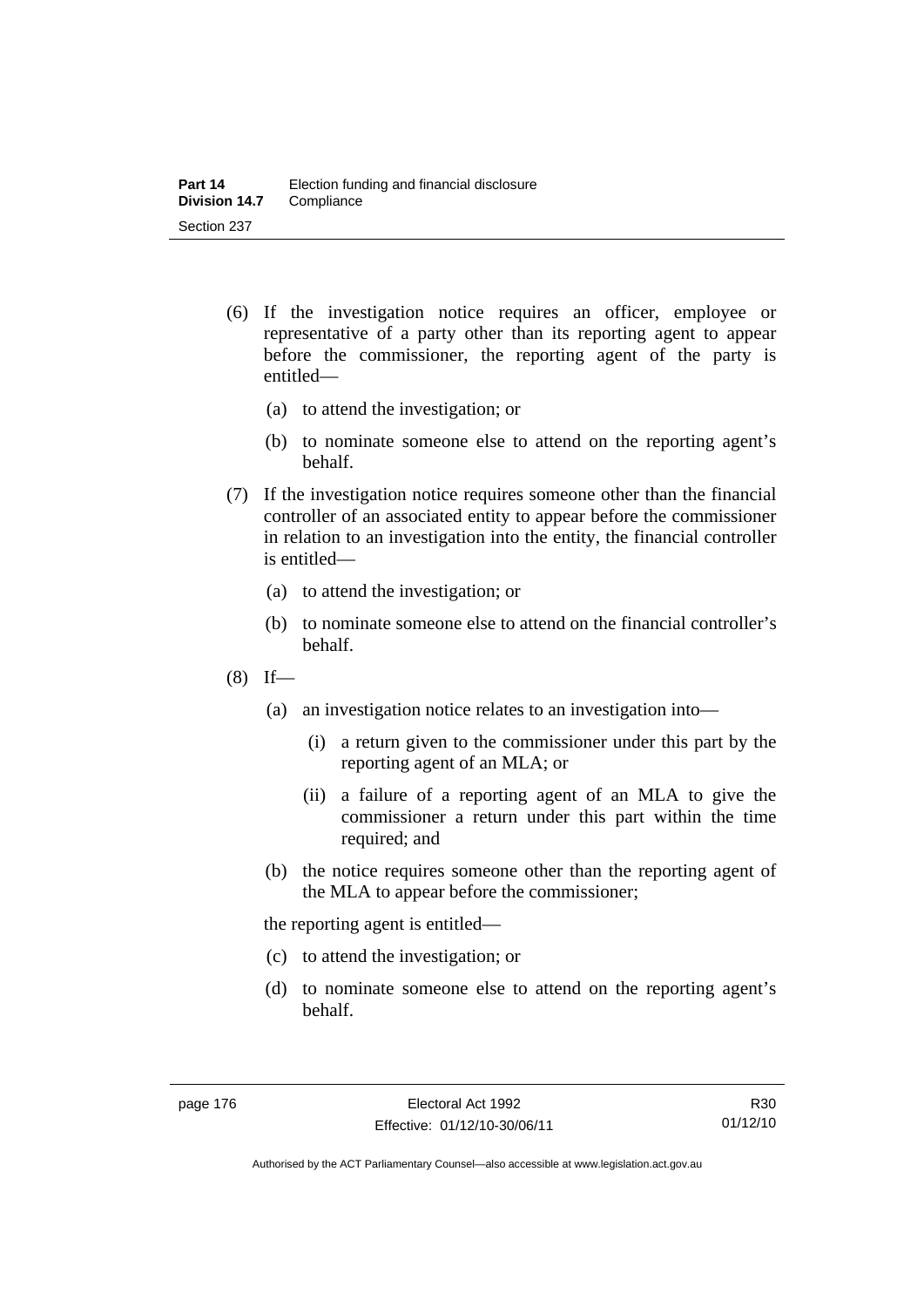- (9) The commissioner may conduct the investigation even though the person to whom the notice was given contravenes the notice.
- (10) The commissioner may require a person to whom an investigation notice has been given to give evidence on oath, and for that purpose may administer an oath.
	- *Note* For the taking of an oath or the making of an affirmation, see the *Oaths and Affirmations Act 1984.*

## **237A Investigation notices about associated entities**

- (1) This section applies if—
	- (a) the commissioner believes on reasonable grounds that a person can produce a document or anything else, or give evidence, about whether an entity is, or was at a particular time, an associated entity; and
	- (b) the person is, or has been, the financial controller or an officer or employee of the entity.
- (2) The commissioner may give to the person a notice (an *investigation notice*) requiring the person—
	- (a) to produce to the commissioner, within the time and in the way stated in the notice, a document, or something else, stated in the notice; or
	- (b) to appear, at a time and place stated in the notice, before the commissioner to give evidence, orally or in writing, and to produce a document, or something else, stated in the notice.
- (3) The time stated in the notice must not be earlier than 28 days after the day the notice is given to the person.
- (4) If the investigation notice requires someone other than the financial controller of the associated entity to appear before the commissioner, the financial controller is entitled—
	- (a) to attend the investigation; or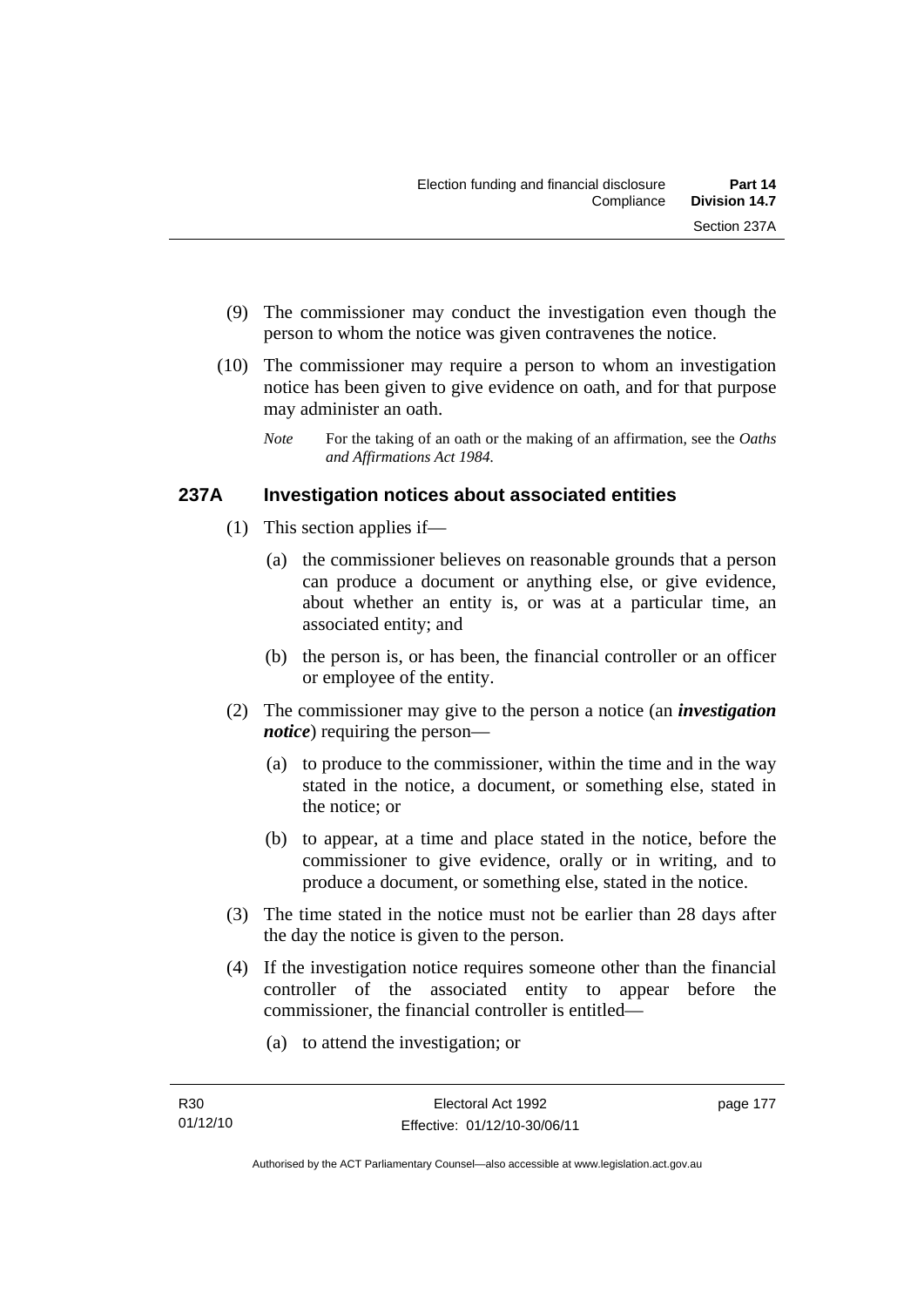- (b) to nominate someone else to attend on the financial controller's behalf.
- (5) The commissioner may conduct the investigation even though the person to whom the notice was given contravenes the notice to attend.
- (6) If the commissioner gives an investigation notice to a person, the commissioner must also give the person an internal review notice about the decision to give the person the notice.
- (7) The person is taken not to have failed to comply with the notice if the person makes application under section 247 (Applications for internal review) for review of the decision and the application has not been decided.
- (8) The commissioner may require a person to whom an investigation notice has been given to give evidence on oath, and for that purpose may administer an oath.
	- *Note* For the taking of an oath or the making of an affirmation, see the *Oaths and Affirmations Act 1984.*
- (9) This section is in addition to, and does not limit, section 237 (Investigation notices generally).

#### **237B Investigation notice offences**

(1) A person must not, without reasonable excuse, contravene an investigation notice.

Maximum penalty: 50 penalty units, imprisonment for 6 months or both.

 (2) A person must not, in response to an investigation notice, give evidence that the person knows is false or misleading in a material particular.

Maximum penalty: 50 penalty units, imprisonment for 6 months or both.

R30 01/12/10

Authorised by the ACT Parliamentary Counsel—also accessible at www.legislation.act.gov.au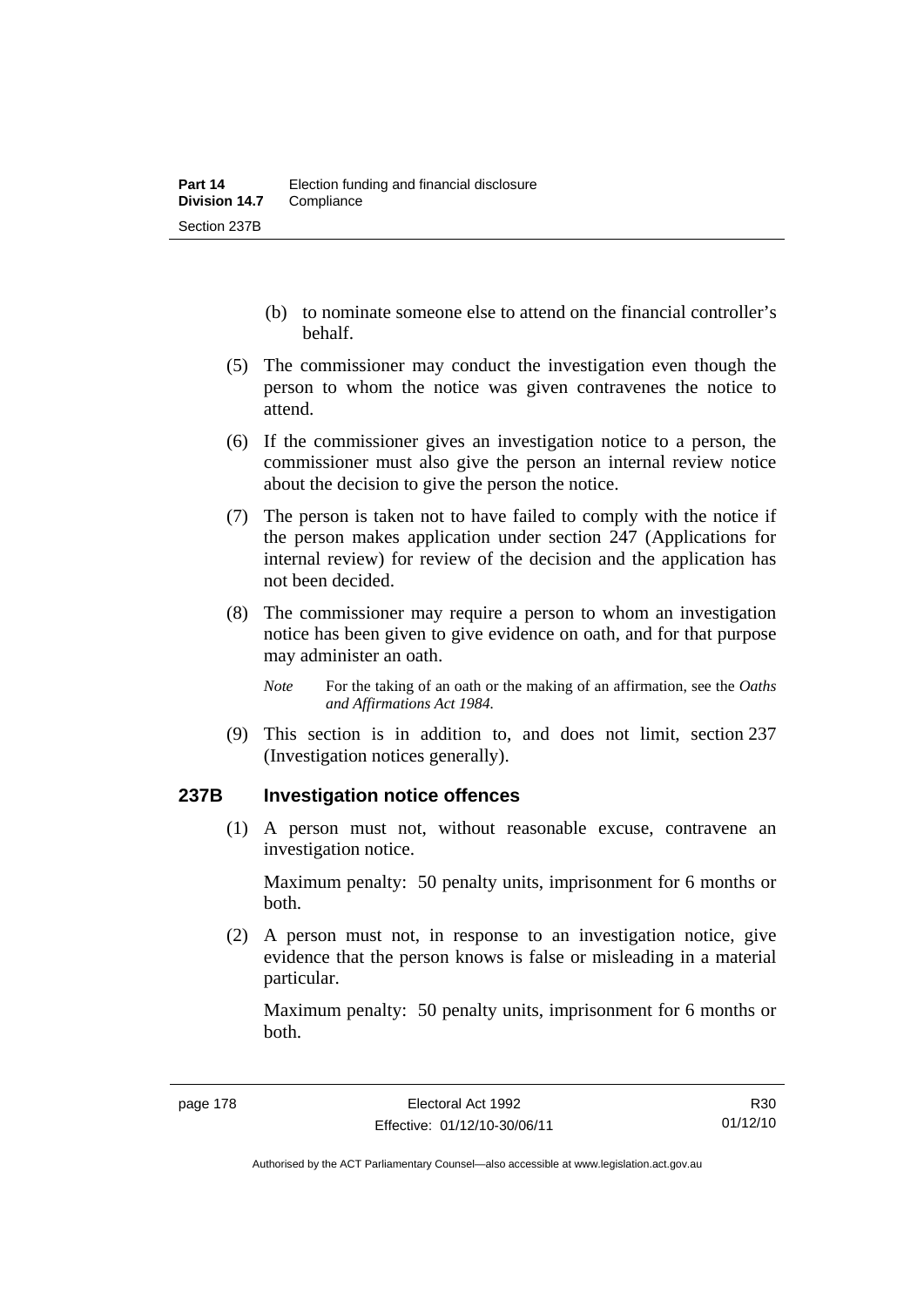#### **238 Investigation—search warrants**

- (1) The commissioner may make an application to a magistrate for the issue of a warrant if—
	- (a) the commissioner has reasonable grounds for suspecting that there may be, at that time or within the next 24 hours, in or on any premises, an article that may afford evidence relating to a contravention of section 236 (a *relevant article*); and
	- (b) the commissioner has reasonable grounds for believing that, if an investigation notice under section 237 were issued for the production of the relevant article, it might be concealed, lost, mutilated, destroyed or disposed of.
- (2) A magistrate may, on application in accordance with subsection (1), issue a warrant authorising the commissioner or any other person named in the warrant, with the assistance the commissioner or person considers necessary, and if necessary by force—
	- (a) to enter the premises; and
	- (b) to search the premises for relevant articles; and
	- (c) to seize any relevant article found in or on the premises.
- (3) A magistrate shall not issue a warrant unless—
	- (a) an affidavit has been lodged with the magistrate setting out the grounds on which the issue of the warrant is being sought; and
	- (b) the commissioner or another person has given the magistrate, either orally or by affidavit, any further information the magistrate requires about the grounds on which the issue of the warrant is being sought; and
	- (c) the magistrate is satisfied that there are reasonable grounds for issuing the warrant.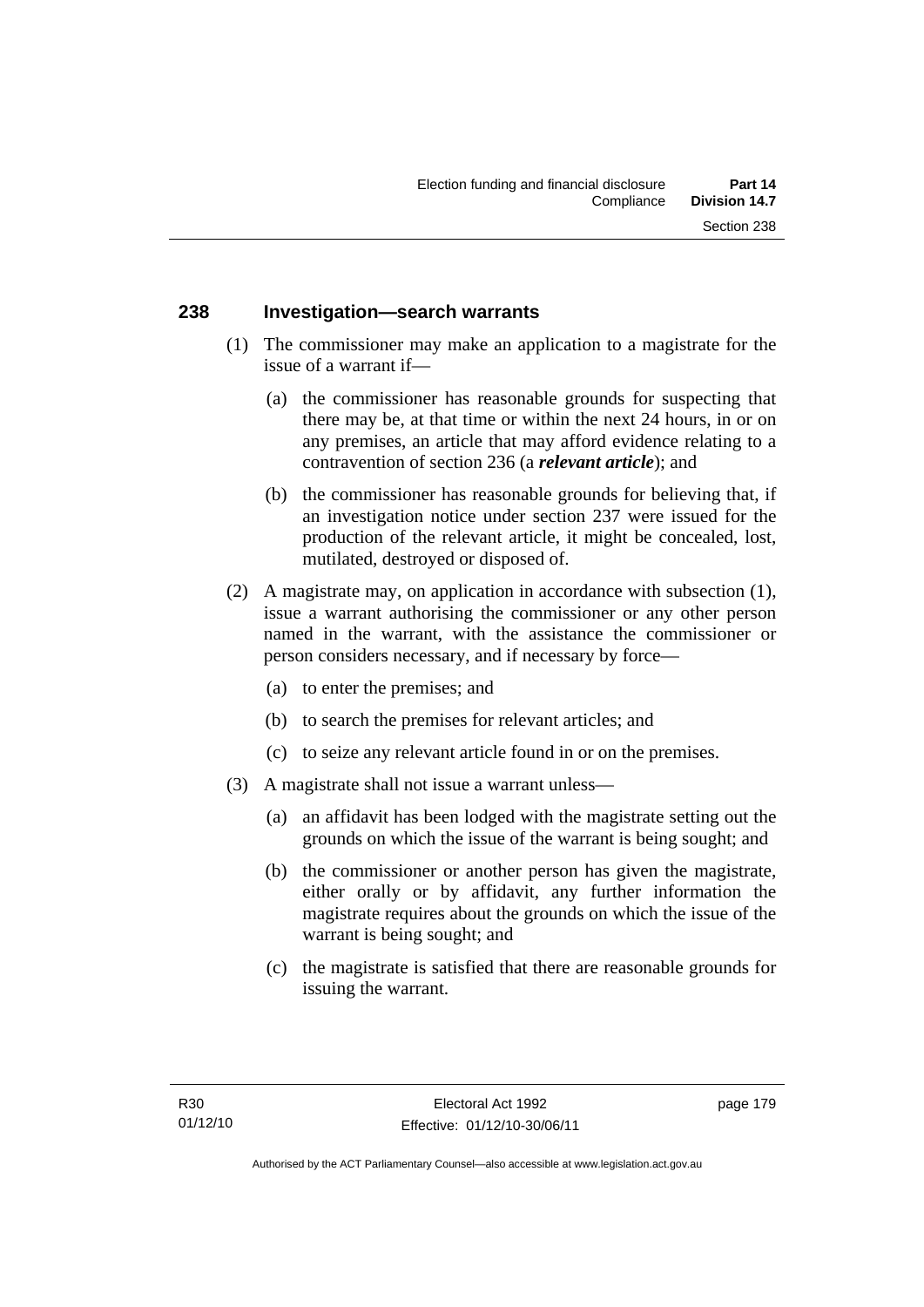- (4) If a magistrate issues a warrant, he or she shall endorse on the affidavit lodged in accordance with subsection (3) the grounds relied on to justify the issue of the warrant.
- (5) A warrant shall—
	- (a) state the purpose for which it is issued, including a reference to the alleged offence in relation to which it is issued; and
	- (b) specify the hours during which the entry is authorised or state that the entry is authorised at any time of the day or night; and
	- (c) include a description of the kind of articles to which it relates; and
	- (d) specify the date, not later than 1 month after the date of issue of the warrant, when the warrant ceases to have effect.
- (6) If an article is seized by a person under a warrant—
	- (a) the person may keep the article for as long as is necessary and reasonable for the purposes of the investigation to which it is relevant; and
	- (b) when retention of the article ceases to be necessary and reasonable for those purposes, he or she shall cause it to be delivered to the person who appears to be entitled to possession of the article.
- (7) If a document is retained under subsection  $(6)$  (a)—
	- (a) the person otherwise entitled to possession of the document is entitled to be supplied, as soon as practicable, with a copy certified by the commissioner to be a true copy and the certified copy shall be received in all courts as evidence as if it were the original; and
	- (b) until the certified copy is supplied, the commissioner shall, at the times and places the commissioner considers appropriate, permit the person otherwise entitled to possession of the

R30 01/12/10

Authorised by the ACT Parliamentary Counsel—also accessible at www.legislation.act.gov.au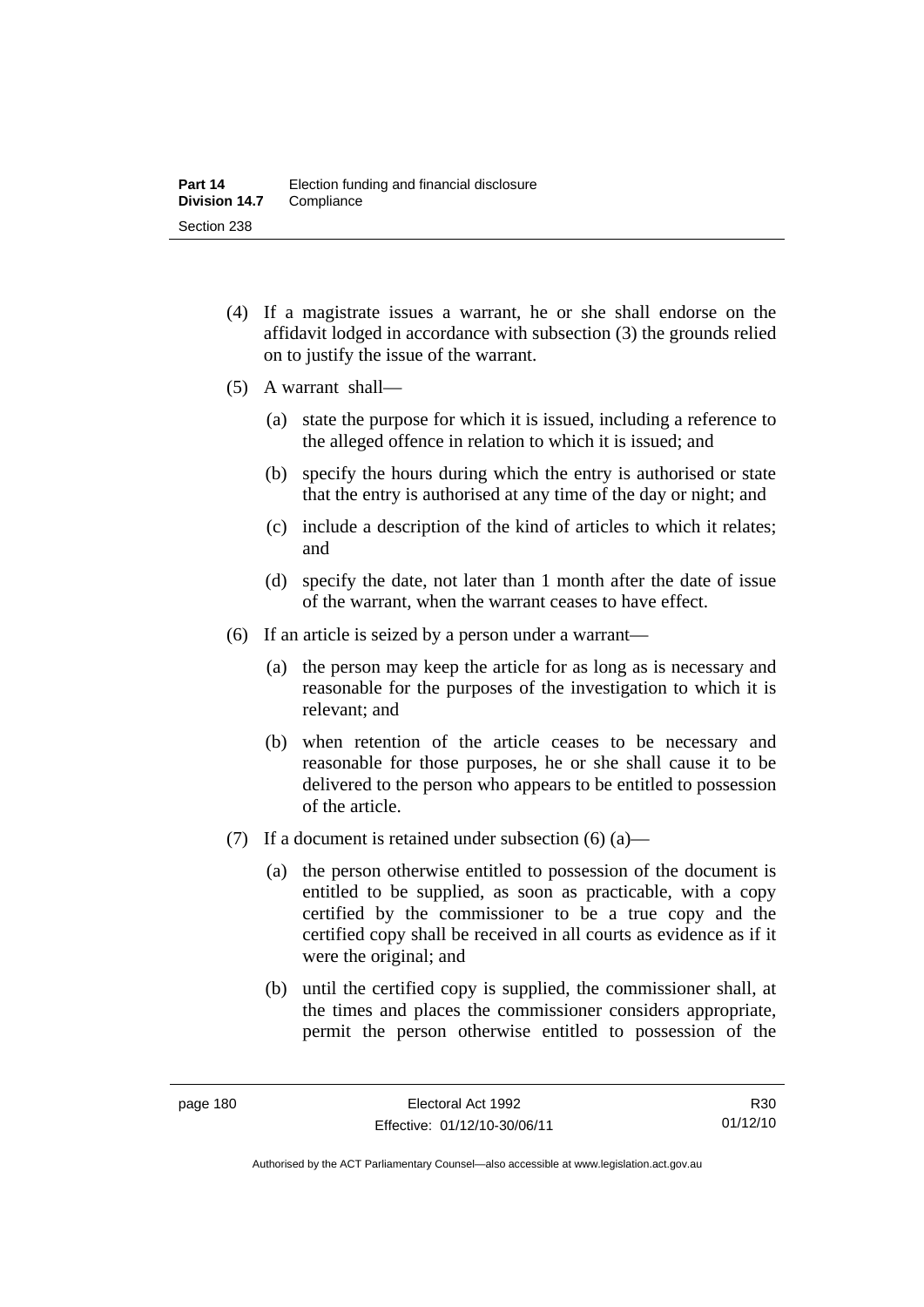document, or a person authorised by that person, to inspect and make copies of, or take extracts from, the document.

#### **239 Records**

- (1) If a person makes or obtains an article that is or includes a record relating to a matter particulars of which are, or could be, required to be set out in a return under this part relating to an election, he or she shall keep the record for not less than 4 years beginning on polling day for that election.
- (2) If a party, MLA or associated entity makes or obtains an article that is or includes a record relating to a matter particulars of which are, or could be, required to be set out in a return under division 14.6 (Annual returns), the party, MLA or associated entity must keep the record for not less than 4 years beginning on the day after the last day when the return must be given to the commissioner.
- (3) If a person, party, MLA or associated entity (the *transferor*) would, in the normal course of business or administration, transfer to someone else a record mentioned in subsection (1) or (2)—
	- (a) the transferor is taken not to have contravened the subsection by transferring the record; and
	- (b) the person to whom the record is transferred must keep the record for the period for which the transferor would have been required to keep the record if the record had not been transferred.

# **Division 14.8 Miscellaneous**

## **240 Inability to complete returns**

 (1) If a person who is required to give the commissioner a return under division 14.4, 14.5 or 14.6 considers that it is impossible to complete the return because he or she is unable to obtain particulars that are required for the preparation of the return, the person may—

page 181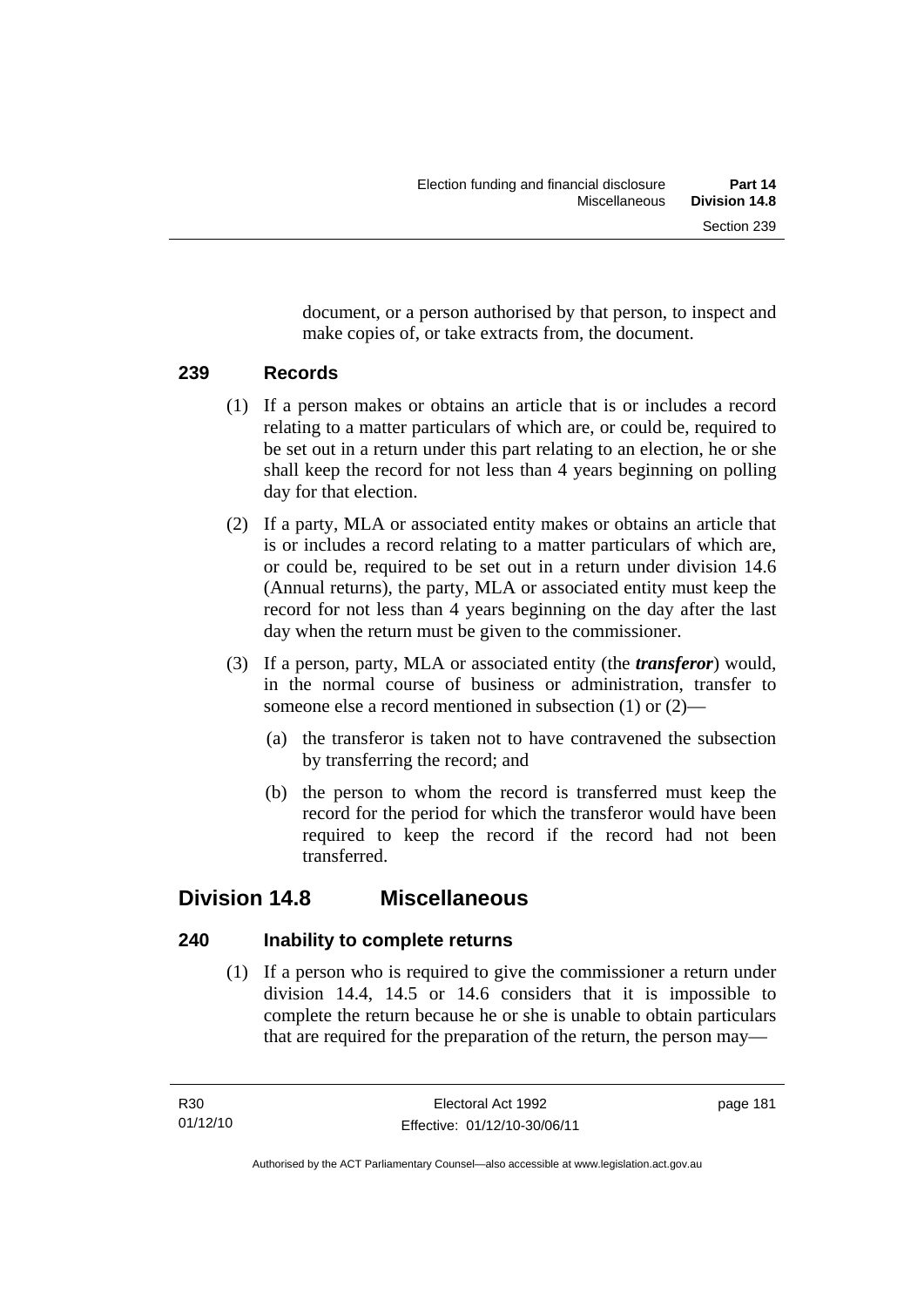- (a) prepare the return to the extent that it is possible to do so without those particulars; and
- (b) give the commissioner the return so prepared; and
- (c) give the commissioner written notice—
	- (i) identifying the return; and
	- (ii) stating that the return is incomplete because he or she is unable to obtain certain particulars; and
	- (iii) identifying those particulars; and
	- (iv) setting out the reasons why he or she is unable to obtain those particulars; and
	- (v) if the person believes, on reasonable grounds, that another person whose name and address he or she knows can give those particulars—stating that belief, the reasons for it and the name and address of the other person.
- (2) A person who complies with subsection (1) shall not, because of the omission of the particulars referred to in subsection (1) (c) (iii), be taken, for section 236 (2) (a), to have given a return that is incomplete.
- (3) If the commissioner has been informed under subsection (1) (c) or (4) (e) that a person can supply particulars that have not been included in a return, the commissioner may, by written notice served on that person, require the person to give the commissioner written notice of the particulars within the period specified in the notice.
- (4) If a person who is required to give the commissioner particulars under subsection (3) considers that he or she is unable to obtain some or all of the particulars, the person shall give to the commissioner a written notice—
	- (a) specifying the particulars (if any) that the person is able to give; and

R30 01/12/10

Authorised by the ACT Parliamentary Counsel—also accessible at www.legislation.act.gov.au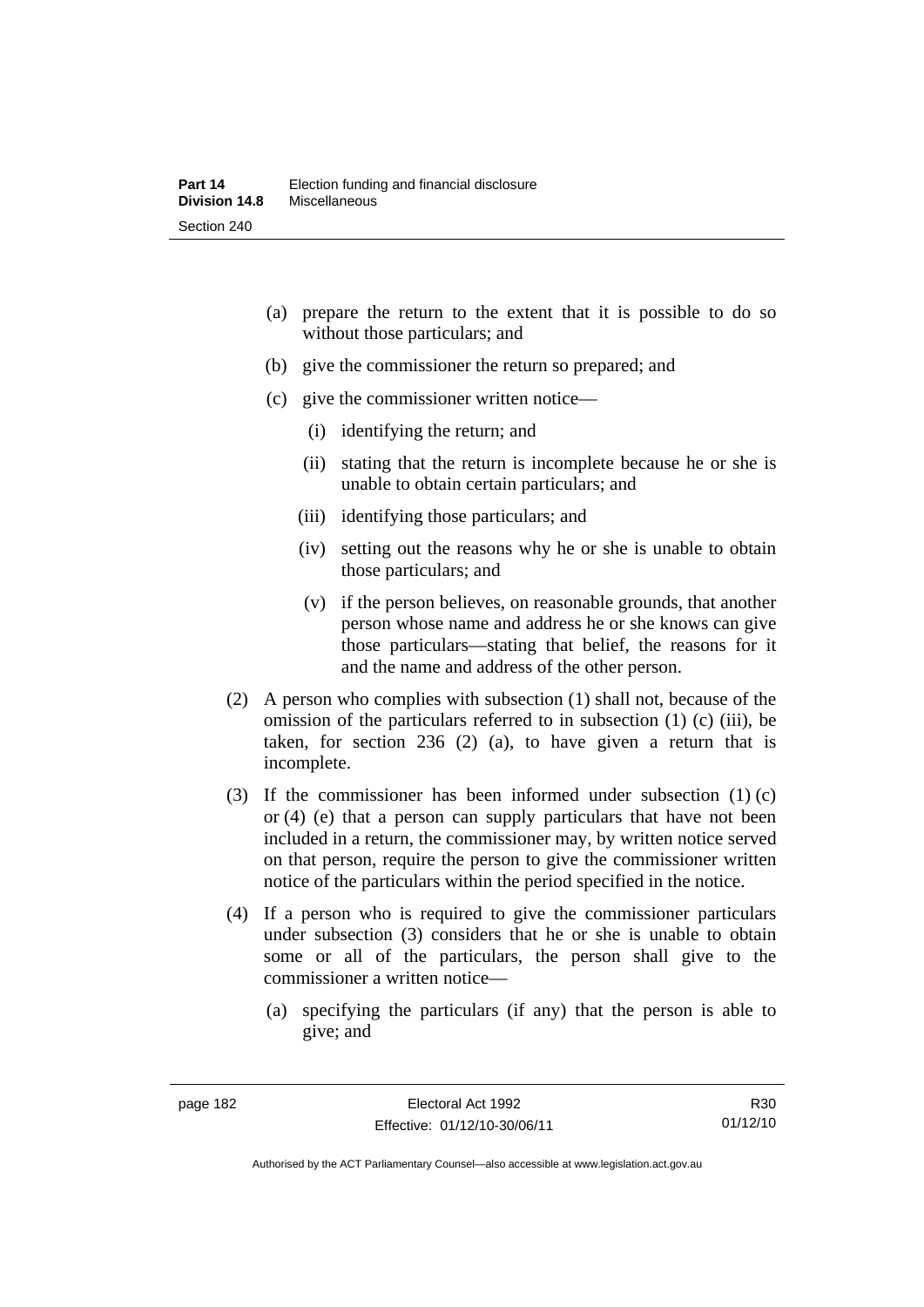- (b) stating that the person is unable to obtain certain particulars;
- (c) identifying those particulars; and
- (d) specifying the reasons why the person considers he or she is unable to obtain those particulars; and
- (e) if the person believes, on reasonable grounds, that another person whose name and address he or she knows can give those particulars—specifying the name and address of that other person and the reasons why he or she believes that the other person is able to give those particulars.
- $(5)$  If—
	- (a) a notice is given to a person under subsection (3); and
	- (b) the person complies with that notice or gives the commissioner a notice under subsection (4);

he or she shall not, only because of the omission of the required particulars, be taken to have given an incomplete return.

#### **241 Noncompliance with pt 14**

- (1) The failure of a person to comply with a provision of this part in relation to an election does not invalidate that election.
- (2) Without limiting subsection (1)—
	- $(a)$  if—
		- (i) a party endorsed a candidate in an election; and
		- (ii) the candidate was elected at the election;

a failure by the reporting agent of the party to comply with this part in relation to that election does not invalidate the candidate's election;

page 183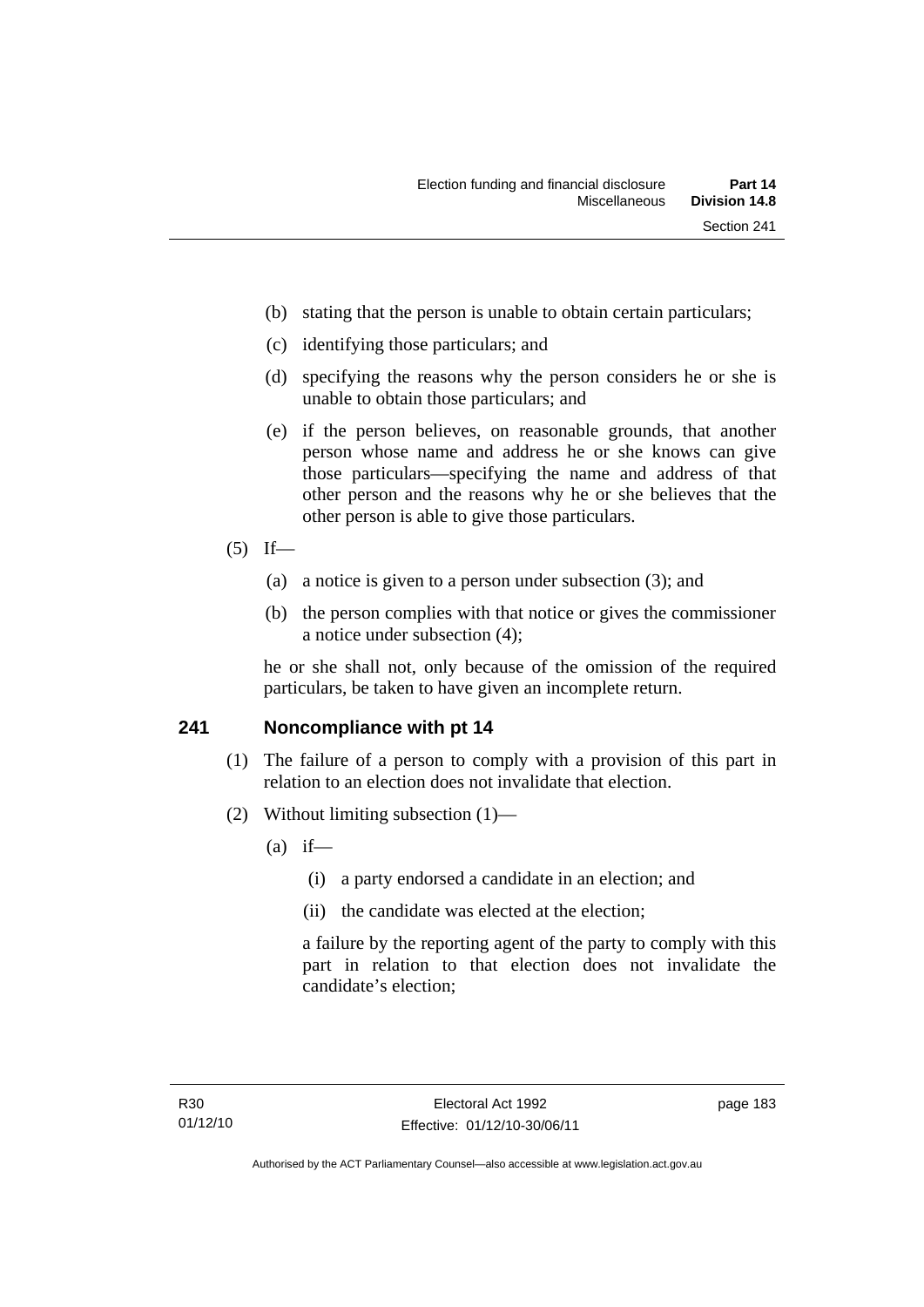(b) a failure by the reporting agent of a candidate who is elected at an election to comply with his or her part in relation to the election does not invalidate the candidate's election.

#### **242 Amendment of returns**

- (1) If the commissioner is satisfied that a return under this part contains a formal error or is subject to a formal defect, the commissioner may amend the return to the extent necessary to correct the error or remove the defect.
- (2) A person authorised by subsection (3) may, by written notice signed by the person and given to the commissioner, request the permission of the commissioner to make a specified amendment of a return for the purpose of correcting an error or omission.
- (3) A request may be made by—
	- (a) the person who gave the return; or
	- (b) if the return was given for a party, MLA or candidate—the reporting agent of the party, MLA or candidate; or
	- (c) if the return was given in relation to an associated entity—the financial controller of the entity.
- (4) On a request under subsection (2), the commissioner shall permit the person making the request to amend the return accordingly if the commissioner is satisfied that the request is justified.
- (5) If the commissioner decides to refuse a request under subsection (2), the commissioner shall give the person making the request an internal review notice about the decision.
- (6) The amendment of a return under this section does not affect the liability of a person to be convicted of an offence against section 236 (2) or (3) arising out of the giving of the return.

Authorised by the ACT Parliamentary Counsel—also accessible at www.legislation.act.gov.au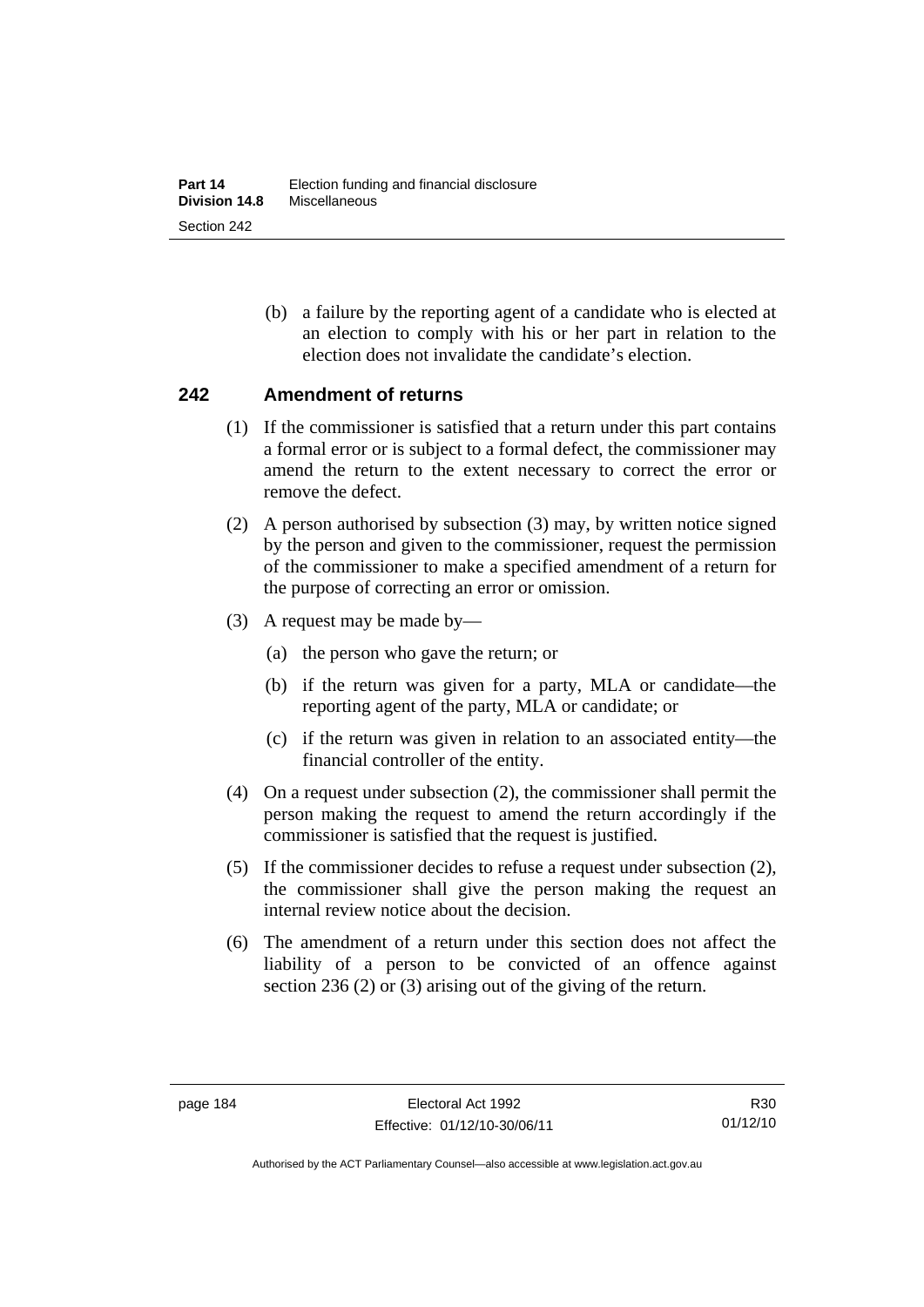#### **243 Copies of returns to be available for public inspection**

- (1) The commissioner must make available for public inspection, in accordance with subsections (2) and (3), a copy of each return given to the commissioner under division 14.4 (Disclosure of donations), 14.5 (Disclosure of electoral expenditure) and division 14.6 (Annual returns).
- (2) A copy of a return under division 14.4 or 14.5 (other than a return under section 221A (Annual returns of donations)) must be made available for public inspection from the beginning of the 25th week after polling day in the election to which the return relates.
- (3) A copy of a return under section 221A or division 14.6 must be made available for public inspection from the beginning of February in the next year.
- (4) A person may, on request, obtain a copy of a return if a copy of the return is available for public inspection under this section.
	- *Note* A fee may be determined under s 8 (Determination of fees) for this subsection.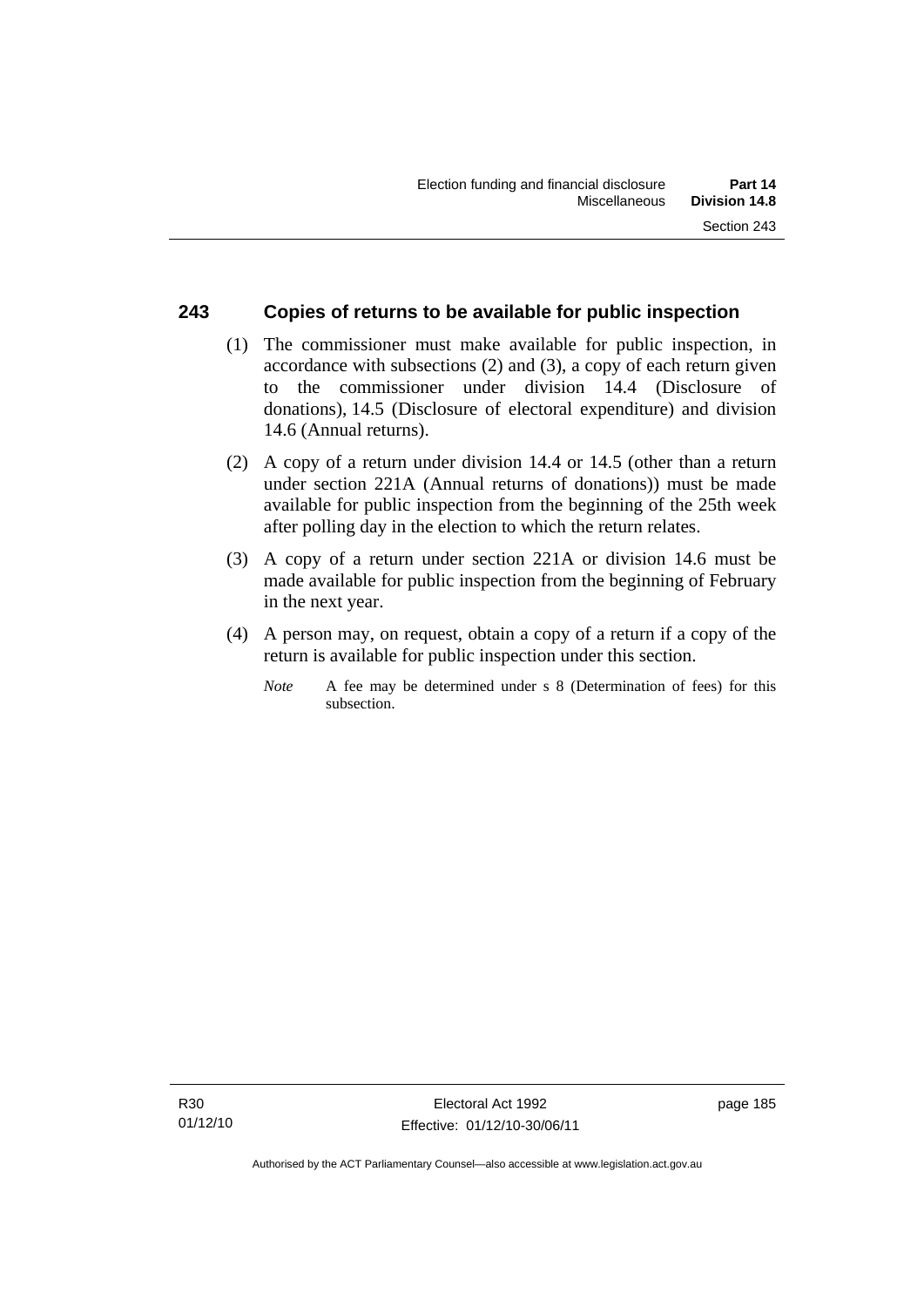Section 244

# **Part 15 Notification and review of decisions**

#### **244 Definition for Act—pt 15**

In this Act:

*internal review notice*—see the *ACT Civil and Administrative Tribunal Act 2008*, section 67B (1).

#### **245 Definitions—pt 15**

In this part:

*internally reviewable decision* means a decision mentioned in schedule 5, column 3 under a provision of this Act mentioned in column 2 in relation to the decision; or

*person* includes a political party.

*reviewable decision* means a decision of the electoral commission in relation to an internally reviewable decision.

#### **246 Internal review notices**

If the commissioner makes an internally reviewable decision, the commissioner must give an internal review notice to each entity mentioned in schedule 5, column 4 in relation to the decision.

- *Note 1* The commissioner must also take reasonable steps to give an internal review notice to any other person whose interests are affected by the decision (see *ACT Civil and Administrative Tribunal Act 2008*, s 67B).
- *Note* 2 The requirements for internal review notices are prescribed under the *ACT Civil and Administrative Tribunal Act 2008*.

Authorised by the ACT Parliamentary Counsel—also accessible at www.legislation.act.gov.au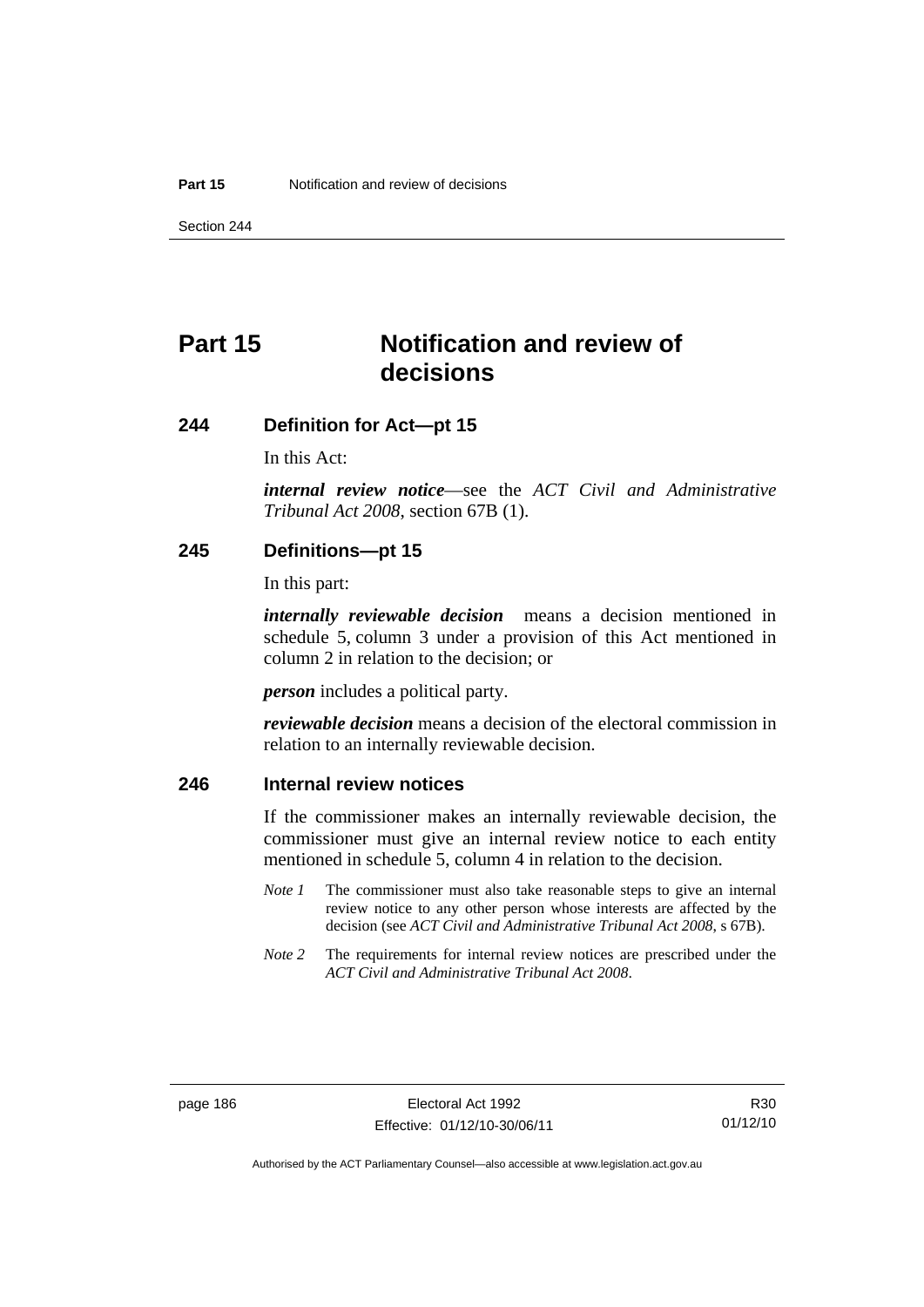#### **247 Applications for internal review**

- (1) The following may apply to the electoral commission for review of an internally reviewable decision:
	- (a) an entity mentioned in schedule 5, column 4 in relation to the decision;
	- (b) any other person whose interests are affected by the decision.
- (2) The application must—
	- (a) be in writing; and
	- (b) state the applicant's name and address; and
	- (c) set out the applicant's reasons for making the application.
	- *Note* If a form is approved under s 340A for the application, the form must be used.
- (3) The application must be given to the electoral commission at the commission's office—
	- (a) within 28 days after—
		- (i) for a decision to register a political party—the day of notification under the Legislation Act of the notice under section 92 (3) (Registration of political parties) of the decision; or
		- (ii) in any other case—the day the applicant is given the internal review notice; or
	- (b) within any longer period allowed by the commission before or after the end of the 28-day period.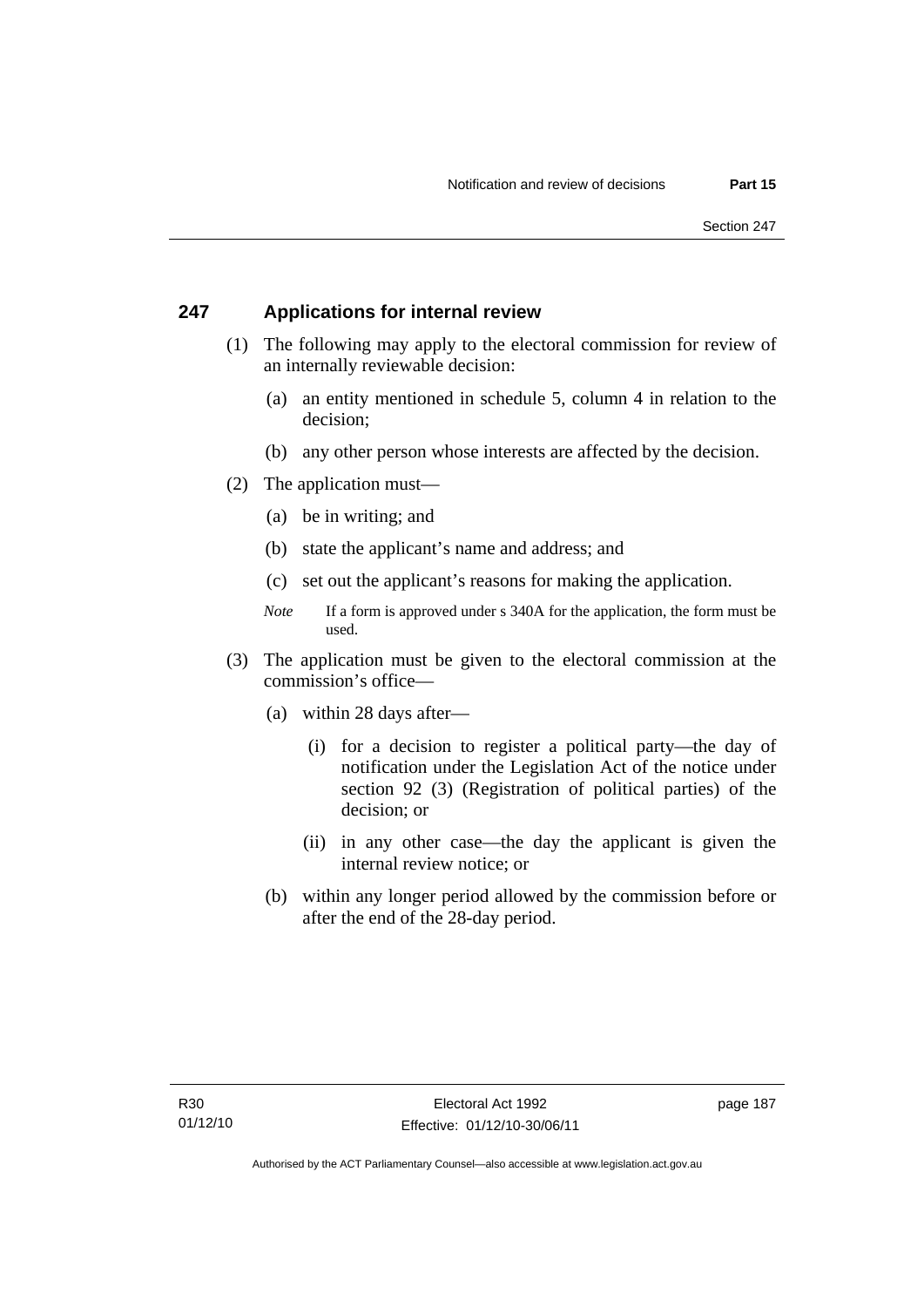Section 248

#### **248 Stay of reviewable decisions**

- (1) Before considering an application for review of an internally reviewable decision, the electoral commission may, on application by an entity affected by the decision or on its own initiative, make a written order (the *stay order*) staying or otherwise affecting the operation or implementation of the decision or a part of the decision
- (2) In considering an application for a stay order, the electoral commission must consider—
	- (a) the interests of any other person affected by the decision; and
	- (b) the need to ensure, as far as practicable, that the review process and the commission's decision on the review are effective.

#### **249 Review by electoral commission**

- (1) This section applies if the electoral commission is considering an application for review of an internally reviewable decision.
- (2) The electoral commission must—
	- (a) confirm the decision; or
	- (b) vary the decision; or
	- (c) set aside the decision and substitute its own decision.
- (3) The commissioner must not—
	- (a) be present during any deliberation of the electoral commission in relation to the review of the internally reviewable decision; or
	- (b) take part in any decision of the electoral commission in relation to the review of the internally reviewable decision.
- (4) Subsection (3) does not apply to an internally reviewable decision made by a delegate of the commissioner.

R30 01/12/10

Authorised by the ACT Parliamentary Counsel—also accessible at www.legislation.act.gov.au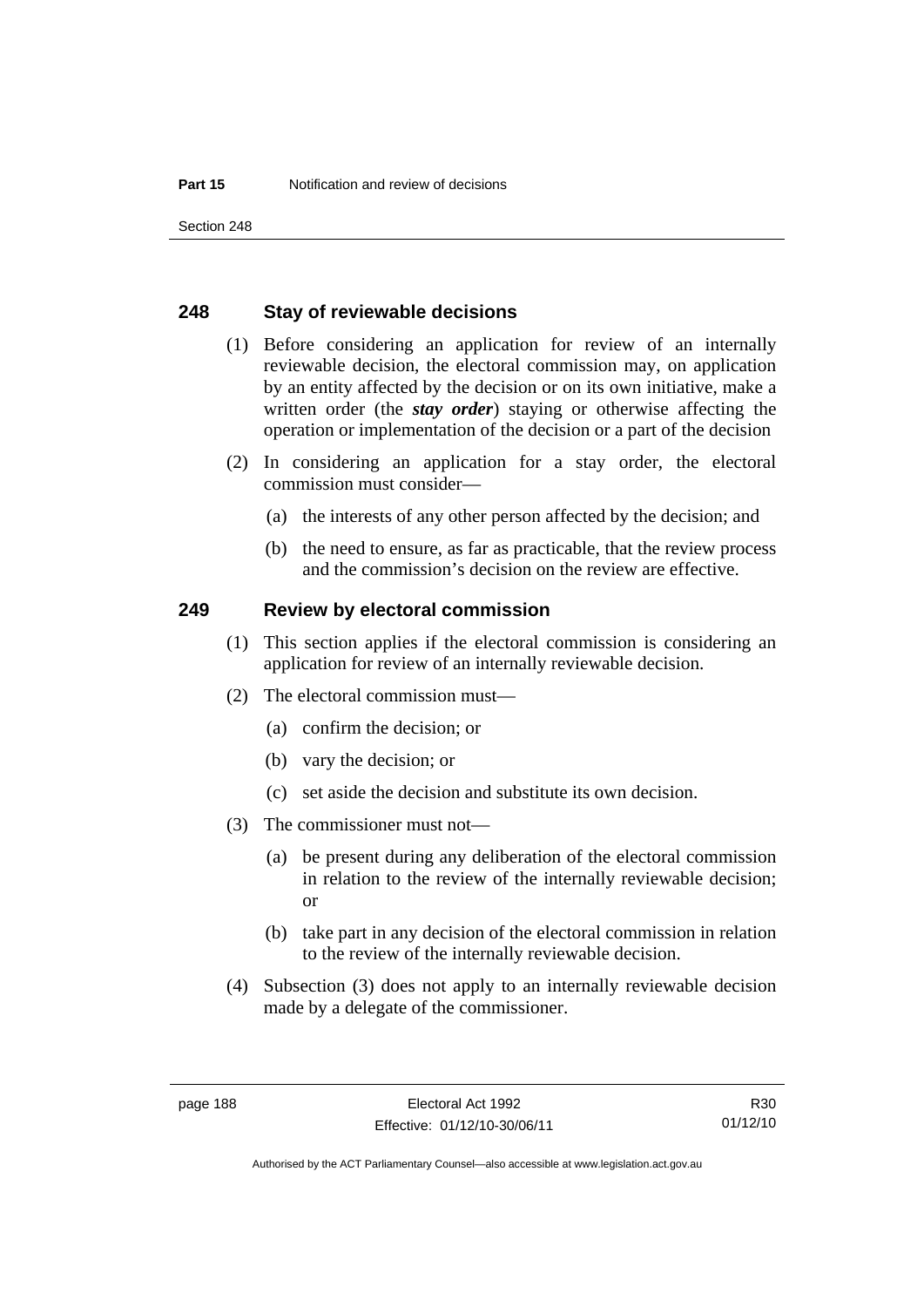#### **249A Reviewable decision notices**

If the electoral commission makes a reviewable decision, the commission must give a reviewable decision notice to each entity that is given an internal review notice.

- *Note 1* The electoral commission must also take reasonable steps to give a reviewable decision notice to anyone whose interests are affected by the decision (see *ACT Civil and Administrative Tribunal Act 2008*, s 67A).
- *Note 2* The requirements for reviewable decision notices are prescribed under the *ACT Civil and Administrative Tribunal Act 2008*.

### **249B Applications for review**

The following may apply to the ACAT for review of a reviewable decision:

- (a) an entity that is given a reviewable decision notice;
- (b) any other person whose interests are affected by the decision.
- *Note* If a form is approved under the *ACT Civil and Administrative Tribunal Act 2008* for the application, the form must be used.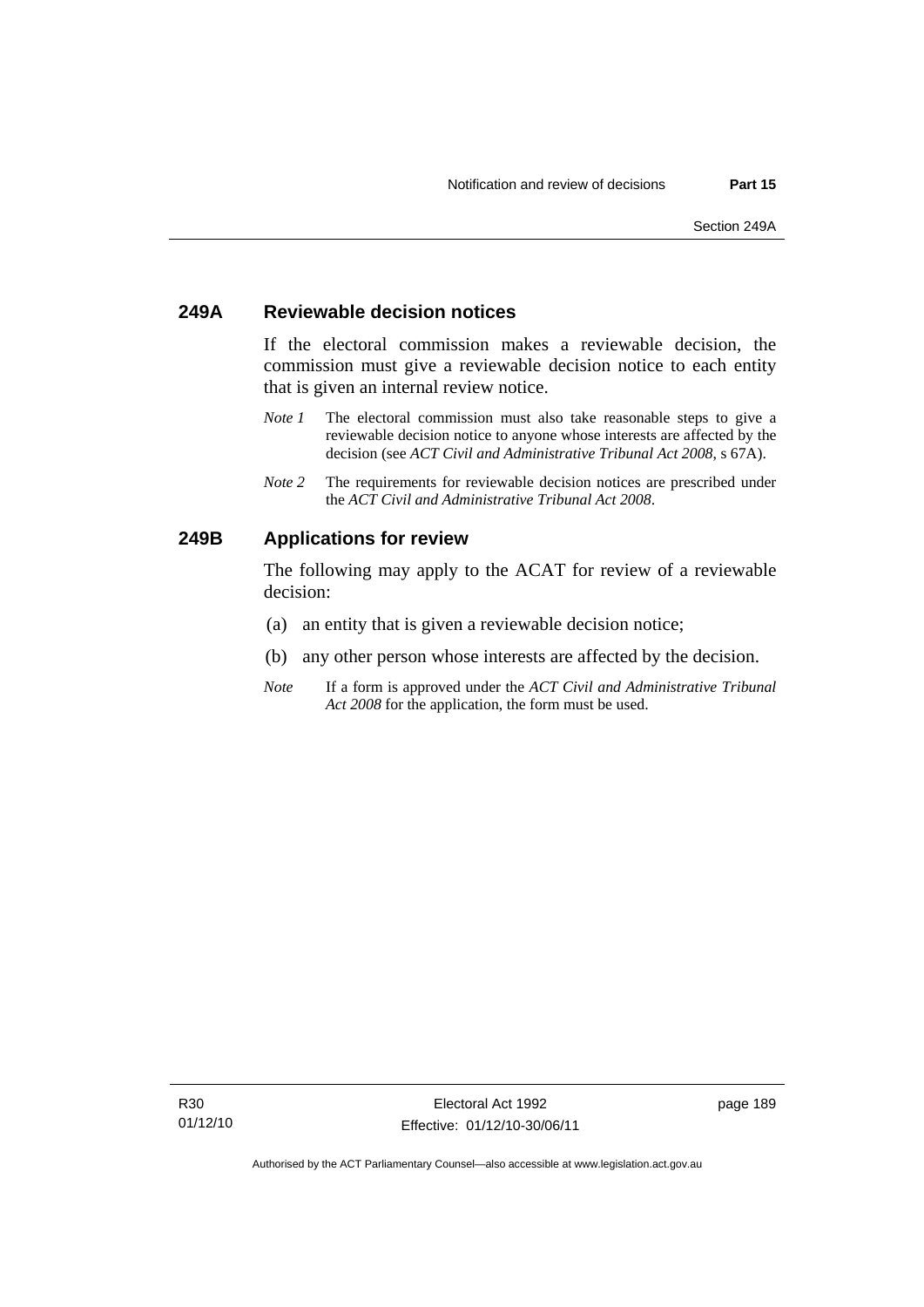# **Part 16 Disputed elections, eligibility and vacancies**

# **Division 16.1 Preliminary**

#### **250 Definitions for pt 16**

In this part:

*application* means an application disputing the validity of an election made in accordance with section 258.

*bribery* means a contravention of section 285.

*contravention*, of a section of this Act or the *Crimes Act 1914* (Cwlth), includes—

- (a) attempting or conspiring to contravene that section; or
- (b) aiding, abetting, counselling or procuring the contravention of that section.

*Court of Disputed Elections*—see section 252 (2).

*election* includes—

- (a) a recount of votes under section 194; and
- (b) the choice of a person to fill a casual vacancy under section 195.

*file* means to file in the registrar's office.

*proceeding* means a proceeding before the Court of Disputed Elections.

*registrar* means the registrar of the Supreme Court.

*Speaker*—see section 251.

Authorised by the ACT Parliamentary Counsel—also accessible at www.legislation.act.gov.au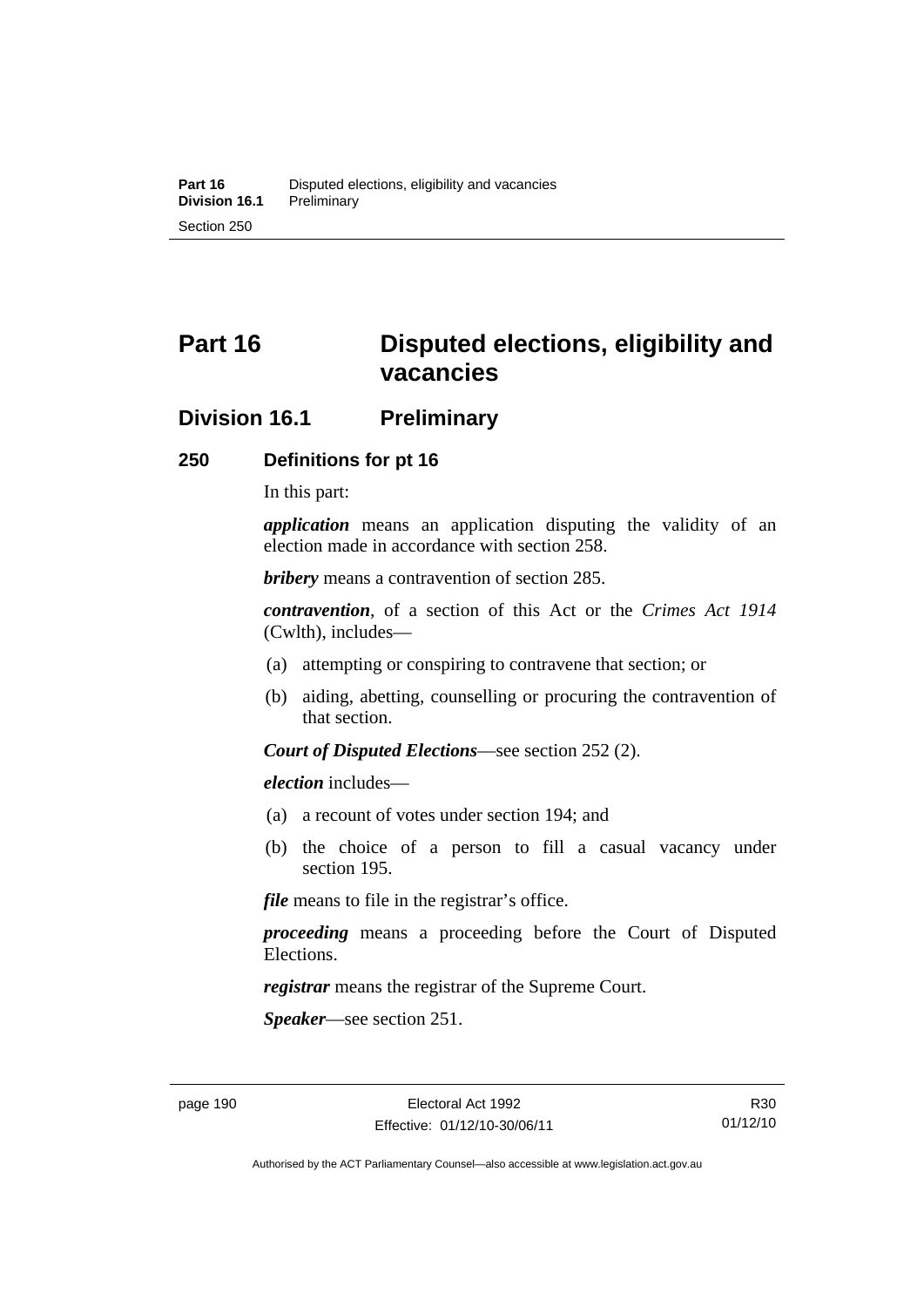*undue influence* means a contravention of section 288 (Violence and intimidation) or the *Crimes Act 1914* (Cwlth), section 28 (Interfering with political liberty).

#### **251 Meaning of** *Speaker* **for pt 16**

(1) In this part:

*Speaker* includes—

- (a) if the Speaker is unavailable—the Deputy Speaker; or
- (b) if both the Speaker and Deputy Speaker are unavailable another MLA who is not the subject of a proceeding and is appointed by the Assembly to act as the Speaker for this part; or
- (c) if both the Speaker and Deputy Speaker are unavailable and no MLA is appointed for paragraph (b)—the clerk of the Assembly.
- (2) For subsection (1), the Speaker or Deputy Speaker is unavailable if—
	- (a) the office-holder is absent from duty; or
	- (b) there is a vacancy in the office; or
	- (c) the office-holder is the subject of a proceeding.

# **Division 16.2 Jurisdiction and powers of Supreme Court**

## **252 Court of Disputed Elections**

- (1) The Supreme Court has jurisdiction to hear and determine—
	- (a) applications disputing the validity of elections; and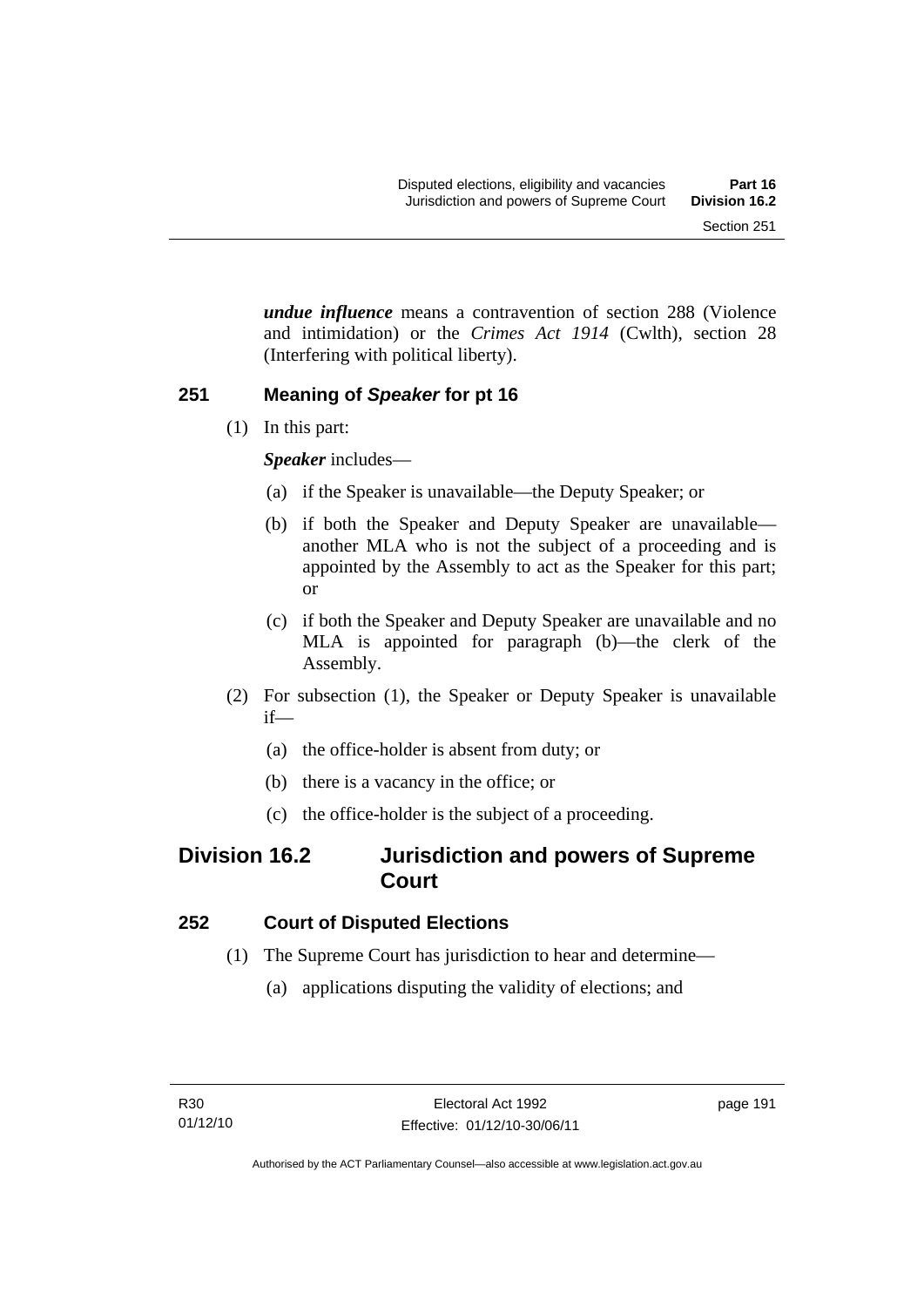- (b) questions referred to the court by resolution of the Legislative Assembly relating to—
	- (i) the eligibility of persons who have been declared elected to be members of the Assembly; or
	- (ii) vacancies in the membership of the Assembly.
- (2) When exercising jurisdiction under subsection (1), the Supreme Court shall be known as the Court of Disputed Elections.

#### **253 Powers of the court**

Subject to this part, the Supreme Court has the same powers (so far as they are applicable) when exercising jurisdiction under this part as it has when exercising its original jurisdiction.

#### **255 Decisions are final**

A decision of the Court of Disputed Elections is final and conclusive, is not subject to appeal and shall not be called into question.

# **Division 16.3 Disputed elections**

#### **256 Validity may be disputed after election**

- (1) The validity of an election shall not be disputed except by application to the Court of Disputed Elections after the result of the election is declared.
- (2) Without limiting subsection (1), if any of the following matters in relation to an election is called into question, the validity of the election is to be taken to be in dispute:
	- (a) the acceptance or rejection of a nomination of a candidate by the commissioner;
	- (b) the eligibility of a person to be nominated as a candidate, to be elected or to be an MLA;

R30 01/12/10

Authorised by the ACT Parliamentary Counsel—also accessible at www.legislation.act.gov.au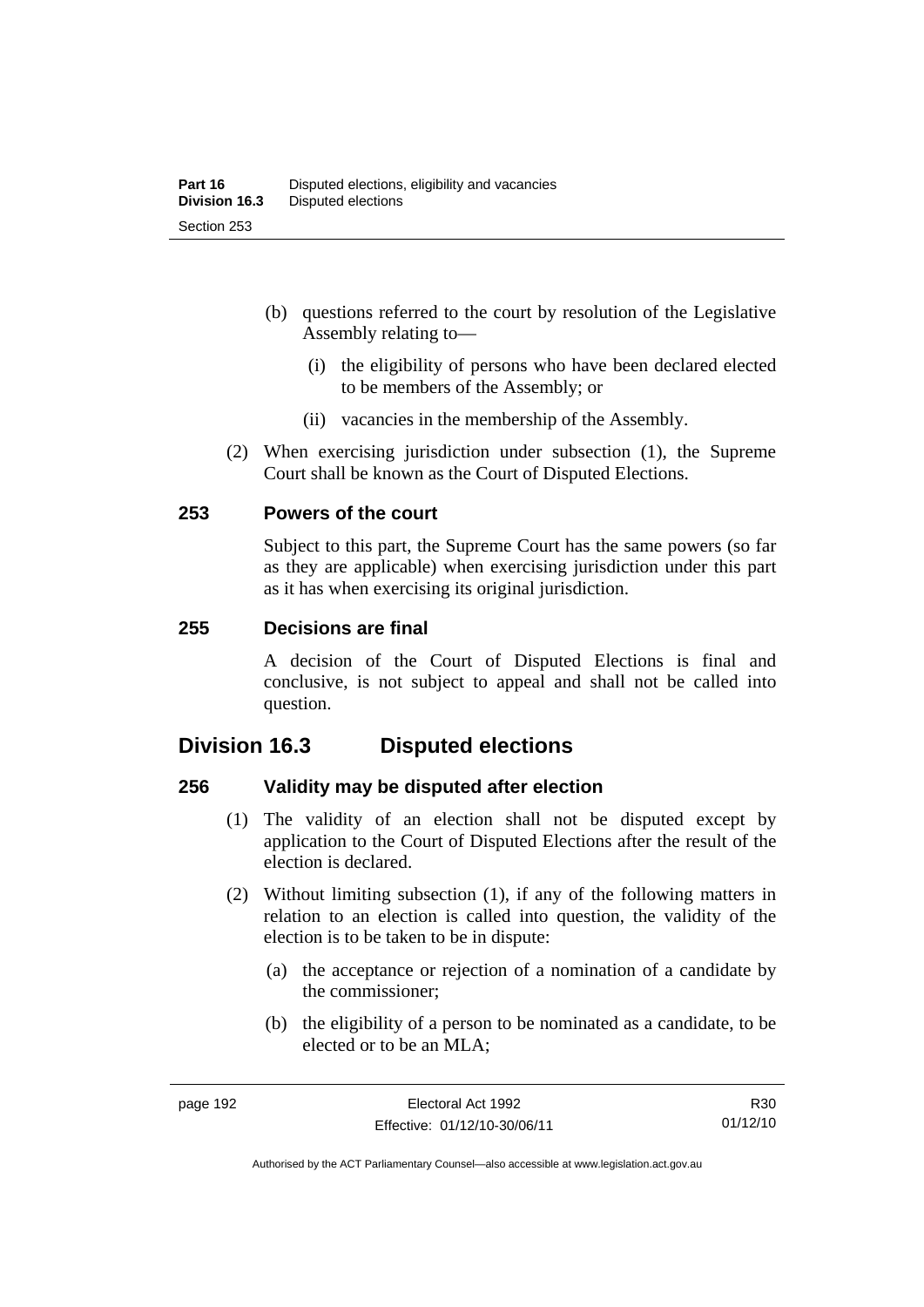- (c) any matter connected with the printing or endorsement of ballot papers;
- (d) any matter connected with the issue, or scrutiny, of ballot papers by an officer;
- (e) any matter connected with electronic voting;
- (f) any matter connected with the admission or rejection of declaration votes by an officer at the preliminary scrutiny.

## **257 Persons entitled to dispute elections**

The following persons are entitled to dispute the validity of an election:

- (a) a candidate in the election;
- (b) an elector entitled to vote at the election;
- (c) the commissioner.

## **258 Form of application**

- (1) An application disputing the validity of an election shall—
	- (a) specify the declarations sought; and
	- (b) set out the facts relied on to invalidate the election with sufficient particularity to identify the matters on which the applicant relies as justifying those declarations; and
	- (c) set out the applicant's full name and address and the capacity in which he or she is making the application; and
	- (d) be signed by the applicant.
- (2) The signature of an applicant other than the commissioner shall be witnessed by another person whose signature, full name, address and occupation shall be set out in the application.

page 193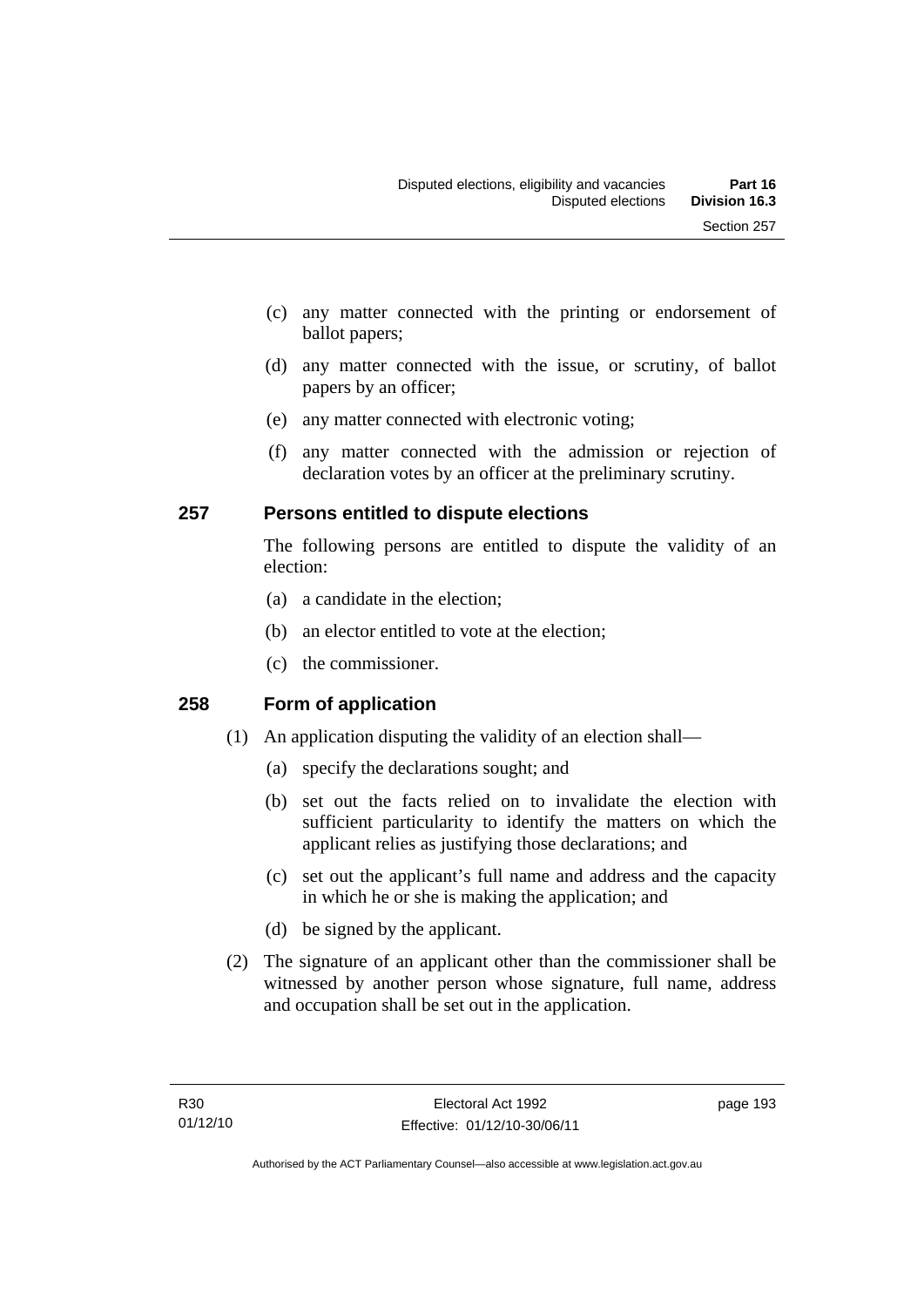### **259 Time for filing application**

An application shall be filed within 40 days after the result of the election is declared.

#### **260 Deposit as security for costs**

- (1) At the time of filing an application, the applicant shall deposit with the registrar as security for costs the amount prescribed by the *Court Procedures Rules 2006*.
- (2) The amount deposited shall be set off against any costs ordered to be paid by the applicant.

#### **261 Registrar to serve copies of application on certain persons**

The registrar shall, after an application is filed under section 259, serve a sealed copy of the application on—

- (a) the Speaker; and
- (b) the person whose election is being disputed; and
- (c) if the commissioner is not the applicant—the commissioner.

#### **262 Parties to application under div 16.3**

- (1) The following people are entitled to appear in a proceeding under this division:
	- (a) the applicant;
	- (b) the commissioner;
	- (c) if a person whose election is being disputed files a notice of appearance within 7 days after the day when the person is served with a copy of the application under section 261—the person;
	- (d) anyone else with the leave of the Court of Disputed Elections.

R30 01/12/10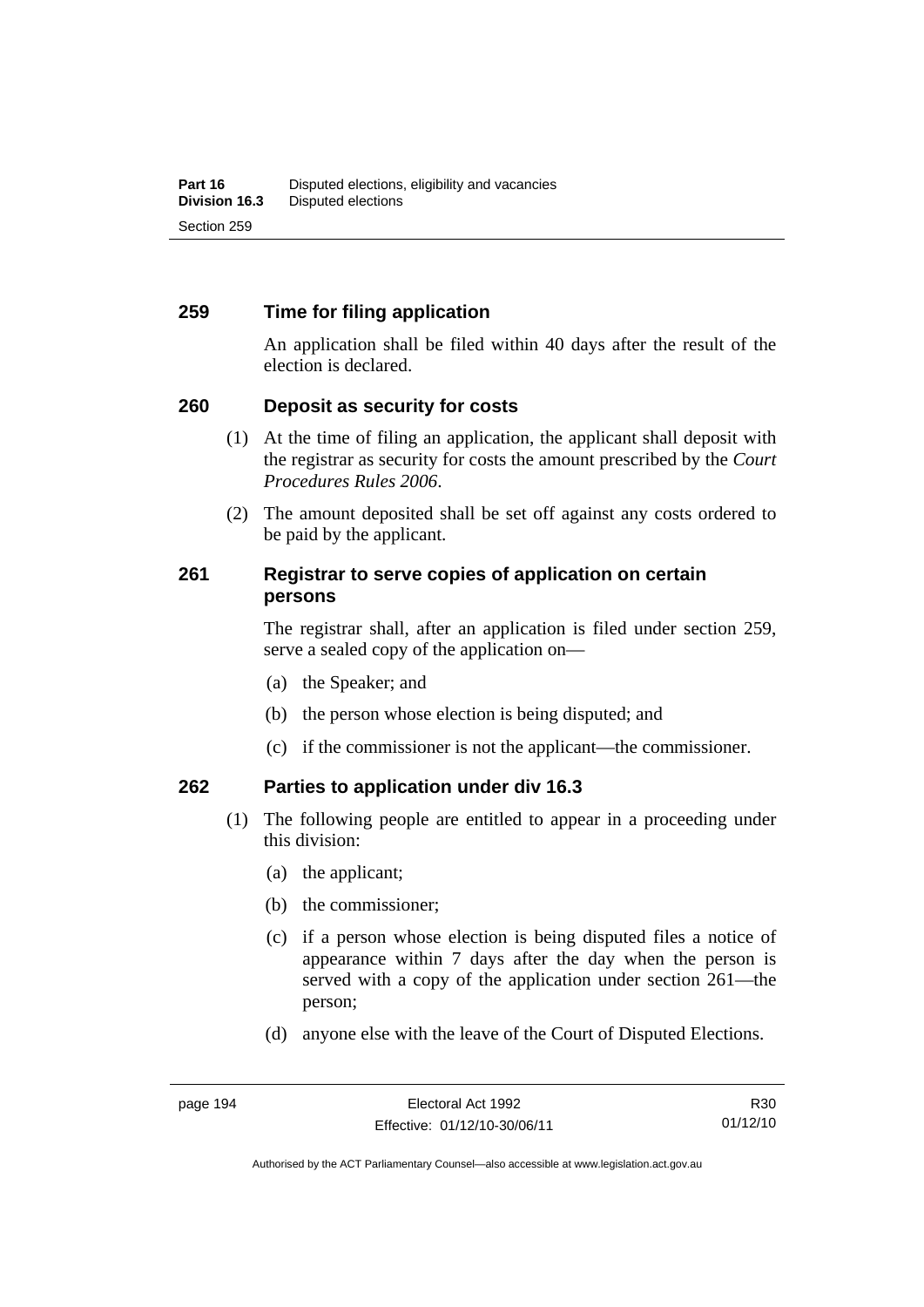- (2) A person other than the applicant who appears under subsection (1) is to be taken to be a respondent to the application.
- (3) This section does not apply to an application under section 263.

## **263 Withdrawal and abatement of application**

(1) In this section:

*election application* means an application disputing the validity of an election made in accordance with section 258.

*leave application* means an application for leave to withdraw an election application.

- (2) An applicant may withdraw an election application only with the leave of the Supreme Court.
- (3) An applicant is not entitled to make a leave application unless notice of the applicant's intention to do so has been—
	- (a) published in a newspaper; and
	- (b) given to the commissioner and to each of the respondents to the relevant election application.
- (4) A leave application shall not be made without the consent of all the applicants to the relevant election application.
- (5) The following persons are entitled to appear as respondents to a leave application:
	- (a) the commissioner;
	- (b) a respondent to the relevant election application;
	- (c) any other person with the leave of the Supreme Court.
- (6) Unless the Supreme Court orders otherwise, if an election application is withdrawn, the applicant is liable to pay the costs of the respondent in relation to that application and the leave application.

page 195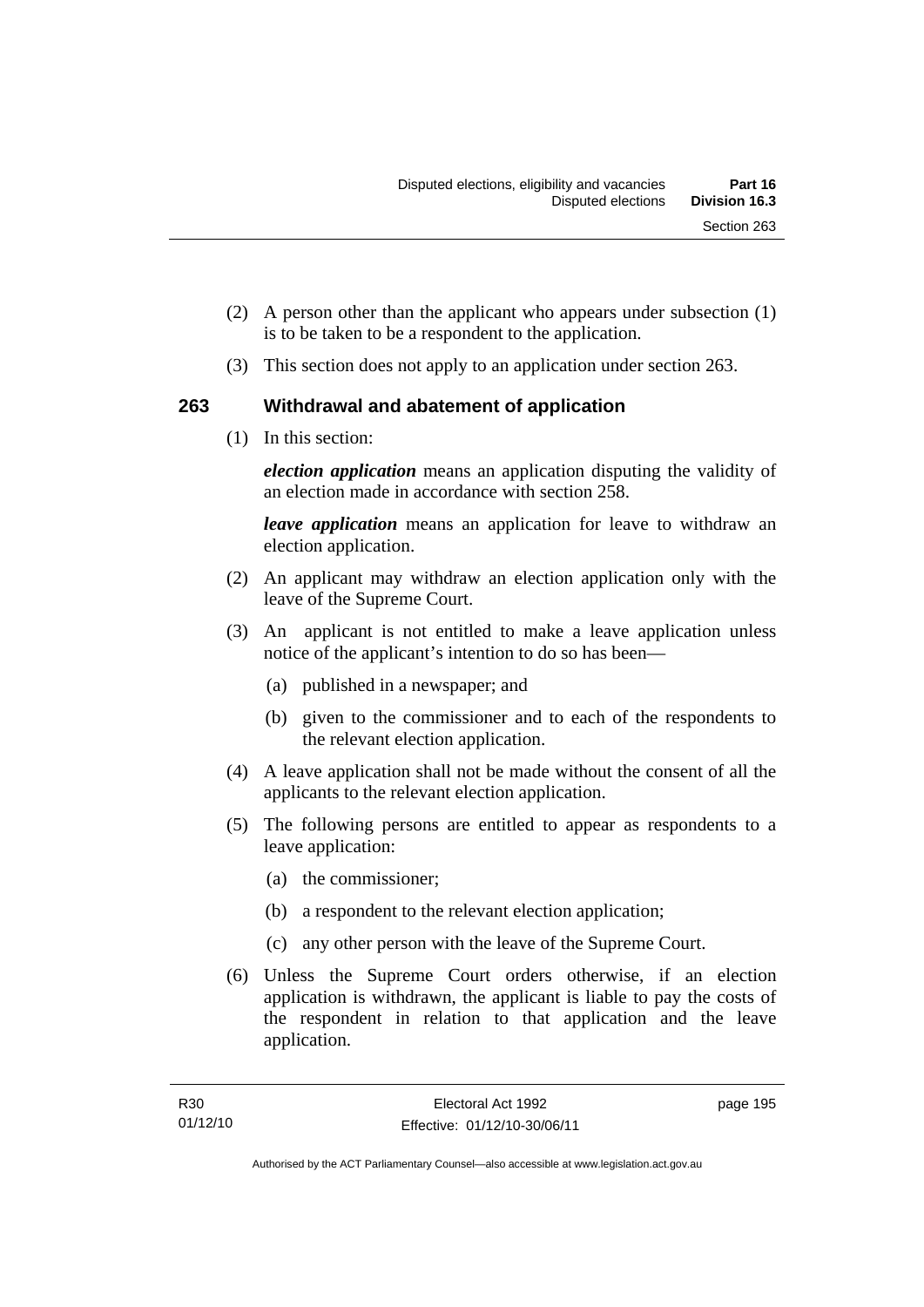- (7) In determining a leave application, the Supreme Court shall inquire into the reasons for it and determine whether it was—
	- (a) the result of an agreement, arrangement or understanding; or
	- (b) in consideration of—
		- (i) the seat in the Assembly that is in issue being vacated at any time in the future; or
		- (ii) the withdrawal of any other election application; or
		- (iii) any other matter.
- (8) The Supreme Court shall publish its reasons for a determination as if it were a judgment and give a copy of them to the commissioner.
- (9) If, before the hearing of an election application, a respondent other than the commissioner—
	- (a) dies or gives the prescribed notice that he or she does not intend to oppose the application; or
	- (b) resigns from, or otherwise ceases to hold, the seat in the Assembly that is in issue;

then—

- (c) the person ceases to be a respondent; and
- (d) the person, or his or her personal representative, shall—
	- (i) publish notice of that fact in a newspaper; and
	- (ii) give a copy of the notice to the registrar; and
- (e) if a person who might have been an applicant in relation to the election files a notice of appearance within the prescribed period—that person is entitled to appear as a respondent to the application.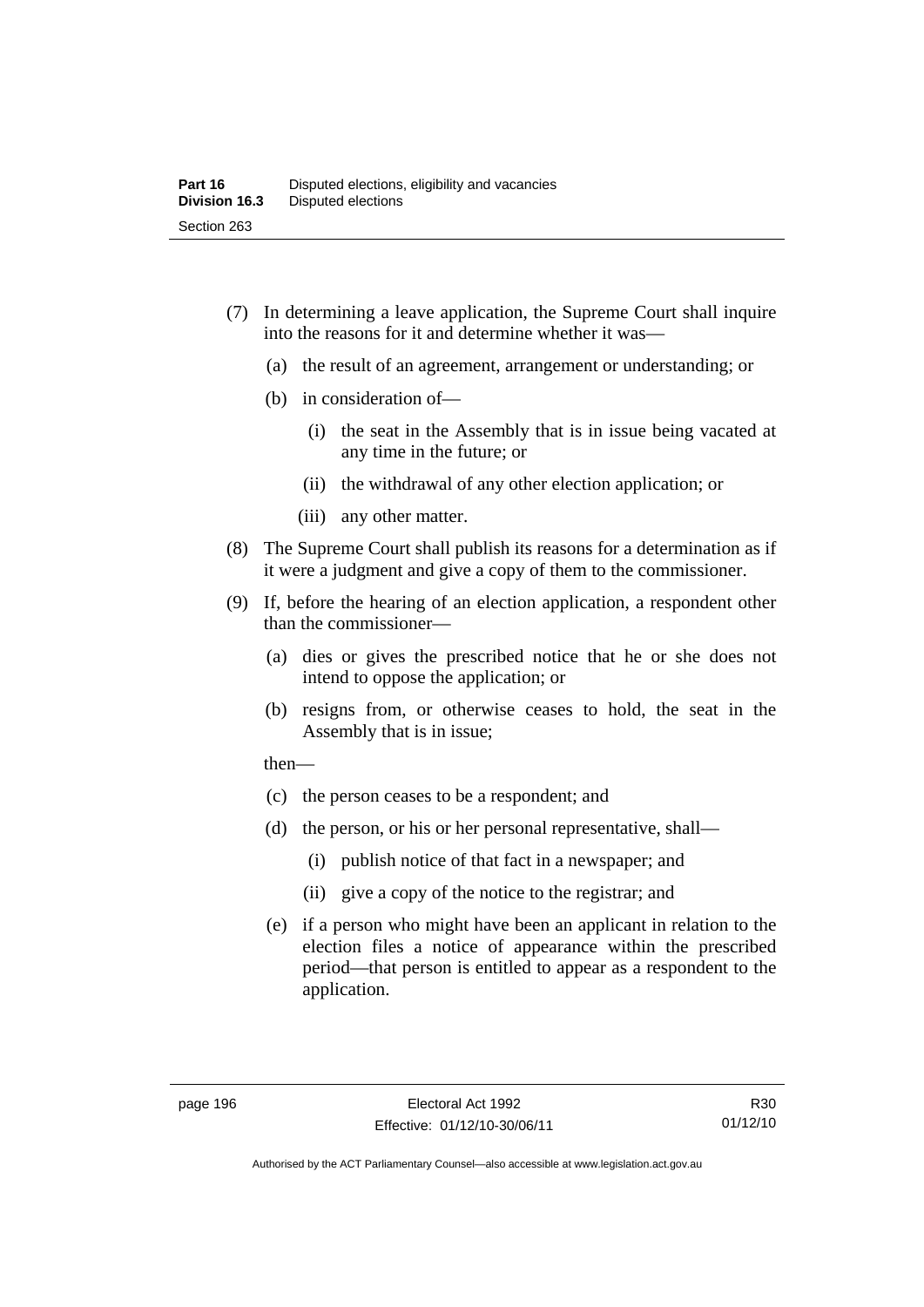- (10) A person who has ceased to be a respondent to an election application is not entitled to appear as a party in proceedings in relation to that application.
- (11) The registrar shall notify the commissioner of the receipt of a notice mentioned in subsection (9) (d) (ii).
- (12) An election application shall be abated by the death of a sole applicant or the last survivor of several applicants.
- (13) The abatement of an election application does not affect the liability of the applicant or any other person for costs awarded against the applicant or other person.

# **264 Hearing of applications**

- (1) The registrar shall, as soon as practicable after the time for filing applications in relation to an election under section 259 has passed, prepare a list of the applications pending in the order of filing and shall make a copy of the list available for inspection at the registrar's office.
- (2) Subject to subsection (3), an application shall, as far as practicable, be heard in the order in which it appears in the list.
- (3) All applications in relation to an election for an electorate shall be heard together.

# **265 Declarations and orders**

The Court of Disputed Elections shall hear and determine an application and may—

- (a) declare the election void; or
- (b) declare that a person who has been declared elected was not duly elected; or
- (c) declare that a person who has not been declared elected was duly elected; or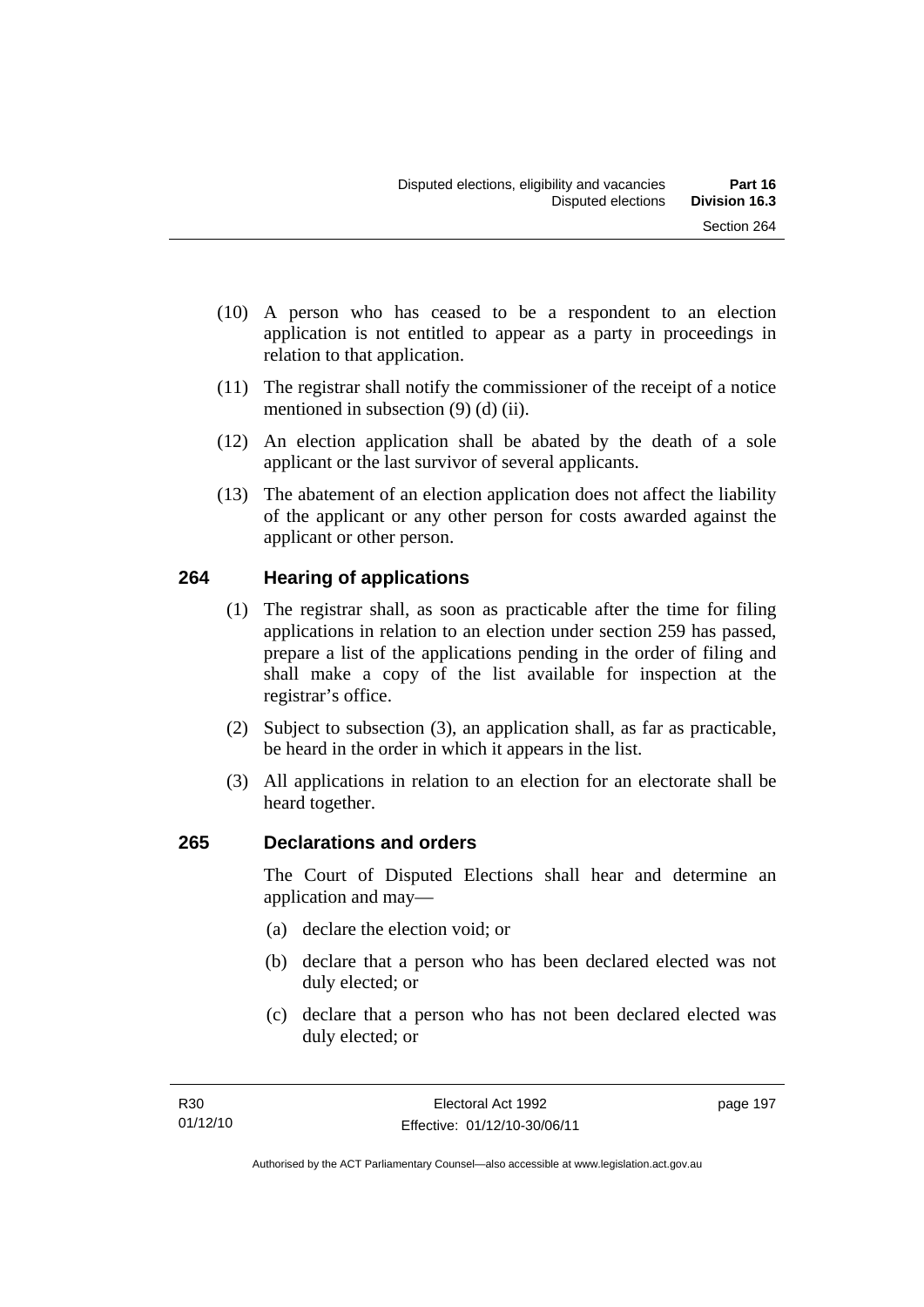(d) dismiss the application in whole or in part;

and may make any orders in relation to the application that the court considers appropriate.

#### **266 Illegal practices**

- (1) Without limiting the grounds on which the Court of Disputed Elections may make a declaration under section 265 (a) or (b), the court may make such a declaration on the ground of any illegal practice in connection with the election.
- (2) The Court of Disputed Elections shall not make a declaration under section 265 (a) or  $(b)$ —
	- (a) on the ground of any illegal practice (other than bribery or undue influence); or
	- (b) on the ground of bribery or undue influence by a person who was not a candidate for the election without the knowledge or consent of a candidate in the election;

unless satisfied that—

- (c) the result of the election was, or was likely to have been, affected by the illegal practice; and
- (d) it is just to make the declaration.
- (3) If the Court of Disputed Elections finds any illegal practice in connection with an election (whether the court makes a declaration under section 265 (a) or (b) on that ground or not), the registrar shall report the finding to—
	- (a) the Speaker; and
	- (b) the Minister; and
	- (c) the commissioner; and
	- (d) the director of public prosecutions.

Authorised by the ACT Parliamentary Counsel—also accessible at www.legislation.act.gov.au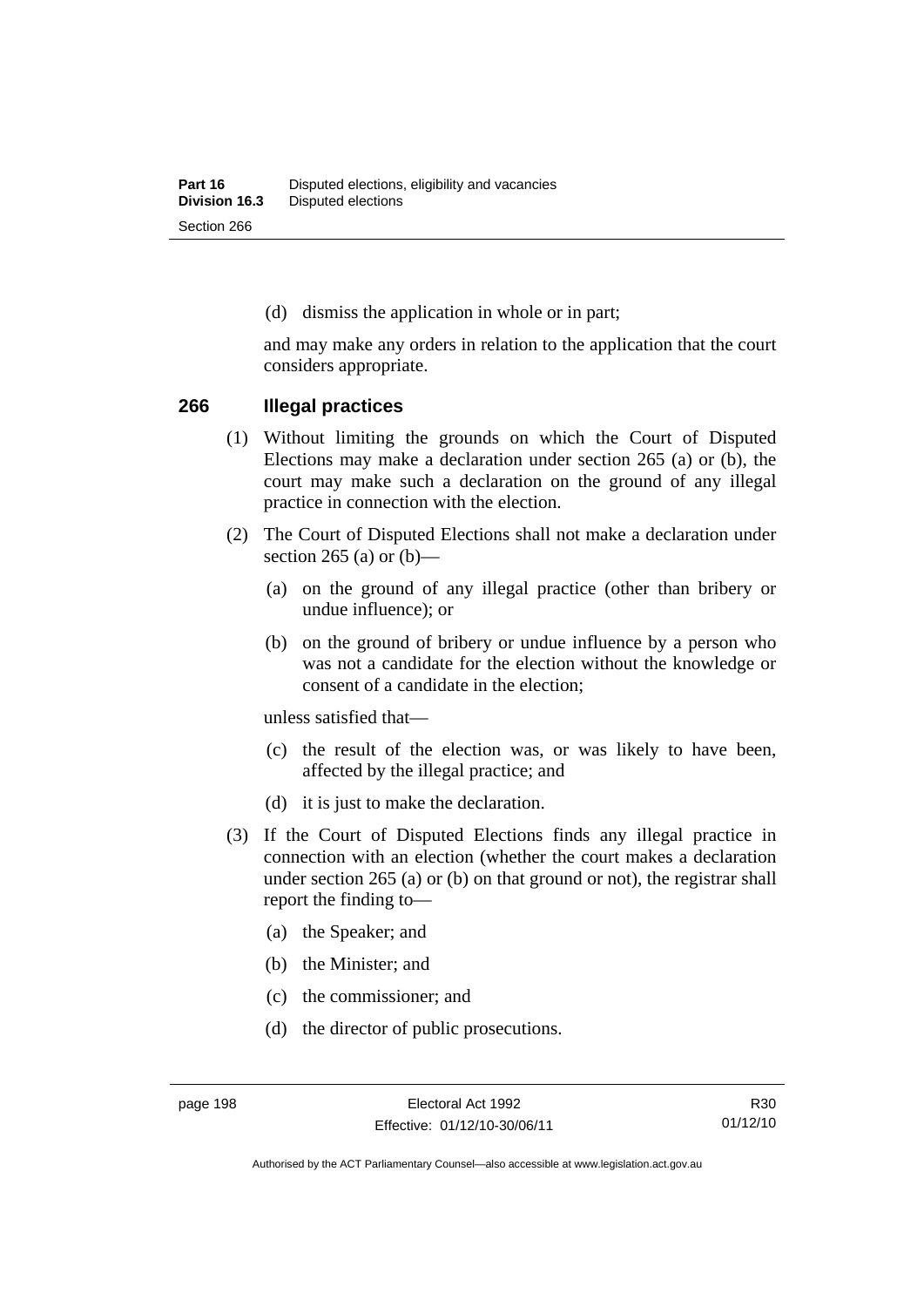- (4) Any finding by the Court of Disputed Elections in relation to any illegal practice in connection with an election is not to be taken to be a bar to, or to prejudice in any way, any prosecution in relation to the act alleged before the court to have constituted the illegal practice.
- (5) In this section:

*illegal practice* means a contravention of this Act, and includes undue influence.

*Note Contravention* and *undue influence* are defined in s 250.

### **267 Bribery or undue influence by person elected**

If the Court of Disputed Elections finds that a person who was declared elected committed, or attempted to commit, bribery or undue influence in connection with any election, the court shall declare the election of that person void.

### **268 Immaterial delays and errors**

- (1) The Court of Disputed Elections shall not make a declaration under section 265 (a), (b) or (c) on the ground that there was a delay in—
	- (a) declaring the nominations for the election; or
	- (b) providing certified lists of electors to candidates for the election; or
	- (c) polling for the election; or
	- (d) declaring the result of the election.
- (2) The Court of Disputed Elections shall not make a declaration under section 265 (a), (b) or (c) on the ground of any absence of, or any error or omission by, an officer unless the absence, error or omission affected, or was likely to have affected, the result of the election.
- (3) In determining whether an absence, error or omission that prevented an elector from voting affected the result of an election or not, the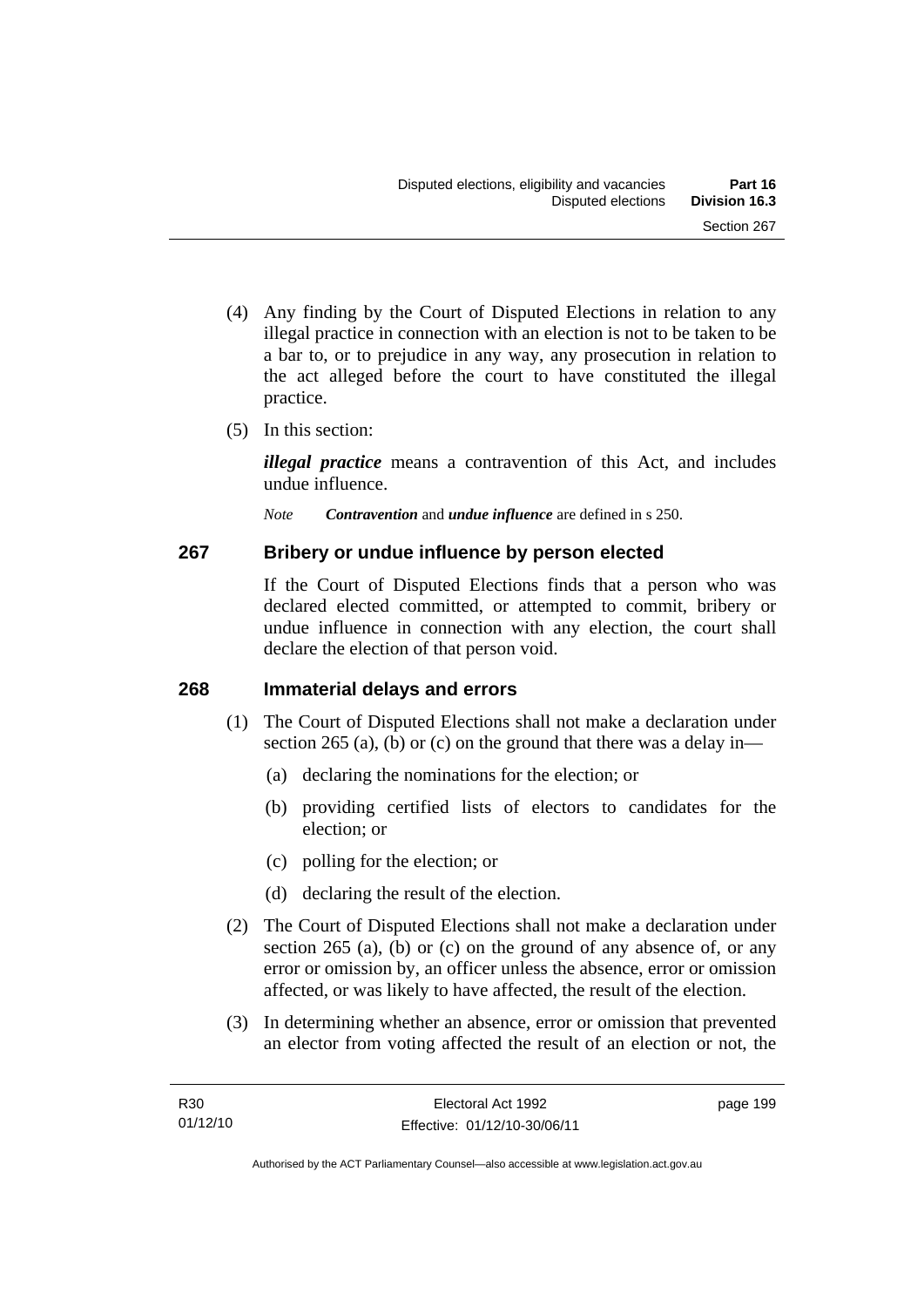Court of Disputed Elections shall not have regard to any evidence of the way in which the elector intended to vote.

#### **269 Inquiries by court**

- (1) In determining an application, the Court of Disputed Elections may make the inquiries it considers appropriate, including but not limited to—
	- (a) an inquiry about the identity of persons who voted; and
	- (b) an inquiry into the accuracy of approved computer programs used in electronic voting and the electronic scrutiny of votes; and
	- (c) an inquiry about whether ballot papers were improperly admitted or rejected, or not.
- (2) The Court of Disputed Elections shall not inquire into the correctness of any roll.
- (3) If the Court of Disputed Elections makes an inquiry in relation to ballot papers marked under part 11, a statement of particulars of the marking of ballot papers prepared by an officer under section 175 (c) is conclusive evidence of the particulars contained in the statement unless the court orders otherwise.

### **270 Rejected ballot papers**

In determining an application, the Court of Disputed Elections may have regard to any declaration vote ballot papers rejected at the preliminary scrutiny if the court is of the opinion that the ballot papers should not have been rejected.

### **271 Evidence that persons were not permitted to vote**

In determining an application, the Court of Disputed Elections shall not have regard to any evidence that a person was not permitted to cast a vote in an election unless the court is satisfied that the person—

R30 01/12/10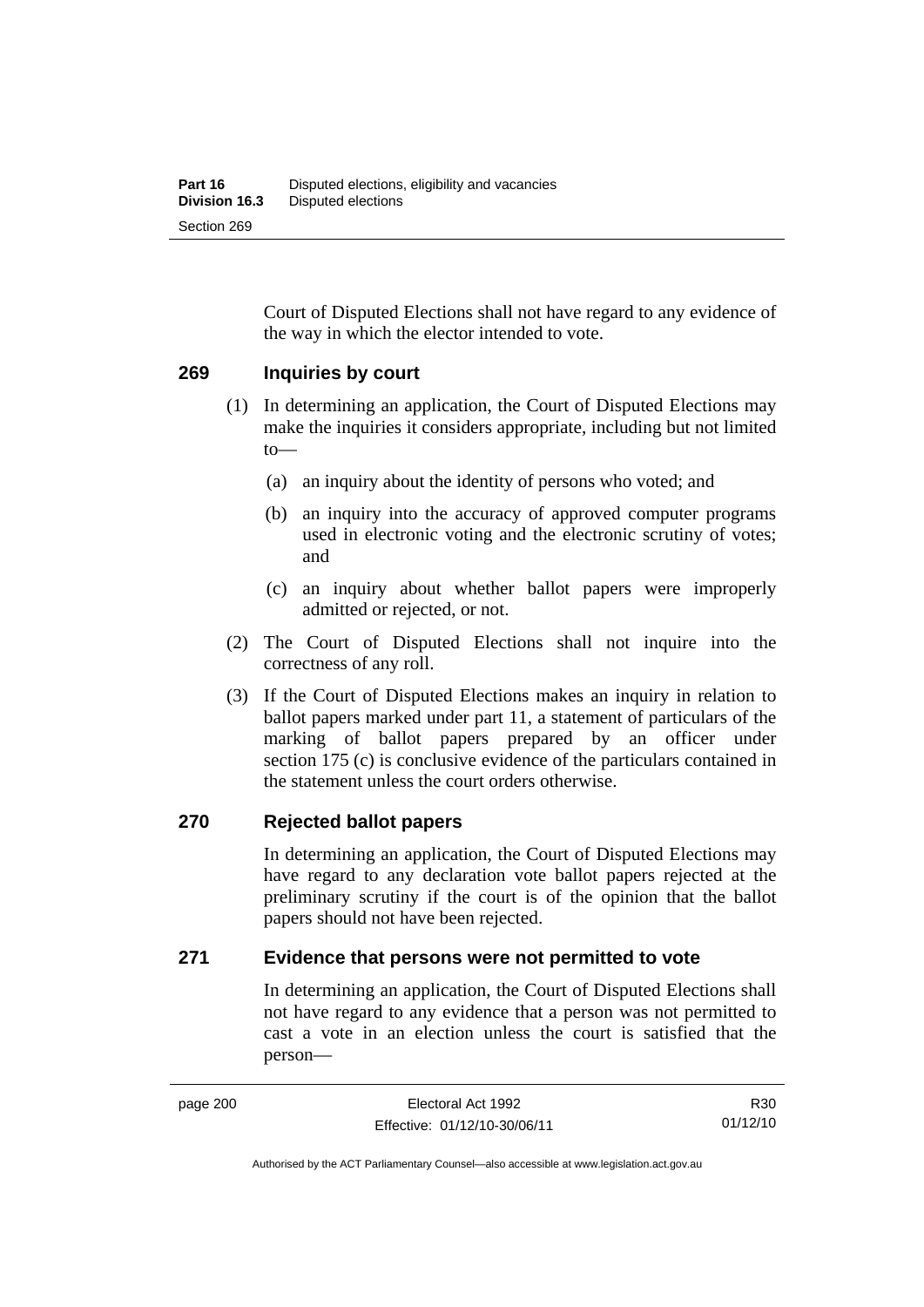- (a) claimed to vote in accordance with this Act; and
- (b) complied with the requirements of this Act in relation to voting to the extent that he or she was permitted to do so.

### **272 Inspection of electoral papers**

A party to an application may—

- (a) with the leave of the Court of Disputed Elections; and
- (b) in the presence of the commissioner or a member of staff of the electoral commission;

inspect, and make copies of or take extracts from, the electoral papers (except ballot papers) in the possession of the commissioner that were used in connection with the election being disputed.

### **273 Commissioner not prevented from accessing documents**

Unless the Court of Disputed Elections otherwise orders, the filing of an application is not to be taken to prevent the commissioner, another member of the electoral commission or a member of the staff of the commission from having access to any document to which that person would otherwise be entitled to have access for the purpose of exercising a function under this Act.

### **274 Registrar to serve copies of declarations on certain persons**

The registrar shall, after an application is determined, serve a sealed copy of the declarations and orders (if any) made by the Court of Disputed Elections on—

- (a) the Speaker; and
- (b) each party to the application.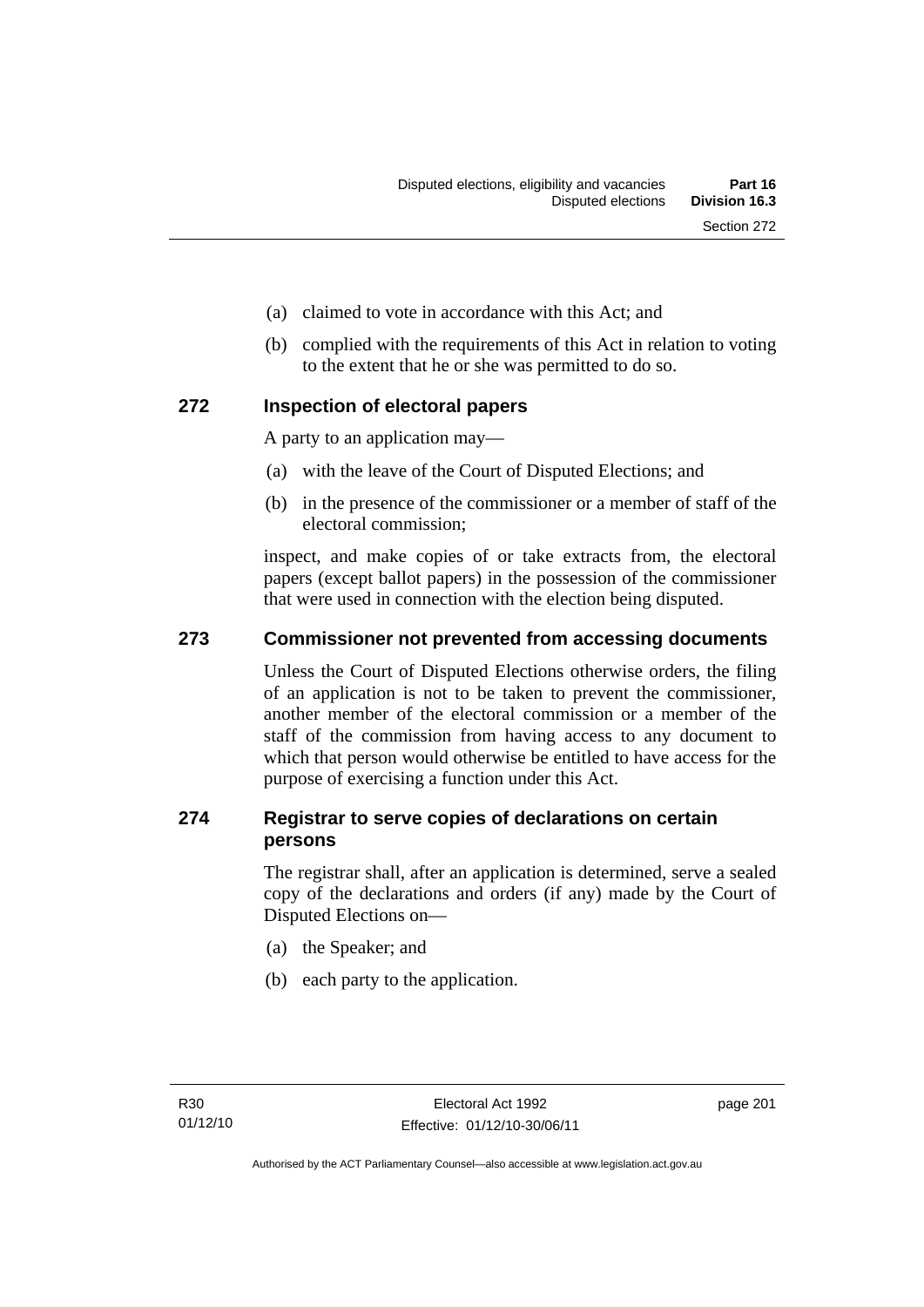### **275 Effect of declarations**

- (1) If the Court of Disputed Elections declares an election void, another election shall be held in accordance with section 101.
- (2) If the Court of Disputed Elections declares that a person who has been declared elected was not duly elected, that person is to be taken not to have been duly elected.
- (3) If the Court of Disputed Elections declares that a person who has not been declared elected was duly elected, that person is to be taken to have been duly elected.
- (4) A declaration by the Court of Disputed Elections referred to in subsection  $(1)$ ,  $(2)$  or  $(3)$  takes effect on the end of the day when the declaration by the court is made.

### **Division 16.4 Eligibility and vacancies**

### **276 Speaker to state case**

If the Assembly passes a resolution referring to the Court of Disputed Elections a question relating to—

- (a) the eligibility of a person who has been declared elected to be an MLA; or
- (b) a vacancy in the membership of the Assembly;

the Speaker shall give to the registrar a statement setting out the question referred, together with any documents in the possession of the Assembly that relate to that question.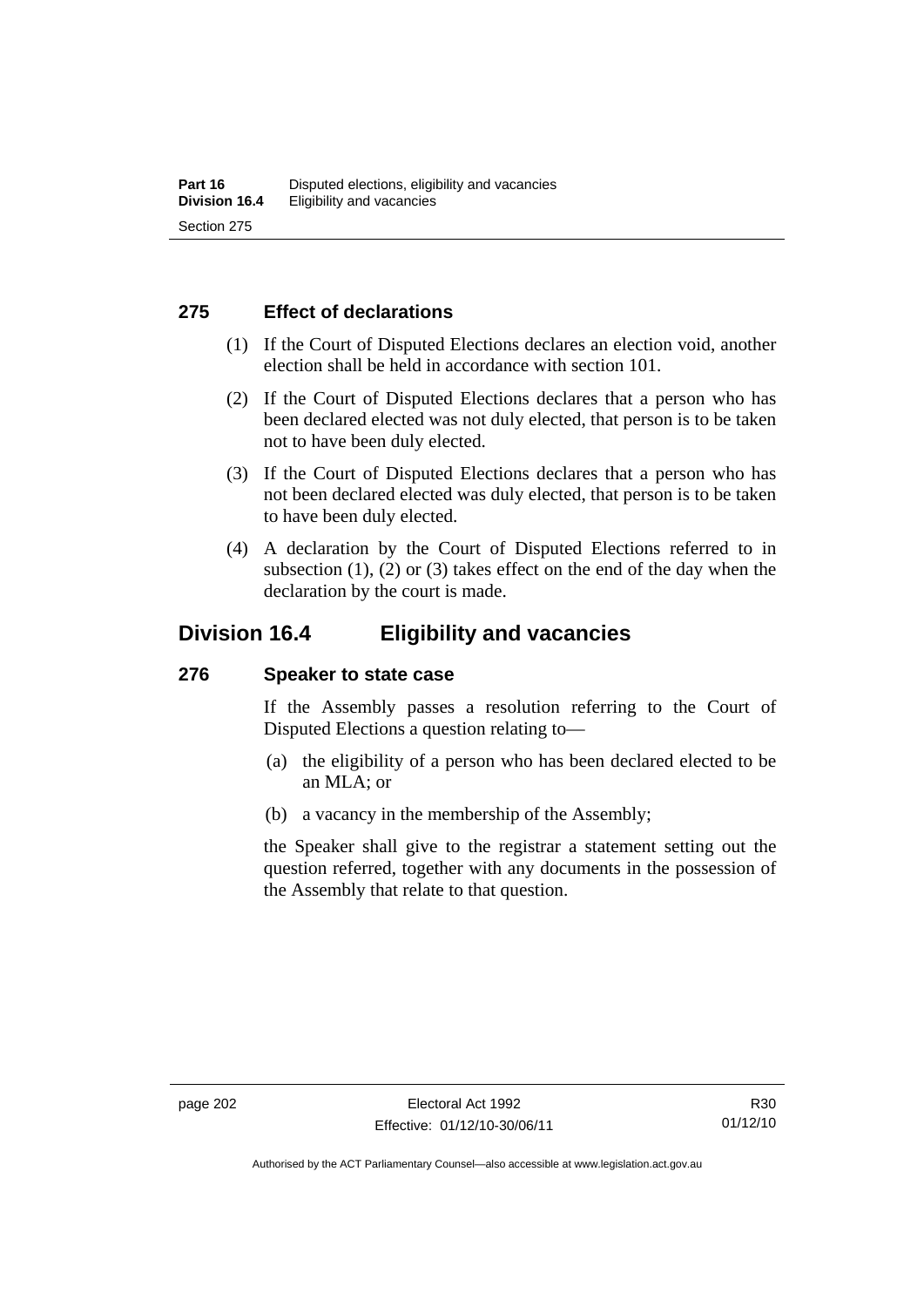### **277 Parties to a referral**

The following persons are entitled to appear in a proceeding under this division:

- (a) any person who, in the opinion of the Court of Disputed Elections, has a sufficient interest in the determination of the question referred;
- (b) any person on whom notice of that question is ordered to be served by the court.

### **278 Declarations and orders**

The Court of Disputed Elections shall hear and determine a question referred to it and may—

- (a) declare that a person who has been declared elected is not eligible to be an MLA; or
- (b) declare a vacancy in the membership of the Assembly; or
- (c) refuse to make a declaration;

and may make the orders in relation to the referral that the court considers appropriate.

### **279 Registrar to serve copy of declarations on Speaker**

The registrar shall, after a question referred to the Court of Disputed Elections is determined, serve a sealed copy of the declarations and orders (if any) made by the court on—

- (a) the Speaker; and
- (b) each party to the referral.

**280 Effect of declarations** 

(1) If the Court of Disputed Elections —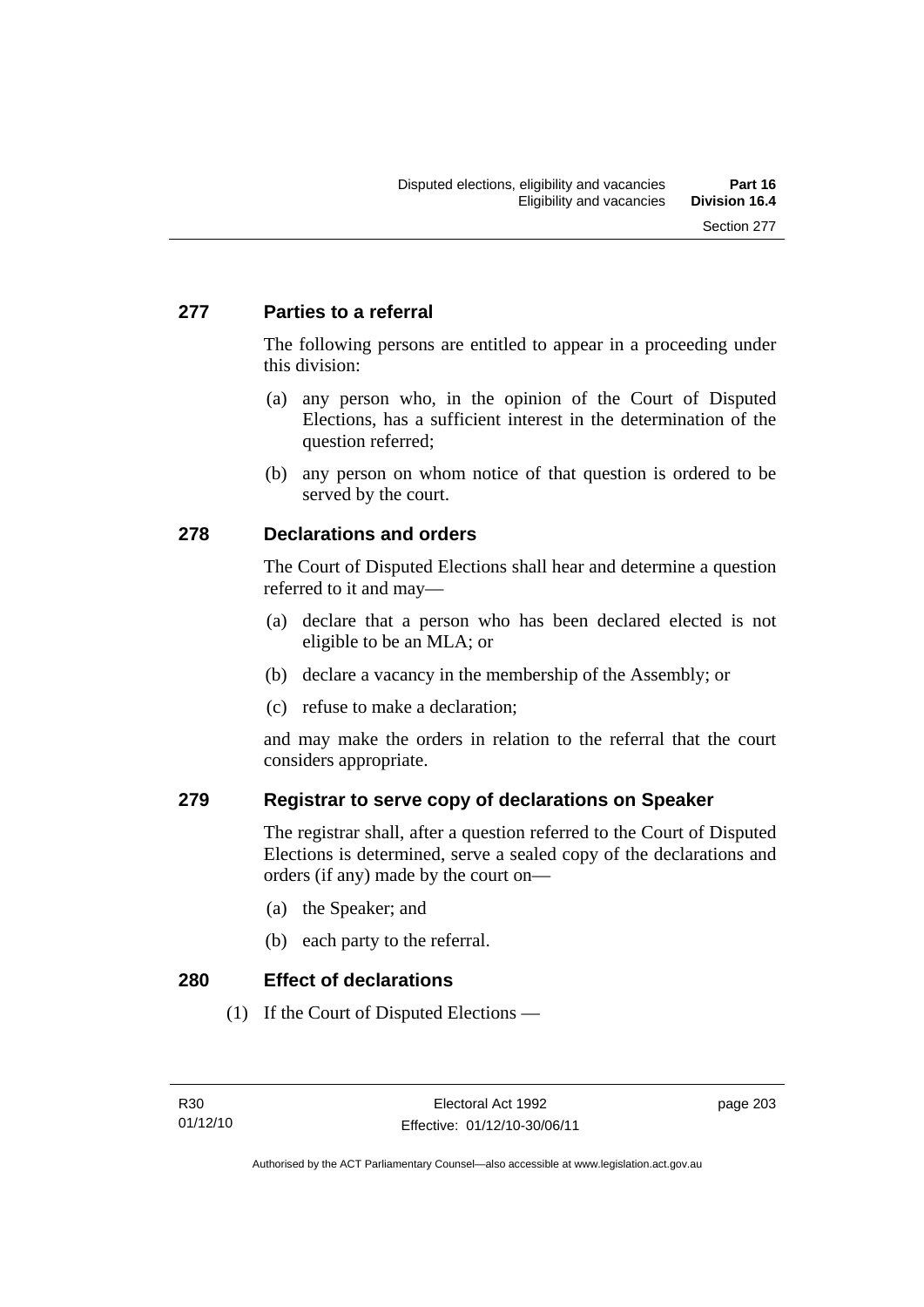- (a) declares that a person who has been declared elected is not eligible to be an MLA; or
- (b) declares a vacancy in the membership of the Assembly;

on the end of the day when the declaration is made a vacancy in the membership of the Assembly arises.

 (2) A vacancy under subsection (1) shall be filled in accordance with part 13.

## **Division 16.5 Proceedings**

### **281 Procedure**

In a proceeding, the Court of Disputed Elections —

- (a) shall be guided by the substantial merits and good conscience of the case; and
- (b) is not bound by technicalities, legal forms or the rules of evidence, but may inform itself in the way it considers appropriate.

### **282 Legal representation limited**

In a proceeding, a party is entitled to be represented by only 1 lawyer appearing as counsel.

### **283 Admissibility of evidence**

- (1) A person who appears as a witness in a proceeding is not excused from answering a question or producing a document or other thing that the person is required by the Court of Disputed Elections to answer or produce on the ground that the answering of the question or the producing of the document or thing may tend to incriminate the person or on the ground of privilege.
- (2) A statement or disclosure made, or a document or other thing produced, by a person in the course of a proceeding, or any

Authorised by the ACT Parliamentary Counsel—also accessible at www.legislation.act.gov.au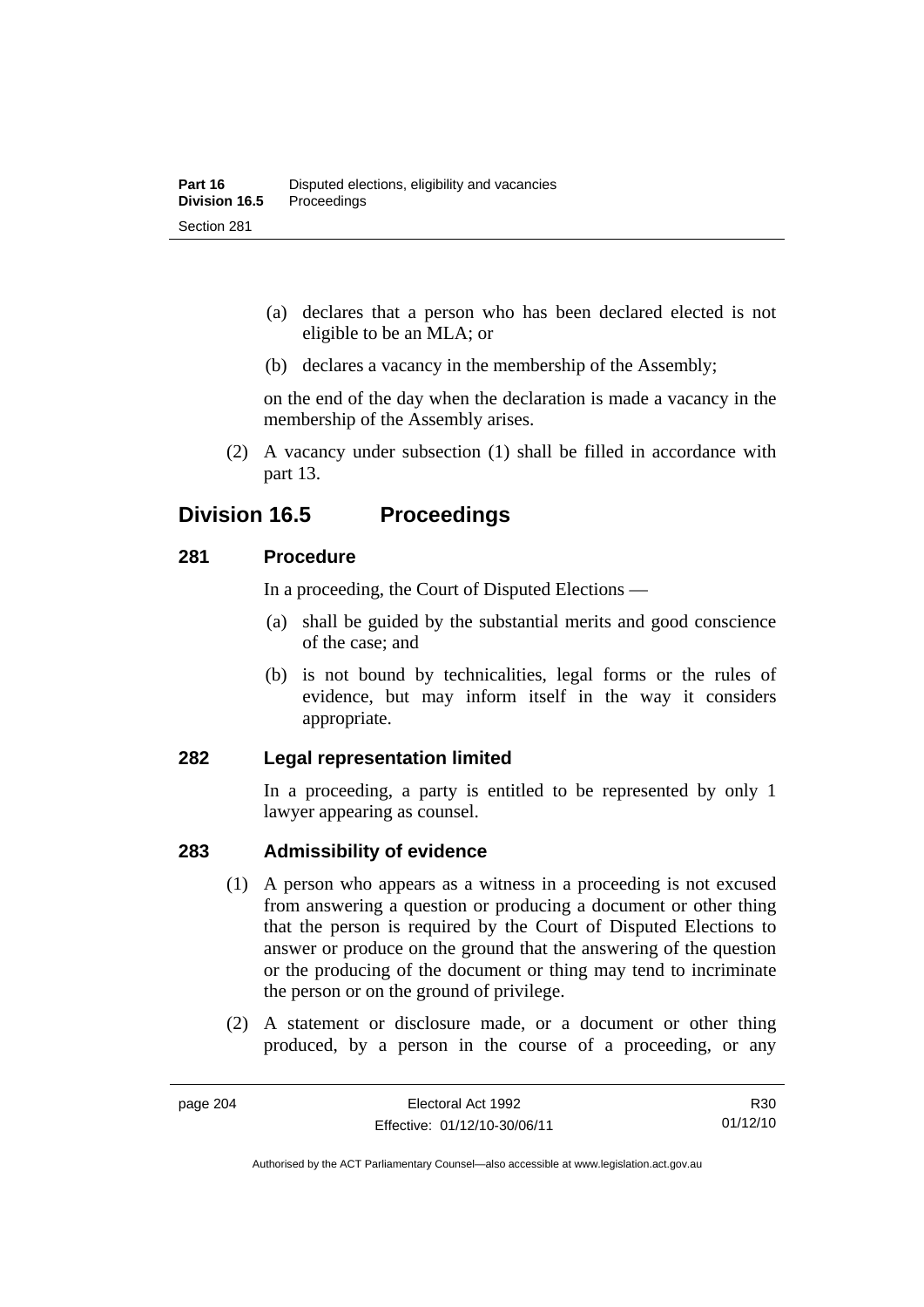information, document or other thing obtained as a direct or indirect consequence of the making of the statement or disclosure, or of the production of the firstmentioned document or thing, is not admissible in evidence in any civil or criminal proceeding except—

- (a) a proceeding before the Court of Disputed Elections; or
- (b) a proceeding for an offence relating to the giving of false evidence.

### **284 Costs may be ordered against Territory**

Even if the Territory is not a party to a proceeding, the Court of Disputed Elections may order the Territory to pay all or any of the costs of the proceeding.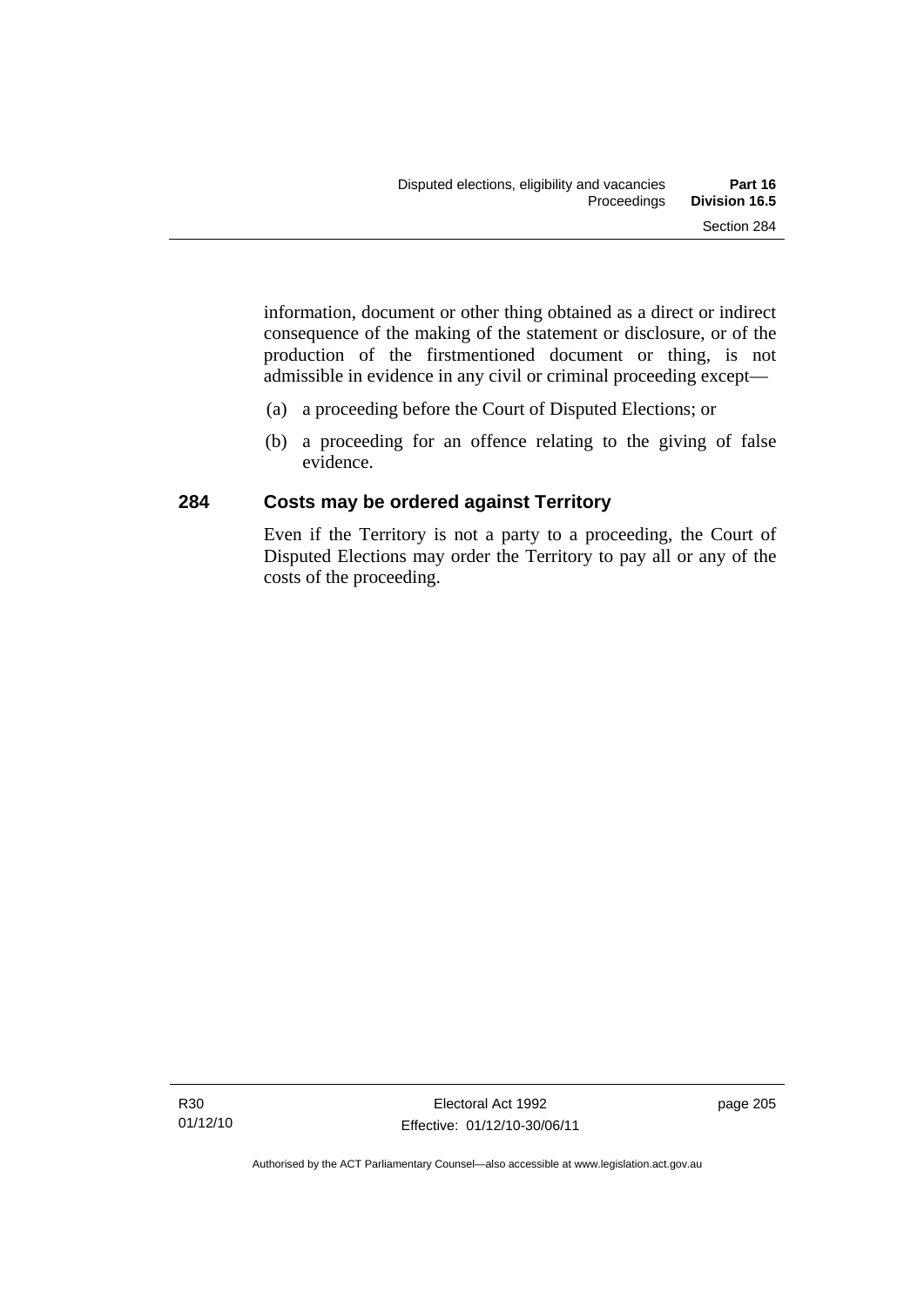# **Part 17 Electoral offences**

## **Division 17.1 Bribery and improper influence**

### **285 Bribery**

(1) A person shall not offer, solicit or accept an electoral bribe.

Maximum penalty: 50 penalty units, imprisonment for 6 months or both.

(2) In this section:

*bribe* does not include a declaration of public policy or a promise of public action.

*electoral bribe* means a bribe for the purpose of—

- (a) influencing the vote of an elector; or
- (b) influencing the candidature of a person in an election; or
- (c) otherwise influencing the course or result of an election; or
- (d) inducing a person not to apply, or to withdraw an application, under section 192 to be a candidate for a seat in relation to which a casual vacancy has occurred, if that person is an eligible person within the meaning of that section; or
- (e) inducing a person not to apply, or to withdraw an application, to the Court of Disputed Elections under division 16.3 to dispute the validity of an election, if that person is entitled to dispute the validity of the election under section 257.

Authorised by the ACT Parliamentary Counsel—also accessible at www.legislation.act.gov.au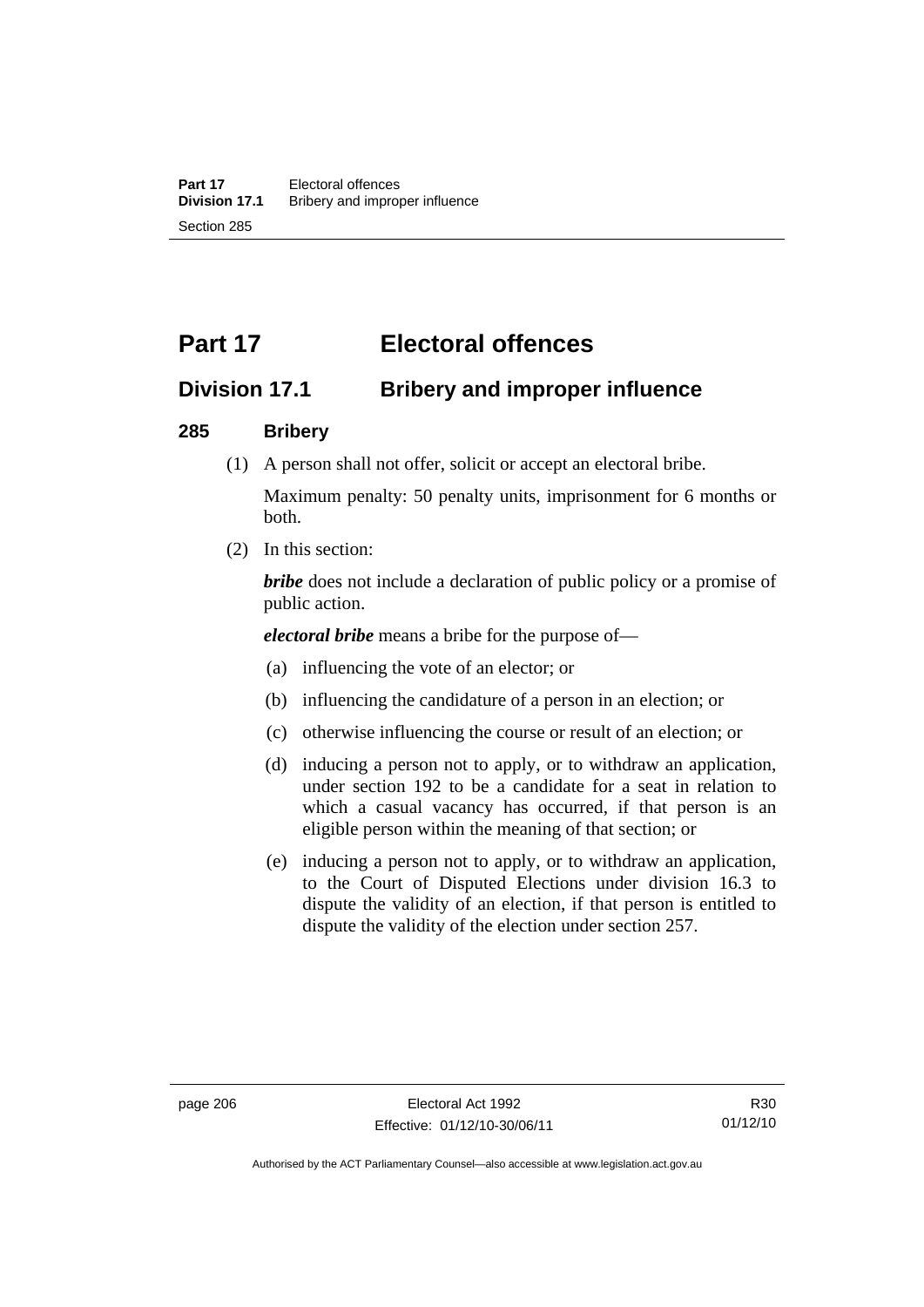### **286 Influencing of votes by officers**

In the exercise of a function under this Act, an officer shall not, without reasonable excuse, do anything for the purpose of influencing the vote of another person.

Maximum penalty: 50 penalty units, imprisonment for 6 months or both.

### **287 Influencing votes of hospital and nursing home patients**

The proprietor of a hospital or nursing home, or an employee or agent of such a proprietor, shall not, without reasonable excuse, do anything for the purpose of influencing the vote of a patient or resident of the hospital or nursing home.

Maximum penalty: 50 penalty units, imprisonment for 6 months or both.

## **Division 17.2 Protection of rights**

### **288 Violence and intimidation**

A person shall not, by violence or intimidation, hinder or interfere with—

- (a) the free exercise of a right under this Act; or
- (b) the free performance of a duty under this Act.

Maximum penalty: 50 penalty units, imprisonment for 6 months or both.

### **289 Discrimination on grounds of political donations**

- (1) A person shall not discriminate against another person on the ground of the making by the other person of a donation to—
	- (a) a political party; or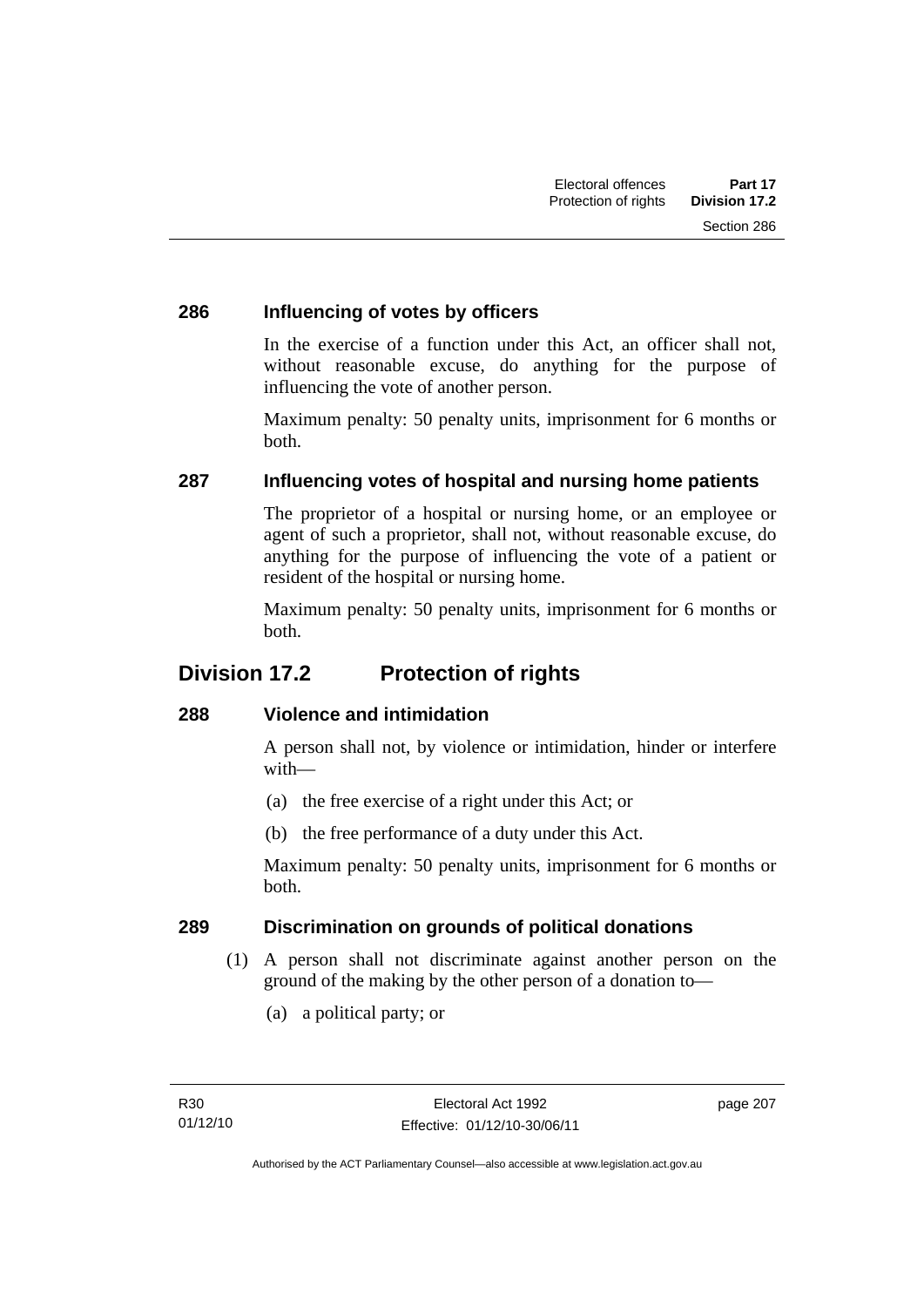(b) a candidate in an election.

Maximum penalty: 50 penalty units, imprisonment for 6 months or both.

(2) In this section:

*discriminate against*, in relation to a person, means—

- (a) deny the person access to membership of any trade union, club or other body, whether incorporated or not; or
- (b) not allow the person to work or to continue to work; or
- (c) subject the person to any form of intimidation or coercion; or
- (d) subject the person to any other detriment.

### **290 Employees' right to leave of absence for voting**

(1) On notification from an employee before a polling day, the employer shall allow the employee, without penalty or any disproportionate deduction of pay, to take any necessary leave (not exceeding 2 hours) for the purpose of voting.

Maximum penalty: 10 penalty units.

- (2) Subsection (1) does not apply if the absence of the employee from employment could—
	- (a) endanger any person, animal or thing; or
	- (b) cause substantial loss to any person.
- (3) An employee shall not notify an employer under subsection (1) if he or she does not have a genuine intention of voting during the period of the leave to be granted for the purpose of voting.

Maximum penalty: 5 penalty units.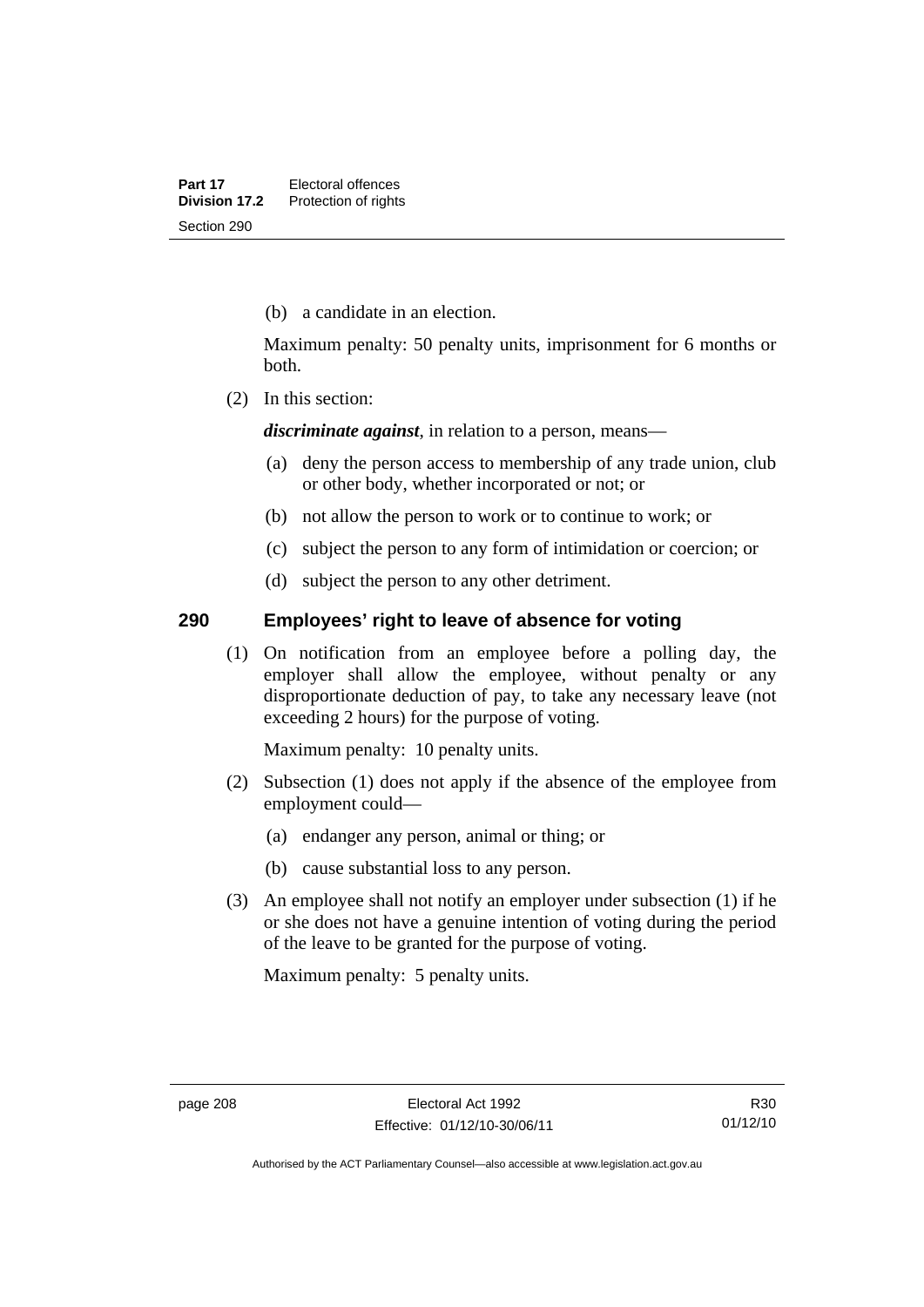## **Division 17.3 Campaigning offences**

### **291 Definitions for div 17.3**

In this division:

*disseminate* electoral matter (whether in printed or electronic form) means print, publish, distribute, produce or broadcast the electoral matter.

*publish* electoral matter, includes publish electronically.

*reportage or commentary*, in relation to a news publication, means everything in the newspaper or periodical except—

- (a) advertisements; and
- (b) letters to the editor.

### **292 Dissemination of unauthorised electoral matter**

- (1) A person commits an offence if—
	- (a) the person disseminates electoral matter; and
	- (b) the matter does not include—
		- (i) the name of the person who authorised the matter or its author; and
		- (ii) a statement to the effect that the named person authorised, or is the author of, the matter; and
		- (iii) if the matter is published for a registered party, a candidate for election or a person who has publicly indicated that he or she intends to be a candidate for election—a statement to the effect that the matter is published for the party, candidate or person.

Maximum penalty: 10 penalty units.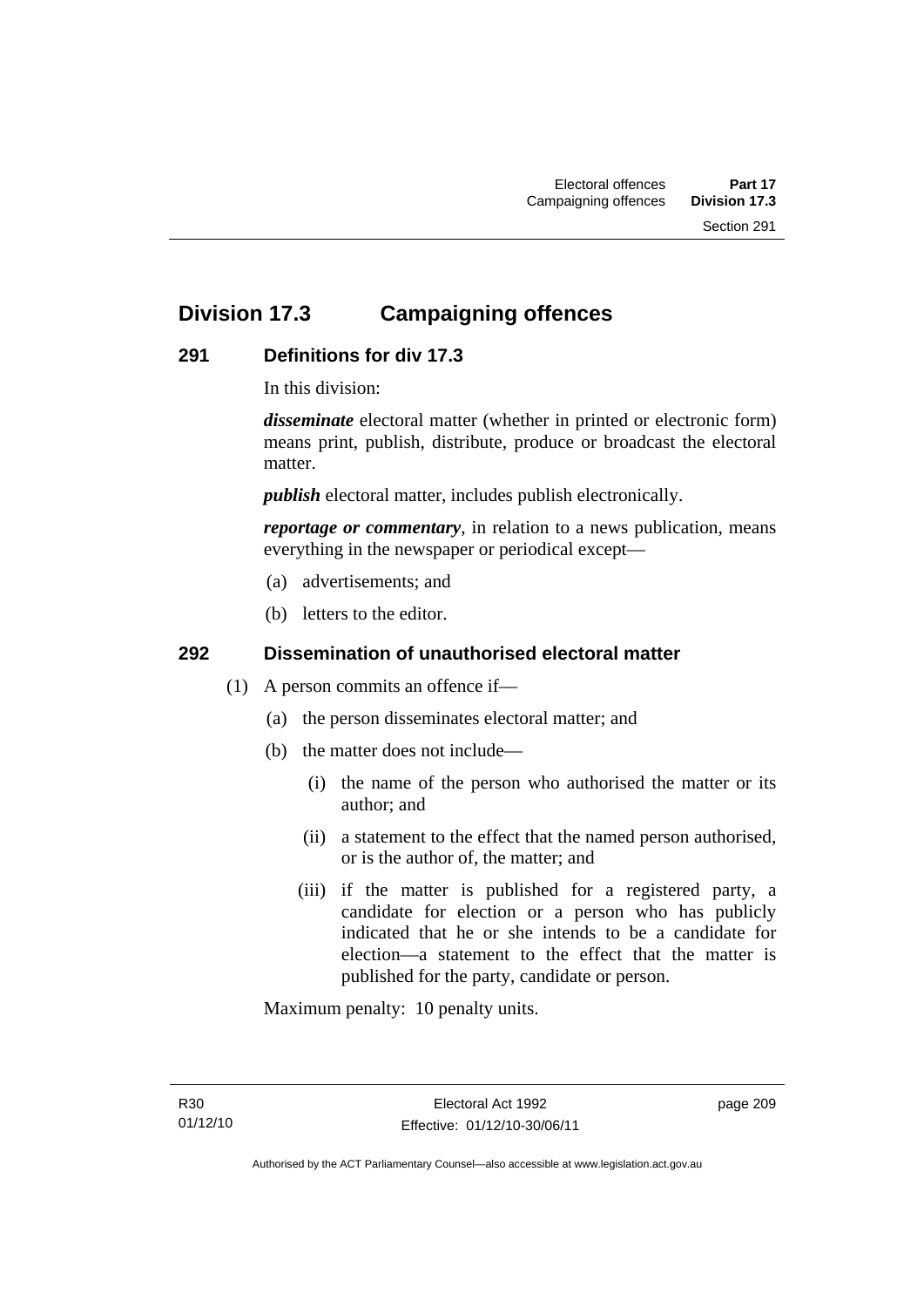(2) In this section:

*statement* means a statement in a form in which the matter is disseminated.

#### **Example**

Electoral matter disseminated in sound and video form could state the authoriser's name in sound or on-screen printed form.

*Note* An example is part of the Act, is not exhaustive and may extend, but does not limit, the meaning of the provision in which it appears (see Legislation Act, s 126 and s 132).

#### **293 Exceptions for news publications**

- (1) Section 292 does not apply to the dissemination of electoral matter contained in reportage or commentary in a particular news publication if the publication includes a statement to the effect that a person named in the statement has authorised publication of all electoral matter contained in reportage or commentary in the publication.
- (2) Section 292 does not apply to the dissemination of electoral matter contained in a letter to the editor in a particular news publication if—
	- (a) the author's name and the place where the author lives are stated at the end of the letter; and
	- (b) the publication includes a statement to the effect that a person named in the statement has authorised publication of all electoral matter contained in letters to the editor in the publication.
- (3) For subsection (2) (a), it is sufficient to identify where the author lives by reference to—
	- (a) the suburb or town of, or nearest to, the author's residence; and
	- (b) if the residence is outside the ACT—the State, other Territory or other country of the residence.

R30 01/12/10

Authorised by the ACT Parliamentary Counsel—also accessible at www.legislation.act.gov.au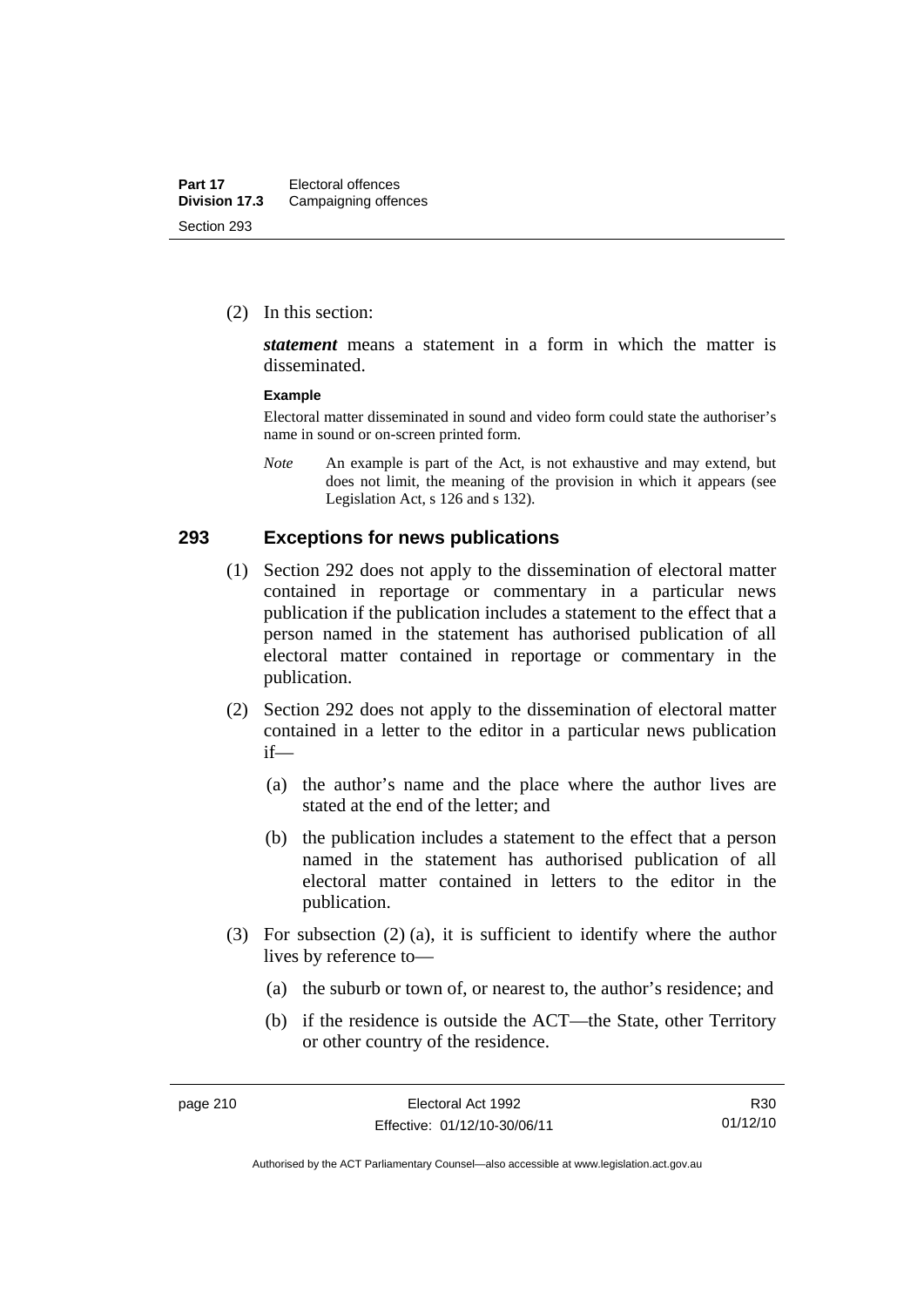(4) In this section:

*letter to the editor* includes electronic commentary of a similar kind.

### **294 Exceptions for dissemination of electoral matter on certain items**

- (1) Section 292 does not apply to the dissemination of electoral matter on any of the following items unless the item includes a representation of a ballot paper:
	- (a) a letter from an MLA that includes the name of the MLA and an indication that he or she is an MLA;
	- (b) a press release published by or for an MLA that includes the name of the MLA and an indication that he or she is an MLA;
	- (c) a report under the *Annual Reports (Government Agencies) Act 2004*;
	- (d) a publication of a government agency that includes—
		- (i) the name of the agency; and
		- (ii) the City of Canberra Arms; and
		- (iii) the words 'Australian Capital Territory', 'Australian Capital Territory Legislative Assembly', 'ACT Legislative Assembly', 'Australian Capital Territory Government' or 'ACT Government';
	- (e) a business or visiting card that promotes the candidacy of a person in an election;
	- (f) a letter or card on which the name of the sender appears;
	- (g) a T-shirt;
	- (h) a badge or button;
	- (i) a pen or pencil;
	- (j) a balloon;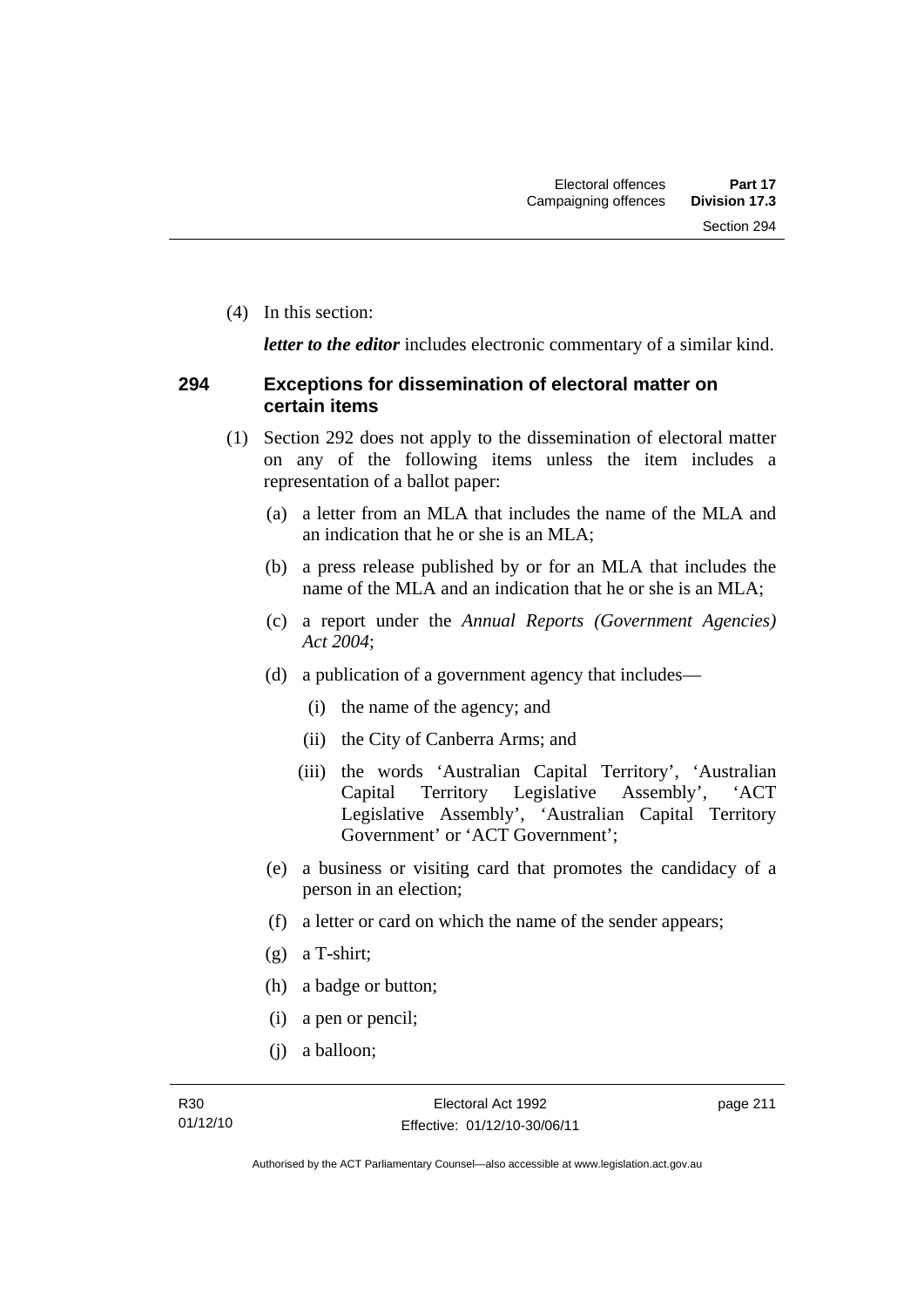- (k) an item prescribed by regulation.
- (2) In this section:

*City of Canberra Arms*—see the *City of Canberra Arms Act 1932*, section 4.

*government agency* means—

- (a) an administrative unit; or
- (b) a Territory instrumentality; or
- (c) a statutory office-holder and the staff assisting the statutory office-holder.

#### **295 Exception for certain Commonwealth licence holders**

Section 292 does not apply to the dissemination of electoral matter on radio or television by the holder of a licence under the *Broadcasting Services Act 1992* (Cwlth) that is subject to a condition relating to election advertisements.

### **296 Advertorials**

- (1) This section applies to an advertisement in a news publication that—
	- (a) appears to be reportage or commentary; and
	- (b) includes electoral matter.
- (2) The proprietor of the news publication must ensure that the word 'advertisement' is included, in legible form, as a headline to the advertisement on each page on which the advertisement appears.

Maximum penalty: 10 penalty units.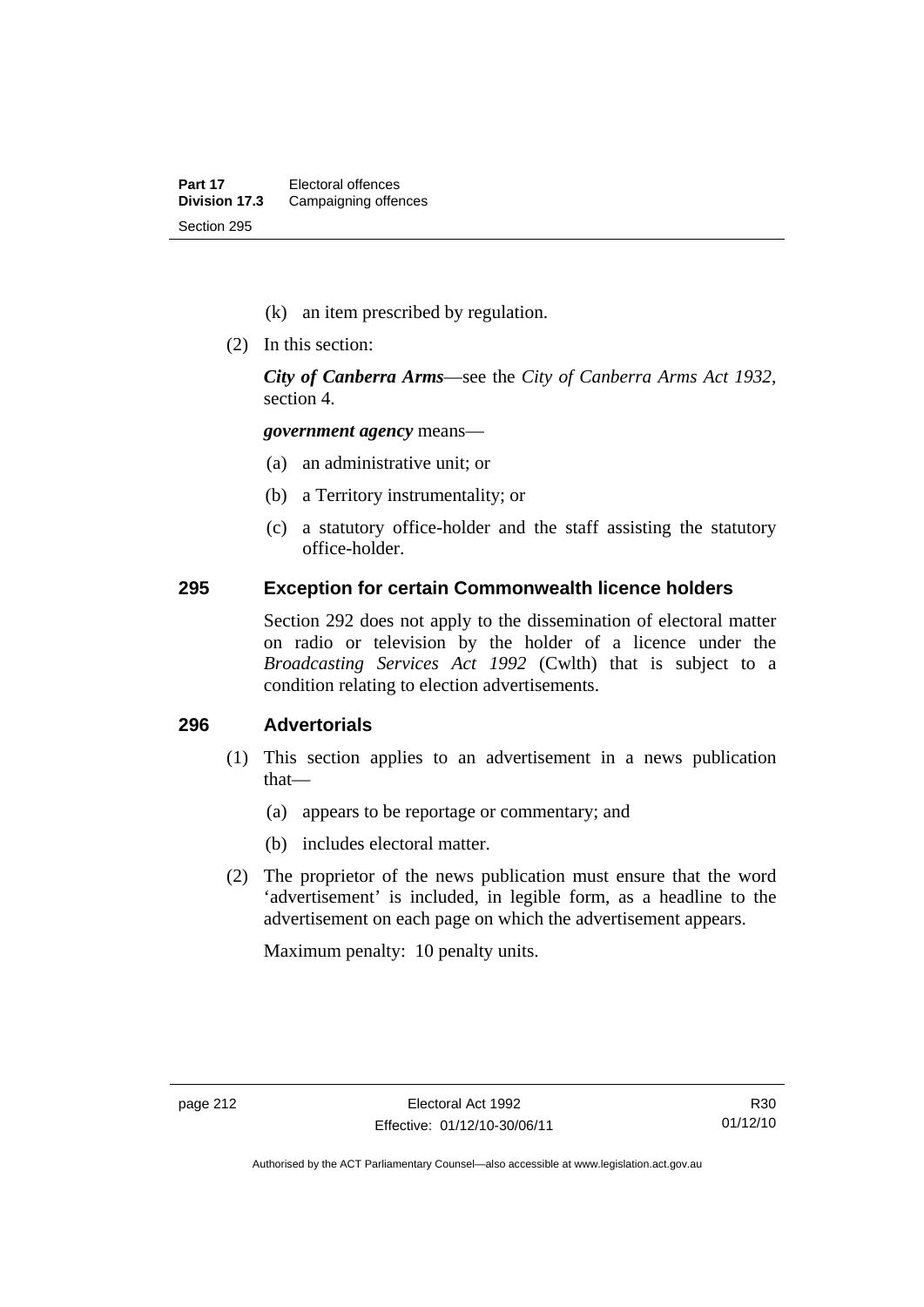### **297 Misleading or deceptive electoral matter**

 (1) A person shall not disseminate, or authorise to be disseminated, electoral matter that is likely to mislead or deceive an elector about the casting of a vote.

Maximum penalty: 50 penalty units, imprisonment for 6 months or both.

 (2) It is a defence to a prosecution for an offence against subsection (1) if it is established that the defendant did not know, and could not reasonably be expected to have known, that the electoral matter was likely to mislead or deceive an elector about the casting of a vote.

### **298 Inducement to illegal voting—representations of ballot papers**

A person shall not disseminate, or authorise to be disseminated, electoral matter including a representation of a ballot paper, or part of a ballot paper, likely to induce an elector to mark his or her vote otherwise than in accordance with the directions on the ballot paper.

Maximum penalty: 50 penalty units, imprisonment for 6 months or both.

### **299 Graffiti**

- (1) A person shall not, without reasonable excuse, mark any electoral matter directly on any defined place or object without the consent of—
	- (a) for a place—the lessee or lawful occupier of the place; or
	- (b) for an object—the owner or lawful possessor of the object.

Maximum penalty: 10 penalty units.

 (2) The Territory or a Territory authority shall not give consent for subsection  $(1)$ .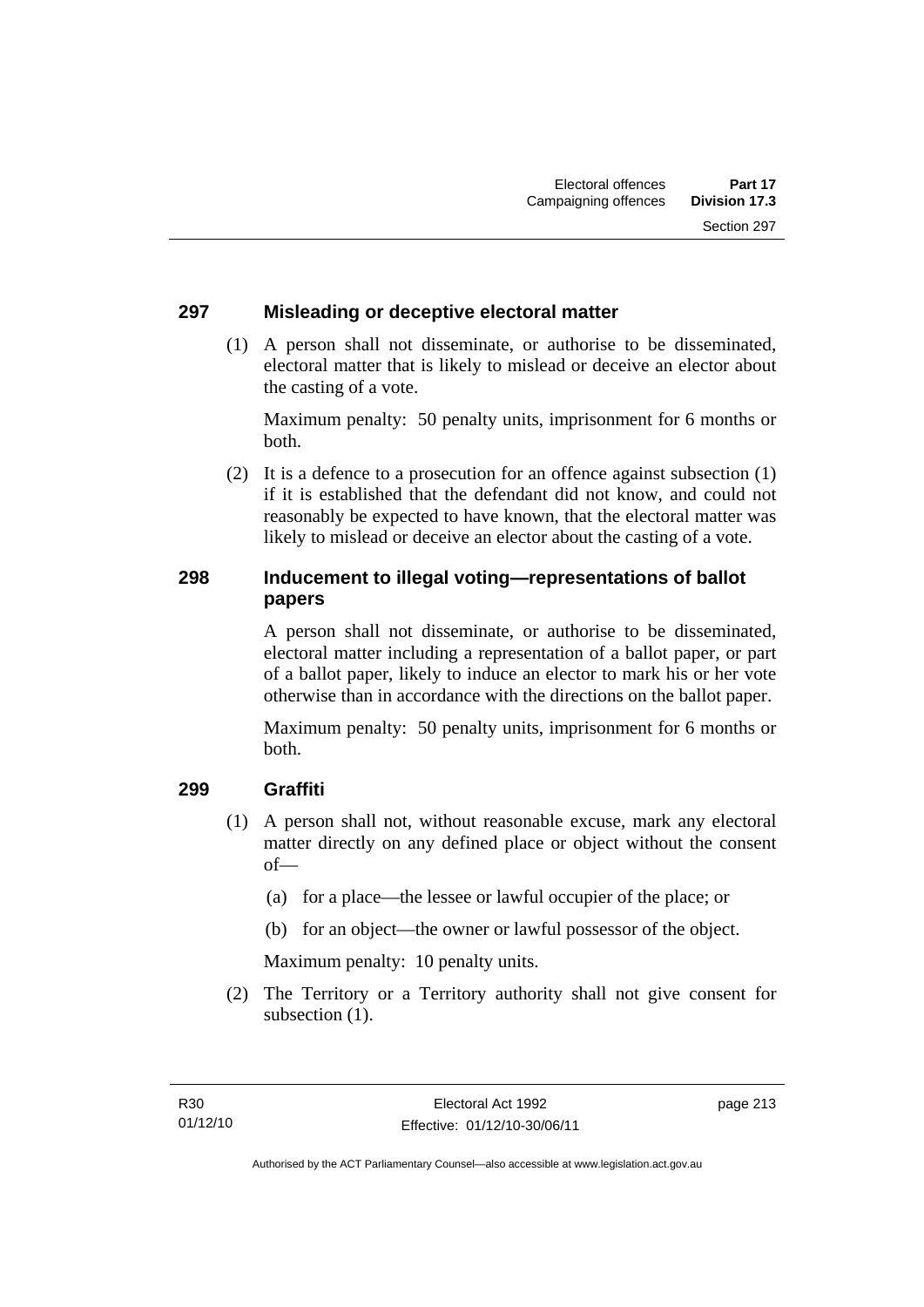- (3) In a prosecution for an offence against subsection (1) in relation to a defined place or object leased, occupied, owned or possessed by the Territory or a Territory authority, it is to be conclusively presumed that the Territory or the Territory authority, as the case requires, did not consent to any marking of electoral matter on the place or object.
- (4) In this section:

*defined place or object* means a building, footpath, hoarding, roadway, vehicle, vessel or any public or private place (whether on land or water or in the air).

*lessee*—see the *Planning and Development Act 2007*, section 234.

*mark* means write, draw or depict.

### **300 Defamation of candidates**

(1) A person shall not make or publish, or authorise to be made or published, a false and defamatory statement about the personal character or conduct of a candidate.

Maximum penalty: 50 penalty units, imprisonment for 6 months or both.

- (2) It is a defence to a prosecution for an offence against subsection (1) if it is established that the defendant believed on reasonable grounds that the relevant statement was true.
- (3) A person who makes a false and defamatory statement in relation to the personal character or conduct of a candidate in contravention of this section may, at the suit of the candidate, be restrained by injunction from repeating the statement or any similar false and defamatory statement.

### **301 Publication of statements about candidates**

 (1) A person shall not publish, or authorise to be published, on behalf of a body (whether incorporated or unincorporated) a statement—

R30 01/12/10

Authorised by the ACT Parliamentary Counsel—also accessible at www.legislation.act.gov.au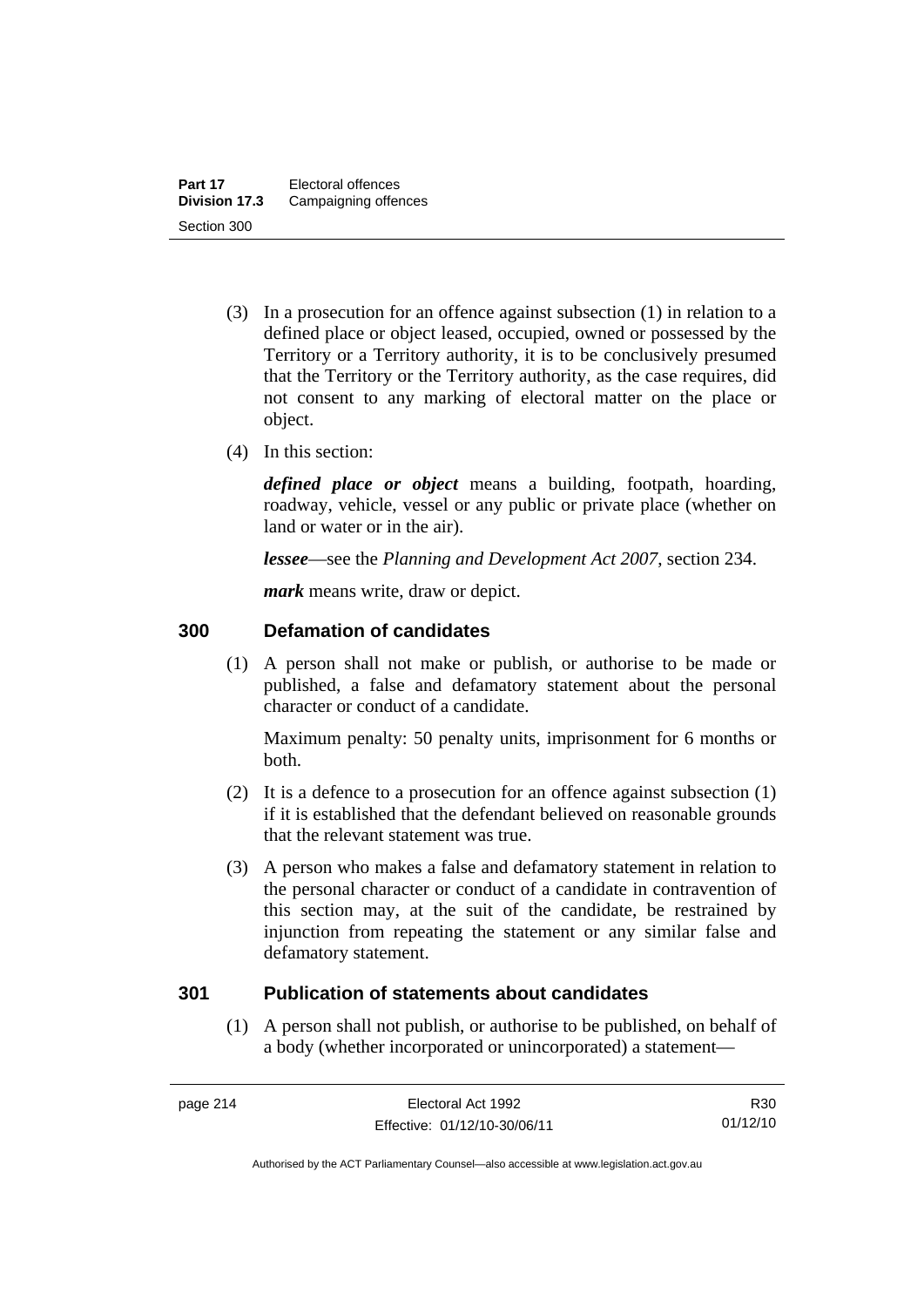- (a) expressly or impliedly claiming that a candidate in an election is associated with, or supports the policy or activities of, that body; or
- (b) expressly or impliedly advocating that a candidate should be given the first preference vote in an election;

without the written authority of the candidate.

Maximum penalty: 30 penalty units.

- (2) In proceedings for an offence against subsection (1), it shall be presumed, unless the contrary is proved, that a statement purported to be made on behalf of a body was made on behalf of the body.
- (3) This section does not apply to a statement—
	- (a) published on behalf of a political party; and
	- (b) that relates to a candidate nominated by the party who has publicly declared his or her candidature to be on behalf of, or in the interests of, the party.

### **302 Disruption of election meetings**

(1) A person shall not, without reasonable excuse, disrupt an election meeting.

Maximum penalty: 5 penalty units.

- (2) The chairperson of an election meeting may request a police officer to remove from the meeting any person who, in the opinion of the chairperson, is disrupting the meeting.
- (3) On a request from the chairperson under subsection (2), a police officer may take reasonable action to remove from the meeting the person disrupting the meeting.
- (4) A person who is the subject of a request referred to in subsection (2) shall not, without reasonable excuse, return to the meeting without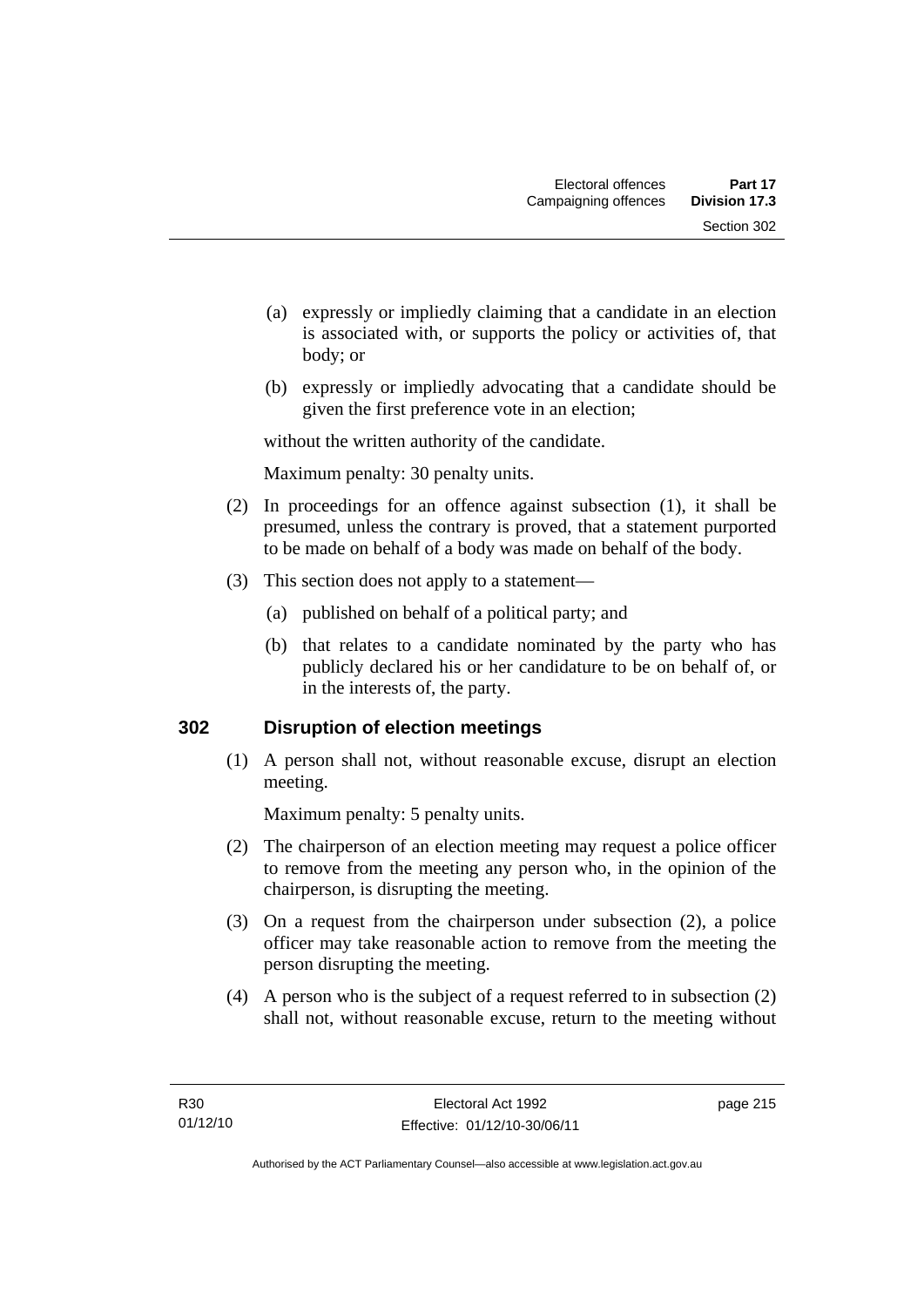the authority of the chairperson after leaving it or being removed from it.

Maximum penalty: 10 penalty units.

(5) In this section:

*election meeting* means a lawful public meeting held during a pre-election period in association with the relevant election.

#### **303 Canvassing within 100m of polling places**

- (1) A person shall not, during polling hours within the defined polling area in relation to a polling place—
	- (a) do anything for the purpose of influencing the vote of an elector as the elector is approaching, or while the elector is at, the polling place; or
	- (b) do anything for the purpose of inducing an elector not to vote as the elector is approaching, or while the elector is at, the polling place; or
	- (c) exhibit a notice containing electoral matter that is able to be clearly seen by electors approaching, or at, the polling place, other than a notice authorised by the commissioner for display there.

Maximum penalty: 5 penalty units.

- (2) If the building where a polling place is located is situated on grounds within an enclosure, the commissioner may, by written notice, specify the boundary of that enclosure for subsection (7), definition of *defined polling area*, paragraph (b).
- (3) A notice is a notifiable instrument.

*Note* A notifiable instrument must be notified under the *Legislation Act 2001*.

Authorised by the ACT Parliamentary Counsel—also accessible at www.legislation.act.gov.au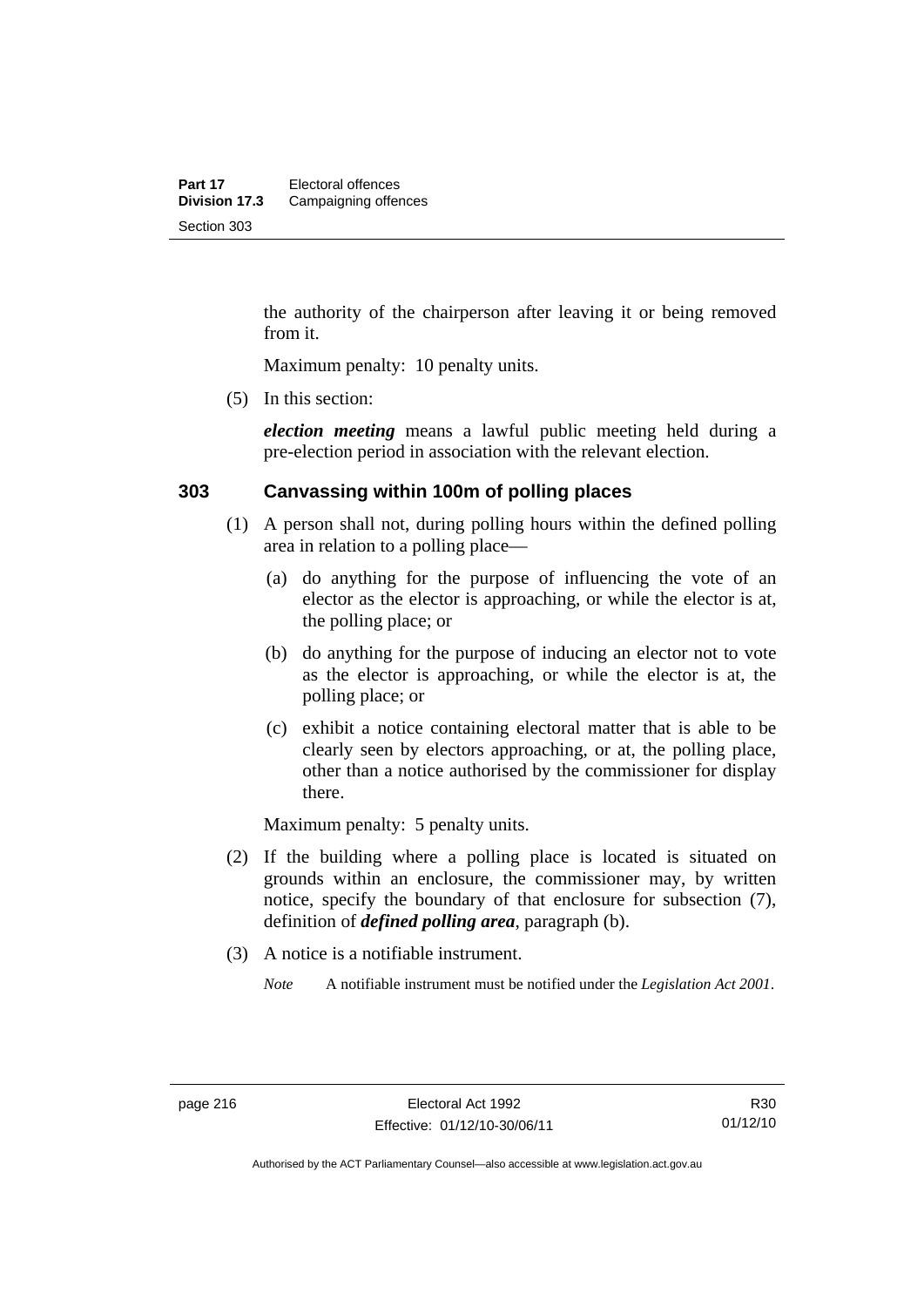- (4) An officer may, if directed by the commissioner, remove or obliterate a notice that the commissioner or the officer believes on reasonable grounds to be exhibited in contravention of this section.
- (5) Subsection (4) does not authorise an officer to enter land that is subject to a territory lease.
- (6) A person shall not obstruct an officer in the exercise or attempted exercise of the officer's functions under subsection (4).

Maximum penalty: 50 penalty units, imprisonment for 6 months or both.

(7) In this section:

*defined polling area*, in relation to a polling place, means the area—

- (a) within the building where the polling place is located, and within 100m of the building; or
- (b) if the commissioner issues a notice under subsection (2) in relation to the polling place—within the boundary of the enclosure specified in the notice, and within 100m outside that boundary.

*polling hours*, in relation to a polling place, means—

- (a) for a polling place appointed under section 119—between the hours of 8 am and 6 pm on polling day; or
- (b) for a polling place where a vote may be made before an officer—any time when the place is open for the acceptance of votes; or
- (c) for a polling place where polling is authorised under division 10.5—the period when a mobile polling visit is being made to the building where that place is located.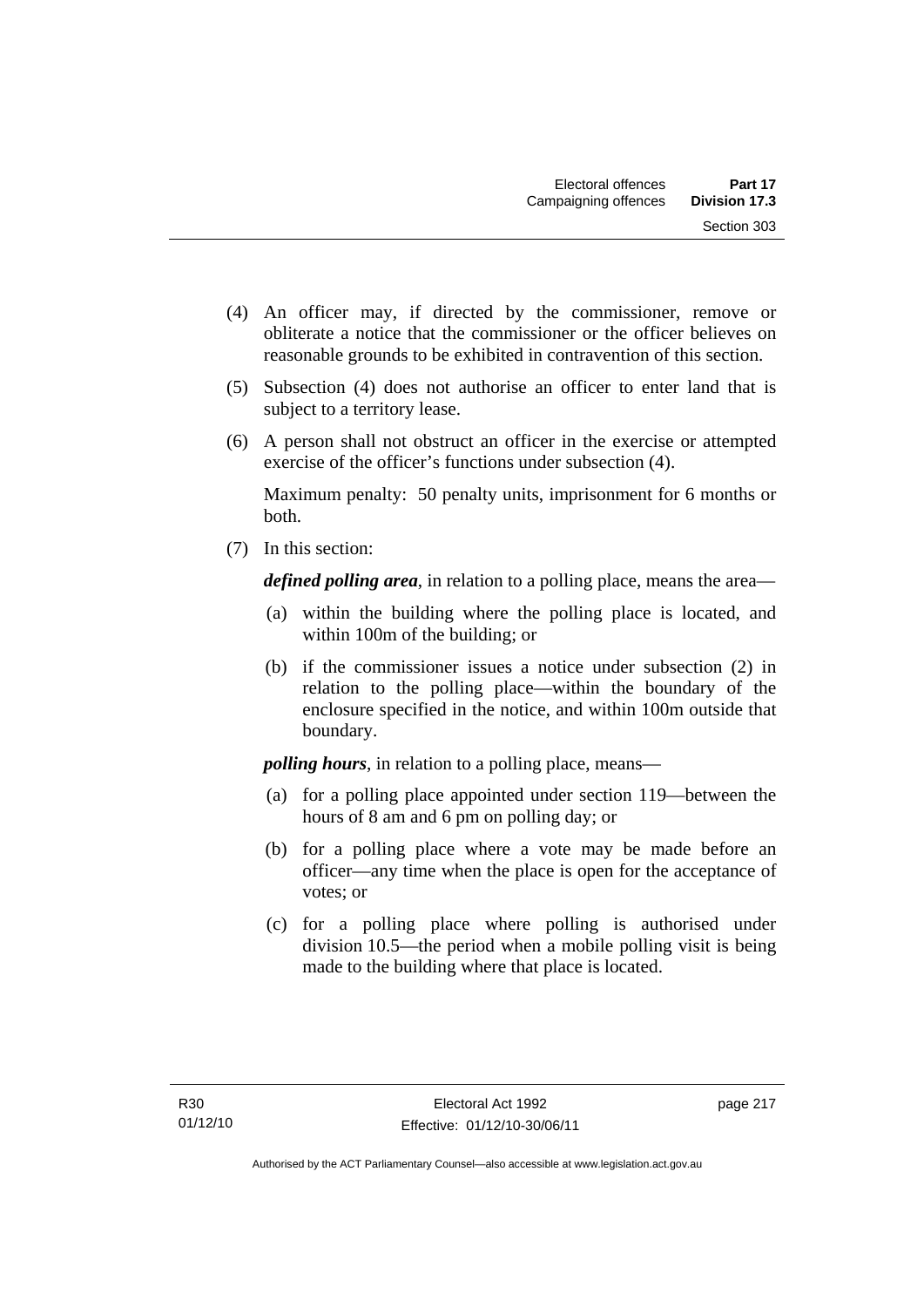### **304 Badges and emblems in polling places**

Subject to section 123 (5), an officer or scrutineer shall not wear or display in a polling place a badge or emblem associated with a political party or candidate.

Maximum penalty: 10 penalty units.

#### **305 How-to-vote material in polling places**

(1) A person shall not, except for the purposes of assisting another person to vote under section 156, exhibit or leave in a polling place any printed electoral matter.

Maximum penalty: 5 penalty units.

 (2) This section does not apply in relation to a notice authorised by the commissioner for display in the polling place.

### **306 Evidence of authorisation of electoral matter**

In proceedings for an offence against this division—

- (a) electoral matter including a statement to the effect that it was authorised by a specified person is admissible as evidence of that fact; and
- (b) an issue of a news publication including a statement to the effect that a specified person authorised the publication of all electoral matter contained in reportage or commentary in that issue is admissible as evidence of that fact; and
- (c) electoral matter including a statement to the effect that it was disseminated by a specified person is admissible as evidence of that fact; and
- (d) electoral matter that includes a name purporting to be the author's name is admissible as evidence of that fact.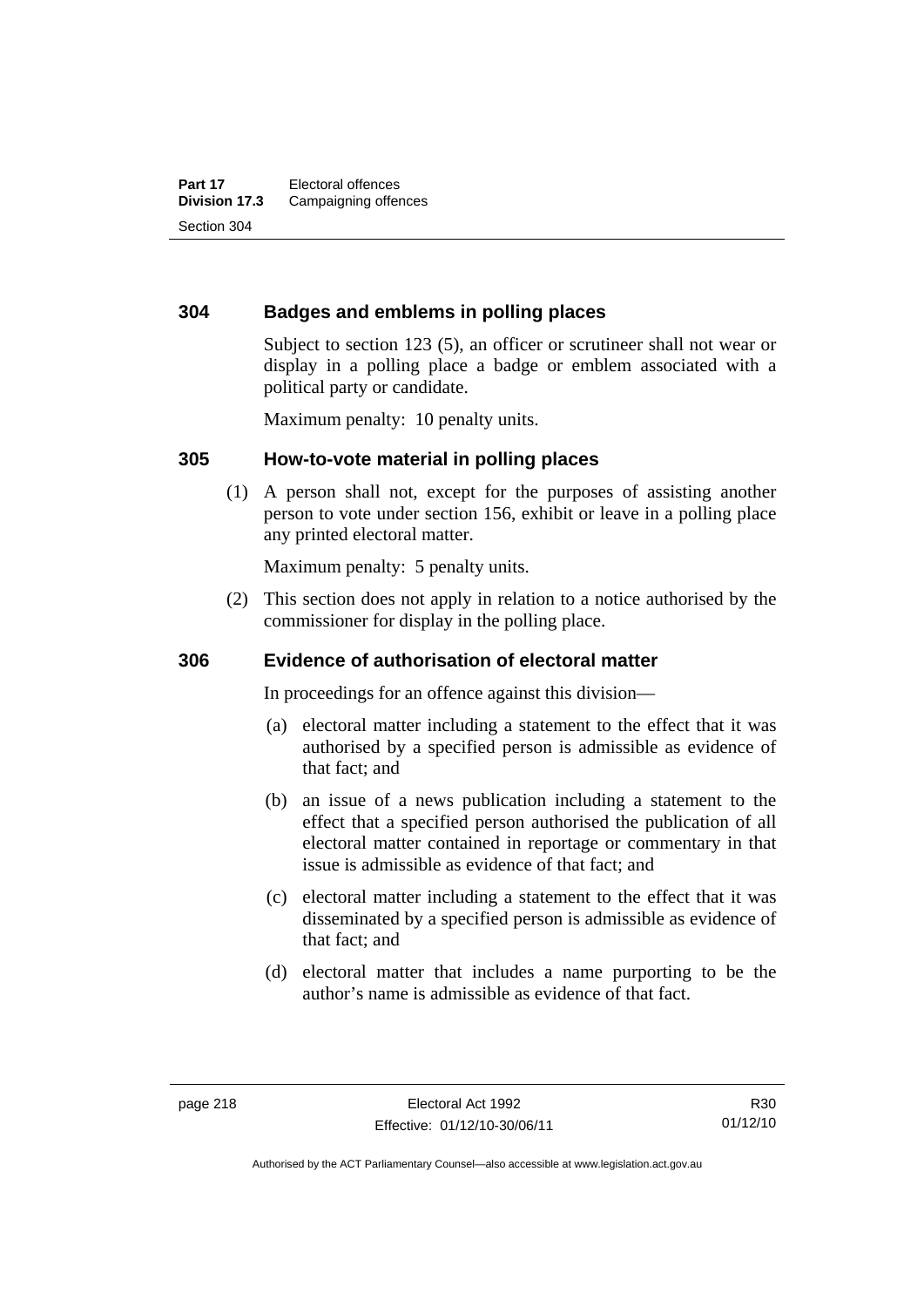# **Division 17.4 Electronic voting offences**

### **306A Interfering with electronic voting devices etc**

A person must not, without reasonable excuse, destroy or interfere with any device or computer program that is used, or intended to be used, for or in connection with electronic voting.

Maximum penalty: 50 penalty units, imprisonment for 6 months or both.

### **306B Interfering with electronic counting devices etc**

A person must not, without reasonable excuse, destroy or interfere with any device or computer program that is used, or intended to be used, for counting votes electronically.

Maximum penalty: 50 penalty units, imprisonment for 6 months or both.

# **Division 17.5 Voting fraud**

### **307 Voting fraud**

 (1) A person shall not supply a ballot paper unless authorised to do so for this Act.

Maximum penalty: 50 penalty units.

(2) A person shall not obtain a ballot paper by fraudulent means.

Maximum penalty: 50 penalty units, imprisonment for 6 months or both.

 (3) A person other than an elector shall not mark a ballot paper, unless expressly authorised by this Act.

Maximum penalty: 50 penalty units.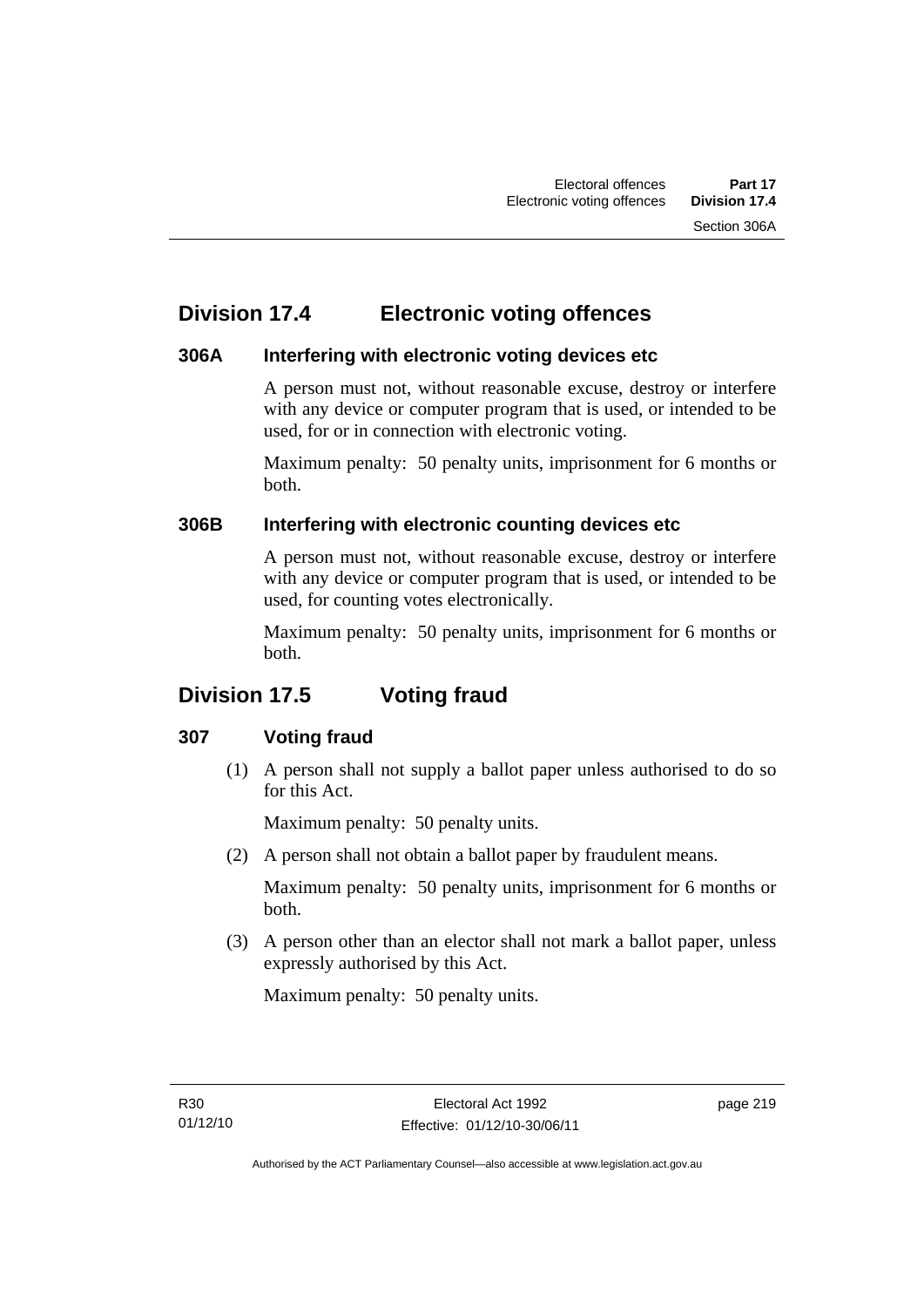(4) A person shall not fraudulently put a ballot paper, or any other paper, in a ballot box.

Maximum penalty: 50 penalty units, imprisonment for 6 months or both.

- (5) A person shall not fraudulently take a ballot paper out of—
	- (a) a place where a vote may be made before an officer under section 136B or 136C; or
	- (b) a polling place; or
	- (c) a scrutiny centre.

Maximum penalty: 50 penalty units, imprisonment for 6 months or both.

 (6) A person shall not, without reasonable excuse, interfere with a ballot box, or a ballot paper, unless authorised to do so for this Act.

Maximum penalty: 50 penalty units, imprisonment for 6 months or both.

## **Division 17.6 Electoral papers**

### **310 Electoral papers—forfeiture**

- (1) On conviction of a person for an offence against the Criminal Code, part 3.6 (Forgery and related offences), any document or instrument in relation to which the offence was committed is forfeited to the Territory.
- (2) A forfeited document or instrument may be destroyed or dealt with as prescribed.

### **311 Electoral papers—unauthorised possession**

A person shall not, without reasonable excuse, except for this Act—

(a) possess an electoral paper; or

R30 01/12/10

Authorised by the ACT Parliamentary Counsel—also accessible at www.legislation.act.gov.au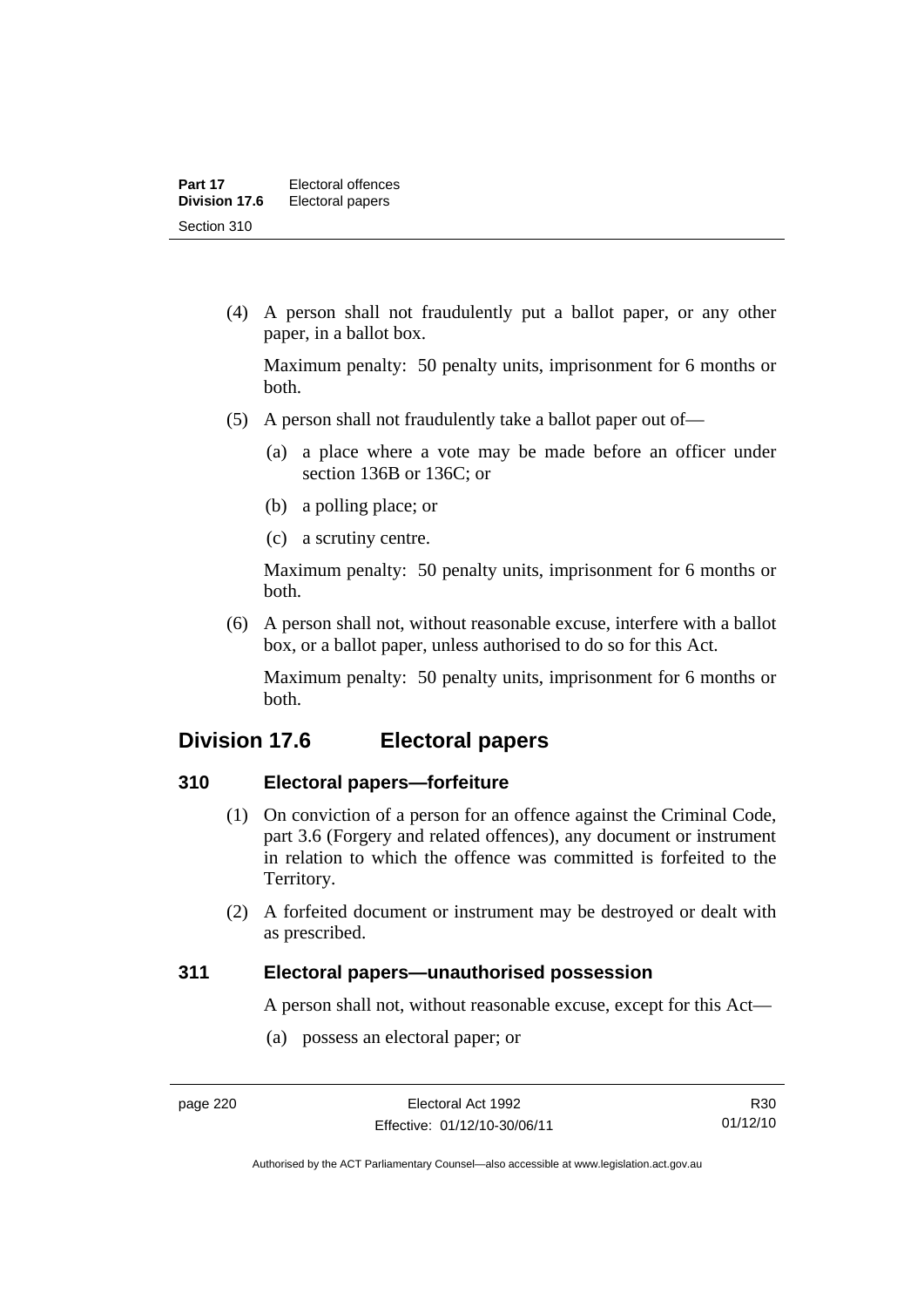(b) possess an instrument designed or adapted particularly for producing an electoral paper, or an official mark on an electoral paper.

Maximum penalty: 30 penalty units.

### **313 Electoral papers—defacement etc**

Unless authorised by or under this Act, a person shall not fraudulently deface, remove, mutilate or destroy an electoral paper.

Maximum penalty: 50 penalty units, imprisonment for 6 months or both.

### **314 Electoral papers—signatures**

(1) Subject to subsection (2), if a person is required by this Act to sign an electoral paper, he or she shall sign it with his or her personal signature.

Maximum penalty: 10 penalty units.

- (2) If a person is unable to sign his or her name in writing, the person is to be taken to have signed an electoral paper if—
	- (a) the person makes a mark on the paper by way of signature; or
	- (b) another person signs the document in the presence of and at the direction of the person.

### **315 Electoral papers—witnesses**

- (1) A person shall not witness the signature of an electoral paper unless—
	- (a) the paper is signed by the signatory; and
	- (b) he or she has seen the signatory sign the paper; and
	- (c) he or she is satisfied as to—
		- (i) the identity of the signatory; and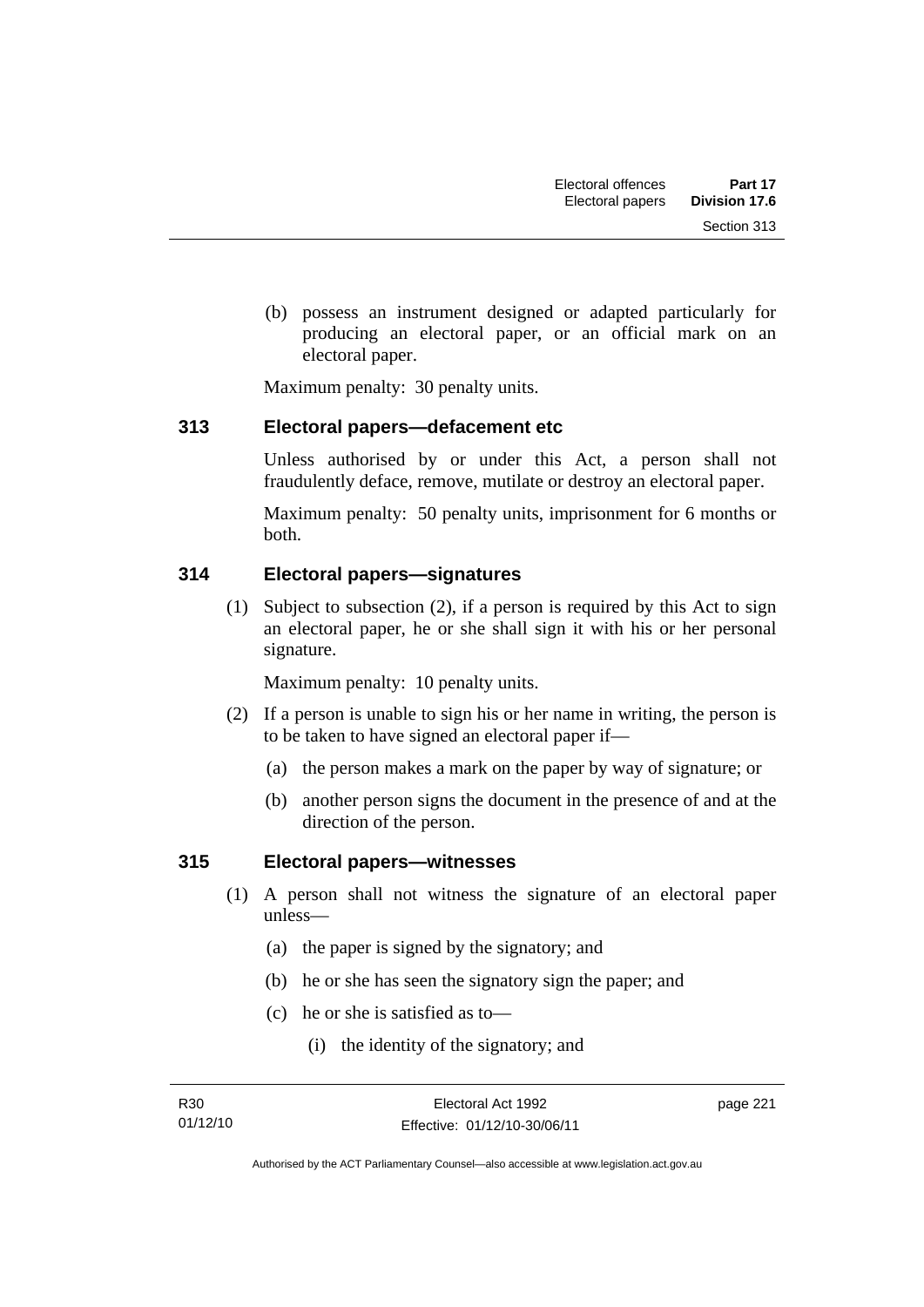- (ii) the truth of any statements made in the paper by the signatory; and
- (d) he or she is able to sign his or her own name.

Maximum penalty: 10 penalty units.

- (2) For subsection (1) (c), a witness may satisfy himself or herself on the basis of—
	- (a) personal knowledge of the signatory; or
	- (b) inquiries made of the signatory; or
	- (c) any other reasonable means.
- (3) In this section:

*signatory*, in relation to a person witnessing the signature of an electoral paper, means the person whose signature is purported to be witnessed.

### **315A Ballot papers—photographs**

- (1) A person commits an offence if—
	- (a) the person takes a photograph of a ballot paper used by the person for voting in an election; and
	- (b) the photograph shows, or would be likely to show, how the person voted in the election.

Maximum penalty: 10 penalty units.

- (2) A person commits an offence if—
	- (a) the person takes a photograph of a ballot paper used by another person (the *elector*) for voting in an election; and
	- (b) the photograph shows, or would be likely to show, how the elector voted in the election; and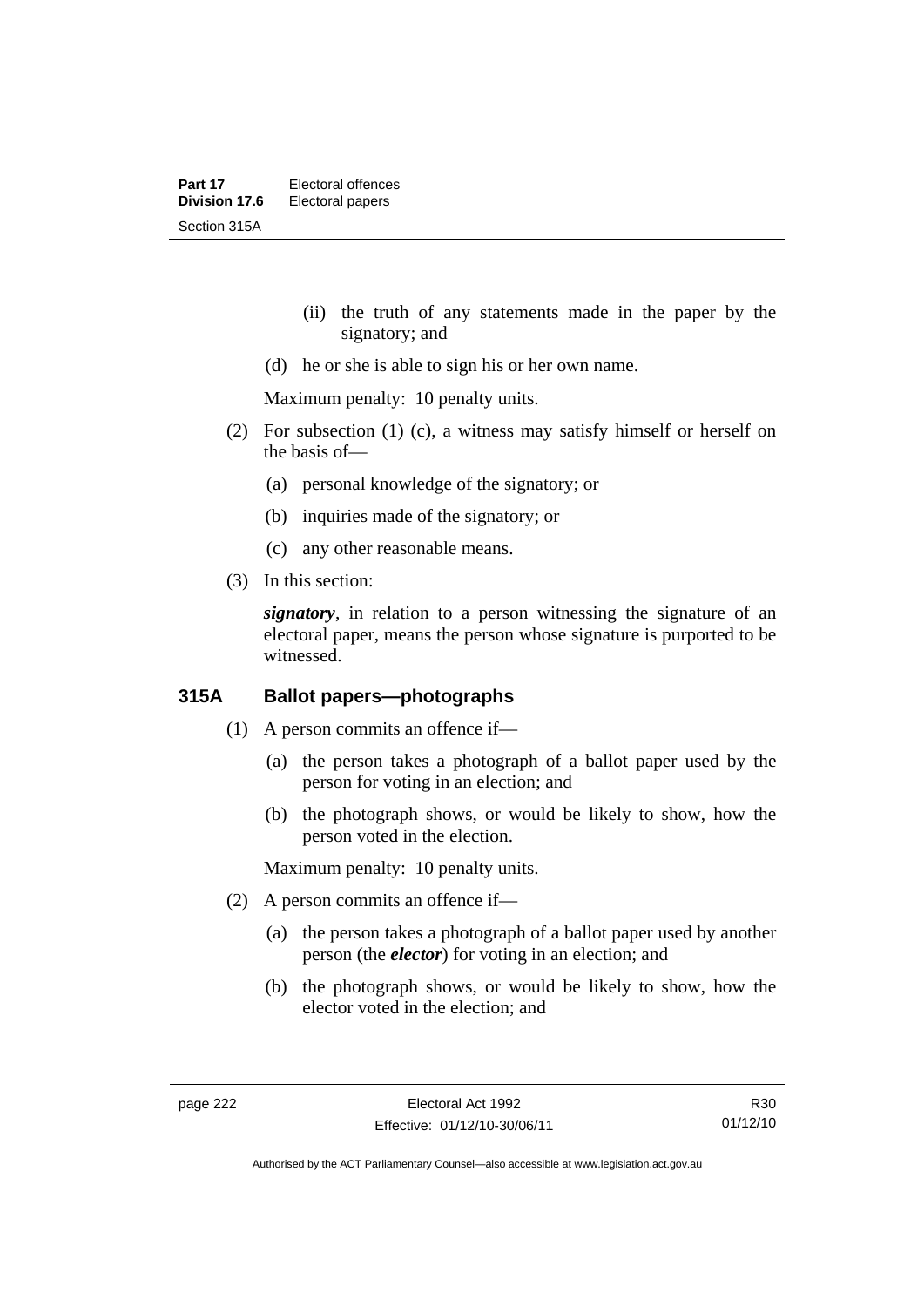- (c) either—
	- (i) the person knows the identity of the elector; or
	- (ii) it would be possible for the person or someone else to find out the identity of the elector.

Maximum penalty: 10 penalty units.

(3) In this section:

*photograph* includes a video recording.

## **Division 17.7 Official functions**

### **316 Improper influence—members of electoral commission etc**

A person shall not do anything improper for the purpose of influencing a member of—

- (a) the electoral commission; or
- (b) an augmented commission; or
- (c) a redistribution committee.

Maximum penalty: 50 penalty units, imprisonment for 6 months or both.

### **317 Unauthorised actions by officers**

An officer shall not, without reasonable excuse, contravene—

(a) a provision of this Act for which no other penalty is provided; or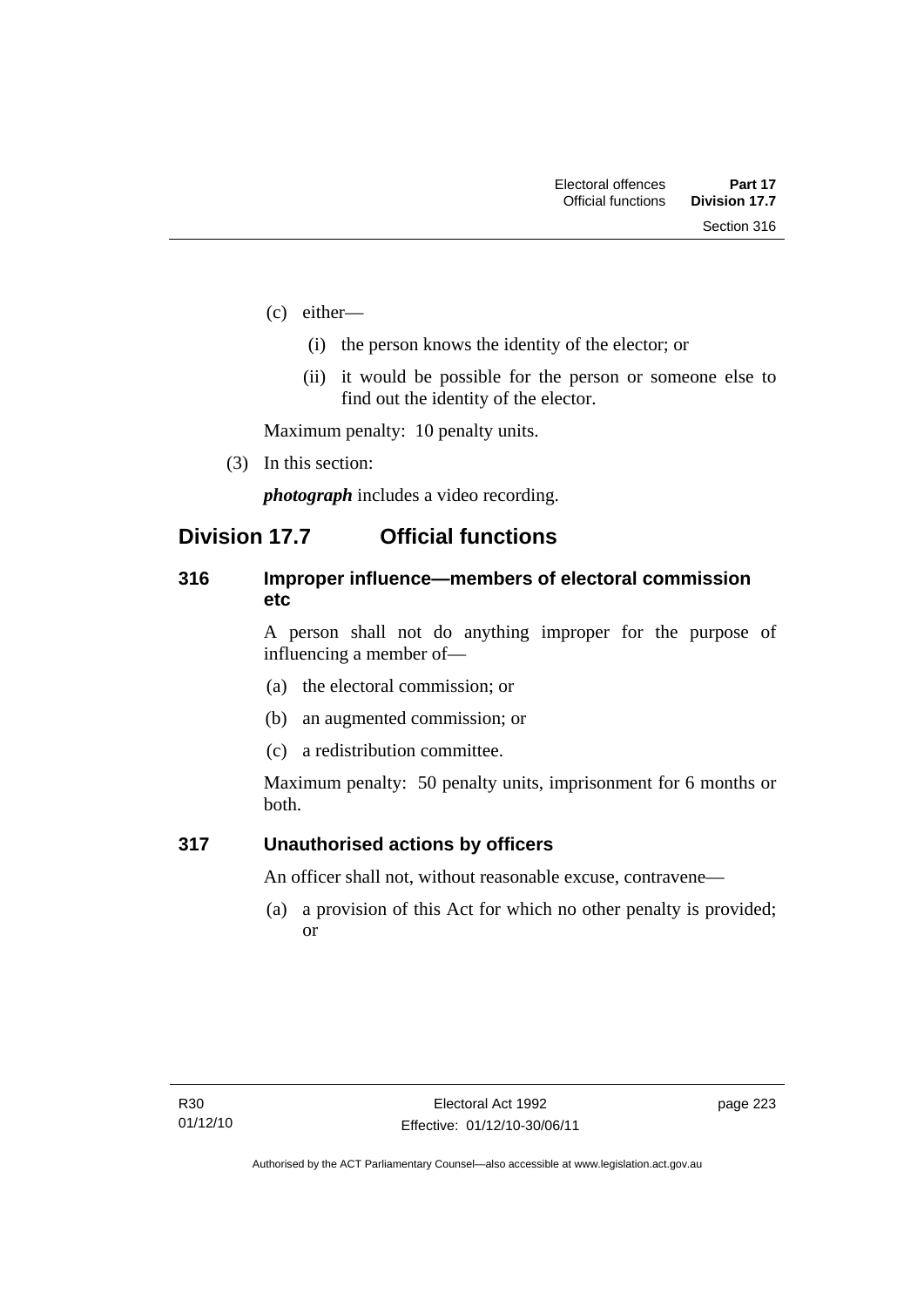(b) a direction given to him or her under this Act.

Maximum penalty: 10 penalty units.

### **318 Identification of voters and votes**

(1) Except as authorised under this Act, an officer shall not make any mark on a ballot paper that would be likely to enable the identification, directly or indirectly, of the person who votes on the ballot paper.

Maximum penalty: 50 penalty units, imprisonment for 6 months or both.

 (2) Except as authorised under this Act, an officer or a scrutineer shall not, directly or indirectly, disclose any information acquired in the exercise of his or her functions under this Act that would be likely to enable it to be known how an identified voter has voted.

Maximum penalty: 50 penalty units, imprisonment for 6 months or both.

(3) In subsection (2):

*officer* includes a person who has been, but is no longer, an officer.

*scrutineer* includes a person who has been, but is no longer, a scrutineer.

### **319 Responses to official questions**

(1) A person shall not, in answer to an official question, make a statement that is false or misleading in a material particular.

Maximum penalty: 50 penalty units, imprisonment for 6 months or both.

 (2) It is a defence to a prosecution for an offence against subsection (1) if it is established that the defendant did not know, and could not reasonably be expected to have known, that the relevant statement was false or misleading in a material particular.

R30 01/12/10

Authorised by the ACT Parliamentary Counsel—also accessible at www.legislation.act.gov.au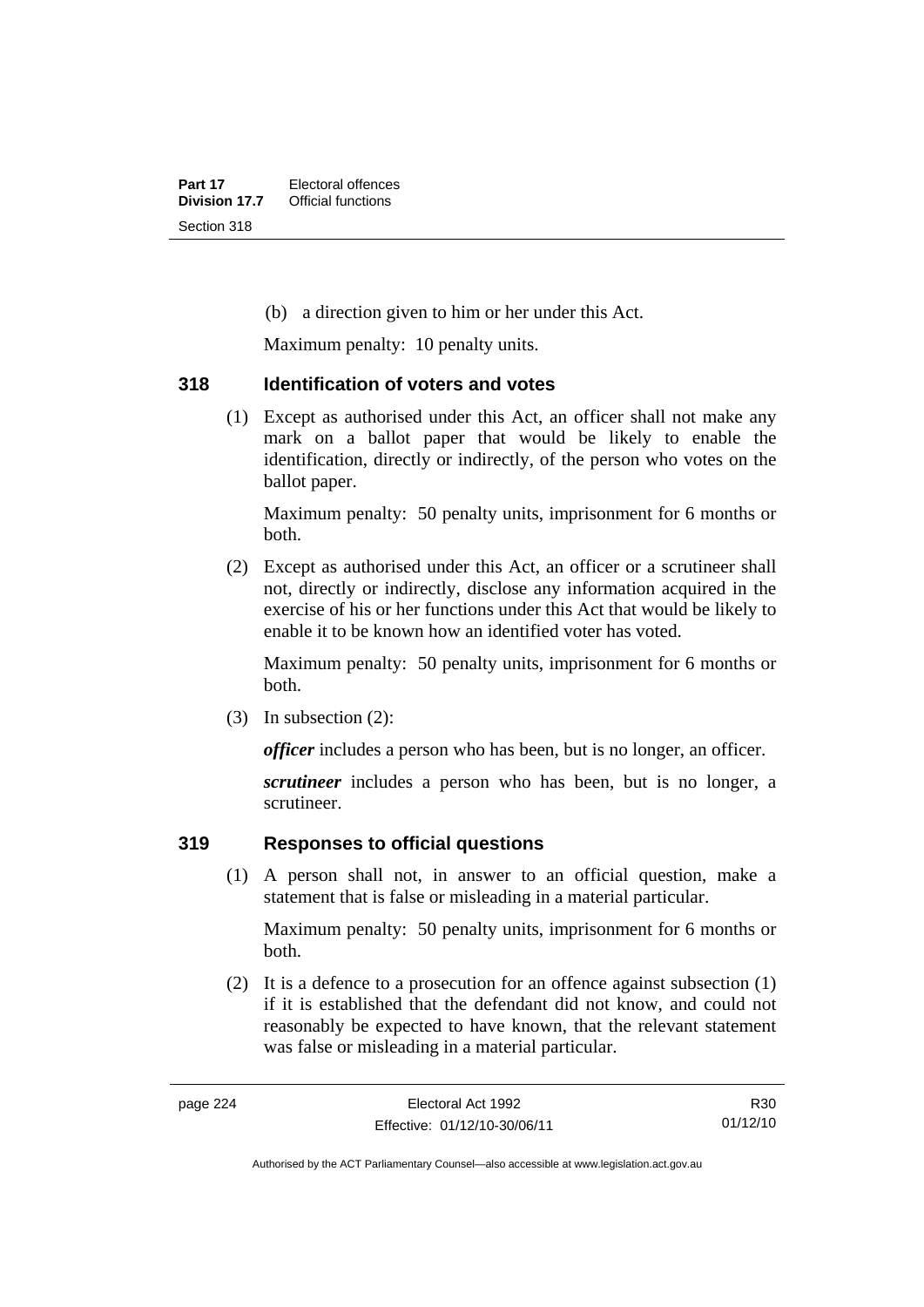Section 320

(3) In this section:

*official question* means a question asked by an officer in the exercise of his or her functions under this Act.

### **320 Control of behaviour at voting centres**

 (1) A person shall not, without reasonable excuse, disrupt an activity being carried out under this Act at a voting centre.

Maximum penalty: 10 penalty units.

 (2) A person at a voting centre shall not, without reasonable excuse, disobey a direction given by the OIC by or under this Act.

Maximum penalty: 10 penalty units.

 (3) A person shall not, without reasonable excuse, enter or remain at a voting centre without the permission, express or implied, of the OIC.

Maximum penalty: 10 penalty units.

- (4) Subsection (3) does not apply—
	- (a) to an officer; or
	- (b) to a scrutineer who is entitled to be on the premises under section 123; or
	- (c) if the voting centre is a polling place—to a voter who enters the place for the purpose of voting and remains no longer than is necessary and reasonable for that purpose.
- (5) A person who contravenes this section may be removed from the premises by a police officer or by an authorised officer.
- (6) In this section:

*OIC*, in relation to a voting centre, means the officer in charge of the centre.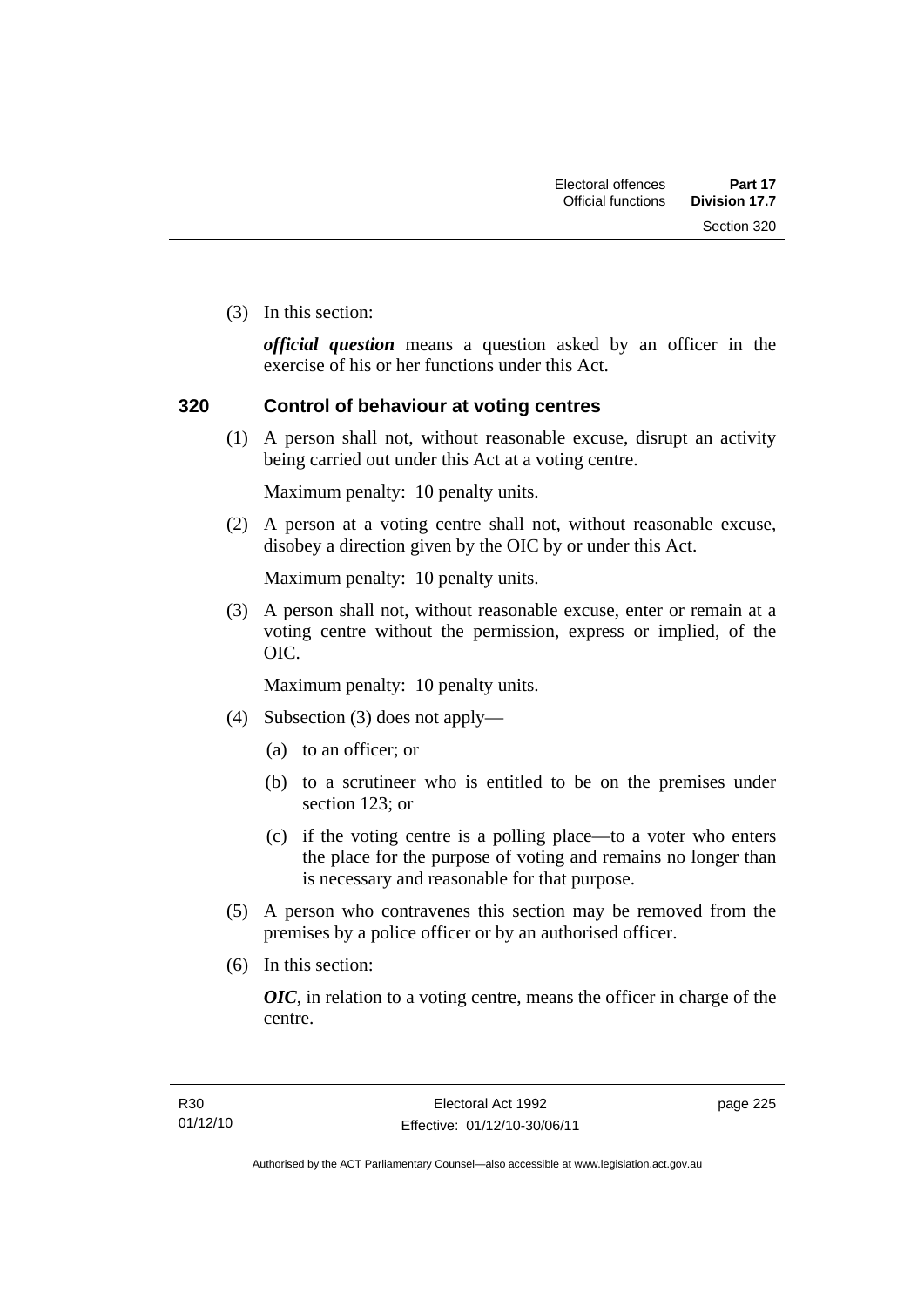*voting centre* means—

- (a) a place where a vote may be made before an officer under section 136B or 136C; or
- (b) a polling place; or
- (c) a scrutiny centre.

page 226 **Electoral Act 1992** Effective: 01/12/10-30/06/11

Authorised by the ACT Parliamentary Counsel—also accessible at www.legislation.act.gov.au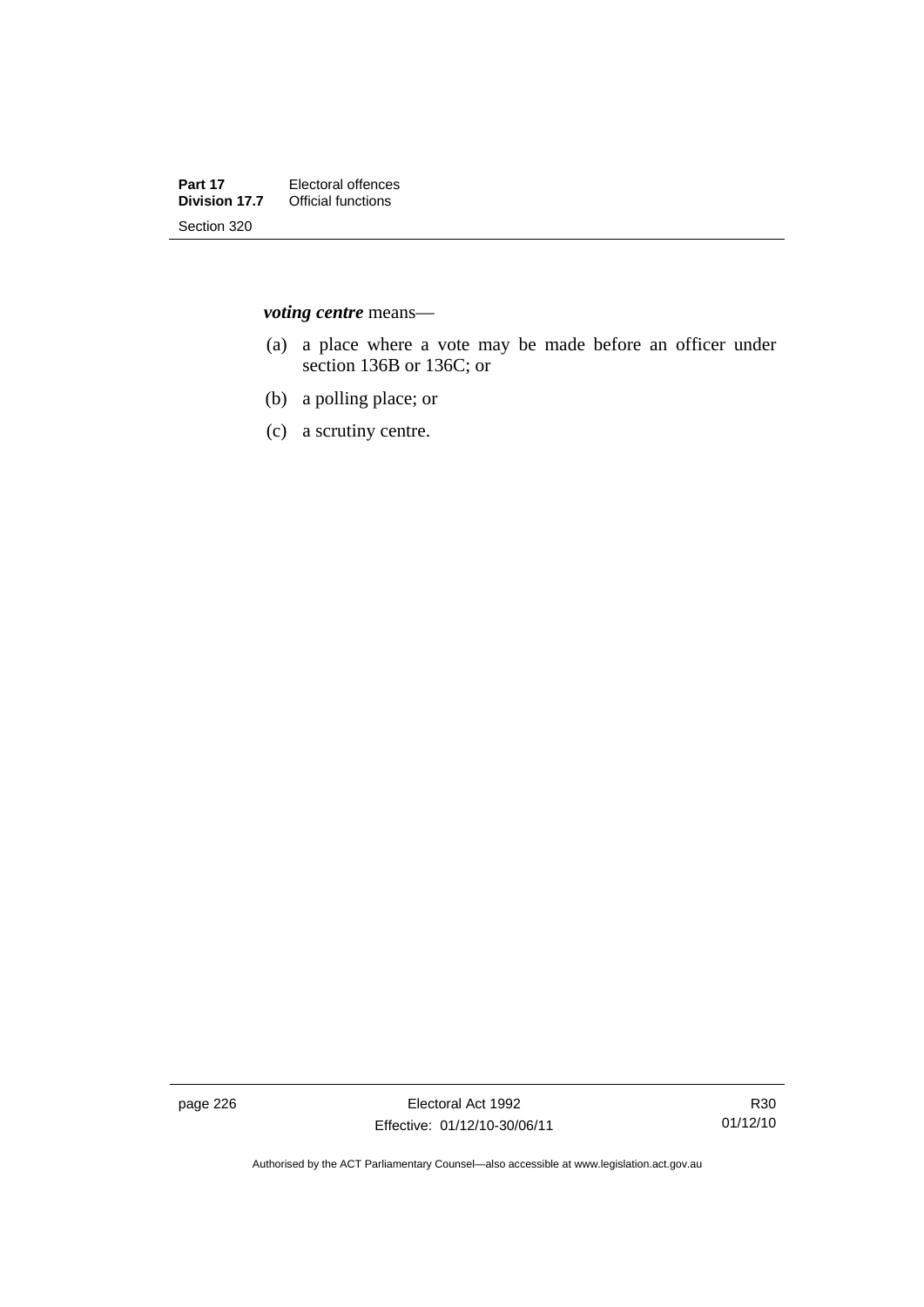# **Part 18 Enforcement proceedings**

## **Division 18.1 Injunctions**

### **321 Restraining conduct**

- (1) This section applies if a person (the *relevant person*) has engaged, is engaging, or proposes to engage, in conduct that was, is, or would be, a contravention of this Act or another Territory law in its application to elections.
- (2) The commissioner or, if the conduct relates to an election, a candidate in the election may apply to the Supreme Court for an injunction.
- (3) On application under subsection (2), the Supreme Court may grant an injunction—
	- (a) restraining the relevant person from engaging in the conduct; and
	- (b) if, in the court's opinion, it is desirable to do so, requiring the relevant person to do anything.
- (4) The Supreme Court may grant an injunction restraining a person from engaging in conduct of a particular kind—
	- (a) if satisfied that the person has engaged in conduct of that kind, whether or not it appears to the court that the person intends to engage again, or to continue to engage, in conduct of that kind; or
	- (b) if it appears to the court that, if an injunction is not granted, it is likely the person will engage in conduct of that kind, whether or not the person has previously engaged in conduct of that kind and whether or not there is an imminent danger of substantial damage to someone else if the person engages in conduct of that kind.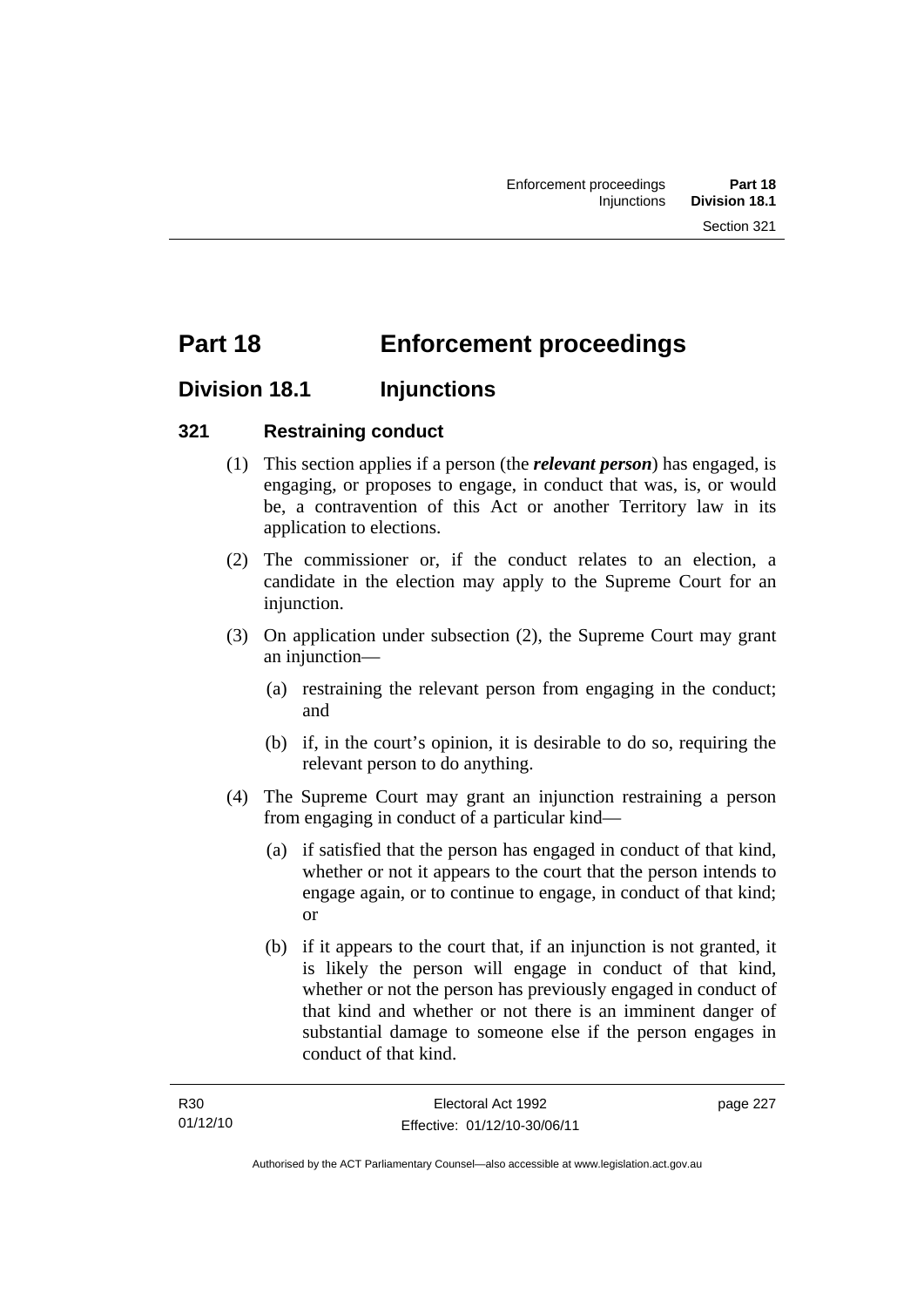### **322 Requiring things to be done**

- (1) This section applies if a person (the *relevant person*) has failed, is failing, or proposes to fail to do something in contravention of this Act or another Territory law in its application to elections.
- (2) The commissioner or, if the conduct relates to an election, a candidate in the election may apply to the Supreme Court for an injunction requiring the relevant person to do the thing.
- (3) On application under subsection (2), the Supreme Court may grant an injunction requiring the relevant person to do the thing.
- (4) The Supreme Court may grant an injunction requiring a person to do something—
	- (a) if satisfied that the person has failed to do the thing, whether or not it appears to the court that the person intends to fail again, or to continue to fail, to do the thing; or
	- (b) if it appears to the court that, if an injunction is not granted, it is likely the person will fail to do the thing, whether or not the person has previously failed to do the thing and whether or not there is an imminent danger of substantial damage to someone else if the person fails to do the thing.

### **323 Commissioner not required to give undertakings as to damages**

If the commissioner makes an application for an injunction to which this division applies, the Supreme Court must not require that, as a condition of granting the injunction, the commissioner give any undertakings about damages on his or her own behalf or on behalf of any other person.

### **324 Powers of the court**

Subject to this division, the Supreme Court has the same powers (so far as they are applicable) in relation to injunctions under this

R30 01/12/10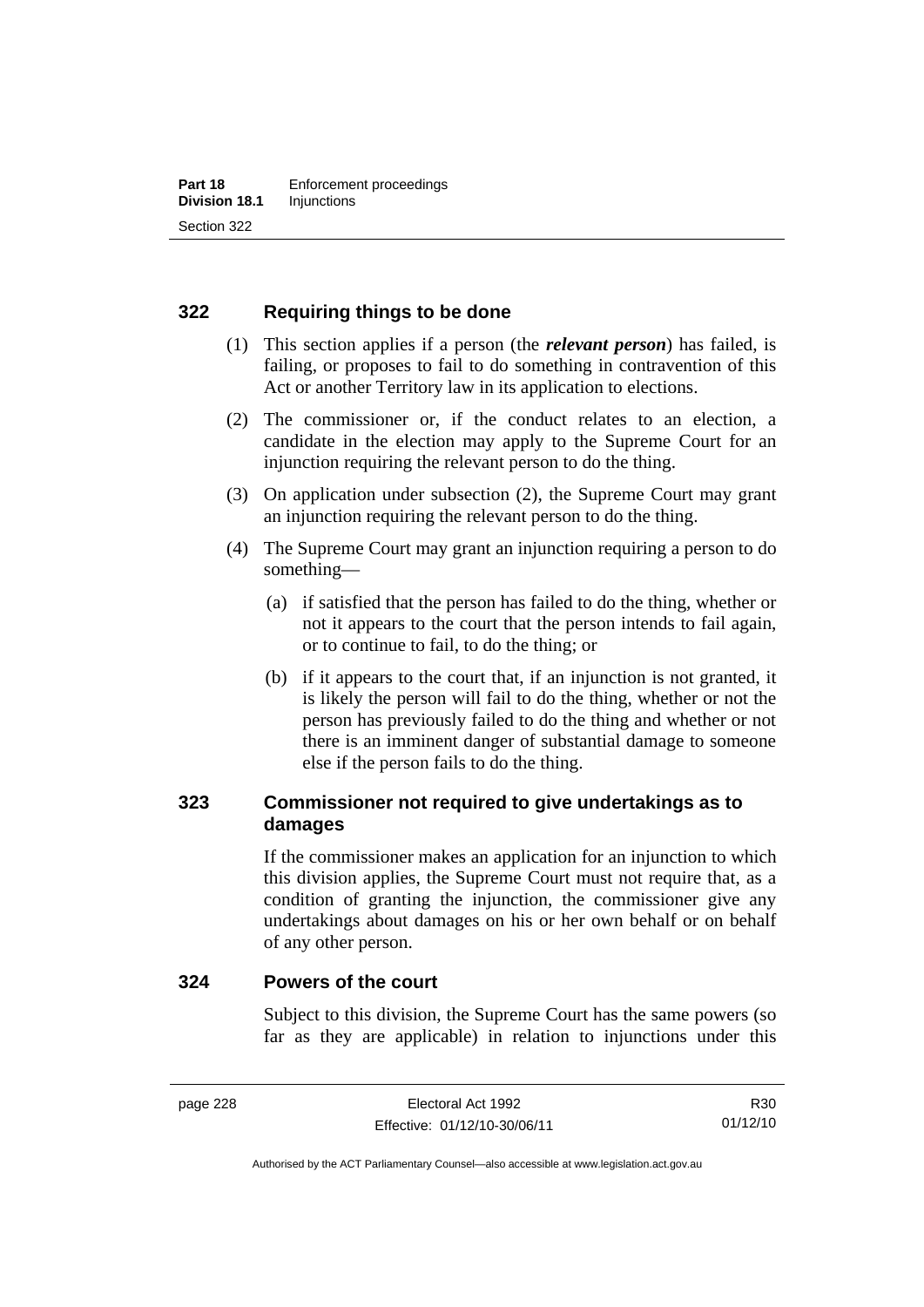division as it has in relation to injunctions under its original jurisdiction.

## **Division 18.2 Prosecutions**

## **325 Investigation of complaints**

The commissioner shall—

- (a) investigate; or
- (b) refer to the appropriate authority for investigation;

any complaint alleging a contravention of this Act, unless the commissioner believes on reasonable grounds that the complaint is frivolous or vexatious.

### **326 Commissioner may prosecute enrolment and voting offences**

The commissioner may institute and conduct any prosecution in relation to an offence against section 73 (6) or 129 (1).

### **327 Service of certain process by mail**

In addition to any other method by which a document may be served, process relating to a proceeding for an offence against section 129 (1) may be served on a person by sending it by prepaid post to the address of the person recorded on the roll.

*Note* For other ways of serving documents, see *Legislation Act 2001*, pt 19.5.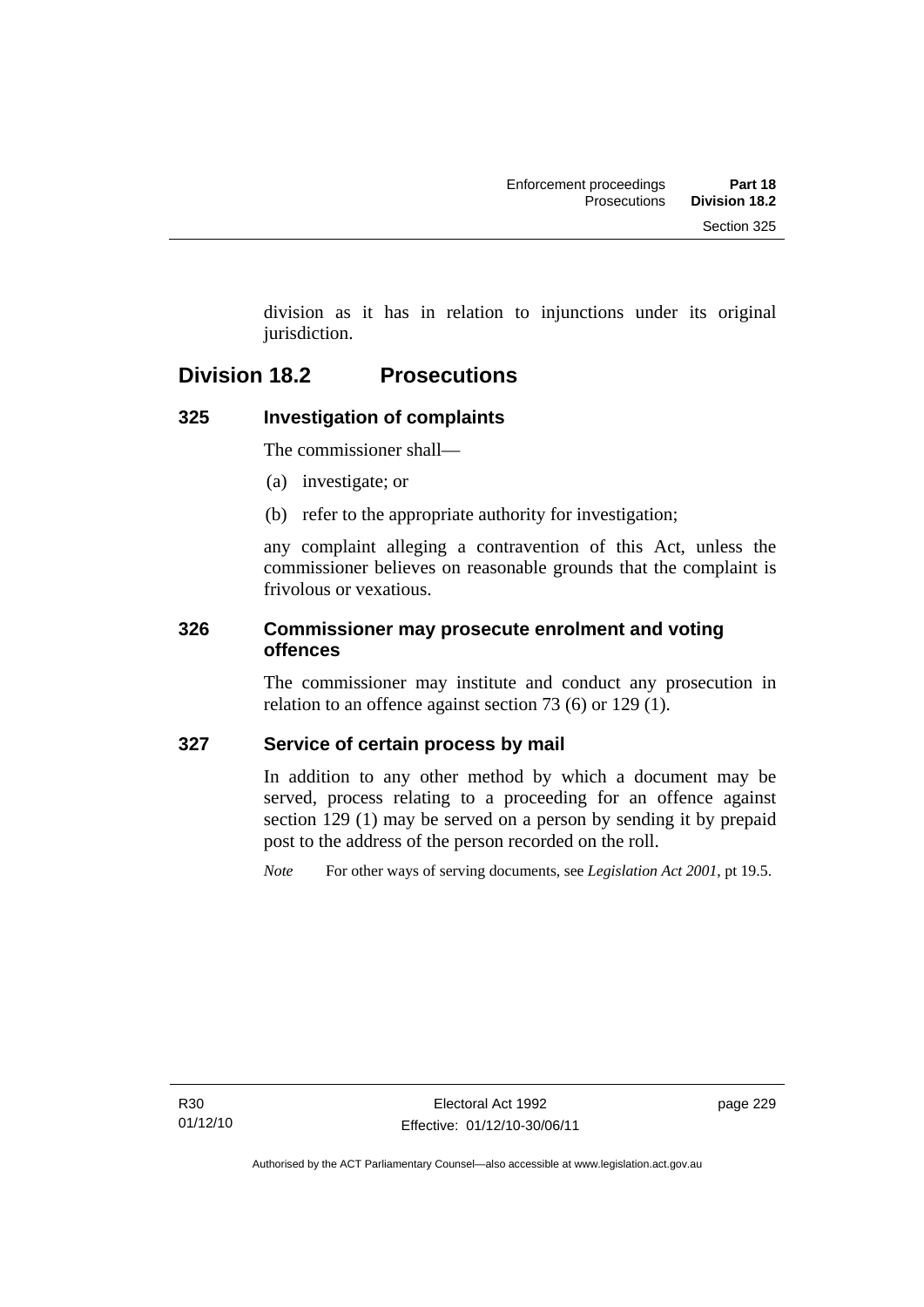#### **Part 19** Miscellaneous

Section 328

## **Part 19 Miscellaneous**

#### **328 Extension of time for acts by officers**

If—

- (a) an officer is required by this Act to do an act at a specified time or within a specified period; and
- (b) an officer other than the commissioner refuses or fails to do the act at that time or within that period;

the commissioner may grant an extension of time (not exceeding 48 hours) within which the act may be done.

### **329 Restrictions on sending completed ballot and voting papers by fax**

- (1) This section applies to—
	- (a) a completed ballot paper (other than a ballot paper completed by an Antarctic elector); and
	- (b) a completed declaration voting paper.
- (2) Despite the *Legislation Act 2001*, part 19.5 (Service of a document), a document (including a copy of the document) to which this section applies cannot be served on a person by faxing it to the person.
	- *Note* For other ways of serving the documents and other documents under this Act, see *Legislation Act 2001*, pt 19.5.

### **330 Forms—provision and assistance**

 (1) The commissioner shall ensure that any forms provided for, or required by or under, this Act are kept at the office of the commissioner and are provided, on request, to members of the public.

R30 01/12/10

Authorised by the ACT Parliamentary Counsel—also accessible at www.legislation.act.gov.au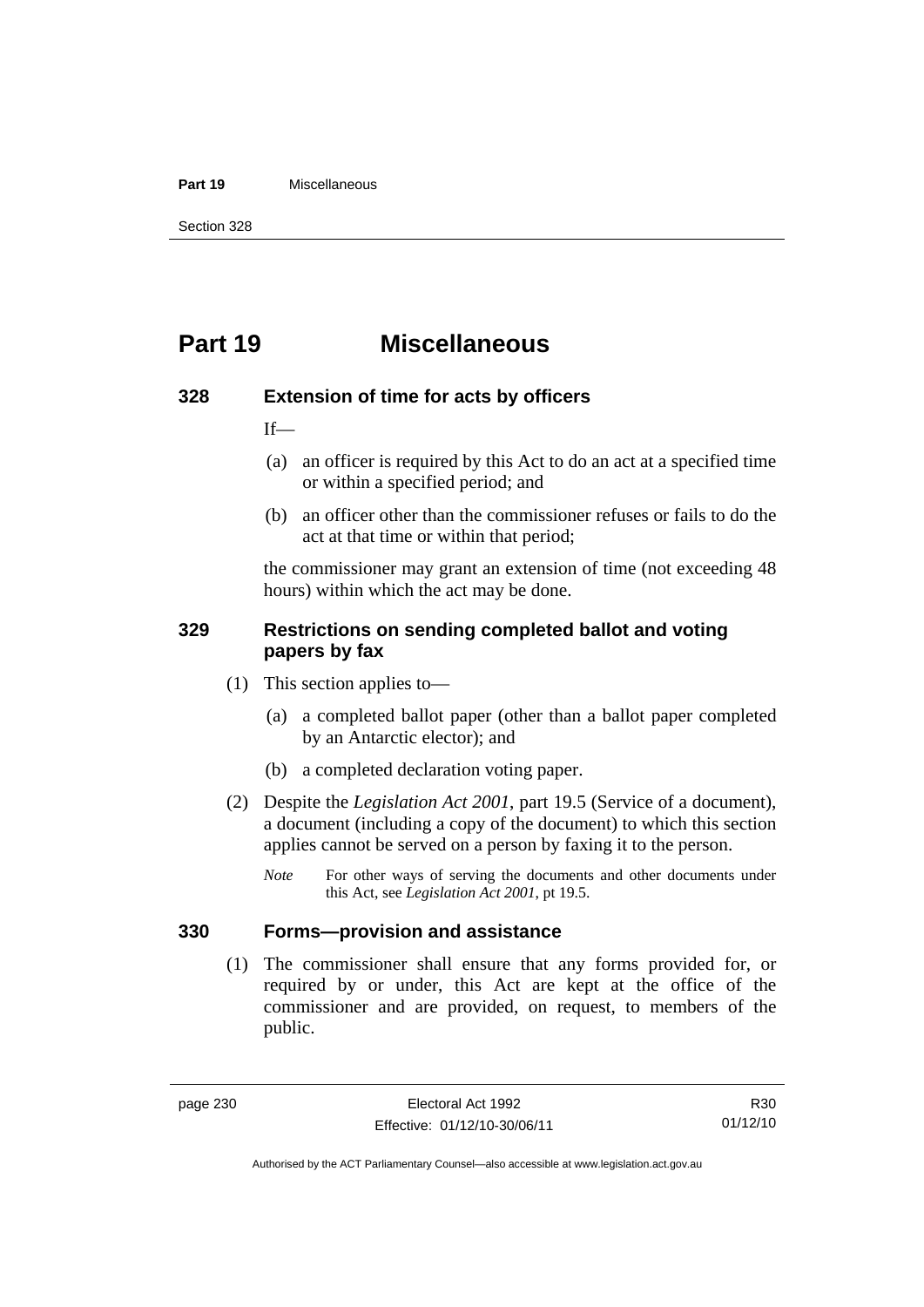(2) It is the duty of the staff of the electoral commission to assist, on request, members of the public in completing any of those forms.

#### **332 Correcting delays, errors and omissions**

- (1) The commissioner may remedy, remove or supply any delay, error or omission in the preparation, printing, issue or transmission of any roll, certified list of electors or ballot papers by written notice specifying the matter to be dealt with and the course of action to be followed, and that course (if followed) is to be taken to be valid and sufficient for the purpose of remedying, removing or supplying the defect, error or omission.
- (2) A notice is a notifiable instrument.

*Note* A notifiable instrument must be notified under the *Legislation Act 2001*.

### **333 Voting statistics to be published**

- (1) The electoral commission shall, as soon as practicable after an election is held, publish statistics in relation to voting at the election.
- (2) A person may obtain copies of the statistics in paper or electronic form.
	- *Note* A fee may be determined under s 8 (Determination of fees) for this subsection.

### **334 Collecting further statistical information**

When—

- (a) the time for filing an application disputing the validity of an election has ended; and
- (b) the Court of Disputed Elections has determined any such applications in relation to the election;

the commissioner may use ballot papers, certified lists of electors, declaration voting papers and other electoral papers used in the election to collect statistical information.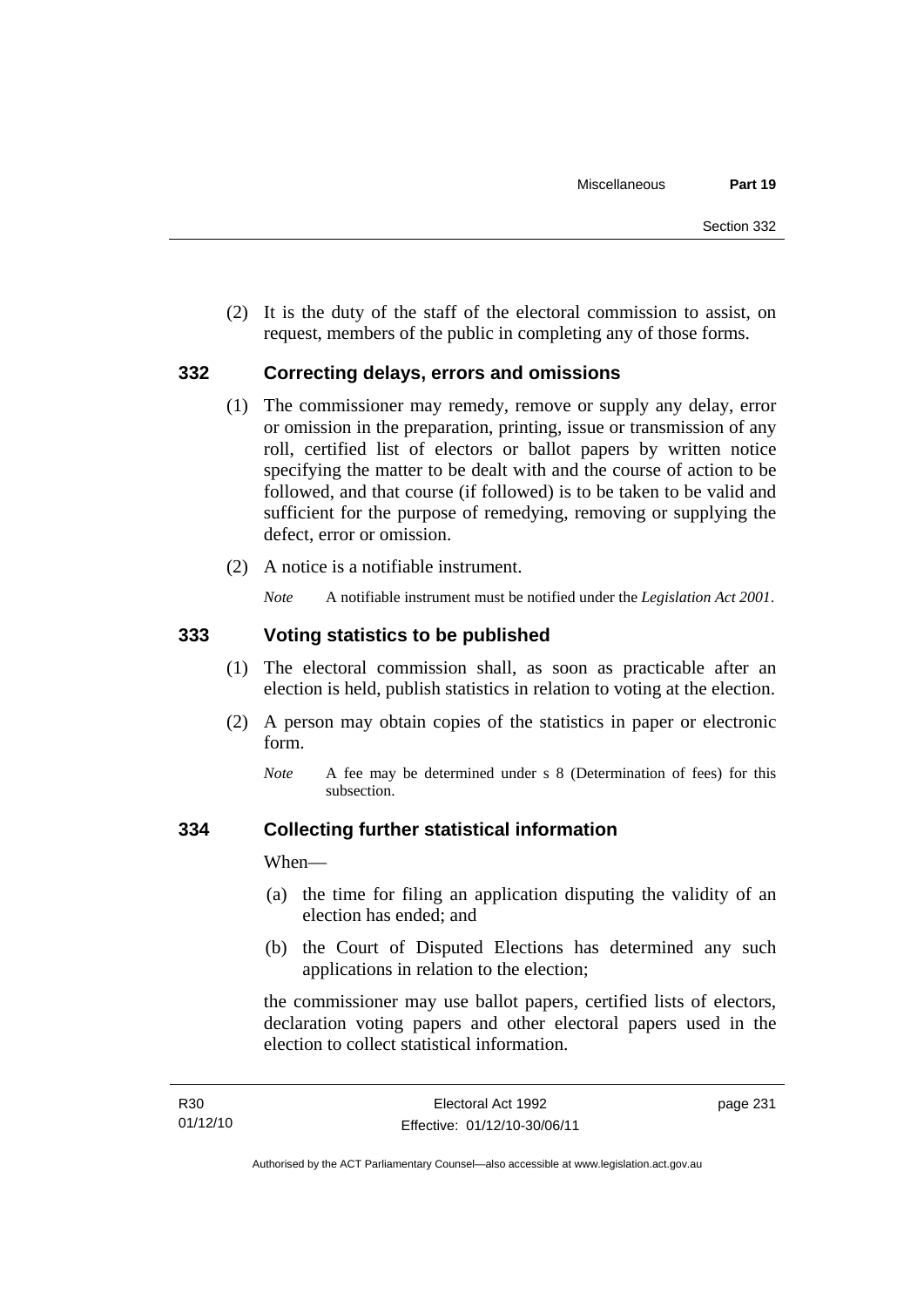#### **Part 19** Miscellaneous

Section 335

#### **335 Storage and destruction of electoral papers**

- (1) This section applies to electoral papers in the commissioner's possession that were used for an election.
- (2) The commissioner must securely store the electoral papers until whichever of the following happens last:
	- (a) the beginning of the pre-election period for the next general election;
	- (b) the electoral papers are no longer required by the commissioner, another member of the electoral commission or a member of the staff of the commission for exercising a function under this Act.
- (3) The commissioner may destroy the electoral papers only when the last of the matters mentioned in subsection (2) happens.

### **336 Administrative arrangements with Commonwealth and States**

The Minister may arrange with the appropriate Minister of the Commonwealth or a State—

- (a) for officers or employees of the public service of the Commonwealth or State, or of an authority of the Commonwealth or State, to exercise the powers of an officer under this Act; or
- (b) to make a member of the electoral commission, the commissioner or a member of the staff of the commission available for the exercise of powers on behalf of the corresponding electoral authority of the Commonwealth or State.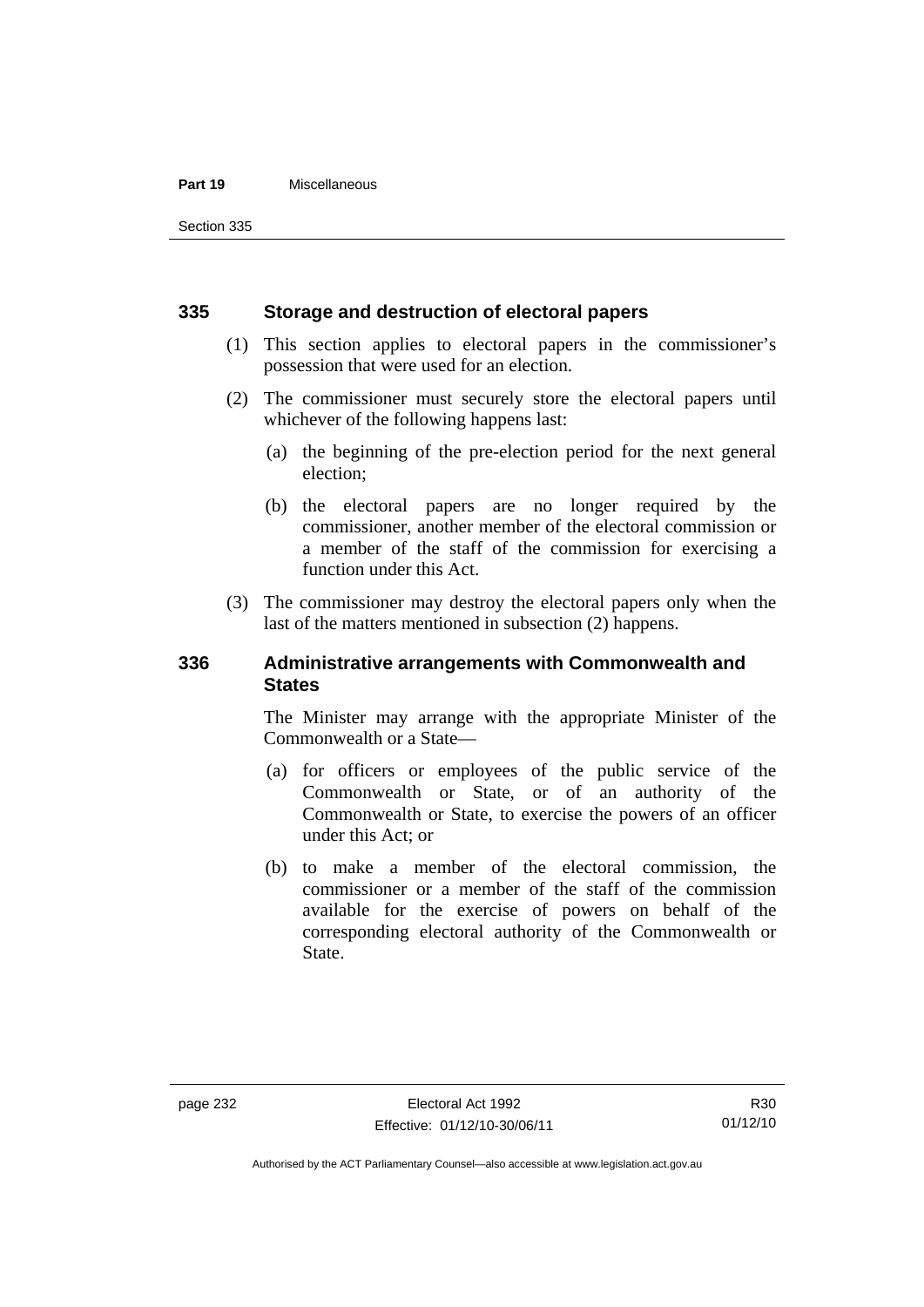### **337 Evidentiary certificates**

- (1) In a proceeding under this Act, a certificate signed by the commissioner stating any of the following matters is evidence of the matters so stated:
	- (a) that on a specified day a person was, or was not, enrolled for an electorate;
	- (b) that, in relation to an election, a person was or was not—
		- (i) an eligible overseas elector; or
		- (ii) an Antarctic elector; or
		- (iii) an elector serving a sentence of imprisonment outside the ACT;
	- (c) that a person was, or was not, declared as a candidate for an election;
	- (d) that a nomination of a person to be a candidate in an election was rejected;
	- (e) that an election was duly held;
	- (f) that a person was, or was not, given a ballot paper for an election;
	- (g) that a person voted, or failed to vote, in an election;
	- (h) that on a stated day, or during a stated period, a stated person was, or was not, registered as the reporting agent of a stated registered party, MLA or candidate;
	- (i) that on a stated day, or during a stated period, no reporting agent was registered for a stated registered party, MLA or candidate;
	- (j) that on a specified day a person was, or was not, an officer;
	- (k) that on a specified day a person was, or was not, the delegate of the electoral commission or the commissioner.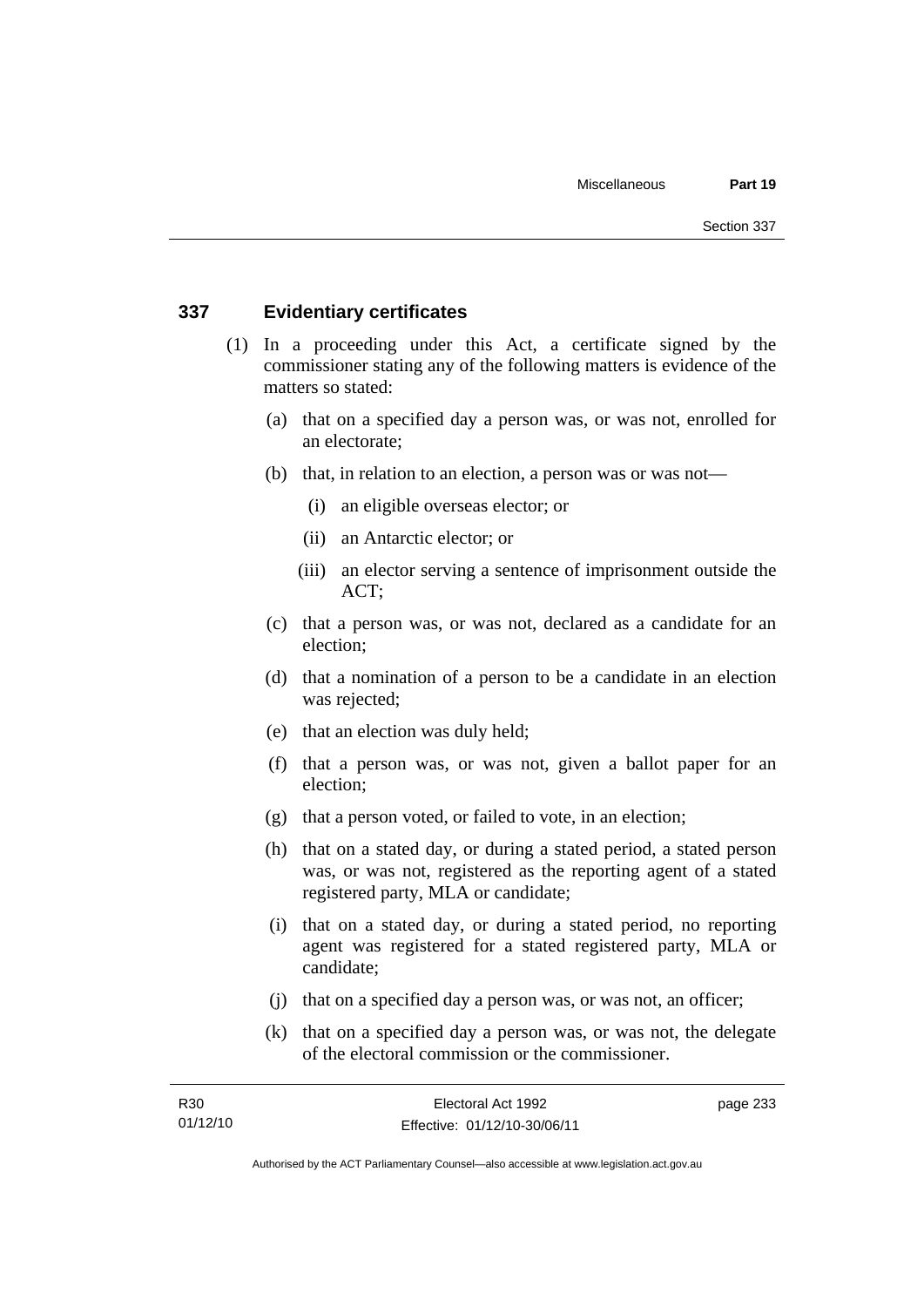#### **Part 19** Miscellaneous

Section 338

 (2) In subsection (1), a reference to a person or thing is a reference to a person or thing specified in the certificate.

### **338 Acts and omissions of representatives**

(1) In this section:

*person* means an individual.

*Note* See the Criminal Code, pt 2.5 for provisions about corporate criminal responsibility.

*representative*, of a person, means an employee or agent of the person.

*state of mind*, of a person, includes—

- (a) the person's knowledge, intention, opinion, belief or purpose; and
- (b) the person's reasons for the intention, opinion, belief or purpose.
- (2) This section applies to a prosecution for any offence against this Act.
- (3) If it is relevant to prove a person's state of mind about an act or omission, it is enough to show—
	- (a) the act was done or omission made by a representative of the person within the scope of the representative's actual or apparent authority; and
	- (b) the representative had the state of mind.
- (4) An act done or omitted to be done on behalf of a person by a representative of the person within the scope of the representative's actual or apparent authority is also taken to have been done or omitted to be done by the person.

Authorised by the ACT Parliamentary Counsel—also accessible at www.legislation.act.gov.au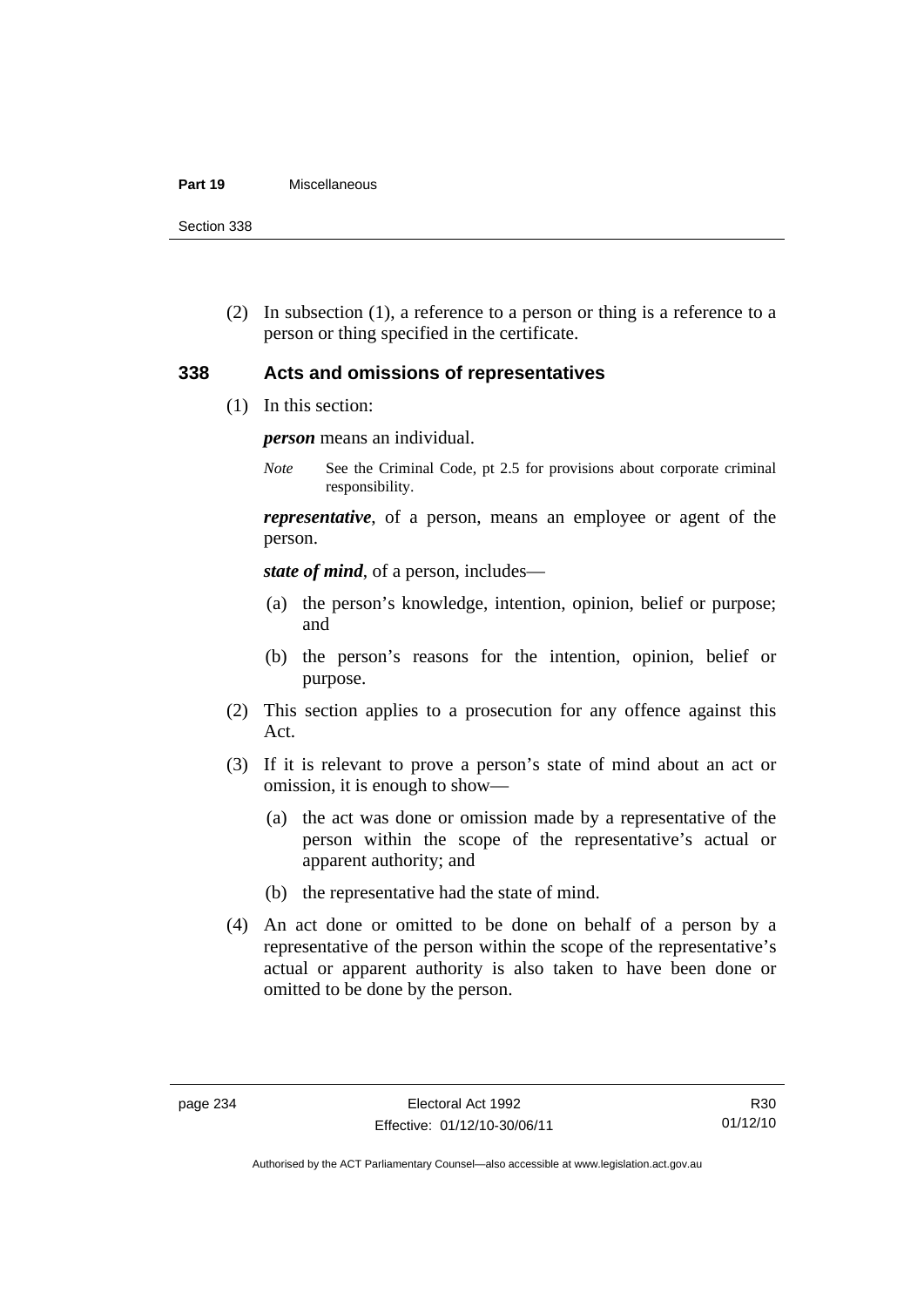- (5) However, subsection (4) does not apply if the person establishes that reasonable precautions were taken and appropriate diligence was exercised to avoid the act or omission.
- (6) A person who is convicted of an offence cannot be punished by imprisonment for the offence if the person would not have been convicted of the offence without subsection (3) or (4).

#### **340 Chief executive to provide assistance etc**

The chief executive of the administrative unit responsible for the *Public Sector Management Act 1994*, division 3.4 shall comply with any request by the electoral commission, the commissioner or an augmented commission for information or assistance reasonably required for this Act.

#### **340A Approved forms**

- (1) The commissioner may, in writing, approve forms for this Act.
- (2) If the commissioner approves a form for a particular purpose, the approved form must be used for that purpose.

*Note* For other provisions about forms, see *Legislation Act 2001*, s 255.

(3) An approved form is a notifiable instrument.

*Note* A notifiable instrument must be notified under the *Legislation Act 2001*.

#### **341 Regulation-making power**

- (1) The Executive may make regulations for this Act.
	- *Note* **Regulations** must be notified, and presented to the Legislative Assembly, under the *Legislation Act 2001*.
- (2) A regulation may create offences and fix maximum penalties of not more than 10 penalty units for the offences.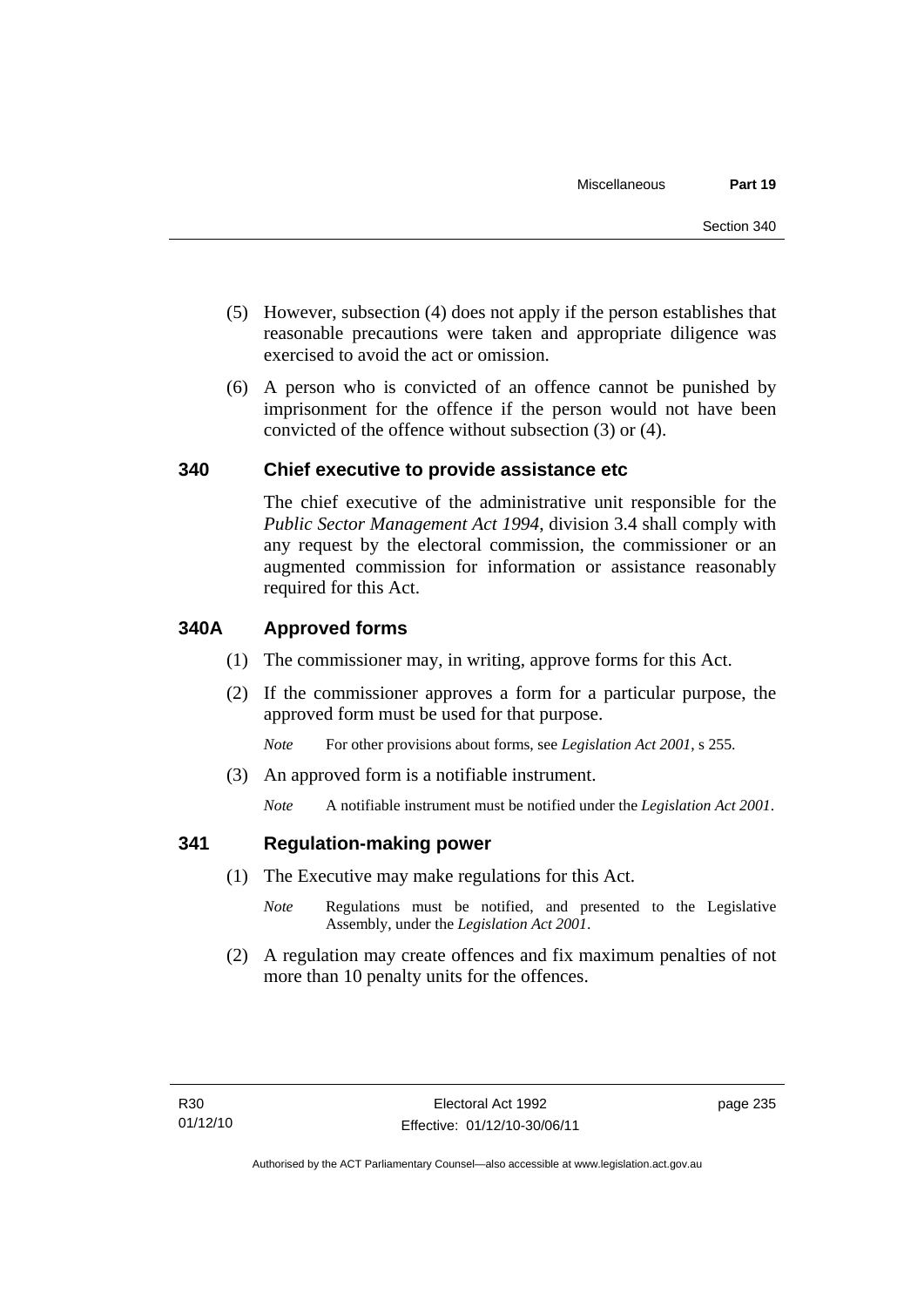# **Schedule 1 Form of ballot paper**

(see s 114)

|                     | <b>Legislative Assembly for the Australian Capital Territory</b>                                                              |                           |                                                  |
|---------------------|-------------------------------------------------------------------------------------------------------------------------------|---------------------------|--------------------------------------------------|
| <b>Ballot</b> paper |                                                                                                                               |                           | Election of $\prod_{i=1}^{n} \mathbf{Member(s)}$ |
|                     | Number $\begin{bmatrix} 1 \end{bmatrix}$ boxes from 1 to $\begin{bmatrix} 1 \end{bmatrix}$ in the order of your choice        | Electorate of $\hat{\Pi}$ |                                                  |
|                     | Then you may show as many further preferences as you wish by writing numbers from<br>$\int_{0}^{3}$ ] onwards in other boxes. |                           |                                                  |
| A                   | R                                                                                                                             | C                         |                                                  |
| $\mathsf{I}^4$      | $[$ <sup>4</sup> ]                                                                                                            | $\lceil$ <sup>4</sup>     | $[^{5}]$                                         |
| [6]                 | [ <sup>6</sup> ]                                                                                                              | $[^6]$                    | $[^6]$<br>$[^7]$                                 |
| [ <sup>6</sup> ]    | $\lceil^{6} \rceil$                                                                                                           | $[^6]$                    | $[^6]$<br>$\lceil$ <sup>7</sup>                  |
| [6]                 | $\lceil^6\rceil$                                                                                                              | $[^6]$                    | [6]<br>[7]                                       |

#### **Remember, number at least**  $\begin{bmatrix} 1 \end{bmatrix}$  boxes from 1 to  $\begin{bmatrix} 1 \end{bmatrix}$  in the order of your choice.

- 
- 
- **2.** Insert name of electorate ungrouped candidates<br> **3.** Insert the number that is 1 more than the number<br> **6.** Insert name of candidate **3.** Insert the number that is 1 more than the number
- **4.** Insert name, or abbreviation of name, of registered of registered party, as required party, as required
- **1.** Insert number of vacancies **5.** Insert 'UNGROUPED' if there are **2.** Insert name of electorate **1.** Insert name of electorate
	-
	- of vacancies **7.** Insert name, or abbreviation of name, or abbreviation of name, or abbreviation of name, or registered **7.** Insert name, or **TNDEPENDENT**,

page 236 Electoral Act 1992 Effective: 01/12/10-30/06/11

R30 01/12/10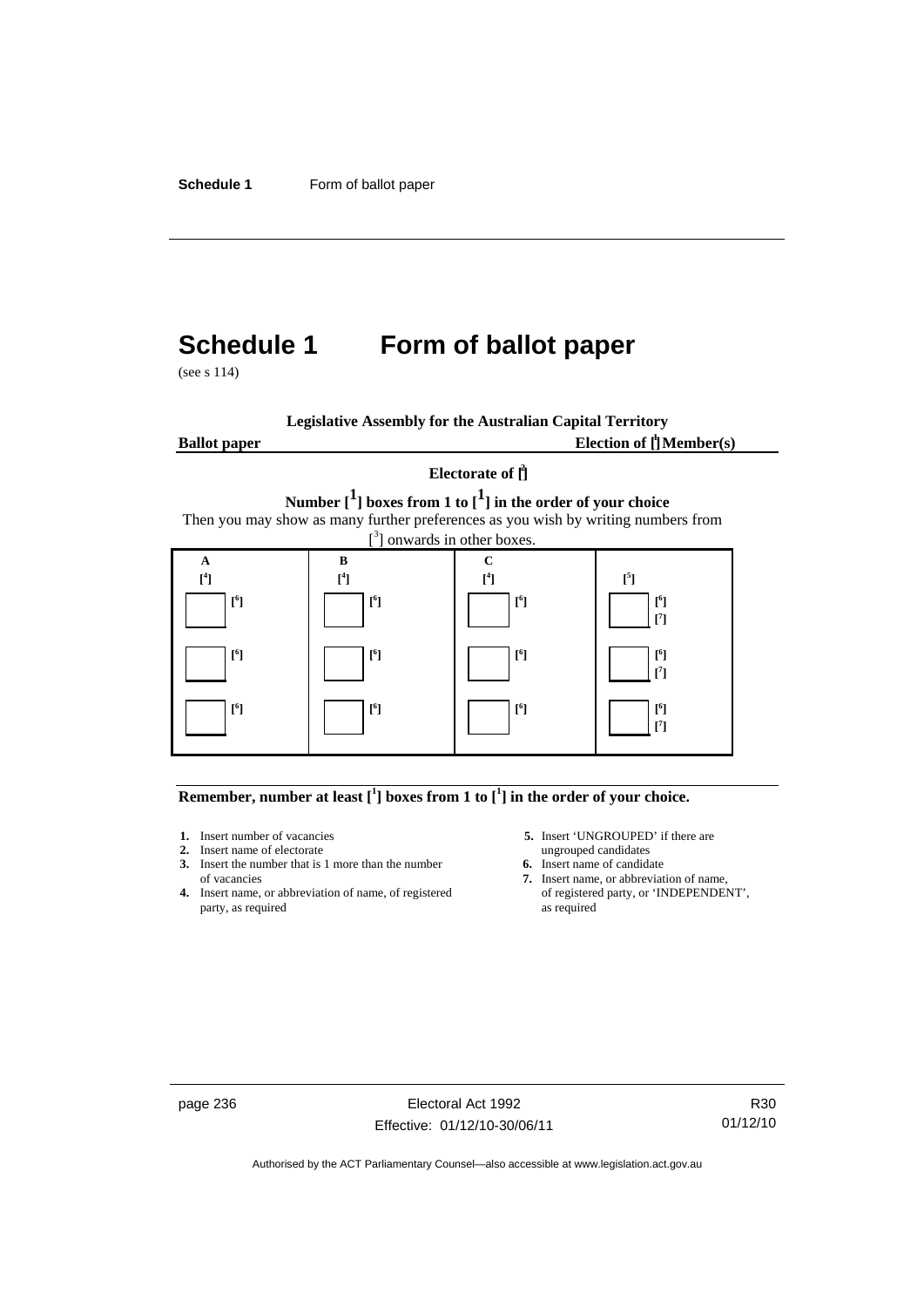# **Schedule 2 Ballot papers—printing of names and collation**

(see s 116)

**1** In this schedule:

*column*, in relation to a ballot paper, means a column of candidates' names printed on the ballot paper in accordance with section 116.

- **2** (1) The ballot papers for an election shall be printed so that, for each column—
	- (a) separate batches are printed equal in number to the number of names in the column; and
	- (b) in the first batch, the names in the column are printed in an order determined by the commissioner by lot; and
	- (c) in each batch after the first, the names in the column are printed in the order specified in the table at the end of this schedule; and
	- (d) so far as practicable, the number of ballot papers in each batch for the column is equal to the number of ballot papers in each other batch for the column.
	- (2) In the table at the end of this schedule—
		- (a) the number '1' appearing in a column shall be taken to represent the name determined in accordance with clause 1 (b) to be in the first position in the corresponding column on the ballot paper; and
		- (b) the number '2' appearing in a column shall be taken to represent the name determined in accordance with clause 1 (b) to be in the second position in the corresponding column on the ballot paper;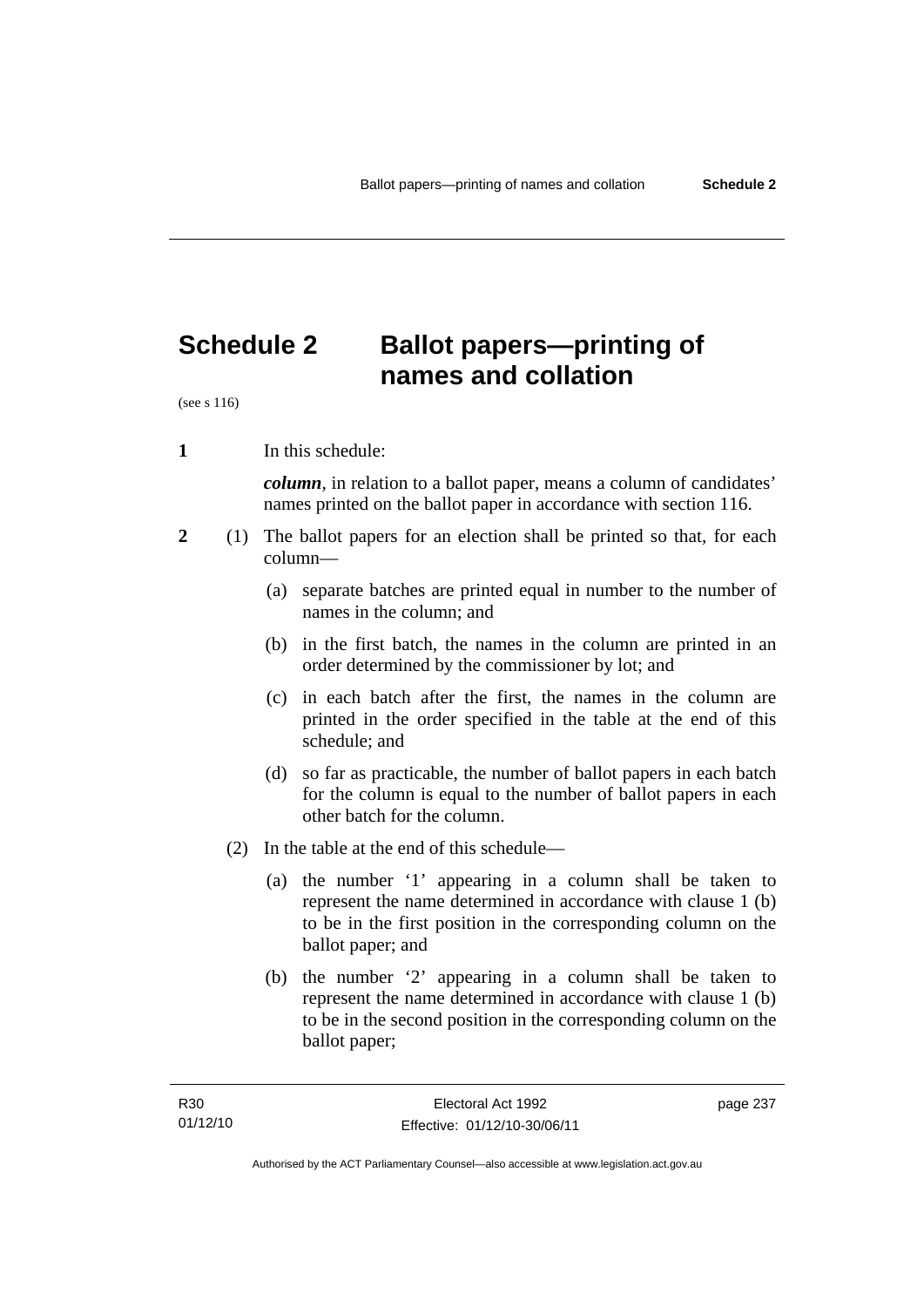and so on.

- **3** The commissioner shall ensure that ballot papers distributed to a polling place for the purposes of an election are so collated that the ballot paper immediately following another ballot paper in the issue is in a form different from that of the other ballot paper.
- **4** The OIC of a polling place shall ensure, so far as practicable, that the form of a ballot paper issued by an officer to a person claiming to vote at that place is different from that of the previous ballot paper so issued by the officer.

#### TABLE

*For 5-member electorates*

| 1st              | 2nd            | 3rd              | 4th            | 5th              | 6th            | 7th              | 8th            | 9th            | 10th           | 11 <sup>th</sup> | 12th             |
|------------------|----------------|------------------|----------------|------------------|----------------|------------------|----------------|----------------|----------------|------------------|------------------|
| batch            | batch          | batch            | batch          | batch            | batch          | batch            | batch          | batch          | batch          | batch            | batch            |
| 1                | 1              | 1                | 1              | 1                | 1              | 1                | 1              | 1              | 1              | 1                | 1                |
| $\overline{2}$   | $\overline{2}$ | $\overline{c}$   | 3              | 3                | 3              | 4                | 4              | 4              | 5              | 5                | 5                |
| 3                | 4              | 5                | $\overline{2}$ | 5                | 4              | 5                | $\overline{c}$ | 3              | 4              | 3                | 2                |
| $\overline{4}$   | 5              | 3                | 5              | 4                | $\overline{2}$ | 2                | 3              | 5              | 3              | $\overline{2}$   | 4                |
| 5                | 3              | 4                | $\overline{4}$ | $\overline{2}$   | 5              | 3                | 5              | 2              | $\overline{2}$ | 4                | 3                |
| 13 <sub>th</sub> | 14th           | 15 <sup>th</sup> | 16th           | 17th             | 18th           | 19 <sub>th</sub> | 20th           | 21st           | 22nd           | 23rd             | 24 <sub>th</sub> |
| batch            | batch          | batch            | batch          | batch            | batch          | batch            | batch          | batch          | batch          | batch            | batch            |
| $\overline{c}$   | $\overline{2}$ | 2                | 2              | $\overline{2}$   | $\overline{c}$ | 2                | $\overline{2}$ | 2              | $\overline{2}$ | $\overline{2}$   | 2                |
| 3                | 3              | 3                | 4              | 4                | 4              | 5                | 5              | 5              | 1              | 1                | 1                |
| 4                | 5              | $\mathbf{1}$     | 3              | 1                | 5              | 1                | 3              | 4              | 5              | 4                | 3                |
| 5                | 1              | 4                | 1              | 5                | 3              | 3                | 4              | 1              | 4              | 3                | 5                |
| $\mathbf{1}$     | 4              | 5                | 5              | 3                | 1              | 4                | 1              | 3              | 3              | 5                | 4                |
| 25 <sub>th</sub> | 26th           | 27 <sub>th</sub> | 28th           | 29 <sub>th</sub> | 30th           | 31st             | 32nd           | 33rd           | 34th           | 35 <sub>th</sub> | 36th             |
| batch            | batch          | batch            | batch          | batch            | batch          | batch            | batch          | batch          | batch          | batch            | batch            |
| 3                | 3              | 3                | 3              | 3                | 3              | 3                | 3              | 3              | 3              | 3                | 3                |
| 4                | 4              | 4                | 5              | 5                | 5              | 1                | 1              | 1              | 2              | 2                | 2                |
| 5                | 1              | 2                | 4              | $\overline{2}$   |                | $\overline{2}$   | 4              | 5              | 1              | 5                | 4                |
|                  | 2              | 5                | $\overline{2}$ | 1                | 4              | 4                | 5              | 2              | 5              | 4                |                  |
| 2                | 5              | 1                | 1              | 4                | 2              | 5                | 2              | $\overline{4}$ | 4              |                  | 5                |

page 238 Electoral Act 1992 Effective: 01/12/10-30/06/11

R30 01/12/10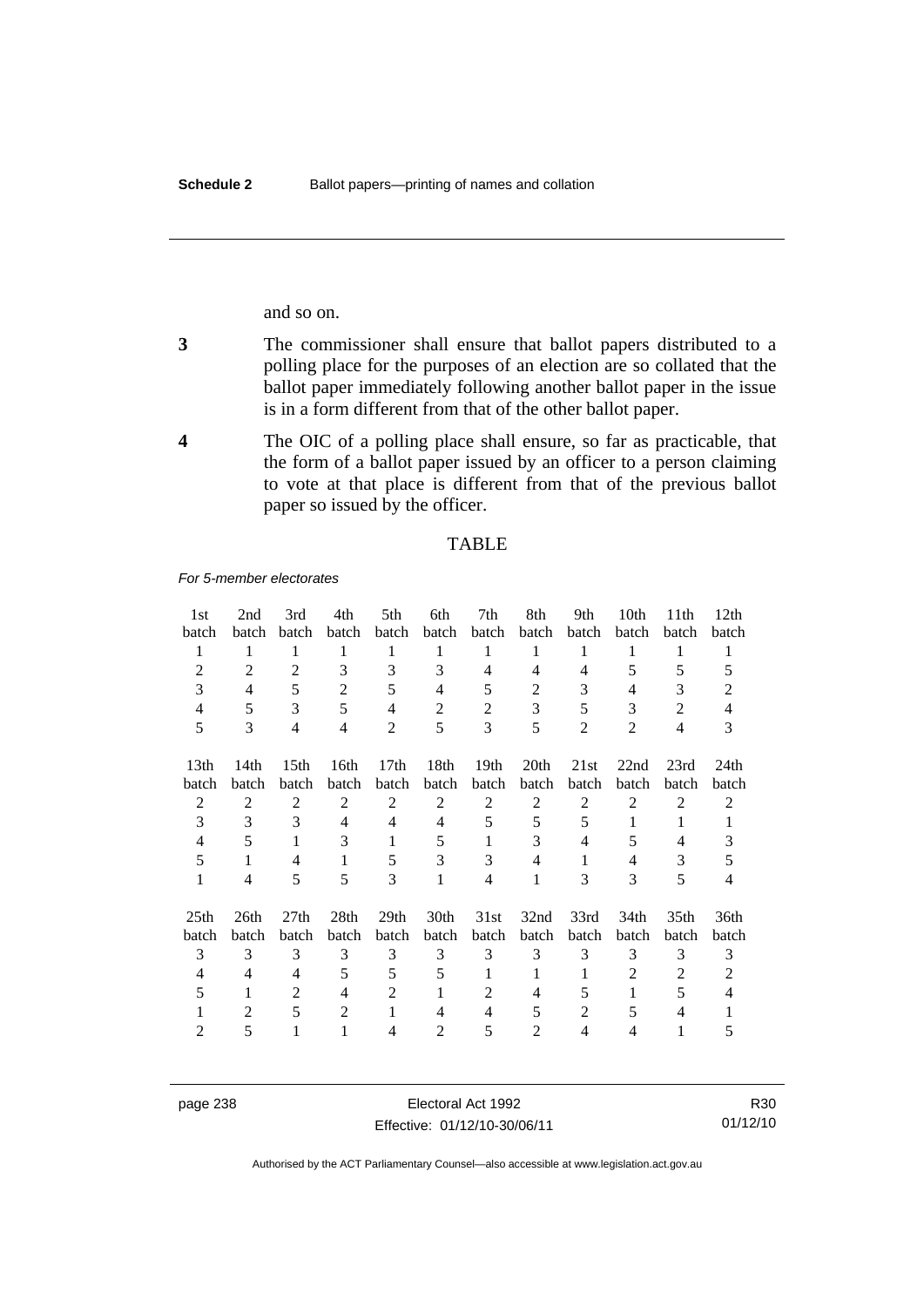| 37 <sub>th</sub> | 38th                        | 39th                        | 40th                        | 41st        | 42nd  | 43rd              | 44th  | 45th  | 46th  | 47th           | 48th  |
|------------------|-----------------------------|-----------------------------|-----------------------------|-------------|-------|-------------------|-------|-------|-------|----------------|-------|
| batch            | batch                       | <b>batch</b>                | batch                       | batch       |       | batch batch batch |       | batch | batch | batch          | batch |
| 4                | $\overline{4}$              | 4                           | 4                           | 4           | 4     | 4                 | 4     | 4     | 4     | 4              |       |
|                  |                             |                             |                             |             |       |                   |       |       |       |                |       |
|                  | $\mathcal{D}_{\mathcal{L}}$ | 3                           | 5                           | 3           | 2     | 3                 |       |       |       |                |       |
|                  |                             |                             |                             |             |       |                   |       |       |       |                |       |
| 3                |                             | $\mathcal{D}_{\mathcal{L}}$ | $\mathcal{D}_{\mathcal{L}}$ | 5           | 3     |                   | 3     |       | 5     | $\mathfrak{D}$ |       |
|                  |                             |                             |                             |             |       |                   |       |       |       |                |       |
| 49th             | 50 <sub>th</sub>            | 51st                        | 52nd                        | 53rd        | 54th  | 55th              | 56th  | .57th | 58th  | 59th           | 60th  |
| batch            | batch                       | batch                       |                             | batch batch | batch | batch             | batch | batch | batch | batch          | batch |
|                  |                             | 5                           | 5                           | 5           | 5     | 5                 | 5     | 5     | 5     | 5              |       |
|                  |                             |                             |                             | 2           |       |                   | 3     |       |       |                |       |
|                  |                             |                             |                             |             |       |                   |       |       |       | $\mathcal{D}$  |       |
|                  |                             | $\mathcal{D}_{\mathcal{L}}$ | 4                           | 3           |       |                   | 2     |       | 2     |                |       |
|                  |                             |                             |                             |             |       |                   |       |       |       |                |       |

R30 01/12/10

Electoral Act 1992 Effective: 01/12/10-30/06/11 page 239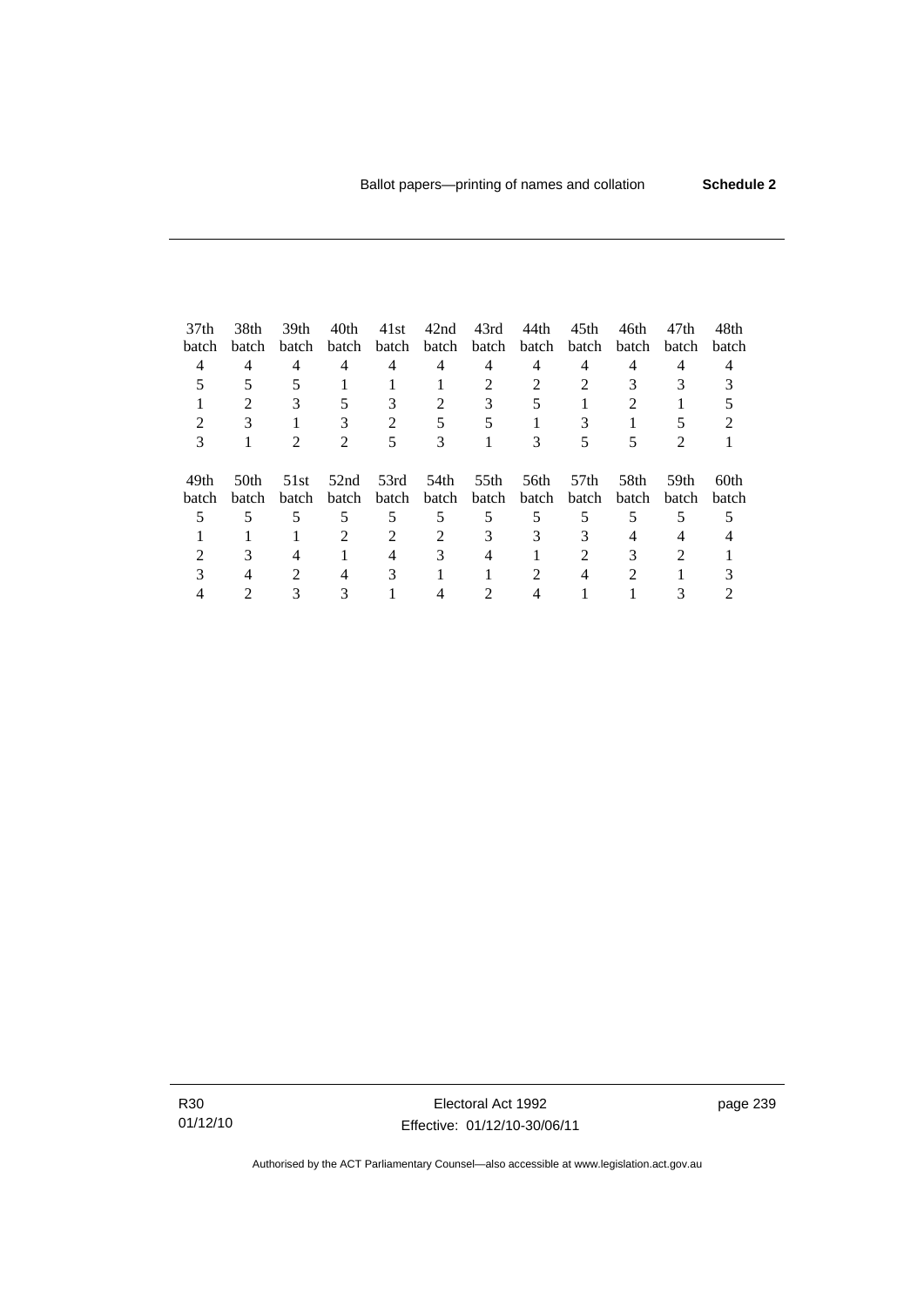#### *For 7-member electorates*

| 1 <sub>st</sub>  | 2nd            | 3rd            | 4th            | 5th              | 6th              | 7th            | 8th            | 9th              | 10 <sub>th</sub> |
|------------------|----------------|----------------|----------------|------------------|------------------|----------------|----------------|------------------|------------------|
| batch            | batch          | batch          | batch          | batch            | batch            | batch          | batch          | batch            | batch            |
| $\mathbf{1}$     | 1              | $\mathbf{1}$   | $\mathbf{1}$   | $\mathbf{1}$     | $\mathbf{1}$     | $\mathbf{1}$   | $\mathbf{1}$   | $\mathbf{1}$     | $\mathbf{1}$     |
| $\overline{c}$   | $\mathfrak{2}$ | $\overline{2}$ | $\overline{2}$ | $\overline{c}$   | $\overline{2}$   | $\overline{2}$ | $\overline{2}$ | $\overline{2}$   | $\overline{2}$   |
| 3                | 3              | $\overline{4}$ | 4              | 5                | 5                | 6              | 6              | 7                | 7                |
| 4                | 6              | 5              | 7              | 6                | 3                | 7              | 4              | 3                | 5                |
| 5                | 7              | 6              | 3              | 7                | $\overline{4}$   | 3              | 5              | 4                | 6                |
| 6                | $\overline{4}$ | $\overline{7}$ | 5              | 3                | 6                | $\overline{4}$ | 7              | 5                | 3                |
| 7                | 5              | 3              | 6              | 4                | 7                | 5              | 3              | 6                | $\overline{4}$   |
| 11th             | 12th           | 13th           | 14th           | 15 <sup>th</sup> | 16th             | 17th           | 18th           | 19 <sub>th</sub> | 20th             |
| batch            | batch          | batch          | batch          | batch            | batch            | batch          | batch          | batch            | batch            |
| $\mathbf{1}$     | $\mathbf{1}$   | $\mathbf{1}$   | $\mathbf{1}$   | $\mathbf{1}$     | $\mathbf{1}$     | $\mathbf{1}$   | $\,1$          | $\mathbf{1}$     | $\mathbf{1}$     |
| 3                | 3              | 3              | 3              | 3                | 3                | 3              | 3              | 3                | 3                |
| 4                | $\overline{4}$ | 5              | 5              | 6                | 6                | 7              | 7              | $\overline{2}$   | $\overline{c}$   |
| $\overline{c}$   | 7              | $\overline{4}$ | 7              | 4                | $\overline{2}$   | 5              | 4              | 5                | $\overline{7}$   |
| 6                | 5              | $\overline{2}$ | 6              | $\overline{c}$   | 5                | 4              | 6              | 6                | 6                |
| $\boldsymbol{7}$ | $\overline{2}$ | $\overline{7}$ | $\overline{4}$ | 5                | $\boldsymbol{7}$ | 6              | $\overline{c}$ | $\overline{4}$   | 5                |
| 5                | 6              | 6              | $\overline{2}$ | 7                | $\overline{4}$   | $\overline{2}$ | 5              | 7                | $\overline{4}$   |
| 21st             | 22nd           | 23rd           | 24th           | 25th             | 26th             | 27th           | 28th           | 29th             | 30th             |
| batch            | batch          | batch          | batch          | batch            | batch            | batch          | batch          | batch            | batch            |
| $\mathbf{1}$     | $\mathbf{1}$   | $\mathbf{1}$   | $\mathbf{1}$   | $\mathbf{1}$     | $\mathbf{1}$     | $\mathbf{1}$   | $\mathbf{1}$   | $\mathbf{1}$     | $\mathbf{1}$     |
| 4                | 4              | $\overline{4}$ | 4              | 4                | 4                | 4              | 4              | 4                | 4                |
| 5                | 5              | 6              | 6              | 7                | 7                | 3              | 3              | 2                | $\overline{c}$   |
| $\overline{2}$   | 3              | 5              | 3              | 5                | $\overline{2}$   | 6              | 5              | 6                | 3                |
| $\overline{7}$   | 6              | $\overline{c}$ | $\overline{7}$ | $\overline{2}$   | 6                | 5              | $\overline{7}$ | 7                | $\overline{7}$   |
| 3                | $\overline{2}$ | 3              | 5              | 6                | 3                | 7              | $\overline{2}$ | 5                | 6                |
| 6                | 7              | $\overline{7}$ | $\overline{2}$ | 3                | 5                | $\overline{c}$ | 6              | 3                | 5                |

page 240 Electoral Act 1992 Effective: 01/12/10-30/06/11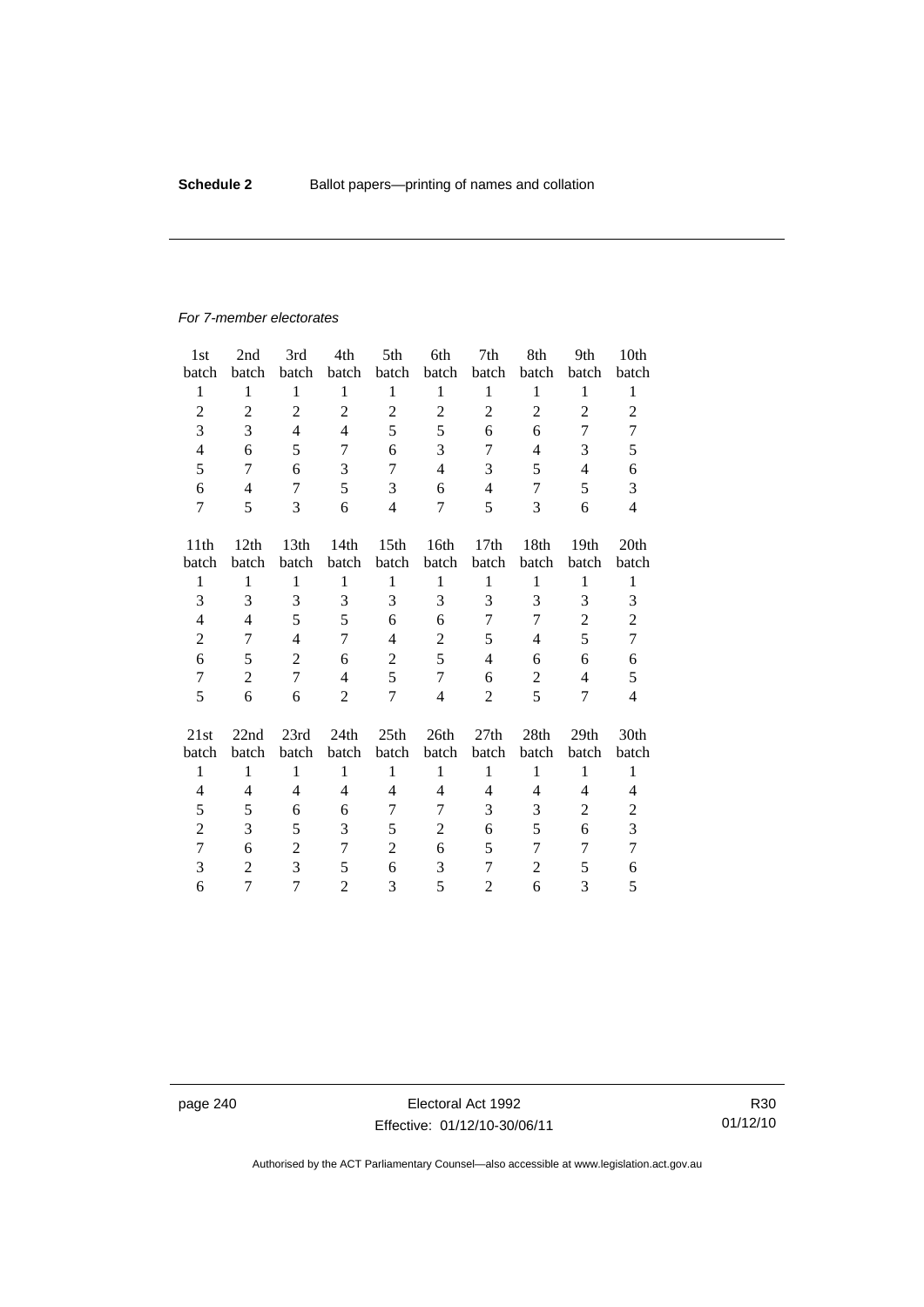| 31st             | 32nd             | 33rd           | 34th             | 35th             | 36th                    | 37th             | 38th           | 39th           | 40th           |
|------------------|------------------|----------------|------------------|------------------|-------------------------|------------------|----------------|----------------|----------------|
| batch            | batch            | batch          | batch            | batch            | batch                   | batch            | batch          | batch          | batch          |
| $\mathbf{1}$     | $\mathbf{1}$     | $\mathbf{1}$   | $\mathbf{1}$     | $\mathbf{1}$     | $\,1$                   | $\mathbf{1}$     | $\mathbf{1}$   | $\mathbf{1}$   | $\mathbf{1}$   |
| 5                | 5                | 5              | 5                | 5                | 5                       | 5                | 5              | 5              | 5              |
| 6                | 6                | $\overline{7}$ | $\overline{7}$   | 3                | 3                       | $\overline{4}$   | $\overline{4}$ | $\overline{2}$ | $\overline{c}$ |
| $\boldsymbol{2}$ | $\overline{4}$   | 6              | $\overline{4}$   | 6                | $\overline{2}$          | 7                | 6              | $\overline{7}$ | $\overline{4}$ |
| 3                | $\overline{7}$   | $\overline{c}$ | 3                | $\overline{2}$   | $\boldsymbol{7}$        | 6                | 3              | 3              | 3              |
| $\overline{4}$   | $\overline{2}$   | $\overline{4}$ | 6                | $\overline{7}$   | $\overline{4}$          | 3                | $\overline{2}$ | 6              | $\tau$         |
| $\overline{7}$   | $\overline{3}$   | $\overline{3}$ | $\overline{2}$   | $\overline{4}$   | 6                       | $\overline{2}$   | $\overline{7}$ | $\overline{4}$ | 6              |
| 41st             | 42nd             | 43rd           | 44th             | 45th             | 46th                    | 47th             | 48th           | 49th           | 50th           |
| batch            | batch            | batch          | batch            | batch            | batch                   | batch            | batch          | batch          | batch          |
| $\mathbf{1}$     | $\mathbf{1}$     | $\mathbf{1}$   | $\mathbf{1}$     | $\mathbf{1}$     | $\mathbf{1}$            | $\mathbf{1}$     | $\mathbf{1}$   | $\mathbf{1}$   | $\mathbf{1}$   |
| 6                | 6                | 6              | 6                | 6                | 6                       | 6                | 6              | 6              | 6              |
| 7                | $\boldsymbol{7}$ | 3              | 3                | $\overline{4}$   | $\overline{4}$          | 5                | 5              | $\overline{c}$ | $\overline{c}$ |
| $\overline{2}$   | 5                | $\overline{7}$ | 5                | $\overline{7}$   | $\overline{c}$          | 3                | $\overline{7}$ | 3              | 5              |
| $\overline{4}$   | $\overline{3}$   | $\overline{2}$ | $\overline{4}$   | $\overline{2}$   | $\overline{\mathbf{3}}$ | $\boldsymbol{7}$ | $\overline{4}$ | $\overline{4}$ | $\overline{4}$ |
| 5                | $\overline{c}$   | 5              | $\boldsymbol{7}$ | 3                | 5                       | $\overline{4}$   | $\overline{c}$ | $\overline{7}$ | 3              |
| 3                | $\overline{4}$   | $\overline{4}$ | $\overline{2}$   | 5                | $\overline{7}$          | $\overline{2}$   | 3              | 5              | $\overline{7}$ |
|                  |                  |                |                  |                  |                         |                  |                |                |                |
| 51st             | 52nd             | 53rd           | 54th             | 55th             | 56th                    | 57th             | 58th           | 59th           | 60th           |
| batch            | batch            | batch          | batch            | batch            | batch                   | batch            | batch          | batch          | batch          |
| $\mathbf{1}$     | $\mathbf{1}$     | $\mathbf{1}$   | $\mathbf{1}$     | $\mathbf{1}$     | $\mathbf{1}$            | $\mathbf{1}$     | $\mathbf{1}$   | $\mathbf{1}$   | $\mathbf{1}$   |
| $\overline{7}$   | $\overline{7}$   | $\overline{7}$ | $\overline{7}$   | $\overline{7}$   | $\overline{7}$          | $\overline{7}$   | $\overline{7}$ | $\overline{7}$ | $\tau$         |
| 3                | 3                | $\overline{4}$ | $\overline{4}$   | 5                | 5                       | 6                | 6              | $\overline{c}$ | $\overline{c}$ |
| $\overline{c}$   | 6                | 3              | 6                | 3                | $\overline{c}$          | $\overline{4}$   | 3              | $\overline{4}$ | 6              |
| 5                | $\overline{4}$   | $\overline{2}$ | 5                | $\overline{2}$   | $\overline{4}$          | 3                | 5              | 5              | 5              |
| 6                | $\mathbf{2}$     | 6              | 3                | $\overline{4}$   | 6                       | 5                | $\overline{c}$ | 3              | $\overline{4}$ |
| $\overline{4}$   | 5                | 5              | $\overline{c}$   | 6                | 3                       | $\overline{c}$   | $\overline{4}$ | 6              | 3              |
| 61st             | 62nd             | 63rd           | 64th             | 65th             | 66th                    | 67th             | 68th           | 69th           | 70th           |
| batch            | batch            | batch          | batch            | batch            | batch                   | batch            | batch          | batch          | batch          |
| $\overline{c}$   | $\overline{c}$   | $\overline{c}$ | $\overline{c}$   | $\boldsymbol{2}$ | $\overline{2}$          | $\overline{2}$   | $\overline{c}$ | $\overline{c}$ | $\overline{c}$ |
| 3                | $\overline{3}$   | 3              | 3                | 3                | 3                       | 3                | 3              | $\overline{3}$ | 3              |
| $\overline{4}$   | $\overline{4}$   | 5              | 5                | 6                | 6                       | $\overline{7}$   | $\overline{7}$ | $\mathbf{1}$   | $\mathbf{1}$   |
| 5                | $\boldsymbol{7}$ | 6              | $\mathbf{1}$     | $\overline{7}$   | $\overline{4}$          | $\mathbf{1}$     | 5              | $\overline{4}$ | 6              |
| 6                | $\mathbf{1}$     | $\tau$         | $\overline{4}$   | $\mathbf{1}$     | 5                       | $\overline{4}$   | $\epsilon$     | 5              | $\tau$         |
| $\overline{7}$   | 5                | $\mathbf{1}$   | 6                | $\overline{4}$   | $\overline{7}$          | 5                | $\mathbf{1}$   | 6              | $\overline{4}$ |
| $\mathbf{1}$     | 6                | $\overline{4}$ | 7                | 5                | $\mathbf{1}$            | 6                | $\overline{4}$ | $\overline{7}$ | 5              |

page 241

Effective: 01/12/10-30/06/11

R30 01/12/10

Authorised by the ACT Parliamentary Counsel—also accessible at www.legislation.act.gov.au

Electoral Act 1992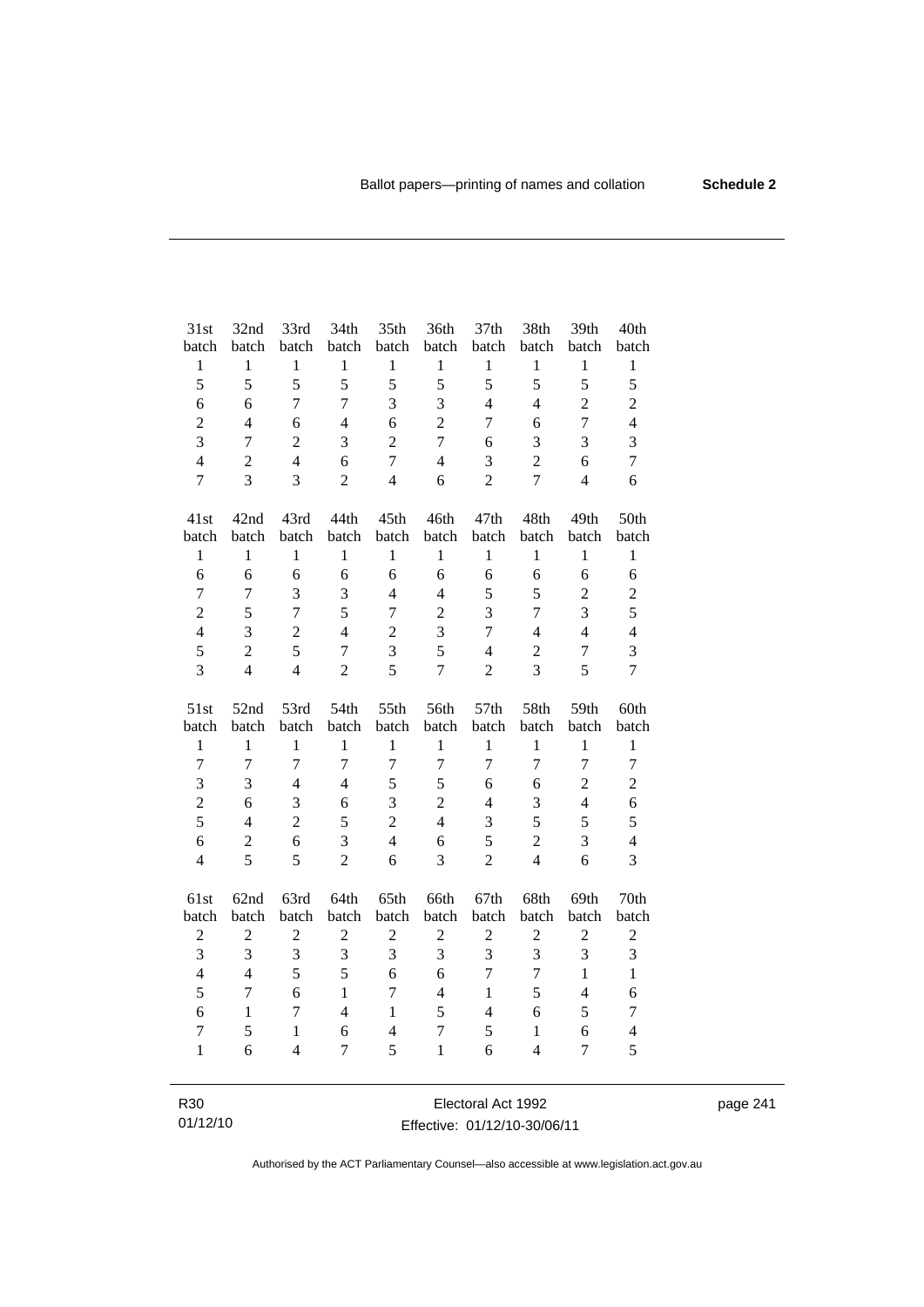| 71st                | 72nd             | 73rd           | 74th              | 75 <sup>th</sup>    | 76th              | 77th             | 78th                | 79th              | 80th                           |
|---------------------|------------------|----------------|-------------------|---------------------|-------------------|------------------|---------------------|-------------------|--------------------------------|
| batch               | batch            | batch          | batch             | batch               | batch             | batch            | batch               | batch             | batch                          |
| $\overline{c}$      | $\sqrt{2}$       | $\overline{c}$ | $\overline{c}$    | $\overline{2}$      | $\sqrt{2}$        | $\overline{2}$   | $\sqrt{2}$          | $\mathbf{2}$      | $\overline{c}$                 |
| $\overline{4}$      | $\overline{4}$   | $\overline{4}$ | $\overline{4}$    | $\overline{4}$      | $\overline{4}$    | $\overline{4}$   | $\overline{4}$      | $\overline{4}$    | $\overline{4}$                 |
| 5                   | 5                | 6              | 6                 | $\overline{7}$      | $\overline{7}$    | $\mathbf{1}$     | $\mathbf{1}$        | 3                 | 3                              |
| 3                   | $\mathbf{1}$     | 5              | $\mathbf{1}$      | 5                   | 3                 | 6                | 5                   | 6                 | $\mathbf{1}$                   |
| $\overline{7}$      | 6                | 3              | $\overline{7}$    | 3                   | 6                 | 5                | $\tau$              | $\overline{7}$    | $\overline{7}$                 |
| $\mathbf{1}$        | 3                | $\mathbf{1}$   | 5                 | 6                   | $\mathbf{1}$      | $\boldsymbol{7}$ | 3                   | 5                 | 6                              |
| 6                   | $\overline{7}$   | $\overline{7}$ | 3                 | $\mathbf{1}$        | 5                 | 3                | 6                   | $\mathbf{1}$      | 5                              |
| 81st                | 82nd             | 83rd           | 84th              | 85th                | 86th              | 87th             | 88th                | 89th              | 90th                           |
| batch               | batch            | batch          | batch             | batch               | batch             | batch            | batch               | batch             | batch                          |
| $\sqrt{2}$          | $\overline{c}$   | $\overline{c}$ | $\overline{2}$    | $\overline{2}$      | $\overline{2}$    | $\overline{2}$   | $\overline{c}$      | $\overline{c}$    | $\sqrt{2}$                     |
| 5                   | 5                | 5              | 5                 | 5                   | 5                 | 5                | 5                   | 5                 | 5                              |
| 6                   | 6                | $\overline{7}$ | $\overline{7}$    | $\mathbf{1}$        | $\mathbf{1}$      | $\overline{4}$   | $\overline{4}$      | 3                 | 3                              |
| 3                   | $\overline{4}$   | 6              | $\overline{4}$    | 6                   | 3                 | $\tau$           | 6                   | $\overline{7}$    | $\overline{4}$                 |
| $\mathbf{1}$        | 7                | 3              | $\mathbf{1}$      | 3                   | $\overline{7}$    | 6                | $\mathbf{1}$        | $\mathbf{1}$      | $\mathbf{1}$                   |
| $\overline{4}$      | 3                | $\overline{4}$ | 6                 | $\overline{7}$      | $\overline{4}$    | $\mathbf{1}$     | 3                   | 6                 | $\tau$                         |
| $\overline{7}$      | $\mathbf{1}$     | $\mathbf{1}$   | 3                 | $\overline{4}$      | 6                 | 3                | $\overline{7}$      | $\overline{4}$    | 6                              |
|                     |                  |                |                   |                     |                   |                  |                     |                   |                                |
| 91st                | 92nd             | 93rd           | 94th              | 95th                | 96th              | 97th             | 98th                | 99th              | 100th                          |
| batch               | batch            | batch          | batch             | batch               | batch             | batch            | batch               | batch             | batch                          |
| $\overline{c}$      | $\boldsymbol{2}$ | $\overline{c}$ | $\overline{c}$    | $\sqrt{2}$          | $\overline{2}$    | $\overline{c}$   | $\overline{c}$      | $\overline{c}$    | $\overline{c}$                 |
| 6                   | 6                | 6              | 6                 | 6                   | 6                 | 6                | 6                   | 6                 | 6                              |
| $\overline{7}$      | $\tau$           | $\mathbf{1}$   | $\mathbf{1}$      | $\overline{4}$      | $\overline{4}$    | 5                | 5                   | 3                 | $\mathfrak{Z}$                 |
| 3                   | 5                | $\overline{7}$ | 5                 | $\overline{7}$      | 3                 | $\mathbf{1}$     | 7                   | $\mathbf{1}$      | 5                              |
| $\overline{4}$      | $\mathbf{1}$     | 3              | $\overline{4}$    | 3                   | $\mathbf{1}$      | 7                | $\overline{4}$      | $\overline{4}$    | $\overline{4}$                 |
| 5                   | 3                | 5              | $\tau$            | $\mathbf{1}$        | 5                 | $\overline{4}$   | 3                   | $\boldsymbol{7}$  | $\mathbf{1}$                   |
| $\mathbf{1}$        | $\overline{4}$   | $\overline{4}$ | $\overline{3}$    | 5                   | $\overline{7}$    | 3                | $\mathbf{1}$        | 5                 | $\overline{7}$                 |
| 101st               | 102nd            | 103rd          | 104th             | 105th               | 106th             | 107th            | 108th               | 109th             | 110th                          |
| batch               | batch            | batch          | batch             | batch               | batch             | batch            | batch               | batch             | batch                          |
| $\overline{2}$      | $\overline{2}$   | $\overline{2}$ | $\overline{2}$    | $\overline{2}$      | $\overline{2}$    | $\overline{2}$   | $\overline{c}$      | $\overline{c}$    | $\overline{2}$                 |
| $\overline{7}$      | $\boldsymbol{7}$ | $\overline{7}$ | $\overline{7}$    | $\overline{7}$      | $\boldsymbol{7}$  | $\overline{7}$   | $\overline{7}$      | $\overline{7}$    | $\boldsymbol{7}$               |
| $\mathbf{1}$        | $\mathbf{1}$     | $\overline{4}$ | $\overline{4}$    | 5                   | 5                 | 6                | 6                   | 3                 | 3                              |
| 3                   | 6                | $\mathbf{1}$   | 6                 | $\mathbf{1}$        | 3                 | $\overline{4}$   | $\mathbf{1}$        | $\overline{4}$    | 6                              |
| 5                   | $\overline{4}$   | 3              | 5                 | 3                   | $\overline{4}$    | $\mathbf{1}$     | 5                   | 5                 | 5                              |
| 6<br>$\overline{4}$ | 3<br>5           | 6<br>5         | $\mathbf{1}$<br>3 | $\overline{4}$<br>6 | 6<br>$\mathbf{1}$ | 5<br>3           | 3<br>$\overline{4}$ | $\mathbf{1}$<br>6 | $\overline{4}$<br>$\mathbf{1}$ |

page 242 **Electoral Act 1992** Effective: 01/12/10-30/06/11

R30 01/12/10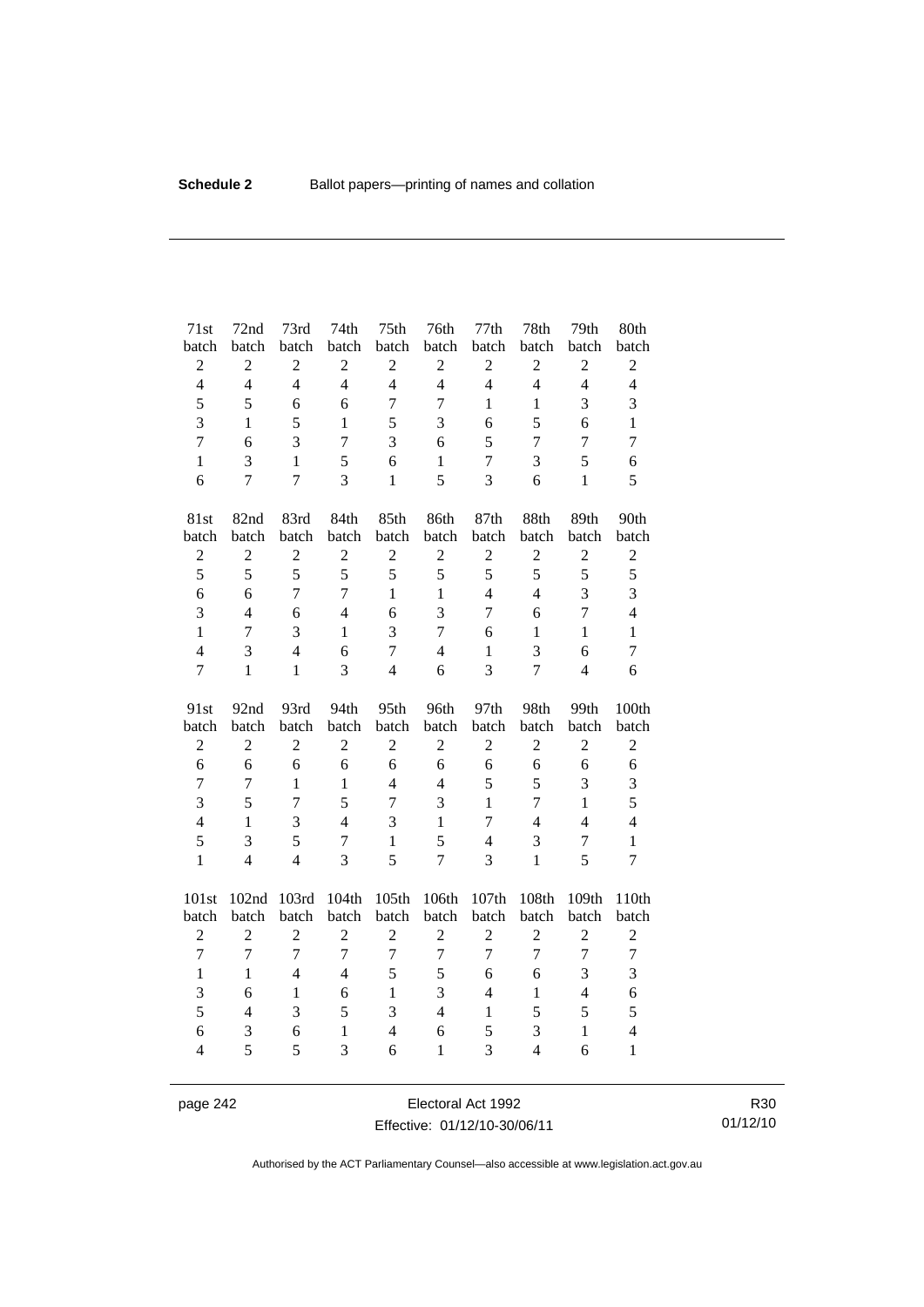| 111th                          | 112th                            | 113th                    | 114th                          | 115th               | 116th                          | 117th                            | 118th                    | 119th                            | 120th                          |
|--------------------------------|----------------------------------|--------------------------|--------------------------------|---------------------|--------------------------------|----------------------------------|--------------------------|----------------------------------|--------------------------------|
| batch                          | batch                            | batch                    | batch                          | batch               | batch                          | batch                            | batch                    | batch                            | batch                          |
| $\sqrt{2}$                     | $\boldsymbol{2}$                 | $\overline{2}$           | $\overline{2}$                 | $\overline{c}$      | $\boldsymbol{2}$               | $\overline{2}$                   | $\sqrt{2}$               | $\boldsymbol{2}$                 | $\sqrt{2}$                     |
| $\mathbf{1}$                   | $\mathbf{1}$                     | $\mathbf{1}$             | $\mathbf{1}$                   | $\mathbf{1}$        | $\mathbf{1}$                   | $\mathbf{1}$                     | $\mathbf{1}$             | $\mathbf{1}$                     | $\mathbf{1}$                   |
| $\overline{4}$                 | $\overline{4}$                   | 5                        | 5                              | 6                   | 6                              | $\overline{7}$                   | $\overline{7}$           | 3                                | 3                              |
| $\overline{3}$                 | 7                                | $\overline{4}$           | $\overline{7}$                 | $\overline{4}$      | 3                              | 5                                | $\overline{\mathcal{L}}$ | 5                                | $\overline{7}$                 |
| 6                              | 5                                | $\overline{3}$           | 6                              | 3                   | 5                              | $\overline{4}$                   | 6                        | 6                                | 6                              |
| $\overline{7}$                 | 3                                | $\overline{7}$           | $\overline{4}$                 | 5                   | $\overline{7}$                 | 6                                | 3                        | $\overline{4}$                   | 5                              |
| 5                              | 6                                | 6                        | 3                              | $\overline{7}$      | $\overline{4}$                 | 3                                | 5                        | $\overline{7}$                   | $\overline{4}$                 |
| 121st                          | 122nd                            | 123rd                    | 124th                          | 125th               | 126th                          | 127th                            | 128th                    | 129th                            | 130th                          |
| batch                          | batch                            | batch                    | batch                          | batch               | batch                          | batch                            | batch                    | batch                            | batch                          |
| 3                              | 3                                | 3                        | 3                              | 3                   | $\mathfrak{Z}$                 | 3                                | 3                        | 3                                | 3                              |
| $\overline{4}$                 | $\overline{4}$                   | $\overline{4}$           | $\overline{4}$                 | $\overline{4}$      | $\overline{4}$                 | $\overline{4}$                   | $\overline{4}$           | $\overline{4}$                   | $\overline{4}$                 |
| 5                              | 5                                | 6                        | 6                              | $\overline{7}$      | $\boldsymbol{7}$               | $\mathbf{1}$                     | 1                        | $\mathbf{2}$                     | $\overline{2}$                 |
| 6                              | $\mathbf{1}$                     | $\overline{7}$           | $\overline{c}$                 | $\mathbf{1}$        | 5                              | $\overline{2}$                   | 6                        | 5                                | $\tau$                         |
| $\overline{7}$                 | $\overline{2}$                   | $\mathbf{1}$             | 5                              | $\overline{2}$      | 6                              | 5                                | $\overline{7}$           | 6                                | $\mathbf{1}$                   |
| $\mathbf{1}$                   | 6                                | $\overline{c}$           | $\overline{7}$                 | 5                   | $\mathbf{1}$                   | 6                                | $\overline{2}$           | $\boldsymbol{7}$                 | 5                              |
| $\overline{2}$                 | 7                                | $\overline{5}$           | $\mathbf{1}$                   | 6                   | $\overline{2}$                 | 7                                | 5                        | $\mathbf{1}$                     | 6                              |
|                                |                                  |                          |                                |                     |                                |                                  |                          |                                  |                                |
| 131st                          | 132nd                            | 133rd                    | 134th                          | 135th               | 136th                          | 137th                            | 138th                    | 139th                            | 140th                          |
| batch                          | batch                            | batch                    | batch                          | batch               | batch                          | batch                            | batch                    | batch                            | batch                          |
| 3                              | 3                                | 3                        | 3                              | 3                   | 3                              | 3                                | 3                        | 3                                | 3                              |
| 5                              | 5                                | 5                        | 5                              | 5                   | 5                              | 5                                | 5                        | 5                                | 5                              |
| 6                              | 6                                | $\tau$                   | $\tau$                         | $\mathbf{1}$        | $\mathbf{1}$<br>$\overline{4}$ | $\overline{2}$<br>$\overline{7}$ | $\overline{2}$           | $\overline{4}$<br>$\overline{7}$ | $\overline{4}$                 |
| $\overline{4}$<br>$\mathbf{1}$ | $\overline{2}$<br>$\overline{7}$ | 6<br>$\overline{4}$      | $\overline{2}$<br>$\mathbf{1}$ | 6<br>$\overline{4}$ | $\overline{7}$                 | 6                                | 6<br>$\mathbf{1}$        | $\mathbf{1}$                     | $\overline{c}$<br>$\mathbf{1}$ |
| $\overline{2}$                 | $\overline{4}$                   | $\overline{2}$           | 6                              | $\boldsymbol{7}$    | $\overline{2}$                 | $\mathbf{1}$                     | $\overline{4}$           | 6                                | $\tau$                         |
| $\overline{7}$                 | $\mathbf{1}$                     | $\mathbf{1}$             | $\overline{4}$                 | $\overline{2}$      | 6                              | $\overline{4}$                   | $\overline{7}$           | $\overline{2}$                   | 6                              |
|                                |                                  |                          |                                |                     |                                |                                  |                          |                                  |                                |
| 141st                          | 142nd<br>batch                   | 143rd<br>batch           | 144th<br>batch                 | 145th<br>batch      | 146th<br>batch                 | 147th<br>batch                   | 148th<br>batch           | 149th<br>batch                   | 150th                          |
| batch<br>3                     | 3                                | 3                        | 3                              | 3                   | 3                              | 3                                | 3                        | 3                                | batch<br>3                     |
| 6                              | 6                                | 6                        | 6                              | 6                   | 6                              | 6                                | 6                        | 6                                | 6                              |
| $\overline{7}$                 | $\tau$                           | $\mathbf{1}$             | $\mathbf{1}$                   | $\overline{2}$      | $\sqrt{2}$                     | 5                                | 5                        | $\overline{\mathcal{L}}$         | $\overline{4}$                 |
| $\overline{4}$                 | 5                                | $\overline{7}$           | 5                              | $\overline{7}$      | $\overline{4}$                 | $\mathbf{1}$                     | $\overline{7}$           | $\mathbf{1}$                     | 5                              |
| $\sqrt{2}$                     | $\mathbf{1}$                     | $\overline{\mathcal{L}}$ | $\overline{c}$                 | $\overline{4}$      | $\mathbf{1}$                   | 7                                | $\overline{2}$           | $\overline{c}$                   |                                |
| 5                              | $\overline{\mathcal{L}}$         | 5                        | $\overline{7}$                 | $\mathbf{1}$        | 5                              | $\overline{2}$                   | $\overline{4}$           | $\overline{7}$                   | $\overline{c}$<br>$\mathbf{1}$ |
| $\mathbf{1}$                   | $\overline{2}$                   | $\overline{2}$           | $\overline{4}$                 | 5                   | $\overline{7}$                 | $\overline{4}$                   | $\mathbf{1}$             | 5                                | $\overline{7}$                 |

R30 01/12/10

Electoral Act 1992 Effective: 01/12/10-30/06/11 page 243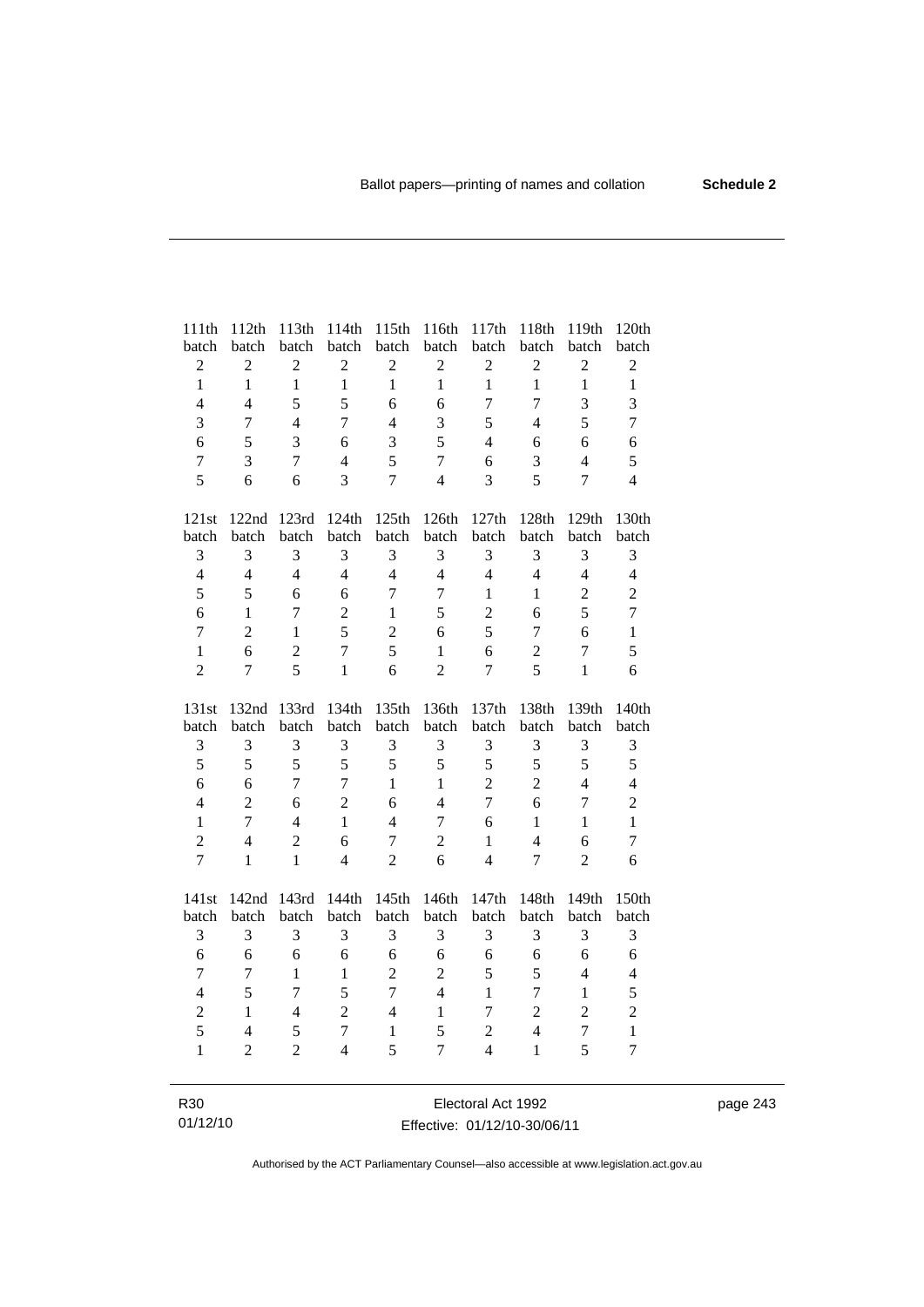| 151st                            | 152nd                            | 153rd               | 154th                          | 155th               | 156th               | 157th             | 158th          | 159th                          | 160th               |
|----------------------------------|----------------------------------|---------------------|--------------------------------|---------------------|---------------------|-------------------|----------------|--------------------------------|---------------------|
| batch                            | batch                            | batch               | batch                          | batch               | batch               | batch             | batch          | batch                          | batch               |
| 3                                | 3                                | 3                   | 3                              | $\mathfrak{Z}$      | 3                   | 3                 | $\overline{3}$ | 3                              | 3                   |
| $\overline{7}$                   | $\overline{7}$                   | $\overline{7}$      | $\overline{7}$                 | $\overline{7}$      | $\overline{7}$      | $\overline{7}$    | $\overline{7}$ | $\overline{7}$                 | $\overline{7}$      |
| $\mathbf{1}$                     | $\mathbf{1}$                     | $\overline{2}$      | $\overline{2}$                 | 5                   | 5                   | 6                 | 6              | $\overline{4}$                 | $\overline{4}$      |
| $\overline{\mathcal{L}}$         | 6                                | $\mathbf{1}$        | 6                              | $\mathbf{1}$        | $\overline{4}$      | $\overline{2}$    | $\mathbf{1}$   | $\overline{c}$                 | 6                   |
| 5                                | $\overline{2}$                   | $\overline{4}$      | 5                              | $\overline{4}$      | $\overline{2}$      | $\mathbf{1}$      | 5              | 5                              | 5                   |
| 6                                | $\overline{4}$                   | 6                   | $\mathbf{1}$                   | $\overline{2}$      | 6                   | 5                 | $\overline{4}$ | $\mathbf{1}$                   | $\overline{c}$      |
| $\overline{2}$                   | 5                                | 5                   | $\overline{4}$                 | 6                   | $\mathbf{1}$        | $\overline{4}$    | $\overline{2}$ | 6                              | $\mathbf{1}$        |
| 161st                            | 162nd                            | 163rd               | 164th                          | 165th               | 166th               | 167th             | 168th          | 169th                          | 170th               |
| batch                            | batch                            | batch               | batch                          | batch               | batch               | batch             | batch          | batch                          | batch               |
| 3                                | 3                                | 3                   | 3                              | 3                   | 3                   | 3                 | 3              | 3                              | 3                   |
| $\mathbf{1}$                     | $\mathbf{1}$                     | $\mathbf{1}$        | $\mathbf{1}$                   | $\mathbf{1}$        | $\mathbf{1}$        | $\mathbf{1}$      | $\mathbf{1}$   | $\mathbf{1}$                   | $\mathbf{1}$        |
| $\overline{c}$                   | $\overline{2}$                   | 5                   | 5                              | 6                   | 6                   | $\tau$            | $\overline{7}$ | $\overline{4}$                 | $\overline{4}$      |
| $\overline{4}$                   | $\overline{7}$                   | $\overline{2}$      | $\overline{7}$                 | $\overline{2}$      | $\overline{4}$      | 5                 | $\overline{2}$ | 5                              | $\overline{7}$      |
| 6                                | 5                                | $\overline{4}$      | 6                              | $\overline{4}$      | 5                   | $\overline{2}$    | 6              | 6                              | 6                   |
| $\overline{7}$                   | $\overline{4}$                   | $\tau$              | $\overline{c}$                 | 5                   | $\overline{7}$      | 6                 | $\overline{4}$ | $\sqrt{2}$                     | 5                   |
| 5                                | 6                                | 6                   | $\overline{4}$                 | $\overline{7}$      | $\overline{2}$      | $\overline{4}$    | 5              | $\overline{7}$                 | $\overline{2}$      |
|                                  |                                  |                     |                                |                     |                     |                   |                |                                |                     |
| 171st                            | 172nd                            | 173rd               | 174th                          | 175th               | 176th               | 177th             | 178th          | 179th                          | 180th               |
| batch                            | batch                            | batch               | batch                          | batch               | batch               | batch             | batch          | batch                          | batch               |
| 3                                | 3                                | 3                   | 3                              | 3                   | 3                   | 3                 | 3              | 3                              | 3                   |
| $\overline{c}$                   | $\sqrt{2}$                       | $\overline{2}$      | $\overline{2}$                 | $\overline{2}$      | $\overline{2}$      | $\overline{2}$    | $\overline{2}$ | $\overline{2}$                 | $\overline{c}$      |
| 5                                | 5                                | 6                   | 6                              | $\overline{7}$      | $\overline{7}$      | $\mathbf{1}$      | $\mathbf{1}$   | $\overline{4}$                 | $\overline{4}$      |
| $\overline{4}$                   | $\mathbf{1}$                     | 5                   | $\mathbf{1}$                   | 5                   | $\overline{4}$      | 6                 | 5              | 6                              | $\mathbf{1}$        |
| $\overline{7}$                   | 6                                | $\overline{4}$      | $\tau$                         | $\overline{4}$      | 6                   | 5                 | 7              | $\tau$                         | $\overline{7}$      |
| $\mathbf{1}$                     | $\overline{4}$                   | $\mathbf{1}$        | 5                              | 6                   | $\mathbf{1}$        | $\tau$            | $\overline{4}$ | 5                              | 6                   |
| 6                                | $\overline{7}$                   | $\overline{7}$      | $\overline{4}$                 | $\mathbf{1}$        | 5                   | 4                 | 6              | $\mathbf{1}$                   | 5                   |
| 181st                            | 182nd                            | 183rd               | 184th                          | 185th               | 186th               | 187th             | 188th          | 189th                          | 190th               |
| batch                            | batch                            | batch               | batch                          | batch               | batch               | batch             | batch          | batch                          | batch               |
| $\overline{4}$                   | $\overline{4}$                   | $\overline{4}$      | $\overline{4}$                 | $\overline{4}$      | $\overline{4}$      | $\overline{4}$    | $\overline{4}$ | $\overline{4}$                 | $\overline{4}$      |
| 5                                | 5                                | 5                   | 5                              | 5                   | 5                   | 5                 | 5              | 5                              | 5                   |
| 6                                | 6                                | 7                   | $\tau$                         | $\mathbf{1}$        | $\mathbf{1}$        | $\overline{c}$    | $\overline{2}$ | 3                              | 3                   |
| $\overline{7}$                   | $\overline{2}$                   | $\mathbf{1}$        | 3                              | $\overline{2}$      | 6                   | 3                 | $\overline{7}$ | 6                              | $\mathbf{1}$        |
| $\mathbf{1}$                     | 3                                | $\overline{2}$      | 6                              | 3                   | $\tau$              | 6                 | $\mathbf{1}$   | $\boldsymbol{7}$               | $\overline{c}$      |
| $\overline{c}$<br>$\overline{3}$ | $\boldsymbol{7}$<br>$\mathbf{1}$ | $\overline{3}$<br>6 | $\mathbf{1}$<br>$\overline{2}$ | 6<br>$\overline{7}$ | $\overline{c}$<br>3 | 7<br>$\mathbf{1}$ | 3<br>6         | $\mathbf{1}$<br>$\overline{2}$ | 6<br>$\overline{7}$ |

page 244 Electoral Act 1992 Effective: 01/12/10-30/06/11

R30 01/12/10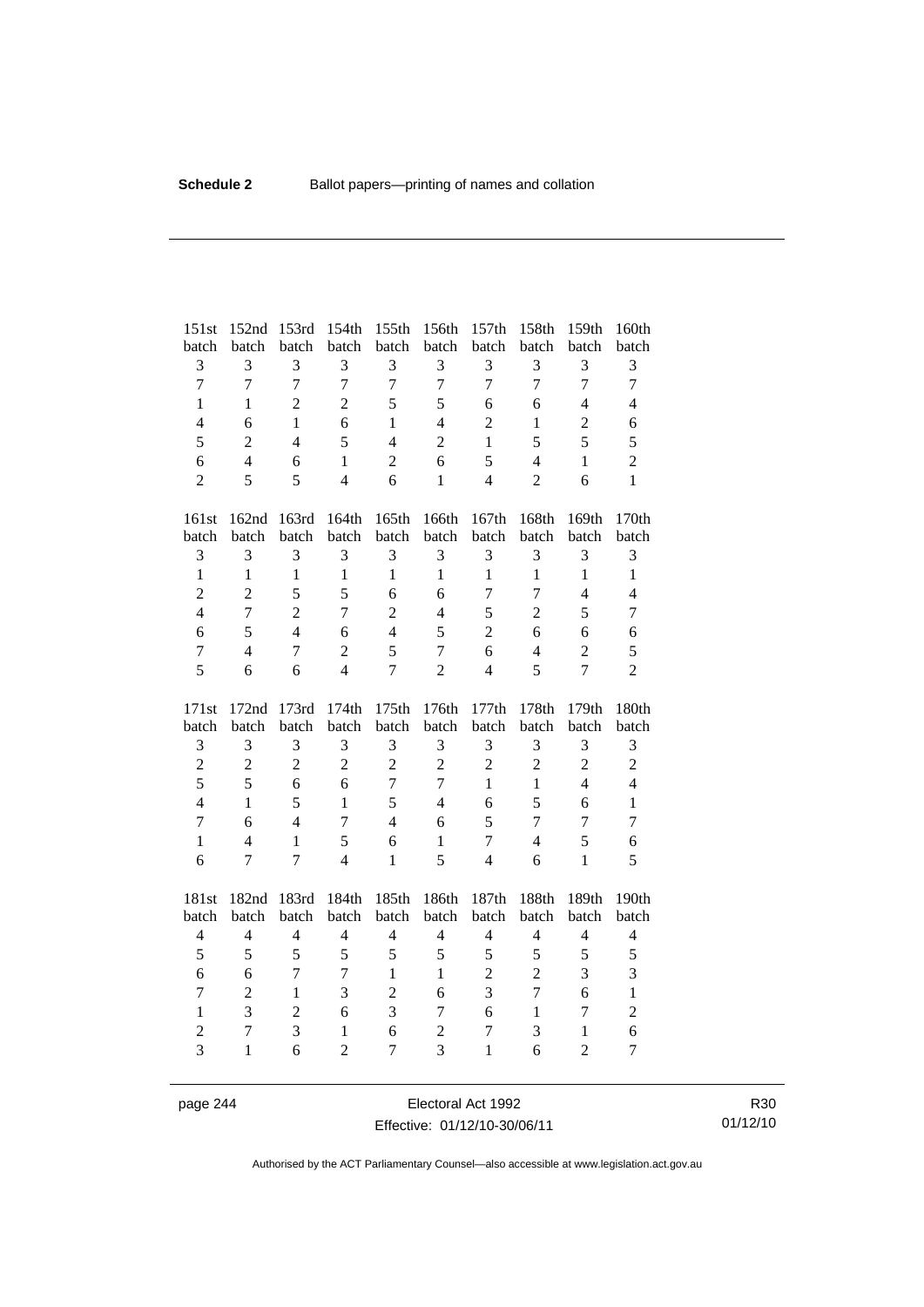| 191st                            | 192nd                   | 193rd                   | 194th                   | 195th                   | 196th                            | 197th                   | 198th                   | 199th                            | 200th                   |
|----------------------------------|-------------------------|-------------------------|-------------------------|-------------------------|----------------------------------|-------------------------|-------------------------|----------------------------------|-------------------------|
| batch                            | batch                   | batch                   | batch                   | batch                   | batch                            | batch                   | batch                   | batch                            | batch                   |
| $\overline{4}$                   | $\overline{4}$          | $\overline{4}$          | $\overline{4}$          | $\overline{4}$          | $\overline{4}$                   | $\overline{4}$          | $\overline{4}$          | $\overline{4}$                   | $\overline{4}$          |
| 6                                | 6                       | 6                       | 6                       | 6                       | 6                                | 6                       | 6                       | 6                                | 6                       |
| $\overline{7}$                   | $\tau$                  | $\mathbf{1}$            | $\mathbf{1}$            | $\overline{2}$          | $\overline{2}$                   | 3                       | 3                       | 5                                | 5                       |
| 5                                | 3                       | $\overline{7}$          | $\overline{3}$          | $\overline{7}$          | 5                                | $\mathbf{1}$            | $\overline{7}$          | $\mathbf{1}$                     | $\overline{3}$          |
| $\overline{c}$                   | 1                       | 5                       | $\overline{c}$          | 5                       | $\mathbf{1}$                     | $\boldsymbol{7}$        | $\overline{c}$          | $\overline{2}$                   | $\overline{2}$          |
| $\overline{3}$                   | 5                       | $\overline{3}$          | $\overline{7}$          | $\mathbf{1}$            | 3                                | $\overline{c}$          | 5                       | $\overline{7}$                   | $\mathbf{1}$            |
| $\mathbf{1}$                     | $\overline{2}$          | $\overline{2}$          | 5                       | $\overline{3}$          | $\overline{7}$                   | 5                       | $\mathbf{1}$            | 3                                | $\overline{7}$          |
|                                  |                         |                         |                         |                         |                                  |                         |                         |                                  |                         |
| 201st                            |                         | 202nd 203rd             | 204th                   | 205th                   | 206th                            | 207th                   | 208th                   | 209th                            | 210th                   |
| batch                            | batch                   | batch                   | batch                   | batch                   | batch                            | batch                   | batch                   | batch                            | batch                   |
| $\overline{4}$                   | $\overline{4}$          | $\overline{4}$          | $\overline{4}$          | $\overline{4}$          | $\overline{4}$                   | $\overline{4}$          | $\overline{4}$          | $\overline{4}$                   | $\overline{4}$          |
| $\overline{7}$                   | $\overline{7}$          | $\overline{7}$          | $\overline{7}$          | $\overline{7}$          | $\overline{7}$                   | 7                       | 7                       | $\overline{7}$                   | $\overline{7}$          |
| $\mathbf{1}$                     | $\mathbf{1}$            | $\overline{2}$          | $\overline{2}$          | 3                       | 3                                | 6                       | 6                       | 5                                | 5                       |
| 5                                | 6                       | $\mathbf{1}$            | 6                       | $\mathbf{1}$            | 5                                | $\overline{2}$          | $\mathbf{1}$            | $\overline{2}$                   | 6                       |
| 3                                | $\overline{2}$          | 5                       | 3                       | 5                       | $\overline{2}$                   | $\mathbf{1}$            | 3                       | 3                                | $\overline{3}$          |
| 6                                | 5                       | 6                       | $\mathbf{1}$            | $\overline{2}$          | 6                                | 3                       | 5                       | $\mathbf{1}$                     | $\overline{c}$          |
| $\overline{2}$                   | $\overline{3}$          | 3                       | 5                       | 6                       | $\mathbf{1}$                     | 5                       | $\overline{2}$          | 6                                | $\mathbf{1}$            |
|                                  |                         |                         |                         |                         |                                  |                         |                         |                                  |                         |
|                                  |                         |                         |                         |                         |                                  |                         |                         |                                  |                         |
| 211th                            | 212th                   | 213th                   | 214th                   | 215th                   | 216th                            | 217th                   | 218th                   | 219th                            | 220th                   |
| batch<br>$\overline{4}$          | batch<br>$\overline{4}$ | batch<br>$\overline{4}$ | batch<br>$\overline{4}$ | batch<br>$\overline{4}$ | batch<br>$\overline{4}$          | batch<br>$\overline{4}$ | batch<br>$\overline{4}$ | batch<br>$\overline{4}$          | batch<br>$\overline{4}$ |
| $\mathbf{1}$                     | $\mathbf{1}$            | $\mathbf{1}$            | $\mathbf{1}$            | $\mathbf{1}$            | $\mathbf{1}$                     | $\mathbf{1}$            | 1                       | $\mathbf{1}$                     | $\mathbf{1}$            |
|                                  | $\overline{2}$          | 3                       | 3                       | 6                       | 6                                | $\tau$                  | $\tau$                  | 5                                |                         |
| $\overline{2}$                   | $\overline{7}$          |                         | $\overline{7}$          |                         |                                  |                         |                         |                                  | 5                       |
| 5<br>6                           | 3                       | $\overline{2}$<br>5     | 6                       | $\overline{c}$          | 5                                | 3<br>$\overline{2}$     | $\overline{2}$<br>6     | 3<br>6                           | $\tau$                  |
|                                  |                         | $\overline{7}$          |                         | 5                       | 3                                |                         |                         |                                  | 6                       |
| $\overline{7}$<br>$\overline{3}$ | 5<br>6                  | 6                       | $\overline{c}$<br>5     | 3<br>$\overline{7}$     | $\overline{7}$<br>$\overline{2}$ | 6<br>5                  | 5<br>$\overline{3}$     | $\overline{2}$<br>$\overline{7}$ | 3<br>$\overline{2}$     |
|                                  |                         |                         |                         |                         |                                  |                         |                         |                                  |                         |
| 221st                            | 222nd 223rd             |                         | 224th                   | 225th                   | 226th                            | 227th                   | 228th                   | 229th                            | 230th                   |
| batch                            | batch                   | batch                   | batch                   | batch                   | batch                            | batch                   | batch                   | batch                            | batch                   |
| $\overline{4}$                   | $\overline{4}$          | $\overline{4}$          | $\overline{4}$          | $\overline{4}$          | $\overline{4}$                   | $\overline{4}$          | $\overline{4}$          | $\overline{4}$                   | $\overline{4}$          |
| $\overline{c}$                   | $\overline{c}$          | $\overline{2}$          | $\overline{2}$          | $\overline{c}$          | $\sqrt{2}$                       | $\overline{2}$          | $\overline{c}$          | $\sqrt{2}$                       | $\overline{c}$          |
| 3                                | 3                       | 6                       | 6                       | $\overline{7}$          | $\boldsymbol{7}$                 | $\mathbf{1}$            | $\mathbf{1}$            | 5                                | 5                       |
| 5                                | $\mathbf{1}$            | 3                       | $\mathbf{1}$            | 3                       | 5                                | 6                       | $\overline{3}$          | 6                                | $\mathbf{1}$            |
| $\overline{7}$                   | 6                       | 5                       | $\overline{7}$          | 5                       | 6                                | 3                       | $\overline{7}$          | $\overline{7}$                   | $\overline{7}$          |
| $\mathbf{1}$                     | 5                       | $\mathbf{1}$            | 3                       | 6                       | $\mathbf{1}$                     | 7                       | 5                       | 3                                | 6                       |
| 6                                | $\overline{7}$          | $\overline{7}$          | 5                       | 1                       | 3                                | 5                       | 6                       | $\mathbf{1}$                     | 3                       |

R30 01/12/10

Electoral Act 1992 Effective: 01/12/10-30/06/11 page 245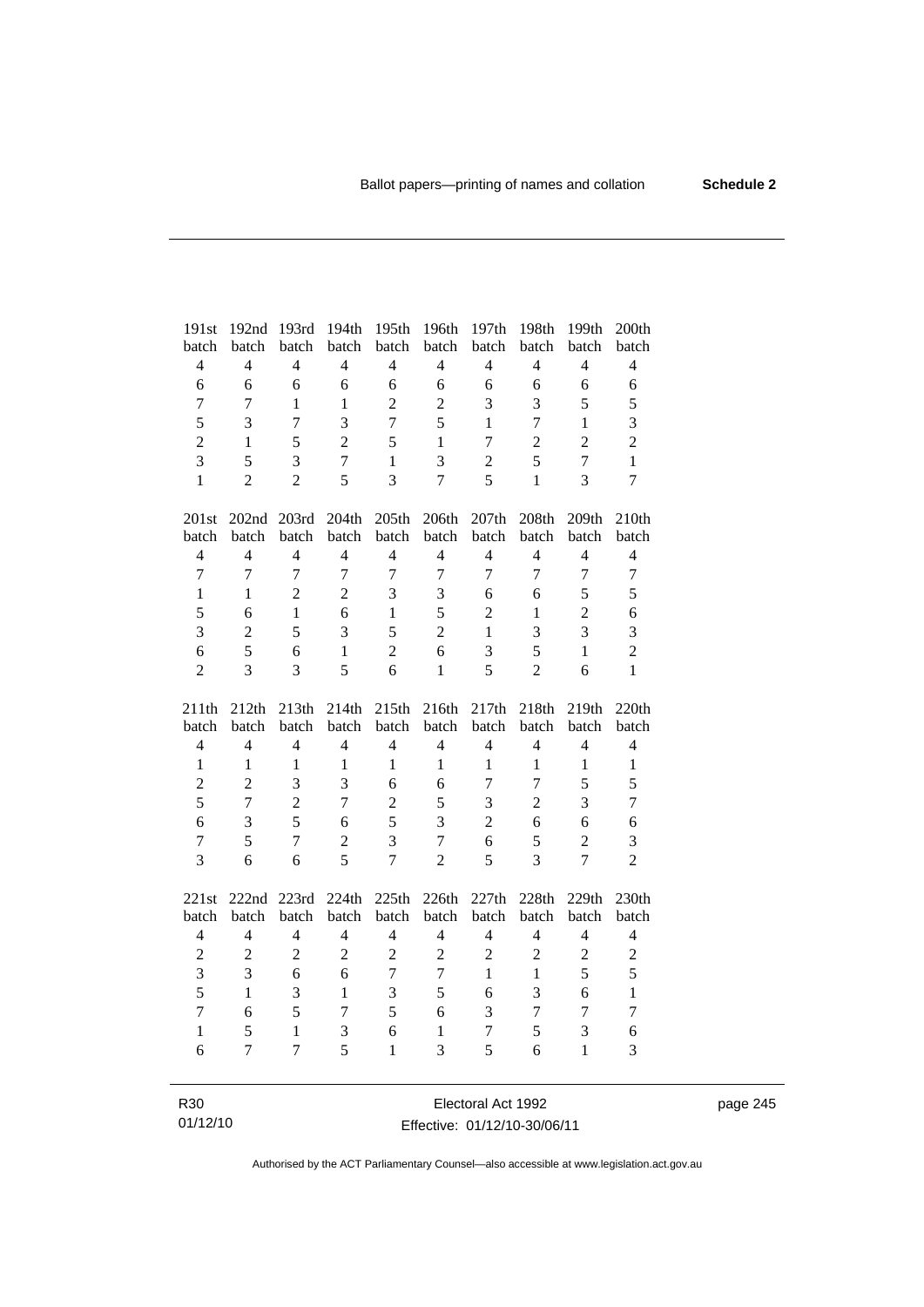| 231st<br>batch          | 232nd<br>batch      | 233rd<br>batch | 234th<br>batch      | 235th<br>batch      | 236th<br>batch                   | 237th<br>batch | 238th<br>batch | 239th<br>batch                   | 240th<br>batch      |
|-------------------------|---------------------|----------------|---------------------|---------------------|----------------------------------|----------------|----------------|----------------------------------|---------------------|
| $\overline{\mathbf{4}}$ | $\overline{4}$      | $\overline{4}$ | $\overline{4}$      | $\overline{4}$      | $\overline{4}$                   | $\overline{4}$ | $\overline{4}$ | $\overline{4}$                   | $\overline{4}$      |
| 3                       | 3                   | $\overline{3}$ | $\overline{3}$      | 3                   | 3                                | 3              | 3              | 3                                | 3                   |
| 6                       | 6                   | $\overline{7}$ | $\overline{7}$      | $\mathbf{1}$        | $\mathbf{1}$                     | $\overline{2}$ | $\overline{2}$ | 5                                | 5                   |
| 5                       | $\overline{2}$      | 6              | $\overline{2}$      | 6                   | 5                                | $\overline{7}$ | 6              | $\overline{7}$                   | $\overline{c}$      |
| $\mathbf{1}$            | $\overline{7}$      | 5              | $\mathbf{1}$        | 5                   | $\overline{7}$                   | 6              | $\mathbf{1}$   | $\mathbf{1}$                     | $\mathbf{1}$        |
| $\overline{2}$          | 5                   | $\overline{2}$ | 6                   | $\overline{7}$      | $\overline{c}$                   | 1              | 5              | 6                                | $\overline{7}$      |
| $\overline{7}$          | $\mathbf{1}$        | $\mathbf{1}$   | 5                   | $\overline{2}$      | 6                                | 5              | 7              | $\overline{2}$                   | 6                   |
|                         |                     |                |                     |                     |                                  |                |                |                                  |                     |
| 241st                   | 242nd 243rd         |                | 244th               | 245th               | 246th                            | 247th          | 248th          | 249th                            | 250th               |
| batch                   | batch               | batch          | batch               | batch               | batch                            | batch          | batch          | batch                            | batch               |
| 5                       | 5                   | 5              | 5                   | 5                   | 5                                | 5              | 5              | 5                                | 5                   |
| $\overline{6}$          | 6                   | 6              | 6                   | 6                   | 6                                | 6              | 6              | 6                                | 6                   |
| $\overline{7}$          | $\overline{7}$      | $\mathbf{1}$   | $\mathbf{1}$        | $\sqrt{2}$          | $\overline{2}$                   | 3              | 3              | $\overline{4}$                   | $\overline{4}$      |
| $\mathbf{1}$            | 3                   | $\overline{2}$ | $\overline{4}$      | 3                   | $\overline{7}$                   | $\overline{4}$ | $\mathbf{1}$   | $\overline{7}$                   | $\overline{c}$      |
| $\overline{c}$          | $\overline{4}$      | 3              | $\overline{7}$      | $\overline{4}$      | $\mathbf{1}$                     | 7              | $\overline{2}$ | $\mathbf{1}$                     | 3                   |
| $\overline{3}$          | $\mathbf{1}$        | $\overline{4}$ | $\overline{2}$      | $\overline{7}$      | 3                                | $\mathbf{1}$   | $\overline{4}$ | $\overline{2}$                   | $\overline{7}$      |
| $\overline{4}$          | $\overline{2}$      | $\overline{7}$ | $\overline{3}$      | $\mathbf{1}$        | $\overline{4}$                   | $\overline{2}$ | $\overline{7}$ | 3                                | $\mathbf{1}$        |
|                         |                     |                |                     |                     |                                  |                |                |                                  |                     |
| 251st                   | 252nd               | 253rd          | 254th               | 255th               | 256th                            | 257th          | 258th          | 259th                            | 260th               |
| batch                   | batch               | batch          | batch               | batch               | batch                            | batch          | batch          | batch                            | batch               |
| 5                       | 5                   | 5              | 5                   | 5                   | 5                                | 5              | 5              | 5                                | 5                   |
| $\overline{7}$          | $\overline{7}$      | $\overline{7}$ | $\overline{7}$      | $\overline{7}$      | $\overline{7}$                   | $\overline{7}$ | $\overline{7}$ | $\overline{7}$                   | $\overline{7}$      |
| $\mathbf{1}$            | $\mathbf{1}$        | $\overline{2}$ | $\overline{2}$      | 3                   | 3                                | $\overline{4}$ | $\overline{4}$ | 6                                | 6                   |
| 6                       | $\overline{4}$      | $\mathbf{1}$   | $\overline{4}$      | $\mathbf{1}$        | 6                                | $\overline{2}$ | $\mathbf{1}$   | $\overline{2}$                   | $\overline{4}$      |
| 3                       | $\overline{2}$      | 6              | 3                   | 6                   | $\overline{2}$                   | 1              | 3              | 3                                | 3                   |
| $\overline{4}$          | 6                   | $\overline{4}$ | $\mathbf{1}$        | $\overline{2}$      | $\overline{4}$                   | 3              | 6              | $\mathbf{1}$                     | $\overline{c}$      |
| $\overline{2}$          | 3                   | 3              | 6                   | $\overline{4}$      | $\mathbf{1}$                     | 6              | $\overline{2}$ | $\overline{4}$                   | $\mathbf{1}$        |
| 261st                   | 262nd 263rd         |                | 264th               | 265th               | 266th                            | 267th          | 268th          | 269th                            | 270th               |
| batch                   | batch               | batch          | batch               | batch               | batch                            | batch          | batch          | batch                            | batch               |
| 5                       | 5                   | 5              | 5                   | 5                   | 5                                | $\sqrt{5}$     | 5              | 5                                | 5                   |
| $\mathbf{1}$            | $\mathbf{1}$        | $\mathbf{1}$   | $\mathbf{1}$        | $\mathbf{1}$        | $\mathbf{1}$                     | $\mathbf{1}$   | $\mathbf{1}$   | $\mathbf{1}$                     | $\mathbf{1}$        |
| $\overline{c}$          | $\overline{2}$      | 3              | 3                   | $\overline{4}$      | $\overline{4}$                   | 7              | $\overline{7}$ | 6                                | 6                   |
| 6                       | $\overline{7}$      | $\overline{2}$ | $\overline{7}$      | $\sqrt{2}$          | 6                                | 3              | $\overline{2}$ | 3                                | $\boldsymbol{7}$    |
| $\overline{4}$          | 3                   | 6              | $\overline{4}$      | 6                   | 3                                | $\overline{2}$ | $\overline{4}$ | $\overline{4}$                   | $\overline{4}$      |
| $\tau$<br>3             | 6<br>$\overline{4}$ | $\tau$         | $\overline{2}$<br>6 | 3<br>$\overline{7}$ | $\overline{7}$<br>$\overline{2}$ | $\overline{4}$ | 6<br>3         | $\overline{c}$<br>$\overline{7}$ | 3<br>$\overline{2}$ |

page 246 Electoral Act 1992 Effective: 01/12/10-30/06/11

R30 01/12/10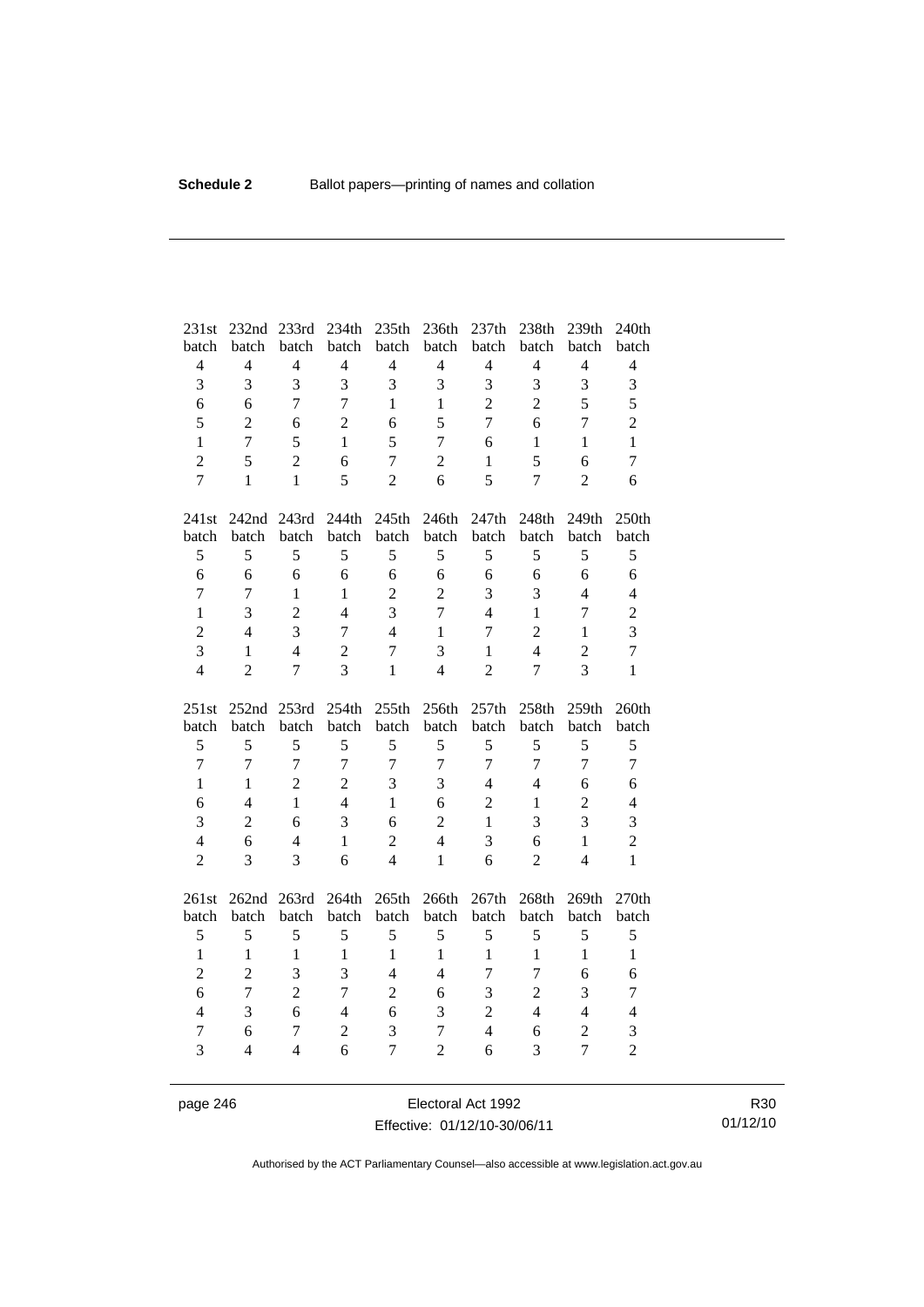| 271st          | 272nd 273rd    |                | 274th          | 275th          | 276th                   | 277th             | 278th          | 279th          | 280th          |
|----------------|----------------|----------------|----------------|----------------|-------------------------|-------------------|----------------|----------------|----------------|
| batch          | batch          | batch          | batch          | batch          | batch                   | batch             | batch          | batch          | batch          |
| 5              | 5              | 5              | 5              | 5              | 5                       | 5                 | 5              | 5              | 5              |
| $\overline{c}$ | $\overline{2}$ | $\overline{2}$ | $\overline{2}$ | $\overline{2}$ | $\overline{2}$          | $\overline{c}$    | $\overline{2}$ | $\overline{2}$ | $\overline{2}$ |
| $\overline{3}$ | 3              | $\overline{4}$ | $\overline{4}$ | $\overline{7}$ | $\overline{7}$          | $\mathbf{1}$      | $\mathbf{1}$   | 6              | 6              |
| 6              | 1              | 3              | 1              | 3              | 6                       | $\overline{4}$    | 3              | $\overline{4}$ | $\mathbf{1}$   |
| $\overline{7}$ | $\overline{4}$ | 6              | $\tau$         | 6              | $\overline{4}$          | 3                 | $\tau$         | $\overline{7}$ | $\overline{7}$ |
| $\mathbf{1}$   | 6              | $\mathbf{1}$   | 3              | $\overline{4}$ | $\mathbf{1}$            | 7                 | 6              | 3              | $\overline{4}$ |
| $\overline{4}$ | $\overline{7}$ | $\overline{7}$ | 6              | $\mathbf{1}$   | $\overline{3}$          | 6                 | $\overline{4}$ | $\mathbf{1}$   | 3              |
|                |                |                |                |                |                         |                   |                |                |                |
| 281st          |                | 282nd 283rd    | 284th          | 285th          | 286th                   | 287 <sub>th</sub> | 288th          | 289th          | 290th          |
| batch          | batch          | batch          | batch          | batch          | batch                   | batch             | batch          | batch          | batch          |
| $\mathfrak s$  | 5              | 5              | 5              | 5              | 5                       | 5                 | 5              | 5              | 5              |
| 3              | 3              | 3              | 3              | 3              | 3                       | 3                 | 3              | 3              | 3              |
| $\overline{4}$ | $\overline{4}$ | $\overline{7}$ | $\overline{7}$ | $\mathbf{1}$   | $\mathbf{1}$            | $\overline{2}$    | $\overline{c}$ | 6              | 6              |
| 6              | $\overline{c}$ | $\overline{4}$ | $\overline{2}$ | $\overline{4}$ | 6                       | $\overline{7}$    | $\overline{4}$ | $\tau$         | $\overline{c}$ |
| $\mathbf{1}$   | $\overline{7}$ | 6              | $\mathbf{1}$   | 6              | $\tau$                  | $\overline{4}$    | $\mathbf{1}$   | $\mathbf{1}$   | $\mathbf{1}$   |
| $\overline{2}$ | 6              | $\overline{2}$ | $\overline{4}$ | $\overline{7}$ | $\overline{2}$          | $\mathbf{1}$      | 6              | $\overline{4}$ | $\tau$         |
| $\overline{7}$ | $\mathbf{1}$   | $\mathbf{1}$   | 6              | $\overline{2}$ | $\overline{4}$          | 6                 | $\tau$         | $\overline{2}$ | $\overline{4}$ |
|                |                |                |                |                |                         |                   |                |                |                |
|                |                |                |                |                |                         |                   |                |                |                |
| 291st          | 292nd 293rd    |                | 294th          | 295th          | 296th                   | 297th             | 298th          | 299th          | 300th          |
| batch          | batch          | batch          | batch          | batch          | batch                   | batch             | batch          | batch          | batch          |
| 5              | 5              | 5              | 5              | 5              | 5                       | 5                 | 5              | 5              | 5              |
| $\overline{4}$ | $\overline{4}$ | $\overline{4}$ | $\overline{4}$ | $\overline{4}$ | $\overline{4}$          | $\overline{4}$    | $\overline{4}$ | $\overline{4}$ | $\overline{4}$ |
| $\overline{7}$ | 7              | $\mathbf{1}$   | $\mathbf{1}$   | $\overline{2}$ | $\overline{2}$          | 3                 | 3              | 6              | 6              |
| 6              | 3              | $\tau$         | $\overline{3}$ | $\overline{7}$ | 6                       | $\mathbf{1}$      | $\tau$         | $\mathbf{1}$   | 3              |
| $\overline{c}$ | $\mathbf{1}$   | 6              | $\overline{c}$ | 6              | $\mathbf{1}$            | $\overline{7}$    | $\overline{c}$ | $\overline{c}$ | $\overline{2}$ |
| $\overline{3}$ | 6              | 3              | $\overline{7}$ | $\mathbf{1}$   | 3                       | $\overline{2}$    | 6              | $\overline{7}$ | $\mathbf{1}$   |
| $\mathbf{1}$   | $\overline{2}$ | $\overline{2}$ | 6              | 3              | $\overline{7}$          | 6                 | $\mathbf{1}$   | 3              | $\overline{7}$ |
|                |                |                |                |                |                         |                   |                |                |                |
| 301st          | 302nd          | 303rd          | 304th          | 305th          | 306th                   | 307th             | 308th          | 309th          | 310th          |
| batch          | batch          | batch          | batch          | batch          | batch                   | batch             | batch          | batch          | batch          |
| 6              | 6              | 6              | 6              | 6              | 6                       | 6                 | 6              | 6              | 6              |
| $\overline{7}$ | $\overline{7}$ | $\overline{7}$ | $\overline{7}$ | $\overline{7}$ | $\overline{7}$          | $\overline{7}$    | 7              | $\overline{7}$ | $\overline{7}$ |
| $\mathbf{1}$   | $\mathbf{1}$   | $\overline{c}$ | $\overline{c}$ | 3              | 3                       | $\overline{4}$    | $\overline{4}$ | 5              | 5              |
| $\overline{c}$ | $\overline{4}$ | $\overline{3}$ | $\overline{5}$ | $\overline{4}$ | $\mathbf{1}$            | 5                 | $\overline{c}$ | $\mathbf{1}$   | 3              |
| $\overline{3}$ | 5              | $\overline{4}$ | $\mathbf{1}$   | 5              | $\overline{c}$          | $\mathbf{1}$      | $\overline{3}$ | $\overline{2}$ | $\overline{4}$ |
| $\overline{4}$ | $\overline{2}$ | 5              | 3              | $\mathbf{1}$   | $\overline{\mathbf{4}}$ | $\overline{c}$    | 5              | 3              | $\mathbf{1}$   |
| 5              | 3              | $\mathbf{1}$   | $\overline{4}$ | $\overline{2}$ | 5                       | 3                 | $\mathbf{1}$   | $\overline{4}$ | $\overline{2}$ |

R30 01/12/10 Electoral Act 1992 Effective: 01/12/10-30/06/11

page 247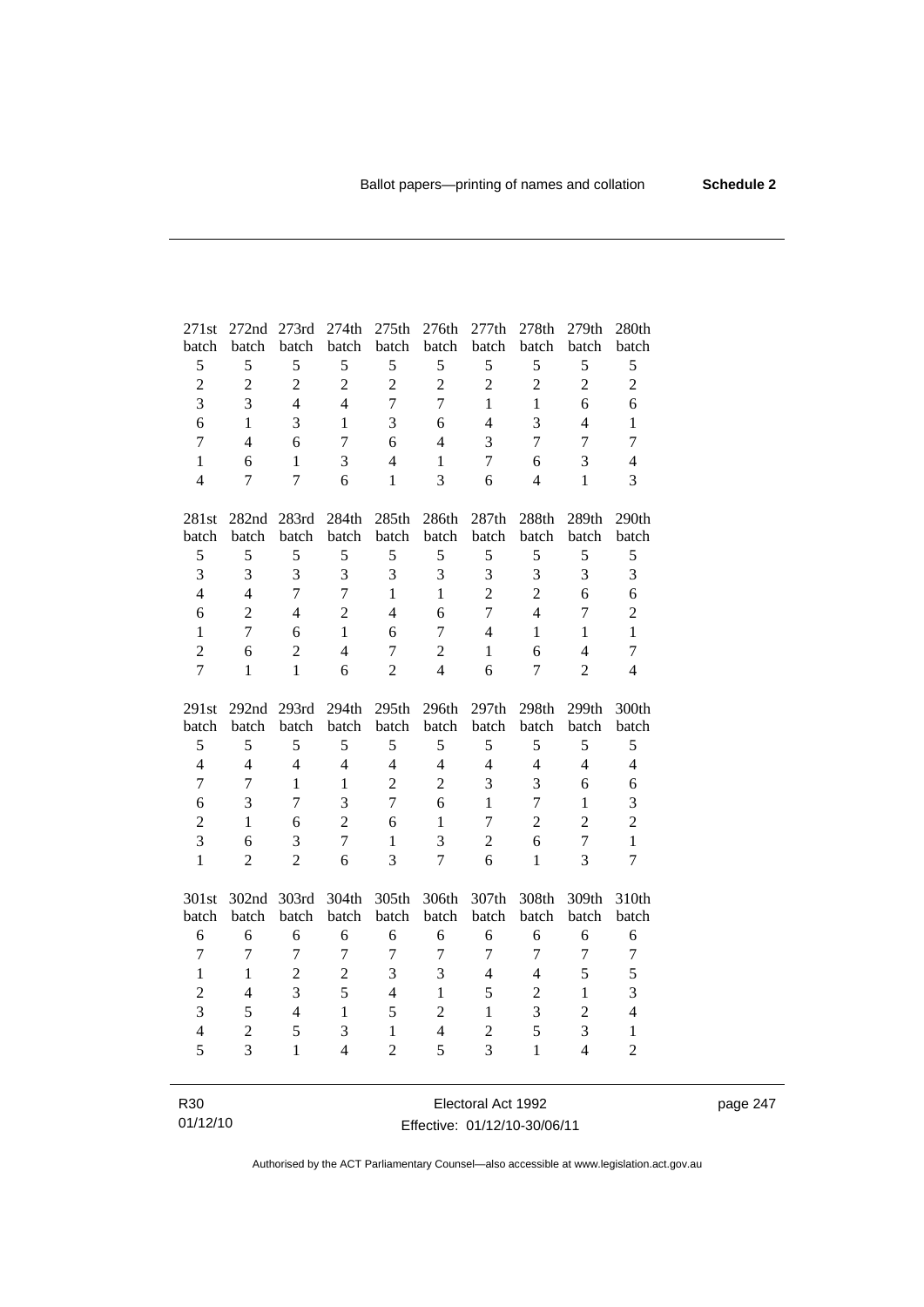| batch                          | 312th<br>batch      | 313th<br>batch    | 314th<br>batch | 315th<br>batch                 | 316th<br>batch                 | 317th<br>batch      | 318th<br>batch | 319th<br>batch      | 320th<br>batch    |
|--------------------------------|---------------------|-------------------|----------------|--------------------------------|--------------------------------|---------------------|----------------|---------------------|-------------------|
| 6                              | 6                   | 6                 | 6              | 6                              | 6                              | 6                   | 6              | 6                   | 6                 |
| $\mathbf{1}$                   | $\mathbf{1}$        | $\mathbf{1}$      | $\mathbf{1}$   | $\mathbf{1}$                   | $\mathbf{1}$                   | $\mathbf{1}$        | $\mathbf{1}$   | $\mathbf{1}$        | $\mathbf{1}$      |
| $\overline{c}$                 | $\overline{2}$      | 3                 | 3              | $\overline{4}$                 | $\overline{4}$                 | 5                   | 5              | $\overline{7}$      | $\tau$            |
| $\overline{7}$                 | 5                   | $\overline{2}$    | 5              | $\overline{2}$                 | $\overline{7}$                 | 3                   | $\overline{2}$ | 3                   | 5                 |
| $\overline{4}$                 | 3                   | $\overline{7}$    | $\overline{4}$ | $\overline{7}$                 | 3                              | $\overline{2}$      | $\overline{4}$ | $\overline{4}$      | $\overline{4}$    |
| 5                              | $\overline{7}$      | 5                 | $\overline{2}$ | 3                              | 5                              | $\overline{4}$      | $\overline{7}$ | $\overline{c}$      | 3                 |
| $\overline{3}$                 | $\overline{4}$      | $\overline{4}$    | $\overline{7}$ | 5                              | $\overline{2}$                 | $\overline{7}$      | 3              | 5                   | $\overline{2}$    |
|                                |                     |                   |                |                                |                                |                     |                |                     |                   |
| 321st                          | 322nd<br>batch      | 323rd<br>batch    | 324th          | 325th<br>batch                 | 326th<br>batch                 | 327th<br>batch      | 328th          | 329th<br>batch      | 330th<br>batch    |
| batch<br>6                     | 6                   | 6                 | batch<br>6     | 6                              | 6                              | 6                   | batch<br>6     | 6                   | $\sqrt{6}$        |
| $\overline{c}$                 | $\overline{2}$      | $\overline{c}$    | $\overline{2}$ | $\overline{c}$                 | $\overline{c}$                 | $\overline{2}$      | $\overline{2}$ | $\overline{2}$      | $\overline{c}$    |
| 3                              | 3                   | $\overline{4}$    | $\overline{4}$ | 5                              | 5                              | $\mathbf{1}$        | $\mathbf{1}$   | $\overline{7}$      | $\boldsymbol{7}$  |
| $\overline{7}$                 | $\mathbf{1}$        | 3                 | $\mathbf{1}$   | $\overline{3}$                 | $\overline{7}$                 | $\overline{4}$      | $\overline{3}$ | $\overline{4}$      | $\,1\,$           |
| 5                              | $\overline{4}$      | $\overline{7}$    | 5              | $\overline{7}$                 | $\overline{4}$                 | 3                   | 5              | 5                   | 5                 |
|                                |                     |                   | 3              |                                |                                |                     | $\overline{7}$ | 3                   | $\overline{4}$    |
| $\mathbf{1}$<br>$\overline{4}$ | $\overline{7}$<br>5 | $\mathbf{1}$<br>5 | $\overline{7}$ | $\overline{4}$<br>$\mathbf{1}$ | $\mathbf{1}$<br>$\overline{3}$ | 5<br>$\overline{7}$ | $\overline{4}$ | $\mathbf{1}$        | $\overline{3}$    |
|                                |                     |                   |                |                                |                                |                     |                |                     |                   |
|                                |                     |                   |                |                                |                                |                     |                |                     |                   |
| 331st                          | 332nd               | 333rd             | 334th          | 335th                          | 336th                          | 337th               | 338th          | 339th               | 340th             |
| batch                          | batch               | batch             | batch          | batch                          | batch                          | batch               | batch          | batch               | batch             |
| 6                              | 6                   | 6                 | 6              | 6                              | 6                              | 6                   | 6              | 6                   | $\sqrt{6}$        |
| 3                              | 3                   | 3                 | 3              | 3                              | 3                              | 3                   | 3              | 3                   | 3                 |
| $\overline{4}$                 | $\overline{4}$      | 5                 | 5              | $\mathbf{1}$                   | $\mathbf{1}$                   | $\overline{2}$      | $\overline{2}$ | $\overline{7}$      | $\tau$            |
| $\overline{7}$                 | $\overline{2}$      | $\overline{4}$    | $\overline{2}$ | $\overline{4}$                 | $\overline{7}$                 | 5                   | $\overline{4}$ | 5                   | $\overline{2}$    |
| $\mathbf{1}$                   | 5                   | 7                 | $\mathbf{1}$   | $\overline{7}$                 | 5                              | $\overline{4}$      | $\mathbf{1}$   | $\mathbf{1}$        | $\mathbf{1}$      |
| $\overline{c}$                 | $\overline{7}$      | $\overline{2}$    | $\overline{4}$ | 5                              | $\overline{2}$                 | $\mathbf{1}$        | $\tau$         | $\overline{4}$      | 5                 |
| 5                              | $\mathbf{1}$        | $\mathbf{1}$      | $\overline{7}$ | $\overline{2}$                 | $\overline{4}$                 | $\overline{7}$      | 5              | $\overline{2}$      | $\overline{4}$    |
| 341st                          | 342nd               | 343rd             | 344th          | 345th                          | 346th                          | 347th               | 348th          | 349th               | 350th             |
| batch                          | batch               | batch             | batch          | batch                          | batch                          | batch               | batch          | batch               | batch             |
| 6                              | 6                   | 6                 | 6              | 6                              | 6                              | 6                   | 6              | 6                   | $\sqrt{6}$        |
| $\overline{4}$                 | $\overline{4}$      | $\overline{4}$    | $\overline{4}$ | $\overline{4}$                 | $\overline{4}$                 | $\overline{4}$      | $\overline{4}$ | $\overline{4}$      | $\overline{4}$    |
| 5                              | 5                   | $\mathbf{1}$      | $\mathbf{1}$   | $\sqrt{2}$                     | $\overline{2}$                 | 3                   | 3              | $\overline{7}$      | $\tau$            |
| $\overline{7}$                 | 3                   | 5                 | 3              | 5                              | $\overline{7}$                 | $\mathbf{1}$        | 5              | $\mathbf{1}$        | 3                 |
| $\overline{2}$                 | $\mathbf{1}$        | $\tau$            | $\overline{2}$ | $\overline{7}$                 | $\mathbf{1}$                   | 5                   | $\overline{2}$ | $\overline{2}$      | $\overline{c}$    |
| $\overline{3}$                 | 7                   | 3                 | 5              | $\mathbf{1}$                   | 3                              | $\overline{2}$      | $\overline{7}$ | 5<br>$\overline{3}$ | $\mathbf{1}$<br>5 |

page 248 Electoral Act 1992 Effective: 01/12/10-30/06/11

R30 01/12/10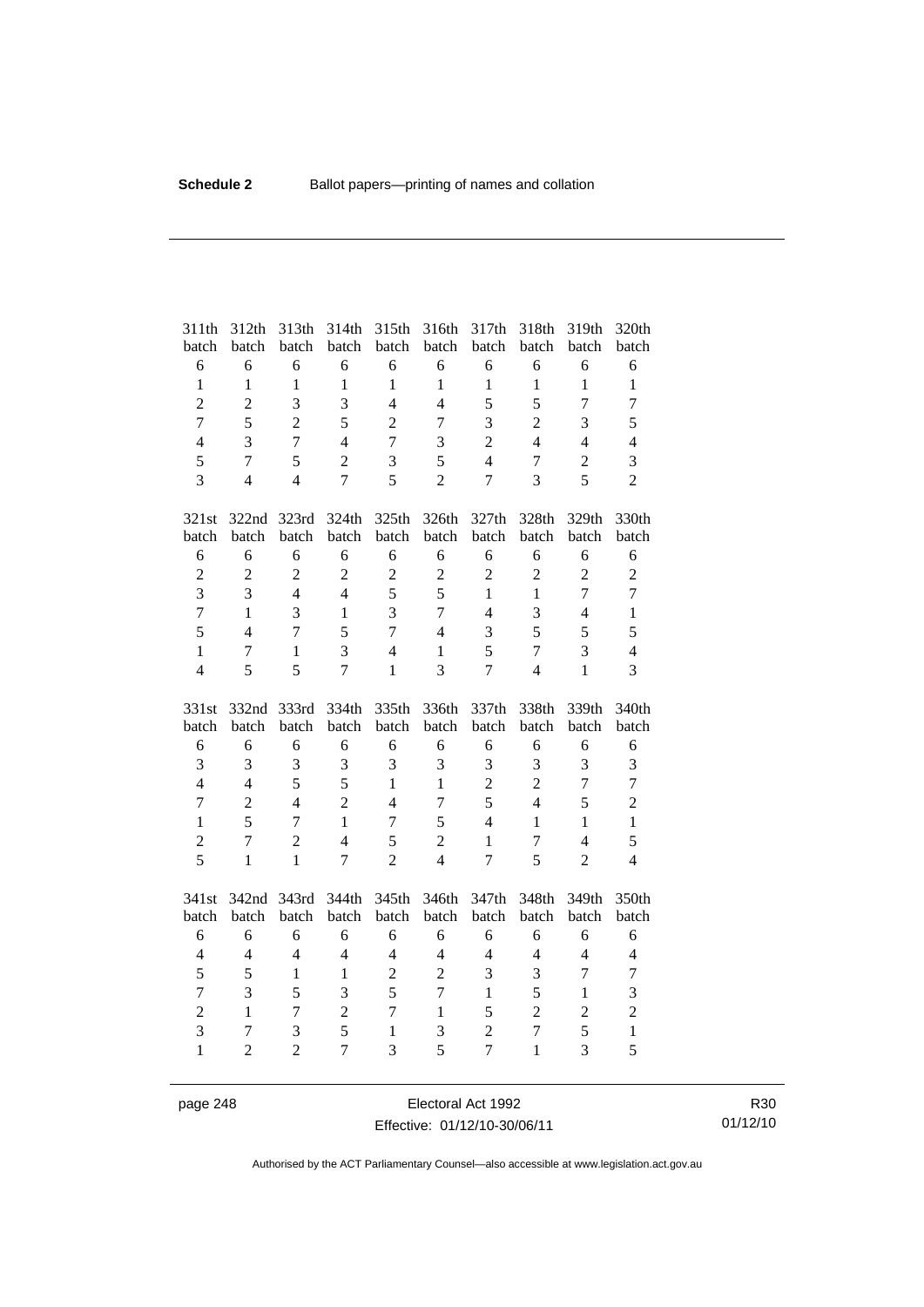| 351st            | 352nd          | 353rd          | 354th          | 355th          | 356th          | 357th          | 358th          | 359th          | 360th            |
|------------------|----------------|----------------|----------------|----------------|----------------|----------------|----------------|----------------|------------------|
| batch            | batch          | batch          | batch          | batch          | batch          | batch          | batch          | batch          | batch            |
| 6                | 6              | 6              | 6              | 6              | 6              | 6              | 6              | 6              | 6                |
| 5                | 5              | 5              | 5              | 5              | 5              | 5              | 5              | 5              | 5                |
| $\mathbf{1}$     | $\mathbf{1}$   | $\overline{2}$ | $\overline{2}$ | 3              | 3              | $\overline{4}$ | $\overline{4}$ | $\overline{7}$ | $\overline{7}$   |
| $\overline{7}$   | $\overline{4}$ | $\mathbf{1}$   | $\overline{4}$ | 1              | $\overline{7}$ | $\overline{2}$ | $\,1$          | $\overline{c}$ | $\overline{4}$   |
| 3                | $\overline{2}$ | $\overline{7}$ | 3              | $\overline{7}$ | $\overline{2}$ | $\mathbf{1}$   | 3              | 3              | 3                |
| $\overline{4}$   | $\overline{7}$ | $\overline{4}$ | $\mathbf{1}$   | $\overline{2}$ | $\overline{4}$ | 3              | $\overline{7}$ | $\mathbf{1}$   | $\overline{2}$   |
| $\overline{2}$   | 3              | 3              | $\overline{7}$ | $\overline{4}$ | $\mathbf{1}$   | $\overline{7}$ | $\overline{2}$ | $\overline{4}$ | $\mathbf{1}$     |
| 361st            |                | 362nd 363rd    | 364th          | 365th          | 366th          | 367th          | 368th          | 369th          | 370th            |
| batch            | batch          | batch          | batch          | batch          | batch          | batch          | batch          | batch          | batch            |
| $\tau$           | $\overline{7}$ | $\overline{7}$ | $\overline{7}$ | $\tau$         | $\overline{7}$ | $\overline{7}$ | $\overline{7}$ | $\overline{7}$ | $\boldsymbol{7}$ |
| $\mathbf{1}$     | $\mathbf{1}$   | $\mathbf{1}$   | $\mathbf{1}$   | $\mathbf{1}$   | $\mathbf{1}$   | $\mathbf{1}$   | $\mathbf{1}$   | $\mathbf{1}$   | $\mathbf{1}$     |
| $\overline{c}$   | $\overline{c}$ | 3              | 3              | $\overline{4}$ | $\overline{4}$ | 5              | 5              | 6              | 6                |
| $\overline{3}$   | 5              | $\overline{4}$ | 6              | 5              | $\overline{2}$ | 6              | 3              | $\overline{c}$ | $\overline{4}$   |
| $\overline{4}$   | 6              | 5              | $\overline{2}$ | 6              | 3              | $\overline{2}$ | $\overline{4}$ | 3              | 5                |
| 5                | 3              | 6              | $\overline{4}$ | $\overline{2}$ | 5              | 3              | 6              | $\overline{4}$ | $\overline{2}$   |
| 6                | $\overline{4}$ | $\overline{2}$ | 5              | $\overline{3}$ | 6              | $\overline{4}$ | $\overline{2}$ | 5              | 3                |
|                  |                |                |                |                |                |                |                |                |                  |
| 371st            | 372nd          | 373rd          | 374th          | 375th          | 376th          | 377th          | 378th          | 379th          | 380th            |
| batch            | batch          | batch          | batch          | batch          | batch          | batch          | batch          | batch          | batch            |
| $\boldsymbol{7}$ | $\overline{7}$ | $\overline{7}$ | $\tau$         | 7              | $\tau$         | $\tau$         | $\tau$         | 7              | $\boldsymbol{7}$ |
| $\overline{c}$   | $\overline{2}$ | $\overline{c}$ | $\overline{2}$ | $\overline{c}$ | $\sqrt{2}$     | $\mathbf{2}$   | $\overline{c}$ | $\overline{2}$ | $\sqrt{2}$       |
| $\overline{3}$   | 3              | $\overline{4}$ | $\overline{4}$ | 5              | 5              | 6              | 6              | $\mathbf{1}$   | $\mathbf{1}$     |
| $\mathbf{1}$     | 6              | 3              | 6              | $\overline{3}$ | $\mathbf{1}$   | $\overline{4}$ | 3              | $\overline{4}$ | 6                |
| 5                | $\overline{4}$ | $\mathbf{1}$   | 5              | $\mathbf{1}$   | $\overline{4}$ | 3              | 5              | 5              | 5                |
| 6                | 1              | 6              | $\overline{3}$ | $\overline{4}$ | 6              | 5              | $\mathbf{1}$   | 3              | $\overline{4}$   |
| $\overline{4}$   | 5              | 5              | $\mathbf{1}$   | 6              | 3              | $\mathbf{1}$   | $\overline{4}$ | 6              | 3                |
| 381st            | 382nd          | 383rd          | 384th          | 385th          | 386th          | 387th          | 388th          | 389th          | 390th            |
| batch            | batch          | batch          | batch          | batch          | batch          | batch          | batch          | batch          | batch            |
| $\tau$           | $\overline{7}$ | $\overline{7}$ | $\overline{7}$ | $\overline{7}$ | $\overline{7}$ | $\overline{7}$ | $\overline{7}$ | $\overline{7}$ | $\boldsymbol{7}$ |
| 3                | 3              | 3              | 3              | 3              | $\mathfrak{Z}$ | 3              | 3              | 3              | 3                |
| $\overline{4}$   | $\overline{4}$ | 5              | 5              | 6              | 6              | $\overline{2}$ | $\overline{2}$ | $\mathbf{1}$   | $\mathbf{1}$     |
| $\mathbf{1}$     | $\overline{2}$ | $\overline{4}$ | $\overline{2}$ | $\overline{4}$ | $\mathbf{1}$   | 5              | $\overline{4}$ | 5              | $\overline{c}$   |
| 6                | 5              | $\mathbf{1}$   | 6              | $\mathbf{1}$   | 5              | $\overline{4}$ | 6              | 6              | 6                |
| $\overline{c}$   | $\mathbf{1}$   | $\overline{c}$ | $\overline{4}$ | 5              | $\sqrt{2}$     | 6              | $\mathbf{1}$   | $\overline{4}$ | 5                |
| 5                | 6              | 6              | $\mathbf{1}$   | $\overline{2}$ | $\overline{4}$ | $\mathbf{1}$   | 5              | $\overline{2}$ | $\overline{4}$   |

R30 01/12/10 Electoral Act 1992 Effective: 01/12/10-30/06/11 page 249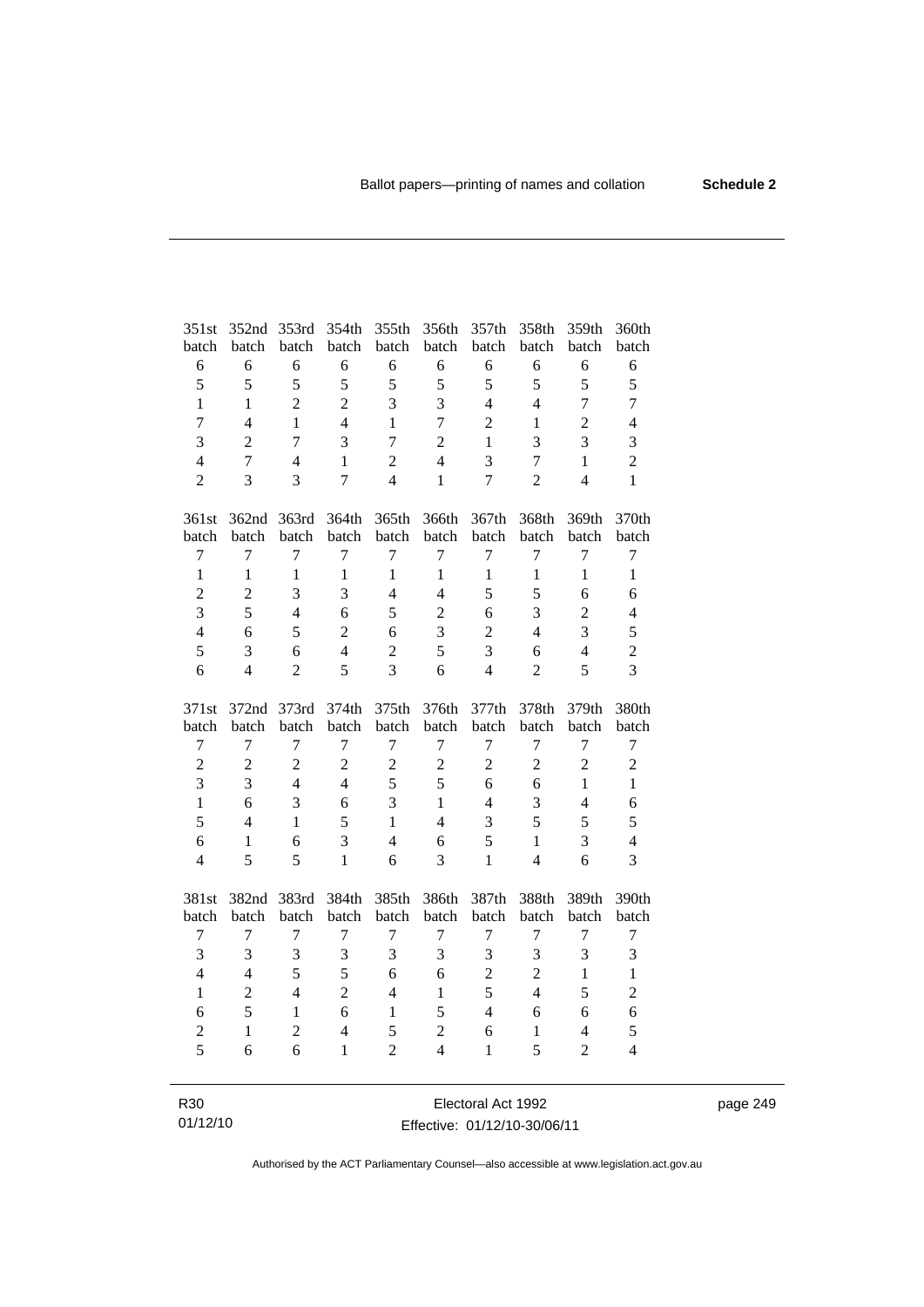| 391st          | 392nd             | 393rd          | 394th          | 395th             | 396th          | 397th             | 398th             | 399th             | 400 <sub>th</sub> |
|----------------|-------------------|----------------|----------------|-------------------|----------------|-------------------|-------------------|-------------------|-------------------|
| batch          | batch             | batch          | batch          | batch             | batch          | batch             | batch             | batch             | batch             |
| 7              | 7                 | 7              | 7              | 7                 | 7              | 7                 | 7                 | 7                 | 7                 |
| $\overline{4}$ | $\overline{4}$    | $\overline{4}$ | $\overline{4}$ | $\overline{4}$    | $\overline{4}$ | $\overline{4}$    | $\overline{4}$    | $\overline{4}$    | 4                 |
| 5              | 5                 | 6              | 6              | $\overline{2}$    | $\mathfrak{2}$ | 3                 | 3                 | $\mathbf{1}$      | 1                 |
| $\mathbf{1}$   | 3                 | 5              | 3              | 5                 | $\mathbf{1}$   | 6                 | 5                 | 6                 | 3                 |
| $\overline{c}$ | 6                 | $\mathbf{1}$   | $\overline{c}$ | $\mathbf{1}$      | 6              | 5                 | $\overline{c}$    | $\overline{c}$    | $\overline{c}$    |
| 3              | 1                 | 3              | 5              | 6                 | 3              | $\overline{2}$    | $\mathbf{1}$      | 5                 | 6                 |
| 6              | $\overline{2}$    | $\overline{2}$ | $\mathbf{1}$   | 3                 | 5              | $\mathbf{1}$      | 6                 | 3                 | 5                 |
| 401st          | 402 <sub>nd</sub> | 403rd          | 404th          | 405 <sub>th</sub> | 406th          | 407 <sub>th</sub> | 408 <sub>th</sub> | 409 <sub>th</sub> | 410 <sub>th</sub> |
| batch          | batch             | batch          | batch          | batch             | batch          | batch             | batch             | batch             | batch             |
| 7              | 7                 | 7              | 7              | 7                 | 7              | 7                 | 7                 | 7                 | 7                 |
| 5              | 5                 | 5              | 5              | 5                 | 5              | 5                 | 5                 | 5                 | 5                 |
| 6              | 6                 | $\overline{2}$ | $\overline{c}$ | 3                 | 3              | $\overline{4}$    | 4                 | $\mathbf{1}$      | $\mathbf{1}$      |
| $\mathbf{1}$   | 4                 | 6              | $\overline{4}$ | 6                 | $\mathbf{1}$   | 2                 | 6                 | 2                 | $\overline{4}$    |
| 3              | $\overline{2}$    | 1              | 3              | $\mathbf{1}$      | $\overline{2}$ | 6                 | 3                 | 3                 | 3                 |
| $\overline{4}$ | $\mathbf{1}$      | $\overline{4}$ | 6              | $\overline{2}$    | $\overline{4}$ | 3                 | $\mathbf{1}$      | 6                 | $\overline{c}$    |
| $\overline{2}$ | 3                 | 3              | $\mathbf{1}$   | $\overline{4}$    | 6              | $\mathbf{1}$      | $\overline{2}$    | $\overline{4}$    | 6                 |
| 411th          | 412th             | 413th          | 414th          | 415th             | 416th          | 417th             | 418 <sub>th</sub> | 419th             | 420th             |
| batch          | batch             | batch          | batch          | batch             | batch          | batch             | batch             | batch             | batch             |
| 7              | $\overline{7}$    | 7              | 7              | 7                 | 7              | 7                 | 7                 | 7                 | $\tau$            |
| 6              | 6                 | 6              | 6              | 6                 | 6              | 6                 | 6                 | 6                 | 6                 |
| $\overline{c}$ | $\overline{2}$    | 3              | 3              | $\overline{4}$    | $\overline{4}$ | 5                 | 5                 | $\mathbf{1}$      | $\mathbf{1}$      |
| $\mathbf{1}$   | 5                 | $\overline{c}$ | 5              | $\overline{c}$    | 1              | 3                 | $\overline{c}$    | 3                 | 5                 |
| 4              | 3                 | $\mathbf{1}$   | $\overline{4}$ | $\mathbf{1}$      | 3              | $\overline{2}$    | $\overline{4}$    | $\overline{4}$    | $\overline{4}$    |
| 5              | $\mathbf{1}$      | 5              | $\overline{2}$ | 3                 | 5              | $\overline{4}$    | 1                 | $\overline{c}$    | 3                 |
| 3              | 4                 | 4              | $\mathbf{1}$   | 5                 | $\overline{2}$ | $\mathbf{1}$      | 3                 | 5                 | $\overline{2}$    |

page 250 **Electoral Act 1992** Effective: 01/12/10-30/06/11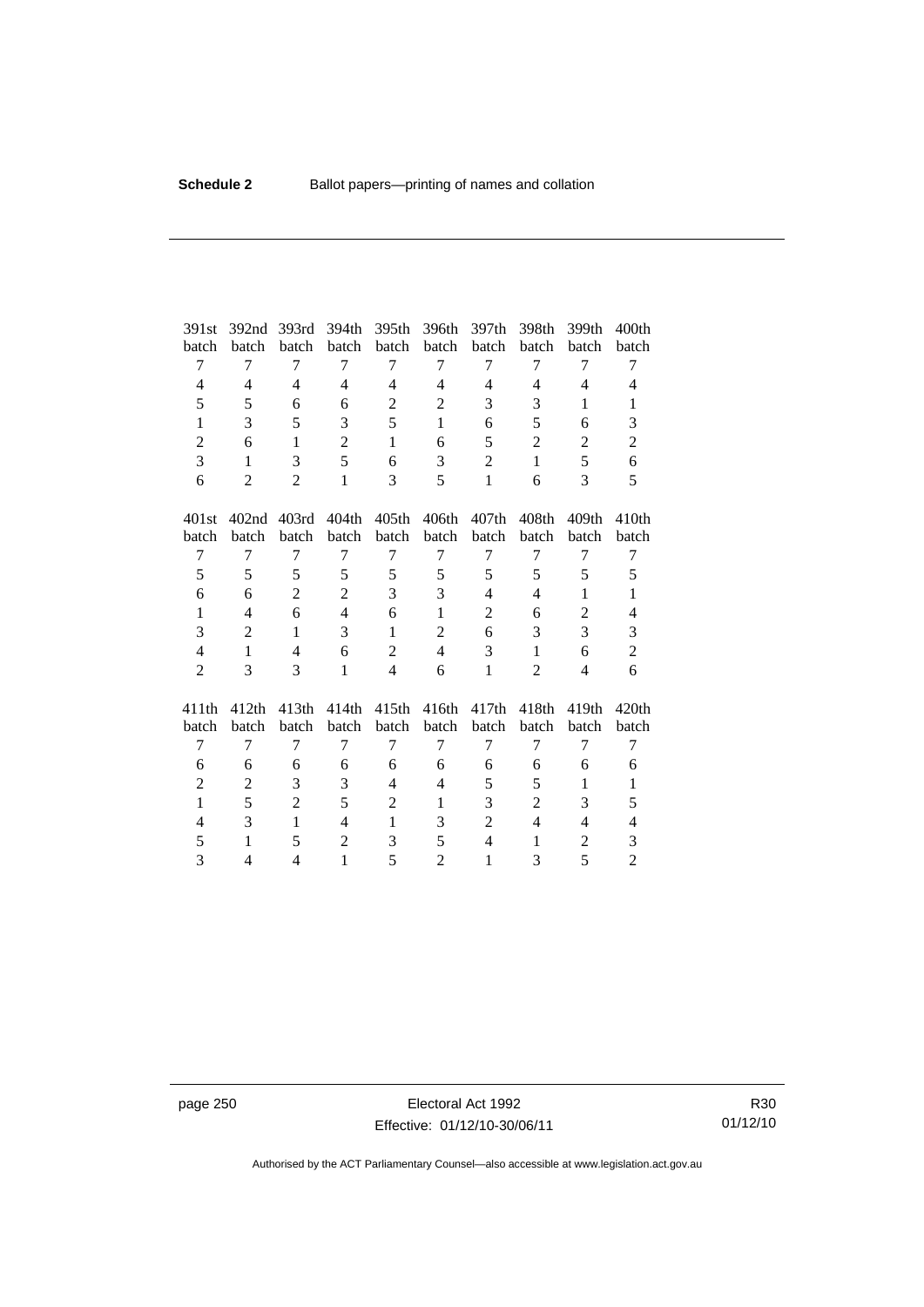# **Schedule 3 Preliminary scrutiny of declaration voting papers**

(see s 179)

1 In this schedule:

*envelope* means an envelope on which appears a declaration , in the form approved under section 340A (Approved forms) for the declaration, made by an elector for the purpose of casting a declaration vote.

- 2 The OIC of a scrutiny centre shall arrange for a preliminary scrutiny at the centre to be conducted in accordance with this schedule.
- 4 An officer must produce at the centre each set of declaration voting papers that has not been dealt with at an earlier preliminary scrutiny.
- 5 An officer shall sort the declaration voting papers to which the preliminary scrutiny relates into the following groups:
	- (a) 1 group containing papers to which clause 6 applies;
	- (b) 1 group containing the remainder.
- 6 (1) In this clause:

*relevant provision* means—

- (a) for a vote under section 135—section 135 (4); or
- (b) for a vote under section 136B—section 135 (4) as applied by section 136B (18); or
- (c) for a vote under section 136C—section 135 (4) as applied by section 136C (8); or
- (d) for a vote under section 144A—section 144A (2).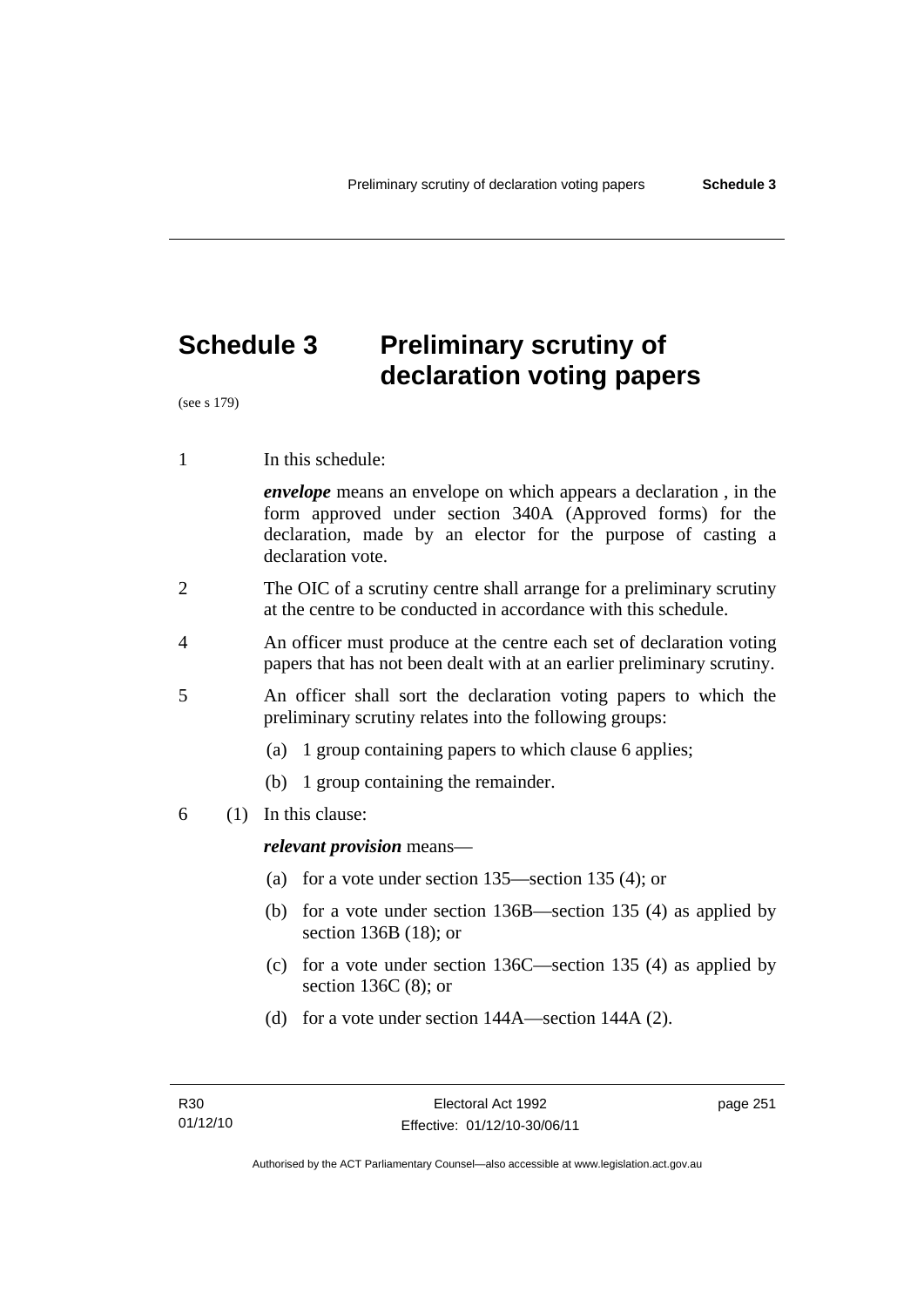- (2) This clause applies to a set of declaration voting papers if the officer is satisfied that—
	- (a) the signature on the declaration is that of the elector; and
	- (b) the certificate by the witness is in accordance with the relevant provision; and
	- (c) for a postal vote if the papers were posted to the commissioner—the papers were so posted before the close of the poll; and
	- (d) for the vote of an Antarctic elector—the envelope referred to in section 176 (1) (c) is endorsed and signed by an authorised officer in accordance with that paragraph.
- (3) For subclause (2) (b), if an officer referred to in section 135 (4) omits to sign the certificate, the certificate shall nevertheless be taken to be in accordance with the relevant provision, if—
	- (a) the issue of the relevant declaration voting papers was recorded under division 10.3 or 10.4; and
	- (b) the OIC is satisfied the papers were properly issued to the elector.
- 7 An officer shall sort the declaration voting papers to which clause 6 applies into the following groups:
	- (a) 1 group containing envelopes on which appear declarations by electors enrolled for the electorate indicated in the declaration;
	- (b) 1 group containing the remainder.
- 8 An officer shall sort the remaining declaration voting papers referred to in clause 7 (b) into the following groups:
	- (a) 1 group containing papers to which clause 9 applies;
	- (b) 1 group containing the remainder.

Authorised by the ACT Parliamentary Counsel—also accessible at www.legislation.act.gov.au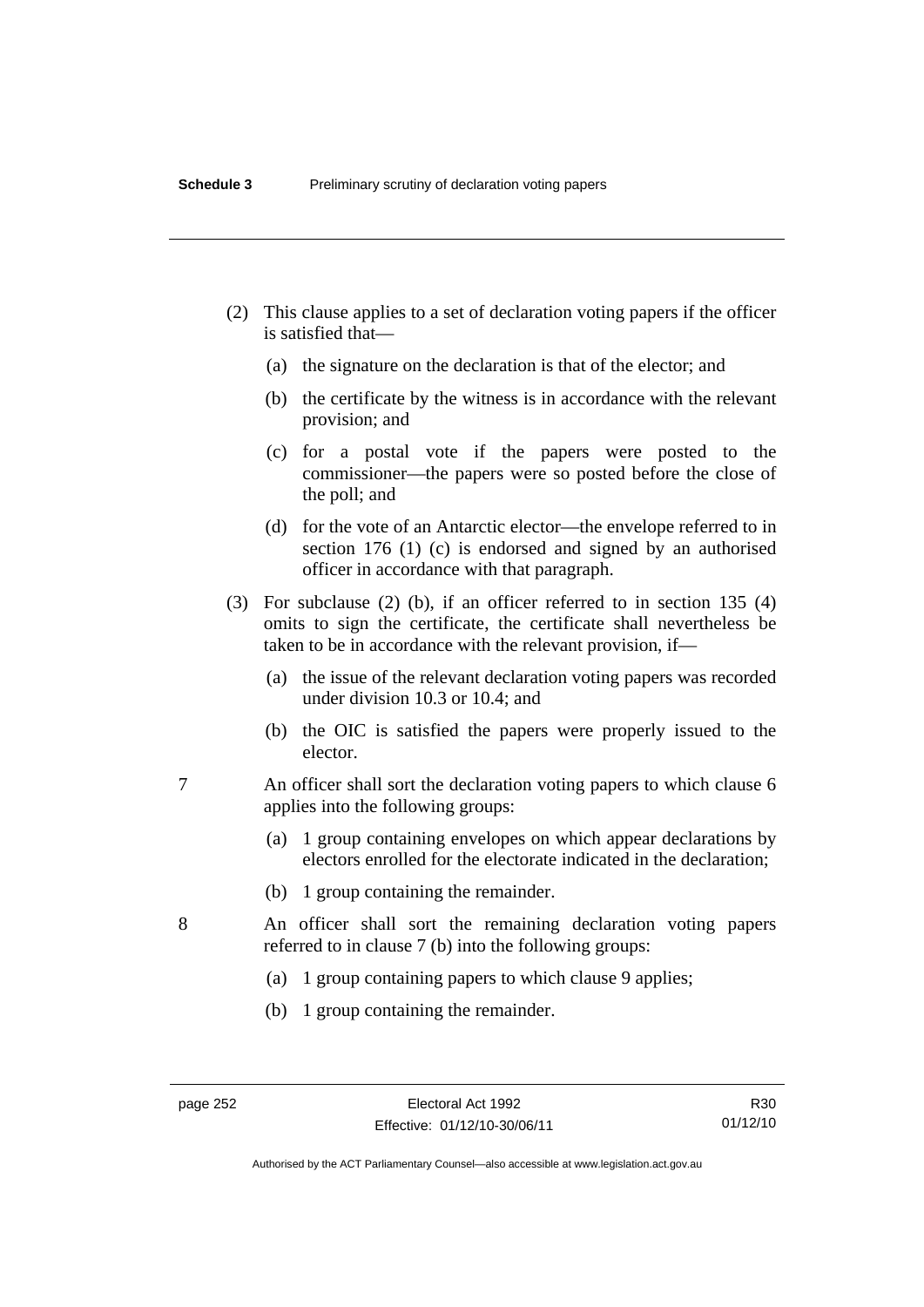- 9 This clause applies to a set of declaration voting papers if the OIC is satisfied that—
	- (a) the elector who signed the declaration was, when the roll closed for the election, entitled to be enrolled; and
	- (b) the omission of the elector's name from the roll resulted from an official error.
- 10 (1) An officer shall withdraw the ballot papers from the envelopes in the groups of declaration voting papers to which clause 7 (a) or 9 applies and, without unfolding or inspecting the ballot papers or allowing any other person to do so, admit them to scrutiny under section 183.
	- (2) If 2 or more sets of papers to which clause 7 (a) or 9 applies are in the name of a particular elector—
		- (a) the OIC shall determine which set shall be dealt with in accordance with subclause (1); and
		- (b) the remaining set shall be set aside.
	- (3) The OIC shall ensure that ballot papers referred to in subclause (1) are kept in a separate sealed ballot box until they are dealt with under section 183.
- 11 The OIC shall, in accordance with clauses 4 to 10, conduct a further scrutiny of the groups of remaining declaration voting papers to which clause 5 (b) or 8 (b) apply and, if there are any papers to which either paragraph applies after the further scrutiny, the OIC shall—
	- (a) reject them from further scrutiny; and
	- (b) seal them, together with any papers to which clause 10 (2) (b) applies, in a parcel endorsed with a description of the contents, the name of the electorate and the date.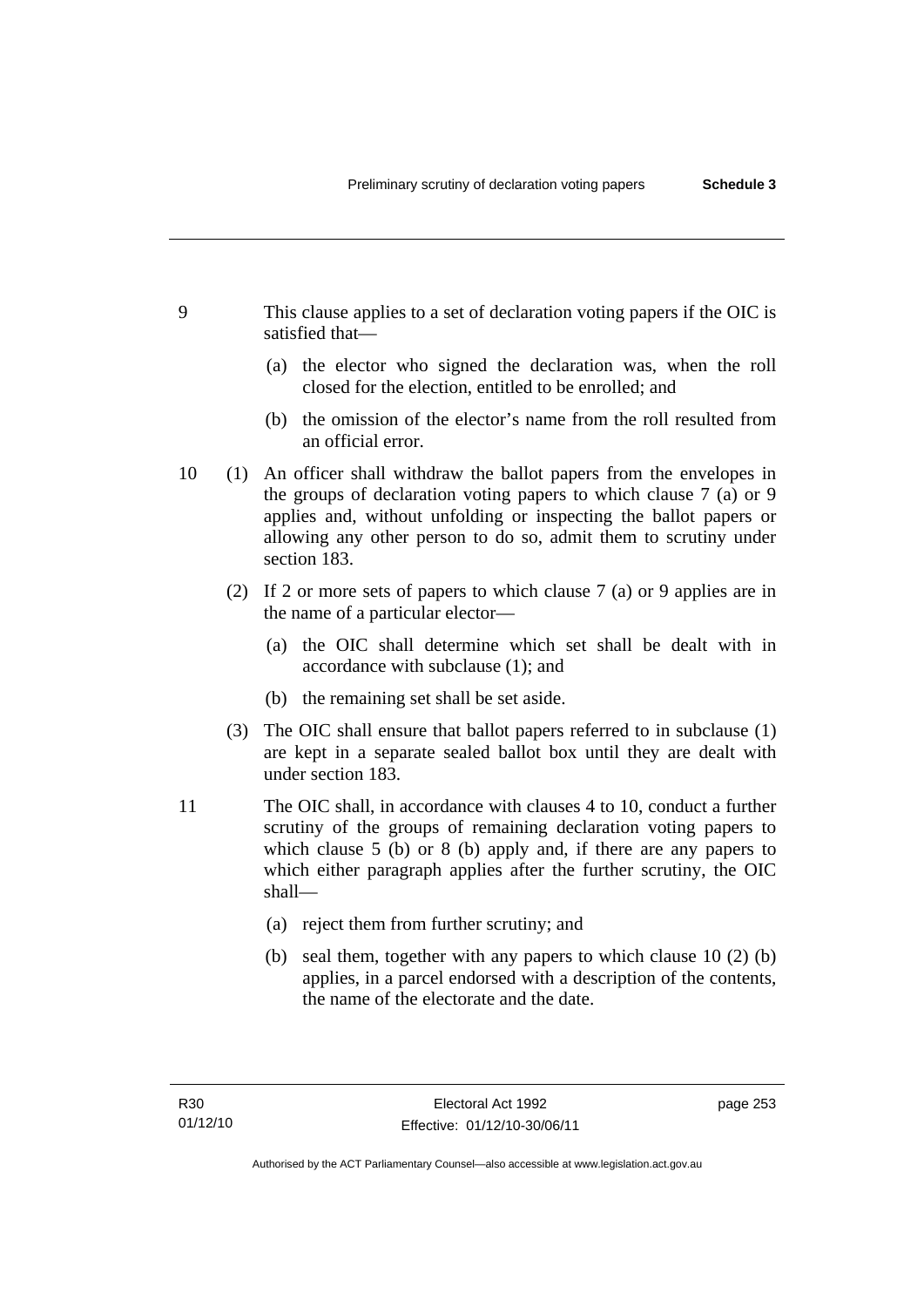**Schedule 4 Ascertaining result of poll**<br>**Part 4.1 Preliminary Preliminary** Section 1

# **Schedule 4 Ascertaining result of poll**

(see s 185)

# **Part 4.1** Preliminary

#### **1 Interpretation for sch 4**

In this schedule:

*ballot paper* means a ballot paper that is formal under part 12.

*continuing candidate* means a candidate, other than a successful candidate, an excluded candidate or a candidate who died before polling day.

*count* means an allotment of votes under clause 3 (1), 6 (3), 9 (2) (c) or 14 (2).

*count votes*—see clause 1A.

*excluded candidate* means a candidate excluded under clause 8.

*next available preference* means the next highest preference recorded for a continuing candidate on a ballot paper.

#### *quota*—

- (a) for this schedule generally—see clause 1B; and
- (b) for part 4.3 (Casual vacancies)—see clause 12.

*successful candidate* means a candidate who is successful under clause 3, 4, 6, 9 or 14.

*surplus*, in relation to a successful candidate, means the candidate's total votes less the quota, if the resulting number of votes is 1 or greater.

R30 01/12/10

Authorised by the ACT Parliamentary Counsel—also accessible at www.legislation.act.gov.au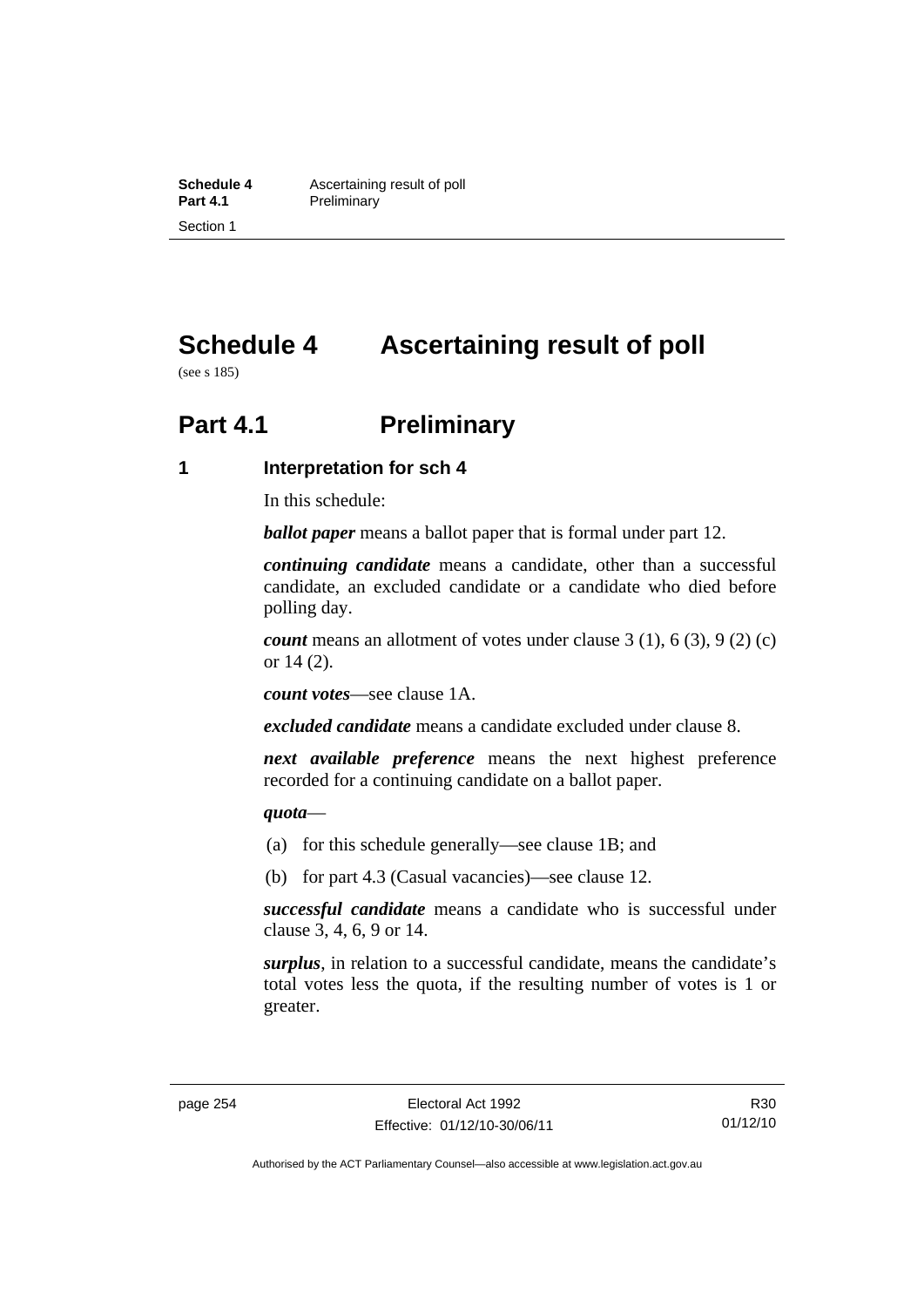*total votes*, in relation to a candidate, means the sum of all votes allotted to the candidate.

#### *transfer value*—

- (a) for this schedule generally—see clause 1C; and
- (b) for part 4.3 (Casual vacancies)—see clause 13.

## **1A Meaning of** *count votes***—sch 4**

(1) For this schedule, *count votes*, in relation to a candidate, means the number of votes worked out as follows:

#### $BP \times TV$

- (2) However, any fraction is to be disregarded.
- (3) In this clause:

*BP* means the number of ballot papers to be dealt with at a count that record the next available preference for the candidate.

*TV* means the transfer value of those ballot papers.

#### **1B Meaning of** *quota***—sch 4**

(1) For this schedule, *quota* means the quota of an electorate for an election worked out as follows:

$$
\frac{BP}{N+1}+1
$$

*Note Quota*, for pt 4.3 (Casual vacancies)—see cl 12.

- (2) However, any fraction is to be disregarded.
- (3) In this clause:

*BP* means the number of ballot papers for the election.

*N* means the number of positions to be filled at the election.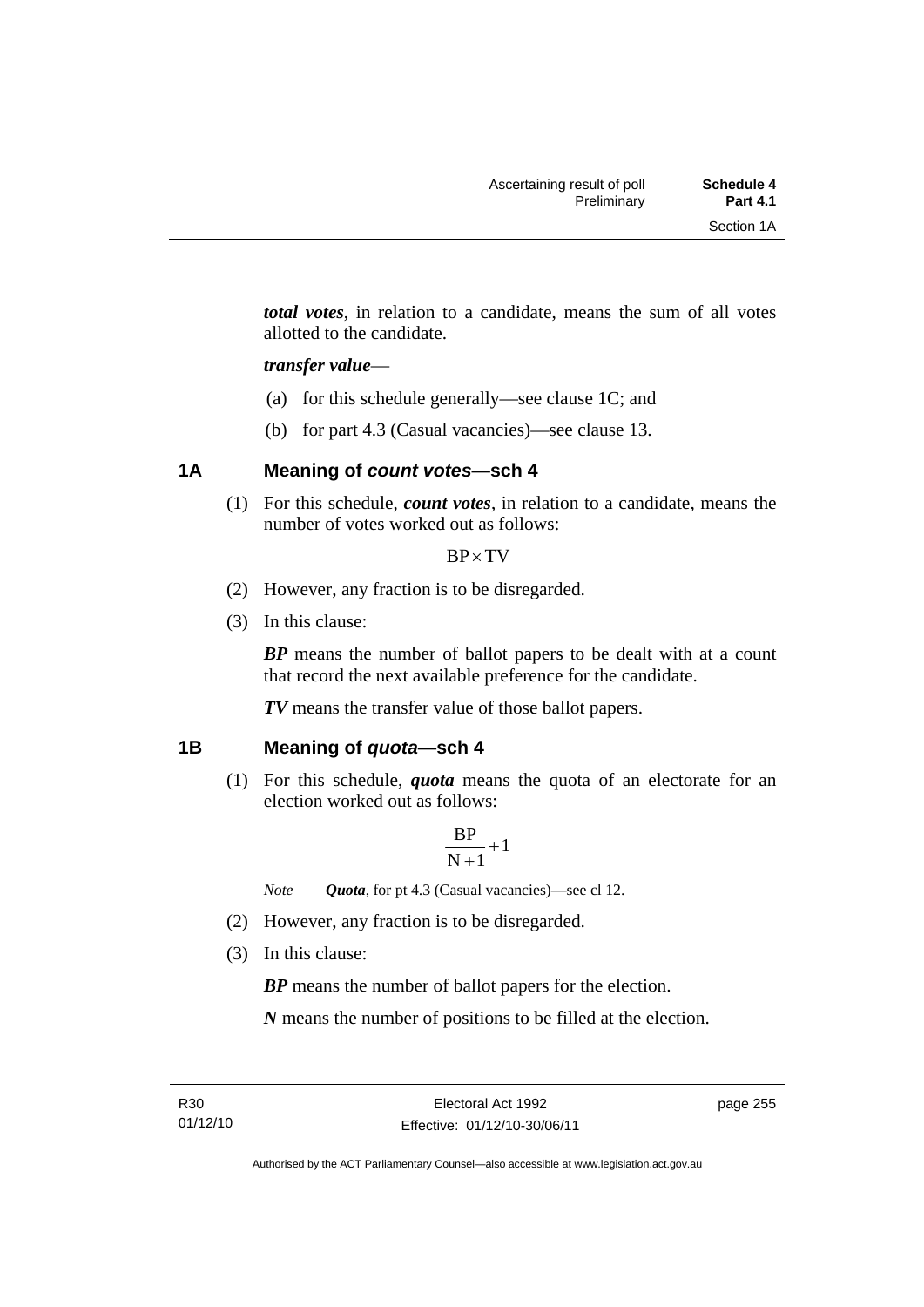#### **1C Meaning of** *transfer value***—sch 4**

 (1) For this schedule, the *transfer value* of a ballot paper is the transfer value worked out under this clause.

*Note Transfer value*, for pt 4.3 (Casual vacancies)—see cl 13.

 (2) For the allotment of votes from the surplus of a successful candidate, the *transfer value* of a ballot paper that specifies a next available preference is worked out as follows:



- (3) For the allotment of votes under clause 9 (2) (c) (Votes of excluded candidates), the *transfer value* is—
	- (a) for a ballot paper in relation to which votes were allotted to the excluded candidate under clause 3 (First preferences)—1; or
	- (b) for a ballot paper in relation to which count votes were allotted to the excluded candidate under clause 6 (3) (Surplus votes) or clause 9 (2) (c) (Votes of excluded candidates)—the transfer value of the ballot paper when counted for that allotment.
- (4) However, if the transfer value of a ballot paper worked out in accordance with subclause (2) would be greater than the transfer value of the ballot paper when counted for the successful candidate, the *transfer value* of that ballot paper is the transfer value of the ballot paper when counted for the successful candidate.
- (5) In this clause:

*CP* means the number of ballot papers counted for the candidate at the count at which the candidate became successful and that specify a next available preference.

*S* means the surplus.

R30 01/12/10

Authorised by the ACT Parliamentary Counsel—also accessible at www.legislation.act.gov.au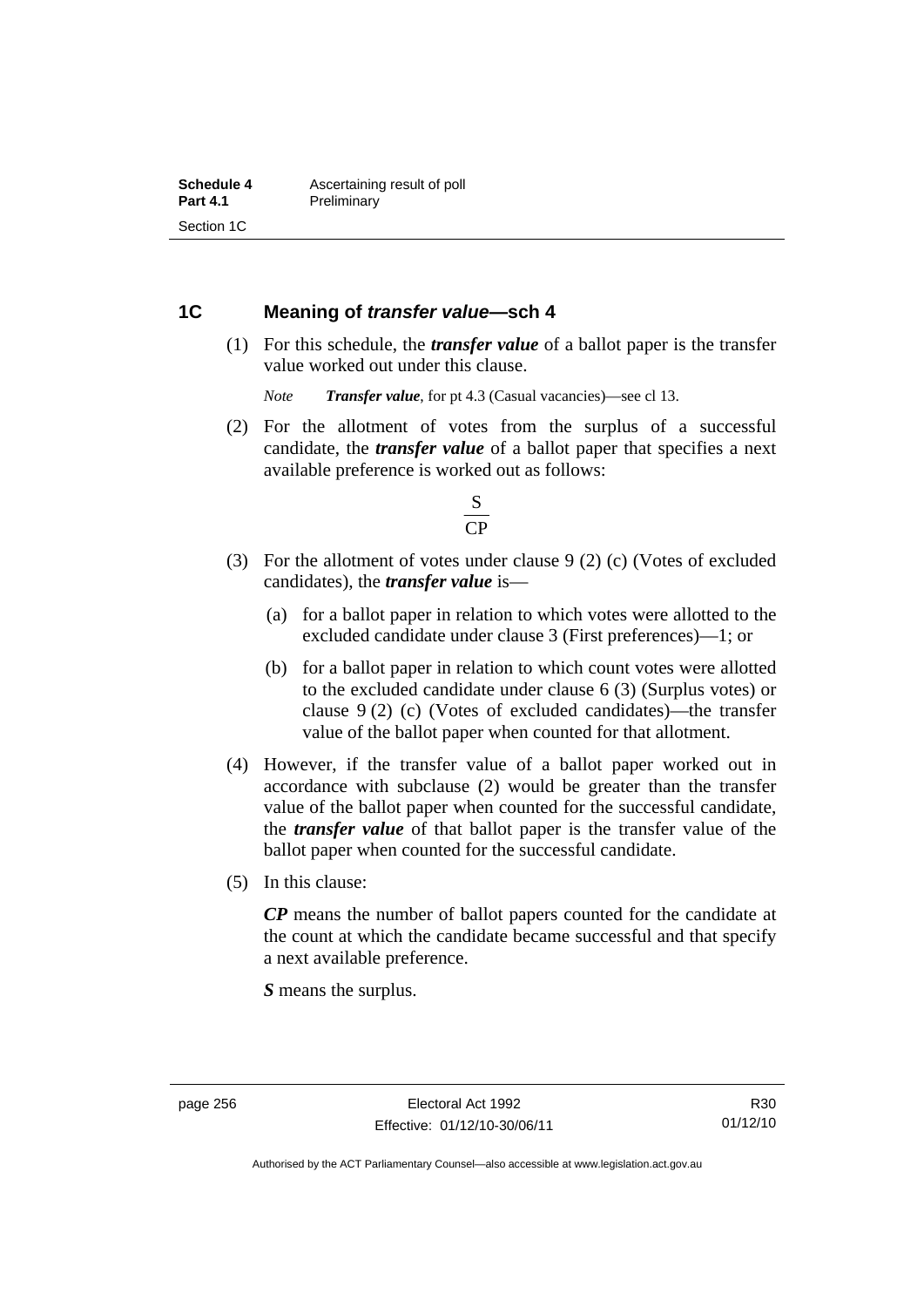## **2 Disregarding preferences**

- (1) This clause applies if effect is to be given to preferences indicated in candidate squares on a ballot paper under section 180.
- (2) If the same number is marked in 2 or more candidate squares on a ballot paper, those numbers and any greater number shall be disregarded in determining the elector's preferences.
- (3) If a number is missing from the series of consecutive whole numbers marked in the candidate squares on a ballot paper, the missing number and any greater number shall be disregarded in determining the elector's preferences.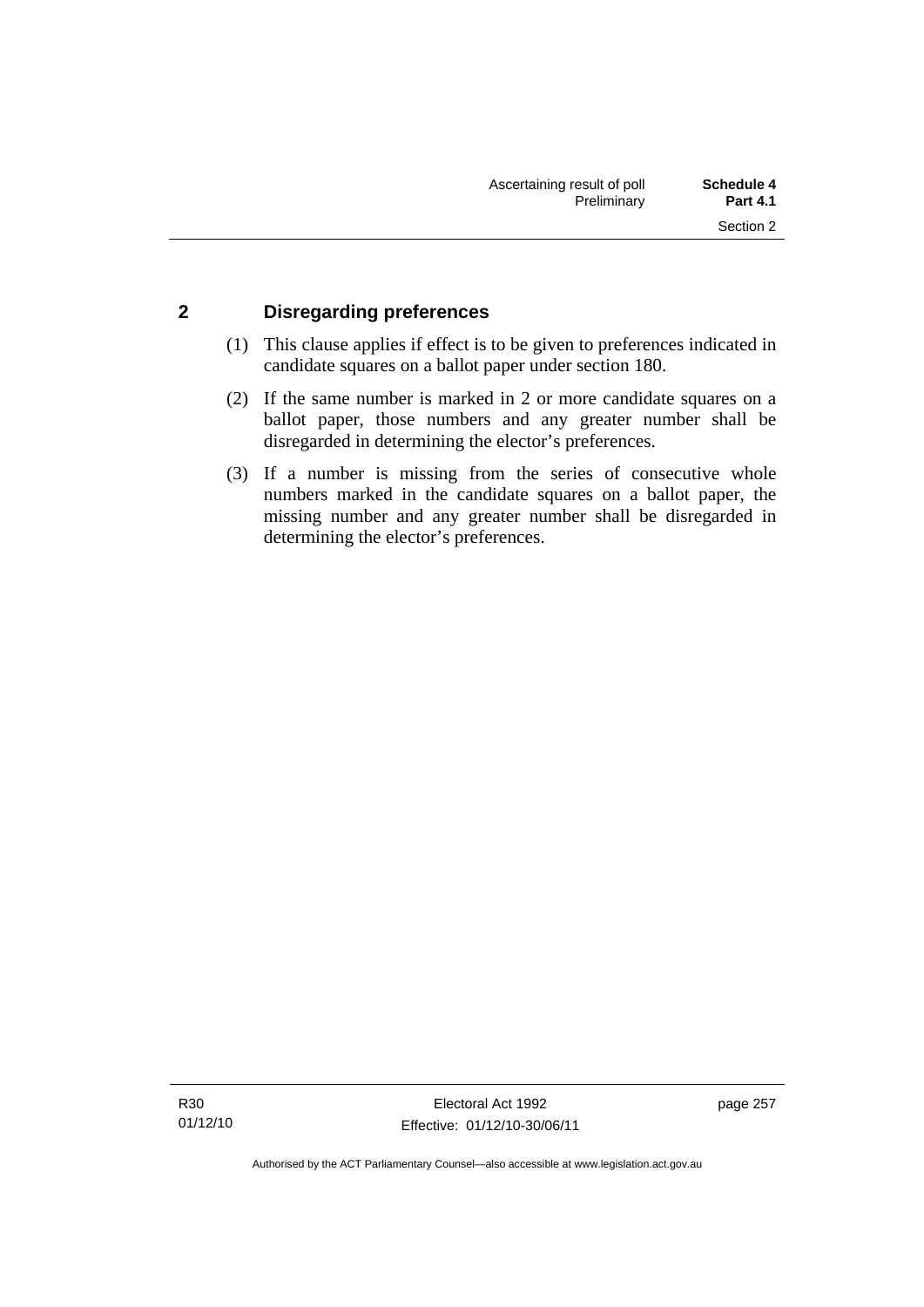## **Part 4.2 General**

#### **3 First preferences**

- (1) For each ballot paper recording a first preference for a continuing candidate, 1 vote shall be allotted to the candidate.
- (2) For subclause (1), a ballot paper on which a first preference for a candidate who died before polling day is recorded shall be taken to record a first preference for the candidate for whom the next available preference is recorded.
- (3) After the allotment of votes under subclause (1), each continuing candidate's total votes shall be calculated and, if the votes equal or exceed the quota, the candidate is successful.

#### **4 Scrutiny to cease**

- (1) If, after a calculation under clause  $3$  (3),  $6$  (4) or  $9$  (2) (d), the number of successful candidates is equal to the number of positions to be filled, the scrutiny shall cease.
- (2) If, after a calculation under clause 3 (3) or 6 (4) or after all the ballot papers counted for an excluded candidate have been dealt with under clause 9—
	- (a) the number of continuing candidates is equal to the number of positions remaining to be filled; and
	- (b) no successful candidate has a surplus not already dealt with under clause 6;

each of those continuing candidates is successful and the scrutiny shall cease.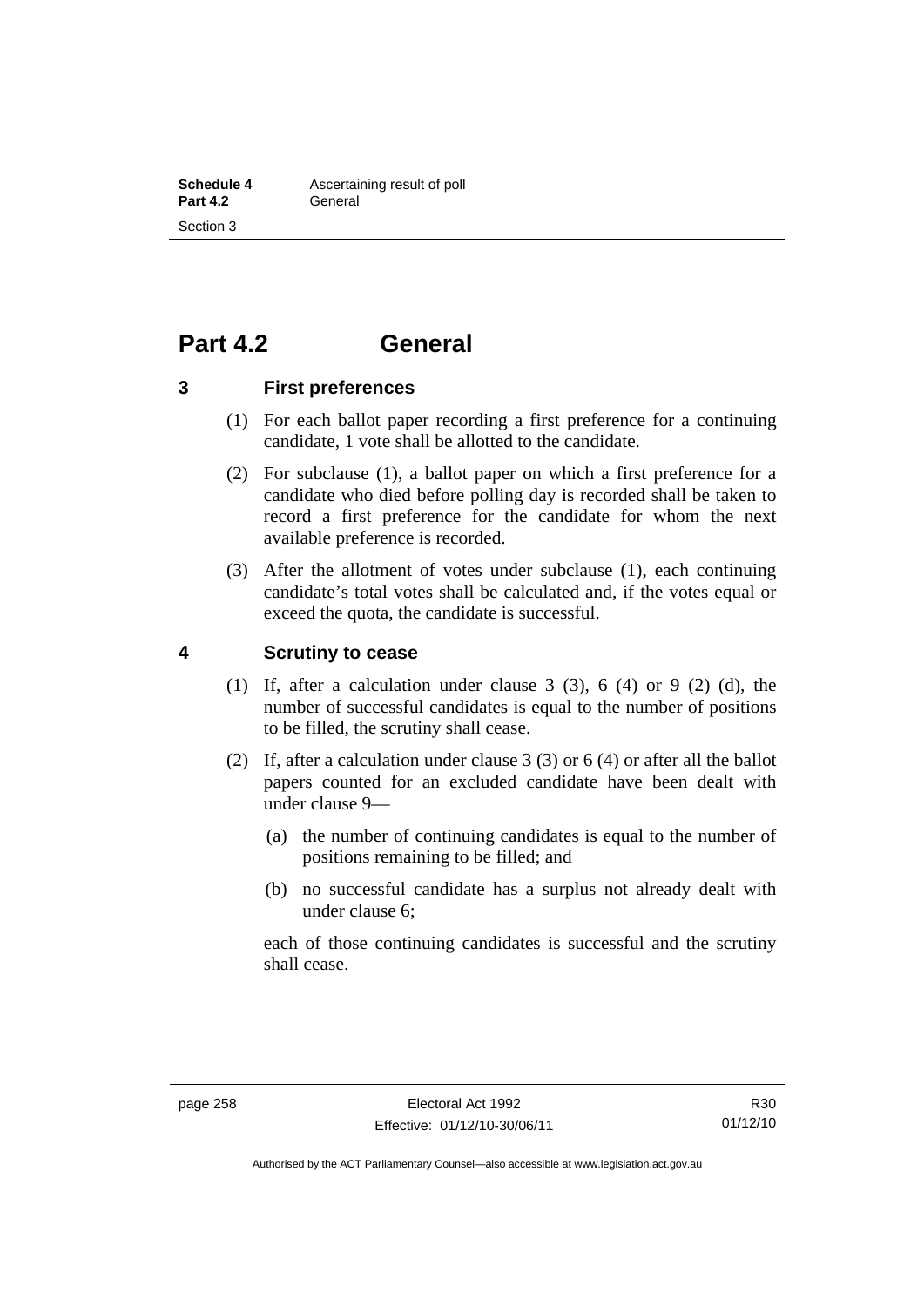## **5 Scrutiny to continue**

If the scrutiny has not ceased in accordance with clause 4 and—

- (a) 1 or more successful candidates have a surplus not already dealt with under clause 6—subject to clause 4, each surplus shall be dealt with in accordance with clause 6; or
- (b) there are no successful candidates with such a surplus—1 continuing candidate shall be excluded in accordance with clause 8 and the ballot papers counted for him or her shall be dealt with in accordance with clause 9.

## **6 Surplus votes**

- (1) Subject to clause 7, this clause applies in relation to the surplus of a successful candidate.
- (2) Each ballot paper counted for the purpose of allotting votes to the successful candidate at the count at which the candidate became successful shall be dealt with as follows:
	- (a) if it does not specify a next available preference—it shall be set aside as finally dealt with for this part;
	- (b) if it specifies a next available preference—it shall be grouped according to the candidate for whom that preference is recorded.
- (3) The count votes for each continuing candidate shall be determined and allotted to him or her.
- (4) After the allotment under subclause (3), the continuing candidates' total votes shall be calculated and, if the total votes of a candidate equal or exceed the quota, the candidate is successful.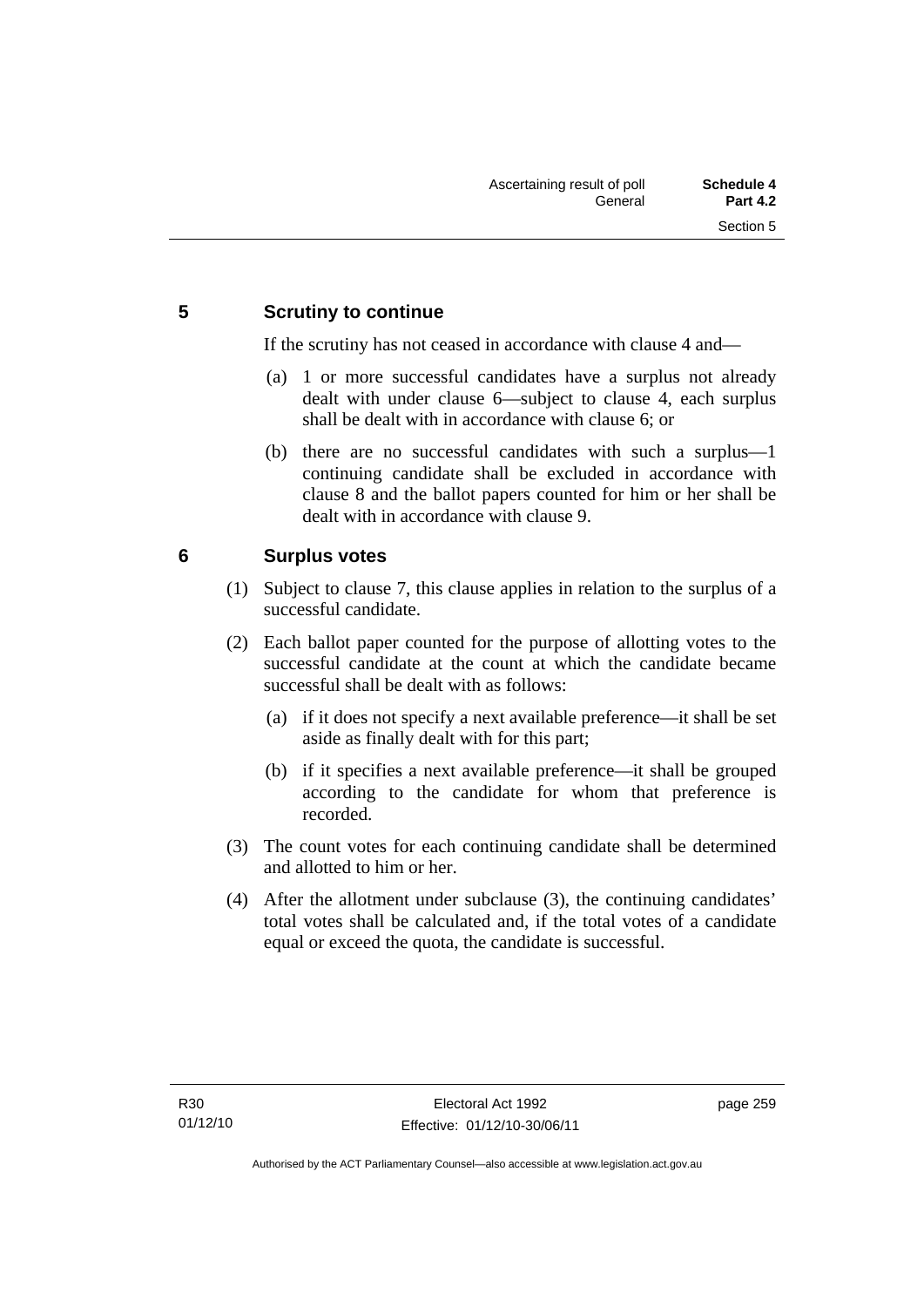#### **7 More than 1 surplus**

- (1) In this clause—
	- (a) a reference to a *successful candidate* is a reference to a successful candidate with a surplus not already dealt with under clause 6; and
	- (b) a reference to the *earliest count* is a reference to the earliest count at which a successful candidate obtained a quota.
- (2) If there are 2 or more successful candidates, the surplus of the relevant candidate shall be dealt with in accordance with clause 6.
- (3) For subclause (2)—
	- (a) if only 1 successful candidate obtained a quota at the earliest count—that candidate is the relevant candidate;
	- (b) if 2 or more successful candidates obtained a quota at the earliest count—the candidate who, of those candidates, has the largest surplus is the relevant candidate; or
	- (c) if 2 or more successful candidates (*contemporary candidates*) who obtained a quota at the earliest count have the same surplus, being a surplus larger than that of any other candidate who obtained a quota at that count and—
		- (i) 1 of the contemporary candidates had more total votes than any other contemporary candidate at the last count at which all the contemporary candidates had unequal total votes—that candidate; or
		- (ii) there is no count at which all the contemporary candidates had unequal total votes—the contemporary candidate who is determined by the commissioner by lot to be the relevant candidate;

is the relevant candidate.

Authorised by the ACT Parliamentary Counsel—also accessible at www.legislation.act.gov.au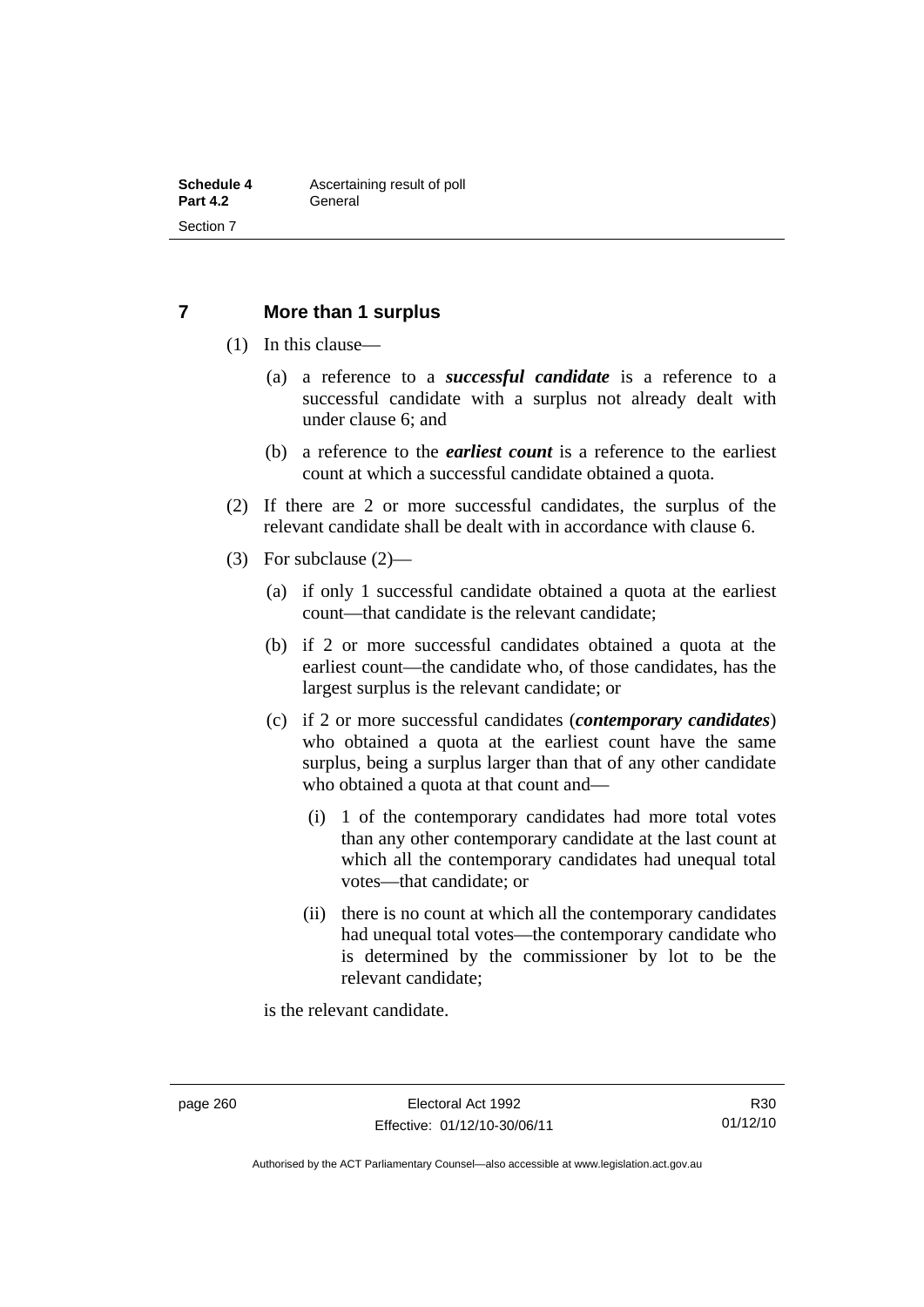- $(4)$  If—
- (a) a person becomes the relevant candidate under subclause  $(3)$  (c) (ii); and
	- (b) the ballot papers are recounted in accordance with section 187; and
	- (c) the same candidates would, apart from this subclause, become the contemporary candidates once again under that subparagraph;

the person shall be taken to be the relevant candidate for subclause (2) in the recounting of those ballot papers.

## **8 Exclusion of candidates**

- (1) If clause 5 or 15 requires a candidate to be excluded, the candidate with the least total votes shall be excluded.
- (2) If 2 or more candidates each have the same total votes, being fewer total votes than any other candidate and—
	- (a) 1 of those candidates had fewer total votes than any other of those candidates at the last count at which those candidates had unequal votes—that candidate; or
	- (b) there is no count at which those candidates had unequal total votes—the candidate who, of those candidates, is determined by the commissioner by lot to be the candidate to be excluded;

shall be excluded.

- $(3)$  If—
	- (a) a person is excluded under subclause (2) (b); and
	- (b) the ballot papers are recounted in accordance with section 187; and
	- (c) that paragraph would, apart from this subclause, be applicable once again to the same candidates;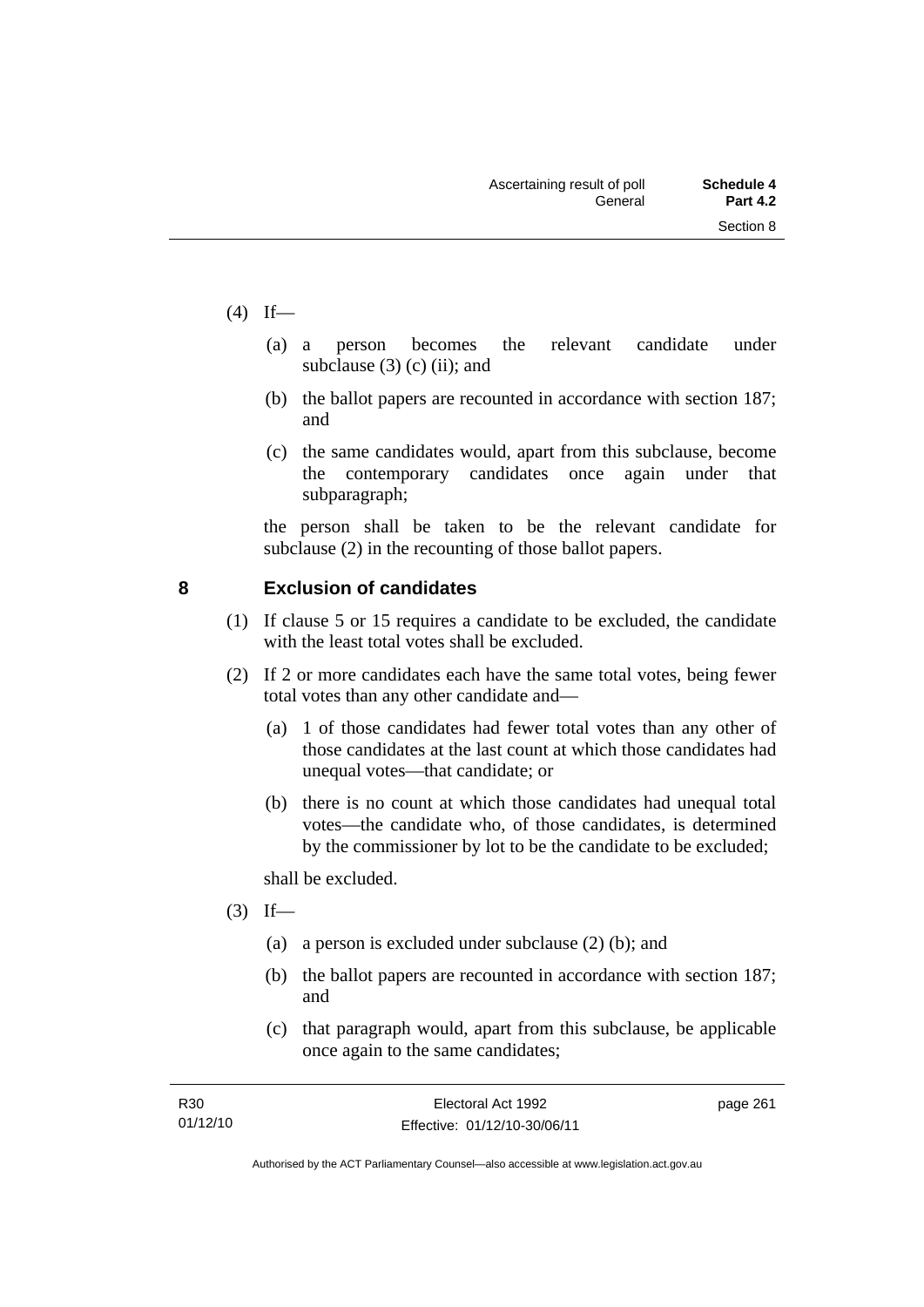| Schedule 4      | Ascertaining result of poll |
|-----------------|-----------------------------|
| <b>Part 4.2</b> | General                     |
| Section 9       |                             |

the person shall be taken to be excluded in the recounting of those ballot papers.

#### **9 Votes of excluded candidates**

- (1) If a candidate is excluded in accordance with clause 8, the ballot papers counted for the candidate shall be sorted into groups according to their transfer values when counted for him or her.
- (2) Subject to subclause (3), each group under subclause (1) shall be dealt with as follows:
	- (a) if a ballot paper in the group does not specify a next available preference—it shall be set aside as finally dealt with for this part;
	- (b) if a ballot paper in the group specifies a next available preference—it shall be grouped according to the candidate for whom that preference is recorded;
	- (c) each continuing candidate's count votes shall be determined and allotted to him or her;
	- (d) continuing candidates' total votes shall be calculated and, if the votes of any of those candidates equal or exceed the quota, the candidate is successful.
- (3) The groups referred to in subclause (1) shall be dealt with under subclause (2) starting with the group with the highest transfer value and, subject to subclause 4 (1) or 15 (2), continuing in descending order until all the groups have been dealt with.

#### **10 Setting aside ballot papers**

If, after a calculation under clause  $3(3)$ ,  $6(4)$  or  $9(2)(d)$ , the total votes of a candidate who became successful on that calculation equal the quota, the ballot papers counted for that candidate shall be set aside for this part.

R30 01/12/10

Authorised by the ACT Parliamentary Counsel—also accessible at www.legislation.act.gov.au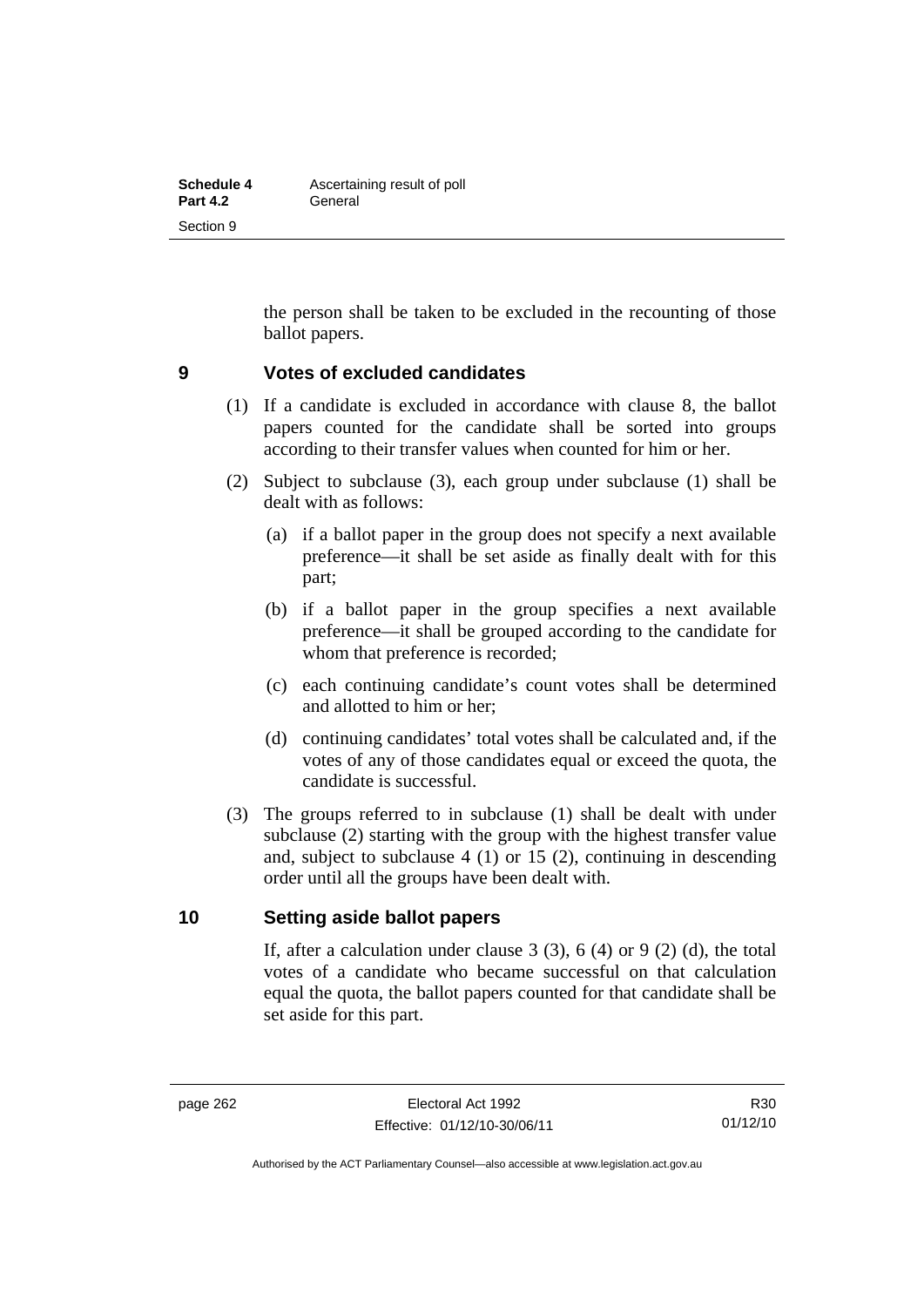# **Part 4.3 Casual vacancies**

## **11 Application**

- (1) This part applies in relation to the vacancy in the seat of a former MLA that is to be filled by recount under section 194.
- (2) For this part—
	- (a) *continuing candidate* means a candidate within the meaning of part 13, but does not include a candidate who died before the recount for the purposes of this part began; and
	- (b) the quota is calculated under clause 12; and
	- (c) the transfer value is determined under clause 13.

### **12 Quota**

(1) For this part, the *quota*, in relation to a count, is calculated as follows:

$$
\frac{\text{TVA}}{2} + 1
$$

(2) In this clause:

*TVA* means the sum of the total votes allotted to the continuing candidates at the count, any fraction being disregarded.

### **13 Transfer value**

- (1) For this part, the *transfer value* of ballot papers counted for the former MLA—
	- (a) for a ballot paper dealt with at the count at which the former MLA became successful—is the value ascertained in accordance with subclause (2) or (3), as the case requires;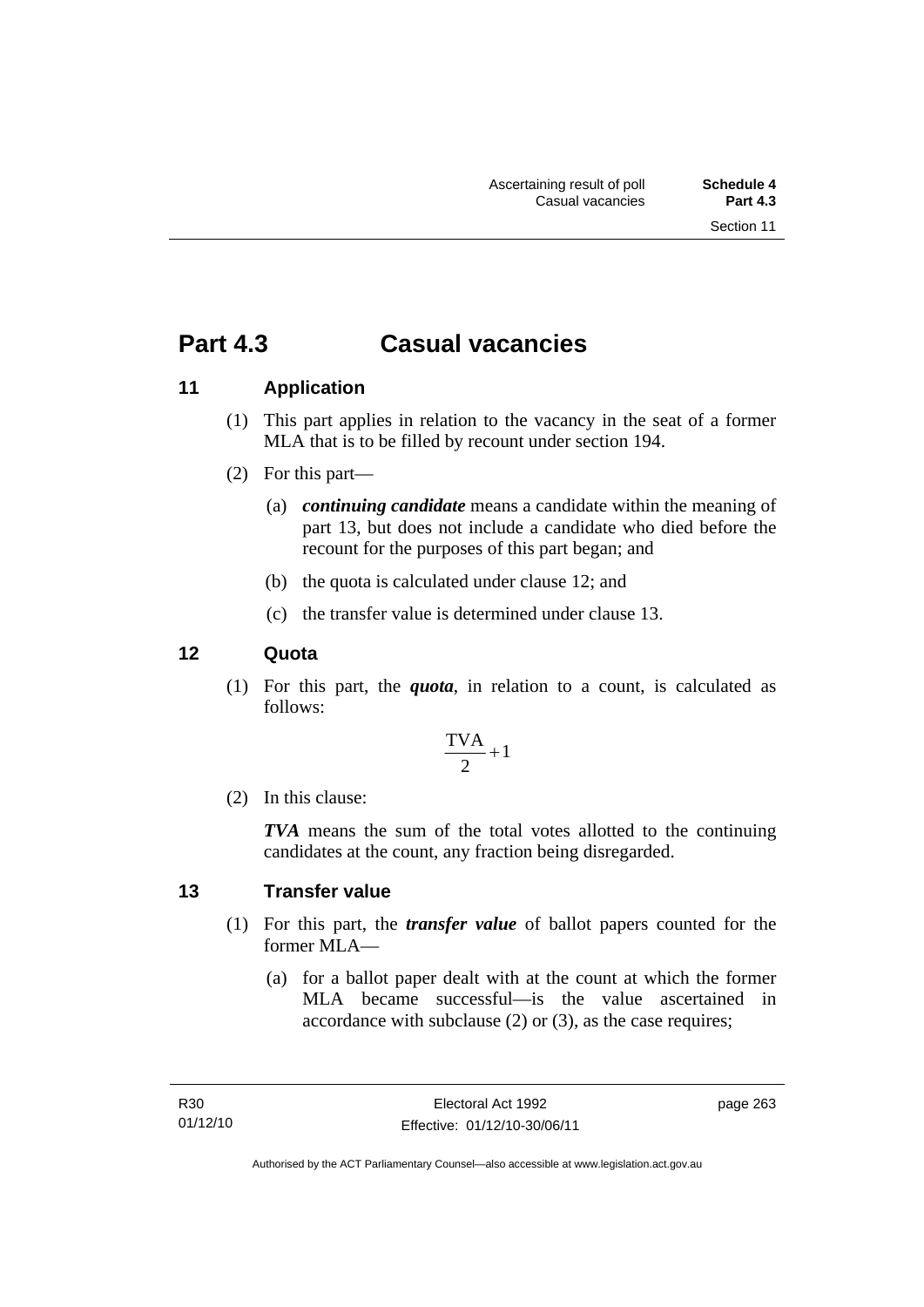| Schedule 4      | Ascertaining result of poll |
|-----------------|-----------------------------|
| <b>Part 4.3</b> | Casual vacancies            |
| Section 13      |                             |

- (b) for a ballot paper dealt with at the count under clause 3—is 1; and
- (c) for a ballot paper dealt with at any other count—is the transfer value of the ballot paper when counted for the purpose of allotting count votes to the former MLA.
- (2) If, at the count at which the former MLA became successful, NCP  $\times$ TV was greater than or equal to  $Q - N$ —
	- (a) for a ballot paper that did not specify a next available preference—the value is calculated as follows:

$$
\frac{Q-N}{NCP}
$$
; and

- (b) for a ballot paper that specified a next available preference the value is zero.
- (3) If, at the count at which the former MLA became successful, NCP  $\times$ TV was less than  $O - N$ —
	- (a) for a ballot paper that did not specify a next available preference—the value is the transfer value of the ballot paper when counted for the purpose of allotting count votes to the former MLA; and
	- (b) for a ballot paper that specified a next available preference the value is calculated as follows:

$$
\frac{Q-N-(NCP\times TV)}{CP}
$$

(4) In subclauses  $(2)$  and  $(3)$ :

*NCP* means the number of ballot papers counted for the former MLA at the count at which he or she became successful that did not specify a next available preference.

*TV* means the transfer value of a ballot paper when counted at that count for the purpose of allotting count votes to the former MLA.

R30 01/12/10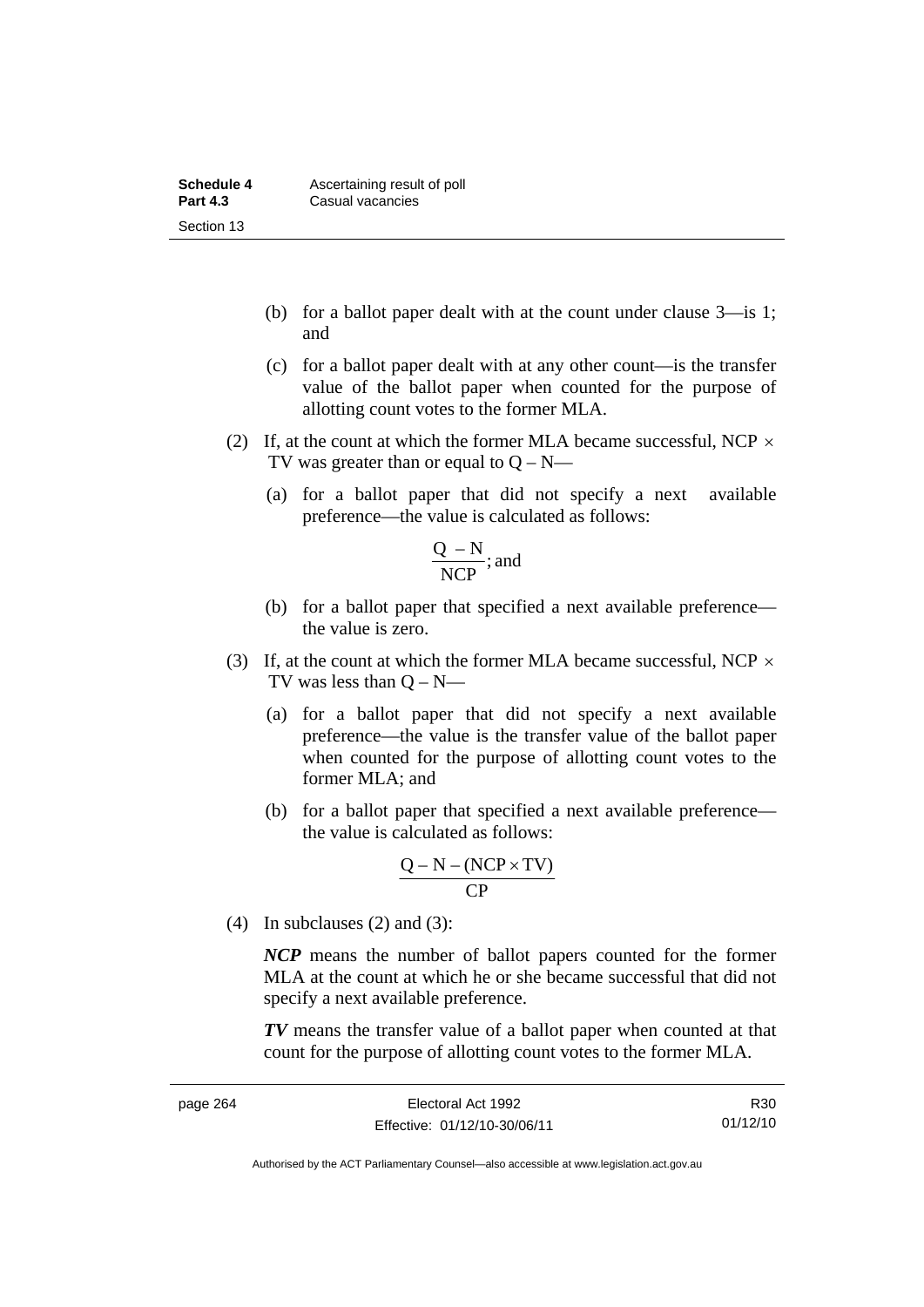*Q* means the quota for the election at which the former MLA was last elected.

*N* means the former MLA's total votes after the last calculation before that count.

*CP* means the number of ballot papers counted for the former MLA at that count that specified a next available preference.

## **14 Recount—first count**

- (1) If a ballot paper counted for the former MLA—
	- (a) does not specify a next available preference—it shall be set aside as finally dealt with for this part; or
	- (b) specifies a next available preference—it shall be grouped according to the candidate for whom that preference is recorded.
- (2) The count votes for each continuing candidate shall be determined and allotted to him or her, and each continuing candidate's total votes shall be calculated.
- (3) If, after the calculation under subclause (2), the total votes of a continuing candidate equal or exceed the quota, the candidate is successful and the scrutiny shall cease.

### **15 Recount—continuation**

- (1) If the scrutiny has not ceased in accordance with clause 14 (3) or subclause (2) of this clause—
	- (a) 1 continuing candidate shall be excluded in accordance with clause 8; and
	- (b) the ballot papers counted for that candidate shall be dealt with in accordance with clause 9.
- (2) If, after a calculation under clause 9 (2) (d), a candidate is successful, the scrutiny shall cease.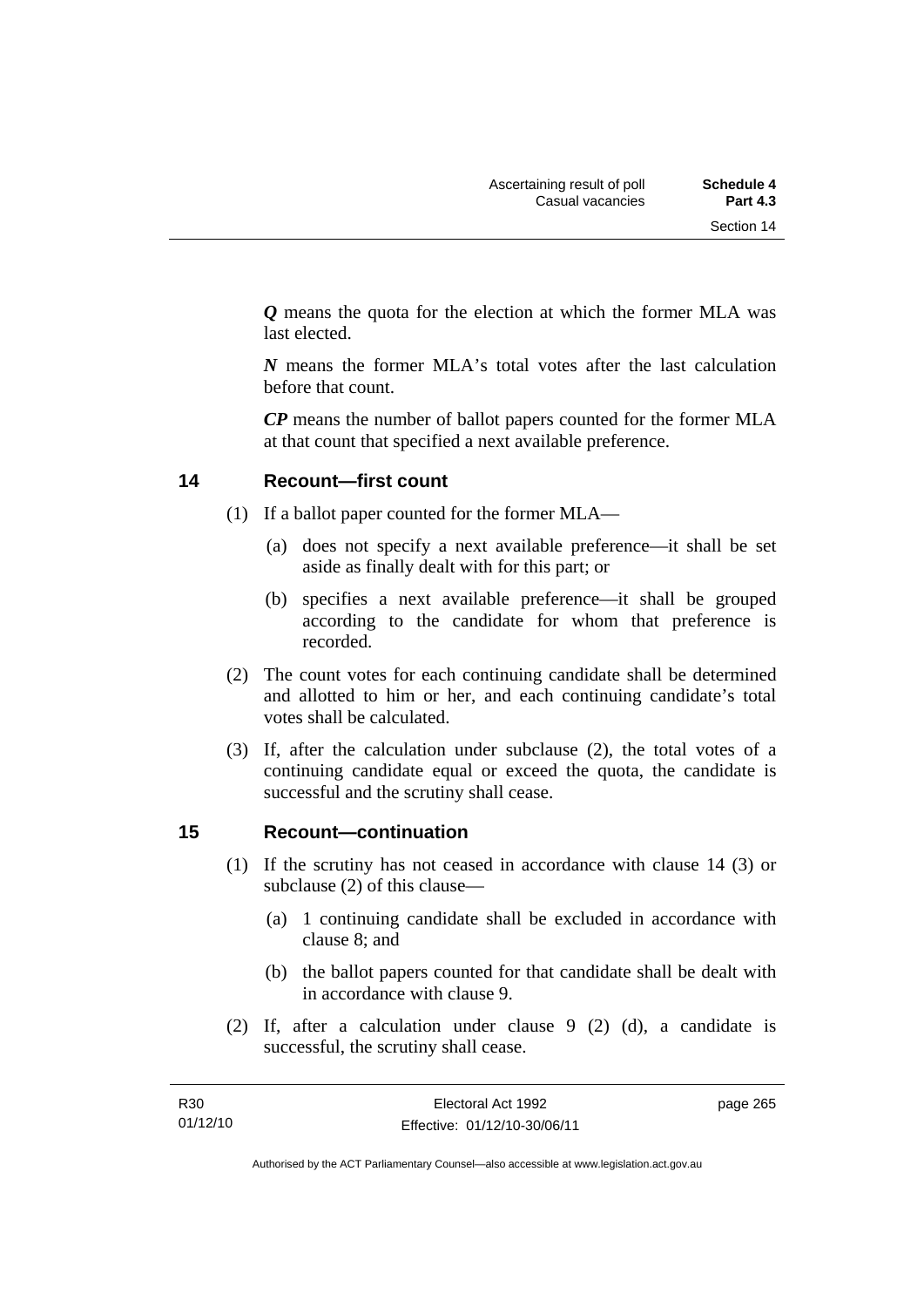#### **16 Successful candidate is dead**

- (1) If the candidate who is successful on a recount is dead, the recount shall be conducted again.
- (2) For subclause (1), a ballot paper on which a preference for that candidate is recorded shall be taken to record a preference for the candidate for whom the next available preference is recorded.

#### **17 Multiple vacancies**

- (1) If there are 2 or more vacancies in the seats of former MLAs that are required to be filled by recount under section 194, the recounts shall be conducted in the order in which the vacancies occurred.
- (2) If 2 or more of those vacancies occurred at the same time, the commissioner shall determine by lot the order in which the recounts are to be conducted.
- $(3)$  If—
	- (a) a person is a candidate in relation to more than 1 casual vacancy; and
	- (b) the person becomes a candidate in relation to those casual vacancies before the commissioner declares elected the successful candidate in relation to any of those casual vacancies; and
	- (c) the person is successful in relation to 1 of those casual vacancies;

for the purpose of conducting the recount in relation to the casual vacancies other than the one in relation to which the person was successful, the person shall be taken not to be a continuing candidate.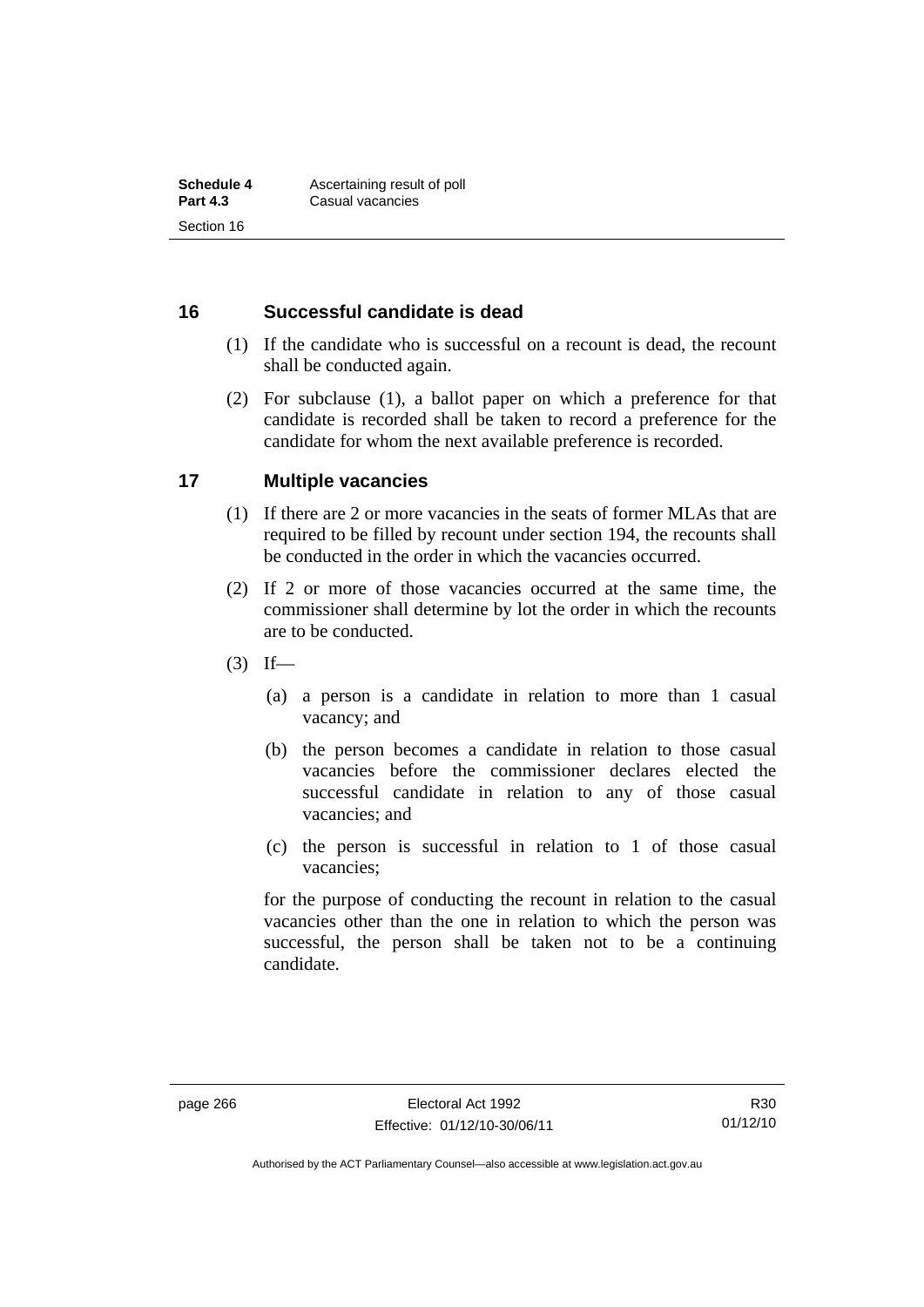# **Part 4.4 Deceased successful candidates**

## **18 Application—pt 4.4**

This part applies if a successful candidate dies on or after polling day but before the declaration of the result of the election.

## **19 Ballot papers for deceased successful candidate**

- (1) The ballot papers counted for a deceased candidate must be dealt with in accordance with schedule 4, part 4.3 (Casual vacancies) as if they had been counted for a former MLA.
- (2) If 2 or more of the successful candidates die on or after polling day but before the declaration of the result of the election, the ballot papers counted for each deceased candidate must be dealt with in the order in which the candidates died.
- (3) If 2 or more of the successful candidates died at the same time, the commissioner must determine by lot the order in which the ballot papers for the deceased candidates are to be dealt with.
- (4) In applying schedule 4, part 4.3 for the purposes of this part:

*continuing candidate* means a candidate other than—

- (a) a successful candidate; or
- (b) a candidate who died before the recount for this part began; or
- (c) a candidate who is excluded for clause 15 (Recount continuation).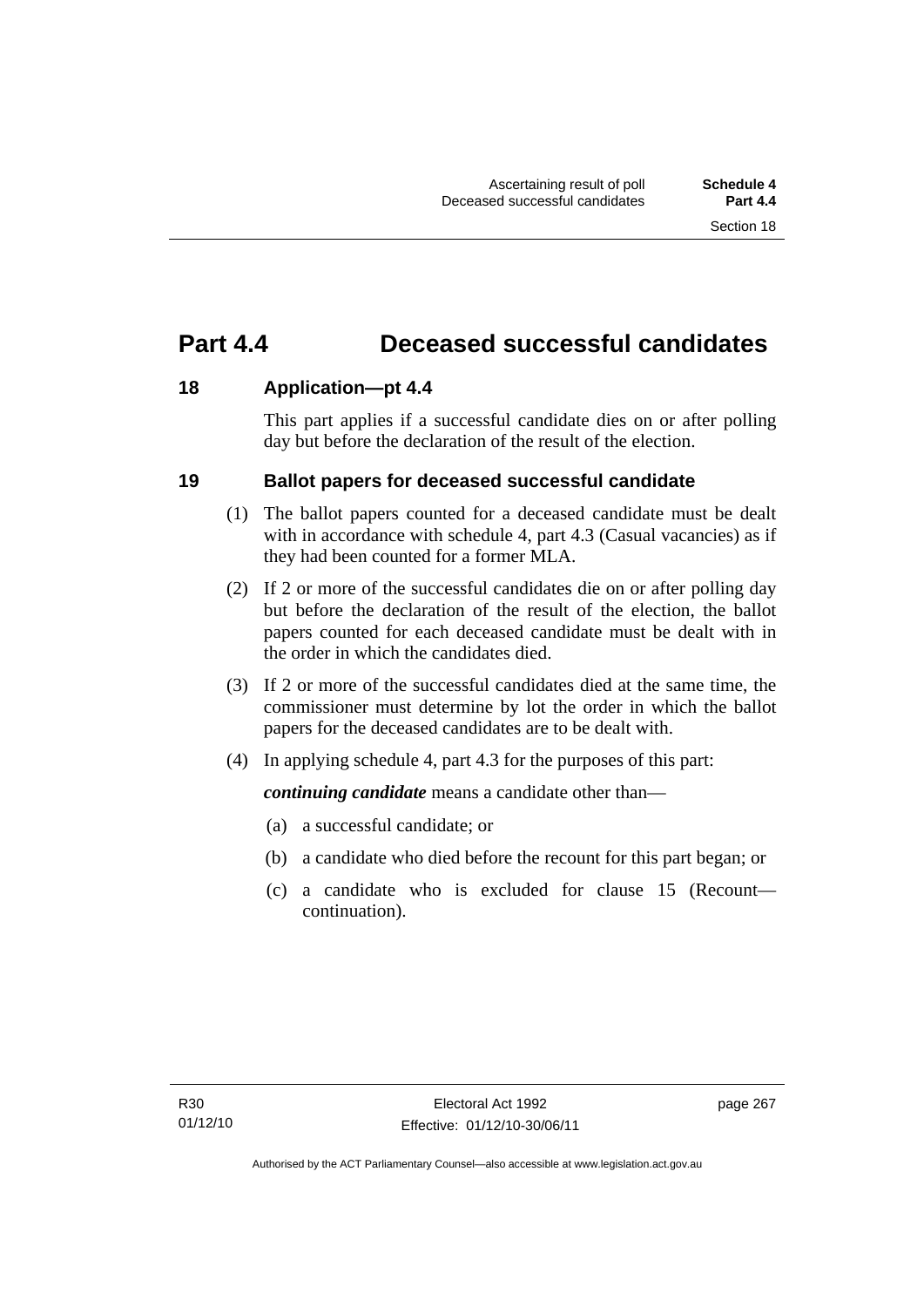# **Schedule 5** Internally reviewable decisions

(see pt  $15$ )

| column 1<br>item | column <sub>2</sub><br>section | column 3<br>decision                                                                           | column 4<br>entity                    |
|------------------|--------------------------------|------------------------------------------------------------------------------------------------|---------------------------------------|
| 1                | 76(5)(a)                       | enrol person                                                                                   | claimant                              |
| $\overline{2}$   | 76(5)(b)                       | reject claim for<br>enrolment                                                                  | claimant                              |
| 3                | $77(2)$ (b)                    | refuse request to<br>suppress particulars<br>of elector's address<br>from extract from<br>roll | elector                               |
| $\overline{4}$   | 78(2)                          | include particulars of<br>elector's address<br>suppressed on<br>extract from roll              | elector                               |
| 5                | 81(5)(b)                       | reject objection to<br>enrolment of person                                                     | person who objects to<br>enrolment    |
| 6                | 81(8)(b)                       | remove person's<br>name from roll                                                              | person whose name<br>removed          |
| 7                | 90(2)                          | refuse to register<br>political party                                                          | applicant for registration            |
| 8                | 92(1)                          | register political<br>party                                                                    | person who objects to<br>registration |

page 268 Electoral Act 1992 Effective: 01/12/10-30/06/11

R30 01/12/10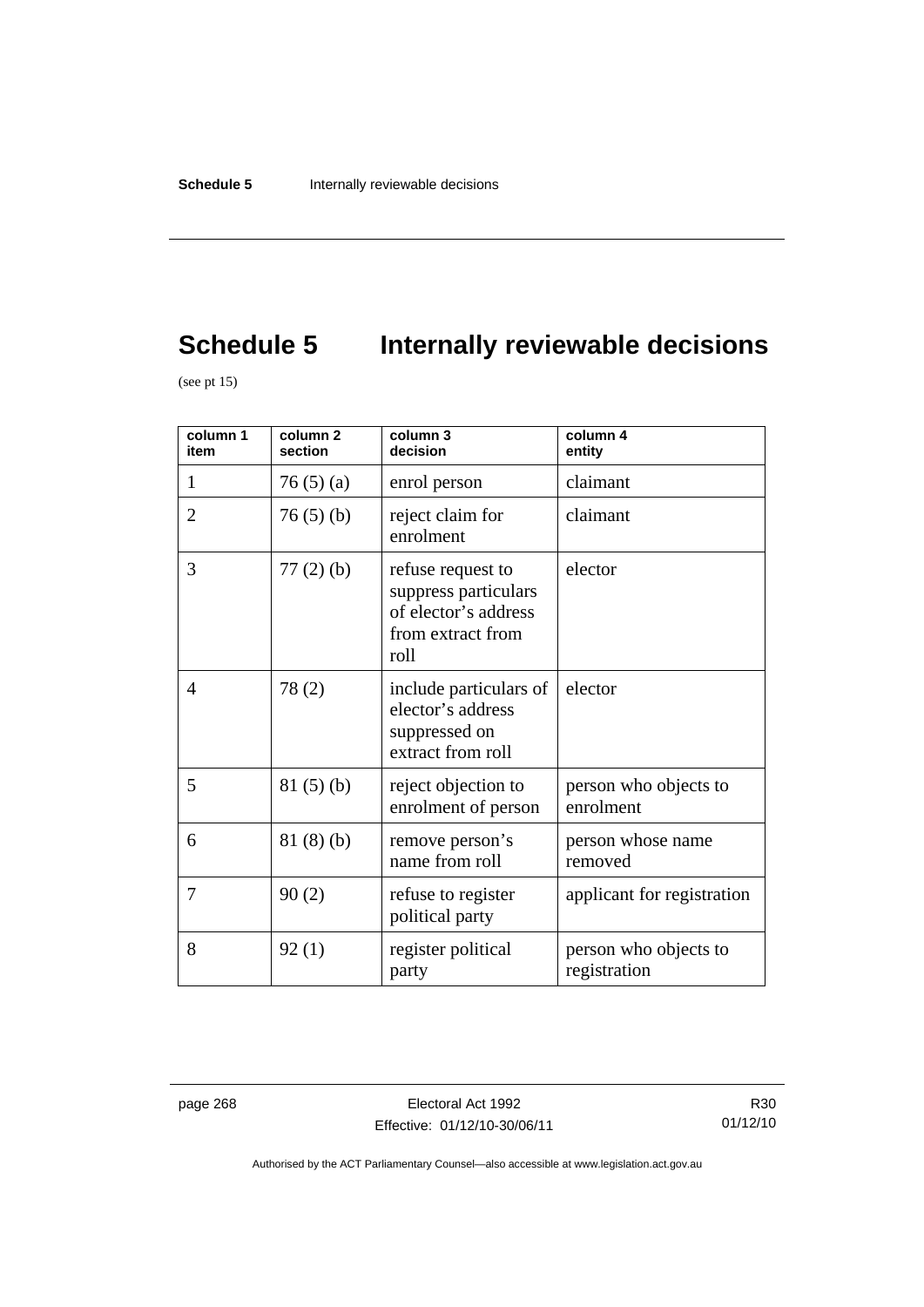| column 1<br>item | column 2<br>section | column 3<br>decision                                                               | column 4<br>entity                                |
|------------------|---------------------|------------------------------------------------------------------------------------|---------------------------------------------------|
| 9                | 93 $(1)$ or $(2)$   | refuse to change<br>registered particulars<br>applied for under<br>section $95(2)$ | applicant for change of<br>registered particulars |
| 10               | 98(5)               | refuse to cancel<br>registration of<br>political party                             | registered party                                  |
| 11               | 237A                | give investigations<br>notice                                                      | person to whom notice<br>given                    |
| 12               | 242(4)              | refuse request to<br>make stated<br>amendment of return                            | person who gave return                            |

R30 01/12/10

Electoral Act 1992 Effective: 01/12/10-30/06/11 page 269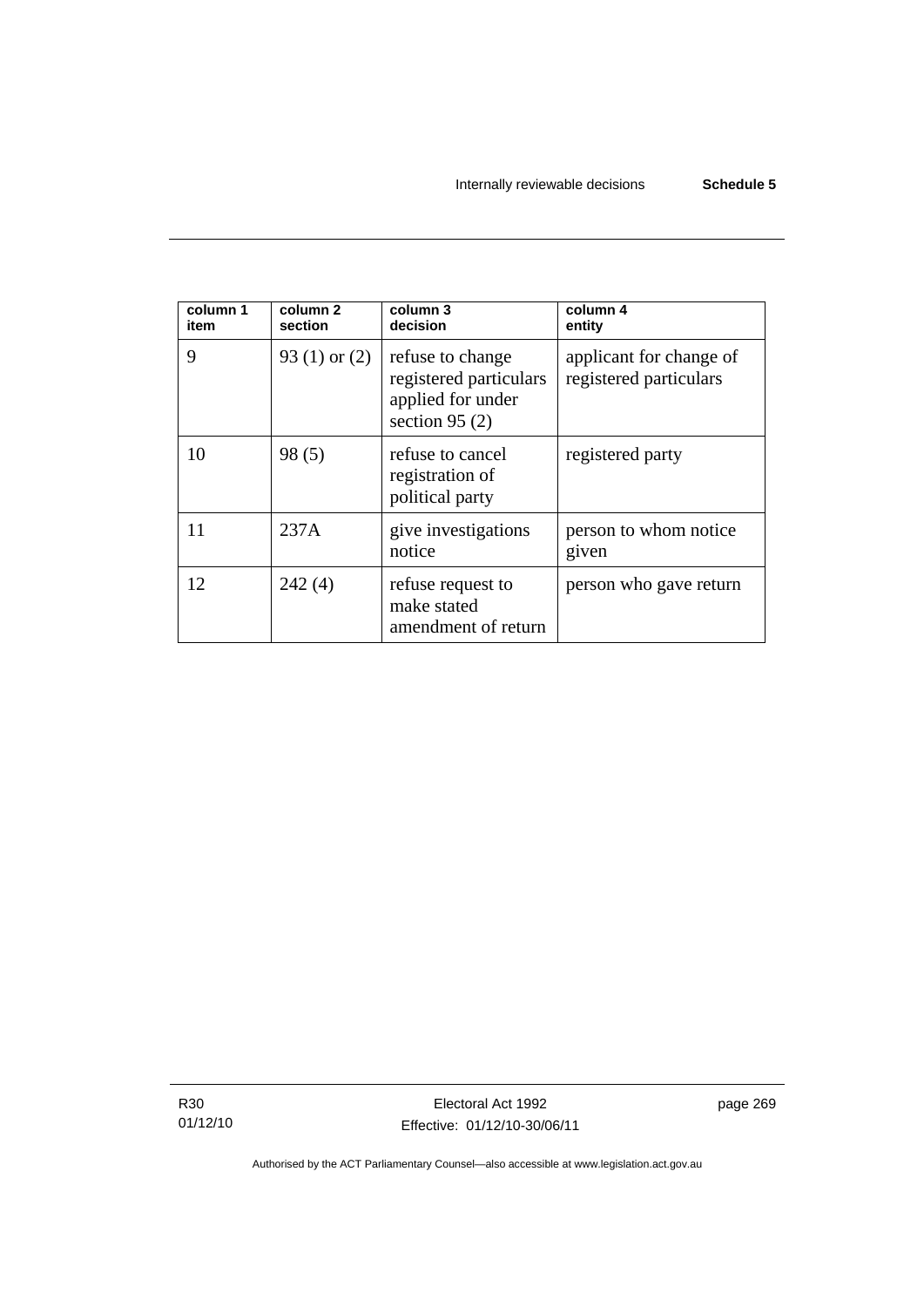# **Dictionary**

(see s 3)

*Note 1* The Legislation Act contains definitions and other provisions relevant to this Act.

*Note 2* For example, the Legislation Act, dict, pt 1 defines the following terms:

- ACAT
	- administrative unit
	- adult
	- chief executive (see s 163)
	- Commonwealth
	- doctor
	- Executive
	- exercise
	- fail
	- function
	- judge
	- lawyer
	- reviewable decision notice
	- Self-Government Act
	- Speaker
	- State
	- statutory office-holder
	- territory instrumentality
	- territory lease.

*abbreviation*, of the name of a political party, includes an alternative name of the party.

#### *address*—

 (a) of a person, for this Act generally—means the person's principal place of residence (including a place of residence

R30 01/12/10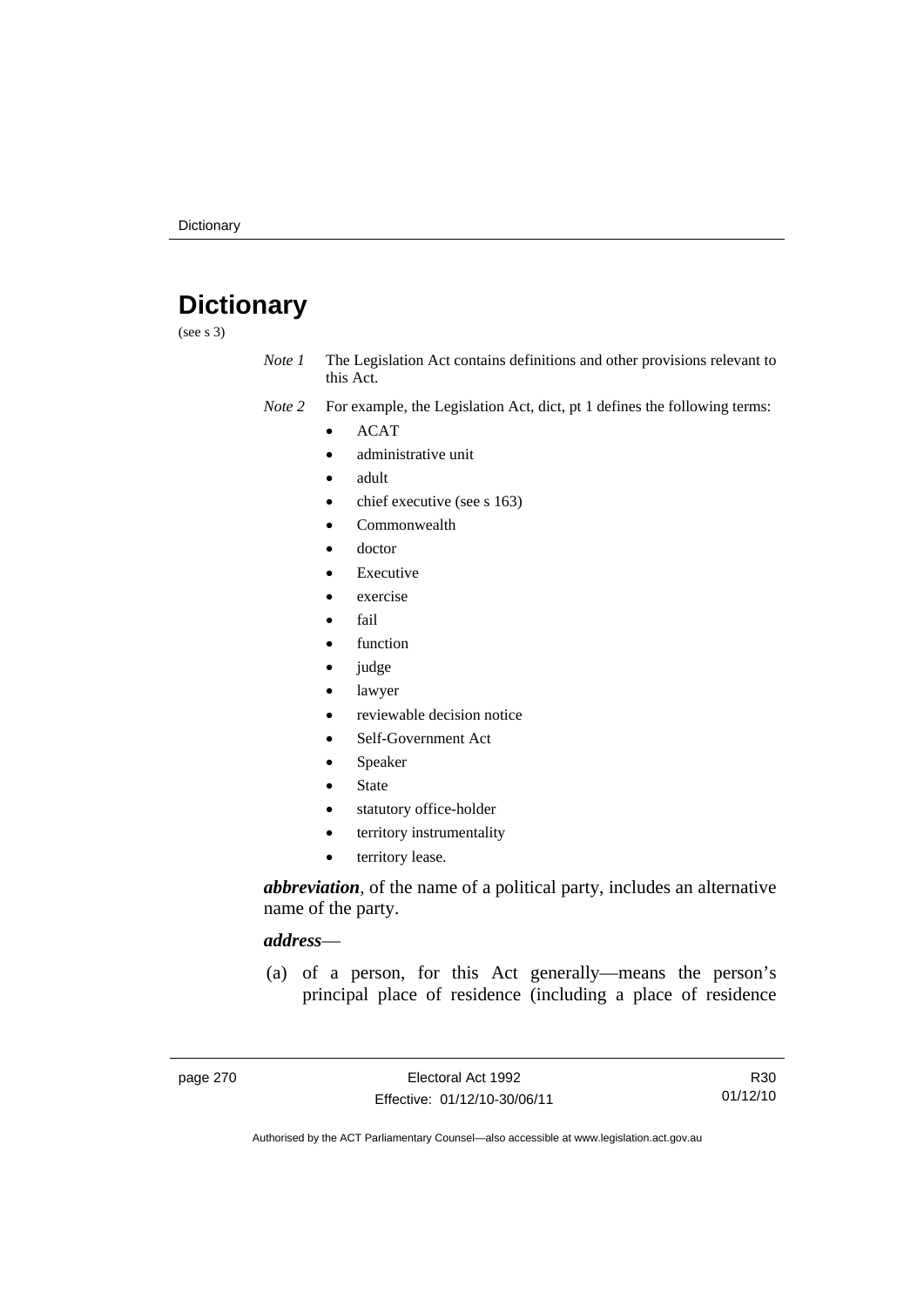from which a person who is an elector is temporarily absent and to which the person intends to return to live in); and

 (b) of a person who is, or is nominated to be, the registered officer of a political party, for part 7 (Registration of political parties)—see section 87.

*amount*, for part 14 (Election funding and financial disclosure)—see section 198.

*Antarctica*, for part 11 (Polling in Antarctica)—see section 167.

*Antarctic elector* means an elector who is an Antarctic elector under section 171.

*application*, for part 16 (Disputed elections, eligibility and vacancies)—see section 250.

*approved computer program* means the computer program approved under section 118A.

*Assembly* means the Legislative Assembly.

*assistant returning officer*, for part 11 (Polling in Antarctica)—see section 167.

*associated entity*, for part 14 (Election funding and financial disclosure)—see section 198.

*augmented commission* in relation to a redistribution, means the augmented electoral commission established by section 47 for the purposes of the redistribution.

*authorised delivery service*, for division 10.4 (Voting otherwise than at a polling place)—see section 136.

*authorised officer* means an officer authorised by the commissioner for the purpose of the provision in which the expression occurs.

*authorised witness*, for part 10 (Voting)—see section 127.

*available for public inspection*—see section 4A.

Electoral Act 1992 Effective: 01/12/10-30/06/11 page 271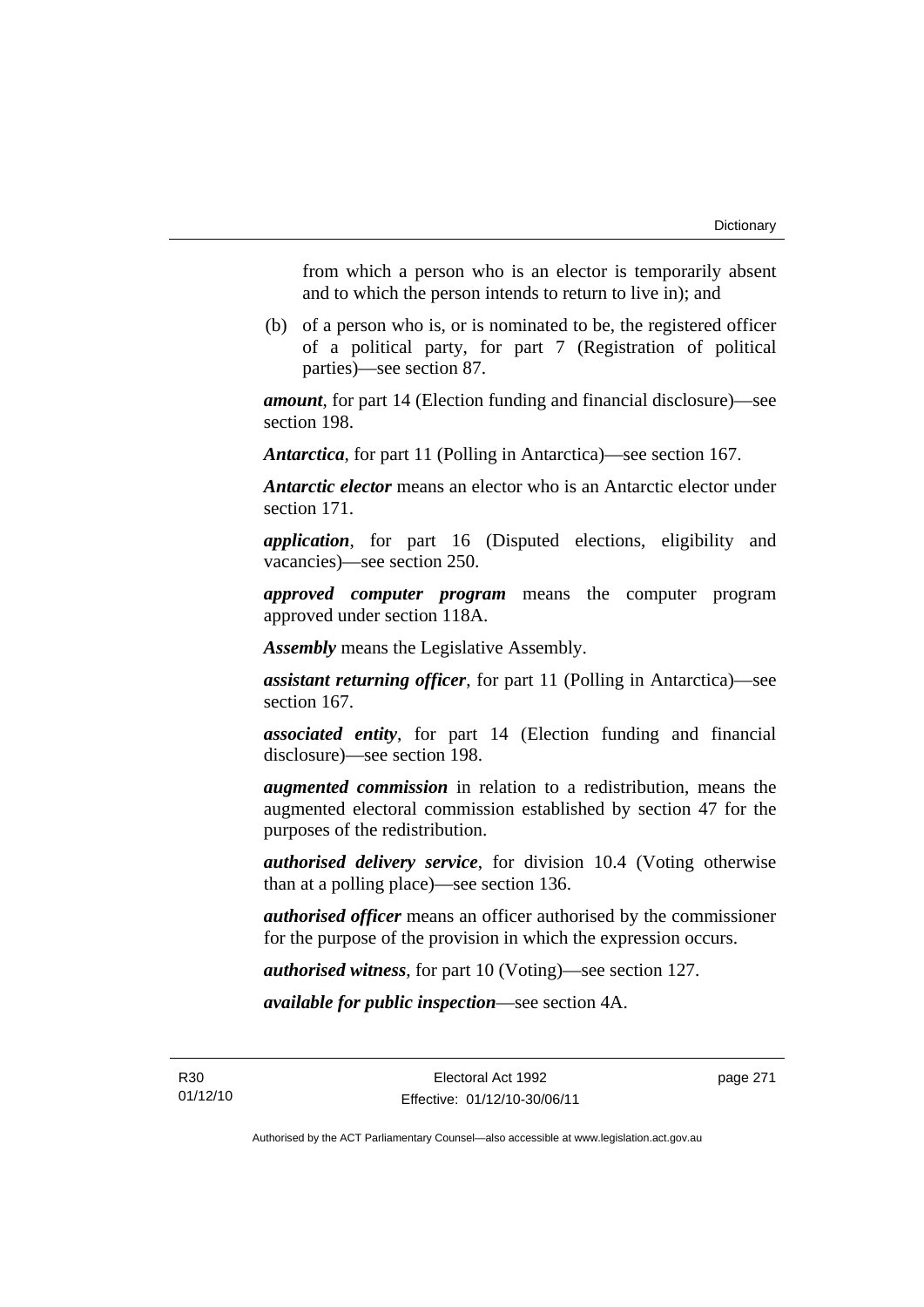## *ballot paper*—

- (a) includes an electronic ballot paper; and
- (b) if a regulation is in force under section 114 (7) (Ballot papers)—means a ballot paper in the form prescribed by regulation; and
- (c) for schedule 4 (Ascertaining result of poll)—see schedule 4, clause 1.
- *Note* A ballot paper is required to be in the form set out in sch 1 (see s 114 (1)).

*bribery*, for part 16 (Disputed elections, eligibility and vacancies) see section 250.

*broadcast* includes televise.

*broadcaster*, for division 14.5 (Disclosure of electoral expenditure)—see section 223.

*candidate* means—

- (a) except in part 13 (Casual vacancies)—a person declared to be a candidate under section 109 (Declaration of candidates); and
- (b) in part 13—a person declared to be a candidate under section 193 (Publication of candidates' details).

*candidate square*—see section 116 (1) (h) (Printing of ballot papers).

*certified list of electors* means a certified list of electors prepared under section 121.

*closed*, in relation to a roll, means closed in accordance with section 80.

*column*, for schedule 2 (Ballot papers—printing of names and collation)—see schedule 2, clause 1.

*commissioner* means the Electoral Commissioner appointed under section 22.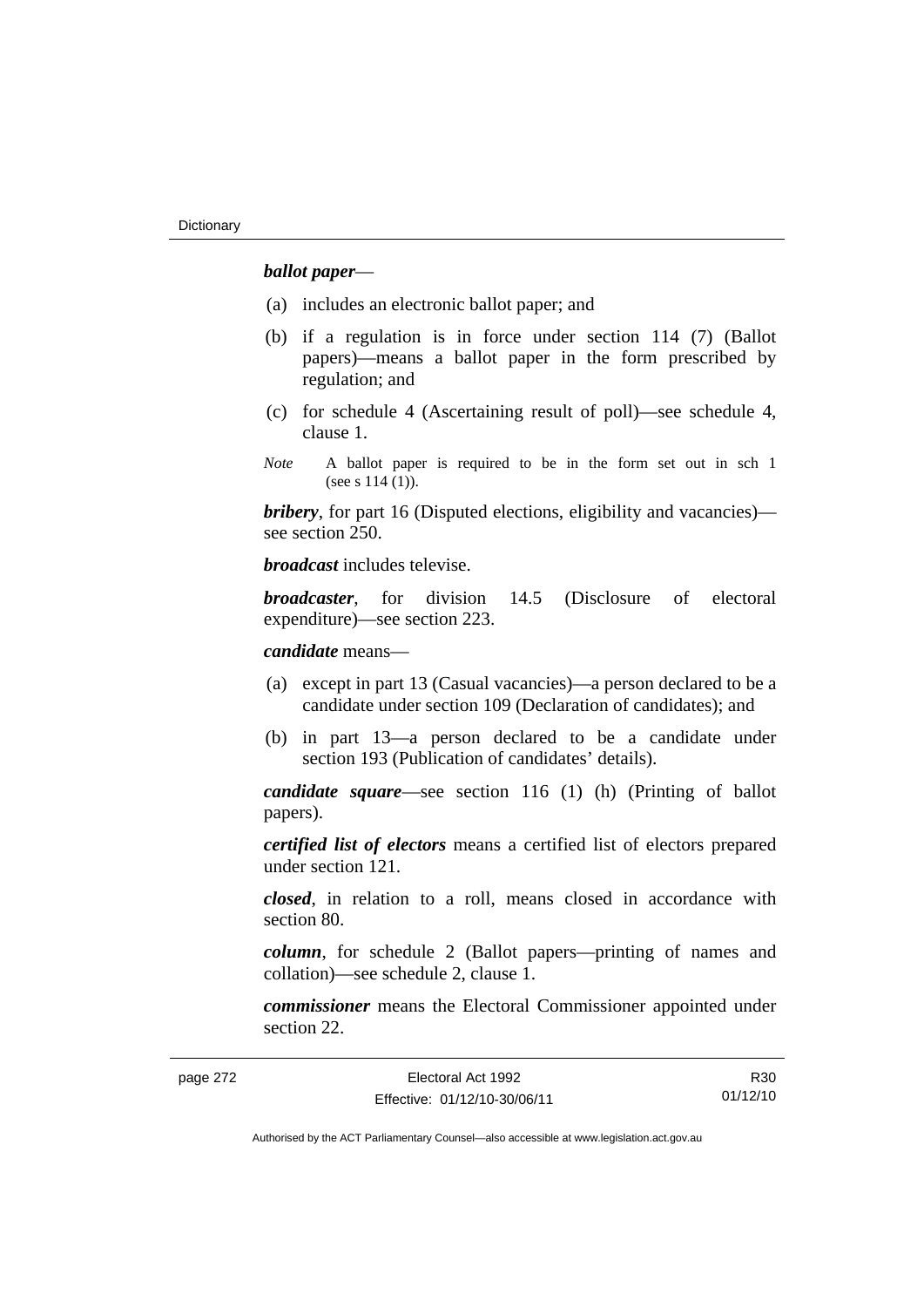*Commonwealth Electoral Act* means the *Commonwealth Electoral Act 1918* (Cwlth).

*Commonwealth roll* means the roll of electors for the ACT required by the Commonwealth Electoral Act, section 81.

### *continuing candidate*—

- (a) for schedule 4 (Ascertaining result of poll) generally—see schedule 4, clause 1; and
- (b) for schedule 4, part 4.3 (Casual vacancies)—see schedule 4, clause 11 (2).

*contravention*, for part 16 (Disputed elections, eligibility and vacancies)—see section 250.

*count*, for schedule 4 (Ascertaining result of poll)—see schedule 4, clause 1.

*count votes*, for schedule 4 (Ascertaining result of poll)—see schedule 4, clause 1A.

*Court of Disputed Elections*—see section 252 (2).

*declaration vote* means a vote cast in accordance with any of the following provisions:

- (a) section 135 (Declaration voting at polling places);
- (b) section 136B (15) (Ordinary or declaration voting in ACT before polling day);
- (c) section 136C (Declaration voting outside ACT on or before polling day);
- (d) section 144A (Requirements for casting postal votes).

*declaration voting papers*, in relation to an election, means—

 (a) a declaration, in the form approved under section 340A (Approved forms) for this paragraph, to be completed by an elector; and

page 273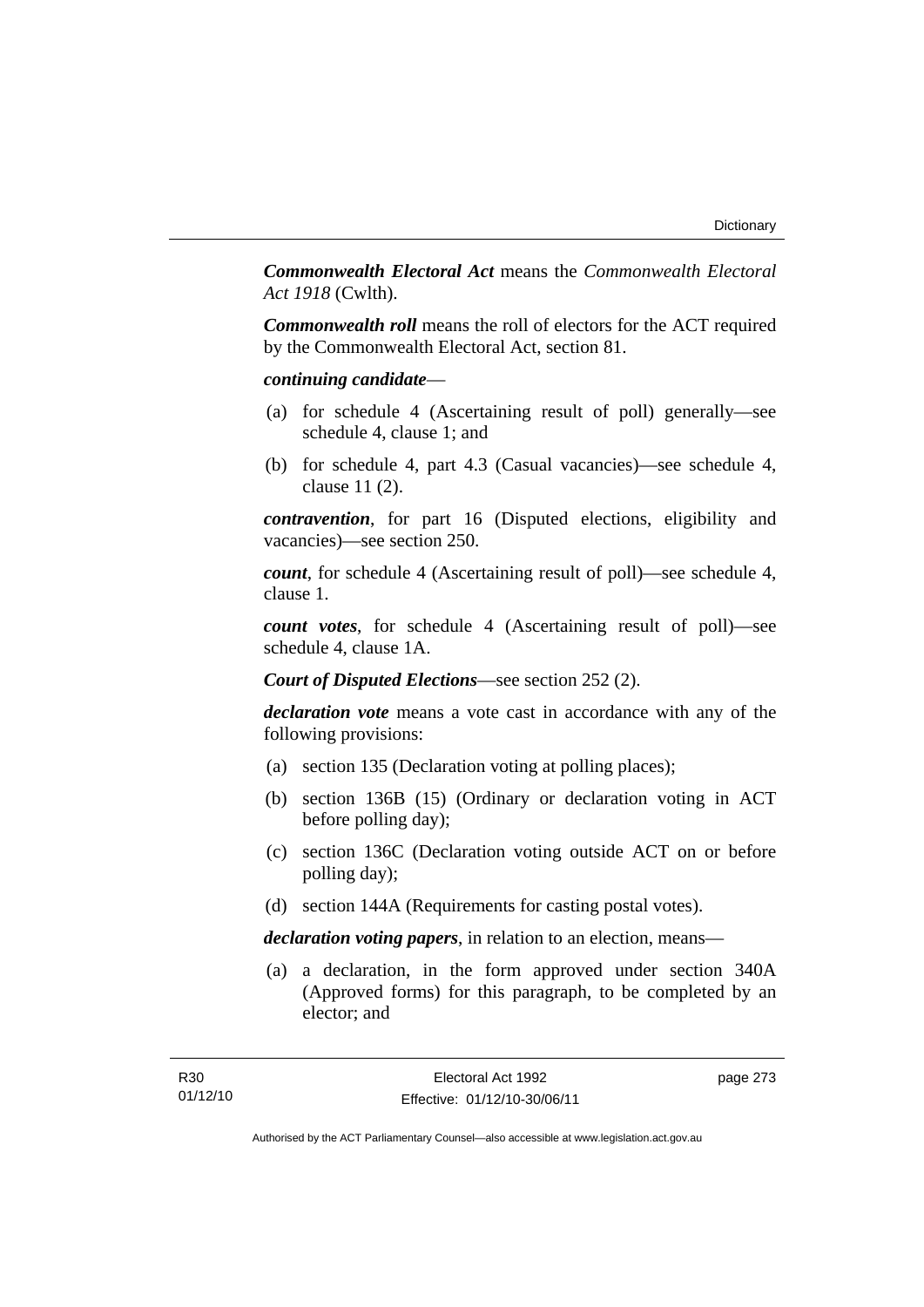- (b) a ballot paper suitable for declaration voting at the election; and
- (c) a certificate, in the form approved under section 340A for this paragraph, to be completed by a witness to the declaration; and
- (d) an envelope, in the form approved under section 340A for this paragraph, addressed to the commissioner, on which appears a declaration referred to in paragraph (a).

*defined details*, for division 14.4 (Disclosure of donations)—see section 216.

*defined particulars*, for division 14.6 (Annual returns)—see section 228.

*disclosure period*, for part 14 (Election funding and financial disclosure)—see section 201.

*disposition of property*, for part 14 (Election funding and financial disclosure)—see section 198.

*disseminate*, for division 17.3 (Campaigning offences)—see section 291.

*election* means—

- (a) an election of an MLA or MLAs; and
- (b) in relation to an electorate—such an election for the electorate; and
- (c) for part 16 (Disputed elections, eligibility and vacancies)—see section 250.

*election period*, in relation to an election, means the period—

- (a) beginning on the first day of the pre-election period; and
- (b) ending when the result of the election is declared under section 189.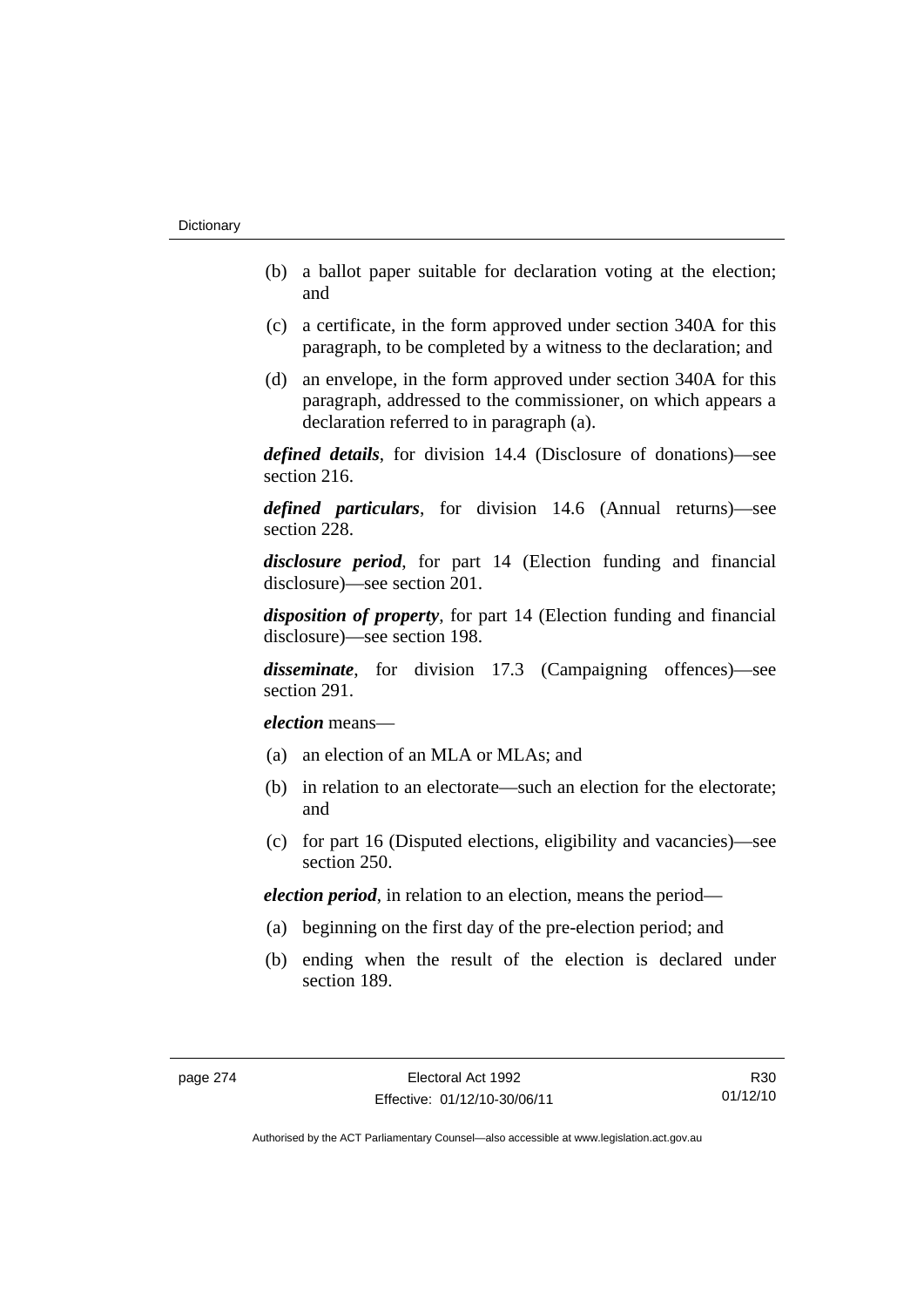*elector* means a person who is enrolled, or is to be taken under this Act to be enrolled, for an electorate.

*electoral advertisement*, for division 14.5 (Disclosure of electoral expenditure)—see section 223.

*electoral commission* means the Australian Capital Territory Electoral Commission established by section 5.

*electoral expenditure*, for division 14.5 (Disclosure of electoral expenditure)—see section 223.

*electoral matter*—see section 4.

*electoral paper* means a document, form or notice provided for or required under this Act.

*electorate* means an electorate, the name and boundaries of which are specified in a determination in force under section 35.

*electronic form*, of a roll or an extract from a roll, means a disk, tape or other device from which the information in the extract or roll may be reproduced by mechanical, electronic or other means.

*electronic voting*—see section 120 (2).

*eligible overseas elector* means a person who is an eligible overseas elector under section 74.

*eligible vote*, for part 14 (Election funding and financial disclosure)—see section 198.

*entity*, for part 14 (Election funding and financial disclosure)—see section 198.

*envelope*, for schedule 3 (Preliminary scrutiny of declaration voting papers)—see schedule 3, clause 1.

*excluded candidate*, for schedule 4 (Ascertaining result of poll) see schedule 4, clause 1.

*extract*, from a roll—see section 59.

page 275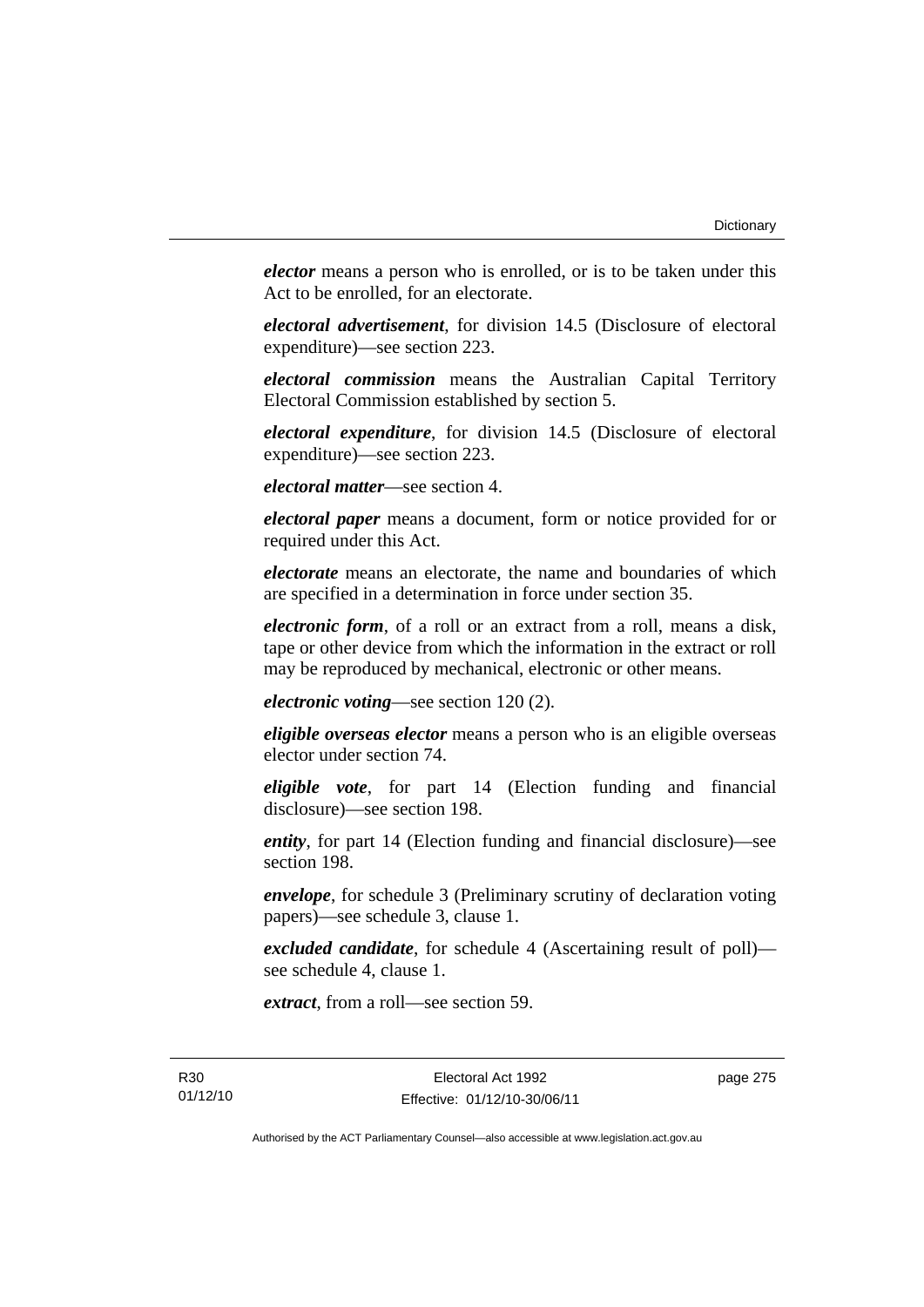*extraordinary election*—see section 101.

*file*, for part 16 (Disputed elections, eligibility and vacancies)—see section 250.

*financial controller*, for part 14 (Election funding and financial disclosure)—see section 198.

*former MLA*, for part 13 (Casual vacancies)—see section 190.

*general election* means a general election of MLAs.

*gift*, for part 14 (Election funding and financial disclosure)—see section 198.

*group*, in relation to candidates in an election, means candidates whose names are grouped on the ballot papers in accordance with section 115 (Grouping of candidates' names).

*hospital* includes a convalescent home and an institution similar to a hospital or convalescent home.

*hour of nomination*—see section 108.

*internally reviewable decision*, for part 15 (Notification and review of decisions)—see section 245.

*internal review notice*—see section 244.

*investigation notice*, for division 14.7 (Compliance)—see section 235.

*judge* means—

- (a) a judge of the Supreme Court; or
- (b) a judge of the Supreme Court of a State or another Territory; or
- (c) a judge of the Federal Court or Family Court.

*member*, for division 2.2 (Members of electoral commission)—see section 11.

*MLA* means a member of the Assembly.

R30 01/12/10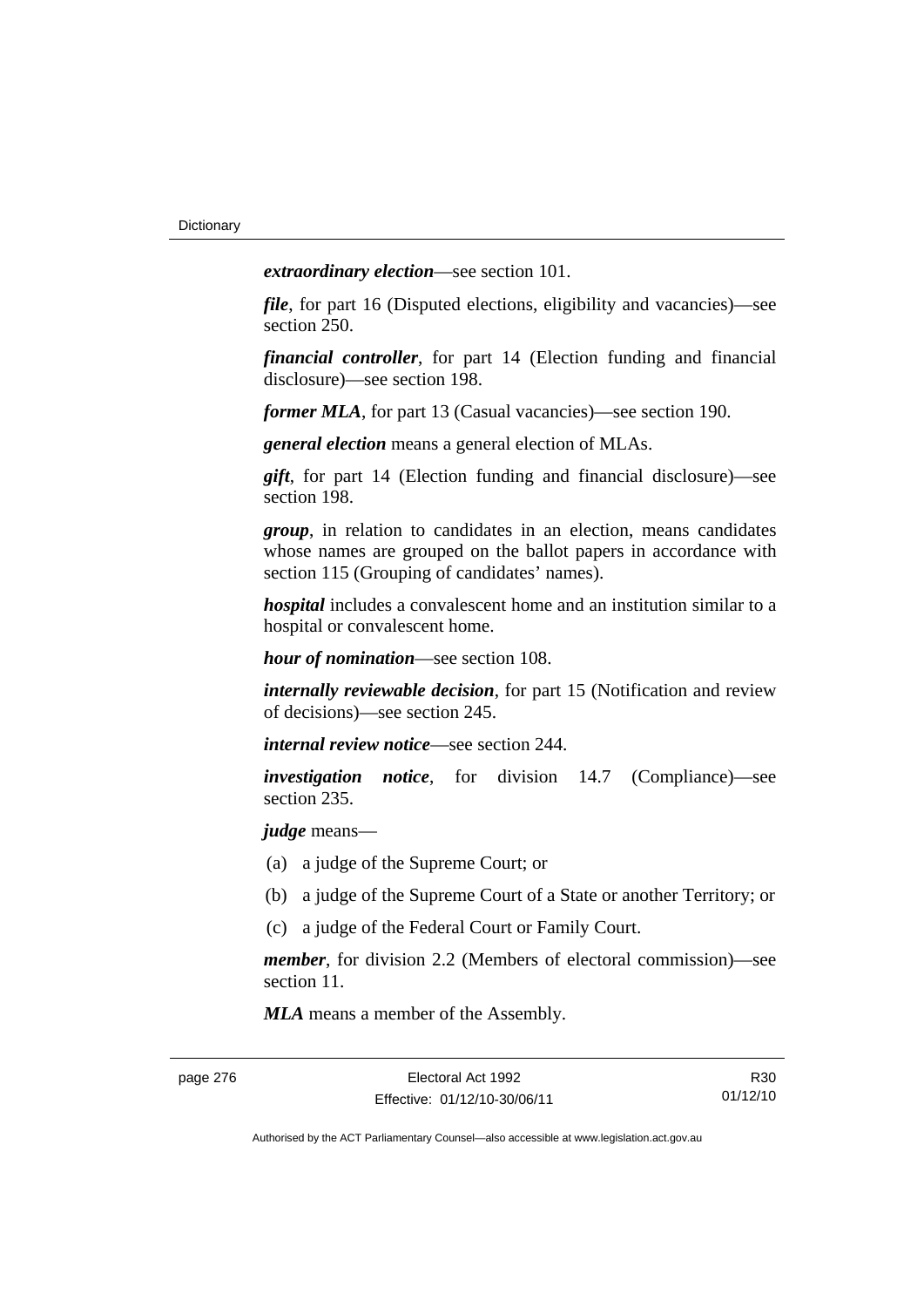*newspaper* means a newspaper circulating in the ACT.

*news publication* means a newspaper or periodical and includes an electronic publication of a similar kind.

*next available preference*, for schedule 4 (Ascertaining result of poll)—see schedule 4, clause 1.

*officer* means—

- (a) a person appointed under section 33 (Officers) to be an officer; or
- (b) a person exercising a power under this Act under an arrangement under section 70 (Joint roll arrangements with the Commonwealth) or section 336 (Administrative arrangements with Commonwealth and States); or
- (c) in relation to a particular matter—a person mentioned in paragraph (a) or (b) exercising a power in relation to the matter.

*official error*, in relation to a person voting or seeking to vote at an election, means the removal of the person's name under this Act from the roll for an electorate in which the person is otherwise entitled to vote unless the name was so removed before the roll closed for the purpose of the previous election.

*OIC* means—

- (a) in relation to a scrutiny centre—the officer in charge of the centre; and
- (b) in relation to a polling place—the officer in charge of the place.

*ordinary election* means a general election required by section 100.

*ordinary vote* means a vote other than a declaration vote.

*participant*, for division 14.5 (Disclosure of electoral expenditure)—see section 223.

page 277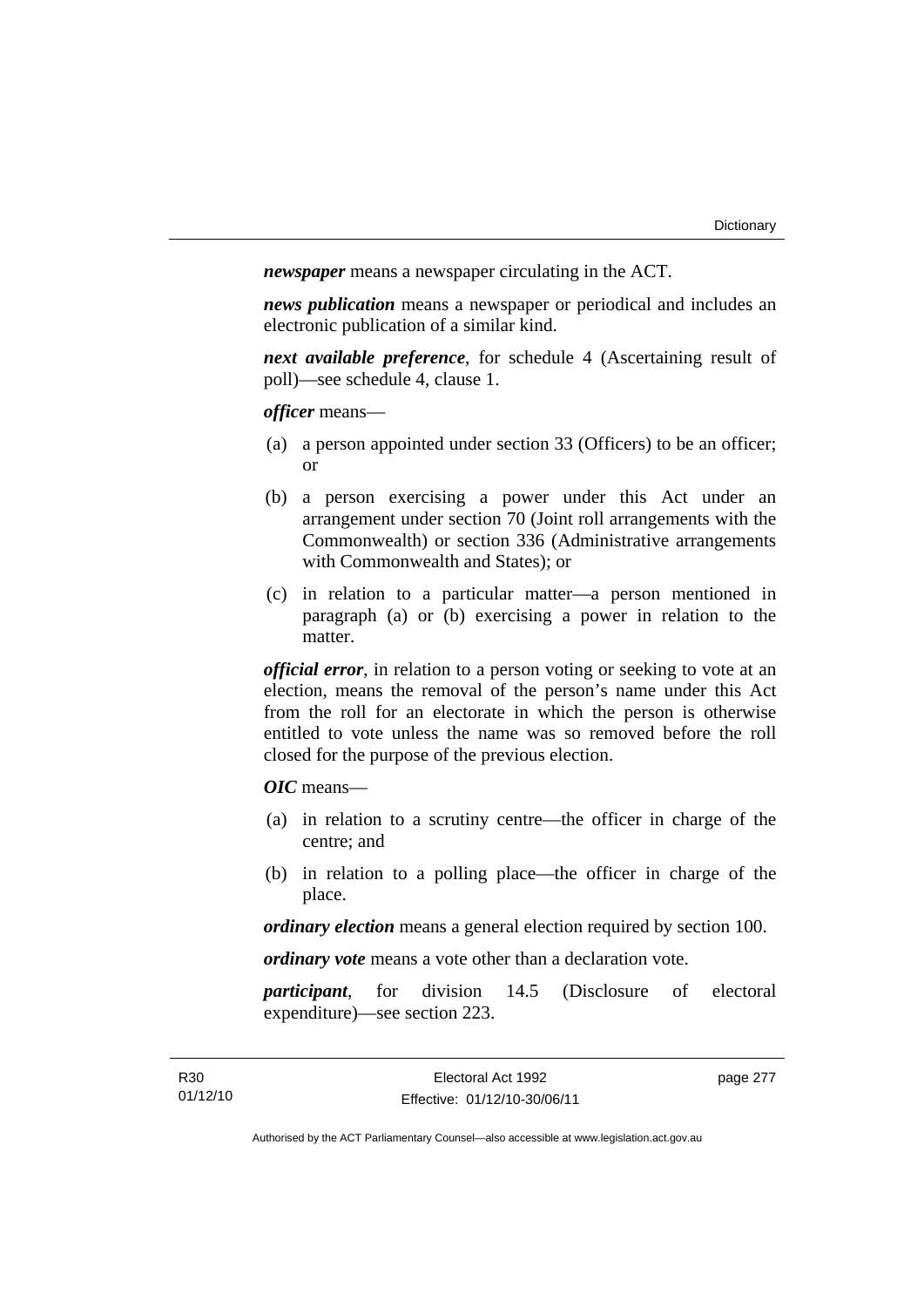*party*, for part 14 (Electoral funding and financial disclosure)—see section 198.

## *party candidate* means—

- (a) a candidate at an election nominated by the registered officer of a registered party; and
- (b) in relation to a registered party—a candidate nominated by the registered officer of the party.

*person*, for part 15 (Notification and review of decisions)—see section 245.

*place of nomination*—see section 108.

*political party* means an organisation, incorporated or unincorporated, an object or activity of which is the promotion of the election to the Assembly of a candidate or candidates endorsed by it.

## *polling day*—

- (a) means the day when, apart from section 111 (Need for an election), a poll for an election would be required; and
- (b) except in part 8 (Timing of elections) and part 9 (Arrangements for elections), includes—
	- (i) if the time for holding an election is extended under section 159 for more than 1 day—each of those days; and
	- (ii) if polling is suspended under section 160—a day when polling is resumed.

*polling place* means a place appointed as a polling place under section 119 (Polling places and scrutiny centres), and, for division 17.3 (Campaigning offences), includes—

 (a) a place where a vote may be made before an officer under section 136B (Ordinary or declaration voting in ACT before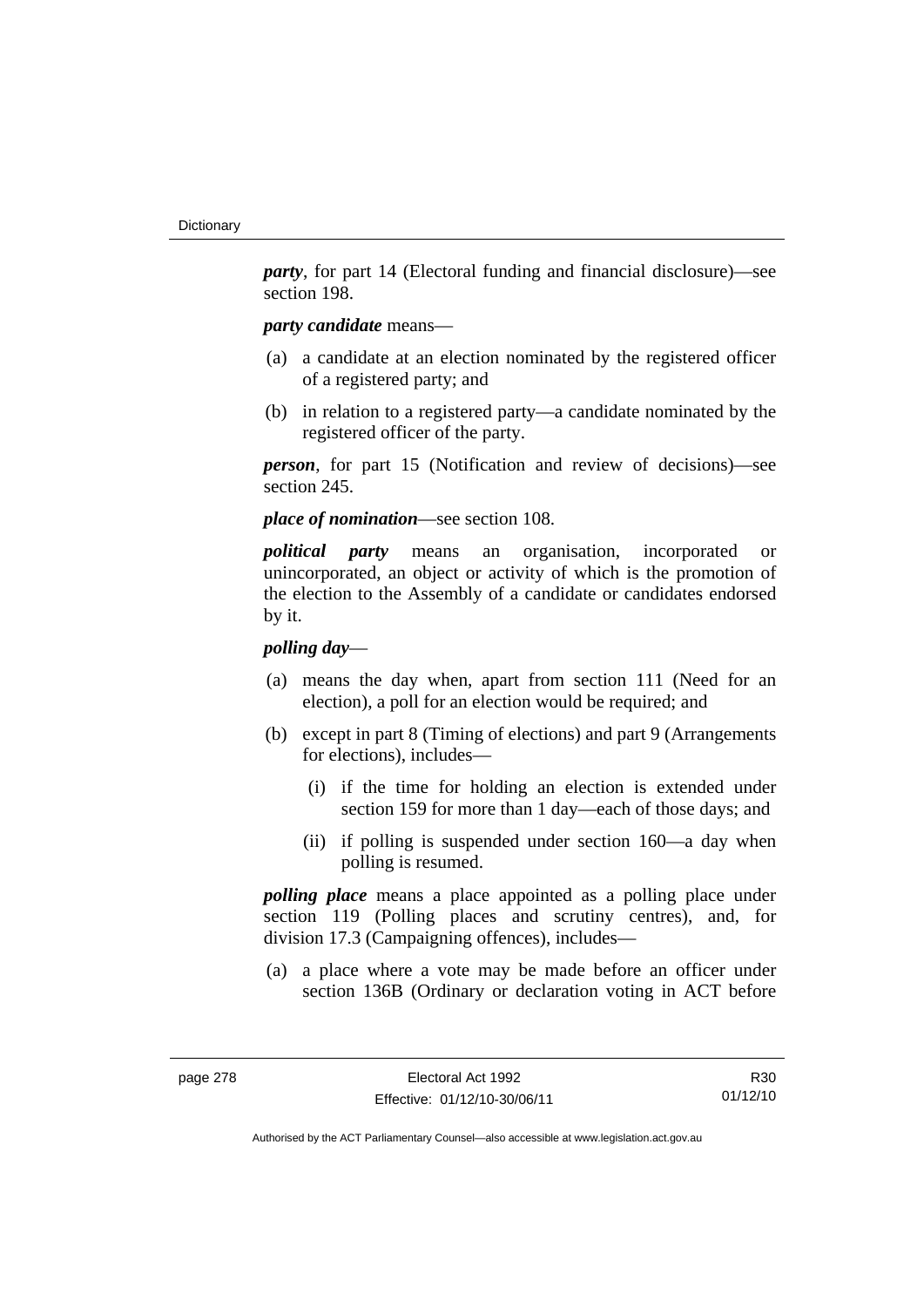polling day) or section 136C (Declaration voting outside ACT on or before polling day); and

 (b) a place where mobile polling is taking place under division 10.5 (Mobile polling).

*post*, for division 10.4 (Voting otherwise than at a polling place) see section 136.

*postal vote* means a declaration vote to which section 144A (Requirements for casting postal votes) applies.

*pre-election period* means the period of 37 days ending on the end of polling day for an election.

*proceeding*, for part 16 (Disputed elections, eligibility and vacancies)—see section 250.

*property*, for part 14 (Election funding and financial disclosure) see section 198 (Definitions for pt 14).

*publish*, for division 17.3 (Campaigning offences)—see section 291.

*quota*—

- (a) for schedule 4 (Ascertaining result of poll) generally—see schedule 4, clause 1B; and
- (b) for schedule 4, part 4.3 (Casual vacancies)—see schedule 4, clause 12.

*redistribution* includes distribution.

*register*, for part 14 (Election funding and financial disclosure)—see section 198.

*registered*, for an abbreviation of the name of a registered party, means an abbreviation included in the particulars for the party in the register of political parties.

*registered industrial organisation*, for part 14 (Election funding and financial disclosure)—see section 198.

page 279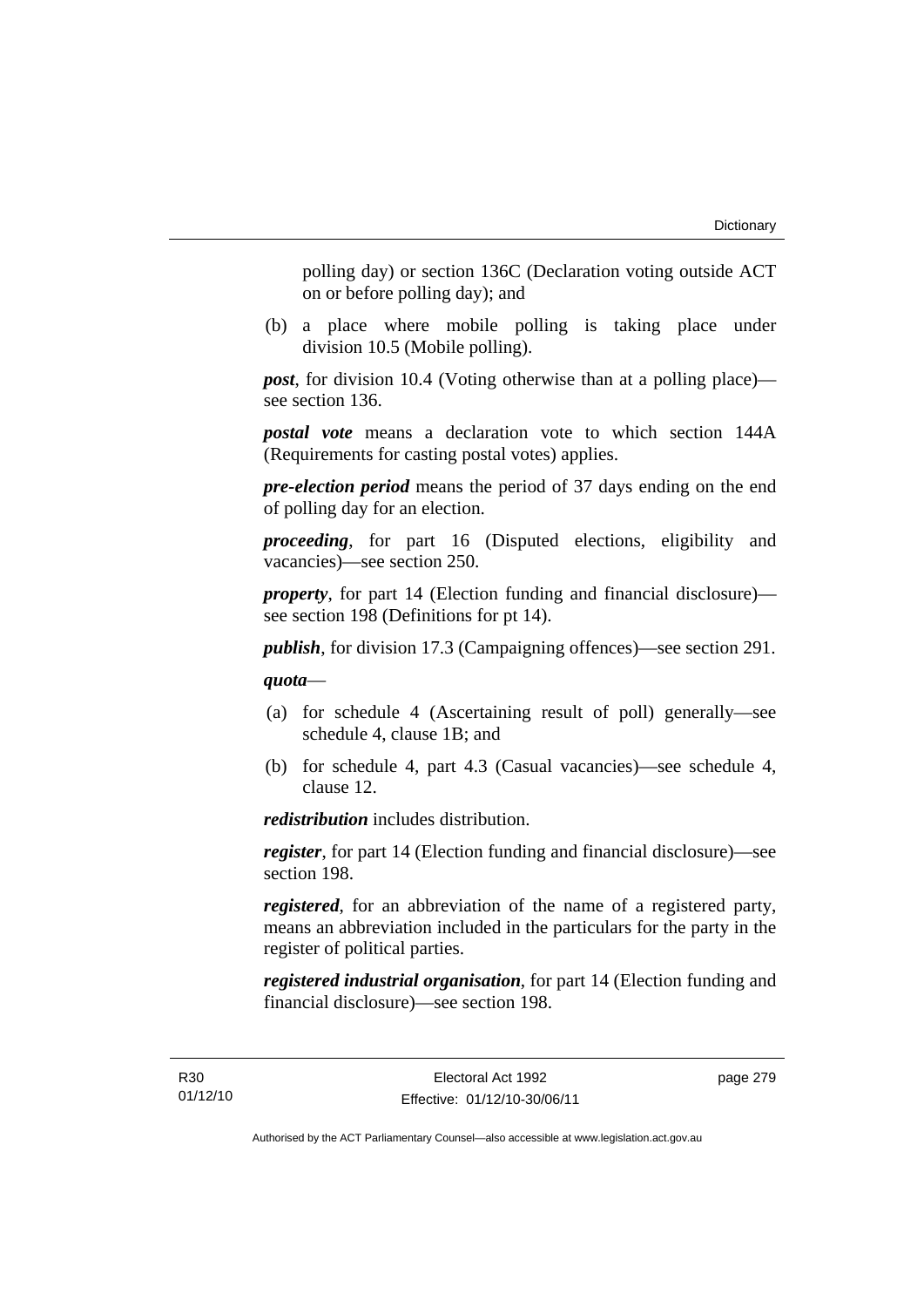*registered officer*, for a registered party, means the person whose name is entered in the register of political parties as the registered officer of the party.

*registered party* means a political party registered under part 7 (Registration of political parties).

*register of political parties* means the register of political parties kept under section 88 (Register).

*registrar*, for part 16 (Disputed elections, eligibility and vacancies)—see section 250.

*related* political parties, for part 7 (Registration of political parties)—see section 87 (Definitions—pt 7).

*relates*, for division 14.5 (Disclosure of electoral expenditure)—see section 223.

*reportage or commentary*, for division 17.3 (Campaigning offences)—see section 291.

*reporting agent*, for part 14 (Election funding and financial disclosure)—see section 198.

*research personnel*, for part 11 (Polling in Antarctica)—see section 167.

*return*, for division 14.7 (Compliance)—see section 235.

*returning officer*, for part 11 (Polling in Antarctica)—see section 167.

*reviewable decision*, for part 15 (Notification and review of decisions)—see section 245.

*roll* means a roll of electors kept under this Act.

*scrutineer* means a person appointed under section 122 to be a scrutineer.

*scrutiny centre* means a place appointed as a scrutiny centre under section 119.

R30 01/12/10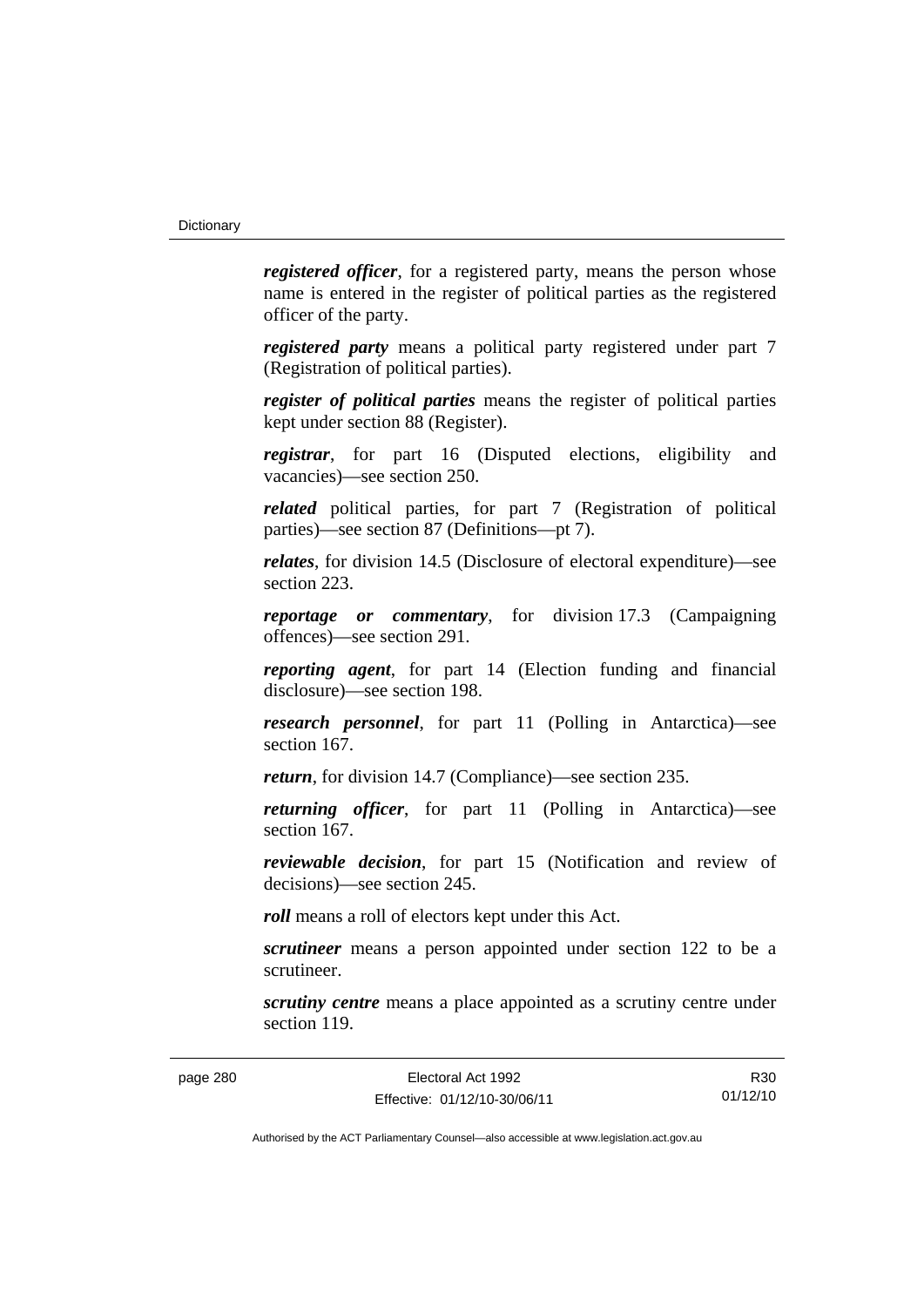*secretary*, in relation to a political party, means the secretary or chief administrative officer (however described) of the party.

#### *Speaker*—

- (a) for part 13 (Casual vacancies)—see section 190; and
- (b) for part 16 (Disputed elections, eligibility and vacancies)—see section 251.
- *Note Speaker* is defined in the *Legislation Act 2001*, dict. pt 1.

*special hospital*, for division 10.5 (Mobile polling)—see section 149.

*staff*, in relation to the electoral commission, means—

- (a) the staff assisting the commissioner referred to in section 31; and
- (b) persons employed or engaged under section 32.

*station*, for part 11 (Polling in Antarctica)—see section 167.

*successful candidate*, for schedule 4 (Ascertaining result of poll) see schedule 4, clause 1.

*suppressed address* means an address particulars of which are required to be suppressed from a roll extract under section 77.

*surplus*, for schedule 4 (Ascertaining result of poll)—see schedule 4, clause 1.

*total votes*, for schedule 4 (Ascertaining result of poll)—see schedule 4, clause 1.

## *transfer value*—

- (a) for schedule 4 (Ascertaining result of poll) generally—see schedule 4, clause 1C; and
- (b) for schedule 4, part 4.3 (Casual vacancies)—see schedule 4, clause 13.

page 281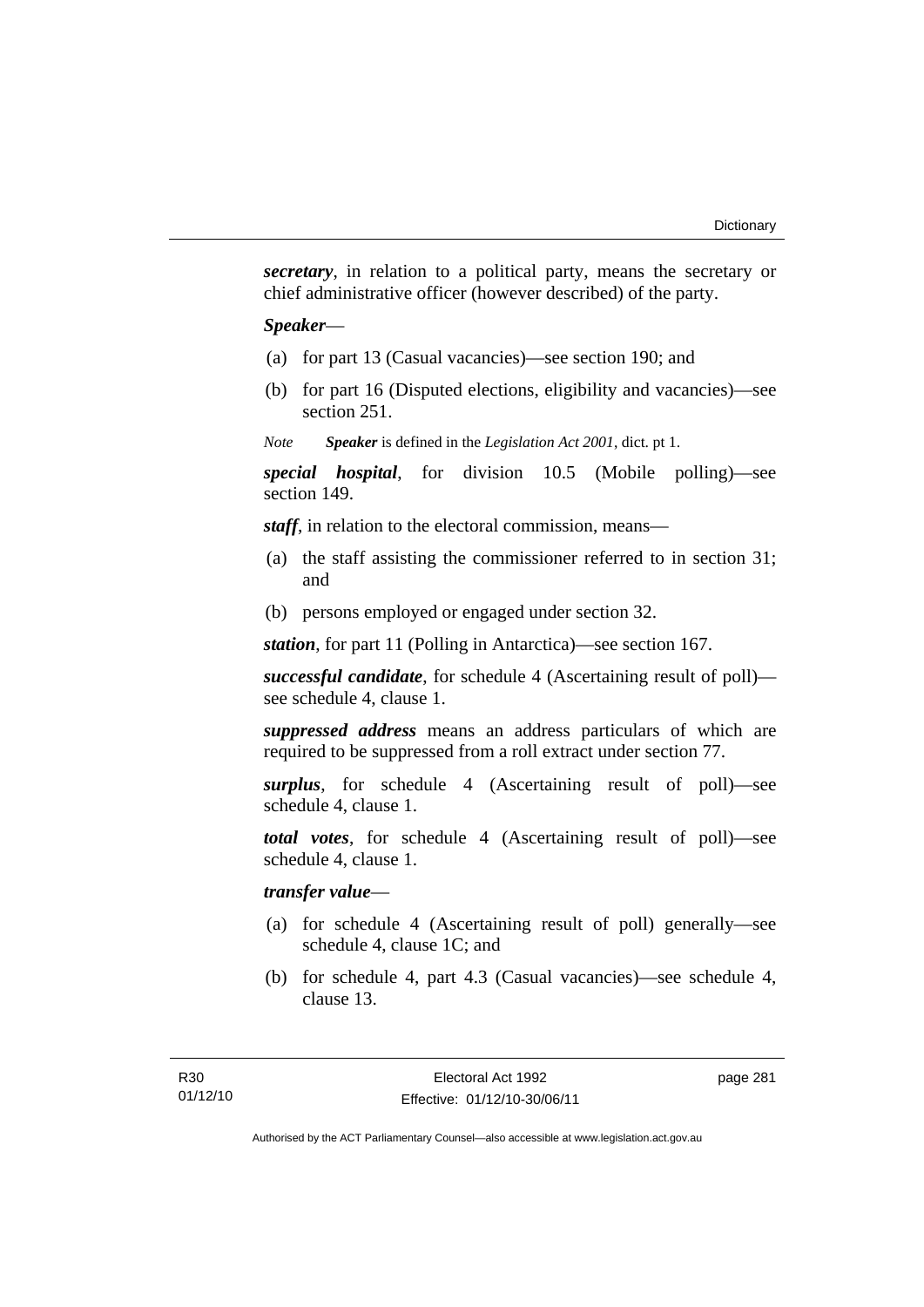*transmit*, for part 11 (Polling in Antarctica)—see section 167.

*undue influence*, for part 16 (Disputed elections, eligibility and vacancies)—see section 250.

*visiting officer*, for division 10.5 (Mobile polling)—see section 149.

page 282 Electoral Act 1992 Effective: 01/12/10-30/06/11

R30 01/12/10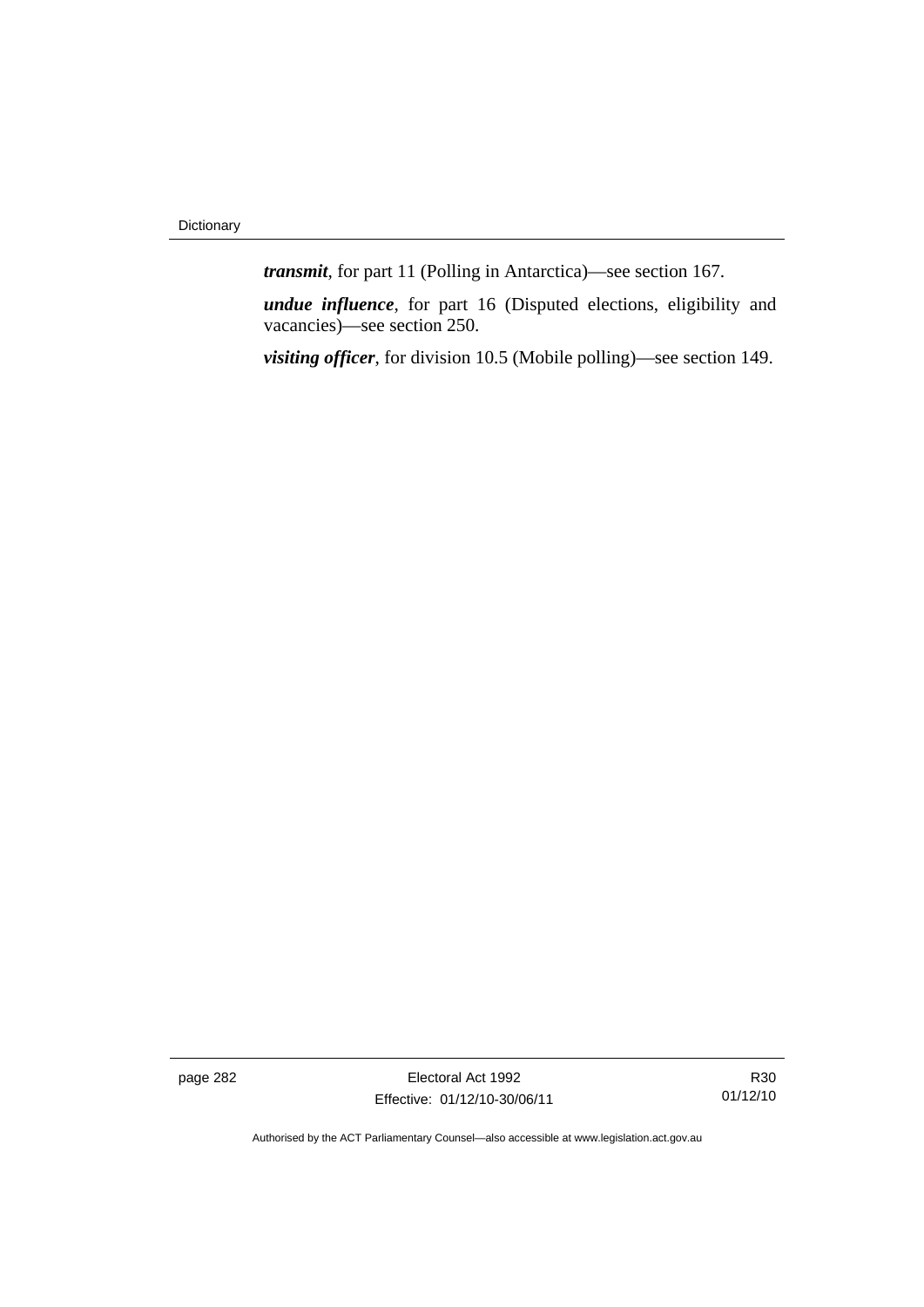## **Endnotes**

## **1 About the endnotes**

Amending and modifying laws are annotated in the legislation history and the amendment history. Current modifications are not included in the republished law but are set out in the endnotes.

Not all editorial amendments made under the *Legislation Act 2001*, part 11.3 are annotated in the amendment history. Full details of any amendments can be obtained from the Parliamentary Counsel's Office.

Uncommenced amending laws and expiries are listed in the legislation history and the amendment history. These details are underlined. Uncommenced provisions and amendments are not included in the republished law but are set out in the last endnote.

If all the provisions of the law have been renumbered, a table of renumbered provisions gives details of previous and current numbering.

The endnotes also include a table of earlier republications.

| $A = Act$                                    | $NI = Notifiable$ instrument              |
|----------------------------------------------|-------------------------------------------|
| $AF =$ Approved form                         | $o = order$                               |
| $am = amended$                               | $om = omitted/repealed$                   |
| $amdt = amendment$                           | $ord = ordinance$                         |
| $AR = Assembly$ resolution                   | $orig = original$                         |
| $ch = chapter$                               | par = paragraph/subparagraph              |
| $CN =$ Commencement notice                   | $pres = present$                          |
| $def = definition$                           | $prev = previous$                         |
| $DI = Disallowable instrument$               | $(\text{prev}) = \text{previously}$       |
| $dict = dictionary$                          | $pt = part$                               |
| disallowed = disallowed by the Legislative   | $r = rule/subrule$                        |
| Assembly                                     | $reloc = relocated$                       |
| $div = division$                             | $remum = renumbered$                      |
| $exp = expires/expired$                      | $R[X]$ = Republication No                 |
| $Gaz = gazette$                              | $RI = reissue$                            |
| $hdg =$ heading                              | $s = section/subsection$                  |
| $IA = Interpretation Act 1967$               | $sch = schedule$                          |
| ins = inserted/added                         | $sdiv = subdivision$                      |
| $LA =$ Legislation Act 2001                  | $SL = Subordinate$ law                    |
| $LR =$ legislation register                  | $sub =$ substituted                       |
| $LRA =$ Legislation (Republication) Act 1996 | underlining = whole or part not commenced |
| $mod = modified/modification$                | or to be expired                          |
|                                              |                                           |

## **2 Abbreviation key**

R30 01/12/10

Electoral Act 1992 Effective: 01/12/10-30/06/11 page 283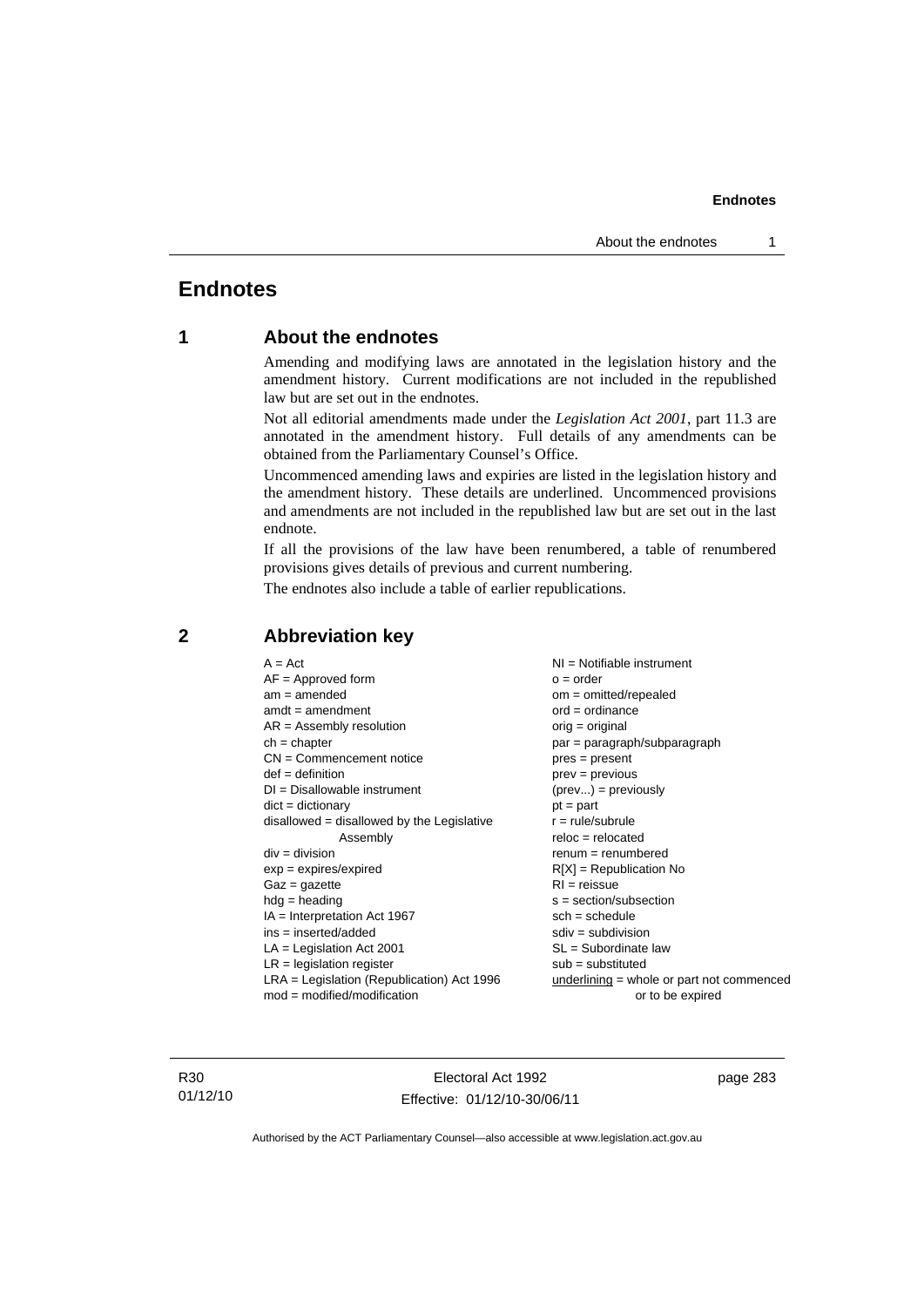| Legislation history<br>3 |
|--------------------------|
|--------------------------|

## **3 Legislation history**

#### **Electoral Act 1992 No 71**

notified 8 December 1992 (Gaz 1992 No S218) s 1, s 2 commenced 8 December 1992 (s 2 (1)) remainder commenced 21 December 1992 (Gaz 1992 No S243 p 19)

as amended by

## **Acts Revision (Position of Crown) Act 1993 No 44 sch 2**

notified 27 August 1993 (Gaz 1993 No S165) commenced 27 August 1993 (s 2)

#### **Electoral (Amendment) Act 1994 No 14**

notified 17 May 1994 (Gaz 1994 No S85) s 1, s 2, s 22 (in pt), s 23 (in pt) commenced 17 May 1994 (s 2 (1), (2)) ss 3-21 commenced 6 June 1994 (Gaz 1994 No S105) s 22 (new pt 13) commenced 3 March 1995 (s 2 (5)) s 22 (new pt 16 (ss 244-278)) commenced 25 August 1994 (s 2 (6) and Gaz 1994 No S172) s 24 commenced 1 September 1994 (Gaz 1994 No S172) remainder commenced 25 August 1994 (Gaz 1994 No S172)

**Public Sector Management (Consequential and Transitional Provisions) Act 1994 No 38 sch 1 pt 32** 

notified 30 June 1994 (Gaz 1994 No S121) s 1, s 2 commenced 30 June 1994 (s 2 (1)) sch1 pt 32 commenced 1 July 1994 (Gaz 1994 No S142 p 2)

## **Electoral (Amendment) Act 1994 (No 2) No 78**

notified 17 November 1994 (Gaz 1994 No S252) commenced 17 November 1994 (s 2)

## **Annual Reports (Government Agencies) (Consequential Provisions) Act 1995 No 25 sch**

notified 5 September 1995 (Gaz 1995 No S212) commenced 5 September 1995 (s 2)

#### **Electoral (Amendment) Act 1995 No 33**

notified 31 October 1995 (Gaz 1995 No S266) commenced 31 October 1995 (s 2)

page 284 **Electoral Act 1992** Effective: 01/12/10-30/06/11

R30 01/12/10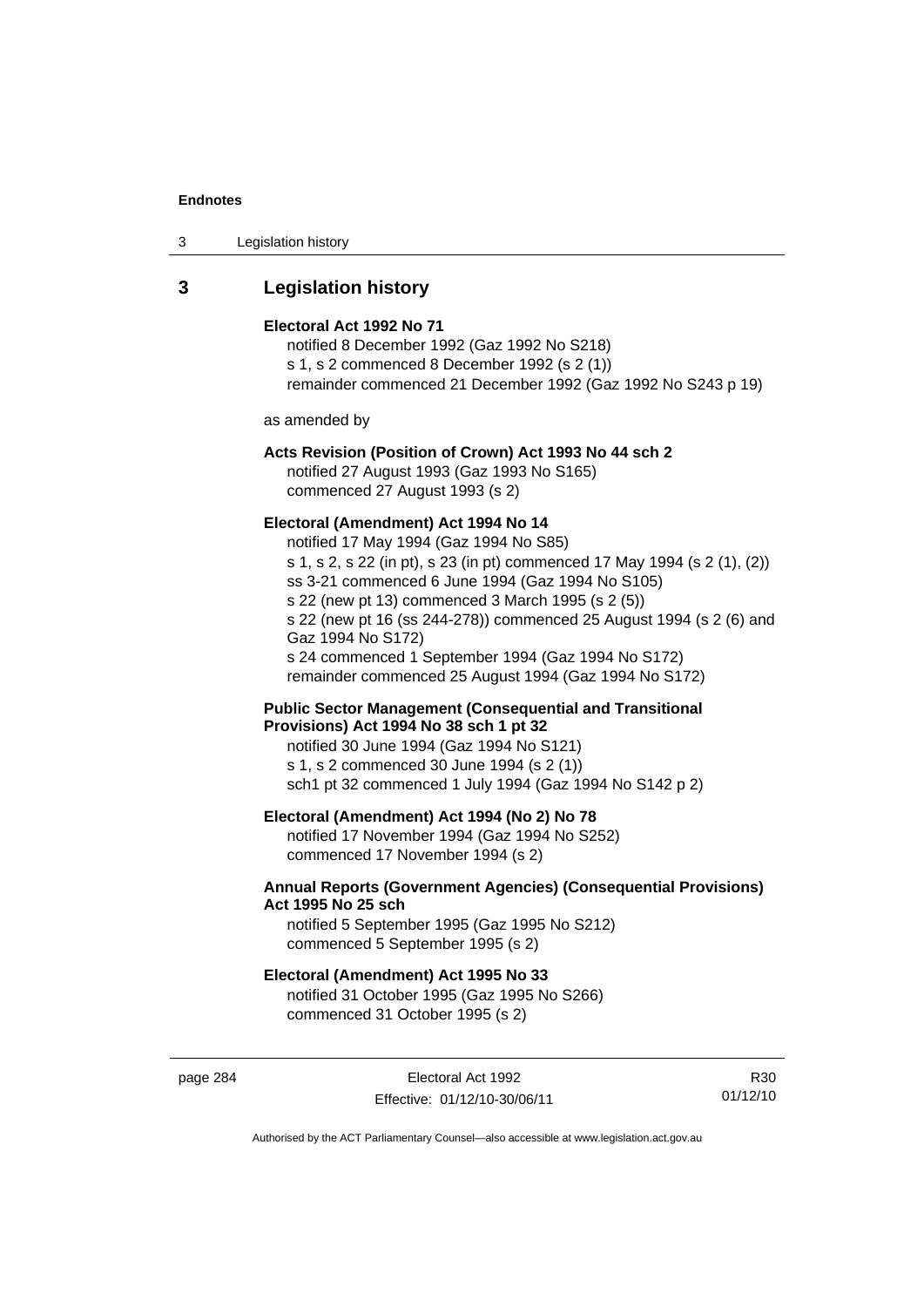#### **Statute Law Revision Act 1995 No 46 sch**

notified 18 December 1995 (Gaz 1995 No S306) commenced 18 December 1995 (s 2)

## **Remuneration Tribunal (Consequential and Transitional Provisions) Act 1995 No 56 sch**

notified 20 December 1995 (Gaz 1995 No S313) sch commenced 21 December 1995 (s 2 and see Gaz 1995 No S315 p 2)

#### **Electoral (Amendment) Act 1996 No 56**

notified 29 November 1996 (Gaz 1996 No S320) commenced 29 November 1996 (s 2)

### **Land (Planning and Environment) (Amendment) Act 1996 (No 3) No 85**

notified 24 December 1996 (Gaz 1996 No S345) s 1, s 2 commenced 24 December 1996 (s 2 (1)) remainder commenced 24 June 1997 (s 2 (3))

#### **Electoral (Amendment) Act 1997 No 38**

notified 1 September 1997 (Gaz 1997 No S257) ss 1-3 commenced 1 September 1997 (s 2 (1)) remainder commenced 1 May 1998 (s 2 (2))

### **Remuneration Tribunal (Consequential Amendments) Act 1997 No 41 sch 1 (as am by 2002 (No 2) No 49 pt 3.19)**

notified 19 September 1997 (Gaz 1997 No S264) s 1, s 2 commenced 19 September 1997 (s 2 (1)) sch 1 commenced 24 September 1997 (s 2)

### **Electoral Amendment Act 1997 (No 2) No 91**

notified 1 December 1997 (Gaz 1997 No S380) commenced 1 December 1997 (s 2)

## **Legal Practitioners (Consequential Amendments) Act 1997 No 96 sch 1**

notified 1 December 1997 (Gaz 1997 No S380) s 1, s 2 commenced 1 December 1997 (s 2 (1)) sch 1 commenced 1 June 1998 (s 2 (2))

R30 01/12/10 page 285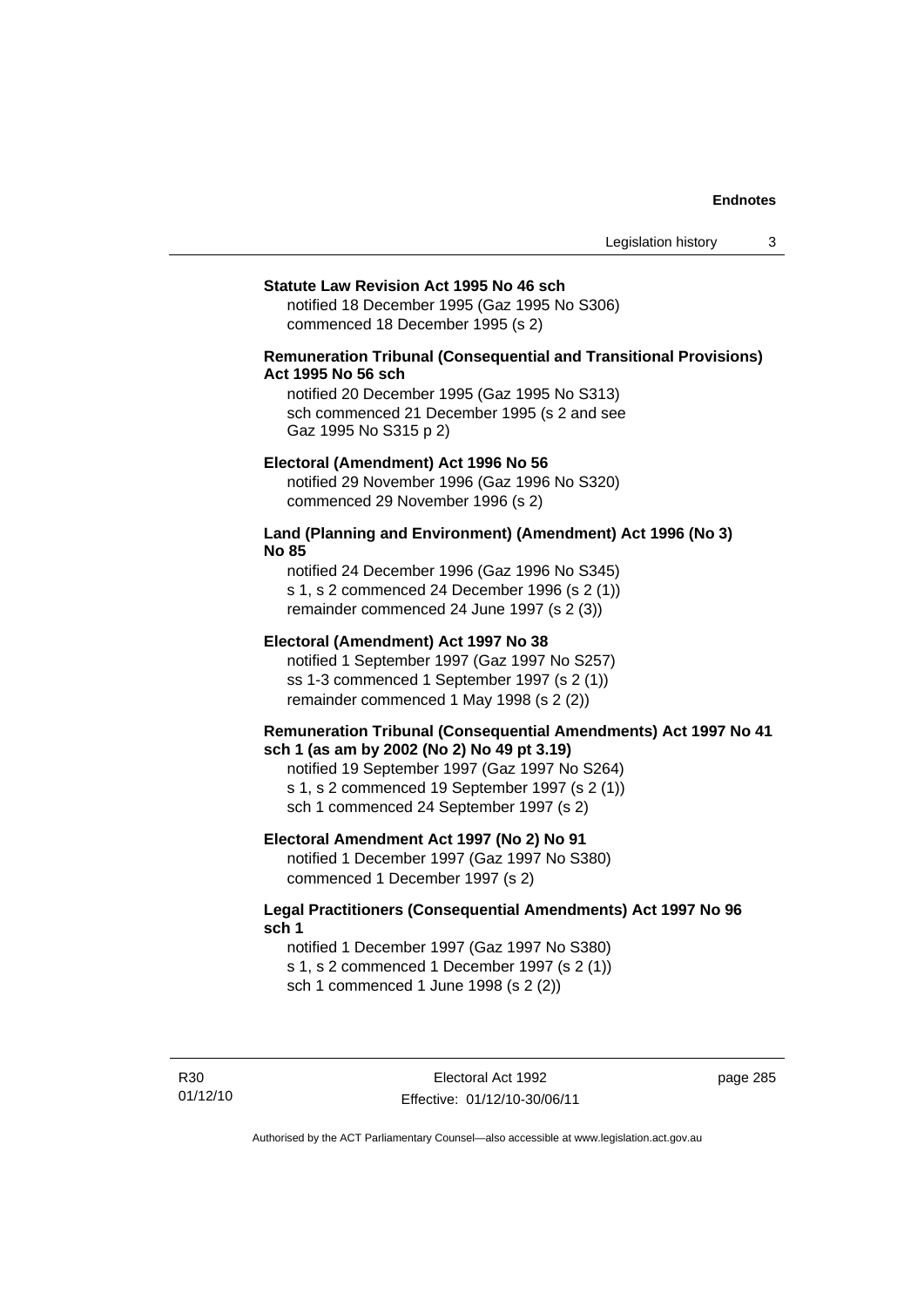| -3 | Legislation history |  |
|----|---------------------|--|
|----|---------------------|--|

| <b>Statute Law Revision (Penalties) Act 1998 No 54 sch</b><br>notified 27 November 1998 (Gaz 1998 No S207)<br>s 1, s 2 commenced 27 November 1998 (s 2 (1))<br>sch commenced 9 December 1998 (Gaz 1998 No 49 p 1078) |
|----------------------------------------------------------------------------------------------------------------------------------------------------------------------------------------------------------------------|
| Electoral (Amendment) Act 1998 No 61<br>notified 11 December 1998 (Gaz 1998 No S209)<br>commenced 11 December 1998 (s 2)                                                                                             |
| Electoral Amendment Act 2000 No 50<br>notified 28 September 2000 (Gaz 2000 No 39)<br>commenced 28 September 2000 (s 2)                                                                                               |
| Electoral Amendment Act 2000 (No 2) No 76<br>notified 21 December 2000 (Gaz 2000 No S69)<br>s 1, s 2 commenced 21 December 2000 (IA s 10B)<br>remainder commenced 11 April 2001 (Gaz 2001 No 14)                     |
| Surveyors (Consequential Amendments) Act 2001 No 3 sch 1<br>notified 8 March 2001 (Gaz 2001 No 10)<br>s 1, s 2 commenced 8 March 2001 (IA s 10B)<br>sch 1 commenced 26 July 2001 (s 2 and Gaz 2001 No 30)            |
| Electoral Amendment Act 2001 No 36<br>notified 29 June 2001 (Gaz 2001 No S36)<br>commenced 29 June 2001 (s 2)                                                                                                        |
| Electoral (Entrenched Provisions) Amendment Act 2001 No 37<br>notified 29 June 2001 (Gaz 2001 No S36)<br>commenced 29 June 2001 (s 2)                                                                                |
| Electoral Amendment Act 2001 (No 2) No 38<br>notified 29 June 2001 (Gaz 2001 No S36)<br>s 1, s 2 commenced 29 June 2001 (IA s 10B)<br>remainder commenced 29 June 2001 (s 2)                                         |

page 286 Electoral Act 1992 Effective: 01/12/10-30/06/11

R30 01/12/10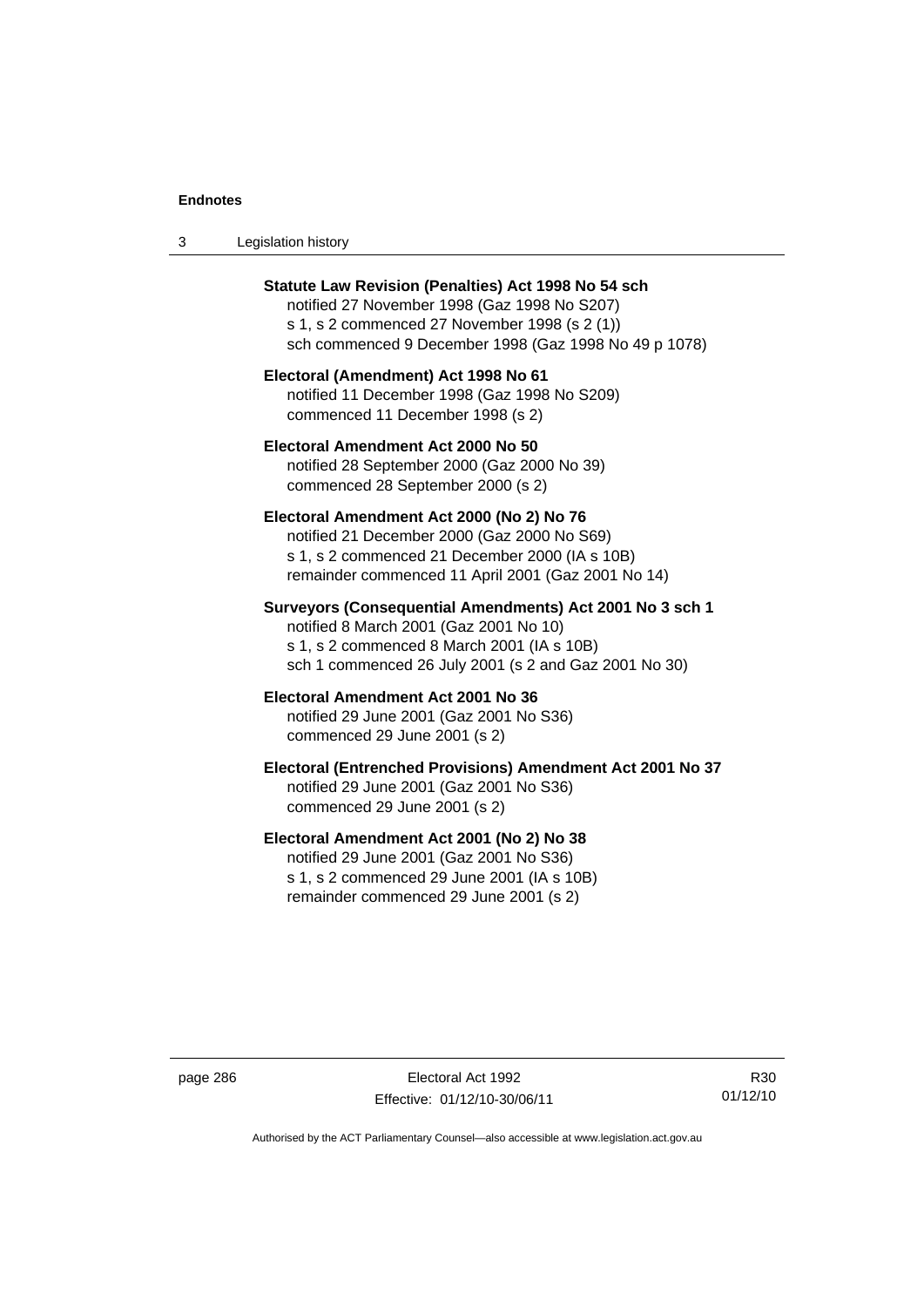## **Legislation (Consequential Amendments) Act 2001 No 44 sch 1 pt 120**

notified 26 July 2001 (Gaz 2001 No 30) s 1, s 2 commenced 26 July 2001 (IA s 10B) amdts 1.1294, 1.1312-1.1321, 1.1338, 1.1339, 1.1342, 1.1343, 1.1350, 1.1356, 1.1357, 1.1364, 1.1365, 1.1370-1.1372, 1.1378-1.1384, 1.1398-1.1400 commenced 12 September 2001 (s 2 and see Gaz 2001 No S65) pt 120 remainder commenced 12 September 2001 (s 2 and see Gaz 2001 No S65)

#### **Legislation Amendment Act 2002 No 11 pt 2.17**

notified LR 27 May 2002 s 1, s 2 commenced 27 May 2002 (LA s 75) pt 2.17 commenced 28 May 2002 (s 2 (1))

### **Statute Law Amendment Act 2002 No 30 pt 3.21**

notified LR 16 September 2002 s 1, s 2 taken to have commenced 19 May 1997 (LA s 75 (2)) pt 3.21 commenced 17 September 2002 (s 2 (1))

#### **Electoral Amendment Act 2002 No 32**

notified LR 8 October 2002 s 1, s 2 commenced 8 October 2002 (LA s 75 (1)) remainder commenced 9 October 2002 (s 2)

#### **Districts Act 2002 No 39 pt 1.3**

notified LR 10 October 2002 s 1, s 2 commenced 10 October 2002 (LA s 75 (1)) pt 1.3 commenced 11 October 2002 (s 2)

### **Statute Law Amendment Act 2002 (No 2) No 49 pt 3.19**

notified LR 20 December 2002

s 1, s 2 taken to have commenced 7 October 1994 (LA s 75 (2)) pt 3.19 commenced 24 September 1997 (s 2 (4))

*Note* This Act only amends the Remuneration Tribunal (Consequential Amendments) Act 1997 No 41.

page 287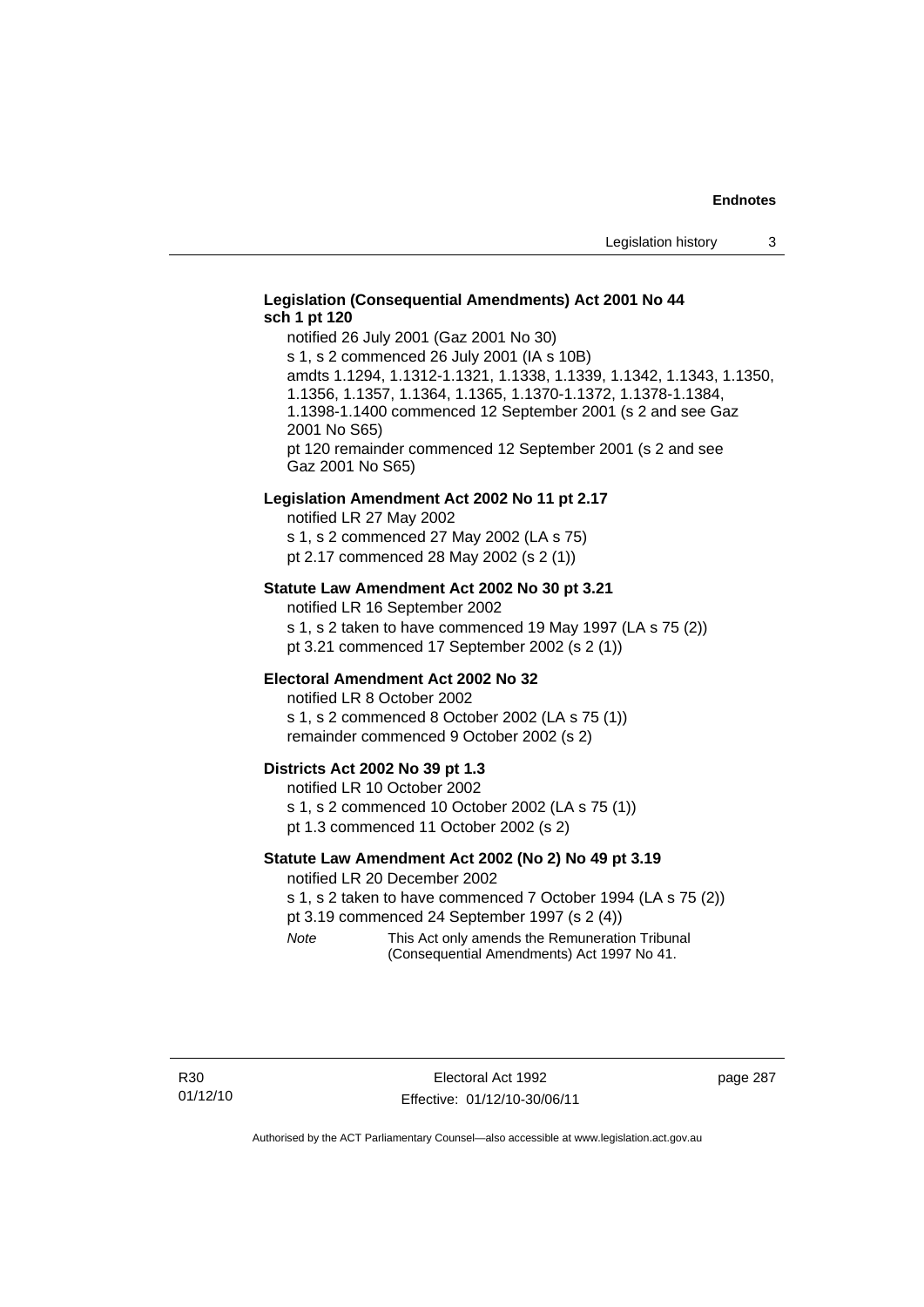3 Legislation history

## **Planning and Land (Consequential Amendments) Act 2002 A2002-56 sch 3 pt 3.4**

notified LR 20 December 2002

s 1, s 2 commenced 20 December 2002 (LA s 75 (1)) sch 3 pt 3.4 commenced 1 July 2003 (s 2 and see Planning and Land

Act 2002 A2002-55 s 5)

#### **Electoral Amendment Act 2003 A2003-54**

notified LR 3 December 2003 s 1, s 2 commenced 3 December 2003 (LA s 75 (1)) remainder commenced 4 December 2003 (s 2)

### **Annual Reports Legislation Amendment Act 2004 A2004-9 sch 1 pt 1.12**

notified LR 19 March 2004 s 1, s 2 commenced 19 March 2004 (LA s 75 (1)) sch 1 pt 1.12 commenced 13 April 2004 (s 2 and see Annual Reports (Government Agencies) Act 2004 A2004-8, s 2 and CN2004-5)

### **Criminal Code (Theft, Fraud, Bribery and Related Offences) Amendment Act 2004 A2004-15 sch 1 pt 1.11, sch 2 pt 2.31**

notified LR 26 March 2004 s 1, s 2 commenced 26 March 2004 (LA s 75 (1)) sch 1 pt 1.11, sch 2 pt 2.31 commenced 9 April 2004 (s 2 (1))

#### **Electoral Amendment Act 2004 A2004-26**

notified LR 21 May 2004 s 1, s 2 commenced 21 May 2004 (LA s 75 (1)) remainder commenced 22 May 2004 (s 2)

## **Health Professionals Legislation Amendment Act 2004 A2004-39 sch 1 pt 1.2**

notified LR 8 July 2004 s 1, s 2 commenced 8 July 2004 (LA s 75 (1)) sch 1 pt 1.2 commenced 7 July 2005 (s 2 and see Health Professionals Act 2004 A2004-38, s 2 and CN2005-11)

page 288 Electoral Act 1992 Effective: 01/12/10-30/06/11

R30 01/12/10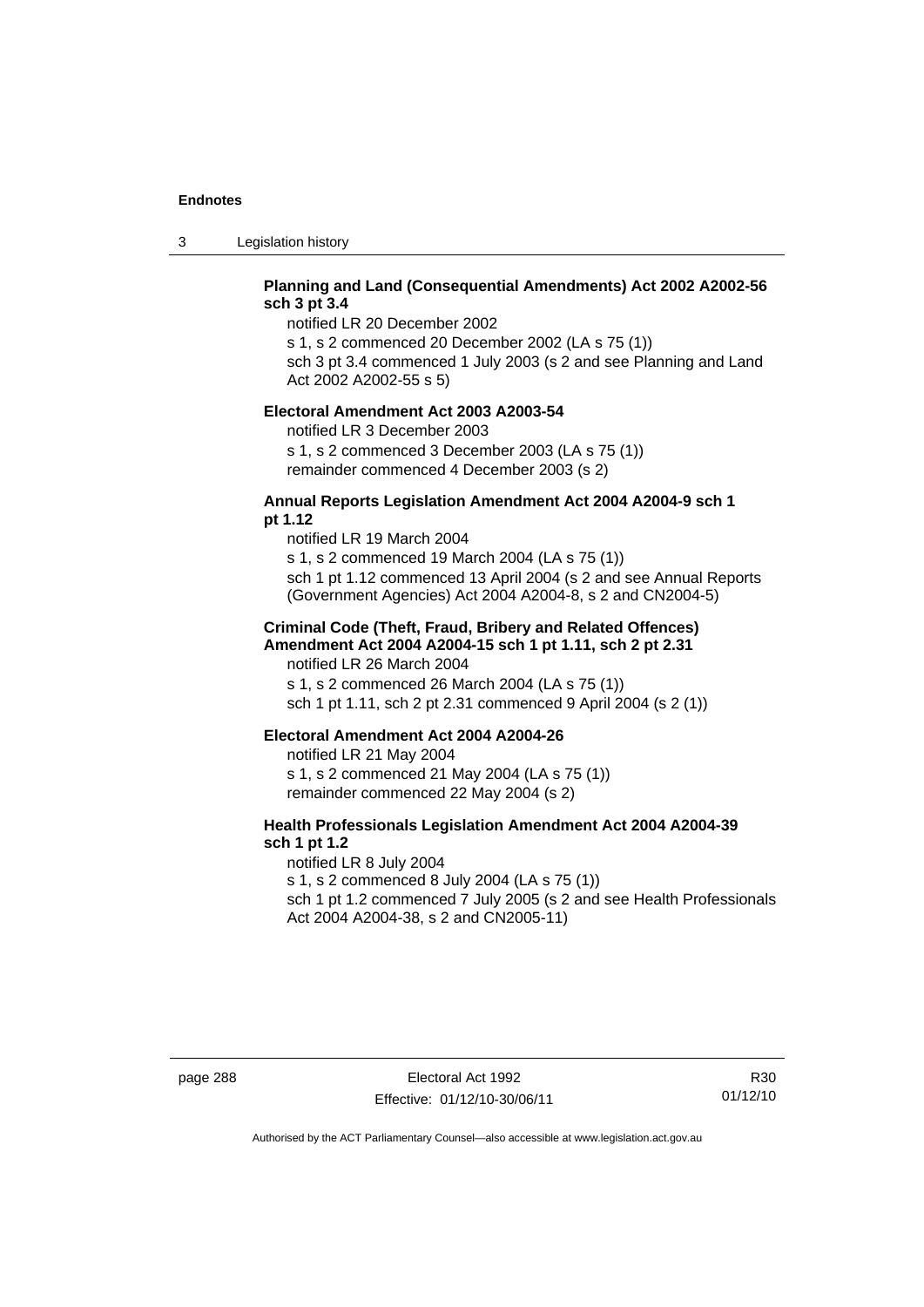## **Court Procedures (Consequential Amendments) Act 2004 A2004-60 sch 1 pt 1.25**

notified LR 2 September 2004

s 1, s 2 commenced 2 September 2004 (LA s 75 (1))

sch 1 pt 1.25 commenced 10 January 2005 (s 2 and see Court Procedures Act 2004 A2004-59, s 2 and CN2004-29)

## **Sentencing Legislation Amendment Act 2006 A2006-23 sch 1 pt 1.16**

notified LR 18 May 2006

s 1, s 2 commenced 18 May 2006 (LA s 75 (1)) sch 1 pt 1.16 commenced 2 June 2006 (s 2 (1) and see Crimes (Sentence Administration) Act 2005 A2005-59 s 2, Crimes (Sentencing) Act 2005 A2005-58, s 2 and LA s 79)

## **Electoral Amendment Act 2006 A2006-36**

notified LR 27 September 2006 s 1, s 2 commenced 27 September 2006 (LA s 75 (1)) remainder commenced 28 September 2006 (s 2)

## **Justice and Community Safety Legislation Amendment Act 2006 A2006-40 sch 2 pt 2.15**

notified LR 28 September 2006 s 1, s 2 commenced 28 September 2006 (LA s 75 (1)) sch 2 pt 2.15 commenced 29 September 2006 (s 2 (1))

## **Planning and Development (Consequential Amendments) Act 2007 A2007-25 sch 1 pt 1.10**

notified LR 13 September 2007 s 1, s 2 commenced 13 September 2007 (LA s 75 (1)) sch 1 pt 1.10 commenced 31 March 2008 (s 2 and see Planning and Development Act 2007 A2007-24, s 2 and CN2008-1)

## **Surveyors Act 2007 A2007-33 sch 1 pt 1.2**

notified LR 25 October 2007 s 1, s 2 commenced 25 October 2007 (LA s 75 (1)) sch 1 pt 1.2 commenced 14 November 2007 (s 2 and CN2007-15)

### **Electoral Legislation Amendment Act 2008 A2008-13**

notified LR 20 May 2008 s 1, s 2 commenced 20 May 2008 (LA s 75 (1)) remainder commenced 21 May 2008 (s 2)

R30 01/12/10

Electoral Act 1992 Effective: 01/12/10-30/06/11 page 289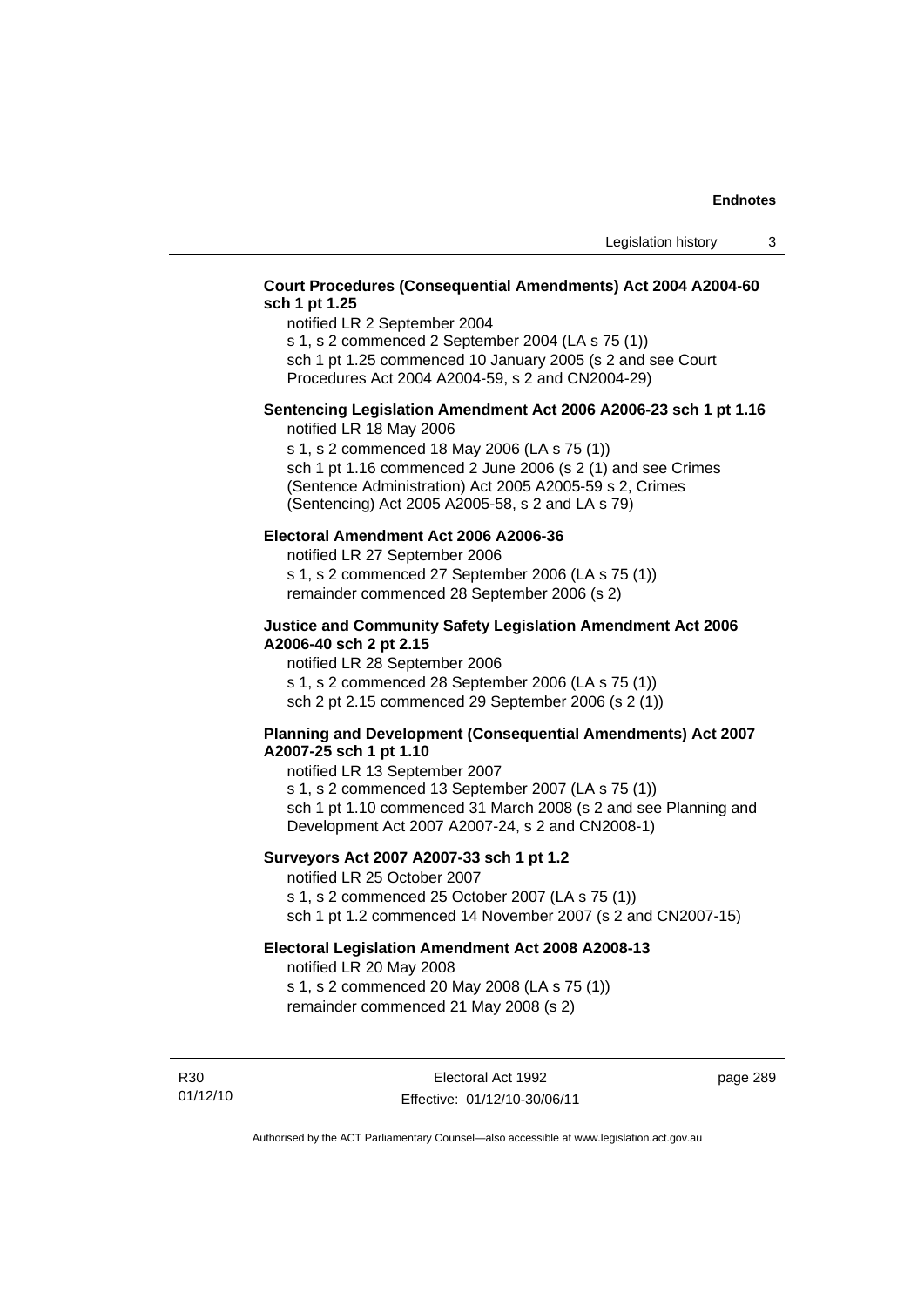4 Amendment history

## **ACT Civil and Administrative Tribunal Legislation Amendment Act 2008 (No 2) A2008-37 sch 1 pt 1.34**

notified LR 4 September 2008

s 1, s 2 commenced 4 September 2008 (LA s 75 (1)) sch 1 pt 1.34 commenced 2 February 2009 (s 2 (1) and see ACT Civil and Administrative Tribunal Act 2008 A2008-35, s 2 (1) and CN2009-2)

### **Surveyors Amendment Act 2010 A2010-6 sch 1 pt 1.2**

notified LR 2 March 2010 s 1, s 2 commenced 2 March 2010 (LA s 75 (1)) sch 1 pt 1.2 commenced 3 March 2010 (s 2)

#### **Liquor (Consequential Amendments) Act 2010 A2010-43 sch 1 pt 1.9**  notified LR 8 November 2010

s 1, s 2 commenced 8 November 2010 (LA s 75 (1)) sch 1 pt 1.9 commenced 1 December 2010 (s 2 (4) and see Liquor Act 2010 A2010-35, s 2 (3) (as am by A2010-43 amdt 1.19) and CN2010-14)

## **4 Amendment history**

| <b>Preamble</b><br>preamble           | am 1994 No 14                                                                                                                                                                                                                                                                                                                                                 |
|---------------------------------------|---------------------------------------------------------------------------------------------------------------------------------------------------------------------------------------------------------------------------------------------------------------------------------------------------------------------------------------------------------------|
| Long title<br>long title              | sub 1994 No 14                                                                                                                                                                                                                                                                                                                                                |
| Name of Act<br>s 1                    | sub 2001 No 36 amdt 1.1                                                                                                                                                                                                                                                                                                                                       |
| <b>Commencement</b><br>S <sub>2</sub> | am 1994 No 14<br>om 2001 No 44 amdt 1.1285                                                                                                                                                                                                                                                                                                                    |
| <b>Dictionary</b><br>s 3              | def <b>abbreviation</b> ins $A1994-14 s 6$<br>om A2001-36 amdt 1.2<br>def candidate ins A1994-14 s 6<br>om A2001-36 amdt 1.2<br>def <i>declaration vote</i> om A2001-36 amdt 1.2<br>def Electoral Commissioner om A1994-14 s 6<br>def electoral paper ins A1994-14 s 6<br>om A2001-36 amdt 1.2<br>def <i>officer</i> ins A1994-14 s 6<br>om A2001-36 amdt 1.2 |

page 290 **Electoral Act 1992** Effective: 01/12/10-30/06/11

R30 01/12/10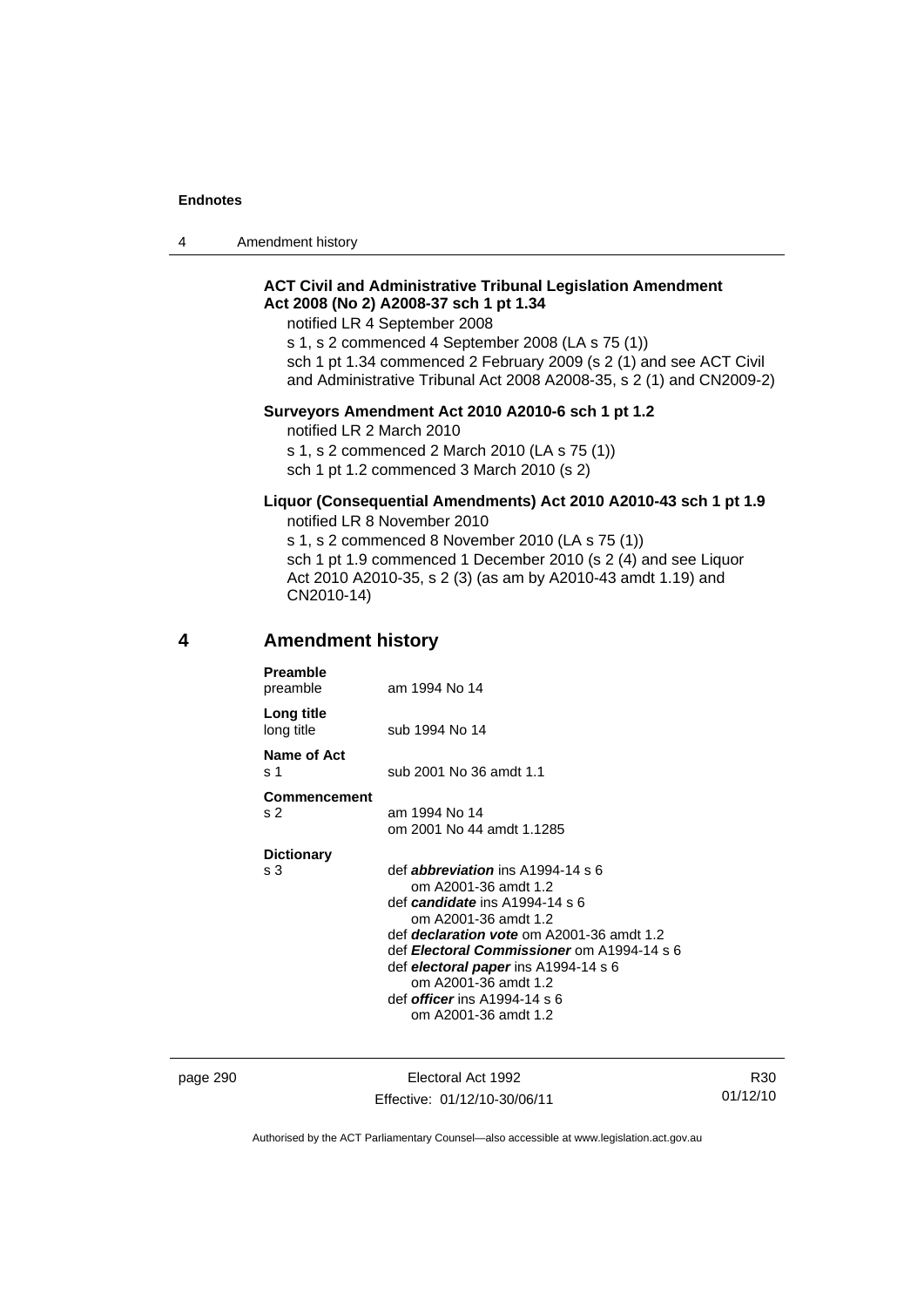def *polling place* ins A1994-14 s 6 om A2001-36 amdt 1.2 def *registered officer* ins A1994-14 s 6 om A2001-36 amdt 1.2 def *register of political parties* ins A1994-14 s 6 om A2001-36 amdt 1.2 def *registered party* ins A1994-14 s 6 om A2001-36 amdt 1.2 def *Self-Government Act* ins A1994-14 s 6 om A2001-36 amdt 1.2 def *Speaker* ins A1994-14 s 6 om A2001-36 amdt 1.2 defs reloc to dict A2001-36 amdt 1.3 sub A2001-36 amdt 1.4 **Offences against Act—application of Criminal Code etc**  s 3A ins A2004-26 s 4 am A2008-13 s 4 **Meaning of** *electoral matter* s 4 om 1993 No 44 sch 2 ins 1994 No 14 sub 2001 No 36 s 5 am A2004-26 amdt 1.60; A2008-13 s 5 **Meaning of** *available for public inspection* s 4A ins 2001 No 36 s 5 **Establishment, functions and powers of electoral commission div 2.1 hdg sub 2001 No 36 amdt 1.5** sub 2001 No 36 amdt 1.5 **Constitution of commission**  s 6 am 1994 No 14 sub 2002 No 30 amdt 3.243 **Functions of electoral commission**  s 7 sub 1994 No 14 am 1997 No 91 am LA (see 2001 No 36 amdt 1.99); 2002 No 30 amdts 3.244- 3.246 **Determination of fees**  s 8 (prev s 7A) ins 1994 No 14 renum 1994 No 14 sub 2001 No 44 amdt 1.1286 **Powers**  s 9 (prev s 8) renum 1994 No 14 om 2002 No 30 amdt 3.247

R30 01/12/10

Electoral Act 1992 Effective: 01/12/10-30/06/11 page 291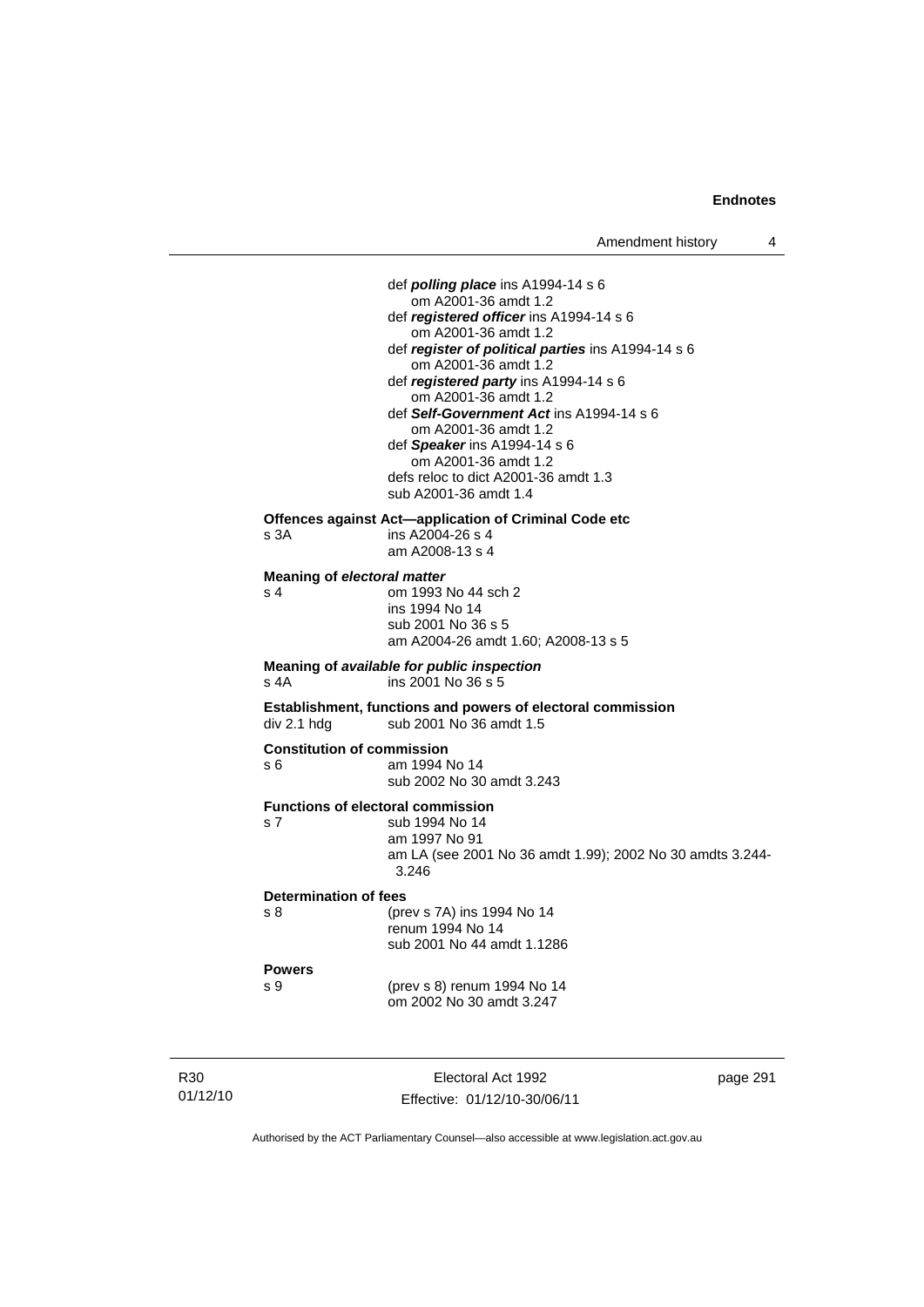4 Amendment history

| s 10                                                  | Electoral commission's annual report<br>(prev s 9) am 1994 No 14<br>renum 1994 No 14<br>om 1995 No 25<br>ins 1997 No 91<br>sub A2004-9 amdt 1.15        |
|-------------------------------------------------------|---------------------------------------------------------------------------------------------------------------------------------------------------------|
| s 10A                                                 | Special reports by electoral commission<br>ins 1997 No 91<br>sub 2002 No 30 amdt 3.248                                                                  |
| <b>Members of electoral commission</b><br>div 2.2 hdg | sub 2001 No 36 amdt 1.6                                                                                                                                 |
| Meaning of member for div 2.2<br>s 11 hdg<br>s 11     | sub 2001 No 36 amdt 1.7<br>(prev s 10) renum 1994 No 14<br>om 1995 No 25 sch<br>ins 1997 No 91<br>def member sub 2002 No 30 amdt 3.249                  |
| <b>Appointment of members</b><br>s 12                 | (prev s 11) am 1994 No 14<br>renum 1994 No 14<br>am 1994 No 38 sch 1 pt 32; 2001 No 44 amdt 1.1287; 2002<br>No 30 amdts 3.250-3.252<br>sub A2006-36 s 4 |
| s 12A                                                 | Eligibility for appointment as member<br>ins A2006-36 s 4                                                                                               |
| s 12B                                                 | Eligibility for appointment as chairperson<br>ins A2006-36 s 4                                                                                          |
| Term of appointment of members<br>s 13                | (prev s 12) am 1994 No 14<br>renum 1994 No 14<br>sub 2002 No 30 amdt 3.253                                                                              |
| s 14                                                  | <b>Conditions of appointment of members generally</b><br>(prev s 13) renum 1994 No 14<br>om 1997 No 41<br>ins 2002 No 30 amdt 3.253                     |
| Leave of absence<br>s 15                              | (prev s 14) renum 1994 No 14                                                                                                                            |
| <b>Resignation</b><br>s 16                            | (prev s 15) renum 1994 No 14<br>om 2002 No 30 amdt 3.254                                                                                                |

page 292 Electoral Act 1992 Effective: 01/12/10-30/06/11

R30 01/12/10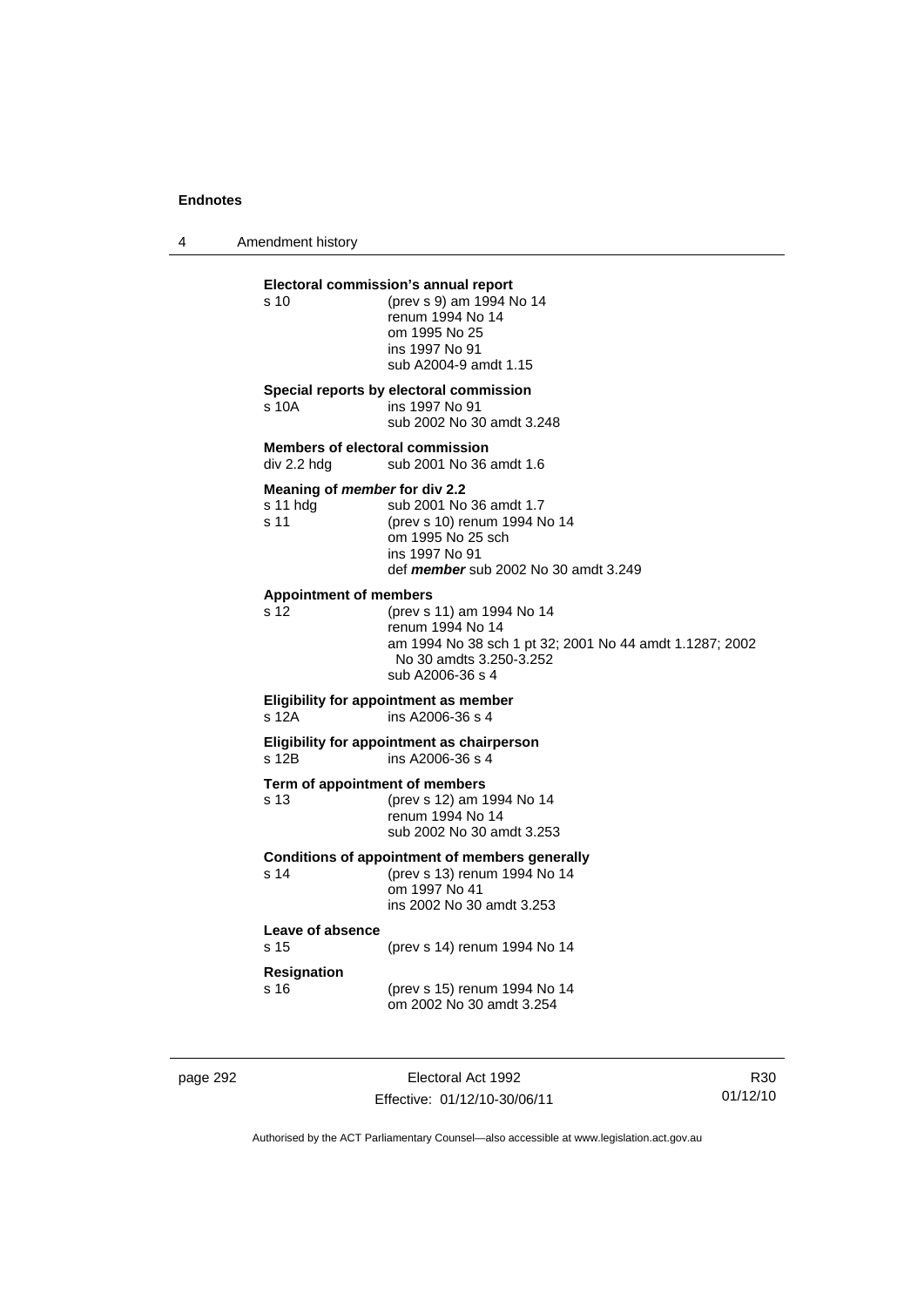| s 17 hdg                       | sub 2002 No 30 amdt 3.255                                                  |
|--------------------------------|----------------------------------------------------------------------------|
| s 17                           | (prev s 16) renum 1994 No 14                                               |
|                                | am 2002 No 30 amdt 3.256, amdt 3.257                                       |
| <b>Acting members</b>          |                                                                            |
| s 18                           | (prev s 17) renum 1994 No 14                                               |
|                                | om 2002 No 30 amdt 3.258                                                   |
| <b>Meetings</b>                |                                                                            |
| div 2.3 hdg                    | (prev pt 2 div 3 hdg) renum LA (see 2000 No 76 s 24)                       |
| <b>Procedure</b>               |                                                                            |
| s <sub>19</sub>                | (prev s 18) renum 1994 No 14                                               |
|                                |                                                                            |
| s 20                           | Delegation by electoral commission<br>(prev s 18A) ins 1994 No 14          |
|                                | renum 1994 No 14                                                           |
|                                | sub 2002 No 30 amdt 3.259                                                  |
| <b>Disclosure of interests</b> |                                                                            |
| s 21                           | (prev s 19) renum 1994 No 14                                               |
|                                |                                                                            |
| pt 3 hdg                       | Electoral commissioner and staff of electoral commission<br>sub 1994 No 14 |
|                                |                                                                            |
| Electoral commissioner         |                                                                            |
| div 3.1 hdg                    | (prev pt 3 div 1 hdg) ins 1994 No 14                                       |
|                                | renum LA (see 2000 No 76 s 24)                                             |
| <b>Appointment</b>             |                                                                            |
| s 22                           | (prev s 20) am 1994 No 14                                                  |
|                                | renum 1994 No 14                                                           |
|                                | am 2001 No 44 amdt 1.1288, amdt 1.1289; 2002 No 30 amdt<br>3.260           |
|                                | <b>Functions of commissioner etc</b>                                       |
| s 23                           | (prev s 21) sub 1994 No 14                                                 |
|                                | renum 1994 No 14                                                           |
|                                | sub 2002 No 30 amdt 3.261                                                  |
|                                | <b>Delegation by commissioner</b>                                          |
| s 24                           | (prev s 21A) ins 1994 No 14                                                |
|                                | renum 1994 No 14                                                           |
|                                | sub 2001 No 30 amdt 3.262                                                  |
|                                | Term of appointment of commissioner                                        |
|                                |                                                                            |
| s 25                           | (prev s 22) am 1994 No 14                                                  |
|                                | renum 1994 No 14<br>sub 2002 No 30 amdt 3.263                              |

R30 01/12/10

Electoral Act 1992 Effective: 01/12/10-30/06/11 page 293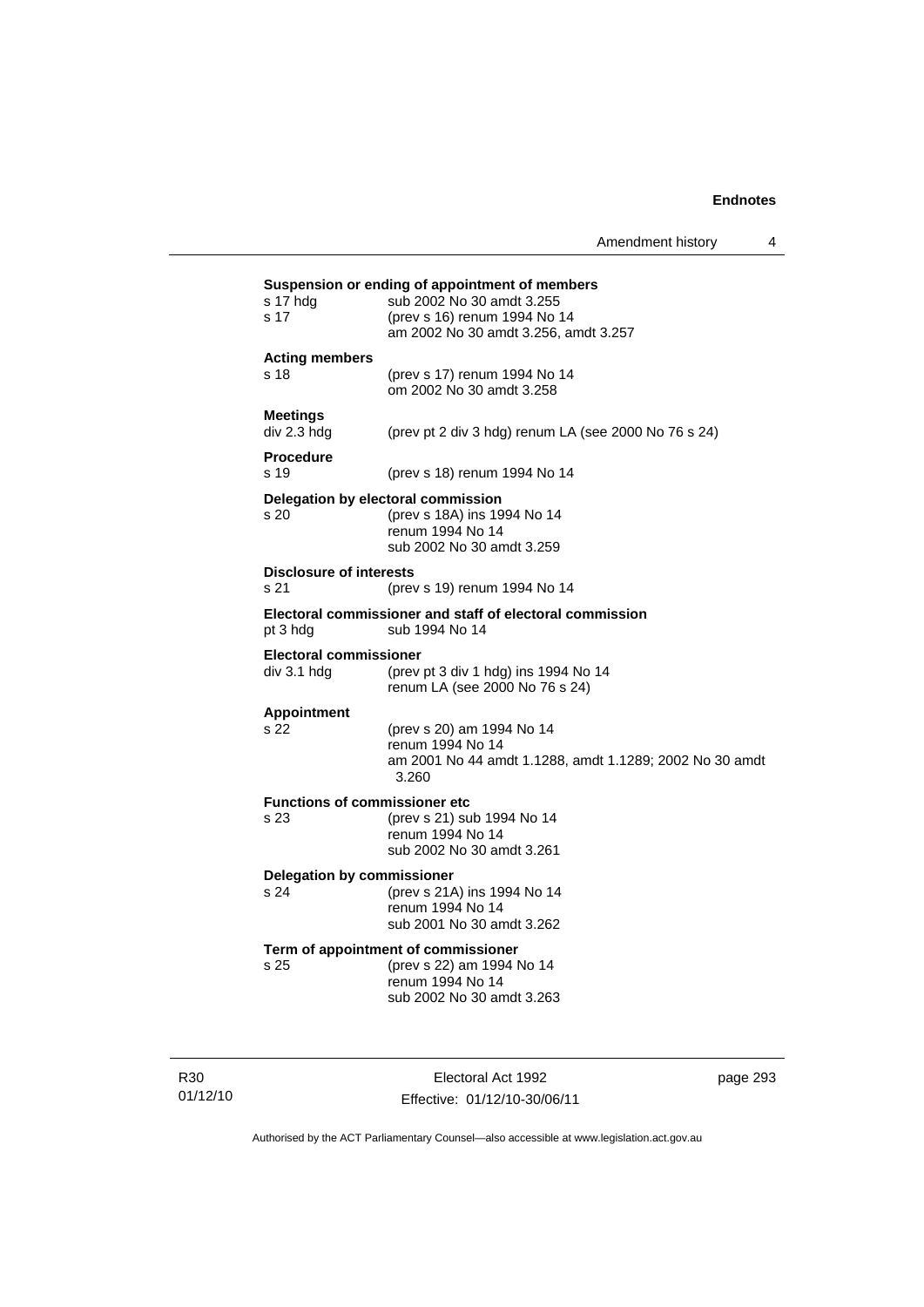| 4 | Amendment history                                |                                                                                                                                                                           |
|---|--------------------------------------------------|---------------------------------------------------------------------------------------------------------------------------------------------------------------------------|
|   | s 26                                             | Conditions of appointment of commissioner generally<br>(prev s 23) am 1994 No 14<br>renum 1994 No 14<br>om 1995 No 56<br>ins 2002 No 30 amdt 3.263                        |
|   | Leave of absence<br>s <sub>27</sub>              | (prev s 24) am 1994 No 14<br>renum 1994 No 14                                                                                                                             |
|   | <b>Resignation</b><br>s 28                       | (prev s 25) am 1994 No 14<br>renum 1994 No 14<br>om 2002 No 30 amdt 3.264                                                                                                 |
|   | s 29 hdg<br>s 29                                 | Suspension or ending of appointment of commissioner<br>sub 2002 No 30 amdt 3.265<br>(prev s 26) am 1994 No 14<br>renum 1994 No 14<br>am 2002 No 30 amdt 3.266, amdt 3.267 |
|   | <b>Acting commissioner</b><br>s 30               | (prev s 27) am 1994 No 14<br>renum 1994 No 14<br>om 2002 No 30 amdt 3.268                                                                                                 |
|   | Staff of the electoral commission<br>div 3.2 hdg | (prev pt 3 div 2 hdg) ins 1994 No 14<br>renum LA (see 2000 No 76 s 24)                                                                                                    |
|   | <b>Staff</b><br>s 31                             | (prev s 27A) ins 1994 No 14<br>renum 1994 No 14<br>sub 1994 No 38 sch 1 pt 32                                                                                             |
|   | <b>Temporary staff and consultants</b><br>s 32   | (prev s 27B) ins 1994 No 14<br>renum 1994 No 14<br>am 1994 No 38 sch 1 pt 32                                                                                              |
|   | <b>Officers</b><br>s 33                          | (prev s 27C) ins 1994 No 14<br>renum 1994 No 14<br>am 2001 No 36 amdt 1.8; 2002 No 30 amdt 3.269; A2004-39<br>amdt 1.14                                                   |
|   | <b>Multimember electorates</b><br>s 34           | (prev s 28) renum 1994 No 14                                                                                                                                              |

page 294 Electoral Act 1992 Effective: 01/12/10-30/06/11

R30 01/12/10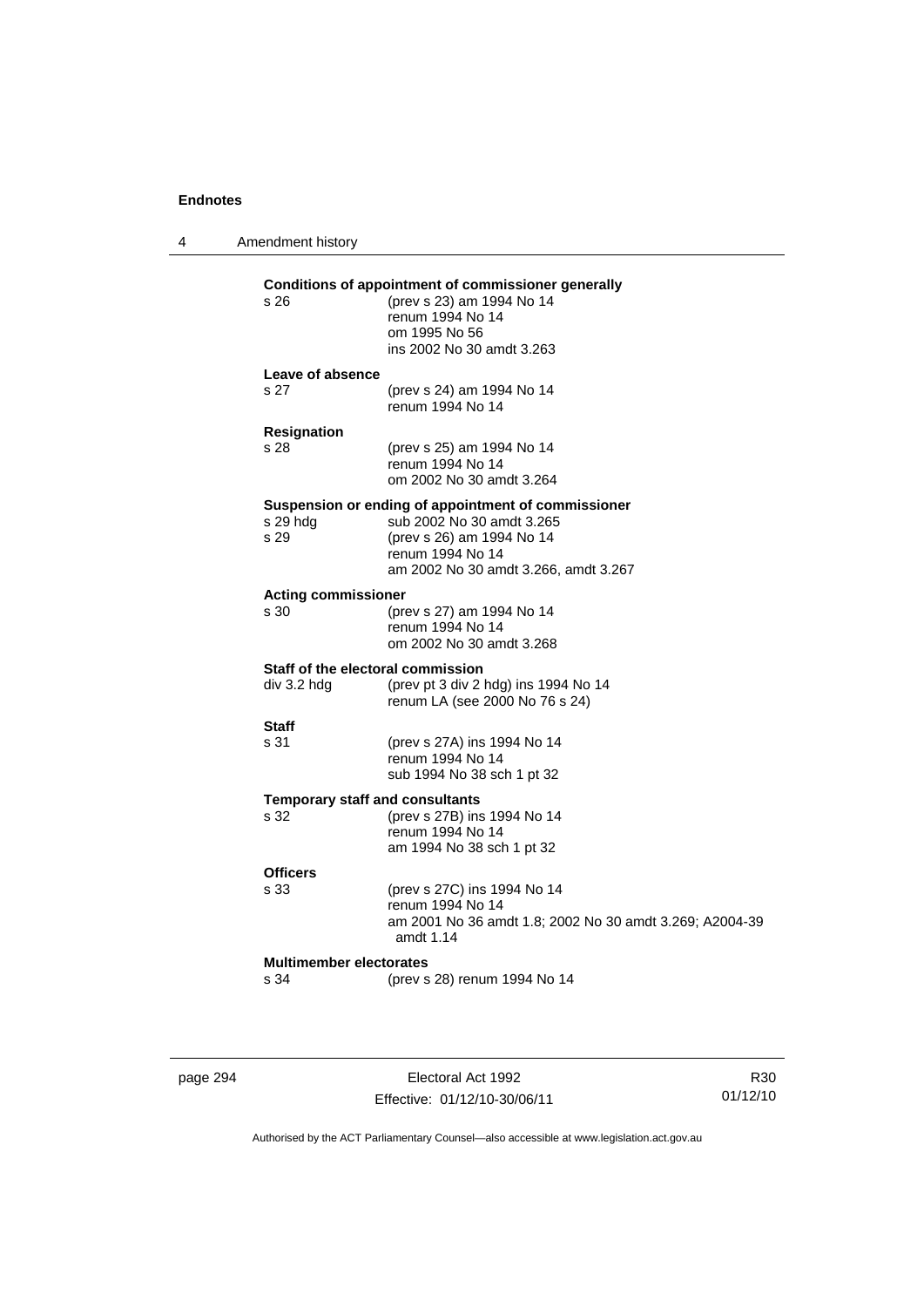| s 35                                     | (prev s 29) renum 1994 No 14<br>am 2001 No 44 amdt 1.1290                                                                                                                                                         |
|------------------------------------------|-------------------------------------------------------------------------------------------------------------------------------------------------------------------------------------------------------------------|
| s 36                                     | <b>Factors relevant to redistribution</b><br>(prev s 30) renum 1994 No 14<br>am 2002 No 39 amdt 1.3                                                                                                               |
| <b>Timing of redistributions</b><br>s 37 | (prev s 31) am 1994 No 14<br>renum 1994 No 14<br>am 1998 No 61; 2002 No 30 amdts 3.270-3.272                                                                                                                      |
| s 37A                                    | Timing of redistribution after 2001 ordinary election<br>ins 2002 No 32 s 4<br>exp 16 October 2004 (s 37A (3))                                                                                                    |
| s 38                                     | Suspension of redistribution process-extraordinary elections<br>(prev s 31A) ins 1994 No 14<br>renum 1994 No 14<br>am 2002 No 30 amdt 3.273                                                                       |
| <b>Redistribution committees</b><br>s 39 | (prev s 32) am 1994 No 14<br>renum 1994 No 14<br>am 1996 No 85; 2000 No 3 sch 1; 2001 No 44 amdt 1.1291;<br>2002 No 30 amdt 3.274; A2002-56 amdt 3.29; A2007-33<br>amdt 1.5, amdt 1.6; A2010-6 amdt 1.5, amdt 1.6 |
| s <sub>40</sub>                          | <b>Meetings of redistribution committee</b><br>(prev s 33) am 1994 No 14<br>renum 1994 No 14                                                                                                                      |
| s 41                                     | Suggestions and comments about redistribution<br>(prev s 34) renum 1994 No 14<br>am 2001 No 36 amdt 1.9<br>sub 2001 No 44 amdt 1.1292                                                                             |
| <b>Outline of proposal</b><br>s 42       | (prev s 35) renum 1994 No 14                                                                                                                                                                                      |
| <b>Proposed redistribution</b><br>s 43   | (prev s 36) renum 1994 No 14<br>am 2001 No 44 amdt 1.1293                                                                                                                                                         |
| s 44                                     | Notification and publication of proposal<br>(prev s 37) renum 1994 No 14<br>am 2001 No 36 amdt 1.10<br>sub 2001 No 44 amdt 1.1294                                                                                 |

R30 01/12/10

Electoral Act 1992 Effective: 01/12/10-30/06/11 page 295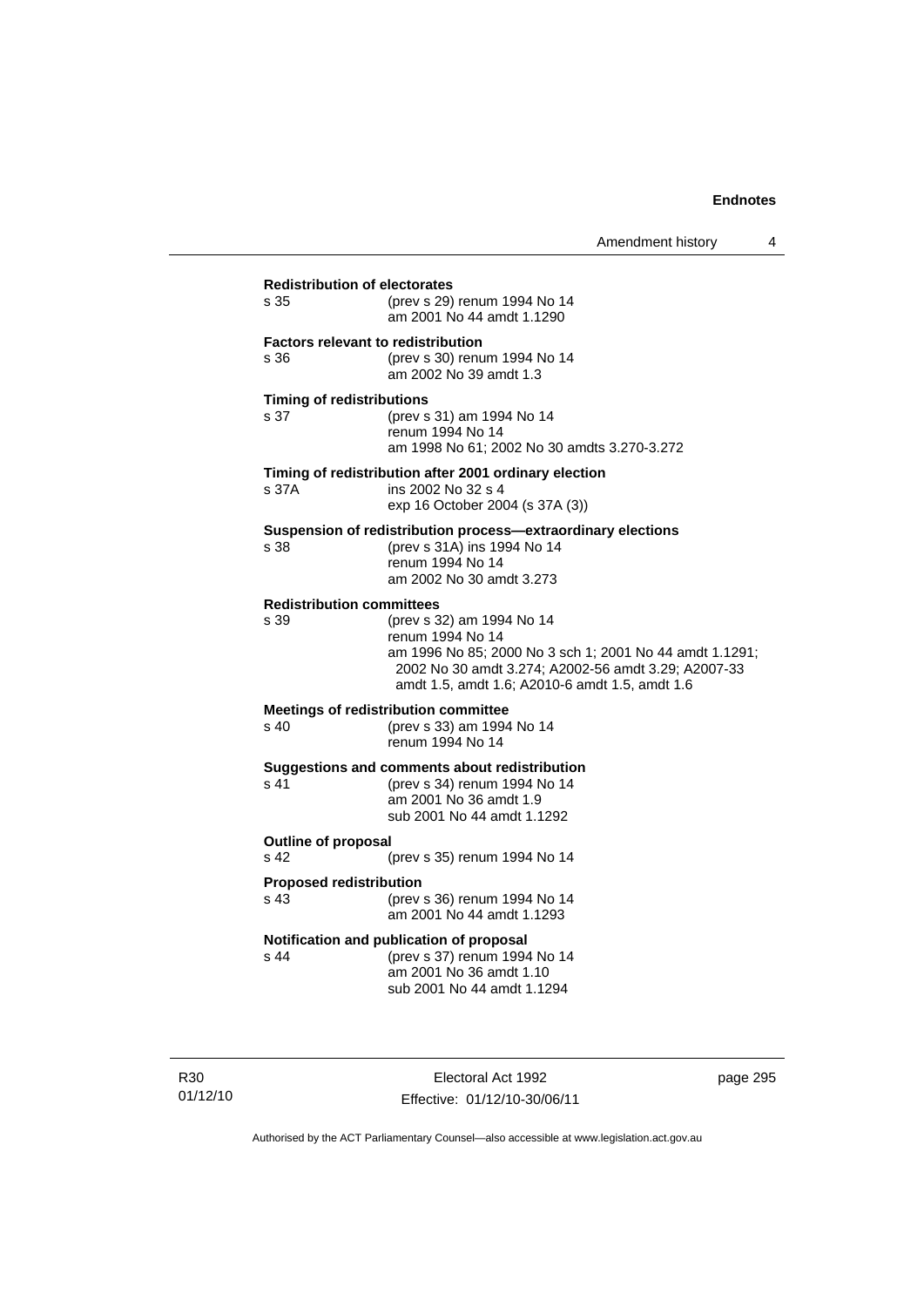| 4 | Amendment history                                                                                                    |                                                                                                                                                                                 |  |
|---|----------------------------------------------------------------------------------------------------------------------|---------------------------------------------------------------------------------------------------------------------------------------------------------------------------------|--|
|   | <b>Dissolution of redistribution committee</b><br>s 45<br>(prev s 38) renum 1994 No 14<br>sub 2001 No 44 amdt 1.1295 |                                                                                                                                                                                 |  |
|   | <b>Objections</b><br>s 46                                                                                            | (prev s 39) renum 1994 No 14<br>am 2001 No 36 s 6 and amdt 1.11; 2001 No 44 amdt 1.1296                                                                                         |  |
|   | s 47                                                                                                                 | <b>Augmented electoral commission</b><br>(prev s 40) am 1994 No 14<br>renum 1994 No 14<br>am 2002 No 30 amdt 3.275; A2007-33 amdt 1.7; A2010-6<br>amdt 1.7, amdt 1.8            |  |
|   | s 48                                                                                                                 | Meetings of augmented electoral commission<br>orig s 48 om 1994 No 14<br>(prev s 41) am 1994 No 14<br>renum 1994 No 14                                                          |  |
|   | <b>Investigation of objections</b><br>s 49                                                                           | (prev s 42) renum 1994 No 14<br>am 1997 No 91; 2001 No 44 amdt 1.1297, amdt 1.1298;<br>A2008-13 s 6                                                                             |  |
|   | s 50                                                                                                                 | Redistribution-proposal by augmented electoral commission<br>(prev s 43) renum 1994 No 14                                                                                       |  |
|   | s 51                                                                                                                 | Publication of augmented electoral commission's proposal<br>(prev s 44) renum 1994 No 14<br>am 2001 No 44 amdt 1.1299, amdt 1.1300                                              |  |
|   | s 52                                                                                                                 | Objections to augmented electoral commission's proposal<br>(prev s 45) am 1994 No 14<br>renum 1994 No 14<br>am 2001 No 36 s 7; 2001 No 44 amdt 1.1301; 2002 No 30<br>amdt 3.352 |  |
|   | s 53                                                                                                                 | Report by augmented electoral commission and public announcement<br>(prev s 46) am 1994 No 14<br>renum 1994 No 14                                                               |  |
|   | <b>Report to Legislative Assembly</b><br>s 54                                                                        | (prev s 47) am 1994 No 14<br>renum 1994 No 14                                                                                                                                   |  |
|   | Decisions are final<br>s 55                                                                                          | (prev s 49) am 1994 No 14<br>renum 1994 No 14<br>am 2002 No 30 amdt 3.276; A2006-40 amdt 2.105                                                                                  |  |

page 296 Electoral Act 1992 Effective: 01/12/10-30/06/11

R30 01/12/10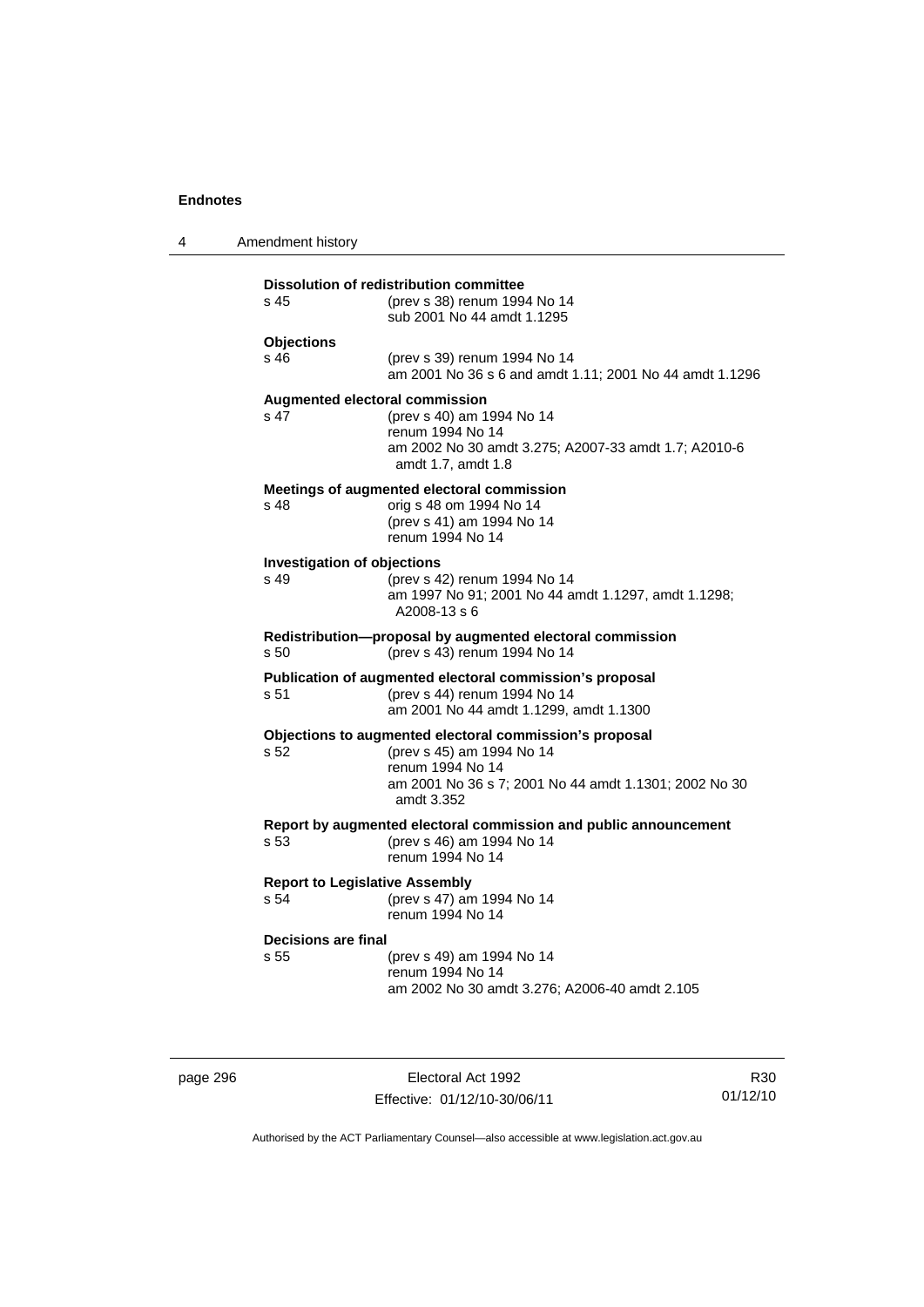| s 56                                          | (prev s 50) am 1994 No 14<br>renum 1994 No 14                                                                                                                   |
|-----------------------------------------------|-----------------------------------------------------------------------------------------------------------------------------------------------------------------|
| <b>Electoral rolls</b><br>pt 5 hdg            | sub 1994 No 14                                                                                                                                                  |
| <b>Electorate and Territory rolls</b><br>s 57 | (prev s 51) sub 1994 No 14<br>renum 1994 No 14                                                                                                                  |
| <b>Contents of roll</b><br>s.58               | (prev s 52) sub 1994 No 14<br>renum 1994 No 14<br>am 2002 No 30 amdt 3.277                                                                                      |
| Meaning of extract from roll<br>s 59          | (prev s 53) sub 1994 No 14<br>renum 1994 No 14<br>sub 2002 No 30 amdt 3.278                                                                                     |
| s 60                                          | Inspection of printed roll extracts<br>(prev s 54) ins 1994 No 14<br>renum 1994 No 14                                                                           |
| s 61                                          | Supply of printed roll extract to MLAs etc<br>(prev s 55) ins 1994 No 14<br>renum 1994 No 14<br>am 2001 No 44 amdt 1.1302, amdt 1.1303                          |
| s 62                                          | Supply of roll extracts in electronic form to MLAs etc.<br>(prev s 56) ins 1994 No 14<br>renum 1994 No 14<br>am 1997 No 91; 2001 No 44 amdt 1.1304, amdt 1.1305 |
| Use of roll extracts                          |                                                                                                                                                                 |
| s 63                                          | (prev s 57) ins 1994 No 14<br>renum 1994 No 14<br>am 1998 No 54<br>sub 2001 No 36 s 8                                                                           |
| s 64                                          | <b>Prohibited use of roll extracts</b><br>(prev s 58) ins 1994 No 14<br>renum 1994 No 14<br>am 1998 No 54<br>om 2001 No 36 s 8                                  |
| s 65                                          | Provision of roll information to prescribed authorities<br>(prev s 59) ins 1994 No 14<br>renum 1994 No 14<br>am 1997 No 91; 1998 No 54; 2002 No 30 amdt 3.279   |

R30 01/12/10

Electoral Act 1992 Effective: 01/12/10-30/06/11 page 297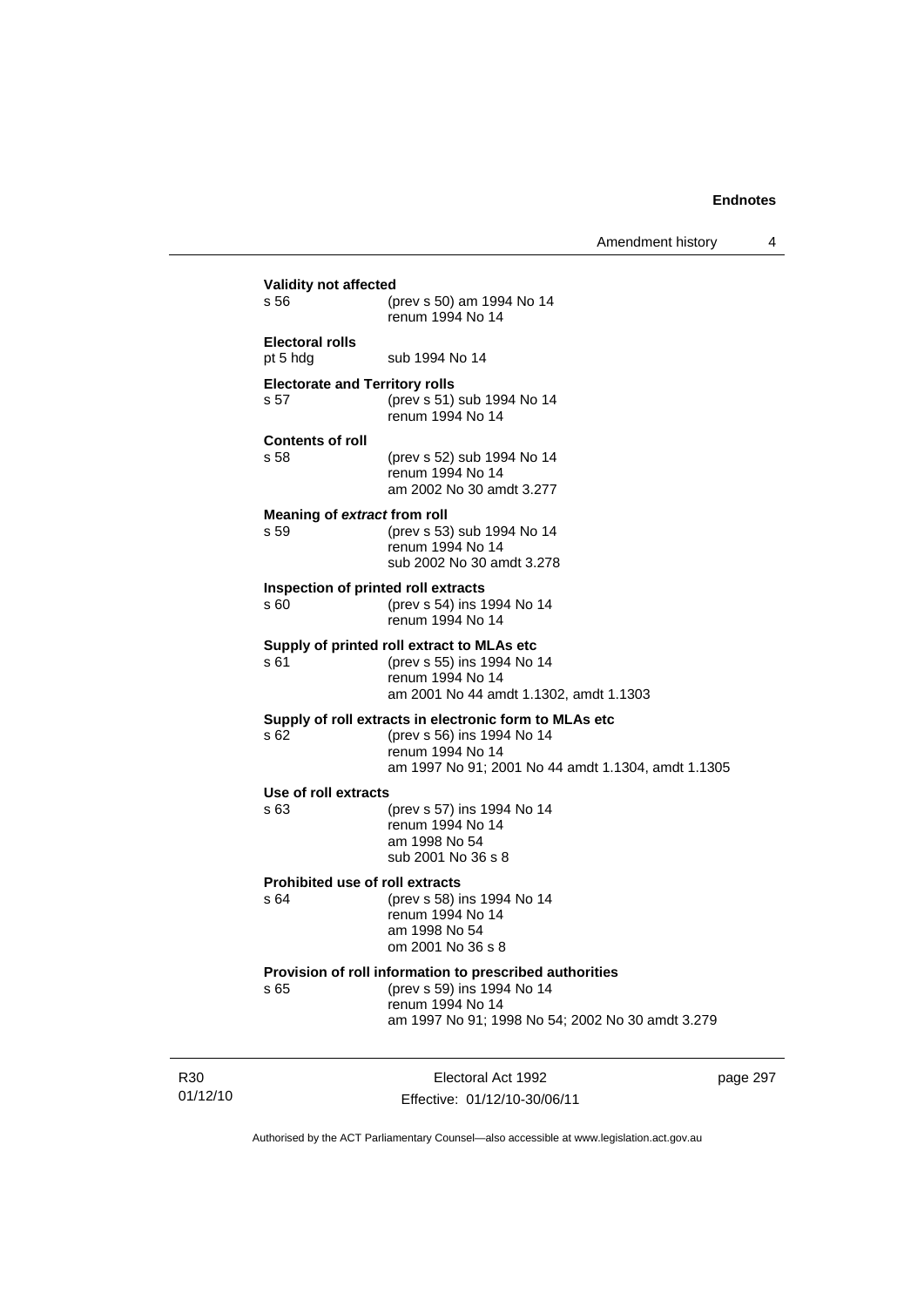4 Amendment history

|          | <b>Maintenance of rolls</b><br>s 66    | (prev s 60) ins 1994 No 14<br>renum 1994 No 14                                                                                                                       |
|----------|----------------------------------------|----------------------------------------------------------------------------------------------------------------------------------------------------------------------|
|          | Power to require information<br>s 67   | (prev s 61) ins 1994 No 14<br>renum 1994 No 14<br>am 1998 No 54; 2001 No 36 amdt 1.12; 2002 No 30 amdt<br>3.352                                                      |
|          | Notice of registered deaths<br>s 68    | (prev s 62) ins 1994 No 14<br>renum 1994 No 14                                                                                                                       |
|          | Disclosure of roll information<br>s 69 | (prev s 63) ins 1994 No 14<br>renum 1994 No 14<br>am 1998 No 54                                                                                                      |
|          | s 70                                   | Joint roll arrangements with Commonwealth<br>(prev s 64) ins 1994 No 14<br>renum 1994 No 14<br>am 1997 No 91                                                         |
|          | <b>Enrolment</b><br>pt 6 hdg           | ins 1994 No 14                                                                                                                                                       |
|          | s 71 hdg<br>s 71                       | Persons taken not to be enrolled on Commonwealth roll<br>sub 2001 No 36 amdt 1.13<br>(prev s 65) ins 1994 No 14<br>renum 1994 No 14<br>am 2001 No 36 amdts 1.14-1.16 |
|          | s 71A hdg<br>s 71A                     | Address of person serving sentence of imprisonment<br>ins 2001 No 36 amdt 1.15<br>(prev s 71 (2)) renum 2001 No 36 amdt 1.15<br>am A2006-23 amdt 1.182, amdt 1.183   |
|          | <b>Entitlement</b><br>s 72             | (prev s 66) ins 1994 No 14<br>renum 1994 No 14<br>am A2008-13 s 7; ss renum R26 LA                                                                                   |
|          | s 73                                   | <b>Compulsory enrolment etc—residents</b><br>(prev s 67) ins 1994 No 14<br>renum 1994 No 14<br>am 1998 No 54; 2002 No 30 amdt 3.352                                  |
|          | Eligible overseas electors<br>s 74     | (prev s 68) ins 1994 No 14<br>renum 1994 No 14                                                                                                                       |
| page 298 |                                        | Electoral Act 1992                                                                                                                                                   |

Effective: 01/12/10-30/06/11

R30 01/12/10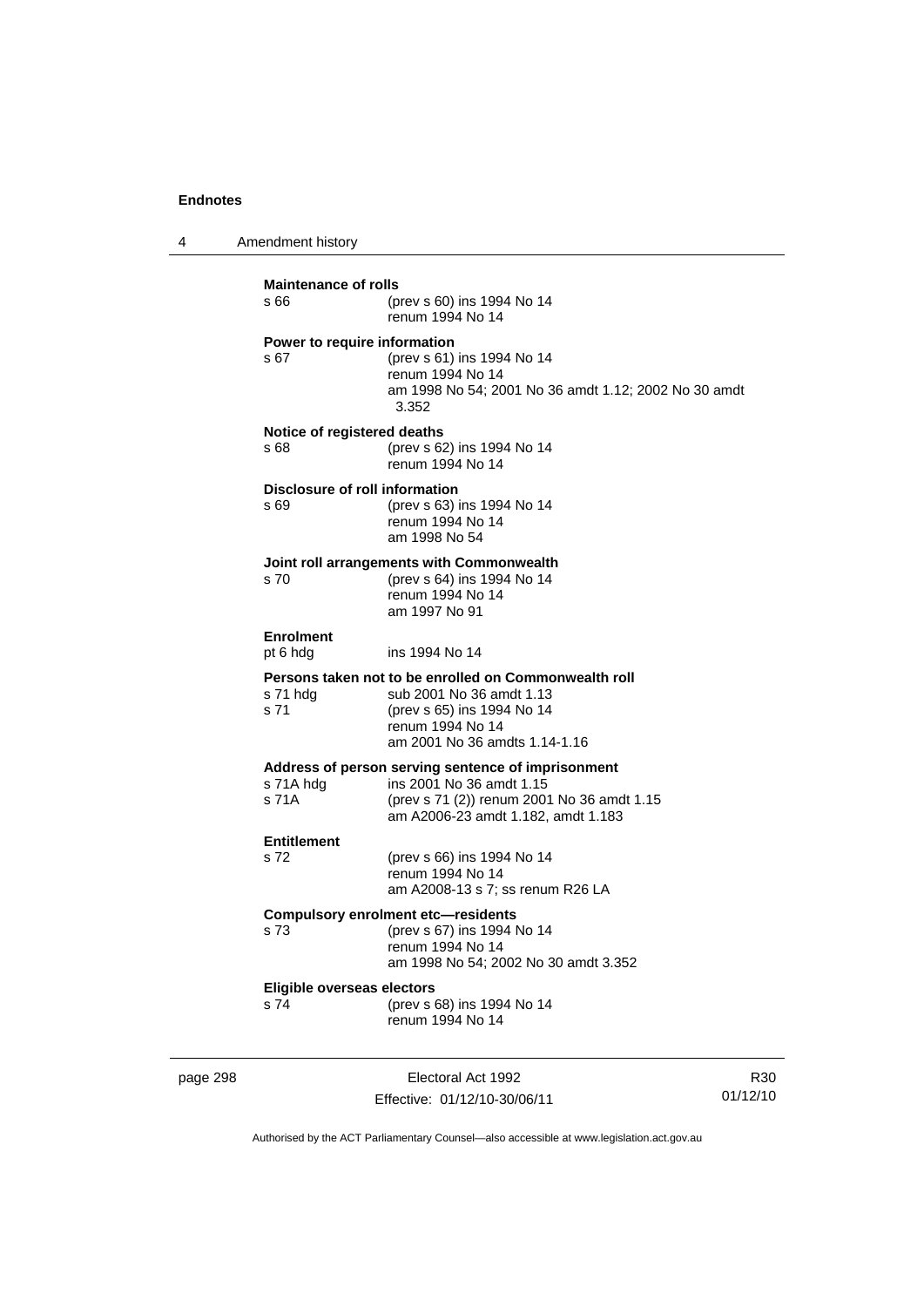|                                    | (prev s 69) ins 1994 No 14                                                                          |
|------------------------------------|-----------------------------------------------------------------------------------------------------|
|                                    | renum 1994 No 14                                                                                    |
| <b>Enrolment etc</b>               |                                                                                                     |
| s 76                               | (prev s 70) ins 1994 No 14                                                                          |
|                                    | renum 1994 No 14<br>am 2001 No 36 s 9, s 10; 2001 No 44 amdt 1.1306,                                |
|                                    | amdt 1.1307                                                                                         |
|                                    | am LA (see 2001 No 36 amdt 1.99); 2002 No 30 amdt 3.352;<br>A2008-13 s 8, A2008-37 amdt 1.147       |
|                                    | Suppression of elector's address                                                                    |
| s 77                               | (prev s 71) ins 1994 No 14                                                                          |
|                                    | renum 1994 No 14<br>am LA (see 2001 No 36 amdt 1.99); 2001 No 44 amdt 1.1308,                       |
|                                    | amdt 1.1309, A2008-37 amdt 1.147                                                                    |
|                                    | Inclusion of particulars on roll following suppression                                              |
| s 78                               | (prev s 72) ins 1994 No 14                                                                          |
|                                    | renum 1994 No 14, A2008-37 amdt 1.147                                                               |
|                                    | Suppression of elector's address pending review                                                     |
| s 79                               | (prev s 73) ins 1994 No 14<br>renum 1994 No 14                                                      |
|                                    | am A2008-37 amdt 1.139                                                                              |
| <b>Closed rolls</b>                |                                                                                                     |
| s 80                               | (prev s 74) ins 1994 No 14                                                                          |
|                                    | renum 1994 No 14                                                                                    |
|                                    | am 1994 No 78; 1997 No 91; 2001 No 36 s 11; LA (see 2001<br>No 36 amdt 1.99); 2002 No 30 amdt 3.280 |
| <b>Objections to enrolment</b>     |                                                                                                     |
| s 81                               | (prev s 75) ins 1994 No 14<br>renum 1994 No 14                                                      |
|                                    | am 1997 No 91; LA (see 2001 No 36 amdt 1.99); 2001 No 44                                            |
|                                    | amdt 1.1310, amdt 1.1311; 2002 No 30 amdts 3.281-3.284,<br>amdt 3.352, A2008-37 amdt 1.147          |
|                                    | Record of claims for enrolment                                                                      |
| s 82                               | (prev s 76) ins 1994 No 14<br>renum 1994 No 14                                                      |
| <b>Processing enrolment claims</b> |                                                                                                     |
| s 83                               | (prev s 77) ins 1994 No 14<br>renum 1994 No 14                                                      |

R30 01/12/10

Electoral Act 1992 Effective: 01/12/10-30/06/11 page 299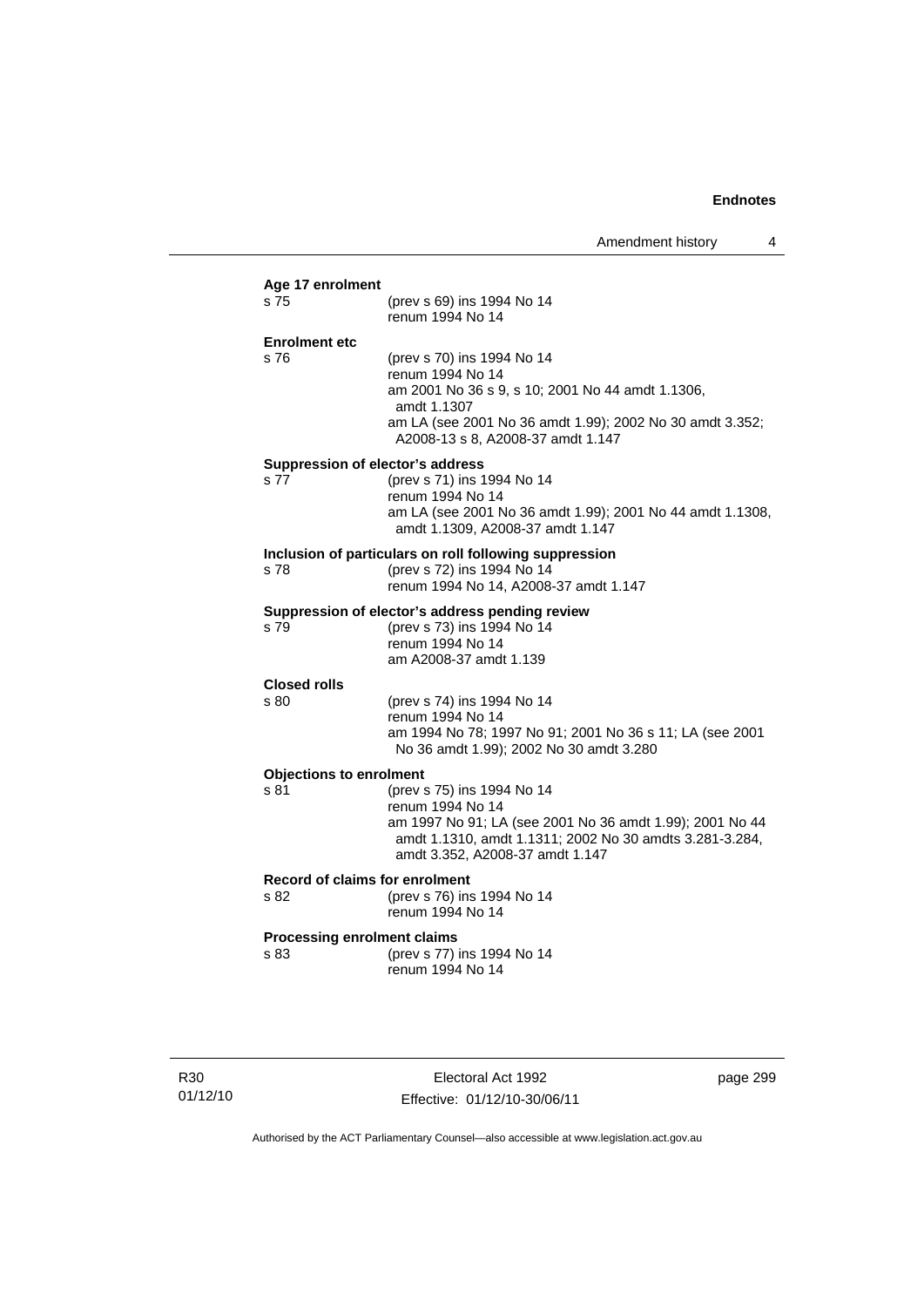4 Amendment history

|          | s 84                                                     | <b>Transmission of enrolment claims</b><br>(prev s 78) ins 1994 No 14<br>renum 1994 No 14<br>am 1998 No 54                                                                                                                                            |                             |
|----------|----------------------------------------------------------|-------------------------------------------------------------------------------------------------------------------------------------------------------------------------------------------------------------------------------------------------------|-----------------------------|
|          | s 85                                                     | Production of claims for enrolment before a court<br>(prev s 79) ins 1994 No 14<br>renum 1994 No 14<br>am 2002 No 30 amdt 3.285                                                                                                                       |                             |
|          | s 86                                                     | Claims for enrolment not subject to warrants<br>(prev s 80) ins 1994 No 14<br>renum 1994 No 14                                                                                                                                                        |                             |
|          | <b>Registration of political parties</b><br>pt 7 hdg     | ins 1994 No 14<br>sub 2001 No 36 s 12<br>am A2004-26 amdt 1.1                                                                                                                                                                                         |                             |
|          | Definitions-pt 7<br>s 87                                 | (prev s 81) ins 1994 No 14<br>renum 1994 No 14<br>sub 2001 No 36 s 12; A2008-13 s 9<br>def address ins A2008-13 s 9<br>def <i>related</i> ins A2008-13 s 9                                                                                            |                             |
|          | <b>Register of political parties</b><br>s 88 hdg<br>s 88 | sub A2004-26 amdt 1.2<br>(prev s 82) ins 1994 No 14<br>renum 1994 No 14<br>sub 2001 No 36 s 12<br>am A2004-26 amdts 1.3-1.7, amdt 1.62, amdt 1.63                                                                                                     |                             |
|          | s 89                                                     | Application for registration of political party<br>(prev s 83) ins 1994 No 14<br>renum 1994 No 14<br>sub 2001 No 36 s 12<br>am 2001 No 44 amdt 1.1312, amdt 1.1313; A2004-26 ss 5-7;<br>A2008-13 s 10; ss renum R26 LA                                |                             |
|          | s 89A                                                    | Application for registration of ballot group<br>ins 2001 No 36 s 12<br>am 2001 No 44 amdt 1.1314, amdt 1.1315<br>om A2004-26 amdt 1.8                                                                                                                 |                             |
|          | s 90                                                     | Further information about application for political party registration<br>(prev s 84) ins 1994 No 14<br>renum 1994 No 14<br>sub 2001 No 36 s 12<br>am 2002 No 30 amdt 3.352; A2004-26 s 8; ss renum R16 LA<br>(see A2004-26 s 9), A2008-37 amdt 1.147 |                             |
| page 300 |                                                          | Electoral Act 1992<br>Effective: 01/12/10-30/06/11                                                                                                                                                                                                    | R <sub>30</sub><br>01/12/10 |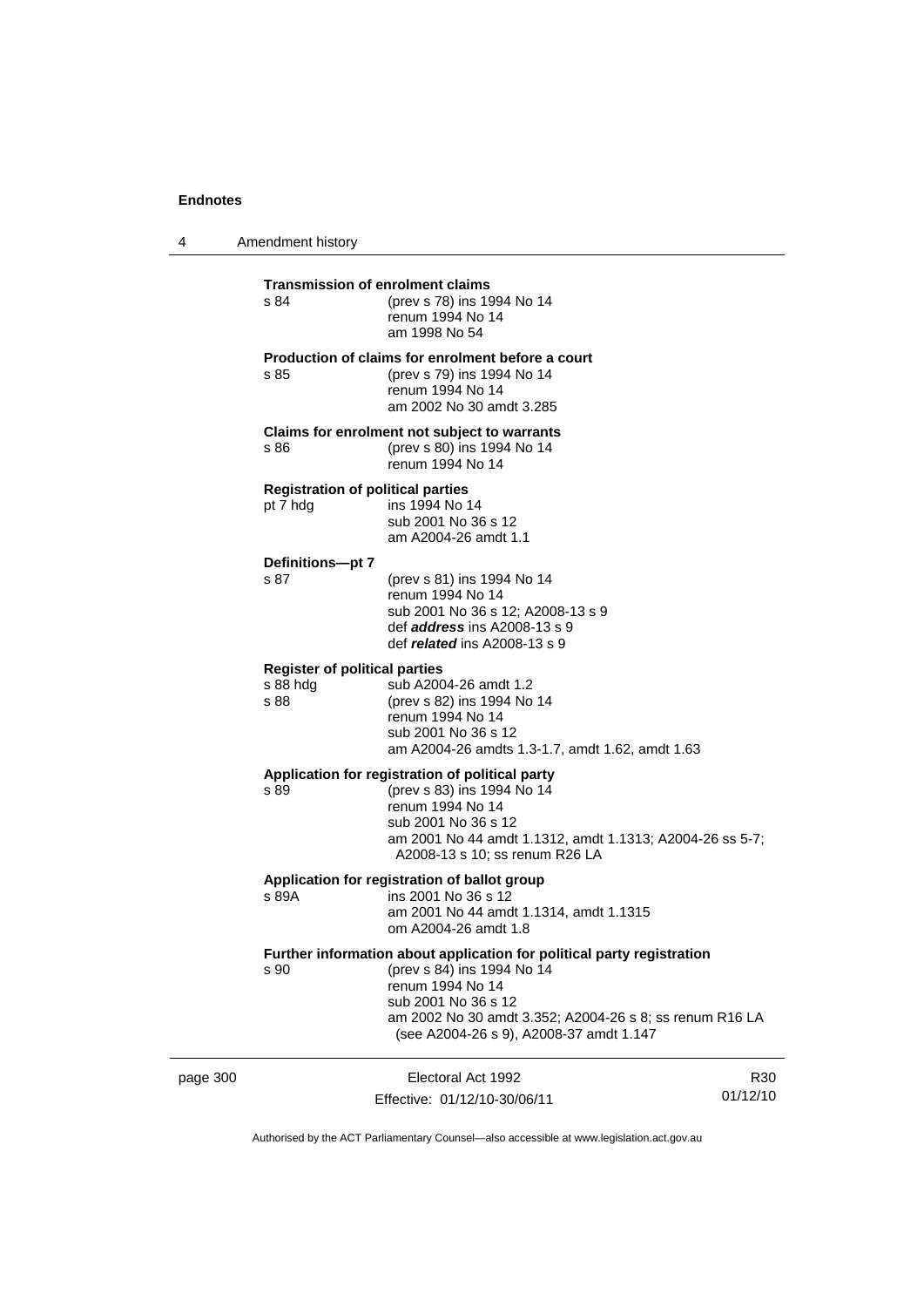# **Notification and publication of applications**

s 91 (prev s 85) ins 1994 No 14 renum 1994 No 14 sub 2001 No 36 s 12 am 2001 No 44 amdt 1.1316; A2004-26 amdts 1.9-1.11, amdt 1.62, amdt 1.63; A2008-13 s 11, s 12

#### **Objections to applications and responses**

s 91A ins 2001 No 36 s 12 am A2004-26 amdt 1.63

#### **Registration of political parties**

| s 92 hdg | sub A2004-26 amdt 1.12                                    |
|----------|-----------------------------------------------------------|
| s 92     | (prev s 86) ins 1994 No 14                                |
|          | renum 1994 No 14                                          |
|          | sub 2001 No 36 s 12                                       |
|          | am 2001 No 44 amdt 1.1317; A2004-26 amdt 1.13, amdt 1.62, |
|          | amdt 1.63, A2008-37 amdt 1.147                            |

#### **Refusal of applications for registration**

s 93 (prev s 87) ins 1994 No 14 renum 1994 No 14 am 1997 No 91 sub 2001 No 36 s 12 am A2004-26 s 10, amdts 1.14-1.16, amdt 1.62, amdt 1.63, amdt 1.65; pars renum R16 LA (see A2004-26 amdt 1.66); A2008-13 s 13, s 14, A2008-37 amdt 1.147

# **Amendment of applications for registration**

s 94 (prev s 88) ins 1994 No 14 renum 1994 No 14 sub 2001 No 36 s 12 am A2004-26 amdt 1.63

#### **Changes to particulars in register**

s 95 (prev s 89) ins 1994 No 14

 renum 1994 No 14 am 1997 No 91 sub 2001 No 36 s 12 am A2004-26 amdt 1.17, amdt 1.18, amdt 1.65; ss renum R16 LA (see A2004-26 amdt 1.66)

## **Objection to continued use of name**

#### s 95A ins 2001 No 36 s 12 am A2004-26 amdt 1.61

**When certain action cannot be taken**  s 95B ins A2004-26 s 11

R30 01/12/10

Electoral Act 1992 Effective: 01/12/10-30/06/11 page 301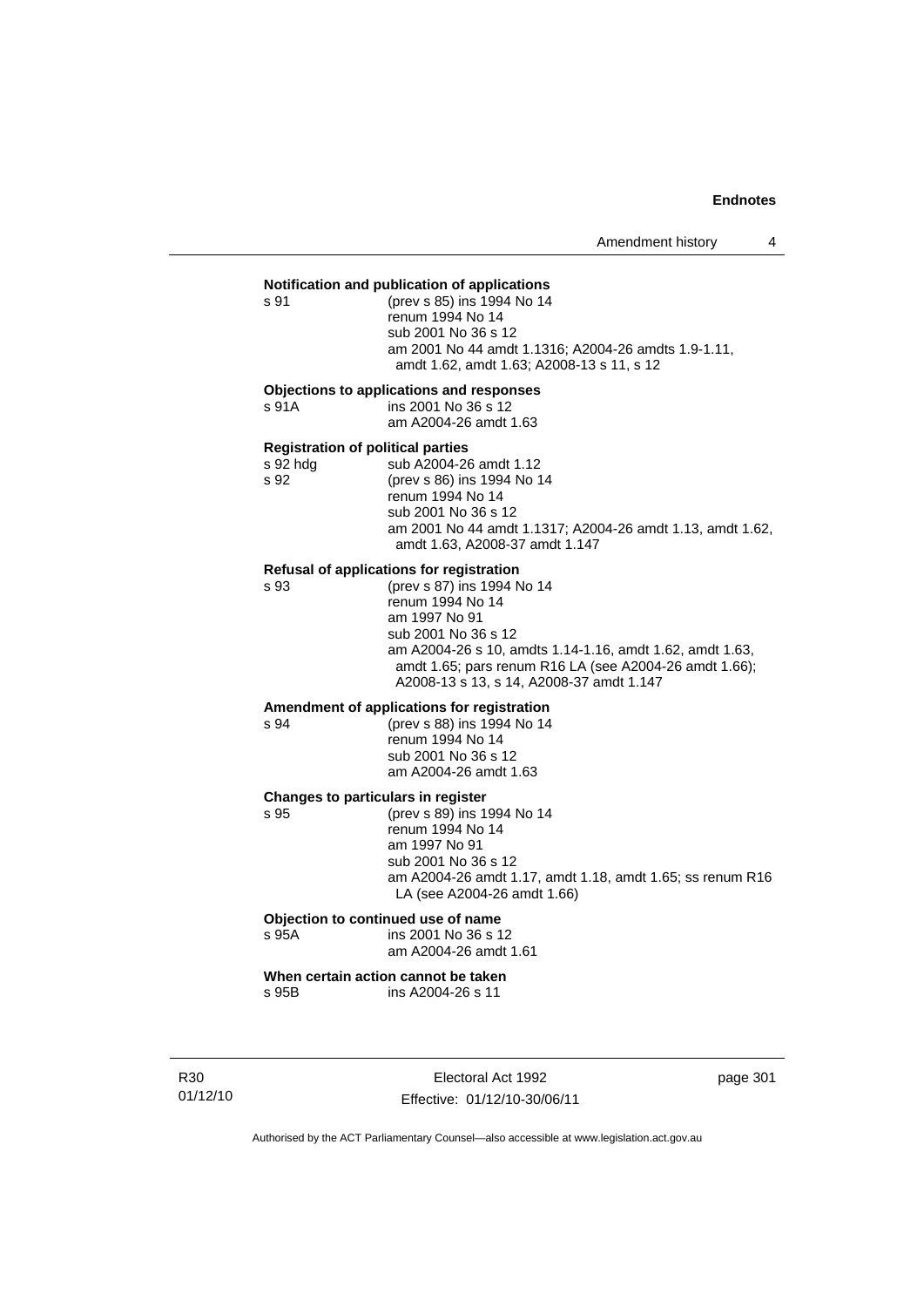4 Amendment history

# **No action under pt 7 during pre-election period**<br>s 96 (prev s 90) ins 1994 No 14

s 96 (prev s 90) ins 1994 No 14 renum 1994 No 14 sub 2001 No 36 s 12 am A2004-26 amdt 1.63

#### **Who can be a registered officer**

s 96A ins 1997 No 91 sub 2001 No 36 s 12 am A2004-26 amdt 1.65

# **Deputy registered officer**<br>s 97 (prev s

(prev s 91) ins 1994 No 14 renum 1994 No 14 am 1997 No 91 sub 2001 No 36 s 12 am A2004-26 amdt 1.19, amdt 1.62, amdt 1.65

#### **Information about political parties**

s 97A ins 2001 No 36 s 12 sub A2004-26 s 12

### **Cancellation of registration of political parties**

| s 98 hdg | sub A2004-26 amdt 1.20                                                                                  |
|----------|---------------------------------------------------------------------------------------------------------|
| s 98     | (prev s 92) ins 1994 No 14                                                                              |
|          | renum 1994 No 14                                                                                        |
|          | am 1997 No 91                                                                                           |
|          | sub 2001 No 36 s 12                                                                                     |
|          | am 2001 No 44 amdts 1.1318-1.1321; A2004-26                                                             |
|          | amdts 1.21-1.25, amdt 1.62, amdt 1.65; ss renum R16 LA<br>(see A2004-26 amdt 1.66); A2008-37 amdt 1.147 |
|          |                                                                                                         |

#### **Use of party name after cancellation**  4-26 amdt 1.26

| sub A2004-26 amdt 1.26     |
|----------------------------|
| (prev s 93) ins 1994 No 14 |
| renum 1994 No 14           |
| sub 2001 No 36 s 12        |
| am A2004-26 amdt 1.27, a   |
| A2004-26 amdt 1.66)        |
|                            |

-26 amdt 1.27, amdt 1.28; ss renum R16 LA (see 6 amdt 1.66) **General requirements about constitutions of registered parties** 

s 99A ins 2001 No 36 s 12

#### **Timing of elections**

pt 8 hdg ins 1994 No 14

#### **Ordinary elections**

| s 100 | (prev s 94) ins 1994 No 14                         |
|-------|----------------------------------------------------|
|       | renum 1994 No 14                                   |
|       | am 1997 No 38; 2002 No 30 amdt 3.286; A2003-54 s 4 |

page 302 Electoral Act 1992 Effective: 01/12/10-30/06/11

R30 01/12/10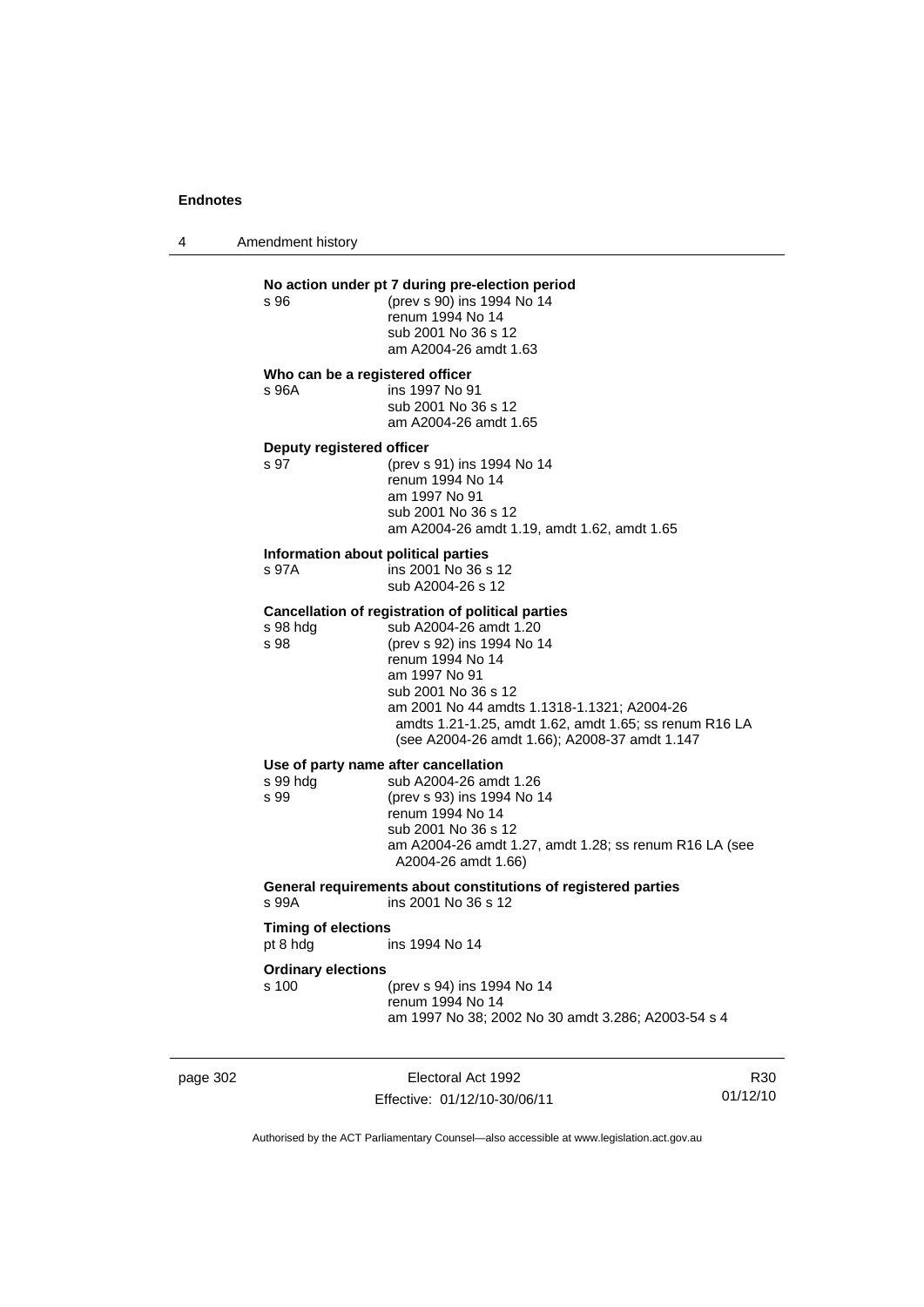#### **Extraordinary elections**

| s 101 | (prev s 95) ins 1994 No 14 |
|-------|----------------------------|
|       | renum 1994 No 14           |
|       | am 2001 No 44 amdt 1.1322  |
|       |                            |

#### **Polling day**

s 102 (prev s 96) ins 1994 No 14 renum 1994 No 14 sub 2002 No 30 amdt 3.287

#### **Arrangements for elections**

pt 9 hdg ins 1994 No 14

# **Nominations**

(prev pt 9 div 1 hdg) renum LA (see 2000 No 76 s 24)

#### **Eligibility—MLAs**

s 103 (prev s 97) ins 1994 No 14 renum 1994 No 14 am 2002 No 30 amdt 3.288; A2006-23 amdts 1.184-1.186; ss renum R21 LA (see A2006-23 amdt 1.187)

## **Qualifications for nomination**<br>s 104 (prev s 98)

(prev s 98) ins 1994 No 14 renum 1994 No 14

#### **Candidates to be nominated**

s 105 (prev s 99) ins 1994 No 14 renum 1994 No 14 am 1994 No 78; 2001 No 36 s 13, s 14, amdt 1.17; LA (see 2001 No 36 amdt 1.99); 2001 No 44 amdt 1.1323; ss renum (see 2002 No 11 amdt 2.34); 2002 No 11 amdt 2.35; A2004- 26 amdt 1.29, amdt 1.62, amdt 1.65; pars renum R16 LA (see A2004-26 amdt 1.66)

#### **Multiple nominations invalid**

s 106 (prev s 100) ins 1994 No 14 renum 1994 No 14

## **Withdrawal etc of consent to nomination**<br>s 107 (prev s 101) ins 1994 Ne

(prev s 101) ins 1994 No 14 renum 1994 No 14

#### **Place and hour of nomination**

#### s 108 (prev s 102) ins 1994 No 14 renum 1994 No 14 am 1994 No 78; LA (see 2001 No 36 amdt 1.99); 2001 No 38

s 4; 2001 No 44 amdt 1.1324; 2002 No 11 amdt 2.36

R30 01/12/10

Electoral Act 1992 Effective: 01/12/10-30/06/11 page 303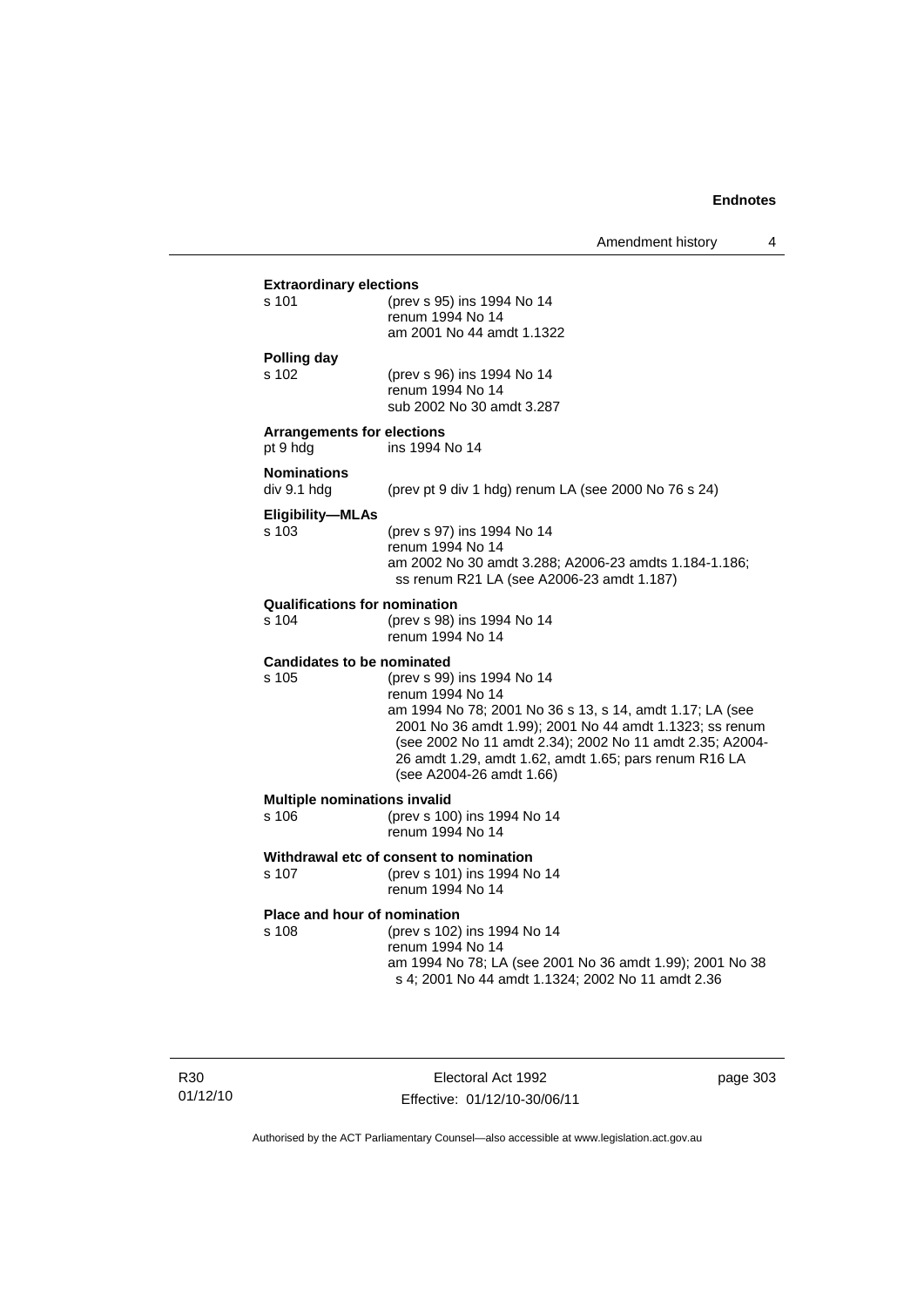4 Amendment history

| <b>Declaration of candidates</b><br>s 109     | (prev s 103) ins 1994 No 14<br>renum 1994 No 14<br>am 2001 No 36 amdt 1.18; A2004-26 amdt 1.65                                                                        |
|-----------------------------------------------|-----------------------------------------------------------------------------------------------------------------------------------------------------------------------|
| <b>Rejection of nominations</b><br>s 110      | (prev s 104) ins 1994 No 14<br>renum 1994 No 14<br>sub 2001 No 36 s 15<br>am 2002 No 30 amdt 3.352                                                                    |
| Need for a poll<br>s 111                      | (prev s 105) ins 1994 No 14<br>renum 1994 No 14                                                                                                                       |
| s 112                                         | Death of candidate before polling day<br>(prev s 106) ins 1994 No 14<br>renum 1994 No 14                                                                              |
| Deposit-return or forfeiture<br>s 113         | (prev s 107) ins 1994 No 14<br>renum 1994 No 14                                                                                                                       |
| <b>Ballot papers</b><br>div 9.2 hdg           | (prev pt 9 div 2 hdg) renum LA (see 2000 No 76 s 24)                                                                                                                  |
| <b>Ballot papers</b><br>s 114                 | (prev s 108) ins 1994 No 14<br>renum 1994 No 14<br>am 2000 No 76 s 5; LA (see 2001 No 36 amdt 1.99); 2001<br>No 44 amdt 1.1325, amdt 1.1326; 2002 No 30 amdt 3.289    |
| <b>Grouping of candidates' names</b><br>s 115 | (prev s 109) ins 1994 No 14<br>renum 1994 No 14<br>am 2001 No 36 amdt 1.19; 2002 No 30 amdt 3.290; A2004-26<br>amdt 1.65; A2008-13 s 15                               |
| <b>Printing of ballot papers</b><br>s 116     | (prev s 110) ins 1994 No 14<br>renum 1994 No 14<br>am 2001 No 38 ss 5-8; 2002 No 30 amdt 3.291, amdt 3.292                                                            |
| Names on ballot papers<br>s 117               | (prev s 111) ins 1994 No 14<br>renum 1994 No 14<br>am 1994 No 78<br>sub 2001 No 36 s 16<br>am A2004-26 amdts 1.30-1.32; pars renum R16 LA (see<br>A2004-26 amdt 1.66) |

page 304 Electoral Act 1992 Effective: 01/12/10-30/06/11

R30 01/12/10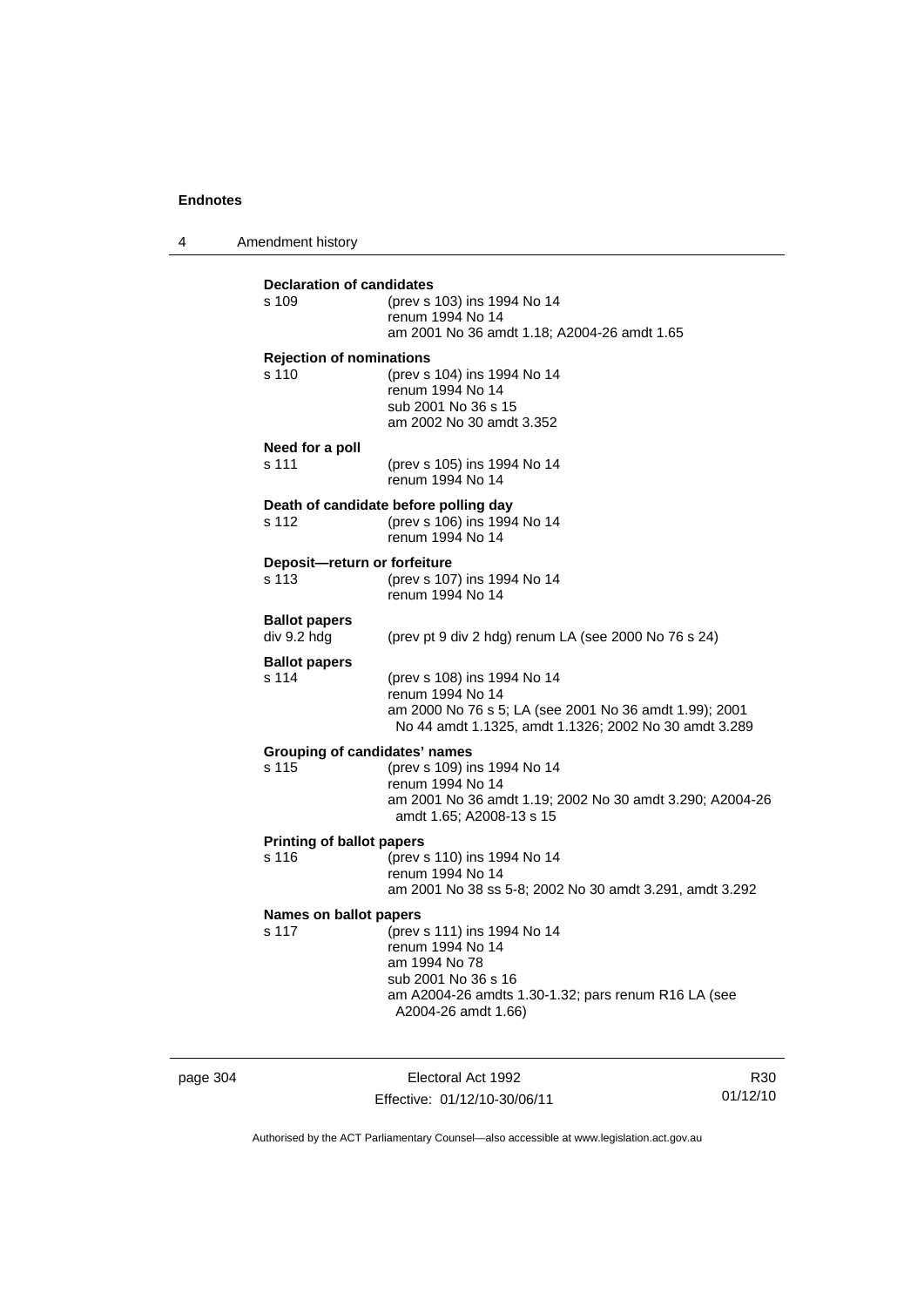| s 118                                       | (prev s 112) ins 1994 No 14<br>renum 1994 No 14                                                                                                                                                       |
|---------------------------------------------|-------------------------------------------------------------------------------------------------------------------------------------------------------------------------------------------------------|
| div 9.3 hdg                                 | Electronic voting devices and vote counting programs<br>(prev div 9.2A) ins 2000 No 76 s 6<br>renum LA (see 2000 No 76 s 24)                                                                          |
| s 118A                                      | Approval of computer program for electronic voting and vote counting<br>ins 2000 No 76 s 6<br>am 2001 No 44 amdt 1.1327<br>am LA (see 2001 No 36 amdt 1.99); A2008-13 s 18; ss renum<br><b>R26 LA</b> |
| s 118B                                      | Security of electronic voting devices and related material<br>ins 2000 No 76 s 6                                                                                                                      |
| <b>Miscellaneous</b><br>div 9.4 hdg         | (prev pt 9 div 3 hdg) renum LA (see 2000 No 76 s 24)                                                                                                                                                  |
| s 119                                       | Polling places and scrutiny centres<br>(prev s 113) ins 1994 No 14<br>renum 1994 No 14<br>am 2001 No 36 amdt 1.20; LA (see 2001 No 36 amdt 1.99);<br>2001 No 44 amdt 1.1328, amdt 1.1329              |
| s <sub>120</sub>                            | <b>Administrative arrangements</b><br>(prev s 114) ins 1994 No 14<br>renum 1994 No 14<br>am 2000 No 76 s 7; 2001 No 44 amdt 1.1330                                                                    |
| <b>Certified lists of electors</b><br>s 121 | (prev s 115) ins 1994 No 14<br>renum 1994 No 14                                                                                                                                                       |
| s 121A                                      | Use of information from certified lists<br>ins 2001 No 36 s 17                                                                                                                                        |
| Scrutineers-appointment<br>s 122            | (prev s 116) ins 1994 No 14<br>renum 1994 No 14<br>am 2001 No 44 amdt 1.1331, amdt 1.1332                                                                                                             |
| Scrutineers-conduct<br>s 123                | (prev s 117) ins 1994 No 14<br>renum 1994 No 14<br>am 1998 No 54; 2002 No 30 amdt 3.293                                                                                                               |
| s 124                                       | Participation by candidates in conduct of election<br>(prev s 118) ins 1994 No 14<br>renum 1994 No 14                                                                                                 |

R30 01/12/10

Electoral Act 1992 Effective: 01/12/10-30/06/11 page 305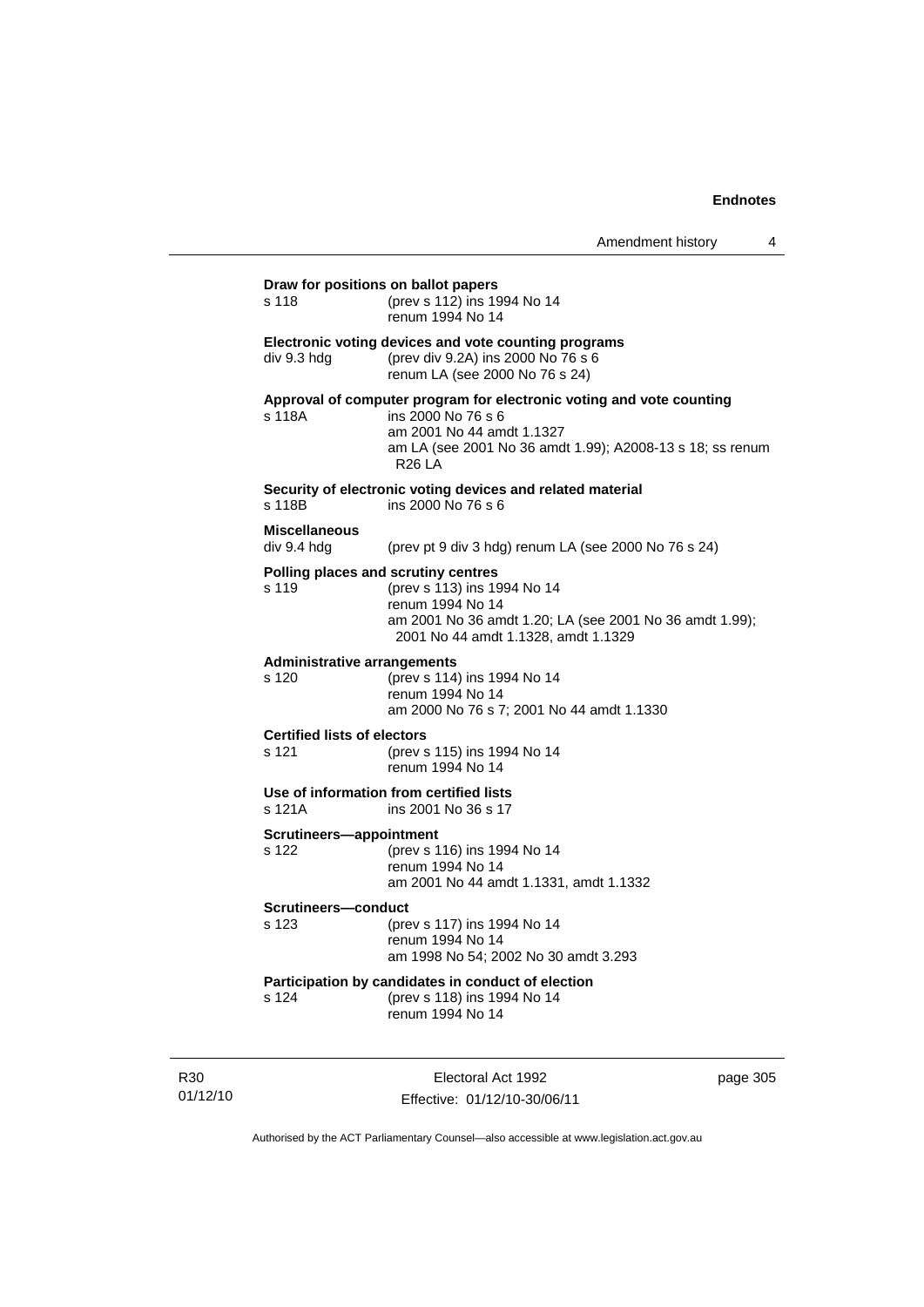4 Amendment history **Determining matters by lot** s 125 (prev s 119) ins 1994 No 14 renum 1994 No 14 am 2001 No 44 amdt 1.1333 **Supplementary elections** s 126 (prev s 120) ins 1994 No 14 renum 1994 No 14 **Voting**<br>pt 10 hdg ins 1994 No 14 **General**  div 10.1 hdg (prev pt 10 div 1 hdg) renum LA (see 2000 No 76 s 24) **Meaning of** *authorised witness*<br>s 127 hdg sub 2001 No sub 2001 No 36 amdt 1.21 s 127 (prev s 121) ins 1994 No 14 renum 1994 No 14 **Entitlement to vote**  (prev s 122) ins 1994 No 14 renum 1994 No 14; 2001 No 36 amdt 1.99 am 1997 No 91; LA (see 2001 No 36 amdt 1.99) **Compulsory voting** s 129 (prev s 123) ins 1994 No 14 renum 1994 No 14 am 1998 No 54 **Multiple votes prohibited** s 130 (prev s 124) ins 1994 No 14 renum 1994 No 14 am 1998 No 54 **Procedures for voting**  s 131 (prev s 125) ins 1994 No 14 renum 1994 No 14 am 1997 No 91; 2000 No 76 s 8; LA (see 2001 No 36 amdt 1.99); A2006-23 amdt 1.188, amdt 1.189 **Manner of recording vote** s 132 (prev s 126) ins 1994 No 14 renum 1994 No 14 **Ordinary voting at a polling place**  div 10.2 hdg (prev pt 10 div 2 hdg) am 1997 No 91 renum LA (see 2000 No 76 s 24)

page 306 **Electoral Act 1992** Effective: 01/12/10-30/06/11

R30 01/12/10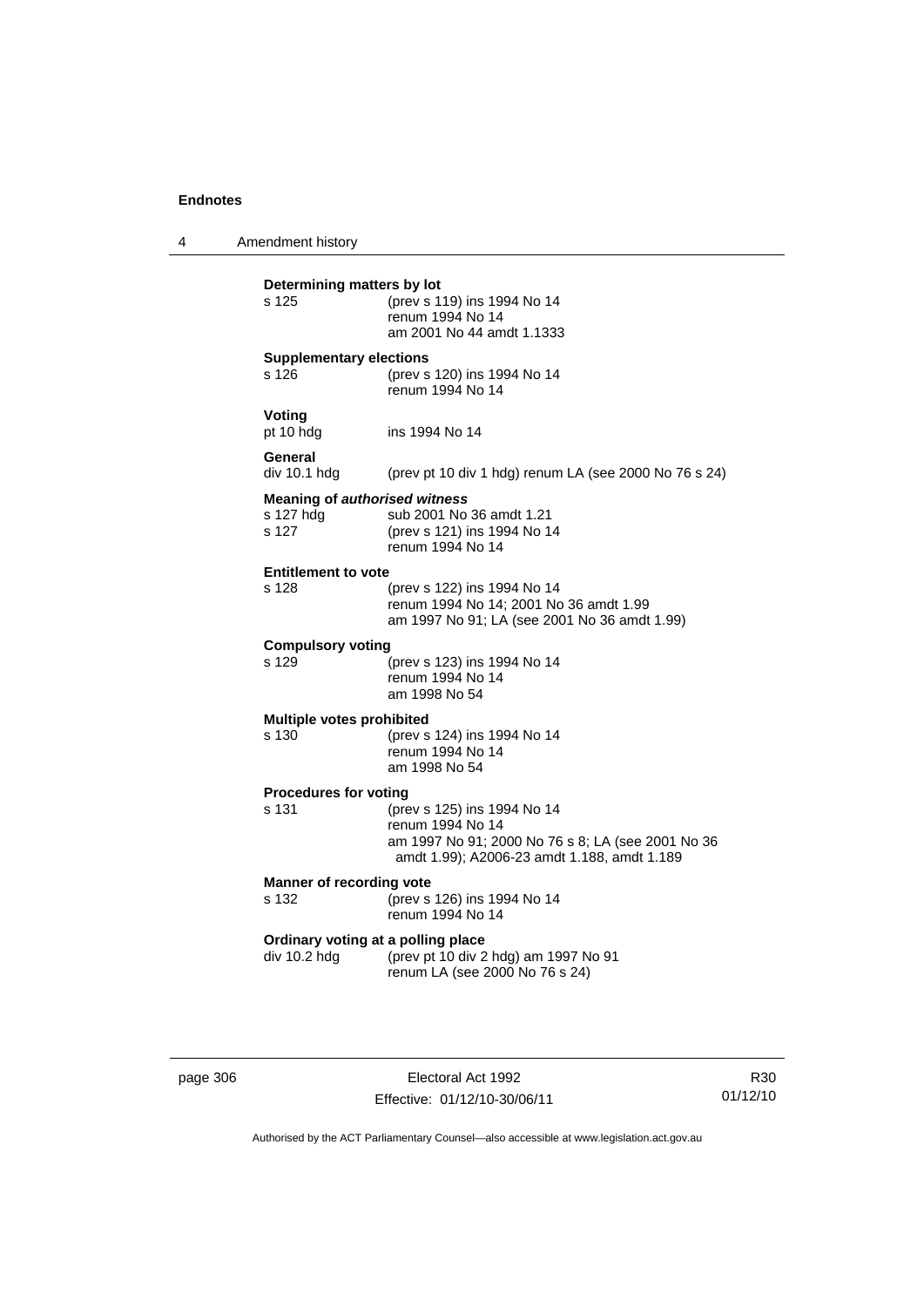| <b>Claims to vote</b>                         |                                                                                                                                   |          |
|-----------------------------------------------|-----------------------------------------------------------------------------------------------------------------------------------|----------|
| s 133                                         | (prev s 127) ins 1994 No 14<br>renum 1994 No 14<br>am 1997 No 91; LA (see 2001 No 36 amdt 1.99)                                   |          |
| Voting in private                             |                                                                                                                                   |          |
| s 134                                         | (prev s 128) ins 1994 No 14<br>renum 1994 No 14<br>am 2000 No 76 s 9                                                              |          |
| Declaration voting at a polling place         |                                                                                                                                   |          |
| div 10.3 hdg                                  | (prev pt 10 div 3 hdg) am 1997 No 91<br>renum LA (see 2000 No 76 s 24)                                                            |          |
| Declaration voting at polling places<br>s 135 | (prev s 129) ins 1994 No 14                                                                                                       |          |
|                                               | renum 1994 No 14                                                                                                                  |          |
|                                               | am 1997 No 91; 2001 No 44 amdt 1.1334, amdt 1.1335                                                                                |          |
| div 10.4 hdg                                  | Voting otherwise than at a polling place<br>(prev pt 10 div 3A hdg) ins 1997 No 91                                                |          |
|                                               | renum LA (see 2000 No 76 s 24)                                                                                                    |          |
| Definitions for div 10.4                      |                                                                                                                                   |          |
| s 136 hdg<br>s 136                            | sub 2001 No 36 amdt 1.22<br>(prev s 130) ins 1994 No 14                                                                           |          |
|                                               | renum 1994 No 14                                                                                                                  |          |
|                                               | sub 1997 No 91; A2004-26 s 13<br>def eligible elector om A2008-13 s 17                                                            |          |
|                                               | Applications for postal voting papers                                                                                             |          |
| s 136A                                        | ins 1997 No 91<br>am LA (see 2001 No 36 amdt 1.99); 2001 No 44 amdt 1.1336,                                                       |          |
|                                               | amdt 1.1337; 2002 No 30 amdt 3.294                                                                                                |          |
|                                               | sub A2004-26 s 14<br>am A2008-13 s 18, s 19; ss renum R26 LA                                                                      |          |
|                                               | Ordinary or declaration voting in ACT before polling day                                                                          |          |
| s 136B hdg                                    | sub 2001 No 36 amdt 1.23                                                                                                          |          |
| s 136B                                        | ins 1997 No 91<br>am 2001 No 36 s 18; LA (see 2001 No 36 amdt 1.99); 2001                                                         |          |
|                                               | No 44 amdts 1.1338-1.1341; 2002 No 30 amdt 3.295,<br>amdt 3.296; A2008-13 ss 20-26                                                |          |
|                                               | Declaration voting outside ACT on or before polling day                                                                           |          |
| s 136C hdg<br>s 136C                          | sub 2001 No 36 amdt 1.24<br>ins 1997 No 91                                                                                        |          |
|                                               | am 2001 No 36 s 19; LA (see 2001 No 36 amdt 1.99); 2001<br>No 44 amdts 1.1342-1.1345; 2002 No 30 amdt 3.296;<br>A2008-13 ss 27-30 |          |
|                                               |                                                                                                                                   |          |
|                                               | Electoral Act 1992                                                                                                                | page 307 |

R30 01/12/10

Effective: 01/12/10-30/06/11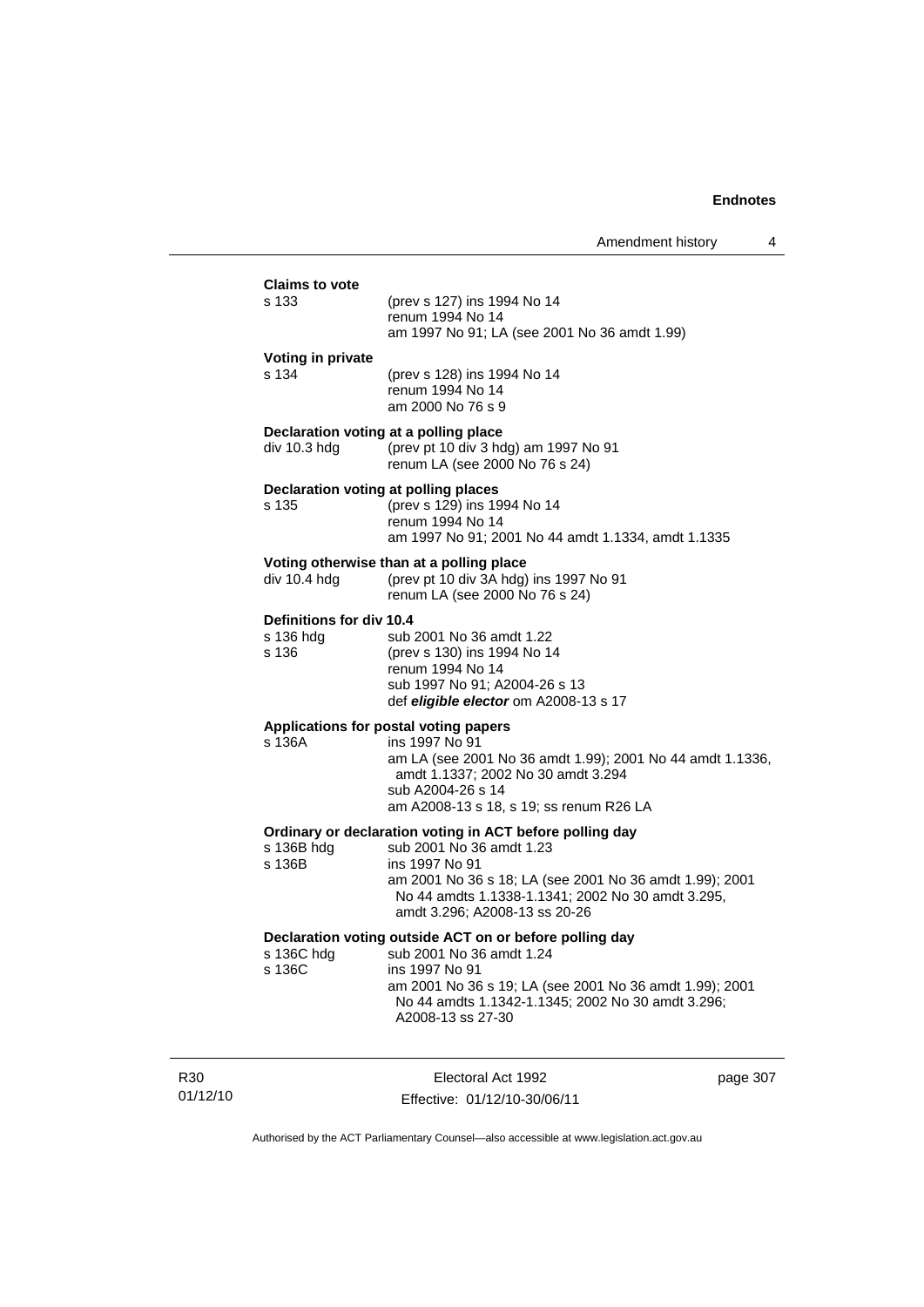4 Amendment history **Record of issue of declaration voting papers** s 137 (prev s 131) ins 1994 No 14 renum 1994 No 14 am 1997 No 91; 2001 No 36 amdt 1.25 **Inspection of records** s 138 (prev s 132) ins 1994 No 14 renum 1994 No 14 **Receipt of declaration voting papers**<br>s 139 (prev s 133) ins 199 s 139 (prev s 133) ins 1994 No 14 renum 1994 No 14 am 1997 No 91; 2002 No 30 amdt 3.297 **Registered declaration voters**<br>s 140 (prev s 134) (prev s 134) ins 1994 No 14 renum 1994 No 14 am 2002 No 30 amdt 3.298 **Issue of voting papers to registered declaration voters** s 141 (prev s 135) ins 1994 No 14 renum 1994 No 14 am 1997 No 91; 2002 No 30 amdt 3.299; A2004-26 s 15 **Correcting formal errors** s 142 (prev s 136) ins 1994 No 14 renum 1994 No 14 **Soliciting applications for postal declaration votes** s 143 (prev s 137) ins 1994 No 14 renum 1994 No 14 am 1997 No 91; 1998 No 54 sub 2001 No 36 s 20; A2004-26 s 16 am A2008-13 s 31, s 32; ss renum R26 LA **Transmission of applications for postal declaration votes** s 144 (prev s 138) ins 1994 No 14 renum 1994 No 14 am 1998 No 54 **Requirements for casting postal votes**  s 144A ins A2004-26 s 17 **Interference with declaration voting** s 145 (prev s 139) ins 1994 No 14 renum 1994 No 14 am 1998 No 54

page 308 Electoral Act 1992 Effective: 01/12/10-30/06/11

R30 01/12/10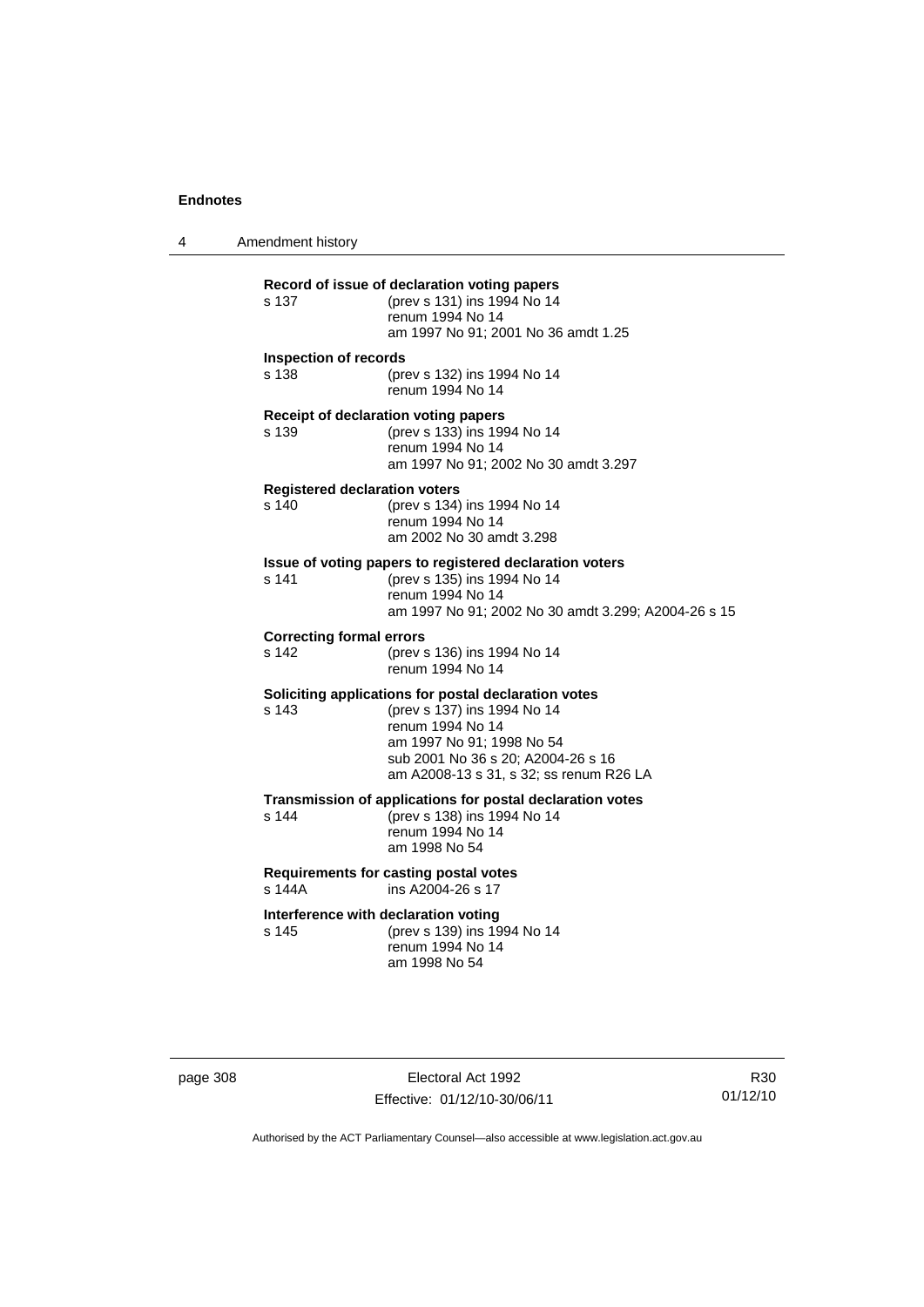|                             | s 146                                                                                           | Soliciting completed declaration votes<br>(prev s 140) ins 1994 No 14<br>renum 1994 No 14<br>am 1998 No 54                                                                                                                                     |          |  |
|-----------------------------|-------------------------------------------------------------------------------------------------|------------------------------------------------------------------------------------------------------------------------------------------------------------------------------------------------------------------------------------------------|----------|--|
|                             | s 147                                                                                           | Transmission of completed declaration votes<br>(prev s 141) ins 1994 No 14<br>renum 1994 No 14<br>am 1998 No 54                                                                                                                                |          |  |
|                             | s 148                                                                                           | Opening envelopes containing declaration votes<br>(prev s 142) ins 1994 No 14<br>renum 1994 No 14<br>am 1998 No 54                                                                                                                             |          |  |
|                             | <b>Mobile polling</b><br>div 10.5 hdg                                                           | (prev pt 10 div 4 hdg) renum LA (see 2000 No 76 S24)                                                                                                                                                                                           |          |  |
|                             | <b>Definitions for div 4</b><br>s 149 hdg<br>s 149                                              | sub 2001 No 36 amdt 1.26<br>(prev s 143) ins 1994 No 14<br>renum 1994 No 14<br>def registered medical practitioner om 2001 No 36<br>amdt $1.27$<br>def remand centre om A2006-23 amdt 1.190<br>def special hospital sub 2001 No 44 amdt 1.1347 |          |  |
|                             | s 149A                                                                                          | <b>Declaration of special hospitals</b><br>ins 2001 No 44 amdt 1.1348                                                                                                                                                                          |          |  |
|                             | <b>Mobile polling-institutions</b><br>s 150                                                     | (prev s 144) ins 1994 No 14<br>renum 1994 No 14<br>am A2006-23 amdt 1.191                                                                                                                                                                      |          |  |
|                             | <b>Functions of visiting officers</b><br>s 151                                                  | (prev s 145) ins 1994 No 14<br>renum 1994 No 14; 2001 No 36 amdt 1.99<br>am 1995 No 33; 2001 No 36 s 21, amdt 1.28; LA (see 2001<br>No 36 amdt 1.99); A2006-23 amdt 1.192, amdt 1.193                                                          |          |  |
|                             | <b>Failure to visit institution</b><br>s 152<br>(prev s 146) ins 1994 No 14<br>renum 1994 No 14 |                                                                                                                                                                                                                                                |          |  |
|                             | s 153                                                                                           | Custody of ballot boxes and electoral papers<br>(prev s 147) ins 1994 No 14<br>renum 1994 No 14                                                                                                                                                |          |  |
|                             | <b>Miscellaneous</b><br>div 10.6 hdg                                                            | (prev pt 10 div 5 hdg) renum LA (see 2000 No 76 s 24)                                                                                                                                                                                          |          |  |
| R <sub>30</sub><br>01/12/10 |                                                                                                 | Electoral Act 1992<br>Effective: 01/12/10-30/06/11                                                                                                                                                                                             | page 309 |  |

Authorised by the ACT Parliamentary Counsel—also accessible at www.legislation.act.gov.au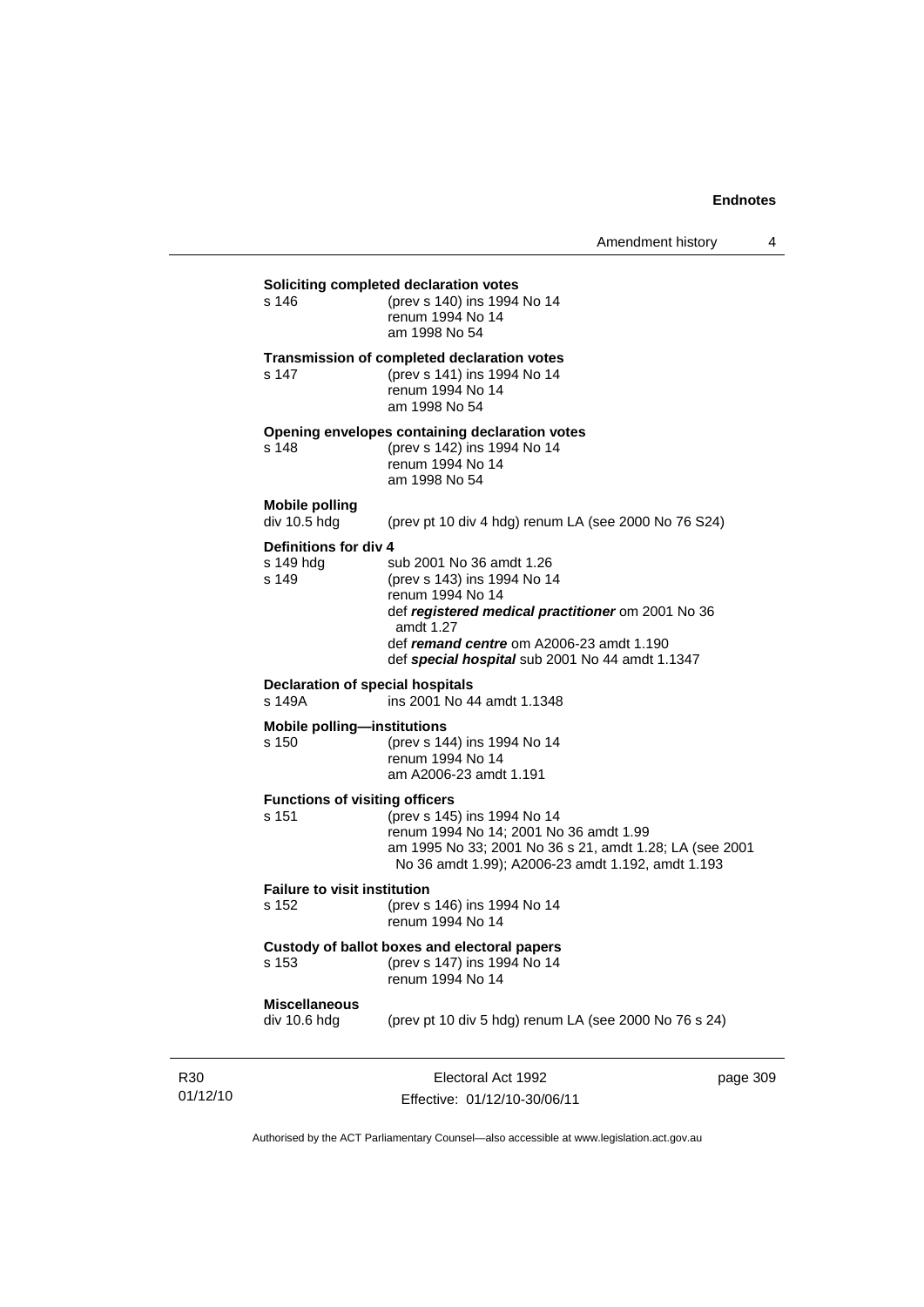| 4 | Amendment history |
|---|-------------------|
|---|-------------------|

| page 310 |                                        | Electoral Act 1992                                                                                                                                                                                                             | R30 |
|----------|----------------------------------------|--------------------------------------------------------------------------------------------------------------------------------------------------------------------------------------------------------------------------------|-----|
|          | <b>Second notice</b><br>s 163          | (prev s 157) ins 1994 No 14<br>renum 1994 No 14                                                                                                                                                                                |     |
|          | <b>First notice</b><br>s 162           | (prev s 156) ins 1994 No 14<br>renum 1994 No 14                                                                                                                                                                                |     |
|          | <b>Default notice</b><br>s 161         | (prev s 155) ins 1994 No 14<br>renum 1994 No 14<br>am 2001 No 44 amdt 1.1354, amdt 1.1355                                                                                                                                      |     |
|          | <b>Failure to vote</b><br>div 10.7 hdg | (prev pt 10 div 6 hdg) renum LA (see 2000 No 76 s 24)                                                                                                                                                                          |     |
|          | s 160                                  | Suspension and adjournment of polling<br>(prev s 154) ins 1994 No 14<br>renum 1994 No 14<br>am LA (see 2001 No 36 amdt 1.99); 2001 No 44 amdts<br>1.1351-1.1353; 2002 No 30 amdt 3.300                                         |     |
|          | s 159                                  | <b>Extension of time for conducting elections</b><br>(prev s 153) ins 1994 No 14<br>renum 1994 No 14<br>am 2001 No 36 amdt 1.29; LA (see 2001 No 36 amdt<br>1.99)2001 No 44 amdt 1.1349, amdt 1.1350; 2002 No 30<br>amdt 3.300 |     |
|          | s 158                                  | Custody of ballot boxes and electoral papers<br>(prev s 152) ins 1994 No 14<br>renum 1994 No 14                                                                                                                                |     |
|          | <b>Spoilt ballot papers</b><br>s 157   | (prev s 151) ins 1994 No 14<br>renum 1994 No 14<br>am 2000 No 76 s 10                                                                                                                                                          |     |
|          | s 156A                                 | Assistance to voters unable to enter polling place<br>ins 2001 No 36 s 22                                                                                                                                                      |     |
|          | <b>Assistance to voters</b><br>s 156   | (prev s 150) ins 1994 No 14<br>renum 1994 No 14                                                                                                                                                                                |     |
|          | s 155                                  | Particulars on ballot papers before issue<br>(prev s 149) ins 1994 No 14<br>renum 1994 No 14                                                                                                                                   |     |
|          | s 154                                  | (prev s 148) ins 1994 No 14<br>renum 1994 No 14                                                                                                                                                                                |     |

Effective: 01/12/10-30/06/11

01/12/10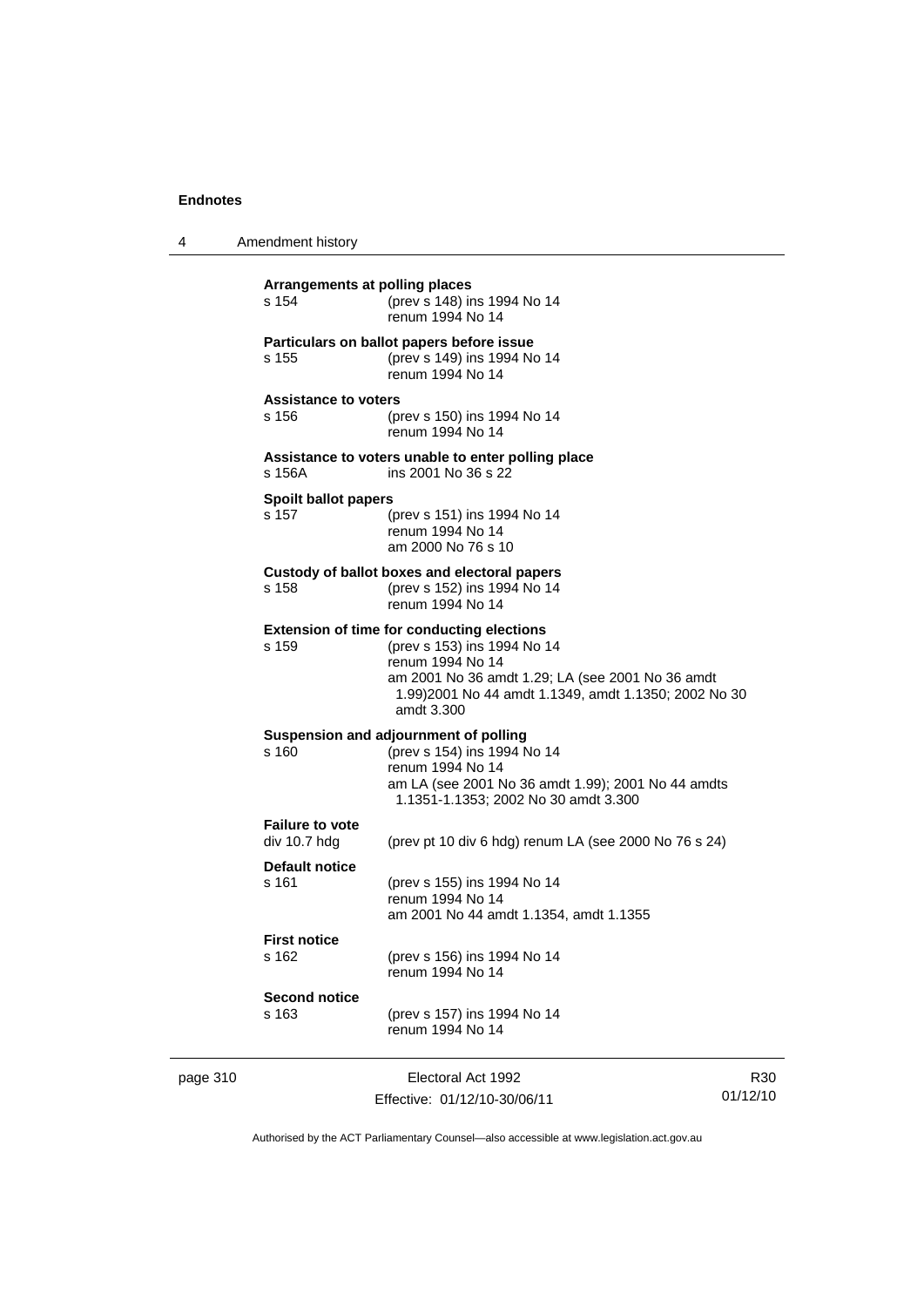| <b>Final notice</b><br>s 164                | (prev s 158) ins 1994 No 14<br>renum 1994 No 14                                                                                                                     |
|---------------------------------------------|---------------------------------------------------------------------------------------------------------------------------------------------------------------------|
| Discharge of liability<br>s 165             | (prev s 159) ins 1994 No 14<br>renum 1994 No 14                                                                                                                     |
| Response on behalf of elector<br>s 166      | (prev s 160) ins 1994 No 14<br>renum 1994 No 14                                                                                                                     |
| <b>Polling in Antarctica</b><br>pt 11 hdg   | ins 1994 No 14                                                                                                                                                      |
| Definitions for pt 11<br>s 167 hdg<br>s 167 | sub 2001 No 36 amdt 1.30<br>(prev s 161) ins 1994 No 14<br>renum 1994 No 14<br>am 2001 No 36 amdt 1.31, amdt 1.32<br>def <i>transmit</i> sub 2001 No 44 amdt 1.1356 |
| s 167A                                      | Declaration of ship as a station<br>ins 2001 No 36 amdt 1.32                                                                                                        |
| s 167B                                      | Approval of ways of transmission<br>ins 2001 No 44 amdt 1.1357                                                                                                      |
| s 168                                       | <b>Returning officers and assistants for Antarctic stations</b><br>(prev s 162) ins 1994 No 14<br>renum 1994 No 14<br>sub 2002 No 30 amdt 3.301                     |
| s 169                                       | Acting returning officer or assistant<br>(prev s 163) ins 1994 No 14<br>renum 1994 No 14<br>om 2002 No 30 amdt 3.301                                                |
| s 170                                       | Application of Act to polling in Antarctica<br>(prev s 164) ins 1994 No 14<br>renum 1994 No 14                                                                      |
| <b>Antarctic electors</b><br>s 171          | (prev s 165) ins 1994 No 14<br>renum 1994 No 14<br>am 1997 No 91                                                                                                    |
| s 172                                       | Arrangements for the polling in Antarctica<br>(prev s 166) ins 1994 No 14<br>renum 1994 No 14                                                                       |

R30 01/12/10

Electoral Act 1992 Effective: 01/12/10-30/06/11 page 311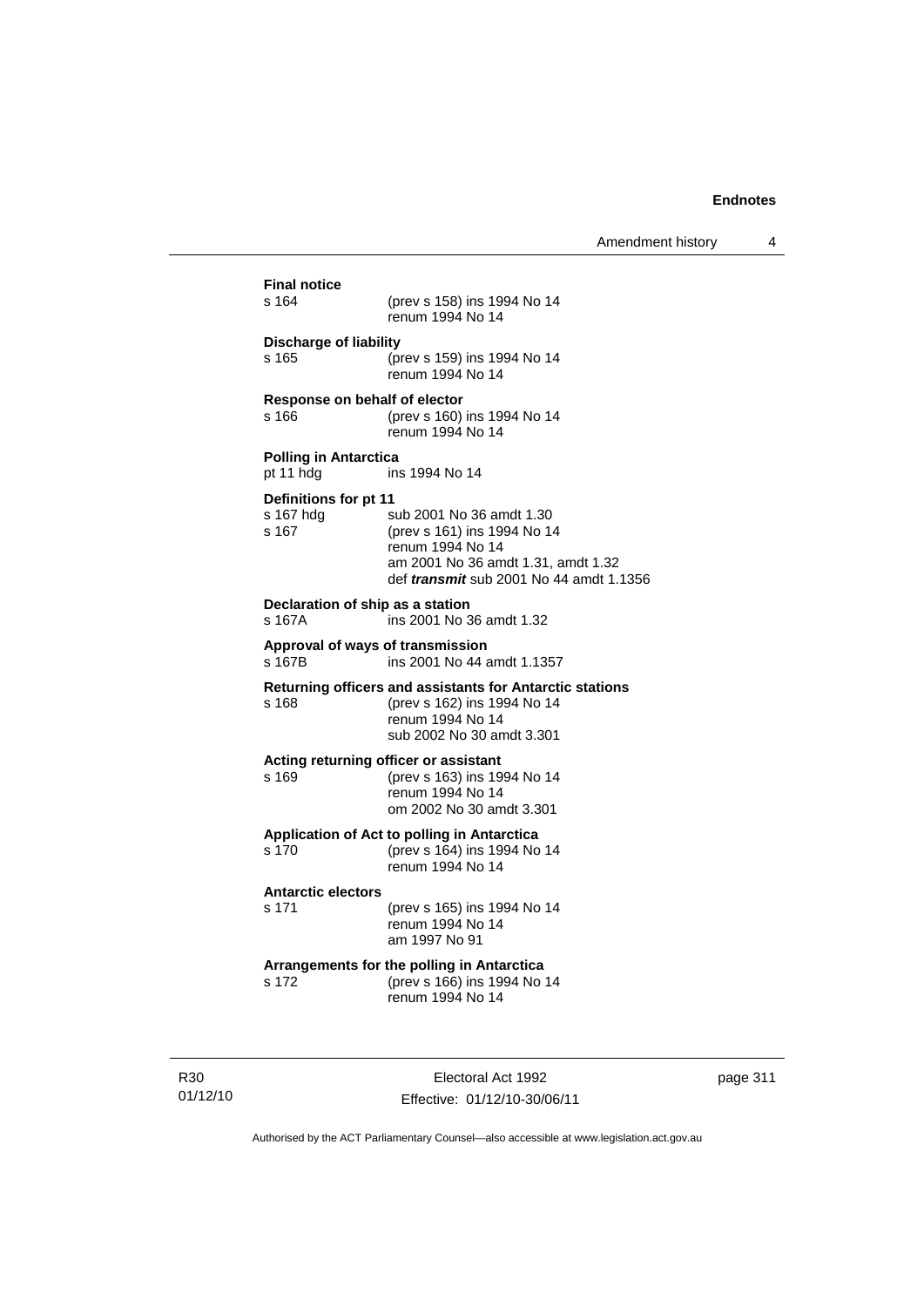| 4 | Amendment history                                                                                                                                         |
|---|-----------------------------------------------------------------------------------------------------------------------------------------------------------|
|   | <b>Conduct of the polling</b><br>s 173<br>(prev s 167) ins 1994 No 14<br>renum 1994 No 14                                                                 |
|   | <b>Claims to vote</b><br>s 174<br>(prev s 168) ins 1994 No 14<br>renum 1994 No 14                                                                         |
|   | Proceedings at close of poll<br>s 175<br>(prev s 169) ins 1994 No 14<br>renum 1994 No 14<br>am 1995 No 46; 2002 No 30 amdt 3.302                          |
|   | <b>Result of polling in Antarctica</b><br>(prev s 170) ins 1994 No 14<br>s 176<br>renum 1994 No 14                                                        |
|   | <b>Preservation of documents</b><br>s 177<br>(prev s 171) ins 1994 No 14<br>renum 1994 No 14                                                              |
|   | The scrutiny<br>pt 12 hdg<br>ins 1994 No 14                                                                                                               |
|   | <b>Scrutiny</b><br>s 178<br>(prev s 172) ins 1994 No 14<br>renum 1994 No 14<br>am 1997 No 91; 2000 No 76 s 11                                             |
|   | Preliminary scrutiny of declaration voting papers etc<br>(prev s 173) ins 1994 No 14<br>s 179<br>renum 1994 No 14<br>am 2002 No 30 amdt 3.303, amdt 3.304 |
|   | <b>Formality of ballot papers</b><br>(prev s 174) ins 1994 No 14<br>s 180<br>renum 1994 No 14                                                             |
|   | <b>Death of candidate</b><br>s 181<br>(prev s 175) ins 1994 No 14<br>renum 1994 No 14                                                                     |
|   | First count-ordinary ballot papers<br>(prev s 176) ins 1994 No 14<br>s 182<br>renum 1994 No 14<br>am 2000 No 76 s 12                                      |
|   | First count-declaration ballot papers<br>(prev s 177) ins 1994 No 14<br>s 183<br>renum 1994 No 14                                                         |
|   |                                                                                                                                                           |

page 312 **Electoral Act 1992** Effective: 01/12/10-30/06/11

R30 01/12/10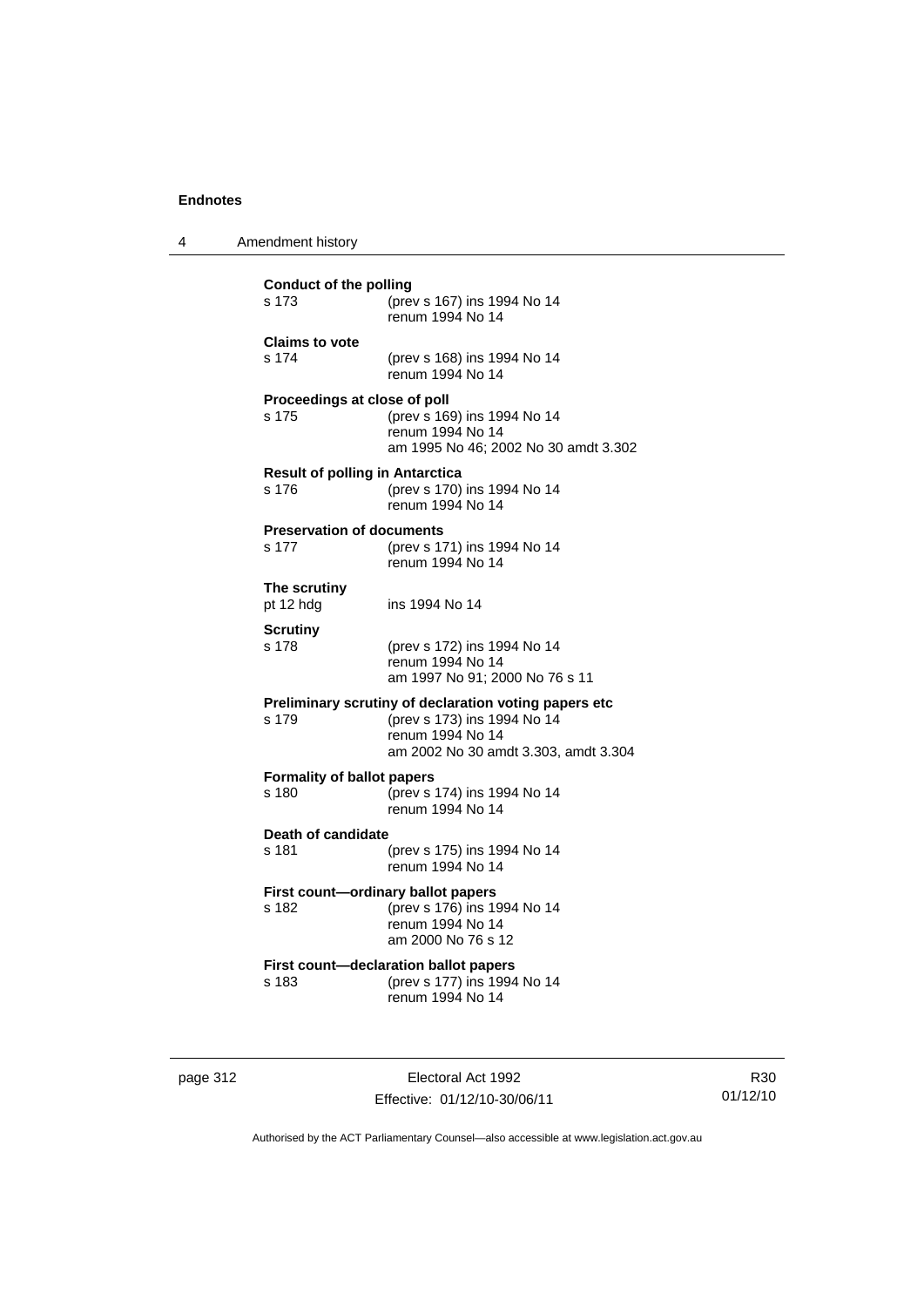**First count—electronic ballot papers** s 183A ins 2000 No 76 s 13 **Second count—first preferences** s 184 (prev s 178) ins 1994 No 14 renum 1994 No 14 am 2000 No 76 s 14 **Ascertaining result of poll** s 185 (prev s 179) ins 1994 No 14 renum 1994 No 14 am 2000 No 76 s 15 **Objections by scrutineers** s 186 (prev s 180) ins 1994 No 14 renum 1994 No 14 **Recount of ballot papers** s 187 (prev s 181) ins 1994 No 14 renum 1994 No 14 sub A2004-26 s 18 **Application for recount of ballot papers etc** orig s 187A renum as s 187C ins A2004-26 s 18 **Review of decision of commissioner to refuse to arrange for recount** s 187B ins A2004-26 s 18 **Recount of electronic scrutiny of ballot papers** s 187C (prev s 187A) ins 2000 No 76 s 16 renum A2004-26 s 19 **Reservation of disputed ballot papers** s 188 (prev s 182) ins 1994 No 14 renum 1994 No 14 **Declaration of result of election** s 189 (prev s 183) ins 1994 No 14 renum 1994 No 14 **Casual vacancies** pt 13 hdg ins 1994 No 14 **Definitions for pt 13** sub 2001 No 36 amdt 1.33 s 190 (prev s 184) ins 1994 No 14 renum 1994 No 14 am 2001 No 36 amdt 1.36, amdt 1.37 def *candidate* om 2001 No 36 amdt 1.34 def *newspaper* om 2001 No 36 amdt 1.34 def *speaker* ins 2001 No 36 amdt 1.35

R30 01/12/10

Electoral Act 1992 Effective: 01/12/10-30/06/11 page 313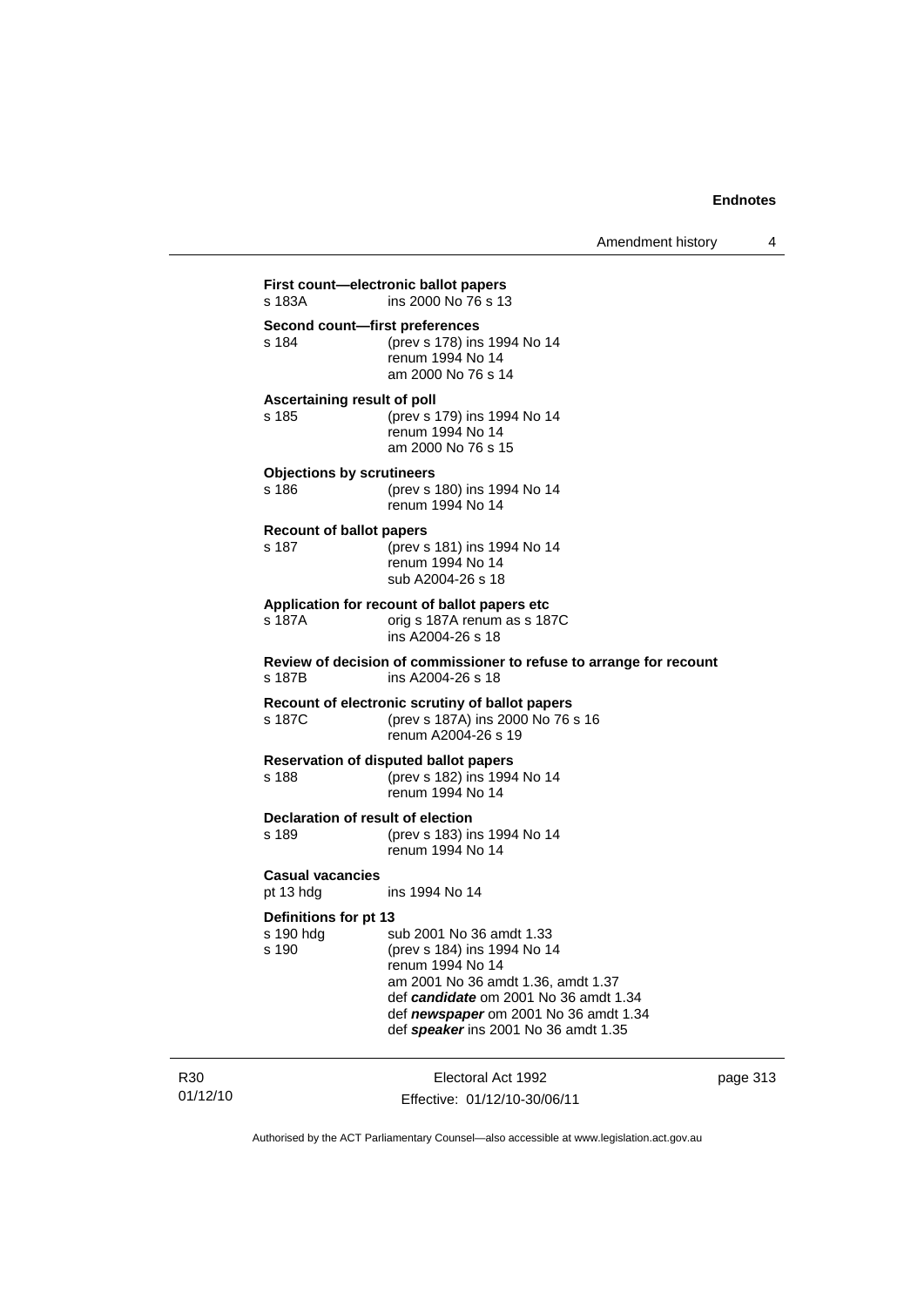4 Amendment history

| s 191                                       | (prev s 185) ins 1994 No 14<br>renum 1994 No 14<br>am A2008-13 s 33                                                                                                                                                                                                            |
|---------------------------------------------|--------------------------------------------------------------------------------------------------------------------------------------------------------------------------------------------------------------------------------------------------------------------------------|
| s 192                                       | <b>Candidates for casual vacancy</b><br>(prev s 186) ins 1994 No 14<br>renum 1994 No 14<br>am LA (see 2001 No 36 amdt 1.99); 2001 No 44 amdt 1.1358,<br>amdt 1.1359                                                                                                            |
| s 193                                       | <b>Publication of candidates' details</b><br>(prev s 187) ins 1994 No 14<br>renum 1994 No 14                                                                                                                                                                                   |
| s 194                                       | Determination of candidate to fill vacancy<br>(prev s 188) ins 1994 No 14<br>renum 1994 No 14<br>am 2002 No 30 amdt 3.352; A2008-13 s 34; ss renum R26 LA                                                                                                                      |
| <b>Assembly nominees</b><br>s 195           | (prev s 189) ins 1994 No 14<br>renum 1994 No 14<br>am 2001 No 36 s 23                                                                                                                                                                                                          |
| s 196                                       | Term of office of MLA declared elected under pt 13<br>(prev s 190) ins 1994 No 14<br>renum 1994 No 14                                                                                                                                                                          |
| s 197                                       | Dissolution or pre-election period<br>(prev s 191) ins 1994 No 14<br>renum 1994 No 14<br>am 2002 No 30 amdt 3.305                                                                                                                                                              |
| pt 14 hdg                                   | <b>Election funding and financial disclosure</b><br>ins 1994 No 14                                                                                                                                                                                                             |
| Preliminary<br>div 14.1 hdg                 | (prev pt 14 div 1 hdg) renum 2001 No 36 amdt 1.99                                                                                                                                                                                                                              |
| Definitions for pt 14<br>s 198 hdg<br>s 198 | sub 2001 No 36 amdt 1.38<br>(prev s 192) ins 1994 No 14<br>renum 1994 No 14<br>am 2001 No 36 amdt 1.42, amdt 1.43<br>def associated entity ins 1996 No 56 s 4<br>sub 2001 No 36 s 24<br>am A2004-26 amdt 1.64<br>def ballot group ins 2001 No 36 s 25<br>om A2004-26 amdt 1.33 |

page 314 Electoral Act 1992 Effective: 01/12/10-30/06/11

R30 01/12/10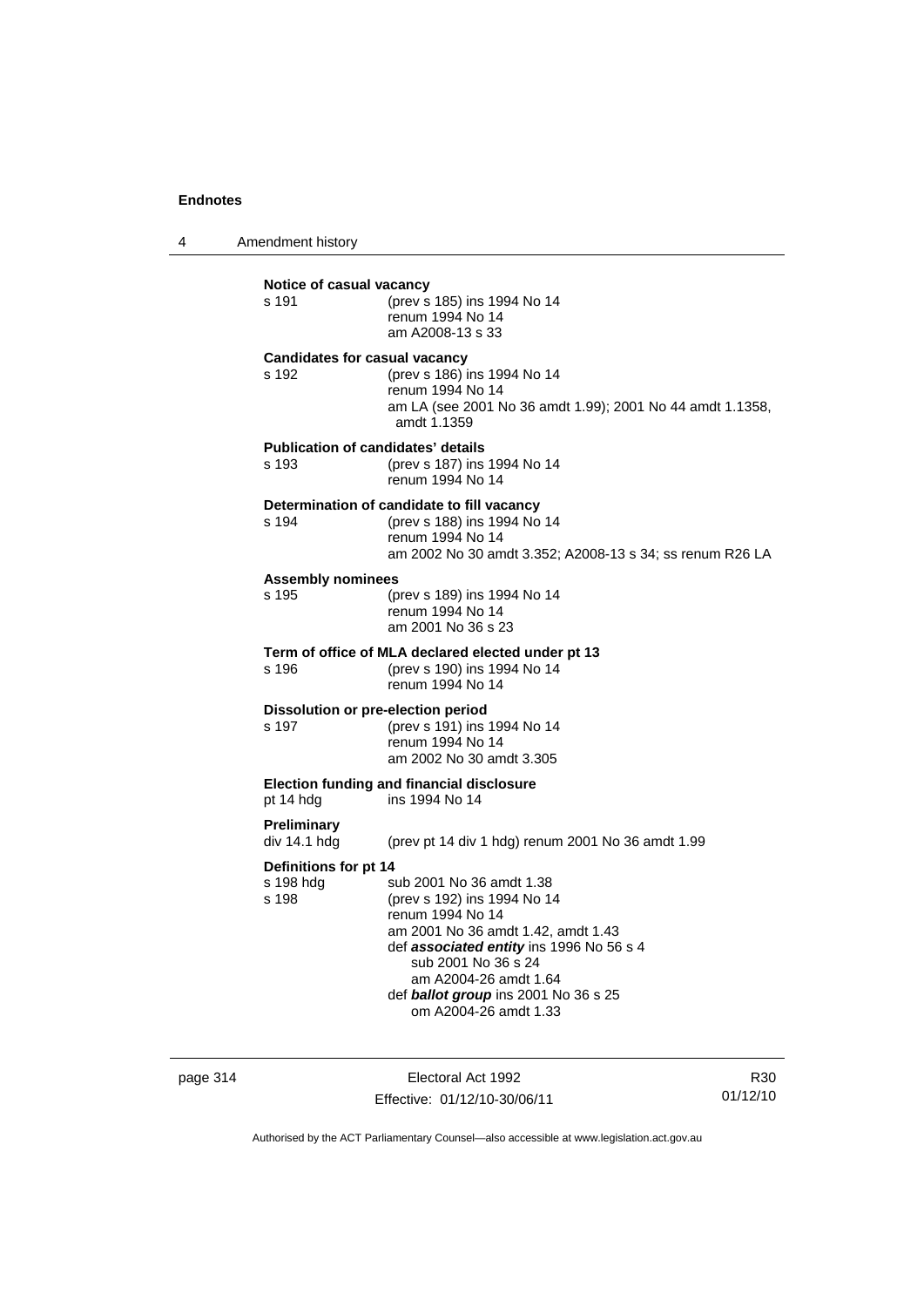|                                                   | def <i>entity</i> ins 1996 No 56 s 4<br>def <i>financial controller</i> ins 1996 No 56 s 4<br>def gift am 2001 No 36 amdt 1.39; A2004-26 s 20; A2008-13<br>s 35                                                                                                                                                               |
|---------------------------------------------------|-------------------------------------------------------------------------------------------------------------------------------------------------------------------------------------------------------------------------------------------------------------------------------------------------------------------------------|
|                                                   | def <i>independent MLA</i> om 2001 No 36 amdt 1.40<br>def non-party group om A2008-13 s 36<br>def register am 2001 No 36 amdt 1.41; A2004-26 amdt 1.60<br>def reporting agent sub 2001 No 36 s 26<br>am A2004-26 amdt 1.34, amdt 1.60                                                                                         |
| s 198A hdg<br>s 198A                              | Reference to things done by party etc<br>sub A2004-26 amdt 1.35<br>ins 2001 No 36 amdt 1.43<br>am A2004-26 amdt 1.36                                                                                                                                                                                                          |
| s 198B                                            | Candidate remains candidate after election<br>ins 2001 No 36 amdt 1.43                                                                                                                                                                                                                                                        |
| <b>Related bodies corporate</b><br>s 199          | (prev s 193) ins 1994 No 14<br>renum 1994 No 14                                                                                                                                                                                                                                                                               |
| <b>Activities of campaign committees</b><br>s 200 | (prev s 194) ins 1994 No 14<br>renum 1994 No 14<br>am 2001 No 36 amdt 1.44; A2004-26 amdt 1.37, amdt 1.62                                                                                                                                                                                                                     |
| Disclosure periods                                |                                                                                                                                                                                                                                                                                                                               |
| s 201                                             | (prev s 195) ins 1994 No 14<br>renum 1994 No 14<br>def <i>disclosure day</i> am 1997 No 91 s 24; 2001 No 36<br>amdt 1.45; 2002 No 30 amdt 3.306; A2003-54 s 5; A2004-26<br>amdt 1.63; A2008-13 s 37                                                                                                                           |
| Gifts—determination of amounts<br>s 202           | (prev s 196) ins 1994 No 14<br>renum 1994 No 14                                                                                                                                                                                                                                                                               |
| <b>Reporting agents</b><br>div 14.2 hdg           | (prev pt 14 div 2 hdg) renum LA (see 2000 No 76 s 24)                                                                                                                                                                                                                                                                         |
| <b>Appointed agents</b><br>s 203                  | (prev s 197) ins 1994 No 14<br>renum 1994 No 14<br>am 1997 No 91; 2001 No 36 amdts 1.46-1.48; LA (see 2001<br>No 36 amdt 1.99); 2002 No 30 amdt 3.307, amdt 3.308,<br>amdt 3.352; A2004-26 amdt 1.38, amdt 1.39, amdt 1.61,<br>amdt 1.63; ss renum R16 LA (see A2004-26 amdt 1.66);<br>A2008-13 s 38, s 39; pars renum R26 LA |
|                                                   |                                                                                                                                                                                                                                                                                                                               |

R30 01/12/10

Electoral Act 1992 Effective: 01/12/10-30/06/11 page 315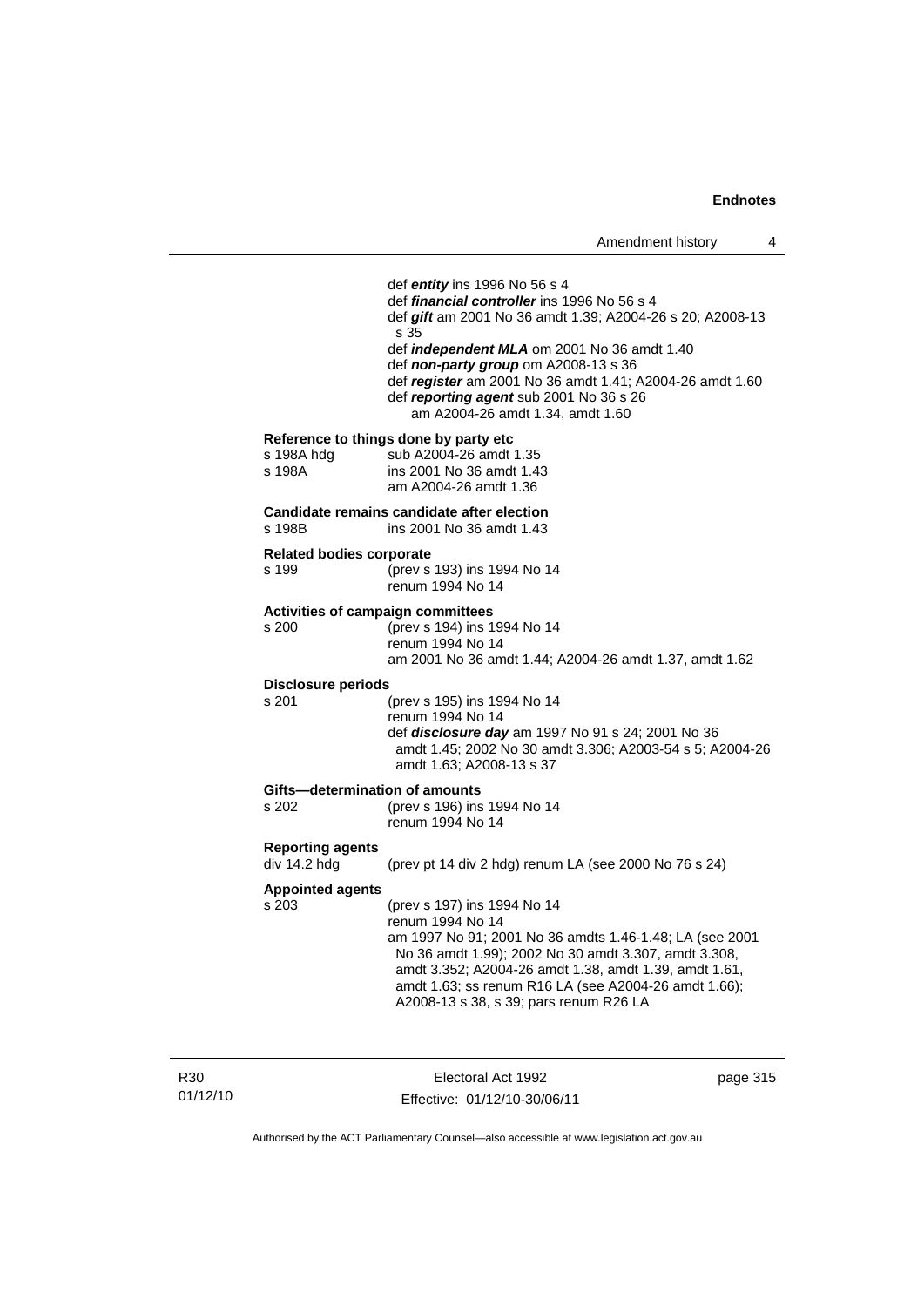4 Amendment history

| s 204                                   | (prev s 198) ins 1994 No 14                                                                                 |
|-----------------------------------------|-------------------------------------------------------------------------------------------------------------|
|                                         | renum 1994 No 14                                                                                            |
|                                         | am 1997 No 91; 2001 No 36 amdt 1.49, amdt 1.50; LA                                                          |
|                                         | (see 2001 No 36 amdt 1.99); A2004-26 amdt 1.61,<br>amdt 1.63; A2008-13 s 40; ss renum R26 LA                |
| <b>Registers of reporting agents</b>    |                                                                                                             |
| s 205                                   | (prev s 199) ins 1994 No 14                                                                                 |
|                                         | renum 1994 No 14                                                                                            |
|                                         | am 2001 No 36 amdts 1.51-1.53; LA (see 2001 No 36<br>amdt 1.99); 2002 No 30 amdt 3.309; A2004-26 amdt 1.40, |
|                                         | amdt 1.41, amdt 1.60; pars renum R16 LA (see A2004-26                                                       |
|                                         | amdt 1.66); A2008-13 s 41, s 42                                                                             |
| <b>Election funding</b><br>div 14.3 hdg | (prev pt 14 div 3 hdg) renum LA (see 2000 No 76 s 24)                                                       |
|                                         |                                                                                                             |
| Who eligible votes are cast for         |                                                                                                             |
| s 206                                   | (prev s 200) ins 1994 No 14<br>renum 1994 No 14                                                             |
|                                         | am 1996 No 56                                                                                               |
|                                         | sub 2001 No 36 amdt 1.54                                                                                    |
|                                         | am A2004-26 s 21                                                                                            |
|                                         | sub A2008-13 s 43                                                                                           |
| <b>Entitlement to funds</b>             |                                                                                                             |
| s 207                                   | (prev s 201) ins 1994 No 14                                                                                 |
|                                         | renum 1994 No 14<br>am 1996 No 56; 2001 No 36 amdt 1.55; A2004-26 s 22;                                     |
|                                         | A2008-13 s 44                                                                                               |
| <b>Threshold</b>                        |                                                                                                             |
| s 208                                   | (prev s 202) ins 1994 No 14                                                                                 |
|                                         | renum 1994 No 14<br>sub 1996 No 56; 2001 No 36 s 27                                                         |
|                                         | am A2004-26 s 23, amdt 1.42, amdt 1.63                                                                      |
| <b>Claims for payment</b>               |                                                                                                             |
| s 209                                   | (prev s 203) ins 1994 No 14                                                                                 |
|                                         | renum 1994 No 14<br>om 1996 No 56                                                                           |
|                                         |                                                                                                             |
| Claims by party reporting agents        |                                                                                                             |
| s 210                                   | (prev s 204) ins 1994 No 14<br>renum 1994 No 14                                                             |

page 316 Electoral Act 1992 Effective: 01/12/10-30/06/11

R30 01/12/10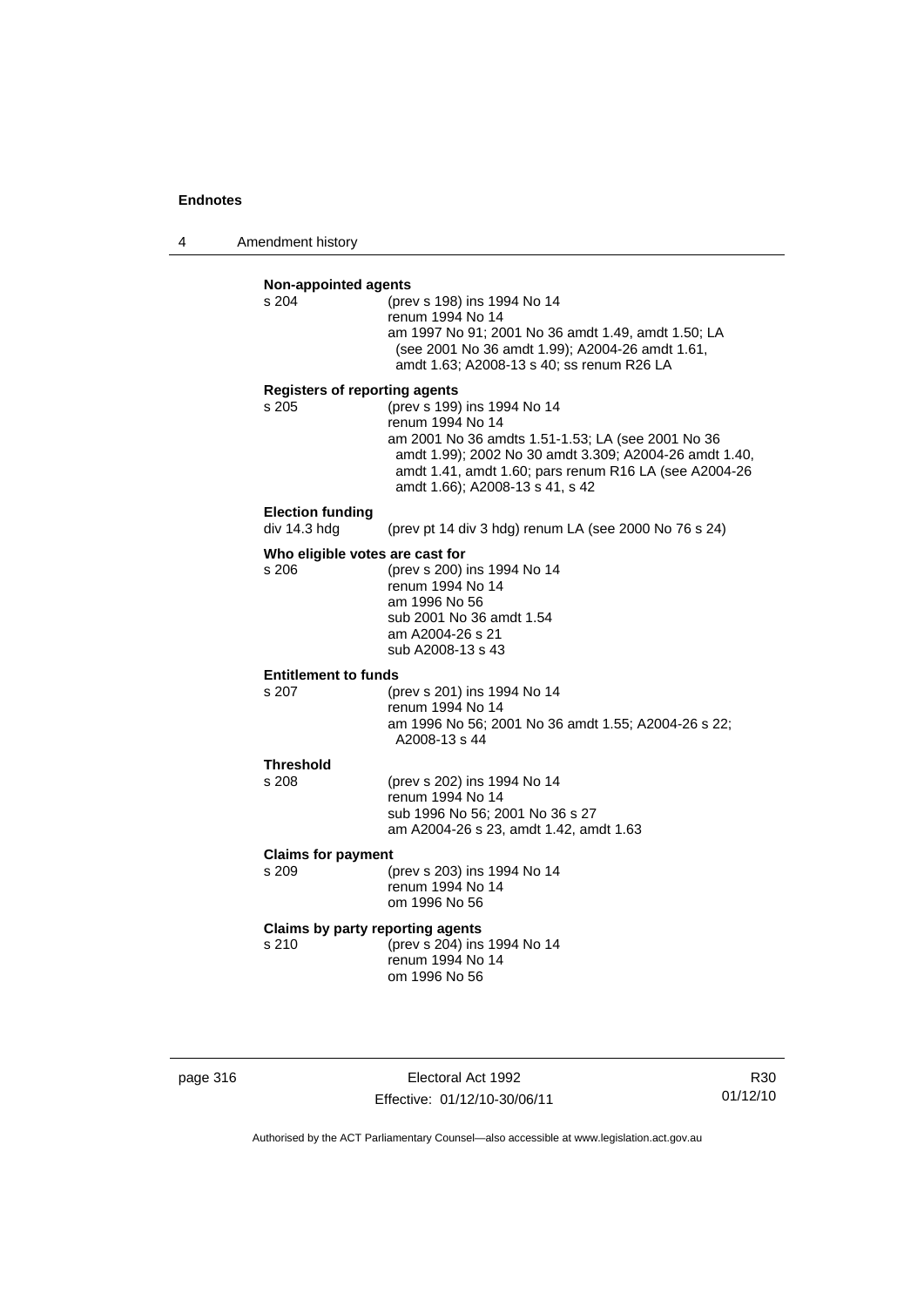## **Determination of claims**<br>s 211 (prev

(prev s 205) ins 1994 No 14 renum 1994 No 14 om 1996 No 56

#### **Making of payments**

s 212 (prev s 206) ins 1994 No 14 renum 1994 No 14 am 1996 No 56; 2001 No 36 amdt 1.56, amdt 1.57; LA (see 2001 No 36 amdt 1.99); A2004-26 s 24, amdt 1.63; A2008-13 s 45, s 46; ss renum R26 LA

#### **Revocation of determinations**

| s 213 | (prev s 207) ins 1994 No 14 |
|-------|-----------------------------|
|       | renum 1994 No 14            |
|       | om 1996 No 56               |

# **Death of candidate**

(prev s 208) ins 1994 No 14 renum 1994 No 14 am 1996 No 56; 2001 No 36 amdt 1.58; A2004-26 s 26; A2008-13 s 47

#### **Application voluntary**

s 215 (prev s 209) ins 1994 No 14 renum 1994 No 14 am 1996 No 56

## **Disclosure of donations**<br>div 14.4 hdg (prev)

(prev pt 14 div 4 hdg) renum LA (see 2000 No 76 s 24)

### **Meaning of** *defined details* **for div 4**

| s 216 hda | sub 2001 No 36 amdt 1.59         |
|-----------|----------------------------------|
| s 216     | (prev s 210) ins 1994 No 14      |
|           | renum 1994 No 14                 |
|           | def gift om 2001 No 36 amdt 1.60 |

#### **Disclosure of gifts**

s 217 (prev s 211) ins 1994 No 14 renum 1994 No 14 am 2001 No 36 s 28; 2001 No 44 amdt 1.1360, amdt 1.1361; 2002 No 30 amdt 3.353; A2004-26 s 27; A2008-13 s 48

## **Disclosure of gifts—non-party groups**

s 218 (prev s 212) ins 1994 No 14 renum 1994 No 14 am 2001 No 36 s 29; 2001 No 44 amdt 1.1362, amdt 1.1363; 2002 No 30 amdt 3.353 om A2008-13 s 49

R30 01/12/10

Electoral Act 1992 Effective: 01/12/10-30/06/11 page 317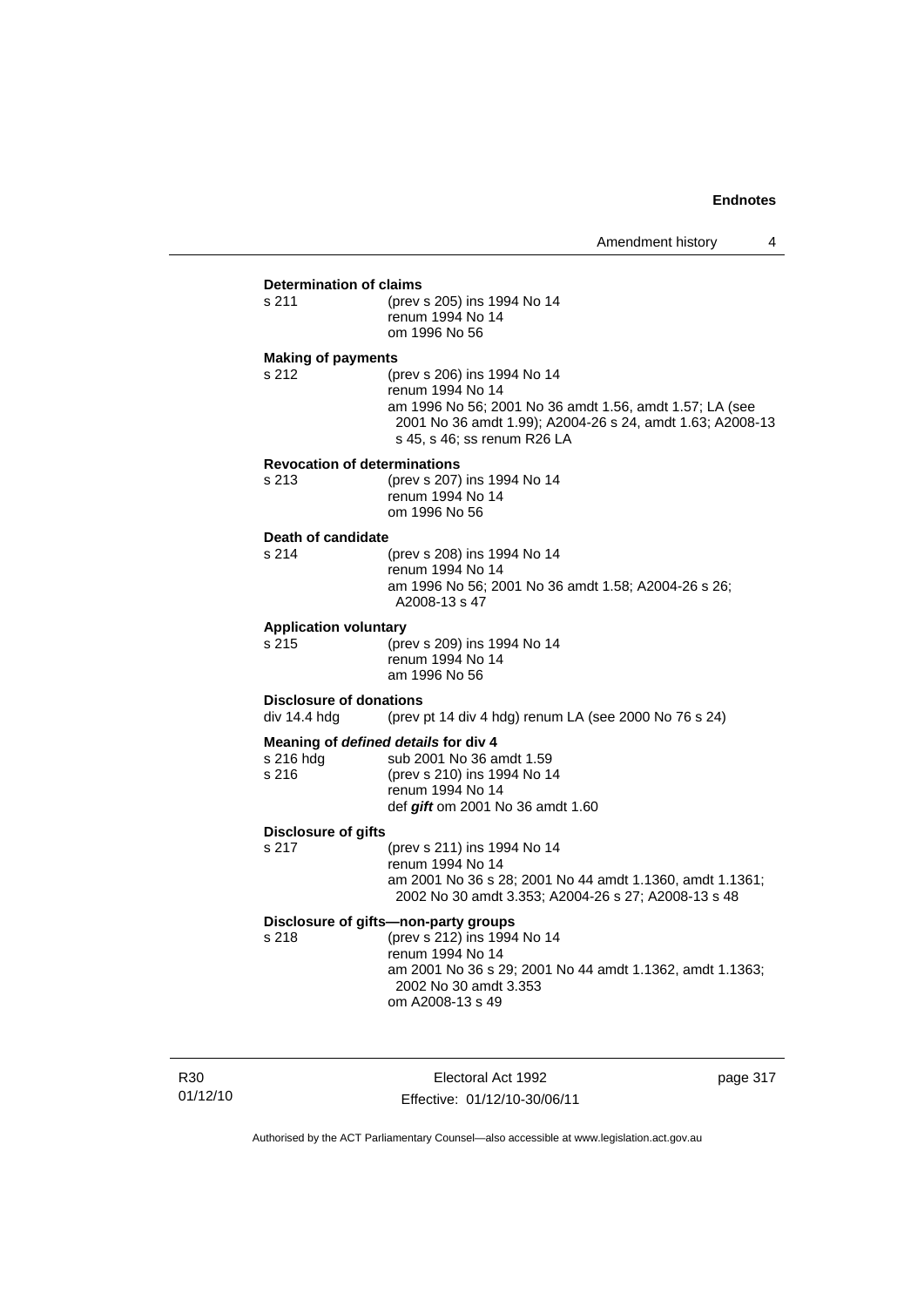| 4 | Amendment history |
|---|-------------------|
|---|-------------------|

#### **Certain loans not to be received**

| s 218A | ins 2001 No 36 s 30                                                                                      |
|--------|----------------------------------------------------------------------------------------------------------|
|        | am A2004-26 amdt 1.43, amdt 1.44, amdt 1.60; ss, pars<br>renum R16 LA (see A2004-26 amdt 1.66); A2008-13 |
|        | ss 50-54; ss and pars renum R26 LA                                                                       |

#### **Nil returns**

s 219 (prev s 213) ins 1994 No 14 renum 1994 No 14 am A2008-13 s 55

### **Disclosure of gifts by persons incurring political expenditure**

s 220 (prev s 214) ins 1994 No 14 renum 1994 No 14 am 1996 No 56; 2001 No 36 s 31 and amdt 1.61; LA (see 2001 No 36 amdt 1.99); 2001 No 44 amdt 1.1364, amdt 1.1365; 2002 No 30 amdt 3.353; A2004-26 amdt 1.60, amdt 1.63

### **Disclosure of gifts made to candidates**

| s 221 hdg | sub A2008-13 s 56                                        |
|-----------|----------------------------------------------------------|
| s 221     | (prev s 215) ins 1994 No 14                              |
|           | renum 1994 No 14                                         |
|           | am 1996 No 56; LA (see 2001 No 36 amdt 1.99); 2001 No 44 |
|           | amdts 1.1366-1.1369: 2002 No 30 amdt 3.353: A2004-26     |
|           | s 28, s 29; A2008-13 s 57, s 58                          |
|           |                                                          |

## **Annual returns of donations**

ins 1996 No 56 sub 2001 No 36 s 32 am 2001 No 44 amdts 1.1370-1.1372; 2002 No 30 amdt 3.353; A2004-26 s 30; A2004-26 amdt 1.60; A2008-13 ss 59-61

### **Advice about obligations to make returns**

| s 221B | ins 1996 No 56                             |
|--------|--------------------------------------------|
|        | sub 2001 No 36 s 32                        |
|        | am A2004-26 amdt 1.60: A2008-13 s 62, s 63 |
|        |                                            |

#### **Anonymous gifts**

s 222 (prev s 216) ins 1994 No 14 renum 1994 No 14 sub 2001 No 36 s 32 am A2004-26 s 31, amdt 1.45, amdt 1.60; pars renum R16 LA (see A2004-26 amdt 1.66); A2008-13 ss 64-70; ss and pars renum R26 LA

#### **Disclosure of electoral expenditure**

div 14.5 hdg (prev pt 14 div 5 hdg) renum LA (see 2000 No 76 s 24)

page 318 **Electoral Act 1992** Effective: 01/12/10-30/06/11

R30 01/12/10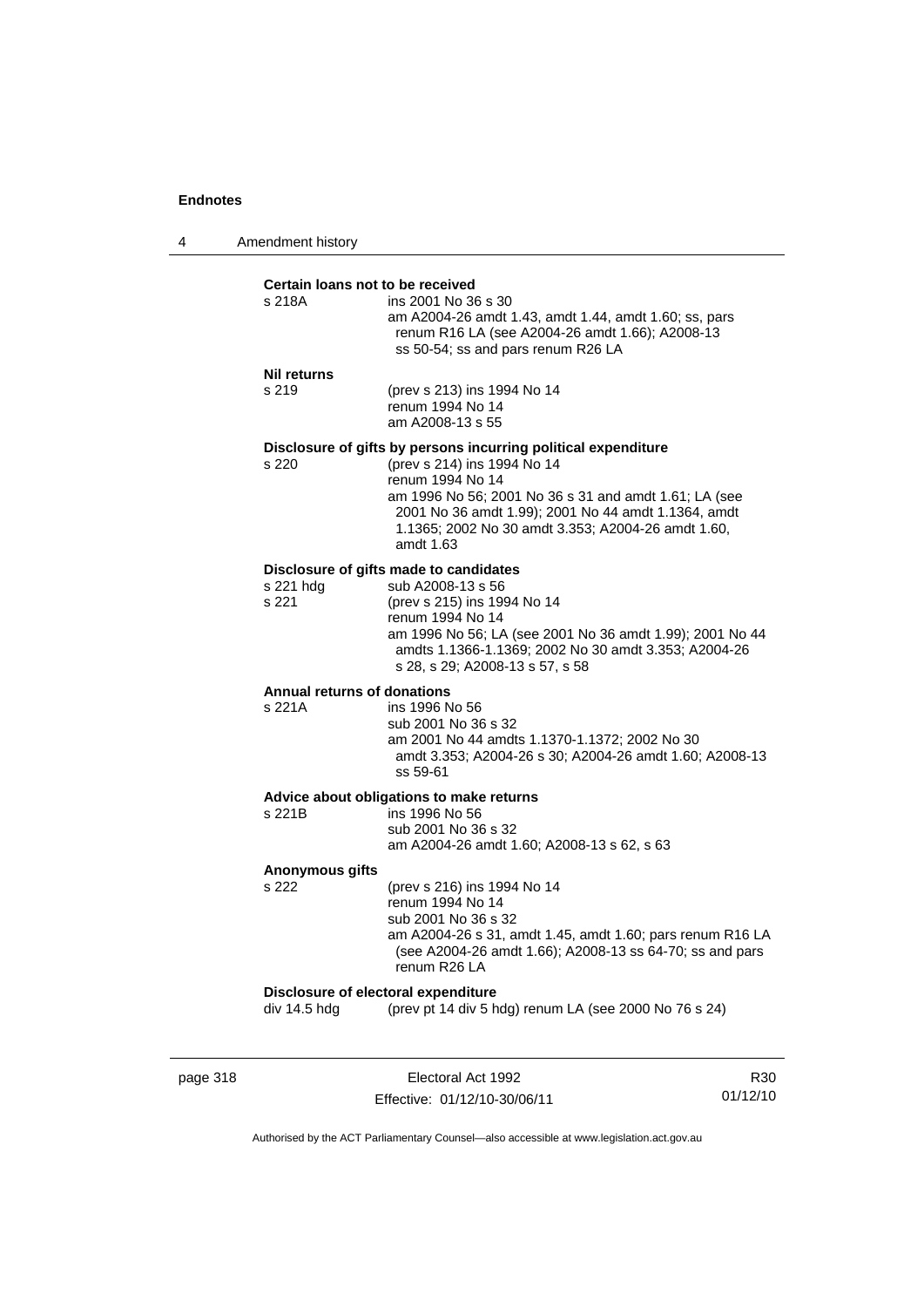## **Definitions for div 14.5**

| s 223 hdg<br>s 223                      | sub 2001 No 36 amdt 1.62<br>(prev s 217) ins 1994 No 14<br>renum 1994 No 14; 2001 No 36 amdt 1.99<br>am 2001 No 36 amdt 1.64, amdt 1.65<br>def electoral expenditure am 1996 No 56 s 16; LA (see 2001<br>No 36 amdt 1.99); A2008-13 s 71, s 72<br>def participant ins 2001 No 36 amdt 1.63<br>am A2004-26 s 32; A2008-13 s 73<br>def <i>relates</i> ins 2001 No 36 amdt 1.63 |
|-----------------------------------------|------------------------------------------------------------------------------------------------------------------------------------------------------------------------------------------------------------------------------------------------------------------------------------------------------------------------------------------------------------------------------|
| <b>Returns of electoral expenditure</b> |                                                                                                                                                                                                                                                                                                                                                                              |
| s 224                                   | (prev s 218) ins 1994 No 14<br>renum 1994 No 14; 2001 No 36 amdt 1.99<br>am 1996 No 56; 2001 No 36 amdt 1.66, amdt 1.67; LA (see<br>2001 No 36 amdt 1.99); 2001 No 44 amdt 1.1373, amdt<br>1.1374; 2002 No 30 amdt 3.353; A2004-26 s 33, amdt 1.60,<br>amdt 1.63; A2008-13 ss 74-76; ss renum R26 LA                                                                         |
| Nil returns                             |                                                                                                                                                                                                                                                                                                                                                                              |
| s 225                                   | (prev s 219) ins 1994 No 14<br>renum 1994 No 14<br>am 1996 No 56; 2001 No 36 amdt 1.68; A2004-26 amdt 1.63;<br>A2008-13 s 77; ss renum R26 LA                                                                                                                                                                                                                                |
|                                         | Returns by broadcasters and publishers                                                                                                                                                                                                                                                                                                                                       |
| s 226                                   | (prev s 220) ins 1994 No 14<br>renum 1994 No 14<br>am 2001 No 44 amdt 1.1375, amdt 1.1376; 2002 No 30<br>amdt 3.353; A2004-26 s 34; A2008-13 s 78                                                                                                                                                                                                                            |
| Multiple elections on same day          |                                                                                                                                                                                                                                                                                                                                                                              |
| s 227                                   | (prev s 221) ins 1994 No 14<br>renum 1994 No 14<br>am 2001 No 44 amdt 1.1377                                                                                                                                                                                                                                                                                                 |
| <b>Annual returns</b><br>div 14.6 hdg   |                                                                                                                                                                                                                                                                                                                                                                              |
|                                         | (prev pt 14 div 6 hdg) renum LA (see 2000 No 76 s 24)                                                                                                                                                                                                                                                                                                                        |
| s 228 hdg<br>s 228                      | Meaning of defined particulars for div 14.6<br>sub 2001 No 36 amdt 1.69<br>(prev s 222) ins 1994 No 14<br>renum 1994 No 14<br>am A2008-13 s 79                                                                                                                                                                                                                               |
| <b>Fund-raising events</b>              |                                                                                                                                                                                                                                                                                                                                                                              |
| s 229                                   | (prev s 223) ins 1994 No 14<br>renum 1994 No 14<br>om 1996 No 56                                                                                                                                                                                                                                                                                                             |
|                                         |                                                                                                                                                                                                                                                                                                                                                                              |

R30 01/12/10

Electoral Act 1992 Effective: 01/12/10-30/06/11 page 319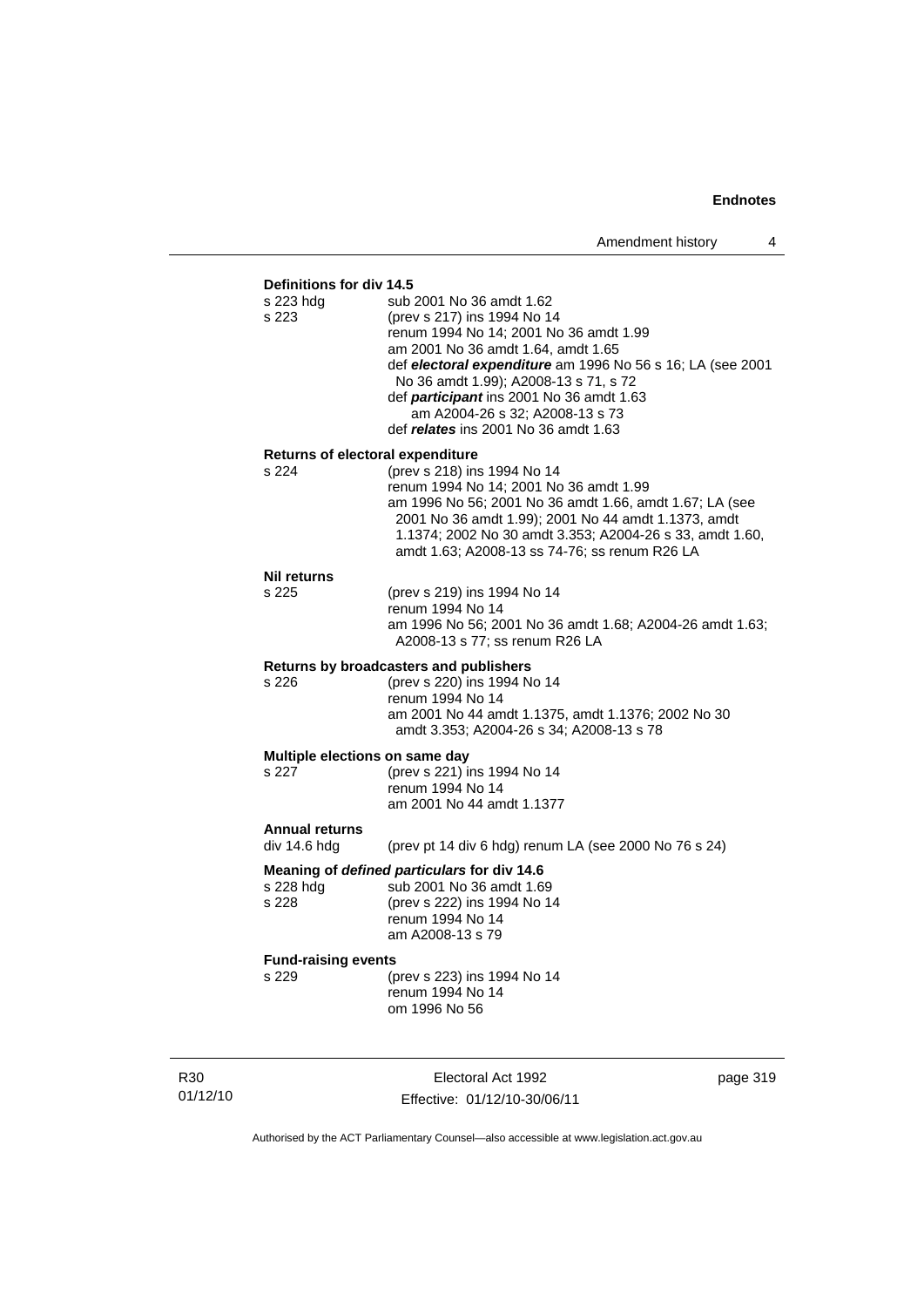4 Amendment history

## **Annual returns by parties and MLAs**  s 230 hdg sub A2004-26 amdt 1.46 s 230 (prev s 224) ins 1994 No 14 renum 1994 No 14 am 1996 No 56; 2000 No 50 s 4 sub 2001 No 36 s 33 am LA (see 2001 No 36 amdt 1.99); 2001 No 44 amdt 1.1378 (as sub 2001 No 36 amdt 2.2), amdt 1.1379; 2002 No 30 amdt 3.353; A2004-26 amdt 1.60, amdt 1.63; A2008-13 ss 80-82; ss renum R26 LA **Periods of less than financial year**<br>s 231 (prev s 225) ins 1 (prev s 225) ins 1994 No 14 renum 1994 No 14 sub 2001 No 36 s 33 am A2004-26 amdt 1.47, amdt 1.60, amdt 1.63, amdt 1.64; pars renum R16 LA (see A2004-26 amdt 1.66) **Returns by parties under Commonwealth Electoral Act** s 231A ins 1996 No 56 om A2008-13 s 83 **Annual returns by associated entities** s 231B ins 1996 No 56 sub 2001 No 36 s 34 am 2001 No 44 amdt 1.1380, 1.1381; 2002 No 30 amdt 3.353; A2004-26 amdt 1.64; A2008-13 s 84 **Returns by associated entities under Commonwealth Electoral Act** ins 1996 No 56 om A2008-13 s 85 **Amounts received**  s 232 (prev s 226) ins 1994 No 14 renum 1994 No 14 sub 1996 No 56; 2001 No 36 s 35 am A2004-26 amdt 1.60, amdt 1.64 sub A2008-13 s 86 am A2010-43 amdt 1.11 **Amounts paid**  s 233 (prev s 227) ins 1994 No 14

renum 1994 No 14 am 1996 No 56 om 2001 No 36 s 35

page 320 **Electoral Act 1992** Effective: 01/12/10-30/06/11

R30 01/12/10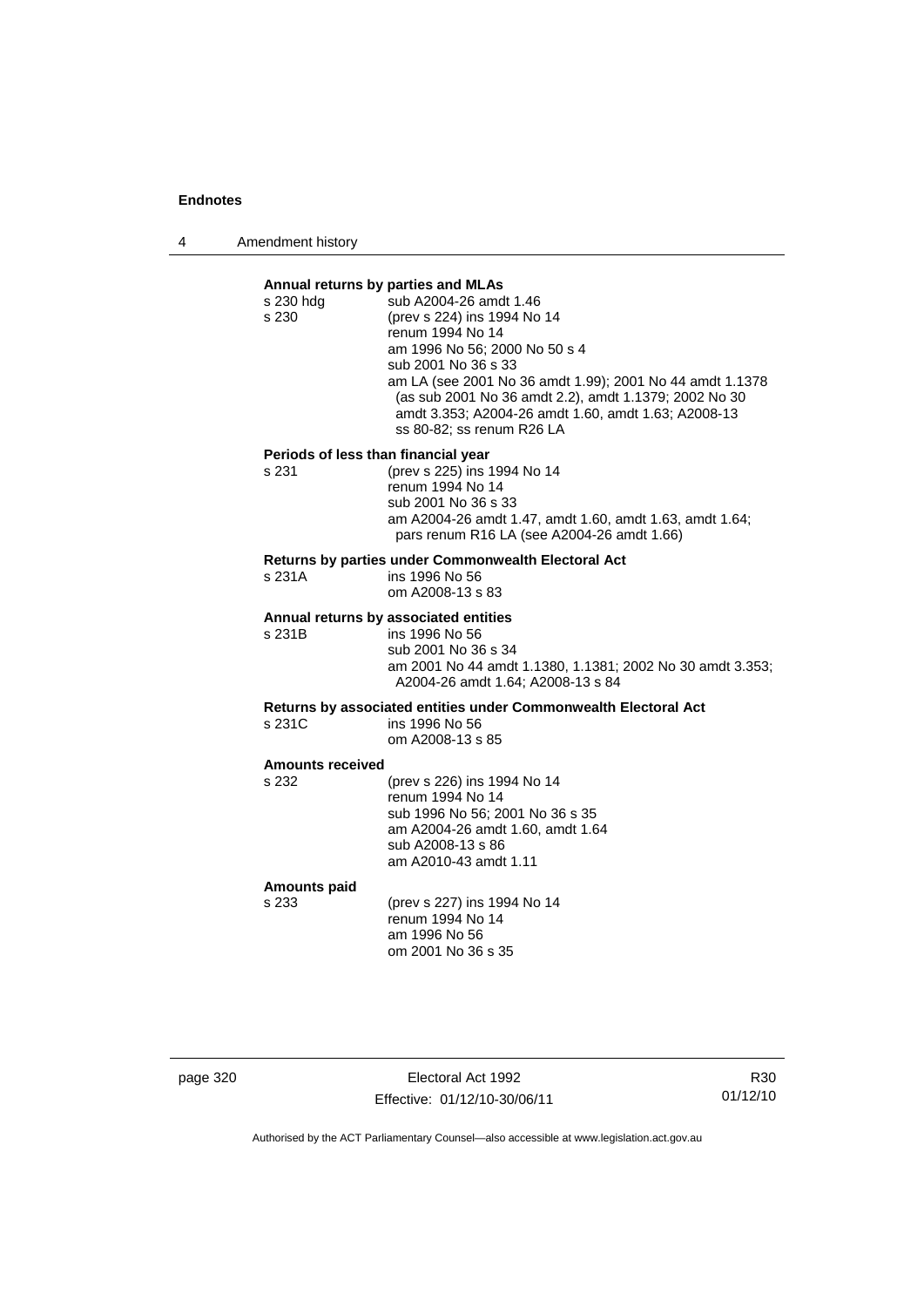| <b>Outstanding amounts</b>           |                                                                                       |
|--------------------------------------|---------------------------------------------------------------------------------------|
| s 234                                | (prev s 228) ins 1994 No 14<br>renum 1994 No 14                                       |
|                                      |                                                                                       |
|                                      | am 1994 No 78; 1996 No 56; 2001 No 36 amdt 1.70;<br>A2004-26 amdt 1.60; A2008-13 s 87 |
|                                      |                                                                                       |
| <b>Regulations</b>                   |                                                                                       |
| s 234A                               | ins 1996 No 56                                                                        |
|                                      |                                                                                       |
| Compliance                           |                                                                                       |
| div 14.7 hdg                         | (prev pt 14 div 7 hdg) renum LA (see 2000 No 76 s 24)                                 |
| Definitions for div 14.7             |                                                                                       |
| s 235                                | (prev s 229) ins 1994 No 14                                                           |
|                                      | renum 1994 No 14                                                                      |
|                                      | sub 2001 No 36 amdt 1.71                                                              |
|                                      |                                                                                       |
| <b>Offences</b>                      |                                                                                       |
| s 236                                | (prev s 230) ins 1994 No 14                                                           |
|                                      | renum 1994 No 14                                                                      |
|                                      | am 1996 No 56; 1998 No 54; 2001 No 36 amdt 1.72; LA (see                              |
|                                      | 2001 No 36 amdt 1.99); 2002 No 30 amdt 3.310; A2003-54                                |
|                                      | s 6; A2004-26 amdt 1.63; A2008-13 s 88; ss renum R26 LA                               |
|                                      | Investigation notices generally                                                       |
| s 237                                | (prev s 231) ins 1994 No 14                                                           |
|                                      | renum 1994 No 14                                                                      |
|                                      | am 1996 No 56; 1998 No 54                                                             |
|                                      | sub 2001 No 36 s 36                                                                   |
|                                      |                                                                                       |
|                                      | am 2002 No 30 amdt 3.311, amdt 3.352; A2004-26 amdt 1.48,<br>amdt 1.49, amdt 1.63     |
|                                      |                                                                                       |
|                                      | Investigation notices about associated entities                                       |
| s 237A                               | ins 2001 No 36 s 36                                                                   |
|                                      | am 2002 No 30 amdt 3.311; A2008-37 amdt 1.140, A2008-37                               |
|                                      | amdt 1.147                                                                            |
|                                      |                                                                                       |
| <b>Investigation notice offences</b> |                                                                                       |
| s 237B                               | ins 2001 No 36 s 36                                                                   |
|                                      | Investigation-search warrants                                                         |
| s 238                                | (prev s 232) ins 1994 No 14                                                           |
|                                      | renum 1994 No 14                                                                      |
|                                      |                                                                                       |
| <b>Records</b>                       |                                                                                       |
| s 239                                | (prev s 233) ins 1994 No 14                                                           |
|                                      | renum 1994 No 14                                                                      |
|                                      | am 1996 No 56; 2001 No 36 amdt 1.73; A2003-54 s 7;                                    |
|                                      | A2004-26 amdt 1.60                                                                    |
|                                      |                                                                                       |
|                                      |                                                                                       |
|                                      |                                                                                       |

R30 01/12/10

Electoral Act 1992 Effective: 01/12/10-30/06/11 page 321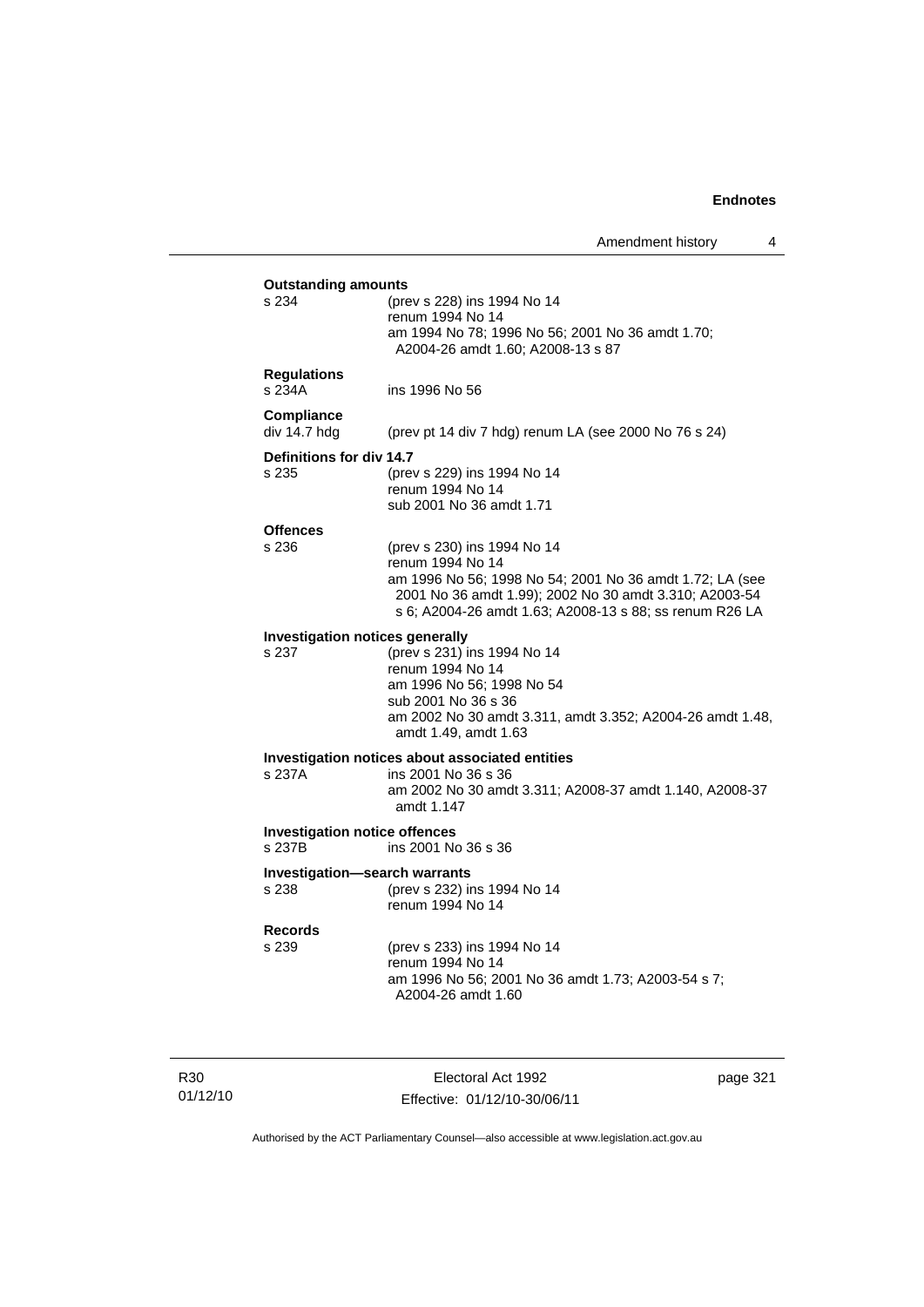| 4 | Amendment history |  |
|---|-------------------|--|
|---|-------------------|--|

| <b>Miscellaneous</b><br>div 14.8 hdg           | (prev pt 14 div 8 hdg) renum LA (see 2000 No 76 s 24)                                                                                                                                                                                                                                                                                                  |
|------------------------------------------------|--------------------------------------------------------------------------------------------------------------------------------------------------------------------------------------------------------------------------------------------------------------------------------------------------------------------------------------------------------|
| Inability to complete returns<br>s 240         | (prev s 234) ins 1994 No 14<br>renum 1994 No 14                                                                                                                                                                                                                                                                                                        |
| Noncompliance with pt 14<br>s 241              | (prev s 235) ins 1994 No 14<br>renum 1994 No 14<br>am 2001 No 36 amdt 1.74; A2004-26 s 35; A2008-13 s 89;<br>pars renum R26 LA                                                                                                                                                                                                                         |
| <b>Amendment of returns</b><br>s 242           | (prev s 236) ins 1994 No 14<br>renum 1994 No 14<br>am 1996 No 56; 2001 No 36 amdt 1.75; A2004-26 amdt 1.60,<br>A2008-37 amdt 1.147                                                                                                                                                                                                                     |
| s 243                                          | Copies of returns to be available for public inspection<br>(prev s 237) ins 1994 No 14<br>renum 1994 No 14<br>am 1996 No 56<br>sub 2001 No 36 s 37<br>am 2001 No 44 amdt 1.1382, amdt 1.1383                                                                                                                                                           |
| pt 15 hdg                                      | <b>Notification and review of decisions</b><br>ins 1994 No 14<br>sub A2008-37 amdt 1.141                                                                                                                                                                                                                                                               |
| Definition for Act-pt 15<br>s 244 hdg<br>s 244 | sub 2001 No 36 amdt 1.76<br>(prev s 238) ins 1994 No 14<br>renum 1994 No 14<br>sub A2008-37 amdt 1.141                                                                                                                                                                                                                                                 |
| Definitions-pt 15<br>s 245                     | (prev s 239) ins 1994 No 14<br>renum 1994 No 14<br>am 1996 No 56; 2001 No 36 amdts 1.77-1.79; LA (see 2001<br>No 36 amdt 1.99); A2004-26 amdt 1.61, amdt 1.63<br>sub A2008-37 amdt 1.141<br>def <i>internally reviewable decision</i> ins A2008-37 amdt 1.141<br>def person ins A2008-37 amdt 1.141<br>def reviewable decision ins A2008-37 amdt 1.141 |
| <b>Internal review notices</b><br>s 246        | (prev s 240) ins 1994 No 14<br>renum 1994 No 14<br>sub A2008-37 amdt 1.141                                                                                                                                                                                                                                                                             |

page 322 Electoral Act 1992 Effective: 01/12/10-30/06/11

R30 01/12/10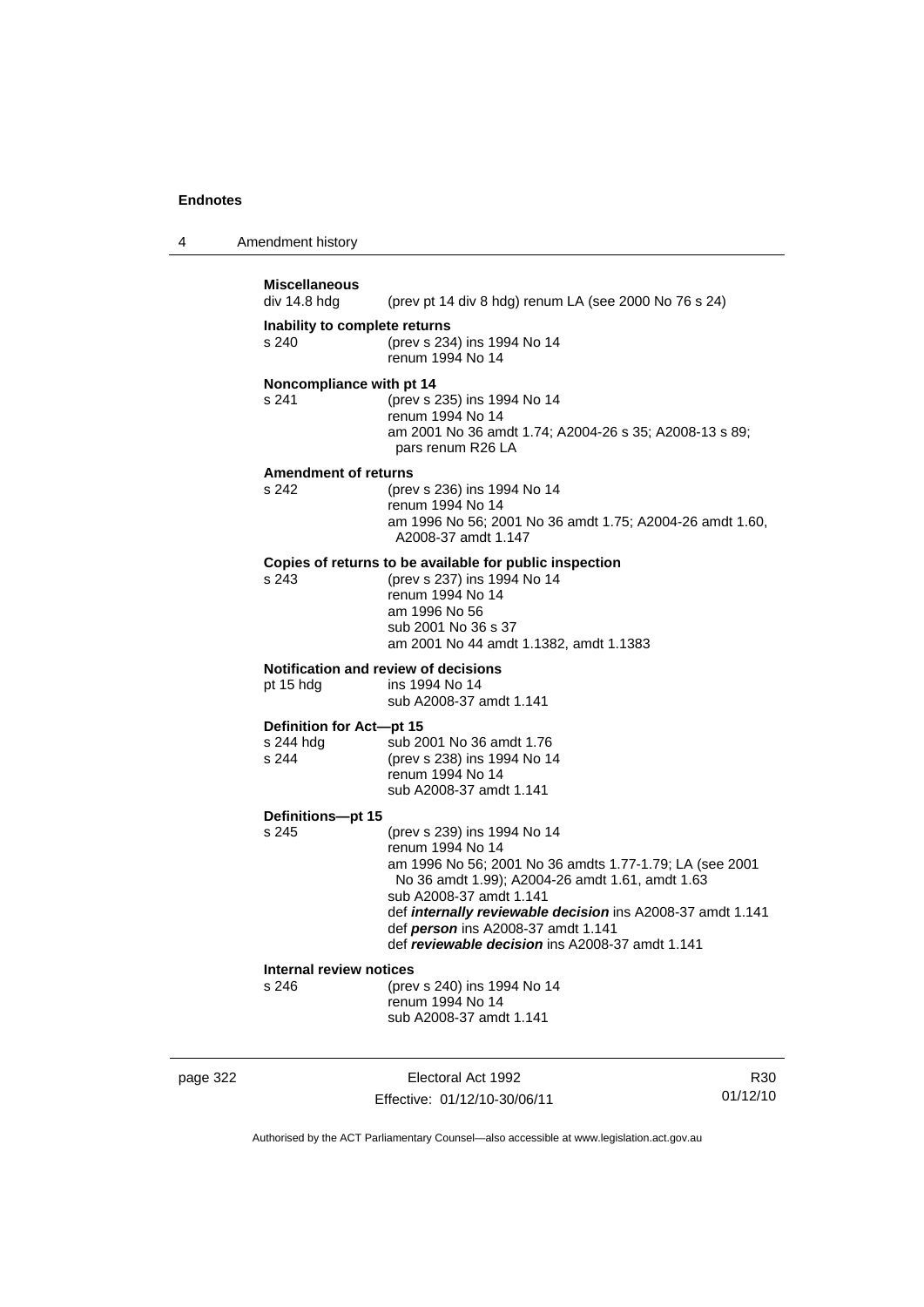| Applications for internal review<br>s 247          | (prev s 241) ins 1994 No 14<br>renum 1994 No 14<br>am 2001 No 36 s 38; LA (see 2001 No 36 amdt 1.99); 2001<br>No 44 amdt 1.1384; A2004-26 amdt 1.61, amdt 1.63                                                                                                                                                                                                                                                                                                      |          |
|----------------------------------------------------|---------------------------------------------------------------------------------------------------------------------------------------------------------------------------------------------------------------------------------------------------------------------------------------------------------------------------------------------------------------------------------------------------------------------------------------------------------------------|----------|
|                                                    | sub A2008-37 amdt 1.141                                                                                                                                                                                                                                                                                                                                                                                                                                             |          |
| Stay of reviewable decisions<br>s 248              | (prev s 242) ins 1994 No 14<br>renum 1994 No 14<br>sub A2008-37 amdt 1.141                                                                                                                                                                                                                                                                                                                                                                                          |          |
| Review by electoral commission<br>s 249            | (prev s 243) ins 1994 No 14<br>renum 1994 No 14<br>sub A2008-37 amdt 1.141                                                                                                                                                                                                                                                                                                                                                                                          |          |
| <b>Reviewable decision notices</b><br>s 249A       | ins A2008-37 amdt 1.141                                                                                                                                                                                                                                                                                                                                                                                                                                             |          |
| <b>Applications for review</b><br>s 249B           | ins A2008-37 amdt 1.141                                                                                                                                                                                                                                                                                                                                                                                                                                             |          |
| pt 16 hdg                                          | Disputed elections, eligibility and vacancies<br>ins 1994 No 14                                                                                                                                                                                                                                                                                                                                                                                                     |          |
| Preliminary<br>div 16.1 hdg                        | (prev pt 16 div 1 hdg) renum LA (see 2000 No 76 s 24)                                                                                                                                                                                                                                                                                                                                                                                                               |          |
| Definitions for pt 16                              |                                                                                                                                                                                                                                                                                                                                                                                                                                                                     |          |
| s 250 hdg<br>s 250                                 | sub 2001 No 36 amdt 1.80<br>(prev s 244) ins 1994 No 14<br>renum 1994 No 14<br>am 2001 No 36 amdts 1.81-1.83<br>def contravention ins 2002 No 30 amdt 3.312<br>def court om 2002 No 30 amdt 3.313<br>def Court of Disputed Elections ins 2002 No 30 amdt 3.313<br>def <i>illegal practice</i> om 2002 No 30 amdt 3.314<br>def proceeding sub 2002 No 30 amdt 3.315<br>def Speaker ins 2002 No 30 amdt 3.316<br>def <i>undue influence</i> sub 2002 No 30 amdt 3.317 |          |
| s 250A                                             | References in pt 16 to <i>contravention</i> of sections<br>(prev s 250 (2)) renum 2001 No 36 amdt 1.82<br>om 2002 No 30 amdt 3.318                                                                                                                                                                                                                                                                                                                                  |          |
| Meaning of Speaker for pt 16<br>s 251 hdg<br>s 251 | sub 2001 No 36 amdt 1.84<br>(prev s 245) ins 1994 No 14<br>renum 1994 No 14<br>sub 2002 No 30 amdt 3.319                                                                                                                                                                                                                                                                                                                                                            |          |
|                                                    | Electoral Act 1992                                                                                                                                                                                                                                                                                                                                                                                                                                                  | page 323 |

Authorised by the ACT Parliamentary Counsel—also accessible at www.legislation.act.gov.au

Effective: 01/12/10-30/06/11

R30 01/12/10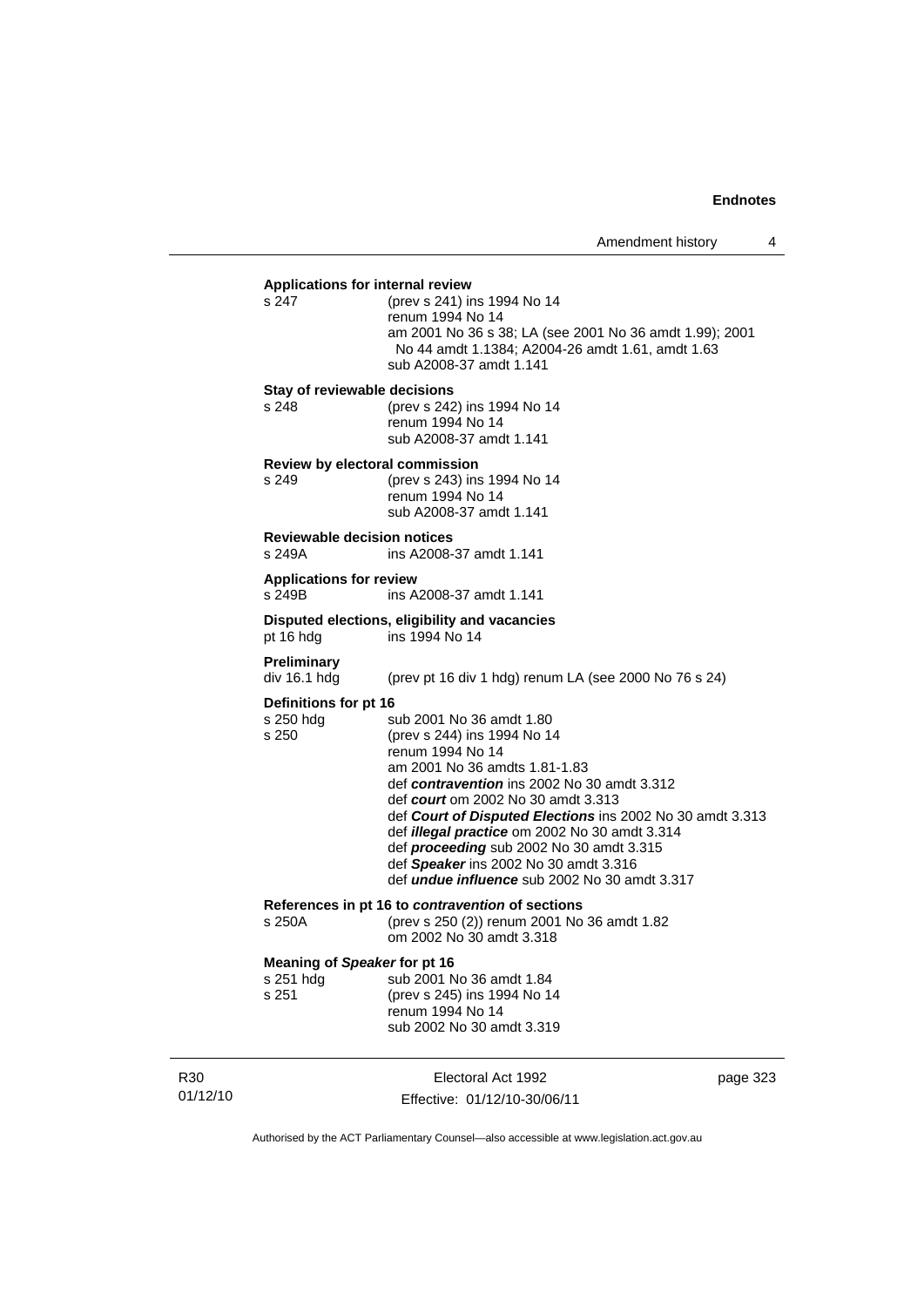| 4 | Amendment history |  |
|---|-------------------|--|
|---|-------------------|--|

| Jurisdiction and powers of Supreme Court<br>(prev pt 16 div 2 hdg) renum LA (see 2000 No 76 s 24)<br>div 16.2 hdg |                                                             |  |
|-------------------------------------------------------------------------------------------------------------------|-------------------------------------------------------------|--|
| <b>Court of Disputed Elections</b>                                                                                |                                                             |  |
|                                                                                                                   |                                                             |  |
| s 252                                                                                                             | (prev s 246) ins 1994 No 14                                 |  |
|                                                                                                                   | renum 1994 No 14                                            |  |
|                                                                                                                   |                                                             |  |
| <b>Powers of the court</b>                                                                                        |                                                             |  |
| s 253                                                                                                             | (prev s 247) ins 1994 No 14                                 |  |
|                                                                                                                   | renum 1994 No 14                                            |  |
|                                                                                                                   |                                                             |  |
| <b>Rules of court</b>                                                                                             |                                                             |  |
|                                                                                                                   |                                                             |  |
| s 254                                                                                                             | (prev s 248) ins 1994 No 14                                 |  |
|                                                                                                                   | renum 1994 No 14                                            |  |
|                                                                                                                   | sub 2001 No 44 amdt 1.1385                                  |  |
|                                                                                                                   | om 2002 No 30 amdt 3.320                                    |  |
|                                                                                                                   |                                                             |  |
| <b>Decisions are final</b>                                                                                        |                                                             |  |
| s 255                                                                                                             | (prev s 249) ins 1994 No 14                                 |  |
|                                                                                                                   | renum 1994 No 14                                            |  |
|                                                                                                                   |                                                             |  |
|                                                                                                                   | am 2002 No 30 amdt 3.321                                    |  |
|                                                                                                                   |                                                             |  |
| <b>Disputes elections</b>                                                                                         |                                                             |  |
| div 16.3 hdg                                                                                                      | (prev pt 16 div 3 hdg) renum LA (see 2000 No 76 s 24)       |  |
|                                                                                                                   |                                                             |  |
|                                                                                                                   | Validity may be disputed after election                     |  |
| s 256                                                                                                             | (prev s 250) ins 1994 No 14                                 |  |
|                                                                                                                   | renum 1994 No 14                                            |  |
|                                                                                                                   | am 2000 No 76 s 17                                          |  |
|                                                                                                                   |                                                             |  |
|                                                                                                                   | Persons entitled to dispute elections                       |  |
| s 257                                                                                                             | (prev s 251) ins 1994 No 14                                 |  |
|                                                                                                                   | renum 1994 No 14                                            |  |
|                                                                                                                   |                                                             |  |
| Form of application                                                                                               |                                                             |  |
| s 258                                                                                                             | (prev s 252) ins 1994 No 14                                 |  |
|                                                                                                                   | renum 1994 No 14                                            |  |
|                                                                                                                   |                                                             |  |
| Time for filing application                                                                                       |                                                             |  |
| s 259                                                                                                             | (prev s 253) ins 1994 No 14                                 |  |
|                                                                                                                   |                                                             |  |
|                                                                                                                   | renum 1994 No 14                                            |  |
| Deposit as security for costs                                                                                     |                                                             |  |
|                                                                                                                   |                                                             |  |
| s 260                                                                                                             | (prev s 254) ins 1994 No 14                                 |  |
|                                                                                                                   | renum 1994 No 14                                            |  |
|                                                                                                                   |                                                             |  |
|                                                                                                                   | Registrar to serve copies of application on certain persons |  |
| s 261                                                                                                             | (prev s 255) ins 1994 No 14                                 |  |
|                                                                                                                   | renum 1994 No 14                                            |  |
|                                                                                                                   |                                                             |  |
|                                                                                                                   |                                                             |  |
|                                                                                                                   |                                                             |  |

page 324 Electoral Act 1992 Effective: 01/12/10-30/06/11

R30 01/12/10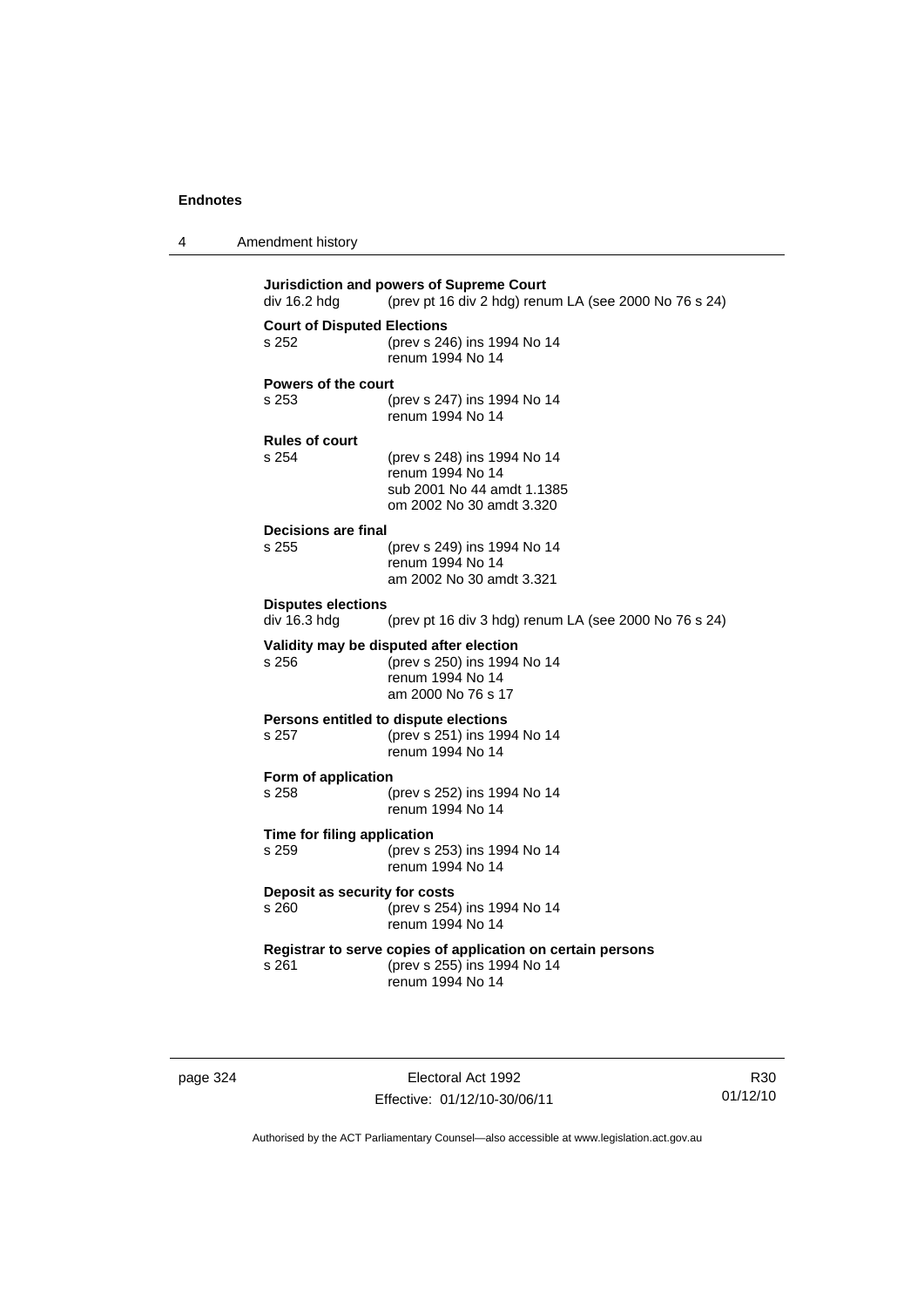| s 262                                   | (prev s 256) ins 1994 No 14<br>renum 1994 No 14<br>sub 2002 No 30 amdt 3.322                                                                            |
|-----------------------------------------|---------------------------------------------------------------------------------------------------------------------------------------------------------|
| s 263                                   | Withdrawal and abatement of application<br>(prev s 257) ins 1994 No 14<br>renum 1994 No 14<br>am 2001 No 36 amdt 1.85, amdt 1.86; 2002 No 30 amdt 3.323 |
| <b>Hearing of applications</b><br>s 264 | (prev s 258) ins 1994 No 14<br>renum 1994 No 14<br>am 2002 No 30 amdt 3.324; A2004-60 amdt 1.149                                                        |
| Declarations and orders<br>s 265        | (prev s 259) ins 1994 No 14<br>renum 1994 No 14<br>am 2002 No 30 amdt 3.325                                                                             |
| <b>Illegal practices</b><br>s 266       | (prev s 260) ins 1994 No 14<br>renum 1994 No 14<br>am 2002 No 30 amdt 3.326, amdt 3.351                                                                 |
| s 267                                   | Bribery or undue influence by person elected<br>(prev s 261) ins 1994 No 14<br>renum 1994 No 14<br>am 2002 No 30 amdt 3.351                             |
| s 268                                   | Immaterial delays and errors<br>(prev s 262) ins 1994 No 14<br>renum 1994 No 14<br>am 2002 No 30 amdt 3.351                                             |
| Inquiries by court<br>s 269             | (prev s 263) ins 1994 No 14<br>renum 1994 No 14<br>am 2000 No 76 s 18; 2002 No 30 amdt 3.351                                                            |
| <b>Rejected ballot papers</b><br>s 270  | (prev s 264) ins 1994 No 14<br>renum 1994 No 14<br>am 2002 No 30 amdt 3.351                                                                             |
| s 271                                   | Evidence that persons were not permitted to vote<br>(prev s 265) ins 1994 No 14<br>renum 1994 No 14<br>am 2002 No 30 amdt 3.351                         |

R30 01/12/10

Electoral Act 1992 Effective: 01/12/10-30/06/11 page 325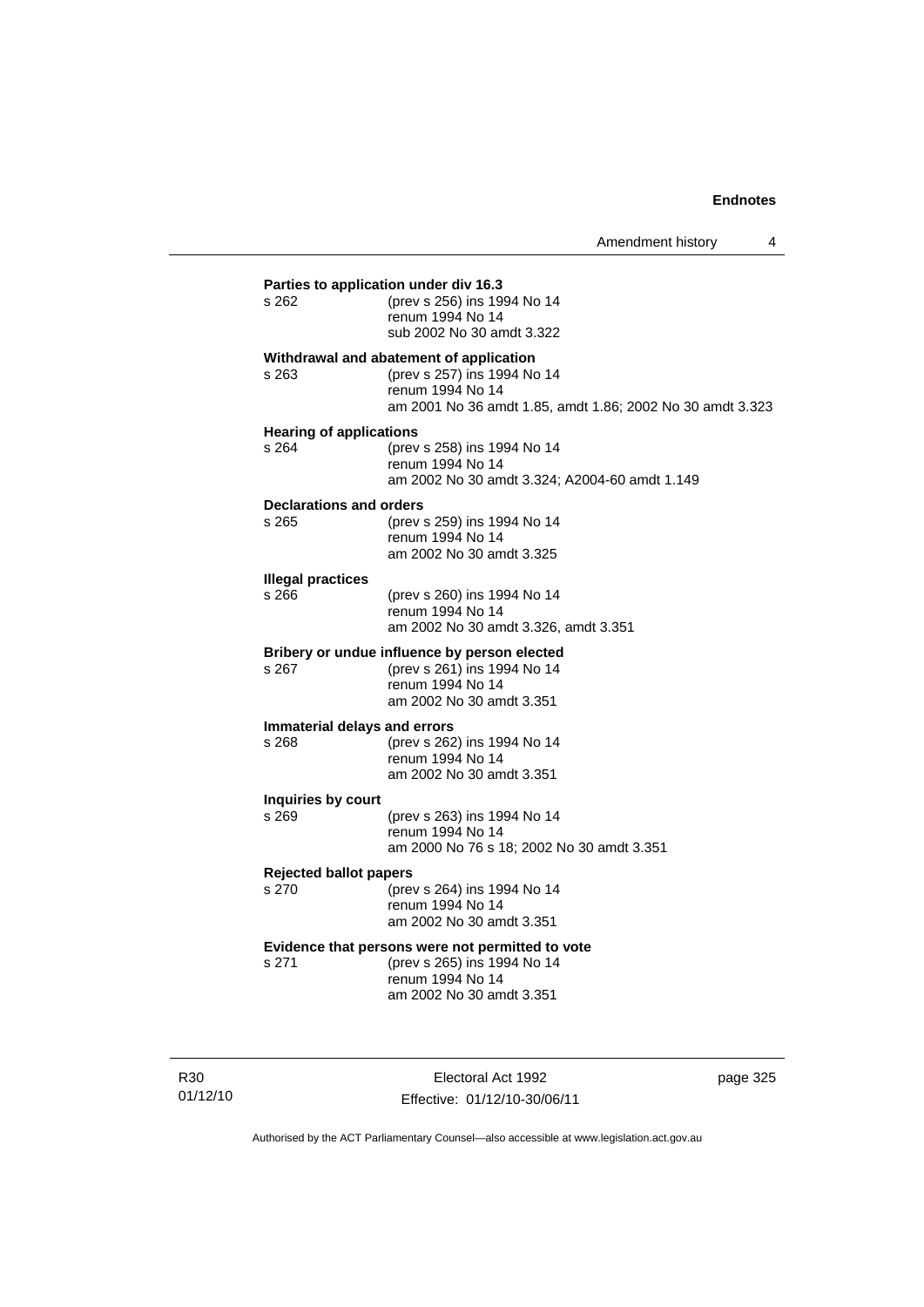4 Amendment history **Inspection of electoral papers**

(prev s 266) ins 1994 No 14 renum 1994 No 14 am 2002 No 30 amdt 3.351 **Commissioner not prevented from accessing documents** s 273 (prev s 267) ins 1994 No 14 renum 1994 No 14 am 2002 No 30 amdt 3.351 **Registrar to serve copies of declarations on certain persons** s 274 (prev s 268) ins 1994 No 14 renum 1994 No 14 am 2002 No 30 amdt 3.351 **Effect of declarations** s 275 (prev s 269) ins 1994 No 14 renum 1994 No 14 am 2002 No 30 amdt 3.351 **Eligibility and vacancies**  div 16.4 hdg (prev pt 16 div 4 hdg) renum LA (see 2000 No 76 s 24) **Speaker to state case**<br>s 276 (pre s 276 (prev s 270) ins 1994 No 14 renum 1994 No 14 am 2002 No 30 amdt 3.351 **Parties to a referral** s 277 (prev s 271) ins 1994 No 14 renum 1994 No 14 am 2002 No 30 amdt 3.351 **Declarations and orders** s 278 (prev s 272) ins 1994 No 14 renum 1994 No 14 am 2002 No 30 amdt 3.351 **Registrar to serve copy of declarations on Speaker** s 279 (prev s 273) ins 1994 No 14 renum 1994 No 14 am 2002 No 30 amdt 3.351 **Effect of declarations** s 280 (prev s 274) ins 1994 No 14 renum 1994 No 14 am 2002 No 30 amdt 3.351 **Proceedings**  (prev pt 16 div 5 hdg) renum LA (see 2000 No 76 s 24)

page 326 **Electoral Act 1992** Effective: 01/12/10-30/06/11

R30 01/12/10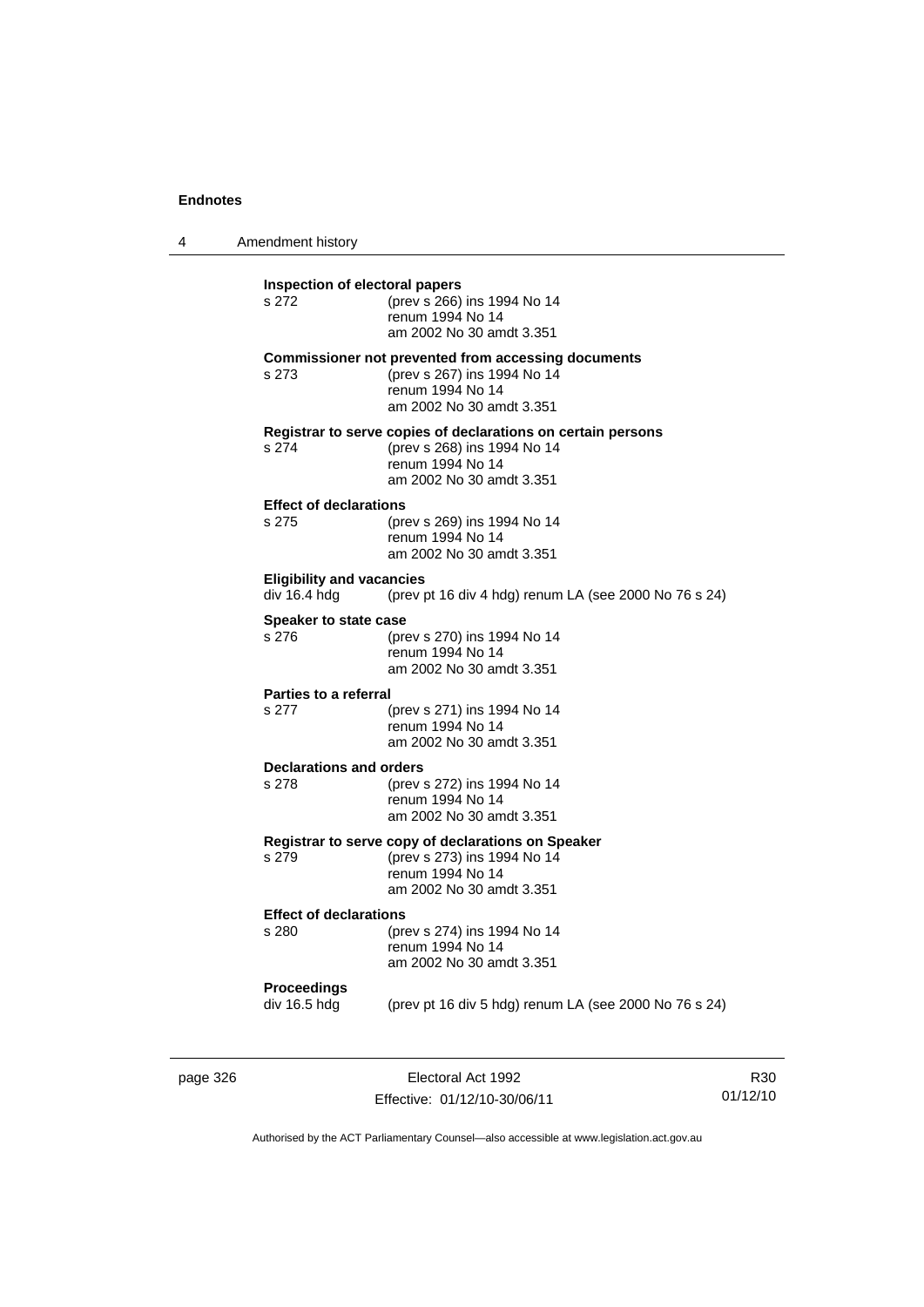| <b>Procedure</b> |                                                                                         |
|------------------|-----------------------------------------------------------------------------------------|
| s 281            | (prev s 275) ins 1994 No 14<br>renum 1994 No 14<br>am 2002 No 30 amdt 3.351             |
|                  | <b>Legal representation limited</b>                                                     |
| s 282            | (prev s 276) ins 1994 No 14<br>renum 1994 No 14<br>am 1997 No 96; 2002 No 30 amdt 3.327 |
|                  | <b>Admissibility of evidence</b>                                                        |
| s 283            | (prev s 277) ins 1994 No 14<br>renum 1994 No 14<br>am 2002 No 30 amdt 3.351             |
|                  | Costs may be ordered against Territory                                                  |
| s 284            | (prev s 278) ins 1994 No 14                                                             |
|                  | renum 1994 No 14                                                                        |
|                  | sub 2002 No 30 amdt 3.328                                                               |
|                  | <b>Electoral offences</b>                                                               |
| pt 17 hdg        | ins 1994 No 14                                                                          |
|                  | <b>Bribery and improper influence</b>                                                   |
| div 17.1 hdg     | (prev pt 17 div 1 hdg) renum LA (see 2000 No 76 s 24)                                   |
| <b>Bribery</b>   |                                                                                         |
| s 285            | (prev s 279) ins 1994 No 14                                                             |
|                  | renum 1994 No 14                                                                        |
|                  | am 1998 No 54                                                                           |
|                  | Influencing of votes by officers                                                        |
| s 286            | (prev s 280) ins 1994 No 14                                                             |
|                  | renum 1994 No 14                                                                        |
|                  | am 1998 No 54; 2002 No 30 amdt 3.329                                                    |
|                  | Influencing votes of hospital and nursing home patients                                 |
| s 287            | (prev s 281) ins 1994 No 14                                                             |
|                  | renum 1994 No 14<br>am 1998 No 54                                                       |
|                  |                                                                                         |
|                  | <b>Protection of rights</b>                                                             |
| div 17.2 hdg     | (prev pt 17 div 2 hdg) renum LA (see 2000 No 76 s 24)                                   |
|                  | <b>Violence and intimidation</b>                                                        |
| s 288            | (prev s 282) ins 1994 No 14                                                             |
|                  | renum 1994 No 14<br>am 1998 No 54                                                       |
|                  |                                                                                         |

R30 01/12/10

Electoral Act 1992 Effective: 01/12/10-30/06/11 page 327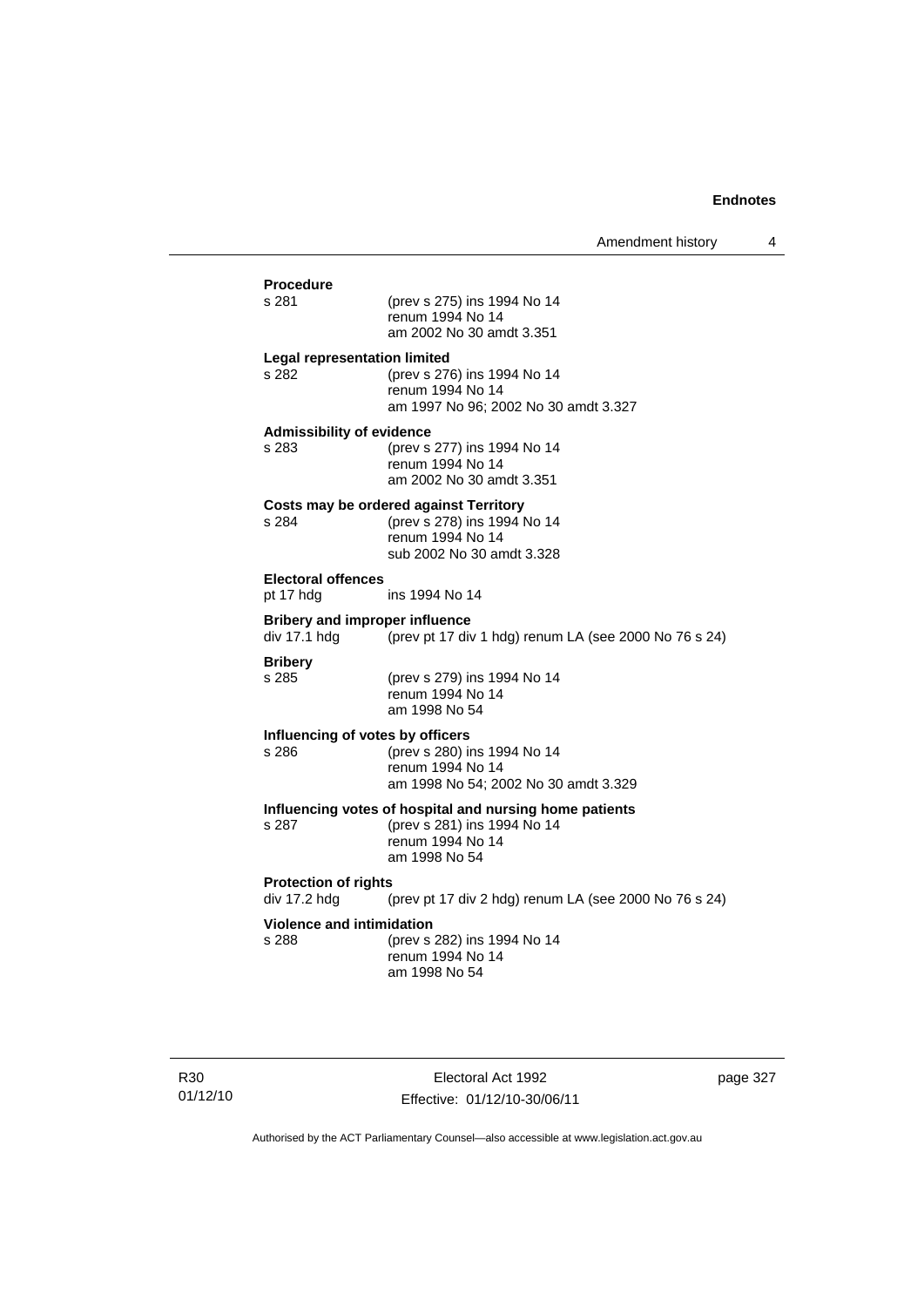4 Amendment history

### **Discrimination on grounds of political donations**

s 289 (prev s 283) ins 1994 No 14 renum 1994 No 14 am 1998 No 54; 2001 No 36 amdt 1.87; A2004-26 amdt 1.65 **Employees' right to leave of absence for voting** s 290 (prev s 284) ins 1994 No 14 renum 1994 No 14 am 1998 No 54 **Campaigning offences**  div 17.3 hdg (prev pt 17 div 3 hdg) renum LA (see 2000 No 76 s 24) **Definitions for div 17.3**<br>s 291 hdg sub s 291 hdg sub 2001 No 36 amdt 1.88<br>s 291 (prev s 285) ins 1994 No 14 (prev s 285) ins 1994 No 14 renum 1994 No 14 def *address* am 2001 No 36 amdt 1.89; A2004-26 amdt 1.63, amdt 1.65 om A2008-13 s 90 def *disseminate* sub 2001 No 36 s 39 def *polling place* ins 1995 No 33 s 5 am 1997 No 91 sch om 2001 No 36 amdt 1.90 def *publish* ins 2001 No 36 s 40 def *reportage or commentary* am A2008-13 s 91

## **Dissemination of unauthorised electoral matter**<br>s 292 (prev s 286) ins 1994 No 14

s 292 (prev s 286) ins 1994 No 14 renum 1994 No 14 am 1998 No 54 sub 2001 No 36 s 41 am A2004-26 amdt 1.50 ss (3), (4) exp 1 January 2002 (s 292 (4)) sub A2008-13 s 92

**Exceptions for news publications**<br>s 293 (prev s 287) ins

(prev s 287) ins 1994 No 14 renum 1994 No 14 sub A2008-13 s 92

#### **Exceptions for dissemination of electoral matter on certain items**

s 294 (prev s 288) ins 1994 No 14 renum 1994 No 14 sub A2008-13 s 92

page 328 Electoral Act 1992 Effective: 01/12/10-30/06/11

R30 01/12/10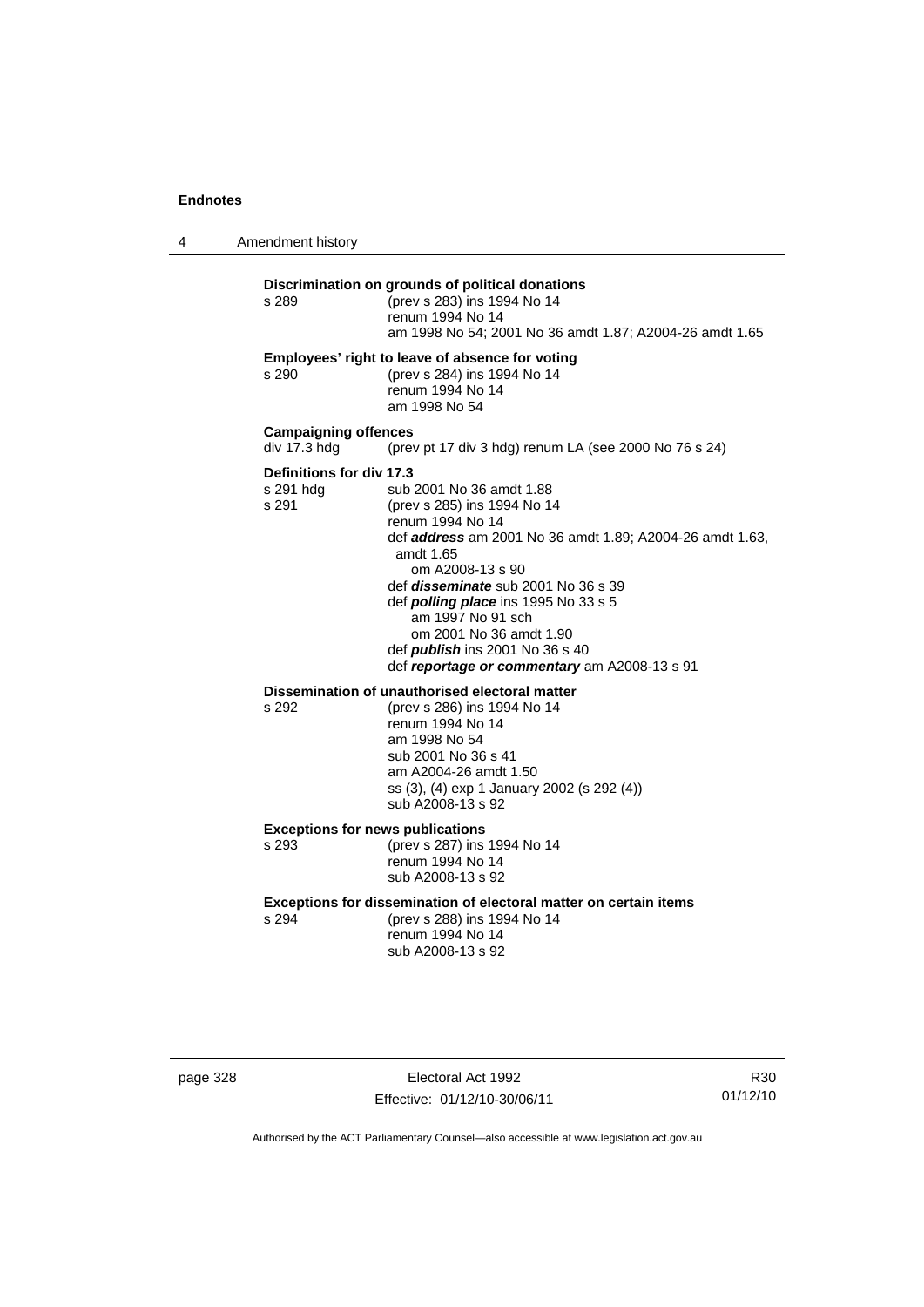Amendment history 4

### **Exception for certain Commonwealth licence holders**

| (prev s 289) ins 1994 No 14                 |
|---------------------------------------------|
| renum 1994 No 14                            |
| am 1997 No 91                               |
| sub 2001 No 36 s 42                         |
| am 2002 No 30 amdt 3.330; A2004-9 amdt 1.16 |
| sub A2008-13 s 92                           |
|                                             |

## **Advertorials**

 $s$  295

| s 296 | (prev s 290) ins 1994 No 14 |
|-------|-----------------------------|
|       | renum 1994 No 14            |
|       | am 1998 No 54               |
|       | sub A2008-13 s 92           |

#### **Misleading or deceptive electoral matter**

s 297 (prev s 291) ins 1994 No 14 renum 1994 No 14 am 1998 No 54

## **Inducement to illegal voting—representations of ballot papers**

 $(prev s 292)$  ins 1994 No 14 renum 1994 No 14 am 1998 No 54

## **Graffiti**

(prev s 293) ins 1994 No 14 renum 1994 No 14 am 1998 No 54; 2002 No 30 amdt 3.331; A2007-25 amdt 1.37

## **Defamation of candidates**<br>s 300 (prev s

(prev s 294) ins 1994 No 14 renum 1994 No 14 am 1998 No 54

# **Publication of statements about candidates**<br>s 301 (orev s 295) ins 1994 No 1

(prev s 295) ins 1994 No 14 renum 1994 No 14 am 1998 No 54; 2001 No 36 amdt 1.91; A2004-26 amdt 1.62, amdt 1.65

### **Disruption of election meetings**

s 302 (prev s 296) ins 1994 No 14 renum 1994 No 14 am 1998 No 54

#### **Canvassing within 100m of polling places**

s 303 (prev s 297) ins 1994 No 14 renum 1994 No 14 sub 1995 No 33 am 1997 No 91; LA (see 2001 No 36 amdt 1.99); 2001 No 44 amdt 1.1386, amdt 1.1387; A2007-25 amdt 1.38

| R <sub>30</sub> | Electoral Act 1992           | page 329 |
|-----------------|------------------------------|----------|
| 01/12/10        | Effective: 01/12/10-30/06/11 |          |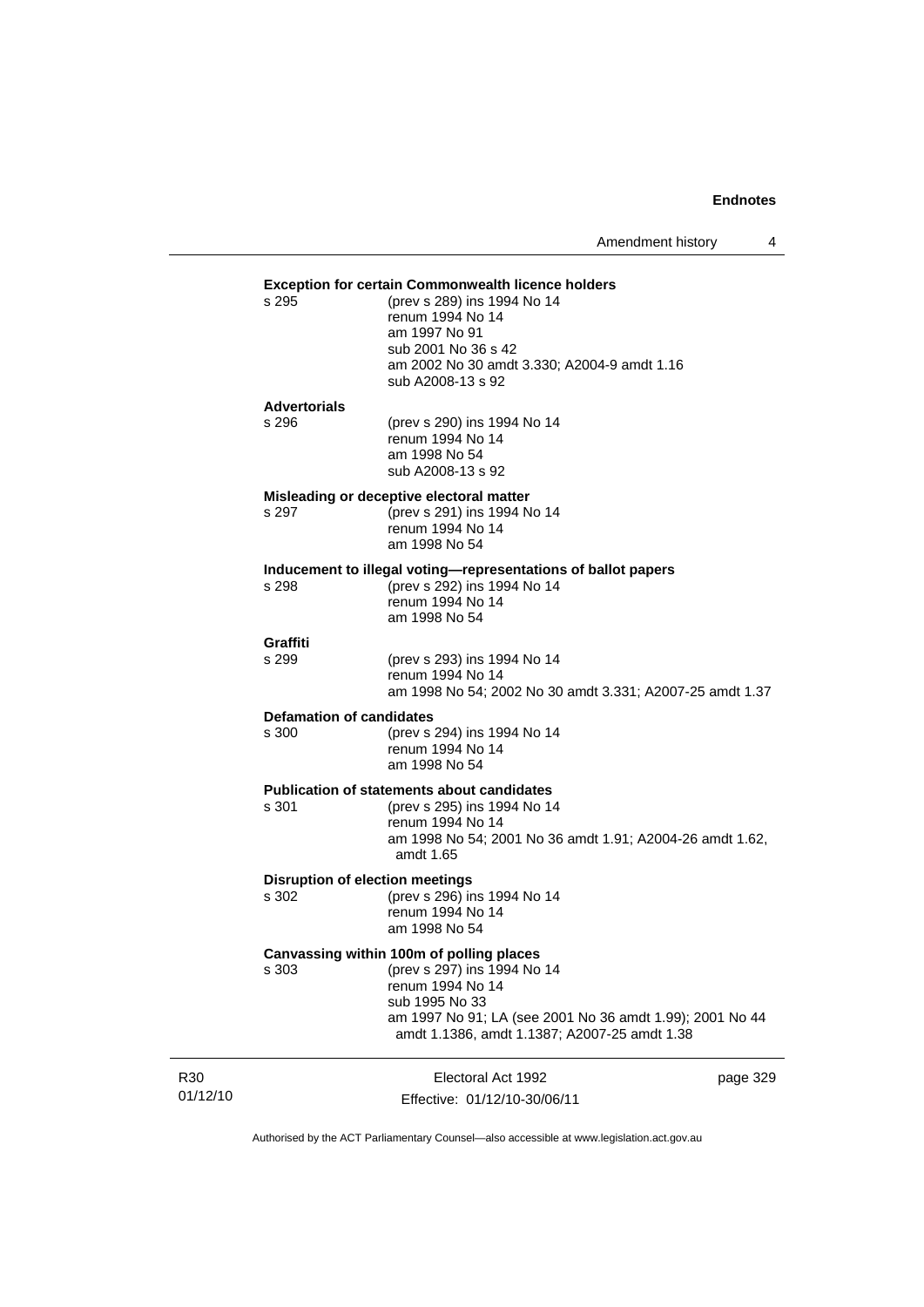4 Amendment history

|          | s 304                                             | Badges and emblems in polling places<br>(prev s 298) ins 1994 No 14<br>renum 1994 No 14<br>am 1995 No 33; 1998 No 54; 2001 No 36 amdt 1.92;<br>A2004-26 amdt 1.51<br>How-to-vote material in polling places |                             |
|----------|---------------------------------------------------|-------------------------------------------------------------------------------------------------------------------------------------------------------------------------------------------------------------|-----------------------------|
|          | s 305                                             | (prev s 299) ins 1994 No 14<br>renum 1994 No 14<br>am 1995 No 33; 1998 No 54                                                                                                                                |                             |
|          | s 306                                             | Evidence of authorisation of electoral matter<br>(prev s 300) ins 1994 No 14<br>renum 1994 No 14<br>am A2008-13 s 93                                                                                        |                             |
|          | <b>Electronic voting offences</b><br>div 17.4 hdg | (prev div 17.3A hdg) ins 2000 No 76 s 19<br>renum LA (see 2000 No 76 s 24)                                                                                                                                  |                             |
|          | s 306A                                            | Interfering with electronic voting devices etc<br>ins 2000 No 76 s 19                                                                                                                                       |                             |
|          | s 306B                                            | Interfering with electronic counting devices etc<br>ins 2000 No 76 s 19                                                                                                                                     |                             |
|          | <b>Voting fraud</b><br>div 17.5 hdg               | (prev pt 17 div 4 hdg) renum LA (see 2000 No 76 s 24)                                                                                                                                                       |                             |
|          | <b>Voting fraud</b><br>s 307                      | (prev s 301) ins 1994 No 14<br>renum 1994 No 14<br>am 1997 No 91; 1998 No 54                                                                                                                                |                             |
|          | Interpretation-electoral papers<br>s 308          | (prev s 302) ins 1994 No 14<br>renum 1994 No 14<br>om 2001 No 36 amdt 1.93                                                                                                                                  |                             |
|          | <b>Electoral papers</b><br>div 17.6 hdg           | (prev pt 17 div 5 hdg) renum LA (see 2000 No 76 s 24)                                                                                                                                                       |                             |
|          | Electoral papers-forgery<br>s 309                 | (prev s 303) ins 1994 No 14<br>renum 1994 No 14<br>am 1998 No 54<br>om A2004-15 amdt 2.64                                                                                                                   |                             |
|          | Electoral papers-forfeiture<br>s 310              | (prev s 304) ins 1994 No 14<br>renum 1994 No 14<br>am A2004-15 amdt 2.65                                                                                                                                    |                             |
| page 330 |                                                   | Electoral Act 1992<br>Effective: 01/12/10-30/06/11                                                                                                                                                          | R <sub>30</sub><br>01/12/10 |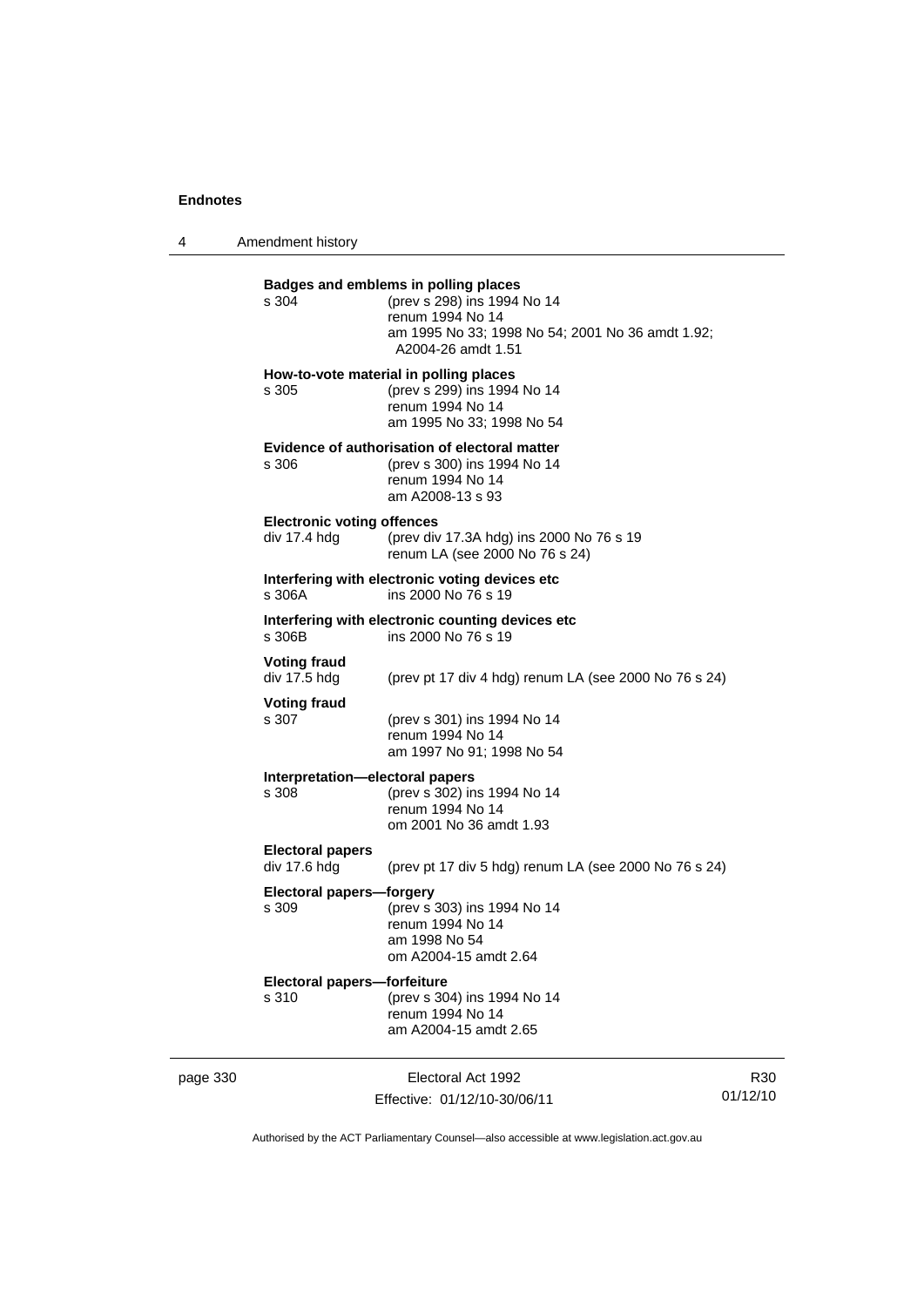| s 311                                              | Electoral papers-unauthorised possession<br>(prev s 305) ins 1994 No 14<br>renum 1994 No 14<br>am 1998 No 54                                 |
|----------------------------------------------------|----------------------------------------------------------------------------------------------------------------------------------------------|
| s 312                                              | Electoral papers-false or misleading statements<br>(prev s 306) ins 1994 No 14<br>renum 1994 No 14<br>am 1998 No 54<br>om A2004-15 amdt 2.66 |
| Electoral papers-defacement etc<br>s 313           | (prev s 307) ins 1994 No 14<br>renum 1994 No 14<br>am 1998 No 54                                                                             |
| <b>Electoral papers-signatures</b><br>s 314        | (prev s 308) ins 1994 No 14<br>renum 1994 No 14<br>am 1998 No 54                                                                             |
| <b>Electoral papers-witnesses</b><br>s 315         | (prev s 309) ins 1994 No 14<br>renum 1994 No 14<br>am 1998 No 54                                                                             |
| <b>Ballot papers-photographs</b><br>s 315A         | ins A2008-13 s 94                                                                                                                            |
|                                                    |                                                                                                                                              |
| <b>Official functions</b><br>div 17.7 hdg          | (prev pt 17 div 6 hdg) renum LA (see 2000 No 76 s 24)                                                                                        |
| s 316                                              | Improper influence-members of electoral commission etc<br>(prev s 310) ins 1994 No 14<br>renum 1994 No 14<br>am 1998 No 54                   |
| <b>Unauthorised actions by officers</b><br>s 317   | (prev s 311) ins 1994 No 14<br>renum 1994 No 14<br>am 1998 No 54                                                                             |
| <b>Identification of voters and votes</b><br>s 318 | (prev s 312) ins 1994 No 14<br>renum 1994 No 14<br>am 1998 No 54                                                                             |
| <b>Responses to official questions</b><br>s 319    | (prev s 313) ins 1994 No 14<br>renum 1994 No 14<br>am 1998 No 54                                                                             |

R30 01/12/10

Electoral Act 1992 Effective: 01/12/10-30/06/11 page 331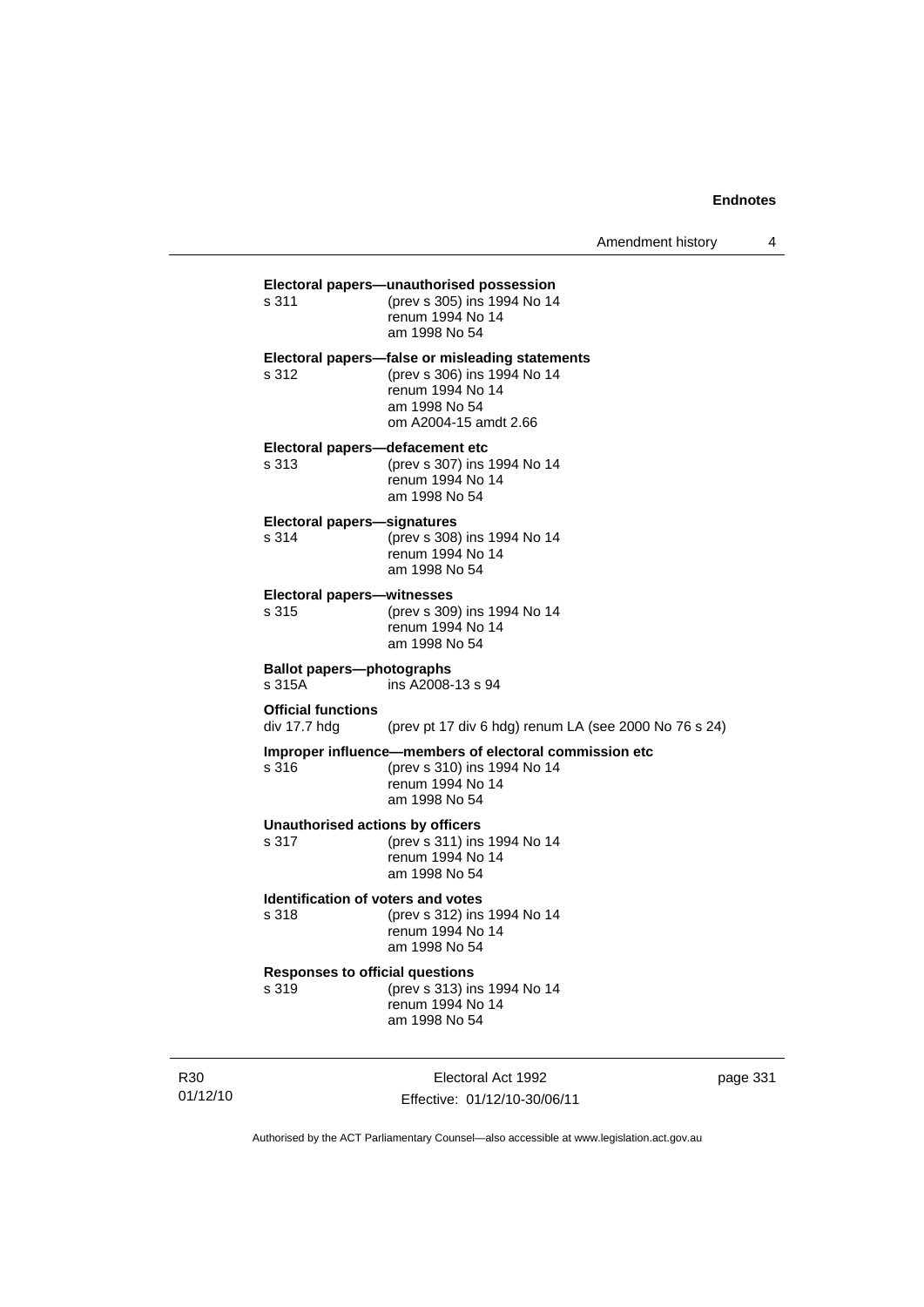4 Amendment history

**Control of behaviour at voting centres** s 320 (prev s 314) ins 1994 No 14 renum 1994 No 14 am 1997 No 91; 1998 No 54 **Enforcement proceedings** pt 18 hdg ins 1994 No 14 **Injunctions**  div 18.1 hdg (prev pt 18 div 1 hdg) renum LA (see 2000 No 76 s 24) **Restraining conduct** s 321 (prev s 315) ins 1994 No 14 renum 1994 No 14 sub 2002 No 30 amdt 3.332 **Requiring things to be done** s 322 (prev s 316) ins 1994 No 14 renum 1994 No 14 sub 2002 No 30 amdt 3.332 **Commissioner not required to give undertakings as to damages** s 323 (prev s 317) ins 1994 No 14 renum 1994 No 14 am 2002 No 30 amdt 3.333 **Powers of the court** s 324 (prev s 318) ins 1994 No 14 renum 1994 No 14 **Prosecutions**  div 18.2 hdg (prev pt 18 div 2 hdg) renum LA (see 2000 No 76 s 24) **Investigation of complaints**<br>s 325 (prev s 31) (prev s 319) ins 1994 No 14 renum 1994 No 14 **Commissioner may prosecute enrolment and voting offences** s 326 (prev s 320) ins 1994 No 14 renum 1994 No 14 **Service of certain process by mail** s 327 (prev s 321) ins 1994 No 14 renum 1994 No 14 am 2002 No 30 amdt 3.334 **Miscellaneous** pt 19 hdg ins 1994 No 14

**Extension of time for acts by officers** s 328 (prev s 322) ins 1994 No 14 renum 1994 No 14

page 332 Electoral Act 1992 Effective: 01/12/10-30/06/11

R30 01/12/10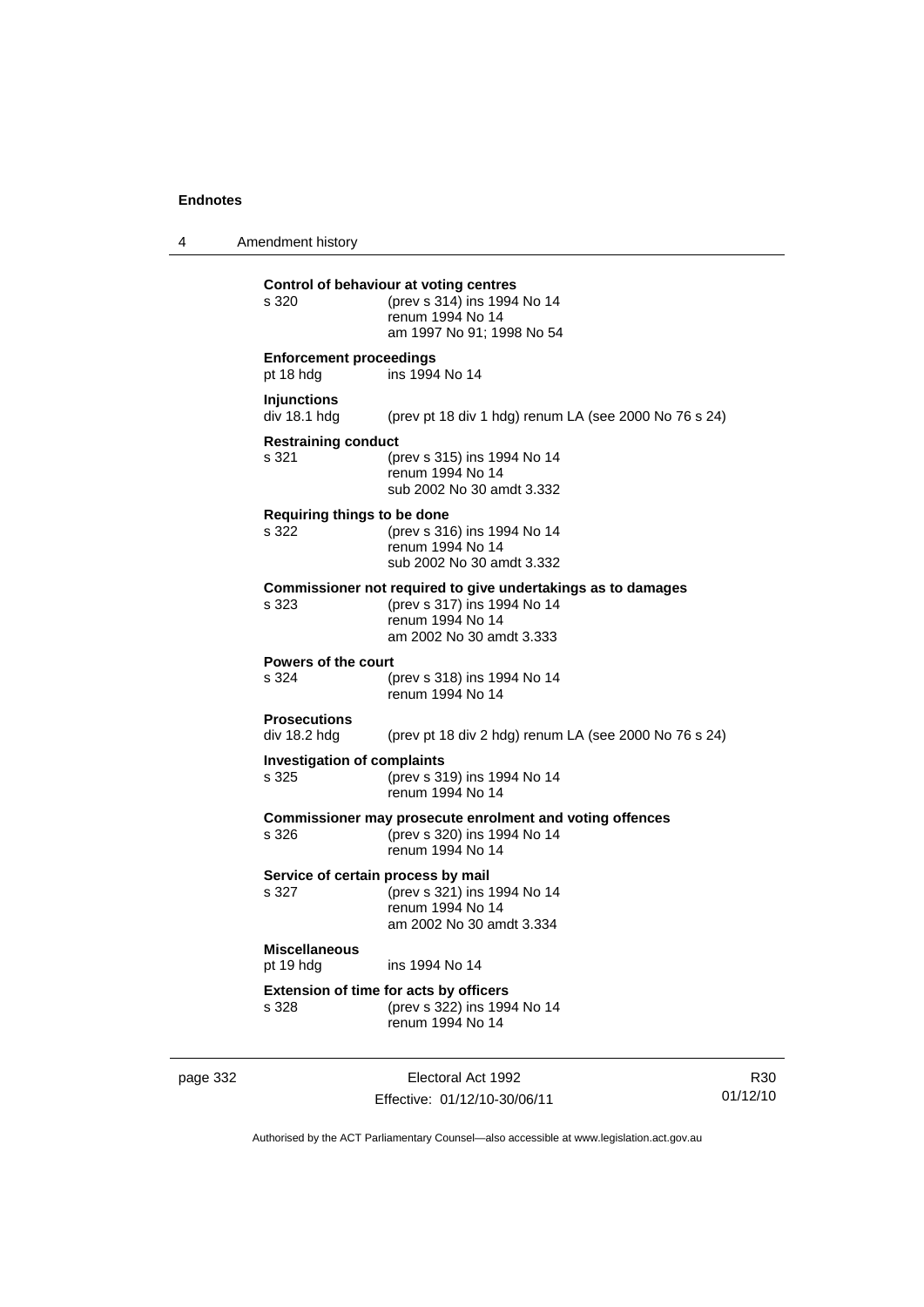| s 329                                          | Restrictions on sending completed ballot and voting papers by fax<br>(prev s 323) ins 1994 No 14<br>renum 1994 No 14<br>sub 2002 No 30 amdt 3.335 |  |  |
|------------------------------------------------|---------------------------------------------------------------------------------------------------------------------------------------------------|--|--|
| Forms-provision and assistance<br>s 330        | (prev s 324) ins 1994 No 14<br>renum 1994 No 14                                                                                                   |  |  |
| <b>Compliance with approved forms</b><br>s 331 | (prev s 325) ins 1994 No 14<br>renum 1994 No 14<br>om 2001 No 44 amdt 1.1388                                                                      |  |  |
| s 332                                          | Correcting delays, errors and omissions<br>(prev s 326) ins 1994 No 14<br>renum 1994 No 14<br>am 2001 No 44 amdts 1.1389-1.1391                   |  |  |
| Voting statistics to be published<br>s 333     | (prev s 327) ins 1994 No 14<br>renum 1994 No 14<br>am 2000 No 76 s 20; 2001 No 44 amdt 1.1392, amdt 1.1393                                        |  |  |
| s 334                                          | <b>Collecting further statistical information</b><br>(prev s 328) ins 1994 No 14<br>renum 1994 No 14                                              |  |  |
| s 335                                          | Storage and destruction of electoral papers<br>(prev s 329) ins 1994 No 14<br>renum 1994 No 14<br>sub 2002 No 30 amdt 3.336                       |  |  |
| s 336                                          | Administrative arrangements with Commonwealth and States<br>(prev s 330) ins 1994 No 14<br>renum 1994 No 14<br>sub 2001 No 36 amdt 1.94           |  |  |
| <b>Evidentiary certificates</b><br>s 337       | (prev s 331) ins 1994 No 14<br>renum 1994 No 1499<br>am 2001 No 36 amdt 1.95; LA (see 2001 No 36 amdt 1.99);<br>A2004-26 amdt 1.51                |  |  |
| s 338                                          | Acts and omissions of representatives<br>(prev s 332) ins 1994 No 14<br>renum 1994 No 14<br>sub 2002 No 30 amdt 3.337; A2004-15 amdt 1.12         |  |  |

R30 01/12/10

Electoral Act 1992 Effective: 01/12/10-30/06/11 page 333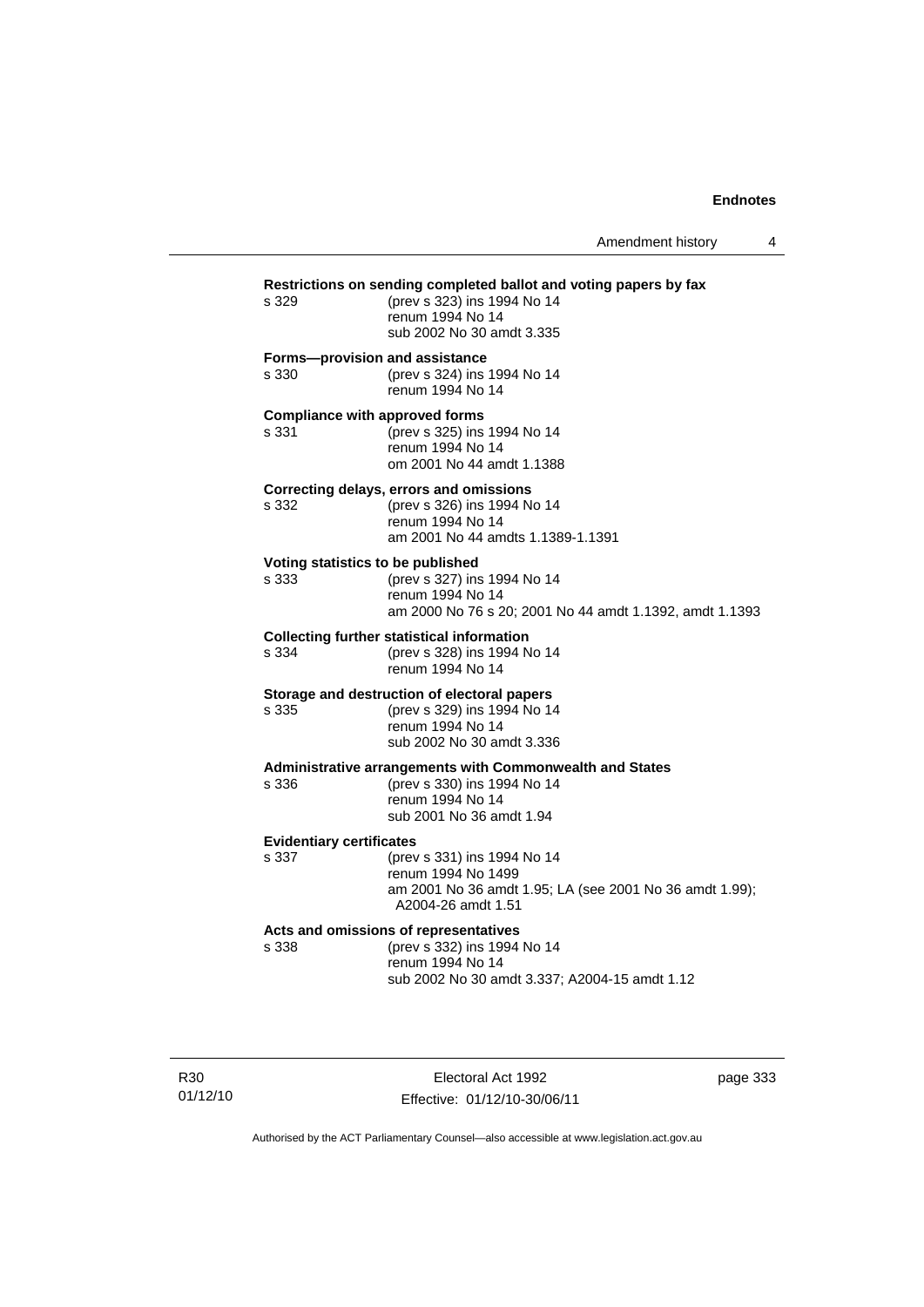4 Amendment history

| <b>Corporations-penalties</b><br>s 339  | (prev s 333) ins 1994 No 14<br>renum 1994 No 14<br>om 2000 No 76 s 21                                                                                                      |
|-----------------------------------------|----------------------------------------------------------------------------------------------------------------------------------------------------------------------------|
| hdg to s 340<br>s 340                   | Chief executive to provide assistance etc.<br>sub 2000 No 76 s 22<br>(prev s 334) ins 1994 No 14<br>renum 1994 No 14<br>am 2000 No 76 s 22                                 |
| <b>Approved forms</b><br>s 340A         | ins 2001 No 44 amdt 1.1394<br>am 2002 No 30 amdt 3.338                                                                                                                     |
| <b>Regulation-making power</b><br>s 341 | (prev s 335) ins 1994 No 14<br>renum 1994 No 14<br>am 1998 No 54<br>sub 2000 No 76 s 23<br>am 2001 No 44 amdt 1.1395, amdt 1.1396; A2008-13<br>amdt 1.1                    |
| <b>Transitional</b><br>pt 20 hdg        | ins 2001 No 36 s 43<br>exp 2 March 2002 (s 345 (2))<br>ins A2003-54 s 8<br>exp 31 December 2004 (s 342 (2))                                                                |
| s 342                                   | Application of amendments by Electoral Amendment Act 2003<br>ins 2001 No 36 s 43<br>exp 29 August 2001 (s 345 (1))<br>ins A2003-54 s 8<br>exp 31 December 2004 (s 342 (2)) |
| s 343                                   | Registered parties to provide up-to-date copies of their constitutions<br>ins 2001 No 36 s 43<br>exp 29 August 2001 (s 345 (1))                                            |
| s 344                                   | Application of certain amendments made by Electoral Amendment Act 2001<br>ins 2001 No 36 s 43<br>exp 2 March 2002 (s 345 (2))                                              |
| Expiry of pt 20<br>s 345                | ins 2001 No 36 s 43<br>exp 2 March 2002 (s 345 (2))                                                                                                                        |
| pt 30 hdg                               | Transitional-Electoral Legislation Amendment Act 2008<br>ins A2008-13 s 95<br>exp 21 May 2010 (s 502)                                                                      |

page 334 Electoral Act 1992 Effective: 01/12/10-30/06/11

R30 01/12/10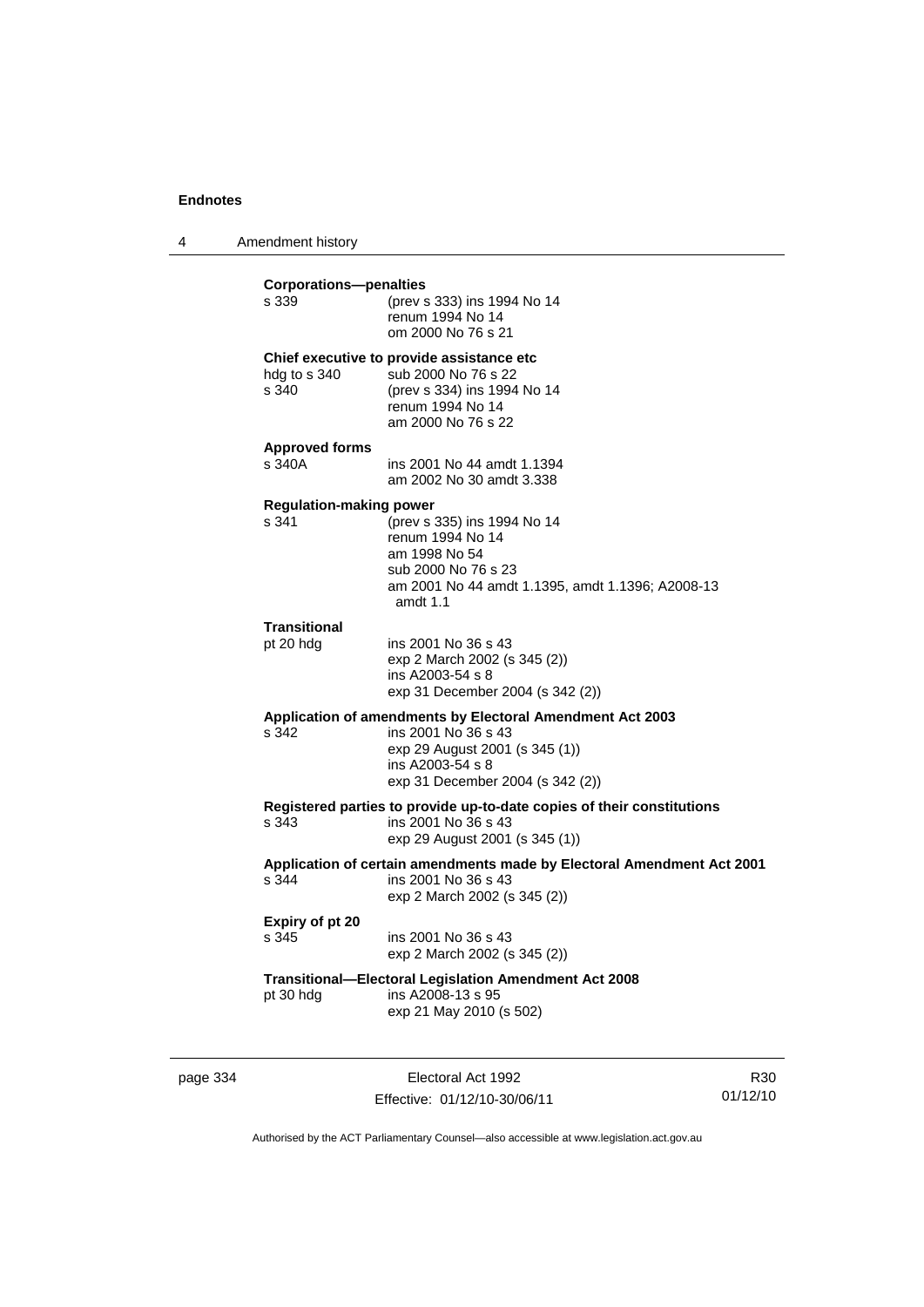| s 500                                    | Transitional-disclosure by candidates<br>ins A2008-13 s 95<br>exp 21 May 2010 (s 502)                                                                                                                                                                          |
|------------------------------------------|----------------------------------------------------------------------------------------------------------------------------------------------------------------------------------------------------------------------------------------------------------------|
| s 500A                                   | Transitional-disclosure by donors<br>ins A2008-13 s 95<br>exp 21 May 2010 (s 502)                                                                                                                                                                              |
| s 500B                                   | Transitional-certain other disclosure thresholds<br>ins A2008-13 s 95<br>exp 21 May 2010 (s 502)                                                                                                                                                               |
| s 500C                                   | Transitional-annual returns by parties, MLAs and associated entities<br>ins A2008-13 s 95<br>exp 21 May 2010 (s 502)                                                                                                                                           |
| <b>Transitional regulations</b><br>s 501 | ins A2008-13 s 95<br>exp 21 May 2010 (s 502)                                                                                                                                                                                                                   |
| Expiry-pt 30<br>s 502                    | ins A2008-13 s 95<br>exp 21 May 2010 (s 502)                                                                                                                                                                                                                   |
| Form of ballot paper                     |                                                                                                                                                                                                                                                                |
| sch 1                                    | ins 1994 No 14<br>am 2001 No 36 amdt 1.97; A2004-26 amdt 1.52                                                                                                                                                                                                  |
| sch <sub>2</sub>                         | Ballot papers---printing of names and collation<br>ins 1994 No 14<br>am 2001 No 37 s 4                                                                                                                                                                         |
| sch <sub>3</sub>                         | Preliminary scrutiny of declaration voting papers<br>ins 1994 No 14<br>am 1997 No 91; 2001 No 36 s 44, s 45; 2001 No 44<br>amdt 1.1397; A2004-26 s 36; A2008-13 s 96                                                                                           |
| sch 4                                    | Ascertaining result of poll<br>ins 1994 No 14<br>am 1994 No 78; 1997 No 91; A2008-13 s 97, amdts 1.2-1.7                                                                                                                                                       |
| sch <sub>5</sub>                         | Internally reviewable decisions<br>ins A2008-37 amdt 1.142                                                                                                                                                                                                     |
| <b>Dictionary</b><br>dict                | ins A2001-36 amdt 1.98<br>defs reloc from s 3 A2001-36 amdt 1.3<br>am A2002-30 amdt 3.339; A2006-23 amdt 1.194; A2006-36<br>s 5; A2007-25 amdt 1.39; A2008-13 amdt 1.8; A2008-37<br>amdt 1.143<br>def AAT ins A1994-14 s 6<br>reloc from s 3 A2001-36 amdt 1.3 |

R30 01/12/10

Electoral Act 1992 Effective: 01/12/10-30/06/11 page 335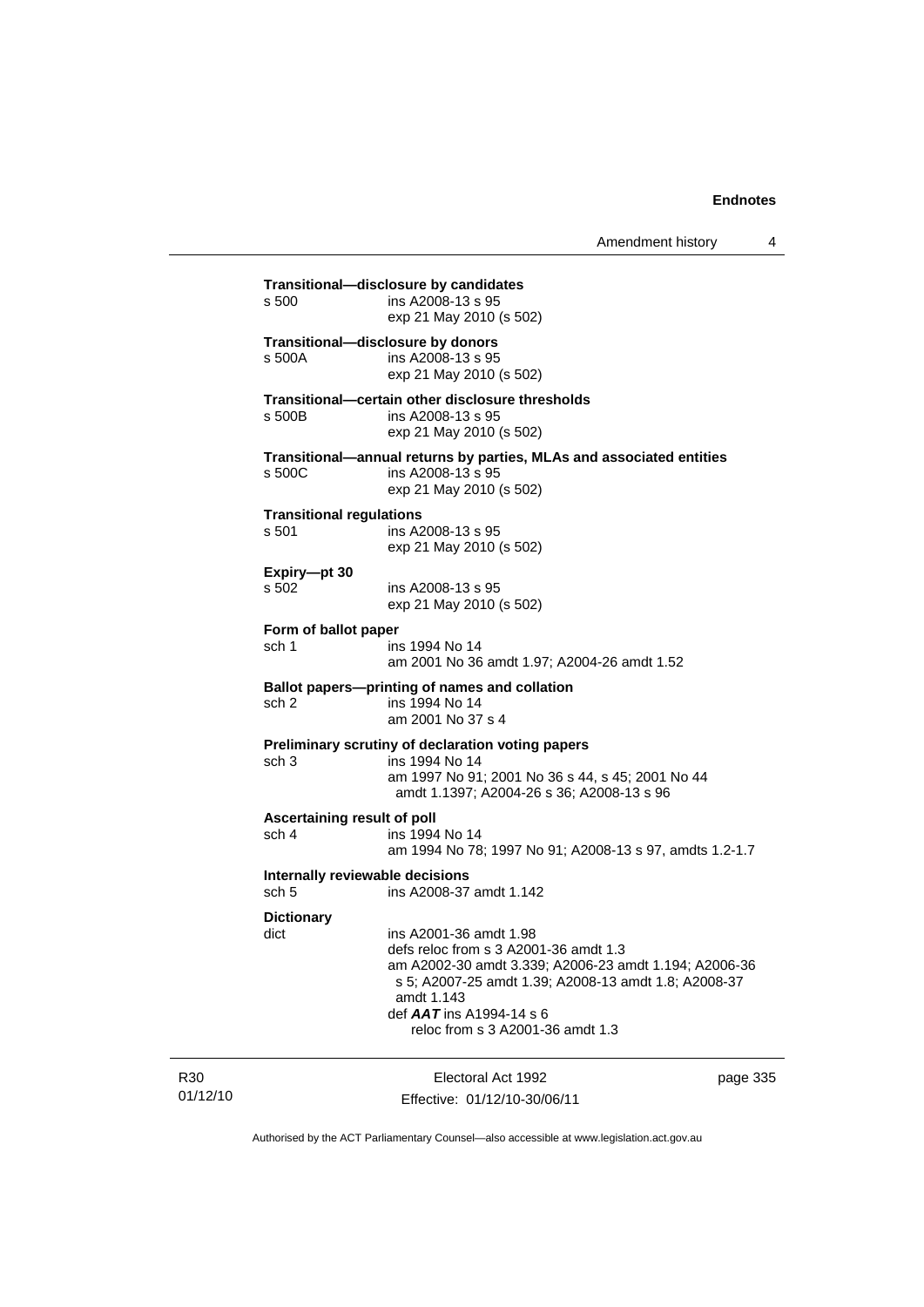4 Amendment history

om A2008-13 amdt 1.9 def *abbreviation* ins A2001-36 amdt 1.98 sub A2004-26 amdt 1.53 def *address* ins A1994-14 s 6 reloc from s 3 A2001-36 amdt 1.3 sub A2008-13 s 98 def *amount* ins A2001-36 amdt 1.98 def *Antarctica* ins A2001-36 amdt 1.98 def *Antarctic elector* ins A1994-14 s 6 reloc from s 3 A2001-36 amdt 1.3 def *application* ins A2001-36 amdt 1.98 def *approved* ins A1994-14 s 6 reloc from s 3 A2001-36 amdt 1.3 om A2001-44 amdt 1.1398 def *approved computer program* ins A2000-76 s 4 reloc from s 3 A2001-36 amdt 1.3 def *Assembly* ins A1994-14 s 6 reloc from s 3 A2001-36 amdt 1.3 def *assistant returning officer* ins A2001-36 amdt 1.98 def *associated entity* ins A2001-36 amdt 1.98 def *augmented commission* am A1994-14 s 6 reloc from s 3 A2001-36 amdt 1.3 def *authorised delivery service* ins A2004-26 s 37 def *authorised officer* ins A1994-14 s 6 reloc from s 3 A2001-36 amdt 1.3 def *authorised witness* ins A2001-36 amdt 1.98 def *available for public inspection* ins A2001-36 amdt 1.98 def *ballot group* ins A2001-36 amdt 1.98 om A2004-26 amdt 1.54 def *ballot group candidate* ins A2001-36 amdt 1.98 om A2004-26 amdt 1.55 def *ballot paper* ins A2000-76 s 4 reloc from s 3 A2001-36 amdt 1.3 sub 2002 No 30 amdt 3.340; A2008-13 amdt 1.10 def *bribery* ins A2001-36 amdt 1.98 def *broadcast* ins A1994-14 s 6 reloc from s 3 A2001-36 amdt 1.3 def *broadcaster* ins A2001-36 amdt 1.98 def *candidate* ins A2001-36 amdt 1.98 def *candidate square* ins A1994-14 s 6 reloc from s 3 A2001-36 amdt 1.3 sub 2002 No 30 amdt 3.341 def *certified list of electors* ins A1994-14 s 6 reloc from s 3 A2001-36 amdt 1.3 def *closed* ins A1994-14 s 6 reloc from s 3 A2001-36 amdt 1.3

page 336 Electoral Act 1992 Effective: 01/12/10-30/06/11

R30 01/12/10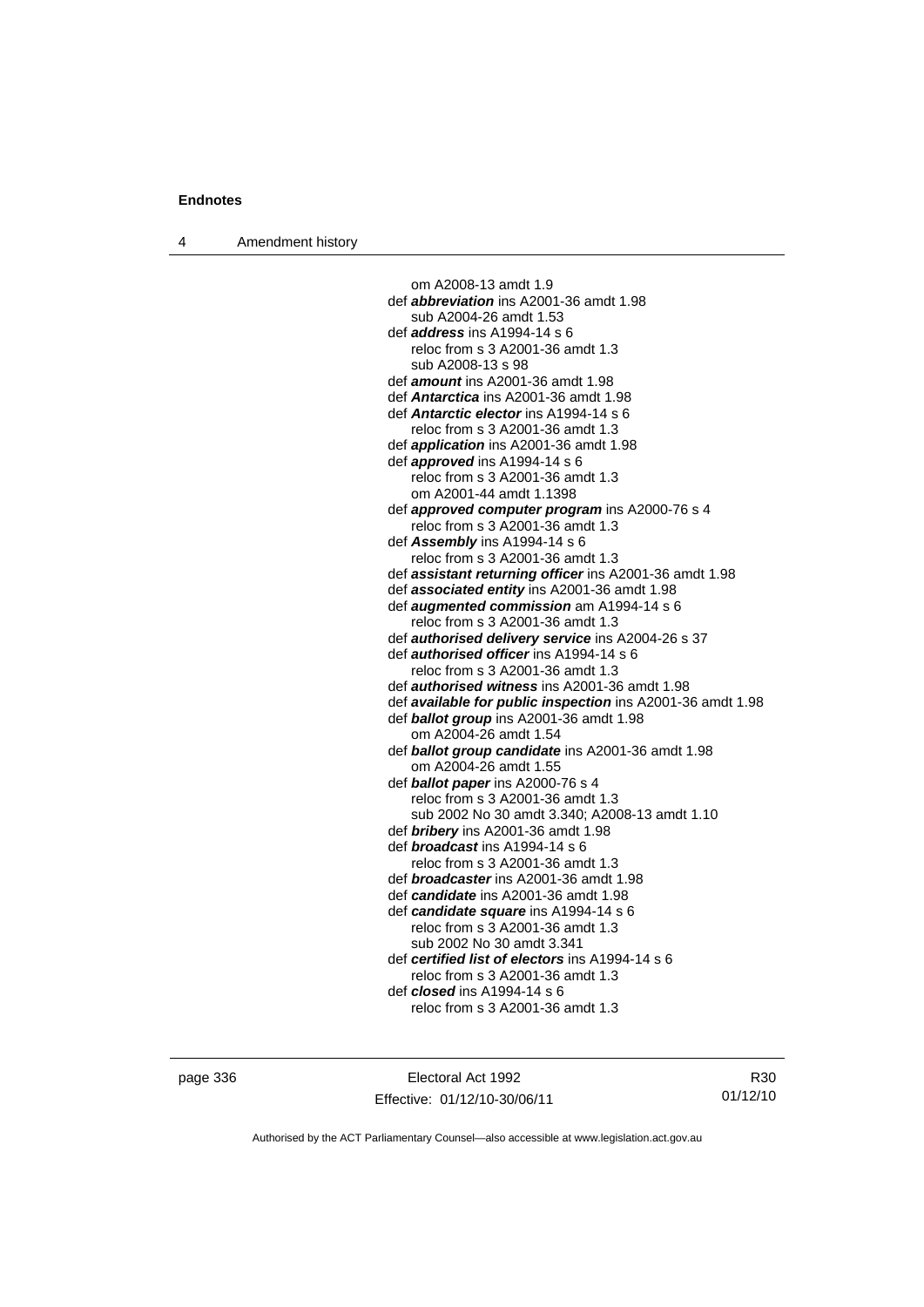def *column* ins A2009-13 amdt 1.11 def *commissioner* ins A1994-14 s 6 reloc from s 3 A2001-36 amdt 1.3 def *Commonwealth Electoral Act* ins A1994-14 s 6 reloc from s 3 A2001-36 amdt 1.3 def *Commonwealth roll* ins A1994-14 s 6 reloc from s 3 A2001-36 amdt 1.3 def *continuing candidate* ins A2009-13 amdt 1.11 def *contravention* ins A2001-36 amdt 1.98 sub A2002-30 amdt 3.342 def *count* ins A2009-13 amdt 1.11 def *count votes* ins A2009-13 amdt 1.11 def *court* ins A2001-36 amdt 1.98 om A2002-30 amdt 3.343 def *Court of Disputed Elections* ins A1994-14 s 6 reloc from s 3 A2001-36 amdt 1.3 sub A2002-30 amdt 3.344 def *declaration vote* ins A1994-14 s 6 reloc from s 3 A2001-36 amdt 1.3 am A2004-26 s 38 def *declaration voting papers* ins A1994-14 s 6 reloc from s 3 A2001-36 amdt 1.3 am A2001-44 amdt 1.1399 def *defined details* ins A2001-36 amdt 1.98 def *defined particulars* ins A2001-36 amdt 1.98 def *determined fee* ins A1994-14 s 6 reloc from s 3 A2001-36 amdt 1.3 om A2001-44 amdt 1.1400 def *disclosure period* ins A2001-36 amdt 1.98 def *disposition of property* ins A2001-36 amdt 1.98 def *disseminate* ins A2001-36 amdt 1.98 def *election* ins A1994-14 s 6 reloc from s 3 A2001-36 amdt 1.3 def *election period* ins A1994-14 s 6 reloc from s 3 A2001-36 amdt 1.3 def *elector* ins A1994-14 s 6 reloc from s 3 A2001-36 amdt 1.3 def *electoral advertisement* ins A2001-36 amdt 1.98 def *electoral commission* reloc from s 3 A2001-36 amdt 1.3 def *electoral expenditure* ins A2001-36 amdt 1.98 def *electoral matter* ins A1994-14 s 6 reloc from s 3 A2001-36 amdt 1.3 def *electoral paper* ins A2001-36 amdt 1.98 def *electorate* reloc from s 3 A2001-36 amdt 1.3 def *electronic form* ins 2002 No 30 amdt 3.345 def *electronic voting* ins A2000-76 s 4 reloc from s 3 A2001-36 amdt 1.3

Electoral Act 1992 Effective: 01/12/10-30/06/11 page 337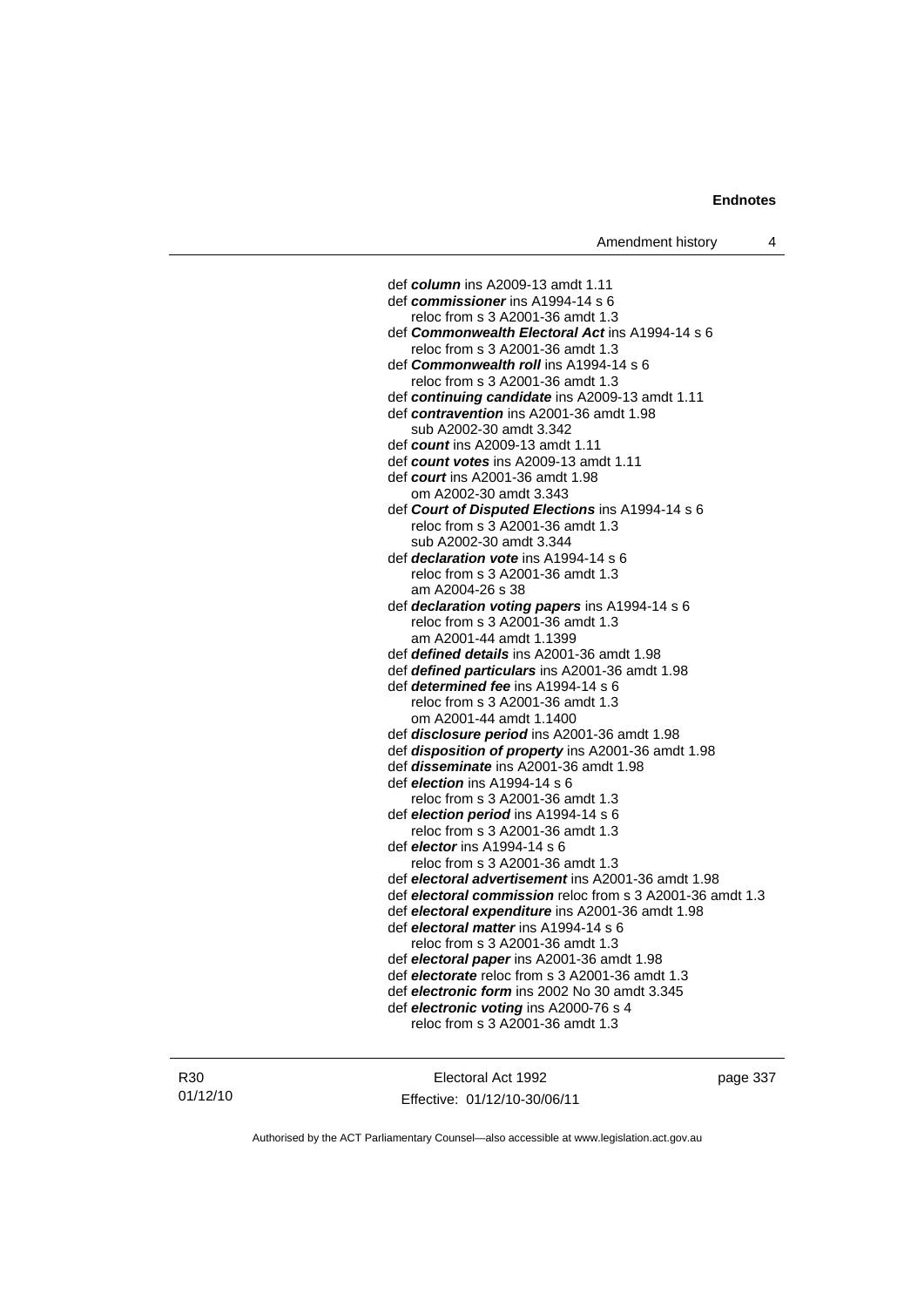4 Amendment history

 def *eligible elector* ins A2001-36 amdt 1.98 sub A2004-26 s 39 om A2008-13 s 99 def *eligible overseas elector* ins A1994-14 s 6 reloc from s 3 A2001-36 amdt 1.3 def *eligible vote* ins A2001-36 amdt 1.98 def *entity* ins A2001-36 amdt 1.98 def *envelope* ins A2009-13 amdt 1.11 def *excluded candidate* ins A2009-13 amdt 1.11 def *extract* ins A1994-14 s 6 reloc from s 3 A2001-36 amdt 1.3 sub A2002-30 amdt 3.346 def *extraordinary election* ins A1994-14 s 6 reloc from s 3 A2001-36 amdt 1.3 def *file* ins A2001-36 amdt 1.98 def *financial controller* ins A2001-36 amdt 1.98 def *former MLA* ins A2001-36 amdt 1.98 def *general election* ins A1994-14 s 6 reloc from s 3 A2001-36 amdt 1.3 def *gift* ins A2001-36 amdt 1.98 def *group* ins A1994-14 s 6 reloc from s 3 A2001-36 amdt 1.3 sub A2002-30 amdt 3.347 am A2008-13 s 100 def *hospital* ins A1994-14 s 6 reloc from s 3 A2001-36 amdt 1.3 def *hour of nomination* ins A1994-14 s 6 reloc from s 3 A2001-36 amdt 1.3 def *illegal practice* ins A2001-36 amdt 1.98 om A2002-30 amdt 3.348 def *internally reviewable decision* ins A2008-37 amdt 1.144 def *internal review notice* ins A2008-37 amdt 1.144 def *investigation notice* ins A2001-36 amdt 1.98 def *judge* reloc from s 3 A2001-36 amdt 1.3 def *member* ins A2001-36 amdt 1.98 def *MLA* ins A1994-14 s 6 reloc from s 3 A2001-36 amdt 1.3 def *newspaper* ins A2001-36 amdt 1.98 def *news publication* ins A2008-13 s 101 def *next available preference* ins A2009-13 amdt 1.11 def *non-party group* ins A2001-36 amdt 1.98 om A2008-13 s 102 def *officer* ins A2001-36 amdt 1.98 def *official error* ins A1997-91 s 4 reloc from s 3 A2001-36 amdt 1.3 def *OIC* ins A1994-14 s 6 reloc from s 3 A2001-36 amdt 1.3

page 338 Electoral Act 1992 Effective: 01/12/10-30/06/11

R30 01/12/10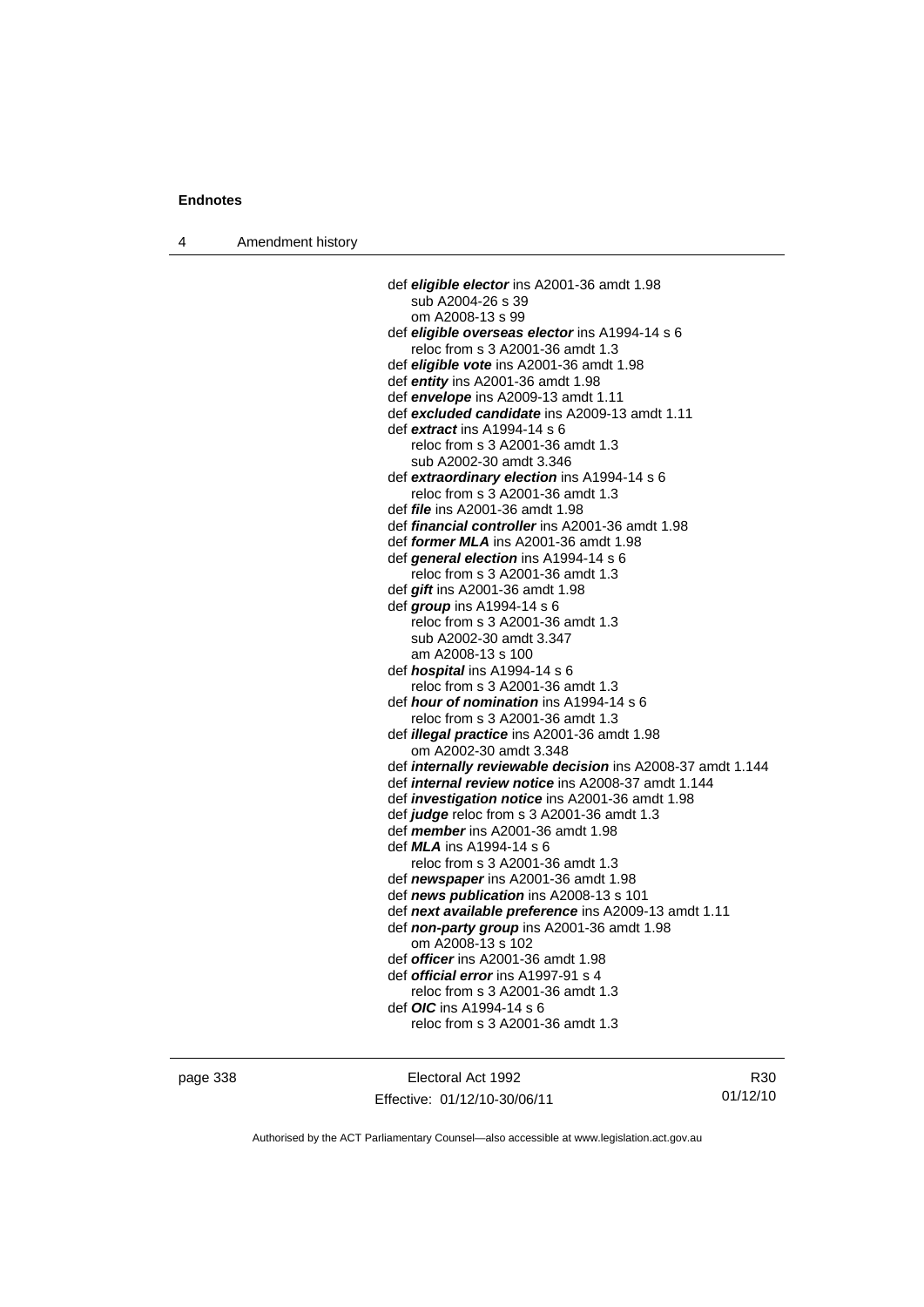def *ordinary election* ins A1994-14 s 6 reloc from s 3 A2001-36 amdt 1.3 def *ordinary vote* ins A1994-14 s 6 reloc from s 3 A2001-36 amdt 1.3 def *participant* ins A2001-36 amdt 1.98 def *party* ins A2001-36 amdt 1.98 def *party candidate* ins A1994-14 s 6 reloc from s 3 A2001-36 amdt 1.3 def *person* ins A2001-36 amdt 1.98 sub A2008-37 amdt 1.145 def *place of nomination* ins A1994-14 s 6 reloc from s 3 A2001-36 amdt 1.3 def *political party* ins A1994-14 s 6 reloc from s 3 A2001-36 amdt 1.3 def *polling day* ins A1994-14 s 6 reloc from s 3 A2001-36 amdt 1.3 sub A2002-30 amdt 3.349 def *polling place* ins A2001-36 amdt 1.98 def *post* ins A2004-26 s 40 def *postal vote* ins A1994-14 s 6 reloc from s 3 A2001-36 amdt 1.3 sub A2004-26 s 41 def *pre-election period* ins A1994-14 s 6 reloc from s 3 A2001-36 amdt 1.3 def *proceeding* ins A2001-36 amdt 1.98 def *property* ins A2001-36 amdt 1.98 def *publish* ins A2001-36 amdt 1.98 def *quota* ins A2009-13 amdt 1.11 def *redistribution* reloc from s 3 A2001-36 amdt 1.3 def *register* ins A2001-36 amdt 1.98 def *registered* ins A2001-36 amdt 1.98 sub A2004-26 amdt 1.56 def *registered ballot group* ins A2001-36 amdt 1.98 om A2004-26 amdt 1.56 def *registered industrial organisation* ins A2001-36 amdt 1.98 def *registered officer* ins A2001-36 amdt 1.98 sub A2004-26 amdt 1.57 def *registered party* ins A2001-36 amdt 1.98 am A2004-26 amdt 1.61 def *register of ballot groups* ins A2001-36 amdt 1.98 om A2004-26 amdt 1.58 def *register of political parties* ins A2001-36 amdt 1.98 def *registrar* ins A2001-36 amdt 1.98 def *related* ins A2001-36 amdt 1.98 am A2004-26 amdt 1.61; A2008-13 s 103 def *relates* ins A2001-36 amdt 1.98

R30 01/12/10

Electoral Act 1992 Effective: 01/12/10-30/06/11 page 339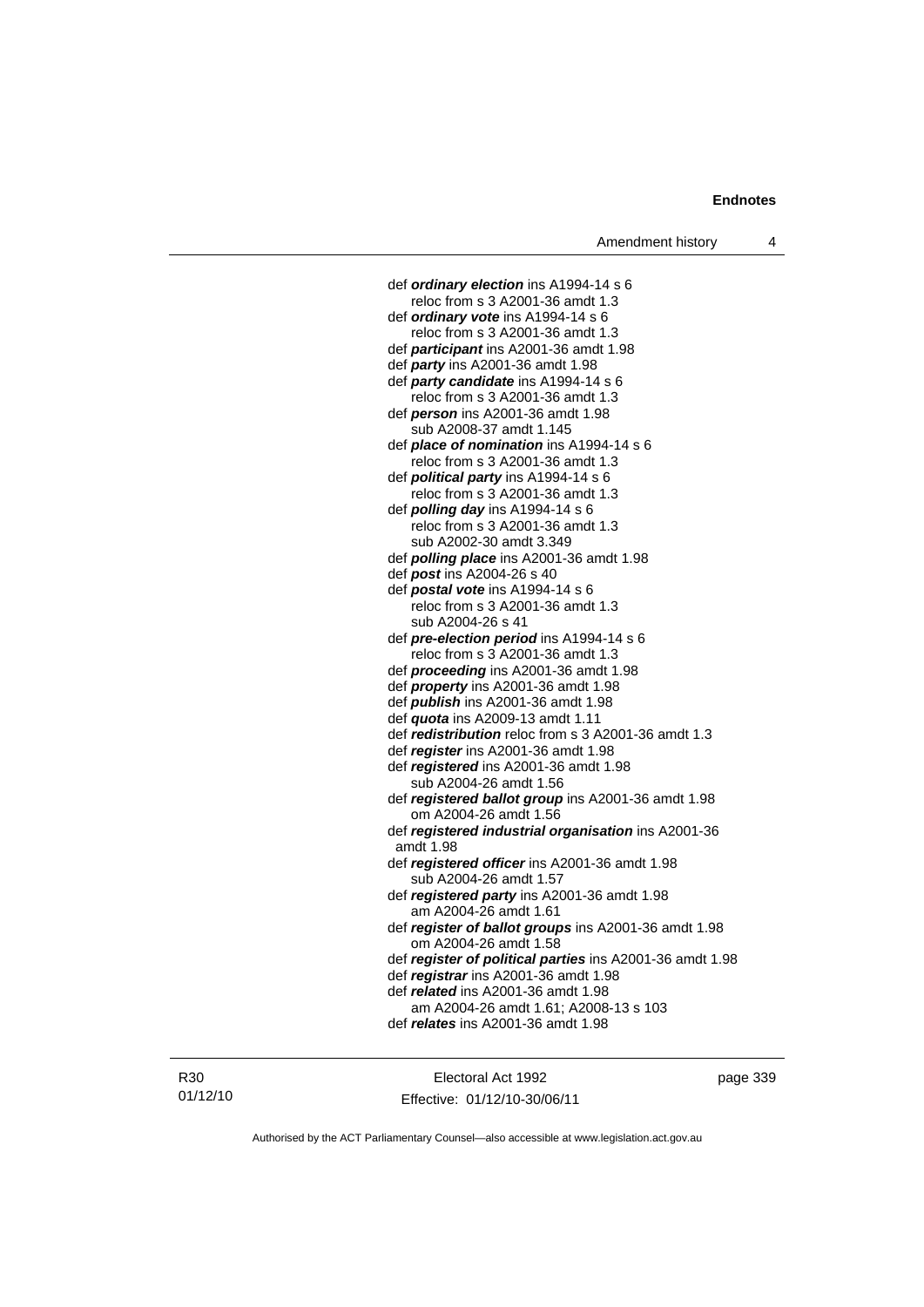4 Amendment history

 def *remand centre* ins A2001-36 amdt 1.98 om A2006-23 amdt 1.195 def *reportage or commentary* ins A2001-36 amdt 1.98 def *reporting agent* ins A2009-13 amdt 1.11 def *research personnel* ins A2001-36 amdt 1.98 def *return* ins A2001-36 amdt 1.98 def *returning officer* ins A2001-36 amdt 1.98 def *reviewable decision* ins A2001-36 amdt 1.98 sub A2008-37 amdt 1.145 def *review statement* ins A1994-14 s 6 reloc from s 3 A2001-36 amdt 1.3 om A2008-37 amdt 1.146 def *roll* ins A1994-14 s 6 reloc from s 3 A2001-36 amdt 1.3 def *scrutineer* ins A1994-14 s 6 reloc from s 3 A2001-36 amdt 1.3 def *scrutiny centre* ins A1994-14 s 6 reloc from s 3 A2001-36 amdt 1.3 def *secretary* ins A1994-14 s 6 reloc from s 3 A2001-36 amdt 1.3 def *Speaker* ins A2001-36 amdt 1.98 sub A2002-30 amdt 3.350 def *special hospital* ins A2001-36 amdt 1.98 def *sponsoring MLA* ins A2001-36 amdt 1.98 om A2004-26 amdt 1.59 def *staff* ins A1994-14 s 6 sub A1994-38 sch 1 pt 32 reloc from s 3 A2001-36 amdt 1.3 def *station* ins A2001-36 amdt 1.98 def *successful candidate* ins A2009-13 amdt 1.11 def *suppressed address* ins A1994-14 s 6 reloc from s 3 A2001-36 amdt 1.3 def *surplus* ins A2009-13 amdt 1.11 def *this Act* ins A1994-14 s 6 reloc from s 3 A2001-36 amdt 1.3 om A2001-44 amdt 1.1400 def *total votes* ins A2009-13 amdt 1.11 def *transfer value* ins A2009-13 amdt 1.11 def *transmit* ins A2001-36 amdt 1.98 def *undue influence* ins A2001-36 amdt 1.98 def *visiting officer* ins A2001-36 amdt 1.98

page 340 Electoral Act 1992 Effective: 01/12/10-30/06/11

R30 01/12/10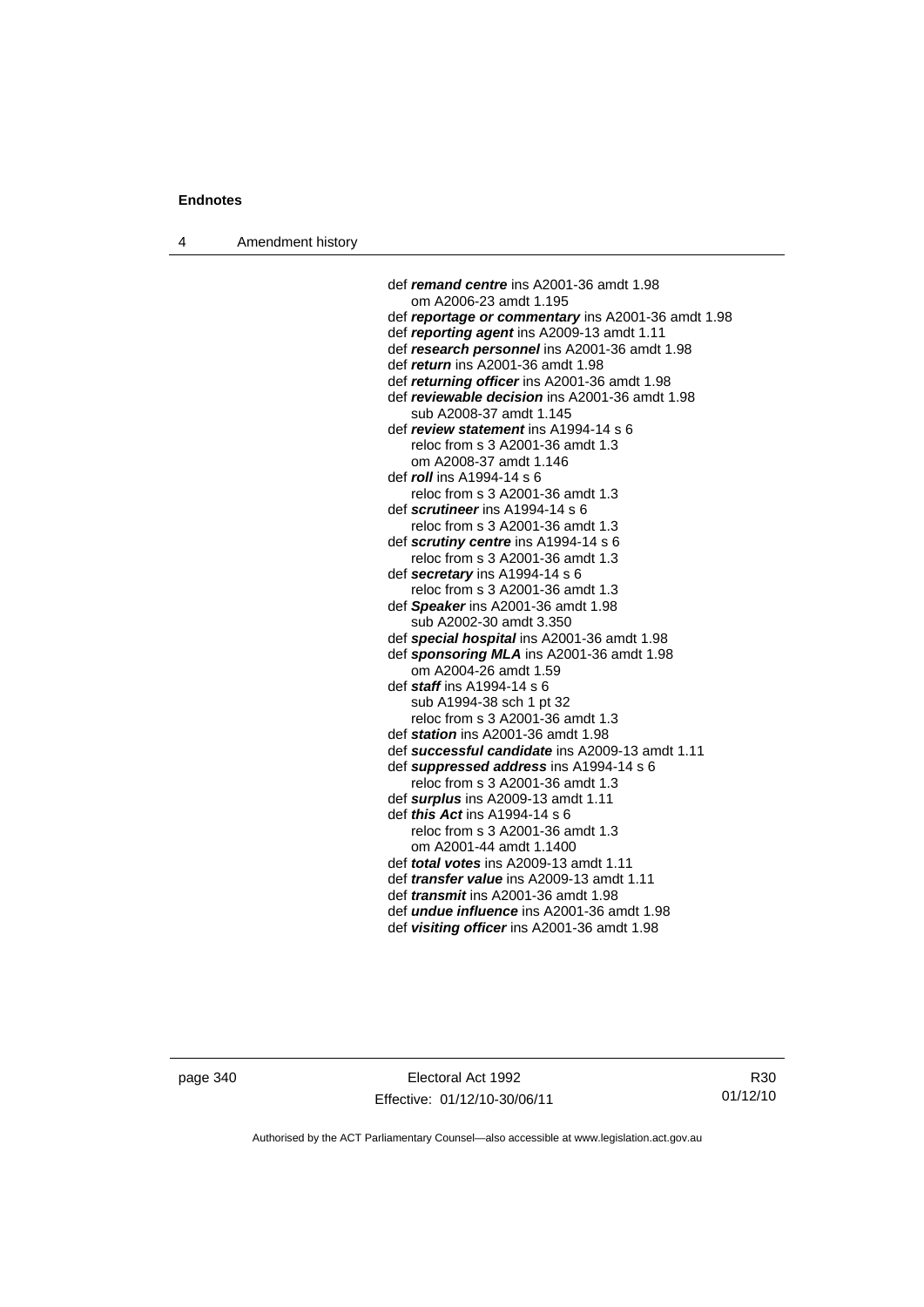## **5 Earlier republications**

Some earlier republications were not numbered. The number in column 1 refers to the publication order.

Since 12 September 2001 every authorised republication has been published in electronic pdf format on the ACT legislation register. A selection of authorised republications have also been published in printed format. These republications are marked with an asterisk (\*) in column 1. Electronic and printed versions of an authorised republication are identical.

| <b>Republication No</b> | <b>Amendments to</b> | <b>Republication date</b> |
|-------------------------|----------------------|---------------------------|
| 1                       | Act 1994 No 78       | 17 November 1994          |
| $\overline{c}$          | Act 1995 No 56       | 31 January 1996           |
| 3                       | Act 1997 No 96       | 1 December 1997           |
| 4                       | Act 1998 No 61       | 31 March 1999             |
| 5                       | Act 2001 No 44       | 12 September 2001         |
| 6                       | Act 2001 No 38       | 9 January 2002            |
| $\overline{7}$          | Act 2001 No 44       | 2 March 2002              |
| $8*$                    | Act 2002 No 11       | 30 May 2002               |
| 9                       | Act 2002 No 30       | 17 September 2002         |
| 10                      | Act 2002 No 32       | 9 October 2002            |
| 11                      | Act 2002 No 39       | 11 October 2002           |
| 11(RI)                  | A2002-39 ‡           | 10 February 2003          |
| 12                      | A2002-56             | 1 July 2003               |
| 13                      | A2003-54             | 4 December 2003           |
| 14                      | A2004-15             | 9 April 2004              |
| 15                      | A2004-15             | 13 April 2004             |
| 16                      | A2004-26             | 22 May 2004               |
| 17                      | A2004-60             | 17 October 2004           |
| 18                      | A2004-60             | 1 January 2005            |
| $19*$                   | A2004-60             | 10 January 2005           |
|                         |                      |                           |

Electoral Act 1992 Effective: 01/12/10-30/06/11 page 341